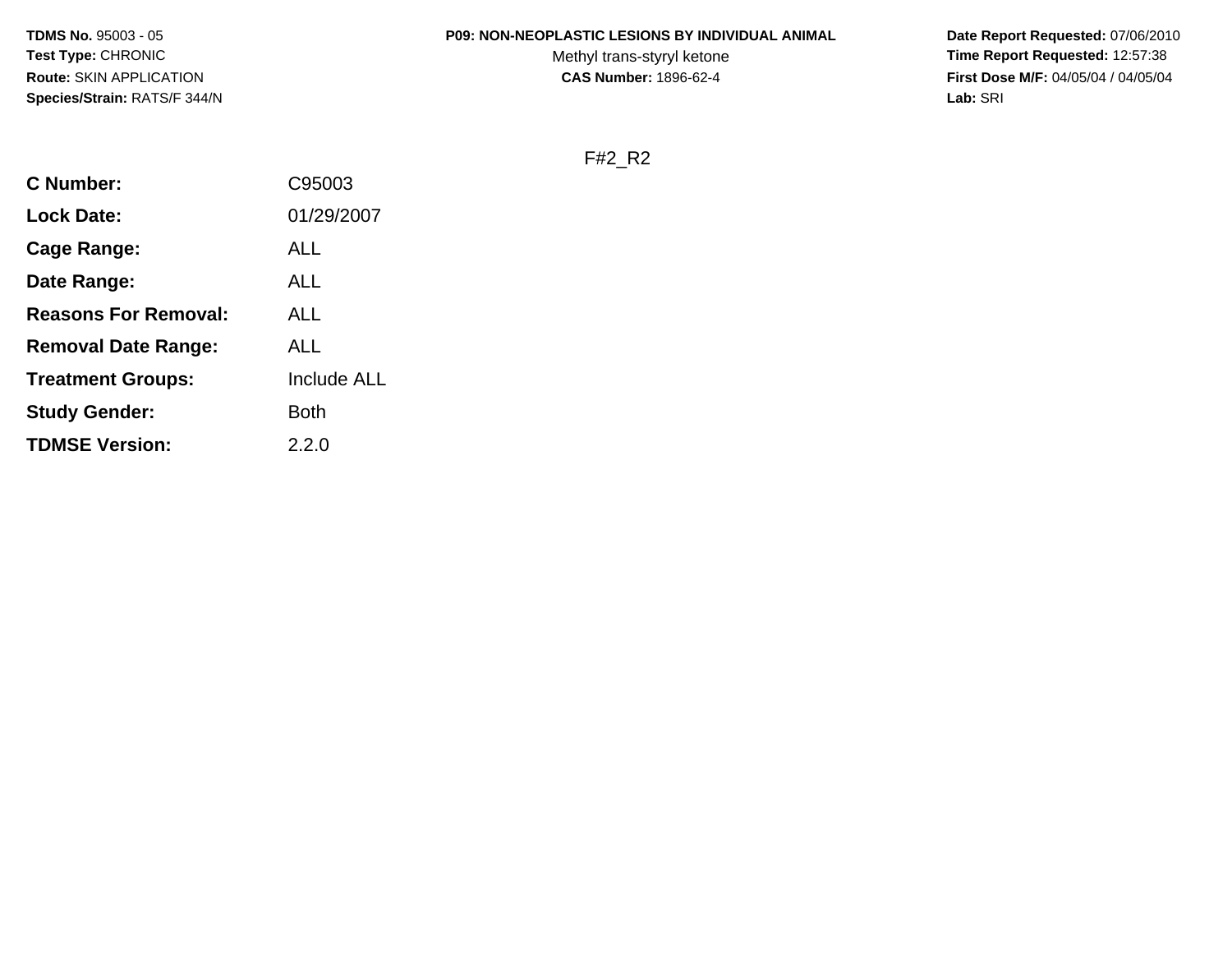## **P09: NON-NEOPLASTIC LESIONS BY INDIVIDUAL ANIMAL**

Methyl trans-styryl ketone<br>CAS Number: 1896-62-4

 **Date Report Requested:** 07/06/2010 **Time Report Requested:** 12:57:38 **First Dose M/F:** 04/05/04 / 04/05/04<br>**Lab:** SRI **Lab:** SRI

| <b>FISCHER 344 RATS MALE</b>                                                                                                                                                 | DAY ON TEST      | $\frac{0}{7}$<br>$\mathbf{1}$<br>6         | $\frac{0}{7}$<br>$\ensuremath{\mathsf{3}}$<br>$\mathbf 0$    | $\frac{0}{7}$<br>3<br>$\mathbf 0$                             | $\begin{array}{c} 0 \\ 7 \end{array}$<br>$\sqrt{3}$<br>$\Omega$  | $\begin{array}{c} 0 \\ 5 \end{array}$<br>9<br>$\mathbf 0$ | $\begin{array}{c} 0 \\ 7 \end{array}$<br>$\frac{2}{9}$        | $_{3}^{\rm 0}$<br>6<br>8                                                   | $\frac{0}{7}$<br>$\mathbf{3}$<br>$\Omega$ | $\begin{array}{c} 0 \\ 6 \end{array}$<br>$\overline{7}$<br>$\overline{7}$ | $\begin{array}{c} 0 \\ 6 \end{array}$<br>$\,6\,$<br>$\mathbf{3}$ | $\frac{0}{7}$<br>$\mathbf 0$<br>$\mathbf{3}$                                             | $\frac{0}{7}$<br>$\frac{2}{9}$                                              | $\begin{array}{c} 0 \\ 5 \end{array}$<br>$\sqrt{5}$<br>$\overline{4}$ | $\frac{0}{7}$<br>$\pmb{0}$<br>3                          | $\frac{0}{7}$<br>$\mathbf{1}$<br>$\mathbf 0$                        | $\frac{0}{7}$<br>$\sqrt{3}$<br>$\Omega$                        | $\frac{0}{7}$<br>$\mathbf{3}$<br>$\overline{2}$                             | $\frac{0}{7}$<br>$\frac{3}{2}$                                 | $\frac{0}{7}$<br>3<br>$\mathbf 1$                               | $\begin{array}{c} 0 \\ 5 \\ 7 \end{array}$<br>3 | $\begin{array}{c} 0 \\ 6 \end{array}$<br>$\sqrt{5}$<br>9                            | $\frac{0}{7}$<br>$\mathbf{3}$<br>$\mathbf 0$ | $\begin{array}{c} 0 \\ 6 \end{array}$<br>$\mathbf 0$<br>$\overline{1}$ | $\begin{matrix} 0 \\ 6 \end{matrix}$<br>5<br>9                      | $\mathbf 0$<br>$\,6\,$<br>9<br>$\overline{4}$                        |                 |
|------------------------------------------------------------------------------------------------------------------------------------------------------------------------------|------------------|--------------------------------------------|--------------------------------------------------------------|---------------------------------------------------------------|------------------------------------------------------------------|-----------------------------------------------------------|---------------------------------------------------------------|----------------------------------------------------------------------------|-------------------------------------------|---------------------------------------------------------------------------|------------------------------------------------------------------|------------------------------------------------------------------------------------------|-----------------------------------------------------------------------------|-----------------------------------------------------------------------|----------------------------------------------------------|---------------------------------------------------------------------|----------------------------------------------------------------|-----------------------------------------------------------------------------|----------------------------------------------------------------|-----------------------------------------------------------------|-------------------------------------------------|-------------------------------------------------------------------------------------|----------------------------------------------|------------------------------------------------------------------------|---------------------------------------------------------------------|----------------------------------------------------------------------|-----------------|
| 0 MG/KG                                                                                                                                                                      | <b>ANIMAL ID</b> | $\mathbf 0$<br>0<br>$\mathbf 0$<br>0<br>-1 | 0<br>$\pmb{0}$<br>$\mathbf 0$<br>$\pmb{0}$<br>$\overline{2}$ | $\mathbf 0$<br>$\mathbf 0$<br>$\mathbf 0$<br>$\mathbf 0$<br>3 | $\mathbf 0$<br>$\mathbf 0$<br>$\mathbf 0$<br>0<br>$\overline{4}$ | 0<br>$\mathbf 0$<br>$\pmb{0}$<br>$\pmb{0}$<br>5           | $\mathbf 0$<br>$\mathbf 0$<br>$\mathbf 0$<br>$\mathbf 0$<br>6 | $\mathbf 0$<br>$\mathbf 0$<br>$\mathbf 0$<br>$\mathbf 0$<br>$\overline{7}$ | $\mathbf 0$<br>0<br>$\pmb{0}$<br>0<br>8   | $\mathbf 0$<br>$\pmb{0}$<br>$\pmb{0}$<br>$\mathbf 0$<br>9                 | 0<br>0<br>$\mathbf 0$<br>$\mathbf{1}$<br>$\Omega$                | $\overline{0}$<br>$\boldsymbol{0}$<br>$\overline{0}$<br>$\overline{1}$<br>$\overline{1}$ | $\mathbf 0$<br>$\mathbf 0$<br>$\mathbf 0$<br>$\mathbf{1}$<br>$\overline{2}$ | 0<br>$\pmb{0}$<br>$\mathbf 0$<br>$\mathbf{1}$<br>3                    | $\pmb{0}$<br>$\pmb{0}$<br>$\pmb{0}$<br>$\mathbf{1}$<br>4 | $\mathbf 0$<br>$\overline{0}$<br>$\mathbf 0$<br>$\overline{1}$<br>5 | $\mathbf 0$<br>$\mathbf 0$<br>$\mathbf 0$<br>$\mathbf{1}$<br>6 | $\mathbf 0$<br>$\mathbf 0$<br>$\mathbf 0$<br>$\mathbf{1}$<br>$\overline{7}$ | $\mathbf 0$<br>$\mathbf 0$<br>$\mathbf 0$<br>$\mathbf{1}$<br>8 | $\mathbf{0}$<br>$\mathbf 0$<br>$\mathbf 0$<br>$\mathbf{1}$<br>9 | 0<br>$\mathbf 0$<br>$\pmb{0}$<br>$\frac{2}{0}$  | $\mathbf 0$<br>$\mathbf 0$<br>$\mathbf 0$<br>$\overline{c}$<br>$\blacktriangleleft$ | 0<br>0<br>$\mathbf 0$<br>$\frac{2}{2}$       | $\mathbf 0$<br>$\mathbf 0$<br>$\mathbf 0$<br>$\frac{2}{3}$             | $\mathbf 0$<br>0<br>$\mathbf 0$<br>$\overline{2}$<br>$\overline{4}$ | 0<br>$\mathbf 0$<br>$\mathbf 0$<br>$\overline{2}$<br>$5\phantom{.0}$ | males<br>(cont) |
| <b>ALIMENTARY SYSTEM</b>                                                                                                                                                     |                  |                                            |                                                              |                                                               |                                                                  |                                                           |                                                               |                                                                            |                                           |                                                                           |                                                                  |                                                                                          |                                                                             |                                                                       |                                                          |                                                                     |                                                                |                                                                             |                                                                |                                                                 |                                                 |                                                                                     |                                              |                                                                        |                                                                     |                                                                      |                 |
| Esophagus                                                                                                                                                                    |                  |                                            |                                                              |                                                               |                                                                  |                                                           |                                                               |                                                                            |                                           |                                                                           |                                                                  |                                                                                          |                                                                             |                                                                       |                                                          |                                                                     | м                                                              |                                                                             |                                                                |                                                                 |                                                 |                                                                                     |                                              |                                                                        |                                                                     |                                                                      |                 |
| Intestine Large, Cecum<br>Edema                                                                                                                                              |                  |                                            |                                                              | 3                                                             |                                                                  |                                                           |                                                               |                                                                            |                                           |                                                                           |                                                                  | $\overline{2}$                                                                           |                                                                             |                                                                       |                                                          |                                                                     |                                                                |                                                                             |                                                                |                                                                 |                                                 |                                                                                     |                                              |                                                                        |                                                                     | $\overline{2}$                                                       |                 |
| Intestine Large, Colon                                                                                                                                                       |                  |                                            |                                                              |                                                               |                                                                  |                                                           |                                                               |                                                                            |                                           |                                                                           |                                                                  |                                                                                          |                                                                             |                                                                       |                                                          |                                                                     |                                                                |                                                                             |                                                                |                                                                 |                                                 |                                                                                     |                                              |                                                                        |                                                                     |                                                                      |                 |
| Intestine Large, Rectum                                                                                                                                                      |                  |                                            |                                                              |                                                               |                                                                  |                                                           |                                                               |                                                                            |                                           |                                                                           |                                                                  |                                                                                          |                                                                             |                                                                       |                                                          |                                                                     |                                                                |                                                                             |                                                                |                                                                 |                                                 |                                                                                     |                                              |                                                                        |                                                                     |                                                                      |                 |
| Intestine Small, Duodenum<br>Epithelium, Hyperplasia                                                                                                                         |                  |                                            |                                                              |                                                               |                                                                  |                                                           |                                                               |                                                                            |                                           |                                                                           | $\ddot{}$                                                        | 3                                                                                        |                                                                             |                                                                       |                                                          |                                                                     |                                                                |                                                                             |                                                                |                                                                 |                                                 |                                                                                     |                                              |                                                                        |                                                                     | $+$                                                                  |                 |
| Intestine Small, Ileum                                                                                                                                                       |                  |                                            |                                                              |                                                               |                                                                  |                                                           |                                                               |                                                                            |                                           |                                                                           |                                                                  |                                                                                          |                                                                             |                                                                       |                                                          |                                                                     |                                                                |                                                                             |                                                                |                                                                 |                                                 |                                                                                     |                                              |                                                                        |                                                                     | $\ddot{}$                                                            |                 |
| Intestine Small, Jejunum                                                                                                                                                     |                  |                                            |                                                              |                                                               |                                                                  |                                                           |                                                               |                                                                            |                                           |                                                                           |                                                                  |                                                                                          |                                                                             |                                                                       |                                                          |                                                                     |                                                                |                                                                             |                                                                |                                                                 |                                                 |                                                                                     |                                              |                                                                        |                                                                     | $+$                                                                  |                 |
| Liver<br><b>Basophilic Focus</b><br>Clear Cell Focus<br>Degeneration, Cystic<br><b>Eosinophilic Focus</b><br>Hepatodiaphragmatic Nodule<br>Infiltration Cellular, Mixed Cell |                  |                                            | X<br>$\overline{\mathbf{c}}$<br>X                            |                                                               | X<br>$\boldsymbol{\mathsf{X}}$                                   |                                                           | X<br>$\boldsymbol{\mathsf{X}}$                                |                                                                            | X<br>$\mathsf X$<br>X                     |                                                                           |                                                                  |                                                                                          | X<br>$\mathsf X$<br>X                                                       |                                                                       | X                                                        |                                                                     | X<br>$\mathsf{X}$                                              | $X$ $X$                                                                     | X<br>1                                                         | Χ                                                               |                                                 |                                                                                     | $\overline{1}$                               |                                                                        |                                                                     | $\div$<br>$\times$                                                   |                 |
| <b>Mixed Cell Focus</b><br>Necrosis, Focal<br>Bile Duct, Hyperplasia<br>Centrilobular, Necrosis<br>Hepatocyte, Hyperplasia, Focal                                            |                  |                                            | X<br>2                                                       | 4<br>3                                                        | $\overline{2}$                                                   |                                                           | X<br>$\overline{2}$                                           |                                                                            |                                           | 4                                                                         | $\overline{2}$                                                   | 3<br>$\overline{2}$                                                                      |                                                                             |                                                                       | 3<br>$\overline{2}$                                      | 3                                                                   | X                                                              | $\mathbf{1}$                                                                | $\mathsf{X}$<br>$\overline{1}$                                 |                                                                 | $\overline{2}$                                  |                                                                                     | $\sqrt{3}$                                   | $\overline{c}$                                                         | $\times$<br>$\overline{2}$                                          | $\overline{2}$                                                       |                 |

\* .. Total animals with tissue examined microscopically; Total animals with lesion and mean severity grade

+ .. Tissue examined microscopically

X .. Lesion present

I .. Insufficient tissue

M .. Missing tissue

A .. Autolysis precludes evaluation

BLANK .. Not examined microscopically 2) Mild 4) Marked

1-4 .. Lesion qualified as:<br>1) Minimal 3) Moderate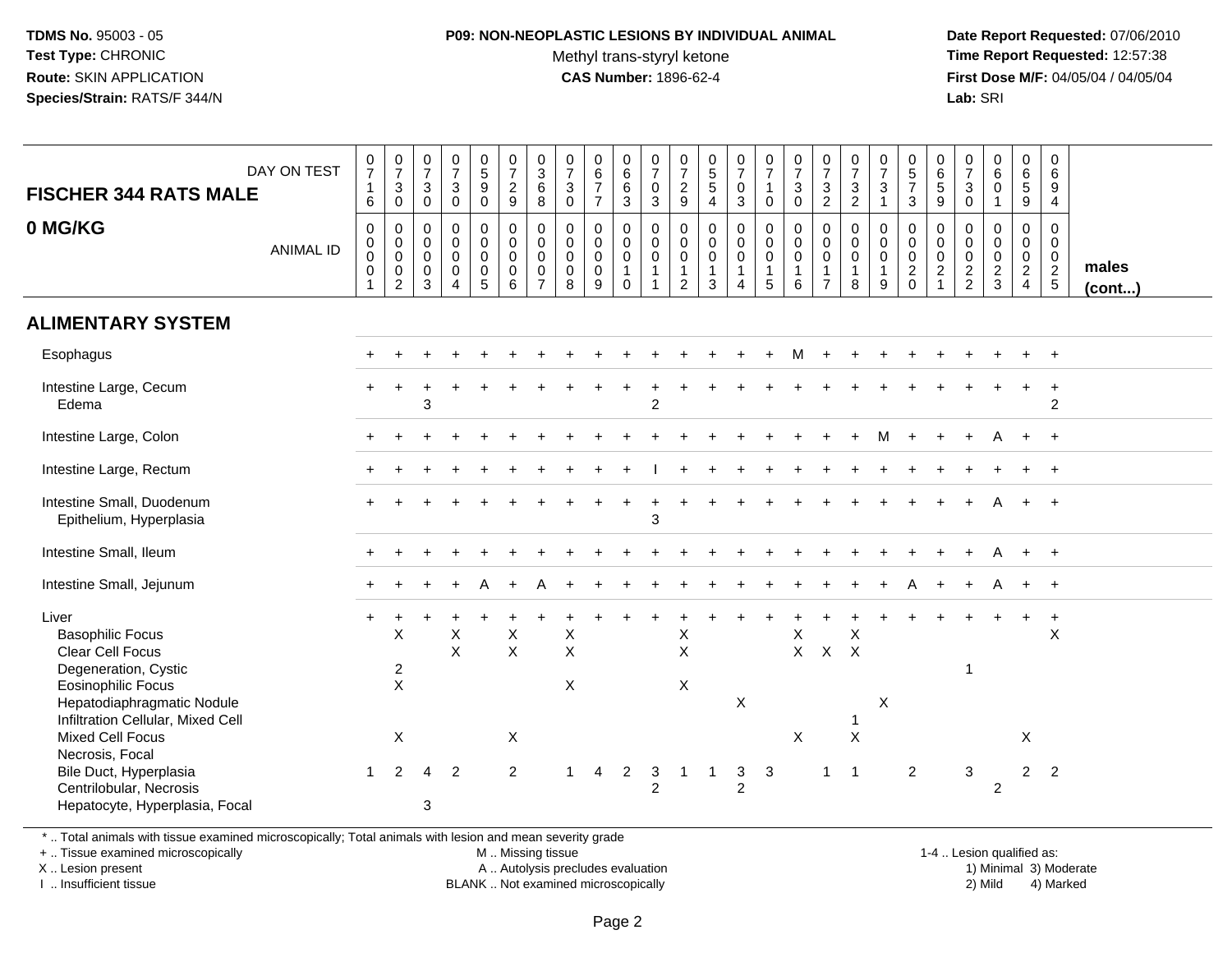## **P09: NON-NEOPLASTIC LESIONS BY INDIVIDUAL ANIMAL**

Methyl trans-styryl ketone<br>CAS Number: 1896-62-4

| <b>FISCHER 344 RATS MALE</b>                                                                                                                                                                 | DAY ON TEST      | $\frac{0}{7}$<br>1<br>6       | $\frac{0}{7}$<br>$\ensuremath{\mathsf{3}}$<br>$\mathbf 0$          | $\begin{array}{c} 0 \\ 7 \end{array}$<br>$\sqrt{3}$<br>$\mathbf 0$ | $\begin{array}{c} 0 \\ 7 \end{array}$<br>$\sqrt{3}$<br>$\mathbf 0$    | $\begin{array}{c} 0 \\ 5 \end{array}$<br>$\overline{9}$<br>$\mathbf 0$ | $\frac{0}{7}$<br>$\overline{2}$<br>$\boldsymbol{9}$ | 0<br>$\mathbf{3}$<br>$6\phantom{a}$<br>8     | $\begin{array}{c} 0 \\ 7 \end{array}$<br>$\sqrt{3}$<br>$\mathbf 0$ | $\pmb{0}$<br>$\,6\,$<br>$\overline{7}$<br>$\overline{7}$                 | $\pmb{0}$<br>$\,6\,$<br>6<br>$\mathbf{3}$        | $\frac{0}{7}$<br>$\pmb{0}$<br>$\mathbf{3}$                          | $\pmb{0}$<br>$\overline{7}$<br>$\boldsymbol{2}$<br>$\boldsymbol{9}$      | 0<br>$\sqrt{5}$<br>$\sqrt{5}$<br>$\overline{4}$                       | $\frac{0}{7}$<br>$\mathbf 0$<br>$\mathbf{3}$ | $\begin{smallmatrix}0\\7\end{smallmatrix}$<br>$\mathbf{1}$<br>$\mathbf 0$ | $\begin{array}{c} 0 \\ 7 \end{array}$<br>$\mathbf{3}$<br>$\pmb{0}$ | $\frac{0}{7}$<br>$\sqrt{3}$<br>$\overline{2}$ | $\begin{array}{c} 0 \\ 7 \end{array}$<br>$\ensuremath{\mathsf{3}}$<br>$\overline{c}$ | $\frac{0}{7}$<br>3<br>$\overline{1}$                 | $\pmb{0}$<br>$\sqrt{5}$<br>$\overline{7}$<br>$\mathbf{3}$ | 0<br>6<br>5<br>9                  | $\frac{0}{7}$<br>$\mathbf{3}$<br>$\pmb{0}$                      | $_6^0$<br>$\mathbf 0$<br>$\mathbf{1}$                       | $\pmb{0}$<br>$\,6\,$<br>$\overline{5}$<br>$\boldsymbol{9}$                 | $\mathbf 0$<br>$\,6\,$<br>9<br>$\overline{4}$              |                 |
|----------------------------------------------------------------------------------------------------------------------------------------------------------------------------------------------|------------------|-------------------------------|--------------------------------------------------------------------|--------------------------------------------------------------------|-----------------------------------------------------------------------|------------------------------------------------------------------------|-----------------------------------------------------|----------------------------------------------|--------------------------------------------------------------------|--------------------------------------------------------------------------|--------------------------------------------------|---------------------------------------------------------------------|--------------------------------------------------------------------------|-----------------------------------------------------------------------|----------------------------------------------|---------------------------------------------------------------------------|--------------------------------------------------------------------|-----------------------------------------------|--------------------------------------------------------------------------------------|------------------------------------------------------|-----------------------------------------------------------|-----------------------------------|-----------------------------------------------------------------|-------------------------------------------------------------|----------------------------------------------------------------------------|------------------------------------------------------------|-----------------|
| 0 MG/KG                                                                                                                                                                                      | <b>ANIMAL ID</b> | $\Omega$<br>0<br>0<br>0<br>-1 | $\mathbf 0$<br>$\pmb{0}$<br>$\pmb{0}$<br>$\,0\,$<br>$\overline{2}$ | $\mathbf{0}$<br>0<br>$\mathbf 0$<br>0<br>$\mathbf{3}$              | $\Omega$<br>$\mathbf 0$<br>$\mathsf{O}\xspace$<br>0<br>$\overline{4}$ | 0<br>$\mathbf 0$<br>$\mathbf 0$<br>0<br>$\overline{5}$                 | $\Omega$<br>0<br>$\pmb{0}$<br>0<br>$\,6\,$          | $\mathbf 0$<br>0<br>0<br>0<br>$\overline{7}$ | $\Omega$<br>$\Omega$<br>$\mathbf 0$<br>0<br>8                      | $\Omega$<br>$\mathbf 0$<br>$\mathsf{O}\xspace$<br>$\pmb{0}$<br>9         | $\Omega$<br>$\mathbf 0$<br>0<br>1<br>$\mathbf 0$ | $\Omega$<br>$\mathbf 0$<br>$\boldsymbol{0}$<br>$\overline{1}$<br>-1 | $\Omega$<br>$\mathbf 0$<br>$\mathbf 0$<br>$\mathbf{1}$<br>$\overline{c}$ | $\Omega$<br>$\mathbf 0$<br>$\mathbf 0$<br>$\mathbf 1$<br>$\mathbf{3}$ | 0<br>$\mathbf 0$<br>$\mathbf 0$<br>1<br>4    | $\Omega$<br>$\mathbf 0$<br>$\mathbf 0$<br>$\overline{1}$<br>$\sqrt{5}$    | $\mathbf 0$<br>$\pmb{0}$<br>$\pmb{0}$<br>$\mathbf 1$<br>6          | $\Omega$<br>0<br>0<br>-1<br>$\overline{7}$    | $\mathbf{0}$<br>0<br>$\pmb{0}$<br>-1<br>8                                            | 0<br>$\mathbf 0$<br>$\mathbf 0$<br>$\mathbf{1}$<br>9 | $\Omega$<br>$\mathbf 0$<br>$\mathbf 0$<br>$\frac{2}{0}$   | $\Omega$<br>0<br>$\mathbf 0$<br>2 | $\Omega$<br>$\mathbf 0$<br>$\mathsf{O}\xspace$<br>$\frac{2}{2}$ | $\mathbf 0$<br>$\mathbf 0$<br>$\mathsf{O}$<br>$\frac{2}{3}$ | $\Omega$<br>$\mathbf 0$<br>$\mathbf 0$<br>$\overline{2}$<br>$\overline{4}$ | $\mathbf 0$<br>$\mathbf 0$<br>$\mathbf 0$<br>$\frac{2}{5}$ | males<br>(cont) |
| Hepatocyte, Vacuolization Cytoplasmic<br>Kupffer Cell, Pigmentation                                                                                                                          |                  | $\overline{2}$                |                                                                    |                                                                    |                                                                       |                                                                        |                                                     |                                              |                                                                    |                                                                          |                                                  | 3                                                                   |                                                                          | 3                                                                     |                                              |                                                                           |                                                                    |                                               |                                                                                      | $\mathbf{3}$                                         |                                                           |                                   |                                                                 |                                                             |                                                                            |                                                            |                 |
| Mesentery<br><b>Accessory Spleen</b><br>Fat, Necrosis                                                                                                                                        |                  | $\ddot{}$                     | $\ddot{}$<br>3                                                     |                                                                    |                                                                       |                                                                        | ÷.<br>$\overline{2}$                                |                                              | $\ddot{}$<br>$\overline{2}$                                        |                                                                          |                                                  |                                                                     | $\ddot{}$<br>3                                                           |                                                                       | +<br>$\overline{4}$                          |                                                                           |                                                                    |                                               |                                                                                      |                                                      |                                                           |                                   | $+$                                                             | $+$                                                         |                                                                            |                                                            |                 |
| Oral Mucosa                                                                                                                                                                                  |                  |                               |                                                                    |                                                                    |                                                                       |                                                                        |                                                     |                                              |                                                                    |                                                                          |                                                  |                                                                     |                                                                          |                                                                       |                                              |                                                                           |                                                                    |                                               |                                                                                      |                                                      |                                                           |                                   |                                                                 |                                                             |                                                                            |                                                            |                 |
| Pancreas<br>Atrophy<br>Cyst<br>Acinus, Cytoplasmic Alteration                                                                                                                                |                  |                               | X                                                                  |                                                                    | $X$ $X$                                                               | 3                                                                      |                                                     | $\overline{c}$                               | $X$ $X$                                                            |                                                                          |                                                  |                                                                     | 3                                                                        | $\overline{c}$                                                        |                                              | 3                                                                         | $\overline{4}$<br>X                                                |                                               |                                                                                      |                                                      |                                                           | $\overline{2}$                    | $\overline{2}$                                                  | Α                                                           | 3                                                                          | $\ddot{}$<br>$\overline{1}$<br>$X$ $X$                     |                 |
| Acinus, Hyperplasia, Focal                                                                                                                                                                   |                  |                               | $\overline{c}$                                                     |                                                                    |                                                                       |                                                                        |                                                     |                                              |                                                                    |                                                                          |                                                  |                                                                     |                                                                          |                                                                       |                                              |                                                                           | $\overline{2}$                                                     |                                               | $\overline{2}$                                                                       |                                                      |                                                           |                                   |                                                                 |                                                             |                                                                            |                                                            |                 |
| Salivary Glands<br>Atrophy                                                                                                                                                                   |                  |                               |                                                                    |                                                                    |                                                                       |                                                                        |                                                     |                                              |                                                                    |                                                                          |                                                  |                                                                     |                                                                          |                                                                       |                                              |                                                                           |                                                                    |                                               |                                                                                      |                                                      |                                                           |                                   |                                                                 |                                                             |                                                                            | $+$                                                        |                 |
| Stomach, Forestomach<br>Edema<br>Erosion                                                                                                                                                     |                  | $\ddot{}$                     | $\ddot{}$                                                          | $\overline{2}$                                                     |                                                                       |                                                                        |                                                     |                                              |                                                                    |                                                                          |                                                  |                                                                     |                                                                          |                                                                       |                                              |                                                                           |                                                                    |                                               |                                                                                      |                                                      |                                                           |                                   |                                                                 |                                                             |                                                                            |                                                            |                 |
| Inflammation, Chronic Active<br>Ulcer<br>Epithelium, Hyperplasia                                                                                                                             |                  | 3<br>4                        |                                                                    | $\overline{c}$                                                     |                                                                       |                                                                        |                                                     |                                              |                                                                    |                                                                          |                                                  | 4<br>3                                                              |                                                                          |                                                                       | 3<br>$\overline{c}$                          |                                                                           |                                                                    |                                               |                                                                                      |                                                      | 3                                                         |                                   |                                                                 |                                                             |                                                                            |                                                            |                 |
| Stomach, Glandular<br>Cyst<br>Edema                                                                                                                                                          |                  |                               |                                                                    |                                                                    |                                                                       |                                                                        |                                                     |                                              |                                                                    |                                                                          |                                                  |                                                                     |                                                                          |                                                                       |                                              |                                                                           |                                                                    |                                               |                                                                                      |                                                      |                                                           |                                   |                                                                 |                                                             |                                                                            |                                                            |                 |
| Erosion<br>Inflammation, Chronic Active<br>Ulcer                                                                                                                                             |                  |                               |                                                                    |                                                                    |                                                                       |                                                                        |                                                     |                                              |                                                                    | 3                                                                        |                                                  | $\overline{1}$                                                      |                                                                          |                                                                       | $\overline{2}$<br>3                          |                                                                           |                                                                    |                                               |                                                                                      |                                                      | $\mathbf{1}$                                              |                                   |                                                                 | $\mathbf{1}$                                                |                                                                            |                                                            |                 |
| *  Total animals with tissue examined microscopically; Total animals with lesion and mean severity grade<br>+  Tissue examined microscopically<br>X Lesion present<br>I. Insufficient tissue |                  |                               |                                                                    |                                                                    |                                                                       |                                                                        | M  Missing tissue                                   |                                              |                                                                    | A  Autolysis precludes evaluation<br>BLANK  Not examined microscopically |                                                  |                                                                     |                                                                          |                                                                       |                                              |                                                                           |                                                                    |                                               |                                                                                      |                                                      |                                                           |                                   |                                                                 | 1-4  Lesion qualified as:<br>2) Mild                        |                                                                            | 1) Minimal 3) Moderate<br>4) Marked                        |                 |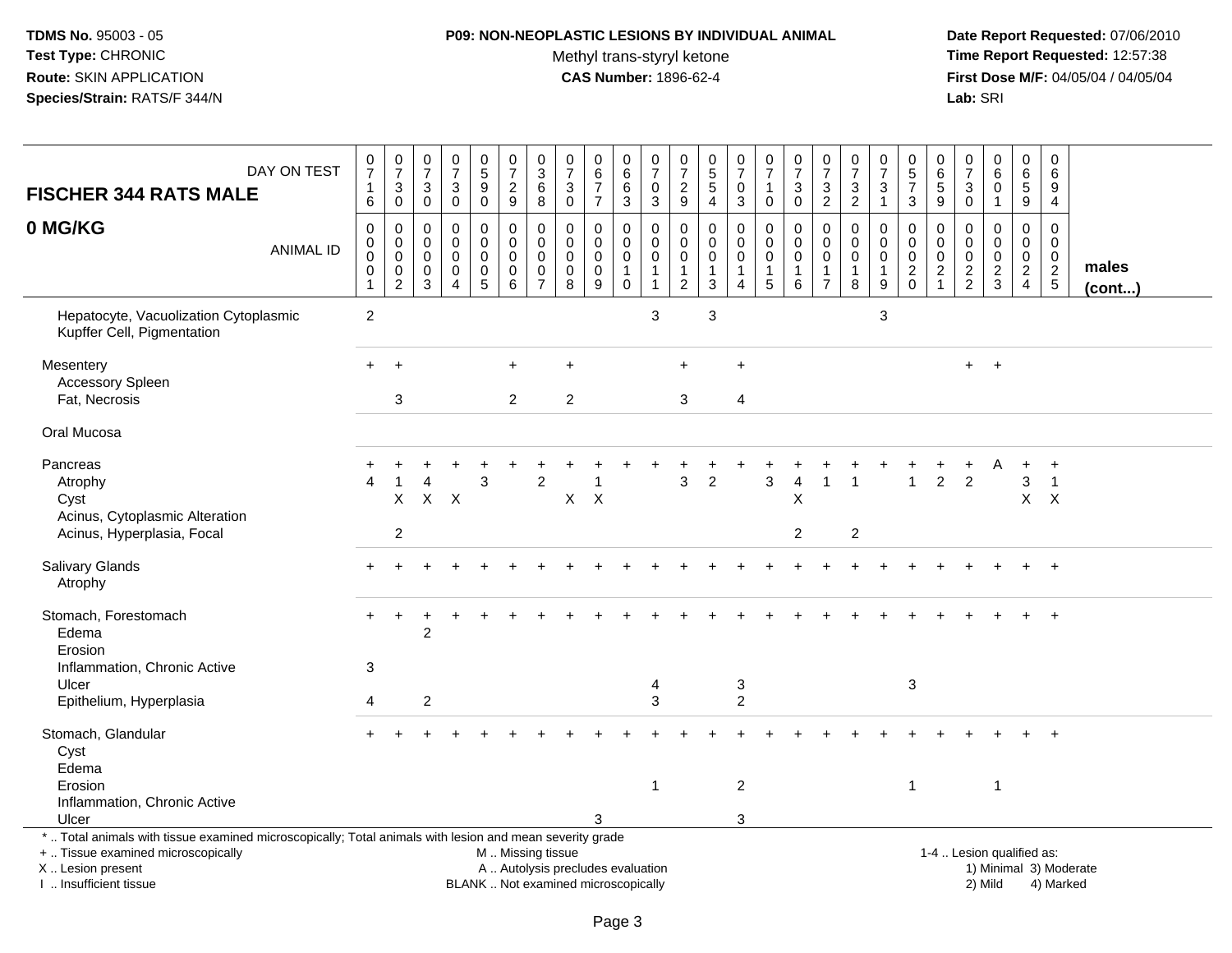## **P09: NON-NEOPLASTIC LESIONS BY INDIVIDUAL ANIMAL**

Methyl trans-styryl ketone<br>CAS Number: 1896-62-4

 **Date Report Requested:** 07/06/2010 **Time Report Requested:** 12:57:38 **First Dose M/F:** 04/05/04 / 04/05/04<br>Lab: SRI **Lab:** SRI

| DAY ON TEST<br><b>FISCHER 344 RATS MALE</b>                                                                                                    | $\frac{0}{7}$<br>$\mathbf{1}$<br>$\,6\,$                  | $\frac{0}{7}$<br>3<br>$\mathsf{O}\xspace$              | $\frac{0}{7}$<br>$\ensuremath{\mathsf{3}}$<br>$\overline{0}$ | $\begin{smallmatrix}0\\7\end{smallmatrix}$<br>$_{0}^{3}$               | $\begin{array}{c} 0 \\ 5 \\ 9 \end{array}$<br>$\ddot{\mathbf{0}}$ | $\frac{0}{7}$<br>$\frac{2}{9}$                                    | $\frac{0}{3}$<br>6<br>8                                          | $\frac{0}{7}$<br>$\mathfrak{Z}$<br>$\overline{0}$                  | $\begin{array}{c} 0 \\ 6 \\ 7 \end{array}$<br>$\overline{7}$ | $_{6}^{\rm 0}$<br>6<br>$\overline{3}$                | $\begin{array}{c} 0 \\ 7 \end{array}$<br>$\mathbf 0$<br>$\overline{3}$ | $\frac{0}{7}$<br>$\frac{2}{9}$                            | $\begin{array}{c} 0 \\ 5 \\ 5 \end{array}$<br>$\overline{4}$                | $\begin{smallmatrix}0\\7\end{smallmatrix}$<br>$\mathsf 0$<br>$\mathbf{3}$ | $\frac{0}{7}$<br>$\mathbf{1}$<br>$\mathsf{O}\xspace$                        | $\frac{0}{7}$<br>$\mathbf{3}$<br>$\pmb{0}$                             | $\frac{0}{7}$<br>$\ensuremath{\mathsf{3}}$<br>$\overline{2}$ | $\begin{array}{c} 0 \\ 7 \end{array}$<br>$\frac{3}{2}$         | $\frac{0}{7}$<br>$\ensuremath{\mathsf{3}}$<br>$\mathbf{1}$ | $\begin{array}{c} 0 \\ 5 \end{array}$<br>$\overline{7}$<br>$\mathsf 3$ | 0<br>$\,6$<br>$\overline{5}$<br>$\boldsymbol{9}$                  | $\frac{0}{7}$<br>$\ensuremath{\mathsf{3}}$<br>$\overline{0}$ | $\begin{matrix} 0 \\ 6 \\ 0 \end{matrix}$<br>$\mathbf{1}$ | $\begin{array}{c} 0 \\ 6 \end{array}$<br>$\overline{5}$<br>$\overline{9}$ | $\mathbf 0$<br>6<br>9<br>$\overline{4}$                  |                       |
|------------------------------------------------------------------------------------------------------------------------------------------------|-----------------------------------------------------------|--------------------------------------------------------|--------------------------------------------------------------|------------------------------------------------------------------------|-------------------------------------------------------------------|-------------------------------------------------------------------|------------------------------------------------------------------|--------------------------------------------------------------------|--------------------------------------------------------------|------------------------------------------------------|------------------------------------------------------------------------|-----------------------------------------------------------|-----------------------------------------------------------------------------|---------------------------------------------------------------------------|-----------------------------------------------------------------------------|------------------------------------------------------------------------|--------------------------------------------------------------|----------------------------------------------------------------|------------------------------------------------------------|------------------------------------------------------------------------|-------------------------------------------------------------------|--------------------------------------------------------------|-----------------------------------------------------------|---------------------------------------------------------------------------|----------------------------------------------------------|-----------------------|
| 0 MG/KG<br><b>ANIMAL ID</b>                                                                                                                    | $\pmb{0}$<br>$\pmb{0}$<br>$\mathbf 0$<br>$\mathbf 0$<br>1 | 0<br>$\mathbf 0$<br>$\mathbf 0$<br>0<br>$\overline{2}$ | 0<br>0<br>$\mathbf 0$<br>0<br>$\mathbf{3}$                   | $\pmb{0}$<br>$\mathsf{O}\xspace$<br>$\mathbf 0$<br>0<br>$\overline{4}$ | $\mathbf 0$<br>$\pmb{0}$<br>$\mathbf 0$<br>0<br>$\overline{5}$    | $\pmb{0}$<br>$\mathbf 0$<br>$\mathbf 0$<br>$\mathbf 0$<br>$\,6\,$ | 0<br>$\mathbf 0$<br>$\mathbf 0$<br>$\mathbf 0$<br>$\overline{7}$ | $\mathbf 0$<br>$\mathbf 0$<br>$\mathbf 0$<br>$\boldsymbol{0}$<br>8 | $\mathbf 0$<br>$\mathbf 0$<br>$\mathbf 0$<br>0<br>9          | 0<br>$\mathbf 0$<br>0<br>$\mathbf{1}$<br>$\mathbf 0$ | 0<br>$\mathbf 0$<br>$\mathbf 0$<br>$\mathbf{1}$<br>$\overline{1}$      | 0<br>0<br>$\mathbf 0$<br>$\overline{1}$<br>$\overline{c}$ | $\mathbf 0$<br>$\mathbf 0$<br>$\mathbf 0$<br>$\mathbf{1}$<br>$\overline{3}$ | 0<br>$\mathbf 0$<br>$\mathbf 0$<br>$\mathbf{1}$<br>4                      | $\mathbf 0$<br>$\mathbf 0$<br>$\mathbf 0$<br>$\mathbf{1}$<br>$\overline{5}$ | $\mathbf 0$<br>$\mathsf{O}\xspace$<br>$\mathsf 0$<br>$\mathbf{1}$<br>6 | 0<br>0<br>$\mathbf 0$<br>$\mathbf{1}$<br>$\overline{7}$      | $\mathbf 0$<br>$\mathbf 0$<br>$\mathbf 0$<br>$\mathbf{1}$<br>8 | 0<br>$\mathbf 0$<br>$\mathbf 0$<br>$\mathbf{1}$<br>9       | $\mathbf 0$<br>$\mathbf 0$<br>$\mathbf 0$<br>$^2_{\rm 0}$              | 0<br>$\mathbf 0$<br>$\mathbf 0$<br>$\overline{c}$<br>$\mathbf{1}$ | 0<br>$\mathbf 0$<br>$\mathbf 0$<br>$\frac{2}{2}$             | 0<br>$\pmb{0}$<br>$\mathsf 0$<br>$\frac{2}{3}$            | 0<br>$\mathbf 0$<br>$\mathbf 0$<br>$\frac{2}{4}$                          | 0<br>$\mathsf{O}\xspace$<br>$\mathbf 0$<br>$\frac{2}{5}$ | males<br>$($ cont $)$ |
| Glands, Hyperplasia                                                                                                                            |                                                           |                                                        |                                                              |                                                                        |                                                                   |                                                                   |                                                                  |                                                                    |                                                              |                                                      |                                                                        |                                                           |                                                                             |                                                                           |                                                                             |                                                                        |                                                              |                                                                |                                                            |                                                                        |                                                                   |                                                              |                                                           |                                                                           |                                                          |                       |
| Tongue                                                                                                                                         |                                                           |                                                        |                                                              |                                                                        |                                                                   |                                                                   |                                                                  |                                                                    |                                                              |                                                      |                                                                        |                                                           |                                                                             |                                                                           |                                                                             |                                                                        |                                                              |                                                                |                                                            |                                                                        |                                                                   |                                                              | $+$                                                       |                                                                           |                                                          |                       |
| <b>CARDIOVASCULAR SYSTEM</b>                                                                                                                   |                                                           |                                                        |                                                              |                                                                        |                                                                   |                                                                   |                                                                  |                                                                    |                                                              |                                                      |                                                                        |                                                           |                                                                             |                                                                           |                                                                             |                                                                        |                                                              |                                                                |                                                            |                                                                        |                                                                   |                                                              |                                                           |                                                                           |                                                          |                       |
| Heart<br>Cardiomyopathy<br>Inflammation, Chronic<br>Thrombosis                                                                                 | 3                                                         | 3                                                      | 3<br>$\mathbf{3}$                                            | 3                                                                      | $\overline{2}$                                                    | 3                                                                 |                                                                  | 3<br>$\overline{2}$                                                | 3                                                            | 3                                                    | $\mathfrak{p}$<br>3                                                    | 3                                                         |                                                                             | 3                                                                         | 3                                                                           | 3                                                                      |                                                              | 3                                                              | $\overline{2}$                                             |                                                                        | 2                                                                 | 3                                                            | 3<br>3                                                    |                                                                           | 3                                                        |                       |
| <b>ENDOCRINE SYSTEM</b>                                                                                                                        |                                                           |                                                        |                                                              |                                                                        |                                                                   |                                                                   |                                                                  |                                                                    |                                                              |                                                      |                                                                        |                                                           |                                                                             |                                                                           |                                                                             |                                                                        |                                                              |                                                                |                                                            |                                                                        |                                                                   |                                                              |                                                           |                                                                           |                                                          |                       |
| <b>Adrenal Cortex</b><br><b>Accessory Adrenal Cortical Nodule</b><br>Degeneration, Fatty<br>Hyperplasia, Focal<br>Hypertrophy, Focal           | $\overline{2}$<br>1                                       | Χ<br>$\mathbf{3}$                                      | X<br>3<br>$\overline{2}$                                     | X<br>$\mathbf{1}$<br>$\overline{1}$                                    |                                                                   | X<br>$\mathbf{1}$                                                 |                                                                  | X<br>$\overline{2}$                                                | $\boldsymbol{2}$<br>$\overline{1}$                           | X                                                    | $\overline{2}$<br>2                                                    | Χ                                                         | X<br>$\overline{c}$                                                         | $\boldsymbol{\mathsf{X}}$                                                 | X<br>$\overline{1}$                                                         |                                                                        | -1<br>$\overline{1}$                                         | X<br>$\overline{1}$<br>$\overline{1}$                          | X<br>$\overline{c}$<br>$\overline{2}$                      |                                                                        | $\mathbf{1}$                                                      | $\overline{c}$<br>$\overline{c}$                             | X                                                         | X<br>$\mathbf{1}$                                                         | $\ddot{}$<br>$\overline{2}$                              |                       |
| <b>Adrenal Medulla</b><br>Hyperplasia                                                                                                          | 3                                                         | ÷<br>$\overline{2}$                                    | ٠<br>3                                                       | $\overline{1}$                                                         | м                                                                 |                                                                   |                                                                  |                                                                    |                                                              |                                                      | 3                                                                      |                                                           | $\mathbf{1}$                                                                | 3                                                                         |                                                                             |                                                                        |                                                              |                                                                |                                                            |                                                                        |                                                                   | $\overline{2}$                                               |                                                           | $\mathbf{1}$                                                              | $\div$<br>$\overline{2}$                                 |                       |
| Islets, Pancreatic<br>Hyperplasia                                                                                                              |                                                           | $\pm$                                                  | $\pm$                                                        | $\overline{1}$                                                         | $\ddot{}$<br>$\overline{c}$                                       |                                                                   |                                                                  |                                                                    |                                                              |                                                      |                                                                        |                                                           |                                                                             |                                                                           |                                                                             |                                                                        |                                                              |                                                                |                                                            |                                                                        |                                                                   |                                                              |                                                           | $+$                                                                       | $+$                                                      |                       |
| Parathyroid Gland                                                                                                                              |                                                           |                                                        |                                                              |                                                                        |                                                                   |                                                                   | м                                                                |                                                                    |                                                              |                                                      |                                                                        |                                                           |                                                                             |                                                                           |                                                                             |                                                                        |                                                              |                                                                |                                                            |                                                                        |                                                                   |                                                              |                                                           |                                                                           | $\overline{+}$                                           |                       |
| <b>Pituitary Gland</b><br>Pars Distalis, Angiectasis<br>Pars Distalis, Cyst<br>Pars Distalis, Hyperplasia                                      |                                                           |                                                        |                                                              |                                                                        |                                                                   |                                                                   |                                                                  | $\overline{2}$                                                     |                                                              |                                                      |                                                                        |                                                           |                                                                             |                                                                           |                                                                             |                                                                        |                                                              |                                                                |                                                            |                                                                        | $\mathbf 1$                                                       |                                                              |                                                           |                                                                           | $\div$                                                   |                       |
| *  Total animals with tissue examined microscopically; Total animals with lesion and mean severity grade<br>+  Tissue examined microscopically |                                                           |                                                        |                                                              |                                                                        |                                                                   | M  Missing tissue                                                 |                                                                  |                                                                    |                                                              |                                                      |                                                                        |                                                           |                                                                             |                                                                           |                                                                             |                                                                        |                                                              |                                                                |                                                            |                                                                        |                                                                   |                                                              | 1-4  Lesion qualified as:                                 |                                                                           |                                                          |                       |

X .. Lesion present

I .. Insufficient tissue

BLANK .. Not examined microscopically and the state of the 2) Mild

A .. Autolysis precludes evaluation and the service of the service of the service of the service of the service of the service of the service of the service of the service of the service of the service of the service of th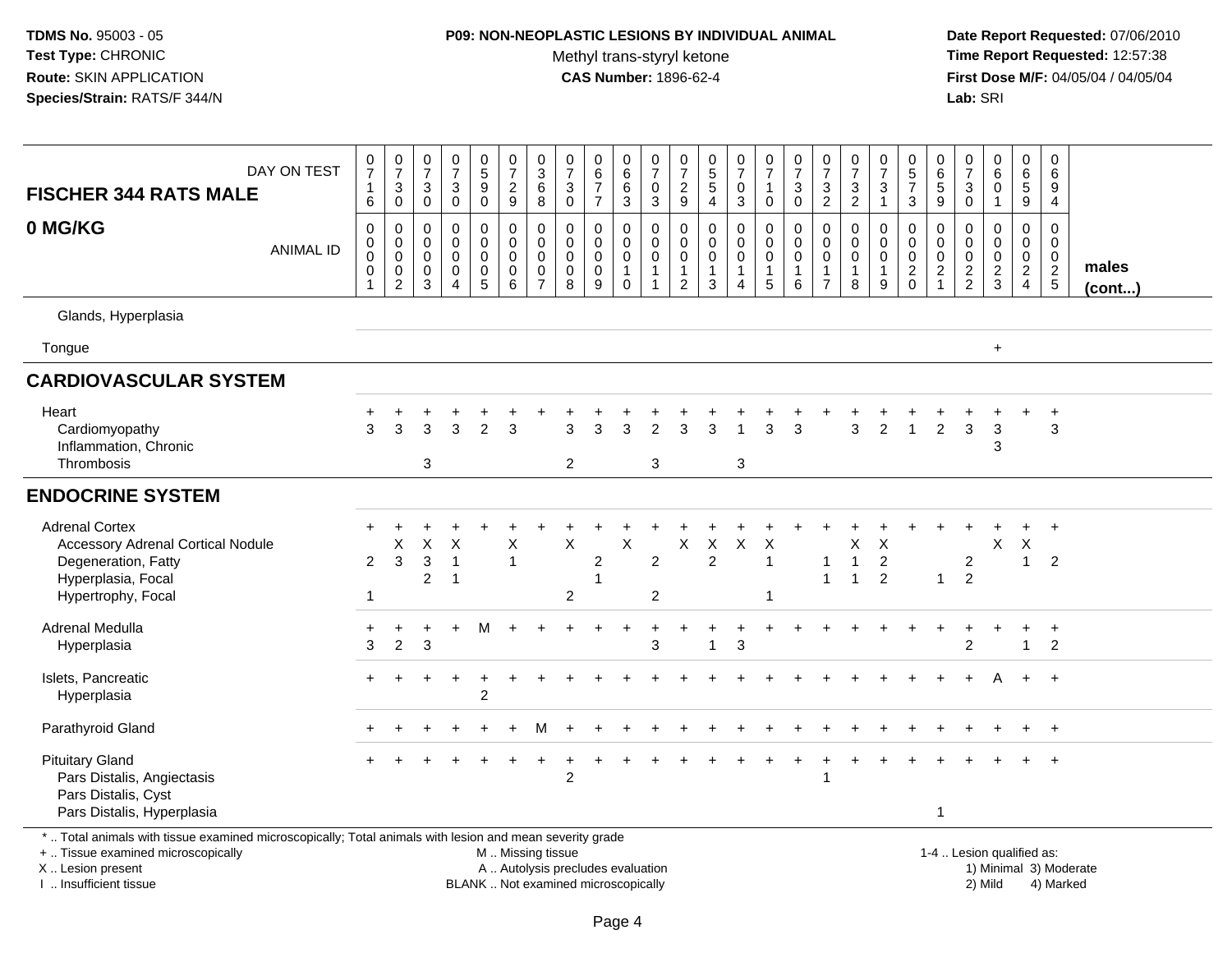# **P09: NON-NEOPLASTIC LESIONS BY INDIVIDUAL ANIMAL**

Methyl trans-styryl ketone<br>CAS Number: 1896-62-4

 **Date Report Requested:** 07/06/2010 **Time Report Requested:** 12:57:38 **First Dose M/F:** 04/05/04 / 04/05/04<br>Lab: SRI **Lab:** SRI

| <b>FISCHER 344 RATS MALE</b>                                                                                                                                        | DAY ON TEST      | 0<br>$\overline{7}$<br>$\mathbf{1}$<br>$\,6$                 | $\frac{0}{7}$<br>$\ensuremath{\mathsf{3}}$<br>$\mathbf 0$        | 0<br>$\overline{7}$<br>3<br>$\mathbf 0$             | $\frac{0}{7}$<br>$\sqrt{3}$<br>$\Omega$                                 | $\begin{array}{c} 0 \\ 5 \\ 9 \end{array}$<br>$\mathbf 0$ | $\frac{0}{7}$<br>$\frac{2}{9}$ | $_{3}^{\rm 0}$<br>$\,6\,$<br>$\,8\,$                               | 0<br>$\overline{7}$<br>3<br>$\mathbf 0$                       | $\pmb{0}$<br>$\begin{array}{c} 6 \\ 7 \end{array}$<br>$\overline{7}$ | 0<br>$\,6$<br>6<br>3                                 | $\begin{smallmatrix}0\\7\end{smallmatrix}$<br>$\mathbf 0$<br>$\mathbf{3}$ | 0<br>$\overline{7}$<br>$\frac{2}{9}$                   | 0<br>$\frac{5}{5}$<br>$\overline{4}$                   | $\frac{0}{7}$<br>$\pmb{0}$<br>$\sqrt{3}$                       | $\mathbf 0$<br>$\overline{7}$<br>$\mathbf{1}$<br>$\mathbf 0$    | $\frac{0}{7}$<br>$\sqrt{3}$<br>$\mathbf 0$                       | 0<br>$\overline{7}$<br>$\mathbf{3}$<br>$\overline{2}$                      | 0<br>$\overline{7}$<br>$\mathbf{3}$<br>$\overline{2}$            | 0<br>$\overline{7}$<br>3   | $\begin{array}{c} 0 \\ 5 \\ 7 \end{array}$<br>3  | 0<br>6<br>5<br>9                                                  | 0<br>$\overline{7}$<br>$\mathbf{3}$<br>$\mathbf 0$ | $\begin{array}{c} 0 \\ 6 \end{array}$<br>$\pmb{0}$ | $\mathbf 0$<br>6<br>$\overline{5}$<br>9                    | 0<br>$\,6\,$<br>9<br>$\overline{4}$              |                        |
|---------------------------------------------------------------------------------------------------------------------------------------------------------------------|------------------|--------------------------------------------------------------|------------------------------------------------------------------|-----------------------------------------------------|-------------------------------------------------------------------------|-----------------------------------------------------------|--------------------------------|--------------------------------------------------------------------|---------------------------------------------------------------|----------------------------------------------------------------------|------------------------------------------------------|---------------------------------------------------------------------------|--------------------------------------------------------|--------------------------------------------------------|----------------------------------------------------------------|-----------------------------------------------------------------|------------------------------------------------------------------|----------------------------------------------------------------------------|------------------------------------------------------------------|----------------------------|--------------------------------------------------|-------------------------------------------------------------------|----------------------------------------------------|----------------------------------------------------|------------------------------------------------------------|--------------------------------------------------|------------------------|
| 0 MG/KG                                                                                                                                                             | <b>ANIMAL ID</b> | 0<br>$\pmb{0}$<br>$\mathbf 0$<br>$\mathbf 0$<br>$\mathbf{1}$ | 0<br>$\mathbf 0$<br>$\mathbf 0$<br>$\mathbf 0$<br>$\overline{c}$ | 0<br>$\mathbf 0$<br>$\mathbf 0$<br>$\mathbf 0$<br>3 | 0<br>$\mathbf 0$<br>$\Omega$<br>$\mathbf 0$<br>$\boldsymbol{\varDelta}$ | 0<br>$\pmb{0}$<br>$\pmb{0}$<br>$\pmb{0}$<br>5             | 0<br>0<br>0<br>0<br>6          | $\pmb{0}$<br>$\pmb{0}$<br>$\pmb{0}$<br>$\pmb{0}$<br>$\overline{7}$ | $\mathbf 0$<br>$\mathbf 0$<br>$\mathbf 0$<br>$\mathbf 0$<br>8 | $\mathbf 0$<br>$\mathbf 0$<br>$\mathbf 0$<br>$\mathbf 0$<br>9        | 0<br>0<br>$\mathbf 0$<br>$\mathbf{1}$<br>$\mathbf 0$ | 0<br>0<br>$\mathbf 0$<br>$\mathbf{1}$<br>$\mathbf{1}$                     | 0<br>$\mathbf 0$<br>$\mathbf 0$<br>1<br>$\overline{2}$ | $\mathbf 0$<br>$\mathbf 0$<br>0<br>$\overline{1}$<br>3 | $\mathbf 0$<br>$\pmb{0}$<br>$\mathbf 0$<br>1<br>$\overline{4}$ | 0<br>$\mathbf 0$<br>$\mathbf 0$<br>$\overline{1}$<br>$\sqrt{5}$ | $\mathbf 0$<br>$\mathbf 0$<br>$\mathbf 0$<br>$\overline{1}$<br>6 | $\mathbf 0$<br>$\Omega$<br>$\mathbf 0$<br>$\overline{1}$<br>$\overline{7}$ | $\mathbf 0$<br>$\mathbf 0$<br>$\mathbf 0$<br>$\overline{1}$<br>8 | 0<br>0<br>$\mathbf 0$<br>9 | 0<br>$\mathbf 0$<br>$\mathsf 0$<br>$\frac{2}{0}$ | 0<br>$\mathbf 0$<br>$\mathbf 0$<br>$\overline{a}$<br>$\mathbf{1}$ | 0<br>0<br>0<br>$\frac{2}{2}$                       | $\mathbf 0$<br>0<br>$\pmb{0}$<br>$\frac{2}{3}$     | $\mathbf 0$<br>$\mathbf 0$<br>$\mathbf 0$<br>$\frac{2}{4}$ | 0<br>$\mathbf 0$<br>$\mathbf 0$<br>$\frac{2}{5}$ | males<br>$($ cont $)$  |
| Pars Distalis, Hyperplasia, Focal<br>Pars Intermedia, Angiectasis<br>Pars Intermedia, Cyst<br>Pars Nervosa, Infiltration Cellular, Mixed Cell                       |                  |                                                              |                                                                  |                                                     |                                                                         |                                                           | $\overline{2}$                 |                                                                    |                                                               |                                                                      |                                                      |                                                                           |                                                        |                                                        | -1<br>$\sqrt{3}$                                               | $\overline{c}$                                                  | 3                                                                | $\overline{2}$                                                             |                                                                  |                            |                                                  | 3                                                                 |                                                    |                                                    |                                                            |                                                  |                        |
| <b>Thyroid Gland</b><br>C-cell, Hyperplasia<br>Follicle, Cyst<br>Follicular Cell, Hyperplasia                                                                       |                  |                                                              |                                                                  | 1                                                   |                                                                         |                                                           |                                |                                                                    |                                                               | 2                                                                    |                                                      | Χ                                                                         |                                                        |                                                        |                                                                |                                                                 |                                                                  |                                                                            |                                                                  | 3                          |                                                  |                                                                   |                                                    |                                                    |                                                            | $+$                                              |                        |
| <b>GENERAL BODY SYSTEM</b>                                                                                                                                          |                  |                                                              |                                                                  |                                                     |                                                                         |                                                           |                                |                                                                    |                                                               |                                                                      |                                                      |                                                                           |                                                        |                                                        |                                                                |                                                                 |                                                                  |                                                                            |                                                                  |                            |                                                  |                                                                   |                                                    |                                                    |                                                            |                                                  |                        |
| <b>NONE</b>                                                                                                                                                         |                  |                                                              |                                                                  |                                                     |                                                                         |                                                           |                                |                                                                    |                                                               |                                                                      |                                                      |                                                                           |                                                        |                                                        |                                                                |                                                                 |                                                                  |                                                                            |                                                                  |                            |                                                  |                                                                   |                                                    |                                                    |                                                            |                                                  |                        |
| <b>GENITAL SYSTEM</b>                                                                                                                                               |                  |                                                              |                                                                  |                                                     |                                                                         |                                                           |                                |                                                                    |                                                               |                                                                      |                                                      |                                                                           |                                                        |                                                        |                                                                |                                                                 |                                                                  |                                                                            |                                                                  |                            |                                                  |                                                                   |                                                    |                                                    |                                                            |                                                  |                        |
| Epididymis<br>Inflammation, Chronic                                                                                                                                 |                  |                                                              |                                                                  |                                                     |                                                                         |                                                           |                                |                                                                    |                                                               |                                                                      |                                                      | 2                                                                         |                                                        |                                                        | $\overline{2}$                                                 | $\overline{2}$                                                  |                                                                  |                                                                            |                                                                  |                            |                                                  |                                                                   |                                                    |                                                    |                                                            | $+$                                              |                        |
| <b>Preputial Gland</b><br>Inflammation, Chronic                                                                                                                     |                  |                                                              |                                                                  |                                                     |                                                                         |                                                           | $\overline{c}$                 | $\overline{2}$                                                     |                                                               |                                                                      | $\overline{c}$                                       | 3                                                                         |                                                        |                                                        |                                                                |                                                                 |                                                                  |                                                                            | 2                                                                | 3                          |                                                  |                                                                   |                                                    |                                                    | $\ddot{}$                                                  | $+$                                              |                        |
| Prostate<br>Inflammation, Chronic<br>Epithelium, Hyperplasia                                                                                                        |                  | 3                                                            | $\overline{2}$                                                   | $\overline{2}$                                      | 3                                                                       | $\overline{2}$                                            | 3                              |                                                                    | 3                                                             | 3                                                                    | 3                                                    | 2                                                                         | $\overline{2}$                                         |                                                        | $\Delta$                                                       | 3                                                               | $\overline{1}$                                                   |                                                                            | 3                                                                | $\overline{2}$             |                                                  |                                                                   |                                                    |                                                    | $\ddot{}$                                                  | $+$                                              |                        |
| Seminal Vesicle<br>Fibrosis                                                                                                                                         |                  |                                                              |                                                                  |                                                     |                                                                         |                                                           |                                |                                                                    |                                                               |                                                                      |                                                      |                                                                           |                                                        |                                                        |                                                                |                                                                 |                                                                  |                                                                            |                                                                  |                            |                                                  |                                                                   |                                                    |                                                    |                                                            | $+$                                              |                        |
| <b>Testes</b><br>Artery, Inflammation, Chronic                                                                                                                      |                  |                                                              |                                                                  |                                                     |                                                                         |                                                           |                                |                                                                    |                                                               |                                                                      |                                                      |                                                                           |                                                        |                                                        |                                                                |                                                                 |                                                                  |                                                                            |                                                                  |                            |                                                  |                                                                   |                                                    |                                                    |                                                            | $+$                                              |                        |
| *  Total animals with tissue examined microscopically; Total animals with lesion and mean severity grade<br>+  Tissue examined microscopically<br>X  Lesion present |                  |                                                              |                                                                  |                                                     |                                                                         |                                                           | M  Missing tissue              |                                                                    | A  Autolysis precludes evaluation                             |                                                                      |                                                      |                                                                           |                                                        |                                                        |                                                                |                                                                 |                                                                  |                                                                            |                                                                  |                            |                                                  |                                                                   |                                                    | 1-4  Lesion qualified as:                          |                                                            |                                                  | 1) Minimal 3) Moderate |

I .. Insufficient tissue

Page 5

BLANK .. Not examined microscopically 2) Mild 4) Marked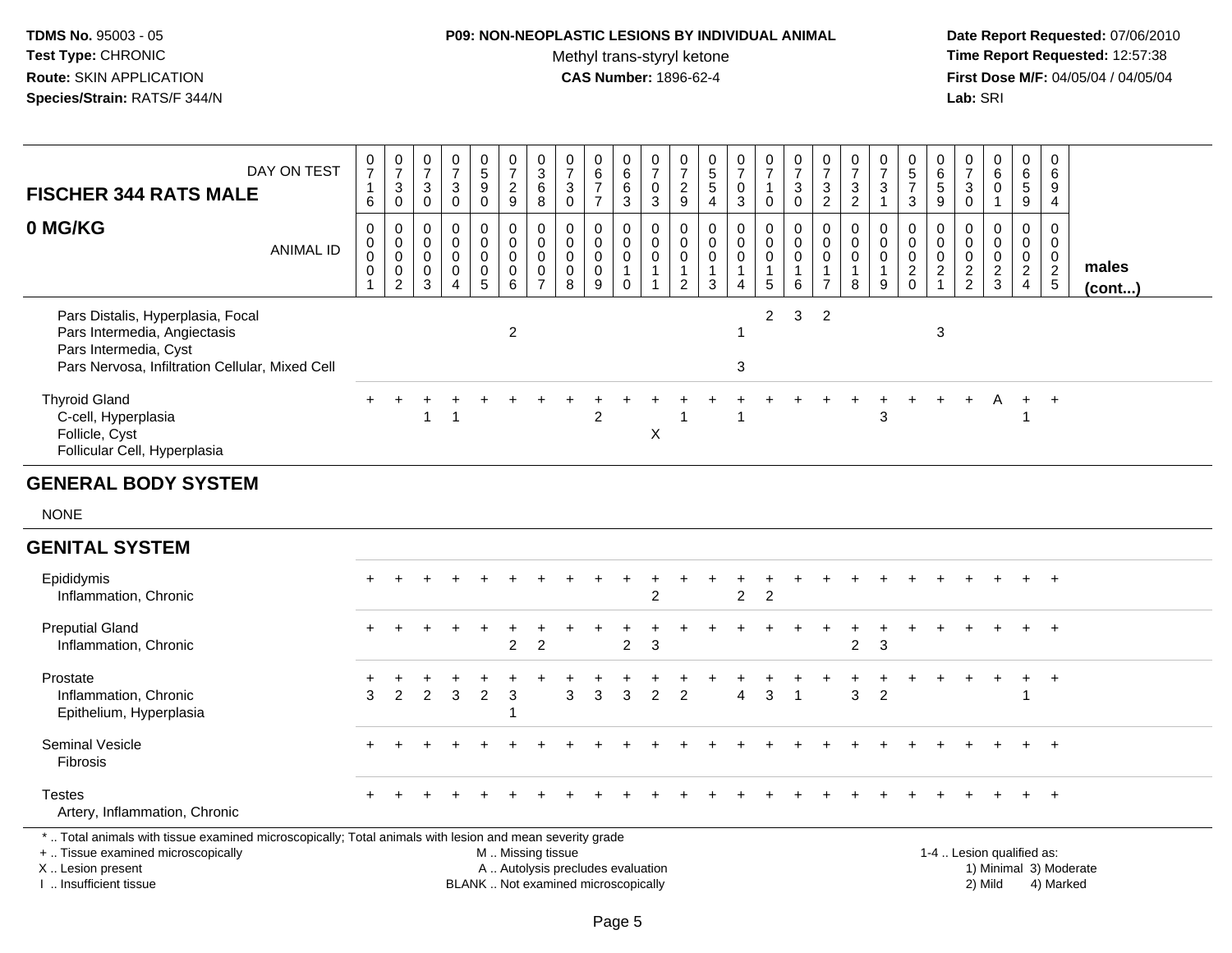## **P09: NON-NEOPLASTIC LESIONS BY INDIVIDUAL ANIMAL**

Methyl trans-styryl ketone<br>CAS Number: 1896-62-4

| <b>FISCHER 344 RATS MALE</b>                                                                                                                                                                  | DAY ON TEST      | 0<br>$\overline{7}$<br>$\mathbf{1}$<br>6                               | 0<br>$\overline{7}$<br>3<br>0                          | $\pmb{0}$<br>$\overline{7}$<br>$\mathbf{3}$<br>0                       | $\pmb{0}$<br>$\overline{7}$<br>3<br>0                         | $\begin{array}{c} 0 \\ 5 \end{array}$<br>$\boldsymbol{9}$<br>$\mathbf 0$ | 0<br>$\overline{7}$<br>$\overline{2}$<br>$\boldsymbol{9}$     | $\pmb{0}$<br>$\overline{3}$<br>$\,6\,$<br>8                    | $\pmb{0}$<br>$\overline{7}$<br>$\mathbf{3}$<br>$\mathbf 0$     | 0<br>6<br>$\overline{7}$<br>$\overline{7}$ | 0<br>$\,6\,$<br>6<br>3                                                   | 0<br>$\overline{7}$<br>$\mathbf 0$<br>$\mathbf{3}$   | 0<br>$\overline{7}$<br>$\overline{2}$<br>$\boldsymbol{9}$ | $\begin{array}{c} 0 \\ 5 \\ 5 \end{array}$<br>$\overline{4}$ | 0<br>$\overline{7}$<br>0<br>3 | 0<br>$\overline{7}$<br>$\overline{1}$<br>$\mathbf 0$                  | 0<br>$\boldsymbol{7}$<br>3<br>0                  | 0<br>$\overline{7}$<br>$\mathbf{3}$<br>$\overline{2}$             | 0<br>$\overline{7}$<br>3<br>$\overline{c}$ | 0<br>$\overline{7}$<br>3<br>$\mathbf{1}$                                              | 0<br>5<br>$\overline{7}$<br>3                   | 0<br>$\,6\,$<br>$5\phantom{.0}$<br>9             | $\begin{array}{c} 0 \\ 7 \end{array}$<br>3<br>0            | $\mathbf 0$<br>$\,6\,$<br>$\mathbf 0$<br>$\overline{1}$            | $\mathbf 0$<br>$6\phantom{1}6$<br>5<br>9                   | $\mathbf 0$<br>6<br>9<br>$\overline{4}$                 |                       |
|-----------------------------------------------------------------------------------------------------------------------------------------------------------------------------------------------|------------------|------------------------------------------------------------------------|--------------------------------------------------------|------------------------------------------------------------------------|---------------------------------------------------------------|--------------------------------------------------------------------------|---------------------------------------------------------------|----------------------------------------------------------------|----------------------------------------------------------------|--------------------------------------------|--------------------------------------------------------------------------|------------------------------------------------------|-----------------------------------------------------------|--------------------------------------------------------------|-------------------------------|-----------------------------------------------------------------------|--------------------------------------------------|-------------------------------------------------------------------|--------------------------------------------|---------------------------------------------------------------------------------------|-------------------------------------------------|--------------------------------------------------|------------------------------------------------------------|--------------------------------------------------------------------|------------------------------------------------------------|---------------------------------------------------------|-----------------------|
| 0 MG/KG                                                                                                                                                                                       | <b>ANIMAL ID</b> | $\pmb{0}$<br>$\mathbf 0$<br>$\mathbf 0$<br>$\mathbf 0$<br>$\mathbf{1}$ | 0<br>0<br>$\mathbf 0$<br>$\mathbf 0$<br>$\overline{c}$ | $\mathbf 0$<br>$\mathbf 0$<br>$\mathbf 0$<br>$\mathbf 0$<br>$\sqrt{3}$ | $\mathbf 0$<br>$\mathbf 0$<br>$\mathbf 0$<br>$\mathbf 0$<br>4 | $\mathbf 0$<br>$\mathbf 0$<br>$\pmb{0}$<br>$\pmb{0}$<br>$\overline{5}$   | $\pmb{0}$<br>$\mathbf 0$<br>$\pmb{0}$<br>$\pmb{0}$<br>$\,6\,$ | $\mathbf 0$<br>0<br>$\mathbf 0$<br>$\pmb{0}$<br>$\overline{7}$ | $\mathbf 0$<br>$\mathbf{0}$<br>$\mathbf 0$<br>$\mathbf 0$<br>8 | 0<br>0<br>$\pmb{0}$<br>$\pmb{0}$<br>9      | $\mathbf 0$<br>$\mathbf 0$<br>$\pmb{0}$<br>$\overline{1}$<br>$\mathbf 0$ | 0<br>$\mathbf 0$<br>0<br>$\mathbf{1}$<br>$\mathbf 1$ | 0<br>0<br>$\mathbf 0$<br>$\mathbf 1$<br>$\overline{2}$    | 0<br>0<br>$\pmb{0}$<br>1<br>3                                | 0<br>0<br>$\mathbf 0$<br>4    | $\mathbf 0$<br>$\mathbf 0$<br>$\pmb{0}$<br>$\mathbf{1}$<br>$\sqrt{5}$ | 0<br>$\Omega$<br>$\mathbf 0$<br>$\mathbf 1$<br>6 | 0<br>$\mathbf 0$<br>$\mathbf 0$<br>$\mathbf{1}$<br>$\overline{7}$ | 0<br>$\mathbf 0$<br>$\mathbf 0$<br>1<br>8  | $\mathbf 0$<br>$\mathbf 0$<br>$\ddot{\mathbf{0}}$<br>$\mathbf{1}$<br>$\boldsymbol{9}$ | 0<br>$\mathbf 0$<br>$\mathbf 0$<br>$^2_{\rm 0}$ | 0<br>$\mathbf 0$<br>$\mathbf 0$<br>$\frac{2}{1}$ | $\mathbf 0$<br>$\mathbf 0$<br>$\mathbf 0$<br>$\frac{2}{2}$ | $\mathbf 0$<br>$\mathbf 0$<br>$\mathsf{O}\xspace$<br>$\frac{2}{3}$ | $\mathbf 0$<br>$\mathbf 0$<br>$\mathbf 0$<br>$\frac{2}{4}$ | $\mathbf 0$<br>$\Omega$<br>$\mathbf 0$<br>$\frac{2}{5}$ | males<br>$($ cont $)$ |
| Germinal Epithelium, Atrophy<br>Interstitial Cell, Hyperplasia                                                                                                                                |                  | $\overline{2}$                                                         | 1                                                      | 3<br>-1                                                                | $\overline{c}$                                                |                                                                          | $\overline{4}$                                                |                                                                | 1                                                              |                                            |                                                                          |                                                      | $\overline{1}$                                            |                                                              |                               | $\overline{c}$                                                        | 1                                                | 3                                                                 | -1                                         |                                                                                       | 3<br>$\overline{1}$                             | $\mathbf{1}$                                     | $\overline{4}$                                             |                                                                    | $\overline{1}$                                             | $\overline{c}$                                          |                       |
| <b>HEMATOPOIETIC SYSTEM</b>                                                                                                                                                                   |                  |                                                                        |                                                        |                                                                        |                                                               |                                                                          |                                                               |                                                                |                                                                |                                            |                                                                          |                                                      |                                                           |                                                              |                               |                                                                       |                                                  |                                                                   |                                            |                                                                                       |                                                 |                                                  |                                                            |                                                                    |                                                            |                                                         |                       |
| <b>Bone Marrow</b><br>Hyperplasia<br>Myelofibrosis                                                                                                                                            |                  |                                                                        |                                                        |                                                                        |                                                               |                                                                          |                                                               |                                                                |                                                                |                                            |                                                                          |                                                      |                                                           |                                                              | 3                             |                                                                       |                                                  |                                                                   |                                            |                                                                                       |                                                 |                                                  |                                                            | 3                                                                  | $+$                                                        | $+$                                                     |                       |
| Lymph Node<br>Deep Cervical, Hyperplasia, Lymphoid<br>Mediastinal, Ectasia<br>Mediastinal, Hemorrhage<br>Mediastinal, Hyperplasia, Lymphoid<br>Mediastinal, Pigmentation                      |                  |                                                                        | $\ddot{}$                                              | $\ddot{}$                                                              |                                                               |                                                                          |                                                               |                                                                | 2                                                              | $\ddot{}$                                  |                                                                          | $\ddot{}$                                            |                                                           |                                                              | $+$                           | $+$                                                                   |                                                  |                                                                   |                                            |                                                                                       |                                                 |                                                  |                                                            |                                                                    | 3                                                          | $\ddot{}$<br>3                                          |                       |
| Pancreatic, Ectasia<br>Lymph Node, Mandibular<br>Ectasia<br>Hyperplasia, Lymphoid                                                                                                             |                  | M                                                                      | M                                                      | M                                                                      | M                                                             | M                                                                        | M                                                             | M                                                              | M                                                              | M                                          | $+$                                                                      | 4<br>м                                               | M                                                         | - M                                                          | M                             | M                                                                     | м                                                | $+$                                                               |                                            |                                                                                       |                                                 |                                                  | M M M M M M                                                |                                                                    | M M                                                        |                                                         |                       |
| Lymph Node, Mesenteric<br>Ectasia<br>Hemorrhage<br>Hyperplasia, Lymphoid<br>Pigmentation                                                                                                      |                  |                                                                        |                                                        | -1                                                                     |                                                               |                                                                          |                                                               | $\overline{c}$                                                 | -1                                                             |                                            |                                                                          | $\overline{c}$                                       |                                                           | $\overline{2}$                                               |                               |                                                                       | $\overline{2}$                                   |                                                                   |                                            |                                                                                       |                                                 |                                                  |                                                            | -1                                                                 |                                                            |                                                         |                       |
| Spleen<br>Accessory Spleen<br><b>Fibrosis</b><br>Hematopoietic Cell Proliferation                                                                                                             |                  |                                                                        |                                                        | $\overline{2}$                                                         |                                                               |                                                                          |                                                               |                                                                |                                                                | 3                                          |                                                                          |                                                      | $2^{\circ}$                                               | $\overline{2}$                                               | $\overline{c}$                | X<br>$2^{\circ}$                                                      | $\overline{2}$                                   | $\overline{2}$                                                    | $\overline{\phantom{0}}$ 1                 |                                                                                       |                                                 | 2                                                |                                                            | 3                                                                  | $2^{\circ}$                                                | 3                                                       |                       |
| *  Total animals with tissue examined microscopically; Total animals with lesion and mean severity grade<br>+  Tissue examined microscopically<br>X  Lesion present<br>I  Insufficient tissue |                  |                                                                        |                                                        |                                                                        |                                                               | BLANK  Not examined microscopically                                      | M  Missing tissue<br>A  Autolysis precludes evaluation        |                                                                |                                                                |                                            |                                                                          |                                                      |                                                           |                                                              |                               |                                                                       |                                                  |                                                                   |                                            |                                                                                       |                                                 |                                                  | 1-4  Lesion qualified as:                                  | 2) Mild                                                            |                                                            | 1) Minimal 3) Moderate<br>4) Marked                     |                       |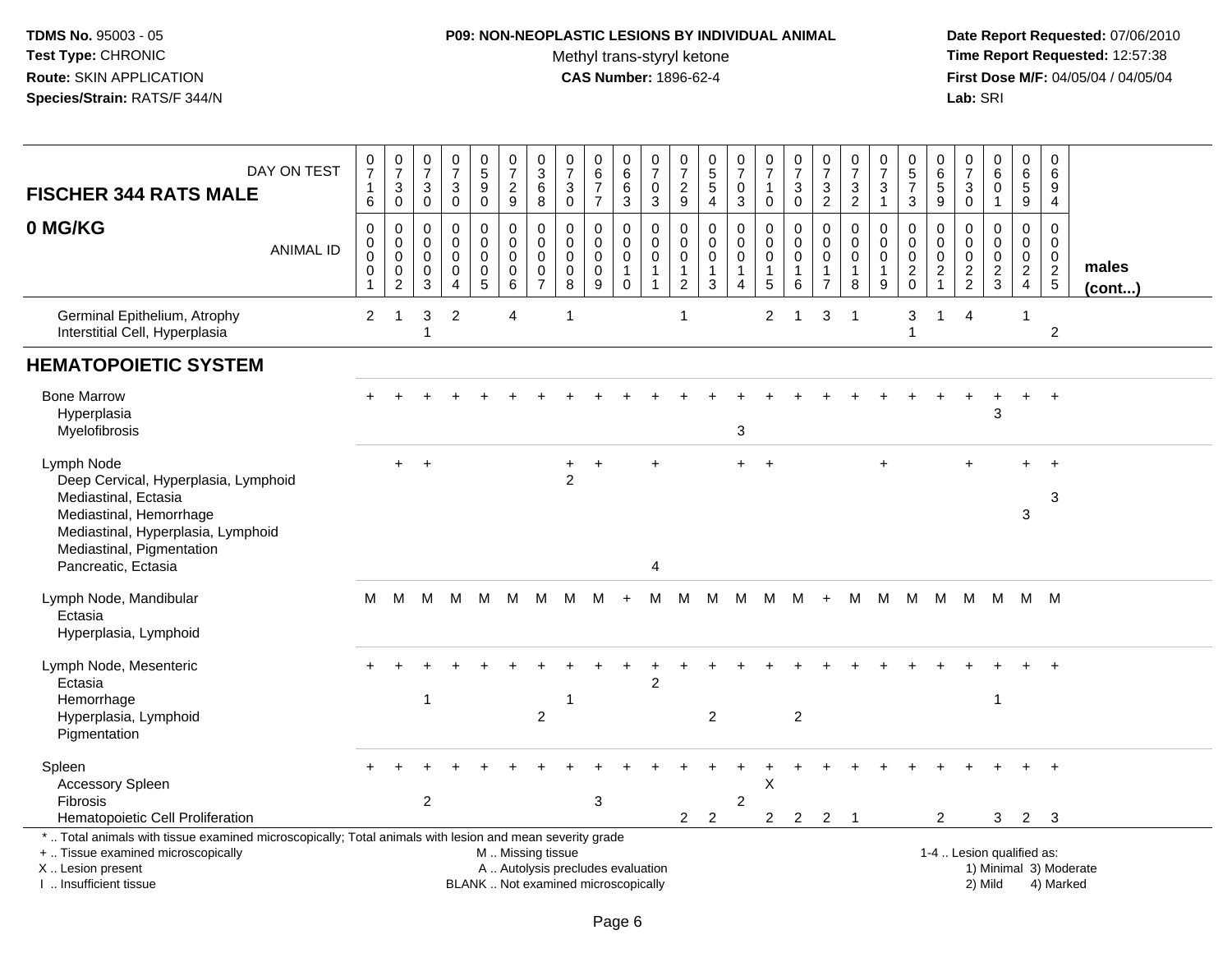## **P09: NON-NEOPLASTIC LESIONS BY INDIVIDUAL ANIMAL**

Methyl trans-styryl ketone<br>CAS Number: 1896-62-4

| DAY ON TEST                                                                                                                                                                                   | $\frac{0}{7}$                                                                | $\frac{0}{7}$                              | $\frac{0}{7}$                                                          | $\begin{array}{c} 0 \\ 7 \end{array}$                                    |                                                                                  | $\frac{0}{7}$                                                            | $_{3}^{\rm 0}$                                                             | $\frac{0}{7}$                                                            | $\begin{array}{c} 0 \\ 6 \\ 7 \end{array}$                                         | $\begin{array}{c} 0 \\ 6 \end{array}$                             | $\frac{0}{7}$                                             | $\begin{array}{c} 0 \\ 7 \end{array}$                                   |                                                                           | $\begin{array}{c} 0 \\ 7 \end{array}$                             | $\frac{0}{7}$                                                  | $\frac{0}{7}$                             | $\frac{0}{7}$                                                               | $\begin{array}{c} 0 \\ 7 \end{array}$             | $\frac{0}{7}$                                         | $\begin{array}{c} 0 \\ 5 \\ 7 \end{array}$                    | 0<br>$6\phantom{a}$                               | $\begin{array}{c} 0 \\ 7 \end{array}$              | $_{6}^{\rm 0}$                                           | $\begin{array}{c} 0 \\ 6 \end{array}$                      | 0<br>6                                                   |                                     |
|-----------------------------------------------------------------------------------------------------------------------------------------------------------------------------------------------|------------------------------------------------------------------------------|--------------------------------------------|------------------------------------------------------------------------|--------------------------------------------------------------------------|----------------------------------------------------------------------------------|--------------------------------------------------------------------------|----------------------------------------------------------------------------|--------------------------------------------------------------------------|------------------------------------------------------------------------------------|-------------------------------------------------------------------|-----------------------------------------------------------|-------------------------------------------------------------------------|---------------------------------------------------------------------------|-------------------------------------------------------------------|----------------------------------------------------------------|-------------------------------------------|-----------------------------------------------------------------------------|---------------------------------------------------|-------------------------------------------------------|---------------------------------------------------------------|---------------------------------------------------|----------------------------------------------------|----------------------------------------------------------|------------------------------------------------------------|----------------------------------------------------------|-------------------------------------|
| <b>FISCHER 344 RATS MALE</b>                                                                                                                                                                  | $\mathbf{1}$<br>6                                                            | $\ensuremath{\mathsf{3}}$<br>$\mathbf 0$   | $_{\rm 0}^3$                                                           | $\ensuremath{\mathsf{3}}$<br>$\mathbf 0$                                 | $\begin{array}{c} 0 \\ 5 \\ 9 \end{array}$                                       | $\frac{2}{9}$                                                            | $\,6$<br>8                                                                 | $\ensuremath{\mathsf{3}}$<br>$\mathbf 0$                                 | $\overline{7}$                                                                     | $\,6$<br>3                                                        | $\pmb{0}$<br>$\mathfrak{S}$                               | $\frac{2}{9}$                                                           | $0$<br>5<br>5<br>5<br>4                                                   | $\pmb{0}$<br>3                                                    | $\mathbf{1}$<br>$\mathbf 0$                                    | $\mathbf{3}$<br>$\mathsf 0$               | $\frac{3}{2}$                                                               | $\frac{3}{2}$                                     | $\ensuremath{\mathsf{3}}$<br>$\mathbf{1}$             | $\mathbf{3}$                                                  | $\,$ 5 $\,$<br>$\boldsymbol{9}$                   | $\ensuremath{\mathsf{3}}$<br>$\mathbf 0$           | $\mathbf 0$<br>$\mathbf{1}$                              | $\sqrt{5}$<br>9                                            | $\boldsymbol{9}$<br>$\overline{4}$                       |                                     |
| 0 MG/KG<br><b>ANIMAL ID</b>                                                                                                                                                                   | $\mathsf 0$<br>$\pmb{0}$<br>$\ddot{\mathbf{0}}$<br>$\pmb{0}$<br>$\mathbf{1}$ | 0<br>0<br>$\pmb{0}$<br>0<br>$\overline{2}$ | $\mathbf 0$<br>0<br>$\mathsf{O}\xspace$<br>$\pmb{0}$<br>$\overline{3}$ | $\mathbf 0$<br>$\mathbf 0$<br>$\mathbf 0$<br>$\pmb{0}$<br>$\overline{4}$ | 0<br>$\mathbf 0$<br>$\mathsf{O}\xspace$<br>$\begin{array}{c} 0 \\ 5 \end{array}$ | $\mathbf 0$<br>$\mathbf 0$<br>$\mathbf 0$<br>$\pmb{0}$<br>$6\phantom{1}$ | $\mathbf 0$<br>$\mathbf 0$<br>$\mathbf 0$<br>$\mathbf 0$<br>$\overline{7}$ | $\mathbf 0$<br>$\mathbf 0$<br>$\mathbf 0$<br>$\boldsymbol{0}$<br>8       | $\mathbf 0$<br>$\mathbf 0$<br>$\mathsf{O}\xspace$<br>$\mathbf 0$<br>$\overline{9}$ | $\mathbf 0$<br>0<br>$\mathbf 0$<br>$\mathbf{1}$<br>$\overline{0}$ | $\mathbf 0$<br>$\mathbf 0$<br>$\mathbf 0$<br>$\mathbf{1}$ | $\mathbf 0$<br>$\mathbf 0$<br>$\mathbf 0$<br>$\mathbf{1}$<br>$\sqrt{2}$ | $\mathbf 0$<br>$\mathbf 0$<br>$\mathbf 0$<br>$\mathbf{1}$<br>$\mathbf{3}$ | 0<br>$\mathbf 0$<br>$\mathbf 0$<br>$\mathbf{1}$<br>$\overline{4}$ | $\mathbf 0$<br>$\mathbf 0$<br>$\mathbf 0$<br>$\mathbf{1}$<br>5 | $\mathbf 0$<br>0<br>$\mathbf 0$<br>1<br>6 | $\mathbf 0$<br>$\mathbf 0$<br>$\mathbf 0$<br>$\mathbf{1}$<br>$\overline{7}$ | $\mathbf 0$<br>$\mathbf 0$<br>$\pmb{0}$<br>1<br>8 | 0<br>$\mathbf{0}$<br>$\mathbf 0$<br>$\mathbf{1}$<br>9 | $\mathbf 0$<br>$\mathbf 0$<br>$\overline{0}$<br>$\frac{2}{0}$ | 0<br>$\mathbf{0}$<br>$\mathbf 0$<br>$\frac{2}{1}$ | 0<br>$\Omega$<br>$\boldsymbol{0}$<br>$\frac{2}{2}$ | $\mathbf 0$<br>$\mathbf 0$<br>$\pmb{0}$<br>$\frac{2}{3}$ | $\mathbf 0$<br>$\mathbf 0$<br>$\mathbf 0$<br>$\frac{2}{4}$ | $\mathbf 0$<br>$\mathbf 0$<br>$\mathbf 0$<br>$rac{2}{5}$ | males<br>$($ cont $)$               |
| Hemorrhage<br>Necrosis<br>Lymphoid Follicle, Hyperplasia                                                                                                                                      |                                                                              |                                            |                                                                        |                                                                          |                                                                                  |                                                                          |                                                                            |                                                                          |                                                                                    |                                                                   |                                                           |                                                                         |                                                                           |                                                                   | 4                                                              |                                           |                                                                             |                                                   |                                                       |                                                               |                                                   |                                                    |                                                          |                                                            |                                                          |                                     |
| Thymus<br>Cyst                                                                                                                                                                                |                                                                              | $\pmb{\times}$                             |                                                                        |                                                                          |                                                                                  |                                                                          |                                                                            |                                                                          |                                                                                    |                                                                   |                                                           |                                                                         |                                                                           |                                                                   |                                                                |                                           |                                                                             |                                                   |                                                       |                                                               |                                                   |                                                    |                                                          |                                                            |                                                          |                                     |
| <b>INTEGUMENTARY SYSTEM</b>                                                                                                                                                                   |                                                                              |                                            |                                                                        |                                                                          |                                                                                  |                                                                          |                                                                            |                                                                          |                                                                                    |                                                                   |                                                           |                                                                         |                                                                           |                                                                   |                                                                |                                           |                                                                             |                                                   |                                                       |                                                               |                                                   |                                                    |                                                          |                                                            |                                                          |                                     |
| Mammary Gland<br>Hyperplasia                                                                                                                                                                  |                                                                              | $\overline{2}$                             |                                                                        | 3                                                                        | $\mathbf{3}$                                                                     | 3                                                                        |                                                                            |                                                                          | 3                                                                                  |                                                                   | 3                                                         |                                                                         |                                                                           |                                                                   |                                                                | $\overline{2}$                            | 2                                                                           |                                                   |                                                       |                                                               |                                                   |                                                    |                                                          | $\overline{2}$                                             | $+$<br>$\overline{1}$                                    |                                     |
| Skin<br><b>Cyst Epithelial Inclusion</b><br>Hemorrhage<br>Inflammation, Acute                                                                                                                 |                                                                              |                                            |                                                                        |                                                                          |                                                                                  |                                                                          |                                                                            |                                                                          |                                                                                    |                                                                   |                                                           |                                                                         |                                                                           |                                                                   |                                                                |                                           |                                                                             |                                                   |                                                       |                                                               |                                                   |                                                    |                                                          |                                                            | $+$                                                      |                                     |
| Ulcer<br>Control, Hyperkeratosis<br>Control Epidermis, Hyperplasia                                                                                                                            | 3                                                                            |                                            | 3<br>$\mathbf{1}$                                                      |                                                                          | $\overline{1}$                                                                   |                                                                          |                                                                            |                                                                          | 4<br>$\mathbf{1}$                                                                  |                                                                   | $\mathbf 1$                                               |                                                                         |                                                                           | 4                                                                 | 4                                                              | $\overline{4}$                            | 3                                                                           |                                                   |                                                       |                                                               |                                                   |                                                    |                                                          |                                                            |                                                          |                                     |
| Epidermis, Hyperplasia<br>Site Of Application, Hyperkeratosis                                                                                                                                 | 3                                                                            |                                            | 3<br>$\mathbf{1}$                                                      | $\mathbf{1}$                                                             | $\overline{1}$                                                                   |                                                                          |                                                                            | $\overline{2}$                                                           | 4                                                                                  |                                                                   |                                                           | $1 \quad 1 \quad 1$                                                     |                                                                           | 4                                                                 | $\overline{4}$                                                 | $\overline{4}$                            | -3                                                                          |                                                   | $\mathbf{1}$                                          |                                                               |                                                   | $\mathbf{1}$                                       |                                                          |                                                            |                                                          |                                     |
| <b>MUSCULOSKELETAL SYSTEM</b>                                                                                                                                                                 |                                                                              |                                            |                                                                        |                                                                          |                                                                                  |                                                                          |                                                                            |                                                                          |                                                                                    |                                                                   |                                                           |                                                                         |                                                                           |                                                                   |                                                                |                                           |                                                                             |                                                   |                                                       |                                                               |                                                   |                                                    |                                                          |                                                            |                                                          |                                     |
| Bone                                                                                                                                                                                          |                                                                              |                                            |                                                                        | $\overline{1}$                                                           |                                                                                  |                                                                          |                                                                            |                                                                          |                                                                                    |                                                                   |                                                           |                                                                         |                                                                           |                                                                   |                                                                |                                           |                                                                             |                                                   |                                                       |                                                               |                                                   |                                                    |                                                          | $+$                                                        | $+$                                                      |                                     |
| <b>Skeletal Muscle</b>                                                                                                                                                                        |                                                                              |                                            |                                                                        |                                                                          |                                                                                  |                                                                          |                                                                            |                                                                          |                                                                                    |                                                                   |                                                           |                                                                         |                                                                           |                                                                   | $\ddot{}$                                                      |                                           |                                                                             |                                                   |                                                       |                                                               |                                                   |                                                    |                                                          |                                                            |                                                          |                                     |
| <b>NERVOUS SYSTEM</b>                                                                                                                                                                         |                                                                              |                                            |                                                                        |                                                                          |                                                                                  |                                                                          |                                                                            |                                                                          |                                                                                    |                                                                   |                                                           |                                                                         |                                                                           |                                                                   |                                                                |                                           |                                                                             |                                                   |                                                       |                                                               |                                                   |                                                    |                                                          |                                                            |                                                          |                                     |
| <b>Brain</b>                                                                                                                                                                                  |                                                                              |                                            |                                                                        |                                                                          |                                                                                  |                                                                          |                                                                            |                                                                          |                                                                                    |                                                                   |                                                           |                                                                         |                                                                           |                                                                   |                                                                |                                           |                                                                             |                                                   |                                                       |                                                               |                                                   |                                                    |                                                          |                                                            | $+$                                                      |                                     |
| *  Total animals with tissue examined microscopically; Total animals with lesion and mean severity grade<br>+  Tissue examined microscopically<br>X  Lesion present<br>I  Insufficient tissue |                                                                              |                                            |                                                                        |                                                                          |                                                                                  | M  Missing tissue                                                        |                                                                            | A  Autolysis precludes evaluation<br>BLANK  Not examined microscopically |                                                                                    |                                                                   |                                                           |                                                                         |                                                                           |                                                                   |                                                                |                                           |                                                                             |                                                   |                                                       |                                                               |                                                   |                                                    | 1-4  Lesion qualified as:<br>2) Mild                     |                                                            |                                                          | 1) Minimal 3) Moderate<br>4) Marked |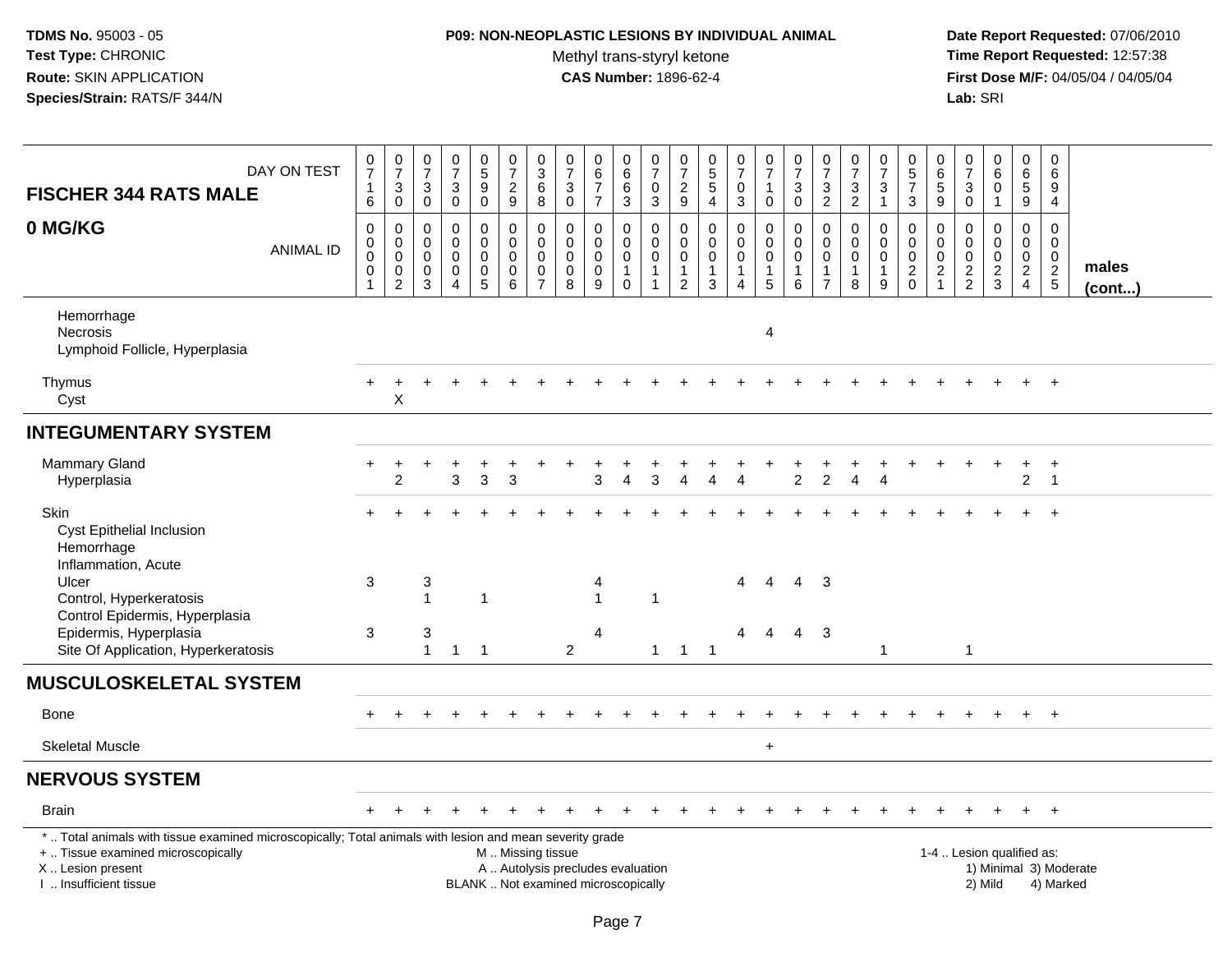### **P09: NON-NEOPLASTIC LESIONS BY INDIVIDUAL ANIMAL**

Methyl trans-styryl ketone<br>CAS Number: 1896-62-4

| DAY ON TEST<br><b>FISCHER 344 RATS MALE</b>                                                                                                                                                                            | $\begin{array}{c} 0 \\ 7 \end{array}$<br>$\mathbf{1}$<br>$6\phantom{1}$ | $\frac{0}{7}$<br>$\ensuremath{\mathsf{3}}$<br>$\pmb{0}$                  | $\begin{array}{c} 0 \\ 7 \end{array}$<br>$\ensuremath{\mathsf{3}}$<br>$\mathsf{O}\xspace$ | $\frac{0}{7}$<br>3<br>$\mathbf 0$                      | $\begin{array}{c} 0 \\ 5 \\ 9 \end{array}$<br>$\bar{0}$              | $\frac{0}{7}$<br>$rac{2}{9}$                         | $\begin{array}{c} 0 \\ 3 \\ 6 \end{array}$<br>$\overline{8}$               | $\frac{0}{7}$<br>$\mathbf{3}$<br>$\mathbf 0$                   | 0<br>$\frac{6}{7}$<br>$\overline{7}$                                     | $_{6}^{\rm 0}$<br>6<br>$\mathbf{3}$                                      | $\frac{0}{7}$<br>0<br>3                               | 0729                                                                      | $\begin{array}{c} 0 \\ 5 \\ 5 \end{array}$<br>$\overline{4}$ | $\begin{array}{c} 0 \\ 7 \end{array}$<br>$\mathbf 0$<br>$\overline{3}$      | $\frac{0}{7}$<br>$\mathbf{1}$<br>$\mathsf{O}\xspace$                 | $\begin{smallmatrix}0\\7\end{smallmatrix}$<br>3<br>$\mathbf 0$ | $\begin{array}{c} 0 \\ 7 \end{array}$<br>$\mathsf 3$<br>$\overline{2}$      | $\frac{0}{7}$<br>3<br>$\overline{2}$              | $\frac{0}{7}$<br>$\mathfrak{Z}$<br>$\mathbf{1}$                  | $\begin{array}{c} 0 \\ 5 \\ 7 \end{array}$<br>$\mathbf{3}$ | $\boldsymbol{0}$<br>$\begin{array}{c} 6 \\ 5 \\ 9 \end{array}$            | $\begin{array}{c} 0 \\ 7 \end{array}$<br>$\sqrt{3}$<br>$\mathbf 0$ | 0<br>$\,6$<br>$\mathbf 0$<br>$\mathbf{1}$                  | $\pmb{0}$<br>$\frac{6}{5}$<br>$\overline{9}$               | $\boldsymbol{0}$<br>6<br>9<br>4                               |                        |
|------------------------------------------------------------------------------------------------------------------------------------------------------------------------------------------------------------------------|-------------------------------------------------------------------------|--------------------------------------------------------------------------|-------------------------------------------------------------------------------------------|--------------------------------------------------------|----------------------------------------------------------------------|------------------------------------------------------|----------------------------------------------------------------------------|----------------------------------------------------------------|--------------------------------------------------------------------------|--------------------------------------------------------------------------|-------------------------------------------------------|---------------------------------------------------------------------------|--------------------------------------------------------------|-----------------------------------------------------------------------------|----------------------------------------------------------------------|----------------------------------------------------------------|-----------------------------------------------------------------------------|---------------------------------------------------|------------------------------------------------------------------|------------------------------------------------------------|---------------------------------------------------------------------------|--------------------------------------------------------------------|------------------------------------------------------------|------------------------------------------------------------|---------------------------------------------------------------|------------------------|
| 0 MG/KG<br><b>ANIMAL ID</b>                                                                                                                                                                                            | $\Omega$<br>$\mathbf 0$<br>0<br>$\,0\,$<br>$\mathbf{1}$                 | $\mathbf 0$<br>$\mathbf 0$<br>$\mathbf 0$<br>$\pmb{0}$<br>$\overline{c}$ | 0<br>$\mathbf 0$<br>$\mathbf 0$<br>$\pmb{0}$<br>3                                         | $\mathbf 0$<br>$\mathbf 0$<br>0<br>0<br>$\overline{4}$ | $\mathbf 0$<br>$\mathbf 0$<br>$\mathbf 0$<br>$\pmb{0}$<br>$\sqrt{5}$ | $\Omega$<br>$\mathbf 0$<br>0<br>$\pmb{0}$<br>$\,6\,$ | $\mathbf 0$<br>$\mathbf 0$<br>$\mathbf 0$<br>$\mathbf 0$<br>$\overline{7}$ | $\mathbf{0}$<br>$\mathbf 0$<br>$\mathbf 0$<br>$\mathbf 0$<br>8 | $\Omega$<br>$\mathbf 0$<br>0<br>$\pmb{0}$<br>$\boldsymbol{9}$            | $\mathbf 0$<br>$\mathbf 0$<br>$\mathbf 0$<br>$\mathbf{1}$<br>$\mathsf 0$ | 0<br>$\mathbf 0$<br>0<br>$\mathbf{1}$<br>$\mathbf{1}$ | $\mathbf 0$<br>$\mathbf 0$<br>$\pmb{0}$<br>$\mathbf{1}$<br>$\overline{2}$ | $\mathbf 0$<br>$\mathbf 0$<br>0<br>1<br>$\mathbf{3}$         | $\mathbf 0$<br>$\pmb{0}$<br>$\mathbf 0$<br>$\overline{1}$<br>$\overline{4}$ | $\Omega$<br>$\mathbf 0$<br>$\mathbf 0$<br>$\mathbf{1}$<br>$\sqrt{5}$ | $\Omega$<br>$\mathbf 0$<br>$\mathbf 0$<br>1<br>$\,6\,$         | $\mathbf 0$<br>$\mathbf 0$<br>$\mathbf 0$<br>$\mathbf{1}$<br>$\overline{7}$ | $\Omega$<br>$\mathbf 0$<br>0<br>$\mathbf{1}$<br>8 | $\mathbf 0$<br>$\mathbf 0$<br>$\pmb{0}$<br>$\mathbf{1}$<br>$9\,$ | $\Omega$<br>$\mathbf 0$<br>$\mathbf 0$<br>$\frac{2}{0}$    | $\mathbf 0$<br>$\mathbf 0$<br>$\mathbf 0$<br>$\sqrt{2}$<br>$\overline{1}$ | $\Omega$<br>$\mathbf 0$<br>$\mathbf 0$<br>$\frac{2}{2}$            | $\mathbf 0$<br>$\mathbf 0$<br>$\mathbf 0$<br>$\frac{2}{3}$ | $\mathbf 0$<br>$\mathbf 0$<br>$\mathbf 0$<br>$\frac{2}{4}$ | $\Omega$<br>$\mathbf 0$<br>0<br>$\sqrt{2}$<br>$5\phantom{.0}$ | males<br>(cont)        |
| Compression<br>Necrosis                                                                                                                                                                                                | 3                                                                       |                                                                          |                                                                                           |                                                        | $\overline{4}$                                                       |                                                      |                                                                            |                                                                |                                                                          | 4<br>$\overline{2}$                                                      |                                                       | $\mathbf{3}$                                                              | $\mathbf{3}$                                                 |                                                                             |                                                                      |                                                                |                                                                             | $\overline{2}$                                    | 3                                                                |                                                            |                                                                           |                                                                    |                                                            | 4                                                          | $\overline{2}$                                                |                        |
| <b>Peripheral Nerve</b>                                                                                                                                                                                                |                                                                         |                                                                          |                                                                                           |                                                        |                                                                      |                                                      |                                                                            | $\ddot{}$                                                      |                                                                          |                                                                          |                                                       |                                                                           |                                                              |                                                                             | $+$                                                                  | $+$                                                            |                                                                             |                                                   |                                                                  |                                                            |                                                                           |                                                                    |                                                            |                                                            |                                                               |                        |
| Spinal Cord                                                                                                                                                                                                            |                                                                         |                                                                          |                                                                                           |                                                        |                                                                      |                                                      |                                                                            | $\ddot{}$                                                      |                                                                          |                                                                          |                                                       |                                                                           |                                                              |                                                                             | $+$                                                                  | $+$                                                            |                                                                             |                                                   |                                                                  |                                                            |                                                                           |                                                                    |                                                            |                                                            |                                                               |                        |
| <b>RESPIRATORY SYSTEM</b>                                                                                                                                                                                              |                                                                         |                                                                          |                                                                                           |                                                        |                                                                      |                                                      |                                                                            |                                                                |                                                                          |                                                                          |                                                       |                                                                           |                                                              |                                                                             |                                                                      |                                                                |                                                                             |                                                   |                                                                  |                                                            |                                                                           |                                                                    |                                                            |                                                            |                                                               |                        |
| Lung<br>Hemorrhage<br>Infiltration Cellular, Histiocyte<br>Inflammation, Chronic                                                                                                                                       | $\overline{1}$                                                          |                                                                          | 4                                                                                         |                                                        |                                                                      |                                                      |                                                                            |                                                                | $\overline{2}$                                                           |                                                                          |                                                       |                                                                           | $\mathbf{1}$                                                 |                                                                             | $\overline{1}$                                                       |                                                                | $\mathbf{1}$                                                                |                                                   |                                                                  |                                                            |                                                                           |                                                                    |                                                            |                                                            | -1<br>$\overline{1}$                                          |                        |
| Nose<br>Foreign Body<br>Fungus<br>Inflammation, Chronic<br>Olfactory Epithelium, Metaplasia, Respiratory<br>Respiratory Epithelium, Hyperplasia<br>Respiratory Epithelium, Metaplasia, Squamous<br>Turbinate, Necrosis | X<br>$\overline{1}$<br>$\overline{1}$<br>$\overline{1}$                 |                                                                          | X<br>$\mathbf{1}$                                                                         | $\times$<br>$\overline{1}$<br>$\overline{1}$           |                                                                      | X<br>$\mathbf{1}$                                    |                                                                            | X<br>3<br>2<br>3                                               | X<br>X.<br>$\overline{4}$<br>$\sqrt{2}$<br>3<br>$\overline{2}$           | X<br>$\overline{2}$<br>$\mathbf{1}$<br>2                                 | X<br>$\overline{1}$<br>1<br>$\overline{1}$            | X<br>$\overline{1}$                                                       |                                                              | $\mathbf{1}$                                                                | $\overline{1}$<br>$\mathbf 1$                                        |                                                                |                                                                             |                                                   |                                                                  | X<br>2                                                     |                                                                           | $\mathsf{X}$                                                       | $\times$<br>$\overline{c}$                                 |                                                            | $\ddot{}$                                                     |                        |
| Trachea                                                                                                                                                                                                                |                                                                         |                                                                          |                                                                                           |                                                        |                                                                      |                                                      |                                                                            |                                                                |                                                                          |                                                                          |                                                       |                                                                           |                                                              |                                                                             |                                                                      |                                                                |                                                                             |                                                   |                                                                  |                                                            |                                                                           |                                                                    |                                                            |                                                            | $+$                                                           |                        |
| <b>SPECIAL SENSES SYSTEM</b>                                                                                                                                                                                           |                                                                         |                                                                          |                                                                                           |                                                        |                                                                      |                                                      |                                                                            |                                                                |                                                                          |                                                                          |                                                       |                                                                           |                                                              |                                                                             |                                                                      |                                                                |                                                                             |                                                   |                                                                  |                                                            |                                                                           |                                                                    |                                                            |                                                            |                                                               |                        |
| Eye<br>Cataract<br>Retina, Degeneration                                                                                                                                                                                |                                                                         |                                                                          |                                                                                           | $\overline{2}$                                         |                                                                      |                                                      |                                                                            |                                                                |                                                                          |                                                                          |                                                       |                                                                           |                                                              | -1                                                                          |                                                                      |                                                                |                                                                             |                                                   |                                                                  |                                                            |                                                                           |                                                                    |                                                            |                                                            |                                                               |                        |
| *  Total animals with tissue examined microscopically; Total animals with lesion and mean severity grade<br>+  Tissue examined microscopically<br>X Lesion present<br>I  Insufficient tissue                           |                                                                         |                                                                          |                                                                                           |                                                        |                                                                      | M  Missing tissue                                    |                                                                            |                                                                | A  Autolysis precludes evaluation<br>BLANK  Not examined microscopically |                                                                          |                                                       |                                                                           |                                                              |                                                                             |                                                                      |                                                                |                                                                             |                                                   |                                                                  |                                                            |                                                                           |                                                                    | 1-4  Lesion qualified as:<br>2) Mild                       |                                                            | 4) Marked                                                     | 1) Minimal 3) Moderate |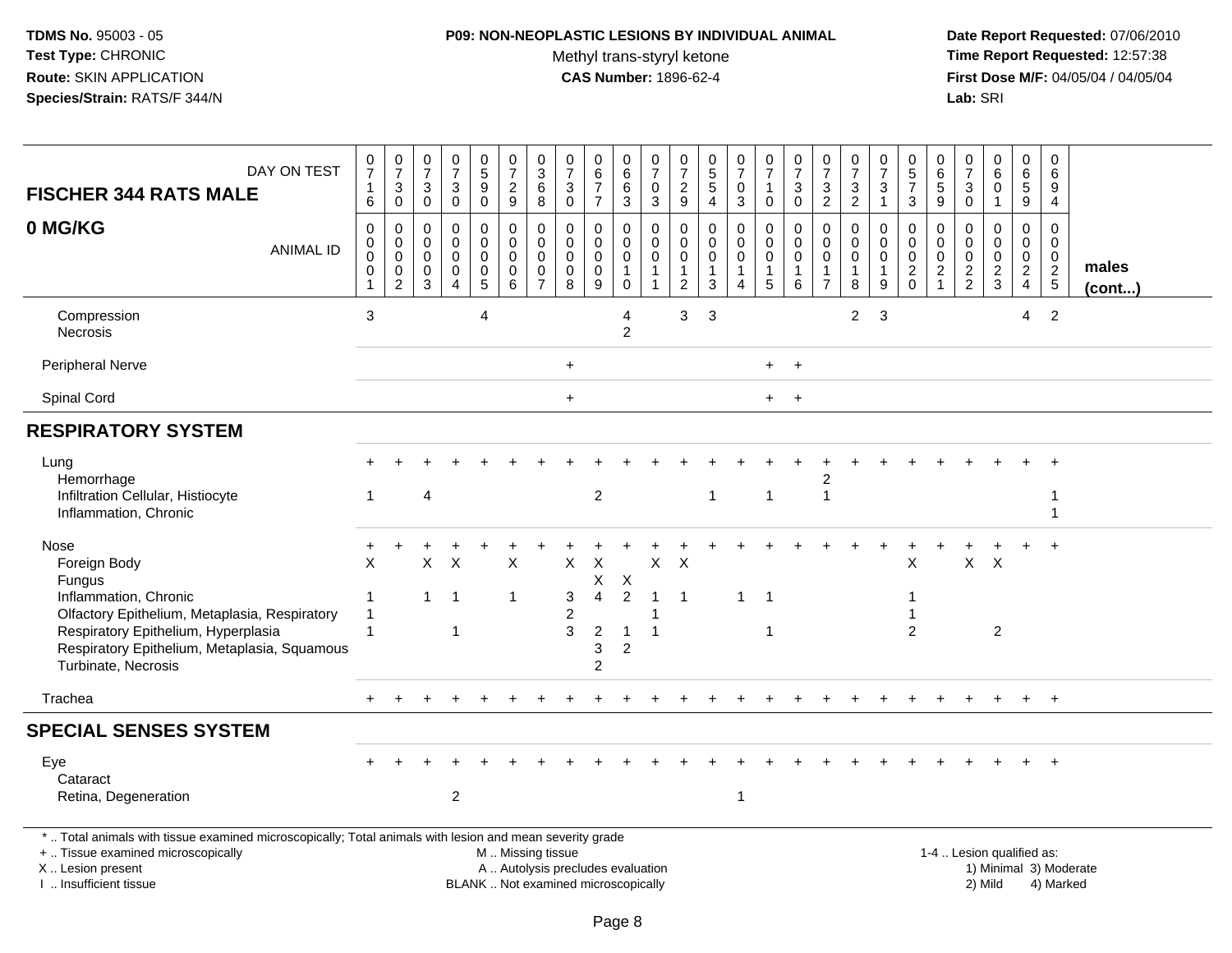### **P09: NON-NEOPLASTIC LESIONS BY INDIVIDUAL ANIMAL**

Methyl trans-styryl ketone<br>CAS Number: 1896-62-4

 **Date Report Requested:** 07/06/2010 **Time Report Requested:** 12:57:38 **First Dose M/F:** 04/05/04 / 04/05/04<br>**Lab:** SRI **Lab:** SRI

| <b>FISCHER 344 RATS MALE</b>                                   | DAY ON TEST      | 0<br>$\overline{7}$<br>$\mathbf{1}$<br>6         | $\mathbf 0$<br>$\overline{7}$<br>3<br>0             | $\frac{0}{7}$<br>$\mathbf{3}$<br>0         | $\frac{0}{7}$<br>$\mathbf{3}$<br>$\mathbf 0$                    | $\begin{array}{c} 0 \\ 5 \end{array}$<br>9<br>0 | $\pmb{0}$<br>$\overline{7}$<br>$\boldsymbol{2}$<br>$\boldsymbol{9}$ | 0<br>$\sqrt{3}$<br>$\,6\,$<br>8                    | 0<br>$\overline{7}$<br>$\sqrt{3}$<br>$\mathbf 0$    | 0<br>6<br>$\overline{7}$<br>$\overline{ }$ | $_{6}^{\rm 0}$<br>6<br>3             | $\frac{0}{7}$<br>$\pmb{0}$<br>3 | $\begin{array}{c} 0 \\ 7 \end{array}$<br>$\overline{c}$<br>$\boldsymbol{9}$ | $\begin{array}{c} 0 \\ 5 \\ 5 \end{array}$<br>$\overline{4}$ | $\frac{0}{7}$<br>0<br>3                 | $\frac{0}{7}$<br>$\mathbf{1}$<br>$\mathbf 0$                | $\frac{0}{7}$<br>$\mathbf{3}$<br>$\mathbf 0$                     | $\frac{0}{7}$<br>$\mathbf{3}$<br>2 | $\begin{array}{c} 0 \\ 7 \end{array}$<br>$\sqrt{3}$<br>$\overline{2}$ | $\frac{0}{7}$<br>3         | $\overline{0}$<br>$\sqrt{5}$<br>$\overline{7}$<br>$\sqrt{3}$                   | 0<br>6<br>5<br>9                | $\frac{0}{7}$<br>3<br>$\mathbf 0$                      | $\pmb{0}$<br>$\,6\,$<br>$\pmb{0}$ | 0<br>6<br>$\sqrt{5}$<br>9                  | 0<br>6<br>9<br>$\overline{4}$                          |                       |  |
|----------------------------------------------------------------|------------------|--------------------------------------------------|-----------------------------------------------------|--------------------------------------------|-----------------------------------------------------------------|-------------------------------------------------|---------------------------------------------------------------------|----------------------------------------------------|-----------------------------------------------------|--------------------------------------------|--------------------------------------|---------------------------------|-----------------------------------------------------------------------------|--------------------------------------------------------------|-----------------------------------------|-------------------------------------------------------------|------------------------------------------------------------------|------------------------------------|-----------------------------------------------------------------------|----------------------------|--------------------------------------------------------------------------------|---------------------------------|--------------------------------------------------------|-----------------------------------|--------------------------------------------|--------------------------------------------------------|-----------------------|--|
| 0 MG/KG                                                        | <b>ANIMAL ID</b> | 0<br>$_{\rm 0}^{\rm 0}$<br>$\boldsymbol{0}$<br>1 | 0<br>$\boldsymbol{0}$<br>$\boldsymbol{0}$<br>0<br>2 | $\,0\,$<br>$\mathbf 0$<br>$\mathbf 0$<br>3 | $\pmb{0}$<br>$\pmb{0}$<br>$\mathsf{O}\xspace$<br>$\pmb{0}$<br>4 | 0<br>0<br>0<br>0<br>5                           | $\pmb{0}$<br>$_{\rm 0}^{\rm 0}$<br>$\pmb{0}$<br>$\,6\,$             | 0<br>$\pmb{0}$<br>$\pmb{0}$<br>0<br>$\overline{ }$ | $\boldsymbol{0}$<br>$\mathbf 0$<br>$\mathbf 0$<br>8 | 0<br>0<br>$\mathbf 0$<br>0<br>9            | $\mathbf 0$<br>$\pmb{0}$<br>$\Omega$ | $\pmb{0}$<br>$\mathbf 0$        | 0<br>$\boldsymbol{0}$<br>$\boldsymbol{0}$<br>$\overline{2}$                 | $\pmb{0}$<br>$\pmb{0}$<br>$\pmb{0}$<br>3                     | 0<br>$\mathbf 0$<br>0<br>$\overline{4}$ | $\pmb{0}$<br>$\mathbf 0$<br>$\mathbf{1}$<br>$5\phantom{.0}$ | $\mathbf 0$<br>$\mathsf 0$<br>$\mathsf 0$<br>$\overline{A}$<br>6 | 0                                  | 0<br>$\pmb{0}$<br>$\pmb{0}$<br>8                                      | 0<br>$\mathbf 0$<br>0<br>9 | 0<br>$\mathbf 0$<br>$\boldsymbol{0}$<br>$\overline{\mathbf{c}}$<br>$\mathbf 0$ | $\mathbf 0$<br>$\mathbf 0$<br>2 | 0<br>$\mathbf 0$<br>$\boldsymbol{2}$<br>$\overline{2}$ | 0<br>0<br>$\overline{a}$<br>3     | 0<br>0<br>$\pmb{0}$<br>$\overline{2}$<br>4 | 0<br>0<br>$\mathbf 0$<br>$\overline{c}$<br>$\,$ 5 $\,$ | males<br>$($ cont $)$ |  |
| Harderian Gland<br>Hyperplasia, Focal<br>Inflammation, Chronic |                  |                                                  |                                                     |                                            |                                                                 |                                                 |                                                                     |                                                    |                                                     |                                            |                                      |                                 |                                                                             |                                                              |                                         |                                                             |                                                                  |                                    |                                                                       |                            |                                                                                |                                 |                                                        |                                   | $+$                                        | $+$                                                    |                       |  |
| Zymbal's Gland                                                 |                  |                                                  |                                                     |                                            |                                                                 |                                                 |                                                                     |                                                    |                                                     |                                            |                                      |                                 |                                                                             |                                                              |                                         |                                                             |                                                                  |                                    |                                                                       |                            |                                                                                |                                 |                                                        |                                   |                                            | $+$                                                    |                       |  |
| <b>URINARY SYSTEM</b>                                          |                  |                                                  |                                                     |                                            |                                                                 |                                                 |                                                                     |                                                    |                                                     |                                            |                                      |                                 |                                                                             |                                                              |                                         |                                                             |                                                                  |                                    |                                                                       |                            |                                                                                |                                 |                                                        |                                   |                                            |                                                        |                       |  |
| Kidney<br>Infarct                                              |                  |                                                  |                                                     |                                            |                                                                 |                                                 |                                                                     |                                                    |                                                     |                                            |                                      |                                 |                                                                             |                                                              |                                         |                                                             |                                                                  |                                    |                                                                       |                            |                                                                                |                                 |                                                        |                                   | $+$                                        | $+$                                                    |                       |  |
| Inflammation, Chronic<br>Nephropathy<br>Renal Tubule, Necrosis |                  | $\overline{4}$                                   | 3                                                   | 2                                          | $\overline{c}$<br>$\overline{3}$                                |                                                 | $\overline{2}$                                                      |                                                    | 3<br>3                                              | 2                                          |                                      | $\overline{A}$                  | 3<br>$\overline{4}$                                                         | $\mathbf{3}$                                                 | 3                                       | 2                                                           | 2<br>$\overline{2}$                                              | 3<br>3                             | $\mathbf{3}$                                                          | 3<br>$\overline{4}$        | $\overline{1}$                                                                 |                                 | 3                                                      |                                   | 3 <sub>2</sub>                             |                                                        |                       |  |
| <b>Urinary Bladder</b>                                         |                  |                                                  |                                                     |                                            |                                                                 |                                                 |                                                                     |                                                    |                                                     |                                            |                                      |                                 |                                                                             |                                                              |                                         |                                                             |                                                                  |                                    |                                                                       |                            |                                                                                |                                 |                                                        |                                   | $+$                                        | $+$                                                    |                       |  |

\* .. Total animals with tissue examined microscopically; Total animals with lesion and mean severity grade

+ .. Tissue examined microscopically

X .. Lesion present

I .. Insufficient tissue

M .. Missing tissue

 Lesion present A .. Autolysis precludes evaluation 1) Minimal 3) ModerateBLANK .. Not examined microscopically 2) Mild 4) Marked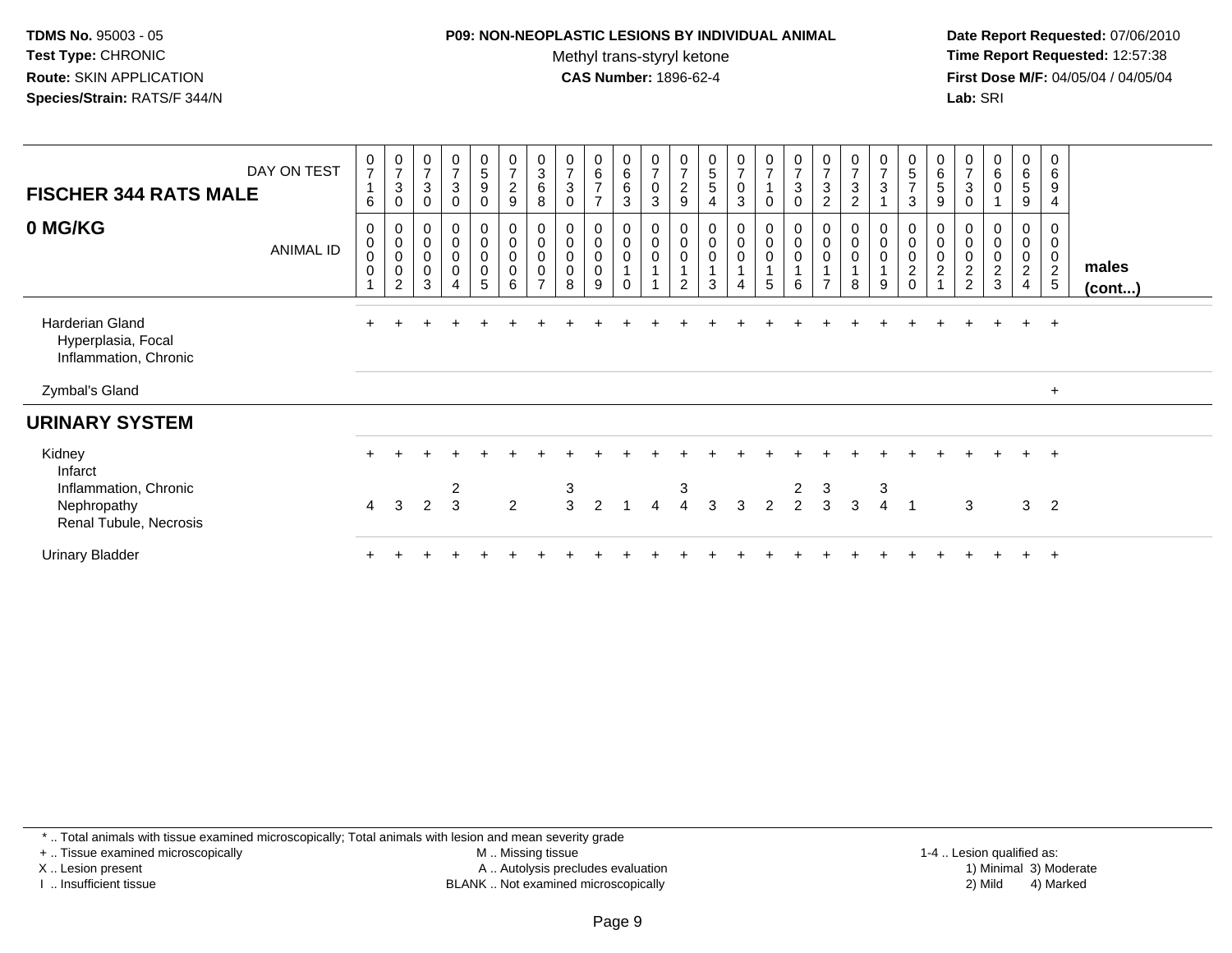## **P09: NON-NEOPLASTIC LESIONS BY INDIVIDUAL ANIMAL**Methyl trans-styryl ketone<br>CAS Number: 1896-62-4

 **Date Report Requested:** 07/06/2010 **Time Report Requested:** 12:57:38 **First Dose M/F:** 04/05/04 / 04/05/04<br>**Lab:** SRI **Lab:** SRI

| DAY ON TEST<br><b>FISCHER 344 RATS MALE</b><br>0 MG/KG<br><b>ANIMAL ID</b>                                                                                                                                                                                                                                 | $\frac{0}{7}$<br>$\ensuremath{\mathsf{3}}$<br>$\mathbf{1}$<br>$\mathbf 0$<br>0<br>0<br>$\sqrt{2}$<br>$6\phantom{1}$ | $\begin{array}{c} 0 \\ 6 \end{array}$<br>$\boldsymbol{7}$<br>$\mathbf{1}$<br>$\boldsymbol{0}$<br>$\mathbf 0$<br>$\pmb{0}$<br>$\frac{2}{7}$ | $\begin{array}{c} 0 \\ 6 \end{array}$<br>$\mathbf{1}$<br>6<br>$\mathsf 0$<br>$\mathbf 0$<br>$\mathbf 0$<br>$\sqrt{2}$<br>8 | $\frac{0}{7}$<br>$\mathbf{3}$<br>$\mathbf{1}$<br>$\mathsf{O}$<br>$\mathsf{O}$<br>0<br>$\frac{2}{9}$ | $\frac{0}{7}$<br>$\mathbf{3}$<br>$\mathbf 0$<br>$\pmb{0}$<br>$\mathsf{O}\xspace$<br>0<br>3<br>$\mathbf 0$ | $\frac{0}{7}$<br>$\mathbf{3}$<br>$\mathbf{1}$<br>$\begin{smallmatrix}0\\0\\0\end{smallmatrix}$<br>$\mathbf{3}$<br>$\mathbf{1}$ | 0<br>$\overline{7}$<br>$\pmb{0}$<br>8<br>0<br>$\pmb{0}$<br>0<br>$\ensuremath{\mathsf{3}}$<br>$\overline{2}$ | $\frac{0}{7}$<br>$\sqrt{3}$<br>$\mathbf{1}$<br>$\begin{smallmatrix} 0\\0 \end{smallmatrix}$<br>$\overline{0}$<br>3<br>3 | $\begin{array}{c} 0 \\ 6 \\ 5 \\ 3 \end{array}$<br>$\pmb{0}$<br>$\mathbf 0$<br>$\mathbf 0$<br>$\mathbf 3$<br>$\overline{4}$ | $\frac{0}{7}$<br>$\frac{3}{2}$<br>0<br>$\mathbf 0$<br>$\mathbf 0$<br>$\mathbf{3}$<br>$\sqrt{5}$ | $\begin{array}{c} 0 \\ 5 \end{array}$<br>$\sqrt{3}$<br>$\overline{7}$<br>$\mathbf 0$<br>$\mathbf 0$<br>$\mathbf 0$<br>$\ensuremath{\mathsf{3}}$<br>$\,6\,$ | $\begin{matrix}0\\6\end{matrix}$<br>$\,6$<br>$\overline{\mathbf{4}}$<br>$\mathbf 0$<br>$\mathbf 0$<br>$\mathbf 0$<br>$\sqrt{3}$<br>$\overline{7}$ | $_6^0$<br>$\overline{3}$<br>9<br>$\mathbf 0$<br>$\mathsf{O}\xspace$<br>0<br>$\ensuremath{\mathsf{3}}$<br>8 | $\frac{0}{7}$<br>$\mathbf{3}$<br>$\mathbf{1}$<br>$_{\rm 0}^{\rm 0}$<br>$\mathbf 0$<br>$\mathbf{3}$<br>$\boldsymbol{9}$ | $\frac{0}{7}$<br>$\mathbf 3$<br>$\pmb{0}$<br>$\begin{smallmatrix}0\\0\\0\end{smallmatrix}$<br>$\overline{4}$<br>$\mathbf 0$ | 0<br>$\overline{7}$<br>$\sqrt{3}$<br>$\pmb{0}$<br>0<br>$\pmb{0}$<br>$\mathbf 0$<br>$\overline{4}$ | $\frac{0}{7}$<br>$\sqrt{3}$<br>$\mathbf{1}$<br>$\begin{smallmatrix}0\\0\\0\end{smallmatrix}$<br>$\overline{4}$<br>$\overline{2}$ | $\frac{0}{7}$<br>$_{0}^{3}$<br>$\begin{smallmatrix} 0\\0 \end{smallmatrix}$<br>$\mathbf 0$<br>$\overline{\mathbf{4}}$<br>3 | 0<br>$\,6\,$<br>$\sqrt{5}$<br>$\mathbf 0$<br>0<br>$\overline{0}$<br>$\mathbf 0$<br>$\overline{4}$<br>$\overline{4}$ | $\frac{0}{7}$<br>$\mathbf{3}$<br>$\mathbf{1}$<br>$\mathbf 0$<br>$\mathbf 0$<br>$\mathbf 0$<br>$\overline{4}$<br>$\overline{5}$ | $\frac{0}{7}$<br>$\sqrt{3}$<br>$\pmb{0}$<br>$\boldsymbol{0}$<br>$\mathbf 0$<br>$\mathbf 0$<br>4<br>$\,6\,$ | $\frac{0}{7}$<br>$\mathbf{3}$<br>$\overline{2}$<br>$\mathbf 0$<br>$\mathsf{O}\xspace$<br>0<br>$\overline{4}$<br>$\overline{7}$ | $\frac{0}{7}$<br>$\mathbf{3}$<br>$\mathbf 0$<br>$_{\rm 0}^{\rm 0}$<br>$\mathbf 0$<br>$\overline{\mathbf{4}}$<br>8 | $\frac{0}{7}$<br>$\mathbf{3}$<br>$\pmb{0}$<br>$\mathsf{O}$<br>$\overline{0}$<br>$\mathbf 0$<br>$\overline{\mathbf{4}}$<br>9 | 0<br>$\overline{4}$<br>8<br>0<br>$\mathbf 0$<br>0<br>$\mathbf 0$<br>$\sqrt{5}$<br>$\pmb{0}$ | * TOTALS                                                                                                    |
|------------------------------------------------------------------------------------------------------------------------------------------------------------------------------------------------------------------------------------------------------------------------------------------------------------|---------------------------------------------------------------------------------------------------------------------|--------------------------------------------------------------------------------------------------------------------------------------------|----------------------------------------------------------------------------------------------------------------------------|-----------------------------------------------------------------------------------------------------|-----------------------------------------------------------------------------------------------------------|--------------------------------------------------------------------------------------------------------------------------------|-------------------------------------------------------------------------------------------------------------|-------------------------------------------------------------------------------------------------------------------------|-----------------------------------------------------------------------------------------------------------------------------|-------------------------------------------------------------------------------------------------|------------------------------------------------------------------------------------------------------------------------------------------------------------|---------------------------------------------------------------------------------------------------------------------------------------------------|------------------------------------------------------------------------------------------------------------|------------------------------------------------------------------------------------------------------------------------|-----------------------------------------------------------------------------------------------------------------------------|---------------------------------------------------------------------------------------------------|----------------------------------------------------------------------------------------------------------------------------------|----------------------------------------------------------------------------------------------------------------------------|---------------------------------------------------------------------------------------------------------------------|--------------------------------------------------------------------------------------------------------------------------------|------------------------------------------------------------------------------------------------------------|--------------------------------------------------------------------------------------------------------------------------------|-------------------------------------------------------------------------------------------------------------------|-----------------------------------------------------------------------------------------------------------------------------|---------------------------------------------------------------------------------------------|-------------------------------------------------------------------------------------------------------------|
| <b>ALIMENTARY SYSTEM</b>                                                                                                                                                                                                                                                                                   |                                                                                                                     |                                                                                                                                            |                                                                                                                            |                                                                                                     |                                                                                                           |                                                                                                                                |                                                                                                             |                                                                                                                         |                                                                                                                             |                                                                                                 |                                                                                                                                                            |                                                                                                                                                   |                                                                                                            |                                                                                                                        |                                                                                                                             |                                                                                                   |                                                                                                                                  |                                                                                                                            |                                                                                                                     |                                                                                                                                |                                                                                                            |                                                                                                                                |                                                                                                                   |                                                                                                                             |                                                                                             |                                                                                                             |
| Esophagus                                                                                                                                                                                                                                                                                                  |                                                                                                                     |                                                                                                                                            |                                                                                                                            |                                                                                                     |                                                                                                           |                                                                                                                                |                                                                                                             |                                                                                                                         |                                                                                                                             |                                                                                                 |                                                                                                                                                            |                                                                                                                                                   |                                                                                                            |                                                                                                                        |                                                                                                                             |                                                                                                   |                                                                                                                                  |                                                                                                                            |                                                                                                                     |                                                                                                                                |                                                                                                            |                                                                                                                                |                                                                                                                   |                                                                                                                             |                                                                                             | 49                                                                                                          |
| Intestine Large, Cecum<br>Edema                                                                                                                                                                                                                                                                            |                                                                                                                     |                                                                                                                                            |                                                                                                                            |                                                                                                     |                                                                                                           |                                                                                                                                |                                                                                                             |                                                                                                                         |                                                                                                                             |                                                                                                 |                                                                                                                                                            |                                                                                                                                                   |                                                                                                            |                                                                                                                        |                                                                                                                             |                                                                                                   |                                                                                                                                  |                                                                                                                            |                                                                                                                     |                                                                                                                                |                                                                                                            |                                                                                                                                |                                                                                                                   |                                                                                                                             | $+$                                                                                         | 50<br>32.3                                                                                                  |
| Intestine Large, Colon                                                                                                                                                                                                                                                                                     |                                                                                                                     |                                                                                                                                            |                                                                                                                            |                                                                                                     |                                                                                                           |                                                                                                                                |                                                                                                             |                                                                                                                         |                                                                                                                             |                                                                                                 |                                                                                                                                                            |                                                                                                                                                   |                                                                                                            |                                                                                                                        |                                                                                                                             |                                                                                                   |                                                                                                                                  |                                                                                                                            |                                                                                                                     |                                                                                                                                |                                                                                                            |                                                                                                                                |                                                                                                                   |                                                                                                                             |                                                                                             | 48                                                                                                          |
| Intestine Large, Rectum                                                                                                                                                                                                                                                                                    |                                                                                                                     |                                                                                                                                            |                                                                                                                            |                                                                                                     |                                                                                                           |                                                                                                                                |                                                                                                             |                                                                                                                         |                                                                                                                             |                                                                                                 |                                                                                                                                                            |                                                                                                                                                   |                                                                                                            |                                                                                                                        |                                                                                                                             |                                                                                                   |                                                                                                                                  |                                                                                                                            |                                                                                                                     |                                                                                                                                |                                                                                                            |                                                                                                                                |                                                                                                                   |                                                                                                                             |                                                                                             | 46                                                                                                          |
| Intestine Small, Duodenum<br>Epithelium, Hyperplasia                                                                                                                                                                                                                                                       |                                                                                                                     |                                                                                                                                            |                                                                                                                            |                                                                                                     |                                                                                                           |                                                                                                                                | $\overline{2}$                                                                                              |                                                                                                                         |                                                                                                                             |                                                                                                 |                                                                                                                                                            |                                                                                                                                                   |                                                                                                            |                                                                                                                        |                                                                                                                             | $\overline{2}$                                                                                    |                                                                                                                                  |                                                                                                                            |                                                                                                                     |                                                                                                                                |                                                                                                            |                                                                                                                                |                                                                                                                   | $\ddot{}$                                                                                                                   | $\ddot{}$<br>$\overline{2}$                                                                 | 49<br>42.3                                                                                                  |
| Intestine Small, Ileum                                                                                                                                                                                                                                                                                     |                                                                                                                     |                                                                                                                                            |                                                                                                                            |                                                                                                     |                                                                                                           |                                                                                                                                |                                                                                                             |                                                                                                                         |                                                                                                                             |                                                                                                 |                                                                                                                                                            |                                                                                                                                                   |                                                                                                            |                                                                                                                        |                                                                                                                             |                                                                                                   |                                                                                                                                  |                                                                                                                            |                                                                                                                     |                                                                                                                                |                                                                                                            |                                                                                                                                |                                                                                                                   |                                                                                                                             |                                                                                             | 49                                                                                                          |
| Intestine Small, Jejunum                                                                                                                                                                                                                                                                                   |                                                                                                                     |                                                                                                                                            |                                                                                                                            |                                                                                                     |                                                                                                           |                                                                                                                                |                                                                                                             |                                                                                                                         |                                                                                                                             |                                                                                                 |                                                                                                                                                            |                                                                                                                                                   |                                                                                                            |                                                                                                                        |                                                                                                                             |                                                                                                   |                                                                                                                                  |                                                                                                                            |                                                                                                                     |                                                                                                                                |                                                                                                            |                                                                                                                                |                                                                                                                   |                                                                                                                             |                                                                                             | 46                                                                                                          |
| Liver<br><b>Basophilic Focus</b><br>Clear Cell Focus<br>Degeneration, Cystic<br>Eosinophilic Focus<br>Hepatodiaphragmatic Nodule<br>Infiltration Cellular, Mixed Cell<br><b>Mixed Cell Focus</b><br>Necrosis, Focal<br>Bile Duct, Hyperplasia<br>Centrilobular, Necrosis<br>Hepatocyte, Hyperplasia, Focal | $\ddot{}$<br>X<br>$\overline{1}$<br>$\times$<br>2                                                                   | 3                                                                                                                                          | 3                                                                                                                          | Χ<br>X<br>$\overline{2}$<br>X<br>2                                                                  | X<br>$\mathsf X$<br>2                                                                                     | $\mathsf{X}$<br>X<br>X<br>$\overline{c}$<br>$\mathbf{1}$                                                                       | $\pmb{\times}$<br>2                                                                                         | X<br>$\overline{2}$                                                                                                     | $X$ $X$ $X$<br>3                                                                                                            | $\mathsf X$                                                                                     | $\times$<br>$\mathbf{1}$                                                                                                                                   | X<br>$\overline{2}$                                                                                                                               |                                                                                                            | X<br>$\mathbf{1}$                                                                                                      | $\overline{1}$                                                                                                              |                                                                                                   | X<br>X X X X<br>$\mathbf{1}$                                                                                                     | $\boldsymbol{\mathsf{X}}$<br>$\overline{\phantom{0}}$ 1                                                                    | $\mathsf{X}$                                                                                                        | $\boldsymbol{\mathsf{X}}$<br>$\boldsymbol{\mathsf{X}}$<br>$\overline{2}$                                                       | X<br>-1                                                                                                    | $\mathbf 1$                                                                                                                    | -1                                                                                                                | $+$<br>X<br>$\pmb{\times}$<br>$\mathbf{1}$                                                                                  | $+$<br>3                                                                                    | 50<br>20<br>16<br>4 1.5<br>10<br>3<br>2, 1.0<br>$\overline{7}$<br>$12.0$<br>40 1.9<br>32.0<br>$1 \quad 3.0$ |

\* .. Total animals with tissue examined microscopically; Total animals with lesion and mean severity grade

+ .. Tissue examined microscopically

X .. Lesion present

I .. Insufficient tissue

M .. Missing tissue

BLANK .. Not examined microscopically

1-4 .. Lesion qualified as:<br>1) Minimal 3) Moderate A .. Autolysis precludes evaluation 19 and 10 minimal 3) Moderate 1 and 20 minimal 3) Moderate 19 minimal 3) Moderat<br>19 and 19 and 19 and 19 and 19 and 19 and 19 and 19 and 19 and 19 and 19 and 19 and 19 and 19 and 19 and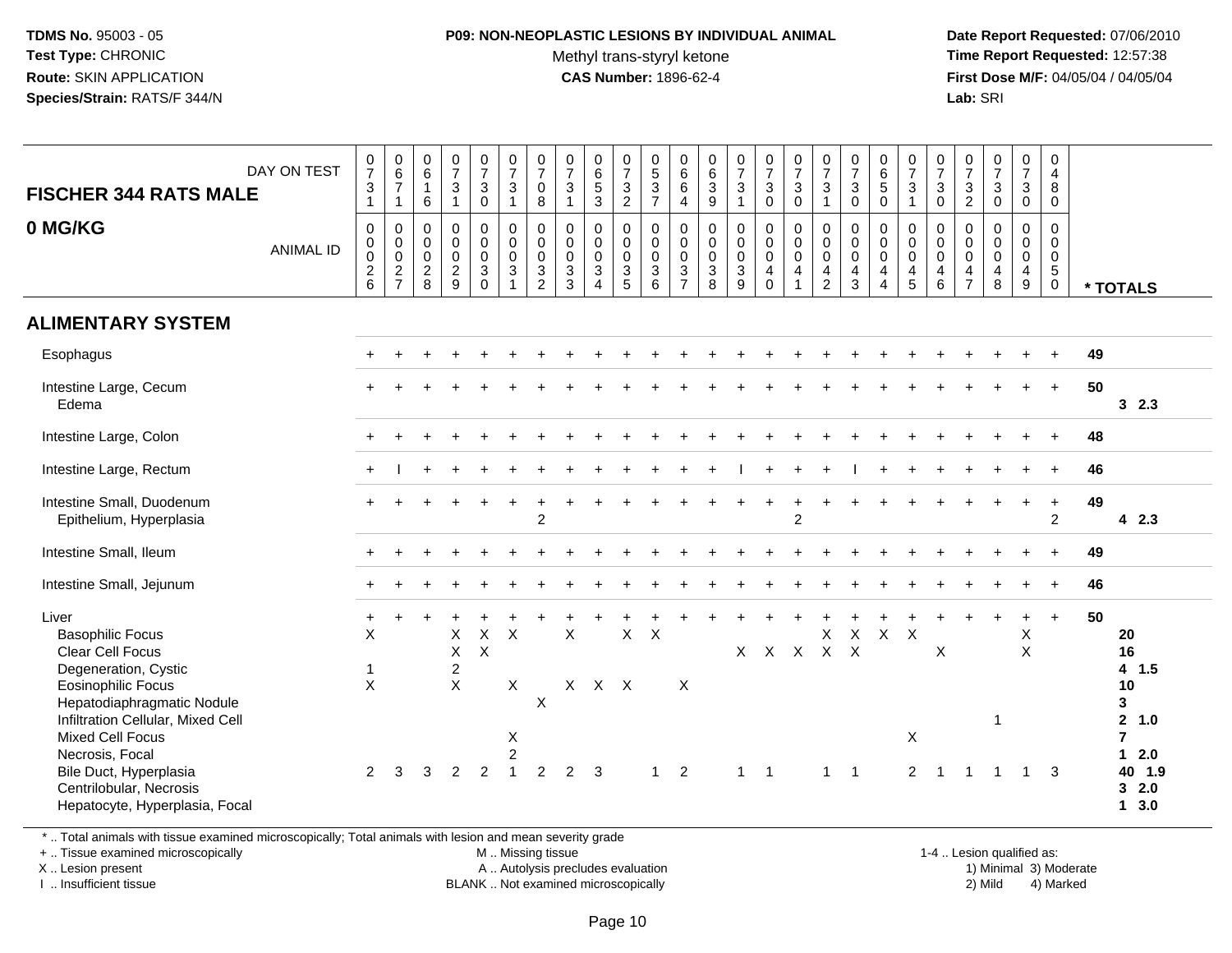### **P09: NON-NEOPLASTIC LESIONS BY INDIVIDUAL ANIMAL**

Methyl trans-styryl ketone<br>CAS Number: 1896-62-4

 **Date Report Requested:** 07/06/2010 **Time Report Requested:** 12:57:38 **First Dose M/F:** 04/05/04 / 04/05/04<br>Lab: SRI **Lab:** SRI

| <b>FISCHER 344 RATS MALE</b>                                                                                                                                                                  | DAY ON TEST      | $\begin{smallmatrix}0\\7\end{smallmatrix}$<br>$\ensuremath{\mathsf{3}}$<br>$\mathbf{1}$ | $\begin{array}{c} 0 \\ 6 \end{array}$<br>$\overline{7}$<br>$\mathbf{1}$ | 0<br>$\,6\,$<br>$\mathbf{1}$<br>6               | $\begin{array}{c} 0 \\ 7 \end{array}$<br>$\sqrt{3}$<br>$\overline{1}$ | $\begin{array}{c} 0 \\ 7 \end{array}$<br>3<br>$\mathsf 0$                    | 0<br>$\overline{7}$<br>3<br>$\mathbf{1}$             | $\frac{0}{7}$<br>0<br>$\,8\,$                    | $\begin{array}{c} 0 \\ 7 \end{array}$<br>3<br>$\mathbf{1}$ | $\pmb{0}$<br>$6\phantom{a}$<br>$\sqrt{5}$<br>$\mathfrak{Z}$              | $\frac{0}{7}$<br>$\sqrt{3}$<br>$\overline{2}$              | $\boldsymbol{0}$<br>$\overline{5}$<br>$\mathbf{3}$<br>$\overline{7}$ | 0<br>$\,6\,$<br>6<br>4                                     | $\pmb{0}$<br>$\,6\,$<br>3<br>$\boldsymbol{9}$                                            | $\frac{0}{7}$<br>3<br>$\mathbf{1}$     | $\begin{array}{c} 0 \\ 7 \end{array}$<br>$\mathbf{3}$<br>$\pmb{0}$              | $\frac{0}{7}$<br>$\sqrt{3}$<br>$\pmb{0}$ | $\begin{array}{c} 0 \\ 7 \end{array}$<br>$\mathbf{3}$<br>$\mathbf{1}$ | $\frac{0}{7}$<br>3<br>$\mathbf 0$                                | 0<br>$\,6\,$<br>5<br>$\pmb{0}$               | $\begin{smallmatrix}0\\7\end{smallmatrix}$<br>3<br>$\mathbf{1}$ | 0<br>$\overline{7}$<br>3<br>0   | $\frac{0}{7}$<br>$\mathbf{3}$<br>$\overline{2}$ | $\begin{array}{c} 0 \\ 7 \end{array}$<br>$\sqrt{3}$<br>$\ddot{\mathbf{0}}$ | $\begin{array}{c} 0 \\ 7 \end{array}$<br>3<br>$\pmb{0}$                                    | $\boldsymbol{0}$<br>$\overline{4}$<br>8<br>$\mathbf 0$                      |                        |                                            |
|-----------------------------------------------------------------------------------------------------------------------------------------------------------------------------------------------|------------------|-----------------------------------------------------------------------------------------|-------------------------------------------------------------------------|-------------------------------------------------|-----------------------------------------------------------------------|------------------------------------------------------------------------------|------------------------------------------------------|--------------------------------------------------|------------------------------------------------------------|--------------------------------------------------------------------------|------------------------------------------------------------|----------------------------------------------------------------------|------------------------------------------------------------|------------------------------------------------------------------------------------------|----------------------------------------|---------------------------------------------------------------------------------|------------------------------------------|-----------------------------------------------------------------------|------------------------------------------------------------------|----------------------------------------------|-----------------------------------------------------------------|---------------------------------|-------------------------------------------------|----------------------------------------------------------------------------|--------------------------------------------------------------------------------------------|-----------------------------------------------------------------------------|------------------------|--------------------------------------------|
| 0 MG/KG                                                                                                                                                                                       | <b>ANIMAL ID</b> | $\mathbf 0$<br>0<br>0<br>$\frac{2}{6}$                                                  | $\mathbf 0$<br>$\pmb{0}$<br>$\pmb{0}$<br>$\frac{2}{7}$                  | $\mathbf 0$<br>0<br>$\mathbf 0$<br>$^2_{\bf 8}$ | $\mathbf 0$<br>$\mathbf 0$<br>$\mathbf 0$<br>$\frac{2}{9}$            | 0<br>$\pmb{0}$<br>$\mathbf 0$<br>$\ensuremath{\mathsf{3}}$<br>$\overline{0}$ | 0<br>$\mathbf 0$<br>$\mathbf 0$<br>3<br>$\mathbf{1}$ | $\mathbf 0$<br>0<br>$\mathbf 0$<br>$\frac{3}{2}$ | 0<br>0<br>$\mathbf 0$<br>$\frac{3}{3}$                     | $\mathbf 0$<br>0<br>$\mathbf 0$<br>$\ensuremath{\mathsf{3}}$<br>$\Delta$ | $\mathbf 0$<br>$\mathbf 0$<br>$\mathbf 0$<br>$\frac{3}{5}$ | $\Omega$<br>$\mathbf 0$<br>$\mathbf 0$<br>$\frac{3}{6}$              | $\mathbf 0$<br>$\mathbf 0$<br>$\mathbf 0$<br>$\frac{3}{7}$ | $\mathbf 0$<br>$\mathbf 0$<br>$\mathbf 0$<br>$\ensuremath{\mathsf{3}}$<br>$\overline{8}$ | 0<br>$\mathbf 0$<br>0<br>$\frac{3}{9}$ | $\mathbf 0$<br>$\pmb{0}$<br>$\mathsf 0$<br>$\begin{matrix} 4 \\ 0 \end{matrix}$ | $\mathbf 0$<br>0<br>$\mathbf 0$<br>4     | $\mathbf 0$<br>0<br>$\pmb{0}$<br>$\frac{4}{2}$                        | $\mathbf 0$<br>$\mathbf 0$<br>$\mathbf 0$<br>4<br>$\overline{3}$ | 0<br>0<br>$\mathbf 0$<br>4<br>$\overline{4}$ | 0<br>0<br>$\mathbf 0$<br>$\frac{4}{5}$                          | 0<br>0<br>$\mathbf 0$<br>4<br>6 | 0<br>0<br>$\mathbf 0$<br>$\frac{4}{7}$          | $\mathbf 0$<br>$\mathbf 0$<br>$\mathbf 0$<br>$\overline{4}$<br>8           | $\mathbf 0$<br>$\mathsf{O}\xspace$<br>$\mathbf 0$<br>$\begin{array}{c} 4 \\ 9 \end{array}$ | $\mathbf 0$<br>$\mathbf 0$<br>$\mathbf 0$<br>$5\phantom{.0}$<br>$\mathbf 0$ |                        | * TOTALS                                   |
| Hepatocyte, Vacuolization Cytoplasmic<br>Kupffer Cell, Pigmentation                                                                                                                           |                  |                                                                                         |                                                                         | $\ensuremath{\mathsf{3}}$                       |                                                                       |                                                                              | $\overline{2}$                                       |                                                  |                                                            |                                                                          |                                                            |                                                                      |                                                            |                                                                                          |                                        | $\overline{2}$                                                                  | $\mathbf{3}$                             |                                                                       |                                                                  | 3                                            | 3                                                               |                                 |                                                 |                                                                            |                                                                                            |                                                                             |                        | 92.8<br>$12.0$                             |
| Mesentery<br><b>Accessory Spleen</b><br>Fat, Necrosis                                                                                                                                         |                  |                                                                                         | $\ddot{}$<br>$\overline{4}$                                             | $\ddot{}$<br>3                                  |                                                                       |                                                                              |                                                      |                                                  | $\ddot{}$<br>$\mathsf X$                                   |                                                                          |                                                            |                                                                      |                                                            |                                                                                          |                                        |                                                                                 |                                          | $\ddot{}$<br>$\overline{c}$                                           |                                                                  |                                              | $\ddot{}$<br>$\sf X$                                            |                                 |                                                 | +<br>$\mathsf X$                                                           | $\ddot{}$<br>3                                                                             |                                                                             | 15                     | 3<br>92.9                                  |
| Oral Mucosa                                                                                                                                                                                   |                  |                                                                                         |                                                                         |                                                 |                                                                       |                                                                              |                                                      |                                                  |                                                            |                                                                          |                                                            |                                                                      |                                                            |                                                                                          |                                        |                                                                                 |                                          |                                                                       |                                                                  |                                              |                                                                 |                                 | $\ddot{}$                                       |                                                                            |                                                                                            |                                                                             | $\mathbf{1}$           |                                            |
| Pancreas<br>Atrophy<br>Cyst<br>Acinus, Cytoplasmic Alteration<br>Acinus, Hyperplasia, Focal                                                                                                   |                  | $\overline{2}$                                                                          | $\overline{2}$                                                          |                                                 |                                                                       | 1                                                                            | X                                                    | $\mathsf X$<br>4                                 | $\boldsymbol{\mathsf{X}}$                                  | 3                                                                        | Δ                                                          | 2                                                                    |                                                            |                                                                                          | $\overline{2}$                         | 3                                                                               | $\overline{2}$<br>3                      | Δ                                                                     | X                                                                | $\overline{c}$                               | 2<br>$\sf X$                                                    |                                 |                                                 |                                                                            | X                                                                                          |                                                                             | 49                     | 32 2.2<br>14<br>2, 3.5<br>42.0             |
| Salivary Glands<br>Atrophy                                                                                                                                                                    |                  |                                                                                         |                                                                         |                                                 | -1                                                                    |                                                                              |                                                      |                                                  |                                                            |                                                                          |                                                            |                                                                      |                                                            |                                                                                          |                                        |                                                                                 |                                          |                                                                       |                                                                  |                                              |                                                                 |                                 |                                                 |                                                                            |                                                                                            | $+$                                                                         | 50                     | 11.0                                       |
| Stomach, Forestomach<br>Edema<br>Erosion<br>Inflammation, Chronic Active<br>Ulcer<br>Epithelium, Hyperplasia                                                                                  |                  |                                                                                         |                                                                         | $\overline{2}$<br>$\mathbf{3}$                  |                                                                       |                                                                              |                                                      | 4<br>$\overline{c}$                              |                                                            | $\overline{2}$                                                           |                                                            |                                                                      |                                                            |                                                                                          |                                        |                                                                                 |                                          | $\mathbf{1}$                                                          |                                                                  | Δ<br>3                                       |                                                                 |                                 |                                                 |                                                                            | $\ddot{}$                                                                                  | $\ddot{}$<br>3<br>4                                                         | 50                     | 3.0<br>$12.0$<br>3.0<br>1<br>6 3.3<br>82.5 |
| Stomach, Glandular<br>Cyst<br>Edema<br>Erosion<br>Inflammation, Chronic Active<br>Ulcer                                                                                                       |                  |                                                                                         | 3<br>3                                                                  | 2                                               |                                                                       |                                                                              |                                                      |                                                  |                                                            | $\overline{2}$                                                           |                                                            |                                                                      | $\mathbf{1}$                                               |                                                                                          |                                        |                                                                                 |                                          |                                                                       |                                                                  |                                              |                                                                 |                                 |                                                 |                                                                            | $\ddot{}$                                                                                  | $\ddot{}$<br>X<br>4<br>3                                                    | 50                     | 1<br>3.0<br>1<br>7, 1.4<br>14.0<br>43.0    |
| *  Total animals with tissue examined microscopically; Total animals with lesion and mean severity grade<br>+  Tissue examined microscopically<br>X  Lesion present<br>I  Insufficient tissue |                  |                                                                                         |                                                                         |                                                 |                                                                       |                                                                              | M  Missing tissue                                    |                                                  |                                                            | A  Autolysis precludes evaluation<br>BLANK  Not examined microscopically |                                                            |                                                                      |                                                            |                                                                                          |                                        |                                                                                 |                                          |                                                                       |                                                                  |                                              |                                                                 |                                 |                                                 | 1-4  Lesion qualified as:<br>2) Mild                                       |                                                                                            | 4) Marked                                                                   | 1) Minimal 3) Moderate |                                            |

I .. Insufficient tissue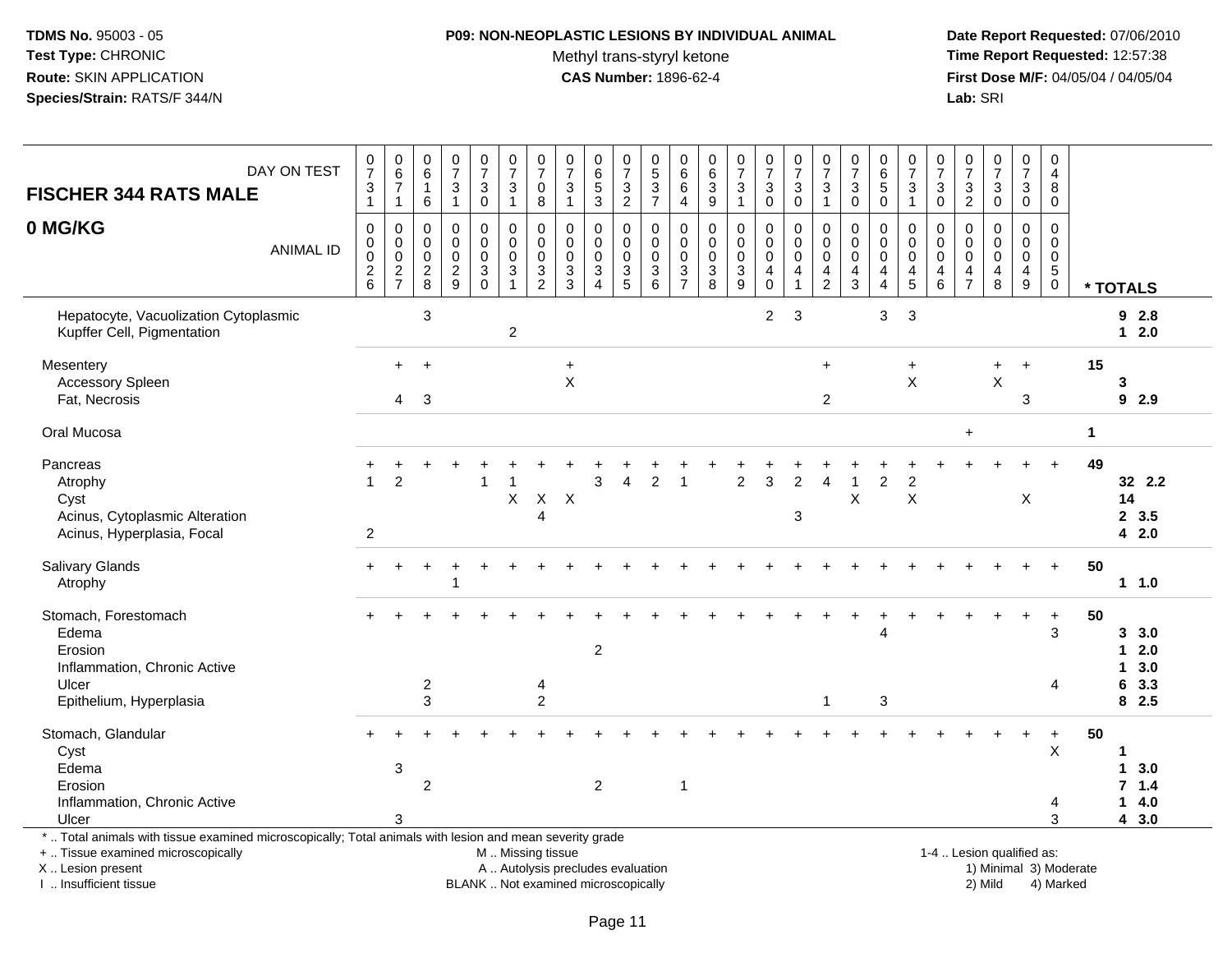## **P09: NON-NEOPLASTIC LESIONS BY INDIVIDUAL ANIMAL**

Methyl trans-styryl ketone<br>CAS Number: 1896-62-4

 **Date Report Requested:** 07/06/2010 **Time Report Requested:** 12:57:38 **First Dose M/F:** 04/05/04 / 04/05/04<br>**Lab:** SRI **Lab:** SRI

| DAY ON TEST<br><b>FISCHER 344 RATS MALE</b>                                                                                          | $\frac{0}{7}$<br>$\ensuremath{\mathsf{3}}$<br>$\mathbf{1}$ | $\begin{array}{c} 0 \\ 6 \end{array}$<br>$\overline{7}$<br>$\mathbf{1}$ | $\begin{array}{c} 0 \\ 6 \end{array}$<br>$\mathbf{1}$<br>6      | $\begin{smallmatrix} 0\\7 \end{smallmatrix}$<br>$\ensuremath{\mathsf{3}}$<br>$\mathbf{1}$ | $\frac{0}{7}$<br>$\sqrt{3}$<br>$\pmb{0}$                  | $\frac{0}{7}$<br>$\ensuremath{\mathsf{3}}$<br>$\mathbf{1}$                        | $\pmb{0}$<br>$\overline{7}$<br>$\mathbf 0$<br>8                     | $\begin{array}{c} 0 \\ 7 \end{array}$<br>$\sqrt{3}$<br>$\overline{1}$      | $\begin{array}{c} 0 \\ 6 \\ 5 \end{array}$<br>$\sqrt{3}$                                | $\begin{array}{c} 0 \\ 7 \end{array}$<br>$\sqrt{3}$<br>$\overline{2}$ | $\begin{array}{c} 0 \\ 5 \end{array}$<br>$\frac{3}{7}$ | $\mathbf 0$<br>$\,6\,$<br>$\,6\,$<br>$\overline{4}$                            | $\begin{array}{c} 0 \\ 6 \end{array}$<br>$\mathbf 3$<br>$9\,$ | $\frac{0}{7}$<br>3<br>$\mathbf{1}$ | $\begin{array}{c} 0 \\ 7 \end{array}$<br>$\ensuremath{\mathsf{3}}$<br>$\mathbf 0$ | $\frac{0}{7}$<br>$\sqrt{3}$<br>$\mathbf 0$                                   | $\frac{0}{7}$<br>3<br>$\overline{1}$                             | $\begin{matrix} 0 \\ 7 \end{matrix}$<br>$\sqrt{3}$<br>$\mathbf{0}$ | $\pmb{0}$<br>$\,6$<br>$\sqrt{5}$<br>$\mathbf 0$ | $\begin{smallmatrix}0\\7\end{smallmatrix}$<br>$\mathbf 3$<br>$\mathbf{1}$ | $\mathbf 0$<br>$\overline{7}$<br>3<br>$\Omega$ | 0<br>$\overline{7}$<br>$\ensuremath{\mathsf{3}}$<br>$\overline{2}$ | $\begin{smallmatrix}0\\7\end{smallmatrix}$<br>$\sqrt{3}$<br>$\pmb{0}$            | $\pmb{0}$<br>$\overline{7}$<br>$\sqrt{3}$<br>$\mathbf 0$       | $\mathbf 0$<br>$\overline{4}$<br>$\bf8$<br>$\mathbf 0$                   |             |                                   |
|--------------------------------------------------------------------------------------------------------------------------------------|------------------------------------------------------------|-------------------------------------------------------------------------|-----------------------------------------------------------------|-------------------------------------------------------------------------------------------|-----------------------------------------------------------|-----------------------------------------------------------------------------------|---------------------------------------------------------------------|----------------------------------------------------------------------------|-----------------------------------------------------------------------------------------|-----------------------------------------------------------------------|--------------------------------------------------------|--------------------------------------------------------------------------------|---------------------------------------------------------------|------------------------------------|-----------------------------------------------------------------------------------|------------------------------------------------------------------------------|------------------------------------------------------------------|--------------------------------------------------------------------|-------------------------------------------------|---------------------------------------------------------------------------|------------------------------------------------|--------------------------------------------------------------------|----------------------------------------------------------------------------------|----------------------------------------------------------------|--------------------------------------------------------------------------|-------------|-----------------------------------|
| 0 MG/KG<br><b>ANIMAL ID</b>                                                                                                          | $\mathbf 0$<br>$\pmb{0}$<br>$\mathbf 0$<br>$\frac{2}{6}$   | 0<br>$\pmb{0}$<br>$\overline{0}$<br>$\frac{2}{7}$                       | $\mathbf 0$<br>$\boldsymbol{0}$<br>$\mathbf 0$<br>$\frac{2}{8}$ | $\mathbf 0$<br>$\mathbf 0$<br>$\mathbf 0$<br>$\frac{2}{9}$                                | $\mathbf 0$<br>$\pmb{0}$<br>$\pmb{0}$<br>3<br>$\mathbf 0$ | $\mathbf 0$<br>$\mathsf{O}\xspace$<br>$\pmb{0}$<br>$\overline{3}$<br>$\mathbf{1}$ | $\Omega$<br>$\mathbf 0$<br>$\Omega$<br>$\sqrt{3}$<br>$\overline{2}$ | $\mathbf{0}$<br>$\mathbf 0$<br>$\mathbf 0$<br>$\sqrt{3}$<br>$\overline{3}$ | $\mathbf 0$<br>$\pmb{0}$<br>$\ddot{\mathbf{0}}$<br>$\sqrt{3}$<br>$\boldsymbol{\Lambda}$ | 0<br>$\mathbf 0$<br>$\mathbf 0$<br>$\sqrt{3}$<br>$\overline{5}$       | $\Omega$<br>$\mathbf 0$<br>$\Omega$<br>$\sqrt{3}$<br>6 | $\mathbf 0$<br>$\boldsymbol{0}$<br>$\mathbf 0$<br>$\sqrt{3}$<br>$\overline{7}$ | $\mathbf 0$<br>$\mathbf 0$<br>$\overline{0}$<br>$\frac{3}{8}$ | 0<br>$\mathbf 0$<br>0<br>3<br>9    | $\mathbf 0$<br>$\mathsf{O}\xspace$<br>$\pmb{0}$<br>4<br>$\mathbf 0$               | $\mathbf 0$<br>$\pmb{0}$<br>$\overline{0}$<br>$\overline{4}$<br>$\mathbf{1}$ | $\mathbf 0$<br>$\mathbf 0$<br>$\mathbf 0$<br>4<br>$\overline{2}$ | $\mathbf 0$<br>$\pmb{0}$<br>$\mathbf 0$<br>$\overline{a}$<br>3     | 0<br>$\pmb{0}$<br>$\mathbf 0$<br>4<br>4         | $\mathbf 0$<br>$\mathbf 0$<br>$\overline{0}$<br>4<br>5                    | $\Omega$<br>$\Omega$<br>$\Omega$<br>4<br>6     | $\Omega$<br>$\mathbf 0$<br>$\mathbf 0$<br>4<br>$\overline{7}$      | $\mathbf 0$<br>$\mathsf{O}\xspace$<br>$\ddot{\mathbf{0}}$<br>$\overline{4}$<br>8 | $\mathbf 0$<br>$\mathbf 0$<br>$\pmb{0}$<br>$\overline{4}$<br>9 | $\Omega$<br>$\mathbf 0$<br>$\mathbf 0$<br>$5\phantom{.0}$<br>$\mathbf 0$ |             | * TOTALS                          |
| Glands, Hyperplasia                                                                                                                  |                                                            |                                                                         |                                                                 |                                                                                           |                                                           |                                                                                   |                                                                     |                                                                            |                                                                                         |                                                                       |                                                        |                                                                                |                                                               |                                    |                                                                                   |                                                                              |                                                                  |                                                                    |                                                 |                                                                           |                                                |                                                                    |                                                                                  |                                                                | 4                                                                        |             | 14.0                              |
| Tongue                                                                                                                               |                                                            |                                                                         |                                                                 |                                                                                           |                                                           |                                                                                   |                                                                     |                                                                            |                                                                                         |                                                                       |                                                        |                                                                                |                                                               |                                    |                                                                                   |                                                                              |                                                                  |                                                                    |                                                 |                                                                           |                                                |                                                                    |                                                                                  |                                                                |                                                                          | $\mathbf 1$ |                                   |
| <b>CARDIOVASCULAR SYSTEM</b>                                                                                                         |                                                            |                                                                         |                                                                 |                                                                                           |                                                           |                                                                                   |                                                                     |                                                                            |                                                                                         |                                                                       |                                                        |                                                                                |                                                               |                                    |                                                                                   |                                                                              |                                                                  |                                                                    |                                                 |                                                                           |                                                |                                                                    |                                                                                  |                                                                |                                                                          |             |                                   |
| Heart<br>Cardiomyopathy<br>Inflammation, Chronic<br>Thrombosis                                                                       | $\mathfrak{p}$<br>$\mathbf{1}$                             |                                                                         | 3                                                               | 3                                                                                         |                                                           | $\overline{2}$                                                                    |                                                                     | 3                                                                          |                                                                                         | 3                                                                     | 3                                                      |                                                                                | 3                                                             | $\overline{2}$                     | $\overline{2}$                                                                    | 3                                                                            | $\mathfrak{p}$                                                   | 3                                                                  | 3                                               | 3                                                                         | 3                                              | 3                                                                  | 3                                                                                | $\overline{1}$                                                 | $\ddot{}$                                                                | 50          | 45 2.5<br>$1 \quad 3.0$<br>52.4   |
| <b>ENDOCRINE SYSTEM</b>                                                                                                              |                                                            |                                                                         |                                                                 |                                                                                           |                                                           |                                                                                   |                                                                     |                                                                            |                                                                                         |                                                                       |                                                        |                                                                                |                                                               |                                    |                                                                                   |                                                                              |                                                                  |                                                                    |                                                 |                                                                           |                                                |                                                                    |                                                                                  |                                                                |                                                                          |             |                                   |
| <b>Adrenal Cortex</b><br><b>Accessory Adrenal Cortical Nodule</b><br>Degeneration, Fatty<br>Hyperplasia, Focal<br>Hypertrophy, Focal | $+$<br>$\mathbf 1$                                         | X<br>$\overline{3}$                                                     | X<br>$\overline{2}$                                             | $\overline{1}$<br>$\overline{2}$                                                          | X<br>$\overline{c}$<br>1                                  | $\overline{2}$                                                                    | 3<br>$\overline{1}$                                                 | X<br>$\overline{2}$                                                        |                                                                                         | X<br>$\overline{1}$                                                   |                                                        | $\mathsf{X}$                                                                   |                                                               | $\overline{c}$                     | $\mathbf{1}$                                                                      | X<br>$\overline{2}$                                                          | $\overline{1}$                                                   | X<br>$\overline{1}$                                                |                                                 | $\sf X$                                                                   | $\mathbf{1}$                                   | -1                                                                 | $\overline{1}$<br>X                                                              | $+$                                                            | $\ddot{}$<br>$\mathsf{X}$                                                | 50          | 25<br>30 1.7<br>$12$ 1.3<br>7.1.4 |
| Adrenal Medulla<br>Hyperplasia                                                                                                       |                                                            | -1                                                                      |                                                                 | $\overline{1}$                                                                            | 1                                                         |                                                                                   | $\overline{c}$                                                      |                                                                            | 3                                                                                       |                                                                       |                                                        |                                                                                |                                                               |                                    | $\overline{2}$                                                                    | $\overline{2}$                                                               | $\overline{c}$                                                   | 1                                                                  | $\overline{1}$                                  | $\mathbf{1}$                                                              | $\overline{2}$                                 |                                                                    |                                                                                  |                                                                | $\ddot{}$                                                                | 49          | 22 1.8                            |
| Islets, Pancreatic<br>Hyperplasia                                                                                                    | $\pm$                                                      | ÷                                                                       |                                                                 |                                                                                           | $\ddot{}$                                                 | $\ddot{}$                                                                         | $\overline{ }$                                                      |                                                                            |                                                                                         |                                                                       |                                                        |                                                                                |                                                               |                                    |                                                                                   |                                                                              |                                                                  | $\ddot{}$                                                          | ÷<br>2                                          |                                                                           |                                                |                                                                    |                                                                                  | $+$                                                            | $+$                                                                      | 49          | 4 1.5                             |
| Parathyroid Gland                                                                                                                    |                                                            |                                                                         |                                                                 |                                                                                           |                                                           |                                                                                   |                                                                     |                                                                            |                                                                                         |                                                                       |                                                        |                                                                                |                                                               |                                    |                                                                                   |                                                                              |                                                                  |                                                                    |                                                 |                                                                           |                                                |                                                                    |                                                                                  |                                                                |                                                                          | 49          |                                   |
| <b>Pituitary Gland</b><br>Pars Distalis, Angiectasis<br>Pars Distalis, Cyst<br>Pars Distalis, Hyperplasia                            |                                                            | X                                                                       |                                                                 |                                                                                           |                                                           |                                                                                   |                                                                     |                                                                            |                                                                                         |                                                                       |                                                        |                                                                                |                                                               |                                    |                                                                                   |                                                                              |                                                                  | $\pmb{\times}$                                                     |                                                 |                                                                           |                                                |                                                                    |                                                                                  |                                                                | $+$                                                                      | 50          | 2, 1.5<br>$\mathbf 2$<br>1 1.0    |

\* .. Total animals with tissue examined microscopically; Total animals with lesion and mean severity grade

+ .. Tissue examined microscopically

X .. Lesion present

I .. Insufficient tissue

M .. Missing tissue

BLANK .. Not examined microscopically

1-4 .. Lesion qualified as:<br>1) Minimal 3) Moderate A .. Autolysis precludes evaluation 19 and 10 minimal 3) Moderate 1 and 20 minimal 3) Moderate 19 minimal 3) Moderat<br>19 and 19 and 19 and 19 and 19 and 19 and 19 and 19 and 19 and 19 and 19 and 19 and 19 and 19 and 19 and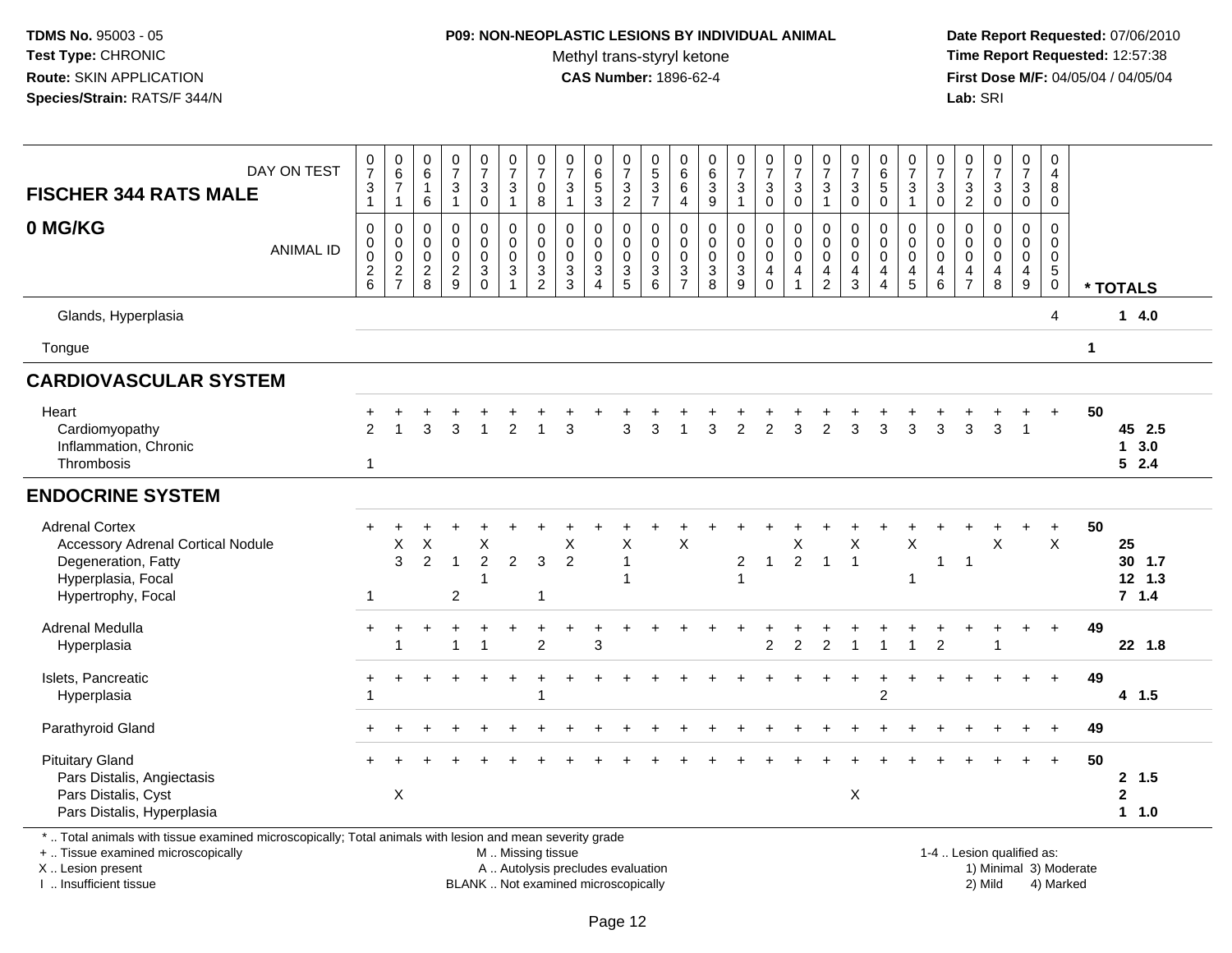# **P09: NON-NEOPLASTIC LESIONS BY INDIVIDUAL ANIMAL**

Methyl trans-styryl ketone<br>CAS Number: 1896-62-4

 **Date Report Requested:** 07/06/2010 **Time Report Requested:** 12:57:38 **First Dose M/F:** 04/05/04 / 04/05/04<br>Lab: SRI **Lab:** SRI

| DAY ON TEST<br><b>FISCHER 344 RATS MALE</b>                                                                                                   | 0<br>$\overline{7}$<br>3           | 0<br>$\,6$<br>$\rightarrow$                                        | $\begin{matrix} 0 \\ 6 \end{matrix}$<br>6       | $\frac{0}{7}$<br>$\mathbf{3}$      | $\frac{0}{7}$<br>3<br>0            | $\frac{0}{7}$<br>$\mathbf{3}$   | $\frac{0}{7}$<br>0<br>8                      | $\frac{0}{7}$<br>3  | 0<br>6<br>$\overline{5}$<br>3                                                 | 0<br>$\overline{ }$<br>3<br>$\overline{c}$ | $\begin{array}{c} 0 \\ 5 \\ 3 \end{array}$<br>$\overline{ }$ | $\begin{matrix} 0 \\ 6 \end{matrix}$<br>$\,6\,$<br>4 | $\begin{matrix} 0 \\ 6 \end{matrix}$<br>$\sqrt{3}$<br>9 | $\frac{0}{7}$<br>$\mathbf{3}$        | $\frac{0}{7}$<br>$\mathbf{3}$<br>0 | $\frac{0}{7}$<br>$\mathbf{3}$<br>$\pmb{0}$               | $\frac{0}{7}$<br>3                                 | $\frac{0}{7}$<br>$\mathbf{3}$<br>$\overline{0}$ | $0\over 6$<br>5<br>$\overline{0}$  | $\frac{0}{7}$<br>3    | $\frac{0}{7}$<br>$\mathbf{3}$<br>$\mathbf 0$                | $\frac{0}{7}$<br>3<br>$\overline{c}$               | $\frac{0}{7}$<br>$\mathbf{3}$<br>$\mathbf 0$ | $\frac{0}{7}$<br>3<br>0 | 0<br>4<br>8<br>0               |    |                          |
|-----------------------------------------------------------------------------------------------------------------------------------------------|------------------------------------|--------------------------------------------------------------------|-------------------------------------------------|------------------------------------|------------------------------------|---------------------------------|----------------------------------------------|---------------------|-------------------------------------------------------------------------------|--------------------------------------------|--------------------------------------------------------------|------------------------------------------------------|---------------------------------------------------------|--------------------------------------|------------------------------------|----------------------------------------------------------|----------------------------------------------------|-------------------------------------------------|------------------------------------|-----------------------|-------------------------------------------------------------|----------------------------------------------------|----------------------------------------------|-------------------------|--------------------------------|----|--------------------------|
| 0 MG/KG<br><b>ANIMAL ID</b>                                                                                                                   | 0<br>0<br>0<br>$\overline{2}$<br>6 | 0<br>$\pmb{0}$<br>$\mathbf 0$<br>$\boldsymbol{2}$<br>$\rightarrow$ | $\pmb{0}$<br>$\mathbf 0$<br>$\overline{c}$<br>8 | 0<br>0<br>0<br>$\overline{2}$<br>9 | 0<br>0<br>0<br>$\mathfrak{S}$<br>0 | 0<br>$\pmb{0}$<br>$\frac{0}{3}$ | 0<br>0<br>$\mathsf 0$<br>3<br>$\overline{2}$ | $\pmb{0}$<br>3<br>3 | 0<br>0<br>$\mathsf 0$<br>$\ensuremath{\mathsf{3}}$<br>$\overline{\mathbf{4}}$ | 0<br>0<br>0<br>3<br>5                      | $\pmb{0}$<br>$\frac{0}{3}$<br>6                              | 0<br>$\,0\,$<br>$\pmb{0}$<br>3<br>$\overline{ }$     | $\mathbf 0$<br>$\pmb{0}$<br>3<br>8                      | 0<br>$\pmb{0}$<br>$\frac{0}{3}$<br>9 | 0<br>0<br>0<br>$\overline{4}$      | $\mathbf 0$<br>$\begin{matrix} 0 \\ 0 \\ 4 \end{matrix}$ | 0<br>$\pmb{0}$<br>$\pmb{0}$<br>4<br>$\overline{2}$ | $\mathbf 0$<br>4<br>3                           | 0<br>0<br>0<br>4<br>$\overline{4}$ | 0<br>0<br>0<br>4<br>5 | 0<br>$\pmb{0}$<br>$\pmb{0}$<br>$\overline{\mathbf{4}}$<br>6 | 0<br>$\pmb{0}$<br>$\pmb{0}$<br>4<br>$\overline{ }$ | 0<br>4<br>8                                  | 0<br>0<br>0<br>4<br>9   | $5\phantom{.0}$<br>$\mathbf 0$ |    | * TOTALS                 |
| Pars Distalis, Hyperplasia, Focal<br>Pars Intermedia, Angiectasis<br>Pars Intermedia, Cyst<br>Pars Nervosa, Infiltration Cellular, Mixed Cell |                                    | $\overline{2}$<br>X                                                | 2                                               |                                    | 3                                  |                                 |                                              |                     | 3                                                                             |                                            |                                                              |                                                      |                                                         | 3                                    |                                    |                                                          |                                                    |                                                 |                                    |                       |                                                             | 3                                                  |                                              |                         |                                |    | 92.3<br>4 2.3<br>$2^{2}$ |
| <b>Thyroid Gland</b><br>C-cell, Hyperplasia<br>Follicle, Cyst<br>Follicular Cell, Hyperplasia                                                 | $+$                                | $+$                                                                | A                                               | $+$                                | $+$                                | $+$<br>Х                        | $\div$                                       |                     |                                                                               |                                            |                                                              |                                                      |                                                         |                                      |                                    |                                                          |                                                    |                                                 |                                    |                       |                                                             | ᄉ<br>$\overline{2}$                                |                                              | $+$                     | $+$                            | 46 | 1.3<br>11<br>3<br>$12.0$ |

#### **GENERAL BODY SYSTEM**

NONE

#### **GENITAL SYSTEM**

| Epididymis<br>Inflammation, Chronic | $+$   |   |               |               |                |   |     |               |  |   |   |                |   |   |   |   |   |   |    |     | 50 | 32.0      |  |
|-------------------------------------|-------|---|---------------|---------------|----------------|---|-----|---------------|--|---|---|----------------|---|---|---|---|---|---|----|-----|----|-----------|--|
| <b>Preputial Gland</b>              |       |   |               |               |                |   |     |               |  |   |   |                |   |   |   |   |   |   |    |     | 50 |           |  |
| Inflammation, Chronic               |       | 3 | $\mathcal{P}$ | $\mathcal{P}$ | 2              | 3 |     | 2             |  |   |   | $\overline{2}$ |   | 3 |   |   |   |   |    |     |    | 14 2.4    |  |
| Prostate                            | $\pm$ |   |               |               |                |   |     |               |  |   |   |                |   |   |   |   |   |   |    | $+$ | 50 |           |  |
| Inflammation, Chronic               |       | 3 |               |               | $\overline{2}$ | 3 | - 3 | 2             |  | 3 | 2 | 2              | 3 | 3 | 3 | 2 | 2 | 3 | -2 |     |    | 33 2.5    |  |
| Epithelium, Hyperplasia             |       |   |               |               |                |   |     |               |  |   |   | 2              |   |   |   |   |   |   |    |     |    | $3 \t1.3$ |  |
| <b>Seminal Vesicle</b>              |       |   |               |               |                |   |     |               |  |   |   |                |   |   |   |   |   |   |    |     | 50 |           |  |
| Fibrosis                            |       |   |               |               |                |   |     |               |  |   |   |                |   |   |   | 3 |   |   |    |     |    | 1 3.0     |  |
| <b>Testes</b>                       |       |   |               |               |                |   |     |               |  |   |   |                |   |   |   |   |   |   |    |     | 50 |           |  |
| Artery, Inflammation, Chronic       |       |   |               |               |                |   |     | $\mathcal{P}$ |  |   |   |                |   |   |   |   |   |   |    |     |    | 1 2.0     |  |

X .. Lesion present

I .. Insufficient tissue

A .. Autolysis precludes evaluation

BLANK .. Not examined microscopically 2) Mild 4) Marked

1-4 .. Lesion qualified as:<br>1) Minimal 3) Moderate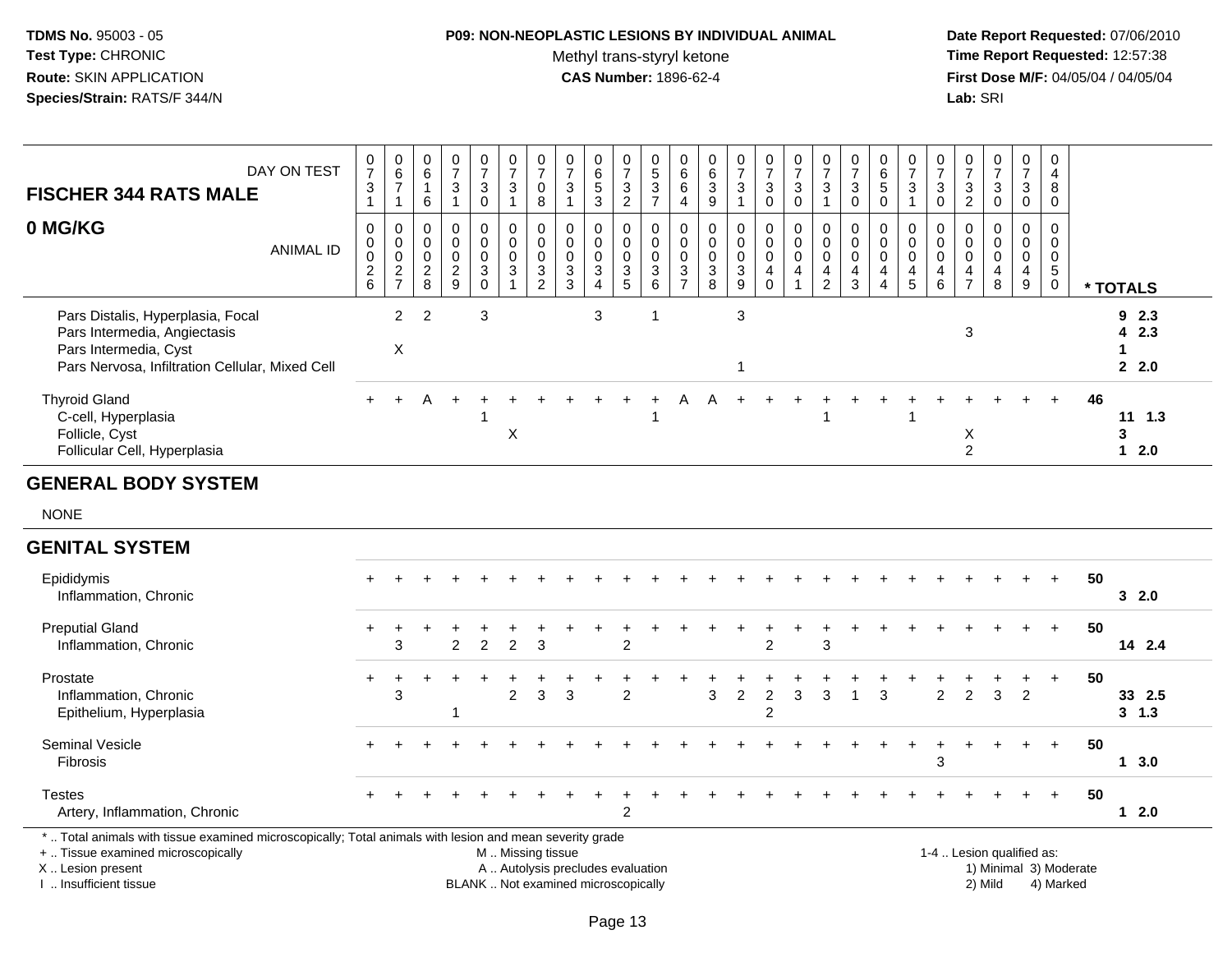## **P09: NON-NEOPLASTIC LESIONS BY INDIVIDUAL ANIMAL**

Methyl trans-styryl ketone<br>CAS Number: 1896-62-4

| <b>FISCHER 344 RATS MALE</b>                                                                                                                                                                    | DAY ON TEST      | $\frac{0}{7}$<br>$\ensuremath{\mathsf{3}}$<br>$\mathbf{1}$          | $\begin{array}{c} 0 \\ 6 \end{array}$<br>$\overline{7}$<br>$\mathbf{1}$ | $\begin{array}{c} 0 \\ 6 \end{array}$<br>$\mathbf{1}$<br>6 | $\frac{0}{7}$<br>3<br>$\mathbf{1}$               | $\begin{array}{c} 0 \\ 7 \end{array}$<br>$\mathbf{3}$<br>$\mathbf 0$   | $\frac{0}{7}$<br>$\sqrt{3}$<br>$\mathbf{1}$                                        | $\begin{array}{c} 0 \\ 7 \end{array}$<br>$\mathbf 0$<br>8 | $\begin{matrix} 0 \\ 7 \end{matrix}$<br>$\mathbf{3}$<br>$\mathbf{1}$     | $\begin{array}{c} 0 \\ 6 \end{array}$<br>$\overline{5}$<br>3 | $\begin{array}{c} 0 \\ 7 \end{array}$<br>$\mathbf{3}$<br>$\overline{2}$ | 0<br>$\frac{5}{3}$<br>$\overline{7}$ | $\pmb{0}$<br>$^6_{\ 6}$<br>$\overline{4}$      | $\begin{matrix} 0 \\ 6 \\ 3 \end{matrix}$<br>$\boldsymbol{9}$ | $\begin{array}{c} 0 \\ 7 \end{array}$<br>$\sqrt{3}$<br>$\mathbf{1}$ | $\frac{0}{7}$<br>$\sqrt{3}$<br>$\overline{0}$                         | $\frac{0}{7}$<br>3<br>$\mathbf 0$           | $\frac{0}{7}$<br>3<br>$\mathbf{1}$             | $\frac{0}{7}$<br>3<br>$\mathbf 0$                    | $\begin{array}{c} 0 \\ 6 \\ 5 \end{array}$<br>$\mathbf 0$ | $\frac{0}{7}$<br>$\sqrt{3}$<br>$\mathbf{1}$             | $\begin{smallmatrix}0\\7\end{smallmatrix}$<br>$\mathsf 3$<br>$\mathbf 0$         | $\begin{array}{c} 0 \\ 7 \end{array}$<br>$\sqrt{3}$<br>$\overline{2}$ | $\frac{0}{7}$<br>3<br>$\mathbf 0$         | $\begin{array}{c} 0 \\ 7 \end{array}$<br>$\mathbf{3}$<br>$\mathbf 0$     | $\mathsf 0$<br>$\overline{4}$<br>8<br>0       |    |                                                   |  |
|-------------------------------------------------------------------------------------------------------------------------------------------------------------------------------------------------|------------------|---------------------------------------------------------------------|-------------------------------------------------------------------------|------------------------------------------------------------|--------------------------------------------------|------------------------------------------------------------------------|------------------------------------------------------------------------------------|-----------------------------------------------------------|--------------------------------------------------------------------------|--------------------------------------------------------------|-------------------------------------------------------------------------|--------------------------------------|------------------------------------------------|---------------------------------------------------------------|---------------------------------------------------------------------|-----------------------------------------------------------------------|---------------------------------------------|------------------------------------------------|------------------------------------------------------|-----------------------------------------------------------|---------------------------------------------------------|----------------------------------------------------------------------------------|-----------------------------------------------------------------------|-------------------------------------------|--------------------------------------------------------------------------|-----------------------------------------------|----|---------------------------------------------------|--|
| 0 MG/KG                                                                                                                                                                                         | <b>ANIMAL ID</b> | $\Omega$<br>0<br>$\mathbf 0$<br>$\boldsymbol{2}$<br>$6\phantom{1}6$ | $\mathbf 0$<br>$\boldsymbol{0}$<br>$\mathbf 0$<br>$\frac{2}{7}$         | 0<br>$\mathbf 0$<br>0<br>$_{8}^2$                          | 0<br>$\mathbf 0$<br>$\mathbf 0$<br>$\frac{2}{9}$ | 0<br>$\mathbf 0$<br>$\pmb{0}$<br>$\overline{3}$<br>$\mathsf{O}\xspace$ | $\mathbf 0$<br>$\pmb{0}$<br>$\pmb{0}$<br>$\ensuremath{\mathsf{3}}$<br>$\mathbf{1}$ | 0<br>$\pmb{0}$<br>$\mathbf 0$<br>$\frac{3}{2}$            | $\Omega$<br>$\mathbf 0$<br>$\mathbf 0$<br>$\ensuremath{\mathsf{3}}$<br>3 | $\Omega$<br>0<br>$\mathbf 0$<br>3<br>$\overline{4}$          | $\mathbf 0$<br>$\mathbf 0$<br>$\mathbf 0$<br>$\frac{3}{5}$              | 0<br>0<br>$\mathbf 0$<br>3<br>6      | 0<br>$\mathsf{O}\xspace$<br>0<br>$\frac{3}{7}$ | $\mathbf 0$<br>$\mathbf 0$<br>$\pmb{0}$<br>$_8^3$             | 0<br>$\pmb{0}$<br>$\mathbf 0$<br>$_9^3$                             | $\Omega$<br>$\mathbf 0$<br>$\mathbf 0$<br>$\overline{4}$<br>$\pmb{0}$ | $\Omega$<br>$\mathbf 0$<br>$\mathbf 0$<br>4 | 0<br>$\pmb{0}$<br>$\mathbf 0$<br>$\frac{4}{2}$ | $\mathbf{0}$<br>$\mathbf 0$<br>$\mathbf 0$<br>4<br>3 | 0<br>$\mathbf 0$<br>0<br>$\frac{4}{4}$                    | $\Omega$<br>$\mathbf 0$<br>$\mathbf 0$<br>$\frac{4}{5}$ | $\mathbf 0$<br>$\pmb{0}$<br>$\mathbf 0$<br>$\begin{array}{c} 4 \\ 6 \end{array}$ | $\mathbf 0$<br>$\mathbf 0$<br>$\mathbf 0$<br>$\frac{4}{7}$            | 0<br>$\mathbf 0$<br>$\mathbf 0$<br>4<br>8 | 0<br>$\mathsf 0$<br>$\mathbf 0$<br>$\begin{array}{c} 4 \\ 9 \end{array}$ | $\Omega$<br>$\mathbf 0$<br>$\Omega$<br>5<br>0 |    | * TOTALS                                          |  |
| Germinal Epithelium, Atrophy<br>Interstitial Cell, Hyperplasia                                                                                                                                  |                  | 3                                                                   | $\ensuremath{\mathsf{3}}$<br>$\overline{2}$                             | $\mathbf{1}$                                               | 1                                                | -1                                                                     | 2                                                                                  | -1                                                        |                                                                          | $\overline{2}$                                               | $\overline{1}$                                                          |                                      |                                                |                                                               | 3                                                                   | 4                                                                     | $\overline{1}$                              |                                                |                                                      |                                                           | 3                                                       | 4                                                                                | 1                                                                     | 4                                         | $\overline{1}$                                                           |                                               |    | $30$ 2.1<br>$6$ 1.3                               |  |
| <b>HEMATOPOIETIC SYSTEM</b>                                                                                                                                                                     |                  |                                                                     |                                                                         |                                                            |                                                  |                                                                        |                                                                                    |                                                           |                                                                          |                                                              |                                                                         |                                      |                                                |                                                               |                                                                     |                                                                       |                                             |                                                |                                                      |                                                           |                                                         |                                                                                  |                                                                       |                                           |                                                                          |                                               |    |                                                   |  |
| <b>Bone Marrow</b><br>Hyperplasia<br>Myelofibrosis                                                                                                                                              |                  |                                                                     |                                                                         | $\overline{c}$                                             |                                                  |                                                                        |                                                                                    |                                                           |                                                                          |                                                              |                                                                         |                                      |                                                |                                                               |                                                                     |                                                                       |                                             |                                                | $\overline{2}$                                       |                                                           |                                                         |                                                                                  |                                                                       |                                           |                                                                          | $\ddot{}$                                     | 50 | 2.5<br>2.5                                        |  |
| Lymph Node<br>Deep Cervical, Hyperplasia, Lymphoid<br>Mediastinal, Ectasia<br>Mediastinal, Hemorrhage<br>Mediastinal, Hyperplasia, Lymphoid<br>Mediastinal, Pigmentation<br>Pancreatic, Ectasia |                  |                                                                     |                                                                         |                                                            |                                                  | 4                                                                      |                                                                                    |                                                           | 4                                                                        |                                                              | $\sqrt{3}$<br>3                                                         |                                      |                                                |                                                               |                                                                     | $\ddot{}$<br>$\overline{c}$                                           |                                             |                                                |                                                      |                                                           | 3                                                       |                                                                                  | $\sqrt{2}$                                                            | $\overline{1}$                            |                                                                          | $+$                                           | 25 | $12.0$<br>2, 3.0<br>32.3<br>2.5<br>$12.0$<br>34.0 |  |
| Lymph Node, Mandibular<br>Ectasia<br>Hyperplasia, Lymphoid                                                                                                                                      |                  | м                                                                   | м                                                                       | M                                                          | M                                                | м                                                                      | м                                                                                  | м                                                         | м                                                                        | M                                                            | м                                                                       | м                                    | M                                              | M                                                             | - M                                                                 | М                                                                     | м                                           | $\ddot{}$<br>3<br>2                            | м                                                    | M                                                         | м                                                       | М                                                                                |                                                                       | M M                                       | M                                                                        | M                                             | 3  | 13.0<br>$12.0$                                    |  |
| Lymph Node, Mesenteric<br>Ectasia<br>Hemorrhage<br>Hyperplasia, Lymphoid<br>Pigmentation                                                                                                        |                  | 3                                                                   |                                                                         |                                                            |                                                  |                                                                        |                                                                                    |                                                           |                                                                          |                                                              |                                                                         |                                      |                                                |                                                               | $\overline{c}$                                                      |                                                                       | $\overline{2}$                              |                                                |                                                      | 3                                                         |                                                         | $\overline{c}$                                                                   |                                                                       | Δ                                         |                                                                          |                                               | 50 | 52.2<br>$4$ 1.3<br>32.0<br>2, 3.0                 |  |
| Spleen<br>Accessory Spleen<br><b>Fibrosis</b><br>Hematopoietic Cell Proliferation                                                                                                               |                  |                                                                     |                                                                         |                                                            |                                                  |                                                                        |                                                                                    |                                                           |                                                                          |                                                              | $\mathbf{2}^{\circ}$                                                    | $\overline{2}$                       | $\overline{2}$                                 |                                                               | $\mathbf{1}$                                                        | $\overline{2}$                                                        | $\mathbf{1}$                                | $\overline{1}$                                 |                                                      | $\overline{2}$                                            |                                                         |                                                                                  |                                                                       | $\overline{2}$                            | $\overline{1}$                                                           |                                               | 50 | 1<br>32.3<br>20 1.9                               |  |
| *  Total animals with tissue examined microscopically; Total animals with lesion and mean severity grade<br>+  Tissue examined microscopically<br>X Lesion present<br>I. Insufficient tissue    |                  |                                                                     |                                                                         |                                                            |                                                  | BLANK  Not examined microscopically                                    |                                                                                    | M  Missing tissue                                         |                                                                          | A  Autolysis precludes evaluation                            |                                                                         |                                      |                                                |                                                               |                                                                     |                                                                       |                                             |                                                |                                                      |                                                           |                                                         |                                                                                  |                                                                       | 2) Mild                                   | 1-4  Lesion qualified as:                                                | 1) Minimal 3) Moderate<br>4) Marked           |    |                                                   |  |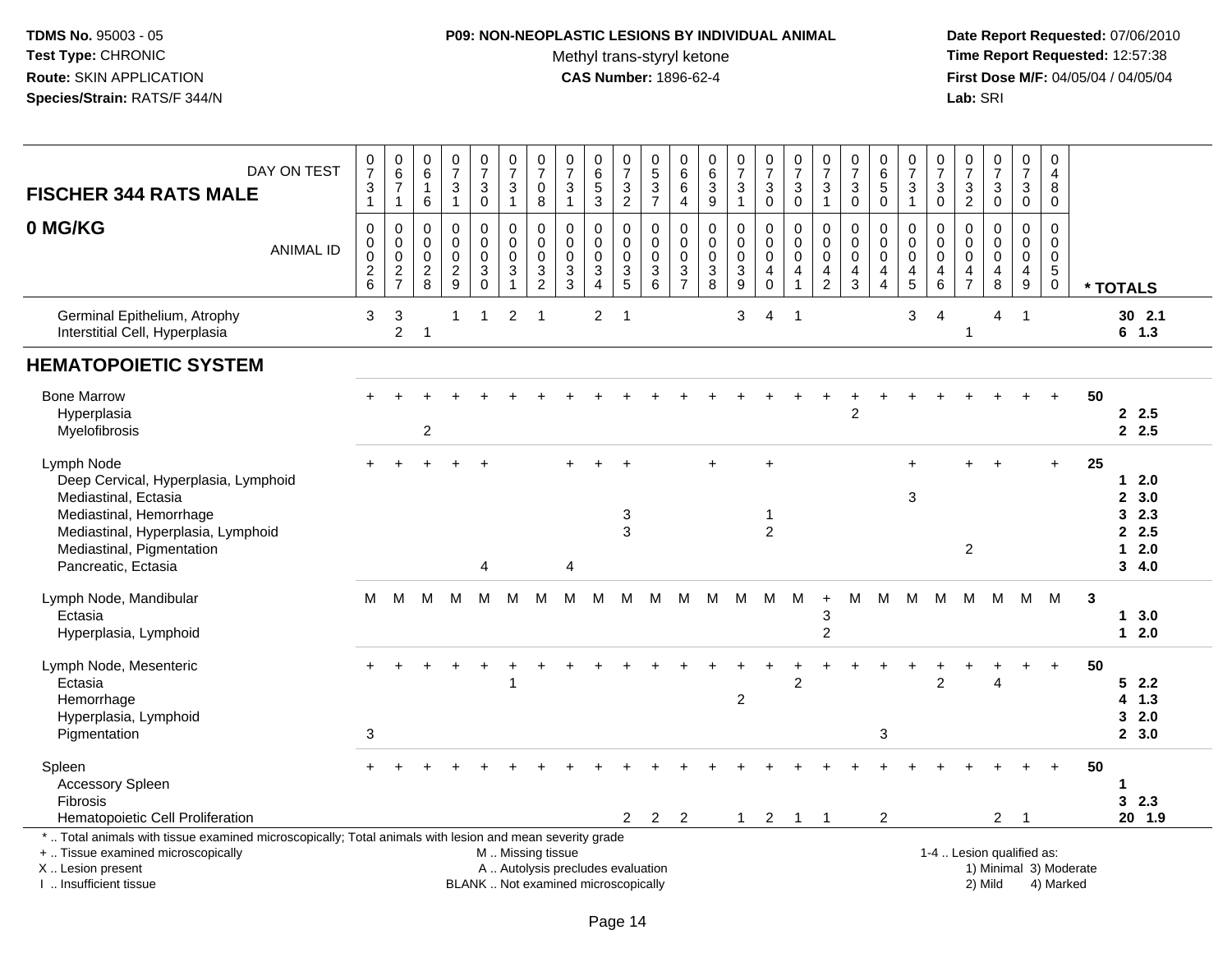## **P09: NON-NEOPLASTIC LESIONS BY INDIVIDUAL ANIMAL**

Methyl trans-styryl ketone<br>CAS Number: 1896-62-4

| DAY ON TEST<br><b>FISCHER 344 RATS MALE</b>                                                                                                                                                   | $\frac{0}{7}$<br>$\frac{3}{1}$                                               | $\begin{array}{c} 0 \\ 6 \end{array}$<br>$\overline{7}$<br>$\mathbf{1}$ | $\begin{array}{c} 0 \\ 6 \end{array}$<br>$\overline{1}$<br>6 | $\begin{array}{c} 0 \\ 7 \end{array}$<br>$\ensuremath{\mathsf{3}}$<br>$\mathbf{1}$ | $\frac{0}{7}$<br>3<br>$\mathbf 0$                      | $\begin{array}{c} 0 \\ 7 \end{array}$<br>$\ensuremath{\mathsf{3}}$<br>$\mathbf{1}$ | $\frac{0}{7}$<br>$\mathbf 0$<br>8                    | $\frac{0}{7}$<br>$\mathbf{3}$<br>$\mathbf{1}$                            | $065$<br>3                                                 | $\begin{smallmatrix}0\\7\end{smallmatrix}$<br>$\frac{3}{2}$ | $\begin{array}{c} 0 \\ 5 \end{array}$<br>$\frac{3}{7}$ | 0<br>$\overline{6}$<br>$\,6\,$<br>$\overline{a}$      | $\begin{array}{c} 0 \\ 6 \end{array}$<br>$\ensuremath{\mathsf{3}}$<br>$9\,$      | $\frac{0}{7}$<br>3<br>$\mathbf{1}$                     | $\frac{0}{7}$<br>$\ensuremath{\mathsf{3}}$<br>$\pmb{0}$                                  | $\frac{0}{7}$<br>$\ensuremath{\mathsf{3}}$<br>$\mathbf 0$    | $\frac{0}{7}$<br>$\ensuremath{\mathsf{3}}$<br>$\mathbf{1}$                                  | $\frac{0}{7}$<br>$\ensuremath{\mathsf{3}}$<br>$\mathbf 0$ | $\begin{array}{c} 0 \\ 6 \end{array}$<br>$\overline{5}$<br>$\mathbf 0$       | $\frac{0}{7}$<br>$\sqrt{3}$<br>$\mathbf{1}$                              | $\frac{0}{7}$<br>3<br>$\mathbf 0$            | $\frac{0}{7}$<br>$\frac{3}{2}$         | $\begin{array}{c} 0 \\ 7 \end{array}$<br>$_0^3$ | $\begin{array}{c} 0 \\ 7 \end{array}$<br>$\ensuremath{\mathsf{3}}$<br>$\mathbf 0$ | $\mathbf 0$<br>$\overline{a}$<br>8<br>$\mathbf 0$                              |             |                                                                    |
|-----------------------------------------------------------------------------------------------------------------------------------------------------------------------------------------------|------------------------------------------------------------------------------|-------------------------------------------------------------------------|--------------------------------------------------------------|------------------------------------------------------------------------------------|--------------------------------------------------------|------------------------------------------------------------------------------------|------------------------------------------------------|--------------------------------------------------------------------------|------------------------------------------------------------|-------------------------------------------------------------|--------------------------------------------------------|-------------------------------------------------------|----------------------------------------------------------------------------------|--------------------------------------------------------|------------------------------------------------------------------------------------------|--------------------------------------------------------------|---------------------------------------------------------------------------------------------|-----------------------------------------------------------|------------------------------------------------------------------------------|--------------------------------------------------------------------------|----------------------------------------------|----------------------------------------|-------------------------------------------------|-----------------------------------------------------------------------------------|--------------------------------------------------------------------------------|-------------|--------------------------------------------------------------------|
| 0 MG/KG<br><b>ANIMAL ID</b>                                                                                                                                                                   | $\pmb{0}$<br>$\pmb{0}$<br>$\pmb{0}$<br>$\begin{array}{c} 2 \\ 6 \end{array}$ | 0<br>$\pmb{0}$<br>$\mathbf 0$<br>$\frac{2}{7}$                          | $\mathbf 0$<br>0<br>$\mathbf 0$<br>$\frac{2}{8}$             | $\pmb{0}$<br>$\Omega$<br>$\mathbf 0$<br>$\frac{2}{9}$                              | 0<br>$\mathbf 0$<br>$\mathbf 0$<br>3<br>$\overline{0}$ | $\mathbf 0$<br>$\pmb{0}$<br>$\mathbf 0$<br>$\frac{3}{1}$                           | $\pmb{0}$<br>0<br>$\mathbf 0$<br>3<br>$\overline{2}$ | $\mathbf 0$<br>0<br>$\mathbf 0$<br>$\frac{3}{3}$                         | $\mathbf 0$<br>$\mathbf 0$<br>$\mathbf 0$<br>$\frac{3}{4}$ | 0<br>$\boldsymbol{0}$<br>$\mathbf 0$<br>$\frac{3}{5}$       | 0<br>$\mathbf 0$<br>$\mathbf 0$<br>$\frac{3}{6}$       | 0<br>$\boldsymbol{0}$<br>$\mathbf 0$<br>$\frac{3}{7}$ | $\mathbf 0$<br>$\pmb{0}$<br>$\mathbf 0$<br>$\begin{array}{c} 3 \\ 8 \end{array}$ | 0<br>$\mathbf 0$<br>$\mathbf 0$<br>3<br>$\overline{9}$ | $\mathbf 0$<br>$\mathsf{O}\xspace$<br>$\pmb{0}$<br>$\begin{array}{c} 4 \\ 0 \end{array}$ | $\mathbf 0$<br>$\pmb{0}$<br>$\mathbf 0$<br>4<br>$\mathbf{1}$ | $\mathbf 0$<br>$\boldsymbol{0}$<br>$\mathbf 0$<br>$\overline{\mathbf{4}}$<br>$\overline{2}$ | 0<br>$\mathbf 0$<br>$\mathbf 0$<br>4<br>$\mathbf{3}$      | 0<br>$\mathbf 0$<br>$\mathbf 0$<br>$\overline{\mathbf{4}}$<br>$\overline{4}$ | 0<br>$\mathbf 0$<br>$\mathbf 0$<br>$\begin{array}{c} 4 \\ 5 \end{array}$ | 0<br>0<br>$\mathbf 0$<br>4<br>$6\phantom{a}$ | 0<br>0<br>$\mathbf 0$<br>$\frac{4}{7}$ | $\pmb{0}$<br>0<br>$\mathbf 0$<br>4<br>$\,8\,$   | $\mathbf 0$<br>$\mathbf 0$<br>$\mathbf 0$<br>4<br>$\boldsymbol{9}$                | $\pmb{0}$<br>$\mathbf 0$<br>$\mathbf 0$<br>$5\phantom{.0}$<br>$\boldsymbol{0}$ |             | * TOTALS                                                           |
| Hemorrhage<br><b>Necrosis</b><br>Lymphoid Follicle, Hyperplasia                                                                                                                               |                                                                              | $\overline{4}$                                                          |                                                              |                                                                                    | $\overline{c}$                                         |                                                                                    |                                                      |                                                                          |                                                            | -1                                                          |                                                        |                                                       | 4                                                                                |                                                        |                                                                                          |                                                              |                                                                                             |                                                           |                                                                              |                                                                          |                                              |                                        |                                                 |                                                                                   |                                                                                |             | 14.0<br>3.0<br>$1 2.0$                                             |
| Thymus<br>Cyst                                                                                                                                                                                |                                                                              |                                                                         |                                                              |                                                                                    |                                                        |                                                                                    |                                                      |                                                                          |                                                            |                                                             |                                                        |                                                       |                                                                                  |                                                        |                                                                                          |                                                              |                                                                                             |                                                           |                                                                              |                                                                          |                                              |                                        |                                                 |                                                                                   |                                                                                | 50          | $\mathbf 1$                                                        |
| <b>INTEGUMENTARY SYSTEM</b>                                                                                                                                                                   |                                                                              |                                                                         |                                                              |                                                                                    |                                                        |                                                                                    |                                                      |                                                                          |                                                            |                                                             |                                                        |                                                       |                                                                                  |                                                        |                                                                                          |                                                              |                                                                                             |                                                           |                                                                              |                                                                          |                                              |                                        |                                                 |                                                                                   |                                                                                |             |                                                                    |
| Mammary Gland<br>Hyperplasia                                                                                                                                                                  | 3                                                                            | 3                                                                       |                                                              | $\overline{2}$                                                                     |                                                        | 3                                                                                  | $\boldsymbol{\Lambda}$                               |                                                                          |                                                            | Δ.                                                          |                                                        | $\overline{c}$                                        | $\overline{2}$                                                                   |                                                        | 3                                                                                        | $\overline{1}$                                               | $\ddot{}$<br>3                                                                              | M                                                         | $\ddot{}$<br>4                                                               | 3                                                                        | $\ddot{}$<br>3                               | M                                      | $\ddot{}$<br>3                                  | $\ddot{}$<br>$\overline{c}$                                                       | $\ddot{}$                                                                      | 48          | 32 2.9                                                             |
| <b>Skin</b><br>Cyst Epithelial Inclusion<br>Hemorrhage<br>Inflammation, Acute<br>Ulcer<br>Control, Hyperkeratosis<br>Control Epidermis, Hyperplasia                                           |                                                                              |                                                                         |                                                              |                                                                                    | 3                                                      |                                                                                    |                                                      | 3                                                                        |                                                            | 4                                                           | $\overline{4}$                                         |                                                       |                                                                                  | 3                                                      |                                                                                          |                                                              |                                                                                             |                                                           |                                                                              | 3                                                                        |                                              | X<br>3                                 | ÷<br>2<br>$\overline{2}$<br>$\overline{4}$      | $+$<br>1                                                                          | $+$                                                                            | 50          | 1<br>2.0<br>$\mathbf 1$<br>2.0<br>1<br>15, 3.5<br>5, 1.0<br>2, 1.0 |
| Epidermis, Hyperplasia<br>Site Of Application, Hyperkeratosis                                                                                                                                 |                                                                              |                                                                         | -1                                                           |                                                                                    | 3<br>$\mathbf{1}$                                      |                                                                                    | $\mathbf{1}$                                         | 4<br>$\overline{1}$                                                      | $\overline{1}$                                             | 4<br>$\overline{2}$                                         | 3<br>$\mathbf{1}$                                      | $\mathbf{1}$                                          | $\overline{1}$                                                                   | 3                                                      |                                                                                          |                                                              |                                                                                             |                                                           |                                                                              | 3                                                                        |                                              | $\mathbf{3}$                           | $\sqrt{3}$<br>1                                 |                                                                                   | 1                                                                              |             | 15 3.4<br>$20$ 1.1                                                 |
| <b>MUSCULOSKELETAL SYSTEM</b>                                                                                                                                                                 |                                                                              |                                                                         |                                                              |                                                                                    |                                                        |                                                                                    |                                                      |                                                                          |                                                            |                                                             |                                                        |                                                       |                                                                                  |                                                        |                                                                                          |                                                              |                                                                                             |                                                           |                                                                              |                                                                          |                                              |                                        |                                                 |                                                                                   |                                                                                |             |                                                                    |
| <b>Bone</b>                                                                                                                                                                                   |                                                                              |                                                                         |                                                              |                                                                                    |                                                        |                                                                                    |                                                      |                                                                          |                                                            |                                                             |                                                        |                                                       |                                                                                  |                                                        |                                                                                          |                                                              |                                                                                             |                                                           |                                                                              |                                                                          |                                              |                                        |                                                 |                                                                                   |                                                                                | 50          |                                                                    |
| <b>Skeletal Muscle</b>                                                                                                                                                                        |                                                                              |                                                                         |                                                              |                                                                                    |                                                        |                                                                                    |                                                      |                                                                          |                                                            |                                                             |                                                        |                                                       |                                                                                  |                                                        |                                                                                          |                                                              |                                                                                             |                                                           |                                                                              |                                                                          |                                              |                                        |                                                 |                                                                                   |                                                                                | $\mathbf 1$ |                                                                    |
| <b>NERVOUS SYSTEM</b>                                                                                                                                                                         |                                                                              |                                                                         |                                                              |                                                                                    |                                                        |                                                                                    |                                                      |                                                                          |                                                            |                                                             |                                                        |                                                       |                                                                                  |                                                        |                                                                                          |                                                              |                                                                                             |                                                           |                                                                              |                                                                          |                                              |                                        |                                                 |                                                                                   |                                                                                |             |                                                                    |
| <b>Brain</b>                                                                                                                                                                                  |                                                                              |                                                                         |                                                              |                                                                                    |                                                        |                                                                                    |                                                      |                                                                          |                                                            |                                                             |                                                        |                                                       |                                                                                  |                                                        |                                                                                          |                                                              |                                                                                             |                                                           |                                                                              |                                                                          |                                              |                                        |                                                 |                                                                                   |                                                                                | 50          |                                                                    |
| *  Total animals with tissue examined microscopically; Total animals with lesion and mean severity grade<br>+  Tissue examined microscopically<br>X  Lesion present<br>I. Insufficient tissue |                                                                              |                                                                         |                                                              |                                                                                    |                                                        | M  Missing tissue                                                                  |                                                      | A  Autolysis precludes evaluation<br>BLANK  Not examined microscopically |                                                            |                                                             |                                                        |                                                       |                                                                                  |                                                        |                                                                                          |                                                              |                                                                                             |                                                           |                                                                              |                                                                          |                                              |                                        | 1-4  Lesion qualified as:<br>2) Mild            |                                                                                   | 1) Minimal 3) Moderate<br>4) Marked                                            |             |                                                                    |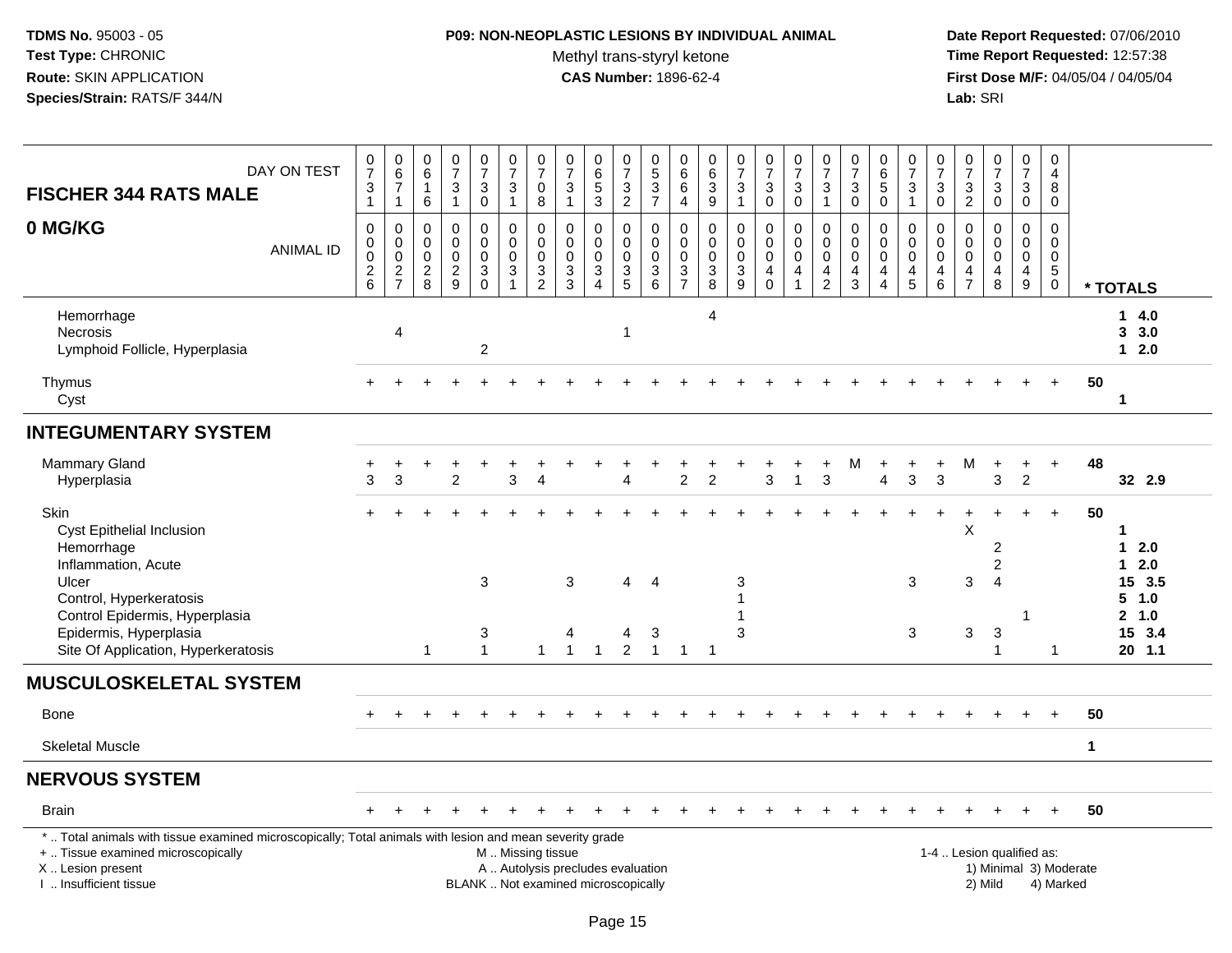### **P09: NON-NEOPLASTIC LESIONS BY INDIVIDUAL ANIMAL**

Methyl trans-styryl ketone<br>CAS Number: 1896-62-4

| DAY ON TEST<br><b>FISCHER 344 RATS MALE</b>                                                                                                                                                   | $\frac{0}{7}$<br>$\frac{3}{1}$                   | $\begin{array}{c} 0 \\ 6 \end{array}$<br>$\overline{7}$<br>$\mathbf{1}$ | $\begin{array}{c} 0 \\ 6 \end{array}$<br>$\overline{1}$<br>6    | $\begin{array}{c} 0 \\ 7 \end{array}$<br>$\frac{3}{1}$     | $\frac{0}{7}$<br>$\ensuremath{\mathsf{3}}$<br>$\pmb{0}$ | $\frac{0}{7}$<br>$\frac{3}{1}$                                                     | $\frac{0}{7}$<br>$\pmb{0}$<br>8                                                        | $\pmb{0}$<br>$\boldsymbol{7}$<br>$\ensuremath{\mathsf{3}}$<br>$\mathbf{1}$             | $065$<br>3                                                                  | $\frac{0}{7}$<br>$\frac{3}{2}$                   | $\begin{array}{c} 0 \\ 5 \end{array}$<br>$\frac{3}{7}$                      | $\begin{array}{c} 0 \\ 6 \end{array}$<br>$\,6\,$<br>$\overline{4}$ | $\begin{array}{c} 0 \\ 6 \end{array}$<br>$\overline{3}$<br>9 | $\frac{0}{7}$<br>$\mathbf{3}$<br>$\mathbf{1}$ | $\begin{array}{c} 0 \\ 7 \end{array}$<br>$\frac{3}{0}$               | $\frac{0}{7}$<br>$^3_{\rm 0}$                                           | $\begin{array}{c} 0 \\ 7 \end{array}$<br>$\ensuremath{\mathsf{3}}$<br>$\overline{1}$   | $\begin{array}{c} 0 \\ 7 \end{array}$<br>$\ensuremath{\mathsf{3}}$<br>$\mathbf 0$ | $\begin{array}{c} 0 \\ 6 \end{array}$<br>$\overline{5}$<br>$\pmb{0}$ | $\begin{smallmatrix}0\\7\end{smallmatrix}$<br>$\frac{3}{1}$ | $\frac{0}{7}$<br>3<br>$\mathbf 0$      | 0<br>$\boldsymbol{7}$<br>$\frac{3}{2}$                 | $\begin{array}{c} 0 \\ 7 \end{array}$<br>$_{0}^{3}$                                      | $\begin{array}{c} 0 \\ 7 \end{array}$<br>$\ensuremath{\mathsf{3}}$<br>$\mathbf 0$ | $\mathbf 0$<br>4<br>$\, 8$<br>$\mathbf 0$                              |                         |                                              |
|-----------------------------------------------------------------------------------------------------------------------------------------------------------------------------------------------|--------------------------------------------------|-------------------------------------------------------------------------|-----------------------------------------------------------------|------------------------------------------------------------|---------------------------------------------------------|------------------------------------------------------------------------------------|----------------------------------------------------------------------------------------|----------------------------------------------------------------------------------------|-----------------------------------------------------------------------------|--------------------------------------------------|-----------------------------------------------------------------------------|--------------------------------------------------------------------|--------------------------------------------------------------|-----------------------------------------------|----------------------------------------------------------------------|-------------------------------------------------------------------------|----------------------------------------------------------------------------------------|-----------------------------------------------------------------------------------|----------------------------------------------------------------------|-------------------------------------------------------------|----------------------------------------|--------------------------------------------------------|------------------------------------------------------------------------------------------|-----------------------------------------------------------------------------------|------------------------------------------------------------------------|-------------------------|----------------------------------------------|
| 0 MG/KG<br><b>ANIMAL ID</b>                                                                                                                                                                   | $\pmb{0}$<br>$_{\rm 0}^{\rm 0}$<br>$\frac{2}{6}$ | 0<br>$_{\rm 0}^{\rm 0}$<br>$\frac{2}{7}$                                | $\mathbf 0$<br>$\mathbf 0$<br>$\boldsymbol{0}$<br>$\frac{2}{8}$ | $\mathbf 0$<br>$\mathbf 0$<br>$\mathbf 0$<br>$\frac{2}{9}$ | 0<br>$\mathbf 0$<br>$\mathbf 0$<br>$\overline{3}$       | $\pmb{0}$<br>$\pmb{0}$<br>$\mathbf 0$<br>$\ensuremath{\mathsf{3}}$<br>$\mathbf{1}$ | $\mathbf 0$<br>$\pmb{0}$<br>$\mathbf 0$<br>$\ensuremath{\mathsf{3}}$<br>$\overline{2}$ | $\mathbf 0$<br>$\mathbf 0$<br>$\mathbf 0$<br>$\ensuremath{\mathsf{3}}$<br>$\mathbf{3}$ | $\mathbf 0$<br>$\mathbf 0$<br>$\pmb{0}$<br>$\overline{3}$<br>$\overline{4}$ | 0<br>$\mathsf 0$<br>$\mathbf 0$<br>$\frac{3}{5}$ | $\mathbf 0$<br>$\mathbf 0$<br>$\mathbf 0$<br>$\ensuremath{\mathsf{3}}$<br>6 | $\mathbf 0$<br>$\mathbf 0$<br>$\mathbf 0$<br>$\frac{3}{7}$         | $\mathbf 0$<br>$\mathbf 0$<br>$\pmb{0}$<br>$\frac{3}{8}$     | 0<br>$\mathbf 0$<br>0<br>$\frac{3}{9}$        | 0<br>$\mathsf{O}\xspace$<br>$\pmb{0}$<br>$\overline{4}$<br>$\pmb{0}$ | $\mathbf 0$<br>$\pmb{0}$<br>$\pmb{0}$<br>$\overline{4}$<br>$\mathbf{1}$ | $\mathbf 0$<br>$\mathbf 0$<br>$\mathbf 0$<br>$\overline{\mathbf{4}}$<br>$\overline{2}$ | $\mathbf 0$<br>$\mathbf 0$<br>$\mathbf 0$<br>$\frac{4}{3}$                        | 0<br>$\mathbf 0$<br>$\mathbf 0$<br>$\overline{4}$<br>$\overline{4}$  | 0<br>$\mathbf 0$<br>$\pmb{0}$<br>$\frac{4}{5}$              | $\Omega$<br>0<br>$\mathbf 0$<br>4<br>6 | $\mathbf 0$<br>$\mathbf 0$<br>0<br>4<br>$\overline{7}$ | $\mathbf 0$<br>$\mathsf{O}\xspace$<br>$\pmb{0}$<br>$\begin{array}{c} 4 \\ 8 \end{array}$ | 0<br>$\mathbf 0$<br>$\mathbf 0$<br>$\overline{4}$<br>9                            | $\mathbf 0$<br>$\mathbf 0$<br>$\mathbf 0$<br>$\sqrt{5}$<br>$\mathbf 0$ |                         | * TOTALS                                     |
| Compression<br>Necrosis                                                                                                                                                                       |                                                  |                                                                         | $\boldsymbol{2}$                                                |                                                            |                                                         | 3                                                                                  | 4                                                                                      | $\overline{1}$                                                                         |                                                                             | 4                                                |                                                                             |                                                                    |                                                              |                                               | $\overline{4}$                                                       |                                                                         |                                                                                        |                                                                                   | 4                                                                    | $\mathbf{1}$                                                | $\overline{1}$                         |                                                        |                                                                                          |                                                                                   |                                                                        |                         | 17 2.9<br>2.0                                |
| Peripheral Nerve                                                                                                                                                                              |                                                  |                                                                         |                                                                 |                                                            |                                                         | $\ddot{}$                                                                          |                                                                                        |                                                                                        |                                                                             |                                                  |                                                                             | $\ddot{}$                                                          |                                                              |                                               |                                                                      |                                                                         |                                                                                        |                                                                                   | $\ddot{}$                                                            |                                                             |                                        |                                                        |                                                                                          |                                                                                   |                                                                        | 6                       |                                              |
| Spinal Cord                                                                                                                                                                                   |                                                  | $+$                                                                     |                                                                 |                                                            |                                                         | $+$                                                                                |                                                                                        |                                                                                        |                                                                             |                                                  |                                                                             | $+$                                                                |                                                              |                                               |                                                                      |                                                                         |                                                                                        |                                                                                   | $\ddot{}$                                                            |                                                             |                                        |                                                        |                                                                                          |                                                                                   |                                                                        | $\overline{\mathbf{r}}$ |                                              |
| <b>RESPIRATORY SYSTEM</b>                                                                                                                                                                     |                                                  |                                                                         |                                                                 |                                                            |                                                         |                                                                                    |                                                                                        |                                                                                        |                                                                             |                                                  |                                                                             |                                                                    |                                                              |                                               |                                                                      |                                                                         |                                                                                        |                                                                                   |                                                                      |                                                             |                                        |                                                        |                                                                                          |                                                                                   |                                                                        |                         |                                              |
| Lung<br>Hemorrhage<br>Infiltration Cellular, Histiocyte<br>Inflammation, Chronic                                                                                                              | $\overline{1}$                                   |                                                                         |                                                                 |                                                            |                                                         |                                                                                    |                                                                                        |                                                                                        |                                                                             |                                                  |                                                                             |                                                                    | 2                                                            | -1                                            |                                                                      | -1<br>$\overline{1}$                                                    | $\overline{1}$                                                                         |                                                                                   |                                                                      |                                                             | $\mathbf{1}$                           | $\mathbf 1$                                            |                                                                                          |                                                                                   | 3                                                                      | 50                      | 2.0<br>14 1.4<br>4 1.0                       |
| Nose<br>Foreign Body<br>Fungus                                                                                                                                                                | +<br>$\sf X$                                     |                                                                         | X                                                               | X                                                          |                                                         | $\times$                                                                           |                                                                                        | X                                                                                      |                                                                             |                                                  | X                                                                           |                                                                    |                                                              | X                                             |                                                                      |                                                                         |                                                                                        | X                                                                                 | X                                                                    | X                                                           | $\times$                               |                                                        |                                                                                          | $\sf X$                                                                           | $\ddot{}$                                                              | 50                      | 23<br>$\mathbf{2}$                           |
| Inflammation, Chronic<br>Olfactory Epithelium, Metaplasia, Respiratory<br>Respiratory Epithelium, Hyperplasia<br>Respiratory Epithelium, Metaplasia, Squamous<br>Turbinate, Necrosis          |                                                  |                                                                         | $\overline{2}$<br>$\blacktriangleleft$                          | -1<br>1                                                    | $\mathbf 1$<br>$\mathbf{1}$                             | $\overline{2}$<br>$\overline{1}$                                                   |                                                                                        | $\mathbf{1}$<br>$\mathbf{1}$                                                           |                                                                             |                                                  | $\overline{1}$<br>2                                                         |                                                                    |                                                              | 2<br>$\boldsymbol{2}$<br>$\mathbf{1}$         |                                                                      |                                                                         |                                                                                        | $\overline{2}$<br>$\mathbf 1$                                                     | 3<br>$\overline{2}$                                                  | 3<br>$\overline{2}$<br>2                                    | $\overline{1}$<br>$\overline{1}$       |                                                        |                                                                                          | $\mathbf 1$                                                                       | $\overline{1}$                                                         |                         | 25 1.6<br>7, 1.3<br>19 1.4<br>32.3<br>$12.0$ |
| Trachea                                                                                                                                                                                       |                                                  |                                                                         |                                                                 |                                                            |                                                         |                                                                                    |                                                                                        |                                                                                        |                                                                             |                                                  |                                                                             |                                                                    |                                                              |                                               |                                                                      |                                                                         |                                                                                        |                                                                                   |                                                                      |                                                             |                                        |                                                        |                                                                                          | $+$                                                                               | $+$                                                                    | 50                      |                                              |
| <b>SPECIAL SENSES SYSTEM</b>                                                                                                                                                                  |                                                  |                                                                         |                                                                 |                                                            |                                                         |                                                                                    |                                                                                        |                                                                                        |                                                                             |                                                  |                                                                             |                                                                    |                                                              |                                               |                                                                      |                                                                         |                                                                                        |                                                                                   |                                                                      |                                                             |                                        |                                                        |                                                                                          |                                                                                   |                                                                        |                         |                                              |
| Eye<br>Cataract<br>Retina, Degeneration                                                                                                                                                       |                                                  |                                                                         |                                                                 |                                                            |                                                         | 3<br>4                                                                             |                                                                                        |                                                                                        |                                                                             |                                                  |                                                                             |                                                                    |                                                              |                                               |                                                                      |                                                                         |                                                                                        |                                                                                   |                                                                      |                                                             |                                        |                                                        |                                                                                          |                                                                                   |                                                                        | 50                      | 13.0<br>32.3                                 |
| *  Total animals with tissue examined microscopically; Total animals with lesion and mean severity grade<br>+  Tissue examined microscopically<br>X  Lesion present<br>I  Insufficient tissue |                                                  |                                                                         |                                                                 |                                                            |                                                         | M  Missing tissue                                                                  |                                                                                        |                                                                                        | A  Autolysis precludes evaluation<br>BLANK  Not examined microscopically    |                                                  |                                                                             |                                                                    |                                                              |                                               |                                                                      |                                                                         |                                                                                        |                                                                                   |                                                                      |                                                             | 1-4  Lesion qualified as:              |                                                        | 2) Mild                                                                                  |                                                                                   | 4) Marked                                                              | 1) Minimal 3) Moderate  |                                              |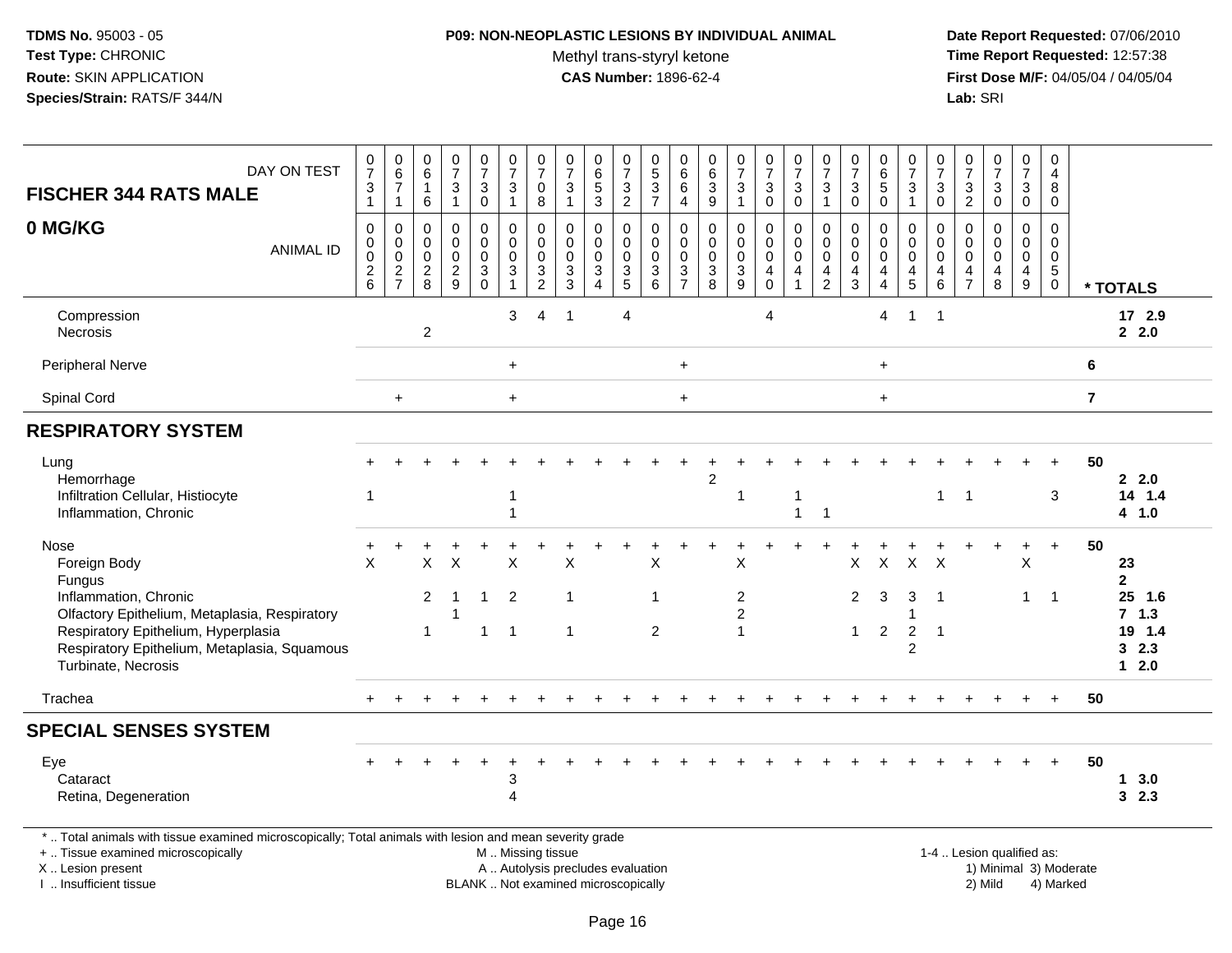## **P09: NON-NEOPLASTIC LESIONS BY INDIVIDUAL ANIMAL**

Methyl trans-styryl ketone<br>CAS Number: 1896-62-4

 **Date Report Requested:** 07/06/2010 **Time Report Requested:** 12:57:38 **First Dose M/F:** 04/05/04 / 04/05/04<br>**Lab:** SRI **Lab:** SRI

| <b>FISCHER 344 RATS MALE</b>                                          | DAY ON TEST      | $\frac{0}{7}$<br>$\sqrt{3}$                                    | $_{6}^{\rm 0}$<br>$\overline{ }$                                                        | $\begin{array}{c} 0 \\ 6 \end{array}$<br>$\overline{1}$<br>6     | $\frac{0}{7}$<br>$\sqrt{3}$                                      | $\frac{0}{7}$<br>3<br>$\mathbf 0$                        | $\frac{0}{7}$<br>$\sqrt{3}$                                  | $\frac{0}{7}$<br>$\mathbf 0$<br>8                                                | $\frac{0}{7}$<br>3                       | $\begin{array}{c} 0 \\ 6 \\ 5 \end{array}$<br>$\mathbf{3}$     | $\frac{0}{7}$<br>$\ensuremath{\mathsf{3}}$<br>$\overline{2}$ | $\begin{array}{c} 0 \\ 5 \end{array}$<br>$\ensuremath{\mathsf{3}}$<br>$\overline{7}$       | 0<br>$\,6\,$<br>6<br>4                                    | $\begin{matrix} 0 \\ 6 \\ 3 \end{matrix}$<br>9 | $\frac{0}{7}$<br>3                        | $\begin{smallmatrix}0\\7\end{smallmatrix}$<br>$\sqrt{3}$<br>$\mathbf 0$                         | $\frac{0}{7}$<br>$\mathbf{3}$<br>$\mathbf 0$                                       | $\frac{0}{7}$<br>3                                   | $\frac{0}{7}$<br>$\sqrt{3}$<br>$\Omega$                        | $\begin{array}{c} 0 \\ 6 \\ 5 \end{array}$<br>$\Omega$ | $\frac{0}{7}$<br>3            | $\frac{0}{7}$<br>$\mathbf{3}$<br>$\mathbf 0$                  | $\frac{0}{7}$<br>$\mathbf{3}$<br>$\overline{c}$                   | $\frac{0}{7}$<br>$\ensuremath{\mathsf{3}}$<br>$\mathbf 0$ | $\frac{0}{7}$<br>3<br>0 | 0<br>4<br>8<br>0                                   |          |                          |
|-----------------------------------------------------------------------|------------------|----------------------------------------------------------------|-----------------------------------------------------------------------------------------|------------------------------------------------------------------|------------------------------------------------------------------|----------------------------------------------------------|--------------------------------------------------------------|----------------------------------------------------------------------------------|------------------------------------------|----------------------------------------------------------------|--------------------------------------------------------------|--------------------------------------------------------------------------------------------|-----------------------------------------------------------|------------------------------------------------|-------------------------------------------|-------------------------------------------------------------------------------------------------|------------------------------------------------------------------------------------|------------------------------------------------------|----------------------------------------------------------------|--------------------------------------------------------|-------------------------------|---------------------------------------------------------------|-------------------------------------------------------------------|-----------------------------------------------------------|-------------------------|----------------------------------------------------|----------|--------------------------|
| 0 MG/KG                                                               | <b>ANIMAL ID</b> | 0<br>$\mathbf 0$<br>$\begin{array}{c} 0 \\ 2 \\ 6 \end{array}$ | $\pmb{0}$<br>$\pmb{0}$<br>$\begin{smallmatrix} 0\\2 \end{smallmatrix}$<br>$\rightarrow$ | $_{\rm 0}^{\rm 0}$<br>$\begin{array}{c} 0 \\ 2 \\ 8 \end{array}$ | $\begin{smallmatrix}0\\0\end{smallmatrix}$<br>$\frac{0}{2}$<br>9 | $\mathbf 0$<br>$\mathsf 0$<br>$_{3}^{\rm 0}$<br>$\Omega$ | $\begin{smallmatrix}0\\0\end{smallmatrix}$<br>$_{3}^{\rm 0}$ | $\begin{smallmatrix} 0\\0 \end{smallmatrix}$<br>$_{3}^{\rm 0}$<br>$\overline{2}$ | 0<br>$\pmb{0}$<br>0<br>$\mathbf{3}$<br>3 | $\begin{smallmatrix} 0\\0 \end{smallmatrix}$<br>$_{3}^{\rm 0}$ | $_{0}^{0}$<br>$_{3}^{\rm 0}$<br>5                            | $\boldsymbol{0}$<br>$\boldsymbol{0}$<br>$\boldsymbol{0}$<br>$\ensuremath{\mathsf{3}}$<br>6 | 0<br>$\boldsymbol{0}$<br>$\pmb{0}$<br>3<br>$\overline{ }$ | 0<br>$\pmb{0}$<br>$_3^0$<br>8                  | $_{\rm 0}^{\rm 0}$<br>$_{3}^{\rm 0}$<br>9 | $\begin{smallmatrix}0\0\0\end{smallmatrix}$<br>$\pmb{0}$<br>$\overline{\mathbf{4}}$<br>$\Omega$ | $\begin{smallmatrix} 0\\0 \end{smallmatrix}$<br>$\boldsymbol{0}$<br>$\overline{4}$ | 0<br>$\pmb{0}$<br>$\mathbf 0$<br>4<br>$\overline{c}$ | $\begin{smallmatrix}0\\0\end{smallmatrix}$<br>$\mathbf 0$<br>3 | 0<br>0<br>$\mathbf 0$<br>4<br>4                        | 0<br>$\pmb{0}$<br>0<br>4<br>5 | $_{\rm 0}^{\rm 0}$<br>$\boldsymbol{0}$<br>$\overline{4}$<br>6 | 0<br>$\pmb{0}$<br>$\mathbf 0$<br>$\overline{4}$<br>$\overline{7}$ | 0<br>$\pmb{0}$<br>$\pmb{0}$<br>4<br>8                     | 0<br>0<br>0<br>4<br>9   | 0<br>$\mathbf 0$<br>0<br>$\sqrt{5}$<br>$\mathbf 0$ | * TOTALS |                          |
| <b>Harderian Gland</b><br>Hyperplasia, Focal<br>Inflammation, Chronic |                  | $+$                                                            |                                                                                         |                                                                  |                                                                  |                                                          |                                                              |                                                                                  |                                          |                                                                |                                                              |                                                                                            |                                                           |                                                |                                           |                                                                                                 |                                                                                    |                                                      |                                                                |                                                        |                               |                                                               |                                                                   | 4                                                         | $\ddot{}$               | $+$                                                | 50       | $1 \t1.0$<br>14.0        |
| Zymbal's Gland                                                        |                  |                                                                |                                                                                         |                                                                  |                                                                  |                                                          |                                                              |                                                                                  |                                          |                                                                |                                                              |                                                                                            |                                                           |                                                |                                           |                                                                                                 |                                                                                    |                                                      |                                                                |                                                        |                               |                                                               |                                                                   |                                                           |                         |                                                    |          |                          |
| <b>URINARY SYSTEM</b>                                                 |                  |                                                                |                                                                                         |                                                                  |                                                                  |                                                          |                                                              |                                                                                  |                                          |                                                                |                                                              |                                                                                            |                                                           |                                                |                                           |                                                                                                 |                                                                                    |                                                      |                                                                |                                                        |                               |                                                               |                                                                   |                                                           |                         |                                                    |          |                          |
| Kidney<br>Infarct                                                     |                  | $+$                                                            |                                                                                         |                                                                  |                                                                  |                                                          |                                                              |                                                                                  |                                          | $\overline{2}$                                                 |                                                              |                                                                                            |                                                           |                                                |                                           |                                                                                                 |                                                                                    |                                                      |                                                                |                                                        |                               |                                                               |                                                                   |                                                           |                         | $+$                                                | 50       | $12.0$                   |
| Inflammation, Chronic<br>Nephropathy<br>Renal Tubule, Necrosis        |                  | $\overline{2}$                                                 | 2                                                                                       |                                                                  | 3<br>3                                                           | 3<br>3                                                   | 3<br>3                                                       | 3                                                                                | $\overline{c}$<br>3                      | 2<br>4                                                         | 3                                                            |                                                                                            |                                                           |                                                | 2<br>3                                    | 3<br>4                                                                                          | 3<br>4                                                                             | 3<br>3                                               | 2<br>3                                                         | $\overline{4}$                                         |                               | 3                                                             | 2<br>2                                                            | $\overline{2}$<br>3                                       | 2<br>3                  |                                                    |          | 19 2.5<br>44 2.7<br>14.0 |
| <b>Urinary Bladder</b>                                                |                  |                                                                |                                                                                         |                                                                  |                                                                  |                                                          |                                                              |                                                                                  |                                          |                                                                |                                                              |                                                                                            |                                                           |                                                |                                           |                                                                                                 |                                                                                    |                                                      |                                                                |                                                        |                               |                                                               |                                                                   |                                                           |                         | $\ddot{}$                                          | 50       |                          |

\* .. Total animals with tissue examined microscopically; Total animals with lesion and mean severity grade

+ .. Tissue examined microscopically

X .. Lesion present

I .. Insufficient tissue

 M .. Missing tissueA .. Autolysis precludes evaluation

BLANK .. Not examined microscopically 2) Mild 4) Marked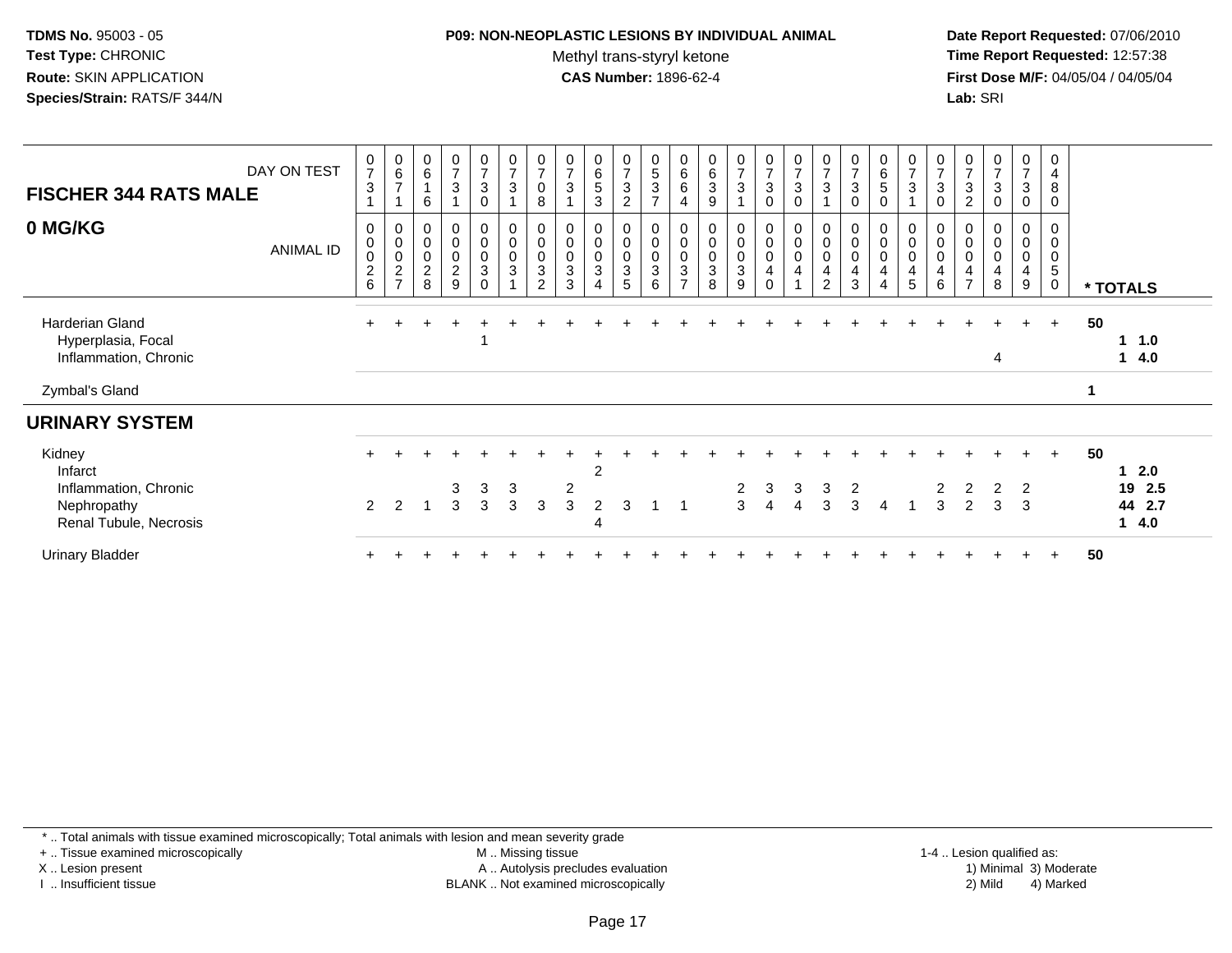## **P09: NON-NEOPLASTIC LESIONS BY INDIVIDUAL ANIMAL**Methyl trans-styryl ketone<br>CAS Number: 1896-62-4

 **Date Report Requested:** 07/06/2010 **Time Report Requested:** 12:57:38 **First Dose M/F:** 04/05/04 / 04/05/04<br>**Lab:** SRI **Lab:** SRI

| <b>FISCHER 344 RATS MALE</b><br>10 MG/KG                                                                                                                                                    | DAY ON TEST      | $0$<br>2<br>7<br>2<br>$\mathsf{O}\xspace$<br>$\pmb{0}$ | $\begin{array}{c} 0 \\ 7 \end{array}$<br>$\mathsf 3$<br>$\mathbf 0$<br>0     | $065$<br>57<br>$\mathbf 0$                                      | $\begin{array}{c} 0 \\ 7 \end{array}$<br>$\mathbf 3$<br>$\mathbf{1}$<br>$\mathbf 0$<br>$\mathbf 0$ | $\begin{array}{c} 0 \\ 6 \\ 7 \end{array}$<br>$\mathbf 0$<br>0<br>$\mathbf 0$ | $\begin{smallmatrix}0\\7\end{smallmatrix}$<br>$\mathbf{3}$<br>$\mathbf{1}$<br>$\pmb{0}$<br>$\overline{0}$ | $\frac{0}{7}$<br>$\sqrt{3}$<br>$\overline{c}$<br>$\mathbf 0$<br>$\pmb{0}$ | $\frac{0}{7}$<br>3<br>$\mathbf{1}$<br>$\mathbf 0$<br>$\mathbf 0$ | $\begin{smallmatrix}0\0\4\end{smallmatrix}$<br>$\, 8$<br>$\mathbf 0$<br>$\mathbf 0$<br>$\mathsf 0$ | $\frac{0}{7}$<br>$\overline{2}$<br>$6\phantom{1}$<br>$\mathbf 0$<br>$\mathbf 0$ | $\frac{0}{7}$<br>$\sqrt{3}$<br>$\overline{2}$<br>$\mathsf{O}\xspace$<br>$\mathbf 0$ | 0<br>$6\overline{6}$<br>1<br>3<br>0<br>$\mathsf{O}\xspace$ | 0<br>$6\phantom{a}$<br>6<br>$\mathbf 0$<br>$\mathbf 0$<br>$\mathbf 0$ | $\begin{array}{c} 0 \\ 5 \\ 9 \end{array}$<br>$\mathbf 0$                | $\frac{0}{7}$<br>$\mathbf{3}$<br>$\pmb{0}$<br>$\mathbf 0$           | $\frac{0}{7}$<br>$\sqrt{3}$<br>$\overline{2}$<br>$\mathbf 0$ | $\frac{0}{7}$<br>3<br>1<br>$\mathbf 0$<br>$\mathbf 0$ | $\frac{0}{7}$<br>$\mathbf{1}$<br>8<br>$\mathbf 0$ | $\begin{array}{c} 0 \\ 6 \\ 5 \end{array}$<br>9<br>0<br>$\mathsf{O}\xspace$ | $\frac{0}{7}$<br>$\mathbf{3}$<br>$\mathbf 0$<br>0<br>$\overline{0}$ | $\frac{0}{7}$<br>$\mathsf 3$<br>$\mathbf 0$<br>$\mathbf 0$<br>$\ddot{\mathbf{0}}$ | 0<br>$\overline{7}$<br>3<br>$\mathbf{1}$<br>$\mathbf 0$<br>$\mathbf 0$ | $\begin{array}{c} 0 \\ 5 \end{array}$<br>$\sqrt{5}$<br>$\overline{4}$<br>$\mathbf 0$<br>$\mathbf 0$ | $\frac{0}{7}$<br>3<br>$\mathbf{1}$<br>$\mathbf 0$<br>$\mathbf 0$ | $\begin{smallmatrix}0\\7\end{smallmatrix}$<br>$\mathbf{3}$<br>$\mathbf{1}$<br>$\mathsf{O}$<br>$\mathbf 0$ |                 |
|---------------------------------------------------------------------------------------------------------------------------------------------------------------------------------------------|------------------|--------------------------------------------------------|------------------------------------------------------------------------------|-----------------------------------------------------------------|----------------------------------------------------------------------------------------------------|-------------------------------------------------------------------------------|-----------------------------------------------------------------------------------------------------------|---------------------------------------------------------------------------|------------------------------------------------------------------|----------------------------------------------------------------------------------------------------|---------------------------------------------------------------------------------|-------------------------------------------------------------------------------------|------------------------------------------------------------|-----------------------------------------------------------------------|--------------------------------------------------------------------------|---------------------------------------------------------------------|--------------------------------------------------------------|-------------------------------------------------------|---------------------------------------------------|-----------------------------------------------------------------------------|---------------------------------------------------------------------|-----------------------------------------------------------------------------------|------------------------------------------------------------------------|-----------------------------------------------------------------------------------------------------|------------------------------------------------------------------|-----------------------------------------------------------------------------------------------------------|-----------------|
|                                                                                                                                                                                             | <b>ANIMAL ID</b> | $\pmb{0}$<br>$5\,$<br>$\overline{1}$                   | $\begin{smallmatrix} 0\\0 \end{smallmatrix}$<br>$\sqrt{5}$<br>$\overline{c}$ | $\begin{smallmatrix} 0\\0 \end{smallmatrix}$<br>$\sqrt{5}$<br>3 | $\mathbf 0$<br>$\overline{5}$<br>$\overline{4}$                                                    | $\mathbf 0$<br>$\sqrt{5}$<br>5                                                | $\mathbf 0$<br>5<br>6                                                                                     | $\mathbf 0$<br>5<br>$\overline{7}$                                        | $\mathbf 0$<br>$\sqrt{5}$<br>8                                   | $\mathbf 0$<br>$\sqrt{5}$<br>9                                                                     | $\mathbf 0$<br>$\,6\,$<br>$\Omega$                                              | $\mathbf 0$<br>$\,6$<br>$\overline{1}$                                              | $\mathbf 0$<br>6<br>$\overline{2}$                         | 0<br>$\,6\,$<br>3                                                     | $\begin{smallmatrix}0\0\0\end{smallmatrix}$<br>$\,6\,$<br>$\overline{4}$ | $\begin{smallmatrix}0\\0\end{smallmatrix}$<br>$\,6\,$<br>$\sqrt{5}$ | $\overline{0}$<br>0<br>$\,6\,$<br>6                          | $\mathbf 0$<br>6<br>$\overline{7}$                    | $\overline{0}$<br>0<br>$\,6\,$<br>8               | $\mathsf{O}$<br>6<br>9                                                      | 0<br>$\overline{7}$<br>0                                            | $\ddot{\mathbf{0}}$<br>$\overline{7}$<br>$\overline{\mathbf{1}}$                  | $\mathbf 0$<br>$\boldsymbol{7}$<br>$\overline{2}$                      | $\mathbf 0$<br>$\overline{7}$<br>3                                                                  | $\mathbf 0$<br>$\overline{7}$<br>$\overline{4}$                  | $\mathbf 0$<br>$\overline{7}$<br>$\sqrt{5}$                                                               | males<br>(cont) |
| <b>ALIMENTARY SYSTEM</b>                                                                                                                                                                    |                  |                                                        |                                                                              |                                                                 |                                                                                                    |                                                                               |                                                                                                           |                                                                           |                                                                  |                                                                                                    |                                                                                 |                                                                                     |                                                            |                                                                       |                                                                          |                                                                     |                                                              |                                                       |                                                   |                                                                             |                                                                     |                                                                                   |                                                                        |                                                                                                     |                                                                  |                                                                                                           |                 |
| Esophagus                                                                                                                                                                                   |                  |                                                        |                                                                              |                                                                 |                                                                                                    |                                                                               |                                                                                                           |                                                                           |                                                                  |                                                                                                    |                                                                                 |                                                                                     |                                                            |                                                                       |                                                                          |                                                                     |                                                              |                                                       |                                                   |                                                                             |                                                                     |                                                                                   |                                                                        |                                                                                                     |                                                                  | $\ddot{}$                                                                                                 |                 |
| Intestine Large, Cecum<br>Edema<br>Infiltration Cellular, Mixed Cell                                                                                                                        |                  |                                                        |                                                                              |                                                                 |                                                                                                    |                                                                               |                                                                                                           |                                                                           |                                                                  |                                                                                                    |                                                                                 |                                                                                     |                                                            |                                                                       |                                                                          |                                                                     |                                                              |                                                       |                                                   |                                                                             |                                                                     |                                                                                   |                                                                        |                                                                                                     |                                                                  | $\overline{+}$<br>3                                                                                       |                 |
| Intestine Large, Colon                                                                                                                                                                      |                  |                                                        |                                                                              |                                                                 |                                                                                                    |                                                                               |                                                                                                           |                                                                           |                                                                  |                                                                                                    |                                                                                 |                                                                                     |                                                            |                                                                       |                                                                          |                                                                     |                                                              |                                                       |                                                   |                                                                             |                                                                     |                                                                                   |                                                                        |                                                                                                     |                                                                  | $\ddot{}$                                                                                                 |                 |
| Intestine Large, Rectum                                                                                                                                                                     |                  |                                                        |                                                                              |                                                                 |                                                                                                    |                                                                               |                                                                                                           |                                                                           |                                                                  |                                                                                                    |                                                                                 |                                                                                     |                                                            |                                                                       |                                                                          |                                                                     |                                                              |                                                       |                                                   |                                                                             |                                                                     |                                                                                   |                                                                        |                                                                                                     |                                                                  | $\ddot{}$                                                                                                 |                 |
| Intestine Small, Duodenum                                                                                                                                                                   |                  |                                                        |                                                                              |                                                                 |                                                                                                    |                                                                               |                                                                                                           |                                                                           |                                                                  |                                                                                                    |                                                                                 |                                                                                     |                                                            |                                                                       |                                                                          |                                                                     |                                                              |                                                       |                                                   |                                                                             |                                                                     |                                                                                   |                                                                        |                                                                                                     |                                                                  | $\overline{+}$                                                                                            |                 |
| Intestine Small, Ileum                                                                                                                                                                      |                  |                                                        |                                                                              |                                                                 |                                                                                                    |                                                                               |                                                                                                           |                                                                           |                                                                  |                                                                                                    |                                                                                 |                                                                                     |                                                            |                                                                       |                                                                          |                                                                     |                                                              |                                                       |                                                   |                                                                             |                                                                     |                                                                                   |                                                                        |                                                                                                     |                                                                  | $\overline{+}$                                                                                            |                 |
| Intestine Small, Jejunum<br>Inflammation, Chronic Active                                                                                                                                    |                  | $\pm$                                                  |                                                                              | 3                                                               |                                                                                                    |                                                                               |                                                                                                           |                                                                           |                                                                  | А                                                                                                  | $\ddot{}$                                                                       |                                                                                     | м                                                          | А                                                                     |                                                                          |                                                                     |                                                              |                                                       |                                                   |                                                                             |                                                                     |                                                                                   |                                                                        |                                                                                                     |                                                                  | $\overline{+}$                                                                                            |                 |
| Liver<br>Angiectasis<br><b>Basophilic Focus</b><br>Clear Cell Focus<br>Degeneration, Cystic<br><b>Eosinophilic Focus</b><br>Hepatodiaphragmatic Nodule<br>Infiltration Cellular, Mixed Cell |                  |                                                        | X<br>$\mathsf{X}$<br>$\sqrt{3}$                                              |                                                                 | 2<br>X<br>$\mathsf X$                                                                              | X<br>$\boldsymbol{\mathsf{X}}$                                                |                                                                                                           | X<br>$\mathsf X$<br>$\overline{2}$                                        | X<br>$\mathsf X$                                                 |                                                                                                    |                                                                                 | $\frac{x}{x}$                                                                       | X                                                          |                                                                       | X                                                                        | X<br>$\mathsf{X}$                                                   | $X$ $X$<br>$\boldsymbol{\mathsf{X}}$                         | X                                                     |                                                   |                                                                             | X                                                                   | X<br>-1<br>$\boldsymbol{\mathsf{X}}$                                              | $\mathsf{X}^-$<br>Χ                                                    | $\mathsf{X}$                                                                                        | X X<br>X                                                         | $\overline{+}$<br>$X$ $X$                                                                                 |                 |
| <b>Mixed Cell Focus</b><br>Necrosis, Focal<br>Thrombosis                                                                                                                                    |                  |                                                        |                                                                              |                                                                 | $\mathsf X$                                                                                        |                                                                               |                                                                                                           |                                                                           |                                                                  |                                                                                                    |                                                                                 |                                                                                     |                                                            |                                                                       |                                                                          | $\pmb{\times}$                                                      |                                                              |                                                       | $X$ $X$                                           |                                                                             |                                                                     | $X$ $X$                                                                           |                                                                        |                                                                                                     |                                                                  |                                                                                                           |                 |

\* .. Total animals with tissue examined microscopically; Total animals with lesion and mean severity grade

+ .. Tissue examined microscopically

X .. Lesion present

I .. Insufficient tissue

M .. Missing tissue

Lesion present A .. Autolysis precludes evaluation 1) Minimal 3) Moderate

1-4 .. Lesion qualified as:<br>1) Minimal 3) Moderate BLANK .. Not examined microscopically 2) Mild 4) Marked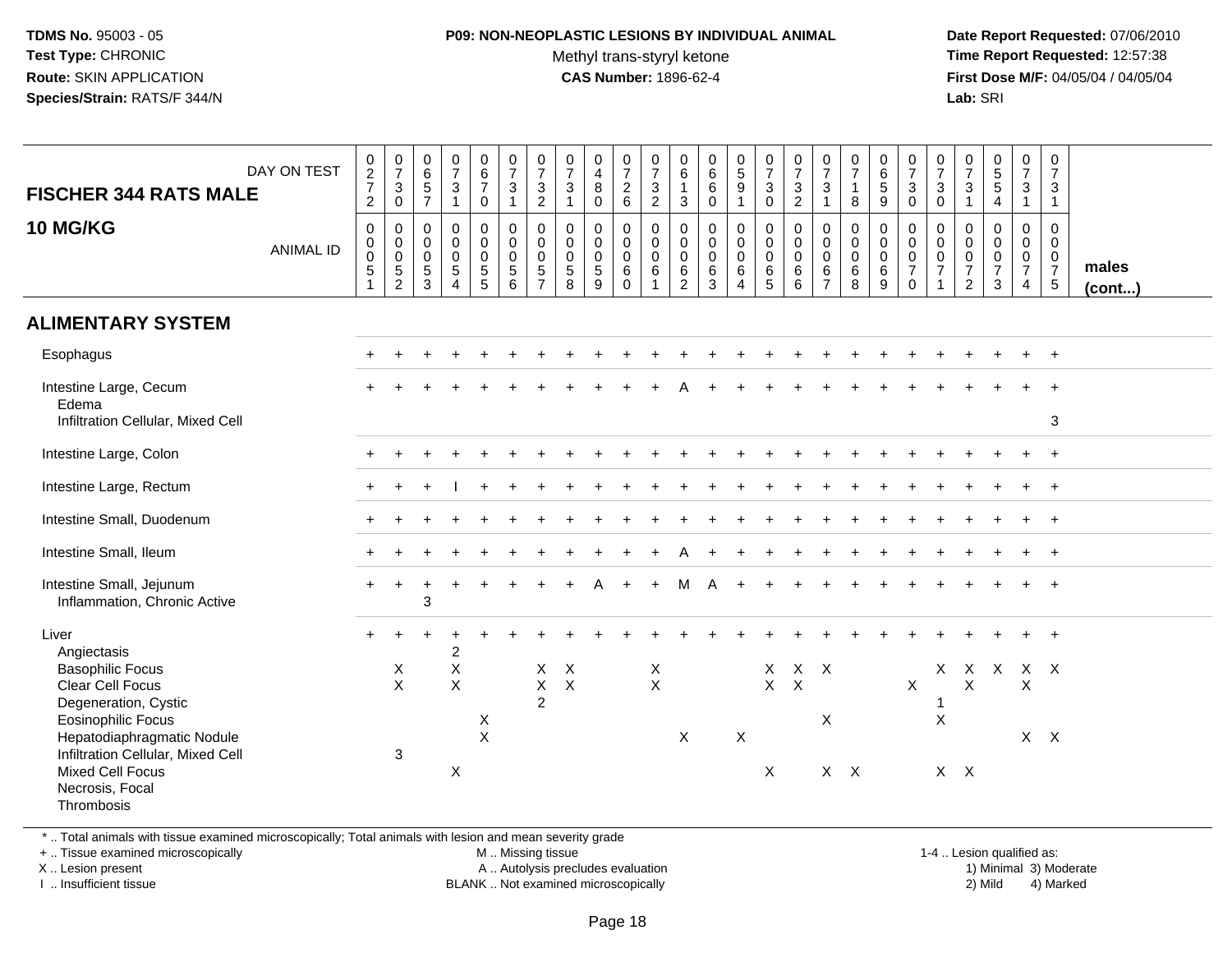## **P09: NON-NEOPLASTIC LESIONS BY INDIVIDUAL ANIMAL**

Methyl trans-styryl ketone<br>CAS Number: 1896-62-4

 **Date Report Requested:** 07/06/2010 **Time Report Requested:** 12:57:38 **First Dose M/F:** 04/05/04 / 04/05/04<br>Lab: SRI **Lab:** SRI

| <b>FISCHER 344 RATS MALE</b><br>10 MG/KG                                                                                                                                             | DAY ON TEST<br><b>ANIMAL ID</b> | $\begin{array}{c} 0 \\ 2 \\ 7 \end{array}$<br>$\overline{2}$<br>$\mathbf 0$<br>0<br>$\mathbf 0$<br>5 | $\frac{0}{7}$<br>3<br>$\mathbf 0$<br>0<br>$\pmb{0}$<br>$\mathbf 0$ | $065$<br>7<br>0<br>$\mathbf 0$<br>0 | $\begin{smallmatrix}0\\7\end{smallmatrix}$<br>$\frac{3}{1}$<br>$\pmb{0}$<br>$\mathbf 0$<br>$\pmb{0}$<br>$\overline{5}$ | $\begin{array}{c} 0 \\ 6 \\ 7 \end{array}$<br>$\mathsf{O}\xspace$<br>0<br>$\pmb{0}$<br>$\pmb{0}$ | $\frac{0}{7}$<br>$\mathbf{3}$<br>$\mathbf{1}$<br>$\mathbf 0$<br>$\mathbf 0$<br>$\mathbf 0$<br>$\sqrt{5}$ | $\begin{array}{c} 0 \\ 7 \end{array}$<br>$\ensuremath{\mathsf{3}}$<br>$\overline{c}$<br>0<br>$\pmb{0}$<br>$\mathbf 0$<br>$\sqrt{5}$ | $\frac{0}{7}$<br>$\ensuremath{\mathsf{3}}$<br>$\mathbf{1}$<br>$\Omega$<br>$\mathbf 0$<br>$\mathbf 0$ | $\pmb{0}$<br>$\overline{\mathbf{4}}$<br>$\bf 8$<br>$\mathbf 0$<br>0<br>$\mathsf{O}\xspace$<br>$\pmb{0}$<br>$\sqrt{5}$ | $\begin{array}{c} 0 \\ 7 \end{array}$<br>$^2\phantom{1}6$<br>0<br>$\mathbf 0$<br>$\mathbf 0$<br>6 | $\begin{array}{c} 0 \\ 7 \end{array}$<br>$\frac{3}{2}$<br>0<br>$\mathbf 0$<br>$\mathbf 0$<br>6 | 0<br>6<br>1<br>$\sqrt{3}$<br>0<br>$\mathbf 0$<br>$\mathbf 0$<br>6 | $0$<br>6<br>6<br>$\overline{0}$<br>$\mathbf 0$<br>$\mathbf 0$<br>$\pmb{0}$ | $\begin{array}{c} 0 \\ 5 \\ 9 \end{array}$<br>$\mathbf{1}$<br>$\pmb{0}$<br>$\pmb{0}$<br>$\mathsf 0$<br>6 | $\frac{0}{7}$<br>$\frac{3}{0}$<br>0<br>$\mathbf 0$<br>0 | $\frac{0}{7}$<br>$\frac{3}{2}$<br>$\mathbf 0$<br>$\mathbf 0$<br>$\mathbf 0$<br>$\,6$ | $\begin{matrix} 0 \\ 7 \end{matrix}$<br>$\sqrt{3}$<br>$\overline{1}$<br>$\mathbf 0$<br>$\mathbf 0$<br>$\mathbf 0$<br>6 | $\begin{array}{c} 0 \\ 7 \end{array}$<br>8<br>0<br>$\mathbf 0$<br>$\mathbf 0$<br>$\,6\,$ | $\begin{array}{c} 0 \\ 6 \\ 5 \end{array}$<br>$\overline{9}$<br>0<br>$\mathbf 0$<br>$\mathbf 0$ | $\frac{0}{7}$<br>$\frac{3}{0}$<br>0<br>$\pmb{0}$<br>$\frac{0}{7}$ | $\begin{array}{c} 0 \\ 7 \end{array}$<br>3<br>$\ddot{\mathbf{0}}$<br>0<br>$\mathbf 0$<br>0<br>$\overline{7}$ | $\frac{0}{7}$<br>$\mathbf{3}$<br>$\overline{1}$<br>0<br>$\mathbf 0$<br>0<br>$\overline{7}$ | $\begin{array}{c} 0 \\ 5 \\ 5 \end{array}$<br>$\overline{4}$<br>$\Omega$<br>$\mathbf 0$<br>$\mathbf 0$<br>$\overline{7}$ | $\frac{0}{7}$<br>$\mathbf{3}$<br>$\mathbf{1}$<br>0<br>$\mathbf 0$<br>$\mathbf 0$<br>$\overline{7}$ | $\begin{array}{c} 0 \\ 7 \end{array}$<br>$\mathbf{3}$<br>$\mathbf{1}$<br>$\mathbf 0$<br>$\mathbf 0$<br>$\mathbf 0$<br>$\boldsymbol{7}$ | males  |
|--------------------------------------------------------------------------------------------------------------------------------------------------------------------------------------|---------------------------------|------------------------------------------------------------------------------------------------------|--------------------------------------------------------------------|-------------------------------------|------------------------------------------------------------------------------------------------------------------------|--------------------------------------------------------------------------------------------------|----------------------------------------------------------------------------------------------------------|-------------------------------------------------------------------------------------------------------------------------------------|------------------------------------------------------------------------------------------------------|-----------------------------------------------------------------------------------------------------------------------|---------------------------------------------------------------------------------------------------|------------------------------------------------------------------------------------------------|-------------------------------------------------------------------|----------------------------------------------------------------------------|----------------------------------------------------------------------------------------------------------|---------------------------------------------------------|--------------------------------------------------------------------------------------|------------------------------------------------------------------------------------------------------------------------|------------------------------------------------------------------------------------------|-------------------------------------------------------------------------------------------------|-------------------------------------------------------------------|--------------------------------------------------------------------------------------------------------------|--------------------------------------------------------------------------------------------|--------------------------------------------------------------------------------------------------------------------------|----------------------------------------------------------------------------------------------------|----------------------------------------------------------------------------------------------------------------------------------------|--------|
|                                                                                                                                                                                      |                                 | 1                                                                                                    | $\frac{5}{2}$                                                      | $\frac{5}{3}$                       | $\overline{4}$                                                                                                         | $\begin{array}{c} 5 \\ 5 \end{array}$                                                            | 6                                                                                                        | $\overline{7}$                                                                                                                      | $\begin{array}{c} 5 \\ 8 \end{array}$                                                                | $\overline{9}$                                                                                                        | $\mathbf 0$                                                                                       | $\mathbf{1}$                                                                                   | $\overline{c}$                                                    | $^6_3$                                                                     | $\overline{4}$                                                                                           | $6\over 5$                                              | $\overline{6}$                                                                       | $\overline{7}$                                                                                                         | 8                                                                                        | $^6_9$                                                                                          | $\pmb{0}$                                                         |                                                                                                              | $\overline{2}$                                                                             | $\mathbf{3}$                                                                                                             | 4                                                                                                  | $\overline{5}$                                                                                                                         | (cont) |
| Bile Duct, Hyperplasia<br>Centrilobular, Necrosis<br>Hepatocyte, Hyperplasia, Focal<br>Hepatocyte, Vacuolization Cytoplasmic<br>Kupffer Cell, Pigmentation<br>Oval Cell, Hyperplasia |                                 |                                                                                                      |                                                                    | $\overline{c}$<br>3                 | $\overline{2}$                                                                                                         | $\overline{4}$                                                                                   |                                                                                                          |                                                                                                                                     | $\mathbf{1}$                                                                                         | $\overline{1}$                                                                                                        | $\sqrt{3}$                                                                                        | $\overline{1}$                                                                                 | $\overline{4}$                                                    | 1                                                                          | $\mathbf{1}$                                                                                             | $\overline{1}$<br>$\overline{2}$                        |                                                                                      |                                                                                                                        | $\overline{2}$                                                                           | $\overline{2}$                                                                                  | $\overline{2}$                                                    | 2                                                                                                            |                                                                                            |                                                                                                                          | 1                                                                                                  |                                                                                                                                        |        |
| Mesentery<br>Accessory Spleen<br>Hemorrhage<br>Mineralization<br>Fat, Necrosis                                                                                                       |                                 |                                                                                                      |                                                                    |                                     |                                                                                                                        |                                                                                                  | $+$                                                                                                      |                                                                                                                                     |                                                                                                      |                                                                                                                       | $\overline{4}$<br>$\sqrt{3}$                                                                      | 3                                                                                              | Χ                                                                 | 3                                                                          |                                                                                                          |                                                         |                                                                                      |                                                                                                                        | $\ddot{}$                                                                                |                                                                                                 |                                                                   |                                                                                                              | $\ddot{}$<br>$\mathbf{3}$                                                                  |                                                                                                                          |                                                                                                    |                                                                                                                                        |        |
| Oral Mucosa                                                                                                                                                                          |                                 |                                                                                                      |                                                                    |                                     |                                                                                                                        |                                                                                                  |                                                                                                          |                                                                                                                                     |                                                                                                      |                                                                                                                       |                                                                                                   |                                                                                                |                                                                   |                                                                            |                                                                                                          |                                                         |                                                                                      |                                                                                                                        |                                                                                          |                                                                                                 |                                                                   |                                                                                                              |                                                                                            |                                                                                                                          |                                                                                                    |                                                                                                                                        |        |
| Pancreas<br>Atrophy<br>Cyst<br>Acinus, Cytoplasmic Alteration<br>Acinus, Hyperplasia, Focal                                                                                          |                                 |                                                                                                      |                                                                    | X                                   | $\overline{c}$                                                                                                         | 3                                                                                                | 1                                                                                                        | $\overline{c}$                                                                                                                      | $\overline{c}$<br>X<br>3                                                                             |                                                                                                                       | 3<br>$\mathsf X$<br>3                                                                             | 3<br>$\boldsymbol{\mathsf{X}}$                                                                 |                                                                   | $\overline{2}$<br>$X$ $X$                                                  |                                                                                                          |                                                         |                                                                                      | 1                                                                                                                      | 3                                                                                        | 3                                                                                               |                                                                   | 3                                                                                                            | 3                                                                                          |                                                                                                                          |                                                                                                    | 3                                                                                                                                      |        |
| Salivary Glands<br>Atrophy<br>Necrosis                                                                                                                                               |                                 |                                                                                                      |                                                                    |                                     |                                                                                                                        |                                                                                                  | -1                                                                                                       |                                                                                                                                     |                                                                                                      |                                                                                                                       |                                                                                                   |                                                                                                | $\boldsymbol{2}$                                                  |                                                                            |                                                                                                          |                                                         |                                                                                      |                                                                                                                        |                                                                                          |                                                                                                 |                                                                   |                                                                                                              |                                                                                            |                                                                                                                          | $\ddot{}$                                                                                          | $\ddot{}$                                                                                                                              |        |
| Stomach, Forestomach<br>Edema<br>Inflammation, Chronic Active<br>Ulcer<br>Epithelium, Hyperplasia                                                                                    |                                 |                                                                                                      |                                                                    |                                     |                                                                                                                        | $\overline{c}$<br>3                                                                              |                                                                                                          |                                                                                                                                     |                                                                                                      |                                                                                                                       |                                                                                                   |                                                                                                |                                                                   | 4<br>3                                                                     |                                                                                                          |                                                         |                                                                                      |                                                                                                                        | 3<br>3<br>4<br>3                                                                         | $\overline{4}$<br>$\sqrt{3}$                                                                    |                                                                   |                                                                                                              |                                                                                            |                                                                                                                          |                                                                                                    | $\ddot{}$                                                                                                                              |        |
| *  Total animals with tissue examined microscopically; Total animals with lesion and mean severity grade<br>+  Tissue examined microscopically                                       |                                 |                                                                                                      |                                                                    |                                     |                                                                                                                        |                                                                                                  | M  Missing tissue                                                                                        |                                                                                                                                     |                                                                                                      |                                                                                                                       |                                                                                                   |                                                                                                |                                                                   |                                                                            |                                                                                                          |                                                         |                                                                                      |                                                                                                                        |                                                                                          |                                                                                                 |                                                                   |                                                                                                              |                                                                                            | 1-4  Lesion qualified as:                                                                                                |                                                                                                    |                                                                                                                                        |        |

X .. Lesion present I .. Insufficient tissue

BLANK .. Not examined microscopically

A .. Autolysis precludes evaluation and the service of the service of the service of the service of the service of the service of the service of the service of the service of the service of the service of the service of th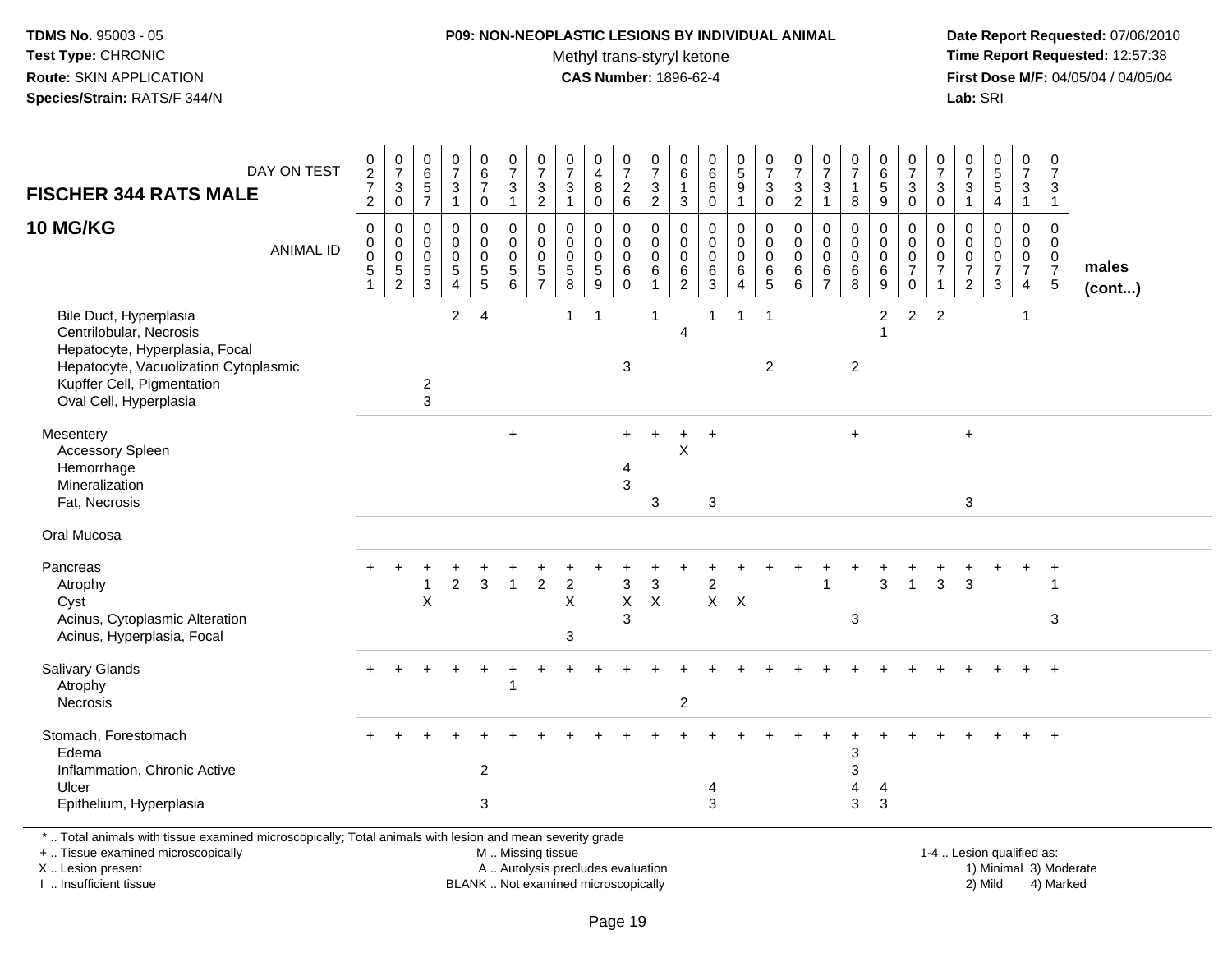#### **P09: NON-NEOPLASTIC LESIONS BY INDIVIDUAL ANIMAL**

Methyl trans-styryl ketone<br>CAS Number: 1896-62-4

 **Date Report Requested:** 07/06/2010 **Time Report Requested:** 12:57:38 **First Dose M/F:** 04/05/04 / 04/05/04<br>Lab: SRI **Lab:** SRI

| DAY ON TEST<br><b>FISCHER 344 RATS MALE</b>                                                                                                                         | $\begin{smallmatrix} 0\\2 \end{smallmatrix}$<br>$\boldsymbol{7}$<br>$\overline{c}$ | $\pmb{0}$<br>$\overline{7}$<br>$\sqrt{3}$<br>$\mathbf 0$                      | 0<br>$6\overline{6}$<br>5<br>$\overline{7}$ | $\frac{0}{7}$<br>3<br>$\mathbf{1}$ | $\begin{array}{c} 0 \\ 6 \end{array}$<br>$\overline{7}$<br>0                        | $\frac{0}{7}$<br>$\sqrt{3}$<br>$\mathbf{1}$            | $\begin{array}{c} 0 \\ 7 \end{array}$<br>$\ensuremath{\mathsf{3}}$<br>$\overline{2}$ | $\begin{array}{c} 0 \\ 7 \end{array}$<br>$\sqrt{3}$<br>$\mathbf{1}$ | 0<br>$\overline{4}$<br>8<br>$\mathbf 0$ | $\frac{0}{7}$<br>$\frac{2}{6}$               | $\frac{0}{7}$<br>$\ensuremath{\mathsf{3}}$<br>$\overline{2}$ | 0<br>6<br>3                    | $\begin{array}{c} 0 \\ 6 \end{array}$<br>$\,6\,$<br>$\mathbf 0$ | $\begin{array}{c} 0 \\ 5 \end{array}$<br>$\boldsymbol{9}$<br>$\mathbf{1}$ | $\frac{0}{7}$<br>$\sqrt{3}$<br>0          | $\begin{array}{c} 0 \\ 7 \end{array}$<br>$\sqrt{3}$<br>$\overline{2}$ | $\begin{array}{c} 0 \\ 7 \end{array}$<br>$\mathbf 3$<br>$\mathbf{1}$ | $\begin{array}{c} 0 \\ 7 \end{array}$<br>8 | $\mathbf 0$<br>6<br>$\,$ 5 $\,$<br>9                         | $\begin{array}{c} 0 \\ 7 \end{array}$<br>$\sqrt{3}$<br>$\mathbf 0$ | 0<br>$\overline{7}$<br>3<br>$\mathbf 0$        | $\frac{0}{7}$<br>$\sqrt{3}$<br>$\mathbf{1}$                               | $\begin{matrix}0\\5\\5\end{matrix}$<br>$\overline{4}$ | $\begin{array}{c} 0 \\ 7 \end{array}$<br>$\mathbf{3}$<br>$\mathbf{1}$ | $\mathbf 0$<br>$\overline{7}$<br>$\mathbf{3}$<br>$\mathbf{1}$                |                        |
|---------------------------------------------------------------------------------------------------------------------------------------------------------------------|------------------------------------------------------------------------------------|-------------------------------------------------------------------------------|---------------------------------------------|------------------------------------|-------------------------------------------------------------------------------------|--------------------------------------------------------|--------------------------------------------------------------------------------------|---------------------------------------------------------------------|-----------------------------------------|----------------------------------------------|--------------------------------------------------------------|--------------------------------|-----------------------------------------------------------------|---------------------------------------------------------------------------|-------------------------------------------|-----------------------------------------------------------------------|----------------------------------------------------------------------|--------------------------------------------|--------------------------------------------------------------|--------------------------------------------------------------------|------------------------------------------------|---------------------------------------------------------------------------|-------------------------------------------------------|-----------------------------------------------------------------------|------------------------------------------------------------------------------|------------------------|
| 10 MG/KG<br><b>ANIMAL ID</b>                                                                                                                                        | $\mathbf 0$<br>$\mathbf 0$<br>$\mathbf 0$<br>$\,$ 5 $\,$<br>1                      | $\mathbf 0$<br>$\mathbf 0$<br>$\mathbf 0$<br>$\overline{5}$<br>$\overline{2}$ | 0<br>$\mathbf 0$<br>0<br>5<br>3             | 0<br>$\mathbf 0$<br>0<br>5<br>4    | $\pmb{0}$<br>$\pmb{0}$<br>$\boldsymbol{0}$<br>$\begin{array}{c} 5 \\ 5 \end{array}$ | 0<br>$\mathbf 0$<br>0<br>$\sqrt{5}$<br>6               | 0<br>$\mathbf 0$<br>$\mathbf 0$<br>$\sqrt{5}$<br>$\overline{7}$                      | 0<br>$\mathbf 0$<br>$\mathbf 0$<br>$\sqrt{5}$<br>8                  | 0<br>$\mathbf 0$<br>0<br>5<br>9         | 0<br>$\pmb{0}$<br>$\pmb{0}$<br>6<br>$\Omega$ | 0<br>$\mathbf 0$<br>0<br>6<br>1                              | 0<br>0<br>0<br>6<br>$\sqrt{2}$ | 0<br>$\mathbf 0$<br>$\pmb{0}$<br>$\,6$<br>$\mathbf{3}$          | 0<br>$\mathbf 0$<br>$\mathbf 0$<br>6<br>4                                 | 0<br>$\mathbf 0$<br>$\mathbf 0$<br>6<br>5 | $\mathbf 0$<br>$\mathbf 0$<br>$\mathbf 0$<br>6<br>6                   | 0<br>$\Omega$<br>0<br>$\,6\,$<br>$\overline{7}$                      | 0<br>$\mathbf 0$<br>$\mathbf 0$<br>6<br>8  | 0<br>$\pmb{0}$<br>$\mathbf 0$<br>$\,6\,$<br>$\boldsymbol{9}$ | 0<br>$\Omega$<br>0<br>$\overline{7}$<br>$\mathbf 0$                | $\Omega$<br>$\mathbf 0$<br>0<br>$\overline{7}$ | $\mathbf 0$<br>$\mathbf 0$<br>$\,0\,$<br>$\overline{7}$<br>$\overline{2}$ | 0<br>$\Omega$<br>0<br>$\overline{7}$<br>3             | 0<br>$\mathsf{O}\xspace$<br>$\frac{0}{7}$<br>4                        | $\mathbf{0}$<br>$\mathbf 0$<br>$\mathbf 0$<br>$\boldsymbol{7}$<br>$\sqrt{5}$ | males<br>$($ cont $)$  |
| Stomach, Glandular<br>Edema<br>Erosion<br>Mineralization<br>Ulcer<br>Glands, Hyperplasia                                                                            |                                                                                    |                                                                               |                                             |                                    |                                                                                     |                                                        |                                                                                      |                                                                     | $\boldsymbol{2}$                        | 3<br>3                                       |                                                              | 3                              |                                                                 |                                                                           |                                           |                                                                       |                                                                      |                                            |                                                              |                                                                    |                                                |                                                                           | $\overline{a}$                                        | $\ddot{}$                                                             | $+$                                                                          |                        |
| Tongue<br>Epithelium, Hyperplasia                                                                                                                                   |                                                                                    |                                                                               |                                             | $\ddot{}$<br>$\overline{2}$        |                                                                                     |                                                        |                                                                                      |                                                                     |                                         |                                              |                                                              |                                |                                                                 |                                                                           |                                           |                                                                       |                                                                      |                                            | $\ddot{}$<br>2                                               |                                                                    |                                                |                                                                           |                                                       |                                                                       |                                                                              |                        |
| <b>CARDIOVASCULAR SYSTEM</b>                                                                                                                                        |                                                                                    |                                                                               |                                             |                                    |                                                                                     |                                                        |                                                                                      |                                                                     |                                         |                                              |                                                              |                                |                                                                 |                                                                           |                                           |                                                                       |                                                                      |                                            |                                                              |                                                                    |                                                |                                                                           |                                                       |                                                                       |                                                                              |                        |
| Heart<br>Cardiomyopathy<br>Thrombosis                                                                                                                               |                                                                                    | $\overline{2}$                                                                | 2                                           | $\mathbf{3}$                       | $\overline{2}$<br>4                                                                 | 3                                                      | 3                                                                                    | $\overline{2}$                                                      | $\sqrt{2}$                              | $\mathbf{3}$<br>3                            | 3                                                            | 3                              |                                                                 |                                                                           | 3                                         | 3                                                                     |                                                                      | 3                                          | 4                                                            | 1                                                                  | 3                                              | $\overline{2}$                                                            |                                                       | 3                                                                     | $\ddot{}$<br>3                                                               |                        |
| <b>ENDOCRINE SYSTEM</b>                                                                                                                                             |                                                                                    |                                                                               |                                             |                                    |                                                                                     |                                                        |                                                                                      |                                                                     |                                         |                                              |                                                              |                                |                                                                 |                                                                           |                                           |                                                                       |                                                                      |                                            |                                                              |                                                                    |                                                |                                                                           |                                                       |                                                                       |                                                                              |                        |
| <b>Adrenal Cortex</b><br><b>Accessory Adrenal Cortical Nodule</b><br>Atrophy                                                                                        |                                                                                    | X                                                                             | 4                                           |                                    | X                                                                                   | X                                                      | $X$ $X$                                                                              |                                                                     |                                         |                                              |                                                              |                                | X                                                               |                                                                           | X                                         | $\boldsymbol{\mathsf{X}}$                                             |                                                                      | $X$ $X$                                    |                                                              |                                                                    |                                                |                                                                           |                                                       | $+$                                                                   | $+$<br>X                                                                     |                        |
| Degeneration, Fatty<br>Hyperplasia, Focal<br>Hypertrophy, Focal<br>Necrosis                                                                                         |                                                                                    |                                                                               |                                             | $\overline{c}$<br>$\mathbf{1}$     |                                                                                     | $\overline{2}$<br>$\overline{2}$                       | $\overline{2}$                                                                       |                                                                     |                                         | $\overline{c}$                               |                                                              |                                |                                                                 |                                                                           | 3<br>$\overline{c}$                       | $\overline{2}$                                                        | $\overline{2}$                                                       | $\overline{2}$                             |                                                              |                                                                    |                                                |                                                                           |                                                       | $\mathbf{1}$<br>2                                                     | $\overline{1}$                                                               |                        |
| Adrenal Medulla<br>Hyperplasia                                                                                                                                      |                                                                                    |                                                                               |                                             |                                    |                                                                                     | -1                                                     |                                                                                      | $\overline{2}$                                                      |                                         |                                              |                                                              |                                |                                                                 |                                                                           |                                           |                                                                       |                                                                      |                                            | $\overline{2}$                                               |                                                                    |                                                | 2                                                                         |                                                       | $\ddot{}$                                                             | $\ddot{}$<br>3                                                               |                        |
| Islets, Pancreatic                                                                                                                                                  |                                                                                    |                                                                               |                                             |                                    |                                                                                     |                                                        |                                                                                      |                                                                     |                                         |                                              |                                                              |                                |                                                                 |                                                                           |                                           |                                                                       |                                                                      |                                            |                                                              |                                                                    |                                                |                                                                           |                                                       | $\ddot{}$                                                             | $+$                                                                          |                        |
| *  Total animals with tissue examined microscopically; Total animals with lesion and mean severity grade<br>+  Tissue examined microscopically<br>X  Lesion present |                                                                                    |                                                                               |                                             |                                    |                                                                                     | M  Missing tissue<br>A  Autolysis precludes evaluation |                                                                                      |                                                                     |                                         |                                              |                                                              |                                |                                                                 |                                                                           |                                           |                                                                       |                                                                      |                                            |                                                              |                                                                    |                                                |                                                                           | 1-4  Lesion qualified as:                             |                                                                       |                                                                              | 1) Minimal 3) Moderate |

I .. Insufficient tissue

BLANK .. Not examined microscopically 2) Mild 4) Marked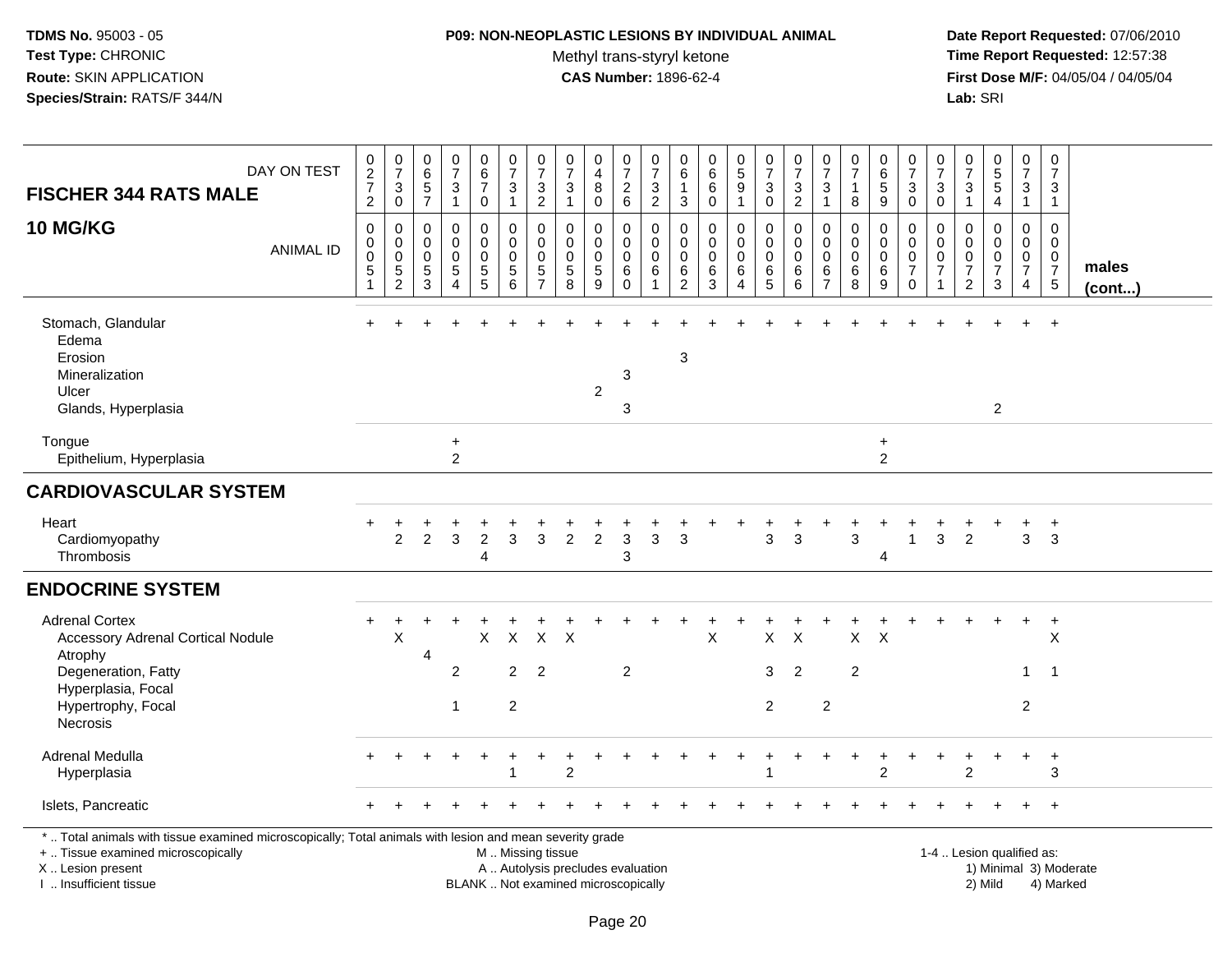## **P09: NON-NEOPLASTIC LESIONS BY INDIVIDUAL ANIMAL**

Methyl trans-styryl ketone<br>CAS Number: 1896-62-4

| DAY ON TEST<br><b>FISCHER 344 RATS MALE</b>                                                                                                                                                   | $\pmb{0}$<br>$\overline{2}$<br>$\overline{7}$<br>$\overline{c}$ | $\begin{array}{c} 0 \\ 7 \end{array}$<br>$\mathbf{3}$<br>$\mathsf{O}\xspace$ | $\mathbf 0$<br>$\,6\,$<br>$\sqrt{5}$<br>$\overline{7}$        | $\mathbf 0$<br>$\overline{7}$<br>3<br>$\overline{1}$                      | 0<br>$\,6\,$<br>$\overline{7}$<br>0                                              | 0<br>$\overline{7}$<br>3<br>$\mathbf{1}$                          | 0<br>$\overline{7}$<br>3<br>$\overline{c}$           | 0<br>$\overline{7}$<br>$\mathbf{3}$<br>$\mathbf{1}$ | $\pmb{0}$<br>$\overline{\mathbf{4}}$<br>8<br>0                           | 0<br>$\overline{7}$<br>2<br>6                                  | 0<br>$\overline{7}$<br>$\sqrt{3}$<br>$\overline{2}$                          | 0<br>6<br>$\mathbf{1}$<br>$\mathbf{3}$                           | $\mathbf 0$<br>$6\phantom{1}6$<br>6<br>$\mathbf 0$   | $\begin{array}{c} 0 \\ 5 \end{array}$<br>9<br>$\mathbf{1}$ | 0<br>$\overline{7}$<br>3<br>0                                      | $\frac{0}{7}$<br>$\mathbf{3}$<br>$\overline{c}$                     | 0<br>$\boldsymbol{7}$<br>3<br>$\mathbf{1}$   | $\begin{array}{c} 0 \\ 7 \end{array}$<br>$\mathbf{1}$<br>8 | $\pmb{0}$<br>$\,6\,$<br>5<br>9                | $\pmb{0}$<br>$\overline{7}$<br>$\mathbf{3}$<br>$\mathbf 0$                   | 0<br>$\overline{7}$<br>3<br>0 | 0<br>$\overline{7}$<br>3<br>$\mathbf{1}$                            | $\begin{array}{c} 0 \\ 5 \\ 5 \end{array}$<br>4                | 0<br>$\overline{7}$<br>3<br>$\mathbf{1}$                            | 0<br>$\overline{7}$<br>3<br>$\mathbf{1}$                                         |                 |
|-----------------------------------------------------------------------------------------------------------------------------------------------------------------------------------------------|-----------------------------------------------------------------|------------------------------------------------------------------------------|---------------------------------------------------------------|---------------------------------------------------------------------------|----------------------------------------------------------------------------------|-------------------------------------------------------------------|------------------------------------------------------|-----------------------------------------------------|--------------------------------------------------------------------------|----------------------------------------------------------------|------------------------------------------------------------------------------|------------------------------------------------------------------|------------------------------------------------------|------------------------------------------------------------|--------------------------------------------------------------------|---------------------------------------------------------------------|----------------------------------------------|------------------------------------------------------------|-----------------------------------------------|------------------------------------------------------------------------------|-------------------------------|---------------------------------------------------------------------|----------------------------------------------------------------|---------------------------------------------------------------------|----------------------------------------------------------------------------------|-----------------|
| <b>10 MG/KG</b><br><b>ANIMAL ID</b>                                                                                                                                                           | $\pmb{0}$<br>0<br>$\bar{0}$<br>5                                | $\mathbf 0$<br>$\pmb{0}$<br>$\overline{0}$<br>$\frac{5}{2}$                  | $\mathbf 0$<br>$\mathbf 0$<br>$\mathbf 0$<br>$\,$ 5 $\,$<br>3 | $\mathbf 0$<br>$\mathbf 0$<br>$\mathbf 0$<br>$\sqrt{5}$<br>$\overline{4}$ | 0<br>$\mathbf 0$<br>$\mathsf{O}\xspace$<br>$\begin{array}{c} 5 \\ 5 \end{array}$ | $\mathbf 0$<br>$\mathbf 0$<br>$\boldsymbol{0}$<br>$\sqrt{5}$<br>6 | $\pmb{0}$<br>0<br>$\mathbf 0$<br>5<br>$\overline{7}$ | $\mathbf 0$<br>$\Omega$<br>$\mathbf 0$<br>5<br>8    | $\mathbf 0$<br>$\mathbf 0$<br>$\mathbf 0$<br>$\sqrt{5}$<br>9             | $\mathbf 0$<br>$\mathbf 0$<br>$\mathbf 0$<br>$\,6$<br>$\Omega$ | $\boldsymbol{0}$<br>$\mathbf 0$<br>$\overline{0}$<br>$\,6\,$<br>$\mathbf{1}$ | $\mathbf 0$<br>$\mathbf 0$<br>$\mathbf 0$<br>6<br>$\overline{2}$ | $\mathbf 0$<br>$\Omega$<br>$\mathbf 0$<br>$\,6$<br>3 | 0<br>0<br>$\mathsf{O}\xspace$<br>$\,6$<br>$\overline{4}$   | 0<br>$\mathbf 0$<br>$\ddot{\mathbf{0}}$<br>$\,6$<br>$\overline{5}$ | $\pmb{0}$<br>$\pmb{0}$<br>$\overline{0}$<br>$\,6$<br>$\overline{6}$ | $\mathbf 0$<br>0<br>0<br>6<br>$\overline{7}$ | $\mathbf 0$<br>$\mathbf 0$<br>$\pmb{0}$<br>$\,6\,$<br>8    | 0<br>$\mathbf 0$<br>$\pmb{0}$<br>$\,6\,$<br>9 | $\mathbf 0$<br>$\mathbf 0$<br>$\mathbf 0$<br>$\boldsymbol{7}$<br>$\mathbf 0$ | 0<br>0<br>0<br>$\overline{7}$ | 0<br>$\mathbf 0$<br>$\mathbf 0$<br>$\overline{7}$<br>$\overline{2}$ | 0<br>$\mathbf 0$<br>$\ddot{\mathbf{0}}$<br>$\overline{7}$<br>3 | 0<br>$\mathbf 0$<br>$\pmb{0}$<br>$\boldsymbol{7}$<br>$\overline{4}$ | $\mathbf 0$<br>$\mathbf 0$<br>$\boldsymbol{0}$<br>$\boldsymbol{7}$<br>$\sqrt{5}$ | males<br>(cont) |
| Hyperplasia                                                                                                                                                                                   |                                                                 |                                                                              |                                                               |                                                                           |                                                                                  | 1                                                                 |                                                      |                                                     |                                                                          |                                                                |                                                                              |                                                                  |                                                      |                                                            |                                                                    | 1                                                                   |                                              |                                                            |                                               |                                                                              |                               |                                                                     |                                                                |                                                                     |                                                                                  |                 |
| Parathyroid Gland<br>Hyperplasia                                                                                                                                                              |                                                                 |                                                                              |                                                               |                                                                           |                                                                                  |                                                                   |                                                      |                                                     |                                                                          |                                                                |                                                                              |                                                                  |                                                      |                                                            |                                                                    |                                                                     |                                              |                                                            |                                               |                                                                              |                               |                                                                     |                                                                |                                                                     |                                                                                  |                 |
| <b>Pituitary Gland</b><br>Pigmentation<br>Pars Distalis, Angiectasis                                                                                                                          |                                                                 |                                                                              |                                                               |                                                                           |                                                                                  |                                                                   |                                                      |                                                     |                                                                          |                                                                |                                                                              |                                                                  |                                                      |                                                            |                                                                    |                                                                     |                                              |                                                            |                                               |                                                                              |                               | 3                                                                   |                                                                | $+$                                                                 | $+$                                                                              |                 |
| Pars Distalis, Atrophy<br>Pars Distalis, Cyst<br>Pars Distalis, Cytoplasmic Alteration, Focal                                                                                                 |                                                                 |                                                                              |                                                               |                                                                           | 3                                                                                |                                                                   |                                                      |                                                     |                                                                          |                                                                |                                                                              |                                                                  |                                                      |                                                            |                                                                    |                                                                     |                                              |                                                            |                                               |                                                                              |                               | 3                                                                   |                                                                |                                                                     |                                                                                  |                 |
| Pars Distalis, Hyperplasia, Focal<br>Pars Intermedia, Angiectasis<br>Pars Intermedia, Cyst                                                                                                    |                                                                 |                                                                              |                                                               |                                                                           | $\boldsymbol{\mathsf{X}}$                                                        |                                                                   | $\mathbf{1}$                                         |                                                     |                                                                          |                                                                | $\overline{2}$<br>2                                                          |                                                                  |                                                      |                                                            | $\overline{2}$<br>$\pmb{\times}$                                   |                                                                     | 3                                            |                                                            |                                               |                                                                              |                               |                                                                     | $\overline{2}$                                                 |                                                                     |                                                                                  |                 |
| <b>Thyroid Gland</b><br>C-cell, Hyperplasia<br>Follicle, Cyst                                                                                                                                 |                                                                 |                                                                              | 1                                                             | $\overline{1}$<br>X                                                       |                                                                                  |                                                                   | 3                                                    |                                                     |                                                                          |                                                                |                                                                              |                                                                  |                                                      |                                                            |                                                                    |                                                                     |                                              |                                                            |                                               |                                                                              |                               |                                                                     | X                                                              |                                                                     | $\overline{1}$                                                                   |                 |
| <b>GENERAL BODY SYSTEM</b>                                                                                                                                                                    |                                                                 |                                                                              |                                                               |                                                                           |                                                                                  |                                                                   |                                                      |                                                     |                                                                          |                                                                |                                                                              |                                                                  |                                                      |                                                            |                                                                    |                                                                     |                                              |                                                            |                                               |                                                                              |                               |                                                                     |                                                                |                                                                     |                                                                                  |                 |
| <b>NONE</b>                                                                                                                                                                                   |                                                                 |                                                                              |                                                               |                                                                           |                                                                                  |                                                                   |                                                      |                                                     |                                                                          |                                                                |                                                                              |                                                                  |                                                      |                                                            |                                                                    |                                                                     |                                              |                                                            |                                               |                                                                              |                               |                                                                     |                                                                |                                                                     |                                                                                  |                 |
| <b>GENITAL SYSTEM</b>                                                                                                                                                                         |                                                                 |                                                                              |                                                               |                                                                           |                                                                                  |                                                                   |                                                      |                                                     |                                                                          |                                                                |                                                                              |                                                                  |                                                      |                                                            |                                                                    |                                                                     |                                              |                                                            |                                               |                                                                              |                               |                                                                     |                                                                |                                                                     |                                                                                  |                 |
| <b>Coagulating Gland</b><br>Inflammation, Chronic                                                                                                                                             |                                                                 |                                                                              |                                                               |                                                                           |                                                                                  |                                                                   |                                                      |                                                     |                                                                          |                                                                |                                                                              |                                                                  |                                                      |                                                            |                                                                    |                                                                     |                                              |                                                            |                                               |                                                                              |                               |                                                                     |                                                                |                                                                     | $\ddot{}$<br>3                                                                   |                 |
| Epididymis<br>Inflammation, Chronic                                                                                                                                                           |                                                                 | $\ddot{}$                                                                    | $\div$                                                        | $\overline{2}$                                                            | +                                                                                | $\overline{2}$                                                    |                                                      |                                                     |                                                                          |                                                                |                                                                              |                                                                  |                                                      |                                                            |                                                                    |                                                                     |                                              |                                                            |                                               |                                                                              |                               |                                                                     |                                                                |                                                                     |                                                                                  |                 |
| *  Total animals with tissue examined microscopically; Total animals with lesion and mean severity grade<br>+  Tissue examined microscopically<br>X  Lesion present<br>I  Insufficient tissue |                                                                 |                                                                              |                                                               |                                                                           |                                                                                  | M  Missing tissue                                                 |                                                      |                                                     | A  Autolysis precludes evaluation<br>BLANK  Not examined microscopically |                                                                |                                                                              |                                                                  |                                                      |                                                            |                                                                    |                                                                     |                                              |                                                            |                                               |                                                                              |                               |                                                                     | 1-4  Lesion qualified as:<br>2) Mild                           |                                                                     | 1) Minimal 3) Moderate<br>4) Marked                                              |                 |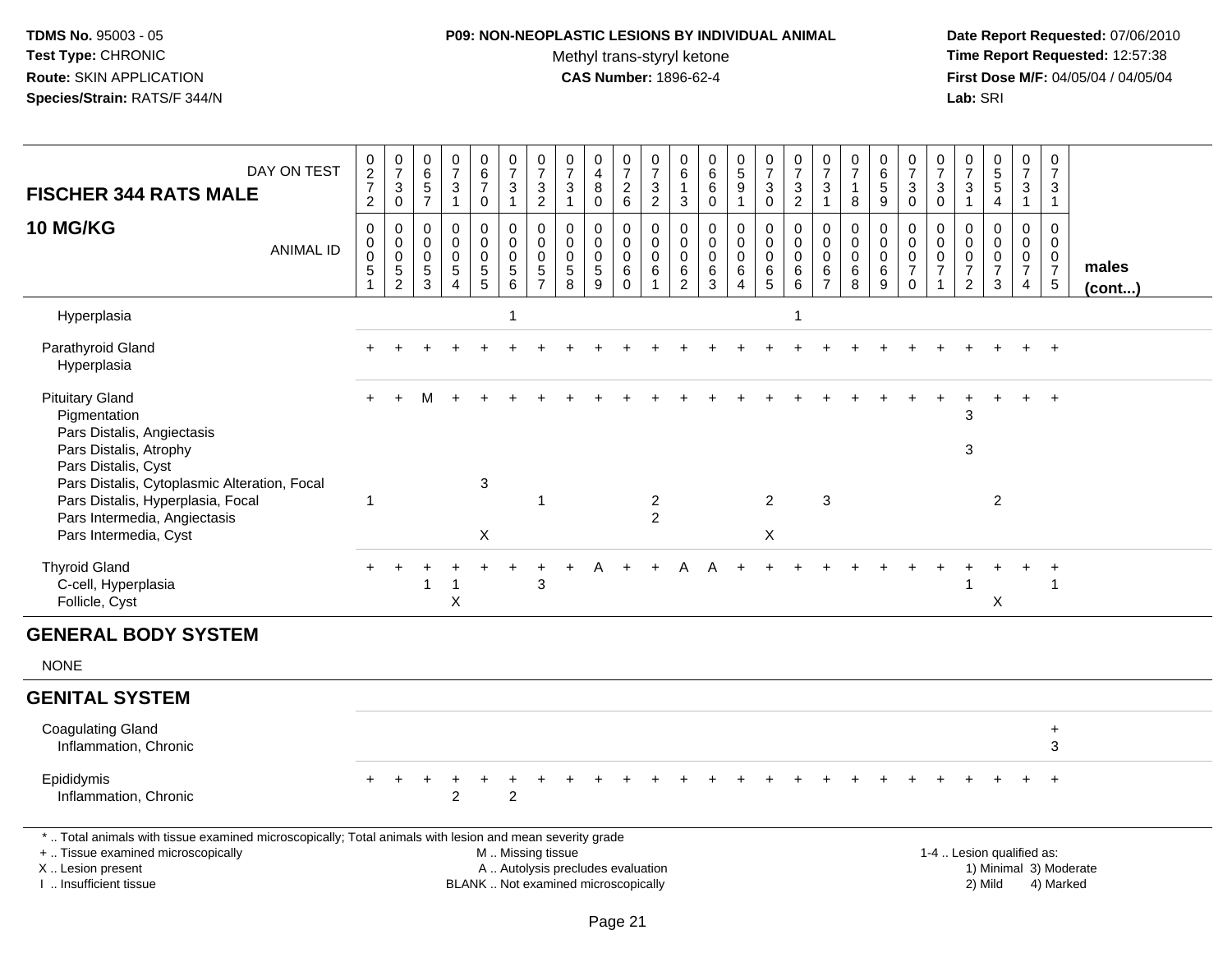## **P09: NON-NEOPLASTIC LESIONS BY INDIVIDUAL ANIMAL**

Methyl trans-styryl ketone<br>CAS Number: 1896-62-4

 **Date Report Requested:** 07/06/2010 **Time Report Requested:** 12:57:38 **First Dose M/F:** 04/05/04 / 04/05/04<br>Lab: SRI **Lab:** SRI

| DAY ON TEST<br><b>FISCHER 344 RATS MALE</b><br><b>10 MG/KG</b><br><b>ANIMAL ID</b>                                                                                                                                        | $\begin{array}{c} 0 \\ 2 \\ 7 \end{array}$<br>$\sqrt{2}$<br>$\mathbf 0$<br>$\mathbf 0$<br>$\mathbf 0$<br>$\overline{5}$<br>$\mathbf{1}$ | $\frac{0}{7}$<br>$\ensuremath{\mathsf{3}}$<br>$\pmb{0}$<br>0<br>0<br>0<br>5<br>$\overline{c}$ | $_{6}^{\rm 0}$<br>$\overline{5}$<br>$\overline{7}$<br>0<br>0<br>0<br>$\frac{5}{3}$ | $\frac{0}{7}$<br>$\sqrt{3}$<br>$\mathbf{1}$<br>0<br>0<br>0<br>$\overline{5}$<br>$\boldsymbol{\Lambda}$ | $\begin{array}{c} 0 \\ 6 \end{array}$<br>$\overline{7}$<br>$\mathsf 0$<br>0<br>0<br>0<br>$\frac{5}{5}$ | $\frac{0}{7}$<br>$\ensuremath{\mathsf{3}}$<br>$\mathbf{1}$<br>$\mathbf 0$<br>$\pmb{0}$<br>$\mathbf 0$<br>$\frac{5}{6}$ | $\frac{0}{7}$<br>$\sqrt{3}$<br>$\sqrt{2}$<br>$\mathbf 0$<br>$\mathbf 0$<br>$\mathbf 0$<br>$\sqrt{5}$<br>$\overline{7}$ | $\begin{array}{c} 0 \\ 7 \end{array}$<br>$\ensuremath{\mathsf{3}}$<br>$\mathbf{1}$<br>$\mathbf 0$<br>$\mathbf 0$<br>$\mathbf 0$<br>$\sqrt{5}$<br>8 | $\begin{array}{c} 0 \\ 4 \end{array}$<br>8<br>$\pmb{0}$<br>0<br>$\mathbf 0$<br>0<br>$\sqrt{5}$<br>$\overline{9}$ | $\begin{smallmatrix}0\\7\end{smallmatrix}$<br>$\overline{c}$<br>$\,6\,$<br>0<br>0<br>0<br>6<br>$\Omega$ | $\begin{array}{c} 0 \\ 7 \end{array}$<br>$\ensuremath{\mathsf{3}}$<br>$\overline{2}$<br>0<br>$\mathsf 0$<br>0<br>6 | 0<br>$\,6\,$<br>$\overline{1}$<br>$\mathsf 3$<br>$\mathbf 0$<br>$\mathbf 0$<br>$\mathbf 0$<br>$6\phantom{1}6$<br>$\overline{2}$ | $\pmb{0}$<br>$6\overline{6}$<br>6<br>$\mathbf 0$<br>$\pmb{0}$<br>$\mathbf 0$<br>$\mathbf 0$<br>$\,6\,$<br>3 | $\begin{array}{c} 0 \\ 5 \end{array}$<br>$\boldsymbol{9}$<br>$\mathbf{1}$<br>0<br>$\mathbf 0$<br>$\mathbf 0$<br>$\,6\,$<br>4 | $\begin{smallmatrix}0\\7\end{smallmatrix}$<br>$\sqrt{3}$<br>$\boldsymbol{0}$<br>0<br>$\pmb{0}$<br>0<br>6<br>$\overline{5}$ | $\frac{0}{7}$<br>$\ensuremath{\mathsf{3}}$<br>$\overline{2}$<br>$\mathsf 0$<br>0<br>0<br>6<br>$6\phantom{a}$ | 0<br>$\overline{7}$<br>$\sqrt{3}$<br>$\mathbf{1}$<br>0<br>0<br>0<br>6 | $\begin{array}{c} 0 \\ 7 \end{array}$<br>$\mathbf 1$<br>$\bf8$<br>$\mathbf 0$<br>$\mathbf 0$<br>$\mathbf 0$<br>$\,6\,$<br>8 | 0<br>$\,6$<br>$\sqrt{5}$<br>$\boldsymbol{9}$<br>0<br>0<br>0<br>$\,6\,$<br>9 | $\frac{0}{7}$<br>$\ensuremath{\mathsf{3}}$<br>$\mathbf 0$<br>$\mathbf 0$<br>$\mathbf 0$<br>$\mathbf 0$<br>$\overline{7}$<br>$\Omega$ | 0<br>$\overline{7}$<br>3<br>$\mathbf 0$<br>0<br>$\mathbf 0$<br>0<br>$\overline{7}$ | $\frac{0}{7}$<br>3<br>$\mathbf{1}$<br>$\mathbf 0$<br>0<br>0<br>$\overline{7}$<br>$\overline{c}$ | $\begin{array}{c} 0 \\ 5 \\ 5 \end{array}$<br>$\overline{\mathbf{4}}$<br>0<br>$\pmb{0}$<br>$\frac{0}{7}$<br>3 | $\mathbf 0$<br>$\overline{7}$<br>$\mathsf 3$<br>$\mathbf{1}$<br>$\mathbf 0$<br>$\mathbf 0$<br>$\mathbf 0$<br>$\overline{7}$<br>4 | $\pmb{0}$<br>$\overline{7}$<br>$\mathbf{3}$<br>$\overline{1}$<br>$\mathbf 0$<br>$\mathbf 0$<br>0<br>$\overline{7}$<br>$\overline{5}$ | males<br>$($ cont $)$ |
|---------------------------------------------------------------------------------------------------------------------------------------------------------------------------------------------------------------------------|-----------------------------------------------------------------------------------------------------------------------------------------|-----------------------------------------------------------------------------------------------|------------------------------------------------------------------------------------|--------------------------------------------------------------------------------------------------------|--------------------------------------------------------------------------------------------------------|------------------------------------------------------------------------------------------------------------------------|------------------------------------------------------------------------------------------------------------------------|----------------------------------------------------------------------------------------------------------------------------------------------------|------------------------------------------------------------------------------------------------------------------|---------------------------------------------------------------------------------------------------------|--------------------------------------------------------------------------------------------------------------------|---------------------------------------------------------------------------------------------------------------------------------|-------------------------------------------------------------------------------------------------------------|------------------------------------------------------------------------------------------------------------------------------|----------------------------------------------------------------------------------------------------------------------------|--------------------------------------------------------------------------------------------------------------|-----------------------------------------------------------------------|-----------------------------------------------------------------------------------------------------------------------------|-----------------------------------------------------------------------------|--------------------------------------------------------------------------------------------------------------------------------------|------------------------------------------------------------------------------------|-------------------------------------------------------------------------------------------------|---------------------------------------------------------------------------------------------------------------|----------------------------------------------------------------------------------------------------------------------------------|--------------------------------------------------------------------------------------------------------------------------------------|-----------------------|
| <b>Preputial Gland</b><br>Cyst<br>Inflammation, Chronic                                                                                                                                                                   |                                                                                                                                         |                                                                                               | 3                                                                                  | Χ                                                                                                      | 3                                                                                                      |                                                                                                                        |                                                                                                                        | х<br>$\overline{2}$                                                                                                                                | $\overline{c}$                                                                                                   | 3                                                                                                       | X                                                                                                                  |                                                                                                                                 |                                                                                                             |                                                                                                                              |                                                                                                                            |                                                                                                              | 2                                                                     | 2                                                                                                                           | 2                                                                           | $\overline{2}$                                                                                                                       | 2                                                                                  | 2                                                                                               | $\overline{2}$                                                                                                |                                                                                                                                  | $\overline{+}$                                                                                                                       |                       |
| Prostate<br>Inflammation, Chronic<br>Epithelium, Hyperplasia                                                                                                                                                              |                                                                                                                                         | 3                                                                                             |                                                                                    | $\overline{2}$                                                                                         |                                                                                                        |                                                                                                                        | $\overline{2}$                                                                                                         |                                                                                                                                                    | $\overline{c}$                                                                                                   | 3                                                                                                       |                                                                                                                    | $\overline{c}$                                                                                                                  | 2                                                                                                           | 3                                                                                                                            | 1                                                                                                                          | $\overline{c}$                                                                                               | 3                                                                     | $\overline{c}$<br>$\overline{1}$                                                                                            |                                                                             | $\overline{c}$<br>$\overline{1}$                                                                                                     | 3                                                                                  | 2                                                                                               | $\overline{1}$                                                                                                | $\overline{2}$                                                                                                                   | $\ddot{}$<br>$\overline{4}$                                                                                                          |                       |
| <b>Seminal Vesicle</b>                                                                                                                                                                                                    |                                                                                                                                         |                                                                                               |                                                                                    |                                                                                                        |                                                                                                        |                                                                                                                        |                                                                                                                        |                                                                                                                                                    |                                                                                                                  |                                                                                                         |                                                                                                                    |                                                                                                                                 |                                                                                                             |                                                                                                                              |                                                                                                                            |                                                                                                              |                                                                       |                                                                                                                             |                                                                             |                                                                                                                                      |                                                                                    |                                                                                                 |                                                                                                               |                                                                                                                                  | $+$                                                                                                                                  |                       |
| <b>Testes</b><br>Artery, Inflammation, Chronic<br>Germinal Epithelium, Atrophy<br>Interstitial Cell, Hyperplasia                                                                                                          |                                                                                                                                         | 3                                                                                             | 3                                                                                  | $\overline{1}$                                                                                         | $\overline{c}$                                                                                         | 3<br>$\mathbf{3}$                                                                                                      | $\overline{2}$                                                                                                         | $\overline{2}$                                                                                                                                     |                                                                                                                  | 3<br>$\overline{2}$                                                                                     |                                                                                                                    |                                                                                                                                 | $\mathbf 1$                                                                                                 |                                                                                                                              | $\mathbf{1}$                                                                                                               | $\overline{2}$                                                                                               | $\mathbf 1$                                                           | $\overline{4}$                                                                                                              |                                                                             | 3<br>$\overline{1}$                                                                                                                  | 4                                                                                  | 2<br>$\overline{2}$                                                                             | $\overline{1}$                                                                                                | 4                                                                                                                                | 3<br>$\overline{2}$                                                                                                                  |                       |
| <b>HEMATOPOIETIC SYSTEM</b>                                                                                                                                                                                               |                                                                                                                                         |                                                                                               |                                                                                    |                                                                                                        |                                                                                                        |                                                                                                                        |                                                                                                                        |                                                                                                                                                    |                                                                                                                  |                                                                                                         |                                                                                                                    |                                                                                                                                 |                                                                                                             |                                                                                                                              |                                                                                                                            |                                                                                                              |                                                                       |                                                                                                                             |                                                                             |                                                                                                                                      |                                                                                    |                                                                                                 |                                                                                                               |                                                                                                                                  |                                                                                                                                      |                       |
| <b>Bone Marrow</b><br>Hyperplasia<br>Myelofibrosis<br>Thrombosis                                                                                                                                                          |                                                                                                                                         |                                                                                               | $\overline{2}$                                                                     |                                                                                                        | 3                                                                                                      |                                                                                                                        |                                                                                                                        |                                                                                                                                                    |                                                                                                                  | $\overline{2}$                                                                                          | 3                                                                                                                  |                                                                                                                                 |                                                                                                             |                                                                                                                              |                                                                                                                            |                                                                                                              |                                                                       |                                                                                                                             |                                                                             |                                                                                                                                      |                                                                                    |                                                                                                 | $\overline{4}$                                                                                                |                                                                                                                                  | $\ddot{}$                                                                                                                            |                       |
| Lymph Node<br>Mediastinal, Ectasia<br>Mediastinal, Hemorrhage<br>Mediastinal, Hyperplasia, Lymphoid<br>Mediastinal, Pigmentation<br>Pancreatic, Ectasia<br>Pancreatic, Hemorrhage<br>Pancreatic, Hyperplasia, Histiocytic |                                                                                                                                         |                                                                                               | ÷<br>3                                                                             | $\ddot{}$<br>$\overline{c}$<br>$\mathbf 2$<br>$\overline{c}$                                           |                                                                                                        | 3                                                                                                                      | 3                                                                                                                      | $\overline{c}$<br>$\ensuremath{\mathsf{3}}$                                                                                                        | 1                                                                                                                | $\ddot{}$<br>3<br>3                                                                                     |                                                                                                                    |                                                                                                                                 |                                                                                                             | 3<br>$\ensuremath{\mathsf{3}}$<br>3                                                                                          | -1<br>-1                                                                                                                   | $\overline{+}$<br>$\mathbf 1$<br>$\overline{c}$                                                              |                                                                       | $\ddot{}$<br>3<br>$\ensuremath{\mathsf{3}}$<br>$\overline{2}$                                                               |                                                                             |                                                                                                                                      |                                                                                    | $+$<br>4                                                                                        | $\overline{+}$<br>$\overline{4}$                                                                              |                                                                                                                                  | $\ddot{}$<br>$\sqrt{3}$<br>$\mathfrak{S}$                                                                                            |                       |
| *  Total animals with tissue examined microscopically; Total animals with lesion and mean severity grade<br>+  Tissue examined microscopically                                                                            |                                                                                                                                         |                                                                                               |                                                                                    |                                                                                                        |                                                                                                        | M  Missing tissue                                                                                                      |                                                                                                                        |                                                                                                                                                    |                                                                                                                  |                                                                                                         |                                                                                                                    |                                                                                                                                 |                                                                                                             |                                                                                                                              |                                                                                                                            |                                                                                                              |                                                                       |                                                                                                                             |                                                                             |                                                                                                                                      |                                                                                    |                                                                                                 | 1-4  Lesion qualified as:                                                                                     |                                                                                                                                  |                                                                                                                                      |                       |

X .. Lesion present

I .. Insufficient tissue

BLANK .. Not examined microscopically

A .. Autolysis precludes evaluation and the service of the service of the service of the service of the service of the service of the service of the service of the service of the service of the service of the service of th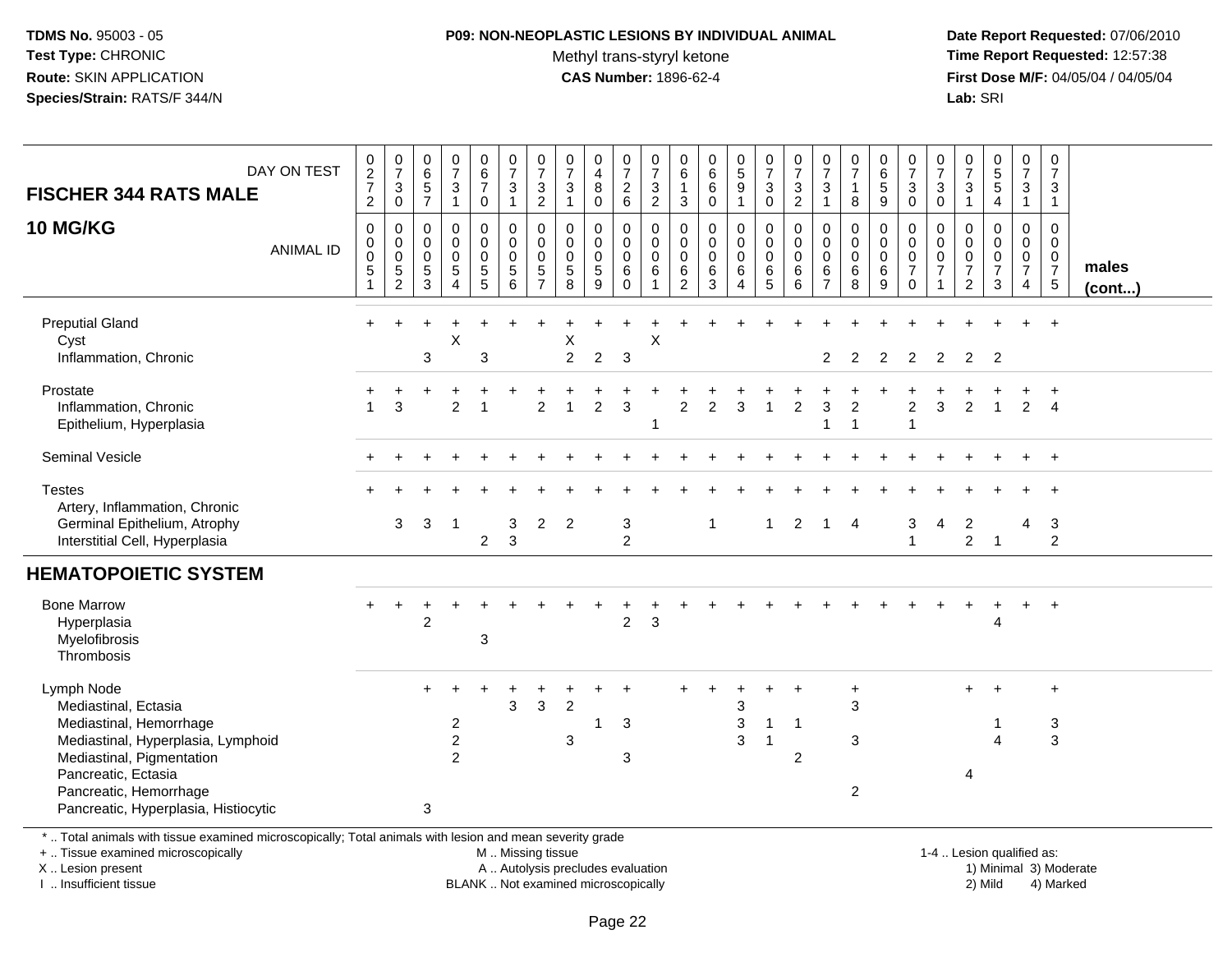# **P09: NON-NEOPLASTIC LESIONS BY INDIVIDUAL ANIMAL**

Methyl trans-styryl ketone<br>CAS Number: 1896-62-4

 **Date Report Requested:** 07/06/2010 **Time Report Requested:** 12:57:38 **First Dose M/F:** 04/05/04 / 04/05/04<br>Lab: SRI **Lab:** SRI

| DAY ON TEST<br><b>FISCHER 344 RATS MALE</b>                                                                                                                                                   | $\frac{0}{2}$<br>2<br>2                                              | $\frac{0}{7}$<br>3<br>$\mathsf{O}\xspace$    | $\pmb{0}$<br>6<br>$\frac{5}{7}$                               | $\frac{0}{7}$<br>$\frac{3}{1}$                                                     | $\begin{array}{c} 0 \\ 6 \end{array}$<br>$\overline{7}$<br>0            | $\begin{array}{c} 0 \\ 7 \end{array}$<br>$\sqrt{3}$<br>$\mathbf{1}$                           | $\frac{0}{7}$<br>$\mathbf{3}$<br>$\overline{c}$               | $\frac{0}{7}$<br>$\sqrt{3}$<br>$\mathbf{1}$                  | 0<br>$\overline{4}$<br>8<br>$\mathbf 0$ | 0<br>$\boldsymbol{7}$<br>$^2$ 6               | $\frac{0}{7}$<br>$\frac{3}{2}$                                 | 0<br>6<br>$\overline{1}$<br>3          | $\mathbf 0$<br>$\,6\,$<br>6<br>$\mathbf 0$             | $\begin{array}{c} 0 \\ 5 \end{array}$<br>$\boldsymbol{9}$<br>$\mathbf{1}$ | $\begin{array}{c} 0 \\ 7 \end{array}$<br>$\ensuremath{\mathsf{3}}$<br>$\overline{0}$ | $\frac{0}{7}$<br>$\mathbf 3$<br>$\overline{2}$        | 0<br>$\overline{7}$<br>$\mathbf{3}$<br>$\mathbf{1}$           | $\frac{0}{7}$<br>1<br>8                                    | 0<br>$6\phantom{a}$<br>$\sqrt{5}$<br>$9\,$ | $\begin{array}{c} 0 \\ 7 \end{array}$<br>$\ensuremath{\mathsf{3}}$<br>$\mathbf 0$ | 0<br>$\frac{5}{7}$<br>3<br>0                         | 0<br>$\overline{7}$<br>$\sqrt{3}$<br>$\mathbf{1}$                | $\begin{array}{c} 0 \\ 5 \\ 5 \end{array}$<br>$\overline{4}$   | $\begin{smallmatrix}0\\7\end{smallmatrix}$<br>3<br>$\mathbf{1}$               | $\mathbf 0$<br>$\overline{7}$<br>3<br>$\overline{1}$               |                       |
|-----------------------------------------------------------------------------------------------------------------------------------------------------------------------------------------------|----------------------------------------------------------------------|----------------------------------------------|---------------------------------------------------------------|------------------------------------------------------------------------------------|-------------------------------------------------------------------------|-----------------------------------------------------------------------------------------------|---------------------------------------------------------------|--------------------------------------------------------------|-----------------------------------------|-----------------------------------------------|----------------------------------------------------------------|----------------------------------------|--------------------------------------------------------|---------------------------------------------------------------------------|--------------------------------------------------------------------------------------|-------------------------------------------------------|---------------------------------------------------------------|------------------------------------------------------------|--------------------------------------------|-----------------------------------------------------------------------------------|------------------------------------------------------|------------------------------------------------------------------|----------------------------------------------------------------|-------------------------------------------------------------------------------|--------------------------------------------------------------------|-----------------------|
| 10 MG/KG<br><b>ANIMAL ID</b>                                                                                                                                                                  | $\pmb{0}$<br>$\pmb{0}$<br>$\mathbf 0$<br>$\,$ 5 $\,$<br>$\mathbf{1}$ | 0<br>$\mathbf 0$<br>0<br>5<br>$\overline{2}$ | $\mathbf 0$<br>$\mathbf 0$<br>$\mathbf 0$<br>$\,$ 5 $\,$<br>3 | $\mathbf 0$<br>$\mathbf 0$<br>$\mathbf 0$<br>$\,$ 5 $\,$<br>$\boldsymbol{\Lambda}$ | $\pmb{0}$<br>$\mathbf 0$<br>$\mathbf 0$<br>$\sqrt{5}$<br>$\overline{5}$ | $\pmb{0}$<br>$\mathbf 0$<br>$\mathbf 0$<br>$\sqrt{5}$<br>6                                    | $\mathbf 0$<br>$\Omega$<br>0<br>$\,$ 5 $\,$<br>$\overline{7}$ | $\mathbf 0$<br>$\mathbf 0$<br>$\mathbf 0$<br>$\sqrt{5}$<br>8 | 0<br>$\Omega$<br>0<br>5<br>9            | 0<br>$\mathbf 0$<br>0<br>$\,6$<br>$\mathbf 0$ | $\mathbf 0$<br>$\mathbf 0$<br>$\mathbf 0$<br>6<br>$\mathbf{1}$ | 0<br>$\Omega$<br>$\mathbf 0$<br>6<br>2 | $\mathbf 0$<br>$\Omega$<br>$\mathbf 0$<br>$\,6\,$<br>3 | 0<br>$\mathbf 0$<br>0<br>$\,6\,$<br>$\overline{4}$                        | 0<br>$\mathbf 0$<br>$\mathbf 0$<br>$\,6$<br>5                                        | $\pmb{0}$<br>$\mathbf 0$<br>$\mathbf 0$<br>$\,6$<br>6 | $\mathbf 0$<br>$\Omega$<br>$\mathbf 0$<br>6<br>$\overline{7}$ | $\mathbf 0$<br>$\mathbf{0}$<br>$\mathbf 0$<br>$\,6\,$<br>8 | 0<br>$\mathbf 0$<br>0<br>$\,6\,$<br>9      | $\mathbf 0$<br>$\mathbf 0$<br>$\mathbf 0$<br>$\boldsymbol{7}$<br>$\mathbf 0$      | 0<br>$\Omega$<br>0<br>$\overline{7}$<br>$\mathbf{1}$ | $\mathbf 0$<br>$\Omega$<br>0<br>$\overline{7}$<br>$\overline{2}$ | $\mathbf 0$<br>$\mathbf 0$<br>$\pmb{0}$<br>$\overline{7}$<br>3 | $\mathbf 0$<br>$\mathbf 0$<br>$\mathbf 0$<br>$\overline{7}$<br>$\overline{4}$ | $\mathbf{0}$<br>$\mathbf 0$<br>0<br>$\boldsymbol{7}$<br>$\sqrt{5}$ | males<br>$($ cont $)$ |
| Pancreatic, Hyperplasia, Lymphoid<br>Pancreatic, Pigmentation                                                                                                                                 |                                                                      |                                              |                                                               |                                                                                    |                                                                         |                                                                                               |                                                               |                                                              |                                         |                                               |                                                                |                                        |                                                        |                                                                           |                                                                                      |                                                       |                                                               | $\sqrt{3}$                                                 |                                            |                                                                                   |                                                      | $\overline{2}$                                                   |                                                                |                                                                               |                                                                    |                       |
| Lymph Node, Mandibular                                                                                                                                                                        | M                                                                    | M                                            |                                                               | M M M                                                                              |                                                                         |                                                                                               |                                                               |                                                              |                                         |                                               |                                                                |                                        | M M M M M M M M M M M M M M M                          |                                                                           |                                                                                      |                                                       |                                                               |                                                            |                                            |                                                                                   |                                                      |                                                                  | M M M M                                                        |                                                                               |                                                                    |                       |
| Lymph Node, Mesenteric<br>Atrophy<br>Ectasia<br>Hemorrhage                                                                                                                                    |                                                                      |                                              |                                                               |                                                                                    |                                                                         |                                                                                               |                                                               |                                                              | $\div$                                  | ÷<br>3                                        |                                                                |                                        |                                                        |                                                                           |                                                                                      | $\overline{2}$                                        | $\overline{2}$                                                |                                                            |                                            |                                                                                   |                                                      |                                                                  |                                                                |                                                                               | $+$<br>-1                                                          |                       |
| Hyperplasia, Histiocytic<br>Hyperplasia, Lymphoid<br>Pigmentation                                                                                                                             |                                                                      | $\overline{2}$                               | 3                                                             | $\overline{c}$                                                                     |                                                                         |                                                                                               | 3                                                             | $\overline{2}$                                               |                                         |                                               |                                                                |                                        |                                                        |                                                                           | $\overline{2}$                                                                       |                                                       |                                                               |                                                            |                                            |                                                                                   |                                                      |                                                                  |                                                                | $\overline{2}$                                                                | $\overline{2}$                                                     |                       |
| Spleen<br><b>Accessory Spleen</b>                                                                                                                                                             |                                                                      |                                              |                                                               |                                                                                    |                                                                         |                                                                                               |                                                               |                                                              |                                         |                                               |                                                                |                                        |                                                        |                                                                           |                                                                                      |                                                       |                                                               |                                                            |                                            |                                                                                   |                                                      |                                                                  |                                                                |                                                                               |                                                                    |                       |
| Hematopoietic Cell Proliferation<br>Necrosis                                                                                                                                                  | 1                                                                    | $\mathbf{1}$                                 | 2                                                             | -1                                                                                 |                                                                         |                                                                                               |                                                               | $\overline{1}$                                               |                                         | $\overline{2}$                                |                                                                |                                        |                                                        |                                                                           | $\overline{2}$                                                                       | $\overline{1}$                                        |                                                               |                                                            |                                            |                                                                                   |                                                      |                                                                  | $\overline{2}$                                                 |                                                                               | $\overline{2}$                                                     |                       |
| Pigmentation<br>Lymphoid Follicle, Atrophy<br>Lymphoid Follicle, Hyperplasia                                                                                                                  |                                                                      |                                              |                                                               |                                                                                    |                                                                         |                                                                                               |                                                               |                                                              | 3                                       | 3                                             |                                                                |                                        |                                                        | 3                                                                         |                                                                                      |                                                       |                                                               |                                                            |                                            |                                                                                   |                                                      |                                                                  |                                                                |                                                                               |                                                                    |                       |
| Thymus                                                                                                                                                                                        |                                                                      |                                              |                                                               |                                                                                    |                                                                         |                                                                                               |                                                               |                                                              |                                         |                                               |                                                                |                                        |                                                        |                                                                           |                                                                                      |                                                       |                                                               |                                                            |                                            |                                                                                   |                                                      |                                                                  |                                                                | $+$                                                                           | $+$                                                                |                       |
| <b>INTEGUMENTARY SYSTEM</b>                                                                                                                                                                   |                                                                      |                                              |                                                               |                                                                                    |                                                                         |                                                                                               |                                                               |                                                              |                                         |                                               |                                                                |                                        |                                                        |                                                                           |                                                                                      |                                                       |                                                               |                                                            |                                            |                                                                                   |                                                      |                                                                  |                                                                |                                                                               |                                                                    |                       |
| Mammary Gland<br>Hyperplasia                                                                                                                                                                  |                                                                      | +<br>$\boldsymbol{\Lambda}$                  |                                                               | $\mathfrak{p}$                                                                     |                                                                         | 3                                                                                             | 3                                                             |                                                              |                                         | 3                                             |                                                                | 3                                      |                                                        | $\mathcal{P}$                                                             |                                                                                      | 3                                                     | 3                                                             | Δ                                                          |                                            | 2                                                                                 | $\overline{\mathbf{A}}$                              | $\overline{2}$                                                   |                                                                | +<br>$\overline{2}$                                                           | $\ddot{}$<br>3                                                     |                       |
| Skin<br><b>Cyst Epithelial Inclusion</b><br>Inflammation, Chronic                                                                                                                             |                                                                      |                                              |                                                               |                                                                                    |                                                                         |                                                                                               |                                                               |                                                              |                                         |                                               |                                                                |                                        |                                                        |                                                                           |                                                                                      |                                                       |                                                               |                                                            |                                            |                                                                                   |                                                      |                                                                  |                                                                |                                                                               | $\overline{+}$                                                     |                       |
| *  Total animals with tissue examined microscopically; Total animals with lesion and mean severity grade<br>+  Tissue examined microscopically<br>X  Lesion present<br>I  Insufficient tissue |                                                                      |                                              |                                                               |                                                                                    |                                                                         | M  Missing tissue<br>A  Autolysis precludes evaluation<br>BLANK  Not examined microscopically |                                                               |                                                              |                                         |                                               |                                                                |                                        |                                                        |                                                                           |                                                                                      |                                                       |                                                               |                                                            |                                            |                                                                                   |                                                      |                                                                  | 1-4  Lesion qualified as:<br>2) Mild                           |                                                                               | 1) Minimal 3) Moderate<br>4) Marked                                |                       |

I .. Insufficient tissue

Page 23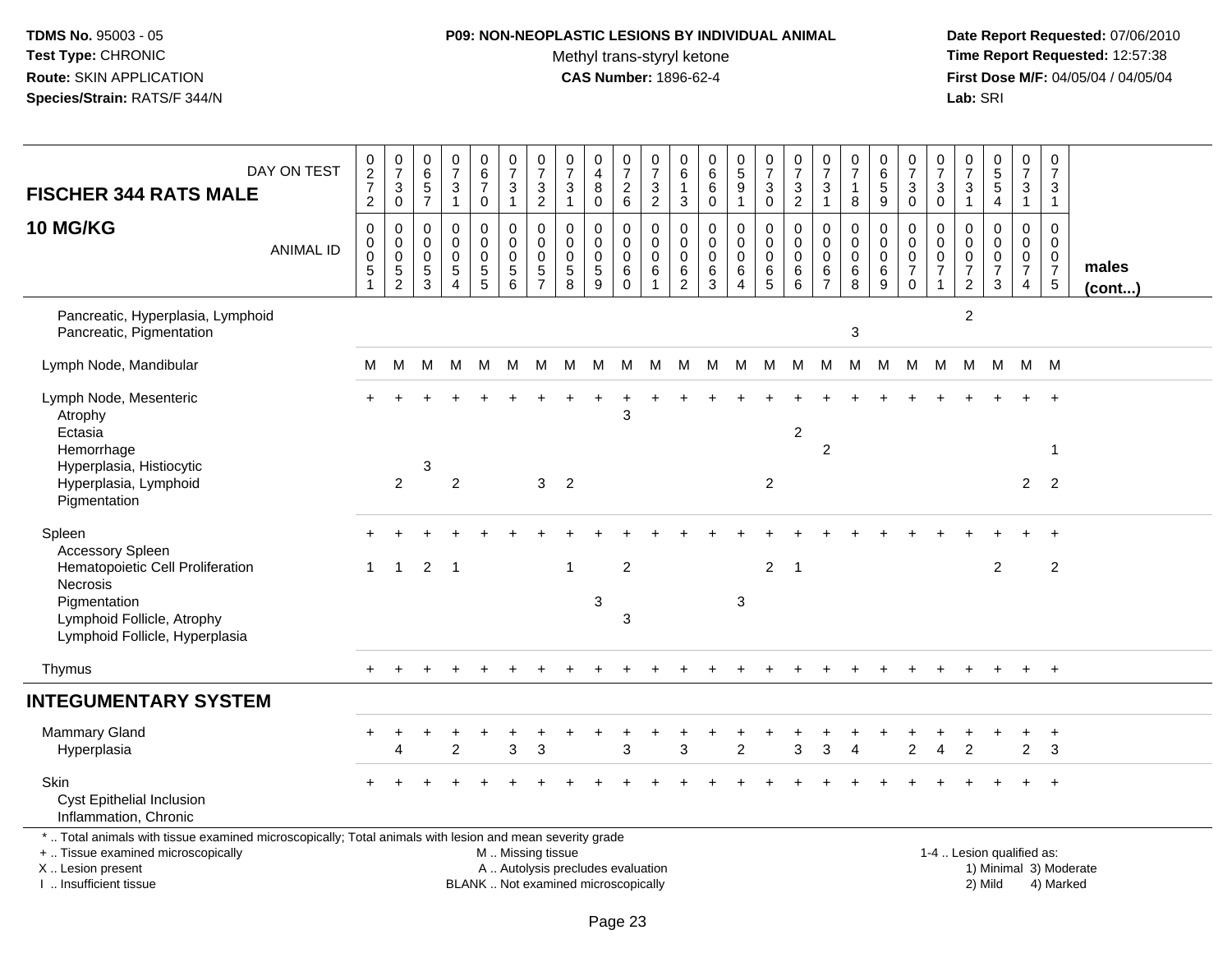## **P09: NON-NEOPLASTIC LESIONS BY INDIVIDUAL ANIMAL**Methyl trans-styryl ketone<br>CAS Number: 1896-62-4

| DAY ON TEST<br><b>FISCHER 344 RATS MALE</b>                                                                                                                                                   | $0$<br>27<br>2                                                               | $\frac{0}{7}$<br>$\mathbf{3}$<br>$\overline{0}$  | 0<br>$6\phantom{a}$<br>$\frac{5}{7}$                        | $\frac{0}{7}$<br>$\sqrt{3}$<br>$\mathbf{1}$                             | 0<br>6<br>$\overline{7}$<br>0                                            | $\pmb{0}$<br>$\overline{7}$<br>$\ensuremath{\mathsf{3}}$<br>$\mathbf{1}$ | $\frac{0}{7}$<br>3<br>$\boldsymbol{2}$              | $\frac{0}{7}$<br>$\mathbf{3}$<br>$\mathbf{1}$                   | $_4^{\rm 0}$<br>8<br>$\mathbf 0$                                         | $\frac{0}{7}$<br>$\frac{2}{6}$                 | 0<br>$\overline{7}$<br>$\frac{3}{2}$                      | 0<br>6<br>$\mathbf{1}$<br>$\sqrt{3}$                | 0<br>$\,6\,$<br>6<br>$\mathbf 0$                     | $\begin{array}{c} 0 \\ 5 \end{array}$<br>$\boldsymbol{9}$<br>$\mathbf 1$ | 0<br>$\overline{7}$<br>$_0^3$                       | $\frac{0}{7}$<br>$\frac{3}{2}$                                | 0<br>$\overline{7}$<br>$\mathbf{3}$<br>$\mathbf{1}$ | $\frac{0}{7}$<br>1<br>$\,8\,$                                        | 0<br>$6\phantom{a}$<br>$\frac{5}{9}$          | 0<br>$\overline{7}$<br>$_{0}^{3}$                                                | 0<br>$\overline{7}$<br>3<br>$\mathbf 0$ | $\frac{0}{7}$<br>$\mathbf{3}$<br>$\overline{1}$     | 0<br>5<br>5<br>4                                            | 0<br>$\overline{7}$<br>3<br>$\mathbf{1}$               | 0<br>$\overline{7}$<br>3<br>$\mathbf{1}$                                          |                       |
|-----------------------------------------------------------------------------------------------------------------------------------------------------------------------------------------------|------------------------------------------------------------------------------|--------------------------------------------------|-------------------------------------------------------------|-------------------------------------------------------------------------|--------------------------------------------------------------------------|--------------------------------------------------------------------------|-----------------------------------------------------|-----------------------------------------------------------------|--------------------------------------------------------------------------|------------------------------------------------|-----------------------------------------------------------|-----------------------------------------------------|------------------------------------------------------|--------------------------------------------------------------------------|-----------------------------------------------------|---------------------------------------------------------------|-----------------------------------------------------|----------------------------------------------------------------------|-----------------------------------------------|----------------------------------------------------------------------------------|-----------------------------------------|-----------------------------------------------------|-------------------------------------------------------------|--------------------------------------------------------|-----------------------------------------------------------------------------------|-----------------------|
| <b>10 MG/KG</b><br><b>ANIMAL ID</b>                                                                                                                                                           | $\pmb{0}$<br>$\boldsymbol{0}$<br>$\mathbf 0$<br>$\sqrt{5}$<br>$\overline{1}$ | 0<br>$\mathbf 0$<br>$\mathsf 0$<br>$\frac{5}{2}$ | $\mathbf 0$<br>$\mathbf{0}$<br>$\mathbf 0$<br>$\frac{5}{3}$ | $\mathbf 0$<br>$\mathbf 0$<br>$\pmb{0}$<br>$\sqrt{5}$<br>$\overline{4}$ | 0<br>$\mathbf 0$<br>$\mathbf 0$<br>$\begin{array}{c} 5 \\ 5 \end{array}$ | $\pmb{0}$<br>$\Omega$<br>$\mathbf 0$<br>$\sqrt{5}$<br>6                  | 0<br>$\Omega$<br>$\mathbf 0$<br>5<br>$\overline{7}$ | 0<br>$\mathbf 0$<br>$\mathbf 0$<br>$\sqrt{5}$<br>$\overline{8}$ | $\mathbf 0$<br>$\Omega$<br>$\mathbf 0$<br>5<br>9                         | 0<br>0<br>$\mathsf{O}\xspace$<br>6<br>$\Omega$ | 0<br>$\Omega$<br>$\mathbf 0$<br>$\,6\,$<br>$\overline{1}$ | 0<br>$\Omega$<br>$\mathbf 0$<br>6<br>$\overline{2}$ | $\mathbf 0$<br>$\Omega$<br>$\mathbf 0$<br>$\,6$<br>3 | 0<br>$\Omega$<br>$\mathbf 0$<br>6<br>4                                   | $\pmb{0}$<br>$\mathbf 0$<br>$\pmb{0}$<br>$6\over 5$ | $\mathsf 0$<br>$\Omega$<br>$\mathbf 0$<br>6<br>$6\phantom{a}$ | 0<br>$\Omega$<br>0<br>6<br>$\overline{7}$           | $\mathbf 0$<br>$\mathbf 0$<br>$\pmb{0}$<br>$\,6\,$<br>$\overline{8}$ | 0<br>$\mathbf 0$<br>$\mathbf 0$<br>$\,6$<br>9 | $\mathbf 0$<br>$\mathbf{0}$<br>$\boldsymbol{0}$<br>$\overline{7}$<br>$\mathbf 0$ | 0<br>$\Omega$<br>0<br>$\overline{7}$    | $\mathbf 0$<br>$\Omega$<br>$\,0\,$<br>$\frac{7}{2}$ | $\mathsf 0$<br>$\Omega$<br>$\pmb{0}$<br>$\overline{7}$<br>3 | 0<br>$\mathbf 0$<br>$\pmb{0}$<br>$\boldsymbol{7}$<br>4 | $\mathbf 0$<br>$\mathbf 0$<br>$\begin{array}{c} 0 \\ 7 \end{array}$<br>$\sqrt{5}$ | males<br>$($ cont $)$ |
| Ulcer<br>Control, Hyperkeratosis<br>Control Epidermis, Hyperplasia<br>Epidermis, Hyperplasia<br>Epidermis, Site Of Application, Hyperplasia<br>Site Of Application, Hyperkeratosis            |                                                                              |                                                  |                                                             |                                                                         |                                                                          | 4<br>-1<br>3<br>-1                                                       |                                                     |                                                                 |                                                                          |                                                |                                                           |                                                     |                                                      |                                                                          | $1 \quad 1$                                         |                                                               | 4<br>$\overline{4}$<br>$\mathbf{1}$                 | $\boldsymbol{\Lambda}$<br>$\overline{2}$                             |                                               |                                                                                  | 1                                       | 1                                                   | 3                                                           | Δ<br>3                                                 |                                                                                   |                       |
| <b>MUSCULOSKELETAL SYSTEM</b>                                                                                                                                                                 |                                                                              |                                                  |                                                             |                                                                         |                                                                          |                                                                          |                                                     |                                                                 |                                                                          |                                                |                                                           |                                                     |                                                      |                                                                          |                                                     |                                                               |                                                     |                                                                      |                                               |                                                                                  |                                         |                                                     |                                                             |                                                        |                                                                                   |                       |
| Bone<br>Fibrous Osteodystrophy                                                                                                                                                                |                                                                              |                                                  |                                                             |                                                                         |                                                                          |                                                                          |                                                     |                                                                 |                                                                          | 3                                              |                                                           |                                                     |                                                      |                                                                          |                                                     |                                                               |                                                     |                                                                      |                                               |                                                                                  |                                         |                                                     |                                                             |                                                        |                                                                                   |                       |
| <b>Skeletal Muscle</b>                                                                                                                                                                        | $+$                                                                          |                                                  |                                                             |                                                                         |                                                                          |                                                                          |                                                     |                                                                 |                                                                          |                                                |                                                           |                                                     |                                                      |                                                                          |                                                     |                                                               |                                                     |                                                                      |                                               |                                                                                  |                                         |                                                     |                                                             |                                                        |                                                                                   |                       |
| <b>NERVOUS SYSTEM</b>                                                                                                                                                                         |                                                                              |                                                  |                                                             |                                                                         |                                                                          |                                                                          |                                                     |                                                                 |                                                                          |                                                |                                                           |                                                     |                                                      |                                                                          |                                                     |                                                               |                                                     |                                                                      |                                               |                                                                                  |                                         |                                                     |                                                             |                                                        |                                                                                   |                       |
| <b>Brain</b><br>Compression<br>Hemorrhage<br><b>Necrosis</b>                                                                                                                                  |                                                                              | 3                                                |                                                             |                                                                         | -1                                                                       | $\overline{2}$                                                           |                                                     |                                                                 | Δ                                                                        |                                                |                                                           |                                                     |                                                      | Δ                                                                        |                                                     | 3                                                             |                                                     | Δ                                                                    |                                               |                                                                                  | $\overline{2}$                          |                                                     |                                                             | $\ddot{}$                                              | $\ddot{}$<br>$\overline{1}$                                                       |                       |
| Peripheral Nerve                                                                                                                                                                              | $\ddot{}$                                                                    |                                                  |                                                             |                                                                         |                                                                          |                                                                          |                                                     |                                                                 |                                                                          |                                                |                                                           |                                                     |                                                      |                                                                          |                                                     |                                                               |                                                     |                                                                      | $\ddot{}$                                     |                                                                                  |                                         |                                                     |                                                             |                                                        |                                                                                   |                       |
| Spinal Cord                                                                                                                                                                                   | $+$                                                                          |                                                  |                                                             |                                                                         |                                                                          |                                                                          |                                                     |                                                                 |                                                                          |                                                |                                                           |                                                     |                                                      |                                                                          |                                                     |                                                               |                                                     |                                                                      | $\ddot{}$                                     |                                                                                  |                                         |                                                     |                                                             |                                                        |                                                                                   |                       |
| <b>RESPIRATORY SYSTEM</b>                                                                                                                                                                     |                                                                              |                                                  |                                                             |                                                                         |                                                                          |                                                                          |                                                     |                                                                 |                                                                          |                                                |                                                           |                                                     |                                                      |                                                                          |                                                     |                                                               |                                                     |                                                                      |                                               |                                                                                  |                                         |                                                     |                                                             |                                                        |                                                                                   |                       |
| Lung<br>Edema<br>Hemorrhage<br>Infiltration Cellular, Histiocyte                                                                                                                              |                                                                              | $\overline{1}$                                   |                                                             |                                                                         |                                                                          |                                                                          |                                                     |                                                                 |                                                                          |                                                |                                                           | $\overline{1}$                                      |                                                      |                                                                          | $\mathbf{1}$                                        |                                                               | $\mathbf{1}$                                        |                                                                      |                                               | $\mathbf{1}$                                                                     |                                         |                                                     |                                                             |                                                        |                                                                                   |                       |
| *  Total animals with tissue examined microscopically; Total animals with lesion and mean severity grade<br>+  Tissue examined microscopically<br>X  Lesion present<br>I. Insufficient tissue |                                                                              |                                                  |                                                             |                                                                         |                                                                          | M  Missing tissue                                                        |                                                     |                                                                 | A  Autolysis precludes evaluation<br>BLANK  Not examined microscopically |                                                |                                                           |                                                     |                                                      |                                                                          |                                                     |                                                               |                                                     |                                                                      |                                               |                                                                                  |                                         |                                                     | 1-4  Lesion qualified as:<br>2) Mild                        |                                                        | 1) Minimal 3) Moderate<br>4) Marked                                               |                       |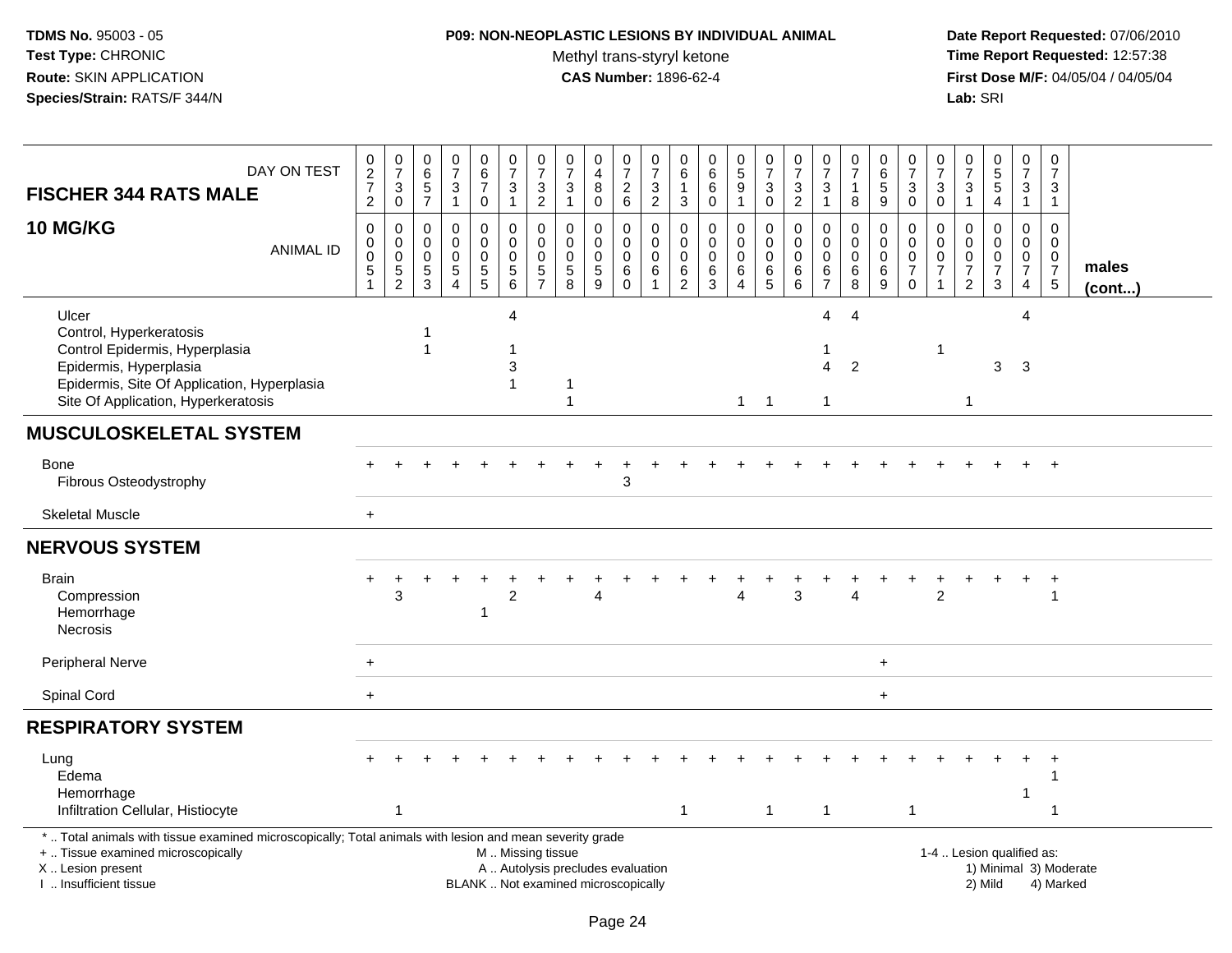## **P09: NON-NEOPLASTIC LESIONS BY INDIVIDUAL ANIMAL**

Methyl trans-styryl ketone<br>CAS Number: 1896-62-4

| DAY ON TEST<br><b>FISCHER 344 RATS MALE</b>                                                                                                                                                     | $\begin{array}{c} 0 \\ 2 \\ 7 \end{array}$<br>$\overline{2}$ | $\frac{0}{7}$<br>3<br>0                    | $\pmb{0}$<br>$6\phantom{a}$<br>$\,$ 5 $\,$<br>$\overline{7}$ | $\begin{smallmatrix}0\\7\end{smallmatrix}$<br>$\frac{3}{1}$ | 0<br>$\overline{6}$<br>$\overline{7}$<br>$\mathbf 0$                | $\begin{array}{c} 0 \\ 7 \end{array}$<br>$\sqrt{3}$<br>$\mathbf{1}$              | 0<br>$\overline{7}$<br>$\mathbf{3}$<br>$\overline{2}$                          | $\begin{array}{c} 0 \\ 7 \end{array}$<br>$\sqrt{3}$<br>$\mathbf{1}$      | $\mathbf 0$<br>$\overline{4}$<br>8<br>$\mathbf 0$                        | $\frac{0}{7}$<br>$\frac{2}{6}$                    | $\frac{0}{7}$<br>$\frac{3}{2}$                                       | 0<br>6<br>3                                  | $\mathbf 0$<br>$\,6\,$<br>6<br>$\mathbf 0$      | $\begin{array}{c} 0 \\ 5 \end{array}$<br>9<br>1                | $\begin{array}{c} 0 \\ 7 \end{array}$<br>$\sqrt{3}$<br>$\mathbf 0$ | $\frac{0}{7}$<br>$\ensuremath{\mathsf{3}}$<br>$\overline{2}$ | $\begin{array}{c} 0 \\ 7 \end{array}$<br>$\mathbf{3}$<br>$\mathbf{1}$ | $\frac{0}{7}$<br>-1<br>8                                  | 0<br>$6\phantom{a}$<br>5<br>9              | $\begin{array}{c} 0 \\ 7 \end{array}$<br>$\ensuremath{\mathsf{3}}$<br>$\mathbf 0$ | 0<br>$\overline{7}$<br>3<br>$\mathbf 0$                       | $\begin{smallmatrix}0\\7\end{smallmatrix}$<br>$\sqrt{3}$<br>$\mathbf{1}$ | $\begin{array}{c} 0 \\ 5 \\ 5 \end{array}$<br>$\overline{4}$ | $\begin{array}{c} 0 \\ 7 \end{array}$<br>$\sqrt{3}$<br>$\mathbf{1}$ | $\mathbf 0$<br>$\overline{7}$<br>$\sqrt{3}$<br>$\overline{1}$             |                       |
|-------------------------------------------------------------------------------------------------------------------------------------------------------------------------------------------------|--------------------------------------------------------------|--------------------------------------------|--------------------------------------------------------------|-------------------------------------------------------------|---------------------------------------------------------------------|----------------------------------------------------------------------------------|--------------------------------------------------------------------------------|--------------------------------------------------------------------------|--------------------------------------------------------------------------|---------------------------------------------------|----------------------------------------------------------------------|----------------------------------------------|-------------------------------------------------|----------------------------------------------------------------|--------------------------------------------------------------------|--------------------------------------------------------------|-----------------------------------------------------------------------|-----------------------------------------------------------|--------------------------------------------|-----------------------------------------------------------------------------------|---------------------------------------------------------------|--------------------------------------------------------------------------|--------------------------------------------------------------|---------------------------------------------------------------------|---------------------------------------------------------------------------|-----------------------|
| <b>10 MG/KG</b><br><b>ANIMAL ID</b>                                                                                                                                                             | $\mathbf 0$<br>0<br>$\mathbf 0$<br>$\frac{5}{1}$             | 0<br>0<br>$\pmb{0}$<br>5<br>$\overline{2}$ | $\mathbf 0$<br>0<br>$\mathsf{O}\xspace$<br>$\frac{5}{3}$     | $\mathbf 0$<br>$\mathbf 0$<br>$\pmb{0}$<br>$\frac{5}{4}$    | $\mathbf 0$<br>$\mathbf 0$<br>$\pmb{0}$<br>$\frac{5}{5}$            | $\mathbf 0$<br>$\mathbf 0$<br>$\pmb{0}$<br>$\begin{array}{c} 5 \\ 6 \end{array}$ | 0<br>$\mathbf 0$<br>$\mathbf 0$<br>$\mathbf 5$<br>$\overline{7}$               | 0<br>$\mathbf 0$<br>$\mathbf 0$<br>$\begin{array}{c} 5 \\ 8 \end{array}$ | 0<br>0<br>$\mathbf 0$<br>$\overline{5}$<br>9                             | 0<br>0<br>$\mathsf{O}\xspace$<br>6<br>$\mathbf 0$ | $\mathbf 0$<br>$\mathbf 0$<br>$\mathbf 0$<br>$\,6\,$<br>$\mathbf{1}$ | 0<br>0<br>$\mathbf 0$<br>6<br>$\overline{c}$ | 0<br>$\Omega$<br>$\pmb{0}$<br>6<br>$\mathbf{3}$ | $\mathbf 0$<br>$\mathbf 0$<br>$\pmb{0}$<br>6<br>$\overline{4}$ | $\mathbf 0$<br>$\mathbf 0$<br>$\mathbf 0$<br>$6\over 5$            | $\mathbf 0$<br>$\pmb{0}$<br>$\pmb{0}$<br>6<br>6              | $\Omega$<br>0<br>$\mathbf 0$<br>6<br>$\overline{7}$                   | $\mathbf 0$<br>$\mathbf 0$<br>$\mathbf 0$<br>$\,6\,$<br>8 | 0<br>0<br>$\mathbf 0$<br>$\,6\,$<br>$9\,$  | 0<br>$\mathbf 0$<br>$\boldsymbol{0}$<br>$\overline{7}$<br>$\boldsymbol{0}$        | $\Omega$<br>0<br>$\mathbf 0$<br>$\overline{7}$<br>$\mathbf 1$ | $\Omega$<br>$\Omega$<br>$\pmb{0}$<br>$\overline{7}$<br>$\overline{2}$    | $\mathbf 0$<br>0<br>$\mathsf 0$<br>$\overline{7}$<br>3       | $\Omega$<br>$\overline{0}$<br>0<br>$\overline{7}$<br>$\overline{4}$ | $\mathbf 0$<br>$\mathbf 0$<br>$\mathbf 0$<br>$\overline{7}$<br>$\sqrt{5}$ | males<br>$($ cont $)$ |
| Inflammation, Chronic<br>Metaplasia, Osseous                                                                                                                                                    |                                                              |                                            | $\mathbf{1}$                                                 | $\mathbf 1$                                                 |                                                                     | $\overline{c}$                                                                   |                                                                                |                                                                          | $\overline{c}$                                                           |                                                   |                                                                      |                                              |                                                 |                                                                |                                                                    |                                                              |                                                                       |                                                           |                                            | 1                                                                                 |                                                               |                                                                          | $\overline{2}$                                               | -1                                                                  | $\overline{2}$                                                            |                       |
| Nose<br>Foreign Body<br>Fungus<br>Inflammation, Chronic<br>Olfactory Epithelium, Metaplasia, Respiratory<br>Respiratory Epithelium, Hyperplasia<br>Respiratory Epithelium, Metaplasia, Squamous |                                                              |                                            | X<br>$\overline{2}$<br>$\mathbf 1$                           | X<br>$\mathbf{1}$<br>$\overline{2}$                         | $\times$<br>X<br>$\overline{c}$<br>$\overline{2}$<br>$\overline{2}$ | х<br>$\boldsymbol{\mathsf{X}}$<br>3<br>2<br>$\overline{c}$<br>2                  | X<br>$\pmb{\times}$<br>3<br>$\mathbf{1}$<br>$\boldsymbol{2}$<br>$\overline{2}$ | $\times$<br>-1<br>$\overline{1}$                                         | $\times$                                                                 | X<br>X<br>3<br>1<br>3                             |                                                                      |                                              | Χ<br>3<br>3                                     |                                                                | X                                                                  | X<br>3<br>$\overline{c}$<br>$\overline{2}$                   |                                                                       |                                                           | X<br>1<br>$\overline{c}$<br>$\overline{2}$ |                                                                                   | 1                                                             | Х<br>X<br>3<br>3<br>3                                                    |                                                              |                                                                     |                                                                           |                       |
| Trachea                                                                                                                                                                                         | $+$                                                          | $\div$                                     |                                                              |                                                             |                                                                     |                                                                                  |                                                                                |                                                                          |                                                                          |                                                   |                                                                      |                                              |                                                 |                                                                |                                                                    |                                                              |                                                                       |                                                           |                                            |                                                                                   |                                                               | ÷                                                                        | $\ddot{}$                                                    | $+$                                                                 | $+$                                                                       |                       |
| <b>SPECIAL SENSES SYSTEM</b>                                                                                                                                                                    |                                                              |                                            |                                                              |                                                             |                                                                     |                                                                                  |                                                                                |                                                                          |                                                                          |                                                   |                                                                      |                                              |                                                 |                                                                |                                                                    |                                                              |                                                                       |                                                           |                                            |                                                                                   |                                                               |                                                                          |                                                              |                                                                     |                                                                           |                       |
| Eye<br>Inflammation, Acute                                                                                                                                                                      |                                                              |                                            |                                                              |                                                             |                                                                     |                                                                                  |                                                                                |                                                                          |                                                                          | 3                                                 |                                                                      |                                              |                                                 |                                                                |                                                                    |                                                              |                                                                       |                                                           |                                            |                                                                                   |                                                               |                                                                          |                                                              |                                                                     |                                                                           |                       |
| Harderian Gland<br>Atrophy<br>Inflammation, Chronic                                                                                                                                             |                                                              |                                            | $\mathbf{3}$                                                 |                                                             |                                                                     |                                                                                  |                                                                                |                                                                          |                                                                          |                                                   |                                                                      |                                              |                                                 |                                                                |                                                                    |                                                              |                                                                       |                                                           |                                            |                                                                                   |                                                               |                                                                          |                                                              |                                                                     |                                                                           |                       |
| Zymbal's Gland                                                                                                                                                                                  |                                                              |                                            |                                                              |                                                             |                                                                     |                                                                                  |                                                                                |                                                                          |                                                                          |                                                   |                                                                      |                                              |                                                 |                                                                |                                                                    |                                                              |                                                                       |                                                           |                                            |                                                                                   |                                                               |                                                                          | $+$                                                          |                                                                     |                                                                           |                       |
| <b>URINARY SYSTEM</b>                                                                                                                                                                           |                                                              |                                            |                                                              |                                                             |                                                                     |                                                                                  |                                                                                |                                                                          |                                                                          |                                                   |                                                                      |                                              |                                                 |                                                                |                                                                    |                                                              |                                                                       |                                                           |                                            |                                                                                   |                                                               |                                                                          |                                                              |                                                                     |                                                                           |                       |
| Kidney<br>Cyst<br>Inflammation, Suppurative<br>Inflammation, Chronic                                                                                                                            |                                                              |                                            |                                                              |                                                             |                                                                     | 3                                                                                |                                                                                |                                                                          |                                                                          | X                                                 |                                                                      |                                              |                                                 |                                                                | 2                                                                  | 3                                                            |                                                                       |                                                           |                                            |                                                                                   |                                                               | $\overline{\mathbf{c}}$                                                  |                                                              |                                                                     | 3                                                                         |                       |
| Nephropathy                                                                                                                                                                                     |                                                              | $\overline{2}$                             | 3                                                            | 2                                                           | 2                                                                   | 3                                                                                | 2                                                                              | 2                                                                        | 2                                                                        |                                                   |                                                                      |                                              | 1                                               | 2                                                              | 3                                                                  | 3                                                            | $\mathbf 1$                                                           | 3                                                         | 3                                          | $\overline{1}$                                                                    | 2                                                             | 3                                                                        | $\overline{1}$                                               | $\mathbf{1}$                                                        | $\overline{4}$                                                            |                       |
| *  Total animals with tissue examined microscopically; Total animals with lesion and mean severity grade<br>+  Tissue examined microscopically<br>X  Lesion present<br>I. Insufficient tissue   |                                                              |                                            |                                                              |                                                             |                                                                     | M  Missing tissue                                                                |                                                                                |                                                                          | A  Autolysis precludes evaluation<br>BLANK  Not examined microscopically |                                                   |                                                                      |                                              |                                                 |                                                                |                                                                    |                                                              |                                                                       |                                                           |                                            |                                                                                   |                                                               |                                                                          | 1-4  Lesion qualified as:<br>2) Mild                         |                                                                     | 1) Minimal 3) Moderate<br>4) Marked                                       |                       |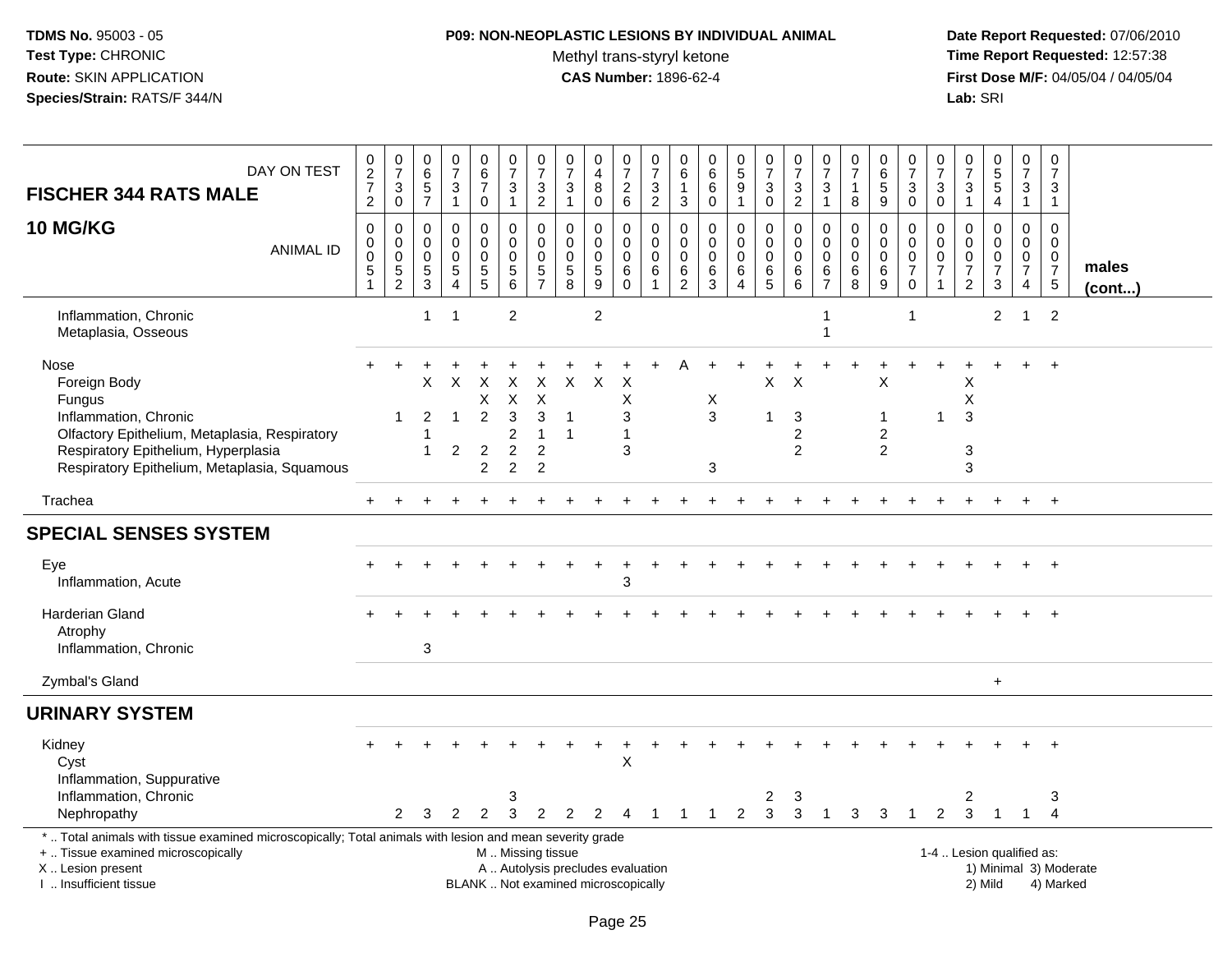#### **P09: NON-NEOPLASTIC LESIONS BY INDIVIDUAL ANIMAL**

Methyl trans-styryl ketone<br>CAS Number: 1896-62-4

 **Date Report Requested:** 07/06/2010 **Time Report Requested:** 12:57:38 **First Dose M/F:** 04/05/04 / 04/05/04<br>**Lab:** SRI **Lab:** SRI

| DAY ON TEST<br><b>FISCHER 344 RATS MALE</b>                                                           | 0<br>$\overline{c}$<br>$\overline{7}$<br>$\overline{c}$ | $\frac{0}{7}$<br>3<br>$\mathbf 0$                                               | 0<br>6<br>5<br>$\rightarrow$              | $\mathbf 0$<br>$\overline{ }$<br>$\sqrt{3}$                      | $\mathbf 0$<br>6<br>$\overline{ }$<br>0                 | 0<br>$\overline{ }$<br>3                     | 0<br>$\overline{ }$<br>3<br>$\Omega$                      | $\boldsymbol{0}$<br>$\overline{ }$<br>$\sqrt{3}$ | 0<br>4<br>8<br>$\mathbf 0$      | 0<br>$\rightarrow$<br>$\frac{2}{6}$ | 0<br>$\overline{ }$<br>$\sqrt{3}$<br>$\overline{2}$ | $\begin{matrix} 0 \\ 6 \end{matrix}$<br>3 | $\begin{matrix} 0 \\ 6 \end{matrix}$<br>$\,6\,$<br>$\mathbf 0$ | $\mathbf{0}$<br>5<br>9                                           | 0<br>$\overline{7}$<br>$\mathbf{3}$<br>$\Omega$ | 0<br>$\overline{ }$<br>3<br>$\overline{2}$ | $\mathsf{o}$<br>3                      | 0<br>$\overline{ }$<br>8                    | 0<br>6<br>$\sqrt{5}$<br>9 | $\mathbf 0$<br>$\overline{7}$<br>$\mathbf{3}$<br>$\mathbf 0$   | 0<br>3                                           | 0<br>$\overline{ }$<br>3                             | 0<br>$\mathbf 5$<br>$5\phantom{.0}$                | 0<br>$\overline{ }$<br>3           | 0<br>$\overline{\phantom{a}}$<br>3                 |                       |
|-------------------------------------------------------------------------------------------------------|---------------------------------------------------------|---------------------------------------------------------------------------------|-------------------------------------------|------------------------------------------------------------------|---------------------------------------------------------|----------------------------------------------|-----------------------------------------------------------|--------------------------------------------------|---------------------------------|-------------------------------------|-----------------------------------------------------|-------------------------------------------|----------------------------------------------------------------|------------------------------------------------------------------|-------------------------------------------------|--------------------------------------------|----------------------------------------|---------------------------------------------|---------------------------|----------------------------------------------------------------|--------------------------------------------------|------------------------------------------------------|----------------------------------------------------|------------------------------------|----------------------------------------------------|-----------------------|
| <b>10 MG/KG</b><br><b>ANIMAL ID</b>                                                                   | 0<br>$\pmb{0}$<br>$\mathbf 0$<br>5                      | 0<br>$\begin{smallmatrix}0\\0\end{smallmatrix}$<br>$\sqrt{5}$<br>$\overline{2}$ | 0<br>$\pmb{0}$<br>$\pmb{0}$<br>$5\,$<br>3 | $\begin{matrix} 0 \\ 0 \\ 0 \\ 5 \end{matrix}$<br>$\overline{4}$ | $_0^0$<br>$\pmb{0}$<br>$\overline{5}$<br>$\overline{5}$ | 0<br>$\pmb{0}$<br>$\boldsymbol{0}$<br>5<br>6 | $\pmb{0}$<br>$\pmb{0}$<br>$\overline{5}$<br>$\rightarrow$ | $\mathbf 0$<br>$\pmb{0}$<br>5<br>8               | 0<br>0<br>$\mathbf 0$<br>5<br>9 | 0<br>$\,0\,$<br>0<br>6<br>0         | $_{\rm 0}^{\rm 0}$<br>$\overline{0}$ 6              | $_{0}^{0}$<br>$\pmb{0}$<br>$\,6\,$<br>2   | 0<br>$\pmb{0}$<br>$\,0\,$<br>$\,6\,$<br>3                      | $\mathbf 0$<br>$\mathbf 0$<br>$\mathbf 0$<br>6<br>$\overline{4}$ | 0<br>$\mathsf 0$<br>0<br>6<br>$5\phantom{.0}$   | $_0^0$<br>$\mathbf 0$<br>6<br>6            | $\mathbf 0$<br>0<br>6<br>$\rightarrow$ | 0<br>$\pmb{0}$<br>$\pmb{0}$<br>$\,6\,$<br>8 | 0<br>0<br>0<br>6<br>9     | $_{\rm 0}^{\rm 0}$<br>$\,0\,$<br>$\overline{z}$<br>$\mathbf 0$ | 0<br>$\mathbf 0$<br>$\mathbf 0$<br>$\rightarrow$ | $\boldsymbol{0}$<br>$\overline{ }$<br>$\overline{c}$ | 0<br>$\pmb{0}$<br>$\pmb{0}$<br>$\overline{ }$<br>3 | 0<br>0<br>0<br>$\overline{ }$<br>4 | 0<br>$\pmb{0}$<br>$\pmb{0}$<br>$\overline{ }$<br>5 | males<br>$($ cont $)$ |
| Renal Tubule, Necrosis<br>Urethra                                                                     |                                                         |                                                                                 |                                           |                                                                  |                                                         |                                              |                                                           |                                                  |                                 |                                     |                                                     |                                           |                                                                |                                                                  |                                                 |                                            |                                        |                                             |                           |                                                                |                                                  |                                                      |                                                    |                                    |                                                    |                       |
| <b>Urinary Bladder</b><br>Hemorrhage<br>Inflammation, Chronic<br>Transitional Epithelium, Hyperplasia |                                                         |                                                                                 |                                           |                                                                  |                                                         |                                              |                                                           |                                                  |                                 |                                     |                                                     |                                           |                                                                |                                                                  |                                                 |                                            |                                        |                                             |                           |                                                                |                                                  |                                                      | $+$                                                | $+$                                | $\pm$<br>2<br>2<br>$\overline{2}$                  |                       |

\* .. Total animals with tissue examined microscopically; Total animals with lesion and mean severity grade

+ .. Tissue examined microscopically

X .. Lesion present

I .. Insufficient tissue

 M .. Missing tissueA .. Autolysis precludes evaluation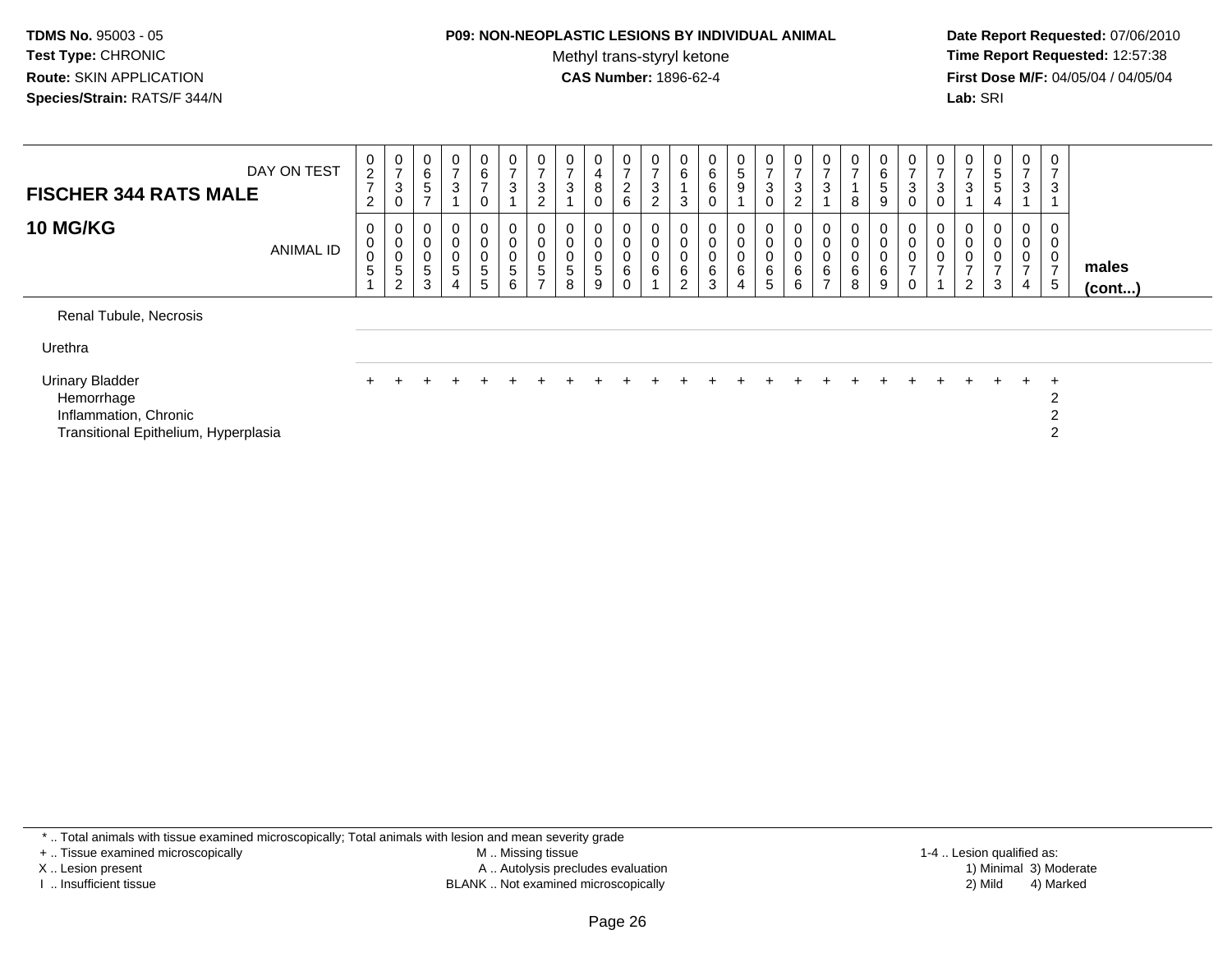# **P09: NON-NEOPLASTIC LESIONS BY INDIVIDUAL ANIMAL**

Methyl trans-styryl ketone<br>CAS Number: 1896-62-4

 **Date Report Requested:** 07/06/2010 **Time Report Requested:** 12:57:38 **First Dose M/F:** 04/05/04 / 04/05/04<br>**Lab:** SRI **Lab:** SRI

| DAY ON TEST<br><b>FISCHER 344 RATS MALE</b><br><b>10 MG/KG</b><br><b>ANIMAL ID</b>                                                                                                                                                                      | $\frac{0}{7}$<br>$\frac{3}{2}$<br>$\mathbf 0$<br>$\mathbf 0$<br>$\frac{0}{7}$<br>$\,6\,$ | $\frac{0}{7}$<br>$\mathbf{3}$<br>$\mathsf 0$<br>$\mathbf 0$<br>$\mathbf 0$<br>$\mathbf 0$<br>$\overline{7}$<br>$\overline{7}$ | $\begin{array}{c} 0 \\ 6 \end{array}$<br>$\overline{7}$<br>5<br>$\pmb{0}$<br>$\mathbf 0$<br>$\mathbf 0$<br>$\overline{7}$<br>8 | $\frac{0}{7}$<br>3<br>$\mathbf 0$<br>$\mathbf 0$<br>$\mathbf 0$<br>$\mathbf 0$<br>$\overline{7}$<br>9 | $\frac{0}{7}$<br>$\mathbf{3}$<br>$\mathbf{1}$<br>$_{\rm 0}^{\rm 0}$<br>$\overline{0}$<br>$\bf 8$<br>$\overline{0}$ | $\frac{0}{7}$<br>3<br>$\mathbf{1}$<br>$\mathsf{O}\xspace$<br>$\ddot{\mathbf{0}}$<br>$\mathbf 0$<br>8 | $\begin{array}{c} 0 \\ 7 \end{array}$<br>$\ensuremath{\mathsf{3}}$<br>$\mathbf{1}$<br>$\pmb{0}$<br>$\pmb{0}$<br>$\pmb{0}$<br>$\bf 8$<br>$\overline{2}$ | $\frac{0}{7}$<br>$\frac{3}{2}$<br>$\pmb{0}$<br>$\ddot{\mathbf{0}}$<br>$\pmb{0}$<br>8<br>3 | $\begin{smallmatrix}0\\7\end{smallmatrix}$<br>$\frac{3}{2}$<br>$\pmb{0}$<br>$\ddot{\mathbf{0}}$<br>$\pmb{0}$<br>$\,8\,$<br>$\overline{4}$ | $\begin{array}{c} 0 \\ 5 \end{array}$<br>$\boldsymbol{9}$<br>$\mathbf{1}$<br>$\pmb{0}$<br>$\ddot{\mathbf{0}}$<br>$\mathbf 0$<br>8<br>$\overline{5}$ | $\frac{0}{7}$<br>$\ensuremath{\mathsf{3}}$<br>$\overline{2}$<br>0<br>$\mathbf 0$<br>$\mathbf 0$<br>8<br>$\,6\,$ | $\pmb{0}$<br>$\,6\,$<br>$\,6\,$<br>$\overline{7}$<br>$\pmb{0}$<br>$\mathbf 0$<br>$\mathbf 0$<br>8<br>$\overline{7}$ | $_{6}^{\rm 0}$<br>$\sqrt{5}$<br>9<br>$\mathbf 0$<br>$\mathbf 0$<br>0<br>8<br>8 | $\frac{0}{7}$<br>$\mathbf{3}$<br>$\mathbf{1}$<br>$\begin{smallmatrix}0\\0\\0\end{smallmatrix}$<br>$\overline{8}$<br>$\overline{9}$ | $\frac{0}{7}$<br>3<br>$\mathbf 0$<br>$\begin{smallmatrix}0\0\0\end{smallmatrix}$<br>$\overline{0}$<br>$\overline{9}$<br>$\mathbf 0$ | $\pmb{0}$<br>$\ensuremath{\mathsf{3}}$<br>$\pmb{0}$<br>$\,6\,$<br>$\pmb{0}$<br>$\pmb{0}$<br>0<br>$\boldsymbol{9}$ | $\begin{smallmatrix}0\5\3\end{smallmatrix}$<br>$\mathbf 0$<br>$\mathbf 0$<br>$\ddot{\mathbf{0}}$<br>$\mathbf 0$<br>$\overline{9}$<br>$\overline{2}$ | $\frac{0}{7}$<br>$\frac{2}{9}$<br>$\pmb{0}$<br>$\ddot{\mathbf{0}}$<br>$\pmb{0}$<br>$\frac{9}{3}$ | 0<br>$\overline{5}$<br>$9\,$<br>$\overline{1}$<br>0<br>$\mathbf 0$<br>$\mathbf 0$<br>$\boldsymbol{9}$<br>$\overline{4}$ | $\frac{0}{7}$<br>3<br>$\mathbf 0$<br>$\mathbf 0$<br>$\mathbf 0$<br>$\mathbf 0$<br>$\boldsymbol{9}$<br>$\sqrt{5}$ | 0<br>$\,6\,$<br>$\, 8$<br>$\overline{7}$<br>$\pmb{0}$<br>$\mathsf{O}\xspace$<br>$\mathbf 0$<br>$\boldsymbol{9}$<br>6 | $\frac{0}{7}$<br>$\mathbf{3}$<br>$\mathbf 0$<br>0<br>$\mathbf 0$<br>$\mathbf 0$<br>$\boldsymbol{9}$<br>$\overline{7}$ | $\begin{smallmatrix}0\\7\end{smallmatrix}$<br>$\mathsf{O}\xspace$<br>$\mathbf{1}$<br>$\begin{smallmatrix}0\\0\\0\end{smallmatrix}$<br>$\frac{9}{8}$ | $\frac{0}{7}$<br>3<br>$\overline{2}$<br>$\mathsf{O}$<br>$\mathsf{O}\xspace$<br>$\overline{0}$<br>$\overline{9}$<br>$\tilde{9}$ | 0<br>$\overline{7}$<br>3<br>$\mathbf 0$<br>$\mathbf 0$<br>0<br>$\mathbf{1}$<br>0<br>0 | * TOTALS          |                                                                         |
|---------------------------------------------------------------------------------------------------------------------------------------------------------------------------------------------------------------------------------------------------------|------------------------------------------------------------------------------------------|-------------------------------------------------------------------------------------------------------------------------------|--------------------------------------------------------------------------------------------------------------------------------|-------------------------------------------------------------------------------------------------------|--------------------------------------------------------------------------------------------------------------------|------------------------------------------------------------------------------------------------------|--------------------------------------------------------------------------------------------------------------------------------------------------------|-------------------------------------------------------------------------------------------|-------------------------------------------------------------------------------------------------------------------------------------------|-----------------------------------------------------------------------------------------------------------------------------------------------------|-----------------------------------------------------------------------------------------------------------------|---------------------------------------------------------------------------------------------------------------------|--------------------------------------------------------------------------------|------------------------------------------------------------------------------------------------------------------------------------|-------------------------------------------------------------------------------------------------------------------------------------|-------------------------------------------------------------------------------------------------------------------|-----------------------------------------------------------------------------------------------------------------------------------------------------|--------------------------------------------------------------------------------------------------|-------------------------------------------------------------------------------------------------------------------------|------------------------------------------------------------------------------------------------------------------|----------------------------------------------------------------------------------------------------------------------|-----------------------------------------------------------------------------------------------------------------------|-----------------------------------------------------------------------------------------------------------------------------------------------------|--------------------------------------------------------------------------------------------------------------------------------|---------------------------------------------------------------------------------------|-------------------|-------------------------------------------------------------------------|
| <b>ALIMENTARY SYSTEM</b>                                                                                                                                                                                                                                |                                                                                          |                                                                                                                               |                                                                                                                                |                                                                                                       |                                                                                                                    |                                                                                                      |                                                                                                                                                        |                                                                                           |                                                                                                                                           |                                                                                                                                                     |                                                                                                                 |                                                                                                                     |                                                                                |                                                                                                                                    |                                                                                                                                     |                                                                                                                   |                                                                                                                                                     |                                                                                                  |                                                                                                                         |                                                                                                                  |                                                                                                                      |                                                                                                                       |                                                                                                                                                     |                                                                                                                                |                                                                                       |                   |                                                                         |
| Esophagus                                                                                                                                                                                                                                               |                                                                                          |                                                                                                                               |                                                                                                                                |                                                                                                       |                                                                                                                    |                                                                                                      |                                                                                                                                                        |                                                                                           |                                                                                                                                           |                                                                                                                                                     |                                                                                                                 |                                                                                                                     |                                                                                |                                                                                                                                    |                                                                                                                                     |                                                                                                                   |                                                                                                                                                     |                                                                                                  |                                                                                                                         |                                                                                                                  |                                                                                                                      |                                                                                                                       |                                                                                                                                                     |                                                                                                                                |                                                                                       | 50                |                                                                         |
| Intestine Large, Cecum<br>Edema<br>Infiltration Cellular, Mixed Cell                                                                                                                                                                                    |                                                                                          |                                                                                                                               |                                                                                                                                |                                                                                                       |                                                                                                                    |                                                                                                      |                                                                                                                                                        |                                                                                           |                                                                                                                                           | $\overline{2}$                                                                                                                                      |                                                                                                                 |                                                                                                                     | $\overline{c}$                                                                 |                                                                                                                                    |                                                                                                                                     |                                                                                                                   |                                                                                                                                                     |                                                                                                  |                                                                                                                         |                                                                                                                  |                                                                                                                      |                                                                                                                       |                                                                                                                                                     | $\div$                                                                                                                         | $+$                                                                                   | 49                | 22.0<br>$1 \quad 3.0$                                                   |
| Intestine Large, Colon                                                                                                                                                                                                                                  |                                                                                          |                                                                                                                               |                                                                                                                                |                                                                                                       |                                                                                                                    |                                                                                                      |                                                                                                                                                        |                                                                                           |                                                                                                                                           |                                                                                                                                                     |                                                                                                                 |                                                                                                                     |                                                                                |                                                                                                                                    |                                                                                                                                     |                                                                                                                   |                                                                                                                                                     |                                                                                                  |                                                                                                                         |                                                                                                                  |                                                                                                                      |                                                                                                                       |                                                                                                                                                     |                                                                                                                                |                                                                                       | 50                |                                                                         |
| Intestine Large, Rectum                                                                                                                                                                                                                                 |                                                                                          |                                                                                                                               |                                                                                                                                |                                                                                                       |                                                                                                                    |                                                                                                      |                                                                                                                                                        |                                                                                           |                                                                                                                                           |                                                                                                                                                     |                                                                                                                 |                                                                                                                     |                                                                                |                                                                                                                                    |                                                                                                                                     |                                                                                                                   |                                                                                                                                                     |                                                                                                  |                                                                                                                         |                                                                                                                  |                                                                                                                      |                                                                                                                       |                                                                                                                                                     |                                                                                                                                |                                                                                       | 48                |                                                                         |
| Intestine Small, Duodenum                                                                                                                                                                                                                               |                                                                                          |                                                                                                                               |                                                                                                                                |                                                                                                       |                                                                                                                    |                                                                                                      |                                                                                                                                                        |                                                                                           |                                                                                                                                           |                                                                                                                                                     |                                                                                                                 |                                                                                                                     |                                                                                |                                                                                                                                    |                                                                                                                                     |                                                                                                                   |                                                                                                                                                     |                                                                                                  |                                                                                                                         |                                                                                                                  |                                                                                                                      |                                                                                                                       |                                                                                                                                                     |                                                                                                                                |                                                                                       | 50                |                                                                         |
| Intestine Small, Ileum                                                                                                                                                                                                                                  |                                                                                          |                                                                                                                               |                                                                                                                                |                                                                                                       |                                                                                                                    |                                                                                                      |                                                                                                                                                        |                                                                                           |                                                                                                                                           |                                                                                                                                                     |                                                                                                                 |                                                                                                                     |                                                                                |                                                                                                                                    |                                                                                                                                     |                                                                                                                   |                                                                                                                                                     |                                                                                                  |                                                                                                                         |                                                                                                                  |                                                                                                                      |                                                                                                                       |                                                                                                                                                     | $\div$                                                                                                                         | A                                                                                     | 48                |                                                                         |
| Intestine Small, Jejunum<br>Inflammation, Chronic Active                                                                                                                                                                                                |                                                                                          |                                                                                                                               |                                                                                                                                |                                                                                                       |                                                                                                                    |                                                                                                      |                                                                                                                                                        |                                                                                           |                                                                                                                                           |                                                                                                                                                     |                                                                                                                 |                                                                                                                     |                                                                                |                                                                                                                                    |                                                                                                                                     |                                                                                                                   |                                                                                                                                                     |                                                                                                  |                                                                                                                         |                                                                                                                  |                                                                                                                      |                                                                                                                       | A                                                                                                                                                   | $+$                                                                                                                            | $\ddot{}$                                                                             | 45                | $1 \quad 3.0$                                                           |
| Liver<br>Angiectasis<br><b>Basophilic Focus</b><br>Clear Cell Focus<br>Degeneration, Cystic<br><b>Eosinophilic Focus</b><br>Hepatodiaphragmatic Nodule<br>Infiltration Cellular, Mixed Cell<br><b>Mixed Cell Focus</b><br>Necrosis, Focal<br>Thrombosis | $\boldsymbol{\mathsf{X}}$                                                                | $\boldsymbol{\mathsf{X}}$<br>$\boldsymbol{\mathsf{X}}$<br>$\boldsymbol{\mathsf{X}}$                                           |                                                                                                                                | $\mathsf{X}$                                                                                          | $\boldsymbol{\mathsf{X}}$<br>$\mathsf X$                                                                           | X                                                                                                    | $\boldsymbol{X}$<br>$\mathsf{X}^-$<br>X<br>$\mathsf X$                                                                                                 | $\boldsymbol{\mathsf{X}}$                                                                 | X<br>X                                                                                                                                    |                                                                                                                                                     | $\pmb{\times}$<br>1                                                                                             |                                                                                                                     | $\overline{2}$                                                                 |                                                                                                                                    | $X$ $X$<br>$\mathsf{X}$                                                                                                             |                                                                                                                   | X                                                                                                                                                   | $\boldsymbol{\mathsf{X}}$                                                                        |                                                                                                                         | $\boldsymbol{\mathsf{X}}$<br>$\mathsf X$<br>$\mathbf{1}$<br>$\times$                                             | 4                                                                                                                    | X<br>X                                                                                                                | X<br>-1                                                                                                                                             |                                                                                                                                |                                                                                       | 50<br>5<br>9<br>8 | $12.0$<br>23<br>19<br>4 1.5<br>$\mathbf{2}$<br>2.0<br>$1 1.0$<br>$14.0$ |

\* .. Total animals with tissue examined microscopically; Total animals with lesion and mean severity grade

+ .. Tissue examined microscopically

X .. Lesion present

I .. Insufficient tissue

M .. Missing tissue

A .. Autolysis precludes evaluation 1) Minimal 3 ... Autolysis precludes evaluation 1, and 30 ... (1) Minimal 3<br>1) Minimal 3) Mild BLANK .. Not examined microscopically 2) Mild 4) Marked

1-4 .. Lesion qualified as:<br>1) Minimal 3) Moderate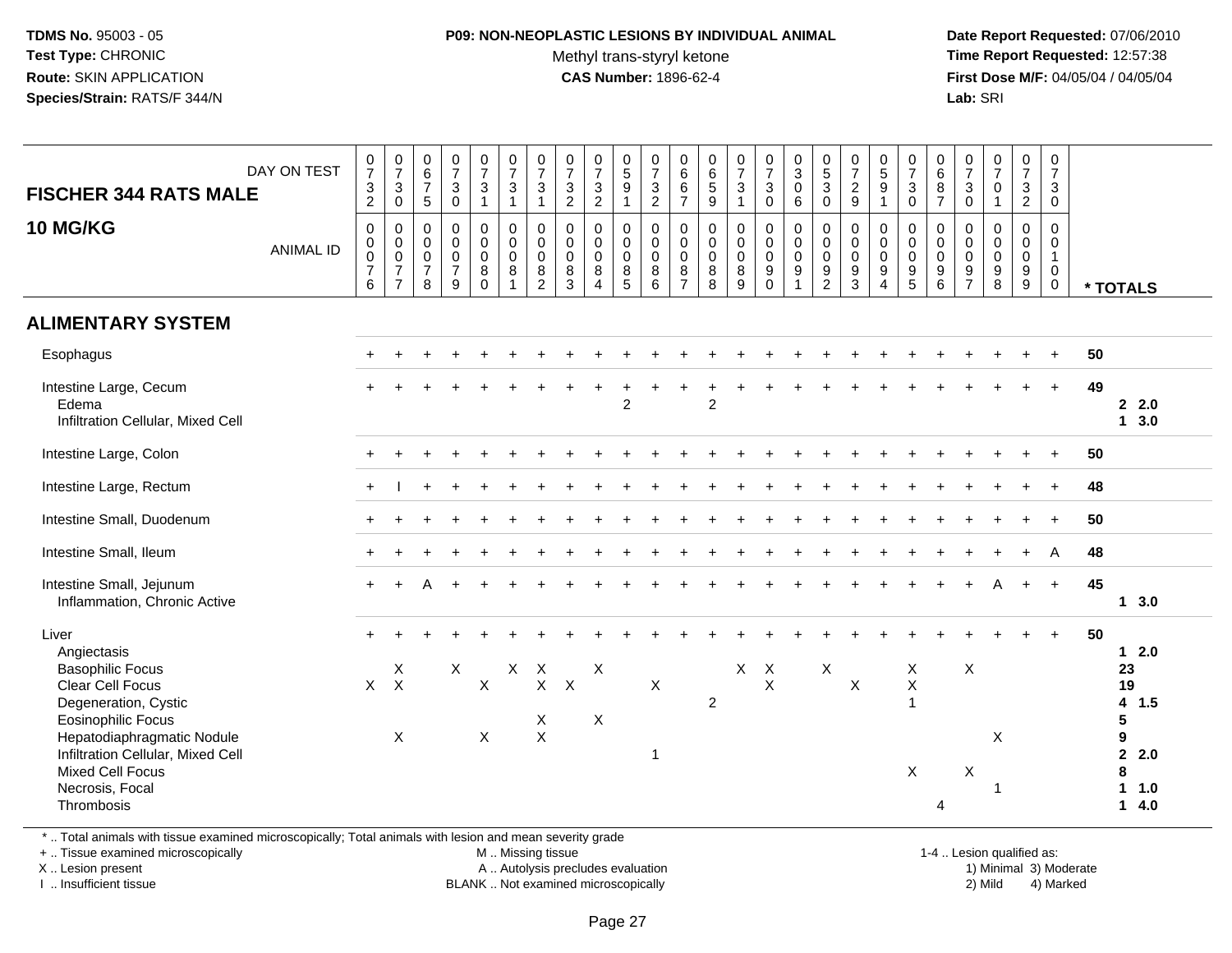#### **P09: NON-NEOPLASTIC LESIONS BY INDIVIDUAL ANIMAL**

Methyl trans-styryl ketone<br>CAS Number: 1896-62-4

 **Date Report Requested:** 07/06/2010 **Time Report Requested:** 12:57:38 **First Dose M/F:** 04/05/04 / 04/05/04<br>Lab: SRI **Lab:** SRI

| <b>FISCHER 344 RATS MALE</b>                                                                                                                                                         | DAY ON TEST      | $\frac{0}{7}$<br>$\frac{3}{2}$                                           | $\begin{array}{c} 0 \\ 7 \end{array}$<br>$\ensuremath{\mathsf{3}}$<br>$\pmb{0}$  | $\begin{array}{c} 0 \\ 6 \\ 7 \end{array}$<br>$\sqrt{5}$       | $\frac{0}{7}$<br>$\ensuremath{\mathsf{3}}$<br>$\pmb{0}$                               | $\begin{array}{c} 0 \\ 7 \end{array}$<br>$\frac{3}{1}$                 | $\frac{0}{7}$<br>$\frac{3}{1}$                                              | $\frac{0}{7}$<br>3<br>1                            | $\begin{array}{c} 0 \\ 7 \end{array}$<br>$\frac{3}{2}$   | $\frac{0}{7}$<br>$\ensuremath{\mathsf{3}}$<br>$\boldsymbol{2}$                      | $\begin{array}{c} 0 \\ 5 \end{array}$<br>$\boldsymbol{9}$<br>$\mathbf{1}$ | $\frac{0}{7}$<br>$\frac{3}{2}$                                | $\pmb{0}$<br>$\,6\,$<br>$\frac{6}{7}$                               | $\begin{array}{c} 0 \\ 6 \\ 5 \end{array}$<br>$\boldsymbol{9}$ | $\frac{0}{7}$<br>3<br>$\mathbf{1}$                   | $\frac{0}{7}$<br>$\ensuremath{\mathsf{3}}$<br>$\mathsf{O}\xspace$ | $\begin{smallmatrix}0\\3\\0\end{smallmatrix}$<br>$\,6\,$            | $\begin{array}{c} 0 \\ 5 \end{array}$<br>$\overline{3}$<br>$\pmb{0}$ | $\begin{array}{c} 0 \\ 7 \end{array}$<br>$\sqrt{2}$<br>$9$         | $\begin{array}{c} 0 \\ 5 \\ 9 \end{array}$<br>$\mathbf{1}$ | $\begin{array}{c} 0 \\ 7 \end{array}$<br>$_0^3$          | $\begin{array}{c} 0 \\ 6 \end{array}$<br>$\frac{8}{7}$                      | $\frac{0}{7}$<br>$_{\rm 0}^3$          | $\begin{array}{c} 0 \\ 7 \end{array}$<br>$\pmb{0}$<br>$\overline{1}$ | $\frac{0}{7}$<br>$\frac{3}{2}$                                        | $\frac{0}{7}$<br>$\ensuremath{\mathsf{3}}$<br>$\mathbf 0$    |              |                                                             |
|--------------------------------------------------------------------------------------------------------------------------------------------------------------------------------------|------------------|--------------------------------------------------------------------------|----------------------------------------------------------------------------------|----------------------------------------------------------------|---------------------------------------------------------------------------------------|------------------------------------------------------------------------|-----------------------------------------------------------------------------|----------------------------------------------------|----------------------------------------------------------|-------------------------------------------------------------------------------------|---------------------------------------------------------------------------|---------------------------------------------------------------|---------------------------------------------------------------------|----------------------------------------------------------------|------------------------------------------------------|-------------------------------------------------------------------|---------------------------------------------------------------------|----------------------------------------------------------------------|--------------------------------------------------------------------|------------------------------------------------------------|----------------------------------------------------------|-----------------------------------------------------------------------------|----------------------------------------|----------------------------------------------------------------------|-----------------------------------------------------------------------|--------------------------------------------------------------|--------------|-------------------------------------------------------------|
| <b>10 MG/KG</b>                                                                                                                                                                      | <b>ANIMAL ID</b> | $\boldsymbol{0}$<br>$\mathbf 0$<br>$\overline{0}$<br>$\overline{7}$<br>6 | $\mathbf 0$<br>$\mathbf 0$<br>$\overline{0}$<br>$\overline{7}$<br>$\overline{7}$ | 0<br>$\mathbf 0$<br>$\mathsf{O}\xspace$<br>$\overline{7}$<br>8 | $\mathbf 0$<br>$\mathbf 0$<br>$\ddot{\mathbf{0}}$<br>$\overline{7}$<br>$\overline{9}$ | $\mathbf 0$<br>$\mathbf 0$<br>$\pmb{0}$<br>$\overline{8}$ <sup>0</sup> | $\mathbf 0$<br>$\mathbf 0$<br>$\ddot{\mathbf{0}}$<br>$\, 8$<br>$\mathbf{1}$ | 0<br>$\mathbf 0$<br>0<br>$\bf 8$<br>$\overline{2}$ | 0<br>$\mathbf 0$<br>$\ddot{\mathbf{0}}$<br>$\frac{8}{3}$ | 0<br>$\mathsf{O}\xspace$<br>$\ddot{\mathbf{0}}$<br>$\overline{8}$<br>$\overline{4}$ | 0<br>$\mathbf 0$<br>0<br>$\frac{8}{5}$                                    | $\mathbf 0$<br>$\mathbf 0$<br>$\overline{0}$<br>$\frac{8}{6}$ | $\mathbf 0$<br>$\mathbf 0$<br>$\pmb{0}$<br>$\, 8$<br>$\overline{7}$ | $\pmb{0}$<br>$\mathbf 0$<br>$\mathbf 0$<br>$\overline{8}$<br>8 | 0<br>$\tilde{0}$<br>$\bar{0}$<br>$\overline{8}$<br>9 | 0<br>$\mathbf 0$<br>$\mathsf{O}\xspace$<br>$\overline{9}$<br>0    | $\mathbf 0$<br>$\mathbf 0$<br>$\overline{0}$<br>$\overline{9}$<br>1 | 0<br>$\mathbf 0$<br>0<br>$\boldsymbol{9}$<br>$\overline{2}$          | $\mathbf 0$<br>$\mathbf 0$<br>$\mathbf 0$<br>$\boldsymbol{9}$<br>3 | 0<br>$\mathbf 0$<br>0<br>$\overline{9}$<br>$\overline{4}$  | 0<br>$\mathbf 0$<br>$\ddot{\mathbf{0}}$<br>$\frac{9}{5}$ | $\mathbf 0$<br>$\mathbf 0$<br>$\overline{0}$<br>$\boldsymbol{9}$<br>$\,6\,$ | 0<br>$\mathbf 0$<br>0<br>$\frac{9}{7}$ | $\mathbf 0$<br>$\mathbf 0$<br>$\pmb{0}$<br>$\boldsymbol{9}$<br>8     | 0<br>$\mathbf 0$<br>$\pmb{0}$<br>$\boldsymbol{9}$<br>$\boldsymbol{9}$ | 0<br>$\mathbf 0$<br>$\mathbf{1}$<br>$\pmb{0}$<br>$\mathbf 0$ |              | * TOTALS                                                    |
| Bile Duct, Hyperplasia<br>Centrilobular, Necrosis<br>Hepatocyte, Hyperplasia, Focal<br>Hepatocyte, Vacuolization Cytoplasmic<br>Kupffer Cell, Pigmentation<br>Oval Cell, Hyperplasia |                  | $\mathbf{1}$                                                             | $\mathbf{1}$                                                                     | 3                                                              | $\overline{1}$                                                                        | $\overline{\mathbf{1}}$                                                |                                                                             | $\overline{c}$                                     | 1                                                        | $\overline{1}$<br>$\overline{2}$                                                    | $\mathbf{3}$<br>3                                                         |                                                               | $\overline{4}$                                                      | 3                                                              | $\overline{c}$                                       | $\boldsymbol{2}$                                                  | 3                                                                   |                                                                      | $\mathbf 1$                                                        | $\overline{2}$<br>$\overline{2}$                           | $\mathbf{1}$                                             | 3<br>$\overline{c}$                                                         | $\overline{1}$                         | $\mathbf{1}$                                                         | $\overline{c}$                                                        | $\overline{2}$                                               |              | 31 1.6<br>52.8<br>$12.0$<br>62.3<br>$12.0$<br>$1 \quad 3.0$ |
| Mesentery<br>Accessory Spleen<br>Hemorrhage<br>Mineralization<br>Fat, Necrosis                                                                                                       |                  |                                                                          |                                                                                  |                                                                |                                                                                       | $+$                                                                    |                                                                             |                                                    |                                                          |                                                                                     |                                                                           | $+$                                                           |                                                                     | $\mathbf{1}$                                                   | $\ddot{}$<br>$\overline{2}$                          |                                                                   |                                                                     |                                                                      | $\ddot{}$<br>$\overline{2}$                                        |                                                            |                                                          | ÷<br>$2^{\circ}$                                                            | $+$<br>$\overline{\mathbf{3}}$         |                                                                      |                                                                       |                                                              | 14           | $\mathbf 1$<br>14.0<br>13.0<br>82.4                         |
| Oral Mucosa                                                                                                                                                                          |                  |                                                                          |                                                                                  |                                                                |                                                                                       |                                                                        | $\ddot{}$                                                                   |                                                    |                                                          |                                                                                     |                                                                           |                                                               |                                                                     |                                                                |                                                      |                                                                   |                                                                     |                                                                      |                                                                    |                                                            |                                                          |                                                                             |                                        |                                                                      |                                                                       |                                                              | $\mathbf{1}$ |                                                             |
| Pancreas<br>Atrophy<br>Cyst<br>Acinus, Cytoplasmic Alteration<br>Acinus, Hyperplasia, Focal                                                                                          |                  |                                                                          |                                                                                  |                                                                | $\boldsymbol{2}$                                                                      | $\ensuremath{\mathsf{3}}$<br>$\times$                                  |                                                                             | $\overline{c}$                                     | X                                                        |                                                                                     | $\overline{2}$                                                            | $\overline{1}$                                                | 3                                                                   | X                                                              | 1                                                    |                                                                   |                                                                     |                                                                      | X                                                                  |                                                            | $\overline{2}$                                           |                                                                             |                                        | 1                                                                    | $\overline{4}$                                                        | $\overline{4}$                                               | 50           | $27$ 2.1<br>10<br>3, 3.0<br>13.0                            |
| Salivary Glands<br>Atrophy<br>Necrosis                                                                                                                                               |                  | $+$                                                                      |                                                                                  |                                                                |                                                                                       |                                                                        |                                                                             |                                                    |                                                          |                                                                                     |                                                                           |                                                               | $\overline{\mathbf{c}}$                                             |                                                                |                                                      |                                                                   |                                                                     |                                                                      |                                                                    |                                                            |                                                          |                                                                             |                                        |                                                                      |                                                                       | $+$                                                          | 50           | 1.0<br>2.0                                                  |
| Stomach, Forestomach<br>Edema<br>Inflammation, Chronic Active<br>Ulcer<br>Epithelium, Hyperplasia                                                                                    |                  |                                                                          |                                                                                  |                                                                |                                                                                       |                                                                        |                                                                             |                                                    |                                                          |                                                                                     | 4                                                                         |                                                               | $\mathbf{1}$                                                        |                                                                |                                                      |                                                                   |                                                                     |                                                                      |                                                                    | 3                                                          |                                                          | 3<br>$\overline{2}$                                                         |                                        |                                                                      |                                                                       |                                                              | 50           | 13.0<br>2.5<br>6 3.3<br>62.8                                |
| *  Total animals with tissue examined microscopically; Total animals with lesion and mean severity grade<br>+  Tissue examined microscopically                                       |                  |                                                                          |                                                                                  |                                                                |                                                                                       |                                                                        | M  Missing tissue                                                           |                                                    |                                                          |                                                                                     |                                                                           |                                                               |                                                                     |                                                                |                                                      |                                                                   |                                                                     |                                                                      |                                                                    |                                                            |                                                          |                                                                             |                                        | 1-4  Lesion qualified as:                                            |                                                                       |                                                              |              |                                                             |

X .. Lesion present

I .. Insufficient tissue

Lesion present **A** .. Autolysis precludes evaluation 1996 and the server all the server all the server all the server and the server all the server all the server all the server all the server all the server all the server BLANK .. Not examined microscopically 2) Mild 4) Marked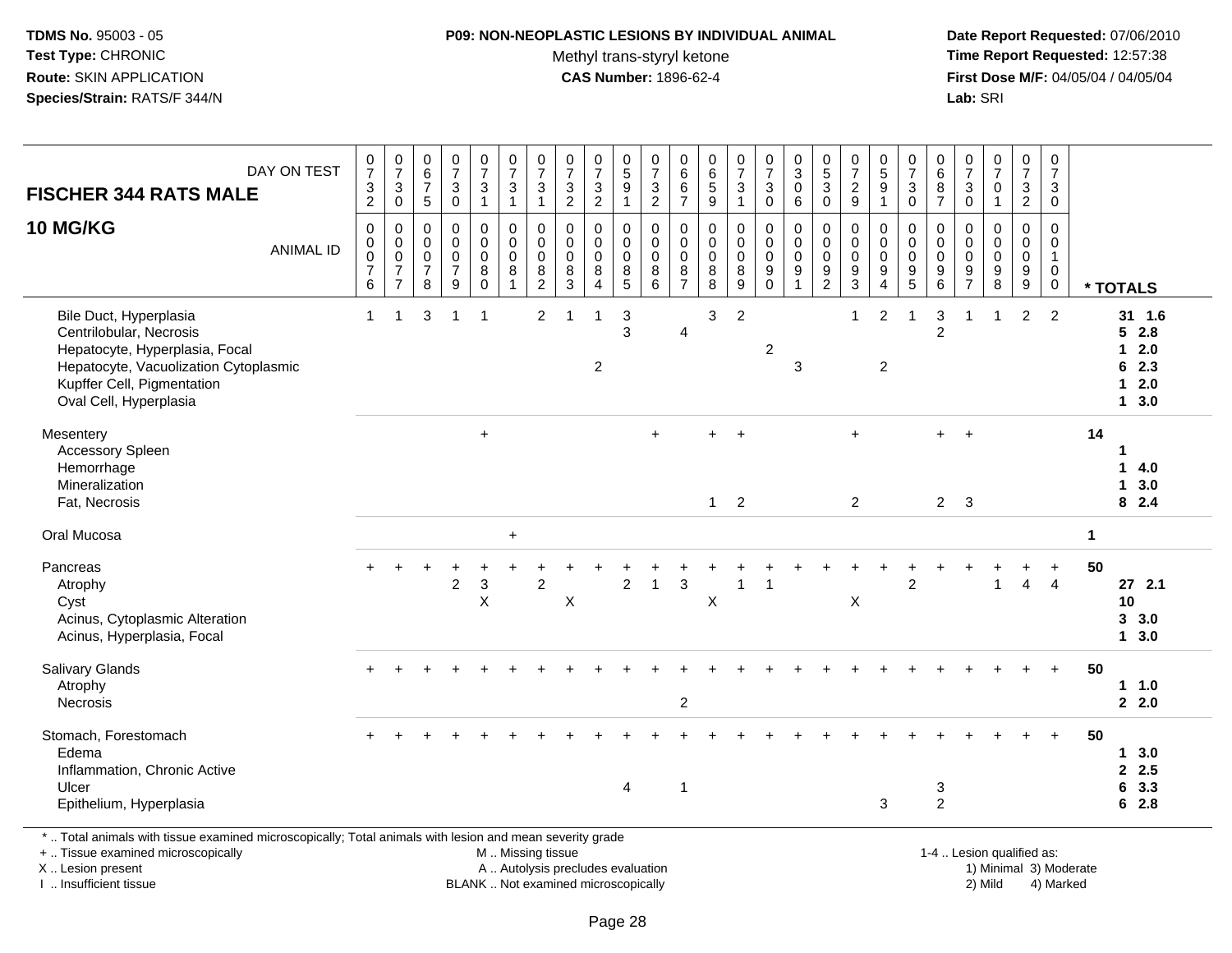#### **P09: NON-NEOPLASTIC LESIONS BY INDIVIDUAL ANIMAL**

Methyl trans-styryl ketone<br>CAS Number: 1896-62-4

 **Date Report Requested:** 07/06/2010 **Time Report Requested:** 12:57:38 **First Dose M/F:** 04/05/04 / 04/05/04<br>Lab: SRI **Lab:** SRI

| DAY ON TEST<br><b>FISCHER 344 RATS MALE</b>                                                                               | $\frac{0}{7}$<br>3<br>$\overline{c}$                                  | $\frac{0}{7}$<br>$\ensuremath{\mathsf{3}}$<br>$\pmb{0}$                     | $\begin{array}{c} 0 \\ 6 \end{array}$<br>$\overline{7}$<br>$\sqrt{5}$ | $\frac{0}{7}$<br>$\ensuremath{\mathsf{3}}$<br>$\mathbf 0$      | $\begin{smallmatrix}0\\7\end{smallmatrix}$<br>$\ensuremath{\mathsf{3}}$<br>1 | $\frac{0}{7}$<br>$\ensuremath{\mathsf{3}}$<br>$\mathbf{1}$ | $\frac{0}{7}$<br>3<br>$\mathbf{1}$                 | $\frac{0}{7}$<br>$\ensuremath{\mathsf{3}}$<br>$\overline{c}$ | $\frac{0}{7}$<br>$\ensuremath{\mathsf{3}}$<br>$\overline{2}$ | $\begin{array}{c} 0 \\ 5 \end{array}$<br>$\boldsymbol{9}$  | $\frac{0}{7}$<br>$\frac{3}{2}$                              | 0<br>$\,6\,$<br>$\,6\,$<br>$\overline{7}$ | 0<br>$6\phantom{a}$<br>$\sqrt{5}$<br>9                    | $\frac{0}{7}$<br>$\mathbf{3}$<br>1 | $\frac{0}{7}$<br>$\ensuremath{\mathsf{3}}$<br>$\mathbf 0$       | $\begin{smallmatrix}0\\3\end{smallmatrix}$<br>$\mathbf 0$<br>6                 | $\begin{smallmatrix}0\0\5\end{smallmatrix}$<br>$\ensuremath{\mathsf{3}}$<br>$\mathsf{O}\xspace$ | $\frac{0}{7}$<br>$\sqrt{2}$<br>9                             | 0<br>$\overline{5}$<br>$\boldsymbol{9}$<br>-1 | $\frac{0}{7}$<br>$\sqrt{3}$<br>$\mathbf 0$                                      | 0<br>6<br>8<br>$\overline{7}$      | $\frac{0}{7}$<br>$\ensuremath{\mathsf{3}}$<br>$\mathsf{O}\xspace$ | $\frac{0}{7}$<br>$\mathsf 0$<br>$\mathbf{1}$           | $\frac{0}{7}$<br>$\sqrt{3}$<br>$\overline{a}$                        | 0<br>$\overline{7}$<br>$\mathbf{3}$<br>$\mathbf 0$                       |    |                                             |
|---------------------------------------------------------------------------------------------------------------------------|-----------------------------------------------------------------------|-----------------------------------------------------------------------------|-----------------------------------------------------------------------|----------------------------------------------------------------|------------------------------------------------------------------------------|------------------------------------------------------------|----------------------------------------------------|--------------------------------------------------------------|--------------------------------------------------------------|------------------------------------------------------------|-------------------------------------------------------------|-------------------------------------------|-----------------------------------------------------------|------------------------------------|-----------------------------------------------------------------|--------------------------------------------------------------------------------|-------------------------------------------------------------------------------------------------|--------------------------------------------------------------|-----------------------------------------------|---------------------------------------------------------------------------------|------------------------------------|-------------------------------------------------------------------|--------------------------------------------------------|----------------------------------------------------------------------|--------------------------------------------------------------------------|----|---------------------------------------------|
| 10 MG/KG<br><b>ANIMAL ID</b>                                                                                              | $\pmb{0}$<br>0<br>$\mathsf{O}\xspace$<br>$\overline{\mathbf{7}}$<br>6 | $\mathbf 0$<br>$\pmb{0}$<br>$\mathbf 0$<br>$\overline{7}$<br>$\overline{7}$ | $\mathbf 0$<br>$\mathbf 0$<br>$\mathbf 0$<br>$\overline{7}$<br>8      | $\mathbf 0$<br>$\mathbf 0$<br>$\pmb{0}$<br>$\overline{7}$<br>9 | 0<br>$\mathbf 0$<br>$\mathbf 0$<br>$\bf 8$<br>$\Omega$                       | $\mathbf 0$<br>$\mathbf 0$<br>$\pmb{0}$<br>8<br>1          | 0<br>$\pmb{0}$<br>$\pmb{0}$<br>8<br>$\overline{2}$ | $\mathbf 0$<br>0<br>$\mathsf{O}\xspace$<br>$\,8\,$<br>3      | 0<br>0<br>$\mathbf 0$<br>$\bf8$<br>$\boldsymbol{\Lambda}$    | $\mathbf 0$<br>$\mathsf{O}$<br>$\mathbf 0$<br>$\bf 8$<br>5 | $\mathbf 0$<br>$\mathbf 0$<br>$\overline{0}$<br>$\, 8$<br>6 | 0<br>0<br>0<br>8<br>$\overline{7}$        | $\mathbf 0$<br>$\mathbf 0$<br>$\mathbf 0$<br>$\bf 8$<br>8 | 0<br>0<br>$\mathsf 0$<br>8<br>9    | 0<br>$\mathbf 0$<br>$\mathsf 0$<br>$\boldsymbol{9}$<br>$\Omega$ | $\mathbf 0$<br>$\pmb{0}$<br>$\overline{0}$<br>$\boldsymbol{9}$<br>$\mathbf{1}$ | 0<br>0<br>$\pmb{0}$<br>$\boldsymbol{9}$<br>$\overline{2}$                                       | $\pmb{0}$<br>$\pmb{0}$<br>$\pmb{0}$<br>$\boldsymbol{9}$<br>3 | 0<br>0<br>$\pmb{0}$<br>$\boldsymbol{9}$<br>4  | $\mathbf 0$<br>$\mathbf 0$<br>$\mathbf 0$<br>$\boldsymbol{9}$<br>$\overline{5}$ | 0<br>0<br>0<br>9<br>6              | $\mathbf 0$<br>$\mathbf 0$<br>0<br>$\frac{9}{7}$                  | 0<br>0<br>$\ddot{\mathbf{0}}$<br>$\boldsymbol{9}$<br>8 | 0<br>$\mathbf 0$<br>$\mathsf{O}\xspace$<br>$\boldsymbol{9}$<br>$9\,$ | $\mathbf 0$<br>$\mathbf 0$<br>$\mathbf{1}$<br>$\mathsf 0$<br>$\mathbf 0$ |    | * TOTALS                                    |
| Stomach, Glandular<br>Edema<br>Erosion<br>Mineralization<br>Ulcer<br>Glands, Hyperplasia                                  |                                                                       |                                                                             | $\mathbf 1$                                                           |                                                                |                                                                              | $\overline{c}$                                             |                                                    |                                                              |                                                              | 3<br>$\overline{2}$<br>3                                   |                                                             | 3                                         |                                                           |                                    |                                                                 |                                                                                |                                                                                                 |                                                              |                                               | $\overline{c}$                                                                  | $\boldsymbol{2}$<br>$\overline{c}$ |                                                                   |                                                        |                                                                      | $\ddot{+}$                                                               | 50 | 32.3<br>2.2<br>5<br>3.0<br>1<br>32.3<br>2.5 |
| Tongue<br>Epithelium, Hyperplasia                                                                                         |                                                                       |                                                                             |                                                                       |                                                                |                                                                              |                                                            |                                                    |                                                              |                                                              |                                                            |                                                             |                                           |                                                           |                                    |                                                                 |                                                                                |                                                                                                 |                                                              |                                               |                                                                                 |                                    | $+$                                                               |                                                        |                                                                      |                                                                          | 3  | 2.2.0                                       |
| <b>CARDIOVASCULAR SYSTEM</b>                                                                                              |                                                                       |                                                                             |                                                                       |                                                                |                                                                              |                                                            |                                                    |                                                              |                                                              |                                                            |                                                             |                                           |                                                           |                                    |                                                                 |                                                                                |                                                                                                 |                                                              |                                               |                                                                                 |                                    |                                                                   |                                                        |                                                                      |                                                                          |    |                                             |
| Heart<br>Cardiomyopathy<br>Thrombosis                                                                                     | 3<br>3                                                                | -1                                                                          | 3<br>$\overline{c}$                                                   | 3                                                              | $\mathbf{3}$                                                                 | 3<br>3                                                     | 3                                                  | 3                                                            | 3                                                            | 4                                                          | 3                                                           | 3                                         | -1                                                        | $\mathbf{3}$                       | 3                                                               | $\overline{1}$                                                                 | $\overline{2}$                                                                                  | -1                                                           |                                               | 3                                                                               | 1<br>4                             | 3                                                                 | $\mathbf{3}$                                           | $\overline{2}$                                                       | $\ddot{}$<br>3                                                           | 50 | 42 2.5<br>8 3.4                             |
| <b>ENDOCRINE SYSTEM</b>                                                                                                   |                                                                       |                                                                             |                                                                       |                                                                |                                                                              |                                                            |                                                    |                                                              |                                                              |                                                            |                                                             |                                           |                                                           |                                    |                                                                 |                                                                                |                                                                                                 |                                                              |                                               |                                                                                 |                                    |                                                                   |                                                        |                                                                      |                                                                          |    |                                             |
| <b>Adrenal Cortex</b><br><b>Accessory Adrenal Cortical Nodule</b><br>Atrophy<br>Degeneration, Fatty<br>Hyperplasia, Focal | +<br>X<br>$\mathbf 1$                                                 | 2                                                                           | $\overline{1}$                                                        |                                                                | $\mathbf{1}$                                                                 | X<br>$\overline{2}$                                        | $\mathsf{X}$<br>$\overline{1}$                     | X                                                            | $\overline{1}$                                               |                                                            | X<br>$\overline{1}$                                         |                                           |                                                           | 3                                  | X<br>$\overline{1}$                                             |                                                                                |                                                                                                 | X<br>$\overline{1}$                                          | $\ensuremath{\mathsf{3}}$                     | X<br>$\overline{1}$                                                             |                                    | -1                                                                | $\overline{1}$<br>3                                    | +<br>X<br>2                                                          | $+$<br>$\mathsf{X}$                                                      | 50 | 21<br>14.0<br>23 1.7<br>$3 - 1.0$           |
| Hypertrophy, Focal<br>Necrosis                                                                                            |                                                                       |                                                                             |                                                                       |                                                                | 1                                                                            |                                                            |                                                    |                                                              |                                                              |                                                            | $\sqrt{2}$                                                  | 4                                         |                                                           |                                    | -1                                                              |                                                                                |                                                                                                 |                                                              |                                               |                                                                                 | $\mathbf{1}$                       | $\overline{2}$                                                    | 3                                                      |                                                                      |                                                                          |    | $11 \t1.7$<br>14.0                          |
| Adrenal Medulla<br>Hyperplasia                                                                                            | $\ddot{}$<br>3                                                        |                                                                             |                                                                       |                                                                |                                                                              |                                                            |                                                    |                                                              | $\overline{c}$                                               | $\mathbf{1}$                                               | $\sqrt{3}$                                                  |                                           | $\overline{c}$                                            |                                    |                                                                 |                                                                                |                                                                                                 |                                                              |                                               |                                                                                 |                                    | $\overline{2}$                                                    | $\ddot{}$                                              | $\ddot{}$<br>$\mathbf{3}$                                            | $+$                                                                      | 50 | $17$ 1.8                                    |
| Islets, Pancreatic                                                                                                        |                                                                       |                                                                             |                                                                       |                                                                |                                                                              |                                                            |                                                    |                                                              |                                                              |                                                            |                                                             |                                           |                                                           |                                    |                                                                 |                                                                                |                                                                                                 |                                                              |                                               |                                                                                 |                                    |                                                                   |                                                        |                                                                      | $+$                                                                      | 50 |                                             |

X .. Lesion present

I .. Insufficient tissue

A .. Autolysis precludes evaluation and the service of the service of the service of the service of the service of the service of the service of the service of the service of the service of the service of the service of th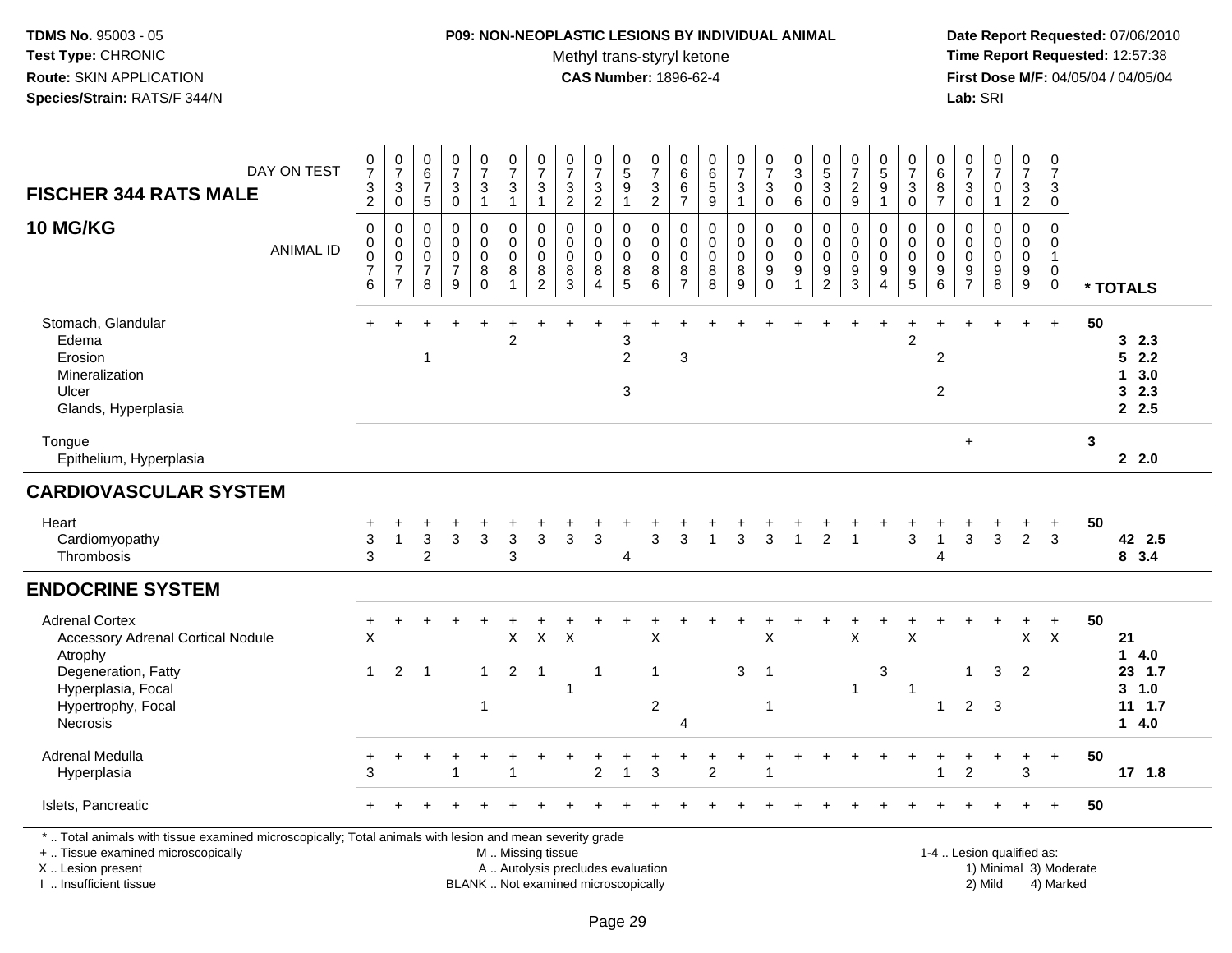## **P09: NON-NEOPLASTIC LESIONS BY INDIVIDUAL ANIMAL**

Methyl trans-styryl ketone<br>CAS Number: 1896-62-4

| DAY ON TEST<br><b>FISCHER 344 RATS MALE</b>                                                                                                                                                                | $\frac{0}{7}$<br>$\ensuremath{\mathsf{3}}$<br>$\overline{2}$ | $\frac{0}{7}$<br>$\ensuremath{\mathsf{3}}$<br>$\mathbf 0$                   | $\begin{array}{c} 0 \\ 6 \end{array}$<br>$\overline{7}$<br>$\sqrt{5}$ | $\begin{array}{c} 0 \\ 7 \end{array}$<br>$\sqrt{3}$<br>$\mathbf 0$ | $\frac{0}{7}$<br>3<br>$\mathbf{1}$     | $\frac{0}{7}$<br>$\sqrt{3}$<br>$\mathbf{1}$                          | $\frac{0}{7}$<br>$\mathfrak{S}$<br>$\mathbf{1}$            | $\begin{array}{c} 0 \\ 7 \end{array}$<br>$\mathfrak{Z}$<br>$\overline{2}$ | $\begin{array}{c} 0 \\ 7 \end{array}$<br>$\ensuremath{\mathsf{3}}$<br>$\overline{2}$ | $\begin{array}{c} 0 \\ 5 \end{array}$<br>$\boldsymbol{9}$<br>$\overline{1}$ | $\begin{matrix} 0 \\ 7 \end{matrix}$<br>$\sqrt{3}$<br>$\overline{2}$ | 0<br>6<br>6<br>$\overline{7}$                       | $\begin{array}{c} 0 \\ 6 \end{array}$<br>$\overline{5}$<br>$\boldsymbol{9}$ | $\frac{0}{7}$<br>$\mathbf{3}$<br>$\mathbf{1}$           | $\frac{0}{7}$<br>3<br>$\mathbf 0$                           | $_{3}^{\rm 0}$<br>$\mathbf 0$<br>6                                          | $\begin{array}{c} 0 \\ 5 \end{array}$<br>$\mathfrak{S}$<br>$\mathbf 0$     | $\frac{0}{7}$<br>$\sqrt{2}$<br>9                                | $\begin{array}{c} 0 \\ 5 \end{array}$<br>$\overline{9}$<br>$\mathbf{1}$ | $\frac{0}{7}$<br>3<br>$\mathbf 0$                       | $\pmb{0}$<br>$\overline{6}$<br>8<br>$\overline{7}$                           | $\begin{array}{c} 0 \\ 7 \end{array}$<br>$\mathbf{3}$<br>$\mathbf 0$ | $\frac{0}{7}$<br>$\mathbf 0$<br>$\overline{1}$                             | 0<br>$\overline{7}$<br>3<br>$\overline{2}$                       | $\mathbf 0$<br>$\overline{7}$<br>3<br>$\mathbf 0$           |              |                                                                                    |
|------------------------------------------------------------------------------------------------------------------------------------------------------------------------------------------------------------|--------------------------------------------------------------|-----------------------------------------------------------------------------|-----------------------------------------------------------------------|--------------------------------------------------------------------|----------------------------------------|----------------------------------------------------------------------|------------------------------------------------------------|---------------------------------------------------------------------------|--------------------------------------------------------------------------------------|-----------------------------------------------------------------------------|----------------------------------------------------------------------|-----------------------------------------------------|-----------------------------------------------------------------------------|---------------------------------------------------------|-------------------------------------------------------------|-----------------------------------------------------------------------------|----------------------------------------------------------------------------|-----------------------------------------------------------------|-------------------------------------------------------------------------|---------------------------------------------------------|------------------------------------------------------------------------------|----------------------------------------------------------------------|----------------------------------------------------------------------------|------------------------------------------------------------------|-------------------------------------------------------------|--------------|------------------------------------------------------------------------------------|
| <b>10 MG/KG</b><br><b>ANIMAL ID</b>                                                                                                                                                                        | $\mathbf 0$<br>$\pmb{0}$<br>$\pmb{0}$<br>$\overline{7}$<br>6 | $\mathbf 0$<br>$\mathbf 0$<br>$\pmb{0}$<br>$\overline{7}$<br>$\overline{7}$ | $\mathbf 0$<br>0<br>$\mathbf 0$<br>$\overline{7}$<br>8                | $\mathbf 0$<br>$\mathbf 0$<br>$\mathbf 0$<br>$\overline{7}$<br>9   | 0<br>0<br>$\mathbf 0$<br>8<br>$\Omega$ | $\mathbf 0$<br>$\mathbf 0$<br>$\pmb{0}$<br>$\bf 8$<br>$\overline{1}$ | 0<br>$\pmb{0}$<br>$\mathbf 0$<br>$\bf 8$<br>$\overline{2}$ | $\Omega$<br>0<br>0<br>8<br>3                                              | $\mathbf 0$<br>$\pmb{0}$<br>$\mathbf 0$<br>$\bf 8$<br>$\boldsymbol{\Lambda}$         | 0<br>$\mathbf 0$<br>$\mathbf 0$<br>$^8$ 5                                   | $\mathbf 0$<br>$\mathbf 0$<br>$\mathbf 0$<br>$\bf 8$<br>6            | $\Omega$<br>0<br>$\mathbf 0$<br>8<br>$\overline{7}$ | $\mathbf 0$<br>$\pmb{0}$<br>$\mathsf{O}\xspace$<br>$\bf 8$<br>8             | $\mathbf 0$<br>$\pmb{0}$<br>$\mathsf 0$<br>$\bf 8$<br>9 | 0<br>$\overline{0}$<br>0<br>$\boldsymbol{9}$<br>$\mathbf 0$ | $\mathbf 0$<br>$\pmb{0}$<br>$\mathbf 0$<br>$\boldsymbol{9}$<br>$\mathbf{1}$ | $\Omega$<br>$\pmb{0}$<br>$\mathbf 0$<br>$\boldsymbol{9}$<br>$\overline{2}$ | $\Omega$<br>$\mathbf 0$<br>$\mathbf 0$<br>$\boldsymbol{9}$<br>3 | 0<br>$\pmb{0}$<br>$\mathbf 0$<br>9<br>$\overline{4}$                    | $\Omega$<br>$\mathbf 0$<br>$\mathsf 0$<br>$\frac{9}{5}$ | $\mathbf 0$<br>$\mathsf{O}\xspace$<br>$\pmb{0}$<br>$\boldsymbol{9}$<br>$\,6$ | $\Omega$<br>0<br>0<br>9<br>$\overline{7}$                            | $\mathbf 0$<br>$\mathbf 0$<br>$\mathsf{O}\xspace$<br>$\boldsymbol{9}$<br>8 | $\Omega$<br>$\mathsf{O}$<br>$\mathbf 0$<br>$\boldsymbol{9}$<br>9 | $\Omega$<br>0<br>$\mathbf{1}$<br>$\mathbf 0$<br>$\mathbf 0$ |              | * TOTALS                                                                           |
| Hyperplasia                                                                                                                                                                                                |                                                              |                                                                             |                                                                       |                                                                    |                                        |                                                                      | $\overline{c}$                                             |                                                                           |                                                                                      |                                                                             |                                                                      |                                                     |                                                                             |                                                         |                                                             |                                                                             |                                                                            |                                                                 |                                                                         |                                                         | $\overline{1}$                                                               |                                                                      |                                                                            |                                                                  |                                                             |              | 4 1.3                                                                              |
| Parathyroid Gland<br>Hyperplasia                                                                                                                                                                           |                                                              |                                                                             |                                                                       |                                                                    |                                        |                                                                      |                                                            |                                                                           |                                                                                      |                                                                             |                                                                      |                                                     |                                                                             | $\overline{2}$                                          |                                                             |                                                                             |                                                                            |                                                                 |                                                                         |                                                         |                                                                              |                                                                      |                                                                            |                                                                  | $+$                                                         | 50           | 12.0                                                                               |
| <b>Pituitary Gland</b><br>Pigmentation<br>Pars Distalis, Angiectasis<br>Pars Distalis, Atrophy<br>Pars Distalis, Cyst<br>Pars Distalis, Cytoplasmic Alteration, Focal<br>Pars Distalis, Hyperplasia, Focal |                                                              | $\overline{2}$                                                              |                                                                       |                                                                    |                                        | 2                                                                    |                                                            |                                                                           |                                                                                      | $\boldsymbol{\mathsf{X}}$                                                   | 3                                                                    |                                                     | X<br>3                                                                      |                                                         |                                                             |                                                                             |                                                                            |                                                                 |                                                                         |                                                         |                                                                              |                                                                      |                                                                            |                                                                  |                                                             | 49           | 1, 3.0<br>12.0<br>3.0<br>$\mathbf 1$<br>$\mathbf{2}$<br>$\mathbf 1$<br>3.0<br>92.1 |
| Pars Intermedia, Angiectasis<br>Pars Intermedia, Cyst                                                                                                                                                      |                                                              |                                                                             |                                                                       |                                                                    |                                        |                                                                      |                                                            | X                                                                         |                                                                                      | $X$ $X$                                                                     |                                                                      |                                                     | X                                                                           |                                                         |                                                             |                                                                             |                                                                            |                                                                 |                                                                         |                                                         | X                                                                            |                                                                      |                                                                            |                                                                  |                                                             |              | 2.0<br>$\mathbf 1$<br>$\overline{7}$                                               |
| <b>Thyroid Gland</b><br>C-cell, Hyperplasia<br>Follicle, Cyst                                                                                                                                              |                                                              | $\overline{1}$                                                              |                                                                       |                                                                    |                                        | $\overline{1}$                                                       |                                                            |                                                                           | X                                                                                    |                                                                             |                                                                      |                                                     |                                                                             |                                                         |                                                             | $\overline{1}$                                                              |                                                                            |                                                                 |                                                                         |                                                         |                                                                              |                                                                      |                                                                            | $\ddot{}$                                                        | $\overline{A}$                                              | 45           | 9<br>1.2<br>$\mathbf{3}$                                                           |
| <b>GENERAL BODY SYSTEM</b>                                                                                                                                                                                 |                                                              |                                                                             |                                                                       |                                                                    |                                        |                                                                      |                                                            |                                                                           |                                                                                      |                                                                             |                                                                      |                                                     |                                                                             |                                                         |                                                             |                                                                             |                                                                            |                                                                 |                                                                         |                                                         |                                                                              |                                                                      |                                                                            |                                                                  |                                                             |              |                                                                                    |
| <b>NONE</b>                                                                                                                                                                                                |                                                              |                                                                             |                                                                       |                                                                    |                                        |                                                                      |                                                            |                                                                           |                                                                                      |                                                                             |                                                                      |                                                     |                                                                             |                                                         |                                                             |                                                                             |                                                                            |                                                                 |                                                                         |                                                         |                                                                              |                                                                      |                                                                            |                                                                  |                                                             |              |                                                                                    |
| <b>GENITAL SYSTEM</b>                                                                                                                                                                                      |                                                              |                                                                             |                                                                       |                                                                    |                                        |                                                                      |                                                            |                                                                           |                                                                                      |                                                                             |                                                                      |                                                     |                                                                             |                                                         |                                                             |                                                                             |                                                                            |                                                                 |                                                                         |                                                         |                                                                              |                                                                      |                                                                            |                                                                  |                                                             |              |                                                                                    |
| <b>Coagulating Gland</b><br>Inflammation, Chronic                                                                                                                                                          |                                                              |                                                                             |                                                                       |                                                                    |                                        |                                                                      |                                                            |                                                                           |                                                                                      |                                                                             |                                                                      |                                                     |                                                                             |                                                         |                                                             |                                                                             |                                                                            |                                                                 |                                                                         |                                                         |                                                                              |                                                                      |                                                                            |                                                                  |                                                             | $\mathbf{1}$ | 1, 3.0                                                                             |
| Epididymis<br>Inflammation, Chronic                                                                                                                                                                        |                                                              | $\pm$                                                                       | +                                                                     | $\overline{c}$                                                     |                                        |                                                                      | $\overline{ }$<br>3                                        |                                                                           |                                                                                      |                                                                             |                                                                      |                                                     |                                                                             |                                                         |                                                             |                                                                             |                                                                            |                                                                 |                                                                         |                                                         |                                                                              |                                                                      |                                                                            |                                                                  | $+$                                                         | 50           | 4 2.3                                                                              |
| *  Total animals with tissue examined microscopically; Total animals with lesion and mean severity grade<br>+  Tissue examined microscopically<br>X  Lesion present<br>I. Insufficient tissue              |                                                              |                                                                             |                                                                       |                                                                    | BLANK  Not examined microscopically    | M  Missing tissue<br>A  Autolysis precludes evaluation               |                                                            |                                                                           |                                                                                      |                                                                             |                                                                      |                                                     |                                                                             |                                                         |                                                             |                                                                             |                                                                            |                                                                 |                                                                         |                                                         |                                                                              |                                                                      | 1-4  Lesion qualified as:<br>2) Mild                                       |                                                                  | 1) Minimal 3) Moderate<br>4) Marked                         |              |                                                                                    |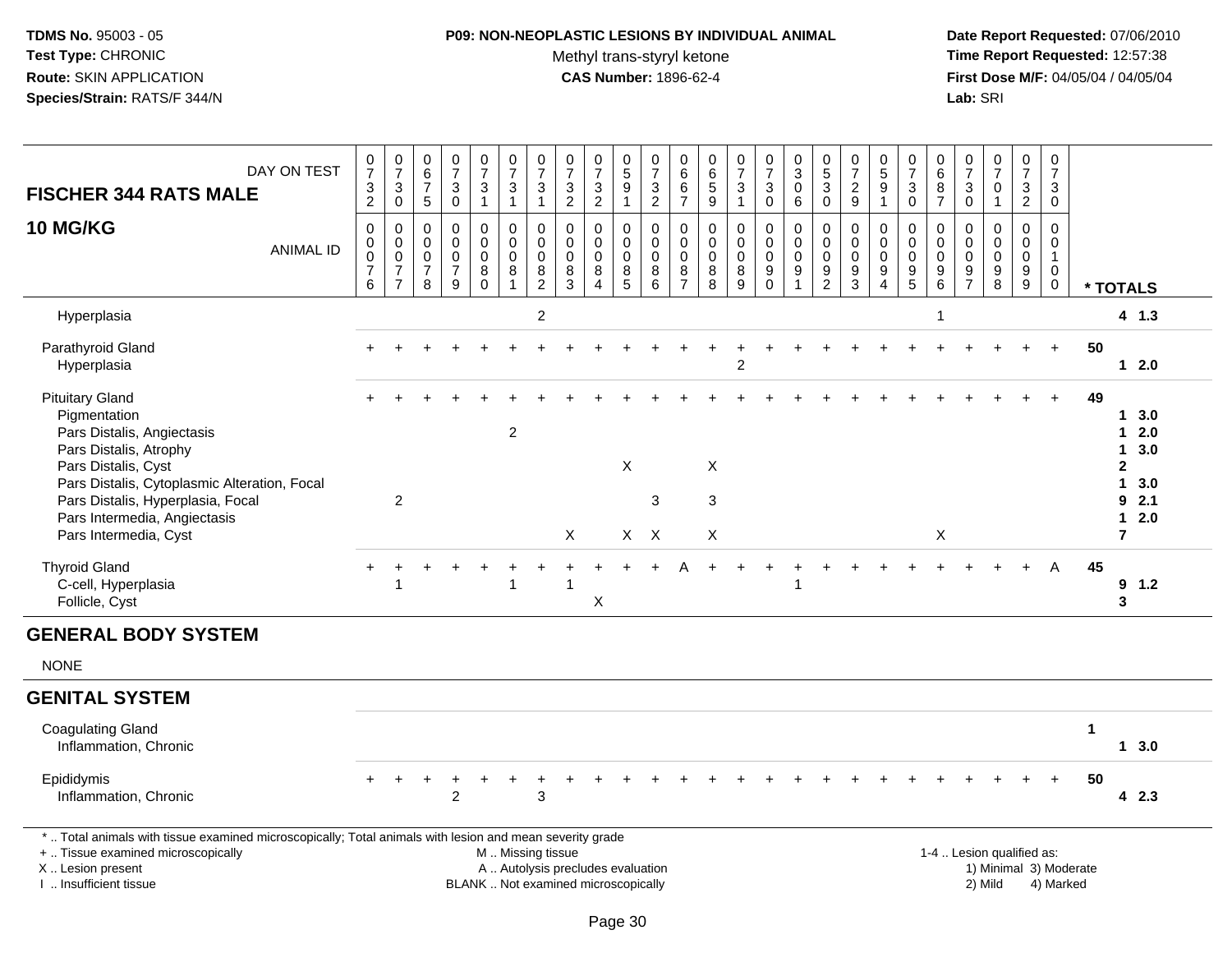#### **P09: NON-NEOPLASTIC LESIONS BY INDIVIDUAL ANIMAL**

Methyl trans-styryl ketone<br>CAS Number: 1896-62-4

 **Date Report Requested:** 07/06/2010 **Time Report Requested:** 12:57:38 **First Dose M/F:** 04/05/04 / 04/05/04<br>**Lab:** SRI **Lab:** SRI

| DAY ON TEST<br><b>FISCHER 344 RATS MALE</b><br><b>10 MG/KG</b><br><b>ANIMAL ID</b>                                                                                                                                        | $\begin{array}{c} 0 \\ 7 \end{array}$<br>$\frac{3}{2}$<br>$\mathbf 0$<br>$\pmb{0}$<br>$\mathbf 0$<br>$\overline{7}$<br>6 | $\frac{0}{7}$<br>$\ensuremath{\mathsf{3}}$<br>$\mathbf 0$<br>0<br>$\pmb{0}$<br>$\pmb{0}$<br>$\overline{7}$<br>$\overline{7}$ | $\begin{array}{c} 0 \\ 6 \end{array}$<br>$\overline{7}$<br>$\sqrt{5}$<br>0<br>0<br>$\mathsf{O}\xspace$<br>$\overline{7}$<br>8 | $\frac{0}{7}$<br>$\sqrt{3}$<br>$\mathbf 0$<br>$\mathbf 0$<br>$\pmb{0}$<br>$\pmb{0}$<br>$\overline{7}$<br>9 | $\frac{0}{7}$<br>$\frac{3}{1}$<br>$\mathbf 0$<br>$\pmb{0}$<br>$\pmb{0}$<br>$\,8\,$<br>$\overline{0}$ | $\frac{0}{7}$<br>$\sqrt{3}$<br>$\overline{1}$<br>$\pmb{0}$<br>$\mathbf 0$<br>$\mathbf 0$<br>$\bf 8$<br>$\mathbf{1}$ | $\frac{0}{7}$<br>$\ensuremath{\mathsf{3}}$<br>1<br>0<br>$\mathbf 0$<br>$\mathbf 0$<br>8<br>$\overline{c}$ | $\frac{0}{7}$<br>$\ensuremath{\mathsf{3}}$<br>$\overline{2}$<br>0<br>$\mathsf{O}\xspace$<br>$\mathbf 0$<br>$\bf8$<br>$\overline{3}$ | $\frac{0}{7}$<br>$\frac{3}{2}$<br>0<br>$\pmb{0}$<br>$\pmb{0}$<br>$\bf 8$<br>$\boldsymbol{\Lambda}$ | $\begin{array}{c} 0 \\ 5 \end{array}$<br>$\overline{9}$<br>$\overline{1}$<br>$\mathbf 0$<br>$\mathsf{O}\xspace$<br>$\mathsf{O}\xspace$<br>$^8$ 5 | $\frac{0}{7}$<br>$\frac{3}{2}$<br>0<br>$\mathsf{O}\xspace$<br>$\mathbf 0$<br>8<br>6 | 0<br>$\,6\,$<br>$\,6$<br>$\overline{7}$<br>0<br>0<br>$\mathsf{O}\xspace$<br>8<br>$\overline{7}$ | 0<br>6<br>5<br>9<br>$\pmb{0}$<br>$\pmb{0}$<br>$\pmb{0}$<br>$\bf 8$<br>$\overline{8}$ | $\frac{0}{7}$<br>$\sqrt{3}$<br>$\mathbf{1}$<br>$\pmb{0}$<br>$\pmb{0}$<br>$\pmb{0}$<br>8<br>$\overline{9}$ | $\begin{smallmatrix}0\\7\end{smallmatrix}$<br>$\ensuremath{\mathsf{3}}$<br>$\mathbf 0$<br>$\mathbf 0$<br>$\mathsf 0$<br>$\mathsf{O}\xspace$<br>$\boldsymbol{9}$<br>$\mathbf 0$ | $_{3}^{\rm 0}$<br>$\pmb{0}$<br>6<br>$\pmb{0}$<br>$\pmb{0}$<br>$\pmb{0}$<br>$\boldsymbol{9}$<br>$\mathbf{1}$ | $\begin{smallmatrix}0\0\5\end{smallmatrix}$<br>3<br>$\mathbf 0$<br>0<br>0<br>$\mathbf 0$<br>9<br>$\overline{c}$ | $\begin{array}{c} 0 \\ 7 \end{array}$<br>$\frac{2}{9}$<br>$\mathbf 0$<br>$\pmb{0}$<br>$\pmb{0}$<br>$\frac{9}{3}$ | $\begin{matrix}0\\5\\9\end{matrix}$<br>$\mathbf{1}$<br>0<br>$\pmb{0}$<br>$\mathsf 0$<br>9<br>$\overline{4}$ | $\begin{smallmatrix}0\\7\end{smallmatrix}$<br>$\sqrt{3}$<br>$\mathbf 0$<br>0<br>$\mathsf{O}\xspace$<br>$\mathsf{O}\xspace$<br>$\frac{9}{5}$ | $\pmb{0}$<br>6<br>$\frac{8}{7}$<br>$\pmb{0}$<br>$\pmb{0}$<br>$\pmb{0}$<br>$\boldsymbol{9}$<br>6 | $\,0\,$<br>$\overline{7}$<br>$\sqrt{3}$<br>$\mathbf 0$<br>$\mathbf 0$<br>$\mathbf 0$<br>$\mathbf 0$<br>$\frac{9}{7}$ | $\begin{smallmatrix}0\\7\end{smallmatrix}$<br>$\mathbf 0$<br>$\mathbf{1}$<br>$\pmb{0}$<br>$\pmb{0}$<br>$\mathsf{O}\xspace$<br>$\boldsymbol{9}$<br>$\overline{8}$ | $\frac{0}{7}$<br>$\frac{3}{2}$<br>$\pmb{0}$<br>$_{\rm 0}^{\rm 0}$<br>$\frac{9}{9}$ | $\frac{0}{7}$<br>$\mathbf{3}$<br>0<br>0<br>$\mathbf 0$<br>$\mathbf{1}$<br>$\mathbf 0$<br>$\mathbf 0$ |    | * TOTALS                                                                                       |
|---------------------------------------------------------------------------------------------------------------------------------------------------------------------------------------------------------------------------|--------------------------------------------------------------------------------------------------------------------------|------------------------------------------------------------------------------------------------------------------------------|-------------------------------------------------------------------------------------------------------------------------------|------------------------------------------------------------------------------------------------------------|------------------------------------------------------------------------------------------------------|---------------------------------------------------------------------------------------------------------------------|-----------------------------------------------------------------------------------------------------------|-------------------------------------------------------------------------------------------------------------------------------------|----------------------------------------------------------------------------------------------------|--------------------------------------------------------------------------------------------------------------------------------------------------|-------------------------------------------------------------------------------------|-------------------------------------------------------------------------------------------------|--------------------------------------------------------------------------------------|-----------------------------------------------------------------------------------------------------------|--------------------------------------------------------------------------------------------------------------------------------------------------------------------------------|-------------------------------------------------------------------------------------------------------------|-----------------------------------------------------------------------------------------------------------------|------------------------------------------------------------------------------------------------------------------|-------------------------------------------------------------------------------------------------------------|---------------------------------------------------------------------------------------------------------------------------------------------|-------------------------------------------------------------------------------------------------|----------------------------------------------------------------------------------------------------------------------|------------------------------------------------------------------------------------------------------------------------------------------------------------------|------------------------------------------------------------------------------------|------------------------------------------------------------------------------------------------------|----|------------------------------------------------------------------------------------------------|
| <b>Preputial Gland</b><br>Cyst<br>Inflammation, Chronic                                                                                                                                                                   | ÷                                                                                                                        |                                                                                                                              |                                                                                                                               |                                                                                                            |                                                                                                      |                                                                                                                     |                                                                                                           | X<br>3                                                                                                                              |                                                                                                    | 2                                                                                                                                                |                                                                                     |                                                                                                 | $\overline{2}$                                                                       | $\overline{2}$                                                                                            |                                                                                                                                                                                |                                                                                                             |                                                                                                                 |                                                                                                                  | $\overline{c}$                                                                                              |                                                                                                                                             |                                                                                                 | $\overline{c}$                                                                                                       |                                                                                                                                                                  | $\overline{2}$                                                                     | $\ddot{}$                                                                                            | 50 | 4<br>19 2.2                                                                                    |
| Prostate<br>Inflammation, Chronic<br>Epithelium, Hyperplasia                                                                                                                                                              | 1                                                                                                                        |                                                                                                                              | $\overline{c}$                                                                                                                | 3                                                                                                          | $\overline{c}$                                                                                       | $\overline{c}$                                                                                                      | $\overline{c}$                                                                                            | 3                                                                                                                                   | $\overline{c}$<br>3                                                                                |                                                                                                                                                  |                                                                                     |                                                                                                 | 2                                                                                    | $\overline{c}$                                                                                            | $\overline{c}$                                                                                                                                                                 |                                                                                                             | $\overline{c}$                                                                                                  | $\overline{2}$                                                                                                   | 3                                                                                                           | 3                                                                                                                                           | $\overline{c}$                                                                                  | $\overline{c}$<br>1                                                                                                  | $\overline{c}$                                                                                                                                                   | $\ddot{}$<br>$\overline{2}$                                                        | $+$<br>$\overline{2}$<br>$\overline{c}$                                                              | 50 | 42 2.1<br>$9$ 1.3                                                                              |
| Seminal Vesicle                                                                                                                                                                                                           |                                                                                                                          |                                                                                                                              |                                                                                                                               |                                                                                                            |                                                                                                      |                                                                                                                     |                                                                                                           |                                                                                                                                     |                                                                                                    |                                                                                                                                                  |                                                                                     |                                                                                                 |                                                                                      |                                                                                                           |                                                                                                                                                                                |                                                                                                             |                                                                                                                 |                                                                                                                  |                                                                                                             |                                                                                                                                             |                                                                                                 |                                                                                                                      |                                                                                                                                                                  |                                                                                    | $+$                                                                                                  | 50 |                                                                                                |
| <b>Testes</b><br>Artery, Inflammation, Chronic<br>Germinal Epithelium, Atrophy<br>Interstitial Cell, Hyperplasia                                                                                                          | 1                                                                                                                        | $\overline{2}$                                                                                                               |                                                                                                                               | $\mathbf{3}$                                                                                               | 4                                                                                                    | 3                                                                                                                   | 1                                                                                                         | $\mathbf{2}$<br>$\mathbf{1}$                                                                                                        | $\boldsymbol{3}$<br>$\overline{2}$                                                                 | 4                                                                                                                                                | $\overline{1}$                                                                      | 3                                                                                               | $\overline{1}$                                                                       | $1 \quad 1$                                                                                               |                                                                                                                                                                                |                                                                                                             |                                                                                                                 |                                                                                                                  |                                                                                                             | 4<br>$\blacktriangleleft$                                                                                                                   |                                                                                                 | 1<br>$\mathbf{1}$                                                                                                    | 4<br>$\overline{2}$                                                                                                                                              |                                                                                    | $\ddot{}$<br>$\overline{2}$                                                                          | 50 | 2, 1.0<br>35<br>2.4<br>13 1.6                                                                  |
| <b>HEMATOPOIETIC SYSTEM</b>                                                                                                                                                                                               |                                                                                                                          |                                                                                                                              |                                                                                                                               |                                                                                                            |                                                                                                      |                                                                                                                     |                                                                                                           |                                                                                                                                     |                                                                                                    |                                                                                                                                                  |                                                                                     |                                                                                                 |                                                                                      |                                                                                                           |                                                                                                                                                                                |                                                                                                             |                                                                                                                 |                                                                                                                  |                                                                                                             |                                                                                                                                             |                                                                                                 |                                                                                                                      |                                                                                                                                                                  |                                                                                    |                                                                                                      |    |                                                                                                |
| <b>Bone Marrow</b><br>Hyperplasia<br>Myelofibrosis<br>Thrombosis                                                                                                                                                          |                                                                                                                          |                                                                                                                              |                                                                                                                               |                                                                                                            |                                                                                                      | 3                                                                                                                   |                                                                                                           |                                                                                                                                     |                                                                                                    | 4                                                                                                                                                |                                                                                     | 3                                                                                               | $\overline{c}$                                                                       |                                                                                                           |                                                                                                                                                                                |                                                                                                             |                                                                                                                 |                                                                                                                  |                                                                                                             |                                                                                                                                             |                                                                                                 | 3                                                                                                                    |                                                                                                                                                                  |                                                                                    | +                                                                                                    | 50 | $72.9$<br>2.5<br>14.0                                                                          |
| Lymph Node<br>Mediastinal, Ectasia<br>Mediastinal, Hemorrhage<br>Mediastinal, Hyperplasia, Lymphoid<br>Mediastinal, Pigmentation<br>Pancreatic, Ectasia<br>Pancreatic, Hemorrhage<br>Pancreatic, Hyperplasia, Histiocytic |                                                                                                                          |                                                                                                                              |                                                                                                                               |                                                                                                            |                                                                                                      |                                                                                                                     | $\overline{4}$                                                                                            |                                                                                                                                     | $\overline{c}$<br>$\overline{1}$                                                                   | $+$                                                                                                                                              |                                                                                     | $\ddot{}$<br>$\boldsymbol{2}$<br>3                                                              | $\ddot{}$<br>3                                                                       |                                                                                                           |                                                                                                                                                                                |                                                                                                             |                                                                                                                 |                                                                                                                  |                                                                                                             |                                                                                                                                             | ÷                                                                                               |                                                                                                                      |                                                                                                                                                                  | $+$<br>$\mathbf{1}$                                                                |                                                                                                      | 30 | 62.8<br>9 1.9<br>2.8<br>8<br>2.3<br>3<br>3<br>3.3<br>1.3<br>$\mathbf{3}$<br>3.0<br>$\mathbf 1$ |

\* .. Total animals with tissue examined microscopically; Total animals with lesion and mean severity grade

+ .. Tissue examined microscopically

X .. Lesion present

I .. Insufficient tissue

M .. Missing tissue

A .. Autolysis precludes evaluation 1999 (1999) 1999 (1999) 1999 (1999) 1999 (1999) 1999 (1999) 1999 (1999) 1<br>1) Minimal 3) Mild 3) Mild 3) Mild 3) Mild 3, 2009 (1999) 1999 (1999) 1999 (1999) 1999 (1999) 1999 (1999) 199

BLANK .. Not examined microscopically 2) Mild 4) Marked

1-4 .. Lesion qualified as:<br>1) Minimal 3) Moderate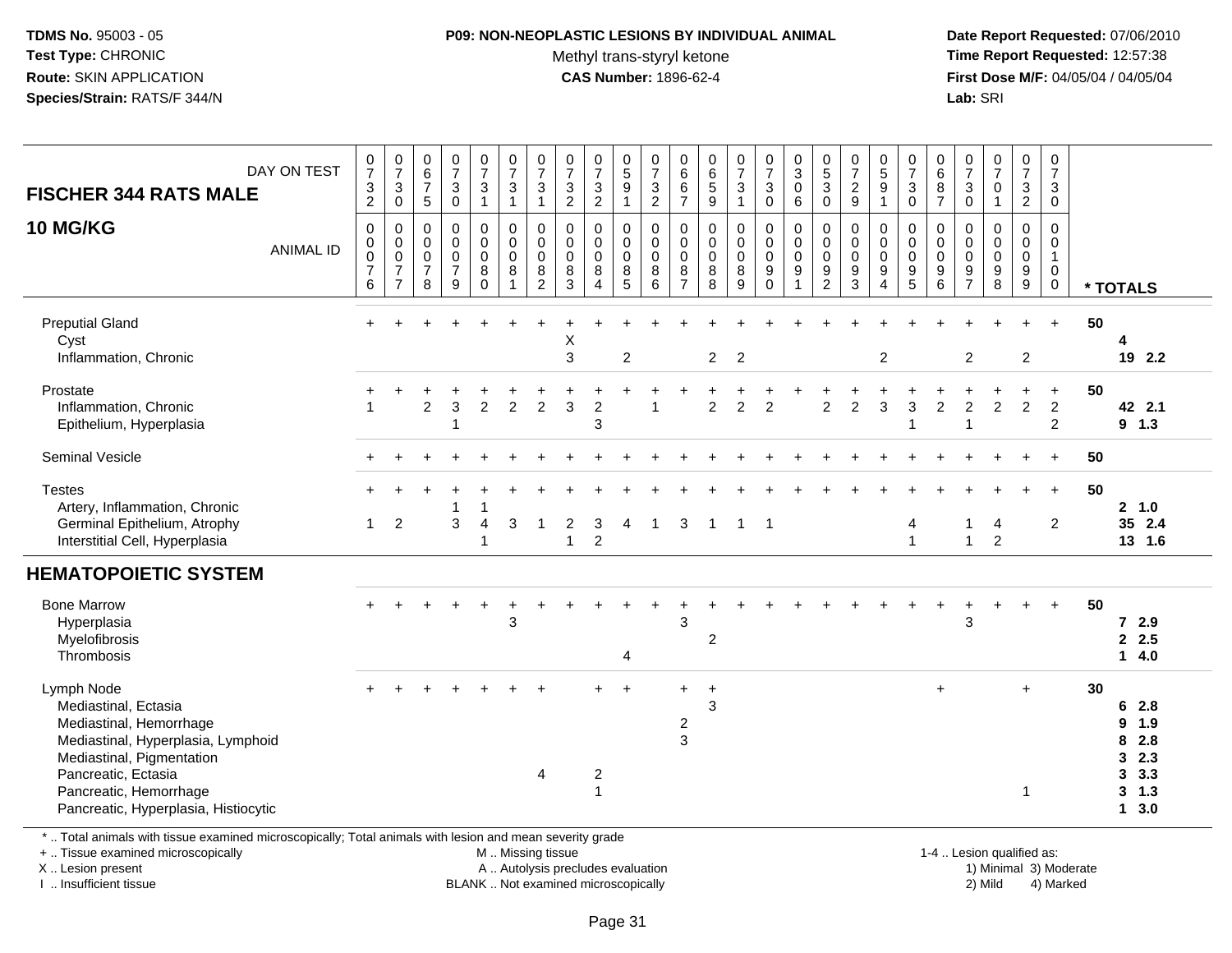## **P09: NON-NEOPLASTIC LESIONS BY INDIVIDUAL ANIMAL**

Methyl trans-styryl ketone<br>CAS Number: 1896-62-4

| DAY ON TEST<br><b>FISCHER 344 RATS MALE</b>                                                                                                                                                   | $\frac{0}{7}$<br>$\frac{3}{2}$                                   | $\frac{0}{7}$<br>$\ensuremath{\mathsf{3}}$<br>$\pmb{0}$                 | $\begin{array}{c} 0 \\ 6 \end{array}$<br>$\overline{7}$<br>$5\phantom{.0}$ | $\frac{0}{7}$<br>$\sqrt{3}$<br>$\pmb{0}$                         | $\begin{smallmatrix}0\\7\end{smallmatrix}$<br>$\ensuremath{\mathsf{3}}$<br>$\mathbf{1}$ | $\frac{0}{7}$<br>3<br>$\mathbf{1}$                             | $\frac{0}{7}$<br>3<br>$\mathbf{1}$                                     | $\frac{0}{7}$<br>$\ensuremath{\mathsf{3}}$<br>$\overline{2}$ | $\begin{array}{c} 0 \\ 7 \end{array}$<br>$\ensuremath{\mathsf{3}}$<br>$\overline{2}$ | $\begin{array}{c} 0 \\ 5 \end{array}$<br>$\boldsymbol{9}$<br>$\mathbf{1}$ | 0<br>$\frac{5}{7}$<br>$\frac{3}{2}$                 | $\mathbf 0$<br>$\,6\,$<br>$\,6$<br>$\overline{7}$                | $\begin{array}{c} 0 \\ 6 \end{array}$<br>$\overline{5}$<br>$\overline{9}$ | $\frac{0}{7}$<br>3<br>$\mathbf{1}$           | $\frac{0}{7}$<br>$\sqrt{3}$<br>$\bar{0}$                                 | $_{3}^{\rm 0}$<br>$\pmb{0}$<br>$\,6\,$                                        | $\begin{array}{c} 0 \\ 5 \end{array}$<br>$\overline{3}$<br>$\mathbf 0$ | $\frac{0}{7}$<br>$\sqrt{2}$<br>9                                   | $^{\rm 0}_{\rm 5}$<br>$\boldsymbol{9}$<br>1 | $\frac{0}{7}$<br>$\frac{3}{0}$                             | 0<br>$\overline{6}$<br>$\bf 8$<br>$\overline{7}$         | 0<br>$\overline{7}$<br>$\ensuremath{\mathsf{3}}$<br>$\pmb{0}$ | $\frac{0}{7}$<br>$\mathbf 0$<br>$\mathbf{1}$                       | $\begin{smallmatrix}0\\7\end{smallmatrix}$<br>$\ensuremath{\mathsf{3}}$<br>$\overline{2}$ | $\mathbf 0$<br>$\overline{7}$<br>$\sqrt{3}$<br>$\mathbf 0$            |                        |                                                      |
|-----------------------------------------------------------------------------------------------------------------------------------------------------------------------------------------------|------------------------------------------------------------------|-------------------------------------------------------------------------|----------------------------------------------------------------------------|------------------------------------------------------------------|-----------------------------------------------------------------------------------------|----------------------------------------------------------------|------------------------------------------------------------------------|--------------------------------------------------------------|--------------------------------------------------------------------------------------|---------------------------------------------------------------------------|-----------------------------------------------------|------------------------------------------------------------------|---------------------------------------------------------------------------|----------------------------------------------|--------------------------------------------------------------------------|-------------------------------------------------------------------------------|------------------------------------------------------------------------|--------------------------------------------------------------------|---------------------------------------------|------------------------------------------------------------|----------------------------------------------------------|---------------------------------------------------------------|--------------------------------------------------------------------|-------------------------------------------------------------------------------------------|-----------------------------------------------------------------------|------------------------|------------------------------------------------------|
| 10 MG/KG<br><b>ANIMAL ID</b>                                                                                                                                                                  | $\pmb{0}$<br>$\mathbf 0$<br>$\mathsf 0$<br>$\boldsymbol{7}$<br>6 | $\pmb{0}$<br>$\mathbf 0$<br>$\,0\,$<br>$\overline{7}$<br>$\overline{7}$ | $\mathbf 0$<br>$\mathbf 0$<br>0<br>$\overline{7}$<br>8                     | $\mathbf 0$<br>$\mathbf 0$<br>$\mathbf 0$<br>$\overline{7}$<br>9 | 0<br>$\mathbf 0$<br>$\mathbf 0$<br>$\bf 8$<br>$\mathbf 0$                               | $\mathbf 0$<br>$\mathbf 0$<br>$\mathbf 0$<br>8<br>$\mathbf{1}$ | $\mathbf 0$<br>$\mathbf 0$<br>$\mathbf 0$<br>$\bf 8$<br>$\overline{2}$ | $\mathbf 0$<br>$\mathbf{0}$<br>0<br>$\bf 8$<br>3             | $\mathbf 0$<br>$\Omega$<br>$\mathbf 0$<br>$\bf 8$<br>$\overline{4}$                  | 0<br>$\mathbf 0$<br>0<br>$\bf 8$<br>5                                     | $\mathbf 0$<br>$\mathbf 0$<br>$\mathbf 0$<br>8<br>6 | $\mathbf 0$<br>$\mathbf 0$<br>$\mathbf 0$<br>8<br>$\overline{7}$ | $\pmb{0}$<br>$\mathbf 0$<br>$\mathbf 0$<br>$\bf 8$<br>8                   | 0<br>$\overline{0}$<br>$\mathbf 0$<br>8<br>9 | $\pmb{0}$<br>$\mathbf 0$<br>$\pmb{0}$<br>$\boldsymbol{9}$<br>$\mathsf 0$ | $\mathbf 0$<br>$\mathbf 0$<br>$\mathbf 0$<br>$\boldsymbol{9}$<br>$\mathbf{1}$ | 0<br>$\mathbf 0$<br>$\mathbf 0$<br>$\boldsymbol{9}$<br>$\overline{2}$  | $\mathbf 0$<br>$\mathbf 0$<br>$\mathbf 0$<br>$\boldsymbol{9}$<br>3 | 0<br>$\mathbf 0$<br>0<br>9<br>4             | $\,0\,$<br>$\pmb{0}$<br>$\pmb{0}$<br>$\boldsymbol{9}$<br>5 | $\mathbf 0$<br>$\mathbf 0$<br>0<br>$\boldsymbol{9}$<br>6 | $\Omega$<br>$\mathbf{0}$<br>0<br>9<br>$\overline{7}$          | $\mathbf 0$<br>$\mathbf 0$<br>$\mathbf 0$<br>$\boldsymbol{9}$<br>8 | 0<br>$\mathbf 0$<br>$\mathbf 0$<br>9<br>9                                                 | $\Omega$<br>$\mathbf 0$<br>$\mathbf{1}$<br>$\mathbf 0$<br>$\mathbf 0$ |                        | * TOTALS                                             |
| Pancreatic, Hyperplasia, Lymphoid<br>Pancreatic, Pigmentation                                                                                                                                 |                                                                  |                                                                         |                                                                            |                                                                  |                                                                                         |                                                                | 3                                                                      |                                                              | $\sqrt{3}$                                                                           |                                                                           |                                                     |                                                                  |                                                                           |                                              |                                                                          |                                                                               |                                                                        |                                                                    |                                             |                                                            |                                                          |                                                               |                                                                    |                                                                                           |                                                                       |                        | 2.5<br>2, 3.0                                        |
| Lymph Node, Mandibular                                                                                                                                                                        | M                                                                | M                                                                       |                                                                            |                                                                  | M M M                                                                                   | M                                                              | M                                                                      | M                                                            | M                                                                                    | M                                                                         | M                                                   | M                                                                |                                                                           | M M                                          |                                                                          |                                                                               |                                                                        | M M M M M                                                          |                                             | M                                                          | M                                                        | M                                                             | $+$                                                                | M                                                                                         | M                                                                     | $\overline{1}$         |                                                      |
| Lymph Node, Mesenteric<br>Atrophy<br>Ectasia<br>Hemorrhage<br>Hyperplasia, Histiocytic<br>Hyperplasia, Lymphoid<br>Pigmentation                                                               | 3                                                                |                                                                         |                                                                            | $2^{\circ}$                                                      | $\overline{2}$                                                                          | $\overline{c}$                                                 |                                                                        |                                                              | ÷.<br>2<br>1                                                                         |                                                                           | $\overline{2}$                                      | $\mathbf{3}$                                                     |                                                                           |                                              |                                                                          | $\overline{2}$                                                                |                                                                        |                                                                    |                                             |                                                            |                                                          |                                                               |                                                                    | $+$                                                                                       | $+$                                                                   | 50                     | 2.5<br>2.2.0<br>$3 \t1.3$<br>13.0<br>12 2.2<br>13.0  |
| Spleen<br><b>Accessory Spleen</b><br>Hematopoietic Cell Proliferation<br>Necrosis<br>Pigmentation<br>Lymphoid Follicle, Atrophy<br>Lymphoid Follicle, Hyperplasia                             |                                                                  |                                                                         | 2                                                                          | $\overline{1}$                                                   | $\overline{1}$                                                                          |                                                                | $\overline{2}$                                                         | $\overline{1}$                                               |                                                                                      | 4                                                                         |                                                     | 3<br>3                                                           | 4                                                                         |                                              |                                                                          | 2                                                                             | 2<br>3                                                                 | $\overline{1}$                                                     |                                             |                                                            | $\sf X$                                                  | 3                                                             |                                                                    | $\overline{c}$                                                                            |                                                                       | 50                     | $\mathbf 1$<br>21 1.7<br>24.0<br>3.0<br>13.0<br>13.0 |
| Thymus                                                                                                                                                                                        |                                                                  |                                                                         |                                                                            |                                                                  |                                                                                         |                                                                |                                                                        |                                                              |                                                                                      |                                                                           |                                                     |                                                                  |                                                                           |                                              |                                                                          |                                                                               |                                                                        |                                                                    |                                             |                                                            |                                                          |                                                               |                                                                    |                                                                                           | $+$                                                                   | 50                     |                                                      |
| <b>INTEGUMENTARY SYSTEM</b>                                                                                                                                                                   |                                                                  |                                                                         |                                                                            |                                                                  |                                                                                         |                                                                |                                                                        |                                                              |                                                                                      |                                                                           |                                                     |                                                                  |                                                                           |                                              |                                                                          |                                                                               |                                                                        |                                                                    |                                             |                                                            |                                                          |                                                               |                                                                    |                                                                                           |                                                                       |                        |                                                      |
| Mammary Gland<br>Hyperplasia                                                                                                                                                                  | М                                                                | $\ddot{}$<br>3                                                          | $\mathfrak{p}$                                                             | Δ                                                                | $\overline{4}$                                                                          | 3                                                              | $\mathfrak{p}$                                                         |                                                              |                                                                                      |                                                                           |                                                     |                                                                  |                                                                           | $\overline{4}$                               | $\boldsymbol{\Lambda}$                                                   |                                                                               | 3                                                                      | $\mathfrak{p}$                                                     |                                             | 3                                                          | $\overline{2}$                                           | 3                                                             | 3                                                                  | +<br>$\overline{4}$                                                                       | $\ddot{}$<br>$\overline{4}$                                           | 49                     | 33 3.0                                               |
| Skin<br><b>Cyst Epithelial Inclusion</b><br>Inflammation, Chronic                                                                                                                             |                                                                  |                                                                         |                                                                            |                                                                  |                                                                                         |                                                                |                                                                        | 4                                                            |                                                                                      |                                                                           |                                                     |                                                                  |                                                                           |                                              | X                                                                        |                                                                               |                                                                        |                                                                    |                                             |                                                            |                                                          |                                                               |                                                                    |                                                                                           | $+$                                                                   | 50                     | 1<br>14.0                                            |
| *  Total animals with tissue examined microscopically; Total animals with lesion and mean severity grade<br>+  Tissue examined microscopically<br>X  Lesion present<br>I  Insufficient tissue |                                                                  |                                                                         |                                                                            |                                                                  | BLANK  Not examined microscopically                                                     | M  Missing tissue                                              |                                                                        | A  Autolysis precludes evaluation                            |                                                                                      |                                                                           |                                                     |                                                                  |                                                                           |                                              |                                                                          |                                                                               |                                                                        |                                                                    |                                             |                                                            |                                                          |                                                               | 1-4  Lesion qualified as:<br>2) Mild                               |                                                                                           | 4) Marked                                                             | 1) Minimal 3) Moderate |                                                      |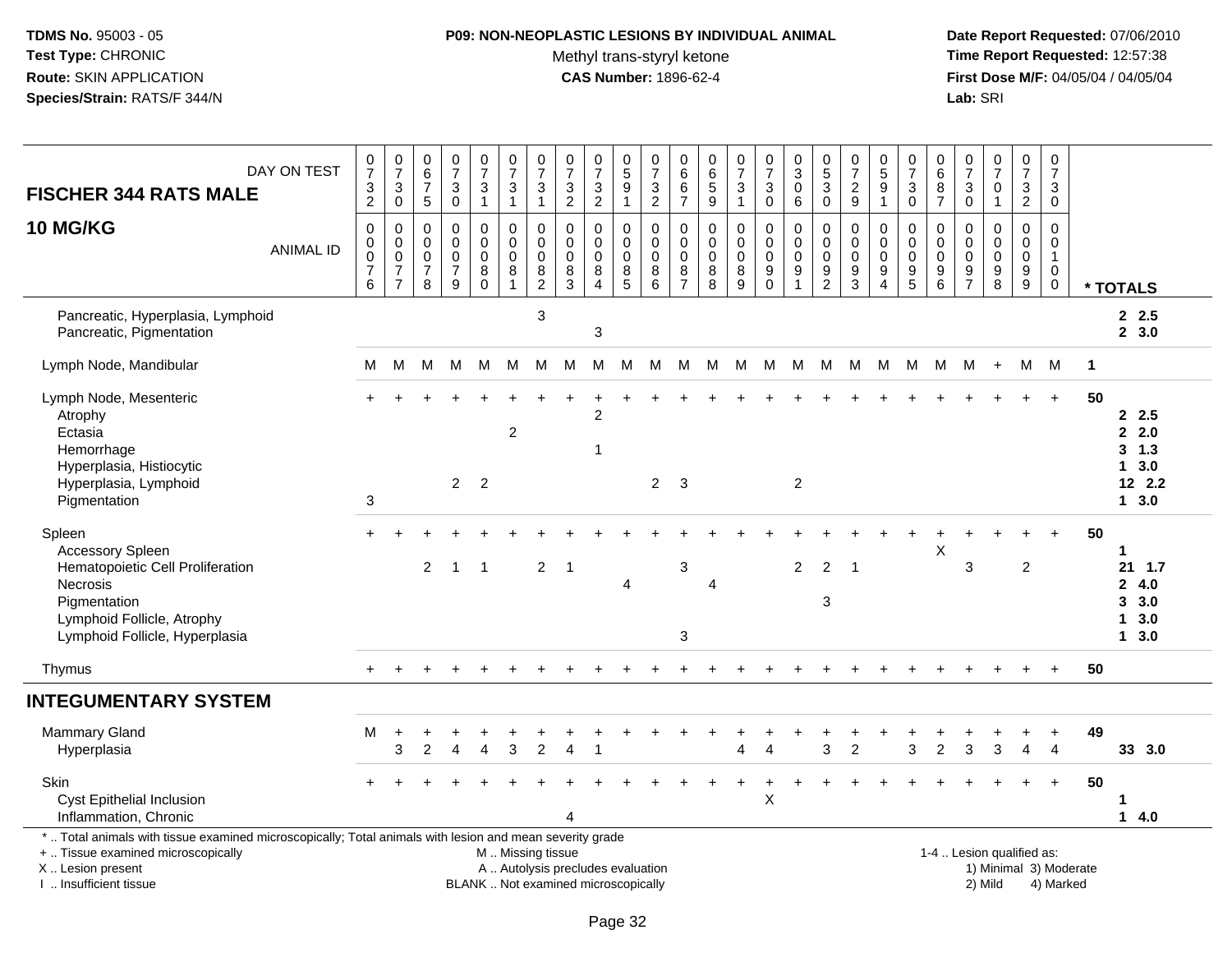## **P09: NON-NEOPLASTIC LESIONS BY INDIVIDUAL ANIMAL**

Methyl trans-styryl ketone<br>CAS Number: 1896-62-4

| DAY ON TEST<br><b>FISCHER 344 RATS MALE</b>                                                                                                                                                   | $\frac{0}{7}$<br>$\frac{3}{2}$                                             | $\frac{0}{7}$<br>$\ensuremath{\mathsf{3}}$<br>$\pmb{0}$                   | $\begin{array}{c} 0 \\ 6 \end{array}$<br>$\overline{7}$<br>$\sqrt{5}$ | $\frac{0}{7}$<br>$\sqrt{3}$<br>$\pmb{0}$                                        | $\begin{smallmatrix}0\\7\end{smallmatrix}$<br>$\mathbf 3$<br>$\mathbf{1}$ | $\frac{0}{7}$<br>$\ensuremath{\mathsf{3}}$<br>$\mathbf{1}$ | $\frac{0}{7}$<br>3<br>$\mathbf{1}$                   | $\begin{array}{c} 0 \\ 7 \end{array}$<br>$\frac{3}{2}$ | $\begin{array}{c} 0 \\ 7 \end{array}$<br>$\frac{3}{2}$                 | $\begin{array}{c} 0 \\ 5 \end{array}$<br>$\overline{9}$<br>$\mathbf{1}$ | $\pmb{0}$<br>$\overline{7}$<br>$\frac{3}{2}$ | $\pmb{0}$<br>$\,6\,$<br>$6\phantom{1}$<br>$\overline{7}$ | $\pmb{0}$<br>$6\phantom{a}$<br>$\overline{5}$<br>$\overline{9}$ | $\frac{0}{7}$<br>3<br>$\mathbf{1}$                                          | $\frac{0}{7}$<br>$\frac{3}{0}$              | $_{3}^{\rm 0}$<br>$\overline{0}$<br>$\,6\,$                                 | $\begin{array}{c} 0 \\ 5 \\ 3 \end{array}$<br>$\mathbf 0$ | $\begin{array}{c} 0 \\ 7 \end{array}$<br>$\sqrt{2}$<br>9   | $\begin{array}{c} 0 \\ 5 \end{array}$<br>$\overline{9}$<br>$\mathbf{1}$ | $\frac{0}{7}$<br>$\frac{3}{0}$                                         | $_{6}^{\rm 0}$<br>$\frac{8}{7}$                     | 0<br>$\overline{7}$<br>$_{\rm 0}^3$    | $\begin{array}{c} 0 \\ 7 \end{array}$<br>$\pmb{0}$<br>$\mathbf{1}$ | $\begin{array}{c} 0 \\ 7 \end{array}$<br>$\sqrt{3}$<br>$\overline{2}$ | $\pmb{0}$<br>$\overline{7}$<br>$\mathbf{3}$<br>$\pmb{0}$              |    |                                                               |
|-----------------------------------------------------------------------------------------------------------------------------------------------------------------------------------------------|----------------------------------------------------------------------------|---------------------------------------------------------------------------|-----------------------------------------------------------------------|---------------------------------------------------------------------------------|---------------------------------------------------------------------------|------------------------------------------------------------|------------------------------------------------------|--------------------------------------------------------|------------------------------------------------------------------------|-------------------------------------------------------------------------|----------------------------------------------|----------------------------------------------------------|-----------------------------------------------------------------|-----------------------------------------------------------------------------|---------------------------------------------|-----------------------------------------------------------------------------|-----------------------------------------------------------|------------------------------------------------------------|-------------------------------------------------------------------------|------------------------------------------------------------------------|-----------------------------------------------------|----------------------------------------|--------------------------------------------------------------------|-----------------------------------------------------------------------|-----------------------------------------------------------------------|----|---------------------------------------------------------------|
| 10 MG/KG<br><b>ANIMAL ID</b>                                                                                                                                                                  | $\mathbf 0$<br>$\boldsymbol{0}$<br>$\overline{0}$<br>$\boldsymbol{7}$<br>6 | $\pmb{0}$<br>$\mathbf 0$<br>$\pmb{0}$<br>$\overline{7}$<br>$\overline{7}$ | 0<br>0<br>$\mathbf 0$<br>$\overline{7}$<br>8                          | $\mathbf 0$<br>$\pmb{0}$<br>$\mathbf 0$<br>$\boldsymbol{7}$<br>$\boldsymbol{9}$ | 0<br>$\mathbf 0$<br>$\mathbf 0$<br>$\bf 8$<br>$\mathbf 0$                 | 0<br>$\pmb{0}$<br>$\mathbf 0$<br>8<br>$\mathbf{1}$         | 0<br>$\pmb{0}$<br>$\mathbf 0$<br>8<br>$\overline{c}$ | $\mathbf 0$<br>$\mathbf 0$<br>0<br>8<br>3              | $\mathbf 0$<br>$\mathbf 0$<br>$\mathbf 0$<br>$\bf 8$<br>$\overline{4}$ | 0<br>$\mathbf 0$<br>$\mathbf 0$<br>$^8$ 5                               | 0<br>$\mathbf 0$<br>$\Omega$<br>8<br>$\,6\,$ | 0<br>$\mathbf 0$<br>$\mathbf 0$<br>$\frac{8}{7}$         | $\pmb{0}$<br>$\mathbf 0$<br>$\mathbf 0$<br>8<br>8               | 0<br>$\overline{0}$<br>$\mathbf 0$<br>$\begin{array}{c} 8 \\ 9 \end{array}$ | 0<br>$\pmb{0}$<br>$\mathsf 0$<br>$_{0}^{9}$ | $\mathbf 0$<br>$\pmb{0}$<br>$\mathbf 0$<br>$\boldsymbol{9}$<br>$\mathbf{1}$ | 0<br>$\pmb{0}$<br>$\mathbf 0$<br>$9\,$<br>$\overline{2}$  | $\mathbf 0$<br>$\mathbf 0$<br>$\mathbf 0$<br>$\frac{9}{3}$ | 0<br>$\mathbf 0$<br>$\mathbf 0$<br>9<br>$\overline{4}$                  | 0<br>$\pmb{0}$<br>$\mathbf 0$<br>$\begin{array}{c} 9 \\ 5 \end{array}$ | $\mathbf 0$<br>$\mathbf 0$<br>$\mathbf 0$<br>$^9$ 6 | 0<br>$\mathbf 0$<br>0<br>$\frac{9}{7}$ | $\mathbf 0$<br>$\mathbf 0$<br>$\mathbf 0$<br>$\frac{9}{8}$         | 0<br>$\mathbf 0$<br>0<br>$\boldsymbol{9}$<br>$\boldsymbol{9}$         | $\Omega$<br>$\mathbf 0$<br>$\mathbf{1}$<br>$\mathbf 0$<br>$\mathbf 0$ |    | * TOTALS                                                      |
| Ulcer<br>Control, Hyperkeratosis<br>Control Epidermis, Hyperplasia<br>Epidermis, Hyperplasia<br>Epidermis, Site Of Application, Hyperplasia<br>Site Of Application, Hyperkeratosis            |                                                                            | $\mathbf{1}$                                                              |                                                                       |                                                                                 | $\mathbf{1}$                                                              | 4<br>3<br>-1                                               | $\overline{4}$<br>4<br>$\mathbf{1}$                  | 4                                                      | $\mathbf{1}$                                                           |                                                                         | $\mathbf{3}$<br>3<br>$\overline{1}$          | $\overline{1}$                                           |                                                                 | $\overline{4}$<br>3                                                         | $\overline{4}$<br>3                         |                                                                             |                                                           | $\mathbf{1}$                                               |                                                                         | 3<br>3                                                                 | $\mathbf{1}$                                        | $\overline{4}$<br>3                    |                                                                    | 4<br>3                                                                |                                                                       |    | 12 3.8<br>$1 \t1.0$<br>4 1.0<br>14 3.1<br>$3 - 1.0$<br>13 1.0 |
| <b>MUSCULOSKELETAL SYSTEM</b>                                                                                                                                                                 |                                                                            |                                                                           |                                                                       |                                                                                 |                                                                           |                                                            |                                                      |                                                        |                                                                        |                                                                         |                                              |                                                          |                                                                 |                                                                             |                                             |                                                                             |                                                           |                                                            |                                                                         |                                                                        |                                                     |                                        |                                                                    |                                                                       |                                                                       |    |                                                               |
| Bone<br>Fibrous Osteodystrophy                                                                                                                                                                |                                                                            |                                                                           |                                                                       |                                                                                 |                                                                           |                                                            |                                                      |                                                        |                                                                        |                                                                         |                                              |                                                          |                                                                 |                                                                             |                                             |                                                                             |                                                           |                                                            |                                                                         |                                                                        |                                                     |                                        |                                                                    |                                                                       | $+$                                                                   | 50 | 13.0                                                          |
| <b>Skeletal Muscle</b>                                                                                                                                                                        |                                                                            |                                                                           |                                                                       |                                                                                 |                                                                           |                                                            |                                                      |                                                        |                                                                        |                                                                         |                                              |                                                          |                                                                 |                                                                             |                                             |                                                                             | $\ddot{}$                                                 |                                                            |                                                                         |                                                                        |                                                     | $+$                                    |                                                                    |                                                                       |                                                                       | 3  |                                                               |
| <b>NERVOUS SYSTEM</b>                                                                                                                                                                         |                                                                            |                                                                           |                                                                       |                                                                                 |                                                                           |                                                            |                                                      |                                                        |                                                                        |                                                                         |                                              |                                                          |                                                                 |                                                                             |                                             |                                                                             |                                                           |                                                            |                                                                         |                                                                        |                                                     |                                        |                                                                    |                                                                       |                                                                       |    |                                                               |
| <b>Brain</b><br>Compression<br>Hemorrhage<br><b>Necrosis</b>                                                                                                                                  |                                                                            | $\ddot{}$                                                                 | +<br>3<br>3                                                           | $\overline{c}$                                                                  | 3                                                                         |                                                            |                                                      |                                                        | 4                                                                      |                                                                         |                                              |                                                          |                                                                 | $\boldsymbol{2}$<br>$\overline{2}$                                          | $\overline{2}$                              |                                                                             | 3                                                         |                                                            |                                                                         | $\overline{2}$                                                         |                                                     | 3                                      |                                                                    | +<br>$\overline{2}$                                                   | $\ddot{}$<br>$\mathbf{3}$<br>1                                        | 50 | 19 2.7<br>4 1.8<br>11.0                                       |
| <b>Peripheral Nerve</b>                                                                                                                                                                       |                                                                            |                                                                           |                                                                       |                                                                                 |                                                                           |                                                            |                                                      |                                                        |                                                                        |                                                                         |                                              |                                                          |                                                                 |                                                                             |                                             | $+$                                                                         | $+$                                                       |                                                            |                                                                         |                                                                        |                                                     |                                        |                                                                    |                                                                       |                                                                       | 4  |                                                               |
| Spinal Cord                                                                                                                                                                                   |                                                                            |                                                                           |                                                                       |                                                                                 |                                                                           |                                                            |                                                      |                                                        |                                                                        |                                                                         |                                              |                                                          |                                                                 |                                                                             |                                             | $+$                                                                         | $+$                                                       |                                                            |                                                                         |                                                                        |                                                     |                                        |                                                                    |                                                                       |                                                                       | 4  |                                                               |
| <b>RESPIRATORY SYSTEM</b>                                                                                                                                                                     |                                                                            |                                                                           |                                                                       |                                                                                 |                                                                           |                                                            |                                                      |                                                        |                                                                        |                                                                         |                                              |                                                          |                                                                 |                                                                             |                                             |                                                                             |                                                           |                                                            |                                                                         |                                                                        |                                                     |                                        |                                                                    |                                                                       |                                                                       |    |                                                               |
| Lung<br>Edema<br>Hemorrhage<br>Infiltration Cellular, Histiocyte                                                                                                                              | $\ddot{}$<br>3<br>3                                                        |                                                                           | 1                                                                     |                                                                                 |                                                                           | 1                                                          |                                                      |                                                        |                                                                        | 3                                                                       |                                              | $\mathbf{1}$                                             |                                                                 |                                                                             |                                             |                                                                             |                                                           |                                                            | $\mathbf{1}$                                                            |                                                                        | $\mathbf{1}$                                        | $\overline{c}$<br>$\mathbf{3}$         | $\overline{c}$                                                     | $\overline{1}$                                                        | $\ddot{}$                                                             | 50 | 32.0<br>2, 1.5<br>15 1.4                                      |
| *  Total animals with tissue examined microscopically; Total animals with lesion and mean severity grade<br>+  Tissue examined microscopically<br>X  Lesion present<br>I  Insufficient tissue |                                                                            |                                                                           |                                                                       |                                                                                 | BLANK  Not examined microscopically                                       | M. Missing tissue                                          |                                                      |                                                        | A  Autolysis precludes evaluation                                      |                                                                         |                                              |                                                          |                                                                 |                                                                             |                                             |                                                                             |                                                           |                                                            |                                                                         |                                                                        |                                                     |                                        | 1-4  Lesion qualified as:<br>1) Minimal 3) Moderate<br>2) Mild     |                                                                       | 4) Marked                                                             |    |                                                               |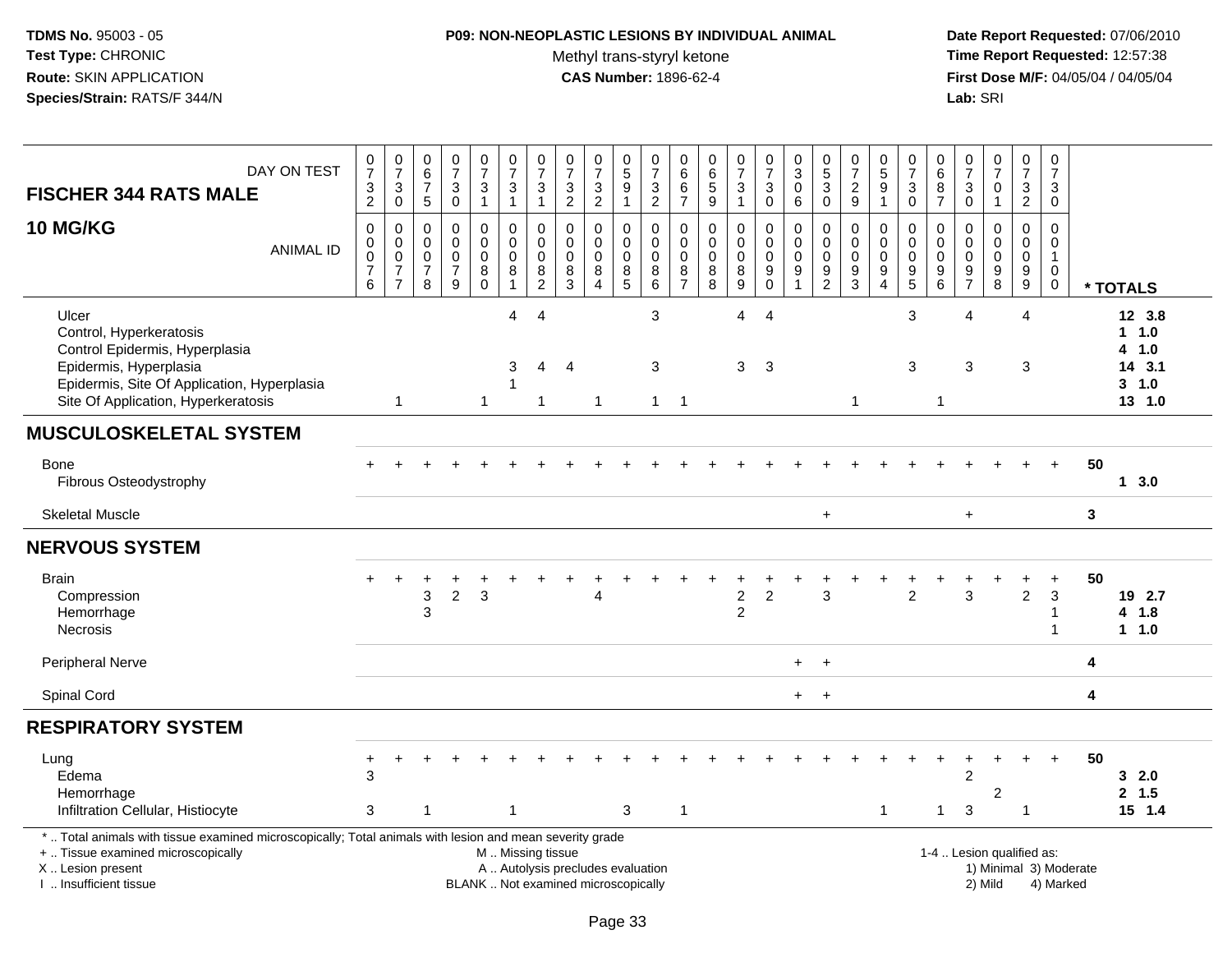### **P09: NON-NEOPLASTIC LESIONS BY INDIVIDUAL ANIMAL**

Methyl trans-styryl ketone<br>CAS Number: 1896-62-4

| DAY ON TEST<br><b>FISCHER 344 RATS MALE</b>                                                                                                                                                     | $\frac{0}{7}$<br>$\ensuremath{\mathsf{3}}$<br>$\overline{c}$ | $\frac{0}{7}$<br>$\ensuremath{\mathsf{3}}$<br>$\mathbf 0$                     | $_{6}^{\rm 0}$<br>$\overline{7}$<br>$5\phantom{.0}$              | $\frac{0}{7}$<br>3<br>0                                | $\frac{0}{7}$<br>$\ensuremath{\mathsf{3}}$<br>$\mathbf{1}$        | $\frac{0}{7}$<br>$\sqrt{3}$<br>$\mathbf{1}$                            | $\begin{array}{c} 0 \\ 7 \end{array}$<br>$\ensuremath{\mathsf{3}}$<br>$\overline{1}$ | $\frac{0}{7}$<br>$\ensuremath{\mathsf{3}}$<br>2     | $\frac{0}{7}$<br>$\ensuremath{\mathsf{3}}$<br>$\boldsymbol{2}$ | $\begin{matrix}0\\5\\9\end{matrix}$<br>$\mathbf{1}$    | $\frac{0}{7}$<br>$\frac{3}{2}$                                     | 0<br>$\,6$<br>$\,6\,$<br>$\overline{7}$          | 0<br>5<br>5<br>9                                       | $\begin{array}{c} 0 \\ 7 \end{array}$<br>$\ensuremath{\mathsf{3}}$<br>$\mathbf{1}$ | $\frac{0}{7}$<br>$\ensuremath{\mathsf{3}}$<br>$\pmb{0}$ | $_3^0$<br>$\mathsf 0$<br>6                          | $\begin{smallmatrix}0\5\3\end{smallmatrix}$<br>$\pmb{0}$   | $\frac{0}{7}$<br>$\sqrt{2}$<br>$\boldsymbol{9}$            | $\begin{array}{c} 0 \\ 5 \end{array}$<br>$\overline{9}$<br>$\overline{1}$ | $\begin{array}{c} 0 \\ 7 \end{array}$<br>$\ensuremath{\mathsf{3}}$<br>$\mathsf{O}$ | $\begin{array}{c} 0 \\ 6 \end{array}$<br>$\bf 8$<br>$\overline{7}$                 | $\frac{0}{7}$<br>$\ensuremath{\mathsf{3}}$<br>$\mathbf 0$ | $\frac{0}{7}$<br>$\mathsf{O}\xspace$<br>$\mathbf{1}$ | $\begin{array}{c} 0 \\ 7 \end{array}$<br>$\frac{3}{2}$   | $\begin{array}{c} 0 \\ 7 \end{array}$<br>$\sqrt{3}$<br>0                 |                        |                                                |
|-------------------------------------------------------------------------------------------------------------------------------------------------------------------------------------------------|--------------------------------------------------------------|-------------------------------------------------------------------------------|------------------------------------------------------------------|--------------------------------------------------------|-------------------------------------------------------------------|------------------------------------------------------------------------|--------------------------------------------------------------------------------------|-----------------------------------------------------|----------------------------------------------------------------|--------------------------------------------------------|--------------------------------------------------------------------|--------------------------------------------------|--------------------------------------------------------|------------------------------------------------------------------------------------|---------------------------------------------------------|-----------------------------------------------------|------------------------------------------------------------|------------------------------------------------------------|---------------------------------------------------------------------------|------------------------------------------------------------------------------------|------------------------------------------------------------------------------------|-----------------------------------------------------------|------------------------------------------------------|----------------------------------------------------------|--------------------------------------------------------------------------|------------------------|------------------------------------------------|
| 10 MG/KG<br><b>ANIMAL ID</b>                                                                                                                                                                    | $\mathbf 0$<br>$\mathbf 0$<br>0<br>$\overline{7}$<br>$\,6\,$ | $\mathbf 0$<br>$\pmb{0}$<br>$\mathbf 0$<br>$\boldsymbol{7}$<br>$\overline{7}$ | $\mathbf 0$<br>$\mathbf 0$<br>$\mathbf 0$<br>$\overline{7}$<br>8 | 0<br>$\mathbf 0$<br>$\mathbf 0$<br>$\overline{7}$<br>9 | $\mathbf 0$<br>$\pmb{0}$<br>$\mathsf 0$<br>$\bf 8$<br>$\mathsf 0$ | $\mathbf 0$<br>$\mathbf 0$<br>$\mathbf 0$<br>$\bf 8$<br>$\overline{1}$ | $\mathbf 0$<br>$\mathbf 0$<br>0<br>$\frac{8}{2}$                                     | $\mathbf 0$<br>$\mathbf 0$<br>$\mathbf 0$<br>$^8_3$ | 0<br>$\Omega$<br>$\mathbf 0$<br>8<br>$\overline{A}$            | $\pmb{0}$<br>$\pmb{0}$<br>$\mathbf 0$<br>$\frac{8}{5}$ | $\mathsf{O}\xspace$<br>$\mathbf 0$<br>$\mathbf 0$<br>$\frac{8}{6}$ | $\mathbf 0$<br>$\mathbf 0$<br>0<br>$\frac{8}{7}$ | $\mathbf 0$<br>$\pmb{0}$<br>$\pmb{0}$<br>$\frac{8}{8}$ | 0<br>$\mathbf 0$<br>0<br>$^8_9$                                                    | $\mathbf 0$<br>$\mathbf 0$<br>$\mathbf 0$<br>$_{0}^{9}$ | 0<br>$\mathbf 0$<br>$\mathbf 0$<br>$\boldsymbol{9}$ | $\mathbf 0$<br>$\mathbf 0$<br>$\mathbf 0$<br>$\frac{9}{2}$ | $\mathbf 0$<br>$\mathbf 0$<br>$\mathbf 0$<br>$\frac{9}{3}$ | $\mathbf 0$<br>$\mathbf 0$<br>$\mathbf 0$<br>9<br>$\overline{4}$          | $\mathbf 0$<br>$\mathbf 0$<br>$\mathbf 0$<br>$\frac{9}{5}$                         | $\mathbf 0$<br>$\mathbf 0$<br>$\mathbf 0$<br>$\begin{array}{c} 9 \\ 6 \end{array}$ | $\mathbf 0$<br>$\Omega$<br>$\Omega$<br>$\frac{9}{7}$      | 0<br>$\mathbf 0$<br>0<br>$\frac{9}{8}$               | $\pmb{0}$<br>$\mathbf 0$<br>$\mathbf 0$<br>$\frac{9}{9}$ | $\mathbf 0$<br>$\mathbf 0$<br>$\mathbf{1}$<br>$\mathbf 0$<br>$\mathbf 0$ |                        | * TOTALS                                       |
| Inflammation, Chronic<br>Metaplasia, Osseous                                                                                                                                                    |                                                              |                                                                               |                                                                  |                                                        |                                                                   |                                                                        |                                                                                      | $\mathbf{1}$                                        |                                                                | 1                                                      | $\mathbf{1}$                                                       |                                                  |                                                        |                                                                                    | $\overline{1}$                                          |                                                     |                                                            |                                                            |                                                                           | $\overline{1}$                                                                     |                                                                                    |                                                           |                                                      |                                                          |                                                                          |                        | 13 1.3<br>2, 1.0                               |
| Nose<br>Foreign Body<br>Fungus<br>Inflammation, Chronic<br>Olfactory Epithelium, Metaplasia, Respiratory<br>Respiratory Epithelium, Hyperplasia<br>Respiratory Epithelium, Metaplasia, Squamous | $\times$<br>-1<br>$\overline{1}$<br>$\overline{1}$           | X                                                                             | X                                                                |                                                        |                                                                   | X<br>2<br>3                                                            | X                                                                                    | X<br>$\overline{c}$<br>1<br>$\mathbf{1}$            | $\overline{1}$<br>$\overline{1}$                               |                                                        | $\mathsf X$<br>-1<br>$\boldsymbol{2}$<br>2                         |                                                  | X<br>$\mathbf{3}$<br>$\overline{c}$<br>2               |                                                                                    |                                                         |                                                     | Χ<br>3<br>-1<br>$\overline{c}$                             |                                                            | X<br>3<br>$\overline{c}$<br>1                                             |                                                                                    |                                                                                    |                                                           | Χ<br>Χ<br>3<br>$\overline{c}$                        |                                                          |                                                                          | 49                     | 21<br>9<br>24 2.0<br>13, 1.3<br>18 1.9<br>72.1 |
| Trachea                                                                                                                                                                                         | $+$                                                          |                                                                               |                                                                  |                                                        |                                                                   |                                                                        |                                                                                      |                                                     |                                                                |                                                        |                                                                    |                                                  |                                                        |                                                                                    |                                                         |                                                     |                                                            |                                                            |                                                                           |                                                                                    |                                                                                    |                                                           |                                                      |                                                          | $\ddot{}$                                                                | 50                     |                                                |
| <b>SPECIAL SENSES SYSTEM</b>                                                                                                                                                                    |                                                              |                                                                               |                                                                  |                                                        |                                                                   |                                                                        |                                                                                      |                                                     |                                                                |                                                        |                                                                    |                                                  |                                                        |                                                                                    |                                                         |                                                     |                                                            |                                                            |                                                                           |                                                                                    |                                                                                    |                                                           |                                                      |                                                          |                                                                          |                        |                                                |
| Eye<br>Inflammation, Acute                                                                                                                                                                      |                                                              |                                                                               |                                                                  |                                                        |                                                                   |                                                                        |                                                                                      |                                                     |                                                                |                                                        |                                                                    |                                                  |                                                        |                                                                                    |                                                         |                                                     |                                                            |                                                            |                                                                           |                                                                                    |                                                                                    |                                                           |                                                      |                                                          |                                                                          | 50                     | 13.0                                           |
| Harderian Gland<br>Atrophy<br>Inflammation, Chronic                                                                                                                                             |                                                              |                                                                               |                                                                  | 3                                                      |                                                                   |                                                                        |                                                                                      |                                                     |                                                                |                                                        |                                                                    |                                                  |                                                        |                                                                                    |                                                         |                                                     |                                                            |                                                            | $\overline{2}$                                                            |                                                                                    |                                                                                    |                                                           |                                                      |                                                          |                                                                          | 50                     | $12.0$<br>2, 3.0                               |
| Zymbal's Gland                                                                                                                                                                                  |                                                              |                                                                               |                                                                  |                                                        |                                                                   |                                                                        |                                                                                      |                                                     |                                                                |                                                        |                                                                    |                                                  |                                                        |                                                                                    |                                                         |                                                     |                                                            |                                                            |                                                                           |                                                                                    |                                                                                    |                                                           |                                                      |                                                          |                                                                          | $\mathbf 1$            |                                                |
| <b>URINARY SYSTEM</b>                                                                                                                                                                           |                                                              |                                                                               |                                                                  |                                                        |                                                                   |                                                                        |                                                                                      |                                                     |                                                                |                                                        |                                                                    |                                                  |                                                        |                                                                                    |                                                         |                                                     |                                                            |                                                            |                                                                           |                                                                                    |                                                                                    |                                                           |                                                      |                                                          |                                                                          |                        |                                                |
| Kidney<br>Cyst<br>Inflammation, Suppurative<br>Inflammation, Chronic<br>Nephropathy                                                                                                             | 3<br>3                                                       | 2                                                                             | 3                                                                | 2<br>$\overline{2}$                                    | 3<br>3                                                            | -1                                                                     | $\overline{2}$                                                                       | $\overline{c}$<br>2                                 | $\overline{c}$<br>3                                            | 2                                                      | 2                                                                  |                                                  | 3                                                      | $\overline{4}$                                                                     | 2<br>$\overline{2}$                                     |                                                     | 3                                                          | $\overline{2}$                                             |                                                                           | X<br>$\overline{c}$<br>3                                                           | 2                                                                                  | 2<br>2                                                    | $\overline{1}$                                       | 3<br>3                                                   | 2                                                                        | 50                     | $\mathbf{2}$<br>$1 \t1.0$<br>14 2.4<br>47 2.2  |
| *  Total animals with tissue examined microscopically; Total animals with lesion and mean severity grade<br>+  Tissue examined microscopically<br>X Lesion present<br>I. Insufficient tissue    |                                                              |                                                                               |                                                                  |                                                        | BLANK  Not examined microscopically                               |                                                                        | M  Missing tissue                                                                    | A  Autolysis precludes evaluation                   |                                                                |                                                        |                                                                    |                                                  |                                                        |                                                                                    |                                                         |                                                     |                                                            |                                                            |                                                                           |                                                                                    |                                                                                    |                                                           | 1-4  Lesion qualified as:<br>2) Mild                 |                                                          | 4) Marked                                                                | 1) Minimal 3) Moderate |                                                |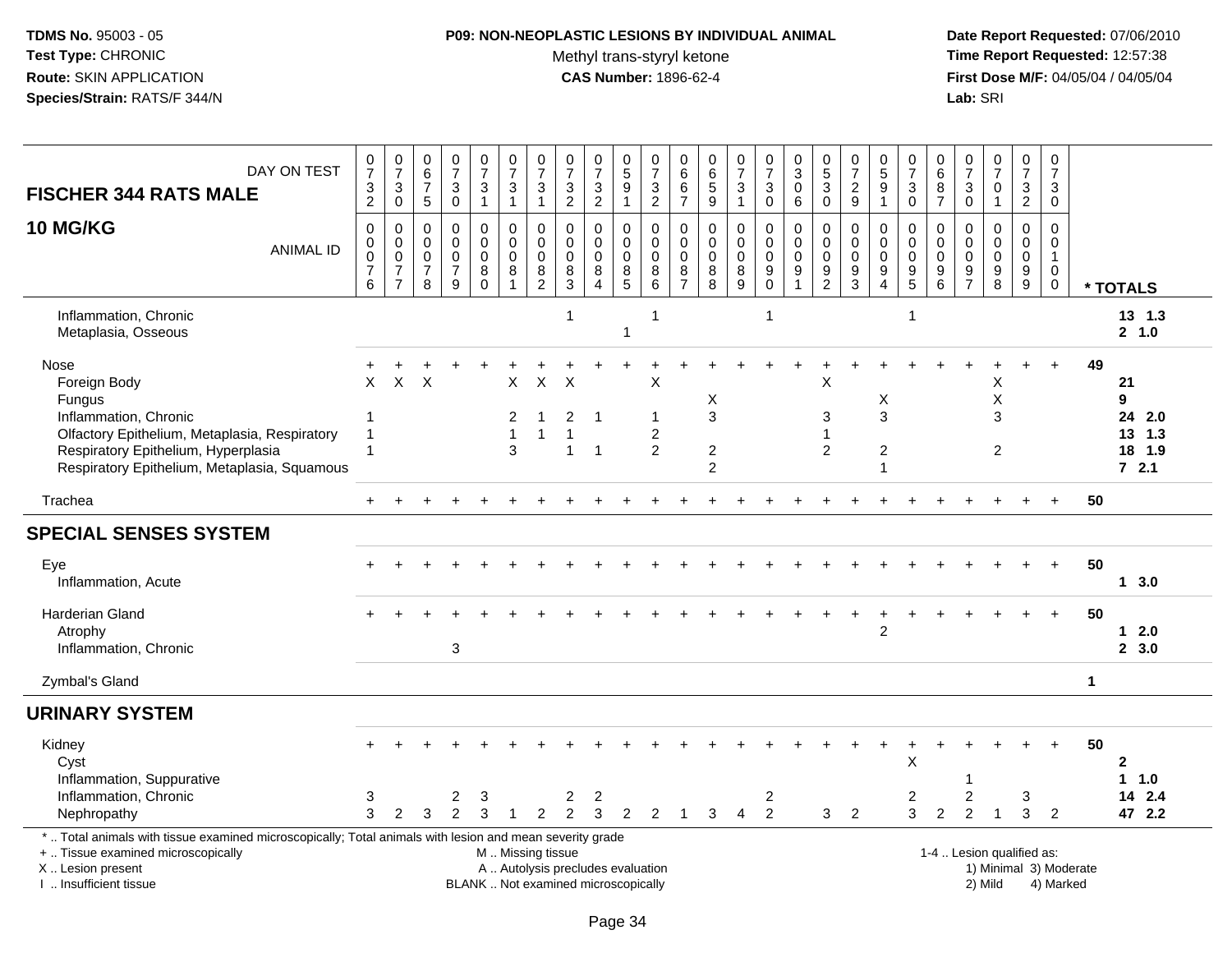#### **P09: NON-NEOPLASTIC LESIONS BY INDIVIDUAL ANIMAL**

Methyl trans-styryl ketone<br>CAS Number: 1896-62-4

 **Date Report Requested:** 07/06/2010 **Time Report Requested:** 12:57:38 **First Dose M/F:** 04/05/04 / 04/05/04<br>**Lab:** SRI **Lab:** SRI

| DAY ON TEST<br><b>FISCHER 344 RATS MALE</b>                                                           | $\frac{0}{7}$<br>3<br>$\overline{c}$ | $\frac{0}{7}$<br>$\sqrt{3}$<br>$\pmb{0}$          | 0<br>6<br>$\rightarrow$<br>5                | $\mathbf 0$<br>$\overline{ }$<br>$\sqrt{3}$<br>$\boldsymbol{0}$ | $\frac{0}{7}$<br>3    | $\mathbf 0$<br>$\overline{7}$<br>$\mathbf{3}$ | $\mathbf{0}$<br>$\overline{ }$<br>$\mathbf{3}$ | $\frac{0}{7}$<br>3<br>$\overline{c}$ | 0<br>-<br>$\sqrt{3}$<br>C | 0<br>5<br>9 | $\frac{0}{7}$<br>$\sqrt{3}$<br>$\overline{2}$              | $\begin{array}{c} 0 \\ 6 \end{array}$<br>$\,6$<br>$\rightarrow$ | 0<br>$\,6\,$<br>5<br>9                           | $\mathbf{0}$<br>$\overline{ }$<br>3 | $\frac{0}{7}$<br>$\ensuremath{\mathsf{3}}$ | $\frac{0}{3}$<br>$\pmb{0}$<br>6         | $\mathbf 0$<br>$\,$ 5 $\,$<br>3 | 0<br>$\overline{ }$<br>$\boldsymbol{2}$<br>$\boldsymbol{9}$          | $\begin{array}{c} 0 \\ 5 \end{array}$<br>9 | 0<br>7<br>$\mathbf 3$<br>$\mathbf 0$               | 0<br>6<br>8 | $\frac{0}{7}$<br>3                              | 0<br>$\rightarrow$<br>0               | 0<br>$\overline{ }$<br>3<br>$\overline{2}$ | 0<br>$\overline{ }$<br>$\mathbf{3}$<br>0 |                         |
|-------------------------------------------------------------------------------------------------------|--------------------------------------|---------------------------------------------------|---------------------------------------------|-----------------------------------------------------------------|-----------------------|-----------------------------------------------|------------------------------------------------|--------------------------------------|---------------------------|-------------|------------------------------------------------------------|-----------------------------------------------------------------|--------------------------------------------------|-------------------------------------|--------------------------------------------|-----------------------------------------|---------------------------------|----------------------------------------------------------------------|--------------------------------------------|----------------------------------------------------|-------------|-------------------------------------------------|---------------------------------------|--------------------------------------------|------------------------------------------|-------------------------|
| <b>10 MG/KG</b><br><b>ANIMAL ID</b>                                                                   | 0<br>$\pmb{0}$<br>$\frac{0}{7}$<br>6 | 0<br>$\pmb{0}$<br>$\frac{0}{7}$<br>$\overline{ }$ | 0<br>$\mathbf 0$<br>0<br>$\rightarrow$<br>8 | $\boldsymbol{0}$<br>$\pmb{0}$<br>$\frac{0}{7}$<br>$9\,$         | 0<br>0<br>0<br>8<br>0 | 0<br>$\pmb{0}$<br>$\pmb{0}$<br>8              | $\mathbf 0$<br>0<br>8<br>$\overline{2}$        | $\mathbf 0$<br>0<br>8<br>3           | 0<br>8<br>4               | 0<br>8<br>5 | $\mathbf 0$<br>$\pmb{0}$<br>$\pmb{0}$<br>$\, 8$<br>$\,6\,$ | 0<br>0<br>$\pmb{0}$<br>$\frac{8}{7}$                            | 0<br>$\pmb{0}$<br>$\pmb{0}$<br>$\bf 8$<br>$\bf8$ | 0<br>0<br>8<br>9                    | 0<br>0<br>9<br>$\mathbf 0$                 | 0<br>$\pmb{0}$<br>0<br>$\boldsymbol{9}$ | 9<br>$\overline{2}$             | 0<br>$\boldsymbol{0}$<br>$\pmb{0}$<br>$\boldsymbol{9}$<br>$\sqrt{3}$ | 0<br>0<br>$\pmb{0}$<br>9<br>$\overline{4}$ | 0<br>$\mathbf 0$<br>$\mathbf 0$<br>9<br>$\sqrt{5}$ | 0<br>9<br>6 | $\pmb{0}$<br>$\boldsymbol{9}$<br>$\overline{7}$ | 0<br>$\pmb{0}$<br>$\pmb{0}$<br>9<br>8 | 0<br>0<br>0<br>9<br>9                      | 0<br>$\mathbf 0$<br>0<br>0               | * TOTALS                |
| Renal Tubule, Necrosis                                                                                |                                      |                                                   |                                             |                                                                 |                       |                                               |                                                |                                      |                           |             |                                                            |                                                                 |                                                  |                                     |                                            |                                         |                                 |                                                                      |                                            |                                                    |             |                                                 |                                       |                                            |                                          | $1 \t1.0$               |
| Urethra                                                                                               |                                      |                                                   | $+$                                         |                                                                 |                       |                                               |                                                |                                      |                           |             |                                                            |                                                                 |                                                  |                                     |                                            |                                         |                                 |                                                                      |                                            |                                                    |             |                                                 |                                       |                                            |                                          |                         |
| <b>Urinary Bladder</b><br>Hemorrhage<br>Inflammation, Chronic<br>Transitional Epithelium, Hyperplasia |                                      |                                                   |                                             |                                                                 |                       |                                               |                                                |                                      |                           |             |                                                            |                                                                 |                                                  |                                     |                                            |                                         |                                 |                                                                      |                                            |                                                    |             |                                                 | $+$                                   | $\pm$                                      | $+$                                      | 50<br>2.0<br>2.0<br>2.0 |

\* .. Total animals with tissue examined microscopically; Total animals with lesion and mean severity grade

+ .. Tissue examined microscopically

X .. Lesion present

I .. Insufficient tissue

 M .. Missing tissueA .. Autolysis precludes evaluation

BLANK .. Not examined microscopically 2) Mild 4) Marked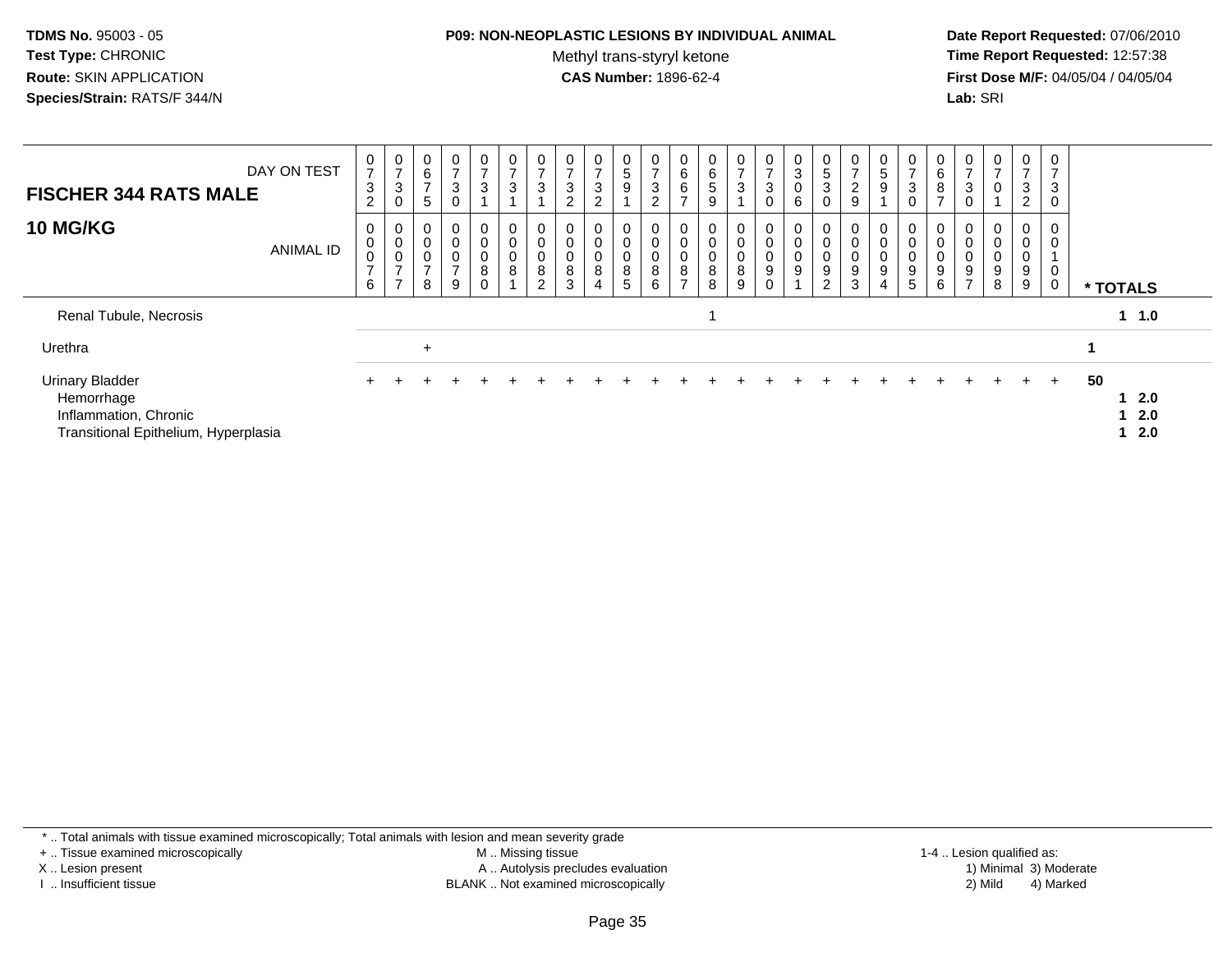## **P09: NON-NEOPLASTIC LESIONS BY INDIVIDUAL ANIMAL**

Methyl trans-styryl ketone<br>CAS Number: 1896-62-4

 **Date Report Requested:** 07/06/2010 **Time Report Requested:** 12:57:38 **First Dose M/F:** 04/05/04 / 04/05/04<br>**Lab:** SRI **Lab:** SRI

| <b>30 MG/KG</b>                                                                                                       | $\mathbf 0$                                   |                                                                                    | $\mathbf{1}$                                           | $\sqrt{5}$<br>$\overline{7}$                                                | $\mathbf{3}$<br>$\mathbf{1}$                                      | $\overline{7}$<br>$\mathbf{3}$             | $\frac{0}{7}$<br>$\mathfrak{Z}$<br>$\mathbf{1}$         | $\frac{0}{7}$<br>$\sqrt{3}$<br>$\mathbf 0$           | $\frac{0}{7}$<br>$\mathbf 3$<br>$\overline{1}$                 | $\frac{0}{7}$<br>$\mathbf{1}$<br>0                                      | 6<br>$\sqrt{3}$<br>$\overline{2}$                                            | $\frac{0}{7}$<br>$\sqrt{3}$<br>$\mathbf 0$                                   | $\frac{0}{7}$<br>$\ensuremath{\mathsf{3}}$<br>$\overline{1}$  | $\frac{0}{7}$<br>$\pmb{0}$<br>$\overline{8}$        | $\begin{smallmatrix}0\\7\end{smallmatrix}$<br>$\frac{2}{9}$                     | $\frac{0}{7}$<br>$\frac{3}{1}$                                                    | $\frac{0}{7}$<br>$\mathbf 0$<br>$\overline{4}$                               | $\begin{array}{c} 0 \\ 6 \end{array}$<br>$\sqrt{5}$<br>9          | $\frac{0}{7}$<br>$\sqrt{3}$<br>$\Omega$     | $\begin{array}{c} 0 \\ 5 \\ 7 \end{array}$<br>$5\phantom{.0}$               | $\frac{0}{7}$<br>$\mathbf{1}$<br>6                                               | $\begin{array}{c} 0 \\ 5 \\ 5 \end{array}$<br>$\overline{4}$  | $\frac{0}{7}$<br>$\sqrt{3}$<br>$\overline{1}$             | $\begin{smallmatrix}0\\7\end{smallmatrix}$<br>$\mathbf{3}$<br>$\mathbf 0$         | $\,6\,$<br>6<br>$\overline{7}$                                                 |                 |
|-----------------------------------------------------------------------------------------------------------------------|-----------------------------------------------|------------------------------------------------------------------------------------|--------------------------------------------------------|-----------------------------------------------------------------------------|-------------------------------------------------------------------|--------------------------------------------|---------------------------------------------------------|------------------------------------------------------|----------------------------------------------------------------|-------------------------------------------------------------------------|------------------------------------------------------------------------------|------------------------------------------------------------------------------|---------------------------------------------------------------|-----------------------------------------------------|---------------------------------------------------------------------------------|-----------------------------------------------------------------------------------|------------------------------------------------------------------------------|-------------------------------------------------------------------|---------------------------------------------|-----------------------------------------------------------------------------|----------------------------------------------------------------------------------|---------------------------------------------------------------|-----------------------------------------------------------|-----------------------------------------------------------------------------------|--------------------------------------------------------------------------------|-----------------|
| <b>ANIMAL ID</b>                                                                                                      | $\mathbf 0$<br>1<br>$\pmb{0}$<br>$\mathbf{1}$ | $\mathbf 0$<br>$\overline{0}$<br>1<br>$\begin{smallmatrix} 0\\2 \end{smallmatrix}$ | $\mathbf 0$<br>$\mathbf 0$<br>$\overline{1}$<br>0<br>3 | $\mathbf 0$<br>$\mathbf 0$<br>$\mathbf{1}$<br>$\mathbf 0$<br>$\overline{4}$ | 0<br>$\mathbf 0$<br>$\mathbf{1}$<br>$\mathbf 0$<br>$\overline{5}$ | 0<br>$\mathbf 0$<br>$\mathbf{1}$<br>0<br>6 | $\pmb{0}$<br>$\pmb{0}$<br>$\mathbf{1}$<br>$\frac{0}{7}$ | $\mathbf 0$<br>$\mathbf 0$<br>$\mathbf{1}$<br>0<br>8 | $\mathbf 0$<br>$\mathbf 0$<br>$\mathbf{1}$<br>$\mathbf 0$<br>9 | 0<br>$\mathsf{O}\xspace$<br>$\mathbf{1}$<br>$\mathbf{1}$<br>$\mathbf 0$ | $\mathbf 0$<br>$\mathbf 0$<br>$\mathbf{1}$<br>$\mathbf{1}$<br>$\overline{1}$ | $\mathbf 0$<br>$\mathbf 0$<br>$\mathbf{1}$<br>$\mathbf{1}$<br>$\overline{2}$ | $\mathbf 0$<br>$\pmb{0}$<br>$\mathbf{1}$<br>$\mathbf{1}$<br>3 | 0<br>$\pmb{0}$<br>$\mathbf{1}$<br>$\mathbf{1}$<br>4 | $\mathbf 0$<br>$\overline{0}$<br>$\mathbf{1}$<br>$\mathbf{1}$<br>$\overline{5}$ | $\mathbf 0$<br>$\mathbf 0$<br>$\overline{1}$<br>$\overline{1}$<br>$6\phantom{1}6$ | $\mathbf 0$<br>$\mathbf 0$<br>$\mathbf{1}$<br>$\mathbf{1}$<br>$\overline{7}$ | $\mathbf 0$<br>$\mathbf 0$<br>$\overline{1}$<br>$\mathbf{1}$<br>8 | 0<br>0<br>$\mathbf{1}$<br>$\mathbf{1}$<br>9 | $\mathbf 0$<br>$\mathbf 0$<br>$\mathbf{1}$<br>$\overline{2}$<br>$\mathbf 0$ | $\mathbf 0$<br>$\mathsf{O}\xspace$<br>$\mathbf{1}$<br>$\sqrt{2}$<br>$\mathbf{1}$ | $\mathbf 0$<br>$\mathbf 0$<br>$\overline{1}$<br>$\frac{2}{2}$ | $\mathbf 0$<br>$\pmb{0}$<br>$\mathbf{1}$<br>$\frac{2}{3}$ | $\mathbf 0$<br>$\overline{0}$<br>$\mathbf{1}$<br>$\overline{2}$<br>$\overline{4}$ | $\mathbf 0$<br>$\mathbf 0$<br>$\mathbf{1}$<br>$\overline{2}$<br>$\overline{5}$ | males<br>(cont) |
| <b>ALIMENTARY SYSTEM</b>                                                                                              |                                               |                                                                                    |                                                        |                                                                             |                                                                   |                                            |                                                         |                                                      |                                                                |                                                                         |                                                                              |                                                                              |                                                               |                                                     |                                                                                 |                                                                                   |                                                                              |                                                                   |                                             |                                                                             |                                                                                  |                                                               |                                                           |                                                                                   |                                                                                |                 |
| Esophagus                                                                                                             |                                               |                                                                                    |                                                        |                                                                             |                                                                   |                                            |                                                         |                                                      |                                                                |                                                                         |                                                                              |                                                                              |                                                               |                                                     |                                                                                 |                                                                                   | м                                                                            |                                                                   |                                             |                                                                             |                                                                                  |                                                               |                                                           |                                                                                   | $+$                                                                            |                 |
| Intestine Large, Cecum<br>Edema                                                                                       |                                               |                                                                                    |                                                        |                                                                             | $\overline{2}$                                                    |                                            |                                                         |                                                      |                                                                |                                                                         |                                                                              |                                                                              |                                                               |                                                     |                                                                                 |                                                                                   |                                                                              |                                                                   |                                             |                                                                             |                                                                                  |                                                               |                                                           |                                                                                   |                                                                                |                 |
| Intestine Large, Colon<br>Inflammation, Chronic<br>Epithelium, Hyperplasia                                            |                                               |                                                                                    |                                                        |                                                                             |                                                                   |                                            |                                                         |                                                      |                                                                |                                                                         |                                                                              |                                                                              |                                                               |                                                     |                                                                                 |                                                                                   |                                                                              |                                                                   |                                             |                                                                             |                                                                                  |                                                               |                                                           |                                                                                   |                                                                                |                 |
| Intestine Large, Rectum<br>Epithelium, Hyperplasia                                                                    |                                               |                                                                                    |                                                        |                                                                             |                                                                   |                                            |                                                         |                                                      |                                                                |                                                                         |                                                                              |                                                                              |                                                               |                                                     |                                                                                 |                                                                                   |                                                                              |                                                                   |                                             |                                                                             |                                                                                  |                                                               |                                                           |                                                                                   |                                                                                |                 |
| Intestine Small, Duodenum<br>Epithelium, Hyperplasia                                                                  |                                               |                                                                                    |                                                        |                                                                             |                                                                   |                                            |                                                         |                                                      |                                                                | 3                                                                       |                                                                              |                                                                              |                                                               | 3                                                   |                                                                                 |                                                                                   |                                                                              |                                                                   |                                             |                                                                             |                                                                                  |                                                               |                                                           |                                                                                   |                                                                                |                 |
| Intestine Small, Ileum                                                                                                |                                               |                                                                                    |                                                        |                                                                             |                                                                   |                                            |                                                         |                                                      |                                                                |                                                                         |                                                                              |                                                                              |                                                               |                                                     |                                                                                 |                                                                                   |                                                                              |                                                                   |                                             |                                                                             |                                                                                  |                                                               |                                                           |                                                                                   |                                                                                |                 |
| Intestine Small, Jejunum<br>Epithelium, Hyperplasia                                                                   |                                               |                                                                                    |                                                        |                                                                             |                                                                   |                                            |                                                         |                                                      |                                                                |                                                                         |                                                                              |                                                                              |                                                               | $\overline{c}$                                      |                                                                                 |                                                                                   |                                                                              |                                                                   |                                             |                                                                             |                                                                                  |                                                               |                                                           | $+$                                                                               | $+$                                                                            |                 |
| Liver<br><b>Basophilic Focus</b><br>Clear Cell Focus<br>Degeneration, Cystic<br><b>Eosinophilic Focus</b><br>Fibrosis | X<br>$\mathsf X$                              | $\boldsymbol{\mathsf{X}}$                                                          |                                                        |                                                                             |                                                                   | $\boldsymbol{\mathsf{X}}$                  | $\times$<br>X                                           | $X$ $X$                                              | $\overline{2}$                                                 |                                                                         | X                                                                            | $\boldsymbol{\mathsf{X}}$<br>$\mathsf X$                                     |                                                               | $\boldsymbol{\mathsf{X}}$                           |                                                                                 | $X$ $X$                                                                           | $\overline{c}$                                                               |                                                                   | $\pmb{\times}$                              |                                                                             | $\mathsf{X}$                                                                     | $\mathsf X$                                                   | $\mathsf{X}^-$                                            | X<br>$\times$                                                                     | $\div$                                                                         |                 |
| Hepatodiaphragmatic Nodule<br>Infiltration Cellular, Mixed Cell                                                       |                                               |                                                                                    |                                                        |                                                                             |                                                                   |                                            |                                                         |                                                      |                                                                | $\mathbf 1$                                                             |                                                                              |                                                                              |                                                               |                                                     |                                                                                 |                                                                                   |                                                                              | X                                                                 | 3                                           |                                                                             |                                                                                  |                                                               |                                                           | X                                                                                 |                                                                                |                 |

+ .. Tissue examined microscopically

X .. Lesion present

I .. Insufficient tissue

M .. Missing tissue

BLANK .. Not examined microscopically

1-4 .. Lesion qualified as:<br>1) Minimal 3) Moderate A .. Autolysis precludes evaluation 19 and 10 minimal 3) Moderate 1 and 20 minimal 3) Moderate 19 minimal 3) Moderat<br>19 and 19 and 19 and 19 and 19 and 19 and 19 and 19 and 19 and 19 and 19 and 19 and 19 and 19 and 19 and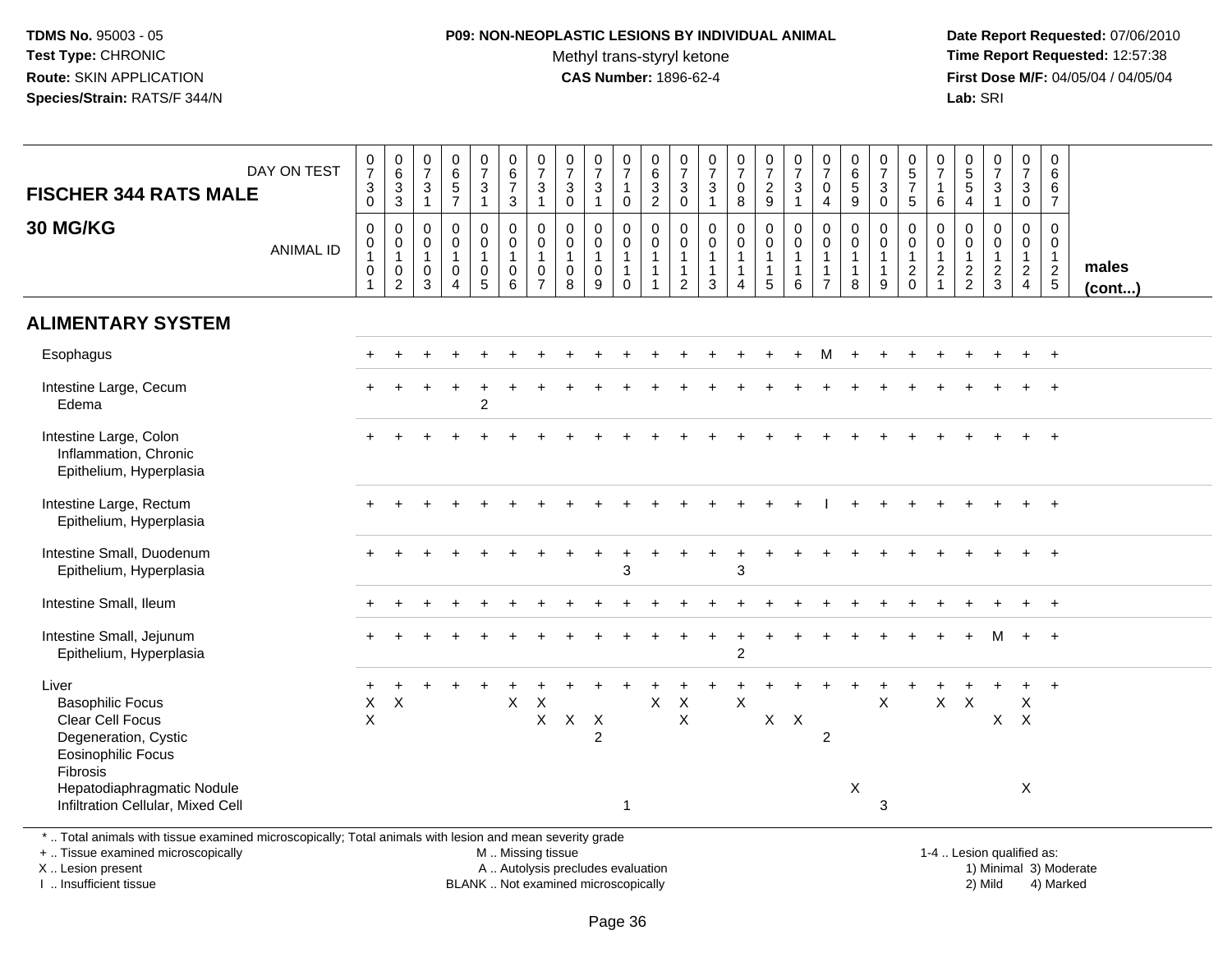### **P09: NON-NEOPLASTIC LESIONS BY INDIVIDUAL ANIMAL**

Methyl trans-styryl ketone<br>CAS Number: 1896-62-4

 **Date Report Requested:** 07/06/2010 **Time Report Requested:** 12:57:38 **First Dose M/F:** 04/05/04 / 04/05/04<br>**Lab:** SRI **Lab:** SRI

| DAY ON TEST<br><b>FISCHER 344 RATS MALE</b>                                                                                                             | $\frac{0}{7}$<br>$\ensuremath{\mathsf{3}}$<br>$\mathbf 0$         | $_{6}^{\rm 0}$<br>$\frac{3}{3}$                               | $\begin{array}{c} 0 \\ 7 \end{array}$<br>$\mathsf 3$<br>$\overline{1}$      | 0657                                                | $\frac{0}{7}$<br>$\mathbf{3}$<br>$\overline{1}$                              | $\begin{array}{c} 0 \\ 6 \end{array}$<br>$\overline{7}$<br>$\mathbf{3}$ | $\begin{array}{c} 0 \\ 7 \end{array}$<br>3<br>$\mathbf 1$                   | $\frac{0}{7}$<br>$\sqrt{3}$<br>$\Omega$                 | $\frac{0}{7}$<br>$\sqrt{3}$                                | $\begin{smallmatrix} 0\\7 \end{smallmatrix}$<br>$\mathbf{1}$<br>$\mathbf 0$         | $\begin{array}{c} 0 \\ 6 \end{array}$<br>$\ensuremath{\mathsf{3}}$<br>$\overline{2}$ | $\begin{array}{c} 0 \\ 7 \end{array}$<br>$\mathbf{3}$<br>$\mathbf 0$                 | $\frac{0}{7}$<br>$\ensuremath{\mathsf{3}}$<br>$\mathbf{1}$                         | $\frac{0}{7}$<br>$\pmb{0}$<br>$\overline{8}$                         | $\frac{0}{7}$<br>$\frac{2}{9}$                                | $\begin{array}{c} 0 \\ 7 \end{array}$<br>$\sqrt{3}$<br>$\overline{1}$              | $\begin{array}{c} 0 \\ 7 \end{array}$<br>$\mathbf 0$<br>$\overline{4}$     | $\begin{array}{c} 0 \\ 6 \end{array}$<br>$\sqrt{5}$<br>$9\,$ | $\frac{0}{7}$<br>$\mathbf{3}$<br>$\mathbf 0$        | $\begin{array}{c} 0 \\ 5 \\ 7 \end{array}$<br>$5\phantom{.0}$ | $\begin{array}{c} 0 \\ 7 \end{array}$<br>$\mathbf{1}$<br>$\,6\,$      | $\begin{array}{c} 0 \\ 5 \\ 5 \end{array}$<br>$\overline{4}$ | $\begin{array}{c} 0 \\ 7 \end{array}$<br>$\sqrt{3}$<br>$\overline{1}$ | $\frac{0}{7}$<br>3<br>$\mathbf 0$                 | $\pmb{0}$<br>6<br>6<br>$\overline{7}$                               |                 |
|---------------------------------------------------------------------------------------------------------------------------------------------------------|-------------------------------------------------------------------|---------------------------------------------------------------|-----------------------------------------------------------------------------|-----------------------------------------------------|------------------------------------------------------------------------------|-------------------------------------------------------------------------|-----------------------------------------------------------------------------|---------------------------------------------------------|------------------------------------------------------------|-------------------------------------------------------------------------------------|--------------------------------------------------------------------------------------|--------------------------------------------------------------------------------------|------------------------------------------------------------------------------------|----------------------------------------------------------------------|---------------------------------------------------------------|------------------------------------------------------------------------------------|----------------------------------------------------------------------------|--------------------------------------------------------------|-----------------------------------------------------|---------------------------------------------------------------|-----------------------------------------------------------------------|--------------------------------------------------------------|-----------------------------------------------------------------------|---------------------------------------------------|---------------------------------------------------------------------|-----------------|
| 30 MG/KG<br><b>ANIMAL ID</b>                                                                                                                            | $\boldsymbol{0}$<br>$\pmb{0}$<br>$\mathbf{1}$<br>$\mathbf 0$<br>1 | 0<br>$\pmb{0}$<br>$\mathbf{1}$<br>$\pmb{0}$<br>$\overline{c}$ | $\mathbf 0$<br>$\mathbf 0$<br>$\overline{1}$<br>$\pmb{0}$<br>$\overline{3}$ | $\mathsf 0$<br>$\overline{0}$<br>1<br>$\frac{0}{4}$ | 0<br>$\mathsf{O}\xspace$<br>$\mathbf{1}$<br>$\begin{matrix}0\\5\end{matrix}$ | $\pmb{0}$<br>$\overline{0}$<br>1<br>$\pmb{0}$<br>6                      | $\mathbf 0$<br>$\mathbf 0$<br>$\mathbf{1}$<br>$\mathbf 0$<br>$\overline{7}$ | $\Omega$<br>$\pmb{0}$<br>$\mathbf{1}$<br>$\pmb{0}$<br>8 | $\mathbf 0$<br>$\pmb{0}$<br>$\mathbf{1}$<br>$\pmb{0}$<br>9 | $\mathbf 0$<br>$\mathsf{O}\xspace$<br>$\overline{1}$<br>$\mathbf{1}$<br>$\mathbf 0$ | $\pmb{0}$<br>$\mathbf 0$<br>$\overline{1}$<br>$\mathbf{1}$<br>$\overline{1}$         | $\mathbf 0$<br>$\mathsf{O}\xspace$<br>$\mathbf{1}$<br>$\mathbf{1}$<br>$\overline{c}$ | $\mathbf 0$<br>$\ddot{\mathbf{0}}$<br>$\mathbf{1}$<br>$\mathbf{1}$<br>$\mathbf{3}$ | $\mathsf 0$<br>$\overline{0}$<br>1<br>$\mathbf{1}$<br>$\overline{4}$ | 0<br>$\ddot{\mathbf{0}}$<br>$\mathbf{1}$<br>$\mathbf{1}$<br>5 | $\pmb{0}$<br>$\overline{0}$<br>$\overline{1}$<br>$\overline{1}$<br>$6\phantom{1}6$ | $\mathbf 0$<br>$\pmb{0}$<br>$\mathbf{1}$<br>$\mathbf{1}$<br>$\overline{7}$ | $\pmb{0}$<br>$\pmb{0}$<br>$\mathbf{1}$<br>$\mathbf{1}$<br>8  | 0<br>$\pmb{0}$<br>$\mathbf{1}$<br>$\mathbf{1}$<br>9 | $\pmb{0}$<br>$\overline{0}$<br>1<br>$\frac{2}{0}$             | $\mathbf 0$<br>$\ddot{\mathbf{0}}$<br>$\overline{1}$<br>$\frac{2}{1}$ | $\Omega$<br>$\mathbf{0}$<br>$\overline{1}$<br>$\frac{2}{2}$  | $\mathbf 0$<br>$\mathbf 0$<br>$\mathbf{1}$<br>$\frac{2}{3}$           | $\mathbf 0$<br>0<br>$\mathbf{1}$<br>$\frac{2}{4}$ | $\mathbf 0$<br>$\mathsf{O}\xspace$<br>$\mathbf{1}$<br>$\frac{2}{5}$ | males<br>(cont) |
| <b>Mixed Cell Focus</b><br>Bile Duct, Hyperplasia<br>Centrilobular, Necrosis<br>Hepatocyte, Hyperplasia, Focal<br>Hepatocyte, Vacuolization Cytoplasmic | $\overline{2}$                                                    | $\blacktriangleleft$                                          | $\mathfrak{S}$                                                              | Х<br>$\overline{1}$                                 |                                                                              | $\mathbf{1}$                                                            |                                                                             | $\mathbf{1}$                                            | $\overline{2}$                                             | 4                                                                                   |                                                                                      | X<br>$\mathbf{1}$                                                                    |                                                                                    | $\mathbf{1}$<br>$\mathbf{3}$                                         | $\mathbf{1}$                                                  | $2^{\circ}$                                                                        | $\mathbf{3}$                                                               | 3                                                            | Χ<br>$\overline{1}$                                 | $\mathbf{1}$                                                  | X<br>$\overline{1}$                                                   |                                                              | $\mathbf{1}$                                                          |                                                   | $\mathbf{1}$                                                        |                 |
| Mesentery<br>Fat, Necrosis                                                                                                                              |                                                                   |                                                               | $\ddot{}$<br>1                                                              |                                                     |                                                                              | $\ddot{}$<br>$\mathbf{3}$                                               |                                                                             |                                                         |                                                            |                                                                                     |                                                                                      |                                                                                      | $\ddot{}$<br>$\mathbf{3}$                                                          |                                                                      |                                                               |                                                                                    |                                                                            | $\ddot{}$<br>$\overline{c}$                                  |                                                     |                                                               | $\ddot{}$                                                             |                                                              |                                                                       |                                                   |                                                                     |                 |
| Pancreas<br>Atrophy<br>Cyst<br>Acinus, Cytoplasmic Alteration<br>Acinus, Hyperplasia, Focal                                                             | 3                                                                 |                                                               |                                                                             |                                                     | 3<br>3                                                                       | $\overline{\mathbf{c}}$<br>$\sf X$                                      | $\overline{c}$                                                              | $\mathbf{3}$                                            |                                                            | $\sqrt{3}$                                                                          |                                                                                      |                                                                                      |                                                                                    | $\mathbf{3}$                                                         | $\overline{\mathbf{c}}$<br>$\sf X$                            | $\overline{2}$                                                                     |                                                                            |                                                              |                                                     |                                                               | 3                                                                     | $\overline{\mathbf{1}}$                                      | 3<br>3                                                                | $\mathbf{3}$                                      | +<br>$\overline{2}$                                                 |                 |
| <b>Salivary Glands</b>                                                                                                                                  |                                                                   | м                                                             |                                                                             |                                                     |                                                                              |                                                                         |                                                                             |                                                         |                                                            |                                                                                     |                                                                                      |                                                                                      |                                                                                    |                                                                      |                                                               |                                                                                    |                                                                            |                                                              |                                                     |                                                               |                                                                       |                                                              |                                                                       |                                                   | $\ddot{}$                                                           |                 |
| Stomach, Forestomach<br>Edema<br>Erosion<br>Perforation<br>Ulcer                                                                                        |                                                                   |                                                               |                                                                             |                                                     | 4                                                                            |                                                                         |                                                                             |                                                         |                                                            | 4                                                                                   |                                                                                      |                                                                                      |                                                                                    | X                                                                    |                                                               |                                                                                    | 3<br>4                                                                     | 3<br>3                                                       |                                                     |                                                               |                                                                       |                                                              | $\overline{2}$                                                        |                                                   | $\ddot{}$                                                           |                 |
| Epithelium, Hyperplasia                                                                                                                                 |                                                                   |                                                               |                                                                             |                                                     |                                                                              |                                                                         |                                                                             |                                                         |                                                            | 3                                                                                   |                                                                                      |                                                                                      |                                                                                    | $\overline{4}$                                                       |                                                               |                                                                                    |                                                                            | $\overline{2}$                                               |                                                     |                                                               |                                                                       |                                                              |                                                                       |                                                   |                                                                     |                 |
| Stomach, Glandular<br>Edema<br>Erosion<br>Ulcer                                                                                                         |                                                                   |                                                               |                                                                             |                                                     | $\overline{c}$                                                               |                                                                         |                                                                             |                                                         |                                                            |                                                                                     |                                                                                      |                                                                                      |                                                                                    | $\ensuremath{\mathsf{3}}$                                            |                                                               |                                                                                    |                                                                            |                                                              |                                                     | $\mathbf{1}$                                                  |                                                                       |                                                              |                                                                       |                                                   | $\ddot{}$<br>$\overline{c}$                                         |                 |
| Tongue<br>* Total animals with tissue examined microscopically: Total animals with lesion and mean severity grade                                       |                                                                   |                                                               |                                                                             |                                                     |                                                                              |                                                                         |                                                                             |                                                         |                                                            |                                                                                     |                                                                                      | $+$                                                                                  | $+$                                                                                |                                                                      |                                                               |                                                                                    |                                                                            |                                                              |                                                     |                                                               |                                                                       |                                                              |                                                                       |                                                   |                                                                     |                 |

. Total animals with tissue examined microscopically; Total animals with lesion and mean severity grade

+ .. Tissue examined microscopically

X .. Lesion present

I .. Insufficient tissue

M .. Missing tissue

A .. Autolysis precludes evaluation 1) Minimal 3 ... Autolysis precludes evaluation 1, and 30 ... (1) Minimal 3<br>1) Minimal 30 ... Autor microscopically 1990 ... (1) Minimal 30 ... (1) Minimal 30 ... (1) Minimal 30 ... (1)

BLANK .. Not examined microscopically 2) Mild 4) Marked

1-4 .. Lesion qualified as:<br>1) Minimal 3) Moderate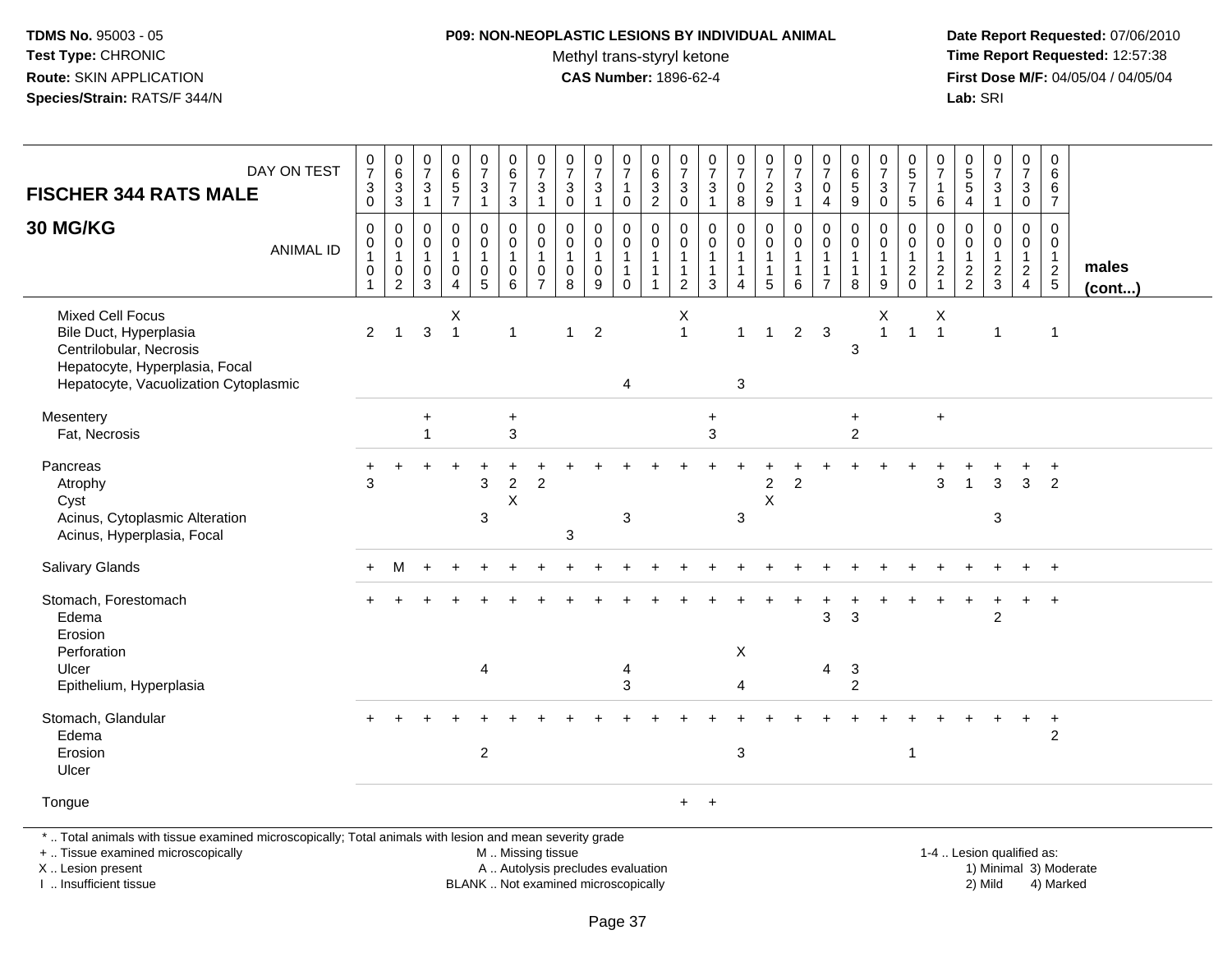#### **P09: NON-NEOPLASTIC LESIONS BY INDIVIDUAL ANIMAL**

Methyl trans-styryl ketone<br>CAS Number: 1896-62-4

| DAY ON TEST<br><b>FISCHER 344 RATS MALE</b>                                                                                                                                                   | $\begin{array}{c} 0 \\ 7 \\ 3 \end{array}$<br>$\mathbf 0$             | $_{6}^{\rm 0}$<br>3<br>$\overline{3}$         | $\begin{array}{c} 0 \\ 7 \end{array}$<br>$\sqrt{3}$<br>$\mathbf{1}$ | $\begin{array}{c} 0 \\ 6 \\ 5 \end{array}$<br>$\overline{7}$            | $\frac{0}{7}$<br>$\mathbf{3}$<br>$\overline{1}$                 | $\pmb{0}$<br>$6\phantom{a}$<br>$\overline{7}$<br>$\sqrt{3}$            | $\frac{0}{7}$<br>3<br>1                                           | $\frac{0}{7}$<br>$\sqrt{3}$<br>$\mathbf 0$                                | $\frac{0}{7}$<br>3<br>$\mathbf{1}$                                       | $\frac{0}{7}$<br>$\mathbf{1}$<br>$\mathsf{O}$                 | $\pmb{0}$<br>$\begin{array}{c} 6 \\ 3 \\ 2 \end{array}$                  | 0<br>$\overline{7}$<br>3<br>$\mathsf 0$                                          | $\frac{0}{7}$<br>$\mathbf{3}$<br>$\mathbf{1}$                           | $\frac{0}{7}$<br>0<br>8                    | $\frac{0}{7}$<br>$\boldsymbol{2}$<br>$\boldsymbol{9}$                        | $\frac{0}{7}$<br>$\ensuremath{\mathsf{3}}$<br>$\mathbf{1}$    | $\begin{array}{c} 0 \\ 7 \end{array}$<br>$\mathbf 0$<br>4            | $\begin{array}{c} 0 \\ 6 \end{array}$<br>$\overline{5}$<br>$\boldsymbol{9}$ | 0<br>$\overline{7}$<br>3<br>$\pmb{0}$                 | $\pmb{0}$<br>$\overline{5}$<br>$\overline{7}$<br>$\overline{5}$           | 0<br>$\overline{7}$<br>1<br>$\,6$                                          | $\begin{array}{c} 0 \\ 5 \end{array}$<br>5<br>$\overline{4}$ | $\frac{0}{7}$<br>$\mathbf{3}$<br>$\mathbf{1}$               | $\pmb{0}$<br>$\overline{7}$<br>3<br>$\overline{0}$                             | $\mathbf 0$<br>$\,6\,$<br>6<br>$\overline{7}$               |                       |
|-----------------------------------------------------------------------------------------------------------------------------------------------------------------------------------------------|-----------------------------------------------------------------------|-----------------------------------------------|---------------------------------------------------------------------|-------------------------------------------------------------------------|-----------------------------------------------------------------|------------------------------------------------------------------------|-------------------------------------------------------------------|---------------------------------------------------------------------------|--------------------------------------------------------------------------|---------------------------------------------------------------|--------------------------------------------------------------------------|----------------------------------------------------------------------------------|-------------------------------------------------------------------------|--------------------------------------------|------------------------------------------------------------------------------|---------------------------------------------------------------|----------------------------------------------------------------------|-----------------------------------------------------------------------------|-------------------------------------------------------|---------------------------------------------------------------------------|----------------------------------------------------------------------------|--------------------------------------------------------------|-------------------------------------------------------------|--------------------------------------------------------------------------------|-------------------------------------------------------------|-----------------------|
| 30 MG/KG<br><b>ANIMAL ID</b>                                                                                                                                                                  | $\pmb{0}$<br>$\pmb{0}$<br>$\mathbf{1}$<br>$\pmb{0}$<br>$\overline{1}$ | 0<br>0<br>$\mathbf{1}$<br>0<br>$\overline{2}$ | $\mathbf 0$<br>$\mathbf 0$<br>$\mathbf{1}$<br>0<br>$\overline{3}$   | $\pmb{0}$<br>$\pmb{0}$<br>$\mathbf{1}$<br>$\mathbf 0$<br>$\overline{4}$ | 0<br>$\pmb{0}$<br>$\overline{1}$<br>$\pmb{0}$<br>$\overline{5}$ | $\mathbf 0$<br>$\mathsf{O}\xspace$<br>$\overline{1}$<br>$\pmb{0}$<br>6 | $\mathbf 0$<br>$\mathbf 0$<br>$\mathbf{1}$<br>0<br>$\overline{7}$ | $\mathbf 0$<br>$\mathbf 0$<br>$\mathbf{1}$<br>$\pmb{0}$<br>$\overline{8}$ | 0<br>$\mathbf 0$<br>$\mathbf{1}$<br>0<br>$\overline{9}$                  | 0<br>0<br>$\mathbf{1}$<br>$\mathbf{1}$<br>$\mathsf{O}\xspace$ | $\mathbf 0$<br>$\pmb{0}$<br>$\mathbf{1}$<br>$\mathbf{1}$<br>$\mathbf{1}$ | $\mathbf 0$<br>$\mathbf 0$<br>$\overline{1}$<br>$\overline{1}$<br>$\overline{2}$ | $\mathbf 0$<br>$\Omega$<br>$\mathbf{1}$<br>$\mathbf{1}$<br>$\mathbf{3}$ | 0<br>$\mathbf 0$<br>1<br>$\mathbf{1}$<br>4 | $\mathbf 0$<br>$\mathbf 0$<br>$\mathbf{1}$<br>$\mathbf{1}$<br>$\overline{5}$ | $\mathbf 0$<br>$\pmb{0}$<br>$\mathbf{1}$<br>$\mathbf{1}$<br>6 | $\mathbf 0$<br>0<br>$\overline{1}$<br>$\mathbf{1}$<br>$\overline{7}$ | $\mathbf 0$<br>$\mathbf 0$<br>$\overline{1}$<br>$\mathbf{1}$<br>8           | 0<br>$\mathbf 0$<br>$\mathbf{1}$<br>$\mathbf{1}$<br>9 | $\mathbf 0$<br>$\mathbf 0$<br>$\overline{1}$<br>$\sqrt{2}$<br>$\mathbf 0$ | $\mathbf 0$<br>$\mathbf 0$<br>$\mathbf{1}$<br>$\mathbf{2}$<br>$\mathbf{1}$ | 0<br>$\mathbf 0$<br>$\mathbf{1}$<br>$\frac{2}{2}$            | $\mathbf 0$<br>$\mathbf 0$<br>$\mathbf{1}$<br>$\frac{2}{3}$ | $\mathbf 0$<br>$\mathbf 0$<br>$\mathbf{1}$<br>$\overline{a}$<br>$\overline{4}$ | $\mathbf 0$<br>$\mathbf 0$<br>$\mathbf{1}$<br>$\frac{2}{5}$ | males<br>$($ cont $)$ |
| Epithelium, Hyperplasia                                                                                                                                                                       |                                                                       |                                               |                                                                     |                                                                         |                                                                 |                                                                        |                                                                   |                                                                           |                                                                          |                                                               |                                                                          |                                                                                  |                                                                         |                                            |                                                                              |                                                               |                                                                      |                                                                             |                                                       |                                                                           |                                                                            |                                                              |                                                             |                                                                                |                                                             |                       |
| <b>CARDIOVASCULAR SYSTEM</b>                                                                                                                                                                  |                                                                       |                                               |                                                                     |                                                                         |                                                                 |                                                                        |                                                                   |                                                                           |                                                                          |                                                               |                                                                          |                                                                                  |                                                                         |                                            |                                                                              |                                                               |                                                                      |                                                                             |                                                       |                                                                           |                                                                            |                                                              |                                                             |                                                                                |                                                             |                       |
| Heart<br>Cardiomyopathy<br>Inflammation, Chronic<br>Thrombosis                                                                                                                                | 3                                                                     | 3                                             | 3                                                                   |                                                                         | 3                                                               | 3                                                                      | 3                                                                 | $\overline{2}$                                                            | 3                                                                        | $\overline{1}$<br>$\overline{2}$                              | $\overline{2}$                                                           | 3                                                                                | 3                                                                       | 3                                          | 3<br>$\overline{2}$                                                          | 3                                                             | $\mathfrak{p}$                                                       | 3                                                                           | 3                                                     |                                                                           | 3                                                                          | 3                                                            | 3                                                           | 3                                                                              | $\ddot{}$<br>3                                              |                       |
| <b>ENDOCRINE SYSTEM</b>                                                                                                                                                                       |                                                                       |                                               |                                                                     |                                                                         |                                                                 |                                                                        |                                                                   |                                                                           |                                                                          |                                                               |                                                                          |                                                                                  |                                                                         |                                            |                                                                              |                                                               |                                                                      |                                                                             |                                                       |                                                                           |                                                                            |                                                              |                                                             |                                                                                |                                                             |                       |
| <b>Adrenal Cortex</b><br><b>Accessory Adrenal Cortical Nodule</b><br>Atrophy                                                                                                                  |                                                                       | X                                             |                                                                     | X                                                                       | $\times$                                                        |                                                                        |                                                                   |                                                                           | X                                                                        | $\sf X$                                                       |                                                                          | X                                                                                |                                                                         |                                            | $\times$                                                                     |                                                               | X                                                                    | $\times$                                                                    |                                                       |                                                                           | X                                                                          | $\boldsymbol{\mathsf{X}}$                                    |                                                             |                                                                                | $\ddot{}$<br>X                                              |                       |
| Degeneration, Fatty<br>Hyperplasia, Focal<br>Hypertrophy, Focal                                                                                                                               |                                                                       | 3<br>3                                        | 2<br>$\overline{2}$                                                 | $\overline{2}$<br>$\overline{2}$                                        | 3                                                               |                                                                        |                                                                   | -1<br>3                                                                   |                                                                          | $\mathbf{1}$<br>$\overline{2}$                                |                                                                          | $\overline{c}$<br>$\overline{c}$                                                 | 3                                                                       | -3                                         |                                                                              |                                                               | $\mathbf{3}$                                                         |                                                                             |                                                       |                                                                           | 3                                                                          |                                                              | $\overline{4}$                                              | 2                                                                              |                                                             |                       |
| Adrenal Medulla<br>Hyperplasia                                                                                                                                                                | $\overline{c}$                                                        | $\overline{1}$                                |                                                                     |                                                                         |                                                                 |                                                                        |                                                                   |                                                                           |                                                                          |                                                               |                                                                          |                                                                                  |                                                                         |                                            |                                                                              |                                                               |                                                                      |                                                                             |                                                       |                                                                           |                                                                            |                                                              |                                                             |                                                                                | $\ddot{}$                                                   |                       |
| Islets, Pancreatic<br>Hyperplasia                                                                                                                                                             | $\overline{2}$                                                        |                                               |                                                                     |                                                                         | 1                                                               | $\overline{2}$                                                         |                                                                   |                                                                           |                                                                          |                                                               |                                                                          |                                                                                  |                                                                         |                                            |                                                                              |                                                               |                                                                      |                                                                             |                                                       |                                                                           |                                                                            | 2                                                            |                                                             |                                                                                | $+$                                                         |                       |
| Parathyroid Gland                                                                                                                                                                             |                                                                       |                                               |                                                                     |                                                                         |                                                                 |                                                                        |                                                                   |                                                                           |                                                                          |                                                               |                                                                          |                                                                                  |                                                                         |                                            |                                                                              |                                                               |                                                                      |                                                                             |                                                       |                                                                           |                                                                            |                                                              |                                                             |                                                                                | $\overline{+}$                                              |                       |
| <b>Pituitary Gland</b><br>Pigmentation                                                                                                                                                        |                                                                       | 3                                             |                                                                     |                                                                         |                                                                 |                                                                        |                                                                   |                                                                           |                                                                          |                                                               |                                                                          |                                                                                  |                                                                         |                                            |                                                                              |                                                               |                                                                      |                                                                             |                                                       |                                                                           |                                                                            |                                                              |                                                             |                                                                                | $\ddot{}$                                                   |                       |
| Pars Distalis, Cyst<br>Pars Distalis, Cytoplasmic Alteration, Focal<br>Pars Distalis, Hyperplasia, Focal                                                                                      | 3                                                                     |                                               |                                                                     | X                                                                       |                                                                 |                                                                        |                                                                   |                                                                           |                                                                          |                                                               |                                                                          |                                                                                  |                                                                         |                                            |                                                                              |                                                               |                                                                      |                                                                             |                                                       |                                                                           |                                                                            | $\overline{2}$                                               |                                                             |                                                                                | X                                                           |                       |
| *  Total animals with tissue examined microscopically; Total animals with lesion and mean severity grade<br>+  Tissue examined microscopically<br>X  Lesion present<br>I. Insufficient tissue |                                                                       |                                               |                                                                     |                                                                         |                                                                 | M  Missing tissue                                                      |                                                                   |                                                                           | A  Autolysis precludes evaluation<br>BLANK  Not examined microscopically |                                                               |                                                                          |                                                                                  |                                                                         |                                            |                                                                              |                                                               |                                                                      |                                                                             |                                                       |                                                                           |                                                                            |                                                              | 1-4  Lesion qualified as:<br>2) Mild                        |                                                                                | 1) Minimal 3) Moderate<br>4) Marked                         |                       |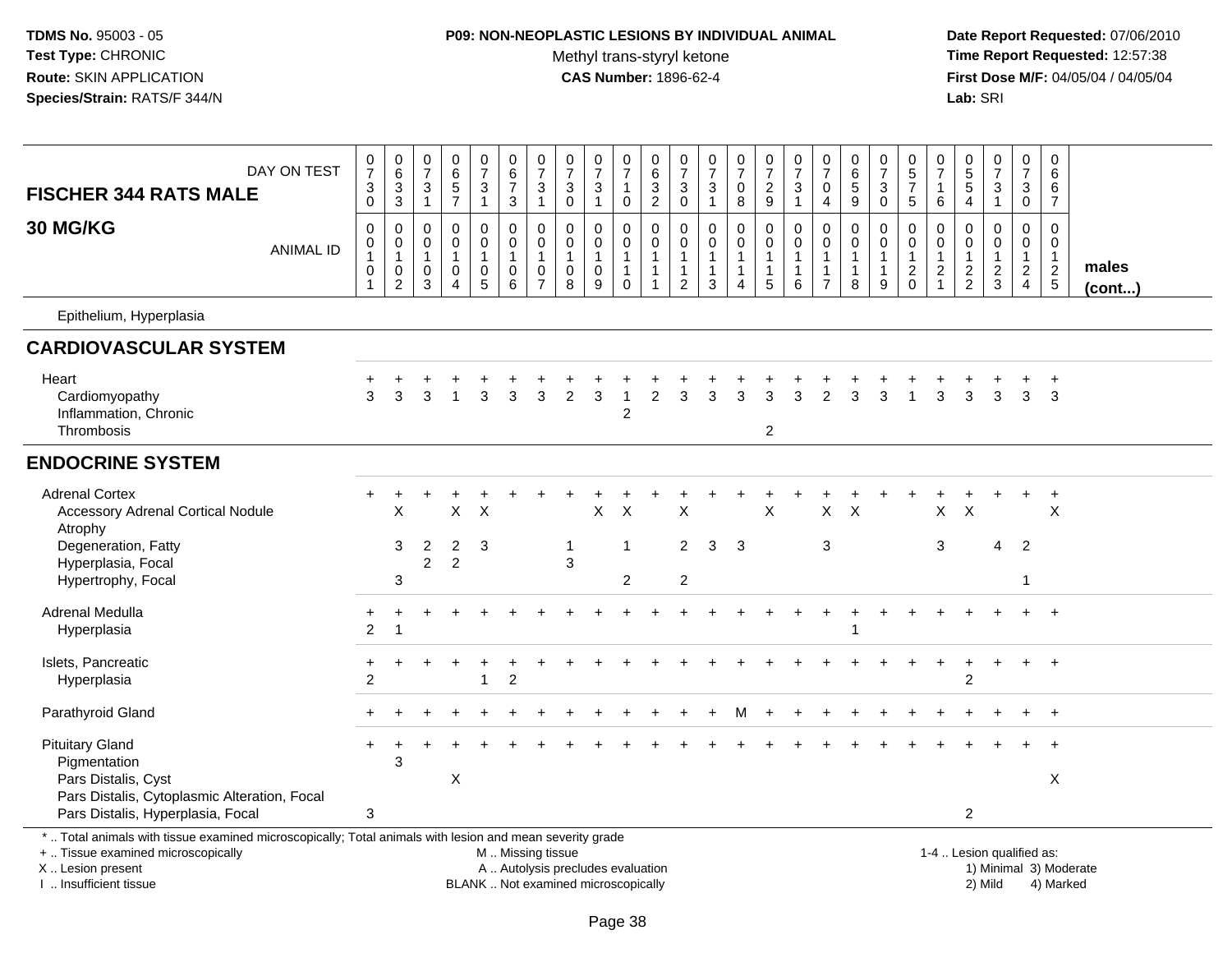## **P09: NON-NEOPLASTIC LESIONS BY INDIVIDUAL ANIMAL**

Methyl trans-styryl ketone<br>CAS Number: 1896-62-4

| <b>FISCHER 344 RATS MALE</b><br>30 MG/KG                                                                                                                                                      | DAY ON TEST<br><b>ANIMAL ID</b> | $\frac{0}{7}$<br>$\mathbf{3}$<br>0<br>$\mathbf 0$<br>$\pmb{0}$<br>$\mathbf 1$<br>$\pmb{0}$ | $\mathbf 0$<br>$\overline{6}$<br>$\frac{3}{3}$<br>$\mathbf 0$<br>$\pmb{0}$<br>$\overline{1}$<br>$\pmb{0}$<br>$\overline{2}$ | 0<br>$\overline{7}$<br>$\sqrt{3}$<br>$\overline{1}$<br>0<br>$\mathbf 0$<br>$\overline{1}$<br>0<br>3 | $\mathbf 0$<br>$\,6\,$<br>$\,$ 5 $\,$<br>$\overline{7}$<br>$\Omega$<br>$\mathbf 0$<br>$\overline{1}$<br>$\mathbf 0$<br>$\boldsymbol{\Lambda}$ | $\pmb{0}$<br>$\overline{7}$<br>$\mathbf{3}$<br>$\mathbf{1}$<br>$\mathbf 0$<br>$\mathbf 0$<br>1<br>$\pmb{0}$<br>$\overline{5}$ | $\begin{array}{c} 0 \\ 6 \end{array}$<br>$\overline{7}$<br>3<br>$\mathsf 0$<br>$\mathbf 0$<br>$\mathbf{1}$<br>$\mathbf 0$<br>6 | $\begin{array}{c} 0 \\ 7 \end{array}$<br>$\ensuremath{\mathsf{3}}$<br>$\mathbf{1}$<br>$\pmb{0}$<br>0<br>$\mathbf{1}$<br>$\pmb{0}$<br>$\overline{7}$ | $\mathbf 0$<br>$\overline{7}$<br>$\sqrt{3}$<br>$\mathbf 0$<br>$\mathbf{0}$<br>$\mathbf 0$<br>$\overline{1}$<br>$\mathbf 0$<br>8 | $\mathbf 0$<br>$\overline{7}$<br>$\sqrt{3}$<br>$\mathbf{1}$<br>$\mathbf 0$<br>$\mathbf 0$<br>$\mathbf{1}$<br>$\mathbf 0$<br>9 | 0<br>$\overline{7}$<br>1<br>$\mathbf 0$<br>0<br>$\mathbf 0$<br>$\mathbf{1}$<br>$\mathbf{1}$<br>0 | $\mathbf 0$<br>$\,6\,$<br>$\sqrt{3}$<br>$\overline{2}$<br>$\Omega$<br>$\mathbf 0$<br>$\overline{1}$<br>$\mathbf{1}$<br>1 | 0<br>$\overline{7}$<br>$\sqrt{3}$<br>$\mathbf 0$<br>$\mathbf 0$<br>0<br>1<br>1<br>$\overline{2}$ | $\pmb{0}$<br>$\overline{7}$<br>$\ensuremath{\mathsf{3}}$<br>$\mathbf{1}$<br>$\mathsf 0$<br>$\mathbf 0$<br>$\overline{1}$<br>$\mathbf{1}$<br>3 | $\frac{0}{7}$<br>$\pmb{0}$<br>8<br>$\pmb{0}$<br>$\mathbf 0$<br>1<br>1<br>$\boldsymbol{\Lambda}$ | $\mathbf 0$<br>$\overline{7}$<br>$\frac{2}{9}$<br>$\mathbf 0$<br>$\mathbf 0$<br>$\mathbf 1$<br>$\mathbf{1}$<br>5 | 0<br>$\overline{7}$<br>$\ensuremath{\mathsf{3}}$<br>$\mathbf{1}$<br>$\Omega$<br>$\mathbf 0$<br>$\overline{1}$<br>$\mathbf{1}$<br>6 | $\mathbf 0$<br>$\overline{7}$<br>$\mathbf 0$<br>$\overline{4}$<br>$\pmb{0}$<br>$\mathbf 0$<br>$\mathbf{1}$<br>1<br>$\overline{7}$ | $\mathbf 0$<br>$\,6\,$<br>5<br>9<br>$\pmb{0}$<br>$\mathbf 0$<br>$\mathbf{1}$<br>$\mathbf{1}$<br>8 | $\frac{0}{7}$<br>3<br>$\mathbf 0$<br>0<br>0<br>$\mathbf{1}$<br>$\mathbf{1}$<br>9 | $\begin{array}{c} 0 \\ 5 \end{array}$<br>$\overline{7}$<br>5<br>0<br>$\mathbf 0$<br>$\mathbf{1}$<br>$\frac{2}{0}$ | 0<br>$\overline{7}$<br>$\mathbf{1}$<br>6<br>$\Omega$<br>0<br>$\mathbf{1}$<br>$\boldsymbol{2}$ | $\begin{array}{c} 0 \\ 5 \\ 5 \end{array}$<br>$\overline{4}$<br>$\mathbf 0$<br>$\mathbf 0$<br>$\mathbf{1}$<br>$\frac{2}{2}$ | $\begin{array}{c} 0 \\ 7 \end{array}$<br>$\frac{3}{1}$<br>$\pmb{0}$<br>$\mathbf 0$<br>$\mathbf{1}$<br>$\frac{2}{3}$ | 0<br>$\overline{7}$<br>3<br>$\mathbf 0$<br>0<br>$\overline{0}$<br>$\mathbf{1}$<br>$\frac{2}{4}$ | 0<br>6<br>6<br>$\overline{7}$<br>$\mathsf 0$<br>$\mathbf 0$<br>$\mathbf{1}$<br>$\frac{2}{5}$ | males<br>$($ cont $)$  |
|-----------------------------------------------------------------------------------------------------------------------------------------------------------------------------------------------|---------------------------------|--------------------------------------------------------------------------------------------|-----------------------------------------------------------------------------------------------------------------------------|-----------------------------------------------------------------------------------------------------|-----------------------------------------------------------------------------------------------------------------------------------------------|-------------------------------------------------------------------------------------------------------------------------------|--------------------------------------------------------------------------------------------------------------------------------|-----------------------------------------------------------------------------------------------------------------------------------------------------|---------------------------------------------------------------------------------------------------------------------------------|-------------------------------------------------------------------------------------------------------------------------------|--------------------------------------------------------------------------------------------------|--------------------------------------------------------------------------------------------------------------------------|--------------------------------------------------------------------------------------------------|-----------------------------------------------------------------------------------------------------------------------------------------------|-------------------------------------------------------------------------------------------------|------------------------------------------------------------------------------------------------------------------|------------------------------------------------------------------------------------------------------------------------------------|-----------------------------------------------------------------------------------------------------------------------------------|---------------------------------------------------------------------------------------------------|----------------------------------------------------------------------------------|-------------------------------------------------------------------------------------------------------------------|-----------------------------------------------------------------------------------------------|-----------------------------------------------------------------------------------------------------------------------------|---------------------------------------------------------------------------------------------------------------------|-------------------------------------------------------------------------------------------------|----------------------------------------------------------------------------------------------|------------------------|
| Pars Intermedia, Hyperplasia, Focal                                                                                                                                                           |                                 |                                                                                            |                                                                                                                             |                                                                                                     |                                                                                                                                               |                                                                                                                               |                                                                                                                                |                                                                                                                                                     |                                                                                                                                 |                                                                                                                               |                                                                                                  |                                                                                                                          |                                                                                                  |                                                                                                                                               |                                                                                                 |                                                                                                                  |                                                                                                                                    |                                                                                                                                   |                                                                                                   |                                                                                  |                                                                                                                   |                                                                                               |                                                                                                                             |                                                                                                                     |                                                                                                 | $\overline{2}$                                                                               |                        |
| <b>Thyroid Gland</b><br>Ultimobranchial Cyst<br>C-cell, Hyperplasia<br>Follicle, Cyst<br>Follicle, Degeneration, Focal                                                                        |                                 |                                                                                            | $\overline{1}$                                                                                                              | 3                                                                                                   |                                                                                                                                               |                                                                                                                               |                                                                                                                                | $\overline{c}$                                                                                                                                      |                                                                                                                                 |                                                                                                                               |                                                                                                  | 2                                                                                                                        |                                                                                                  | 3                                                                                                                                             | -1                                                                                              |                                                                                                                  |                                                                                                                                    | 1                                                                                                                                 |                                                                                                   |                                                                                  |                                                                                                                   |                                                                                               |                                                                                                                             | -1                                                                                                                  |                                                                                                 | $\mathbf 1$                                                                                  |                        |
| <b>GENERAL BODY SYSTEM</b>                                                                                                                                                                    |                                 |                                                                                            |                                                                                                                             |                                                                                                     |                                                                                                                                               |                                                                                                                               |                                                                                                                                |                                                                                                                                                     |                                                                                                                                 |                                                                                                                               |                                                                                                  |                                                                                                                          |                                                                                                  |                                                                                                                                               |                                                                                                 |                                                                                                                  |                                                                                                                                    |                                                                                                                                   |                                                                                                   |                                                                                  |                                                                                                                   |                                                                                               |                                                                                                                             |                                                                                                                     |                                                                                                 |                                                                                              |                        |
| <b>NONE</b>                                                                                                                                                                                   |                                 |                                                                                            |                                                                                                                             |                                                                                                     |                                                                                                                                               |                                                                                                                               |                                                                                                                                |                                                                                                                                                     |                                                                                                                                 |                                                                                                                               |                                                                                                  |                                                                                                                          |                                                                                                  |                                                                                                                                               |                                                                                                 |                                                                                                                  |                                                                                                                                    |                                                                                                                                   |                                                                                                   |                                                                                  |                                                                                                                   |                                                                                               |                                                                                                                             |                                                                                                                     |                                                                                                 |                                                                                              |                        |
| <b>GENITAL SYSTEM</b>                                                                                                                                                                         |                                 |                                                                                            |                                                                                                                             |                                                                                                     |                                                                                                                                               |                                                                                                                               |                                                                                                                                |                                                                                                                                                     |                                                                                                                                 |                                                                                                                               |                                                                                                  |                                                                                                                          |                                                                                                  |                                                                                                                                               |                                                                                                 |                                                                                                                  |                                                                                                                                    |                                                                                                                                   |                                                                                                   |                                                                                  |                                                                                                                   |                                                                                               |                                                                                                                             |                                                                                                                     |                                                                                                 |                                                                                              |                        |
| Epididymis<br>Granuloma Sperm<br>Inflammation, Chronic                                                                                                                                        |                                 |                                                                                            |                                                                                                                             |                                                                                                     |                                                                                                                                               |                                                                                                                               |                                                                                                                                |                                                                                                                                                     |                                                                                                                                 |                                                                                                                               |                                                                                                  |                                                                                                                          |                                                                                                  |                                                                                                                                               |                                                                                                 |                                                                                                                  |                                                                                                                                    |                                                                                                                                   |                                                                                                   | 2                                                                                |                                                                                                                   |                                                                                               |                                                                                                                             |                                                                                                                     | 3                                                                                               | $\overline{1}$                                                                               |                        |
| <b>Preputial Gland</b><br>Inflammation, Chronic                                                                                                                                               |                                 | $\pm$                                                                                      | $\ddot{}$<br>$\overline{2}$                                                                                                 |                                                                                                     |                                                                                                                                               |                                                                                                                               |                                                                                                                                |                                                                                                                                                     |                                                                                                                                 |                                                                                                                               |                                                                                                  | 2                                                                                                                        | $\overline{2}$                                                                                   |                                                                                                                                               |                                                                                                 |                                                                                                                  | $\overline{2}$                                                                                                                     | $\overline{c}$                                                                                                                    | 2                                                                                                 |                                                                                  |                                                                                                                   |                                                                                               | 2                                                                                                                           |                                                                                                                     | +                                                                                               | $\ddot{}$<br>$\overline{2}$                                                                  |                        |
| Prostate<br>Inflammation, Chronic<br>Epithelium, Hyperplasia                                                                                                                                  |                                 | $\mathbf 1$                                                                                | 2                                                                                                                           | $\overline{2}$                                                                                      |                                                                                                                                               |                                                                                                                               |                                                                                                                                | $\overline{2}$                                                                                                                                      |                                                                                                                                 | $\overline{1}$                                                                                                                | 3                                                                                                |                                                                                                                          | $\overline{c}$                                                                                   | $\overline{2}$                                                                                                                                | $\mathbf{3}$                                                                                    | $\overline{2}$                                                                                                   | 3                                                                                                                                  | $\mathbf{3}$                                                                                                                      | $\overline{c}$                                                                                    | $\mathbf{3}$                                                                     | 3                                                                                                                 |                                                                                               |                                                                                                                             | 3                                                                                                                   | $\ddot{}$<br>3                                                                                  | $\ddot{}$                                                                                    |                        |
| Seminal Vesicle<br>Inflammation<br>Inflammation, Chronic                                                                                                                                      |                                 |                                                                                            |                                                                                                                             |                                                                                                     |                                                                                                                                               |                                                                                                                               |                                                                                                                                |                                                                                                                                                     |                                                                                                                                 |                                                                                                                               |                                                                                                  |                                                                                                                          |                                                                                                  |                                                                                                                                               |                                                                                                 |                                                                                                                  |                                                                                                                                    |                                                                                                                                   |                                                                                                   |                                                                                  |                                                                                                                   |                                                                                               |                                                                                                                             |                                                                                                                     |                                                                                                 |                                                                                              |                        |
| <b>Testes</b><br>Germinal Epithelium, Atrophy                                                                                                                                                 |                                 | 3                                                                                          |                                                                                                                             |                                                                                                     |                                                                                                                                               | 3                                                                                                                             |                                                                                                                                | 2                                                                                                                                                   | 2                                                                                                                               |                                                                                                                               | 3                                                                                                |                                                                                                                          | 1                                                                                                | 3                                                                                                                                             | 3                                                                                               | $\overline{4}$                                                                                                   |                                                                                                                                    | 1                                                                                                                                 | 2                                                                                                 | 3                                                                                | 1                                                                                                                 | $\overline{A}$                                                                                |                                                                                                                             | $\overline{2}$                                                                                                      | $\ddot{}$<br>$\overline{2}$                                                                     | $^{+}$                                                                                       |                        |
| *  Total animals with tissue examined microscopically; Total animals with lesion and mean severity grade<br>+  Tissue examined microscopically<br>X  Lesion present<br>I. Insufficient tissue |                                 |                                                                                            |                                                                                                                             |                                                                                                     |                                                                                                                                               |                                                                                                                               | M  Missing tissue                                                                                                              |                                                                                                                                                     | A  Autolysis precludes evaluation<br>BLANK  Not examined microscopically                                                        |                                                                                                                               |                                                                                                  |                                                                                                                          |                                                                                                  |                                                                                                                                               |                                                                                                 |                                                                                                                  |                                                                                                                                    |                                                                                                                                   |                                                                                                   |                                                                                  |                                                                                                                   |                                                                                               |                                                                                                                             | 1-4  Lesion qualified as:<br>2) Mild                                                                                |                                                                                                 | 4) Marked                                                                                    | 1) Minimal 3) Moderate |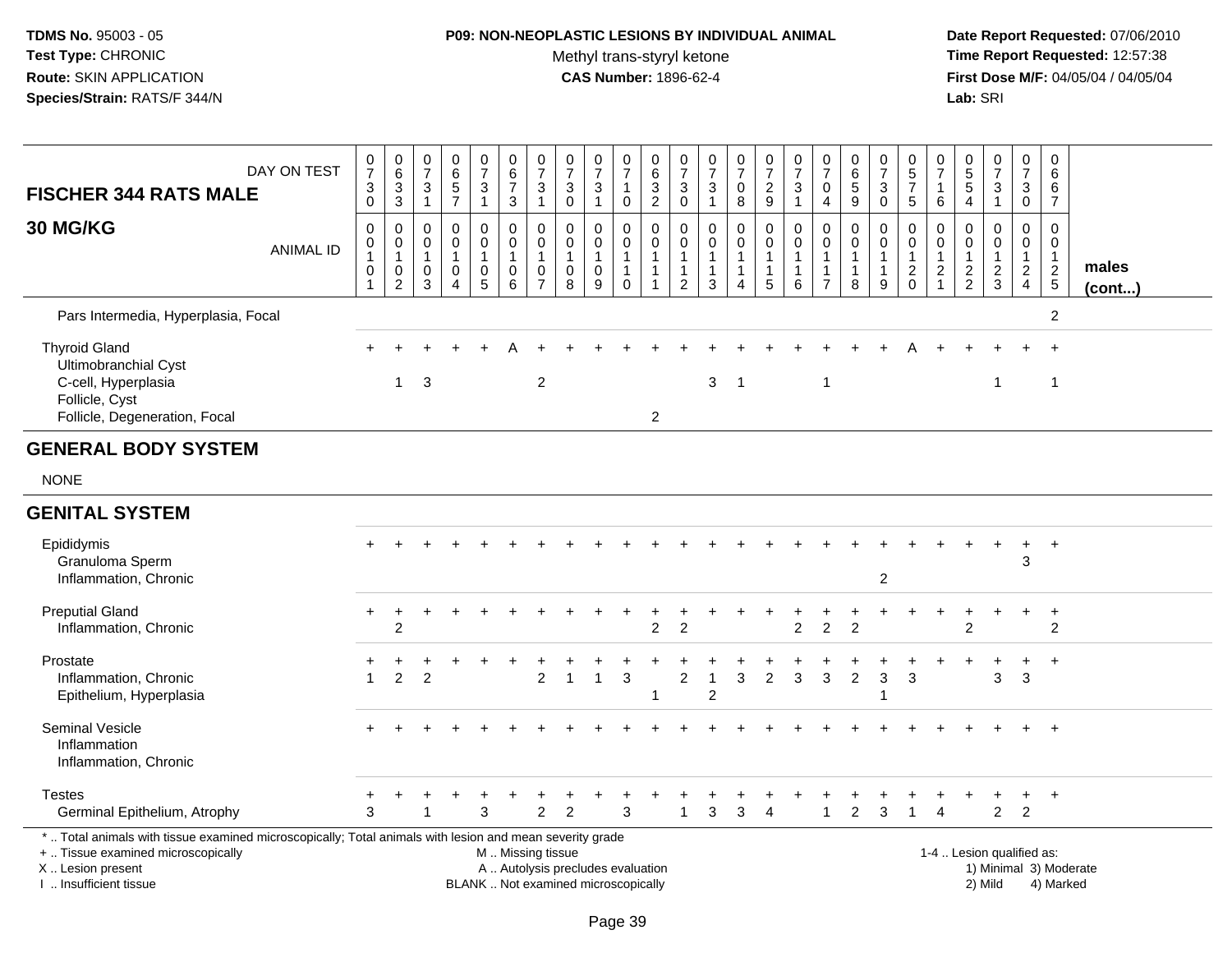## **P09: NON-NEOPLASTIC LESIONS BY INDIVIDUAL ANIMAL**

Methyl trans-styryl ketone<br>CAS Number: 1896-62-4

| DAY ON TEST<br><b>FISCHER 344 RATS MALE</b>                                                                                                                                                  | $\pmb{0}$<br>$\overline{7}$<br>3<br>$\mathbf 0$                         | $\begin{array}{c} 0 \\ 6 \end{array}$<br>3<br>$\ensuremath{\mathsf{3}}$ | $\begin{array}{c} 0 \\ 7 \end{array}$<br>$\sqrt{3}$<br>$\mathbf{1}$ | $\begin{array}{c} 0 \\ 6 \\ 5 \end{array}$<br>$\overline{7}$ | $\begin{array}{c} 0 \\ 7 \end{array}$<br>$\mathbf{3}$<br>$\mathbf{1}$             | $\begin{array}{c} 0 \\ 6 \end{array}$<br>$\overline{7}$<br>$\mathbf{3}$                       | $\begin{array}{c} 0 \\ 7 \end{array}$<br>$\sqrt{3}$<br>$\overline{1}$ | $\frac{0}{7}$<br>$\mathbf{3}$<br>0                           | $\frac{0}{7}$<br>3<br>$\mathbf{1}$      | $\frac{0}{7}$<br>$\mathbf{1}$<br>$\mathbf 0$                               | 0<br>$\overline{6}$<br>3<br>$\overline{c}$             | $\begin{smallmatrix}0\\7\end{smallmatrix}$<br>$\mathbf{3}$<br>$\mathsf 0$   | $\frac{0}{7}$<br>$\sqrt{3}$<br>$\overline{1}$      | $\frac{0}{7}$<br>$\mathbf 0$<br>$\bf 8$       | $\begin{array}{c} 0 \\ 7 \end{array}$<br>$\boldsymbol{2}$<br>$9\,$         | $\frac{0}{7}$<br>3<br>$\mathbf{1}$         | $\frac{0}{7}$<br>$\mathbf 0$<br>$\overline{4}$                    | $\begin{array}{c} 0 \\ 6 \end{array}$<br>5<br>9 | $\begin{array}{c} 0 \\ 7 \end{array}$<br>$\mathbf{3}$<br>$\mathbf 0$ | $\pmb{0}$<br>$\frac{5}{7}$<br>$\overline{5}$                            | 0<br>$\overline{7}$<br>$\mathbf{1}$<br>6                        | 0<br>$\overline{5}$<br>$\overline{5}$<br>$\overline{4}$    | $\frac{0}{7}$<br>$\mathbf{3}$<br>$\mathbf{1}$                  | 0<br>$\overline{7}$<br>$\mathbf{3}$<br>$\mathbf 0$                   | $\mathbf 0$<br>6<br>6<br>$\overline{7}$                                  |                        |
|----------------------------------------------------------------------------------------------------------------------------------------------------------------------------------------------|-------------------------------------------------------------------------|-------------------------------------------------------------------------|---------------------------------------------------------------------|--------------------------------------------------------------|-----------------------------------------------------------------------------------|-----------------------------------------------------------------------------------------------|-----------------------------------------------------------------------|--------------------------------------------------------------|-----------------------------------------|----------------------------------------------------------------------------|--------------------------------------------------------|-----------------------------------------------------------------------------|----------------------------------------------------|-----------------------------------------------|----------------------------------------------------------------------------|--------------------------------------------|-------------------------------------------------------------------|-------------------------------------------------|----------------------------------------------------------------------|-------------------------------------------------------------------------|-----------------------------------------------------------------|------------------------------------------------------------|----------------------------------------------------------------|----------------------------------------------------------------------|--------------------------------------------------------------------------|------------------------|
| 30 MG/KG<br><b>ANIMAL ID</b>                                                                                                                                                                 | $\mathbf 0$<br>$\pmb{0}$<br>$\mathbf{1}$<br>$\mathsf 0$<br>$\mathbf{1}$ | $\mathbf 0$<br>$\pmb{0}$<br>$\mathbf{1}$<br>0<br>$\overline{c}$         | 0<br>$\pmb{0}$<br>$\mathbf{1}$<br>$\pmb{0}$<br>3                    | 0<br>0<br>$\mathbf{1}$<br>0<br>4                             | 0<br>$\mathsf{O}\xspace$<br>$\mathbf{1}$<br>$\begin{array}{c} 0 \\ 5 \end{array}$ | $\mathbf 0$<br>$\pmb{0}$<br>$\overline{1}$<br>$\pmb{0}$<br>6                                  | $\mathbf 0$<br>$\mathbf 0$<br>$\overline{1}$<br>0<br>$\overline{7}$   | $\mathbf 0$<br>$\mathbf 0$<br>$\mathbf{1}$<br>$\pmb{0}$<br>8 | 0<br>$\mathbf 0$<br>1<br>$\pmb{0}$<br>9 | $\mathbf 0$<br>$\mathsf{O}$<br>$\mathbf{1}$<br>$\mathbf{1}$<br>$\mathbf 0$ | 0<br>0<br>$\mathbf{1}$<br>$\mathbf{1}$<br>$\mathbf{1}$ | $\mathbf 0$<br>$\mathbf 0$<br>$\mathbf{1}$<br>$\mathbf 1$<br>$\overline{2}$ | $\mathbf 0$<br>$\pmb{0}$<br>$\mathbf{1}$<br>1<br>3 | 0<br>0<br>$\mathbf{1}$<br>1<br>$\overline{4}$ | $\mathbf 0$<br>$\mathbf 0$<br>$\mathbf{1}$<br>$\overline{1}$<br>$\sqrt{5}$ | 0<br>$\mathbf 0$<br>$\mathbf{1}$<br>1<br>6 | $\mathbf 0$<br>$\mathbf 0$<br>$\mathbf{1}$<br>1<br>$\overline{7}$ | 0<br>0<br>$\mathbf{1}$<br>1<br>8                | 0<br>$\mathbf 0$<br>9                                                | $\mathbf 0$<br>$\pmb{0}$<br>$\overline{1}$<br>$\sqrt{2}$<br>$\mathbf 0$ | $\Omega$<br>0<br>$\mathbf{1}$<br>$\overline{c}$<br>$\mathbf{1}$ | $\mathbf 0$<br>$\Omega$<br>$\overline{1}$<br>$\frac{2}{2}$ | $\mathbf 0$<br>$\overline{0}$<br>$\mathbf{1}$<br>$\frac{2}{3}$ | 0<br>$\mathbf 0$<br>$\mathbf{1}$<br>$\overline{2}$<br>$\overline{4}$ | $\mathbf 0$<br>$\pmb{0}$<br>$\mathbf{1}$<br>$\overline{\mathbf{c}}$<br>5 | males<br>$($ cont $)$  |
| Interstitial Cell, Hyperplasia                                                                                                                                                               |                                                                         |                                                                         |                                                                     |                                                              | $\mathbf{1}$                                                                      |                                                                                               |                                                                       |                                                              |                                         |                                                                            |                                                        |                                                                             |                                                    |                                               | 3                                                                          | $\overline{1}$                             |                                                                   |                                                 |                                                                      |                                                                         |                                                                 |                                                            |                                                                |                                                                      |                                                                          |                        |
| <b>HEMATOPOIETIC SYSTEM</b>                                                                                                                                                                  |                                                                         |                                                                         |                                                                     |                                                              |                                                                                   |                                                                                               |                                                                       |                                                              |                                         |                                                                            |                                                        |                                                                             |                                                    |                                               |                                                                            |                                            |                                                                   |                                                 |                                                                      |                                                                         |                                                                 |                                                            |                                                                |                                                                      |                                                                          |                        |
| <b>Bone Marrow</b><br>Hyperplasia<br>Myelofibrosis                                                                                                                                           |                                                                         |                                                                         |                                                                     |                                                              | Δ                                                                                 |                                                                                               |                                                                       |                                                              |                                         | $\overline{2}$                                                             |                                                        |                                                                             | $\overline{2}$                                     |                                               |                                                                            |                                            |                                                                   |                                                 |                                                                      | $\overline{2}$                                                          |                                                                 | 3                                                          |                                                                | $+$                                                                  | $+$                                                                      |                        |
| Lymph Node<br>Deep Cervical, Ectasia<br>Deep Cervical, Hyperplasia, Lymphoid<br>Mediastinal, Ectasia                                                                                         |                                                                         |                                                                         |                                                                     | 3                                                            |                                                                                   |                                                                                               | $\ddot{}$                                                             |                                                              |                                         |                                                                            |                                                        |                                                                             |                                                    |                                               |                                                                            |                                            |                                                                   |                                                 |                                                                      |                                                                         |                                                                 |                                                            |                                                                |                                                                      | $\ddot{}$<br>3<br>$\overline{c}$<br>$\overline{4}$                       |                        |
| Mediastinal, Hemorrhage<br>Mediastinal, Hyperplasia, Lymphoid<br>Mediastinal, Pigmentation                                                                                                   |                                                                         |                                                                         |                                                                     | $\mathbf{1}$<br>3                                            | 3                                                                                 |                                                                                               | 4<br>3                                                                |                                                              |                                         |                                                                            |                                                        |                                                                             |                                                    | $\overline{2}$                                |                                                                            | $\mathbf{1}$                               |                                                                   |                                                 |                                                                      |                                                                         |                                                                 |                                                            |                                                                |                                                                      | 3                                                                        |                        |
| Pancreatic, Ectasia<br>Pancreatic, Hemorrhage<br>Pancreatic, Pigmentation                                                                                                                    |                                                                         |                                                                         |                                                                     | $\overline{2}$                                               |                                                                                   |                                                                                               |                                                                       |                                                              |                                         |                                                                            |                                                        |                                                                             |                                                    |                                               |                                                                            |                                            |                                                                   |                                                 |                                                                      |                                                                         |                                                                 |                                                            | 4                                                              |                                                                      |                                                                          |                        |
| Lymph Node, Mandibular<br>Ectasia                                                                                                                                                            | $+$                                                                     | M                                                                       | M                                                                   | M                                                            | M                                                                                 | М                                                                                             | M                                                                     | M                                                            | $+$                                     | M                                                                          | M                                                      | $\ddot{}$<br>Δ                                                              | M                                                  | M                                             | M                                                                          | M                                          | M                                                                 | M                                               | M                                                                    | M                                                                       | M                                                               |                                                            | M M                                                            |                                                                      | M M                                                                      |                        |
| Lymph Node, Mesenteric<br>Ectasia                                                                                                                                                            |                                                                         |                                                                         |                                                                     |                                                              |                                                                                   |                                                                                               |                                                                       |                                                              |                                         |                                                                            |                                                        |                                                                             |                                                    |                                               |                                                                            |                                            |                                                                   |                                                 |                                                                      |                                                                         |                                                                 |                                                            |                                                                |                                                                      |                                                                          |                        |
| Hemorrhage<br>Hyperplasia, Lymphoid<br>Pigmentation                                                                                                                                          |                                                                         |                                                                         |                                                                     |                                                              | $\overline{2}$                                                                    |                                                                                               |                                                                       |                                                              |                                         |                                                                            |                                                        |                                                                             | 3                                                  |                                               | 1<br>$\overline{\mathbf{4}}$                                               |                                            |                                                                   |                                                 | $\overline{2}$                                                       |                                                                         |                                                                 |                                                            | $\overline{2}$                                                 |                                                                      | $\overline{2}$                                                           |                        |
| Spleen<br><b>Fibrosis</b><br>Hematopoietic Cell Proliferation                                                                                                                                | $\overline{2}$                                                          | $\overline{2}$                                                          |                                                                     |                                                              | 3                                                                                 | 2                                                                                             |                                                                       | 1                                                            | 2                                       | -3                                                                         |                                                        | 2                                                                           |                                                    | $\mathbf{1}$                                  | $\mathbf{1}$                                                               | $\overline{1}$                             | 3                                                                 |                                                 |                                                                      |                                                                         | $\mathbf{1}$                                                    | 2                                                          |                                                                |                                                                      |                                                                          |                        |
| *  Total animals with tissue examined microscopically; Total animals with lesion and mean severity grade<br>+  Tissue examined microscopically<br>X Lesion present<br>I  Insufficient tissue |                                                                         |                                                                         |                                                                     |                                                              |                                                                                   | M  Missing tissue<br>A  Autolysis precludes evaluation<br>BLANK  Not examined microscopically |                                                                       |                                                              |                                         |                                                                            |                                                        |                                                                             |                                                    |                                               |                                                                            |                                            |                                                                   |                                                 |                                                                      |                                                                         |                                                                 |                                                            | 1-4  Lesion qualified as:<br>2) Mild                           |                                                                      | 4) Marked                                                                | 1) Minimal 3) Moderate |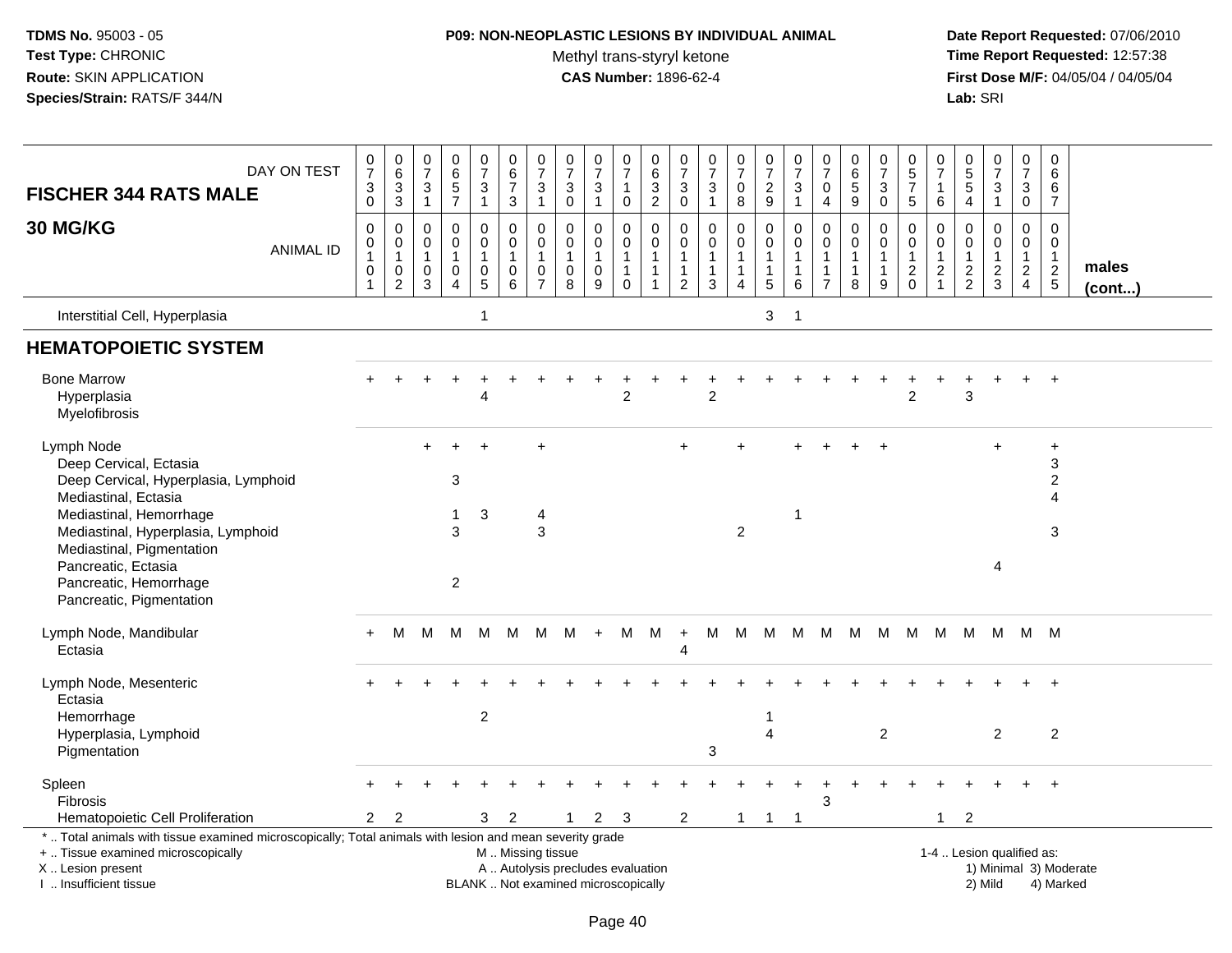#### **P09: NON-NEOPLASTIC LESIONS BY INDIVIDUAL ANIMAL**

Methyl trans-styryl ketone<br>CAS Number: 1896-62-4

| DAY ON TEST<br><b>FISCHER 344 RATS MALE</b>                                                                                                                                                   | $\frac{0}{7}$<br>$_{0}^{3}$                                       | 0<br>6<br>3<br>3                                              | $\frac{0}{7}$<br>$\frac{3}{1}$                          | $\begin{array}{c} 0 \\ 6 \end{array}$<br>$\frac{5}{7}$          | $\frac{0}{7}$<br>$\ensuremath{\mathsf{3}}$<br>$\mathbf{1}$        | $_{6}^{\rm 0}$<br>$\overline{7}$<br>$\overline{3}$                                | $\frac{0}{7}$<br>3<br>$\mathbf{1}$                              | $\frac{0}{7}$<br>$\sqrt{3}$<br>$\mathsf{O}\xspace$ | $\frac{0}{7}$<br>$\sqrt{3}$<br>$\mathbf{1}$                              | $\begin{smallmatrix}0\\7\end{smallmatrix}$<br>$\overline{1}$<br>$\mathbf 0$ | $\pmb{0}$<br>$6\phantom{a}$<br>$\frac{3}{2}$                             | 0<br>$\overline{7}$<br>3<br>$\overline{0}$              | $\frac{0}{7}$<br>$\sqrt{3}$<br>$\mathbf{1}$                                  | $\frac{0}{7}$<br>0<br>8                                          | $\frac{0}{7}$<br>$\frac{2}{9}$                                               | $\frac{0}{7}$<br>$\frac{3}{1}$                                                  | $\begin{array}{c} 0 \\ 7 \end{array}$<br>$\mathbf 0$<br>4           | $\begin{array}{c} 0 \\ 6 \end{array}$<br>$\sqrt{5}$<br>$\boldsymbol{9}$ | $\frac{0}{7}$<br>$\ensuremath{\mathsf{3}}$<br>$\pmb{0}$ | $\begin{array}{c} 0 \\ 5 \\ 7 \end{array}$<br>$\overline{5}$ | 0<br>$\overline{7}$<br>$\mathbf{1}$<br>6                          | 0<br>5<br>5<br>4                                            | $\begin{array}{c} 0 \\ 7 \end{array}$<br>$\frac{3}{1}$ | $\begin{array}{c} 0 \\ 7 \end{array}$<br>$_{0}^{3}$         | $\boldsymbol{0}$<br>$\,6\,$<br>6<br>$\overline{7}$            |                 |
|-----------------------------------------------------------------------------------------------------------------------------------------------------------------------------------------------|-------------------------------------------------------------------|---------------------------------------------------------------|---------------------------------------------------------|-----------------------------------------------------------------|-------------------------------------------------------------------|-----------------------------------------------------------------------------------|-----------------------------------------------------------------|----------------------------------------------------|--------------------------------------------------------------------------|-----------------------------------------------------------------------------|--------------------------------------------------------------------------|---------------------------------------------------------|------------------------------------------------------------------------------|------------------------------------------------------------------|------------------------------------------------------------------------------|---------------------------------------------------------------------------------|---------------------------------------------------------------------|-------------------------------------------------------------------------|---------------------------------------------------------|--------------------------------------------------------------|-------------------------------------------------------------------|-------------------------------------------------------------|--------------------------------------------------------|-------------------------------------------------------------|---------------------------------------------------------------|-----------------|
| 30 MG/KG<br><b>ANIMAL ID</b>                                                                                                                                                                  | $\pmb{0}$<br>$\pmb{0}$<br>$\mathbf{1}$<br>$\,0\,$<br>$\mathbf{1}$ | $\mathsf 0$<br>$\pmb{0}$<br>$\overline{1}$<br>0<br>$\sqrt{2}$ | $\mathbf 0$<br>0<br>$\overline{1}$<br>0<br>$\mathbf{3}$ | $\pmb{0}$<br>$\mathbf 0$<br>$\mathbf{1}$<br>0<br>$\overline{4}$ | 0<br>$\mathbf 0$<br>$\mathbf{1}$<br>$\mathbf 0$<br>$\overline{5}$ | $\pmb{0}$<br>$\mathbf 0$<br>$\mathbf{1}$<br>$\begin{array}{c} 0 \\ 6 \end{array}$ | $\pmb{0}$<br>$\mathbf 0$<br>$\mathbf{1}$<br>0<br>$\overline{7}$ | $\mathbf 0$<br>0<br>$\mathbf{1}$<br>$\pmb{0}$<br>8 | $\pmb{0}$<br>$\pmb{0}$<br>$\mathbf{1}$<br>$\mathbf 0$<br>$9\,$           | $\mathbf 0$<br>$\mathbf 0$<br>$\mathbf{1}$<br>$\mathbf{1}$<br>$\mathbf 0$   | $\pmb{0}$<br>$\mathbf 0$<br>$\mathbf{1}$<br>$\mathbf{1}$<br>$\mathbf{1}$ | 0<br>$\mathbf 0$<br>$\mathbf{1}$<br>1<br>$\overline{2}$ | $\mathbf 0$<br>$\mathbf 0$<br>$\mathbf{1}$<br>$\mathbf{1}$<br>$\overline{3}$ | $\mathsf{O}$<br>$\mathbf 0$<br>$\mathbf{1}$<br>$\mathbf{1}$<br>4 | $\mathbf 0$<br>$\mathbf 0$<br>$\mathbf{1}$<br>$\mathbf{1}$<br>$\overline{5}$ | $\mathbf 0$<br>$\mathbf 0$<br>$\overline{1}$<br>$\mathbf{1}$<br>$6\phantom{1}6$ | 0<br>$\mathbf 0$<br>$\overline{1}$<br>$\mathbf 1$<br>$\overline{7}$ | $\mathbf 0$<br>$\mathbf 0$<br>$\mathbf{1}$<br>$\mathbf{1}$<br>8         | 0<br>$\mathbf 0$<br>1<br>$\mathbf{1}$<br>9              | $\mathbf 0$<br>$\mathbf 0$<br>$\mathbf{1}$<br>$^2_{0}$       | $\mathbf 0$<br>0<br>$\mathbf 1$<br>$\overline{c}$<br>$\mathbf{1}$ | $\mathbf 0$<br>$\mathbf 0$<br>$\mathbf{1}$<br>$\frac{2}{2}$ | $\pmb{0}$<br>0<br>$\mathbf{1}$<br>$\frac{2}{3}$        | $\mathbf 0$<br>$\mathbf 0$<br>$\mathbf{1}$<br>$\frac{2}{4}$ | $\mathbf 0$<br>$\mathbf 0$<br>$\overline{1}$<br>$\frac{2}{5}$ | males<br>(cont) |
| Hemorrhage<br>Necrosis<br>Pigmentation<br>Lymphoid Follicle, Atrophy<br>Lymphoid Follicle, Hyperplasia                                                                                        |                                                                   |                                                               |                                                         |                                                                 |                                                                   |                                                                                   |                                                                 | $\overline{2}$                                     |                                                                          |                                                                             |                                                                          |                                                         |                                                                              |                                                                  |                                                                              |                                                                                 | 3                                                                   |                                                                         |                                                         |                                                              |                                                                   |                                                             |                                                        |                                                             |                                                               |                 |
| Thymus<br>Inflammation, Chronic                                                                                                                                                               |                                                                   |                                                               |                                                         |                                                                 |                                                                   |                                                                                   |                                                                 |                                                    |                                                                          |                                                                             |                                                                          |                                                         |                                                                              |                                                                  |                                                                              |                                                                                 |                                                                     |                                                                         |                                                         |                                                              |                                                                   |                                                             |                                                        | M +                                                         |                                                               |                 |
| <b>INTEGUMENTARY SYSTEM</b>                                                                                                                                                                   |                                                                   |                                                               |                                                         |                                                                 |                                                                   |                                                                                   |                                                                 |                                                    |                                                                          |                                                                             |                                                                          |                                                         |                                                                              |                                                                  |                                                                              |                                                                                 |                                                                     |                                                                         |                                                         |                                                              |                                                                   |                                                             |                                                        |                                                             |                                                               |                 |
| <b>Mammary Gland</b><br>Hyperplasia                                                                                                                                                           |                                                                   |                                                               | 4                                                       | 2                                                               | 3                                                                 |                                                                                   | 3                                                               |                                                    |                                                                          | 3                                                                           |                                                                          | 3                                                       | $\mathcal{P}$                                                                | 3                                                                | 3                                                                            | м                                                                               |                                                                     |                                                                         |                                                         |                                                              |                                                                   |                                                             |                                                        |                                                             | $\overline{+}$                                                |                 |
| Skin<br>Inflammation, Suppurative<br>Inflammation, Chronic                                                                                                                                    |                                                                   |                                                               |                                                         |                                                                 | 3                                                                 |                                                                                   |                                                                 |                                                    |                                                                          |                                                                             |                                                                          |                                                         |                                                                              |                                                                  |                                                                              |                                                                                 |                                                                     |                                                                         |                                                         |                                                              |                                                                   |                                                             |                                                        |                                                             | $\ddot{}$<br>Δ                                                |                 |
| Ulcer<br>Control, Hyperkeratosis<br>Control Epidermis, Hyperplasia                                                                                                                            |                                                                   | 4<br>-1                                                       |                                                         | 3<br>1                                                          | $\mathbf{3}$                                                      |                                                                                   | 3                                                               |                                                    | $\overline{4}$                                                           |                                                                             |                                                                          | 3                                                       | 4                                                                            | $\overline{c}$                                                   |                                                                              |                                                                                 |                                                                     |                                                                         |                                                         |                                                              |                                                                   |                                                             |                                                        | 4                                                           | $\overline{2}$                                                |                 |
| Epidermis, Hyperplasia<br>Epidermis, Site Of Application, Hyperplasia<br>Site Of Application, Hyperkeratosis                                                                                  | $\mathbf{1}$                                                      | $\overline{4}$<br>$\mathbf{1}$                                | $\overline{1}$                                          | 3<br>$\mathbf{1}$                                               | 3<br>$1 \quad 1$                                                  |                                                                                   | $\overline{4}$                                                  |                                                    | $\overline{4}$                                                           | $\mathbf{1}$                                                                | $\overline{1}$                                                           | 3<br>$\mathbf{1}$                                       | 3<br>$\mathbf 1$                                                             | 2                                                                | $\overline{1}$                                                               |                                                                                 | $\overline{2}$                                                      |                                                                         | $\mathbf{1}$                                            |                                                              | 1                                                                 |                                                             |                                                        | 4<br>$\overline{1}$                                         | 2<br>$\overline{1}$                                           |                 |
| <b>MUSCULOSKELETAL SYSTEM</b>                                                                                                                                                                 |                                                                   |                                                               |                                                         |                                                                 |                                                                   |                                                                                   |                                                                 |                                                    |                                                                          |                                                                             |                                                                          |                                                         |                                                                              |                                                                  |                                                                              |                                                                                 |                                                                     |                                                                         |                                                         |                                                              |                                                                   |                                                             |                                                        |                                                             |                                                               |                 |
| <b>Bone</b><br>Femur, Osteopetrosis                                                                                                                                                           |                                                                   |                                                               |                                                         |                                                                 |                                                                   |                                                                                   |                                                                 |                                                    |                                                                          |                                                                             |                                                                          |                                                         |                                                                              |                                                                  |                                                                              |                                                                                 |                                                                     |                                                                         |                                                         |                                                              |                                                                   |                                                             |                                                        |                                                             | $+$                                                           |                 |
| <b>Skeletal Muscle</b>                                                                                                                                                                        |                                                                   |                                                               |                                                         |                                                                 |                                                                   |                                                                                   |                                                                 |                                                    |                                                                          |                                                                             |                                                                          |                                                         |                                                                              |                                                                  |                                                                              |                                                                                 |                                                                     |                                                                         |                                                         |                                                              |                                                                   |                                                             |                                                        |                                                             |                                                               |                 |
| *  Total animals with tissue examined microscopically; Total animals with lesion and mean severity grade<br>+  Tissue examined microscopically<br>X  Lesion present<br>I. Insufficient tissue |                                                                   |                                                               |                                                         |                                                                 |                                                                   | M  Missing tissue                                                                 |                                                                 |                                                    | A  Autolysis precludes evaluation<br>BLANK  Not examined microscopically |                                                                             |                                                                          |                                                         |                                                                              |                                                                  |                                                                              |                                                                                 |                                                                     |                                                                         |                                                         |                                                              |                                                                   |                                                             | 1-4  Lesion qualified as:<br>2) Mild                   |                                                             | 1) Minimal 3) Moderate<br>4) Marked                           |                 |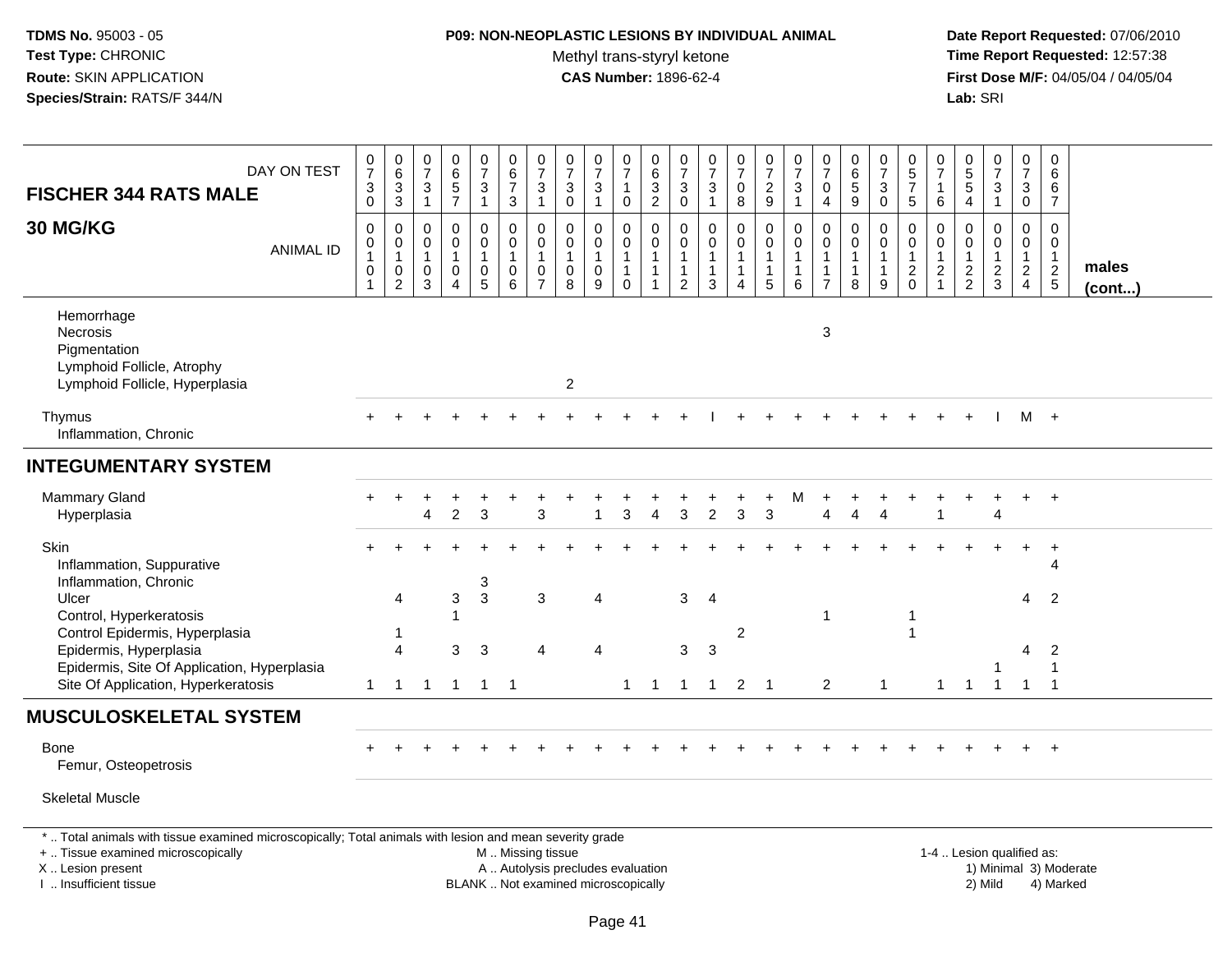#### **P09: NON-NEOPLASTIC LESIONS BY INDIVIDUAL ANIMAL**

Methyl trans-styryl ketone<br>CAS Number: 1896-62-4

| DAY ON TEST<br><b>FISCHER 344 RATS MALE</b>                                                                                                                                                  | $\boldsymbol{0}$<br>$\overline{7}$<br>3<br>$\mathsf{O}\xspace$ | $_6^0$<br>3<br>$\overline{3}$                           | $\pmb{0}$<br>$\overline{7}$<br>3<br>$\mathbf{1}$      | $065$<br>7                                                              | $\frac{0}{7}$<br>$\mathbf{3}$<br>$\mathbf{1}$ | $\mathbf 0$<br>$\,6\,$<br>$\overline{7}$<br>$\sqrt{3}$       | $\pmb{0}$<br>$\overline{7}$<br>$\ensuremath{\mathsf{3}}$<br>$\mathbf{1}$ | $\begin{array}{c} 0 \\ 7 \end{array}$<br>$\sqrt{3}$<br>$\mathbf 0$ | $\begin{array}{c} 0 \\ 7 \end{array}$<br>3<br>1                           | $\,0\,$<br>$\overline{7}$<br>$\mathbf{1}$<br>$\mathsf 0$                         | 0<br>$\,6\,$<br>$\mathbf{3}$<br>$\overline{2}$                             | $\begin{array}{c} 0 \\ 7 \end{array}$<br>3<br>$\mathbf 0$                  | $\begin{smallmatrix} 0\\7 \end{smallmatrix}$<br>3<br>$\mathbf{1}$ | $\frac{0}{7}$<br>$\mathsf 0$<br>$\bf 8$                            | $\begin{smallmatrix}0\\7\end{smallmatrix}$<br>$\frac{2}{9}$             | $\frac{0}{7}$<br>$\sqrt{3}$<br>$\overline{1}$                                 | $\pmb{0}$<br>$\overline{7}$<br>0<br>4                                  | 0<br>$\,6$<br>5<br>$9\,$                                        | $\frac{0}{7}$<br>3<br>0                               | $\begin{smallmatrix}0\0\5\end{smallmatrix}$<br>$\overline{7}$<br>$\sqrt{5}$ | $\,0\,$<br>$\overline{7}$<br>$\mathbf{1}$<br>$\,6\,$      | $\begin{array}{c} 0 \\ 5 \\ 5 \end{array}$<br>$\overline{a}$ | $\begin{array}{c} 0 \\ 7 \end{array}$<br>$\sqrt{3}$<br>$\mathbf{1}$ | $\frac{0}{7}$<br>3<br>$\mathbf 0$                 | $\pmb{0}$<br>$\,6\,$<br>6<br>$\overline{7}$                 |                       |
|----------------------------------------------------------------------------------------------------------------------------------------------------------------------------------------------|----------------------------------------------------------------|---------------------------------------------------------|-------------------------------------------------------|-------------------------------------------------------------------------|-----------------------------------------------|--------------------------------------------------------------|--------------------------------------------------------------------------|--------------------------------------------------------------------|---------------------------------------------------------------------------|----------------------------------------------------------------------------------|----------------------------------------------------------------------------|----------------------------------------------------------------------------|-------------------------------------------------------------------|--------------------------------------------------------------------|-------------------------------------------------------------------------|-------------------------------------------------------------------------------|------------------------------------------------------------------------|-----------------------------------------------------------------|-------------------------------------------------------|-----------------------------------------------------------------------------|-----------------------------------------------------------|--------------------------------------------------------------|---------------------------------------------------------------------|---------------------------------------------------|-------------------------------------------------------------|-----------------------|
| 30 MG/KG<br><b>ANIMAL ID</b>                                                                                                                                                                 | $\pmb{0}$<br>$\pmb{0}$<br>$\mathbf{1}$<br>0<br>$\mathbf{1}$    | 0<br>$\mathbf 0$<br>$\mathbf{1}$<br>0<br>$\overline{2}$ | $\mathbf 0$<br>0<br>$\mathbf{1}$<br>0<br>3            | $\pmb{0}$<br>$\pmb{0}$<br>$\overline{1}$<br>$\pmb{0}$<br>$\overline{4}$ | 0<br>0<br>$\mathbf{1}$<br>0<br>$\overline{5}$ | $\mathbf 0$<br>$\pmb{0}$<br>$\mathbf{1}$<br>$\mathbf 0$<br>6 | $\mathbf 0$<br>$\pmb{0}$<br>$\mathbf{1}$<br>0<br>$\overline{7}$          | $\mathbf 0$<br>$\pmb{0}$<br>$\mathbf{1}$<br>$\mathbf 0$<br>8       | $\mathbf 0$<br>$\pmb{0}$<br>$\mathbf{1}$<br>$\mathbf 0$<br>$\overline{9}$ | $\mathbf 0$<br>$\boldsymbol{0}$<br>$\overline{1}$<br>$\mathbf{1}$<br>$\mathbf 0$ | $\mathbf 0$<br>$\pmb{0}$<br>$\mathbf{1}$<br>$\overline{1}$<br>$\mathbf{1}$ | $\mathbf 0$<br>$\pmb{0}$<br>$\mathbf{1}$<br>$\mathbf{1}$<br>$\overline{c}$ | $\pmb{0}$<br>$\pmb{0}$<br>$\mathbf{1}$<br>$\mathbf{1}$<br>3       | $\boldsymbol{0}$<br>$\pmb{0}$<br>$\mathbf{1}$<br>$\mathbf{1}$<br>4 | 0<br>$\boldsymbol{0}$<br>$\mathbf{1}$<br>$\mathbf{1}$<br>$\overline{5}$ | $\mathbf 0$<br>$\pmb{0}$<br>$\overline{1}$<br>$\mathbf{1}$<br>$6\phantom{1}6$ | $\mathbf 0$<br>0<br>$\overline{1}$<br>$\overline{1}$<br>$\overline{7}$ | $\mathbf 0$<br>$\mathbf 0$<br>$\mathbf{1}$<br>$\mathbf{1}$<br>8 | $\mathbf 0$<br>0<br>$\mathbf{1}$<br>$\mathbf{1}$<br>9 | $\mathbf 0$<br>$\boldsymbol{0}$<br>$\overline{1}$<br>$\frac{2}{0}$          | $\mathbf 0$<br>$\pmb{0}$<br>$\mathbf{1}$<br>$\frac{2}{1}$ | $\mathbf 0$<br>$\boldsymbol{0}$<br>$\frac{1}{2}$             | $\mathbf 0$<br>$\mathbf 0$<br>$\mathbf{1}$<br>$\frac{2}{3}$         | $\mathbf 0$<br>0<br>$\mathbf{1}$<br>$\frac{2}{4}$ | $\mathbf 0$<br>$\mathbf 0$<br>$\mathbf{1}$<br>$\frac{2}{5}$ | males<br>$($ cont $)$ |
| Atrophy                                                                                                                                                                                      |                                                                |                                                         |                                                       |                                                                         |                                               |                                                              |                                                                          |                                                                    |                                                                           |                                                                                  |                                                                            |                                                                            |                                                                   |                                                                    |                                                                         |                                                                               |                                                                        |                                                                 |                                                       |                                                                             |                                                           |                                                              |                                                                     |                                                   |                                                             |                       |
| <b>NERVOUS SYSTEM</b>                                                                                                                                                                        |                                                                |                                                         |                                                       |                                                                         |                                               |                                                              |                                                                          |                                                                    |                                                                           |                                                                                  |                                                                            |                                                                            |                                                                   |                                                                    |                                                                         |                                                                               |                                                                        |                                                                 |                                                       |                                                                             |                                                           |                                                              |                                                                     |                                                   |                                                             |                       |
| <b>Brain</b><br>Compression<br>Fungus<br>Hemorrhage<br>Pigmentation<br>Perivascular, Inflammation, Pyogranulomatous                                                                          |                                                                |                                                         | 3                                                     | $\overline{2}$                                                          | 1                                             |                                                              |                                                                          |                                                                    |                                                                           | 3                                                                                |                                                                            |                                                                            |                                                                   | $\overline{2}$<br>$\mathbf{1}$                                     |                                                                         |                                                                               | 3                                                                      | $\boldsymbol{\Lambda}$                                          | $\overline{3}$                                        |                                                                             |                                                           |                                                              | $\overline{2}$                                                      | $\ddot{}$                                         | $\overline{ }$                                              |                       |
| <b>Peripheral Nerve</b>                                                                                                                                                                      |                                                                |                                                         |                                                       |                                                                         |                                               |                                                              |                                                                          |                                                                    |                                                                           |                                                                                  |                                                                            |                                                                            |                                                                   |                                                                    |                                                                         |                                                                               | $\ddot{}$                                                              |                                                                 |                                                       |                                                                             |                                                           |                                                              |                                                                     |                                                   | $+$                                                         |                       |
| Spinal Cord                                                                                                                                                                                  |                                                                |                                                         |                                                       |                                                                         |                                               |                                                              |                                                                          |                                                                    |                                                                           |                                                                                  |                                                                            |                                                                            |                                                                   |                                                                    |                                                                         |                                                                               | $\ddot{}$                                                              |                                                                 |                                                       |                                                                             |                                                           |                                                              |                                                                     |                                                   | $\ddot{}$                                                   |                       |
| <b>RESPIRATORY SYSTEM</b>                                                                                                                                                                    |                                                                |                                                         |                                                       |                                                                         |                                               |                                                              |                                                                          |                                                                    |                                                                           |                                                                                  |                                                                            |                                                                            |                                                                   |                                                                    |                                                                         |                                                                               |                                                                        |                                                                 |                                                       |                                                                             |                                                           |                                                              |                                                                     |                                                   |                                                             |                       |
| Lung<br>Foreign Body<br>Hemorrhage<br>Infiltration Cellular, Histiocyte<br>Inflammation, Granulomatous                                                                                       | $\mathbf{1}$                                                   | $\overline{1}$                                          |                                                       |                                                                         |                                               | $\mathbf{1}$                                                 |                                                                          |                                                                    |                                                                           |                                                                                  | $\overline{\mathbf{1}}$                                                    |                                                                            |                                                                   |                                                                    |                                                                         |                                                                               |                                                                        |                                                                 | $\mathbf{1}$                                          |                                                                             | $\mathbf{1}$                                              | $\overline{1}$                                               |                                                                     | 1                                                 |                                                             |                       |
| Inflammation, Chronic<br>Metaplasia, Osseous<br>Alveolar Epithelium, Hyperplasia                                                                                                             |                                                                | $\overline{1}$                                          |                                                       |                                                                         |                                               | 3                                                            |                                                                          |                                                                    |                                                                           | $\overline{1}$                                                                   |                                                                            |                                                                            | $1 \quad 1 \quad 1$                                               |                                                                    |                                                                         |                                                                               |                                                                        |                                                                 |                                                       |                                                                             | $\overline{1}$                                            |                                                              |                                                                     | 1                                                 |                                                             |                       |
| Nose<br>Foreign Body<br>Fungus<br>Inflammation, Chronic<br>Olfactory Epithelium, Metaplasia, Respiratory                                                                                     | 1                                                              |                                                         | X<br>X<br>$\ensuremath{\mathsf{3}}$<br>$\overline{c}$ | X<br>X<br>3                                                             | $\boldsymbol{\mathsf{X}}$<br>$\overline{1}$   | $\mathsf X$<br>3                                             | X<br>$\mathbf{1}$                                                        | $\overline{1}$                                                     |                                                                           |                                                                                  |                                                                            | $\mathbf 1$                                                                | X<br>X<br>$\overline{4}$                                          | X<br>$\overline{2}$                                                | X<br>$\overline{1}$                                                     |                                                                               |                                                                        |                                                                 | X<br>X<br>$\sqrt{3}$<br>$\overline{2}$                | X<br>$\times$<br>3                                                          | $\mathbf{1}$                                              | $\overline{1}$                                               | $\mathsf{X}$<br>X<br>3                                              | $\times$<br>$\overline{1}$                        |                                                             |                       |
| *  Total animals with tissue examined microscopically; Total animals with lesion and mean severity grade<br>+  Tissue examined microscopically<br>X Lesion present<br>I. Insufficient tissue |                                                                |                                                         |                                                       |                                                                         |                                               | M  Missing tissue                                            |                                                                          |                                                                    | A  Autolysis precludes evaluation<br>BLANK  Not examined microscopically  |                                                                                  |                                                                            |                                                                            |                                                                   |                                                                    |                                                                         |                                                                               |                                                                        |                                                                 |                                                       |                                                                             |                                                           |                                                              | 1-4  Lesion qualified as:<br>2) Mild                                |                                                   | 1) Minimal 3) Moderate<br>4) Marked                         |                       |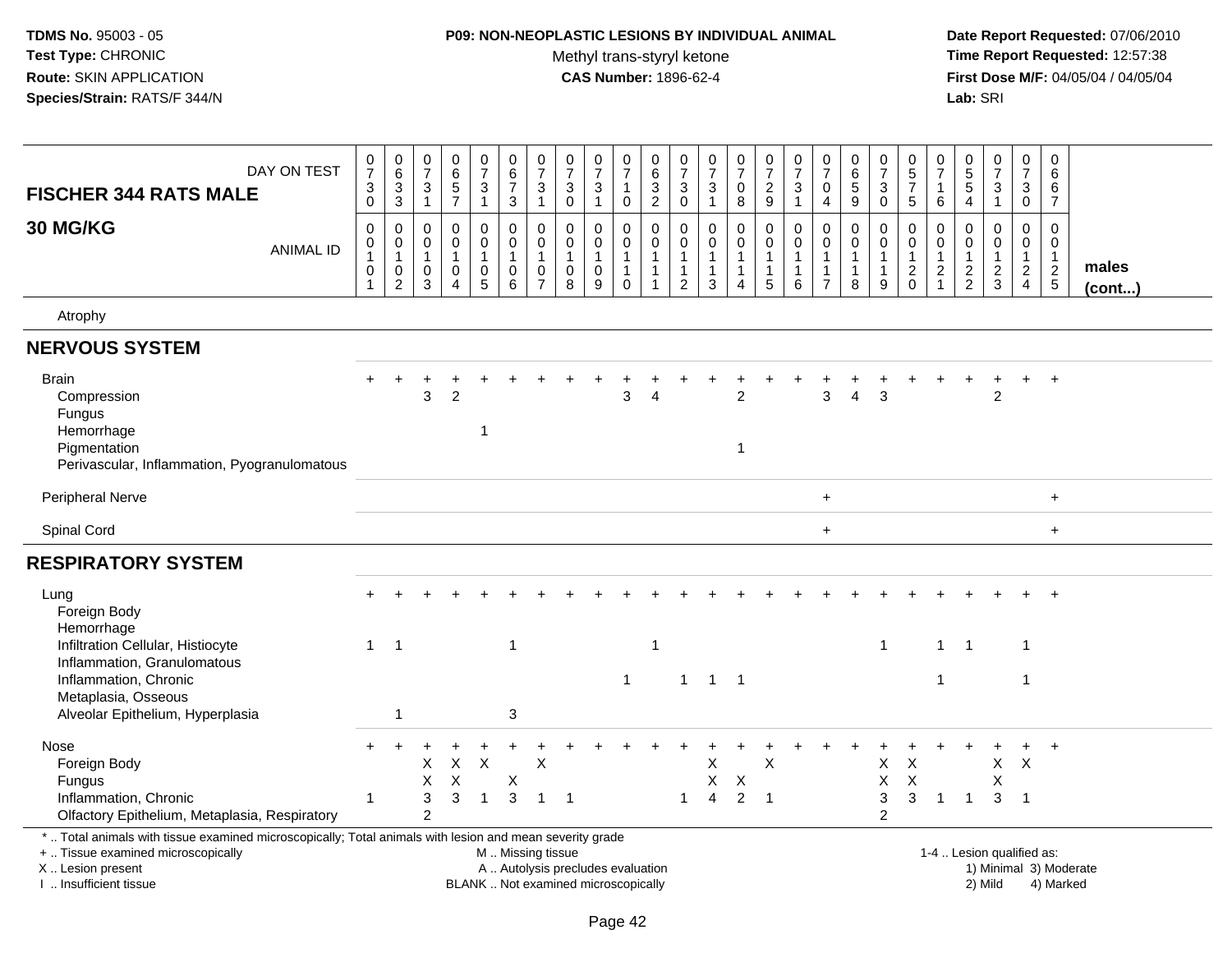### **P09: NON-NEOPLASTIC LESIONS BY INDIVIDUAL ANIMAL**

Methyl trans-styryl ketone<br>CAS Number: 1896-62-4

 **Date Report Requested:** 07/06/2010 **Time Report Requested:** 12:57:38 **First Dose M/F:** 04/05/04 / 04/05/04<br>**Lab:** SRI **Lab:** SRI

| DAY ON TEST<br><b>FISCHER 344 RATS MALE</b>                                             | $\frac{0}{7}$<br>$\ensuremath{\mathsf{3}}$<br>0         | $\begin{array}{c} 0 \\ 6 \end{array}$<br>$\overline{3}$<br>$\mathbf{3}$ | 0<br>$\overline{7}$<br>$\mathbf{3}$<br>$\overline{1}$ | $\begin{array}{c} 0 \\ 6 \\ 5 \end{array}$<br>$\overline{7}$   | $\frac{0}{7}$<br>$\mathbf{3}$<br>$\overline{1}$                   | $\begin{array}{c} 0 \\ 6 \end{array}$<br>$\overline{7}$<br>$\mathbf{3}$ | $\frac{0}{7}$<br>$\mathbf{3}$<br>1                                | $\begin{array}{c} 0 \\ 7 \end{array}$<br>$\mathbf 3$<br>$\mathbf 0$ | $\frac{0}{7}$<br>$\mathbf{3}$<br>$\mathbf 1$         | $\frac{0}{7}$<br>$\mathbf{1}$<br>0                                      | $\begin{array}{c} 0 \\ 6 \end{array}$<br>$\frac{3}{2}$     | $\frac{0}{7}$<br>$\mathbf{3}$<br>$\mathbf 0$                                               | $\frac{0}{7}$<br>$\sqrt{3}$<br>$\overline{1}$                   | $\begin{array}{c} 0 \\ 7 \end{array}$<br>$\mathsf{O}\xspace$<br>8 | $\frac{0}{7}$<br>$\frac{2}{9}$                        | $\frac{0}{7}$<br>$\mathbf{3}$<br>$\mathbf{1}$      | $\frac{0}{7}$<br>$\mathbf 0$<br>$\overline{4}$                         | $\begin{array}{c} 0 \\ 6 \\ 5 \end{array}$<br>9    | $\frac{0}{7}$<br>$\mathbf{3}$<br>$\mathbf 0$                        | $\begin{array}{c} 0 \\ 5 \\ 7 \end{array}$<br>$\sqrt{5}$                  | 0<br>$\overline{7}$<br>$\mathbf{1}$<br>6                     | $\begin{array}{c} 0 \\ 5 \end{array}$<br>$\sqrt{5}$<br>4 | $\frac{0}{7}$<br>3<br>1           | $\pmb{0}$<br>$\overline{7}$<br>$\mathbf{3}$<br>0                             | 0<br>6<br>6<br>$\overline{7}$                                        |                 |
|-----------------------------------------------------------------------------------------|---------------------------------------------------------|-------------------------------------------------------------------------|-------------------------------------------------------|----------------------------------------------------------------|-------------------------------------------------------------------|-------------------------------------------------------------------------|-------------------------------------------------------------------|---------------------------------------------------------------------|------------------------------------------------------|-------------------------------------------------------------------------|------------------------------------------------------------|--------------------------------------------------------------------------------------------|-----------------------------------------------------------------|-------------------------------------------------------------------|-------------------------------------------------------|----------------------------------------------------|------------------------------------------------------------------------|----------------------------------------------------|---------------------------------------------------------------------|---------------------------------------------------------------------------|--------------------------------------------------------------|----------------------------------------------------------|-----------------------------------|------------------------------------------------------------------------------|----------------------------------------------------------------------|-----------------|
| 30 MG/KG<br><b>ANIMAL ID</b>                                                            | 0<br>0<br>$\mathbf{1}$<br>$\mathbf 0$<br>$\overline{1}$ | $\mathbf 0$<br>$\mathsf 0$<br>$\mathbf{1}$<br>0<br>$\overline{2}$       | $\mathbf 0$<br>0<br>$\mathbf{1}$<br>$\mathbf 0$<br>3  | $\mathbf 0$<br>$\mathbf 0$<br>$\mathbf{1}$<br>$\mathbf 0$<br>4 | 0<br>$\mathbf 0$<br>$\mathbf{1}$<br>$\mathbf 0$<br>$\overline{5}$ | $\pmb{0}$<br>$\mathbf 0$<br>$\overline{1}$<br>$\mathbf 0$<br>$\,6\,$    | $\mathbf 0$<br>0<br>$\mathbf{1}$<br>$\mathbf 0$<br>$\overline{7}$ | $\pmb{0}$<br>$\mathbf 0$<br>$\overline{1}$<br>$\mathbf 0$<br>8      | 0<br>$\mathbf 0$<br>$\mathbf{1}$<br>$\mathbf 0$<br>9 | $\pmb{0}$<br>$\mathbf 0$<br>$\mathbf{1}$<br>$\mathbf{1}$<br>$\mathbf 0$ | $\mathsf 0$<br>$\mathsf 0$<br>$\mathbf{1}$<br>$\mathbf{1}$ | $\boldsymbol{0}$<br>$\boldsymbol{0}$<br>$\overline{1}$<br>$\overline{1}$<br>$\overline{2}$ | $\mathbf 0$<br>$\mathbf 0$<br>$\mathbf{1}$<br>$\mathbf{1}$<br>3 | $\pmb{0}$<br>$\mathbf 0$<br>$\mathbf{1}$<br>$\mathbf{1}$<br>4     | 0<br>$\mathbf 0$<br>$\mathbf{1}$<br>$\mathbf{1}$<br>5 | $\mathbf 0$<br>$\pmb{0}$<br>$\mathbf{1}$<br>1<br>6 | $\mathbf 0$<br>0<br>$\overline{1}$<br>$\overline{1}$<br>$\overline{7}$ | 0<br>$\mathsf{O}\xspace$<br>1<br>$\mathbf{1}$<br>8 | $\mathbf 0$<br>$\mathbf 0$<br>$\overline{1}$<br>$\overline{1}$<br>9 | $\boldsymbol{0}$<br>$\mathbf 0$<br>$\mathbf{1}$<br>$\sqrt{2}$<br>$\Omega$ | $\mathbf 0$<br>$\mathbf 0$<br>$\mathbf{1}$<br>$\overline{2}$ | $\Omega$<br>$\Omega$<br>$\mathbf{1}$<br>$\frac{2}{2}$    | 0<br>$\mathbf 0$<br>$\frac{2}{3}$ | $\mathbf 0$<br>$\mathbf 0$<br>$\mathbf{1}$<br>$\mathbf{2}$<br>$\overline{4}$ | $\mathbf 0$<br>0<br>$\mathbf{1}$<br>$\overline{2}$<br>$\overline{5}$ | males<br>(cont) |
| Respiratory Epithelium, Hyperplasia<br>Respiratory Epithelium, Metaplasia, Squamous     | $\overline{2}$                                          |                                                                         | $\overline{1}$<br>3                                   | $\overline{2}$<br>$\mathbf{3}$                                 |                                                                   | $\overline{c}$<br>$\overline{2}$                                        | $\mathbf{1}$<br>$\overline{1}$                                    |                                                                     |                                                      |                                                                         |                                                            |                                                                                            | 3<br>3                                                          | $\boldsymbol{2}$<br>$\mathbf{1}$                                  |                                                       |                                                    |                                                                        |                                                    | $\ensuremath{\mathsf{3}}$<br>3                                      | 3                                                                         |                                                              |                                                          | $\boldsymbol{2}$<br>$\mathbf{3}$  |                                                                              |                                                                      |                 |
| Trachea                                                                                 | $+$                                                     |                                                                         |                                                       |                                                                |                                                                   |                                                                         |                                                                   |                                                                     |                                                      |                                                                         |                                                            |                                                                                            |                                                                 |                                                                   |                                                       |                                                    |                                                                        |                                                    |                                                                     |                                                                           |                                                              |                                                          |                                   |                                                                              | $+$                                                                  |                 |
| <b>SPECIAL SENSES SYSTEM</b>                                                            |                                                         |                                                                         |                                                       |                                                                |                                                                   |                                                                         |                                                                   |                                                                     |                                                      |                                                                         |                                                            |                                                                                            |                                                                 |                                                                   |                                                       |                                                    |                                                                        |                                                    |                                                                     |                                                                           |                                                              |                                                          |                                   |                                                                              |                                                                      |                 |
| Eye<br>Cataract<br>Inflammation, Chronic<br>Cornea, Hyperplasia<br>Retina, Degeneration |                                                         |                                                                         |                                                       |                                                                |                                                                   |                                                                         |                                                                   |                                                                     |                                                      |                                                                         |                                                            |                                                                                            |                                                                 |                                                                   |                                                       |                                                    | 3<br>$\overline{4}$                                                    |                                                    |                                                                     |                                                                           |                                                              |                                                          |                                   |                                                                              | $\ddot{}$                                                            |                 |
| Harderian Gland<br>Hyperplasia, Focal<br>Inflammation, Chronic                          |                                                         |                                                                         |                                                       |                                                                |                                                                   |                                                                         |                                                                   |                                                                     |                                                      |                                                                         |                                                            |                                                                                            |                                                                 |                                                                   |                                                       |                                                    |                                                                        |                                                    | $\overline{2}$                                                      |                                                                           |                                                              |                                                          |                                   |                                                                              |                                                                      |                 |
| Zymbal's Gland                                                                          |                                                         |                                                                         |                                                       |                                                                |                                                                   |                                                                         |                                                                   |                                                                     |                                                      |                                                                         |                                                            |                                                                                            |                                                                 |                                                                   |                                                       |                                                    |                                                                        |                                                    |                                                                     |                                                                           |                                                              |                                                          |                                   |                                                                              | $+$                                                                  |                 |
| <b>URINARY SYSTEM</b>                                                                   |                                                         |                                                                         |                                                       |                                                                |                                                                   |                                                                         |                                                                   |                                                                     |                                                      |                                                                         |                                                            |                                                                                            |                                                                 |                                                                   |                                                       |                                                    |                                                                        |                                                    |                                                                     |                                                                           |                                                              |                                                          |                                   |                                                                              |                                                                      |                 |
| Kidney<br>Cyst<br>Glomerulosclerosis<br>Hydronephrosis<br>Inflammation, Chronic         | 2                                                       |                                                                         |                                                       |                                                                |                                                                   | 3                                                                       | $\boldsymbol{\mathsf{X}}$                                         |                                                                     |                                                      |                                                                         |                                                            |                                                                                            | 3                                                               | 3                                                                 | 3                                                     |                                                    |                                                                        |                                                    |                                                                     |                                                                           |                                                              |                                                          | 2                                 |                                                                              |                                                                      |                 |
| Nephropathy<br>Papilla, Necrosis<br>Renal Tubule, Dilatation                            | $\overline{2}$                                          | 3                                                                       | 3                                                     | $\mathbf{3}$                                                   |                                                                   | 3                                                                       | $\mathbf{3}$                                                      | $\frac{2}{2}$                                                       | $\frac{3}{3}$                                        | $\overline{4}$                                                          | $\overline{3}$                                             | $\frac{3}{4}$                                                                              | $\overline{3}$                                                  | $\overline{4}$                                                    | 3                                                     | $\overline{2}$                                     | 3                                                                      | 3                                                  |                                                                     | $\mathbf{1}$                                                              | $\overline{4}$                                               | $\mathbf{1}$                                             | 3                                 | $\overline{1}$                                                               | $\overline{1}$                                                       |                 |
| Urethra                                                                                 |                                                         |                                                                         |                                                       |                                                                |                                                                   |                                                                         |                                                                   |                                                                     |                                                      |                                                                         |                                                            |                                                                                            |                                                                 |                                                                   |                                                       |                                                    |                                                                        |                                                    |                                                                     |                                                                           |                                                              |                                                          |                                   |                                                                              |                                                                      |                 |

\* .. Total animals with tissue examined microscopically; Total animals with lesion and mean severity grade

+ .. Tissue examined microscopically

X .. Lesion present

I .. Insufficient tissue

M .. Missing tissue

A .. Autolysis precludes evaluation

BLANK .. Not examined microscopically 2) Mild 4) Marked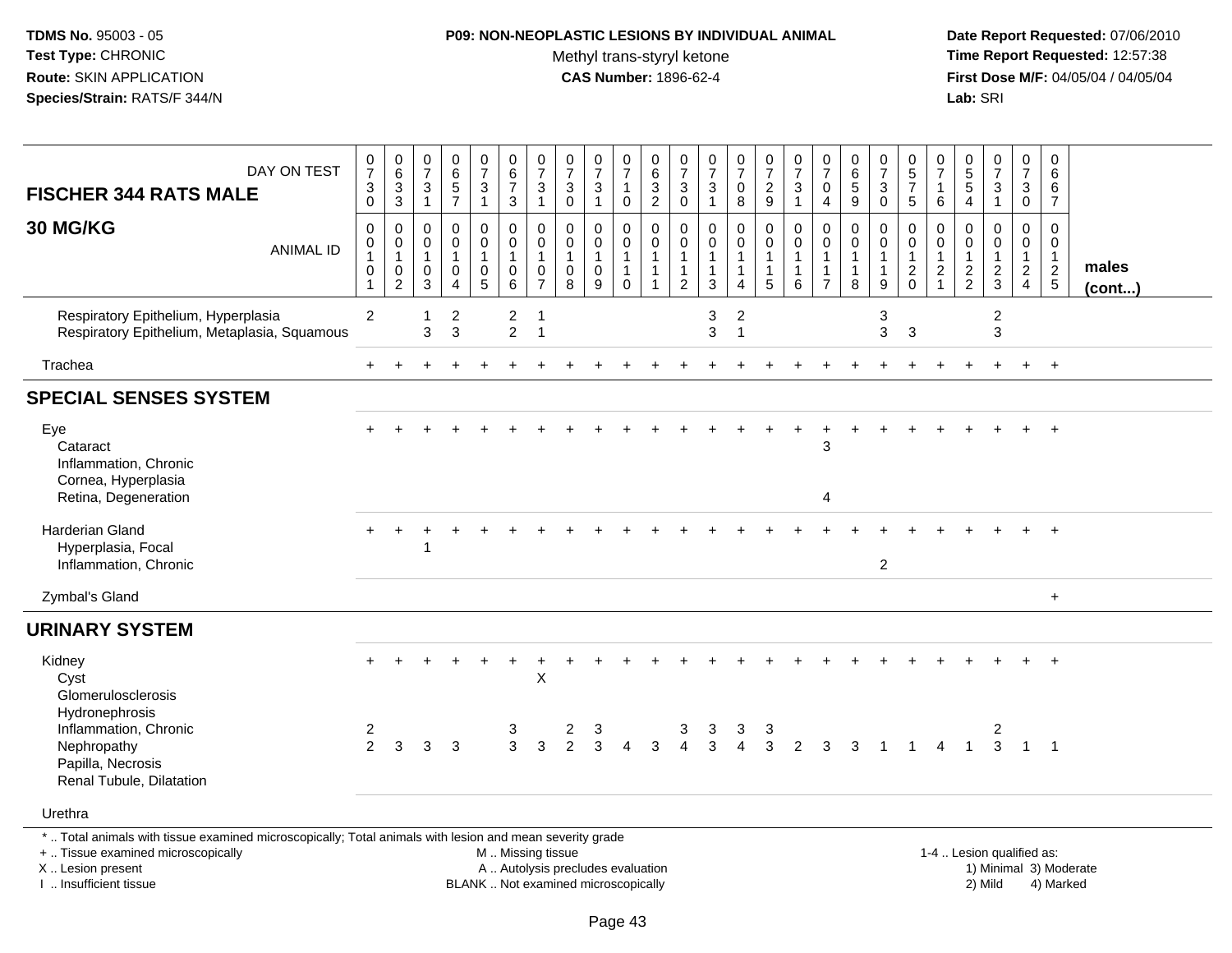#### **P09: NON-NEOPLASTIC LESIONS BY INDIVIDUAL ANIMAL**

Methyl trans-styryl ketone<br>CAS Number: 1896-62-4

 **Date Report Requested:** 07/06/2010 **Time Report Requested:** 12:57:38 **First Dose M/F:** 04/05/04 / 04/05/04<br>**Lab:** SRI **Lab:** SRI

| DAY ON TEST<br><b>FISCHER 344 RATS MALE</b> | $\mathbf 0$<br>$\overline{ }$<br>3<br>$\mathbf 0$ | U<br>6<br>3<br>3             | 0<br>◠<br>◡           | - 0<br>6<br><sub>5</sub> | 0<br>3           | U<br>6<br>っ | 0<br>3      | U<br>3<br>U | 0<br>3      | v<br>O<br>ۍ<br>ے | υ<br>د<br>U | 0<br>ు | $\mathbf{0}$<br>0<br>8 | 0<br>ົ<br><u>.</u><br>9 | U<br>3 | U<br>U | υ<br>6<br>-<br>đ<br>9 | U<br>3<br>0 | U<br>G.<br>≎ | U<br>6 | G<br>4 | 0<br>చ | 0<br>3<br>0           | 0<br>6<br>6<br>⇁           |                       |
|---------------------------------------------|---------------------------------------------------|------------------------------|-----------------------|--------------------------|------------------|-------------|-------------|-------------|-------------|------------------|-------------|--------|------------------------|-------------------------|--------|--------|-----------------------|-------------|--------------|--------|--------|--------|-----------------------|----------------------------|-----------------------|
| 30 MG/KG<br>ANIMAL ID                       | 0<br>0<br>$\mathbf 0$                             | 0<br>0<br>U<br>2<br><u>_</u> | 0<br>0<br>0<br>ີ<br>ت | $\mathbf 0$<br>0<br>4    | 0<br>0<br>0<br>5 | υ<br>U<br>6 | 0<br>0<br>0 | U<br>U<br>8 | 0<br>0<br>9 |                  | U           | 0<br>3 | 0<br>4                 | 0<br>0<br><sub>5</sub>  | 6      | U.     | υ<br>8                | 0<br>0<br>9 | U<br>∼<br>ν  | 0<br>n | _<br>_ | 3      | 0<br>0<br>ົ<br>∠<br>4 | 0<br>0<br>2<br>$5^{\circ}$ | males<br>$($ cont $)$ |
| Angiectasis                                 |                                                   |                              |                       |                          |                  |             |             |             |             |                  |             |        |                        |                         |        |        |                       |             |              |        |        |        |                       |                            |                       |

Urinary Bladderr +

<sup>+</sup> <sup>+</sup> <sup>+</sup> <sup>+</sup> <sup>+</sup> <sup>+</sup> <sup>+</sup> <sup>+</sup> <sup>+</sup> <sup>+</sup> <sup>+</sup> <sup>+</sup> <sup>+</sup> <sup>+</sup> <sup>+</sup> <sup>+</sup> <sup>+</sup> <sup>+</sup> <sup>+</sup> <sup>+</sup> <sup>+</sup> <sup>+</sup> <sup>+</sup> <sup>+</sup>

Hemorrhage

Inflammation, Suppurative

\* .. Total animals with tissue examined microscopically; Total animals with lesion and mean severity grade

+ .. Tissue examined microscopically

X .. Lesion present

I .. Insufficient tissue

 M .. Missing tissueA .. Autolysis precludes evaluation

BLANK .. Not examined microscopically 2) Mild 4) Marked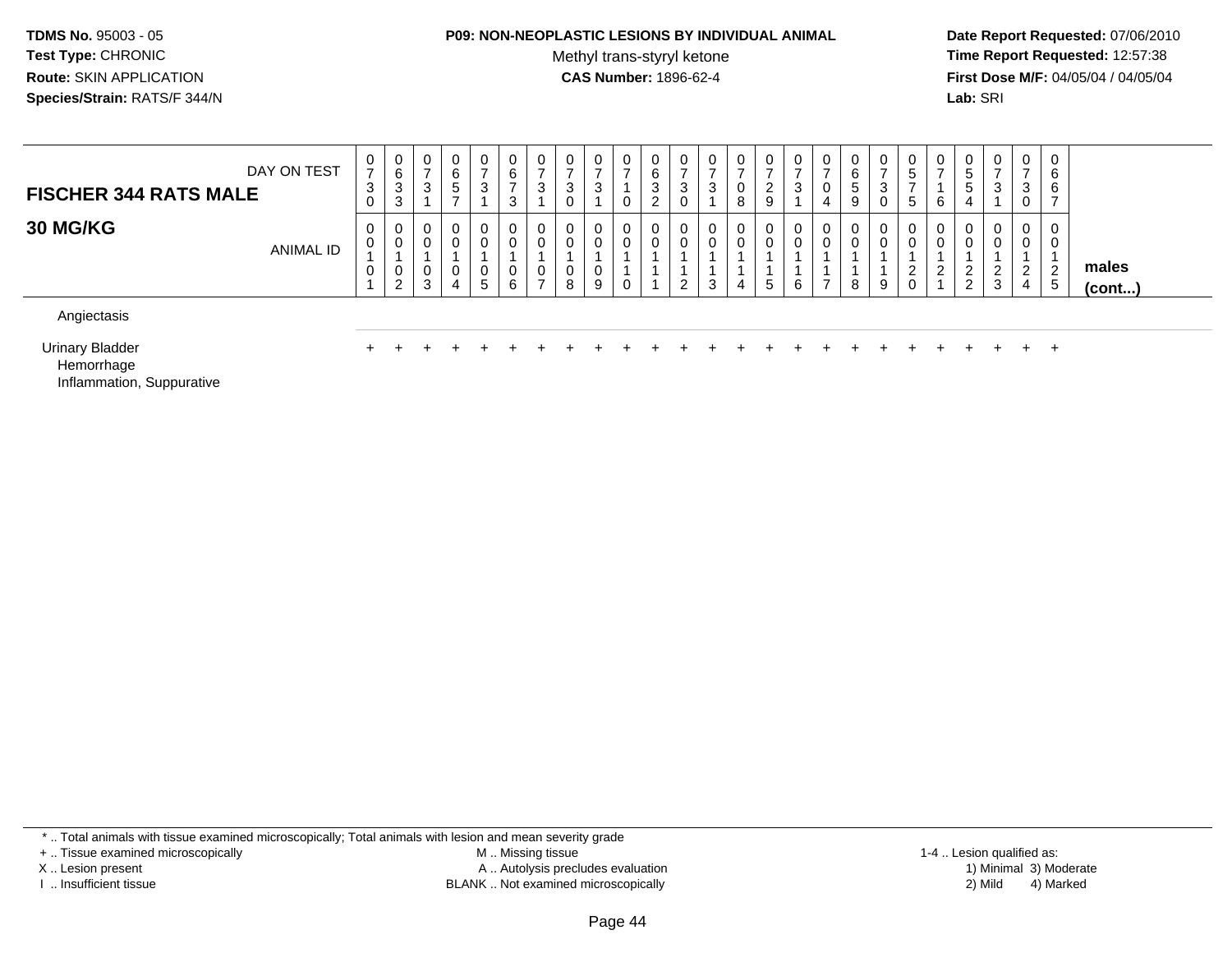## **P09: NON-NEOPLASTIC LESIONS BY INDIVIDUAL ANIMAL**

Methyl trans-styryl ketone<br>CAS Number: 1896-62-4

 **Date Report Requested:** 07/06/2010 **Time Report Requested:** 12:57:38 **First Dose M/F:** 04/05/04 / 04/05/04<br>**Lab:** SRI **Lab:** SRI

| <b>FISCHER 344 RATS MALE</b>                                                                                                                                                             | DAY ON TEST      | $\begin{smallmatrix}0\\7\end{smallmatrix}$<br>$\ensuremath{\mathsf{3}}$<br>$\mathbf{1}$ | $\begin{array}{c} 0 \\ 6 \end{array}$<br>$\bf 8$<br>5                          | $\begin{array}{c} 0 \\ 5 \end{array}$<br>$\mathbf{3}$<br>4 | $\pmb{0}$<br>$\,6\,$<br>$\mathfrak{S}$<br>$\mathsf{O}\xspace$ | $\begin{array}{c} 0 \\ 6 \end{array}$<br>$\boldsymbol{9}$<br>$\overline{4}$ | $\begin{array}{c} 0 \\ 6 \end{array}$<br>$\frac{3}{2}$                     | $\frac{0}{7}$<br>$\sqrt{3}$<br>$\mathbf 0$                                 | $\begin{array}{c} 0 \\ 7 \end{array}$<br>$\sqrt{3}$<br>$\pmb{0}$ | $\begin{array}{c} 0 \\ 7 \end{array}$<br>$\ensuremath{\mathsf{3}}$<br>$\mathbf 0$       | $\frac{0}{3}$<br>6<br>$\overline{2}$                 | $\pmb{0}$<br>$\overline{4}$<br>$\,6\,$<br>$\overline{7}$    | $\begin{array}{c} 0 \\ 6 \end{array}$<br>$\overline{4}$<br>$\sqrt{2}$              | $\frac{0}{7}$<br>$\mathbf 3$<br>$\overline{1}$                | $\begin{array}{c} 0 \\ 5 \end{array}$<br>$\boldsymbol{9}$<br>$\mathbf 0$ | $_{6}^{\rm 0}$<br>$\boldsymbol{9}$<br>$\mathbf 0$              | $\begin{smallmatrix}0\\7\end{smallmatrix}$<br>$\mathbf{3}$<br>$\mathbf 0$ | $_{6}^{\rm 0}$<br>$\overline{c}$<br>$\,6$                                           | $\frac{0}{7}$<br>$\sqrt{3}$<br>$\overline{1}$                                  | $\begin{array}{c} 0 \\ 6 \end{array}$<br>$\sqrt{3}$<br>$\overline{2}$            | $\begin{matrix} 0 \\ 7 \end{matrix}$<br>$\overline{c}$<br>$\boldsymbol{9}$ | $\frac{0}{7}$<br>$\ensuremath{\mathsf{3}}$<br>$\mathbf{1}$ | $\begin{array}{c} 0 \\ 5 \end{array}$<br>$5\,$<br>4 | $\begin{array}{c} 0 \\ 6 \end{array}$<br>$\overline{4}$<br>$\overline{4}$ | $\frac{0}{7}$<br>$\frac{2}{4}$                        | $\pmb{0}$<br>$\sqrt{5}$<br>$\overline{5}$<br>$\overline{4}$            |    |                                                                                       |
|------------------------------------------------------------------------------------------------------------------------------------------------------------------------------------------|------------------|-----------------------------------------------------------------------------------------|--------------------------------------------------------------------------------|------------------------------------------------------------|---------------------------------------------------------------|-----------------------------------------------------------------------------|----------------------------------------------------------------------------|----------------------------------------------------------------------------|------------------------------------------------------------------|-----------------------------------------------------------------------------------------|------------------------------------------------------|-------------------------------------------------------------|------------------------------------------------------------------------------------|---------------------------------------------------------------|--------------------------------------------------------------------------|----------------------------------------------------------------|---------------------------------------------------------------------------|-------------------------------------------------------------------------------------|--------------------------------------------------------------------------------|----------------------------------------------------------------------------------|----------------------------------------------------------------------------|------------------------------------------------------------|-----------------------------------------------------|---------------------------------------------------------------------------|-------------------------------------------------------|------------------------------------------------------------------------|----|---------------------------------------------------------------------------------------|
| 30 MG/KG                                                                                                                                                                                 | <b>ANIMAL ID</b> | 0<br>0<br>$\mathbf{1}$<br>$\boldsymbol{2}$<br>6                                         | $\mathbf 0$<br>$\mathbf 0$<br>$\mathbf{1}$<br>$\overline{c}$<br>$\overline{7}$ | 0<br>0<br>$\mathbf{1}$<br>$\overline{c}$<br>8              | $\pmb{0}$<br>0<br>$\mathbf{1}$<br>$\overline{2}$<br>9         | $\pmb{0}$<br>$\pmb{0}$<br>$\mathbf{1}$<br>3<br>$\Omega$                     | $\mathbf 0$<br>$\mathbf 0$<br>$\mathbf{1}$<br>$\sqrt{3}$<br>$\overline{1}$ | $\mathbf 0$<br>$\mathbf 0$<br>$\mathbf{1}$<br>$\sqrt{3}$<br>$\overline{c}$ | 0<br>0<br>$\mathbf{1}$<br>$\mathbf{3}$<br>3                      | $\pmb{0}$<br>$\mathbf 0$<br>$\mathbf{1}$<br>$\ensuremath{\mathsf{3}}$<br>$\overline{4}$ | $\mathbf 0$<br>$\mathbf 0$<br>$\mathbf{1}$<br>3<br>5 | $\pmb{0}$<br>$\mathbf 0$<br>$\mathbf{1}$<br>$\sqrt{3}$<br>6 | $\mathbf 0$<br>$\ddot{\mathbf{0}}$<br>$\mathbf{1}$<br>$\sqrt{3}$<br>$\overline{7}$ | $\mathbf 0$<br>$\mathbf 0$<br>$\mathbf{1}$<br>$\sqrt{3}$<br>8 | $\mathbf 0$<br>$\mathbf 0$<br>$\mathbf{1}$<br>$\sqrt{3}$<br>9            | 0<br>$\mathbf 0$<br>$\mathbf{1}$<br>$\overline{4}$<br>$\Omega$ | 0<br>$\mathbf 0$<br>$\mathbf{1}$<br>$\overline{4}$<br>$\overline{1}$      | $\pmb{0}$<br>$\pmb{0}$<br>$\mathbf{1}$<br>$\overline{\mathbf{4}}$<br>$\overline{2}$ | $\mathbf 0$<br>$\mathbf 0$<br>$\overline{1}$<br>$\overline{a}$<br>$\mathbf{3}$ | $\mathbf 0$<br>$\mathbf 0$<br>$\overline{1}$<br>$\overline{4}$<br>$\overline{4}$ | 0<br>0<br>$\mathbf{1}$<br>4<br>5                                           | 0<br>$\mathbf 0$<br>$\mathbf{1}$<br>4<br>6                 | 0<br>0<br>$\mathbf{1}$<br>4<br>$\overline{7}$       | 0<br>0<br>$\mathbf{1}$<br>$\overline{a}$<br>8                             | $\pmb{0}$<br>0<br>$\mathbf{1}$<br>$\overline{4}$<br>9 | $\mathbf 0$<br>$\mathbf 0$<br>$\mathbf{1}$<br>$\,$ 5 $\,$<br>$\pmb{0}$ |    | * TOTALS                                                                              |
| <b>ALIMENTARY SYSTEM</b>                                                                                                                                                                 |                  |                                                                                         |                                                                                |                                                            |                                                               |                                                                             |                                                                            |                                                                            |                                                                  |                                                                                         |                                                      |                                                             |                                                                                    |                                                               |                                                                          |                                                                |                                                                           |                                                                                     |                                                                                |                                                                                  |                                                                            |                                                            |                                                     |                                                                           |                                                       |                                                                        |    |                                                                                       |
| Esophagus                                                                                                                                                                                |                  |                                                                                         |                                                                                |                                                            |                                                               |                                                                             |                                                                            |                                                                            |                                                                  |                                                                                         |                                                      |                                                             |                                                                                    |                                                               |                                                                          |                                                                |                                                                           |                                                                                     |                                                                                |                                                                                  |                                                                            |                                                            |                                                     |                                                                           |                                                       |                                                                        | 47 |                                                                                       |
| Intestine Large, Cecum<br>Edema                                                                                                                                                          |                  |                                                                                         |                                                                                |                                                            |                                                               |                                                                             |                                                                            |                                                                            |                                                                  |                                                                                         |                                                      |                                                             |                                                                                    |                                                               |                                                                          | 3                                                              |                                                                           |                                                                                     |                                                                                |                                                                                  |                                                                            |                                                            |                                                     |                                                                           |                                                       | $+$                                                                    | 49 | 2.5                                                                                   |
| Intestine Large, Colon<br>Inflammation, Chronic<br>Epithelium, Hyperplasia                                                                                                               |                  |                                                                                         |                                                                                |                                                            |                                                               |                                                                             |                                                                            |                                                                            |                                                                  |                                                                                         | $\overline{c}$<br>3                                  |                                                             |                                                                                    |                                                               |                                                                          |                                                                |                                                                           |                                                                                     |                                                                                |                                                                                  |                                                                            |                                                            |                                                     |                                                                           |                                                       | $+$                                                                    | 50 | 2.0<br>$\mathbf{1}$<br>3.0<br>$\mathbf{1}$                                            |
| Intestine Large, Rectum<br>Epithelium, Hyperplasia                                                                                                                                       |                  |                                                                                         |                                                                                |                                                            |                                                               |                                                                             |                                                                            |                                                                            |                                                                  |                                                                                         | $\ddot{}$<br>$\overline{2}$                          |                                                             |                                                                                    |                                                               |                                                                          |                                                                |                                                                           |                                                                                     |                                                                                |                                                                                  |                                                                            |                                                            |                                                     |                                                                           |                                                       | $+$                                                                    | 48 | $12.0$                                                                                |
| Intestine Small, Duodenum<br>Epithelium, Hyperplasia                                                                                                                                     |                  | ÷.                                                                                      |                                                                                |                                                            |                                                               |                                                                             |                                                                            |                                                                            |                                                                  |                                                                                         |                                                      |                                                             |                                                                                    |                                                               |                                                                          |                                                                |                                                                           | $\overline{2}$                                                                      |                                                                                |                                                                                  |                                                                            |                                                            |                                                     |                                                                           |                                                       | $+$                                                                    | 50 | 32.7                                                                                  |
| Intestine Small, Ileum                                                                                                                                                                   |                  |                                                                                         |                                                                                |                                                            |                                                               |                                                                             |                                                                            |                                                                            |                                                                  |                                                                                         |                                                      |                                                             |                                                                                    |                                                               |                                                                          |                                                                |                                                                           |                                                                                     |                                                                                |                                                                                  |                                                                            |                                                            |                                                     |                                                                           |                                                       |                                                                        | 49 |                                                                                       |
| Intestine Small, Jejunum<br>Epithelium, Hyperplasia                                                                                                                                      |                  |                                                                                         |                                                                                |                                                            |                                                               |                                                                             |                                                                            |                                                                            |                                                                  |                                                                                         |                                                      |                                                             |                                                                                    |                                                               |                                                                          |                                                                |                                                                           |                                                                                     |                                                                                |                                                                                  |                                                                            |                                                            |                                                     | А                                                                         | A                                                     | $+$                                                                    | 45 | $12.0$                                                                                |
| Liver<br><b>Basophilic Focus</b><br>Clear Cell Focus<br>Degeneration, Cystic<br><b>Eosinophilic Focus</b><br>Fibrosis<br>Hepatodiaphragmatic Nodule<br>Infiltration Cellular, Mixed Cell |                  | $\ddot{}$<br>$\mathsf X$<br>$\times$                                                    |                                                                                | $\boldsymbol{X}$                                           | $\mathsf{X}^-$                                                | $\sf X$<br>$\boldsymbol{\mathsf{X}}$                                        |                                                                            | $\mathsf X$                                                                | Χ<br>$X$ $X$<br>$\overline{2}$                                   | Χ                                                                                       |                                                      | X                                                           |                                                                                    | $\sf X$<br>-1                                                 |                                                                          |                                                                | $\times$<br>$\overline{2}$                                                |                                                                                     | Χ<br>$\pmb{\times}$<br>$X$ $X$                                                 |                                                                                  | X<br>$\overline{1}$                                                        |                                                            |                                                     |                                                                           |                                                       |                                                                        | 50 | 19<br>14<br>$3^{\circ}$<br>1.7<br>$\overline{2}$<br>$\mathbf{1}$<br>2.0<br>6<br>4 1.8 |

\* .. Total animals with tissue examined microscopically; Total animals with lesion and mean severity grade

+ .. Tissue examined microscopically

X .. Lesion present

I .. Insufficient tissue

M .. Missing tissue

A .. Autolysis precludes evaluation

BLANK .. Not examined microscopically 2) Mild 4) Marked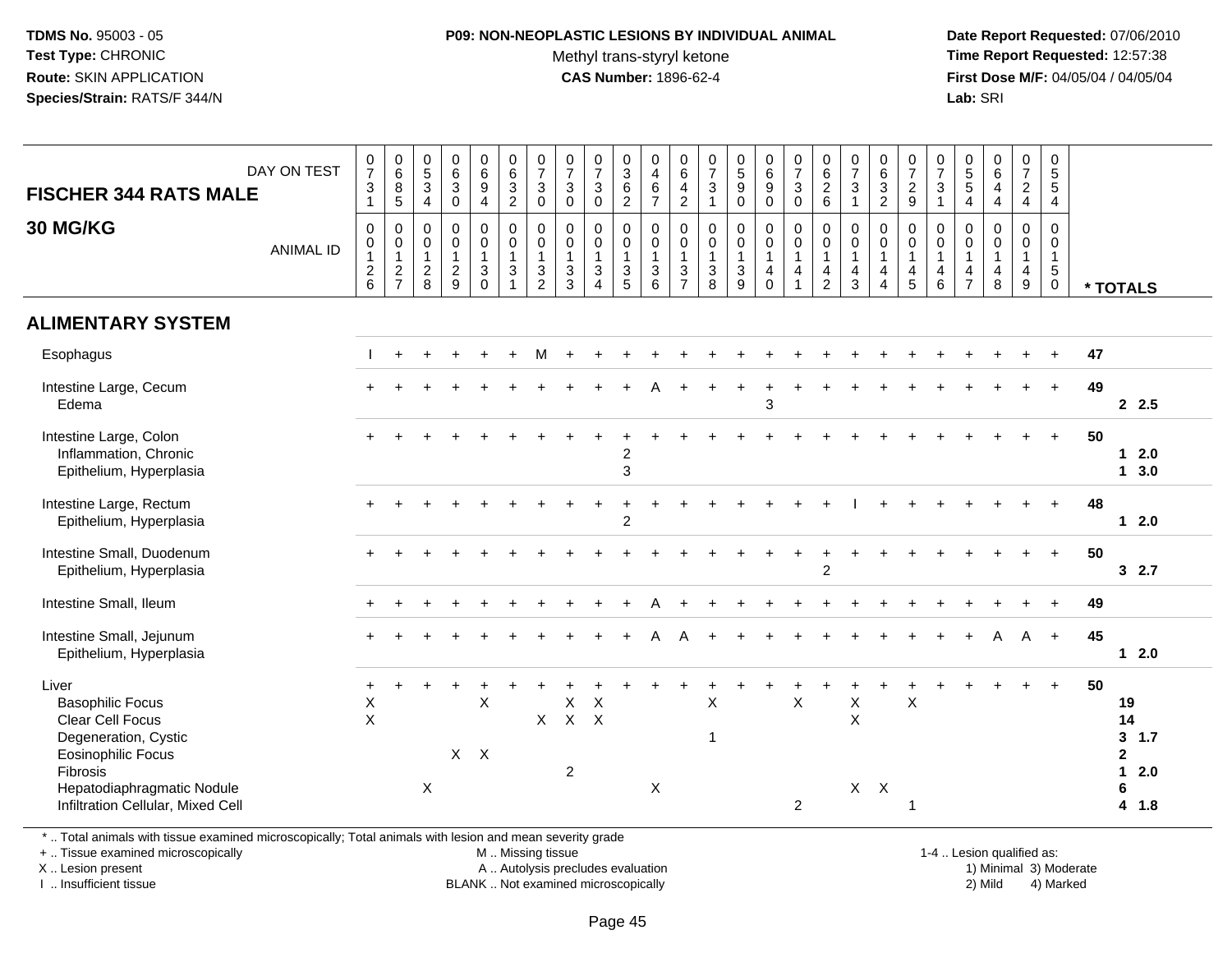#### **P09: NON-NEOPLASTIC LESIONS BY INDIVIDUAL ANIMAL**

Methyl trans-styryl ketone<br>CAS Number: 1896-62-4

 **Date Report Requested:** 07/06/2010 **Time Report Requested:** 12:57:38 **First Dose M/F:** 04/05/04 / 04/05/04<br>**Lab:** SRI **Lab:** SRI

| <b>FISCHER 344 RATS MALE</b>                                                                                                                            | DAY ON TEST      | $\frac{0}{7}$<br>$\sqrt{3}$<br>$\overline{1}$     | $\begin{array}{c} 0 \\ 6 \end{array}$<br>$\frac{8}{5}$ | $\begin{array}{c} 0 \\ 5 \end{array}$<br>$\mathbf{3}$<br>$\overline{4}$ | $\begin{array}{c} 0 \\ 6 \end{array}$<br>3<br>$\mathbf 0$           | $\begin{array}{c} 0 \\ 6 \\ 9 \end{array}$<br>$\overline{4}$ | $\begin{array}{c} 0 \\ 6 \\ 2 \end{array}$                                      | $\frac{0}{7}$<br>$\sqrt{3}$<br>$\ddot{\mathbf{0}}$ | $\begin{array}{c} 0 \\ 7 \end{array}$<br>$_{0}^{3}$ | $\begin{smallmatrix}0\\7\end{smallmatrix}$<br>$\sqrt{3}$<br>$\mathbf 0$        | $\frac{0}{3}$<br>$\,6\,$<br>$\overline{2}$              | $_4^{\rm 0}$<br>$\,6\,$<br>$\overline{7}$                   | $_{6}^{\rm 0}$<br>4<br>$\overline{2}$                   | $\frac{0}{7}$<br>$\sqrt{3}$<br>$\mathbf{1}$                                     | $\begin{array}{c} 0 \\ 5 \\ 9 \end{array}$                | $\begin{array}{c} 0 \\ 6 \end{array}$<br>$\overline{9}$<br>$\mathbf 0$ | $\frac{0}{7}$<br>$\sqrt{3}$<br>$\overline{0}$                                       | $\begin{array}{c} 0 \\ 6 \end{array}$<br>$\overline{c}$<br>$6\phantom{a}$ | $\frac{0}{7}$<br>$\sqrt{3}$<br>$\overline{1}$                           | $\begin{matrix} 0 \\ 6 \\ 3 \end{matrix}$<br>$\overline{2}$                   | $\begin{array}{c} 0 \\ 7 \end{array}$<br>$\frac{2}{9}$ | $\frac{0}{7}$<br>$\sqrt{3}$<br>$\overline{1}$                                 | 0<br>$\overline{5}$<br>$\overline{5}$<br>$\overline{4}$   | $\begin{array}{c} 0 \\ 6 \end{array}$<br>$\overline{4}$<br>$\overline{4}$ | $\frac{0}{7}$<br>$\frac{2}{4}$                | $\frac{0}{5}$<br>$\frac{5}{4}$                                        |                |                                                        |
|---------------------------------------------------------------------------------------------------------------------------------------------------------|------------------|---------------------------------------------------|--------------------------------------------------------|-------------------------------------------------------------------------|---------------------------------------------------------------------|--------------------------------------------------------------|---------------------------------------------------------------------------------|----------------------------------------------------|-----------------------------------------------------|--------------------------------------------------------------------------------|---------------------------------------------------------|-------------------------------------------------------------|---------------------------------------------------------|---------------------------------------------------------------------------------|-----------------------------------------------------------|------------------------------------------------------------------------|-------------------------------------------------------------------------------------|---------------------------------------------------------------------------|-------------------------------------------------------------------------|-------------------------------------------------------------------------------|--------------------------------------------------------|-------------------------------------------------------------------------------|-----------------------------------------------------------|---------------------------------------------------------------------------|-----------------------------------------------|-----------------------------------------------------------------------|----------------|--------------------------------------------------------|
| 30 MG/KG                                                                                                                                                | <b>ANIMAL ID</b> | 0<br>$\mathbf 0$<br>$\mathbf{1}$<br>$\frac{2}{6}$ | $\mathbf 0$<br>$\overline{0}$<br>1<br>$\frac{2}{7}$    | 0<br>$\mathbf 0$<br>$\mathbf{1}$<br>$\frac{2}{8}$                       | $\mathbf 0$<br>$\mathbf 0$<br>$\mathbf{1}$<br>$\boldsymbol{2}$<br>9 | 0<br>$\mathbf 0$<br>$\mathbf{1}$<br>3<br>$\overline{0}$      | $\pmb{0}$<br>$\mathsf{O}\xspace$<br>$\mathbf{1}$<br>$\mathsf 3$<br>$\mathbf{1}$ | 0<br>$\mathbf 0$<br>$\mathbf{1}$<br>$\frac{3}{2}$  | 0<br>$\mathbf 0$<br>$\mathbf{1}$<br>$\frac{3}{3}$   | $\mathbf 0$<br>$\mathbf 0$<br>$\mathbf{1}$<br>$\mathfrak{Z}$<br>$\overline{4}$ | 0<br>0<br>$\mathbf{1}$<br>$\mathbf 3$<br>$\overline{5}$ | 0<br>$\mathsf{O}\xspace$<br>$\overline{1}$<br>$\frac{3}{6}$ | 0<br>$\mathbf 0$<br>$\mathbf{1}$<br>3<br>$\overline{7}$ | $\mathbf 0$<br>0<br>$\mathbf{1}$<br>$\ensuremath{\mathsf{3}}$<br>$\overline{8}$ | $\pmb{0}$<br>$\pmb{0}$<br>$\overline{1}$<br>$\frac{3}{9}$ | 0<br>$\pmb{0}$<br>$\mathbf{1}$<br>4<br>$\mathbf 0$                     | $\mathbf 0$<br>$\boldsymbol{0}$<br>$\mathbf{1}$<br>$\overline{4}$<br>$\overline{1}$ | 0<br>0<br>$\mathbf{1}$<br>4<br>$\overline{2}$                             | $\Omega$<br>$\mathbf 0$<br>$\mathbf{1}$<br>$\overline{\mathbf{4}}$<br>3 | 0<br>$\mathbf 0$<br>$\mathbf{1}$<br>$\overline{\mathbf{4}}$<br>$\overline{4}$ | 0<br>$\mathbf 0$<br>$\mathbf{1}$<br>4<br>5             | 0<br>$\mathsf{O}\xspace$<br>$\mathbf{1}$<br>$\overline{4}$<br>$6\phantom{1}6$ | 0<br>$\mathbf 0$<br>$\overline{1}$<br>4<br>$\overline{7}$ | $\Omega$<br>$\mathbf 0$<br>$\mathbf{1}$<br>$\overline{\mathbf{4}}$<br>8   | 0<br>0<br>$\mathbf{1}$<br>4<br>$\overline{9}$ | 0<br>$\mathbf 0$<br>$\mathbf{1}$<br>$\sqrt{5}$<br>$\ddot{\mathbf{0}}$ |                | * TOTALS                                               |
| <b>Mixed Cell Focus</b><br>Bile Duct, Hyperplasia<br>Centrilobular, Necrosis<br>Hepatocyte, Hyperplasia, Focal<br>Hepatocyte, Vacuolization Cytoplasmic |                  | X<br>$\overline{2}$                               |                                                        | $\mathbf{1}$<br>$\overline{\mathbf{c}}$                                 |                                                                     | $\mathbf{1}$                                                 | $\overline{4}$<br>3                                                             | $\overline{2}$                                     | $\mathsf X$<br>3                                    | $\overline{1}$                                                                 |                                                         | $\overline{2}$                                              | $\overline{c}$                                          | X                                                                               | X<br>$\overline{2}$                                       | $\ensuremath{\mathsf{3}}$<br>$\overline{2}$                            |                                                                                     |                                                                           | $\mathbf{1}$                                                            | $\overline{1}$                                                                | 3                                                      |                                                                               |                                                           | $\overline{2}$                                                            | 3                                             | $\mathbf{1}$                                                          |                | 8<br>29 1.6<br>42.5<br>$12.0$<br>6 3.0                 |
| Mesentery<br>Fat, Necrosis                                                                                                                              |                  |                                                   |                                                        |                                                                         |                                                                     |                                                              |                                                                                 |                                                    |                                                     |                                                                                |                                                         |                                                             |                                                         |                                                                                 |                                                           |                                                                        |                                                                                     |                                                                           | $\ddot{}$<br>3                                                          |                                                                               |                                                        | $\ddot{}$<br>3                                                                |                                                           |                                                                           |                                               |                                                                       | $\overline{7}$ | 62.5                                                   |
| Pancreas<br>Atrophy<br>Cyst<br>Acinus, Cytoplasmic Alteration<br>Acinus, Hyperplasia, Focal                                                             |                  |                                                   | $\overline{2}$                                         | $\mathsf{X}$                                                            | 3                                                                   | $\overline{2}$                                               |                                                                                 | $\sf X$                                            | 2                                                   |                                                                                |                                                         |                                                             |                                                         | 3                                                                               | $\overline{2}$                                            | 3                                                                      | 3                                                                                   | $\boldsymbol{2}$<br>X                                                     | 3<br>$\sf X$                                                            |                                                                               |                                                        | $\mathsf X$                                                                   |                                                           | 3                                                                         | $\overline{c}$                                | +                                                                     | 49             | $27$ 2.2<br>$\overline{7}$<br>43.0<br>13.0             |
| Salivary Glands                                                                                                                                         |                  |                                                   |                                                        |                                                                         |                                                                     |                                                              |                                                                                 |                                                    |                                                     |                                                                                |                                                         |                                                             |                                                         |                                                                                 |                                                           |                                                                        |                                                                                     |                                                                           |                                                                         |                                                                               |                                                        |                                                                               |                                                           |                                                                           |                                               |                                                                       | 48             |                                                        |
| Stomach, Forestomach<br>Edema<br>Erosion<br>Perforation<br>Ulcer<br>Epithelium, Hyperplasia                                                             |                  |                                                   |                                                        |                                                                         |                                                                     |                                                              | 3<br>$\overline{a}$<br>3                                                        |                                                    |                                                     |                                                                                |                                                         | 4                                                           |                                                         |                                                                                 | 3<br>3                                                    | $\overline{4}$<br>4<br>$\mathbf{3}$                                    |                                                                                     | 3                                                                         |                                                                         |                                                                               |                                                        |                                                                               |                                                           | 4<br>4<br>$\overline{c}$                                                  |                                               | $+$                                                                   | 50             | 6 3.2<br>2.0<br>$\mathbf{1}$<br>1<br>8<br>3.8<br>8 2.9 |
| Stomach, Glandular<br>Edema<br>Erosion<br>Ulcer                                                                                                         |                  |                                                   | 3                                                      |                                                                         |                                                                     |                                                              |                                                                                 |                                                    | $\overline{c}$                                      |                                                                                | 2                                                       |                                                             | 3                                                       |                                                                                 |                                                           |                                                                        |                                                                                     |                                                                           |                                                                         |                                                                               |                                                        |                                                                               |                                                           |                                                                           | $\overline{c}$                                |                                                                       | 50             | 2.2.0<br>62.3<br>$12.0$                                |
| Tongue                                                                                                                                                  |                  |                                                   |                                                        |                                                                         |                                                                     |                                                              |                                                                                 |                                                    |                                                     |                                                                                |                                                         |                                                             |                                                         |                                                                                 |                                                           | $+$                                                                    |                                                                                     |                                                                           |                                                                         |                                                                               | $\ddot{}$                                              |                                                                               |                                                           |                                                                           |                                               |                                                                       | 4              |                                                        |
| *  Total animals with tissue examined microscopically; Total animals with lesion and mean severity grade                                                |                  |                                                   |                                                        |                                                                         |                                                                     |                                                              |                                                                                 |                                                    |                                                     |                                                                                |                                                         |                                                             |                                                         |                                                                                 |                                                           |                                                                        |                                                                                     |                                                                           |                                                                         |                                                                               |                                                        |                                                                               |                                                           |                                                                           |                                               |                                                                       |                |                                                        |

+ .. Tissue examined microscopically

X .. Lesion present

I .. Insufficient tissue

M .. Missing tissue

 Lesion present A .. Autolysis precludes evaluation 1) Minimal 3) ModerateBLANK .. Not examined microscopically 2) Mild 4) Marked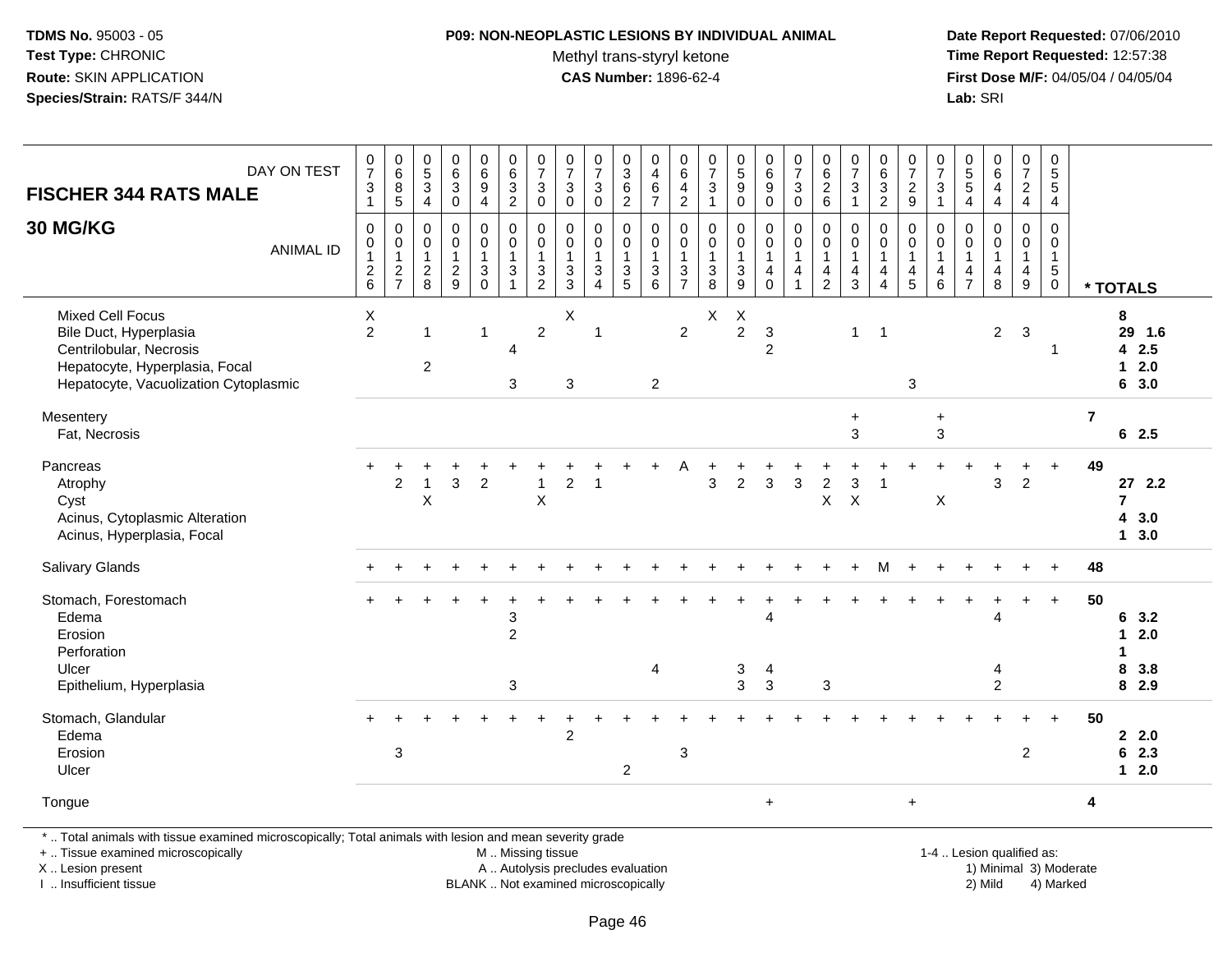# **P09: NON-NEOPLASTIC LESIONS BY INDIVIDUAL ANIMAL**

Methyl trans-styryl ketone<br>CAS Number: 1896-62-4

 **Date Report Requested:** 07/06/2010 **Time Report Requested:** 12:57:38 **First Dose M/F:** 04/05/04 / 04/05/04<br>Lab: SRI **Lab:** SRI

| DAY ON TEST<br><b>FISCHER 344 RATS MALE</b>                                                                                                                                                   | $\frac{0}{7}$<br>$\ensuremath{\mathsf{3}}$<br>$\mathbf{1}$ | $\begin{array}{c} 0 \\ 6 \end{array}$<br>$\frac{8}{5}$                   | $\begin{array}{c} 0 \\ 5 \end{array}$<br>$\sqrt{3}$<br>$\overline{4}$ | $\mathbf 0$<br>$\,6\,$<br>$\ensuremath{\mathsf{3}}$<br>$\mathbf 0$ | $\begin{array}{c} 0 \\ 6 \end{array}$<br>$\boldsymbol{9}$<br>$\overline{4}$ | 0<br>$\,6\,$<br>$\frac{3}{2}$                                                           | $\frac{0}{7}$<br>$\sqrt{3}$<br>$\mathbf 0$                                      | 0<br>$\overline{7}$<br>3<br>$\pmb{0}$                                        | $\frac{0}{7}$<br>$\ensuremath{\mathsf{3}}$<br>$\pmb{0}$                                   | $_3^0$<br>$\,6\,$<br>$\overline{2}$                                           | $\mathbf 0$<br>$\overline{4}$<br>$\begin{array}{c} 6 \\ 7 \end{array}$       | 0<br>$\overline{6}$<br>4<br>$\overline{c}$ | 0<br>$\frac{5}{7}$<br>$\frac{3}{1}$                                | $\begin{array}{c} 0 \\ 5 \\ 9 \end{array}$<br>$\bar{0}$                    | $\begin{array}{c} 0 \\ 6 \end{array}$<br>$\boldsymbol{9}$<br>$\ddot{\mathbf{0}}$ | $\frac{0}{7}$<br>$\sqrt{3}$<br>$\mathsf{O}\xspace$                           | 0<br>$\,6\,$<br>$^2\phantom{1}6$                                                 | $\begin{array}{c} 0 \\ 7 \end{array}$<br>$\ensuremath{\mathsf{3}}$<br>$\mathbf{1}$ | $_{6}^{\rm 0}$<br>$\sqrt{3}$<br>$\overline{2}$ | $\frac{0}{7}$<br>$\frac{2}{9}$                                | 0<br>$\overline{7}$<br>$\sqrt{3}$<br>$\mathbf{1}$                          | 0<br>$\frac{5}{4}$                                                      | $\begin{array}{c} 0 \\ 6 \end{array}$<br>$\overline{4}$<br>$\overline{4}$ | $\frac{0}{7}$<br>$\frac{2}{4}$                          | $\pmb{0}$<br>$\sqrt{5}$<br>$\sqrt{5}$<br>4                                   |                        |                                       |
|-----------------------------------------------------------------------------------------------------------------------------------------------------------------------------------------------|------------------------------------------------------------|--------------------------------------------------------------------------|-----------------------------------------------------------------------|--------------------------------------------------------------------|-----------------------------------------------------------------------------|-----------------------------------------------------------------------------------------|---------------------------------------------------------------------------------|------------------------------------------------------------------------------|-------------------------------------------------------------------------------------------|-------------------------------------------------------------------------------|------------------------------------------------------------------------------|--------------------------------------------|--------------------------------------------------------------------|----------------------------------------------------------------------------|----------------------------------------------------------------------------------|------------------------------------------------------------------------------|----------------------------------------------------------------------------------|------------------------------------------------------------------------------------|------------------------------------------------|---------------------------------------------------------------|----------------------------------------------------------------------------|-------------------------------------------------------------------------|---------------------------------------------------------------------------|---------------------------------------------------------|------------------------------------------------------------------------------|------------------------|---------------------------------------|
| <b>30 MG/KG</b><br><b>ANIMAL ID</b>                                                                                                                                                           | $\mathbf 0$<br>0<br>$\begin{array}{c} 2 \\ 6 \end{array}$  | $\pmb{0}$<br>$\begin{smallmatrix}0\\1\end{smallmatrix}$<br>$\frac{2}{7}$ | 0<br>$\mathbf 0$<br>$\mathbf{1}$<br>$\overline{2}$<br>8               | $\mathbf 0$<br>$\mathbf 0$<br>$\mathbf{1}$<br>$\sqrt{2}$<br>9      | 0<br>$\mathbf 0$<br>$\ensuremath{\mathsf{3}}$<br>$\Omega$                   | $\pmb{0}$<br>$\mathbf 0$<br>$\mathbf{1}$<br>$\ensuremath{\mathsf{3}}$<br>$\overline{1}$ | 0<br>$\mathbf 0$<br>$\mathbf{1}$<br>$\ensuremath{\mathsf{3}}$<br>$\overline{2}$ | $\mathbf 0$<br>$\mathbf 0$<br>$\mathbf{1}$<br>$\ensuremath{\mathsf{3}}$<br>3 | $\mathbf 0$<br>$\mathbf 0$<br>$\mathbf{1}$<br>$\ensuremath{\mathsf{3}}$<br>$\overline{4}$ | 0<br>$\mathbf 0$<br>$\overline{1}$<br>$\ensuremath{\mathsf{3}}$<br>$\sqrt{5}$ | $\mathbf 0$<br>$\mathbf 0$<br>$\mathbf{1}$<br>$\ensuremath{\mathsf{3}}$<br>6 | 0<br>$\mathbf 0$<br>3<br>$\overline{7}$    | 0<br>$\mathbf 0$<br>$\mathbf{1}$<br>$\ensuremath{\mathsf{3}}$<br>8 | $\pmb{0}$<br>$\mathbf 0$<br>$\mathbf{1}$<br>$\ensuremath{\mathsf{3}}$<br>9 | 0<br>$\mathbf 0$<br>1<br>$\overline{4}$<br>$\mathbf 0$                           | $\mathbf 0$<br>$\pmb{0}$<br>$\overline{1}$<br>$\overline{4}$<br>$\mathbf{1}$ | $\mathbf 0$<br>$\mathbf 0$<br>$\overline{1}$<br>$\overline{4}$<br>$\overline{2}$ | $\mathbf 0$<br>$\mathbf 0$<br>$\mathbf{1}$<br>$\overline{4}$<br>3                  | 0<br>$\Omega$<br>$\overline{4}$<br>4           | $\,0\,$<br>$\mathbf 0$<br>$\mathbf{1}$<br>$\overline{4}$<br>5 | $\mathbf 0$<br>$\mathbf 0$<br>$\mathbf{1}$<br>$\overline{\mathbf{4}}$<br>6 | $\Omega$<br>$\Omega$<br>$\mathbf 1$<br>$\overline{4}$<br>$\overline{7}$ | $\mathbf 0$<br>$\mathbf 0$<br>$\mathbf{1}$<br>$\overline{4}$<br>8         | 0<br>$\mathbf 0$<br>$\mathbf{1}$<br>$\overline{4}$<br>9 | $\mathbf 0$<br>$\mathbf 0$<br>$\mathbf{1}$<br>$5\phantom{.0}$<br>$\mathbf 0$ |                        | * TOTALS                              |
| Epithelium, Hyperplasia                                                                                                                                                                       |                                                            |                                                                          |                                                                       |                                                                    |                                                                             |                                                                                         |                                                                                 |                                                                              |                                                                                           |                                                                               |                                                                              |                                            |                                                                    |                                                                            | $\mathbf{1}$                                                                     |                                                                              |                                                                                  |                                                                                    |                                                |                                                               |                                                                            |                                                                         |                                                                           |                                                         |                                                                              |                        | 1 1.0                                 |
| <b>CARDIOVASCULAR SYSTEM</b>                                                                                                                                                                  |                                                            |                                                                          |                                                                       |                                                                    |                                                                             |                                                                                         |                                                                                 |                                                                              |                                                                                           |                                                                               |                                                                              |                                            |                                                                    |                                                                            |                                                                                  |                                                                              |                                                                                  |                                                                                    |                                                |                                                               |                                                                            |                                                                         |                                                                           |                                                         |                                                                              |                        |                                       |
| Heart<br>Cardiomyopathy<br>Inflammation, Chronic<br>Thrombosis                                                                                                                                | $\mathcal{R}$                                              | 3                                                                        | $\mathfrak{p}$                                                        | 3                                                                  | 3                                                                           | 4                                                                                       | $\overline{2}$                                                                  | 3                                                                            | 3                                                                                         | $\overline{2}$                                                                | з                                                                            | 3                                          | 3                                                                  |                                                                            | 3                                                                                | 3                                                                            |                                                                                  | $\overline{2}$                                                                     |                                                | 3                                                             |                                                                            | 3                                                                       | $\overline{2}$                                                            | 3                                                       | $\overline{1}$                                                               | 50                     | 46 2.6<br>$1 \quad 2.0$<br>3, 3.0     |
| <b>ENDOCRINE SYSTEM</b>                                                                                                                                                                       |                                                            |                                                                          |                                                                       |                                                                    |                                                                             |                                                                                         |                                                                                 |                                                                              |                                                                                           |                                                                               |                                                                              |                                            |                                                                    |                                                                            |                                                                                  |                                                                              |                                                                                  |                                                                                    |                                                |                                                               |                                                                            |                                                                         |                                                                           |                                                         |                                                                              |                        |                                       |
| <b>Adrenal Cortex</b><br><b>Accessory Adrenal Cortical Nodule</b><br>Atrophy<br>Degeneration, Fatty<br>Hyperplasia, Focal<br>Hypertrophy, Focal                                               | X<br>-1<br>$\overline{c}$                                  | $\times$                                                                 |                                                                       |                                                                    | X                                                                           | $\boldsymbol{\mathsf{X}}$                                                               |                                                                                 | $\overline{2}$                                                               | $\pmb{\times}$                                                                            | $\sf X$                                                                       |                                                                              | X                                          | $\overline{2}$                                                     |                                                                            |                                                                                  | $\mathbf{1}$                                                                 | X<br>$\overline{2}$                                                              | X                                                                                  | $\overline{c}$                                 | 1                                                             | X<br>$\overline{2}$                                                        |                                                                         |                                                                           | $\ddot{}$<br>$\sf X$<br>3                               | $\ddot{}$<br>3                                                               | 50                     | 23<br>13.0<br>20 2.3<br>42.3<br>6 1.8 |
| Adrenal Medulla<br>Hyperplasia                                                                                                                                                                | $\ddot{}$                                                  |                                                                          |                                                                       | $\overline{1}$                                                     |                                                                             |                                                                                         |                                                                                 |                                                                              |                                                                                           |                                                                               |                                                                              |                                            |                                                                    |                                                                            |                                                                                  |                                                                              |                                                                                  | 1                                                                                  |                                                |                                                               | $\overline{1}$                                                             |                                                                         | $\overline{1}$                                                            | $\ddot{}$<br>3                                          | $+$                                                                          | 50                     | $11 \t1.3$                            |
| Islets, Pancreatic<br>Hyperplasia                                                                                                                                                             |                                                            |                                                                          |                                                                       |                                                                    |                                                                             |                                                                                         |                                                                                 |                                                                              |                                                                                           |                                                                               |                                                                              |                                            | $\overline{c}$                                                     | -1                                                                         |                                                                                  |                                                                              |                                                                                  |                                                                                    |                                                |                                                               |                                                                            |                                                                         |                                                                           | $\ddot{}$                                               | $+$                                                                          | 49                     | $6$ 1.7                               |
| Parathyroid Gland                                                                                                                                                                             |                                                            |                                                                          |                                                                       |                                                                    | M                                                                           |                                                                                         |                                                                                 |                                                                              |                                                                                           |                                                                               |                                                                              |                                            |                                                                    |                                                                            |                                                                                  |                                                                              |                                                                                  |                                                                                    |                                                |                                                               |                                                                            |                                                                         |                                                                           |                                                         |                                                                              | 47                     |                                       |
| <b>Pituitary Gland</b><br>Pigmentation<br>Pars Distalis, Cyst<br>Pars Distalis, Cytoplasmic Alteration, Focal<br>Pars Distalis, Hyperplasia, Focal                                            |                                                            |                                                                          | $\overline{c}$                                                        |                                                                    |                                                                             |                                                                                         | $\mathbf{3}$                                                                    | $\boldsymbol{\mathsf{X}}$                                                    |                                                                                           |                                                                               |                                                                              |                                            |                                                                    |                                                                            |                                                                                  |                                                                              |                                                                                  |                                                                                    |                                                |                                                               |                                                                            |                                                                         |                                                                           | $\div$<br>2<br>$\overline{2}$                           | $\ddot{}$<br>4                                                               | 50                     | 2, 3.5<br>3<br>2.0<br>1<br>52.4       |
| *  Total animals with tissue examined microscopically; Total animals with lesion and mean severity grade<br>+  Tissue examined microscopically<br>X  Lesion present<br>I  Insufficient tissue |                                                            |                                                                          |                                                                       |                                                                    |                                                                             | M  Missing tissue                                                                       |                                                                                 |                                                                              | A  Autolysis precludes evaluation<br>BLANK  Not examined microscopically                  |                                                                               |                                                                              |                                            |                                                                    |                                                                            |                                                                                  |                                                                              |                                                                                  |                                                                                    |                                                |                                                               |                                                                            |                                                                         | 1-4  Lesion qualified as:<br>2) Mild                                      |                                                         | 4) Marked                                                                    | 1) Minimal 3) Moderate |                                       |

I .. Insufficient tissue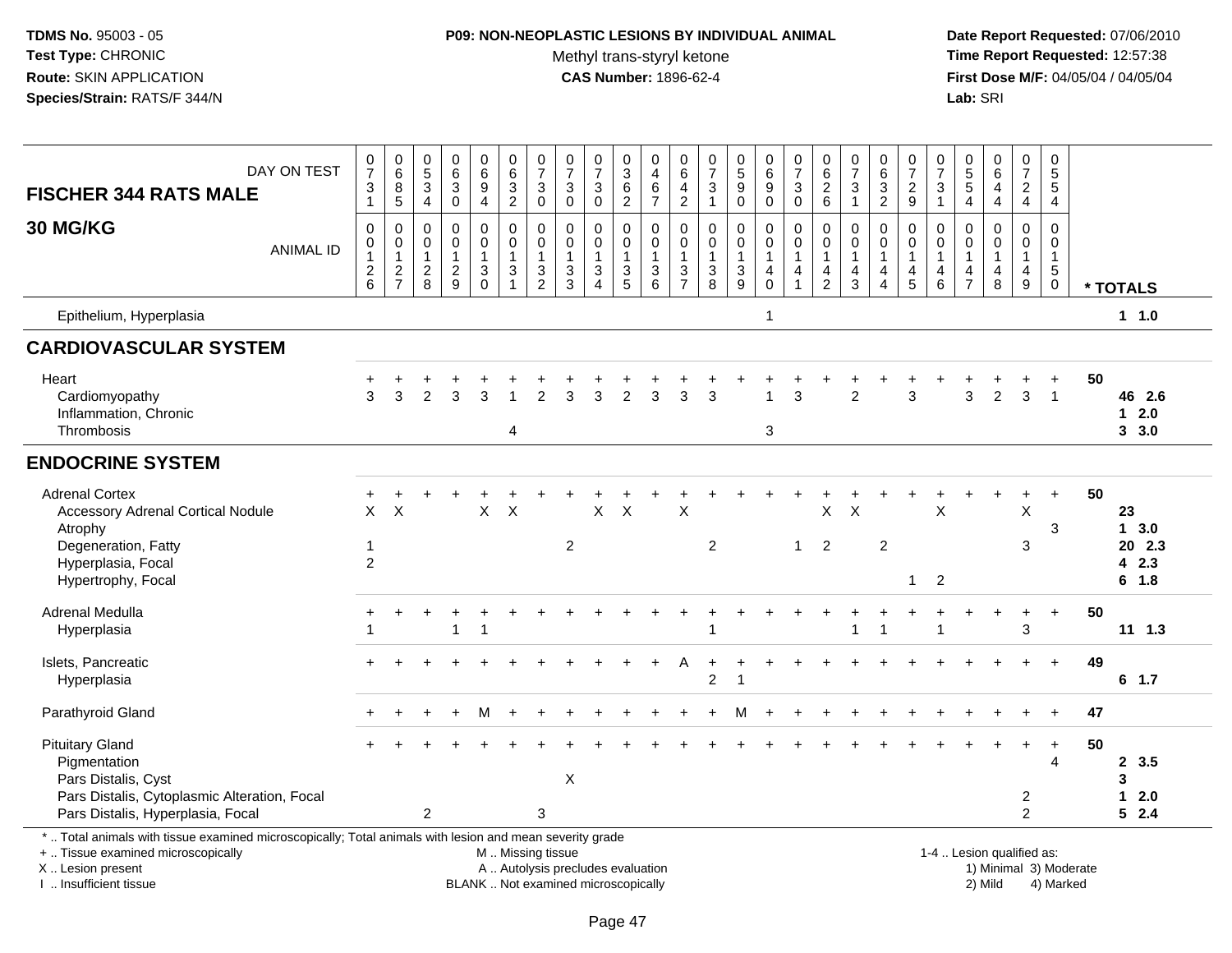## **P09: NON-NEOPLASTIC LESIONS BY INDIVIDUAL ANIMAL**

Methyl trans-styryl ketone<br>CAS Number: 1896-62-4

 **Date Report Requested:** 07/06/2010 **Time Report Requested:** 12:57:38 **First Dose M/F:** 04/05/04 / 04/05/04<br>Lab: SRI **Lab:** SRI

| <b>FISCHER 344 RATS MALE</b>                                                                                           | DAY ON TEST | 0<br>$\overline{7}$<br>3                             | $\mathbf 0$<br>$\,6$<br>$\bf 8$<br>5 | $\begin{smallmatrix}0\0\0\end{smallmatrix}$<br>$\ensuremath{\mathsf{3}}$ | 0<br>6<br>$\mathbf{3}$<br>$\mathbf 0$ | 0<br>6<br>9<br>$\overline{4}$ | 0<br>$\,6\,$<br>$\mathbf{3}$<br>$\overline{2}$ | $\frac{0}{7}$<br>3<br>$\mathbf 0$           | $\overline{7}$<br>3<br>$\mathbf 0$ | 0<br>$\overline{ }$<br>3<br>0 | $\frac{0}{3}$<br>$\,6\,$<br>$\overline{c}$                 | 0<br>$\overline{\mathbf{4}}$<br>$\,6\,$<br>$\rightarrow$ | $\begin{array}{c} 0 \\ 6 \end{array}$<br>4<br>$\overline{c}$ | $\frac{0}{7}$<br>$\mathbf{3}$                                        | 0<br>$\sqrt{5}$<br>$\boldsymbol{9}$<br>0 | $\,6\,$<br>9 | 0<br>$\rightarrow$<br>$\ensuremath{\mathsf{3}}$<br>$\mathbf 0$ | O<br>6<br>$\overline{2}$<br>6 | 0<br>$\overline{ }$<br>$\mathbf{3}$ | 0<br>$\,6\,$<br>$\sqrt{3}$<br>$\overline{c}$ | $\overline{ }$<br>$\boldsymbol{2}$<br>9 | $\frac{0}{7}$<br>3 | $\begin{array}{c} 0 \\ 5 \\ 5 \end{array}$<br>$\overline{4}$ | 0<br>6<br>4<br>$\overline{4}$                   | $\mathbf 0$<br>$\overline{ }$<br>$\overline{\mathbf{c}}$<br>4 | 0<br>5<br>5<br>$\overline{4}$ |                              |  |
|------------------------------------------------------------------------------------------------------------------------|-------------|------------------------------------------------------|--------------------------------------|--------------------------------------------------------------------------|---------------------------------------|-------------------------------|------------------------------------------------|---------------------------------------------|------------------------------------|-------------------------------|------------------------------------------------------------|----------------------------------------------------------|--------------------------------------------------------------|----------------------------------------------------------------------|------------------------------------------|--------------|----------------------------------------------------------------|-------------------------------|-------------------------------------|----------------------------------------------|-----------------------------------------|--------------------|--------------------------------------------------------------|-------------------------------------------------|---------------------------------------------------------------|-------------------------------|------------------------------|--|
| <b>30 MG/KG</b>                                                                                                        | ANIMAL ID   | 0<br>$\mathbf 0$<br>$\overline{2}$<br>$6\phantom{a}$ | 0<br>$\mathbf 0$<br>$\frac{2}{7}$    | 0<br>$\overline{0}$<br>$\frac{2}{8}$                                     | 0<br>0<br>$\frac{2}{9}$               | 0<br>0<br>$\mathbf{3}$<br>0   | $\mathbf 0$<br>$\pmb{0}$<br>$\mathbf{3}$       | $\pmb{0}$<br>$\pmb{0}$<br>$\mathbf{3}$<br>2 | $\mathbf 0$<br>$\mathbf{3}$<br>3   | $\mathbf 0$<br>0<br>3<br>4    | $_{0}^{0}$<br>$\ensuremath{\mathsf{3}}$<br>$5\phantom{.0}$ | 0<br>$\pmb{0}$<br>$\mathbf{3}$<br>6                      | $_{\rm 0}^{\rm 0}$<br>$\sqrt{3}$<br>$\overline{ }$           | $\begin{smallmatrix} 0\\0 \end{smallmatrix}$<br>$\sqrt{3}$<br>$\bf8$ | 0<br>$\mathbf 0$<br>$\mathbf{3}$<br>9    | 0<br>0<br>4  | 0<br>$\mathsf 0$<br>4                                          | $\pmb{0}$<br>4<br>2           | 0<br>$\pmb{0}$<br>4<br>3            | 0<br>$\mathsf{O}\xspace$<br>4<br>4           | $\mathbf 0$<br>4<br>5                   | 0<br>0<br>4<br>6   | 4<br>$\overline{7}$                                          | 0<br>$\mathsf{O}\xspace$<br>$\overline{4}$<br>8 | $\overline{0}$<br>$\mathbf 0$<br>4<br>9                       | 0<br>0<br>5<br>$\mathbf 0$    | * TOTALS                     |  |
| Pars Intermedia, Hyperplasia, Focal                                                                                    |             |                                                      |                                      |                                                                          |                                       |                               |                                                |                                             |                                    |                               |                                                            |                                                          |                                                              |                                                                      |                                          |              |                                                                |                               |                                     |                                              |                                         |                    |                                                              |                                                 |                                                               |                               | $12.0$                       |  |
| <b>Thyroid Gland</b><br>Ultimobranchial Cyst<br>C-cell, Hyperplasia<br>Follicle, Cyst<br>Follicle, Degeneration, Focal |             | $+$                                                  |                                      |                                                                          |                                       |                               |                                                |                                             |                                    |                               | 3                                                          |                                                          |                                                              |                                                                      |                                          |              | X                                                              |                               |                                     |                                              | $2 \quad 2$                             |                    |                                                              | A                                               | 2                                                             | $+$                           | 43<br>13.0<br>13 1.6<br>12.0 |  |

#### **GENERAL BODY SYSTEM**

NONE

#### **GENITAL SYSTEM**

| Epididymis                   |        |                |   |   |   |     |   |                |   |   |   |   |                |   |                |                |                |                |   |   |    |               |       | $+$            | 50 |         |  |
|------------------------------|--------|----------------|---|---|---|-----|---|----------------|---|---|---|---|----------------|---|----------------|----------------|----------------|----------------|---|---|----|---------------|-------|----------------|----|---------|--|
| Granuloma Sperm              |        |                |   |   |   |     |   |                |   |   |   |   |                |   |                |                |                |                |   |   |    |               |       |                |    | 3.0     |  |
| Inflammation, Chronic        |        |                |   |   |   |     |   |                | 2 |   |   |   |                |   |                |                | $\overline{2}$ |                |   |   |    |               |       |                |    | 32.0    |  |
| <b>Preputial Gland</b>       | $+$    |                |   |   |   | $+$ | м |                |   |   |   |   |                |   |                |                |                |                |   |   |    |               |       |                | 49 |         |  |
| Inflammation, Chronic        |        | $\overline{2}$ | 2 |   |   |     |   |                | 2 |   |   | 3 | 3              |   | $\overline{2}$ |                | $\overline{2}$ |                |   |   |    | $\mathcal{P}$ | 2     | $\overline{2}$ |    | 18 2.1  |  |
| Prostate                     |        |                |   |   |   |     |   |                |   |   |   |   |                |   |                |                |                |                |   |   |    |               |       |                | 50 |         |  |
| Inflammation, Chronic        | 3      | 3              |   | 3 | Δ |     |   | 2              | 3 | 3 | 3 |   | $\overline{2}$ | 3 |                | $\overline{2}$ | $\overline{2}$ |                | 3 | 2 | 4  | $\mathcal{P}$ | 2     | $\overline{2}$ |    | 39 2.3  |  |
| Epithelium, Hyperplasia      |        |                |   |   |   |     |   |                | 2 |   |   |   |                |   |                |                |                |                |   |   |    |               |       |                |    | $4$ 1.5 |  |
| <b>Seminal Vesicle</b>       | $+$    |                |   |   |   |     |   |                |   |   |   |   |                |   |                |                |                |                |   |   |    |               | $\pm$ | $+$            | 50 |         |  |
| Inflammation                 |        |                |   |   |   |     |   |                |   |   |   |   |                |   |                |                |                |                |   |   | 3  |               |       |                |    | 3.0     |  |
| Inflammation, Chronic        |        |                |   |   | 2 |     |   |                |   | 3 |   |   |                |   |                |                |                |                |   |   |    |               |       |                |    | 2.5     |  |
| <b>Testes</b>                | $\div$ |                |   |   |   |     |   |                |   |   |   |   |                |   |                |                |                |                |   |   | ÷. |               | $+$   | $+$            | 50 |         |  |
| Germinal Epithelium, Atrophy | 2      |                |   |   |   |     | 3 | $\overline{2}$ | 2 |   |   |   |                |   | 3              |                | 3              | $\overline{2}$ | 4 |   |    |               |       |                |    | 27 2.3  |  |

X .. Lesion present I .. Insufficient tissue

BLANK .. Not examined microscopically 2) Mild 4) Marked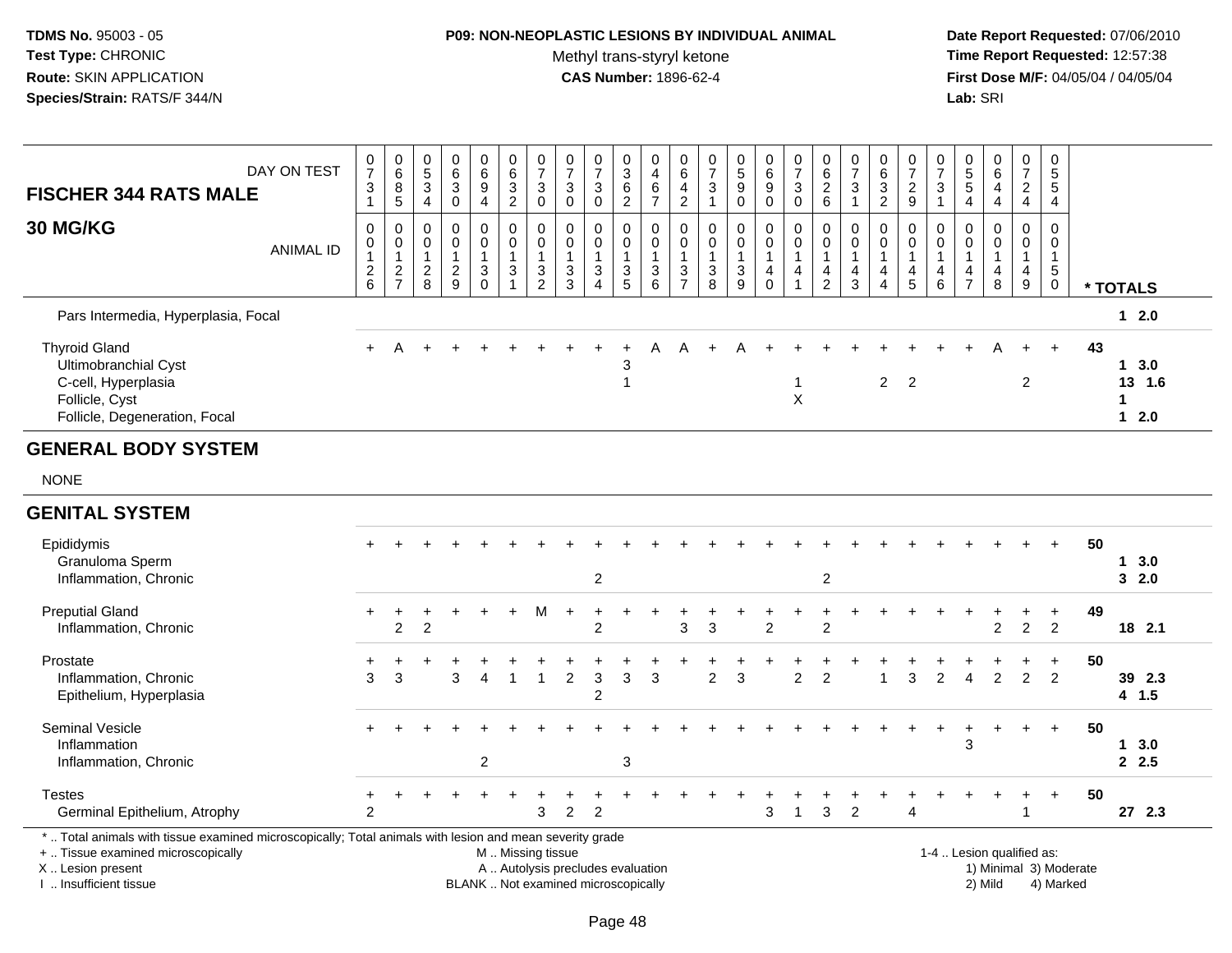#### **P09: NON-NEOPLASTIC LESIONS BY INDIVIDUAL ANIMAL**

Methyl trans-styryl ketone<br>CAS Number: 1896-62-4

| DAY ON TEST<br><b>FISCHER 344 RATS MALE</b>                                                                                                                                                                                                                                     | $\pmb{0}$<br>$\overline{7}$<br>3<br>$\mathbf{1}$                     | $\pmb{0}$<br>$\,6\,$<br>8<br>$\,$ 5 $\,$                  | $\pmb{0}$<br>$\,$ 5 $\,$<br>$\mathbf{3}$<br>4            | 0<br>$\overline{6}$<br>3<br>0                                      | $\pmb{0}$<br>$\,6\,$<br>9<br>$\overline{4}$                              | $\pmb{0}$<br>$\frac{6}{3}$<br>$\sqrt{2}$                                                      | $\pmb{0}$<br>$\overline{7}$<br>$\mathbf{3}$<br>$\boldsymbol{0}$      | $\begin{matrix} 0 \\ 7 \end{matrix}$<br>$\mathbf{3}$<br>$\mathbf 0$        | $\frac{0}{7}$<br>3<br>0            | $\pmb{0}$<br>$\ensuremath{\mathsf{3}}$<br>6<br>$\overline{2}$ | $\pmb{0}$<br>$\overline{4}$<br>6<br>$\overline{7}$            | 0<br>$\,6\,$<br>$\overline{4}$<br>$\sqrt{2}$            | $\frac{0}{7}$<br>$\sqrt{3}$<br>$\overline{1}$                                     | 0<br>$\overline{5}$<br>9<br>$\pmb{0}$                 | $\mathbf 0$<br>$\,6\,$<br>9<br>$\mathbf 0$                   | $\pmb{0}$<br>$\overline{7}$<br>3<br>$\mathsf 0$   | $\pmb{0}$<br>$\,6\,$<br>$\overline{2}$<br>$\,6\,$       | $\begin{array}{c} 0 \\ 7 \end{array}$<br>3           | $\pmb{0}$<br>$\,6\,$<br>3<br>$\overline{2}$                                    | $\,0\,$<br>$\overline{7}$<br>$\boldsymbol{2}$<br>$\boldsymbol{9}$                | $\,0\,$<br>$\overline{7}$<br>3<br>$\mathbf{1}$   | $\,0\,$<br>$\sqrt{5}$<br>5<br>4                         | 0<br>$6\phantom{a}$<br>$\overline{\mathbf{4}}$<br>4   | $\pmb{0}$<br>$\overline{7}$<br>$\frac{2}{4}$                                 | $\pmb{0}$<br>$\overline{5}$<br>5<br>4              |    |                                                                                         |
|---------------------------------------------------------------------------------------------------------------------------------------------------------------------------------------------------------------------------------------------------------------------------------|----------------------------------------------------------------------|-----------------------------------------------------------|----------------------------------------------------------|--------------------------------------------------------------------|--------------------------------------------------------------------------|-----------------------------------------------------------------------------------------------|----------------------------------------------------------------------|----------------------------------------------------------------------------|------------------------------------|---------------------------------------------------------------|---------------------------------------------------------------|---------------------------------------------------------|-----------------------------------------------------------------------------------|-------------------------------------------------------|--------------------------------------------------------------|---------------------------------------------------|---------------------------------------------------------|------------------------------------------------------|--------------------------------------------------------------------------------|----------------------------------------------------------------------------------|--------------------------------------------------|---------------------------------------------------------|-------------------------------------------------------|------------------------------------------------------------------------------|----------------------------------------------------|----|-----------------------------------------------------------------------------------------|
| 30 MG/KG<br><b>ANIMAL ID</b>                                                                                                                                                                                                                                                    | $\mathbf 0$<br>0<br>$\mathbf{1}$<br>$\overline{c}$<br>$6\phantom{a}$ | $\mathbf 0$<br>$\pmb{0}$<br>$\mathbf{1}$<br>$\frac{2}{7}$ | $\mathbf 0$<br>$\pmb{0}$<br>$\mathbf{1}$<br>$_{\rm 8}^2$ | $\mathbf 0$<br>$\mathsf{O}$<br>$\mathbf{1}$<br>$\overline{c}$<br>9 | $\pmb{0}$<br>$\pmb{0}$<br>$\mathbf{1}$<br>$\mathbf{3}$<br>$\overline{0}$ | $\mathbf 0$<br>$\pmb{0}$<br>$\overline{1}$<br>$\sqrt{3}$<br>$\mathbf{1}$                      | $\mathbf 0$<br>0<br>$\overline{1}$<br>$\mathbf{3}$<br>$\overline{2}$ | $\mathbf 0$<br>$\mathbf 0$<br>$\mathbf{1}$<br>$\sqrt{3}$<br>$\overline{3}$ | 0<br>0<br>1<br>3<br>$\overline{4}$ | $\pmb{0}$<br>$\mathbf 0$<br>$\mathbf{1}$<br>$\frac{3}{5}$     | $\mathbf 0$<br>$\pmb{0}$<br>$\mathbf{1}$<br>$\mathbf{3}$<br>6 | $\mathbf 0$<br>0<br>$\mathbf{1}$<br>3<br>$\overline{7}$ | $\mathbf 0$<br>$\pmb{0}$<br>$\mathbf{1}$<br>$\begin{array}{c} 3 \\ 8 \end{array}$ | 0<br>$\pmb{0}$<br>$\mathbf{1}$<br>3<br>$\overline{9}$ | $\mathbf 0$<br>$\pmb{0}$<br>$\mathbf{1}$<br>4<br>$\mathbf 0$ | $\mathbf 0$<br>$\mathbf 0$<br>1<br>$\overline{4}$ | $\mathbf 0$<br>0<br>$\mathbf{1}$<br>4<br>$\overline{2}$ | $\mathbf 0$<br>$\mathbf 0$<br>$\mathbf{1}$<br>4<br>3 | $\mathbf 0$<br>$\mathbf 0$<br>$\mathbf{1}$<br>$\overline{4}$<br>$\overline{4}$ | $\mathbf 0$<br>$\mathbf 0$<br>$\overline{1}$<br>$\overline{4}$<br>$\overline{5}$ | 0<br>0<br>$\mathbf{1}$<br>4<br>$\,6\,$           | $\mathbf 0$<br>0<br>$\mathbf{1}$<br>4<br>$\overline{7}$ | $\mathbf 0$<br>$\mathsf{O}$<br>$\mathbf{1}$<br>4<br>8 | $\pmb{0}$<br>$\pmb{0}$<br>$\mathbf{1}$<br>$\overline{4}$<br>$\boldsymbol{9}$ | $\mathbf 0$<br>0<br>$\mathbf{1}$<br>5<br>$\pmb{0}$ |    | * TOTALS                                                                                |
| Interstitial Cell, Hyperplasia                                                                                                                                                                                                                                                  |                                                                      |                                                           | $\mathbf{1}$                                             |                                                                    |                                                                          |                                                                                               |                                                                      |                                                                            |                                    |                                                               |                                                               |                                                         |                                                                                   |                                                       | $\overline{2}$                                               |                                                   | $\overline{2}$                                          | $\overline{2}$                                       |                                                                                |                                                                                  | $\mathbf{1}$                                     |                                                         |                                                       |                                                                              |                                                    |    | 8 1.6                                                                                   |
| <b>HEMATOPOIETIC SYSTEM</b>                                                                                                                                                                                                                                                     |                                                                      |                                                           |                                                          |                                                                    |                                                                          |                                                                                               |                                                                      |                                                                            |                                    |                                                               |                                                               |                                                         |                                                                                   |                                                       |                                                              |                                                   |                                                         |                                                      |                                                                                |                                                                                  |                                                  |                                                         |                                                       |                                                                              |                                                    |    |                                                                                         |
| <b>Bone Marrow</b><br>Hyperplasia<br>Myelofibrosis                                                                                                                                                                                                                              |                                                                      |                                                           |                                                          |                                                                    |                                                                          |                                                                                               |                                                                      |                                                                            |                                    | 3                                                             |                                                               |                                                         |                                                                                   |                                                       | 3                                                            |                                                   | $\overline{2}$                                          |                                                      | 3                                                                              |                                                                                  |                                                  |                                                         |                                                       |                                                                              | $\ddot{}$<br>$\mathbf{3}$                          | 50 | 10 2.5<br>13.0                                                                          |
| Lymph Node<br>Deep Cervical, Ectasia<br>Deep Cervical, Hyperplasia, Lymphoid<br>Mediastinal, Ectasia<br>Mediastinal, Hemorrhage<br>Mediastinal, Hyperplasia, Lymphoid<br>Mediastinal, Pigmentation<br>Pancreatic, Ectasia<br>Pancreatic, Hemorrhage<br>Pancreatic, Pigmentation |                                                                      |                                                           |                                                          |                                                                    | $+$<br>3<br>4<br>3                                                       | $\overline{c}$<br>$\overline{2}$                                                              |                                                                      | 3<br>$\overline{c}$<br>3<br>3<br>$\overline{c}$                            |                                    |                                                               |                                                               | $+$                                                     |                                                                                   |                                                       |                                                              | $\ddot{}$<br>3<br>3                               | 3                                                       |                                                      |                                                                                |                                                                                  | $\ddot{}$<br>$\mathbf{1}$<br>$\overline{c}$<br>3 |                                                         |                                                       | $+$                                                                          | $+$                                                | 21 | 3.0<br>1<br>2.7<br>3<br>3.0<br>3<br>2.4<br>8<br>72.7<br>32.7<br>2, 3.5<br>2.5<br>$12.0$ |
| Lymph Node, Mandibular<br>Ectasia                                                                                                                                                                                                                                               | м                                                                    | M                                                         | M                                                        | M                                                                  | M                                                                        | М                                                                                             | м                                                                    | М                                                                          | М                                  | M                                                             | M                                                             | м                                                       | M                                                                                 | M                                                     | M                                                            | M                                                 | M                                                       | M                                                    | M                                                                              | м                                                                                | M                                                | M                                                       | M                                                     | M                                                                            | M                                                  | 3  | 14.0                                                                                    |
| Lymph Node, Mesenteric<br>Ectasia<br>Hemorrhage<br>Hyperplasia, Lymphoid<br>Pigmentation                                                                                                                                                                                        |                                                                      |                                                           |                                                          | $\overline{1}$                                                     | 3                                                                        |                                                                                               |                                                                      |                                                                            | $\overline{c}$                     | 2<br>$\overline{2}$                                           | $\overline{c}$                                                |                                                         |                                                                                   |                                                       |                                                              |                                                   |                                                         |                                                      |                                                                                |                                                                                  | $\overline{2}$                                   | 2                                                       |                                                       |                                                                              |                                                    | 50 | 32.0<br>4 1.8<br>72.3<br>13.0                                                           |
| Spleen<br><b>Fibrosis</b><br>Hematopoietic Cell Proliferation                                                                                                                                                                                                                   |                                                                      | 3                                                         |                                                          |                                                                    | $\overline{2}$                                                           |                                                                                               | $\overline{2}$                                                       | $\overline{2}$                                                             |                                    |                                                               | 3                                                             |                                                         | -1                                                                                |                                                       | 3                                                            | 3                                                 | $\overline{2}$                                          | $\overline{1}$                                       | 3                                                                              | -1                                                                               |                                                  |                                                         |                                                       |                                                                              | $\overline{+}$                                     | 50 | 3, 3.0<br>24 1.8                                                                        |
| *  Total animals with tissue examined microscopically; Total animals with lesion and mean severity grade<br>+  Tissue examined microscopically<br>X Lesion present<br>I. Insufficient tissue                                                                                    |                                                                      |                                                           |                                                          |                                                                    |                                                                          | M  Missing tissue<br>A  Autolysis precludes evaluation<br>BLANK  Not examined microscopically |                                                                      |                                                                            |                                    |                                                               |                                                               |                                                         |                                                                                   |                                                       |                                                              |                                                   |                                                         |                                                      |                                                                                |                                                                                  |                                                  | 1-4  Lesion qualified as:                               | 2) Mild                                               |                                                                              | 1) Minimal 3) Moderate<br>4) Marked                |    |                                                                                         |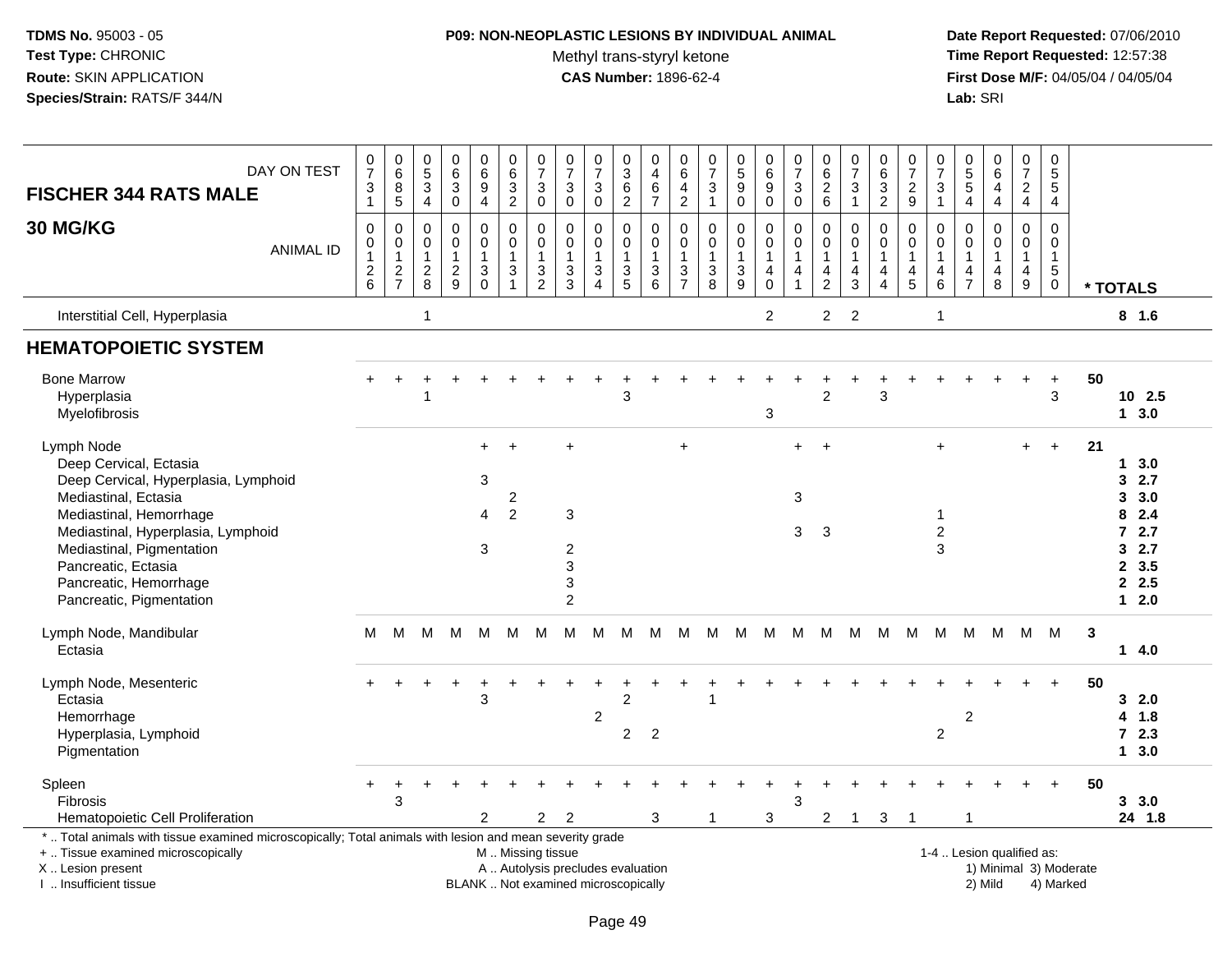## **P09: NON-NEOPLASTIC LESIONS BY INDIVIDUAL ANIMAL**

Methyl trans-styryl ketone<br>CAS Number: 1896-62-4

| DAY ON TEST<br><b>FISCHER 344 RATS MALE</b>                                                                                                                                                   | $\frac{0}{7}$<br>3<br>$\overline{1}$              | $_{6}^{\rm 0}$<br>8<br>$\overline{5}$                     | $\begin{array}{c} 0 \\ 5 \end{array}$<br>$\frac{3}{4}$  | $_{6}^{\rm 0}$<br>$\frac{3}{0}$                                   | $\pmb{0}$<br>$\,6\,$<br>$\boldsymbol{9}$<br>$\overline{\mathbf{4}}$   | $\pmb{0}$<br>$\,6\,$<br>$\frac{3}{2}$                   | $\begin{array}{c} 0 \\ 7 \end{array}$<br>$\ensuremath{\mathsf{3}}$<br>$\mathbf 0$ | $\frac{0}{7}$<br>3<br>$\overline{0}$                      | $\begin{array}{c} 0 \\ 7 \end{array}$<br>$\sqrt{3}$<br>$\ddot{\mathbf{0}}$            | 0<br>3<br>6<br>$\overline{2}$          | $\pmb{0}$<br>$\overline{\mathbf{4}}$<br>$\frac{6}{7}$                         | $\pmb{0}$<br>$\,6\,$<br>$\overline{4}$<br>$\overline{c}$         | $\frac{0}{7}$<br>3<br>$\overline{1}$      | 0<br>9<br>0<br>0                                | $\pmb{0}$<br>6<br>$_{0}^{9}$                                                      | $\frac{0}{7}$<br>$\ensuremath{\mathsf{3}}$<br>$\overline{0}$                 | $_{6}^{\rm 0}$<br>$\frac{2}{6}$                                      | $\frac{0}{7}$<br>$\sqrt{3}$<br>$\mathbf{1}$                              | $\begin{array}{c} 0 \\ 6 \end{array}$<br>$\mathbf{3}$<br>$\overline{2}$ | $\frac{0}{7}$<br>$\frac{2}{9}$                                                    | $\frac{0}{7}$<br>$\ensuremath{\mathsf{3}}$<br>$\mathbf{1}$        | $\begin{array}{c} 0 \\ 5 \\ 5 \end{array}$<br>$\overline{4}$ | $\begin{array}{c} 0 \\ 6 \end{array}$<br>$\overline{4}$<br>$\overline{4}$          | $\pmb{0}$<br>$\overline{7}$<br>$\frac{2}{4}$                           | 0<br>5<br>5<br>$\overline{4}$    |                        |                                          |
|-----------------------------------------------------------------------------------------------------------------------------------------------------------------------------------------------|---------------------------------------------------|-----------------------------------------------------------|---------------------------------------------------------|-------------------------------------------------------------------|-----------------------------------------------------------------------|---------------------------------------------------------|-----------------------------------------------------------------------------------|-----------------------------------------------------------|---------------------------------------------------------------------------------------|----------------------------------------|-------------------------------------------------------------------------------|------------------------------------------------------------------|-------------------------------------------|-------------------------------------------------|-----------------------------------------------------------------------------------|------------------------------------------------------------------------------|----------------------------------------------------------------------|--------------------------------------------------------------------------|-------------------------------------------------------------------------|-----------------------------------------------------------------------------------|-------------------------------------------------------------------|--------------------------------------------------------------|------------------------------------------------------------------------------------|------------------------------------------------------------------------|----------------------------------|------------------------|------------------------------------------|
| 30 MG/KG<br><b>ANIMAL ID</b>                                                                                                                                                                  | $\mathbf 0$<br>0<br>$\mathbf{1}$<br>$\frac{2}{6}$ | 0<br>$\mathsf{O}\xspace$<br>$\mathbf{1}$<br>$\frac{2}{7}$ | $\pmb{0}$<br>$\pmb{0}$<br>$\mathbf{1}$<br>$\frac{2}{8}$ | $\pmb{0}$<br>$\ddot{\mathbf{0}}$<br>$\mathbf{1}$<br>$\frac{2}{9}$ | $\pmb{0}$<br>$\pmb{0}$<br>$\overline{1}$<br>$\sqrt{3}$<br>$\mathbf 0$ | $\pmb{0}$<br>$\pmb{0}$<br>$\mathbf{1}$<br>$\frac{3}{1}$ | 0<br>$\mathbf 0$<br>1<br>3<br>$\overline{2}$                                      | $\pmb{0}$<br>$\mathbf 0$<br>$\mathbf{1}$<br>$\frac{3}{3}$ | $\pmb{0}$<br>$\pmb{0}$<br>$\mathbf{1}$<br>$\ensuremath{\mathsf{3}}$<br>$\overline{4}$ | 0<br>$\mathbf 0$<br>1<br>$\frac{3}{5}$ | $\mathbf 0$<br>$\mathbf 0$<br>$\overline{1}$<br>$\sqrt{3}$<br>$6\phantom{1}6$ | $\mathbf 0$<br>$\boldsymbol{0}$<br>$\mathbf{1}$<br>$\frac{3}{7}$ | $\mathbf 0$<br>$\mathbf 0$<br>1<br>3<br>8 | 0<br>$\bar{0}$<br>$\mathbf{1}$<br>$\frac{3}{9}$ | $\pmb{0}$<br>$\ddot{\mathbf{0}}$<br>$\mathbf{1}$<br>$\overline{4}$<br>$\mathbf 0$ | $\pmb{0}$<br>$\mathsf 0$<br>$\mathbf{1}$<br>$\overline{4}$<br>$\overline{1}$ | $\pmb{0}$<br>0<br>$\overline{1}$<br>$\overline{a}$<br>$\overline{c}$ | $\pmb{0}$<br>$\pmb{0}$<br>$\mathbf{1}$<br>$\overline{4}$<br>$\mathbf{3}$ | $\mathbf 0$<br>$\mathbf 0$<br>$\overline{4}$<br>4                       | 0<br>$\ddot{\mathbf{0}}$<br>$\mathbf{1}$<br>$\begin{array}{c} 4 \\ 5 \end{array}$ | $\pmb{0}$<br>$\pmb{0}$<br>$\mathbf{1}$<br>$\overline{4}$<br>$\,6$ | 0<br>0<br>1<br>$\overline{4}$<br>$\overline{7}$              | $\pmb{0}$<br>$\ddot{\mathbf{0}}$<br>$\overline{1}$<br>$\overline{\mathbf{4}}$<br>8 | 0<br>$\mathsf 0$<br>$\mathbf{1}$<br>$\overline{4}$<br>$\boldsymbol{9}$ | 0<br>0<br>$\mathbf{1}$<br>5<br>0 |                        | * TOTALS                                 |
| Hemorrhage<br>Necrosis<br>Pigmentation<br>Lymphoid Follicle, Atrophy<br>Lymphoid Follicle, Hyperplasia                                                                                        |                                                   |                                                           |                                                         |                                                                   |                                                                       | 3                                                       |                                                                                   |                                                           | $\overline{2}$                                                                        | 3<br>$\overline{c}$                    | 3                                                                             |                                                                  |                                           | 3                                               |                                                                                   |                                                                              |                                                                      |                                                                          |                                                                         |                                                                                   |                                                                   |                                                              | $\sqrt{3}$                                                                         | 4<br>$\overline{\mathbf{4}}$                                           | 3                                |                        | 14.0<br>2, 3.5<br>6 3.0<br>$12.0$<br>2.0 |
| Thymus<br>Inflammation, Chronic                                                                                                                                                               |                                                   |                                                           |                                                         |                                                                   |                                                                       |                                                         |                                                                                   |                                                           |                                                                                       |                                        |                                                                               |                                                                  |                                           |                                                 |                                                                                   |                                                                              |                                                                      |                                                                          |                                                                         |                                                                                   |                                                                   |                                                              |                                                                                    |                                                                        | 4                                | 46                     | 14.0                                     |
| <b>INTEGUMENTARY SYSTEM</b>                                                                                                                                                                   |                                                   |                                                           |                                                         |                                                                   |                                                                       |                                                         |                                                                                   |                                                           |                                                                                       |                                        |                                                                               |                                                                  |                                           |                                                 |                                                                                   |                                                                              |                                                                      |                                                                          |                                                                         |                                                                                   |                                                                   |                                                              |                                                                                    |                                                                        |                                  |                        |                                          |
| Mammary Gland<br>Hyperplasia                                                                                                                                                                  |                                                   | $\Delta$                                                  |                                                         | 3                                                                 | $\ddot{}$<br>$\overline{4}$                                           | $\overline{2}$                                          | М                                                                                 |                                                           | 3                                                                                     |                                        |                                                                               | $\overline{2}$                                                   |                                           | $\boldsymbol{\Lambda}$                          |                                                                                   |                                                                              | Δ                                                                    |                                                                          |                                                                         |                                                                                   | Δ                                                                 |                                                              | Δ                                                                                  | $\overline{2}$                                                         | $\ddot{}$<br>$\overline{4}$      | 48                     | 30 3.1                                   |
| Skin<br>Inflammation, Suppurative<br>Inflammation, Chronic                                                                                                                                    |                                                   | $\overline{4}$                                            | 3                                                       |                                                                   |                                                                       |                                                         | 3                                                                                 |                                                           |                                                                                       |                                        |                                                                               |                                                                  |                                           |                                                 |                                                                                   |                                                                              |                                                                      |                                                                          |                                                                         |                                                                                   |                                                                   |                                                              |                                                                                    |                                                                        | $\ddot{}$                        | 50                     | 14.0<br>2, 3.0                           |
| Ulcer<br>Control, Hyperkeratosis<br>Control Epidermis, Hyperplasia<br>Epidermis, Hyperplasia                                                                                                  | 4<br>4                                            | $\overline{4}$                                            | 3                                                       |                                                                   |                                                                       | 3<br>3                                                  | 3                                                                                 |                                                           |                                                                                       |                                        |                                                                               |                                                                  |                                           | $\mathbf{1}$                                    | $\overline{1}$                                                                    | $\overline{4}$<br>$\overline{2}$                                             |                                                                      | 3<br>4                                                                   |                                                                         |                                                                                   | 3<br>$\overline{4}$                                               |                                                              |                                                                                    |                                                                        | 4<br>3                           |                        | 17 3.4<br>$5 \t1.0$<br>3, 1.3<br>18 3.3  |
| Epidermis, Site Of Application, Hyperplasia<br>Site Of Application, Hyperkeratosis                                                                                                            | $\mathbf{1}$                                      |                                                           |                                                         | $\mathbf{1}$                                                      | $\boldsymbol{2}$                                                      |                                                         | $\mathbf{1}$                                                                      |                                                           |                                                                                       | $2^{\circ}$                            | $\overline{2}$                                                                |                                                                  | $\overline{2}$                            | $\overline{1}$                                  | $\overline{1}$                                                                    |                                                                              | $\overline{2}$                                                       |                                                                          |                                                                         | $\overline{2}$                                                                    |                                                                   | $\mathbf{1}$                                                 | $\overline{1}$                                                                     | $\overline{1}$                                                         |                                  |                        | $3 - 1.0$<br>33 1.2                      |
| <b>MUSCULOSKELETAL SYSTEM</b>                                                                                                                                                                 |                                                   |                                                           |                                                         |                                                                   |                                                                       |                                                         |                                                                                   |                                                           |                                                                                       |                                        |                                                                               |                                                                  |                                           |                                                 |                                                                                   |                                                                              |                                                                      |                                                                          |                                                                         |                                                                                   |                                                                   |                                                              |                                                                                    |                                                                        |                                  |                        |                                          |
| Bone<br>Femur, Osteopetrosis                                                                                                                                                                  |                                                   |                                                           |                                                         |                                                                   |                                                                       |                                                         |                                                                                   |                                                           |                                                                                       |                                        |                                                                               |                                                                  |                                           |                                                 |                                                                                   |                                                                              |                                                                      |                                                                          |                                                                         |                                                                                   |                                                                   |                                                              |                                                                                    |                                                                        | $\ddot{}$<br>4                   | 50                     | 14.0                                     |
| <b>Skeletal Muscle</b>                                                                                                                                                                        |                                                   |                                                           |                                                         |                                                                   |                                                                       |                                                         |                                                                                   |                                                           |                                                                                       |                                        |                                                                               |                                                                  | $\ddot{}$                                 |                                                 |                                                                                   |                                                                              |                                                                      |                                                                          |                                                                         |                                                                                   |                                                                   | $\ddot{}$                                                    |                                                                                    |                                                                        |                                  | $\mathbf{2}$           |                                          |
| *  Total animals with tissue examined microscopically; Total animals with lesion and mean severity grade<br>+  Tissue examined microscopically<br>X  Lesion present<br>I. Insufficient tissue |                                                   |                                                           |                                                         |                                                                   |                                                                       | M  Missing tissue                                       |                                                                                   |                                                           | A  Autolysis precludes evaluation<br>BLANK  Not examined microscopically              |                                        |                                                                               |                                                                  |                                           |                                                 |                                                                                   |                                                                              |                                                                      |                                                                          |                                                                         |                                                                                   |                                                                   |                                                              | 1-4  Lesion qualified as:<br>2) Mild                                               |                                                                        | 4) Marked                        | 1) Minimal 3) Moderate |                                          |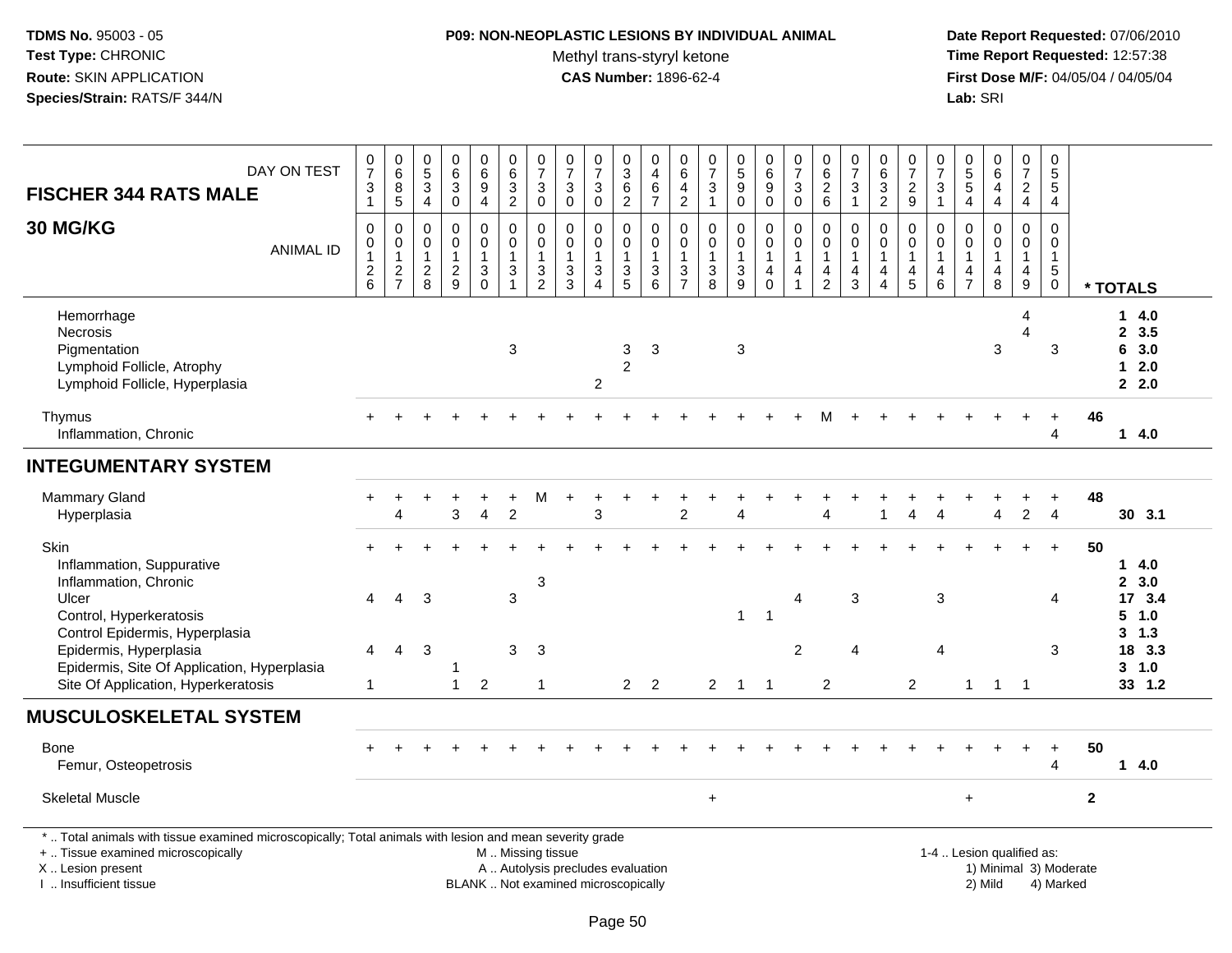## **P09: NON-NEOPLASTIC LESIONS BY INDIVIDUAL ANIMAL**

Methyl trans-styryl ketone<br>CAS Number: 1896-62-4

| DAY ON TEST<br><b>FISCHER 344 RATS MALE</b><br>30 MG/KG                                                                                                                                       | $\frac{0}{7}$<br>$\ensuremath{\mathsf{3}}$<br>$\mathbf{1}$               | $_6^0$<br>8<br>5                                | $\begin{array}{c} 0 \\ 5 \end{array}$<br>$\overline{3}$<br>$\overline{4}$ | $\begin{array}{c} 0 \\ 6 \end{array}$<br>$\overline{3}$ | $\pmb{0}$<br>$\overline{6}$<br>$\boldsymbol{9}$<br>$\overline{4}$ | $\pmb{0}$<br>$\overline{6}$<br>$\frac{3}{2}$                  | 0<br>$\overline{7}$<br>$\mathbf{3}$<br>$\mathbf 0$<br>$\Omega$ | $\frac{0}{7}$<br>$\sqrt{3}$<br>$\mathbf 0$        | $\frac{0}{7}$<br>$\ensuremath{\mathsf{3}}$<br>$\mathbf 0$                | 0<br>$\overline{3}$<br>$\frac{6}{2}$ | $\mathbf 0$<br>$\overline{4}$<br>$\frac{6}{7}$            | 0<br>$\,6\,$<br>$\overline{\mathbf{4}}$<br>$\overline{2}$ | $\frac{0}{7}$<br>$\frac{3}{1}$                            | $\begin{array}{c} 0 \\ 5 \end{array}$<br>$\mathsf g$<br>$\ddot{\mathbf{0}}$ | $\begin{array}{c} 0 \\ 6 \end{array}$<br>$\boldsymbol{9}$<br>$\overline{0}$ | $\frac{0}{7}$<br>$\ensuremath{\mathsf{3}}$<br>$\mathbf 0$                             | $\pmb{0}$<br>$\overline{6}$<br>$\frac{2}{6}$<br>$\Omega$ | $\begin{array}{c} 0 \\ 7 \end{array}$<br>$\ensuremath{\mathsf{3}}$<br>$\mathbf{1}$ | 0<br>$\overline{6}$<br>$\frac{3}{2}$                             | $\frac{0}{7}$<br>$\frac{2}{9}$<br>$\Omega$                             | 0<br>$\bar{7}$<br>3<br>$\mathbf{1}$<br>$\Omega$    | $\begin{array}{c} 0 \\ 5 \\ 5 \end{array}$<br>$\overline{4}$<br>$\Omega$ | $_{6}^{\rm 0}$<br>$\overline{4}$<br>$\overline{4}$        | 0<br>$\overline{7}$<br>$\frac{2}{4}$<br>$\Omega$                     | $\mathbf 0$<br>$\overline{5}$<br>$\overline{5}$<br>$\overline{4}$<br>$\Omega$ |    |                                                                         |
|-----------------------------------------------------------------------------------------------------------------------------------------------------------------------------------------------|--------------------------------------------------------------------------|-------------------------------------------------|---------------------------------------------------------------------------|---------------------------------------------------------|-------------------------------------------------------------------|---------------------------------------------------------------|----------------------------------------------------------------|---------------------------------------------------|--------------------------------------------------------------------------|--------------------------------------|-----------------------------------------------------------|-----------------------------------------------------------|-----------------------------------------------------------|-----------------------------------------------------------------------------|-----------------------------------------------------------------------------|---------------------------------------------------------------------------------------|----------------------------------------------------------|------------------------------------------------------------------------------------|------------------------------------------------------------------|------------------------------------------------------------------------|----------------------------------------------------|--------------------------------------------------------------------------|-----------------------------------------------------------|----------------------------------------------------------------------|-------------------------------------------------------------------------------|----|-------------------------------------------------------------------------|
| <b>ANIMAL ID</b>                                                                                                                                                                              | $\pmb{0}$<br>$\begin{smallmatrix}0\\1\end{smallmatrix}$<br>$\frac{2}{6}$ | $\pmb{0}$<br>0<br>$\mathbf{1}$<br>$\frac{2}{7}$ | $\mathbf 0$<br>0<br>$\mathbf{1}$<br>$^2_{\bf 8}$                          | $\pmb{0}$<br>$\pmb{0}$<br>$\mathbf{1}$<br>$\frac{2}{9}$ | 0<br>$\pmb{0}$<br>$\mathbf{1}$<br>$_{0}^{3}$                      | $\mathbf 0$<br>$\mathbf 0$<br>$\overline{1}$<br>$\frac{3}{1}$ | $\mathbf 0$<br>1<br>$\frac{3}{2}$                              | 0<br>$\mathbf 0$<br>$\mathbf{1}$<br>$\frac{3}{3}$ | 0<br>$\mathbf 0$<br>$\mathbf{1}$<br>$\sqrt{3}$<br>$\Delta$               | 0<br>0<br>1<br>$\frac{3}{5}$         | $\mathbf 0$<br>$\pmb{0}$<br>$\mathbf{1}$<br>$\frac{3}{6}$ | 0<br>0<br>$\overline{1}$<br>$\frac{3}{7}$                 | $\pmb{0}$<br>$\mathbf 0$<br>$\mathbf{1}$<br>$\frac{3}{8}$ | 0<br>$\mathbf 0$<br>1<br>$\frac{3}{9}$                                      | 0<br>$\mathbf 0$<br>$\mathbf{1}$<br>$^{\,4}_{\,0}$                          | $\mathbf 0$<br>$\pmb{0}$<br>$\mathbf{1}$<br>$\overline{\mathbf{4}}$<br>$\overline{1}$ | 0<br>$\mathbf 1$<br>$\frac{4}{2}$                        | $\pmb{0}$<br>$\mathbf 0$<br>$\overline{1}$<br>$\frac{4}{3}$                        | 0<br>$\mathbf 0$<br>$\mathbf{1}$<br>4<br>$\overline{\mathbf{4}}$ | $\mathbf 0$<br>$\overline{1}$<br>$\begin{array}{c} 4 \\ 5 \end{array}$ | $\mathbf 0$<br>$\mathbf{1}$<br>4<br>$6\phantom{a}$ | $\mathbf 0$<br>$\mathbf{1}$<br>$\frac{4}{7}$                             | $\pmb{0}$<br>$\mathbf 0$<br>$\mathbf{1}$<br>$\frac{4}{8}$ | $\mathbf 0$<br>$\mathbf{1}$<br>$\begin{array}{c} 4 \\ 9 \end{array}$ | $\mathbf 0$<br>$\mathbf{1}$<br>$^5_{0}$                                       |    | * TOTALS                                                                |
| Atrophy                                                                                                                                                                                       |                                                                          |                                                 |                                                                           |                                                         |                                                                   |                                                               |                                                                |                                                   |                                                                          |                                      |                                                           |                                                           |                                                           |                                                                             |                                                                             |                                                                                       |                                                          |                                                                                    |                                                                  |                                                                        |                                                    | 1                                                                        |                                                           |                                                                      |                                                                               |    | 11.0                                                                    |
| <b>NERVOUS SYSTEM</b>                                                                                                                                                                         |                                                                          |                                                 |                                                                           |                                                         |                                                                   |                                                               |                                                                |                                                   |                                                                          |                                      |                                                           |                                                           |                                                           |                                                                             |                                                                             |                                                                                       |                                                          |                                                                                    |                                                                  |                                                                        |                                                    |                                                                          |                                                           |                                                                      |                                                                               |    |                                                                         |
| <b>Brain</b><br>Compression<br>Fungus<br>Hemorrhage<br>Pigmentation<br>Perivascular, Inflammation, Pyogranulomatous                                                                           |                                                                          |                                                 | X<br>$\overline{2}$                                                       | 3                                                       | $\overline{2}$                                                    |                                                               |                                                                |                                                   | 4                                                                        |                                      | 3                                                         |                                                           | $\overline{c}$                                            | 3                                                                           |                                                                             | $\overline{2}$                                                                        | 3                                                        |                                                                                    |                                                                  | $\Lambda$                                                              | $\overline{2}$<br>$\overline{2}$                   |                                                                          | 3                                                         |                                                                      | $+$                                                                           | 50 | 20 2.9<br>2, 1.5<br>$1 \t1.0$<br>$12.0$                                 |
| Peripheral Nerve                                                                                                                                                                              |                                                                          |                                                 |                                                                           |                                                         |                                                                   |                                                               |                                                                |                                                   |                                                                          |                                      |                                                           |                                                           | $\ddot{}$                                                 |                                                                             |                                                                             |                                                                                       |                                                          |                                                                                    |                                                                  |                                                                        |                                                    | $\ddot{}$                                                                |                                                           |                                                                      |                                                                               | 4  |                                                                         |
| Spinal Cord                                                                                                                                                                                   |                                                                          |                                                 |                                                                           |                                                         |                                                                   |                                                               |                                                                |                                                   |                                                                          |                                      |                                                           |                                                           | $\ddot{}$                                                 |                                                                             |                                                                             |                                                                                       |                                                          |                                                                                    |                                                                  |                                                                        |                                                    | $+$                                                                      |                                                           |                                                                      |                                                                               | 4  |                                                                         |
| <b>RESPIRATORY SYSTEM</b>                                                                                                                                                                     |                                                                          |                                                 |                                                                           |                                                         |                                                                   |                                                               |                                                                |                                                   |                                                                          |                                      |                                                           |                                                           |                                                           |                                                                             |                                                                             |                                                                                       |                                                          |                                                                                    |                                                                  |                                                                        |                                                    |                                                                          |                                                           |                                                                      |                                                                               |    |                                                                         |
| Lung<br>Foreign Body<br>Hemorrhage<br>Infiltration Cellular, Histiocyte<br>Inflammation, Granulomatous<br>Inflammation, Chronic<br>Metaplasia, Osseous<br>Alveolar Epithelium, Hyperplasia    |                                                                          | 3                                               | $\mathbf 1$                                                               |                                                         | $\sf X$<br>$\overline{\mathbf{c}}$<br>$\overline{c}$<br>1         | 3                                                             |                                                                |                                                   | 1<br>$\overline{1}$                                                      |                                      | $\overline{1}$<br>$\overline{2}$<br>$\overline{1}$        |                                                           | 1                                                         |                                                                             | $\overline{1}$                                                              |                                                                                       |                                                          |                                                                                    |                                                                  | $\mathbf{1}$                                                           | $\overline{1}$                                     |                                                                          |                                                           |                                                                      | 3                                                                             | 50 | 1<br>$1 \t1.0$<br>17, 1.2<br>2.0<br>$\mathbf 1$<br>7.1.1<br>2.0<br>42.0 |
| Nose<br>Foreign Body<br>Fungus<br>Inflammation, Chronic<br>Olfactory Epithelium, Metaplasia, Respiratory                                                                                      |                                                                          | X<br>$\mathbf{1}$                               | $\overline{2}$                                                            |                                                         | $\mathbf{1}$                                                      | X<br>$\mathbf{1}$                                             | $\pmb{\times}$<br>$\mathbf{1}$<br>$\overline{2}$               | X<br>X<br>3                                       | $\times$<br>$\overline{1}$                                               |                                      | $\overline{1}$                                            | Χ<br>$\mathsf X$<br>3                                     |                                                           |                                                                             |                                                                             | X<br>X<br>3                                                                           |                                                          |                                                                                    | 1<br>$\mathbf{1}$                                                | X<br>$\overline{1}$                                                    |                                                    | X<br>$\overline{2}$                                                      | $\times$<br>$\mathbf 1$                                   |                                                                      | $\ddot{}$<br>$\times$<br>$\mathbf{1}$<br>2                                    | 50 | 21<br>11<br>31 1.7<br>6 1.8                                             |
| *  Total animals with tissue examined microscopically; Total animals with lesion and mean severity grade<br>+  Tissue examined microscopically<br>X  Lesion present<br>I. Insufficient tissue |                                                                          |                                                 |                                                                           |                                                         |                                                                   | M  Missing tissue                                             |                                                                |                                                   | A  Autolysis precludes evaluation<br>BLANK  Not examined microscopically |                                      |                                                           |                                                           |                                                           |                                                                             |                                                                             |                                                                                       |                                                          |                                                                                    |                                                                  |                                                                        |                                                    |                                                                          | 1-4  Lesion qualified as:<br>2) Mild                      |                                                                      | 1) Minimal 3) Moderate<br>4) Marked                                           |    |                                                                         |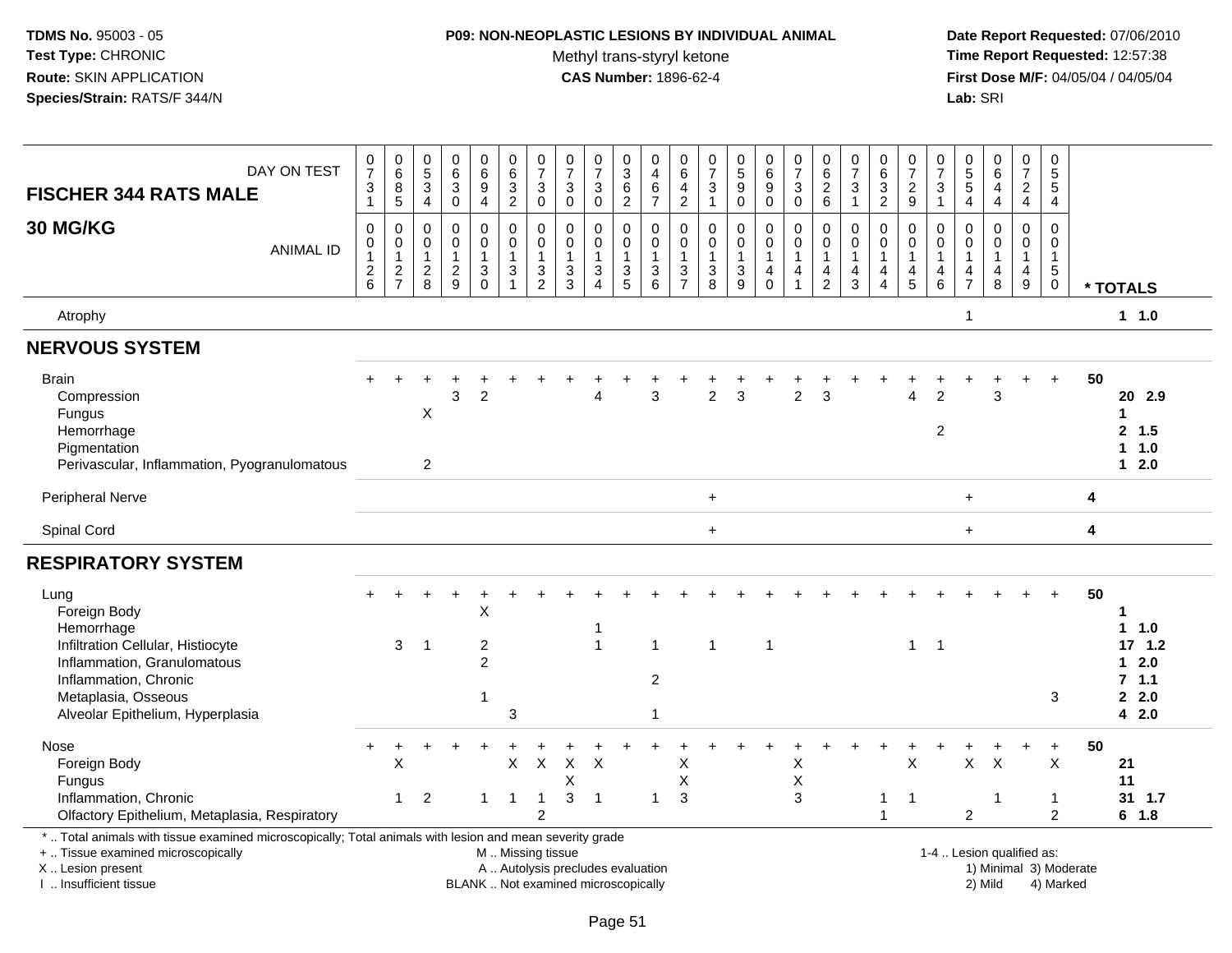#### **P09: NON-NEOPLASTIC LESIONS BY INDIVIDUAL ANIMAL**

Methyl trans-styryl ketone<br>CAS Number: 1896-62-4

 **Date Report Requested:** 07/06/2010 **Time Report Requested:** 12:57:38 **First Dose M/F:** 04/05/04 / 04/05/04<br>Lab: SRI **Lab:** SRI

| DAY ON TEST<br><b>FISCHER 344 RATS MALE</b>                                                                                                                         | $\frac{0}{7}$<br>$\ensuremath{\mathsf{3}}$<br>$\mathbf{1}$                  | $\begin{array}{c} 0 \\ 6 \end{array}$<br>$\bf 8$<br>$5\phantom{1}$ | $\begin{array}{c} 0 \\ 5 \end{array}$<br>$\sqrt{3}$<br>$\overline{4}$ | $_{6}^{\rm 0}$<br>$\sqrt{3}$<br>$\mathbf 0$                 | $_{6}^{\rm 0}$<br>$\overline{9}$<br>$\overline{4}$                | $\begin{array}{c} 0 \\ 6 \end{array}$<br>$\overline{3}$<br>$\overline{2}$ | $\frac{0}{7}$<br>$\sqrt{3}$<br>$\mathbf 0$                               | $\begin{array}{c} 0 \\ 7 \end{array}$<br>$\mathbf{3}$<br>$\mathbf 0$ | $\frac{0}{7}$<br>$\sqrt{3}$<br>$\Omega$                                           | $\frac{0}{3}$<br>6<br>$\overline{2}$                             | $\begin{smallmatrix} 0\\4 \end{smallmatrix}$<br>$\,6\,$<br>$\overline{7}$ | $\begin{array}{c} 0 \\ 6 \end{array}$<br>$\overline{4}$<br>$\overline{2}$ | 0<br>$\overline{7}$<br>$\sqrt{3}$                    | $\begin{array}{c} 0 \\ 5 \\ 9 \end{array}$<br>$\mathbf 0$   | $\begin{array}{c} 0 \\ 6 \end{array}$<br>$\boldsymbol{9}$<br>$\mathbf 0$ | $\frac{0}{7}$<br>3<br>$\mathbf 0$                    | $\begin{array}{c} 0 \\ 6 \end{array}$<br>$\frac{2}{6}$                         | $\frac{0}{7}$<br>$\sqrt{3}$<br>$\overline{1}$        | $\begin{array}{c} 0 \\ 6 \end{array}$<br>$\overline{3}$<br>$\overline{2}$ | $\begin{smallmatrix}0\\7\end{smallmatrix}$<br>$\frac{2}{9}$   | 0<br>$\overline{7}$<br>$\mathbf{3}$<br>$\overline{1}$                            | 0<br>$\overline{5}$<br>$\sqrt{5}$<br>$\overline{4}$    | $_{6}^{\rm 0}$<br>4<br>$\overline{4}$          | $\frac{0}{7}$<br>$\overline{a}$<br>$\overline{4}$                 | $\begin{array}{c} 0 \\ 5 \end{array}$<br>$\overline{5}$<br>$\overline{4}$ |                |                                                                     |
|---------------------------------------------------------------------------------------------------------------------------------------------------------------------|-----------------------------------------------------------------------------|--------------------------------------------------------------------|-----------------------------------------------------------------------|-------------------------------------------------------------|-------------------------------------------------------------------|---------------------------------------------------------------------------|--------------------------------------------------------------------------|----------------------------------------------------------------------|-----------------------------------------------------------------------------------|------------------------------------------------------------------|---------------------------------------------------------------------------|---------------------------------------------------------------------------|------------------------------------------------------|-------------------------------------------------------------|--------------------------------------------------------------------------|------------------------------------------------------|--------------------------------------------------------------------------------|------------------------------------------------------|---------------------------------------------------------------------------|---------------------------------------------------------------|----------------------------------------------------------------------------------|--------------------------------------------------------|------------------------------------------------|-------------------------------------------------------------------|---------------------------------------------------------------------------|----------------|---------------------------------------------------------------------|
| 30 MG/KG<br><b>ANIMAL ID</b>                                                                                                                                        | $\mathbf 0$<br>0<br>$\overline{1}$<br>$\begin{array}{c} 2 \\ 6 \end{array}$ | $\mathbf 0$<br>0<br>$\mathbf{1}$<br>$\frac{2}{7}$                  | $\mathbf 0$<br>$\mathbf 0$<br>$\mathbf{1}$<br>$\frac{2}{8}$           | $\mathbf 0$<br>$\mathbf 0$<br>$\mathbf{1}$<br>$\frac{2}{9}$ | $\mathbf 0$<br>$\mathsf 0$<br>$\mathbf{1}$<br>3<br>$\overline{0}$ | $\mathbf 0$<br>0<br>$\mathbf{1}$<br>$\sqrt{3}$                            | $\mathbf 0$<br>$\pmb{0}$<br>$\mathbf{1}$<br>$\sqrt{3}$<br>$\overline{2}$ | $\mathbf 0$<br>$\Omega$<br>$\overline{1}$<br>3<br>3                  | $\Omega$<br>$\mathbf 0$<br>$\mathbf{1}$<br>$\mathbf 3$<br>$\overline{\mathbf{A}}$ | $\mathbf 0$<br>$\mathbf 0$<br>$\mathbf 1$<br>3<br>$\overline{5}$ | $\mathbf 0$<br>$\mathsf{O}\xspace$<br>$\mathbf{1}$<br>$\frac{3}{6}$       | $\mathbf 0$<br>$\pmb{0}$<br>$\mathbf{1}$<br>$\sqrt{3}$<br>$\overline{7}$  | $\mathbf 0$<br>$\mathbf 0$<br>$\mathbf{1}$<br>3<br>8 | $\mathbf 0$<br>$\mathbf 0$<br>$\mathbf{1}$<br>$\frac{3}{9}$ | 0<br>$\mathbf 0$<br>$\mathbf{1}$<br>4<br>$\ddot{\mathbf{0}}$             | $\mathbf 0$<br>$\mathbf 0$<br>$\mathbf{1}$<br>4<br>1 | $\mathbf 0$<br>$\mathbf 0$<br>$\mathbf{1}$<br>$\overline{4}$<br>$\overline{2}$ | $\Omega$<br>0<br>$\mathbf{1}$<br>$\overline{a}$<br>3 | $\Omega$<br>0<br>1<br>4<br>$\overline{4}$                                 | $\mathbf 0$<br>$\mathbf 0$<br>$\mathbf{1}$<br>4<br>$\sqrt{5}$ | $\mathbf 0$<br>$\mathbf 0$<br>$\overline{1}$<br>$\overline{4}$<br>$6\phantom{1}$ | $\Omega$<br>0<br>$\overline{1}$<br>4<br>$\overline{7}$ | $\Omega$<br>$\Omega$<br>$\mathbf{1}$<br>4<br>8 | $\mathbf 0$<br>$\mathbf 0$<br>$\mathbf{1}$<br>4<br>$\overline{9}$ | $\mathbf 0$<br>$\mathbf 0$<br>$\mathbf{1}$<br>5<br>$\mathbf 0$            |                | * TOTALS                                                            |
| Respiratory Epithelium, Hyperplasia<br>Respiratory Epithelium, Metaplasia, Squamous                                                                                 |                                                                             |                                                                    | $\mathbf{1}$                                                          |                                                             |                                                                   | $\mathbf 1$                                                               | $\overline{1}$<br>1                                                      | $\mathbf 1$<br>3                                                     | $\overline{1}$<br>$\overline{1}$                                                  |                                                                  |                                                                           | $\mathbf{3}$                                                              |                                                      |                                                             |                                                                          | 3<br>3                                               |                                                                                |                                                      | $\mathbf{1}$                                                              | $\overline{1}$                                                |                                                                                  |                                                        | $\boldsymbol{2}$                               |                                                                   |                                                                           |                | 18 1.7<br>$15$ 2.3                                                  |
| Trachea                                                                                                                                                             |                                                                             |                                                                    |                                                                       |                                                             |                                                                   |                                                                           |                                                                          |                                                                      |                                                                                   |                                                                  |                                                                           |                                                                           |                                                      |                                                             |                                                                          |                                                      |                                                                                |                                                      |                                                                           |                                                               |                                                                                  |                                                        |                                                |                                                                   | $+$                                                                       | 50             |                                                                     |
| <b>SPECIAL SENSES SYSTEM</b>                                                                                                                                        |                                                                             |                                                                    |                                                                       |                                                             |                                                                   |                                                                           |                                                                          |                                                                      |                                                                                   |                                                                  |                                                                           |                                                                           |                                                      |                                                             |                                                                          |                                                      |                                                                                |                                                      |                                                                           |                                                               |                                                                                  |                                                        |                                                |                                                                   |                                                                           |                |                                                                     |
| Eye<br>Cataract<br>Inflammation, Chronic<br>Cornea, Hyperplasia<br>Retina, Degeneration                                                                             |                                                                             |                                                                    |                                                                       |                                                             |                                                                   |                                                                           |                                                                          |                                                                      |                                                                                   |                                                                  |                                                                           |                                                                           |                                                      |                                                             | 3                                                                        |                                                      | $\ensuremath{\mathsf{3}}$<br>$\overline{c}$                                    |                                                      |                                                                           |                                                               |                                                                                  |                                                        |                                                |                                                                   | 3                                                                         | 50             | $1 3.0$<br>$1 \quad 3.0$<br>$12.0$<br>3, 3.3                        |
| Harderian Gland<br>Hyperplasia, Focal<br>Inflammation, Chronic                                                                                                      |                                                                             |                                                                    |                                                                       |                                                             |                                                                   |                                                                           |                                                                          |                                                                      |                                                                                   |                                                                  |                                                                           |                                                                           |                                                      |                                                             |                                                                          |                                                      |                                                                                |                                                      |                                                                           |                                                               |                                                                                  |                                                        |                                                |                                                                   | $+$                                                                       | 50             | 1 1.0<br>$12.0$                                                     |
| Zymbal's Gland                                                                                                                                                      |                                                                             |                                                                    |                                                                       |                                                             |                                                                   |                                                                           |                                                                          |                                                                      |                                                                                   |                                                                  |                                                                           |                                                                           |                                                      |                                                             |                                                                          |                                                      | $\ddot{}$                                                                      |                                                      |                                                                           |                                                               |                                                                                  |                                                        |                                                |                                                                   |                                                                           | $\overline{2}$ |                                                                     |
| <b>URINARY SYSTEM</b>                                                                                                                                               |                                                                             |                                                                    |                                                                       |                                                             |                                                                   |                                                                           |                                                                          |                                                                      |                                                                                   |                                                                  |                                                                           |                                                                           |                                                      |                                                             |                                                                          |                                                      |                                                                                |                                                      |                                                                           |                                                               |                                                                                  |                                                        |                                                |                                                                   |                                                                           |                |                                                                     |
| Kidney<br>Cyst<br>Glomerulosclerosis<br>Hydronephrosis<br>Inflammation, Chronic<br>Nephropathy<br>Papilla, Necrosis                                                 | 2                                                                           | 2                                                                  | 2                                                                     | 3                                                           | $\overline{4}$                                                    | 3                                                                         | $\overline{\mathbf{c}}$<br>$\overline{2}$                                | X<br>3<br>3                                                          | $\overline{2}$                                                                    |                                                                  | 3                                                                         |                                                                           | $\overline{a}$<br>3                                  |                                                             | 3<br>$\overline{2}$                                                      | 2<br>3                                               | $\overline{2}$                                                                 | $\overline{a}$<br>2                                  | $\overline{2}$                                                            | 2<br>$\mathbf{3}$                                             | $\overline{c}$<br>3                                                              | $\overline{c}$<br>$\overline{c}$<br>3                  | 2                                              | 3                                                                 | -1                                                                        | 50             | $\mathbf{2}$<br>13.0<br>$12.0$<br>16 2.4<br>46 2.5<br>$1 \quad 3.0$ |
| Renal Tubule, Dilatation                                                                                                                                            |                                                                             |                                                                    |                                                                       |                                                             |                                                                   |                                                                           |                                                                          |                                                                      |                                                                                   |                                                                  |                                                                           |                                                                           |                                                      |                                                             |                                                                          |                                                      |                                                                                |                                                      |                                                                           |                                                               |                                                                                  | 3                                                      |                                                |                                                                   |                                                                           |                | 13.0                                                                |
| Urethra                                                                                                                                                             |                                                                             |                                                                    |                                                                       |                                                             | $+$                                                               |                                                                           |                                                                          |                                                                      |                                                                                   |                                                                  |                                                                           |                                                                           |                                                      |                                                             |                                                                          |                                                      |                                                                                |                                                      |                                                                           |                                                               |                                                                                  |                                                        |                                                |                                                                   |                                                                           | $\mathbf{1}$   |                                                                     |
| *  Total animals with tissue examined microscopically; Total animals with lesion and mean severity grade<br>+  Tissue examined microscopically<br>X  Lesion present |                                                                             |                                                                    |                                                                       |                                                             |                                                                   | M  Missing tissue                                                         |                                                                          | A  Autolysis precludes evaluation                                    |                                                                                   |                                                                  |                                                                           |                                                                           |                                                      |                                                             |                                                                          |                                                      |                                                                                |                                                      |                                                                           |                                                               |                                                                                  |                                                        | 1-4  Lesion qualified as:                      |                                                                   | 1) Minimal 3) Moderate                                                    |                |                                                                     |

I .. Insufficient tissue

BLANK .. Not examined microscopically 2) Mild 4) Marked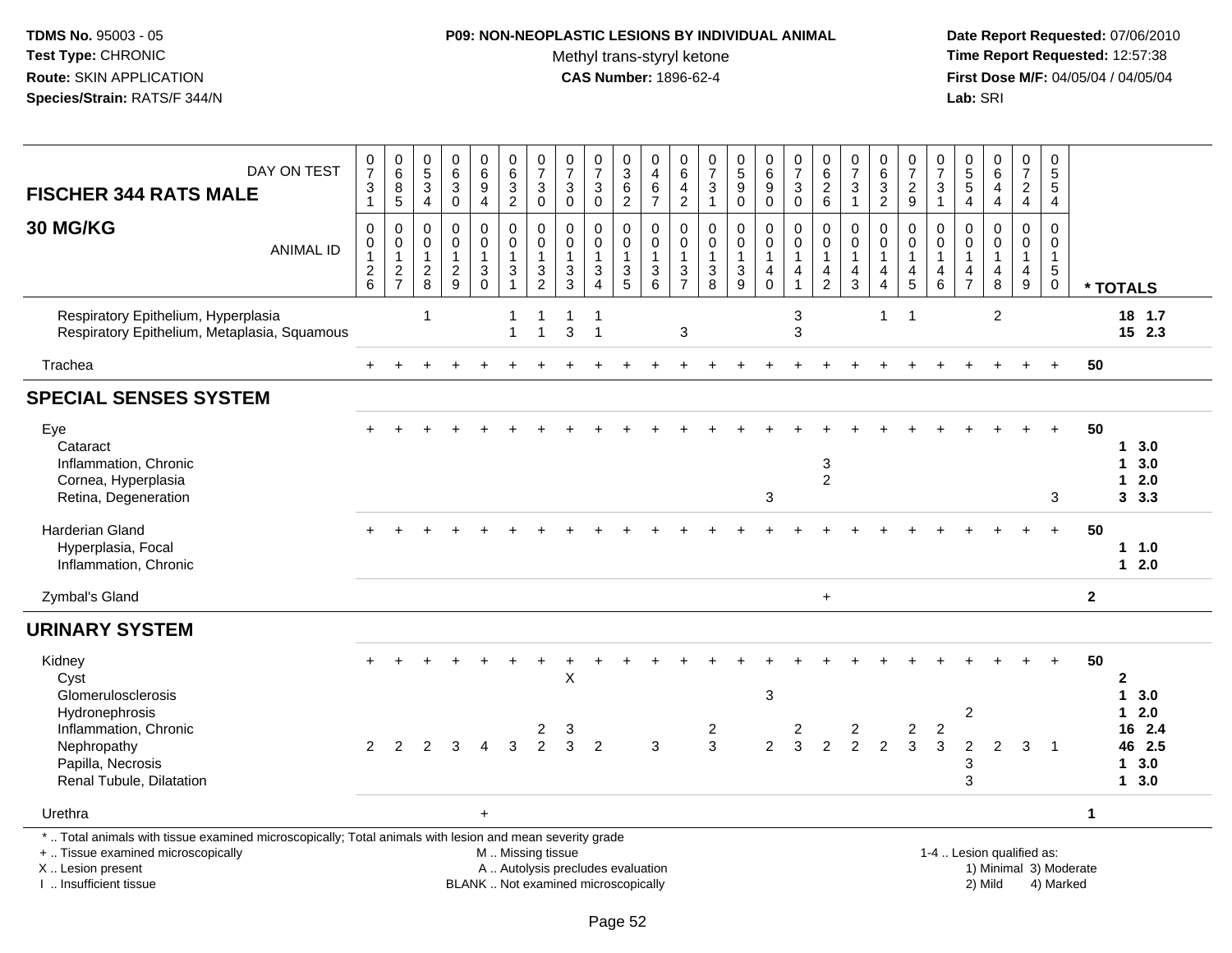#### **P09: NON-NEOPLASTIC LESIONS BY INDIVIDUAL ANIMAL**

Methyl trans-styryl ketone<br>CAS Number: 1896-62-4

 **Date Report Requested:** 07/06/2010 **Time Report Requested:** 12:57:38 **First Dose M/F:** 04/05/04 / 04/05/04<br>**Lab:** SRI **Lab:** SRI

| <b>FISCHER 344 RATS MALE</b>                                      | DAY ON TEST      | 0<br>$\overline{7}$<br>3 | 0<br>6<br>$\bf 8$<br>5                    | 0<br>5<br>3<br>4               | 0<br>6<br>$\sqrt{3}$<br>$\mathbf 0$              | 0<br>6<br>9<br>4            | 0<br>6<br>3<br>2      | $\rightarrow$<br>3 | $\overline{ }$<br>3<br>0   | 0<br>3<br>0      | 0<br>3<br>6<br>2           | 0<br>4<br>6<br>$\overline{ }$ | 0<br>$\,6\,$<br>4<br>ົ        | 0<br>$\overline{ }$<br>3 | 0<br>5<br>9<br>0 | 0<br>6<br>9      | 0<br>$\rightarrow$<br>3<br>0       | 0<br>$\,6\,$<br>$\sqrt{2}$<br>$6\phantom{1}$ | 0<br>$\overline{ }$<br>3   | $\mathbf{0}$<br>6<br>3<br>$\sim$ | $\overline{ }$<br>$\overline{2}$<br>9 | 0<br>$\rightarrow$<br>3     | U<br>$\sqrt{5}$<br>$\sqrt{5}$ | $\mathbf{0}$<br>6<br>4<br>4 | 0<br>$\overline{ }$<br>2<br>4 | 0<br>5<br>5<br>4           |                         |  |
|-------------------------------------------------------------------|------------------|--------------------------|-------------------------------------------|--------------------------------|--------------------------------------------------|-----------------------------|-----------------------|--------------------|----------------------------|------------------|----------------------------|-------------------------------|-------------------------------|--------------------------|------------------|------------------|------------------------------------|----------------------------------------------|----------------------------|----------------------------------|---------------------------------------|-----------------------------|-------------------------------|-----------------------------|-------------------------------|----------------------------|-------------------------|--|
| <b>30 MG/KG</b>                                                   | <b>ANIMAL ID</b> | 0<br>$\frac{2}{6}$       | 0<br>0<br>$\overline{c}$<br>$\rightarrow$ | 0<br>0<br>ົ<br>$\epsilon$<br>8 | 0<br>$\mathbf 0$<br>$\sqrt{2}$<br>$\overline{9}$ | $\mathbf{0}$<br>0<br>3<br>0 | 0<br>$\mathbf 0$<br>3 | 0<br>3<br>$\sim$   | 0<br>$\mathbf 0$<br>3<br>3 | 0<br>0<br>3<br>4 | 0<br>$\mathbf 0$<br>3<br>5 | 0<br>0<br>3<br>6              | 0<br>0<br>3<br>$\overline{ }$ | $\overline{0}$<br>3<br>8 | 0<br>0<br>3<br>9 | 0<br>0<br>4<br>0 | 0<br>$\mathbf 0$<br>$\overline{4}$ | 0<br>$\mathbf 0$<br>4<br>$\overline{2}$      | 0<br>$\mathbf 0$<br>4<br>3 | $\mathbf 0$<br>0<br>4<br>4       | $\mathbf 0$<br>4<br>$\sqrt{5}$        | $\mathbf{0}$<br>0<br>4<br>6 | 4<br>$\rightarrow$            | 0<br>0<br>4<br>8            | $\mathbf{0}$<br>0<br>4<br>9   | 0<br>0<br>5<br>$\mathbf 0$ | * TOTALS                |  |
| Angiectasis                                                       |                  |                          |                                           |                                |                                                  | 3                           |                       |                    |                            |                  |                            |                               |                               |                          |                  |                  |                                    |                                              |                            |                                  |                                       |                             |                               |                             |                               |                            | 13.0                    |  |
| <b>Urinary Bladder</b><br>Hemorrhage<br>Inflammation, Suppurative |                  |                          |                                           |                                |                                                  |                             |                       |                    |                            |                  |                            |                               |                               |                          |                  |                  |                                    |                                              |                            |                                  |                                       |                             | 3                             |                             | $+$                           | $+$                        | 50<br>14.0<br>$1 \t3.0$ |  |

\* .. Total animals with tissue examined microscopically; Total animals with lesion and mean severity grade

+ .. Tissue examined microscopically

X .. Lesion present

I .. Insufficient tissue

 M .. Missing tissueA .. Autolysis precludes evaluation

BLANK .. Not examined microscopically 2) Mild 4) Marked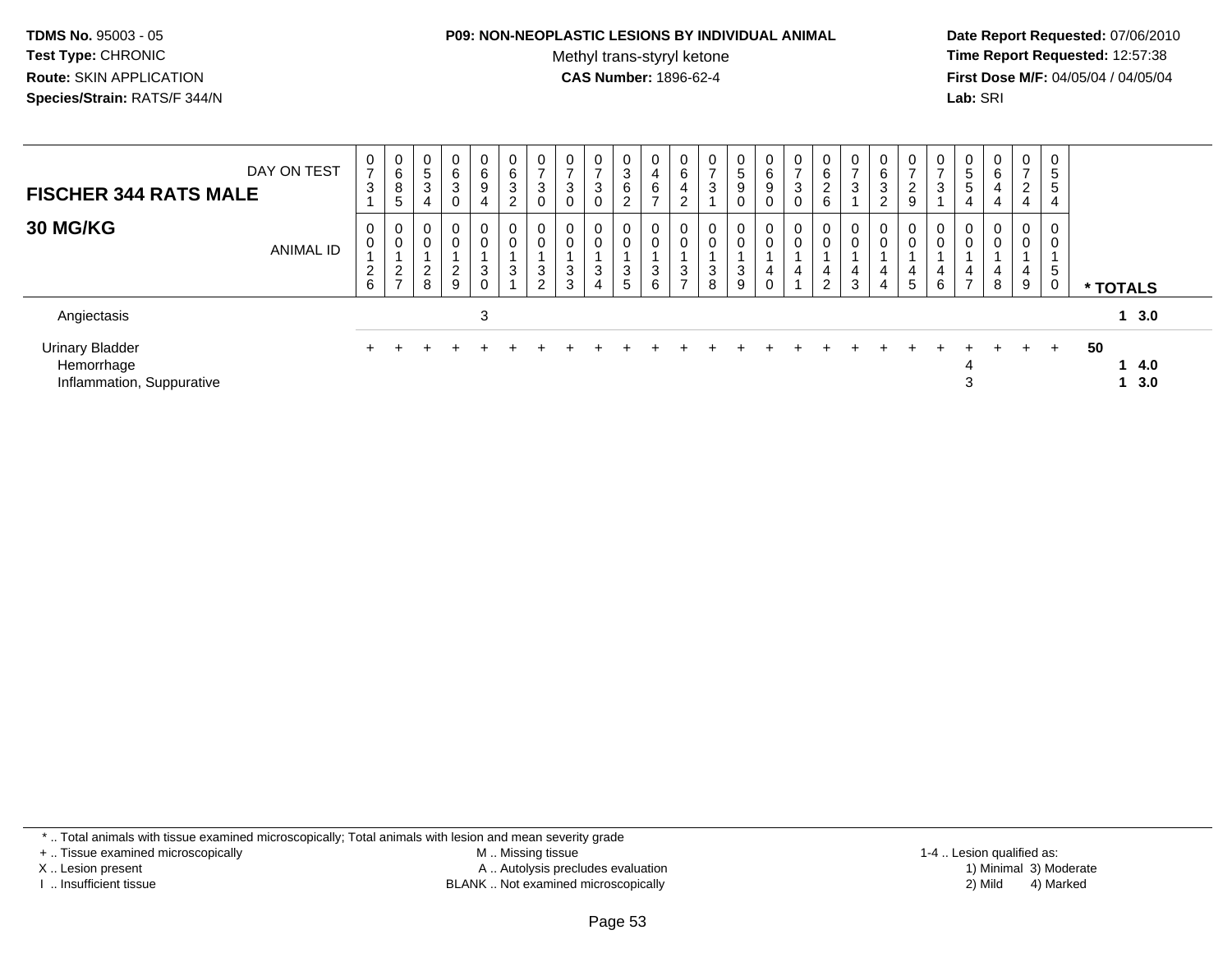#### **P09: NON-NEOPLASTIC LESIONS BY INDIVIDUAL ANIMAL**Methyl trans-styryl ketone<br>CAS Number: 1896-62-4

 **Date Report Requested:** 07/06/2010 **Time Report Requested:** 12:57:38 **First Dose M/F:** 04/05/04 / 04/05/04<br>**Lab:** SRI **Lab:** SRI

| <b>FISCHER 344 RATS MALE</b>                                                                                                                                              | DAY ON TEST      | $\frac{0}{7}$<br>$\frac{3}{2}$                                            | $\begin{array}{c} 0 \\ 7 \end{array}$<br>$\mathbf{3}$<br>$\mathbf{1}$ | $\begin{smallmatrix}0\\7\end{smallmatrix}$<br>3<br>$\mathbf 0$ | $\begin{array}{c} 0 \\ 7 \end{array}$<br>$\mathsf{O}\xspace$<br>$\overline{8}$ | $\begin{array}{c} 0 \\ 7 \end{array}$<br>$\mathbf{3}$<br>$\mathbf{1}$               | $\begin{array}{c} 0 \\ 5 \end{array}$<br>$\,6\,$<br>$\overline{2}$ | $\begin{array}{c} 0 \\ 4 \\ 4 \\ 9 \end{array}$                        | $\begin{array}{c} 0 \\ 7 \end{array}$<br>$\mathfrak{Z}$<br>$\ddot{\mathbf{0}}$      | $\frac{0}{7}$<br>$\frac{3}{2}$                      | $\begin{array}{c} 0 \\ 7 \end{array}$<br>$\ensuremath{\mathsf{3}}$<br>$\mathbf{1}$ | $\frac{0}{7}$<br>$\frac{2}{9}$                                            | $\boldsymbol{0}$<br>$6\overline{6}$<br>$\frac{3}{3}$                      | $\begin{array}{c} 0 \\ 7 \end{array}$<br>$\frac{2}{9}$            | $\frac{0}{7}$<br>$\frac{2}{9}$                          | $\begin{array}{c} 0 \\ 7 \\ 3 \\ 0 \end{array}$ | $\begin{array}{c} 0 \\ 7 \end{array}$<br>$\sqrt{3}$<br>$\overline{1}$ | $\begin{array}{c} 0 \\ 7 \end{array}$<br>$\frac{2}{9}$                         | $\begin{array}{c} 0 \\ 7 \end{array}$<br>$\mathbf{3}$<br>$\overline{1}$ | $\frac{0}{7}$<br>$\frac{2}{9}$                   | 0658                                                                | $\begin{array}{c} 0 \\ 7 \end{array}$<br>$\frac{2}{9}$                     | 0<br>$6\overline{6}$<br>$\frac{3}{2}$                                        | $\begin{array}{c} 0 \\ 7 \end{array}$<br>$\sqrt{3}$<br>$\overline{1}$        | $\frac{0}{7}$<br>3<br>$\mathbf 0$                         | $\begin{smallmatrix}0\\7\end{smallmatrix}$<br>$\mathbf{3}$<br>$\overline{2}$ |                       |
|---------------------------------------------------------------------------------------------------------------------------------------------------------------------------|------------------|---------------------------------------------------------------------------|-----------------------------------------------------------------------|----------------------------------------------------------------|--------------------------------------------------------------------------------|-------------------------------------------------------------------------------------|--------------------------------------------------------------------|------------------------------------------------------------------------|-------------------------------------------------------------------------------------|-----------------------------------------------------|------------------------------------------------------------------------------------|---------------------------------------------------------------------------|---------------------------------------------------------------------------|-------------------------------------------------------------------|---------------------------------------------------------|-------------------------------------------------|-----------------------------------------------------------------------|--------------------------------------------------------------------------------|-------------------------------------------------------------------------|--------------------------------------------------|---------------------------------------------------------------------|----------------------------------------------------------------------------|------------------------------------------------------------------------------|------------------------------------------------------------------------------|-----------------------------------------------------------|------------------------------------------------------------------------------|-----------------------|
| 90 MG/KG                                                                                                                                                                  | <b>ANIMAL ID</b> | $\pmb{0}$<br>$\pmb{0}$<br>$\overline{1}$<br>$\mathbf 5$<br>$\overline{1}$ | $\pmb{0}$<br>$\mathbf 0$<br>$\mathbf{1}$<br>$\frac{5}{2}$             | $\mathbf 0$<br>0<br>$\mathbf{1}$<br>$\frac{5}{3}$              | $\pmb{0}$<br>$\pmb{0}$<br>$\mathbf{1}$<br>$\,$ 5 $\,$<br>$\overline{4}$        | $\mathbf 0$<br>$\mathbf 0$<br>$\mathbf{1}$<br>$\begin{array}{c} 5 \\ 5 \end{array}$ | $\pmb{0}$<br>$\mathbf 0$<br>$\mathbf{1}$<br>$\sqrt{5}$<br>$\,6\,$  | $\pmb{0}$<br>$\pmb{0}$<br>$\mathbf{1}$<br>$\sqrt{5}$<br>$\overline{7}$ | $\mathbf 0$<br>$\mathbf 0$<br>$\mathbf{1}$<br>$\begin{array}{c} 5 \\ 8 \end{array}$ | $\mathbf 0$<br>0<br>$\mathbf{1}$<br>$\sqrt{5}$<br>9 | $\mathbf 0$<br>$\mathbf 0$<br>$\overline{1}$<br>$\,6\,$<br>$\mathbf 0$             | $\mathbf 0$<br>$\mathbf 0$<br>$\overline{1}$<br>$\,6\,$<br>$\overline{1}$ | $\mathbf 0$<br>$\mathbf 0$<br>$\overline{1}$<br>$\,6\,$<br>$\overline{2}$ | $\mathbf 0$<br>$\pmb{0}$<br>$\mathbf{1}$<br>$\,6\,$<br>$\sqrt{3}$ | 0<br>$\mathbf 0$<br>$\mathbf{1}$<br>6<br>$\overline{4}$ | 0<br>$\mathbf 0$<br>$\mathbf{1}$<br>$^6$ 5      | $\pmb{0}$<br>$\mathsf 0$<br>$\mathbf{1}$<br>$^6_6$                    | $\boldsymbol{0}$<br>$\mathbf 0$<br>$\overline{1}$<br>$\,6\,$<br>$\overline{7}$ | $\mathbf 0$<br>$\mathbf 0$<br>$\mathbf{1}$<br>$\,6\,$<br>8              | 0<br>$\mathbf 0$<br>$\mathbf{1}$<br>$\,6\,$<br>9 | $\pmb{0}$<br>$\overline{0}$<br>1<br>$\boldsymbol{7}$<br>$\mathbf 0$ | 0<br>$\mathsf{O}\xspace$<br>$\mathbf{1}$<br>$\overline{7}$<br>$\mathbf{1}$ | $\mathbf 0$<br>$\mathbf 0$<br>$\mathbf{1}$<br>$\boldsymbol{7}$<br>$\sqrt{2}$ | $\mathbf 0$<br>$\mathbf 0$<br>$\mathbf{1}$<br>$\overline{7}$<br>$\mathbf{3}$ | 0<br>$\mathbf 0$<br>$\overline{1}$<br>$\overline{7}$<br>4 | $\mathbf 0$<br>$\mathbf 0$<br>$\overline{1}$<br>$\overline{7}$<br>$\sqrt{5}$ | males<br>$($ cont $)$ |
| <b>ALIMENTARY SYSTEM</b>                                                                                                                                                  |                  |                                                                           |                                                                       |                                                                |                                                                                |                                                                                     |                                                                    |                                                                        |                                                                                     |                                                     |                                                                                    |                                                                           |                                                                           |                                                                   |                                                         |                                                 |                                                                       |                                                                                |                                                                         |                                                  |                                                                     |                                                                            |                                                                              |                                                                              |                                                           |                                                                              |                       |
| Esophagus                                                                                                                                                                 |                  |                                                                           |                                                                       |                                                                |                                                                                |                                                                                     |                                                                    |                                                                        |                                                                                     |                                                     |                                                                                    |                                                                           |                                                                           |                                                                   |                                                         |                                                 | м                                                                     |                                                                                |                                                                         |                                                  |                                                                     |                                                                            |                                                                              |                                                                              |                                                           | $+$                                                                          |                       |
| Intestine Large, Cecum<br>Angiectasis<br>Edema                                                                                                                            |                  |                                                                           |                                                                       |                                                                |                                                                                |                                                                                     |                                                                    |                                                                        |                                                                                     |                                                     |                                                                                    |                                                                           | 3                                                                         |                                                                   |                                                         |                                                 |                                                                       |                                                                                |                                                                         |                                                  |                                                                     |                                                                            |                                                                              |                                                                              |                                                           |                                                                              |                       |
| Intestine Large, Colon<br>Edema                                                                                                                                           |                  |                                                                           |                                                                       |                                                                |                                                                                |                                                                                     |                                                                    |                                                                        |                                                                                     |                                                     |                                                                                    |                                                                           |                                                                           |                                                                   |                                                         |                                                 |                                                                       |                                                                                |                                                                         |                                                  |                                                                     |                                                                            |                                                                              |                                                                              |                                                           |                                                                              |                       |
| Intestine Large, Rectum<br>Edema                                                                                                                                          |                  |                                                                           |                                                                       |                                                                |                                                                                |                                                                                     |                                                                    |                                                                        |                                                                                     |                                                     |                                                                                    |                                                                           |                                                                           |                                                                   |                                                         |                                                 |                                                                       |                                                                                |                                                                         |                                                  |                                                                     |                                                                            |                                                                              |                                                                              |                                                           | $+$                                                                          |                       |
| Intestine Small, Duodenum                                                                                                                                                 |                  |                                                                           |                                                                       |                                                                |                                                                                |                                                                                     |                                                                    |                                                                        |                                                                                     |                                                     |                                                                                    |                                                                           |                                                                           |                                                                   |                                                         |                                                 |                                                                       |                                                                                |                                                                         |                                                  |                                                                     |                                                                            |                                                                              |                                                                              |                                                           | $+$                                                                          |                       |
| Intestine Small, Ileum<br>Hemorrhage                                                                                                                                      |                  |                                                                           |                                                                       |                                                                |                                                                                |                                                                                     |                                                                    |                                                                        |                                                                                     |                                                     |                                                                                    |                                                                           |                                                                           |                                                                   |                                                         |                                                 |                                                                       |                                                                                |                                                                         |                                                  |                                                                     |                                                                            |                                                                              |                                                                              |                                                           |                                                                              |                       |
| Intestine Small, Jejunum                                                                                                                                                  |                  |                                                                           |                                                                       |                                                                |                                                                                |                                                                                     |                                                                    |                                                                        |                                                                                     |                                                     |                                                                                    |                                                                           |                                                                           |                                                                   |                                                         |                                                 |                                                                       |                                                                                |                                                                         |                                                  |                                                                     |                                                                            |                                                                              |                                                                              |                                                           |                                                                              |                       |
| Liver                                                                                                                                                                     |                  |                                                                           |                                                                       |                                                                |                                                                                |                                                                                     |                                                                    |                                                                        |                                                                                     |                                                     |                                                                                    |                                                                           |                                                                           |                                                                   |                                                         |                                                 |                                                                       |                                                                                |                                                                         |                                                  |                                                                     | $\overline{1}$                                                             |                                                                              |                                                                              | $\ddot{}$                                                 | $+$                                                                          |                       |
| Angiectasis<br><b>Basophilic Focus</b><br>Clear Cell Focus<br>Degeneration, Cystic                                                                                        |                  | $\mathsf{X}$<br>$\times$                                                  |                                                                       | $X$ $X$                                                        |                                                                                |                                                                                     | $X$ $X$                                                            |                                                                        |                                                                                     | $X$ $X$ $X$ $X$                                     |                                                                                    | $\sf X$                                                                   |                                                                           | X<br>$\mathsf{X}$                                                 | X X                                                     |                                                 | X X<br>X                                                              |                                                                                |                                                                         |                                                  |                                                                     |                                                                            |                                                                              |                                                                              | $X$ $X$ $X$                                               |                                                                              |                       |
| Eosinophilic Focus<br>Hematopoietic Cell Proliferation                                                                                                                    |                  |                                                                           |                                                                       | $X$ $X$                                                        |                                                                                |                                                                                     |                                                                    |                                                                        |                                                                                     |                                                     |                                                                                    |                                                                           |                                                                           |                                                                   |                                                         |                                                 |                                                                       |                                                                                |                                                                         |                                                  |                                                                     |                                                                            |                                                                              |                                                                              |                                                           | $\boldsymbol{\mathsf{X}}$                                                    |                       |
| Hepatodiaphragmatic Nodule<br>Infiltration Cellular, Mixed Cell<br>* Tatel entire els cotte theorie acceptant patences controller. Tatel entire els cotte la dieu en dins |                  |                                                                           |                                                                       |                                                                |                                                                                |                                                                                     |                                                                    | $\times$                                                               |                                                                                     |                                                     | $\overline{c}$                                                                     |                                                                           |                                                                           |                                                                   |                                                         | $\overline{2}$                                  |                                                                       |                                                                                |                                                                         |                                                  |                                                                     |                                                                            |                                                                              | $X$ $X$                                                                      |                                                           |                                                                              |                       |

\* .. Total animals with tissue examined microscopically; Total animals with lesion and mean severity grade

+ .. Tissue examined microscopicallyX .. Lesion present

I .. Insufficient tissue

M .. Missing tissue

Lesion present A .. Autolysis precludes evaluation 1) Minimal 3) Moderate

 1-4 .. Lesion qualified as: BLANK .. Not examined microscopically 2) Mild 4) Marked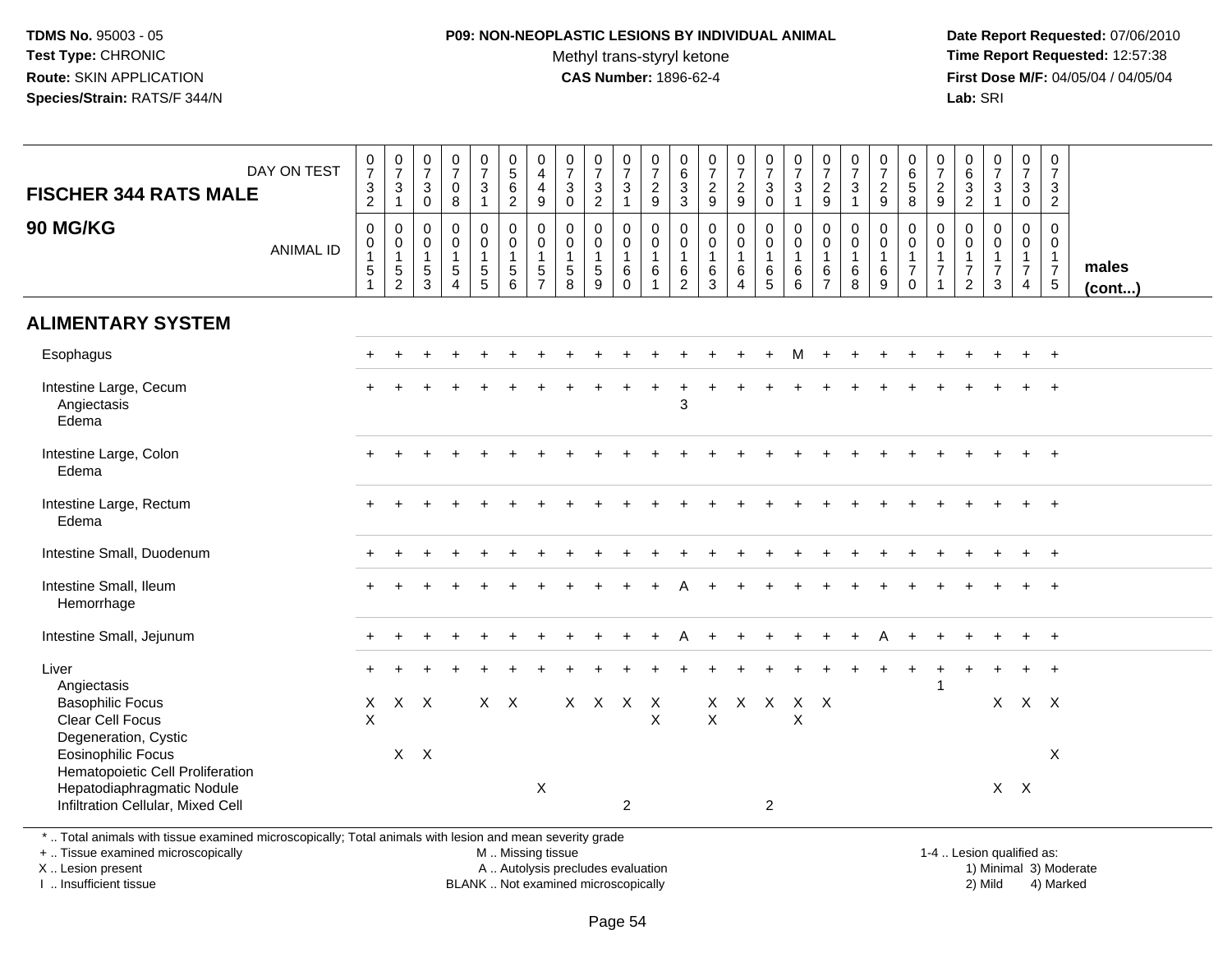## **P09: NON-NEOPLASTIC LESIONS BY INDIVIDUAL ANIMAL**

Methyl trans-styryl ketone<br>CAS Number: 1896-62-4

 **Date Report Requested:** 07/06/2010 **Time Report Requested:** 12:57:38 **First Dose M/F:** 04/05/04 / 04/05/04<br>Lab: SRI **Lab:** SRI

| DAY ON TEST<br><b>FISCHER 344 RATS MALE</b>                                                                                                                                                   | $\frac{0}{7}$<br>$\frac{3}{2}$                                        | $\frac{0}{7}$<br>3<br>$\mathbf{1}$                | $\,0\,$<br>$\overline{7}$<br>3<br>0            | $\frac{0}{7}$<br>$\mathbf 0$<br>8                           | $\begin{array}{c} 0 \\ 7 \end{array}$<br>$\mathbf{3}$<br>$\mathbf{1}$               | $\pmb{0}$<br>$\sqrt{5}$<br>$\,6\,$<br>$\overline{2}$          | 0<br>4<br>4<br>9                          | 0<br>$\overline{7}$<br>3<br>$\mathbf 0$                       | $\frac{0}{7}$<br>3<br>$\overline{c}$                                     | $\frac{0}{7}$<br>$\mathbf{3}$<br>$\mathbf{1}$ | $\,0\,$<br>$\overline{7}$<br>$\boldsymbol{2}$<br>$\overline{9}$    | 0<br>$\,6\,$<br>$\mathbf{3}$<br>3               | $\pmb{0}$<br>$\overline{7}$<br>$\overline{c}$<br>$\overline{9}$ | $\frac{0}{7}$<br>$\overline{2}$<br>$9\,$  | $\frac{0}{7}$<br>3<br>0                        | $\frac{0}{7}$<br>$\mathbf{3}$<br>$\mathbf{1}$      | 0<br>$\overline{7}$<br>$\overline{c}$<br>$9\,$       | $\begin{array}{c} 0 \\ 7 \end{array}$<br>3<br>-1           | 0<br>$\overline{7}$<br>$\overline{c}$<br>9 | $\mathbf 0$<br>$\,6\,$<br>$\overline{5}$<br>8                            | 0<br>$\overline{7}$<br>$\overline{2}$<br>9          | 0<br>6<br>$\frac{3}{2}$                                             | $\frac{0}{7}$<br>$\mathbf{3}$<br>$\mathbf{1}$                  | $\pmb{0}$<br>$\overline{7}$<br>3<br>$\overline{0}$                             | $\mathbf 0$<br>$\overline{7}$<br>3<br>$\overline{2}$       |                       |
|-----------------------------------------------------------------------------------------------------------------------------------------------------------------------------------------------|-----------------------------------------------------------------------|---------------------------------------------------|------------------------------------------------|-------------------------------------------------------------|-------------------------------------------------------------------------------------|---------------------------------------------------------------|-------------------------------------------|---------------------------------------------------------------|--------------------------------------------------------------------------|-----------------------------------------------|--------------------------------------------------------------------|-------------------------------------------------|-----------------------------------------------------------------|-------------------------------------------|------------------------------------------------|----------------------------------------------------|------------------------------------------------------|------------------------------------------------------------|--------------------------------------------|--------------------------------------------------------------------------|-----------------------------------------------------|---------------------------------------------------------------------|----------------------------------------------------------------|--------------------------------------------------------------------------------|------------------------------------------------------------|-----------------------|
| 90 MG/KG<br><b>ANIMAL ID</b>                                                                                                                                                                  | $\,0\,$<br>$\pmb{0}$<br>$\overline{1}$<br>$\mathbf 5$<br>$\mathbf{1}$ | $\mathbf 0$<br>0<br>$\mathbf{1}$<br>$\frac{5}{2}$ | $\Omega$<br>0<br>$\mathbf{1}$<br>$\frac{5}{3}$ | $\mathbf 0$<br>$\mathbf 0$<br>$\mathbf{1}$<br>$\frac{5}{4}$ | $\mathbf 0$<br>$\mathbf 0$<br>$\mathbf{1}$<br>$\begin{array}{c} 5 \\ 5 \end{array}$ | $\mathbf 0$<br>$\mathbf 0$<br>$\mathbf{1}$<br>$\sqrt{5}$<br>6 | $\Omega$<br>0<br>1<br>5<br>$\overline{7}$ | $\mathbf 0$<br>$\mathbf 0$<br>$\mathbf{1}$<br>$\sqrt{5}$<br>8 | $\mathbf 0$<br>0<br>$\mathbf{1}$<br>5<br>9                               | 0<br>0<br>$\mathbf{1}$<br>$^6_0$              | $\Omega$<br>$\mathbf 0$<br>$\mathbf{1}$<br>$\,6\,$<br>$\mathbf{1}$ | 0<br>0<br>$\overline{1}$<br>6<br>$\overline{2}$ | $\mathbf 0$<br>$\mathbf 0$<br>$\overline{1}$<br>6<br>3          | $\mathbf 0$<br>0<br>$\mathbf 1$<br>6<br>4 | $\mathbf 0$<br>0<br>$\mathbf{1}$<br>$6\over 5$ | $\mathbf 0$<br>$\pmb{0}$<br>$\mathbf{1}$<br>6<br>6 | $\Omega$<br>0<br>$\mathbf{1}$<br>6<br>$\overline{7}$ | $\mathbf 0$<br>$\mathbf 0$<br>$\mathbf{1}$<br>$\,6\,$<br>8 | 0<br>0<br>$\mathbf{1}$<br>$^6_9$           | $\Omega$<br>$\mathbf 0$<br>$\mathbf{1}$<br>$\overline{7}$<br>$\mathbf 0$ | $\Omega$<br>$\mathbf 0$<br>1<br>$\overline{7}$<br>1 | $\Omega$<br>0<br>$\mathbf{1}$<br>$\boldsymbol{7}$<br>$\overline{2}$ | $\mathbf 0$<br>0<br>$\mathbf{1}$<br>$\overline{7}$<br>3        | $\Omega$<br>$\overline{0}$<br>$\mathbf{1}$<br>$\overline{7}$<br>$\overline{4}$ | $\mathbf{0}$<br>0<br>$\overline{1}$<br>$\overline{7}$<br>5 | males<br>$($ cont $)$ |
| <b>Mixed Cell Focus</b><br>Necrosis, Focal<br>Bile Duct, Hyperplasia<br>Centrilobular, Necrosis<br>Hepatocyte, Hyperplasia, Focal                                                             | $\mathbf{1}$                                                          | $\mathbf{1}$                                      | $\overline{2}$                                 | 3                                                           | $\times$                                                                            |                                                               | 3                                         | $\boldsymbol{\mathsf{X}}$<br>$\overline{2}$                   | $\overline{1}$                                                           | $\overline{2}$                                | $\pmb{\times}$<br>$\overline{\mathbf{1}}$                          | -1                                              |                                                                 | 1                                         | 3                                              | 3                                                  | 1                                                    | 3<br>1                                                     | $\pmb{\times}$<br>3<br>3                   | $\overline{c}$                                                           | $\overline{2}$                                      | $\overline{1}$                                                      | $\mathsf{X}$                                                   | $\sf X$<br>$\mathbf 1$                                                         | $\overline{1}$                                             |                       |
| Hepatocyte, Vacuolization Cytoplasmic<br>Kupffer Cell, Pigmentation                                                                                                                           |                                                                       | $\overline{2}$                                    | $\overline{2}$                                 |                                                             | 3                                                                                   | $\overline{2}$                                                |                                           |                                                               |                                                                          |                                               |                                                                    |                                                 |                                                                 |                                           |                                                |                                                    |                                                      |                                                            | 3                                          |                                                                          |                                                     |                                                                     |                                                                |                                                                                | $\overline{2}$                                             |                       |
| Mesentery<br><b>Accessory Spleen</b><br>Fat, Necrosis                                                                                                                                         |                                                                       |                                                   |                                                |                                                             | $+$<br>$\overline{2}$                                                               |                                                               |                                           |                                                               | $+$<br>Χ<br>$\mathbf{1}$                                                 | $+$<br>$\overline{2}$                         |                                                                    | $+$<br>$\times$                                 | $\ddot{}$<br>3                                                  |                                           |                                                |                                                    | $+$<br>$\mathbf{3}$                                  |                                                            |                                            | $\ddot{}$<br>$\boldsymbol{\mathsf{X}}$                                   |                                                     |                                                                     |                                                                | $\ddot{}$<br>3                                                                 |                                                            |                       |
| Oral Mucosa                                                                                                                                                                                   |                                                                       |                                                   |                                                | $\ddot{}$                                                   |                                                                                     |                                                               |                                           |                                                               |                                                                          |                                               |                                                                    |                                                 |                                                                 |                                           |                                                |                                                    |                                                      |                                                            |                                            |                                                                          |                                                     |                                                                     |                                                                |                                                                                |                                                            |                       |
| Pancreas<br>Atrophy<br>Cyst<br>Acinus, Cytoplasmic Alteration<br>Acinus, Hyperplasia, Focal                                                                                                   | 3                                                                     | 3                                                 |                                                |                                                             | $\sqrt{3}$<br>3                                                                     | 3                                                             |                                           | 3<br>$\times$                                                 | 3<br>3                                                                   | $\mathbf{1}$<br>X                             | 3                                                                  | $\overline{2}$                                  |                                                                 |                                           |                                                | $\overline{4}$                                     |                                                      | $\overline{c}$<br>$\sf X$                                  |                                            | $\overline{c}$<br>$\mathsf{X}$                                           |                                                     | X                                                                   | 3                                                              | $\ensuremath{\mathsf{3}}$<br>$\boldsymbol{\mathsf{X}}$                         | $\ddot{}$<br>3                                             |                       |
| Salivary Glands                                                                                                                                                                               |                                                                       |                                                   |                                                |                                                             |                                                                                     |                                                               |                                           |                                                               |                                                                          |                                               |                                                                    |                                                 |                                                                 |                                           |                                                |                                                    |                                                      |                                                            |                                            |                                                                          |                                                     |                                                                     |                                                                |                                                                                | $+$                                                        |                       |
| Stomach, Forestomach<br>Edema<br>Fibrosis<br>Ulcer                                                                                                                                            |                                                                       | 3                                                 |                                                |                                                             |                                                                                     |                                                               |                                           |                                                               |                                                                          |                                               |                                                                    |                                                 |                                                                 |                                           |                                                |                                                    |                                                      |                                                            |                                            |                                                                          |                                                     |                                                                     |                                                                |                                                                                |                                                            |                       |
| Epithelium, Hyperplasia                                                                                                                                                                       |                                                                       | $\overline{c}$                                    |                                                |                                                             |                                                                                     |                                                               |                                           |                                                               |                                                                          |                                               |                                                                    |                                                 |                                                                 |                                           |                                                |                                                    |                                                      |                                                            |                                            |                                                                          | $\overline{c}$                                      |                                                                     |                                                                |                                                                                |                                                            |                       |
| Stomach, Glandular<br>Cyst<br>Edema                                                                                                                                                           |                                                                       |                                                   |                                                |                                                             |                                                                                     |                                                               | X                                         |                                                               |                                                                          |                                               |                                                                    |                                                 |                                                                 |                                           |                                                |                                                    |                                                      |                                                            |                                            |                                                                          |                                                     |                                                                     |                                                                |                                                                                |                                                            |                       |
| *  Total animals with tissue examined microscopically; Total animals with lesion and mean severity grade<br>+  Tissue examined microscopically<br>X  Lesion present<br>I  Insufficient tissue |                                                                       |                                                   |                                                |                                                             |                                                                                     | M  Missing tissue                                             |                                           |                                                               | A  Autolysis precludes evaluation<br>BLANK  Not examined microscopically |                                               |                                                                    |                                                 |                                                                 |                                           |                                                |                                                    |                                                      |                                                            |                                            |                                                                          |                                                     |                                                                     | 1-4  Lesion qualified as:<br>1) Minimal 3) Moderate<br>2) Mild |                                                                                | 4) Marked                                                  |                       |

I .. Insufficient tissue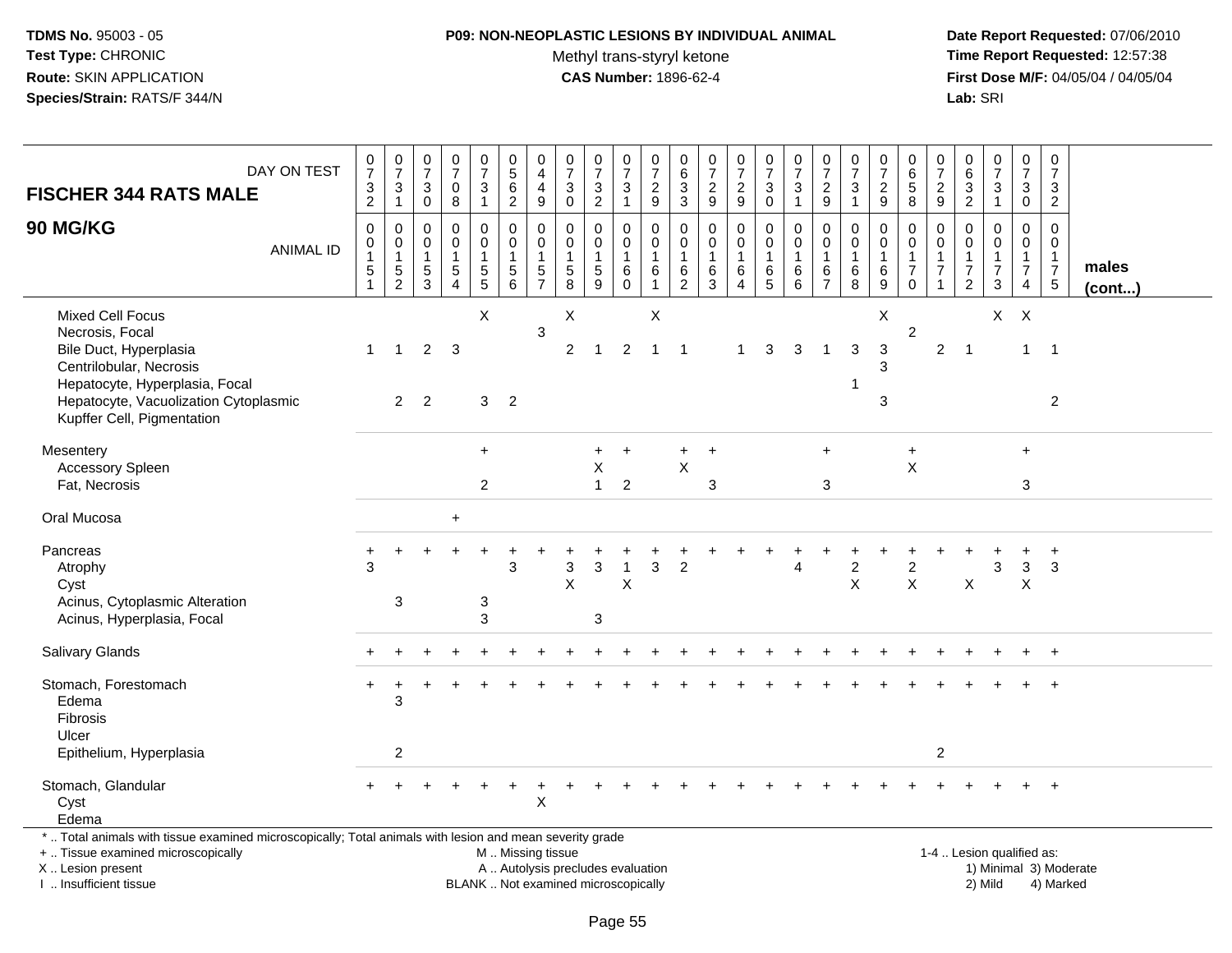#### **P09: NON-NEOPLASTIC LESIONS BY INDIVIDUAL ANIMAL**

Methyl trans-styryl ketone<br>CAS Number: 1896-62-4

| <b>FISCHER 344 RATS MALE</b>                                                                                                                                                                  | DAY ON TEST      | $\frac{0}{7}$<br>$\frac{3}{2}$                              | $\pmb{0}$<br>$\overline{7}$<br>$\mathbf{3}$<br>$\mathbf{1}$ | 0<br>$\overline{7}$<br>3<br>$\mathbf 0$              | $\frac{0}{7}$<br>0<br>8                                         | $\pmb{0}$<br>$\overline{7}$<br>$\mathbf{3}$<br>$\mathbf{1}$ | $\pmb{0}$<br>$\overline{5}$<br>$\,6\,$<br>$\overline{2}$                                      | 0<br>$\overline{4}$<br>$\overline{4}$<br>9                    | 0<br>$\overline{7}$<br>$\sqrt{3}$<br>$\mathbf 0$                  | $\begin{array}{c} 0 \\ 7 \end{array}$<br>$\ensuremath{\mathsf{3}}$<br>2 | 0<br>$\overline{7}$<br>3<br>$\mathbf{1}$            | 0<br>$\overline{7}$<br>$\frac{2}{9}$ | 0<br>$\,6$<br>$\sqrt{3}$<br>$\mathbf{3}$          | $\frac{0}{7}$<br>$\sqrt{2}$<br>$\boldsymbol{9}$ | $\begin{array}{c} 0 \\ 7 \end{array}$<br>$\frac{2}{9}$          | 0<br>$\overline{7}$<br>$\sqrt{3}$<br>$\mathbf 0$ | 0<br>$\overline{7}$<br>$\sqrt{3}$<br>$\mathbf{1}$    | 0<br>$\overline{7}$<br>$\overline{c}$<br>9                        | $\frac{0}{7}$<br>3<br>$\mathbf{1}$                              | $\frac{0}{7}$<br>$\sqrt{2}$<br>9         | 0<br>$\,6\,$<br>$\sqrt{5}$<br>8                                             | $\frac{0}{7}$<br>$\frac{2}{9}$                                 | $\pmb{0}$<br>$6\phantom{a}$<br>$\ensuremath{\mathsf{3}}$<br>$\overline{2}$ | $\pmb{0}$<br>$\overline{7}$<br>3<br>$\mathbf{1}$                            | 0<br>$\overline{7}$<br>$\mathbf{3}$<br>$\mathbf 0$                               | 0<br>$\overline{7}$<br>3<br>$\overline{2}$             |                        |
|-----------------------------------------------------------------------------------------------------------------------------------------------------------------------------------------------|------------------|-------------------------------------------------------------|-------------------------------------------------------------|------------------------------------------------------|-----------------------------------------------------------------|-------------------------------------------------------------|-----------------------------------------------------------------------------------------------|---------------------------------------------------------------|-------------------------------------------------------------------|-------------------------------------------------------------------------|-----------------------------------------------------|--------------------------------------|---------------------------------------------------|-------------------------------------------------|-----------------------------------------------------------------|--------------------------------------------------|------------------------------------------------------|-------------------------------------------------------------------|-----------------------------------------------------------------|------------------------------------------|-----------------------------------------------------------------------------|----------------------------------------------------------------|----------------------------------------------------------------------------|-----------------------------------------------------------------------------|----------------------------------------------------------------------------------|--------------------------------------------------------|------------------------|
| 90 MG/KG                                                                                                                                                                                      | <b>ANIMAL ID</b> | $\mathbf 0$<br>$\pmb{0}$<br>$\overline{1}$<br>$\frac{5}{1}$ | $\mathbf 0$<br>$\pmb{0}$<br>$\mathbf{1}$<br>$\frac{5}{2}$   | $\mathbf 0$<br>$\mathbf 0$<br>$\mathbf{1}$<br>5<br>3 | $\mathbf 0$<br>$\mathsf 0$<br>1<br>$\sqrt{5}$<br>$\overline{4}$ | $\mathbf 0$<br>$\pmb{0}$<br>$\overline{1}$<br>$\frac{5}{5}$ | $\mathbf 0$<br>$\pmb{0}$<br>$\overline{1}$<br>$\mathbf 5$<br>6                                | $\mathbf 0$<br>$\mathbf 0$<br>$\overline{1}$<br>$\frac{5}{7}$ | $\mathbf 0$<br>$\mathbf 0$<br>$\mathbf{1}$<br>$\overline{5}$<br>8 | $\mathbf 0$<br>$\pmb{0}$<br>1<br>$\frac{5}{9}$                          | $\mathbf 0$<br>0<br>$\mathbf 1$<br>6<br>$\mathbf 0$ | 0<br>0<br>1<br>6                     | $\mathbf 0$<br>0<br>$\mathbf{1}$<br>$\frac{6}{2}$ | $\mathbf 0$<br>$\pmb{0}$<br>1<br>$^6_3$         | 0<br>$\mathbf 0$<br>$\overline{1}$<br>$\,6\,$<br>$\overline{4}$ | $\mathbf 0$<br>0<br>$\mathbf{1}$<br>$^6$ 5       | $\mathbf 0$<br>$\mathbf 0$<br>$\mathbf{1}$<br>6<br>6 | $\mathbf 0$<br>$\mathbf 0$<br>$\mathbf{1}$<br>6<br>$\overline{7}$ | 0<br>0<br>$\mathbf{1}$<br>$\begin{array}{c} 6 \\ 8 \end{array}$ | 0<br>$\pmb{0}$<br>$\mathbf{1}$<br>$^6_9$ | $\mathbf 0$<br>$\mathsf 0$<br>$\mathbf{1}$<br>$\overline{7}$<br>$\mathbf 0$ | $\mathbf 0$<br>$\mathbf 0$<br>$\overline{1}$<br>$\overline{7}$ | $\mathbf 0$<br>0<br>$\mathbf{1}$<br>$\overline{7}$<br>$\overline{2}$       | $\mathbf 0$<br>$\mathbf 0$<br>$\mathbf{1}$<br>$\overline{\mathcal{I}}$<br>3 | $\mathbf 0$<br>$\mathbf 0$<br>$\mathbf{1}$<br>$\boldsymbol{7}$<br>$\overline{4}$ | $\Omega$<br>0<br>$\mathbf{1}$<br>$\overline{7}$<br>5   | males<br>(cont)        |
| Erosion<br>Ulcer<br>Epithelium, Hyperplasia<br>Glands, Hyperplasia                                                                                                                            |                  |                                                             | 1                                                           |                                                      |                                                                 |                                                             |                                                                                               |                                                               |                                                                   |                                                                         |                                                     |                                      |                                                   |                                                 |                                                                 |                                                  |                                                      |                                                                   |                                                                 | $\overline{a}$                           | $\overline{2}$                                                              |                                                                |                                                                            |                                                                             |                                                                                  | $2 \quad 3$                                            |                        |
| Tongue<br>Epithelium, Hyperplasia                                                                                                                                                             |                  |                                                             |                                                             |                                                      |                                                                 |                                                             |                                                                                               |                                                               |                                                                   |                                                                         |                                                     |                                      |                                                   |                                                 |                                                                 |                                                  |                                                      |                                                                   |                                                                 | $\ddot{}$<br>$\overline{2}$              |                                                                             |                                                                |                                                                            |                                                                             |                                                                                  |                                                        |                        |
| <b>CARDIOVASCULAR SYSTEM</b>                                                                                                                                                                  |                  |                                                             |                                                             |                                                      |                                                                 |                                                             |                                                                                               |                                                               |                                                                   |                                                                         |                                                     |                                      |                                                   |                                                 |                                                                 |                                                  |                                                      |                                                                   |                                                                 |                                          |                                                                             |                                                                |                                                                            |                                                                             |                                                                                  |                                                        |                        |
| Heart<br>Cardiomyopathy<br>Thrombosis                                                                                                                                                         |                  | 3                                                           | 3                                                           | $\overline{c}$                                       | $\mathbf{1}$<br>4                                               | 3                                                           | 3                                                                                             |                                                               | 3                                                                 | $\overline{2}$                                                          | 3                                                   | 3                                    | 3                                                 | 3                                               | 3                                                               | 1                                                | 3                                                    | 3                                                                 | 3                                                               | 3<br>$\overline{4}$                      | $\overline{2}$                                                              | 3                                                              | 2                                                                          | $\overline{2}$                                                              | 3                                                                                | $\ddot{}$<br>$\overline{2}$                            |                        |
| <b>ENDOCRINE SYSTEM</b>                                                                                                                                                                       |                  |                                                             |                                                             |                                                      |                                                                 |                                                             |                                                                                               |                                                               |                                                                   |                                                                         |                                                     |                                      |                                                   |                                                 |                                                                 |                                                  |                                                      |                                                                   |                                                                 |                                          |                                                                             |                                                                |                                                                            |                                                                             |                                                                                  |                                                        |                        |
| <b>Adrenal Cortex</b><br>Accessory Adrenal Cortical Nodule<br>Degeneration, Fatty<br>Hyperplasia, Focal<br>Hypertrophy, Focal                                                                 |                  | $\overline{2}$                                              | 2                                                           | $\overline{2}$                                       | $\overline{c}$                                                  | 3                                                           | $\boldsymbol{\mathsf{X}}$                                                                     |                                                               | X<br>$\overline{1}$                                               | X                                                                       | $\times$                                            | 3<br>$\overline{2}$                  | X                                                 | X<br>$\overline{\mathbf{1}}$                    | X                                                               | Χ<br>$\overline{1}$                              |                                                      | Χ<br>$\mathbf{1}$                                                 | Χ<br>$\overline{1}$<br>3                                        | X<br>$\overline{2}$<br>2                 | X<br>$\mathbf{3}$                                                           | X                                                              | 2<br>$\overline{2}$                                                        | $\ddot{}$<br>X                                                              | $\ddot{}$<br>3<br>3                                                              | $\ddot{}$<br>$\boldsymbol{\mathsf{X}}$<br>$\mathbf{1}$ |                        |
| Adrenal Medulla<br>Hyperplasia                                                                                                                                                                |                  | $\overline{2}$                                              | 2                                                           |                                                      | $\overline{2}$                                                  | 3                                                           |                                                                                               |                                                               | 2                                                                 |                                                                         | 2                                                   |                                      |                                                   | $\overline{2}$                                  |                                                                 |                                                  |                                                      | 2                                                                 | $\ddot{}$                                                       | $\ddot{}$<br>$\overline{2}$              |                                                                             |                                                                |                                                                            | $\ddot{}$<br>$\overline{c}$                                                 | +<br>3                                                                           | $+$                                                    |                        |
| Islets, Pancreatic<br>Hyperplasia                                                                                                                                                             |                  |                                                             |                                                             |                                                      |                                                                 |                                                             |                                                                                               |                                                               |                                                                   |                                                                         |                                                     |                                      |                                                   |                                                 |                                                                 |                                                  |                                                      |                                                                   |                                                                 |                                          |                                                                             |                                                                |                                                                            |                                                                             |                                                                                  | $+$                                                    |                        |
| Parathyroid Gland                                                                                                                                                                             |                  | м                                                           |                                                             |                                                      |                                                                 |                                                             |                                                                                               |                                                               |                                                                   |                                                                         |                                                     |                                      |                                                   |                                                 | м                                                               |                                                  |                                                      |                                                                   |                                                                 |                                          |                                                                             |                                                                |                                                                            |                                                                             |                                                                                  | $\ddot{}$                                              |                        |
| <b>Pituitary Gland</b>                                                                                                                                                                        |                  |                                                             |                                                             |                                                      |                                                                 |                                                             |                                                                                               |                                                               |                                                                   |                                                                         |                                                     |                                      |                                                   |                                                 |                                                                 |                                                  |                                                      |                                                                   |                                                                 |                                          |                                                                             |                                                                |                                                                            |                                                                             |                                                                                  | $+$                                                    |                        |
| *  Total animals with tissue examined microscopically; Total animals with lesion and mean severity grade<br>+  Tissue examined microscopically<br>X  Lesion present<br>I. Insufficient tissue |                  |                                                             |                                                             |                                                      |                                                                 |                                                             | M  Missing tissue<br>A  Autolysis precludes evaluation<br>BLANK  Not examined microscopically |                                                               |                                                                   |                                                                         |                                                     |                                      |                                                   |                                                 |                                                                 |                                                  |                                                      |                                                                   |                                                                 |                                          |                                                                             |                                                                |                                                                            | 1-4  Lesion qualified as:<br>2) Mild                                        |                                                                                  | 4) Marked                                              | 1) Minimal 3) Moderate |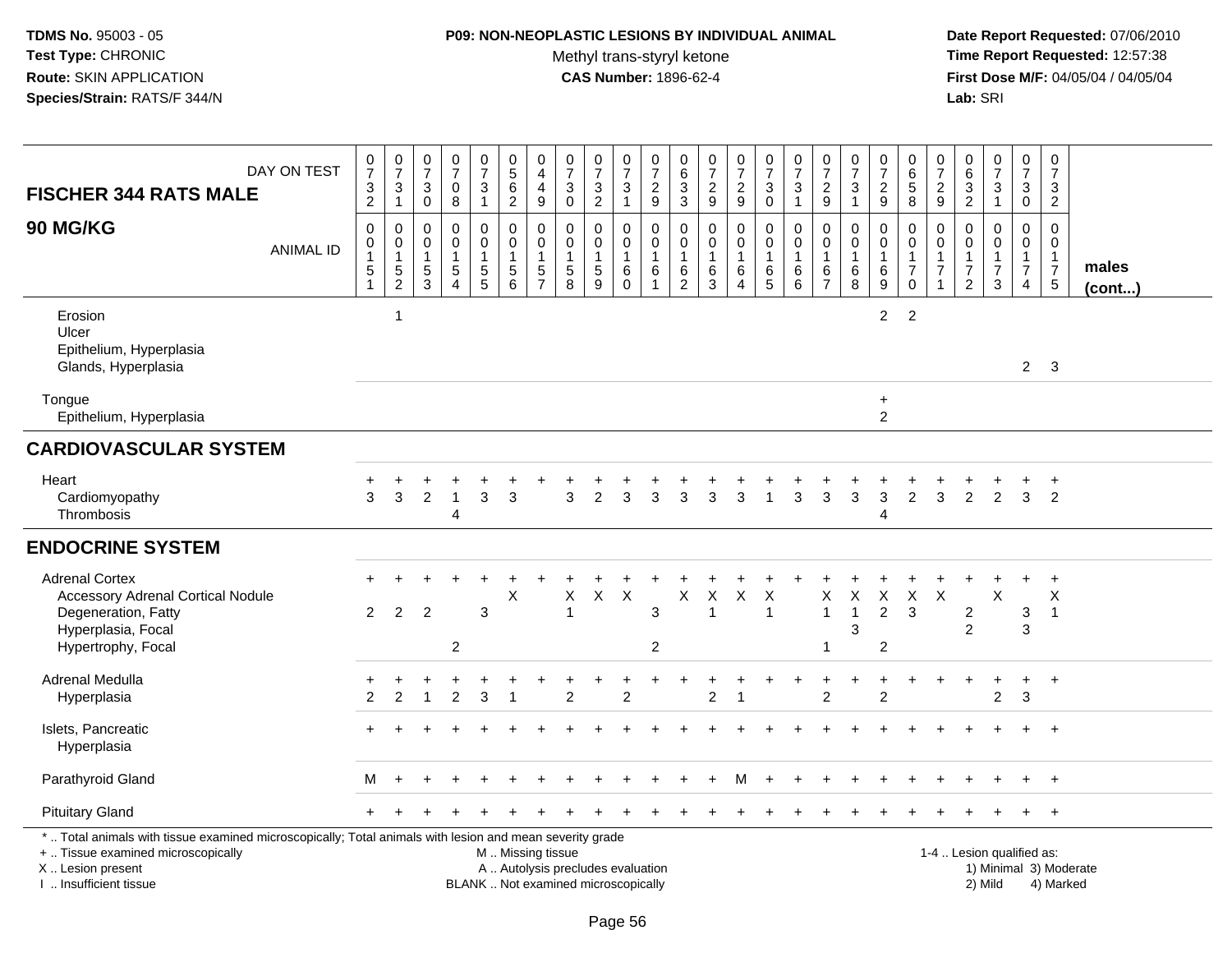#### **P09: NON-NEOPLASTIC LESIONS BY INDIVIDUAL ANIMAL**Methyl trans-styryl ketone<br>CAS Number: 1896-62-4

| <b>FISCHER 344 RATS MALE</b>                                                                                                                                                                  | DAY ON TEST      | $\frac{0}{7}$<br>$\frac{3}{2}$                                                        | $\frac{0}{7}$<br>$\ensuremath{\mathsf{3}}$<br>$\mathbf{1}$ | 0<br>$\overline{7}$<br>$\sqrt{3}$<br>$\mathsf{O}\xspace$   | $\frac{0}{7}$<br>$\mathbf 0$<br>$\bf 8$                                  | $\frac{0}{7}$<br>$\mathbf{3}$<br>$\mathbf{1}$                | $\begin{array}{c} 0 \\ 5 \end{array}$<br>$\frac{6}{2}$                  | 0<br>$\overline{4}$<br>$\overline{4}$<br>$\boldsymbol{9}$   | $\begin{array}{c} 0 \\ 7 \end{array}$<br>$\ensuremath{\mathsf{3}}$<br>$\mathbf 0$ | $\frac{0}{7}$<br>$\frac{3}{2}$                                | $\frac{0}{7}$<br>3<br>$\mathbf{1}$                | 0<br>$\overline{7}$<br>$\frac{2}{9}$                          | 0<br>$\overline{6}$<br>3<br>$\overline{3}$           | $\pmb{0}$<br>$\overline{7}$<br>$\frac{2}{9}$ | $\frac{0}{7}$<br>$\frac{2}{9}$                                                     | $\begin{array}{c} 0 \\ 7 \end{array}$<br>$_{0}^{3}$                   | $\frac{0}{7}$<br>$\mathsf 3$<br>$\overline{1}$                   | $\frac{0}{7}$<br>$\frac{2}{9}$                      | $\frac{0}{7}$<br>$\sqrt{3}$<br>$\mathbf{1}$                  | $\frac{0}{7}$<br>$\overline{c}$<br>$\overline{9}$ | $_{6}^{\rm 0}$<br>$\frac{5}{8}$                           | 0<br>$\overline{7}$<br>$\frac{2}{9}$                                        | 0<br>$6\phantom{a}$<br>$\frac{3}{2}$                              | $\begin{array}{c} 0 \\ 7 \end{array}$<br>$\mathbf{3}$<br>$\mathbf{1}$ | 0<br>$\overline{7}$<br>3<br>$\mathbf 0$                   | $\pmb{0}$<br>$\overline{7}$<br>$\frac{3}{2}$                                      |                 |
|-----------------------------------------------------------------------------------------------------------------------------------------------------------------------------------------------|------------------|---------------------------------------------------------------------------------------|------------------------------------------------------------|------------------------------------------------------------|--------------------------------------------------------------------------|--------------------------------------------------------------|-------------------------------------------------------------------------|-------------------------------------------------------------|-----------------------------------------------------------------------------------|---------------------------------------------------------------|---------------------------------------------------|---------------------------------------------------------------|------------------------------------------------------|----------------------------------------------|------------------------------------------------------------------------------------|-----------------------------------------------------------------------|------------------------------------------------------------------|-----------------------------------------------------|--------------------------------------------------------------|---------------------------------------------------|-----------------------------------------------------------|-----------------------------------------------------------------------------|-------------------------------------------------------------------|-----------------------------------------------------------------------|-----------------------------------------------------------|-----------------------------------------------------------------------------------|-----------------|
| 90 MG/KG                                                                                                                                                                                      | <b>ANIMAL ID</b> | $\mathsf{O}\xspace$<br>$\mathbf 0$<br>$\overline{1}$<br>$\,$ 5 $\,$<br>$\overline{1}$ | 0<br>$\mathbf 0$<br>$\mathbf{1}$<br>$\frac{5}{2}$          | $\mathbf 0$<br>$\Omega$<br>1<br>$\sqrt{5}$<br>$\mathbf{3}$ | $\pmb{0}$<br>$\mathbf 0$<br>$\mathbf{1}$<br>$\sqrt{5}$<br>$\overline{4}$ | $\mathsf{O}$<br>$\mathbf 0$<br>$\mathbf{1}$<br>$\frac{5}{5}$ | $\pmb{0}$<br>0<br>$\mathbf{1}$<br>$\begin{array}{c} 5 \\ 6 \end{array}$ | $\pmb{0}$<br>$\mathbf 0$<br>$\overline{1}$<br>$\frac{5}{7}$ | 0<br>$\mathbf 0$<br>$\overline{1}$<br>$\begin{array}{c} 5 \\ 8 \end{array}$       | $\mathbf 0$<br>$\mathbf 0$<br>$\mathbf{1}$<br>$\sqrt{5}$<br>9 | 0<br>$\mathbf 0$<br>$\mathbf{1}$<br>6<br>$\Omega$ | $\pmb{0}$<br>$\mathbf 0$<br>$\mathbf{1}$<br>6<br>$\mathbf{1}$ | 0<br>$\Omega$<br>$\mathbf{1}$<br>6<br>$\overline{2}$ | 0<br>$\mathbf 0$<br>$\mathbf 1$<br>$^6_3$    | $\mathbf 0$<br>$\overline{0}$<br>$\mathbf{1}$<br>$\,6\,$<br>$\boldsymbol{\Lambda}$ | $\pmb{0}$<br>$\mathbf 0$<br>$\mathbf{1}$<br>$\,6\,$<br>$\overline{5}$ | $\pmb{0}$<br>$\mathbf 0$<br>$\mathbf{1}$<br>$6\phantom{1}6$<br>6 | $\mathbf 0$<br>$\Omega$<br>1<br>6<br>$\overline{7}$ | $\mathsf{O}\xspace$<br>$\mathbf 0$<br>$\mathbf{1}$<br>$^6_8$ | 0<br>$\mathbf 0$<br>$\mathbf 1$<br>$^6_9$         | 0<br>0<br>$\mathbf{1}$<br>$\boldsymbol{7}$<br>$\mathbf 0$ | $\mathbf 0$<br>$\Omega$<br>$\mathbf{1}$<br>$\overline{7}$<br>$\overline{1}$ | 0<br>$\Omega$<br>$\mathbf{1}$<br>$\overline{7}$<br>$\overline{2}$ | $\mathbf 0$<br>$\Omega$<br>$\mathbf{1}$<br>$\overline{7}$<br>3        | 0<br>$\mathbf 0$<br>1<br>$\overline{7}$<br>$\overline{4}$ | $\mathbf 0$<br>$\mathbf 0$<br>$\mathbf{1}$<br>$\boldsymbol{7}$<br>$5\phantom{.0}$ | males<br>(cont) |
| Pars Distalis, Angiectasis<br>Pars Distalis, Hyperplasia<br>Pars Distalis, Hyperplasia, Focal<br>Pars Intermedia, Angiectasis<br>Pars Intermedia, Cyst                                        |                  | 4<br>2                                                                                |                                                            |                                                            | $\overline{2}$<br>$\overline{2}$                                         | $\overline{2}$                                               |                                                                         | $\overline{1}$                                              |                                                                                   |                                                               |                                                   |                                                               |                                                      |                                              |                                                                                    | X                                                                     |                                                                  |                                                     |                                                              | $\overline{c}$<br>$\mathbf{1}$                    |                                                           | $\overline{1}$<br>X                                                         |                                                                   |                                                                       |                                                           |                                                                                   |                 |
| <b>Thyroid Gland</b><br>Ultimobranchial Cyst<br>C-cell, Hyperplasia<br>Follicle, Degeneration, Focal                                                                                          |                  | $\overline{2}$                                                                        | $\overline{1}$                                             | $\overline{1}$                                             |                                                                          |                                                              |                                                                         |                                                             |                                                                                   |                                                               |                                                   | $\mathbf 1$                                                   |                                                      |                                              |                                                                                    |                                                                       |                                                                  |                                                     |                                                              |                                                   |                                                           | $\overline{1}$                                                              |                                                                   |                                                                       |                                                           |                                                                                   |                 |
| <b>GENERAL BODY SYSTEM</b>                                                                                                                                                                    |                  |                                                                                       |                                                            |                                                            |                                                                          |                                                              |                                                                         |                                                             |                                                                                   |                                                               |                                                   |                                                               |                                                      |                                              |                                                                                    |                                                                       |                                                                  |                                                     |                                                              |                                                   |                                                           |                                                                             |                                                                   |                                                                       |                                                           |                                                                                   |                 |
| <b>Tissue NOS</b>                                                                                                                                                                             |                  |                                                                                       |                                                            |                                                            |                                                                          |                                                              |                                                                         |                                                             |                                                                                   |                                                               |                                                   |                                                               |                                                      |                                              |                                                                                    |                                                                       |                                                                  |                                                     |                                                              |                                                   |                                                           |                                                                             |                                                                   |                                                                       |                                                           |                                                                                   |                 |
| <b>GENITAL SYSTEM</b>                                                                                                                                                                         |                  |                                                                                       |                                                            |                                                            |                                                                          |                                                              |                                                                         |                                                             |                                                                                   |                                                               |                                                   |                                                               |                                                      |                                              |                                                                                    |                                                                       |                                                                  |                                                     |                                                              |                                                   |                                                           |                                                                             |                                                                   |                                                                       |                                                           |                                                                                   |                 |
| <b>Coagulating Gland</b><br>Cyst                                                                                                                                                              |                  |                                                                                       |                                                            |                                                            |                                                                          |                                                              |                                                                         |                                                             |                                                                                   |                                                               |                                                   |                                                               |                                                      |                                              |                                                                                    |                                                                       |                                                                  |                                                     |                                                              |                                                   |                                                           |                                                                             |                                                                   |                                                                       |                                                           |                                                                                   |                 |
| Epididymis                                                                                                                                                                                    |                  |                                                                                       |                                                            |                                                            |                                                                          |                                                              |                                                                         |                                                             |                                                                                   |                                                               |                                                   |                                                               |                                                      |                                              |                                                                                    |                                                                       |                                                                  |                                                     |                                                              |                                                   |                                                           |                                                                             |                                                                   |                                                                       |                                                           |                                                                                   |                 |
| <b>Preputial Gland</b><br>Inflammation, Chronic                                                                                                                                               |                  |                                                                                       |                                                            |                                                            |                                                                          |                                                              |                                                                         |                                                             |                                                                                   |                                                               | $\mathfrak{p}$                                    |                                                               |                                                      |                                              | $\overline{2}$                                                                     |                                                                       |                                                                  | $\overline{2}$                                      | 2                                                            |                                                   |                                                           |                                                                             |                                                                   |                                                                       | $\ddot{}$                                                 | $\ddot{}$<br>2                                                                    |                 |
| Prostate<br>Hyperplasia                                                                                                                                                                       |                  |                                                                                       |                                                            |                                                            |                                                                          |                                                              |                                                                         |                                                             |                                                                                   |                                                               |                                                   |                                                               |                                                      |                                              |                                                                                    |                                                                       |                                                                  |                                                     |                                                              |                                                   |                                                           |                                                                             |                                                                   |                                                                       |                                                           |                                                                                   |                 |
| Inflammation, Chronic<br>Epithelium, Hyperplasia                                                                                                                                              |                  | 3                                                                                     | 2                                                          | 2                                                          |                                                                          | $\overline{2}$                                               | 2                                                                       | 2                                                           | 3                                                                                 | 2                                                             | 3                                                 | 2                                                             | 3                                                    | 3                                            | 3                                                                                  | $\overline{c}$                                                        | $\overline{2}$                                                   | 3                                                   | 3                                                            | 4                                                 | 3                                                         | $\overline{2}$                                                              | $\overline{2}$                                                    | 3                                                                     | 3                                                         | - 1<br>-1                                                                         |                 |
| Seminal Vesicle                                                                                                                                                                               |                  |                                                                                       |                                                            |                                                            |                                                                          |                                                              |                                                                         |                                                             |                                                                                   |                                                               |                                                   |                                                               |                                                      |                                              |                                                                                    |                                                                       |                                                                  |                                                     |                                                              |                                                   |                                                           |                                                                             |                                                                   |                                                                       |                                                           |                                                                                   |                 |
| *  Total animals with tissue examined microscopically; Total animals with lesion and mean severity grade<br>+  Tissue examined microscopically<br>X  Lesion present<br>I. Insufficient tissue |                  |                                                                                       |                                                            |                                                            |                                                                          |                                                              | M  Missing tissue                                                       |                                                             | A  Autolysis precludes evaluation<br>BLANK  Not examined microscopically          |                                                               |                                                   |                                                               |                                                      |                                              |                                                                                    |                                                                       |                                                                  |                                                     |                                                              |                                                   |                                                           |                                                                             |                                                                   | 1-4  Lesion qualified as:<br>2) Mild                                  |                                                           | 1) Minimal 3) Moderate<br>4) Marked                                               |                 |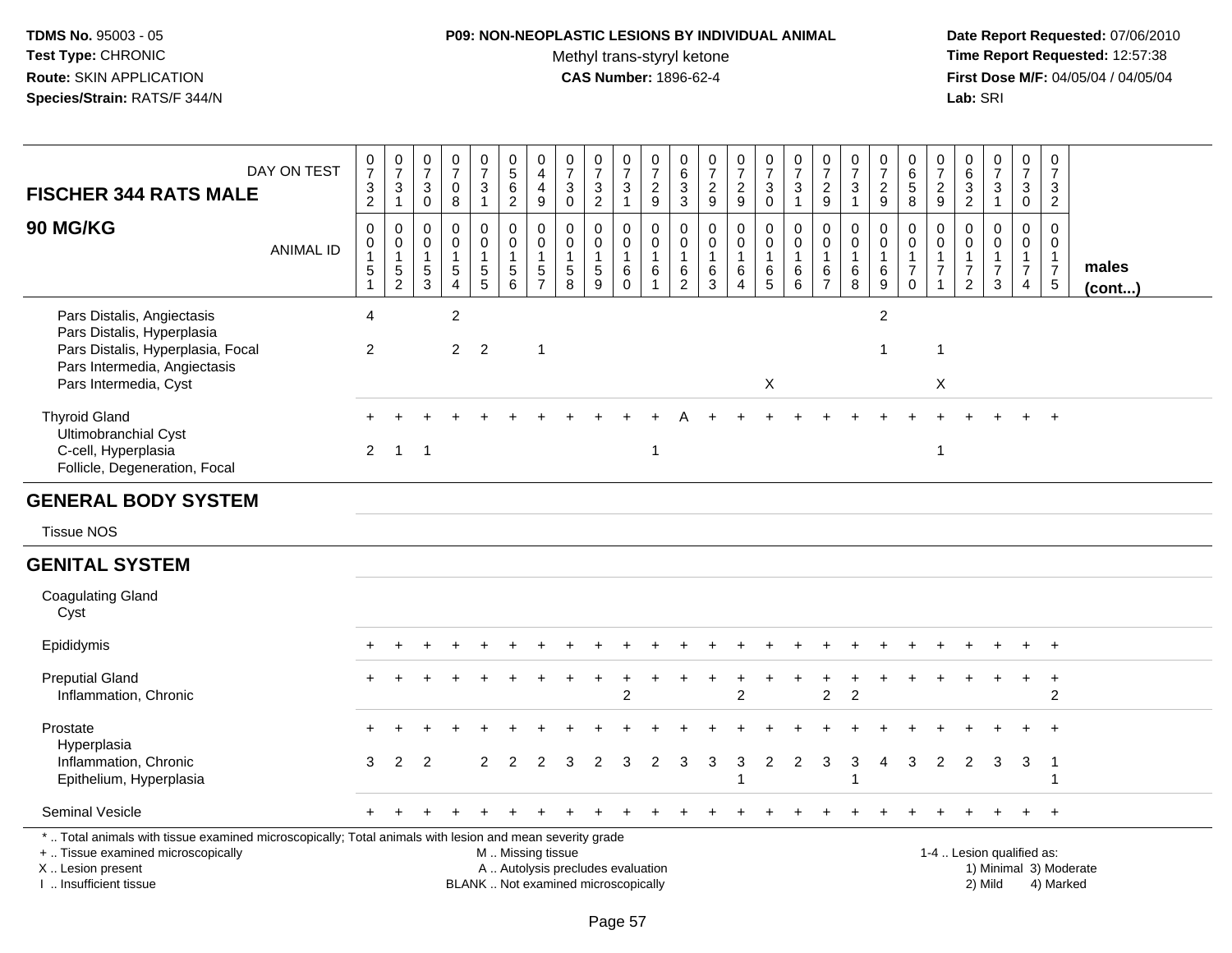# **P09: NON-NEOPLASTIC LESIONS BY INDIVIDUAL ANIMAL**

Methyl trans-styryl ketone<br>CAS Number: 1896-62-4

| DAY ON TEST<br><b>FISCHER 344 RATS MALE</b>                                                                                                                                                  | $\frac{0}{7}$<br>$\ensuremath{\mathsf{3}}$<br>$\overline{2}$ | $\frac{0}{7}$<br>$\ensuremath{\mathsf{3}}$<br>$\mathbf{1}$                | $\begin{array}{c} 0 \\ 7 \end{array}$<br>3<br>$\mathbf 0$      | $\begin{array}{c} 0 \\ 7 \end{array}$<br>$\mathbf 0$<br>8                  | $\begin{array}{c} 0 \\ 7 \end{array}$<br>3<br>$\mathbf{1}$ | 0<br>$\overline{5}$<br>6<br>$\overline{c}$                 | 0<br>$\overline{4}$<br>$\overline{\mathbf{4}}$<br>9     | $\frac{0}{7}$<br>$\sqrt{3}$<br>0                 | $\begin{array}{c} 0 \\ 7 \end{array}$<br>$\sqrt{3}$<br>$\overline{2}$    | $\begin{array}{c} 0 \\ 7 \end{array}$<br>$\mathbf{3}$<br>$\overline{1}$ | $\begin{array}{c} 0 \\ 7 \end{array}$<br>$\sqrt{2}$<br>$\overline{9}$ | 0<br>$\,6\,$<br>$\ensuremath{\mathsf{3}}$<br>$\mathbf{3}$ | $\frac{0}{7}$<br>$\overline{c}$<br>9              | $\frac{0}{7}$<br>$\overline{c}$<br>9                             | $\frac{0}{7}$<br>3<br>$\mathbf 0$       | $\frac{0}{7}$<br>$\mathbf{3}$<br>$\mathbf{1}$ | $\begin{array}{c} 0 \\ 7 \end{array}$<br>$\overline{c}$<br>9 | $\begin{array}{c} 0 \\ 7 \end{array}$<br>$\mathbf{3}$<br>$\overline{1}$ | $\begin{array}{c} 0 \\ 7 \end{array}$<br>$\overline{\mathbf{c}}$<br>9 | $\mathbf 0$<br>$\,6\,$<br>$\overline{5}$<br>8                                | 0<br>$\overline{7}$<br>$\overline{c}$<br>9     | $_{6}^{\rm 0}$<br>$\overline{3}$<br>$\overline{2}$                            | $\frac{0}{7}$<br>$\mathbf{3}$<br>$\mathbf{1}$        | $\frac{0}{7}$<br>3<br>$\overline{0}$                                        | $\pmb{0}$<br>$\overline{7}$<br>$\sqrt{3}$<br>$\overline{2}$                    |                       |
|----------------------------------------------------------------------------------------------------------------------------------------------------------------------------------------------|--------------------------------------------------------------|---------------------------------------------------------------------------|----------------------------------------------------------------|----------------------------------------------------------------------------|------------------------------------------------------------|------------------------------------------------------------|---------------------------------------------------------|--------------------------------------------------|--------------------------------------------------------------------------|-------------------------------------------------------------------------|-----------------------------------------------------------------------|-----------------------------------------------------------|---------------------------------------------------|------------------------------------------------------------------|-----------------------------------------|-----------------------------------------------|--------------------------------------------------------------|-------------------------------------------------------------------------|-----------------------------------------------------------------------|------------------------------------------------------------------------------|------------------------------------------------|-------------------------------------------------------------------------------|------------------------------------------------------|-----------------------------------------------------------------------------|--------------------------------------------------------------------------------|-----------------------|
| <b>90 MG/KG</b><br><b>ANIMAL ID</b>                                                                                                                                                          | $\mathbf 0$<br>0<br>$\overline{1}$<br>5<br>$\overline{1}$    | $\mathbf 0$<br>$\pmb{0}$<br>$\mathbf{1}$<br>$\mathbf 5$<br>$\overline{c}$ | $\mathbf{0}$<br>$\mathbf 0$<br>$\mathbf{1}$<br>$\sqrt{5}$<br>3 | $\mathbf 0$<br>$\mathbf 0$<br>$\mathbf{1}$<br>$\sqrt{5}$<br>$\overline{4}$ | 0<br>0<br>$\mathbf{1}$<br>$\,$ 5 $\,$<br>5                 | $\Omega$<br>$\mathbf 0$<br>$\mathbf{1}$<br>$\sqrt{5}$<br>6 | 0<br>0<br>$\mathbf{1}$<br>$\,$ 5 $\,$<br>$\overline{7}$ | $\Omega$<br>0<br>$\mathbf{1}$<br>$\sqrt{5}$<br>8 | $\Omega$<br>0<br>$\mathbf{1}$<br>$\sqrt{5}$<br>9                         | $\Omega$<br>$\mathsf{O}$<br>$\overline{1}$<br>$\,6$<br>$\Omega$         | $\mathbf 0$<br>$\mathbf 0$<br>$\overline{1}$<br>6<br>$\overline{1}$   | $\Omega$<br>0<br>$\overline{1}$<br>6<br>2                 | $\Omega$<br>$\mathbf 0$<br>$\mathbf{1}$<br>6<br>3 | $\mathbf 0$<br>$\mathbf 0$<br>$\mathbf 1$<br>6<br>$\overline{4}$ | $\Omega$<br>0<br>$\mathbf{1}$<br>$^6_5$ | 0<br>$\pmb{0}$<br>$\mathbf{1}$<br>$\,6$<br>6  | $\Omega$<br>0<br>$\mathbf{1}$<br>6<br>$\overline{7}$         | $\mathbf 0$<br>$\mathbf 0$<br>$\mathbf{1}$<br>$\,6$<br>8                | 0<br>0<br>$\mathbf{1}$<br>$\,6\,$<br>9                                | $\Omega$<br>$\mathbf 0$<br>$\overline{1}$<br>$\boldsymbol{7}$<br>$\mathbf 0$ | $\Omega$<br>0<br>$\mathbf 1$<br>$\overline{7}$ | $\Omega$<br>$\mathbf 0$<br>$\mathbf{1}$<br>$\boldsymbol{7}$<br>$\overline{2}$ | $\Omega$<br>0<br>$\mathbf{1}$<br>$\overline{7}$<br>3 | $\Omega$<br>$\mathbf 0$<br>$\mathbf{1}$<br>$\overline{7}$<br>$\overline{4}$ | $\Omega$<br>$\mathbf 0$<br>$\overline{1}$<br>$\overline{7}$<br>$5\phantom{.0}$ | males<br>$($ cont $)$ |
| Degeneration                                                                                                                                                                                 |                                                              |                                                                           |                                                                |                                                                            |                                                            |                                                            |                                                         |                                                  |                                                                          |                                                                         |                                                                       |                                                           |                                                   |                                                                  |                                         |                                               |                                                              |                                                                         |                                                                       |                                                                              |                                                |                                                                               | 3                                                    |                                                                             |                                                                                |                       |
| <b>Testes</b><br>Artery, Inflammation, Chronic                                                                                                                                               |                                                              |                                                                           |                                                                |                                                                            |                                                            |                                                            |                                                         |                                                  |                                                                          |                                                                         |                                                                       |                                                           |                                                   |                                                                  |                                         |                                               |                                                              |                                                                         |                                                                       |                                                                              |                                                |                                                                               |                                                      |                                                                             |                                                                                |                       |
| Germinal Epithelium, Atrophy<br>Interstitial Cell, Hyperplasia                                                                                                                               | $\mathbf{2}^{\circ}$                                         | 3                                                                         | 2                                                              | -1                                                                         |                                                            |                                                            |                                                         | $\overline{2}$                                   | $\overline{2}$                                                           | 3                                                                       | 2                                                                     | 2                                                         | $\mathbf{1}$                                      | 3<br>$\mathbf{1}$                                                | 2                                       |                                               | $\mathbf{1}$                                                 | 3                                                                       | $\overline{2}$                                                        |                                                                              | 1                                              | 3<br>$\mathbf{1}$                                                             | $\mathbf 1$                                          | 1<br>$\mathbf{1}$                                                           | 2<br>$\overline{\mathbf{1}}$                                                   |                       |
| <b>HEMATOPOIETIC SYSTEM</b>                                                                                                                                                                  |                                                              |                                                                           |                                                                |                                                                            |                                                            |                                                            |                                                         |                                                  |                                                                          |                                                                         |                                                                       |                                                           |                                                   |                                                                  |                                         |                                               |                                                              |                                                                         |                                                                       |                                                                              |                                                |                                                                               |                                                      |                                                                             |                                                                                |                       |
| <b>Bone Marrow</b><br>Hyperplasia<br>Myelofibrosis                                                                                                                                           |                                                              |                                                                           |                                                                |                                                                            |                                                            | 3                                                          |                                                         |                                                  |                                                                          |                                                                         |                                                                       |                                                           |                                                   |                                                                  |                                         |                                               |                                                              |                                                                         |                                                                       |                                                                              | 3                                              |                                                                               |                                                      |                                                                             |                                                                                |                       |
| Lymph Node<br>Mediastinal, Ectasia<br>Mediastinal, Hemorrhage<br>Mediastinal, Hyperplasia, Lymphoid<br>Mediastinal, Pigmentation                                                             | $+$<br>$\overline{c}$<br>$\overline{2}$<br>$\overline{2}$    | $\ddot{}$                                                                 | $\ddot{}$                                                      |                                                                            |                                                            | $+$                                                        |                                                         |                                                  |                                                                          |                                                                         |                                                                       |                                                           |                                                   | $+$                                                              | $\ddot{}$<br>3                          |                                               |                                                              |                                                                         | $\ddot{}$                                                             | $+$                                                                          |                                                |                                                                               | $+$<br>-1<br>3                                       | $+$                                                                         |                                                                                |                       |
| Pancreatic, Ectasia<br>Pancreatic, Hyperplasia, Lymphoid                                                                                                                                     |                                                              | 3                                                                         |                                                                |                                                                            |                                                            |                                                            |                                                         |                                                  |                                                                          |                                                                         |                                                                       |                                                           |                                                   |                                                                  | 3                                       |                                               |                                                              |                                                                         |                                                                       | 4                                                                            |                                                |                                                                               |                                                      | 3<br>$\overline{c}$                                                         |                                                                                |                       |
| Lymph Node, Mandibular<br>Ectasia<br>Hyperplasia, Lymphoid                                                                                                                                   | М                                                            | M                                                                         | м                                                              | $+$                                                                        | м                                                          | M                                                          | М                                                       | м                                                | M                                                                        | M                                                                       | M                                                                     | M                                                         | M                                                 | M                                                                | M                                       | M                                             | M                                                            | M                                                                       | M                                                                     | M                                                                            | M                                              | м                                                                             | M                                                    | M M                                                                         |                                                                                |                       |
| Lymph Node, Mesenteric<br>Ectasia                                                                                                                                                            | $\pm$                                                        | $\div$<br>$\overline{2}$                                                  |                                                                |                                                                            |                                                            |                                                            |                                                         |                                                  |                                                                          |                                                                         |                                                                       |                                                           |                                                   |                                                                  |                                         | $\overline{2}$                                |                                                              |                                                                         |                                                                       |                                                                              |                                                |                                                                               |                                                      |                                                                             | $+$                                                                            |                       |
| Hemorrhage<br>Hyperplasia, Lymphoid                                                                                                                                                          |                                                              |                                                                           |                                                                |                                                                            | 2<br>$\overline{2}$                                        |                                                            |                                                         | $\overline{c}$                                   |                                                                          | $\overline{2}$                                                          | -1                                                                    |                                                           | 1<br>$\overline{c}$                               | $\overline{2}$                                                   |                                         | $\overline{c}$                                |                                                              |                                                                         |                                                                       |                                                                              |                                                |                                                                               |                                                      | -1                                                                          | 2                                                                              |                       |
| Spleen                                                                                                                                                                                       | $+$                                                          |                                                                           |                                                                |                                                                            |                                                            |                                                            |                                                         |                                                  |                                                                          |                                                                         |                                                                       |                                                           |                                                   |                                                                  |                                         |                                               |                                                              |                                                                         |                                                                       |                                                                              |                                                |                                                                               |                                                      | $^+$                                                                        | $\overline{+}$                                                                 |                       |
| *  Total animals with tissue examined microscopically; Total animals with lesion and mean severity grade<br>+  Tissue examined microscopically<br>X Lesion present<br>I. Insufficient tissue |                                                              |                                                                           |                                                                |                                                                            |                                                            | M  Missing tissue                                          |                                                         |                                                  | A  Autolysis precludes evaluation<br>BLANK  Not examined microscopically |                                                                         |                                                                       |                                                           |                                                   |                                                                  |                                         |                                               |                                                              |                                                                         |                                                                       |                                                                              |                                                |                                                                               | 1-4  Lesion qualified as:<br>2) Mild                 |                                                                             | 1) Minimal 3) Moderate<br>4) Marked                                            |                       |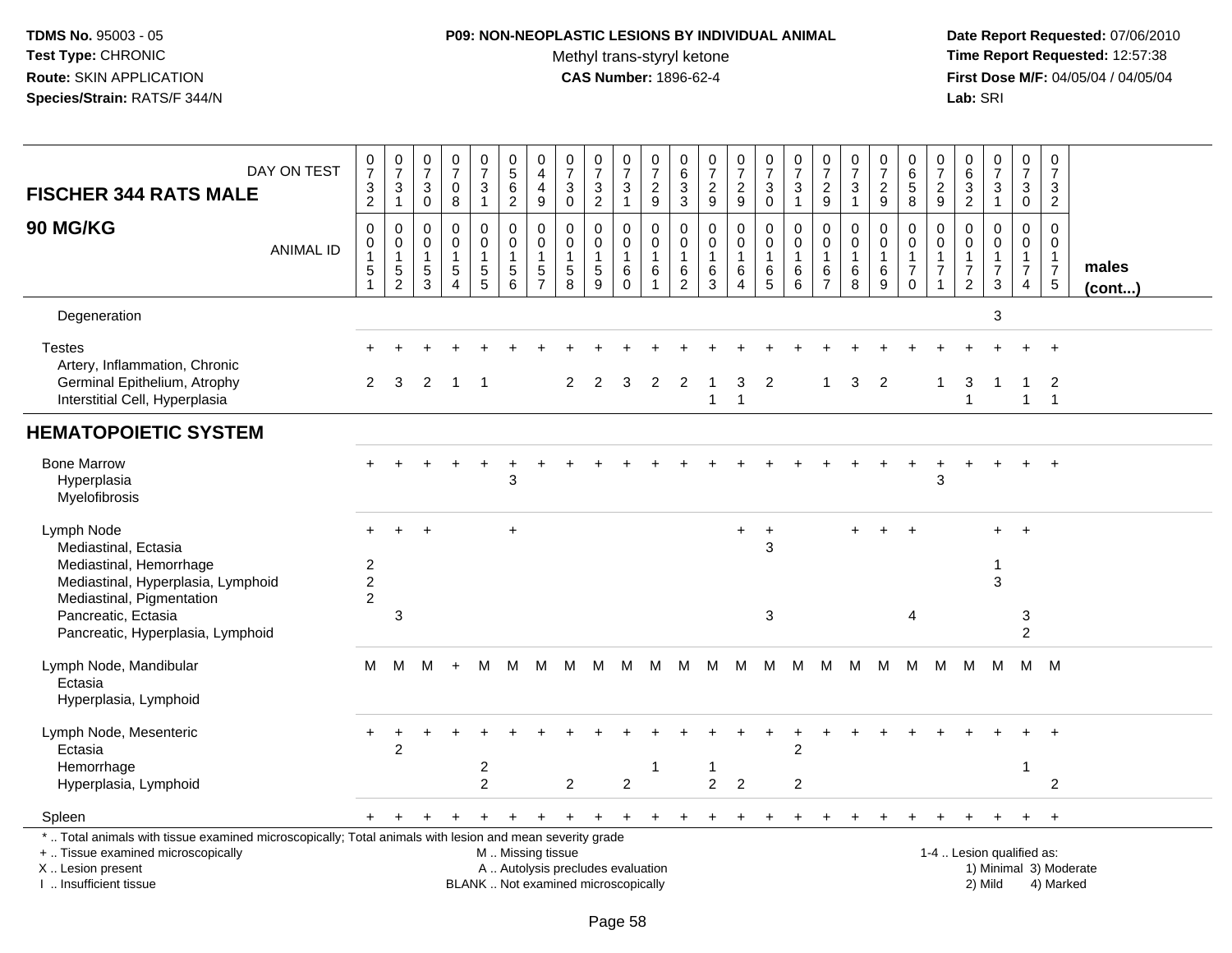# **P09: NON-NEOPLASTIC LESIONS BY INDIVIDUAL ANIMAL**

Methyl trans-styryl ketone<br>CAS Number: 1896-62-4

 **Date Report Requested:** 07/06/2010 **Time Report Requested:** 12:57:38 **First Dose M/F:** 04/05/04 / 04/05/04<br>Lab: SRI **Lab:** SRI

| DAY ON TEST<br><b>FISCHER 344 RATS MALE</b>                                                                                                                | $\frac{0}{7}$<br>$\frac{3}{2}$       | $\frac{0}{7}$<br>$\ensuremath{\mathsf{3}}$<br>$\mathbf{1}$ | $\begin{array}{c} 0 \\ 7 \end{array}$<br>$\ensuremath{\mathsf{3}}$<br>$\mathsf{O}\xspace$ | $\begin{smallmatrix} 0\\7 \end{smallmatrix}$<br>$\pmb{0}$<br>8                   | $\begin{smallmatrix}0\\7\end{smallmatrix}$<br>$\mathbf{3}$<br>$\mathbf{1}$ | $\begin{array}{c} 0 \\ 5 \end{array}$<br>$\,6\,$<br>$\overline{2}$ | $\begin{array}{c} 0 \\ 4 \\ 4 \end{array}$<br>$\boldsymbol{9}$ | $\begin{array}{c} 0 \\ 7 \end{array}$<br>$\frac{3}{0}$                              | $\begin{array}{c} 0 \\ 7 \end{array}$<br>$\frac{3}{2}$                             | $\begin{array}{c} 0 \\ 7 \end{array}$<br>$\frac{3}{1}$ | $\begin{array}{c} 0 \\ 7 \end{array}$<br>$\frac{2}{9}$    | $\begin{matrix} 0 \\ 6 \end{matrix}$<br>$\overline{3}$<br>$\overline{3}$ | $\begin{array}{c} 0 \\ 7 \end{array}$<br>$\frac{2}{9}$          | $\frac{0}{7}$<br>$\frac{2}{9}$             | $\begin{array}{c} 0 \\ 7 \end{array}$<br>$\frac{3}{0}$         | $\frac{0}{7}$<br>$\sqrt{3}$<br>$\mathbf{1}$    | $\begin{array}{c} 0 \\ 7 \end{array}$<br>$\frac{2}{9}$            | $\begin{array}{c} 0 \\ 7 \end{array}$<br>$\sqrt{3}$<br>$\overline{1}$ | $\frac{0}{7}$<br>$\frac{2}{9}$                                  | $_{6}^{\rm 0}$<br>$\overline{5}$<br>$\overline{8}$                 | $\frac{0}{7}$<br>$\frac{2}{9}$                          | $\begin{array}{c} 0 \\ 6 \\ 3 \\ 2 \end{array}$           | $\begin{array}{c} 0 \\ 7 \end{array}$<br>$\frac{3}{1}$                               | $\begin{smallmatrix} 0\\7 \end{smallmatrix}$<br>$_0^3$                         | $\frac{0}{7}$<br>$\mathbf{3}$<br>$\overline{2}$                          |                       |
|------------------------------------------------------------------------------------------------------------------------------------------------------------|--------------------------------------|------------------------------------------------------------|-------------------------------------------------------------------------------------------|----------------------------------------------------------------------------------|----------------------------------------------------------------------------|--------------------------------------------------------------------|----------------------------------------------------------------|-------------------------------------------------------------------------------------|------------------------------------------------------------------------------------|--------------------------------------------------------|-----------------------------------------------------------|--------------------------------------------------------------------------|-----------------------------------------------------------------|--------------------------------------------|----------------------------------------------------------------|------------------------------------------------|-------------------------------------------------------------------|-----------------------------------------------------------------------|-----------------------------------------------------------------|--------------------------------------------------------------------|---------------------------------------------------------|-----------------------------------------------------------|--------------------------------------------------------------------------------------|--------------------------------------------------------------------------------|--------------------------------------------------------------------------|-----------------------|
| 90 MG/KG<br><b>ANIMAL ID</b>                                                                                                                               | 0<br>0<br>$\mathbf{1}$<br>$\sqrt{5}$ | $\pmb{0}$<br>$\mathbf 0$<br>$\mathbf{1}$<br>$\frac{5}{2}$  | $\mathbf 0$<br>$\mathbf 0$<br>$\mathbf{1}$<br>$\overline{5}$<br>3                         | $\mathbf 0$<br>$\pmb{0}$<br>$\mathbf{1}$<br>$\sqrt{5}$<br>$\boldsymbol{\Lambda}$ | $\pmb{0}$<br>$\mathbf 0$<br>$\mathbf{1}$<br>$\frac{5}{5}$                  | $\pmb{0}$<br>$\pmb{0}$<br>$\mathbf{1}$<br>5<br>6                   | 0<br>$\pmb{0}$<br>$\mathbf{1}$<br>$\frac{5}{7}$                | $\mathbf 0$<br>$\mathbf 0$<br>$\mathbf{1}$<br>$\begin{array}{c} 5 \\ 8 \end{array}$ | $\mathbf 0$<br>$\mathsf{O}\xspace$<br>$\mathbf{1}$<br>$\sqrt{5}$<br>$\overline{9}$ | 0<br>$\mathbf 0$<br>$\mathbf{1}$<br>6<br>$\mathbf 0$   | 0<br>$\mathbf 0$<br>$\overline{1}$<br>6<br>$\overline{1}$ | $\boldsymbol{0}$<br>$\mathbf 0$<br>$\mathbf{1}$<br>6<br>$\overline{2}$   | $\mathbf 0$<br>$\mathbf 0$<br>$\mathbf{1}$<br>6<br>$\mathbf{3}$ | 0<br>$\mathbf 0$<br>$\mathbf{1}$<br>6<br>4 | $\pmb{0}$<br>$\mathsf{O}\xspace$<br>$\mathbf{1}$<br>$6\over 5$ | 0<br>$\pmb{0}$<br>$\mathbf{1}$<br>$\,6\,$<br>6 | $\mathbf 0$<br>$\pmb{0}$<br>$\overline{1}$<br>6<br>$\overline{7}$ | $\mathbf 0$<br>$\mathbf 0$<br>$\mathbf{1}$<br>$\,6\,$<br>8            | 0<br>$\mathsf{O}\xspace$<br>$\mathbf{1}$<br>6<br>$\overline{9}$ | $\mathbf 0$<br>$\mathsf{O}\xspace$<br>$\frac{1}{7}$<br>$\mathbf 0$ | $\mathbf 0$<br>0<br>$\mathbf{1}$<br>$\overline{7}$<br>1 | 0<br>$\mathsf{O}\xspace$<br>$\mathbf{1}$<br>$\frac{7}{2}$ | $\pmb{0}$<br>$\mathsf{O}\xspace$<br>$\mathbf{1}$<br>$\overline{7}$<br>$\mathfrak{Z}$ | $\mathbf 0$<br>$\mathbf 0$<br>$\mathbf{1}$<br>$\overline{7}$<br>$\overline{4}$ | $\mathbf 0$<br>$\mathbf 0$<br>$\begin{array}{c} 1 \\ 7 \\ 5 \end{array}$ | males<br>$($ cont $)$ |
| <b>Accessory Spleen</b><br>Fibrosis<br>Hematopoietic Cell Proliferation<br>Hemorrhage<br>Necrosis<br>Pigmentation                                          |                                      |                                                            | $\frac{2}{2}$                                                                             |                                                                                  | $\overline{2}$                                                             | -3                                                                 |                                                                | $\overline{2}$                                                                      |                                                                                    |                                                        | $\overline{2}$                                            | $\mathbf{1}$<br>3                                                        | $\overline{2}$                                                  | $\overline{\phantom{0}}^2$                 |                                                                |                                                | -1                                                                |                                                                       |                                                                 | 4                                                                  | -1                                                      | 3                                                         | 3                                                                                    |                                                                                | $\mathbf 1$                                                              |                       |
| Thymus                                                                                                                                                     |                                      |                                                            |                                                                                           |                                                                                  |                                                                            |                                                                    |                                                                |                                                                                     |                                                                                    |                                                        |                                                           |                                                                          |                                                                 |                                            |                                                                |                                                |                                                                   |                                                                       |                                                                 |                                                                    |                                                         |                                                           |                                                                                      |                                                                                | $+$                                                                      |                       |
| <b>INTEGUMENTARY SYSTEM</b>                                                                                                                                |                                      |                                                            |                                                                                           |                                                                                  |                                                                            |                                                                    |                                                                |                                                                                     |                                                                                    |                                                        |                                                           |                                                                          |                                                                 |                                            |                                                                |                                                |                                                                   |                                                                       |                                                                 |                                                                    |                                                         |                                                           |                                                                                      |                                                                                |                                                                          |                       |
| <b>Mammary Gland</b><br>Hyperplasia                                                                                                                        | 3                                    | $\overline{\Lambda}$                                       |                                                                                           |                                                                                  | Δ                                                                          | $\mathcal{P}$                                                      |                                                                |                                                                                     |                                                                                    | $\overline{2}$                                         | 3                                                         | 3                                                                        |                                                                 | $\boldsymbol{\Lambda}$                     | 3                                                              | 3                                              | 3                                                                 | 3                                                                     | $\overline{2}$                                                  | 3                                                                  |                                                         | $\overline{2}$                                            | $\overline{4}$                                                                       | +<br>3                                                                         | $+$                                                                      |                       |
| Skin<br>Cyst Epithelial Inclusion<br>Hyperkeratosis<br>Inflammation, Chronic                                                                               |                                      |                                                            |                                                                                           |                                                                                  |                                                                            |                                                                    |                                                                |                                                                                     |                                                                                    |                                                        |                                                           |                                                                          |                                                                 |                                            |                                                                |                                                |                                                                   |                                                                       |                                                                 |                                                                    |                                                         |                                                           |                                                                                      |                                                                                |                                                                          |                       |
| Ulcer<br>Control, Hyperkeratosis<br>Control Epidermis, Hyperplasia                                                                                         | 3                                    | $\overline{1}$                                             | 4                                                                                         | $\overline{4}$                                                                   |                                                                            | $\Delta$                                                           |                                                                | 3                                                                                   |                                                                                    | $\overline{2}$                                         |                                                           | Δ                                                                        |                                                                 |                                            |                                                                |                                                | 3                                                                 | $\boldsymbol{\Lambda}$                                                |                                                                 | 4                                                                  | $\boldsymbol{\Lambda}$                                  |                                                           |                                                                                      |                                                                                | 4                                                                        |                       |
| Epidermis, Hyperplasia<br>Epidermis, Site Of Application, Hyperplasia<br>Site Of Application, Hyperkeratosis<br>Site Of Application, Inflammation, Chronic | 3<br>3                               | 3                                                          | 4<br>3                                                                                    | 3<br>3                                                                           | 3                                                                          | 4<br>3                                                             | $\mathbf{1}$<br>3                                              | $\mathbf{3}$<br>$\overline{2}$                                                      |                                                                                    | $\lambda$                                              | $\overline{2}$                                            | 4                                                                        | 3<br>3                                                          | $\overline{4}$<br>$\overline{4}$           | $\overline{4}$<br>3                                            | $\overline{2}$                                 | 3                                                                 | 1<br>$\overline{4}$                                                   | 1<br>3<br>$\overline{c}$                                        | 2                                                                  | 4<br>$\overline{1}$                                     | 2                                                         | 3<br>3                                                                               | $\overline{2}$                                                                 | 3<br>$\mathbf{1}$<br>3                                                   |                       |
| <b>MUSCULOSKELETAL SYSTEM</b>                                                                                                                              |                                      |                                                            |                                                                                           |                                                                                  |                                                                            |                                                                    |                                                                |                                                                                     |                                                                                    |                                                        |                                                           |                                                                          |                                                                 |                                            |                                                                |                                                |                                                                   |                                                                       |                                                                 |                                                                    |                                                         |                                                           |                                                                                      |                                                                                |                                                                          |                       |
| <b>Bone</b>                                                                                                                                                |                                      |                                                            |                                                                                           |                                                                                  |                                                                            |                                                                    |                                                                |                                                                                     |                                                                                    |                                                        |                                                           |                                                                          |                                                                 |                                            |                                                                |                                                |                                                                   |                                                                       |                                                                 |                                                                    |                                                         |                                                           |                                                                                      |                                                                                | $\overline{+}$                                                           |                       |
| *  Total animals with tissue examined microscopically; Total animals with lesion and mean severity grade<br>+  Tissue examined microscopically             |                                      |                                                            |                                                                                           |                                                                                  |                                                                            | M  Missing tissue                                                  |                                                                |                                                                                     |                                                                                    |                                                        |                                                           |                                                                          |                                                                 |                                            |                                                                |                                                |                                                                   |                                                                       |                                                                 |                                                                    |                                                         |                                                           | 1-4  Lesion qualified as:                                                            |                                                                                |                                                                          |                       |

X .. Lesion present

I .. Insufficient tissue

BLANK .. Not examined microscopically and the state of the 2) Mild

A .. Autolysis precludes evaluation and the service of the service of the service of the service of the service of the service of the service of the service of the service of the service of the service of the service of th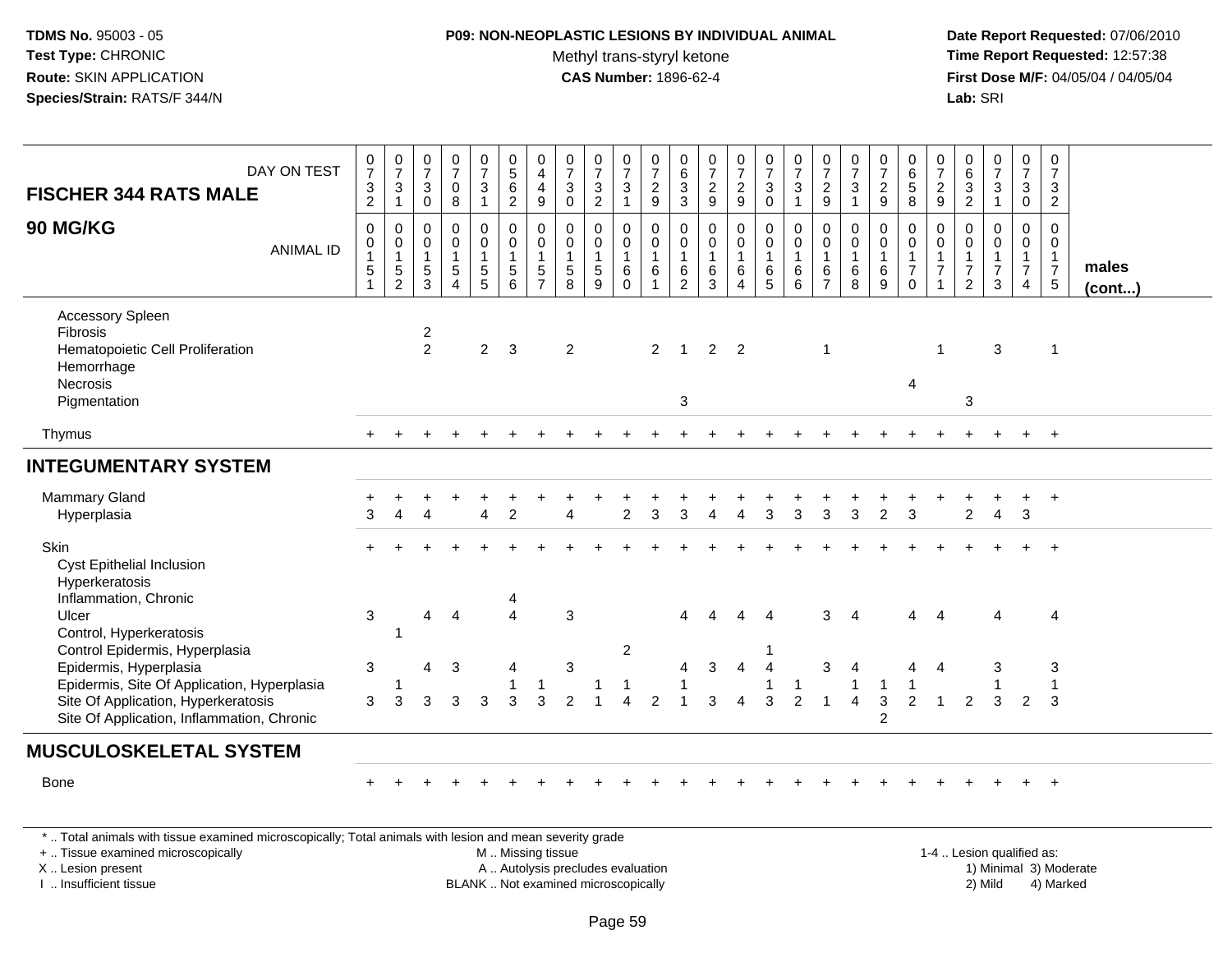#### **P09: NON-NEOPLASTIC LESIONS BY INDIVIDUAL ANIMAL**

Methyl trans-styryl ketone<br>CAS Number: 1896-62-4

 **Date Report Requested:** 07/06/2010 **Time Report Requested:** 12:57:38 **First Dose M/F:** 04/05/04 / 04/05/04<br>Lab: SRI **Lab:** SRI

| DAY ON TEST                                                                                                                                    | $\frac{0}{7}$                                                  | $\frac{0}{7}$                                | $\frac{0}{7}$                                       | $\frac{0}{7}$                                          | $\frac{0}{7}$                                 | $\begin{array}{c} 0 \\ 5 \end{array}$                                 | 0<br>$\overline{4}$                                              | 0<br>$\overline{7}$                                  | $\frac{0}{7}$                              | 0<br>$\overline{7}$                           | $\begin{array}{c} 0 \\ 7 \end{array}$                                   | $\begin{array}{c} 0 \\ 6 \end{array}$                                     | $\frac{0}{7}$                                | $\frac{0}{7}$                                | $\frac{0}{7}$                            | $\frac{0}{7}$                                | $\frac{0}{7}$                                       | $\frac{0}{7}$                                            | $\frac{0}{7}$                              | 0<br>$\,6\,$                                                                  | 0<br>$\overline{7}$                          | 0<br>6                                                     | $\frac{0}{7}$                                                                | $\mathbf 0$<br>$\overline{7}$                                        | $\pmb{0}$<br>$\overline{7}$                            |                       |
|------------------------------------------------------------------------------------------------------------------------------------------------|----------------------------------------------------------------|----------------------------------------------|-----------------------------------------------------|--------------------------------------------------------|-----------------------------------------------|-----------------------------------------------------------------------|------------------------------------------------------------------|------------------------------------------------------|--------------------------------------------|-----------------------------------------------|-------------------------------------------------------------------------|---------------------------------------------------------------------------|----------------------------------------------|----------------------------------------------|------------------------------------------|----------------------------------------------|-----------------------------------------------------|----------------------------------------------------------|--------------------------------------------|-------------------------------------------------------------------------------|----------------------------------------------|------------------------------------------------------------|------------------------------------------------------------------------------|----------------------------------------------------------------------|--------------------------------------------------------|-----------------------|
| <b>FISCHER 344 RATS MALE</b>                                                                                                                   | $\ensuremath{\mathsf{3}}$<br>$\sqrt{2}$                        | 3<br>1                                       | 3<br>$\mathbf 0$                                    | $\pmb{0}$<br>8                                         | 3<br>$\mathbf{1}$                             | $\,6\,$<br>$\overline{2}$                                             | $\overline{4}$<br>9                                              | 3<br>$\mathbf 0$                                     | 3<br>$\overline{2}$                        | 3<br>$\mathbf{1}$                             | $\boldsymbol{2}$<br>$\boldsymbol{9}$                                    | $\frac{3}{3}$                                                             | $\overline{c}$<br>$\boldsymbol{9}$           | $\overline{a}$<br>$\boldsymbol{9}$           | $\mathbf{3}$<br>$\pmb{0}$                | $\mathbf{3}$<br>$\mathbf{1}$                 | $\overline{a}$<br>$\boldsymbol{9}$                  | $\sqrt{3}$<br>$\overline{1}$                             | $\boldsymbol{2}$<br>$\boldsymbol{9}$       | $\overline{5}$<br>8                                                           | $\overline{c}$<br>9                          | $\frac{3}{2}$                                              | $\sqrt{3}$<br>$\mathbf{1}$                                                   | $\mathbf{3}$<br>$\mathsf{O}\xspace$                                  | $\mathbf{3}$<br>$\overline{2}$                         |                       |
| 90 MG/KG<br><b>ANIMAL ID</b>                                                                                                                   | $\pmb{0}$<br>0<br>$\overline{1}$<br>$\sqrt{5}$<br>$\mathbf{1}$ | 0<br>0<br>$\mathbf 1$<br>5<br>$\overline{c}$ | 0<br>$\mathbf 0$<br>$\mathbf{1}$<br>$\sqrt{5}$<br>3 | 0<br>0<br>$\mathbf{1}$<br>$\sqrt{5}$<br>$\overline{4}$ | 0<br>$\mathbf 0$<br>1<br>5<br>$5\phantom{.0}$ | $\mathbf 0$<br>$\mathbf 0$<br>$\overline{1}$<br>$\sqrt{5}$<br>$\,6\,$ | 0<br>$\mathbf 0$<br>$\mathbf{1}$<br>$\sqrt{5}$<br>$\overline{7}$ | $\mathbf 0$<br>$\mathbf 0$<br>$\mathbf{1}$<br>5<br>8 | 0<br>$\mathbf 0$<br>$\mathbf{1}$<br>5<br>9 | 0<br>0<br>$\mathbf{1}$<br>6<br>$\overline{0}$ | $\mathbf 0$<br>$\mathbf 0$<br>$\mathbf{1}$<br>$\,6\,$<br>$\overline{1}$ | $\mathbf 0$<br>$\mathbf 0$<br>$\overline{1}$<br>$\,6\,$<br>$\overline{2}$ | $\pmb{0}$<br>0<br>$\mathbf{1}$<br>$\,6$<br>3 | 0<br>$\mathbf 0$<br>1<br>6<br>$\overline{4}$ | $\pmb{0}$<br>0<br>$\mathbf{1}$<br>6<br>5 | 0<br>$\pmb{0}$<br>$\mathbf{1}$<br>$\,6$<br>6 | $\Omega$<br>0<br>$\mathbf 1$<br>6<br>$\overline{7}$ | $\pmb{0}$<br>$\mathbf 0$<br>$\mathbf{1}$<br>$\,6\,$<br>8 | 0<br>$\mathbf 0$<br>$\mathbf{1}$<br>6<br>9 | $\mathbf 0$<br>$\mathbf 0$<br>$\overline{1}$<br>$\boldsymbol{7}$<br>$\pmb{0}$ | $\mathbf 0$<br>0<br>1<br>$\overline{7}$<br>1 | 0<br>0<br>$\mathbf{1}$<br>$\overline{7}$<br>$\overline{c}$ | $\mathbf 0$<br>$\mathbf 0$<br>$\mathbf{1}$<br>$\overline{7}$<br>$\mathbf{3}$ | $\mathbf 0$<br>0<br>$\mathbf{1}$<br>$\overline{7}$<br>$\overline{4}$ | 0<br>0<br>$\mathbf{1}$<br>$\overline{7}$<br>$\sqrt{5}$ | males<br>$($ cont $)$ |
| <b>Skeletal Muscle</b>                                                                                                                         |                                                                |                                              |                                                     |                                                        |                                               |                                                                       |                                                                  |                                                      |                                            |                                               |                                                                         |                                                                           |                                              |                                              |                                          |                                              |                                                     | $\pm$                                                    |                                            |                                                                               |                                              |                                                            |                                                                              |                                                                      |                                                        |                       |
| <b>NERVOUS SYSTEM</b>                                                                                                                          |                                                                |                                              |                                                     |                                                        |                                               |                                                                       |                                                                  |                                                      |                                            |                                               |                                                                         |                                                                           |                                              |                                              |                                          |                                              |                                                     |                                                          |                                            |                                                                               |                                              |                                                            |                                                                              |                                                                      |                                                        |                       |
| <b>Brain</b><br>Compression                                                                                                                    |                                                                | 3                                            |                                                     |                                                        |                                               |                                                                       |                                                                  | 3                                                    |                                            |                                               | 4                                                                       | $\overline{2}$                                                            |                                              | $\overline{2}$                               |                                          |                                              | 3                                                   | $\overline{A}$                                           |                                            | 3                                                                             |                                              | 4                                                          | $\mathbf{1}$                                                                 | 3                                                                    | $\ddot{}$                                              |                       |
| <b>Peripheral Nerve</b>                                                                                                                        |                                                                |                                              |                                                     |                                                        |                                               |                                                                       | $\pm$                                                            |                                                      |                                            |                                               |                                                                         |                                                                           |                                              |                                              |                                          |                                              |                                                     |                                                          |                                            |                                                                               |                                              |                                                            |                                                                              |                                                                      |                                                        |                       |
| Spinal Cord                                                                                                                                    |                                                                |                                              |                                                     |                                                        |                                               |                                                                       | $\ddot{}$                                                        |                                                      |                                            |                                               |                                                                         |                                                                           |                                              |                                              |                                          |                                              |                                                     |                                                          |                                            |                                                                               |                                              |                                                            |                                                                              |                                                                      |                                                        |                       |
| <b>RESPIRATORY SYSTEM</b>                                                                                                                      |                                                                |                                              |                                                     |                                                        |                                               |                                                                       |                                                                  |                                                      |                                            |                                               |                                                                         |                                                                           |                                              |                                              |                                          |                                              |                                                     |                                                          |                                            |                                                                               |                                              |                                                            |                                                                              |                                                                      |                                                        |                       |
| Lung<br>Foreign Body<br>Hemorrhage                                                                                                             |                                                                |                                              |                                                     |                                                        |                                               |                                                                       |                                                                  |                                                      |                                            |                                               |                                                                         |                                                                           |                                              |                                              |                                          |                                              |                                                     |                                                          |                                            |                                                                               |                                              |                                                            | ÷<br>$\boldsymbol{\mathsf{X}}$                                               | $\ddot{}$                                                            | $+$                                                    |                       |
| Infiltration Cellular, Histiocyte<br>Inflammation, Chronic<br>Metaplasia, Osseous                                                              | $\mathbf{1}$                                                   |                                              | $\overline{2}$                                      | $\mathbf{3}$                                           | $\overline{1}$                                | $\overline{1}$<br>$\overline{1}$                                      | $\overline{1}$                                                   | -1                                                   |                                            |                                               | $\mathbf 1$<br>$\overline{1}$                                           |                                                                           | $\mathbf{1}$                                 | -1<br>1                                      |                                          | $\mathbf{1}$                                 |                                                     | $\mathbf{1}$                                             |                                            | $\mathbf{1}$                                                                  | $\mathbf{1}$                                 | -1                                                         | $\mathbf 1$                                                                  | -1                                                                   |                                                        |                       |
| Alveolar Epithelium, Hyperplasia                                                                                                               |                                                                |                                              |                                                     | $\overline{2}$                                         | 3                                             |                                                                       | 1                                                                |                                                      |                                            |                                               |                                                                         |                                                                           |                                              | 3                                            |                                          |                                              |                                                     |                                                          |                                            |                                                                               | 1                                            |                                                            |                                                                              |                                                                      |                                                        |                       |
| Nose<br>Foreign Body<br>Fungus                                                                                                                 | X                                                              | X<br>Χ                                       | $\mathsf{X}$                                        | $\mathsf{X}$                                           | $\times$                                      |                                                                       |                                                                  | $\times$                                             | $\times$                                   | $\times$<br>X                                 |                                                                         |                                                                           | $\mathsf{X}$                                 | $\times$                                     |                                          | X<br>$\sf X$                                 |                                                     |                                                          |                                            |                                                                               |                                              |                                                            |                                                                              |                                                                      | $\ddot{}$                                              |                       |
| Inflammation, Chronic                                                                                                                          | 3                                                              | 3                                            |                                                     |                                                        | 3                                             |                                                                       |                                                                  |                                                      | $\mathbf{3}$                               | 3                                             | $\overline{1}$                                                          |                                                                           | 3                                            | $\overline{1}$                               | -1                                       | $\mathbf{3}$                                 | -1                                                  |                                                          |                                            |                                                                               |                                              |                                                            | $\overline{c}$                                                               |                                                                      |                                                        |                       |
| Olfactory Epithelium, Metaplasia, Respiratory                                                                                                  |                                                                | 1                                            |                                                     | $\mathbf{1}$<br>$\mathbf{1}$                           | $\overline{c}$<br>$\overline{2}$              |                                                                       |                                                                  |                                                      | $\mathbf{1}$                               | $\overline{c}$                                |                                                                         |                                                                           |                                              |                                              |                                          | $\overline{c}$                               |                                                     |                                                          |                                            |                                                                               |                                              |                                                            |                                                                              |                                                                      |                                                        |                       |
| Respiratory Epithelium, Hyperplasia<br>Respiratory Epithelium, Metaplasia,<br>Respiratory                                                      | $\overline{c}$                                                 | $\overline{c}$                               |                                                     |                                                        |                                               |                                                                       |                                                                  | $\overline{c}$                                       | $\overline{c}$                             | 3                                             |                                                                         |                                                                           | 3<br>2                                       | 1                                            |                                          | $\overline{c}$                               |                                                     |                                                          |                                            |                                                                               |                                              |                                                            |                                                                              |                                                                      |                                                        |                       |
| Respiratory Epithelium, Metaplasia, Squamous                                                                                                   |                                                                | $\overline{2}$                               |                                                     |                                                        |                                               |                                                                       |                                                                  |                                                      | $\mathbf{1}$                               | 3                                             |                                                                         |                                                                           |                                              |                                              |                                          | 2                                            |                                                     |                                                          |                                            |                                                                               |                                              |                                                            |                                                                              |                                                                      |                                                        |                       |
| *  Total animals with tissue examined microscopically; Total animals with lesion and mean severity grade<br>+  Tissue examined microscopically |                                                                |                                              |                                                     |                                                        |                                               | M  Missing tissue                                                     |                                                                  |                                                      |                                            |                                               |                                                                         |                                                                           |                                              |                                              |                                          |                                              |                                                     |                                                          |                                            |                                                                               |                                              |                                                            | 1-4  Lesion qualified as:                                                    |                                                                      |                                                        |                       |

X .. Lesion present

I .. Insufficient tissue

BLANK .. Not examined microscopically

A .. Autolysis precludes evaluation and the service of the service of the service of the service of the service of the service of the service of the service of the service of the service of the service of the service of th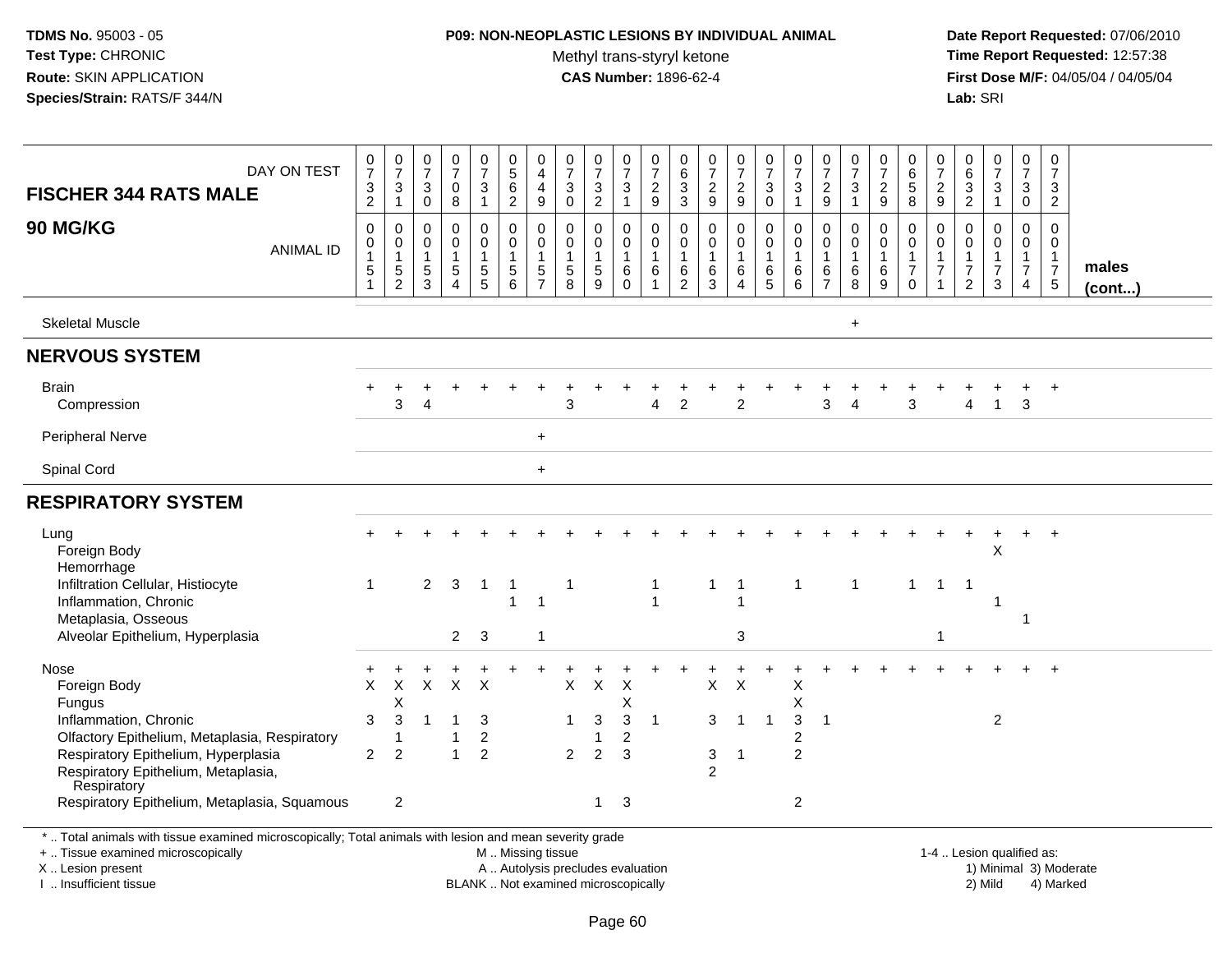## **P09: NON-NEOPLASTIC LESIONS BY INDIVIDUAL ANIMAL**

Methyl trans-styryl ketone<br>CAS Number: 1896-62-4

 **Date Report Requested:** 07/06/2010 **Time Report Requested:** 12:57:38 **First Dose M/F:** 04/05/04 / 04/05/04<br>**Lab:** SRI **Lab:** SRI

| DAY ON TEST<br><b>FISCHER 344 RATS MALE</b><br><b>90 MG/KG</b><br><b>ANIMAL ID</b>                      | $\frac{0}{7}$<br>$\mathbf{3}$<br>2<br>$\mathbf 0$<br>$\Omega$<br>$\mathbf{1}$<br>5 | $\frac{0}{7}$<br>$\sqrt{3}$<br>1<br>$\pmb{0}$<br>$\mathbf 0$<br>$\overline{1}$<br>$\mathbf 5$<br>2 | $\frac{0}{7}$<br>$\ensuremath{\mathsf{3}}$<br>$\mathbf 0$<br>$\mathbf 0$<br>$\mathbf 0$<br>$\mathbf{1}$<br>$\sqrt{5}$<br>3 | $\frac{0}{7}$<br>0<br>8<br>0<br>$\overline{0}$<br>$\mathbf{1}$<br>5 | $\frac{0}{7}$<br>$\sqrt{3}$<br>0<br>$\mathsf{O}\xspace$<br>$\mathbf{1}$<br>$\frac{5}{5}$ | $\begin{array}{c} 0 \\ 5 \end{array}$<br>$\,6\,$<br>$\overline{2}$<br>$\mathbf 0$<br>$\pmb{0}$<br>$\overline{1}$<br>$\sqrt{5}$<br>6 | 0<br>$\overline{4}$<br>$\overline{\mathbf{4}}$<br>9<br>0<br>$\Omega$<br>$\overline{1}$<br>5<br>$\overline{ }$ | $\frac{0}{7}$<br>$\mathbf{3}$<br>$\Omega$<br>$\mathbf 0$<br>$\mathbf 0$<br>$\mathbf{1}$<br>$5\phantom{.0}$<br>8 | $\frac{0}{7}$<br>3<br>2<br>0<br>$\mathbf 0$<br>$\mathbf{1}$<br>5<br>9 | $\frac{0}{7}$<br>$\mathbf{3}$<br>0<br>$\mathbf 0$<br>$\mathbf{1}$<br>6<br>$\Omega$ | $\frac{0}{7}$<br>$\overline{c}$<br>9<br>0<br>$\pmb{0}$<br>$\mathbf{1}$<br>6 | 0<br>$\,6\,$<br>$\sqrt{3}$<br>3<br>$\mathbf 0$<br>$\mathbf 0$<br>$\mathbf{1}$<br>$\,6$<br>2 | $\frac{0}{7}$<br>$\overline{2}$<br>9<br>0<br>$\mathbf 0$<br>$\mathbf{1}$<br>$\,6\,$<br>3 | $\frac{0}{7}$<br>$\sqrt{2}$<br>9<br>0<br>$\pmb{0}$<br>$\mathbf{1}$<br>$\,6\,$<br>4 | $\frac{0}{7}$<br>$\mathbf{3}$<br>$\mathbf 0$<br>0<br>$\begin{smallmatrix}0\\1\end{smallmatrix}$<br>6<br>5 | $\frac{0}{7}$<br>3<br>0<br>0<br>$\mathbf{1}$<br>6<br>6 | 0<br>$\boldsymbol{7}$<br>$\sqrt{2}$<br>9<br>0<br>0<br>$\mathbf{1}$<br>6<br>$\overline{7}$ | $\frac{0}{7}$<br>$\sqrt{3}$<br>0<br>$\mathbf 0$<br>$\mathbf{1}$<br>$\,6\,$<br>8 | $\frac{0}{7}$<br>$\sqrt{2}$<br>9<br>0<br>$\mathsf 0$<br>$\mathbf{1}$<br>6<br>9 | 0<br>$\,6\,$<br>$\overline{5}$<br>8<br>0<br>$\mathsf 0$<br>$\overline{1}$<br>$\overline{7}$<br>$\Omega$ | 0<br>$\overline{7}$<br>$\overline{c}$<br>9<br>0<br>$\mathbf 0$<br>$\mathbf{1}$<br>$\overline{7}$ | 0<br>$\,6\,$<br>$\sqrt{3}$<br>$\overline{2}$<br>0<br>$\mathbf 0$<br>$\overline{7}$<br>2 | $\frac{0}{7}$<br>$\mathbf{3}$<br>0<br>$\pmb{0}$<br>$\mathbf{1}$<br>$\overline{7}$<br>3 | 0<br>$\overline{7}$<br>$\mathbf{3}$<br>$\mathbf 0$<br>0<br>$\mathbf 0$<br>$\overline{1}$<br>$\overline{7}$<br>$\overline{4}$ | 0<br>$\overline{7}$<br>3<br>$\overline{2}$<br>$\mathbf 0$<br>$\mathbf{0}$<br>$\overline{1}$<br>$\overline{7}$<br>$5\phantom{.0}$ | males<br>$($ cont $)$ |
|---------------------------------------------------------------------------------------------------------|------------------------------------------------------------------------------------|----------------------------------------------------------------------------------------------------|----------------------------------------------------------------------------------------------------------------------------|---------------------------------------------------------------------|------------------------------------------------------------------------------------------|-------------------------------------------------------------------------------------------------------------------------------------|---------------------------------------------------------------------------------------------------------------|-----------------------------------------------------------------------------------------------------------------|-----------------------------------------------------------------------|------------------------------------------------------------------------------------|-----------------------------------------------------------------------------|---------------------------------------------------------------------------------------------|------------------------------------------------------------------------------------------|------------------------------------------------------------------------------------|-----------------------------------------------------------------------------------------------------------|--------------------------------------------------------|-------------------------------------------------------------------------------------------|---------------------------------------------------------------------------------|--------------------------------------------------------------------------------|---------------------------------------------------------------------------------------------------------|--------------------------------------------------------------------------------------------------|-----------------------------------------------------------------------------------------|----------------------------------------------------------------------------------------|------------------------------------------------------------------------------------------------------------------------------|----------------------------------------------------------------------------------------------------------------------------------|-----------------------|
| Trachea                                                                                                 |                                                                                    |                                                                                                    |                                                                                                                            |                                                                     |                                                                                          |                                                                                                                                     |                                                                                                               |                                                                                                                 |                                                                       |                                                                                    |                                                                             |                                                                                             |                                                                                          |                                                                                    |                                                                                                           |                                                        |                                                                                           |                                                                                 |                                                                                |                                                                                                         |                                                                                                  |                                                                                         |                                                                                        | $\ddot{}$                                                                                                                    | $+$                                                                                                                              |                       |
| <b>SPECIAL SENSES SYSTEM</b>                                                                            |                                                                                    |                                                                                                    |                                                                                                                            |                                                                     |                                                                                          |                                                                                                                                     |                                                                                                               |                                                                                                                 |                                                                       |                                                                                    |                                                                             |                                                                                             |                                                                                          |                                                                                    |                                                                                                           |                                                        |                                                                                           |                                                                                 |                                                                                |                                                                                                         |                                                                                                  |                                                                                         |                                                                                        |                                                                                                                              |                                                                                                                                  |                       |
| Eye<br>Cataract<br>Retina, Degeneration                                                                 |                                                                                    | $\overline{c}$                                                                                     |                                                                                                                            |                                                                     |                                                                                          |                                                                                                                                     |                                                                                                               |                                                                                                                 |                                                                       | 3                                                                                  |                                                                             |                                                                                             |                                                                                          |                                                                                    |                                                                                                           |                                                        |                                                                                           |                                                                                 |                                                                                |                                                                                                         |                                                                                                  |                                                                                         |                                                                                        |                                                                                                                              | $+$                                                                                                                              |                       |
| <b>Harderian Gland</b><br>Hyperplasia, Focal                                                            |                                                                                    | 2                                                                                                  |                                                                                                                            |                                                                     |                                                                                          |                                                                                                                                     |                                                                                                               |                                                                                                                 |                                                                       |                                                                                    |                                                                             |                                                                                             |                                                                                          |                                                                                    |                                                                                                           |                                                        |                                                                                           |                                                                                 |                                                                                |                                                                                                         |                                                                                                  |                                                                                         |                                                                                        | $\ddot{}$                                                                                                                    | $+$                                                                                                                              |                       |
| Zymbal's Gland                                                                                          |                                                                                    |                                                                                                    |                                                                                                                            |                                                                     |                                                                                          |                                                                                                                                     |                                                                                                               |                                                                                                                 |                                                                       |                                                                                    |                                                                             |                                                                                             |                                                                                          |                                                                                    |                                                                                                           |                                                        |                                                                                           | $\ddot{}$                                                                       |                                                                                |                                                                                                         |                                                                                                  |                                                                                         |                                                                                        |                                                                                                                              |                                                                                                                                  |                       |
| <b>URINARY SYSTEM</b>                                                                                   |                                                                                    |                                                                                                    |                                                                                                                            |                                                                     |                                                                                          |                                                                                                                                     |                                                                                                               |                                                                                                                 |                                                                       |                                                                                    |                                                                             |                                                                                             |                                                                                          |                                                                                    |                                                                                                           |                                                        |                                                                                           |                                                                                 |                                                                                |                                                                                                         |                                                                                                  |                                                                                         |                                                                                        |                                                                                                                              |                                                                                                                                  |                       |
| Kidney<br>Inflammation, Suppurative<br>Inflammation, Chronic<br>Nephropathy<br>Renal Tubule, Dilatation | 3                                                                                  | 3<br>$\overline{4}$                                                                                | $\mathcal{P}$                                                                                                              | $\overline{1}$                                                      | 3                                                                                        | $4 \quad 3$                                                                                                                         |                                                                                                               | $\overline{2}$                                                                                                  | $\overline{1}$                                                        | 2<br>$\overline{3}$                                                                | 3<br>3                                                                      | $\overline{1}$                                                                              | 3<br>3                                                                                   | 2<br>3                                                                             | $\mathbf{1}$                                                                                              | $\frac{2}{3}$                                          | -1<br>$\mathfrak{p}$                                                                      | $\mathcal{P}$                                                                   | $\mathcal{P}$                                                                  |                                                                                                         | $\mathcal{P}$                                                                                    | 3                                                                                       | 3<br>3                                                                                 | $\overline{c}$<br>$\mathfrak{p}$                                                                                             | $+$<br>$\overline{\mathbf{1}}$                                                                                                   |                       |
| Renal Tubule, Hyperplasia<br>Renal Tubule, Pigmentation<br>Transitional Epithelium, Hyperplasia         |                                                                                    |                                                                                                    |                                                                                                                            |                                                                     |                                                                                          |                                                                                                                                     |                                                                                                               |                                                                                                                 |                                                                       |                                                                                    |                                                                             |                                                                                             |                                                                                          |                                                                                    |                                                                                                           |                                                        |                                                                                           |                                                                                 | 3                                                                              |                                                                                                         |                                                                                                  |                                                                                         |                                                                                        |                                                                                                                              | $\overline{2}$                                                                                                                   |                       |
| <b>Urinary Bladder</b><br>Transitional Epithelium, Hyperplasia                                          |                                                                                    |                                                                                                    |                                                                                                                            |                                                                     |                                                                                          |                                                                                                                                     |                                                                                                               |                                                                                                                 |                                                                       |                                                                                    |                                                                             |                                                                                             |                                                                                          |                                                                                    |                                                                                                           |                                                        |                                                                                           |                                                                                 | $\ddot{}$<br>$\overline{c}$                                                    |                                                                                                         |                                                                                                  |                                                                                         |                                                                                        |                                                                                                                              |                                                                                                                                  |                       |

\* .. Total animals with tissue examined microscopically; Total animals with lesion and mean severity grade

+ .. Tissue examined microscopically

X .. Lesion present

I .. Insufficient tissue

M .. Missing tissue

A .. Autolysis precludes evaluation

BLANK .. Not examined microscopically 2) Mild 4) Marked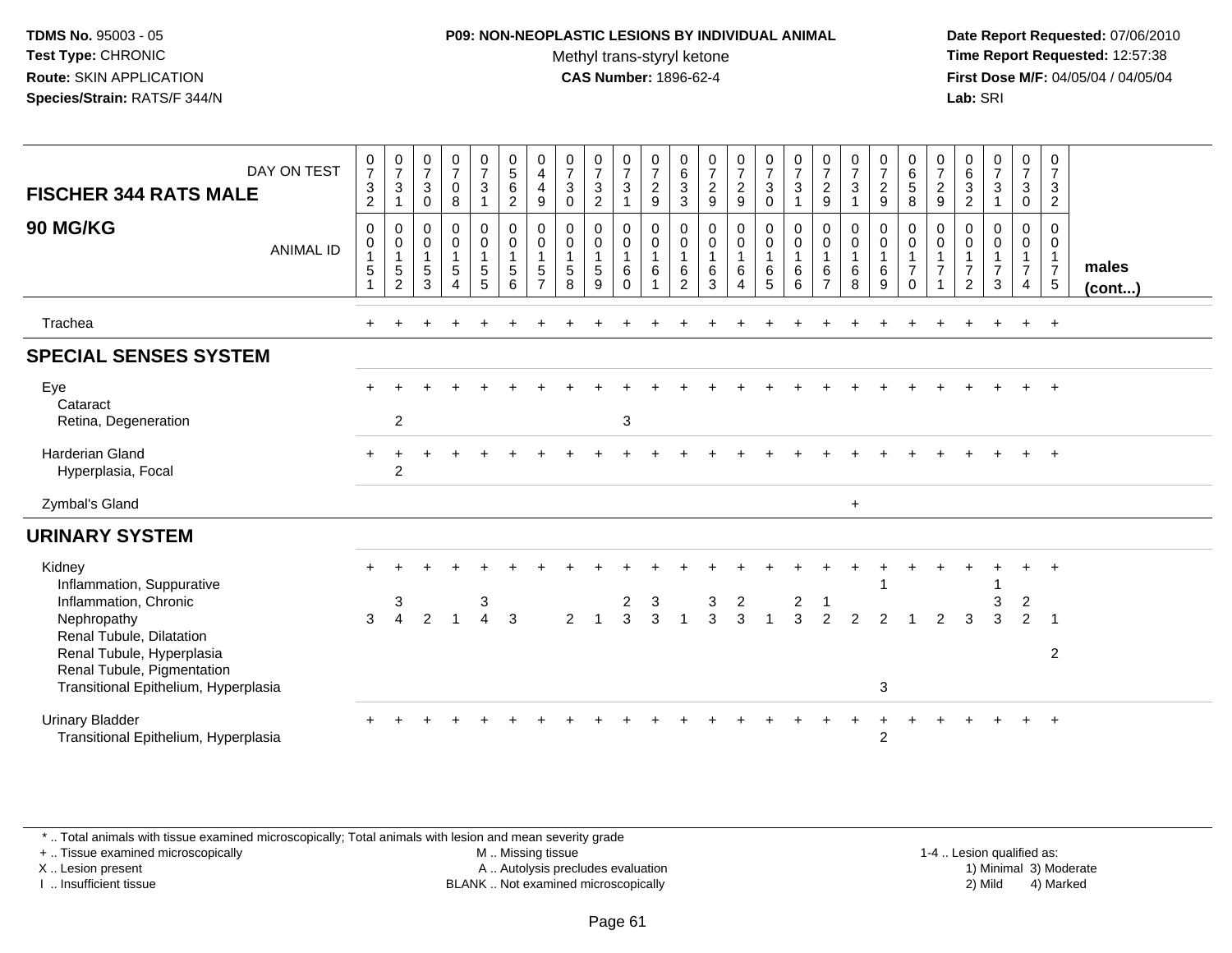# **P09: NON-NEOPLASTIC LESIONS BY INDIVIDUAL ANIMAL**

Methyl trans-styryl ketone<br>CAS Number: 1896-62-4

 **Date Report Requested:** 07/06/2010 **Time Report Requested:** 12:57:38 **First Dose M/F:** 04/05/04 / 04/05/04<br>**Lab:** SRI **Lab:** SRI

| <b>FISCHER 344 RATS MALE</b><br>90 MG/KG                                                                                                                                                                                               | DAY ON TEST<br><b>ANIMAL ID</b> | $\frac{0}{7}$<br>$\frac{2}{9}$<br>$\mathbf 0$<br>$\pmb{0}$<br>$\mathbf{1}$<br>$\overline{7}$<br>6 | $\begin{array}{c} 0 \\ 7 \end{array}$<br>$\sqrt{3}$<br>$\mathbf 0$<br>$\mathbf 0$<br>$\mathbf 0$<br>$\mathbf{1}$<br>$\overline{7}$<br>$\overline{7}$ | $\frac{0}{7}$<br>$\sqrt{3}$<br>$\overline{1}$<br>0<br>0<br>$\mathbf{1}$<br>$\overline{7}$<br>8 | $\frac{0}{7}$<br>$\mathbf{1}$<br>3<br>$\mathsf{O}$<br>$\mathsf{O}$<br>$\mathbf{1}$<br>$\overline{7}$<br>9 | $\begin{array}{c} 0 \\ 7 \end{array}$<br>$\frac{2}{9}$<br>0<br>$\mathbf 0$<br>1<br>8<br>$\Omega$ | $\begin{array}{c} 0 \\ 6 \end{array}$<br>$\frac{3}{2}$<br>$\mathbf 0$<br>$\mathbf 0$<br>$\mathbf{1}$<br>$\, 8$<br>$\overline{1}$ | $\begin{array}{c} 0 \\ 5 \end{array}$<br>$\,6$<br>$9\,$<br>0<br>$\boldsymbol{0}$<br>$\overline{1}$<br>8<br>$\overline{2}$ | $\begin{array}{c} 0 \\ 6 \end{array}$<br>$\sqrt{5}$<br>$\overline{7}$<br>$\mathbf 0$<br>$\mathbf 0$<br>$\overline{1}$<br>$\,8\,$<br>3 | $_{6}^{\rm 0}$<br>$\overline{7}$<br>$\mathbf 0$<br>0<br>$\mathbf 0$<br>$\mathbf{1}$<br>8<br>4 | $\begin{array}{c} 0 \\ 7 \end{array}$<br>$\mathbf 0$<br>$\overline{4}$<br>$\mathbf 0$<br>$\mathbf 0$<br>$\mathbf{1}$<br>$\bf 8$<br>5 | $\frac{0}{7}$<br>$\mathbf{3}$<br>$\overline{2}$<br>$\mathbf 0$<br>$\mathbf 0$<br>$\mathbf{1}$<br>$\bf 8$<br>6 | 0<br>$\,6\,$<br>$\,6\,$<br>$\overline{7}$<br>0<br>$\mathbf 0$<br>$\mathbf{1}$<br>8<br>$\overline{7}$ | $\frac{0}{7}$<br>$\pmb{0}$<br>$\overline{4}$<br>$\pmb{0}$<br>$\pmb{0}$<br>$\mathbf{1}$<br>$\bf 8$<br>8 | $\begin{array}{c} 0 \\ 6 \end{array}$<br>$6\phantom{1}$<br>$\overline{7}$<br>$\mathbf 0$<br>$\mathbf 0$<br>$\overline{1}$<br>$\bf 8$<br>9 | $\begin{array}{c} 0 \\ 6 \end{array}$<br>$\boldsymbol{9}$<br>$\overline{4}$<br>$\mathbf 0$<br>$\boldsymbol{0}$<br>$\mathbf{1}$<br>$\boldsymbol{9}$<br>$\Omega$ | $\frac{0}{7}$<br>$\overline{1}$<br>6<br>$\mathbf 0$<br>$\mathbf 0$<br>$\mathbf{1}$<br>9<br>$\overline{ }$ | $\begin{array}{c} 0 \\ 7 \end{array}$<br>$\sqrt{3}$<br>$\overline{1}$<br>$\mathbf 0$<br>$\pmb{0}$<br>$\mathbf{1}$<br>$\boldsymbol{9}$<br>$\overline{2}$ | $\frac{0}{7}$<br>3<br>$\Omega$<br>0<br>$\mathsf{O}$<br>$\mathbf{1}$<br>9<br>3 | $\begin{array}{c} 0 \\ 5 \end{array}$<br>$\frac{2}{2}$<br>$\mathbf 0$<br>$\mathbf 0$<br>$\mathbf{1}$<br>$\boldsymbol{9}$<br>$\overline{4}$ | $\frac{0}{7}$<br>$\mathbf{3}$<br>$\mathbf 0$<br>0<br>$\pmb{0}$<br>$\mathbf{1}$<br>$\boldsymbol{9}$<br>5 | 0<br>$\boldsymbol{7}$<br>$\mathsf 3$<br>$\overline{1}$<br>$\mathbf 0$<br>$\mathbf 0$<br>$\mathbf{1}$<br>$^9$ 6 | $\frac{0}{7}$<br>$\frac{2}{9}$<br>$\mathsf{O}\xspace$<br>$\pmb{0}$<br>$\mathbf{1}$<br>$\frac{9}{7}$ | $\frac{0}{7}$<br>$\mathbf{3}$<br>$\overline{2}$<br>$\pmb{0}$<br>$\mathbf 0$<br>$\overline{1}$<br>$_{8}^{\rm 9}$ | $\pmb{0}$<br>$\overline{4}$<br>$6\phantom{1}6$<br>8<br>$\mathbf 0$<br>$\overline{0}$<br>$\mathbf{1}$<br>$\boldsymbol{9}$<br>$\overline{9}$ | $\boldsymbol{0}$<br>$6\phantom{1}6$<br>$\overline{5}$<br>9<br>$\mathbf 0$<br>$\mathbf 0$<br>$\overline{2}$<br>$\mathbf 0$<br>0 |    | * TOTALS                                                                   |
|----------------------------------------------------------------------------------------------------------------------------------------------------------------------------------------------------------------------------------------|---------------------------------|---------------------------------------------------------------------------------------------------|------------------------------------------------------------------------------------------------------------------------------------------------------|------------------------------------------------------------------------------------------------|-----------------------------------------------------------------------------------------------------------|--------------------------------------------------------------------------------------------------|----------------------------------------------------------------------------------------------------------------------------------|---------------------------------------------------------------------------------------------------------------------------|---------------------------------------------------------------------------------------------------------------------------------------|-----------------------------------------------------------------------------------------------|--------------------------------------------------------------------------------------------------------------------------------------|---------------------------------------------------------------------------------------------------------------|------------------------------------------------------------------------------------------------------|--------------------------------------------------------------------------------------------------------|-------------------------------------------------------------------------------------------------------------------------------------------|----------------------------------------------------------------------------------------------------------------------------------------------------------------|-----------------------------------------------------------------------------------------------------------|---------------------------------------------------------------------------------------------------------------------------------------------------------|-------------------------------------------------------------------------------|--------------------------------------------------------------------------------------------------------------------------------------------|---------------------------------------------------------------------------------------------------------|----------------------------------------------------------------------------------------------------------------|-----------------------------------------------------------------------------------------------------|-----------------------------------------------------------------------------------------------------------------|--------------------------------------------------------------------------------------------------------------------------------------------|--------------------------------------------------------------------------------------------------------------------------------|----|----------------------------------------------------------------------------|
| <b>ALIMENTARY SYSTEM</b>                                                                                                                                                                                                               |                                 |                                                                                                   |                                                                                                                                                      |                                                                                                |                                                                                                           |                                                                                                  |                                                                                                                                  |                                                                                                                           |                                                                                                                                       |                                                                                               |                                                                                                                                      |                                                                                                               |                                                                                                      |                                                                                                        |                                                                                                                                           |                                                                                                                                                                |                                                                                                           |                                                                                                                                                         |                                                                               |                                                                                                                                            |                                                                                                         |                                                                                                                |                                                                                                     |                                                                                                                 |                                                                                                                                            |                                                                                                                                |    |                                                                            |
| Esophagus                                                                                                                                                                                                                              |                                 |                                                                                                   |                                                                                                                                                      |                                                                                                |                                                                                                           |                                                                                                  |                                                                                                                                  |                                                                                                                           |                                                                                                                                       |                                                                                               |                                                                                                                                      | м                                                                                                             |                                                                                                      |                                                                                                        |                                                                                                                                           |                                                                                                                                                                |                                                                                                           |                                                                                                                                                         |                                                                               |                                                                                                                                            |                                                                                                         |                                                                                                                |                                                                                                     |                                                                                                                 |                                                                                                                                            |                                                                                                                                | 48 |                                                                            |
| Intestine Large, Cecum<br>Angiectasis<br>Edema                                                                                                                                                                                         |                                 |                                                                                                   |                                                                                                                                                      |                                                                                                |                                                                                                           |                                                                                                  |                                                                                                                                  |                                                                                                                           |                                                                                                                                       |                                                                                               |                                                                                                                                      |                                                                                                               |                                                                                                      |                                                                                                        |                                                                                                                                           |                                                                                                                                                                | 4                                                                                                         |                                                                                                                                                         |                                                                               |                                                                                                                                            |                                                                                                         |                                                                                                                |                                                                                                     |                                                                                                                 |                                                                                                                                            | $+$                                                                                                                            | 50 | 13.0<br>14.0                                                               |
| Intestine Large, Colon<br>Edema                                                                                                                                                                                                        |                                 |                                                                                                   |                                                                                                                                                      |                                                                                                |                                                                                                           |                                                                                                  |                                                                                                                                  |                                                                                                                           |                                                                                                                                       |                                                                                               |                                                                                                                                      |                                                                                                               |                                                                                                      |                                                                                                        |                                                                                                                                           |                                                                                                                                                                | 3                                                                                                         |                                                                                                                                                         |                                                                               |                                                                                                                                            |                                                                                                         |                                                                                                                |                                                                                                     |                                                                                                                 |                                                                                                                                            | $\ddot{}$                                                                                                                      | 50 | 13.0                                                                       |
| Intestine Large, Rectum<br>Edema                                                                                                                                                                                                       |                                 |                                                                                                   |                                                                                                                                                      |                                                                                                |                                                                                                           |                                                                                                  |                                                                                                                                  |                                                                                                                           |                                                                                                                                       |                                                                                               |                                                                                                                                      |                                                                                                               |                                                                                                      |                                                                                                        | $+$                                                                                                                                       | $+$                                                                                                                                                            | $\ddot{}$<br>3                                                                                            | $\ddot{}$                                                                                                                                               |                                                                               |                                                                                                                                            |                                                                                                         |                                                                                                                |                                                                                                     |                                                                                                                 | $+$                                                                                                                                        | $+$                                                                                                                            | 48 | $1 \quad 3.0$                                                              |
| Intestine Small, Duodenum                                                                                                                                                                                                              |                                 |                                                                                                   |                                                                                                                                                      |                                                                                                |                                                                                                           |                                                                                                  |                                                                                                                                  |                                                                                                                           |                                                                                                                                       |                                                                                               |                                                                                                                                      |                                                                                                               |                                                                                                      |                                                                                                        |                                                                                                                                           |                                                                                                                                                                |                                                                                                           |                                                                                                                                                         |                                                                               |                                                                                                                                            |                                                                                                         |                                                                                                                |                                                                                                     |                                                                                                                 |                                                                                                                                            |                                                                                                                                | 50 |                                                                            |
| Intestine Small, Ileum<br>Hemorrhage                                                                                                                                                                                                   |                                 |                                                                                                   |                                                                                                                                                      |                                                                                                |                                                                                                           |                                                                                                  |                                                                                                                                  |                                                                                                                           |                                                                                                                                       |                                                                                               |                                                                                                                                      |                                                                                                               |                                                                                                      |                                                                                                        |                                                                                                                                           |                                                                                                                                                                | $\overline{c}$                                                                                            |                                                                                                                                                         |                                                                               |                                                                                                                                            |                                                                                                         |                                                                                                                |                                                                                                     |                                                                                                                 |                                                                                                                                            | $+$                                                                                                                            | 48 | $12.0$                                                                     |
| Intestine Small, Jejunum                                                                                                                                                                                                               |                                 |                                                                                                   |                                                                                                                                                      |                                                                                                |                                                                                                           |                                                                                                  |                                                                                                                                  |                                                                                                                           |                                                                                                                                       |                                                                                               |                                                                                                                                      |                                                                                                               |                                                                                                      |                                                                                                        |                                                                                                                                           |                                                                                                                                                                |                                                                                                           |                                                                                                                                                         |                                                                               |                                                                                                                                            |                                                                                                         |                                                                                                                |                                                                                                     |                                                                                                                 |                                                                                                                                            |                                                                                                                                | 48 |                                                                            |
| Liver<br>Angiectasis<br><b>Basophilic Focus</b><br><b>Clear Cell Focus</b><br>Degeneration, Cystic<br><b>Eosinophilic Focus</b><br>Hematopoietic Cell Proliferation<br>Hepatodiaphragmatic Nodule<br>Infiltration Cellular, Mixed Cell |                                 | $\times$<br>$\times$<br>$\overline{1}$                                                            | $\boldsymbol{\mathsf{X}}$<br>X<br>$\times$                                                                                                           | $X$ $X$                                                                                        |                                                                                                           | X                                                                                                | X                                                                                                                                |                                                                                                                           | X<br>X                                                                                                                                |                                                                                               | $\boldsymbol{\mathsf{X}}$                                                                                                            | $\mathsf X$<br>$\sf X$                                                                                        | $\mathsf{X}$                                                                                         |                                                                                                        |                                                                                                                                           | $\times$                                                                                                                                                       |                                                                                                           | $\sf X$                                                                                                                                                 | X                                                                             |                                                                                                                                            | X<br>$\mathsf{X}$                                                                                       | $\mathsf{X}$                                                                                                   | X X X                                                                                               |                                                                                                                 | $\mathbf{1}$                                                                                                                               | $+$<br>X                                                                                                                       | 50 | 1 1.0<br>27<br>10<br>11.0<br>8<br>1 1.0<br>$\overline{7}$<br>$2 \quad 2.0$ |

\* .. Total animals with tissue examined microscopically; Total animals with lesion and mean severity grade

+ .. Tissue examined microscopically

X .. Lesion present

I .. Insufficient tissue

M .. Missing tissue

Lesion present A .. Autolysis precludes evaluation 1) Minimal 3) Moderate

BLANK .. Not examined microscopically 2) Mild 4) Marked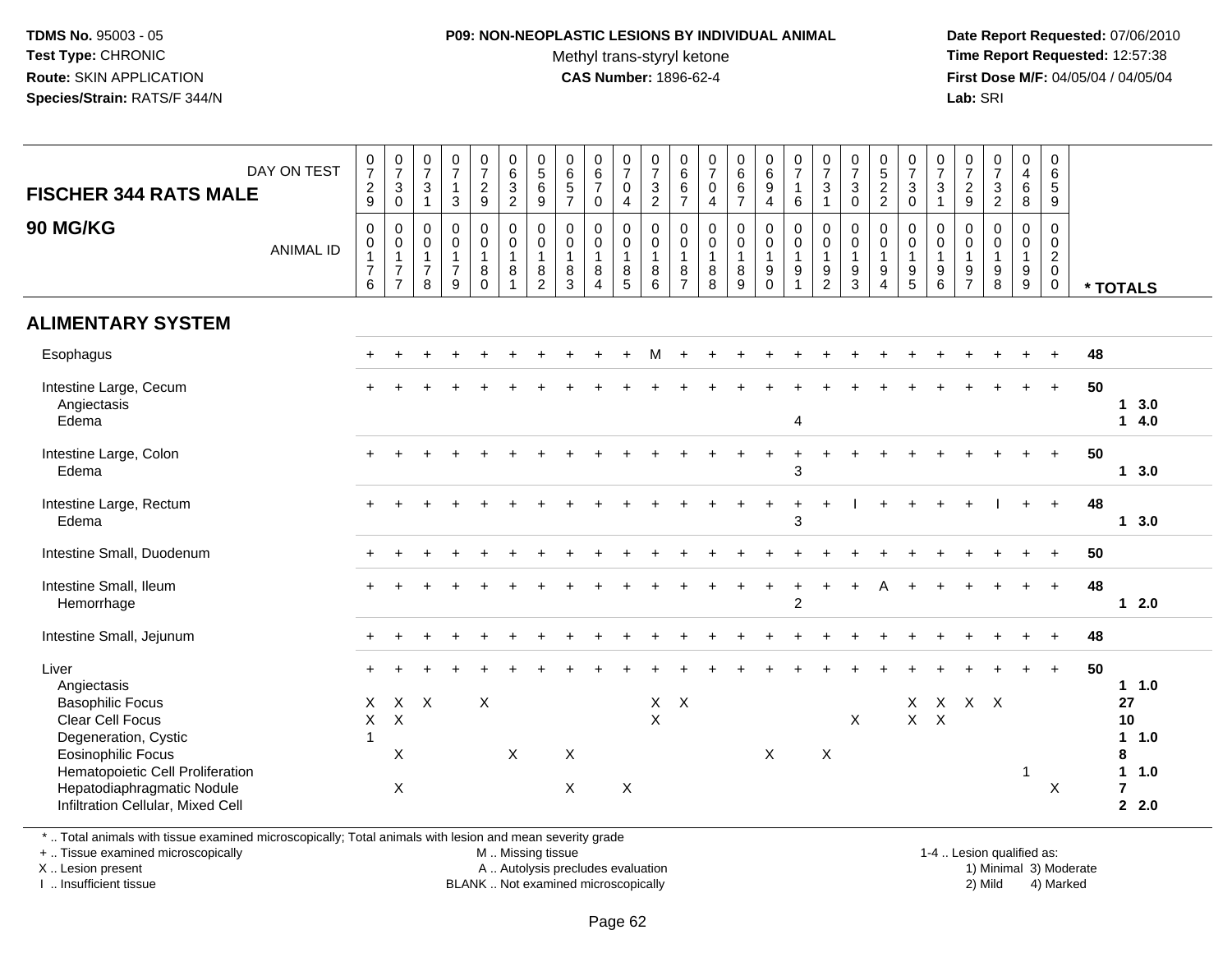#### **P09: NON-NEOPLASTIC LESIONS BY INDIVIDUAL ANIMAL**

Methyl trans-styryl ketone<br>CAS Number: 1896-62-4

| <b>FISCHER 344 RATS MALE</b>                                                                                                                                                                             | DAY ON TEST      | 0<br>$\overline{7}$<br>$\overline{\mathbf{c}}$<br>9                       | $\begin{array}{c} 0 \\ 7 \end{array}$<br>3<br>$\mathbf 0$  | $\pmb{0}$<br>$\overline{7}$<br>$\mathbf{3}$<br>$\mathbf{1}$       | $\frac{0}{7}$<br>3                                   | $\begin{smallmatrix} 0\\7 \end{smallmatrix}$<br>$\frac{2}{9}$    | $\pmb{0}$<br>6<br>$\sqrt{3}$<br>$\overline{2}$                                                | 0<br>$\overline{5}$<br>6<br>9                 | 0<br>$6\phantom{a}$<br>5<br>$\overline{7}$              | $_{6}^{\rm 0}$<br>$\overline{7}$<br>$\mathbf 0$                 | $\frac{0}{7}$<br>$\mathbf 0$<br>4 | $\frac{0}{7}$<br>$\mathbf{3}$<br>$\overline{2}$          | 0<br>$\,6$<br>$\,6\,$<br>$\overline{7}$   | $\mathsf 0$<br>$\overline{7}$<br>$\mathsf{O}\xspace$<br>$\overline{4}$ | 0<br>$6\phantom{a}$<br>6<br>$\overline{7}$               | $\mathbf 0$<br>$6^{\circ}$<br>$\boldsymbol{9}$<br>4                                     | $\frac{0}{7}$<br>$\mathbf{1}$<br>6                                             | 0<br>$\overline{7}$<br>$\mathbf{3}$<br>$\overline{1}$         | $\begin{array}{c} 0 \\ 7 \end{array}$<br>$\mathbf{3}$<br>$\mathbf 0$ | $\begin{smallmatrix}0\0\0\end{smallmatrix}$<br>$\sqrt{2}$<br>2                           | 0<br>$\overline{7}$<br>3<br>$\mathbf 0$                         | 0<br>$\overline{7}$<br>$\mathbf{3}$<br>$\mathbf{1}$ | $\pmb{0}$<br>$\overline{7}$<br>$\overline{c}$<br>$9\,$ | $\frac{0}{7}$<br>$\sqrt{3}$<br>$\overline{2}$   | $\pmb{0}$<br>$\overline{\mathbf{4}}$<br>$\,6\,$<br>8 | $\pmb{0}$<br>6<br>$\sqrt{5}$<br>9                      |              |                                                         |
|----------------------------------------------------------------------------------------------------------------------------------------------------------------------------------------------------------|------------------|---------------------------------------------------------------------------|------------------------------------------------------------|-------------------------------------------------------------------|------------------------------------------------------|------------------------------------------------------------------|-----------------------------------------------------------------------------------------------|-----------------------------------------------|---------------------------------------------------------|-----------------------------------------------------------------|-----------------------------------|----------------------------------------------------------|-------------------------------------------|------------------------------------------------------------------------|----------------------------------------------------------|-----------------------------------------------------------------------------------------|--------------------------------------------------------------------------------|---------------------------------------------------------------|----------------------------------------------------------------------|------------------------------------------------------------------------------------------|-----------------------------------------------------------------|-----------------------------------------------------|--------------------------------------------------------|-------------------------------------------------|------------------------------------------------------|--------------------------------------------------------|--------------|---------------------------------------------------------|
| 90 MG/KG                                                                                                                                                                                                 | <b>ANIMAL ID</b> | $\mathbf 0$<br>0<br>$\mathbf{1}$<br>$\begin{array}{c} 7 \\ 6 \end{array}$ | 0<br>0<br>$\mathbf{1}$<br>$\overline{7}$<br>$\overline{7}$ | $\mathbf 0$<br>$\pmb{0}$<br>$\overline{1}$<br>$\overline{7}$<br>8 | $\mathbf 0$<br>$\pmb{0}$<br>1<br>$\overline{7}$<br>9 | $\mathbf 0$<br>$\pmb{0}$<br>$\overline{1}$<br>$_{\rm 0}^{\rm 8}$ | $\mathbf 0$<br>$\mathbf 0$<br>$\mathbf{1}$<br>$\,8\,$<br>$\mathbf{1}$                         | 0<br>0<br>$\mathbf{1}$<br>8<br>$\overline{2}$ | $\mathbf 0$<br>$\pmb{0}$<br>$\mathbf{1}$<br>$\bf8$<br>3 | $\mathbf 0$<br>$\pmb{0}$<br>$\mathbf{1}$<br>8<br>$\overline{4}$ | 0<br>0<br>1<br>$^8_5$             | $\mathbf 0$<br>$\pmb{0}$<br>$\overline{1}$<br>$_{6}^{8}$ | 0<br>0<br>$\overline{1}$<br>$\frac{8}{7}$ | $\mathbf 0$<br>$\pmb{0}$<br>$\mathbf{1}$<br>$\bf 8$<br>8               | $\mathbf 0$<br>$\pmb{0}$<br>$\mathbf{1}$<br>$\bf 8$<br>9 | $\mathbf 0$<br>$\boldsymbol{0}$<br>$\overline{1}$<br>$\boldsymbol{9}$<br>$\overline{0}$ | $\mathbf 0$<br>$\pmb{0}$<br>$\mathbf{1}$<br>$\boldsymbol{9}$<br>$\overline{1}$ | $\mathbf 0$<br>$\mathbf 0$<br>$\overline{1}$<br>$\frac{9}{2}$ | $\mathbf 0$<br>$\pmb{0}$<br>$\mathbf{1}$<br>$\frac{9}{3}$            | $\mathbf 0$<br>$\mathsf{O}\xspace$<br>$\mathbf{1}$<br>$\boldsymbol{9}$<br>$\overline{4}$ | $\Omega$<br>$\mathbf 0$<br>$\mathbf 1$<br>$\boldsymbol{9}$<br>5 | 0<br>0<br>1<br>$\boldsymbol{9}$<br>6                | $\mathbf 0$<br>0<br>$\mathbf{1}$<br>$\frac{9}{7}$      | $\mathbf 0$<br>$\pmb{0}$<br>1<br>$_{8}^{\rm 9}$ | $\mathbf 0$<br>$\mathbf 0$<br>$\mathbf{1}$<br>$^9_9$ | $\mathbf 0$<br>0<br>$\overline{c}$<br>$\mathbf 0$<br>0 |              | * TOTALS                                                |
| <b>Mixed Cell Focus</b><br>Necrosis, Focal<br>Bile Duct, Hyperplasia<br>Centrilobular, Necrosis<br>Hepatocyte, Hyperplasia, Focal<br>Hepatocyte, Vacuolization Cytoplasmic<br>Kupffer Cell, Pigmentation |                  | $\overline{2}$                                                            | $\sf X$<br>$\mathbf{1}$                                    | -1                                                                |                                                      | $\times$<br>1                                                    |                                                                                               |                                               | -1                                                      | 3                                                               | 3                                 | $\sf X$<br>$\overline{1}$                                | $\mathbf{1}$                              | $\overline{2}$                                                         |                                                          | X<br>$\mathbf{1}$                                                                       | $\sqrt{3}$<br>$\overline{c}$<br>$\sqrt{2}$                                     | $\overline{2}$                                                | X                                                                    |                                                                                          | $\pmb{\times}$<br>$\mathbf 1$                                   | $\mathbf{1}$                                        | $\mathbf{1}$                                           | $\overline{2}$                                  |                                                      | -1<br>$\overline{1}$<br>2                              |              | 12<br>2.5<br>37 1.6<br>32.0<br>2, 1.5<br>62.3<br>$12.0$ |
| Mesentery<br>Accessory Spleen<br>Fat, Necrosis                                                                                                                                                           |                  |                                                                           |                                                            |                                                                   | $+$<br>$\sqrt{3}$                                    | $+$                                                              |                                                                                               |                                               |                                                         |                                                                 |                                   |                                                          |                                           |                                                                        |                                                          | $+$<br>4                                                                                |                                                                                |                                                               |                                                                      |                                                                                          | $+$                                                             |                                                     |                                                        |                                                 |                                                      |                                                        | 12           | 3<br>82.6                                               |
| Oral Mucosa                                                                                                                                                                                              |                  |                                                                           |                                                            |                                                                   |                                                      |                                                                  |                                                                                               | $\ddot{}$                                     |                                                         |                                                                 |                                   |                                                          |                                           |                                                                        |                                                          |                                                                                         |                                                                                |                                                               |                                                                      |                                                                                          |                                                                 |                                                     |                                                        |                                                 |                                                      |                                                        | $\mathbf{2}$ |                                                         |
| Pancreas<br>Atrophy<br>Cyst<br>Acinus, Cytoplasmic Alteration<br>Acinus, Hyperplasia, Focal                                                                                                              |                  | 3<br>X                                                                    | $\sf X$                                                    | X                                                                 |                                                      |                                                                  | $\overline{2}$                                                                                |                                               |                                                         | 3                                                               | $\overline{2}$                    | $\overline{1}$                                           |                                           |                                                                        | Δ                                                        | 3                                                                                       | 3                                                                              |                                                               | 4                                                                    | 3                                                                                        |                                                                 |                                                     | $\overline{2}$<br>$\overline{2}$                       | $\overline{2}$                                  | $\div$                                               | $\ddot{}$<br>$\mathbf{1}$<br>X                         | 50           | 26 2.5<br>10<br>52.8<br>2, 3.0                          |
| <b>Salivary Glands</b>                                                                                                                                                                                   |                  |                                                                           |                                                            |                                                                   |                                                      |                                                                  |                                                                                               |                                               |                                                         |                                                                 |                                   |                                                          |                                           |                                                                        |                                                          |                                                                                         |                                                                                |                                                               |                                                                      |                                                                                          |                                                                 |                                                     |                                                        |                                                 |                                                      | $+$                                                    | 50           |                                                         |
| Stomach, Forestomach<br>Edema<br>Fibrosis<br>Ulcer<br>Epithelium, Hyperplasia                                                                                                                            |                  |                                                                           |                                                            |                                                                   |                                                      |                                                                  |                                                                                               | 4<br>4<br>3                                   |                                                         | 3                                                               |                                   |                                                          | 3                                         |                                                                        |                                                          | 4<br>$\lambda$                                                                          |                                                                                |                                                               |                                                                      |                                                                                          |                                                                 |                                                     |                                                        |                                                 | 3                                                    | $\ddot{}$                                              | 50           | $3\quad 3.3$<br>3.0<br>$\mathbf 1$<br>3.3.7<br>52.4     |
| Stomach, Glandular<br>Cyst<br>Edema                                                                                                                                                                      |                  |                                                                           |                                                            |                                                                   |                                                      |                                                                  |                                                                                               |                                               |                                                         |                                                                 |                                   |                                                          |                                           |                                                                        |                                                          |                                                                                         |                                                                                |                                                               | $\overline{2}$                                                       |                                                                                          |                                                                 |                                                     |                                                        |                                                 |                                                      |                                                        | 50           | 1<br>$12.0$                                             |
| *  Total animals with tissue examined microscopically; Total animals with lesion and mean severity grade<br>+  Tissue examined microscopically<br>X  Lesion present<br>I  Insufficient tissue            |                  |                                                                           |                                                            |                                                                   |                                                      |                                                                  | M  Missing tissue<br>A  Autolysis precludes evaluation<br>BLANK  Not examined microscopically |                                               |                                                         |                                                                 |                                   |                                                          |                                           |                                                                        |                                                          |                                                                                         |                                                                                |                                                               |                                                                      |                                                                                          |                                                                 |                                                     |                                                        | 1-4  Lesion qualified as:<br>2) Mild            |                                                      | 1) Minimal 3) Moderate<br>4) Marked                    |              |                                                         |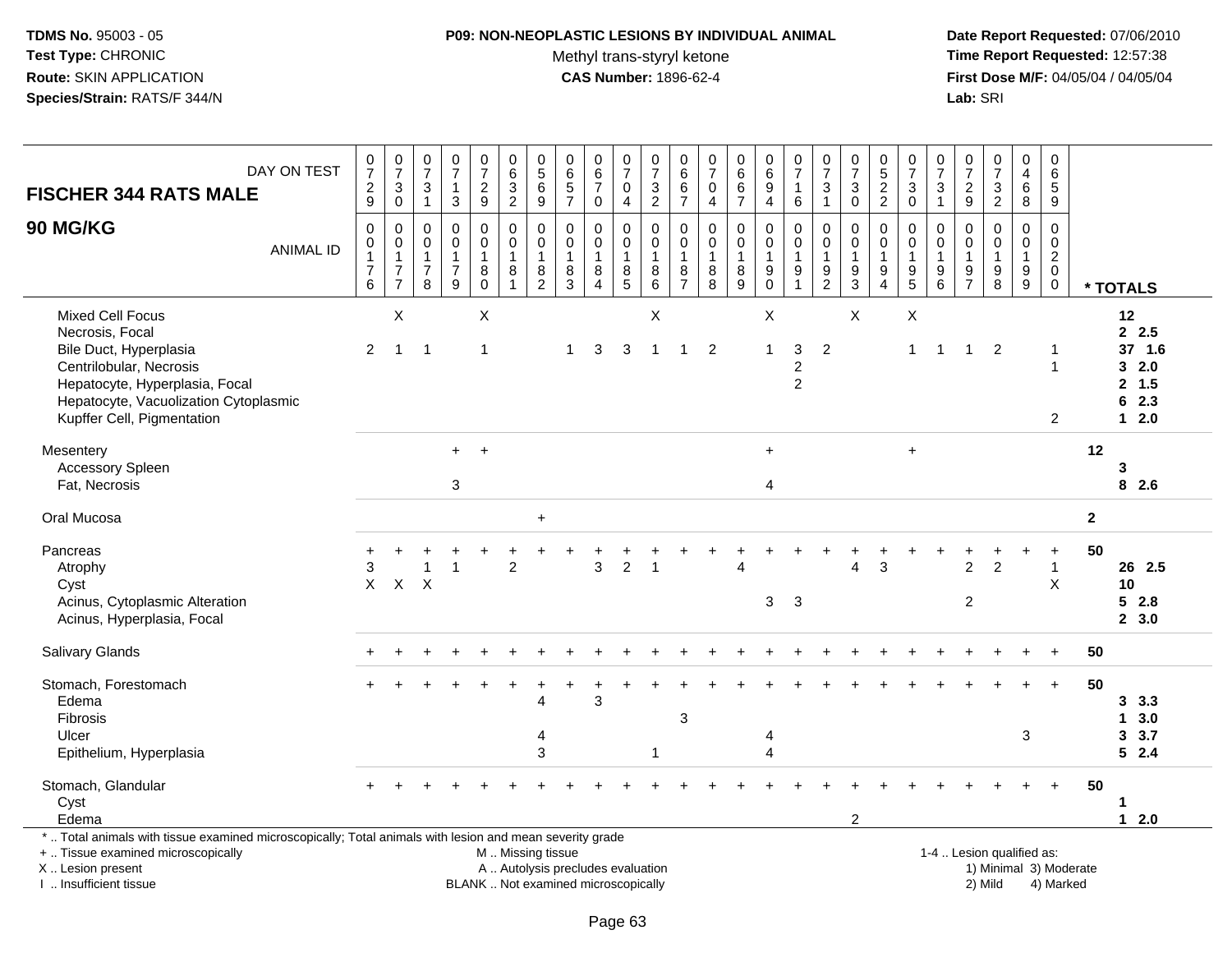## **P09: NON-NEOPLASTIC LESIONS BY INDIVIDUAL ANIMAL**

Methyl trans-styryl ketone<br>CAS Number: 1896-62-4

| DAY ON TEST<br><b>FISCHER 344 RATS MALE</b>                                                                                                                                                   | $\frac{0}{7}$<br>$\overline{2}$<br>$\boldsymbol{9}$                                 | $\frac{0}{7}$<br>$\sqrt{3}$<br>$\pmb{0}$                                       | $\frac{0}{7}$<br>$\sqrt{3}$<br>$\mathbf{1}$                       | $\frac{0}{7}$<br>$\mathbf{1}$<br>3                      | $\begin{array}{c} 0 \\ 7 \end{array}$<br>$\overline{2}$<br>9 | $\pmb{0}$<br>$\frac{6}{3}$<br>$\overline{2}$                            | $\mathbf 0$<br>$\overline{5}$<br>$\,6\,$<br>$\boldsymbol{9}$ | $\pmb{0}$<br>$\,6\,$<br>$\sqrt{5}$<br>$\overline{7}$                    | 0<br>$\overline{6}$<br>$\overline{7}$<br>0   | $\frac{0}{7}$<br>0<br>$\overline{4}$       | $\frac{0}{7}$<br>$\ensuremath{\mathsf{3}}$<br>$\overline{2}$ | 0<br>$\,6$<br>$\,6\,$<br>$\overline{7}$   | $\begin{smallmatrix}0\\7\end{smallmatrix}$<br>$\pmb{0}$<br>$\overline{a}$ | 0<br>$6\phantom{a}$<br>6<br>$\overline{7}$ | $\pmb{0}$<br>$\,6\,$<br>9<br>4                                           | 0<br>$\overline{7}$<br>1<br>6           | $\frac{0}{7}$<br>$\sqrt{3}$<br>$\mathbf{1}$       | $\frac{0}{7}$<br>$\sqrt{3}$<br>$\pmb{0}$        | $0$<br>52<br>2                                                         | $\begin{array}{c} 0 \\ 7 \\ 3 \end{array}$<br>$\overline{0}$                          | $\pmb{0}$<br>$\overline{7}$<br>$\mathbf{3}$<br>$\mathbf{1}$ | $\frac{0}{7}$<br>$\overline{c}$<br>$\boldsymbol{9}$ | $\frac{0}{7}$<br>3<br>$\overline{2}$         | $\pmb{0}$<br>$\overline{4}$<br>$6\phantom{1}$<br>8      | $\pmb{0}$<br>$\,6\,$<br>5<br>9                                           |                        |                                          |
|-----------------------------------------------------------------------------------------------------------------------------------------------------------------------------------------------|-------------------------------------------------------------------------------------|--------------------------------------------------------------------------------|-------------------------------------------------------------------|---------------------------------------------------------|--------------------------------------------------------------|-------------------------------------------------------------------------|--------------------------------------------------------------|-------------------------------------------------------------------------|----------------------------------------------|--------------------------------------------|--------------------------------------------------------------|-------------------------------------------|---------------------------------------------------------------------------|--------------------------------------------|--------------------------------------------------------------------------|-----------------------------------------|---------------------------------------------------|-------------------------------------------------|------------------------------------------------------------------------|---------------------------------------------------------------------------------------|-------------------------------------------------------------|-----------------------------------------------------|----------------------------------------------|---------------------------------------------------------|--------------------------------------------------------------------------|------------------------|------------------------------------------|
| 90 MG/KG<br><b>ANIMAL ID</b>                                                                                                                                                                  | $\mathbf 0$<br>$\boldsymbol{0}$<br>$\mathbf{1}$<br>$\overline{7}$<br>$6\phantom{1}$ | $\mathbf 0$<br>$\pmb{0}$<br>$\mathbf{1}$<br>$\boldsymbol{7}$<br>$\overline{7}$ | $\mathbf 0$<br>$\mathbf 0$<br>$\mathbf{1}$<br>$\overline{7}$<br>8 | 0<br>$\mathbf 0$<br>$\mathbf{1}$<br>$\overline{7}$<br>9 | $\mathbf 0$<br>$\pmb{0}$<br>$\mathbf{1}$<br>$_{0}^{8}$       | $\mathbf 0$<br>$\pmb{0}$<br>$\overline{1}$<br>$\bf 8$<br>$\overline{1}$ | 0<br>$\pmb{0}$<br>$\overline{1}$<br>$\frac{8}{2}$            | $\mathbf 0$<br>$\mathbf 0$<br>$\mathbf{1}$<br>$\,8\,$<br>$\overline{3}$ | 0<br>$\mathbf 0$<br>1<br>8<br>$\overline{A}$ | 0<br>$\mathbf 0$<br>$\mathbf{1}$<br>$^8_5$ | 0<br>$\pmb{0}$<br>$\mathbf{1}$<br>$^8_6$                     | 0<br>0<br>$\overline{1}$<br>$\frac{8}{7}$ | $\mathbf 0$<br>$\pmb{0}$<br>$\mathbf{1}$<br>$_{8}^8$                      | 0<br>$\mathbf 0$<br>$\mathbf{1}$<br>$^8_9$ | $\Omega$<br>$\pmb{0}$<br>$\mathbf{1}$<br>$\boldsymbol{9}$<br>$\mathbf 0$ | 0<br>$\pmb{0}$<br>1<br>$\boldsymbol{9}$ | 0<br>$\mathbf 0$<br>$\mathbf{1}$<br>$\frac{9}{2}$ | 0<br>$\pmb{0}$<br>$\mathbf{1}$<br>$\frac{9}{3}$ | 0<br>$\mathbf 0$<br>$\mathbf{1}$<br>$\boldsymbol{9}$<br>$\overline{4}$ | $\mathbf 0$<br>$\mathbf 0$<br>$\overline{1}$<br>$\begin{array}{c} 9 \\ 5 \end{array}$ | 0<br>$\mathbf 0$<br>$\mathbf{1}$<br>9<br>$\,6\,$            | 0<br>$\mathbf 0$<br>1<br>$\frac{9}{7}$              | 0<br>$\mathbf 0$<br>$\mathbf{1}$<br>$_{8}^9$ | $\mathbf 0$<br>$\overline{0}$<br>$\mathbf{1}$<br>$^9_9$ | $\mathbf 0$<br>$\mathbf 0$<br>$\overline{2}$<br>$\mathbf 0$<br>$\pmb{0}$ |                        | * TOTALS                                 |
| Erosion<br>Ulcer<br>Epithelium, Hyperplasia<br>Glands, Hyperplasia                                                                                                                            |                                                                                     |                                                                                |                                                                   |                                                         |                                                              |                                                                         |                                                              |                                                                         |                                              |                                            |                                                              |                                           |                                                                           | $\overline{2}$                             | 3                                                                        |                                         |                                                   |                                                 |                                                                        |                                                                                       |                                                             |                                                     |                                              | $\overline{2}$                                          | -1                                                                       |                        | 4 1.5<br>$12.0$<br>$1 \quad 3.0$<br>32.3 |
| Tongue<br>Epithelium, Hyperplasia                                                                                                                                                             |                                                                                     |                                                                                |                                                                   |                                                         |                                                              |                                                                         |                                                              |                                                                         |                                              |                                            |                                                              |                                           |                                                                           |                                            |                                                                          |                                         |                                                   |                                                 |                                                                        |                                                                                       |                                                             |                                                     |                                              |                                                         |                                                                          | $\mathbf 1$            | $12.0$                                   |
| <b>CARDIOVASCULAR SYSTEM</b>                                                                                                                                                                  |                                                                                     |                                                                                |                                                                   |                                                         |                                                              |                                                                         |                                                              |                                                                         |                                              |                                            |                                                              |                                           |                                                                           |                                            |                                                                          |                                         |                                                   |                                                 |                                                                        |                                                                                       |                                                             |                                                     |                                              |                                                         |                                                                          |                        |                                          |
| Heart<br>Cardiomyopathy<br>Thrombosis                                                                                                                                                         | 2                                                                                   | $\overline{2}$                                                                 | 3                                                                 | 3                                                       | 3                                                            | $\overline{2}$                                                          |                                                              | $\overline{c}$                                                          | $\overline{2}$                               | $\overline{2}$                             | 3                                                            | $\overline{2}$                            | $\overline{2}$                                                            | 3                                          | 3<br>$\overline{c}$                                                      |                                         |                                                   | 3                                               |                                                                        | 1                                                                                     | $\overline{c}$                                              | $\overline{c}$                                      | $\mathbf{1}$                                 | $\mathbf{1}$                                            | $\ddot{}$<br>3                                                           | 50                     | 45 2.4<br>$3\quad 3.3$                   |
| <b>ENDOCRINE SYSTEM</b>                                                                                                                                                                       |                                                                                     |                                                                                |                                                                   |                                                         |                                                              |                                                                         |                                                              |                                                                         |                                              |                                            |                                                              |                                           |                                                                           |                                            |                                                                          |                                         |                                                   |                                                 |                                                                        |                                                                                       |                                                             |                                                     |                                              |                                                         |                                                                          |                        |                                          |
| <b>Adrenal Cortex</b><br>Accessory Adrenal Cortical Nodule<br>Degeneration, Fatty<br>Hyperplasia, Focal<br>Hypertrophy, Focal                                                                 | $\ddot{}$<br>X                                                                      | X                                                                              | X<br>1                                                            |                                                         |                                                              | $\sf X$<br>$\overline{1}$<br>$\overline{\mathbf{1}}$                    | $\mathsf{X}$                                                 | $\times$                                                                | 1                                            | X                                          |                                                              | $\mathbf{1}$                              | $\overline{2}$                                                            | $\mathbf{1}$<br>$\overline{2}$             | $\mathbf{3}$                                                             | Χ                                       | $\mathbf{1}$                                      | $\overline{1}$                                  |                                                                        | X<br>$\overline{1}$<br>$\overline{2}$                                                 | X<br>$\overline{1}$                                         |                                                     | $\sf X$                                      | $\ddot{}$                                               | $\ddot{}$<br>$\overline{2}$                                              | 50                     | 26<br>25 1.6<br>62.0<br>6 1.8            |
| Adrenal Medulla<br>Hyperplasia                                                                                                                                                                | $+$                                                                                 | $\ddot{}$                                                                      | 2                                                                 |                                                         |                                                              |                                                                         |                                                              |                                                                         | ÷<br>1                                       | $\overline{c}$                             |                                                              |                                           |                                                                           |                                            |                                                                          |                                         |                                                   | $\div$<br>$\mathcal{P}$                         |                                                                        |                                                                                       |                                                             |                                                     |                                              | $\ddot{}$                                               | $\ddot{}$<br>2                                                           | 50                     | 20 1.9                                   |
| Islets, Pancreatic<br>Hyperplasia                                                                                                                                                             |                                                                                     |                                                                                |                                                                   |                                                         |                                                              |                                                                         |                                                              |                                                                         |                                              |                                            |                                                              |                                           |                                                                           |                                            |                                                                          |                                         |                                                   | -1                                              |                                                                        |                                                                                       |                                                             |                                                     |                                              |                                                         | $+$                                                                      | 50                     | 2, 1.0                                   |
| Parathyroid Gland                                                                                                                                                                             | м                                                                                   |                                                                                |                                                                   |                                                         |                                                              |                                                                         |                                                              |                                                                         |                                              |                                            |                                                              |                                           |                                                                           |                                            |                                                                          |                                         |                                                   |                                                 |                                                                        |                                                                                       |                                                             |                                                     |                                              |                                                         |                                                                          | 47                     |                                          |
| <b>Pituitary Gland</b>                                                                                                                                                                        |                                                                                     |                                                                                |                                                                   |                                                         |                                                              |                                                                         |                                                              |                                                                         |                                              |                                            |                                                              |                                           |                                                                           |                                            |                                                                          |                                         |                                                   |                                                 |                                                                        |                                                                                       |                                                             |                                                     |                                              |                                                         |                                                                          | 50                     |                                          |
| *  Total animals with tissue examined microscopically; Total animals with lesion and mean severity grade<br>+  Tissue examined microscopically<br>X  Lesion present<br>I  Insufficient tissue |                                                                                     |                                                                                |                                                                   |                                                         | BLANK  Not examined microscopically                          | M  Missing tissue                                                       |                                                              |                                                                         | A  Autolysis precludes evaluation            |                                            |                                                              |                                           |                                                                           |                                            |                                                                          |                                         |                                                   |                                                 |                                                                        |                                                                                       |                                                             | 1-4  Lesion qualified as:                           | 2) Mild                                      |                                                         | 4) Marked                                                                | 1) Minimal 3) Moderate |                                          |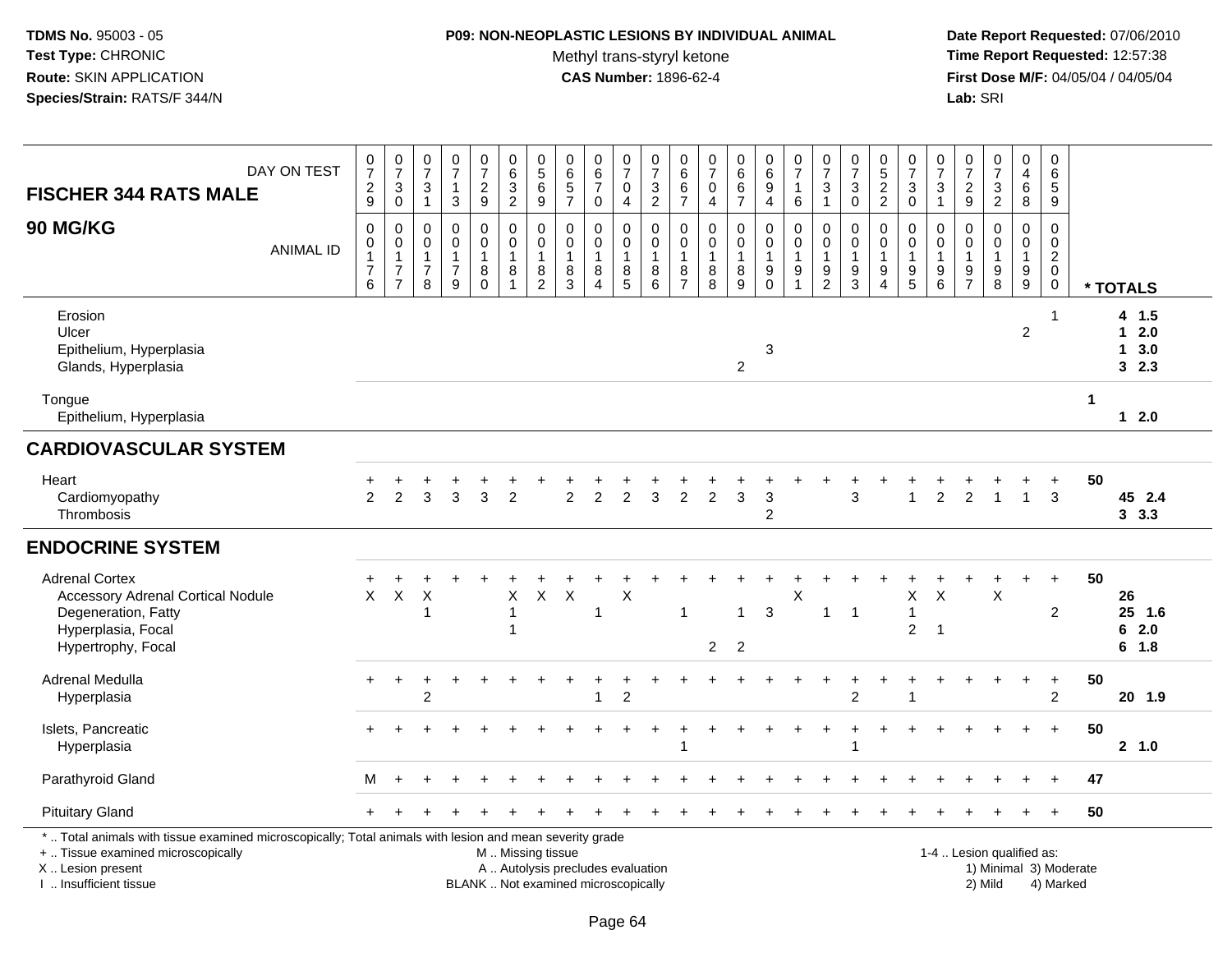## **P09: NON-NEOPLASTIC LESIONS BY INDIVIDUAL ANIMAL**

Methyl trans-styryl ketone<br>CAS Number: 1896-62-4

| <b>FISCHER 344 RATS MALE</b>                                                                                                                                                                  | DAY ON TEST      | $\frac{0}{7}$<br>$\frac{2}{9}$                                        | $\frac{0}{7}$<br>$\ensuremath{\mathsf{3}}$<br>$\mathbf 0$                    | 0<br>$\overline{7}$<br>$\ensuremath{\mathsf{3}}$<br>$\mathbf{1}$ | $\frac{0}{7}$<br>$\mathbf{1}$<br>3                                | $\frac{0}{7}$<br>$\boldsymbol{2}$<br>$\boldsymbol{9}$ | 0<br>$\,6$<br>$\ensuremath{\mathsf{3}}$<br>$\overline{2}$         | $\begin{smallmatrix}0\0\5\end{smallmatrix}$<br>$\,6$<br>9 | $\pmb{0}$<br>$\,6\,$<br>$\overline{5}$<br>$\overline{7}$                 | $\begin{array}{c} 0 \\ 6 \end{array}$<br>$\overline{7}$<br>$\mathbf 0$ | $\begin{array}{c} 0 \\ 7 \end{array}$<br>$\mathbf 0$<br>$\overline{4}$ | $\begin{array}{c} 0 \\ 7 \end{array}$<br>$\frac{3}{2}$ | $\,0\,$<br>$\,6\,$<br>$\,6$<br>$\overline{7}$           | $\frac{0}{7}$<br>$\pmb{0}$<br>$\overline{4}$               | $0$ 6<br>6<br>$\overline{7}$                         | $\begin{array}{c} 0 \\ 6 \end{array}$<br>$\overline{9}$<br>$\overline{4}$ | $\frac{0}{7}$<br>$\mathbf{1}$<br>$\,6\,$                                       | $\begin{array}{c} 0 \\ 7 \end{array}$<br>3<br>$\mathbf{1}$ | $\frac{0}{7}$<br>$\ensuremath{\mathsf{3}}$<br>$\mathbf 0$        | $\begin{array}{c} 0 \\ 5 \end{array}$<br>$\overline{2}$<br>$\overline{2}$ | $\frac{0}{7}$<br>$\ensuremath{\mathsf{3}}$<br>$\mathbf 0$                   | $\begin{array}{c} 0 \\ 7 \end{array}$<br>$\ensuremath{\mathsf{3}}$<br>$\mathbf{1}$ | $\pmb{0}$<br>$\overline{7}$<br>$\boldsymbol{2}$<br>$\mathsf g$    | $\begin{array}{c} 0 \\ 7 \end{array}$<br>$\ensuremath{\mathsf{3}}$<br>$\overline{2}$ | $\pmb{0}$<br>$\overline{4}$<br>$\,6\,$<br>8               | 0<br>6<br>5<br>9                                                           |                        |                                      |
|-----------------------------------------------------------------------------------------------------------------------------------------------------------------------------------------------|------------------|-----------------------------------------------------------------------|------------------------------------------------------------------------------|------------------------------------------------------------------|-------------------------------------------------------------------|-------------------------------------------------------|-------------------------------------------------------------------|-----------------------------------------------------------|--------------------------------------------------------------------------|------------------------------------------------------------------------|------------------------------------------------------------------------|--------------------------------------------------------|---------------------------------------------------------|------------------------------------------------------------|------------------------------------------------------|---------------------------------------------------------------------------|--------------------------------------------------------------------------------|------------------------------------------------------------|------------------------------------------------------------------|---------------------------------------------------------------------------|-----------------------------------------------------------------------------|------------------------------------------------------------------------------------|-------------------------------------------------------------------|--------------------------------------------------------------------------------------|-----------------------------------------------------------|----------------------------------------------------------------------------|------------------------|--------------------------------------|
| 90 MG/KG                                                                                                                                                                                      | <b>ANIMAL ID</b> | $\pmb{0}$<br>$\pmb{0}$<br>$\mathbf{1}$<br>$\boldsymbol{7}$<br>$\,6\,$ | $\mathbf 0$<br>$\pmb{0}$<br>$\mathbf{1}$<br>$\overline{7}$<br>$\overline{7}$ | 0<br>$\mathbf 0$<br>1<br>7<br>8                                  | $\mathbf 0$<br>$\mathbf 0$<br>$\mathbf{1}$<br>$\overline{7}$<br>9 | 0<br>$\mathbf 0$<br>$\mathbf{1}$<br>8<br>$\Omega$     | $\mathbf 0$<br>$\mathbf 0$<br>$\mathbf{1}$<br>8<br>$\overline{1}$ | 0<br>$\pmb{0}$<br>$\mathbf{1}$<br>8<br>$\overline{2}$     | $\mathbf 0$<br>$\pmb{0}$<br>$\mathbf{1}$<br>8<br>3                       | $\Omega$<br>$\mathsf{O}\xspace$<br>$\mathbf{1}$<br>$\bf 8$<br>$\Delta$ | 0<br>$\mathbf 0$<br>$\mathbf{1}$<br>$^8$ 5                             | $\Omega$<br>$\mathsf 0$<br>$\overline{1}$<br>8<br>6    | 0<br>$\mathbf 0$<br>$\mathbf{1}$<br>8<br>$\overline{7}$ | $\mathbf 0$<br>$\mathsf 0$<br>$\mathbf{1}$<br>$\,8\,$<br>8 | 0<br>$\overline{0}$<br>$\mathbf{1}$<br>$\frac{8}{9}$ | 0<br>$\mathsf{O}\xspace$<br>$\mathbf{1}$<br>$_{0}^{9}$                    | $\mathbf 0$<br>$\pmb{0}$<br>$\overline{1}$<br>$\boldsymbol{9}$<br>$\mathbf{1}$ | 0<br>$\mathbf 0$<br>$\mathbf{1}$<br>9<br>$\overline{2}$    | $\Omega$<br>$\mathbf 0$<br>$\mathbf{1}$<br>$\boldsymbol{9}$<br>3 | 0<br>$\mathbf 0$<br>$\boldsymbol{9}$<br>$\overline{4}$                    | 0<br>$\mathbf 0$<br>$\overline{1}$<br>$\begin{array}{c} 9 \\ 5 \end{array}$ | 0<br>$\pmb{0}$<br>$\mathbf{1}$<br>$\begin{array}{c} 9 \\ 6 \end{array}$            | $\mathbf 0$<br>$\mathbf 0$<br>$\mathbf{1}$<br>9<br>$\overline{7}$ | $\mathbf 0$<br>$\mathbf 0$<br>$\mathbf{1}$<br>$\boldsymbol{9}$<br>8                  | 0<br>$\mathbf 0$<br>$\mathbf{1}$<br>$\boldsymbol{9}$<br>9 | $\mathbf 0$<br>$\mathsf 0$<br>$\overline{c}$<br>$\mathbf 0$<br>$\mathbf 0$ |                        | * TOTALS                             |
| Pars Distalis, Angiectasis<br>Pars Distalis, Hyperplasia<br>Pars Distalis, Hyperplasia, Focal<br>Pars Intermedia, Angiectasis<br>Pars Intermedia, Cyst                                        |                  | $\overline{2}$<br>$\overline{2}$                                      |                                                                              |                                                                  | $\mathbf{3}$<br>$\overline{2}$<br>$\overline{2}$                  |                                                       |                                                                   |                                                           | $\overline{2}$                                                           |                                                                        |                                                                        | 3<br>3                                                 |                                                         | $\overline{2}$                                             |                                                      |                                                                           | 3                                                                              |                                                            |                                                                  |                                                                           |                                                                             |                                                                                    |                                                                   | $\overline{2}$<br>$\overline{2}$                                                     |                                                           | X                                                                          |                        | 62.5<br>2.2.0<br>10 1.9<br>32.3<br>3 |
| <b>Thyroid Gland</b><br>Ultimobranchial Cyst<br>C-cell, Hyperplasia<br>Follicle, Degeneration, Focal                                                                                          |                  |                                                                       |                                                                              |                                                                  |                                                                   |                                                       | 3                                                                 |                                                           |                                                                          |                                                                        |                                                                        | $\overline{\mathbf{1}}$                                |                                                         |                                                            | $\overline{a}$                                       |                                                                           |                                                                                |                                                            |                                                                  |                                                                           |                                                                             |                                                                                    |                                                                   |                                                                                      |                                                           |                                                                            | 49                     | 13.0<br>6 1.2<br>$12.0$              |
| <b>GENERAL BODY SYSTEM</b>                                                                                                                                                                    |                  |                                                                       |                                                                              |                                                                  |                                                                   |                                                       |                                                                   |                                                           |                                                                          |                                                                        |                                                                        |                                                        |                                                         |                                                            |                                                      |                                                                           |                                                                                |                                                            |                                                                  |                                                                           |                                                                             |                                                                                    |                                                                   |                                                                                      |                                                           |                                                                            |                        |                                      |
| <b>Tissue NOS</b>                                                                                                                                                                             |                  |                                                                       |                                                                              |                                                                  |                                                                   |                                                       |                                                                   |                                                           |                                                                          |                                                                        | $\ddot{}$                                                              |                                                        |                                                         |                                                            |                                                      |                                                                           |                                                                                |                                                            |                                                                  |                                                                           |                                                                             |                                                                                    |                                                                   |                                                                                      |                                                           |                                                                            | $\mathbf{1}$           |                                      |
| <b>GENITAL SYSTEM</b>                                                                                                                                                                         |                  |                                                                       |                                                                              |                                                                  |                                                                   |                                                       |                                                                   |                                                           |                                                                          |                                                                        |                                                                        |                                                        |                                                         |                                                            |                                                      |                                                                           |                                                                                |                                                            |                                                                  |                                                                           |                                                                             |                                                                                    |                                                                   |                                                                                      |                                                           |                                                                            |                        |                                      |
| <b>Coagulating Gland</b><br>Cyst                                                                                                                                                              |                  |                                                                       |                                                                              |                                                                  |                                                                   |                                                       |                                                                   |                                                           |                                                                          |                                                                        |                                                                        |                                                        |                                                         |                                                            |                                                      |                                                                           |                                                                                |                                                            |                                                                  |                                                                           | $\ddot{}$<br>Χ                                                              |                                                                                    |                                                                   |                                                                                      |                                                           |                                                                            | $\mathbf{1}$           | $\mathbf 1$                          |
| Epididymis                                                                                                                                                                                    |                  |                                                                       |                                                                              |                                                                  |                                                                   |                                                       |                                                                   |                                                           |                                                                          |                                                                        |                                                                        |                                                        |                                                         |                                                            |                                                      |                                                                           |                                                                                |                                                            |                                                                  |                                                                           |                                                                             |                                                                                    |                                                                   |                                                                                      |                                                           |                                                                            | 50                     |                                      |
| <b>Preputial Gland</b><br>Inflammation, Chronic                                                                                                                                               |                  |                                                                       |                                                                              |                                                                  |                                                                   |                                                       |                                                                   |                                                           | 3                                                                        | $\overline{2}$                                                         |                                                                        |                                                        | $\mathfrak{p}$                                          |                                                            |                                                      |                                                                           | 3                                                                              | $\overline{2}$                                             | $\mathfrak{p}$                                                   |                                                                           | $\overline{2}$                                                              |                                                                                    |                                                                   |                                                                                      | $\ddot{}$<br>3                                            | $\ddot{}$                                                                  | 50                     | 13 2.2                               |
| Prostate<br>Hyperplasia                                                                                                                                                                       |                  |                                                                       |                                                                              |                                                                  |                                                                   |                                                       |                                                                   |                                                           |                                                                          |                                                                        |                                                                        |                                                        |                                                         |                                                            |                                                      |                                                                           |                                                                                |                                                            |                                                                  |                                                                           |                                                                             |                                                                                    |                                                                   |                                                                                      | $\ddot{}$                                                 | $+$                                                                        | 50                     | 14.0                                 |
| Inflammation, Chronic<br>Epithelium, Hyperplasia                                                                                                                                              |                  | $\overline{c}$                                                        |                                                                              | $\overline{c}$                                                   | $\overline{1}$                                                    | 3                                                     | 3                                                                 |                                                           |                                                                          |                                                                        | $\overline{2}$                                                         | 2                                                      | 3                                                       | 3                                                          | 3                                                    |                                                                           | $\mathbf{1}$                                                                   | 3                                                          |                                                                  | 3                                                                         | 2                                                                           | $\mathbf{1}$                                                                       | 3                                                                 | $\overline{\mathbf{1}}$                                                              |                                                           | 3                                                                          |                        | 42 2.4<br>5 1.0                      |
| Seminal Vesicle                                                                                                                                                                               |                  |                                                                       |                                                                              |                                                                  |                                                                   |                                                       |                                                                   |                                                           |                                                                          |                                                                        |                                                                        |                                                        |                                                         |                                                            |                                                      |                                                                           |                                                                                |                                                            |                                                                  |                                                                           |                                                                             |                                                                                    |                                                                   |                                                                                      |                                                           |                                                                            | 50                     |                                      |
| *  Total animals with tissue examined microscopically; Total animals with lesion and mean severity grade<br>+  Tissue examined microscopically<br>X  Lesion present<br>I. Insufficient tissue |                  |                                                                       |                                                                              |                                                                  |                                                                   |                                                       | M  Missing tissue                                                 |                                                           | A  Autolysis precludes evaluation<br>BLANK  Not examined microscopically |                                                                        |                                                                        |                                                        |                                                         |                                                            |                                                      |                                                                           |                                                                                |                                                            |                                                                  |                                                                           |                                                                             |                                                                                    |                                                                   | 1-4  Lesion qualified as:<br>2) Mild                                                 |                                                           | 4) Marked                                                                  | 1) Minimal 3) Moderate |                                      |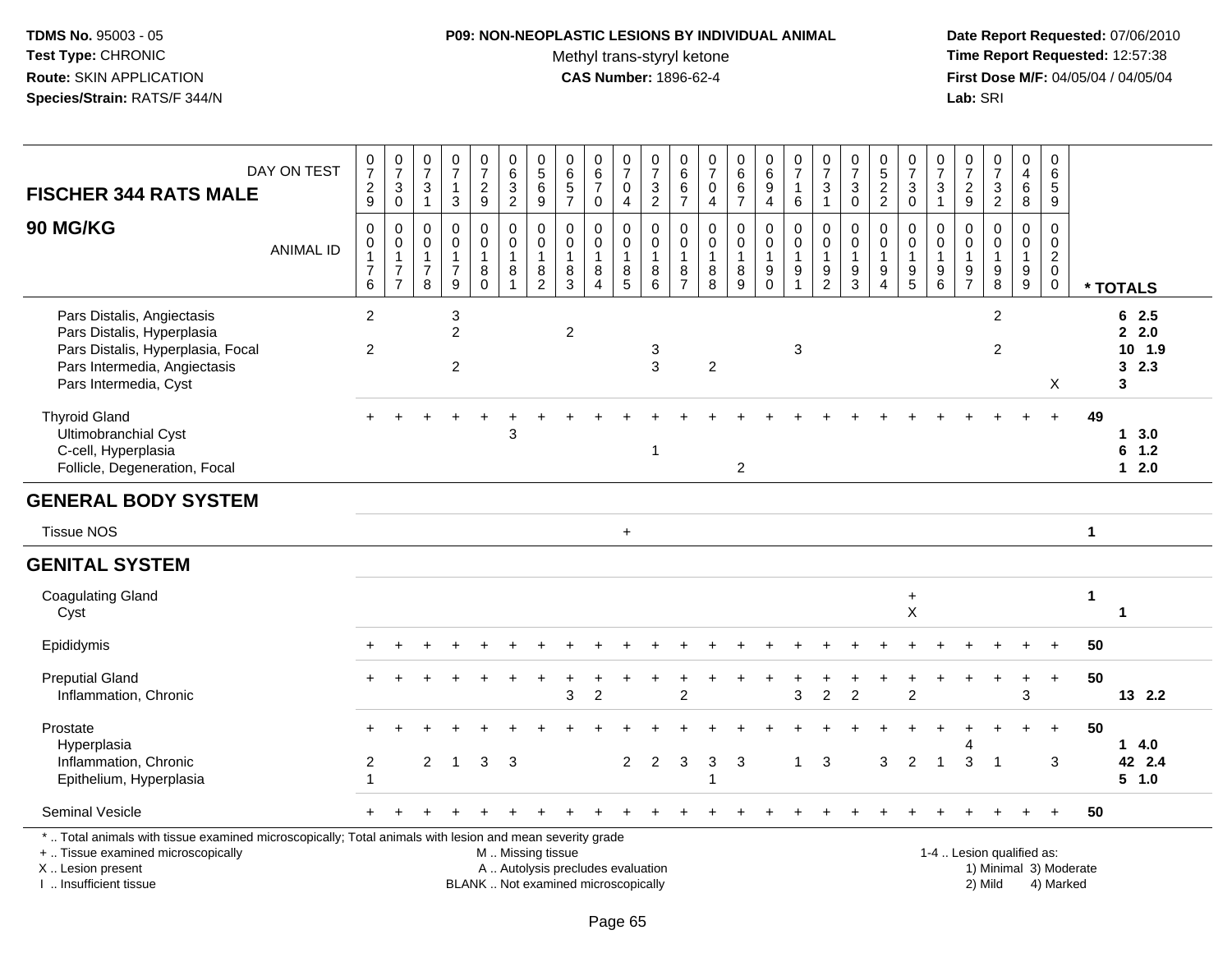## **P09: NON-NEOPLASTIC LESIONS BY INDIVIDUAL ANIMAL**

Methyl trans-styryl ketone<br>CAS Number: 1896-62-4

 **Date Report Requested:** 07/06/2010 **Time Report Requested:** 12:57:38 **First Dose M/F:** 04/05/04 / 04/05/04<br>Lab: SRI **Lab:** SRI

| <b>FISCHER 344 RATS MALE</b>                                                                                                                                                                  | DAY ON TEST      | $\begin{array}{c} 0 \\ 7 \end{array}$<br>$\frac{2}{9}$         | $\frac{0}{7}$<br>$_{0}^{3}$                                                      | $\frac{0}{7}$<br>$\mathbf{3}$<br>$\mathbf{1}$           | $\frac{0}{7}$<br>$\overline{1}$<br>$\mathbf{3}$                   | $\frac{0}{7}$<br>$\frac{2}{9}$                             | $_{6}^{\rm 0}$<br>$\frac{3}{2}$                                   | $\begin{array}{c} 0 \\ 5 \end{array}$<br>$\,6$<br>$\boldsymbol{9}$ | 0<br>6<br>5<br>7                                                         | $\begin{array}{c} 0 \\ 6 \end{array}$<br>$\overline{7}$<br>$\mathbf 0$    | $\begin{array}{c} 0 \\ 7 \end{array}$<br>$\pmb{0}$<br>4                 | $\frac{0}{7}$<br>$\ensuremath{\mathsf{3}}$<br>$\overline{2}$ | 0<br>$\overline{6}$<br>$\frac{6}{7}$                    | $\frac{0}{7}$<br>$\pmb{0}$<br>$\overline{4}$         | $_{6}^{\rm 0}$<br>$\,6\,$<br>$\overline{7}$        | $\begin{array}{c} 0 \\ 6 \\ 9 \end{array}$<br>$\overline{4}$  | $\begin{array}{c} 0 \\ 7 \end{array}$<br>$\mathbf{1}$<br>$\,6\,$ | $\frac{0}{7}$<br>3<br>$\mathbf{1}$                | $\begin{array}{c} 0 \\ 7 \end{array}$<br>$\ensuremath{\mathsf{3}}$<br>$\pmb{0}$ | $0$<br>52<br>2                                              | $\frac{0}{7}$<br>$_0^3$                                                   | $\begin{array}{c} 0 \\ 7 \end{array}$<br>$\frac{3}{1}$                                     | $\frac{0}{7}$<br>$\frac{2}{9}$                         | $\frac{0}{7}$<br>$\frac{3}{2}$                                 | 0<br>$\overline{4}$<br>6<br>8                                     | 0<br>$\overline{6}$<br>$\sqrt{5}$<br>$\overline{9}$                                  |    |                                                  |
|-----------------------------------------------------------------------------------------------------------------------------------------------------------------------------------------------|------------------|----------------------------------------------------------------|----------------------------------------------------------------------------------|---------------------------------------------------------|-------------------------------------------------------------------|------------------------------------------------------------|-------------------------------------------------------------------|--------------------------------------------------------------------|--------------------------------------------------------------------------|---------------------------------------------------------------------------|-------------------------------------------------------------------------|--------------------------------------------------------------|---------------------------------------------------------|------------------------------------------------------|----------------------------------------------------|---------------------------------------------------------------|------------------------------------------------------------------|---------------------------------------------------|---------------------------------------------------------------------------------|-------------------------------------------------------------|---------------------------------------------------------------------------|--------------------------------------------------------------------------------------------|--------------------------------------------------------|----------------------------------------------------------------|-------------------------------------------------------------------|--------------------------------------------------------------------------------------|----|--------------------------------------------------|
| 90 MG/KG                                                                                                                                                                                      | <b>ANIMAL ID</b> | $\mathbf 0$<br>0<br>$\mathbf 1$<br>$\boldsymbol{7}$<br>$\,6\,$ | $\mathbf 0$<br>$\mathbf 0$<br>$\overline{1}$<br>$\overline{7}$<br>$\overline{7}$ | $\mathbf 0$<br>0<br>$\mathbf{1}$<br>$\overline{7}$<br>8 | $\mathbf 0$<br>$\mathbf 0$<br>$\mathbf{1}$<br>$\overline{7}$<br>9 | $\mathbf 0$<br>$\mathsf 0$<br>$\mathbf 1$<br>8<br>$\Omega$ | $\mathbf 0$<br>$\mathbf 0$<br>$\mathbf{1}$<br>8<br>$\overline{1}$ | $\mathbf 0$<br>$\pmb{0}$<br>$\mathbf{1}$<br>8<br>$\overline{2}$    | $\mathbf 0$<br>$\mathbf 0$<br>$\mathbf{1}$<br>8<br>$\overline{3}$        | $\mathbf 0$<br>$\mathbf 0$<br>$\mathbf{1}$<br>8<br>$\boldsymbol{\Lambda}$ | 0<br>$\pmb{0}$<br>$\mathbf{1}$<br>$\begin{array}{c} 8 \\ 5 \end{array}$ | $\mathbf 0$<br>0<br>$\mathbf{1}$<br>8<br>$\overline{6}$      | 0<br>$\mathsf 0$<br>$\mathbf{1}$<br>8<br>$\overline{7}$ | $\mathbf 0$<br>$\pmb{0}$<br>$\mathbf{1}$<br>$_{8}^8$ | $\mathbf 0$<br>$\pmb{0}$<br>$\mathbf{1}$<br>$^8_9$ | $\mathbf 0$<br>$\overline{0}$<br>$\overline{1}$<br>$_{0}^{9}$ | $\mathbf 0$<br>$\mathbf 0$<br>$\overline{1}$<br>$\frac{9}{1}$    | 0<br>$\mathbf 0$<br>$\mathbf{1}$<br>$\frac{9}{2}$ | $\mathbf 0$<br>$\pmb{0}$<br>$\mathbf{1}$<br>$\frac{9}{3}$                       | $\mathbf 0$<br>$\mathbf 0$<br>$\mathbf{1}$<br>9<br>$\Delta$ | 0<br>$\mathbf 0$<br>$\mathbf{1}$<br>$\begin{array}{c} 9 \\ 5 \end{array}$ | $\mathbf 0$<br>$\boldsymbol{0}$<br>$\overline{1}$<br>$\begin{array}{c} 9 \\ 6 \end{array}$ | 0<br>0<br>$\overline{1}$<br>9<br>$\overline{7}$        | $\mathbf 0$<br>$\mathbf 0$<br>$\mathbf{1}$<br>$_{8}^{\rm 9}$   | $\mathbf 0$<br>$\mathbf 0$<br>$\mathbf{1}$<br>9<br>$\overline{9}$ | $\mathbf 0$<br>$\mathbf 0$<br>$\boldsymbol{2}$<br>$\mathbf 0$<br>$\mathsf{O}\xspace$ |    | * TOTALS                                         |
| Degeneration                                                                                                                                                                                  |                  |                                                                |                                                                                  |                                                         |                                                                   |                                                            |                                                                   |                                                                    |                                                                          |                                                                           |                                                                         |                                                              |                                                         |                                                      |                                                    |                                                               |                                                                  |                                                   |                                                                                 |                                                             |                                                                           |                                                                                            |                                                        |                                                                |                                                                   |                                                                                      |    | 13.0                                             |
| <b>Testes</b><br>Artery, Inflammation, Chronic<br>Germinal Epithelium, Atrophy<br>Interstitial Cell, Hyperplasia                                                                              |                  |                                                                | 4<br>$\overline{2}$                                                              | $\overline{c}$<br>$\overline{c}$                        |                                                                   | 3<br>$\overline{2}$                                        |                                                                   |                                                                    | 1                                                                        | -1                                                                        |                                                                         | 3                                                            |                                                         | $\overline{2}$                                       |                                                    |                                                               | Δ                                                                | $\lambda$                                         |                                                                                 |                                                             | 2                                                                         |                                                                                            | $\overline{2}$                                         |                                                                |                                                                   | $\ddot{}$<br>$\overline{2}$                                                          | 50 | $12.0$<br>36 2.1<br>$7 \t1.3$                    |
| <b>HEMATOPOIETIC SYSTEM</b>                                                                                                                                                                   |                  |                                                                |                                                                                  |                                                         |                                                                   |                                                            |                                                                   |                                                                    |                                                                          |                                                                           |                                                                         |                                                              |                                                         |                                                      |                                                    |                                                               |                                                                  |                                                   |                                                                                 |                                                             |                                                                           |                                                                                            |                                                        |                                                                |                                                                   |                                                                                      |    |                                                  |
| <b>Bone Marrow</b><br>Hyperplasia<br>Myelofibrosis                                                                                                                                            |                  |                                                                |                                                                                  |                                                         |                                                                   |                                                            |                                                                   |                                                                    |                                                                          |                                                                           |                                                                         |                                                              |                                                         |                                                      |                                                    |                                                               |                                                                  |                                                   |                                                                                 |                                                             |                                                                           |                                                                                            |                                                        |                                                                | 3                                                                 | 3                                                                                    | 50 | 3, 3.0<br>13.0                                   |
| Lymph Node<br>Mediastinal, Ectasia<br>Mediastinal, Hemorrhage<br>Mediastinal, Hyperplasia, Lymphoid<br>Mediastinal, Pigmentation<br>Pancreatic, Ectasia<br>Pancreatic, Hyperplasia, Lymphoid  |                  |                                                                |                                                                                  |                                                         | $+$                                                               |                                                            | $+$<br>3<br>3                                                     | $\overline{+}$                                                     |                                                                          |                                                                           | $+$                                                                     |                                                              | 3                                                       |                                                      | $\mathbf{3}$                                       | 3<br>3                                                        |                                                                  |                                                   |                                                                                 |                                                             |                                                                           | $\ddot{}$<br>2                                                                             |                                                        | $\div$<br>4                                                    |                                                                   | $+$                                                                                  | 26 | 2, 3.5<br>4 2.3<br>62.8<br>$12.0$<br>53.4<br>2.0 |
| Lymph Node, Mandibular<br>Ectasia<br>Hyperplasia, Lymphoid                                                                                                                                    |                  | м                                                              | M                                                                                | M                                                       | М                                                                 | M                                                          | M                                                                 | M                                                                  | M                                                                        | м                                                                         | $\ddot{}$                                                               | м                                                            | M                                                       | $\ddot{}$                                            | M                                                  | M                                                             | М                                                                | M                                                 | M                                                                               | M                                                           | M                                                                         | M                                                                                          | $\ddot{}$<br>$\overline{\mathbf{c}}$<br>$\overline{2}$ | M                                                              | M                                                                 | M                                                                                    | 4  | $12.0$<br>$12.0$                                 |
| Lymph Node, Mesenteric<br>Ectasia<br>Hemorrhage<br>Hyperplasia, Lymphoid                                                                                                                      |                  |                                                                | $\overline{2}$                                                                   | $\overline{c}$                                          |                                                                   |                                                            |                                                                   |                                                                    | $\overline{c}$                                                           |                                                                           | 3                                                                       |                                                              | 2                                                       |                                                      | 1<br>$\overline{2}$                                | $\overline{c}$                                                |                                                                  |                                                   | $\overline{2}$                                                                  |                                                             | $\overline{2}$                                                            |                                                                                            |                                                        | $\overline{2}$                                                 |                                                                   | $+$                                                                                  | 50 | 52.2<br>$8$ 1.5<br>112.0                         |
| Spleen                                                                                                                                                                                        |                  |                                                                |                                                                                  |                                                         |                                                                   |                                                            |                                                                   |                                                                    |                                                                          |                                                                           |                                                                         |                                                              |                                                         |                                                      |                                                    |                                                               |                                                                  |                                                   |                                                                                 |                                                             |                                                                           |                                                                                            |                                                        |                                                                |                                                                   |                                                                                      | 50 |                                                  |
| *  Total animals with tissue examined microscopically; Total animals with lesion and mean severity grade<br>+  Tissue examined microscopically<br>X  Lesion present<br>I  Insufficient tissue |                  |                                                                |                                                                                  |                                                         |                                                                   |                                                            | M  Missing tissue                                                 |                                                                    | A  Autolysis precludes evaluation<br>BLANK  Not examined microscopically |                                                                           |                                                                         |                                                              |                                                         |                                                      |                                                    |                                                               |                                                                  |                                                   |                                                                                 |                                                             |                                                                           |                                                                                            |                                                        | 1-4  Lesion qualified as:<br>1) Minimal 3) Moderate<br>2) Mild |                                                                   | 4) Marked                                                                            |    |                                                  |

Page 66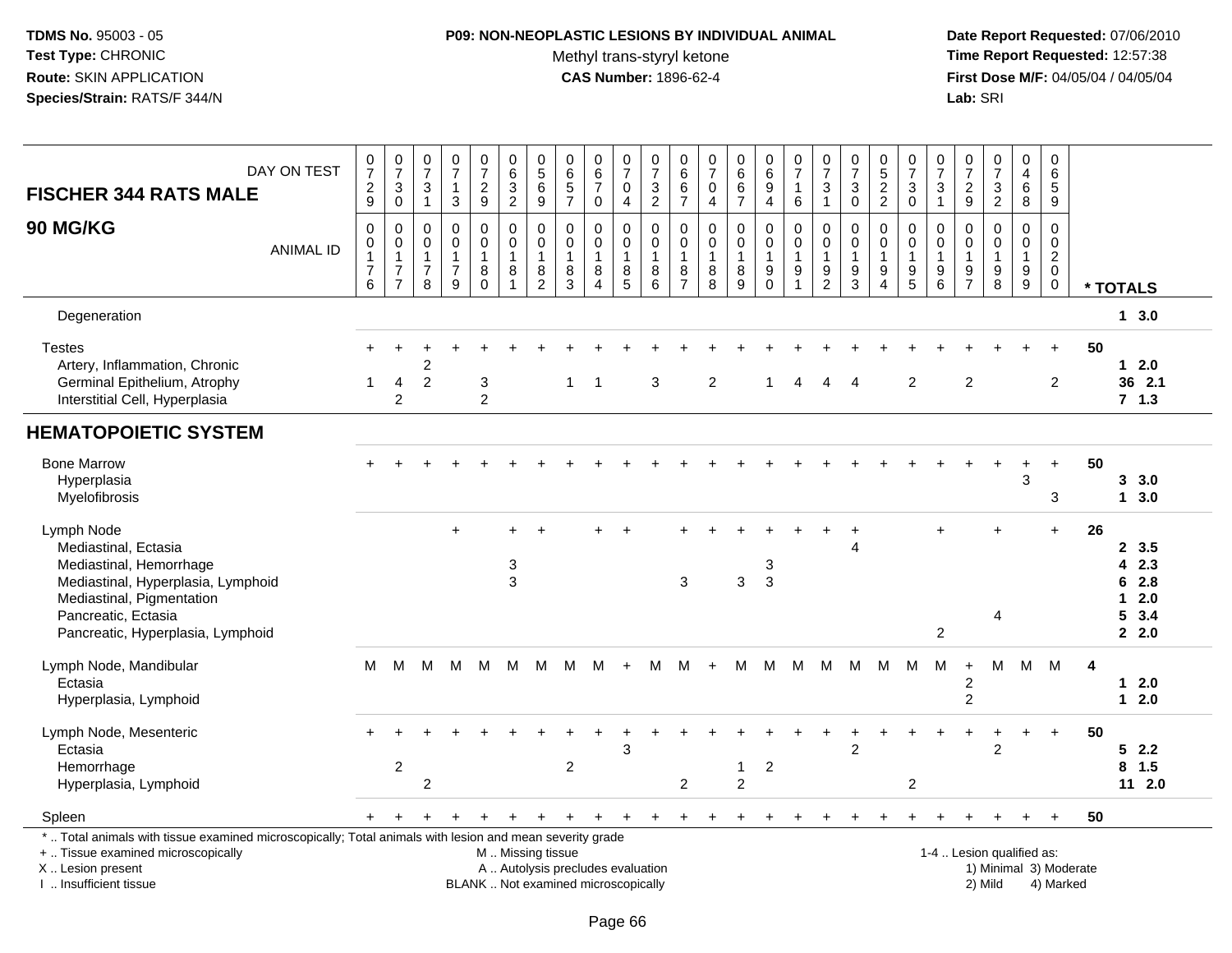## **P09: NON-NEOPLASTIC LESIONS BY INDIVIDUAL ANIMAL**

Methyl trans-styryl ketone<br>CAS Number: 1896-62-4

 **Date Report Requested:** 07/06/2010 **Time Report Requested:** 12:57:38 **First Dose M/F:** 04/05/04 / 04/05/04<br>**Lab:** SRI **Lab:** SRI

| DAY ON TEST<br><b>FISCHER 344 RATS MALE</b>                                                                                                                                                                             | $\frac{0}{7}$<br>$\frac{2}{9}$                                     | $\frac{0}{7}$<br>$\mathbf{3}$<br>$\mathbf 0$                         | $\frac{0}{7}$<br>$\ensuremath{\mathsf{3}}$<br>$\mathbf{1}$ | $\frac{0}{7}$<br>$\mathbf{1}$<br>3                                | $\frac{0}{7}$<br>$\boldsymbol{2}$<br>9 | $\pmb{0}$<br>$\,6\,$<br>$\sqrt{3}$<br>2                               | $\begin{array}{c} 0 \\ 5 \end{array}$<br>6<br>9 | $\begin{array}{c} 0 \\ 6 \end{array}$<br>$\,$ 5 $\,$<br>$\overline{7}$  | $\begin{array}{c} 0 \\ 6 \\ 7 \end{array}$<br>$\mathbf 0$       | $\begin{smallmatrix}0\\7\end{smallmatrix}$<br>$\mathbf 0$<br>$\overline{4}$ | $\frac{0}{7}$<br>$\frac{3}{2}$                     | 0<br>$\,6\,$<br>$6\phantom{1}6$<br>$\overline{7}$                   | $\frac{0}{7}$<br>$\pmb{0}$<br>$\overline{4}$           | $\begin{matrix} 0 \\ 6 \\ 6 \end{matrix}$<br>$\overline{7}$ | $_{6}^{\rm 0}$<br>$\boldsymbol{9}$<br>$\overline{4}$ | $\frac{0}{7}$<br>$\mathbf{1}$<br>6                                   | $\frac{0}{7}$<br>$\sqrt{3}$<br>$\overline{1}$                           | $\frac{0}{7}$<br>$\sqrt{3}$<br>$\mathbf 0$                                            | $0$<br>52<br>2                  | $\begin{smallmatrix}0\\7\end{smallmatrix}$<br>$\sqrt{3}$<br>$\mathbf 0$ | $\frac{0}{7}$<br>$\sqrt{3}$<br>$\mathbf{1}$                            | $\frac{0}{7}$<br>$\frac{2}{9}$                              | $\begin{smallmatrix}0\\7\end{smallmatrix}$<br>$\frac{3}{2}$ | 0<br>$\overline{\mathbf{4}}$<br>$\,6\,$<br>8 | $\pmb{0}$<br>$\,6\,$<br>$\sqrt{5}$<br>9                   |          |                                                            |
|-------------------------------------------------------------------------------------------------------------------------------------------------------------------------------------------------------------------------|--------------------------------------------------------------------|----------------------------------------------------------------------|------------------------------------------------------------|-------------------------------------------------------------------|----------------------------------------|-----------------------------------------------------------------------|-------------------------------------------------|-------------------------------------------------------------------------|-----------------------------------------------------------------|-----------------------------------------------------------------------------|----------------------------------------------------|---------------------------------------------------------------------|--------------------------------------------------------|-------------------------------------------------------------|------------------------------------------------------|----------------------------------------------------------------------|-------------------------------------------------------------------------|---------------------------------------------------------------------------------------|---------------------------------|-------------------------------------------------------------------------|------------------------------------------------------------------------|-------------------------------------------------------------|-------------------------------------------------------------|----------------------------------------------|-----------------------------------------------------------|----------|------------------------------------------------------------|
| 90 MG/KG<br><b>ANIMAL ID</b>                                                                                                                                                                                            | $\pmb{0}$<br>0<br>$\mathbf{1}$<br>$\overline{7}$<br>$6\phantom{a}$ | $\mathbf 0$<br>0<br>$\mathbf{1}$<br>$\overline{7}$<br>$\overline{7}$ | 0<br>0<br>$\mathbf{1}$<br>$\boldsymbol{7}$<br>8            | $\mathbf 0$<br>$\mathbf 0$<br>$\mathbf{1}$<br>$\overline{7}$<br>9 | 0<br>0<br>$\overline{1}$<br>8<br>0     | $\pmb{0}$<br>$\mathbf 0$<br>$\overline{1}$<br>$\bf 8$<br>$\mathbf{1}$ | 0<br>0<br>$\mathbf{1}$<br>8<br>$\overline{c}$   | $\mathbf 0$<br>$\mathbf 0$<br>$\overline{1}$<br>$\bf 8$<br>$\mathbf{3}$ | $\mathsf{O}\xspace$<br>0<br>$\mathbf{1}$<br>$\bf 8$<br>$\Delta$ | 0<br>0<br>$\mathbf{1}$<br>$\bf 8$<br>$\overline{5}$                         | $\mathbf 0$<br>0<br>$\overline{1}$<br>$\bf 8$<br>6 | $\mathbf 0$<br>$\mathbf 0$<br>$\overline{1}$<br>8<br>$\overline{7}$ | $\pmb{0}$<br>$\pmb{0}$<br>$\mathbf{1}$<br>$\bf 8$<br>8 | $\pmb{0}$<br>$\pmb{0}$<br>$\mathbf{1}$<br>$^8_9$            | 0<br>0<br>1<br>$_{0}^{9}$                            | $\mathbf 0$<br>$\pmb{0}$<br>$\overline{1}$<br>$\boldsymbol{9}$<br>-1 | $\mathbf 0$<br>$\mathbf 0$<br>$\overline{1}$<br>$9\,$<br>$\overline{c}$ | $\boldsymbol{0}$<br>$\mathbf 0$<br>$\mathbf{1}$<br>$\boldsymbol{9}$<br>$\overline{3}$ | 0<br>0<br>$\boldsymbol{9}$<br>4 | $\mathbf 0$<br>0<br>$\mathbf{1}$<br>$\frac{9}{5}$                       | $\mathbf 0$<br>0<br>$\mathbf{1}$<br>$\boldsymbol{9}$<br>$6\phantom{1}$ | $\mathbf 0$<br>$\mathbf 0$<br>$\mathbf{1}$<br>$\frac{9}{7}$ | $\mathsf 0$<br>0<br>$\mathbf{1}$<br>$_{\rm 8}^{\rm 9}$      | 0<br>0<br>$\mathbf{1}$<br>$^9_9$             | $\mathbf 0$<br>$\mathbf 0$<br>$^2_{\rm 0}$<br>$\mathbf 0$ | * TOTALS |                                                            |
| <b>Accessory Spleen</b><br><b>Fibrosis</b><br>Hematopoietic Cell Proliferation<br>Hemorrhage<br>Necrosis<br>Pigmentation                                                                                                | $\overline{2}$                                                     |                                                                      | $\overline{c}$                                             | $\overline{4}$                                                    | $\boldsymbol{\mathsf{X}}$<br>3         |                                                                       |                                                 |                                                                         |                                                                 |                                                                             | $\overline{2}$                                     |                                                                     |                                                        |                                                             |                                                      | 3<br>3                                                               |                                                                         |                                                                                       | $\overline{2}$<br>3             | $\mathbf{1}$                                                            | -1                                                                     |                                                             |                                                             | 3                                            |                                                           |          | 1<br>32.3<br>19 1.9<br>14.0<br>2, 3.5<br>3, 3.0            |
| Thymus                                                                                                                                                                                                                  |                                                                    |                                                                      |                                                            |                                                                   |                                        |                                                                       |                                                 |                                                                         |                                                                 |                                                                             |                                                    |                                                                     |                                                        |                                                             |                                                      |                                                                      |                                                                         |                                                                                       |                                 |                                                                         |                                                                        |                                                             |                                                             |                                              |                                                           | 49       |                                                            |
| <b>INTEGUMENTARY SYSTEM</b>                                                                                                                                                                                             |                                                                    |                                                                      |                                                            |                                                                   |                                        |                                                                       |                                                 |                                                                         |                                                                 |                                                                             |                                                    |                                                                     |                                                        |                                                             |                                                      |                                                                      |                                                                         |                                                                                       |                                 |                                                                         |                                                                        |                                                             |                                                             |                                              |                                                           |          |                                                            |
| Mammary Gland<br>Hyperplasia                                                                                                                                                                                            |                                                                    | ÷<br>3                                                               | $\overline{c}$                                             | $\overline{2}$                                                    | $\ddot{}$                              | $\overline{\mathbf{4}}$                                               |                                                 | М                                                                       | $\ddot{}$                                                       | $\overline{2}$                                                              | $\overline{c}$                                     | 4                                                                   | $\overline{c}$                                         | 3                                                           | 4                                                    | 1                                                                    | 3                                                                       |                                                                                       | $\overline{c}$                  | $\overline{c}$                                                          | $\overline{2}$                                                         | 3                                                           | $\overline{2}$                                              | $\ddot{}$                                    | $\ddot{}$<br>$\overline{2}$                               | 49       | 38 2.8                                                     |
| Skin<br><b>Cyst Epithelial Inclusion</b><br>Hyperkeratosis<br>Inflammation, Chronic<br>Ulcer                                                                                                                            |                                                                    |                                                                      | $\overline{4}$                                             |                                                                   | 4                                      | $\overline{4}$                                                        |                                                 | $\overline{2}$                                                          | 4                                                               |                                                                             |                                                    |                                                                     | 4                                                      |                                                             |                                                      |                                                                      | 3                                                                       |                                                                                       |                                 |                                                                         | X<br>$\boldsymbol{\Delta}$                                             |                                                             | 4                                                           |                                              | $+$                                                       | 50       | 1<br>$12.0$<br>2, 3.5<br>22 3.9                            |
| Control, Hyperkeratosis<br>Control Epidermis, Hyperplasia<br>Epidermis, Hyperplasia<br>Epidermis, Site Of Application, Hyperplasia<br>Site Of Application, Hyperkeratosis<br>Site Of Application, Inflammation, Chronic | $\overline{2}$<br>3                                                | $\boldsymbol{\Lambda}$                                               | 3<br>$\mathbf{1}$<br>2                                     | $\overline{1}$                                                    | 4<br>1<br>$\overline{2}$               | 3                                                                     | $\mathbf{1}$<br>$\overline{2}$                  | $\overline{2}$<br>3                                                     | $\overline{4}$                                                  | $\overline{1}$                                                              | 1<br>2                                             | -1<br>$\overline{2}$                                                | 4<br>2                                                 | $\overline{1}$                                              | $\mathbf{1}$<br>1<br>$\overline{2}$                  | $\overline{1}$                                                       | 3<br>1                                                                  | -1<br>3                                                                               | $\mathbf{1}$<br>$\overline{2}$  | $\overline{2}$                                                          | 4<br>$\overline{1}$<br>2                                               | 3                                                           | 4<br>$\mathbf{1}$<br>$\mathfrak{p}$                         |                                              | -1<br>$\Delta$                                            |          | 1 1.0<br>$5 \t1.2$<br>24 3.5<br>29 1.0<br>47 2.4<br>$12.0$ |
| <b>MUSCULOSKELETAL SYSTEM</b>                                                                                                                                                                                           |                                                                    |                                                                      |                                                            |                                                                   |                                        |                                                                       |                                                 |                                                                         |                                                                 |                                                                             |                                                    |                                                                     |                                                        |                                                             |                                                      |                                                                      |                                                                         |                                                                                       |                                 |                                                                         |                                                                        |                                                             |                                                             |                                              |                                                           |          |                                                            |
| <b>Bone</b>                                                                                                                                                                                                             |                                                                    |                                                                      |                                                            |                                                                   |                                        |                                                                       |                                                 |                                                                         |                                                                 |                                                                             |                                                    |                                                                     |                                                        |                                                             |                                                      |                                                                      |                                                                         |                                                                                       |                                 |                                                                         |                                                                        |                                                             |                                                             |                                              |                                                           | 50       |                                                            |

+ .. Tissue examined microscopically

X .. Lesion present

I .. Insufficient tissue

 M .. Missing tissueA .. Autolysis precludes evaluation

BLANK .. Not examined microscopically 2) Mild 4) Marked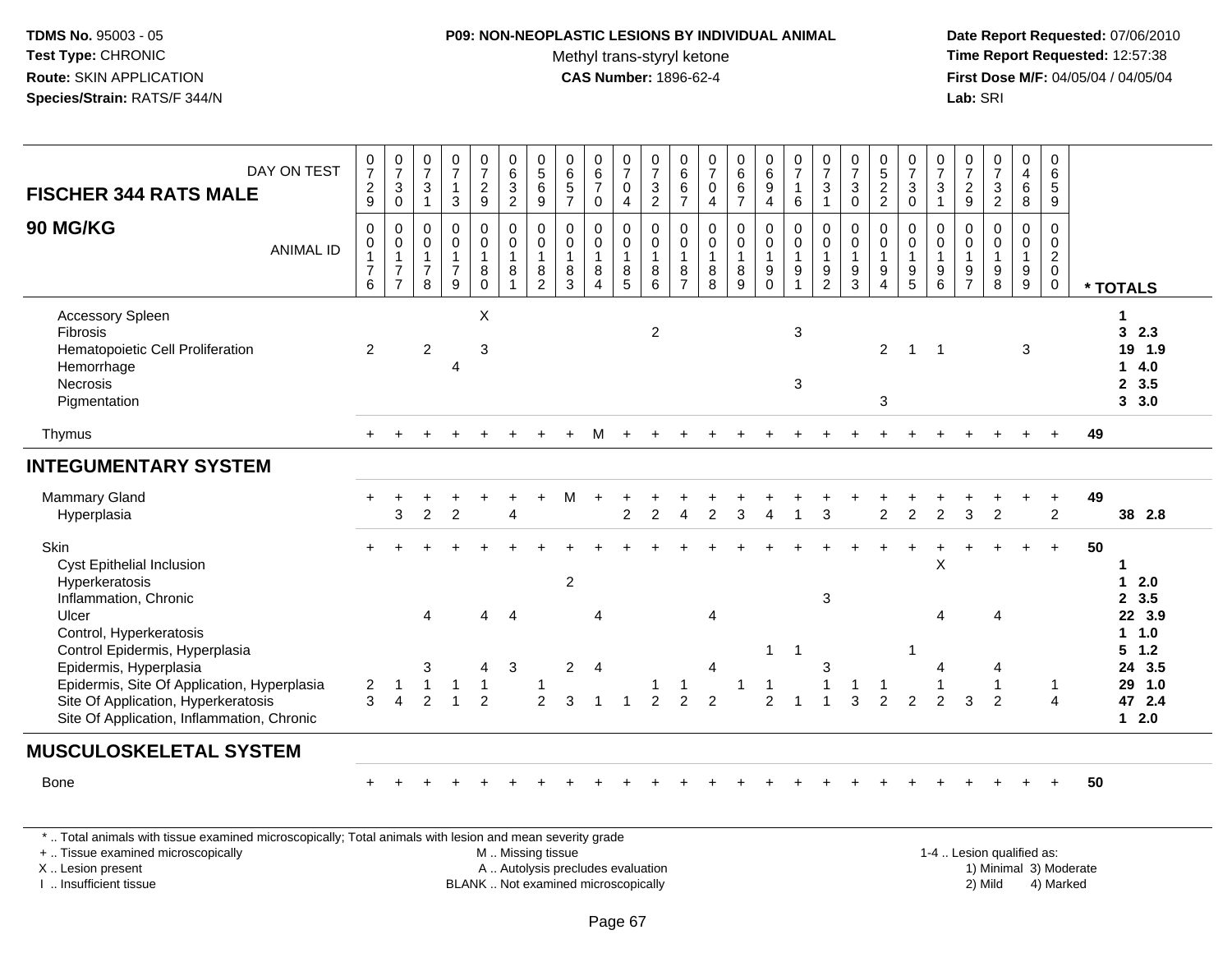## **P09: NON-NEOPLASTIC LESIONS BY INDIVIDUAL ANIMAL**

Methyl trans-styryl ketone<br>CAS Number: 1896-62-4

 **Date Report Requested:** 07/06/2010 **Time Report Requested:** 12:57:38 **First Dose M/F:** 04/05/04 / 04/05/04<br>**Lab:** SRI **Lab:** SRI

| DAY ON TEST<br><b>FISCHER 344 RATS MALE</b>                                                                                                    | $\frac{0}{7}$<br>$\boldsymbol{2}$                                 | $\frac{0}{7}$<br>$\mathbf{3}$                                                  | $\frac{0}{7}$<br>3                                     | $\frac{0}{7}$<br>$\mathbf{1}$                | $\frac{0}{7}$<br>$\overline{c}$                        | $\begin{array}{c} 0 \\ 6 \end{array}$<br>$\ensuremath{\mathsf{3}}$ | $\begin{smallmatrix}0\0\5\end{smallmatrix}$<br>$\,6\,$ | $\begin{array}{c} 0 \\ 6 \\ 5 \end{array}$              | 0<br>$6\phantom{a}$<br>$\overline{7}$       | $\frac{0}{7}$<br>$\mathsf 0$                                                        | 0<br>$\overline{7}$<br>3                      | $_{6}^{\rm 0}$<br>6                                       | $\frac{0}{7}$<br>0                                                                   | 0<br>6<br>6<br>7                            | 0<br>$6\phantom{a}$<br>$\boldsymbol{9}$                | 0<br>$\overline{7}$<br>$\overline{1}$                       | $\frac{0}{7}$<br>$\mathbf 3$                             | 0<br>$\overline{7}$<br>$\ensuremath{\mathsf{3}}$                                 | 0<br>$\overline{5}$<br>$\overline{c}$                                                 | 0<br>$\overline{7}$<br>3                         | $\frac{0}{7}$<br>$\mathbf{3}$                                             | $\frac{0}{7}$<br>$\overline{c}$                   | $\frac{0}{7}$                                      | $\mathbf 0$<br>$\overline{4}$<br>$\,6$              | $\mathbf 0$<br>$\,6\,$<br>$\sqrt{5}$                                               |              |                            |
|------------------------------------------------------------------------------------------------------------------------------------------------|-------------------------------------------------------------------|--------------------------------------------------------------------------------|--------------------------------------------------------|----------------------------------------------|--------------------------------------------------------|--------------------------------------------------------------------|--------------------------------------------------------|---------------------------------------------------------|---------------------------------------------|-------------------------------------------------------------------------------------|-----------------------------------------------|-----------------------------------------------------------|--------------------------------------------------------------------------------------|---------------------------------------------|--------------------------------------------------------|-------------------------------------------------------------|----------------------------------------------------------|----------------------------------------------------------------------------------|---------------------------------------------------------------------------------------|--------------------------------------------------|---------------------------------------------------------------------------|---------------------------------------------------|----------------------------------------------------|-----------------------------------------------------|------------------------------------------------------------------------------------|--------------|----------------------------|
|                                                                                                                                                | $9\,$                                                             | $\boldsymbol{0}$                                                               | $\mathbf{1}$                                           | 3                                            | 9                                                      | $\overline{2}$                                                     | $\boldsymbol{9}$                                       | $\overline{7}$                                          | $\pmb{0}$                                   | $\overline{4}$                                                                      | $\boldsymbol{2}$                              | $\overline{7}$                                            | $\overline{4}$                                                                       |                                             | $\overline{4}$                                         | $\,6\,$                                                     | $\overline{1}$                                           | $\mathbf 0$                                                                      | $\overline{2}$                                                                        | $\mathbf 0$                                      | $\mathbf{1}$                                                              | 9                                                 | $\frac{3}{2}$                                      | 8                                                   | 9                                                                                  |              |                            |
| 90 MG/KG<br><b>ANIMAL ID</b>                                                                                                                   | $\mathbf 0$<br>$\mathbf 0$<br>$\mathbf{1}$<br>$\overline{7}$<br>6 | $\mathbf 0$<br>$\mathbf 0$<br>$\mathbf{1}$<br>$\overline{7}$<br>$\overline{7}$ | $\mathbf 0$<br>$\mathbf 0$<br>1<br>$\overline{7}$<br>8 | 0<br>$\mathsf 0$<br>1<br>$\overline{7}$<br>9 | $\mathbf 0$<br>0<br>$\overline{1}$<br>8<br>$\mathbf 0$ | $\mathbf 0$<br>$\pmb{0}$<br>$\mathbf{1}$<br>8<br>1                 | $\Omega$<br>0<br>$\mathbf{1}$<br>8<br>$\overline{2}$   | $\pmb{0}$<br>$\pmb{0}$<br>$\mathbf{1}$<br>$\frac{8}{3}$ | 0<br>$\mathsf{O}$<br>$\mathbf{1}$<br>8<br>4 | $\mathbf 0$<br>$\mathbf 0$<br>$\mathbf{1}$<br>$\begin{array}{c} 8 \\ 5 \end{array}$ | 0<br>0<br>1<br>8<br>6                         | $\mathbf 0$<br>$\pmb{0}$<br>$\mathbf{1}$<br>$\frac{8}{7}$ | $\mathbf 0$<br>$\mathsf{O}$<br>$\mathbf{1}$<br>$\begin{array}{c} 8 \\ 8 \end{array}$ | 0<br>$\mathsf{O}$<br>$\mathbf{1}$<br>$^8_9$ | $\mathbf 0$<br>$\pmb{0}$<br>$\mathbf{1}$<br>$_{0}^{9}$ | $\mathbf 0$<br>$\mathbf 0$<br>$\mathbf{1}$<br>$\frac{9}{1}$ | $\Omega$<br>$\mathbf 0$<br>$\mathbf{1}$<br>$\frac{9}{2}$ | $\mathbf 0$<br>$\mathbf 0$<br>$\mathbf{1}$<br>$\boldsymbol{9}$<br>$\overline{3}$ | $\Omega$<br>$\mathsf{O}\xspace$<br>$\mathbf{1}$<br>$\boldsymbol{9}$<br>$\overline{4}$ | $\mathbf 0$<br>$\mathbf 0$<br>1<br>$\frac{9}{5}$ | 0<br>$\mathbf 0$<br>$\mathbf{1}$<br>$\begin{array}{c} 9 \\ 6 \end{array}$ | $\mathbf 0$<br>0<br>$\mathbf{1}$<br>$\frac{9}{7}$ | 0<br>$\mathbf 0$<br>$\mathbf{1}$<br>$_{8}^{\rm 9}$ | $\Omega$<br>$\mathbf 0$<br>$\mathbf{1}$<br>$_{9}^9$ | $\mathbf 0$<br>$\mathbf 0$<br>$\overline{c}$<br>$\mathbf 0$<br>$\ddot{\mathbf{0}}$ |              | * TOTALS                   |
| <b>Skeletal Muscle</b>                                                                                                                         |                                                                   |                                                                                |                                                        |                                              |                                                        |                                                                    |                                                        |                                                         |                                             |                                                                                     |                                               |                                                           |                                                                                      |                                             |                                                        |                                                             |                                                          |                                                                                  |                                                                                       |                                                  |                                                                           |                                                   |                                                    |                                                     |                                                                                    | $\mathbf{1}$ |                            |
| <b>NERVOUS SYSTEM</b>                                                                                                                          |                                                                   |                                                                                |                                                        |                                              |                                                        |                                                                    |                                                        |                                                         |                                             |                                                                                     |                                               |                                                           |                                                                                      |                                             |                                                        |                                                             |                                                          |                                                                                  |                                                                                       |                                                  |                                                                           |                                                   |                                                    |                                                     |                                                                                    |              |                            |
| <b>Brain</b><br>Compression                                                                                                                    |                                                                   |                                                                                | 3                                                      |                                              |                                                        | $\overline{c}$                                                     |                                                        |                                                         |                                             |                                                                                     |                                               | 3                                                         |                                                                                      |                                             | 3                                                      |                                                             |                                                          |                                                                                  | 2                                                                                     |                                                  |                                                                           | 3                                                 |                                                    |                                                     |                                                                                    | 50           | 18 2.9                     |
| Peripheral Nerve                                                                                                                               |                                                                   |                                                                                |                                                        |                                              |                                                        | $\ddot{}$                                                          |                                                        |                                                         |                                             |                                                                                     |                                               | $\ddot{}$                                                 |                                                                                      |                                             |                                                        |                                                             |                                                          |                                                                                  |                                                                                       |                                                  |                                                                           |                                                   |                                                    |                                                     |                                                                                    | $\mathbf{3}$ |                            |
| Spinal Cord                                                                                                                                    |                                                                   |                                                                                |                                                        |                                              |                                                        | $+$                                                                |                                                        |                                                         |                                             |                                                                                     |                                               | $\ddot{}$                                                 |                                                                                      |                                             |                                                        |                                                             |                                                          |                                                                                  |                                                                                       |                                                  |                                                                           |                                                   |                                                    |                                                     |                                                                                    | 3            |                            |
| <b>RESPIRATORY SYSTEM</b>                                                                                                                      |                                                                   |                                                                                |                                                        |                                              |                                                        |                                                                    |                                                        |                                                         |                                             |                                                                                     |                                               |                                                           |                                                                                      |                                             |                                                        |                                                             |                                                          |                                                                                  |                                                                                       |                                                  |                                                                           |                                                   |                                                    |                                                     |                                                                                    |              |                            |
| Lung<br>Foreign Body<br>Hemorrhage                                                                                                             | -1                                                                |                                                                                |                                                        |                                              |                                                        |                                                                    |                                                        |                                                         |                                             |                                                                                     |                                               |                                                           |                                                                                      |                                             |                                                        |                                                             |                                                          |                                                                                  |                                                                                       |                                                  |                                                                           |                                                   |                                                    |                                                     |                                                                                    | 50           | -1<br>1.0<br>$\mathbf 1$   |
| Infiltration Cellular, Histiocyte<br>Inflammation, Chronic<br>Metaplasia, Osseous                                                              |                                                                   |                                                                                | $\mathbf{1}$                                           | $\mathbf{1}$                                 |                                                        |                                                                    |                                                        |                                                         | $\overline{2}$                              |                                                                                     |                                               |                                                           | $\mathbf{1}$                                                                         | $\overline{1}$                              |                                                        |                                                             |                                                          | 1                                                                                | 1                                                                                     | 1                                                | -1<br>$\overline{2}$                                                      | $\mathbf 1$                                       |                                                    | $\mathbf{3}$                                        | -1                                                                                 |              | 22 1.2<br>$9$ 1.3<br>4 1.0 |
| Alveolar Epithelium, Hyperplasia                                                                                                               | $\overline{c}$                                                    |                                                                                |                                                        |                                              |                                                        |                                                                    |                                                        |                                                         |                                             |                                                                                     | $\mathbf 1$                                   |                                                           |                                                                                      |                                             | -1                                                     |                                                             |                                                          |                                                                                  |                                                                                       |                                                  |                                                                           |                                                   |                                                    |                                                     |                                                                                    |              | $8$ 1.8                    |
| Nose<br>Foreign Body<br>Fungus                                                                                                                 | $\times$                                                          | $\boldsymbol{\mathsf{X}}$                                                      | $\times$                                               | $\boldsymbol{\mathsf{X}}$                    |                                                        | X<br>X                                                             |                                                        | X<br>X                                                  | $\times$<br>$\times$                        |                                                                                     | X<br>Χ                                        | X                                                         | $\sf X$<br>X                                                                         |                                             | $\times$                                               |                                                             |                                                          | X                                                                                |                                                                                       |                                                  | X                                                                         | X<br>$\mathsf X$                                  | X<br>$\pmb{\times}$                                |                                                     | $\div$                                                                             | 50           | 24<br>12                   |
| Inflammation, Chronic<br>Olfactory Epithelium, Metaplasia, Respiratory                                                                         |                                                                   | 1                                                                              | -1                                                     | $\mathbf 1$<br>1                             |                                                        | 3                                                                  |                                                        | 3                                                       | 3                                           |                                                                                     | $\ensuremath{\mathsf{3}}$<br>$\boldsymbol{2}$ | 1                                                         | $\sqrt{3}$<br>$\overline{c}$                                                         | $\mathbf 1$                                 |                                                        |                                                             |                                                          | 3                                                                                |                                                                                       |                                                  | 3<br>$\overline{c}$                                                       | $\overline{4}$<br>$\mathbf{1}$                    | 3                                                  |                                                     |                                                                                    |              | 30 2.1<br>12 1.5           |
| Respiratory Epithelium, Hyperplasia<br>Respiratory Epithelium, Metaplasia,<br>Respiratory                                                      |                                                                   |                                                                                | $\overline{2}$                                         | $\overline{2}$                               |                                                        | $\overline{2}$                                                     |                                                        | $\overline{2}$                                          | 3                                           |                                                                                     | $\overline{2}$                                |                                                           | $\overline{2}$                                                                       | 1                                           | $\overline{\mathbf{1}}$                                |                                                             |                                                          | $\overline{2}$                                                                   |                                                                                       |                                                  | $\overline{2}$                                                            | 3                                                 | -1                                                 |                                                     |                                                                                    |              | 23 2.0<br>$12.0$           |
| Respiratory Epithelium, Metaplasia, Squamous                                                                                                   |                                                                   |                                                                                |                                                        | $\mathbf{1}$                                 |                                                        | $\mathbf{3}$                                                       |                                                        | 3 <sup>1</sup>                                          | $\overline{2}$                              |                                                                                     | $\overline{c}$                                |                                                           | $\overline{2}$                                                                       |                                             |                                                        |                                                             |                                                          | $\overline{2}$                                                                   |                                                                                       |                                                  | 3                                                                         | $\overline{\phantom{0}}$ 1                        |                                                    |                                                     |                                                                                    |              | 13 2.1                     |
| *  Total animals with tissue examined microscopically; Total animals with lesion and mean severity grade<br>+  Tissue examined microscopically |                                                                   |                                                                                |                                                        |                                              |                                                        | M  Missing tissue                                                  |                                                        |                                                         |                                             |                                                                                     |                                               |                                                           |                                                                                      |                                             |                                                        |                                                             |                                                          |                                                                                  |                                                                                       |                                                  |                                                                           | 1-4  Lesion qualified as:                         |                                                    |                                                     |                                                                                    |              |                            |

+ .. Tissue examined microscopically

X .. Lesion present

I .. Insufficient tissue

A .. Autolysis precludes evaluation 19 and 10 minimal 3) Moderate 1 and 20 minimal 3) Moderate 19 minimal 3) Moderat<br>19 and 19 and 19 and 19 and 19 and 19 and 19 and 19 and 19 and 19 and 19 and 19 and 19 and 19 and 19 and BLANK .. Not examined microscopically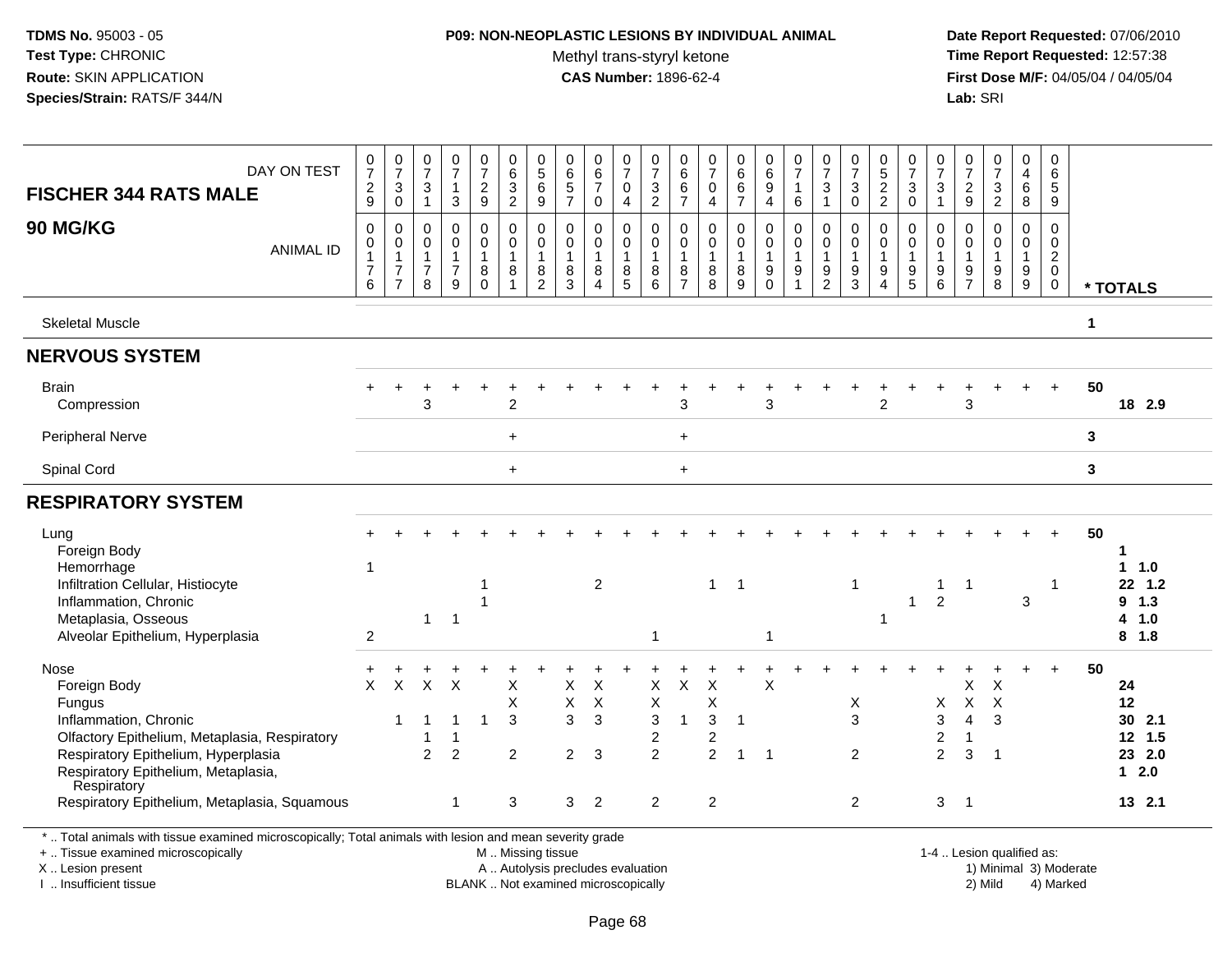#### **P09: NON-NEOPLASTIC LESIONS BY INDIVIDUAL ANIMAL**

Methyl trans-styryl ketone<br>CAS Number: 1896-62-4

 **Date Report Requested:** 07/06/2010 **Time Report Requested:** 12:57:38 **First Dose M/F:** 04/05/04 / 04/05/04<br>**Lab:** SRI **Lab:** SRI

| DAY ON TEST<br><b>FISCHER 344 RATS MALE</b><br><b>90 MG/KG</b><br><b>ANIMAL ID</b>                                                                                                                         | $\mathbf 0$<br>$\overline{7}$<br>$\sqrt{2}$<br>9<br>$\mathsf 0$<br>0<br>$\mathbf{1}$<br>$\overline{7}$<br>6 | $\frac{0}{7}$<br>$\sqrt{3}$<br>$\mathbf 0$<br>$\mathbf 0$<br>$\mathbf 0$<br>$\mathbf{1}$<br>$\overline{7}$<br>$\overline{7}$ | $\frac{0}{7}$<br>$\ensuremath{\mathsf{3}}$<br>$\overline{1}$<br>$\mathsf{O}\xspace$<br>0<br>$\mathbf{1}$<br>$\overline{7}$<br>8 | $\frac{0}{7}$<br>$\mathbf{1}$<br>$\mathbf{3}$<br>$\begin{smallmatrix}0\0\0\end{smallmatrix}$<br>$\overline{1}$<br>$\overline{7}$<br>9 | $\frac{0}{7}$<br>$\overline{a}$<br>9<br>0<br>$\mathbf 0$<br>$\mathbf{1}$<br>8<br>$\Omega$ | $\begin{matrix} 0 \\ 6 \\ 3 \end{matrix}$<br>$\overline{2}$<br>$_{\rm 0}^{\rm 0}$<br>$\overline{1}$<br>$\bf 8$<br>$\overline{\mathbf{1}}$ | $\begin{array}{c} 0 \\ 5 \end{array}$<br>$\,6\,$<br>$\boldsymbol{9}$<br>0<br>$\mathbf 0$<br>$\overline{1}$<br>8<br>$\overline{2}$ | $\begin{array}{c} 0 \\ 6 \end{array}$<br>$\sqrt{5}$<br>$\overline{7}$<br>$\mathbf 0$<br>$\mathbf 0$<br>$\mathbf 1$<br>8<br>3 | $\begin{array}{c} 0 \\ 6 \\ 7 \end{array}$<br>$\mathbf 0$<br>0<br>$\mathbf 0$<br>$\mathbf{1}$<br>8<br>4 | $\begin{array}{c} 0 \\ 7 \end{array}$<br>$\mathsf 0$<br>$\overline{4}$<br>0<br>$\mathbf 0$<br>$\mathbf{1}$<br>$\,8\,$<br>5 | $\frac{0}{7}$<br>$\ensuremath{\mathsf{3}}$<br>$\overline{2}$<br>0<br>0<br>$\mathbf{1}$<br>8<br>6 | $066$<br>6<br>6<br>7<br>$\mathbf 0$<br>$\mathbf 0$<br>$\overline{1}$<br>$\bf 8$<br>$\overline{7}$ | $\begin{array}{c} 0 \\ 7 \end{array}$<br>$\pmb{0}$<br>$\overline{4}$<br>$\pmb{0}$<br>$\mathsf{O}\xspace$<br>$\overline{1}$<br>$\bf 8$<br>8 | $_{6}^{\rm 0}$<br>6<br>$\overline{7}$<br>0<br>$\mathbf 0$<br>$\mathbf{1}$<br>8<br>9 | $\begin{array}{c} 0 \\ 6 \\ 9 \end{array}$<br>$\overline{4}$<br>$\begin{smallmatrix} 0\\0 \end{smallmatrix}$<br>$\overline{1}$<br>$\boldsymbol{9}$<br>$\Omega$ | $\frac{0}{7}$<br>$\mathbf{1}$<br>6<br>$\pmb{0}$<br>$\pmb{0}$<br>$\overline{1}$<br>$\boldsymbol{9}$<br>$\overline{ }$ | $\frac{0}{7}$<br>$\mathsf 3$<br>$\mathbf 0$<br>$\mathbf 0$<br>$\mathbf 1$<br>$\boldsymbol{9}$<br>$\overline{2}$ | $\frac{0}{7}$<br>$\mathbf{3}$<br>$\Omega$<br>$\mathbf 0$<br>$\mathbf 0$<br>$\mathbf{1}$<br>$\boldsymbol{9}$<br>3 | $\begin{array}{c} 0 \\ 5 \\ 2 \end{array}$<br>$\overline{2}$<br>0<br>$\mathbf 0$<br>$\mathbf{1}$<br>$\boldsymbol{9}$<br>4 | 0<br>$\overline{7}$<br>$\sqrt{3}$<br>$\mathbf 0$<br>$\mathbf 0$<br>$\mathbf 0$<br>$\mathbf{1}$<br>$\boldsymbol{9}$<br>5 | $\frac{0}{7}$<br>$\sqrt{3}$<br>$\mathbf 0$<br>0<br>$\mathbf{1}$<br>$\boldsymbol{9}$<br>6 | $\frac{0}{7}$<br>$\sqrt{2}$<br>9<br>$\mathbf 0$<br>0<br>$\mathbf{1}$<br>$\boldsymbol{9}$<br>$\overline{7}$ | $\frac{0}{7}$<br>$\ensuremath{\mathsf{3}}$<br>$\overline{2}$<br>$\mathbf 0$<br>$\pmb{0}$<br>$\mathbf{1}$<br>$\boldsymbol{9}$<br>8 | 0<br>$\frac{4}{6}$<br>8<br>$\mathbf 0$<br>$\mathbf 0$<br>$\overline{1}$<br>$\boldsymbol{9}$<br>$\boldsymbol{9}$ | $\mathbf 0$<br>$\,6\,$<br>$\overline{5}$<br>$9\,$<br>0<br>$\mathbf 0$<br>$\overline{2}$<br>$\mathbf 0$<br>$\mathbf 0$ |             | * TOTALS                                                              |
|------------------------------------------------------------------------------------------------------------------------------------------------------------------------------------------------------------|-------------------------------------------------------------------------------------------------------------|------------------------------------------------------------------------------------------------------------------------------|---------------------------------------------------------------------------------------------------------------------------------|---------------------------------------------------------------------------------------------------------------------------------------|-------------------------------------------------------------------------------------------|-------------------------------------------------------------------------------------------------------------------------------------------|-----------------------------------------------------------------------------------------------------------------------------------|------------------------------------------------------------------------------------------------------------------------------|---------------------------------------------------------------------------------------------------------|----------------------------------------------------------------------------------------------------------------------------|--------------------------------------------------------------------------------------------------|---------------------------------------------------------------------------------------------------|--------------------------------------------------------------------------------------------------------------------------------------------|-------------------------------------------------------------------------------------|----------------------------------------------------------------------------------------------------------------------------------------------------------------|----------------------------------------------------------------------------------------------------------------------|-----------------------------------------------------------------------------------------------------------------|------------------------------------------------------------------------------------------------------------------|---------------------------------------------------------------------------------------------------------------------------|-------------------------------------------------------------------------------------------------------------------------|------------------------------------------------------------------------------------------|------------------------------------------------------------------------------------------------------------|-----------------------------------------------------------------------------------------------------------------------------------|-----------------------------------------------------------------------------------------------------------------|-----------------------------------------------------------------------------------------------------------------------|-------------|-----------------------------------------------------------------------|
| Trachea                                                                                                                                                                                                    |                                                                                                             |                                                                                                                              |                                                                                                                                 |                                                                                                                                       |                                                                                           |                                                                                                                                           |                                                                                                                                   |                                                                                                                              |                                                                                                         |                                                                                                                            |                                                                                                  |                                                                                                   |                                                                                                                                            |                                                                                     |                                                                                                                                                                |                                                                                                                      |                                                                                                                 |                                                                                                                  |                                                                                                                           |                                                                                                                         |                                                                                          |                                                                                                            |                                                                                                                                   |                                                                                                                 |                                                                                                                       | 50          |                                                                       |
| <b>SPECIAL SENSES SYSTEM</b>                                                                                                                                                                               |                                                                                                             |                                                                                                                              |                                                                                                                                 |                                                                                                                                       |                                                                                           |                                                                                                                                           |                                                                                                                                   |                                                                                                                              |                                                                                                         |                                                                                                                            |                                                                                                  |                                                                                                   |                                                                                                                                            |                                                                                     |                                                                                                                                                                |                                                                                                                      |                                                                                                                 |                                                                                                                  |                                                                                                                           |                                                                                                                         |                                                                                          |                                                                                                            |                                                                                                                                   |                                                                                                                 |                                                                                                                       |             |                                                                       |
| Eye<br>Cataract<br>Retina, Degeneration                                                                                                                                                                    |                                                                                                             |                                                                                                                              |                                                                                                                                 |                                                                                                                                       |                                                                                           |                                                                                                                                           |                                                                                                                                   |                                                                                                                              |                                                                                                         |                                                                                                                            |                                                                                                  |                                                                                                   |                                                                                                                                            |                                                                                     |                                                                                                                                                                |                                                                                                                      | $\overline{2}$                                                                                                  | 3                                                                                                                |                                                                                                                           |                                                                                                                         |                                                                                          |                                                                                                            | 1                                                                                                                                 | 3<br>4                                                                                                          | $\ddot{}$                                                                                                             | 50          | 2.0<br>62.5                                                           |
| <b>Harderian Gland</b><br>Hyperplasia, Focal                                                                                                                                                               |                                                                                                             |                                                                                                                              |                                                                                                                                 |                                                                                                                                       |                                                                                           |                                                                                                                                           |                                                                                                                                   |                                                                                                                              |                                                                                                         |                                                                                                                            |                                                                                                  |                                                                                                   |                                                                                                                                            |                                                                                     |                                                                                                                                                                |                                                                                                                      |                                                                                                                 |                                                                                                                  |                                                                                                                           |                                                                                                                         |                                                                                          |                                                                                                            |                                                                                                                                   |                                                                                                                 | $+$                                                                                                                   | 50          | 12.0                                                                  |
| Zymbal's Gland                                                                                                                                                                                             |                                                                                                             |                                                                                                                              |                                                                                                                                 |                                                                                                                                       |                                                                                           |                                                                                                                                           |                                                                                                                                   |                                                                                                                              |                                                                                                         |                                                                                                                            |                                                                                                  |                                                                                                   |                                                                                                                                            |                                                                                     |                                                                                                                                                                |                                                                                                                      |                                                                                                                 |                                                                                                                  |                                                                                                                           |                                                                                                                         |                                                                                          |                                                                                                            |                                                                                                                                   |                                                                                                                 |                                                                                                                       | $\mathbf 1$ |                                                                       |
| <b>URINARY SYSTEM</b>                                                                                                                                                                                      |                                                                                                             |                                                                                                                              |                                                                                                                                 |                                                                                                                                       |                                                                                           |                                                                                                                                           |                                                                                                                                   |                                                                                                                              |                                                                                                         |                                                                                                                            |                                                                                                  |                                                                                                   |                                                                                                                                            |                                                                                     |                                                                                                                                                                |                                                                                                                      |                                                                                                                 |                                                                                                                  |                                                                                                                           |                                                                                                                         |                                                                                          |                                                                                                            |                                                                                                                                   |                                                                                                                 |                                                                                                                       |             |                                                                       |
| Kidney<br>Inflammation, Suppurative<br>Inflammation, Chronic<br>Nephropathy<br>Renal Tubule, Dilatation<br>Renal Tubule, Hyperplasia<br>Renal Tubule, Pigmentation<br>Transitional Epithelium, Hyperplasia | $\frac{2}{3}$                                                                                               | $\frac{2}{3}$                                                                                                                | $\overline{c}$<br>3                                                                                                             |                                                                                                                                       |                                                                                           |                                                                                                                                           |                                                                                                                                   | 3                                                                                                                            | 3                                                                                                       |                                                                                                                            | $\frac{2}{3}$                                                                                    | $\overline{2}$                                                                                    |                                                                                                                                            |                                                                                     | 4                                                                                                                                                              | 3                                                                                                                    |                                                                                                                 | 3                                                                                                                |                                                                                                                           | $\frac{2}{3}$                                                                                                           | $\frac{2}{2}$                                                                            | 3                                                                                                          | $\mathbf{1}$                                                                                                                      | $\overline{\mathbf{c}}$<br>3<br>$\overline{2}$                                                                  | $\overline{1}$                                                                                                        | 50          | $3 - 1.0$<br>16 2.3<br>47 2.2<br>1, 3.0<br>$12.0$<br>$12.0$<br>1, 3.0 |
| <b>Urinary Bladder</b><br>Transitional Epithelium, Hyperplasia                                                                                                                                             |                                                                                                             |                                                                                                                              |                                                                                                                                 |                                                                                                                                       |                                                                                           |                                                                                                                                           |                                                                                                                                   |                                                                                                                              |                                                                                                         |                                                                                                                            |                                                                                                  |                                                                                                   |                                                                                                                                            |                                                                                     |                                                                                                                                                                |                                                                                                                      |                                                                                                                 |                                                                                                                  |                                                                                                                           |                                                                                                                         |                                                                                          |                                                                                                            |                                                                                                                                   | $\ddot{}$                                                                                                       | $+$                                                                                                                   | 50          | $12.0$                                                                |

#### \*\*\* END OF MALE DATA \*\*\*

\* .. Total animals with tissue examined microscopically; Total animals with lesion and mean severity grade

+ .. Tissue examined microscopically

X .. Lesion present

I .. Insufficient tissue

M .. Missing tissue

A .. Autolysis precludes evaluation

BLANK .. Not examined microscopically 2) Mild 4) Marked

1-4 .. Lesion qualified as:<br>1) Minimal 3) Moderate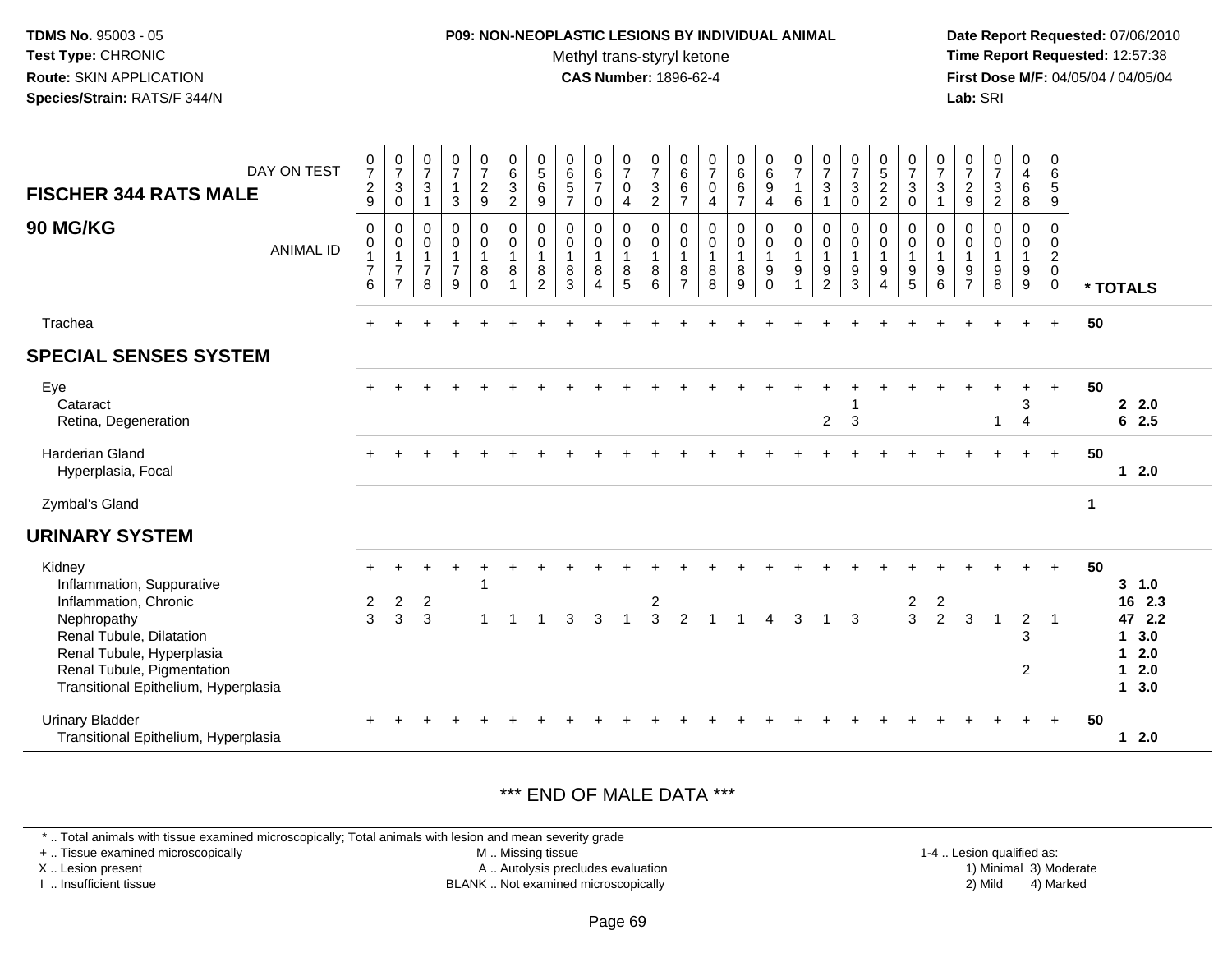#### **P09: NON-NEOPLASTIC LESIONS BY INDIVIDUAL ANIMAL**Methyl trans-styryl ketone<br>CAS Number: 1896-62-4

 **Date Report Requested:** 07/06/2010 **Time Report Requested:** 12:57:38 **First Dose M/F:** 04/05/04 / 04/05/04<br>**Lab:** SRI **Lab:** SRI

| <b>FISCHER 344 RATS FEMALE</b>                                                                                                                  | DAY ON TEST      | $\begin{array}{c} 0 \\ 7 \\ 3 \\ 3 \end{array}$ | $\begin{array}{c} 0 \\ 6 \\ 7 \end{array}$<br>$5\overline{)}$ | 0<br>$6\overline{6}$<br>$\sqrt{5}$<br>9                        | $\begin{array}{c} 0 \\ 7 \end{array}$<br>$_3^3$ | $\begin{array}{c} 0 \\ 6 \end{array}$<br>$\frac{2}{9}$                  | $\begin{array}{c} 0 \\ 7 \end{array}$<br>3<br>3                         | $\frac{0}{7}$<br>$\frac{3}{3}$                                                | $\begin{array}{c} 0 \\ 7 \end{array}$<br>$\mathbf{1}$<br>$\mathbf 0$  | $_{6}^{\rm 0}$<br>4<br>$\overline{4}$   | $\begin{array}{c} 0 \\ 7 \end{array}$<br>$\begin{array}{c} 3 \\ 6 \end{array}$ | $\frac{0}{7}$<br>$\frac{3}{3}$                                 | 0<br>$\overline{7}$<br>$\sqrt{3}$<br>6                                              | $\begin{smallmatrix}0\\7\end{smallmatrix}$<br>$\frac{3}{3}$                      | $\frac{0}{7}$<br>$\frac{3}{2}$         | $\begin{smallmatrix}0\\7\end{smallmatrix}$<br>$\frac{3}{3}$ | $\begin{array}{c} 0 \\ 7 \end{array}$<br>$_3^3$         | $\frac{0}{7}$<br>3<br>6                                                           | $\begin{array}{c} 0 \\ 7 \end{array}$<br>$\sqrt{3}$<br>6       | $\frac{0}{7}$<br>3<br>6                                 | $\begin{array}{c} 0 \\ 6 \\ 5 \end{array}$<br>$\mathbf 0$    | $\begin{array}{c} 0 \\ 6 \end{array}$<br>$\overline{3}$<br>$\overline{2}$            | 0<br>$\overline{7}$<br>$\frac{3}{2}$        | $0$<br>$4$<br>$2$<br>$6$                                       | $\frac{0}{7}$<br>$\frac{3}{2}$                 | $\begin{array}{c} 0 \\ 7 \end{array}$<br>3<br>$\overline{2}$                          |                   |
|-------------------------------------------------------------------------------------------------------------------------------------------------|------------------|-------------------------------------------------|---------------------------------------------------------------|----------------------------------------------------------------|-------------------------------------------------|-------------------------------------------------------------------------|-------------------------------------------------------------------------|-------------------------------------------------------------------------------|-----------------------------------------------------------------------|-----------------------------------------|--------------------------------------------------------------------------------|----------------------------------------------------------------|-------------------------------------------------------------------------------------|----------------------------------------------------------------------------------|----------------------------------------|-------------------------------------------------------------|---------------------------------------------------------|-----------------------------------------------------------------------------------|----------------------------------------------------------------|---------------------------------------------------------|--------------------------------------------------------------|--------------------------------------------------------------------------------------|---------------------------------------------|----------------------------------------------------------------|------------------------------------------------|---------------------------------------------------------------------------------------|-------------------|
| 0 MG/KG                                                                                                                                         | <b>ANIMAL ID</b> | $\pmb{0}$<br>$\frac{0}{2}$<br>1                 | $\pmb{0}$<br>$\frac{0}{2}$<br>$\mathsf 0$<br>$\overline{c}$   | 0<br>$\mathbf 0$<br>$\overline{2}$<br>$\mathsf{O}\xspace$<br>3 | $\pmb{0}$<br>$\frac{0}{2}$<br>4                 | 0<br>$\mathbf 0$<br>$\sqrt{2}$<br>$\mathsf{O}\xspace$<br>$\overline{5}$ | $\pmb{0}$<br>$\boldsymbol{0}$<br>$\overline{2}$<br>$\pmb{0}$<br>$\,6\,$ | $\mathsf{O}\xspace$<br>$\pmb{0}$<br>$\sqrt{2}$<br>$\pmb{0}$<br>$\overline{7}$ | $\mathbf 0$<br>$\mathsf 0$<br>$\overline{2}$<br>$\mathbf 0$<br>$\bf8$ | $\mathbf 0$<br>$_2^0$<br>$\pmb{0}$<br>9 | 0<br>$\mathsf{O}\xspace$<br>$\overline{2}$<br>$\mathbf{1}$<br>$\mathbf 0$      | $\mathsf 0$<br>$\frac{0}{2}$<br>$\mathbf{1}$<br>$\overline{1}$ | $\boldsymbol{0}$<br>$\mathbf 0$<br>$\overline{2}$<br>$\mathbf{1}$<br>$\overline{c}$ | $\mathbf 0$<br>$\begin{smallmatrix} 0\\2 \end{smallmatrix}$<br>$\mathbf{1}$<br>3 | $\mathbf 0$<br>$\frac{0}{2}$<br>1<br>4 | $\pmb{0}$<br>$\frac{0}{2}$<br>$\mathbf{1}$<br>5             | $\mathbf 0$<br>$\frac{0}{2}$<br>$\mathbf{1}$<br>$\,6\,$ | $\boldsymbol{0}$<br>$\pmb{0}$<br>$\overline{2}$<br>$\mathbf{1}$<br>$\overline{7}$ | $\mathbf 0$<br>$\begin{array}{c} 0 \\ 2 \\ 1 \end{array}$<br>8 | 0<br>$\mathsf 0$<br>$\overline{2}$<br>$\mathbf{1}$<br>9 | $\pmb{0}$<br>$\begin{array}{c} 0 \\ 2 \\ 2 \\ 0 \end{array}$ | $\mathsf{O}\xspace$<br>$\pmb{0}$<br>$\overline{2}$<br>$\overline{2}$<br>$\mathbf{1}$ | $\mathbf 0$<br>$\mathbf 0$<br>$\frac{2}{2}$ | $\mathbf 0$<br>$\begin{array}{c} 0 \\ 2 \\ 2 \\ 3 \end{array}$ | 0<br>$\mathsf{O}\xspace$<br>$\frac{2}{2}$<br>4 | $\mathbf 0$<br>$\boldsymbol{0}$<br>$\overline{2}$<br>$\overline{2}$<br>$\overline{5}$ | females<br>(cont) |
| <b>ALIMENTARY SYSTEM</b>                                                                                                                        |                  |                                                 |                                                               |                                                                |                                                 |                                                                         |                                                                         |                                                                               |                                                                       |                                         |                                                                                |                                                                |                                                                                     |                                                                                  |                                        |                                                             |                                                         |                                                                                   |                                                                |                                                         |                                                              |                                                                                      |                                             |                                                                |                                                |                                                                                       |                   |
| Esophagus                                                                                                                                       |                  |                                                 |                                                               |                                                                |                                                 |                                                                         |                                                                         |                                                                               |                                                                       |                                         |                                                                                |                                                                |                                                                                     |                                                                                  |                                        |                                                             |                                                         |                                                                                   |                                                                |                                                         |                                                              |                                                                                      |                                             |                                                                |                                                | $\ddot{+}$                                                                            |                   |
| Intestine Large, Cecum<br>Edema                                                                                                                 |                  |                                                 |                                                               |                                                                |                                                 |                                                                         |                                                                         |                                                                               | $\overline{c}$                                                        |                                         |                                                                                |                                                                |                                                                                     |                                                                                  |                                        |                                                             |                                                         |                                                                                   |                                                                |                                                         |                                                              |                                                                                      |                                             |                                                                |                                                |                                                                                       |                   |
| Intestine Large, Colon                                                                                                                          |                  |                                                 |                                                               |                                                                |                                                 |                                                                         |                                                                         |                                                                               |                                                                       |                                         |                                                                                |                                                                |                                                                                     |                                                                                  |                                        |                                                             |                                                         |                                                                                   |                                                                |                                                         |                                                              |                                                                                      |                                             |                                                                |                                                | $\ddot{}$                                                                             |                   |
| Intestine Large, Rectum                                                                                                                         |                  |                                                 |                                                               |                                                                |                                                 |                                                                         |                                                                         |                                                                               |                                                                       |                                         |                                                                                |                                                                |                                                                                     |                                                                                  |                                        |                                                             |                                                         |                                                                                   |                                                                |                                                         |                                                              |                                                                                      |                                             |                                                                |                                                |                                                                                       |                   |
| Intestine Small, Duodenum                                                                                                                       |                  |                                                 |                                                               |                                                                |                                                 |                                                                         |                                                                         |                                                                               |                                                                       |                                         |                                                                                |                                                                |                                                                                     |                                                                                  |                                        |                                                             |                                                         |                                                                                   |                                                                |                                                         |                                                              |                                                                                      |                                             |                                                                |                                                | $\ddot{}$                                                                             |                   |
| Intestine Small, Ileum                                                                                                                          |                  |                                                 |                                                               |                                                                |                                                 |                                                                         |                                                                         |                                                                               |                                                                       |                                         |                                                                                |                                                                |                                                                                     |                                                                                  |                                        |                                                             |                                                         |                                                                                   |                                                                |                                                         |                                                              |                                                                                      |                                             |                                                                | $+$                                            | $+$                                                                                   |                   |
| Intestine Small, Jejunum                                                                                                                        |                  |                                                 |                                                               |                                                                |                                                 |                                                                         |                                                                         |                                                                               |                                                                       |                                         |                                                                                |                                                                |                                                                                     |                                                                                  |                                        |                                                             |                                                         |                                                                                   |                                                                |                                                         |                                                              |                                                                                      |                                             |                                                                |                                                | $\overline{+}$                                                                        |                   |
| Liver<br>Angiectasis                                                                                                                            |                  |                                                 |                                                               |                                                                |                                                 |                                                                         |                                                                         |                                                                               |                                                                       |                                         |                                                                                |                                                                |                                                                                     |                                                                                  |                                        |                                                             |                                                         |                                                                                   |                                                                |                                                         |                                                              |                                                                                      |                                             |                                                                |                                                |                                                                                       |                   |
| <b>Basophilic Focus</b><br>Clear Cell Focus<br><b>Eosinophilic Focus</b><br>Hematopoietic Cell Proliferation                                    |                  |                                                 | X X X                                                         |                                                                |                                                 |                                                                         | X X X                                                                   |                                                                               | $\overline{2}$<br>$X$ $X$                                             | X                                       | X<br>X                                                                         |                                                                | X X X                                                                               | $X$ $X$                                                                          | X                                      |                                                             | X X X X X X X<br>X                                      |                                                                                   |                                                                |                                                         | $\times$                                                     | X<br>X                                                                               | X                                           |                                                                | $X$ $X$                                        |                                                                                       |                   |
| Hepatodiaphragmatic Nodule<br>Infiltration Cellular, Mixed Cell<br><b>Mixed Cell Focus</b><br>Bile Duct, Hyperplasia<br>Centrilobular, Necrosis |                  |                                                 |                                                               | 3                                                              |                                                 |                                                                         |                                                                         |                                                                               |                                                                       |                                         |                                                                                |                                                                |                                                                                     |                                                                                  | $\mathbf{1}$                           |                                                             | $\overline{1}$                                          |                                                                                   | $\boldsymbol{\mathsf{X}}$                                      |                                                         |                                                              |                                                                                      |                                             |                                                                |                                                |                                                                                       |                   |
| Hepatocyte, Vacuolization Cytoplasmic<br>Kupffer Cell, Hyperplasia                                                                              |                  |                                                 |                                                               |                                                                |                                                 |                                                                         |                                                                         |                                                                               | 3                                                                     |                                         |                                                                                |                                                                |                                                                                     |                                                                                  |                                        |                                                             |                                                         |                                                                                   |                                                                |                                                         |                                                              | 2                                                                                    |                                             |                                                                |                                                |                                                                                       |                   |

\* .. Total animals with tissue examined microscopically; Total animals with lesion and mean severity grade

+ .. Tissue examined microscopically

X .. Lesion present

I .. Insufficient tissue

M .. Missing tissue

A .. Autolysis precludes evaluation

BLANK .. Not examined microscopically 2) Mild 4) Marked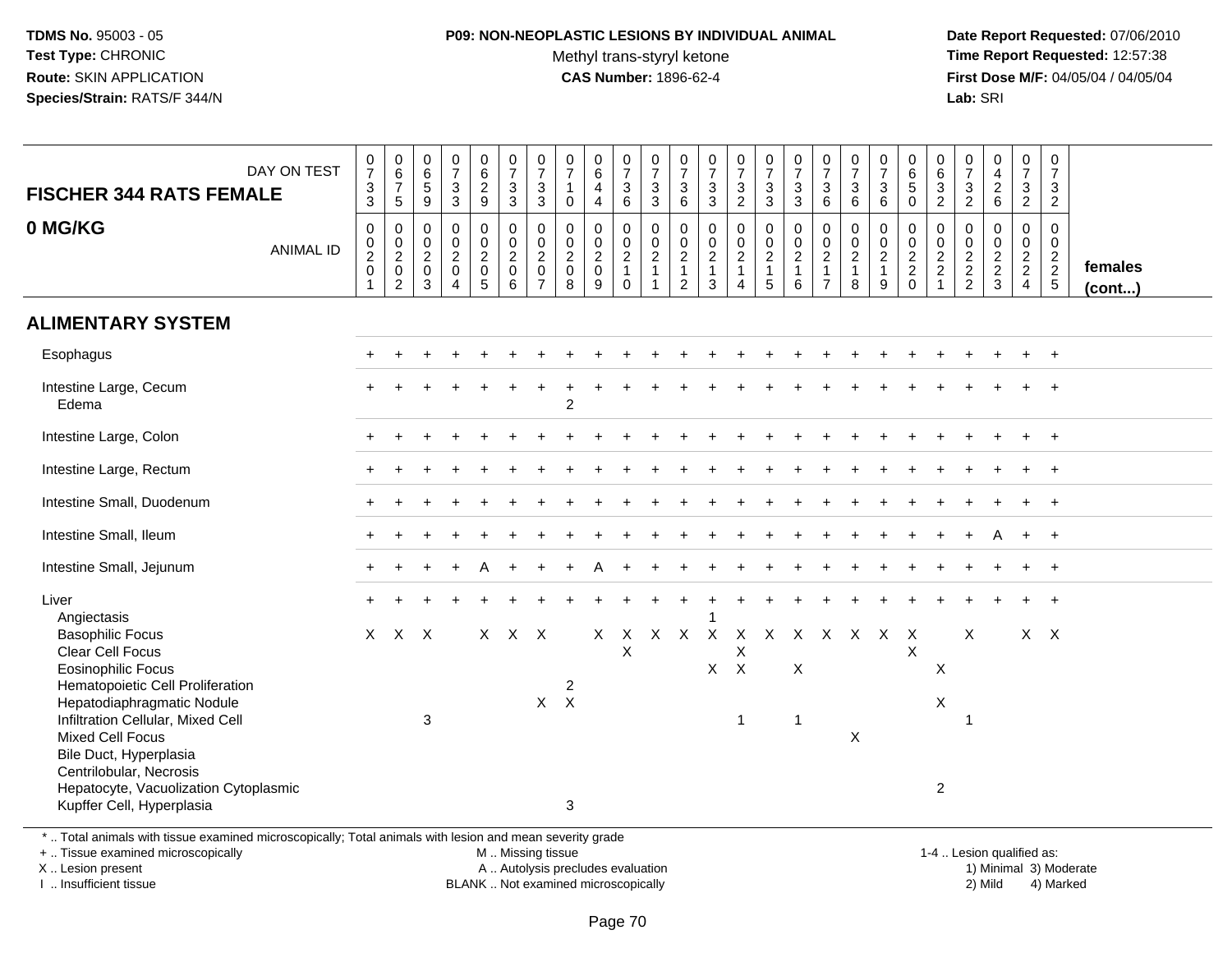#### **P09: NON-NEOPLASTIC LESIONS BY INDIVIDUAL ANIMAL**Methyl trans-styryl ketone<br>CAS Number: 1896-62-4

 **Date Report Requested:** 07/06/2010 **Time Report Requested:** 12:57:38 **First Dose M/F:** 04/05/04 / 04/05/04<br>Lab: SRI **Lab:** SRI

| <b>FISCHER 344 RATS FEMALE</b>                                                                                                                                                                | DAY ON TEST      | $\boldsymbol{0}$<br>$\overline{7}$<br>$\ensuremath{\mathsf{3}}$<br>$\mathbf{3}$ | $\pmb{0}$<br>$\,6\,$<br>$\overline{7}$<br>5         | $\mathbf 0$<br>6<br>$\sqrt{5}$<br>9                               | $\pmb{0}$<br>$\overline{7}$<br>$\sqrt{3}$<br>3                                | $\pmb{0}$<br>$\,6\,$<br>$\sqrt{2}$<br>9      | $\pmb{0}$<br>$\boldsymbol{7}$<br>$\mathbf{3}$<br>3   | 0<br>$\overline{7}$<br>3<br>3                                       | $\pmb{0}$<br>$\overline{7}$<br>$\mathbf{1}$<br>0               | $\pmb{0}$<br>$\,6\,$<br>$\overline{4}$<br>4                              | $\begin{array}{c} 0 \\ 7 \end{array}$<br>$\mathbf{3}$<br>6          | $\pmb{0}$<br>$\overline{7}$<br>$\ensuremath{\mathsf{3}}$<br>3                  | 0<br>$\overline{7}$<br>3<br>6                                | $\pmb{0}$<br>$\overline{7}$<br>$\mathbf{3}$<br>3                  | 0<br>$\overline{7}$<br>3<br>$\overline{2}$                         | $\frac{0}{7}$<br>$\sqrt{3}$<br>3                        | $\pmb{0}$<br>$\overline{7}$<br>$\mathbf{3}$<br>3                    | $\pmb{0}$<br>$\overline{7}$<br>$\mathbf{3}$<br>6                     | $\pmb{0}$<br>$\overline{7}$<br>$\mathbf{3}$<br>6        | $\pmb{0}$<br>$\overline{7}$<br>$\mathbf{3}$<br>6 | $\pmb{0}$<br>6<br>$5\,$<br>$\mathbf 0$    | 0<br>6<br>3<br>$\overline{2}$                              | $\,0\,$<br>$\overline{7}$<br>$\mathbf{3}$<br>$\overline{2}$ | $\pmb{0}$<br>4<br>$\sqrt{2}$<br>$\,6\,$                   | $\pmb{0}$<br>$\overline{7}$<br>3<br>$\overline{2}$  | $\pmb{0}$<br>$\overline{7}$<br>$\mathbf{3}$<br>$\overline{2}$ |                         |
|-----------------------------------------------------------------------------------------------------------------------------------------------------------------------------------------------|------------------|---------------------------------------------------------------------------------|-----------------------------------------------------|-------------------------------------------------------------------|-------------------------------------------------------------------------------|----------------------------------------------|------------------------------------------------------|---------------------------------------------------------------------|----------------------------------------------------------------|--------------------------------------------------------------------------|---------------------------------------------------------------------|--------------------------------------------------------------------------------|--------------------------------------------------------------|-------------------------------------------------------------------|--------------------------------------------------------------------|---------------------------------------------------------|---------------------------------------------------------------------|----------------------------------------------------------------------|---------------------------------------------------------|--------------------------------------------------|-------------------------------------------|------------------------------------------------------------|-------------------------------------------------------------|-----------------------------------------------------------|-----------------------------------------------------|---------------------------------------------------------------|-------------------------|
| 0 MG/KG                                                                                                                                                                                       | <b>ANIMAL ID</b> | $\pmb{0}$<br>$_2^0$<br>$\mathbf 0$<br>$\overline{1}$                            | 0<br>0<br>$\overline{2}$<br>$\pmb{0}$<br>$\sqrt{2}$ | $\mathbf 0$<br>$\mathbf 0$<br>$\sqrt{2}$<br>$\boldsymbol{0}$<br>3 | $\mathbf 0$<br>$\mathbf 0$<br>$\boldsymbol{2}$<br>0<br>$\boldsymbol{\Lambda}$ | 0<br>0<br>$\boldsymbol{2}$<br>$\pmb{0}$<br>5 | 0<br>$\mathbf 0$<br>$\overline{c}$<br>$\pmb{0}$<br>6 | 0<br>$\mathbf 0$<br>$\overline{c}$<br>$\mathbf 0$<br>$\overline{7}$ | $\mathbf 0$<br>$\mathbf 0$<br>$\overline{c}$<br>$\pmb{0}$<br>8 | $\mathbf 0$<br>$\mathbf 0$<br>$\sqrt{2}$<br>$\pmb{0}$<br>9               | 0<br>$\mathbf 0$<br>$\overline{c}$<br>$\overline{1}$<br>$\mathbf 0$ | $\mathbf 0$<br>$\mathbf 0$<br>$\boldsymbol{2}$<br>$\mathbf{1}$<br>$\mathbf{1}$ | 0<br>0<br>$\boldsymbol{2}$<br>$\mathbf{1}$<br>$\overline{2}$ | $\mathbf 0$<br>$\mathbf 0$<br>$\overline{c}$<br>$\mathbf{1}$<br>3 | 0<br>0<br>$\overline{a}$<br>$\mathbf{1}$<br>$\boldsymbol{\Lambda}$ | 0<br>$\mathbf 0$<br>$\overline{2}$<br>$\mathbf{1}$<br>5 | $\mathbf 0$<br>$\mathbf 0$<br>$\boldsymbol{2}$<br>$\mathbf{1}$<br>6 | 0<br>$\mathbf 0$<br>$\overline{c}$<br>$\mathbf{1}$<br>$\overline{7}$ | 0<br>$\mathbf 0$<br>$\overline{2}$<br>$\mathbf{1}$<br>8 | 0<br>0<br>$\boldsymbol{2}$<br>$\mathbf{1}$<br>9  | 0<br>$\mathbf 0$<br>$\frac{2}{2}$<br>0    | 0<br>0<br>$\overline{a}$<br>$\overline{a}$<br>$\mathbf{1}$ | 0<br>0<br>$\overline{c}$<br>$\frac{2}{2}$                   | $\mathbf 0$<br>$\mathbf 0$<br>$\sqrt{2}$<br>$\frac{2}{3}$ | 0<br>$\mathbf 0$<br>$\frac{2}{2}$<br>$\overline{4}$ | $\mathbf 0$<br>$\mathbf 0$<br>$\frac{2}{2}$<br>5              | females<br>$($ cont $)$ |
| Mesentery<br><b>Fibrosis</b><br>Hemorrhage<br>Fat, Necrosis                                                                                                                                   |                  |                                                                                 | $\ddot{}$<br>3                                      |                                                                   |                                                                               |                                              |                                                      |                                                                     | $+$<br>3<br>3                                                  | $\overline{+}$<br>3                                                      |                                                                     |                                                                                | $\pm$<br>3                                                   | $\div$<br>2                                                       |                                                                    |                                                         | 3                                                                   | 3                                                                    | $\overline{1}$<br>3                                     |                                                  | 3                                         | $\ddot{}$<br>3                                             | $\ddot{}$<br>3                                              |                                                           |                                                     |                                                               |                         |
| Pancreas<br>Atrophy<br>Cyst<br>Acinus, Cytoplasmic Alteration                                                                                                                                 |                  |                                                                                 |                                                     |                                                                   | $\overline{2}$                                                                |                                              |                                                      |                                                                     |                                                                | 3                                                                        | X                                                                   |                                                                                |                                                              |                                                                   |                                                                    | 3                                                       | X                                                                   |                                                                      |                                                         | $\boldsymbol{2}$                                 | $\mathbf{3}$<br>$\boldsymbol{\mathsf{X}}$ |                                                            |                                                             |                                                           |                                                     | $\div$                                                        |                         |
| Salivary Glands<br>Atrophy<br>Cyst                                                                                                                                                            |                  |                                                                                 |                                                     |                                                                   |                                                                               |                                              |                                                      |                                                                     |                                                                |                                                                          |                                                                     | $\boldsymbol{2}$<br>$\boldsymbol{\mathsf{X}}$                                  |                                                              |                                                                   |                                                                    |                                                         |                                                                     | $\overline{c}$                                                       |                                                         |                                                  |                                           |                                                            |                                                             |                                                           |                                                     | $+$                                                           |                         |
| Stomach, Forestomach<br>Edema<br>Inflammation, Chronic Active<br>Ulcer<br>Epithelium, Hyperplasia                                                                                             |                  |                                                                                 |                                                     |                                                                   |                                                                               |                                              |                                                      |                                                                     | $\overline{\mathcal{L}}$<br>3                                  |                                                                          |                                                                     | $\mathbf 1$                                                                    |                                                              |                                                                   |                                                                    |                                                         |                                                                     |                                                                      |                                                         |                                                  | 4<br>4                                    | 2<br>$\overline{c}$<br>3                                   |                                                             |                                                           |                                                     | $\overline{+}$                                                |                         |
| Stomach, Glandular<br>Edema<br>Erosion<br>Ulcer                                                                                                                                               |                  |                                                                                 |                                                     |                                                                   |                                                                               |                                              |                                                      |                                                                     |                                                                |                                                                          |                                                                     |                                                                                |                                                              |                                                                   |                                                                    |                                                         |                                                                     |                                                                      |                                                         |                                                  |                                           |                                                            |                                                             |                                                           |                                                     | $+$                                                           |                         |
| <b>CARDIOVASCULAR SYSTEM</b>                                                                                                                                                                  |                  |                                                                                 |                                                     |                                                                   |                                                                               |                                              |                                                      |                                                                     |                                                                |                                                                          |                                                                     |                                                                                |                                                              |                                                                   |                                                                    |                                                         |                                                                     |                                                                      |                                                         |                                                  |                                           |                                                            |                                                             |                                                           |                                                     |                                                               |                         |
| Heart<br>Cardiomyopathy                                                                                                                                                                       |                  | $\ddot{}$<br>2                                                                  |                                                     |                                                                   | $\overline{2}$                                                                | $\mathbf{1}$                                 | $\overline{3}$                                       | $\overline{2}$                                                      |                                                                | $\overline{2}$                                                           | $\overline{1}$                                                      |                                                                                | 3                                                            |                                                                   |                                                                    | $\ddot{}$                                               | $\mathbf{1}$                                                        | $\overline{2}$                                                       | $\overline{2}$                                          | $\overline{1}$                                   | $\overline{2}$                            |                                                            | $\overline{2}$                                              |                                                           | $\ddot{}$                                           | $+$<br>$\overline{2}$                                         |                         |
| *  Total animals with tissue examined microscopically; Total animals with lesion and mean severity grade<br>+  Tissue examined microscopically<br>X  Lesion present<br>I  Insufficient tissue |                  |                                                                                 |                                                     |                                                                   |                                                                               |                                              | M  Missing tissue                                    |                                                                     |                                                                | A  Autolysis precludes evaluation<br>BLANK  Not examined microscopically |                                                                     |                                                                                |                                                              |                                                                   |                                                                    |                                                         |                                                                     |                                                                      |                                                         |                                                  |                                           |                                                            |                                                             | 1-4  Lesion qualified as:<br>2) Mild                      |                                                     | 1) Minimal 3) Moderate<br>4) Marked                           |                         |

Page 71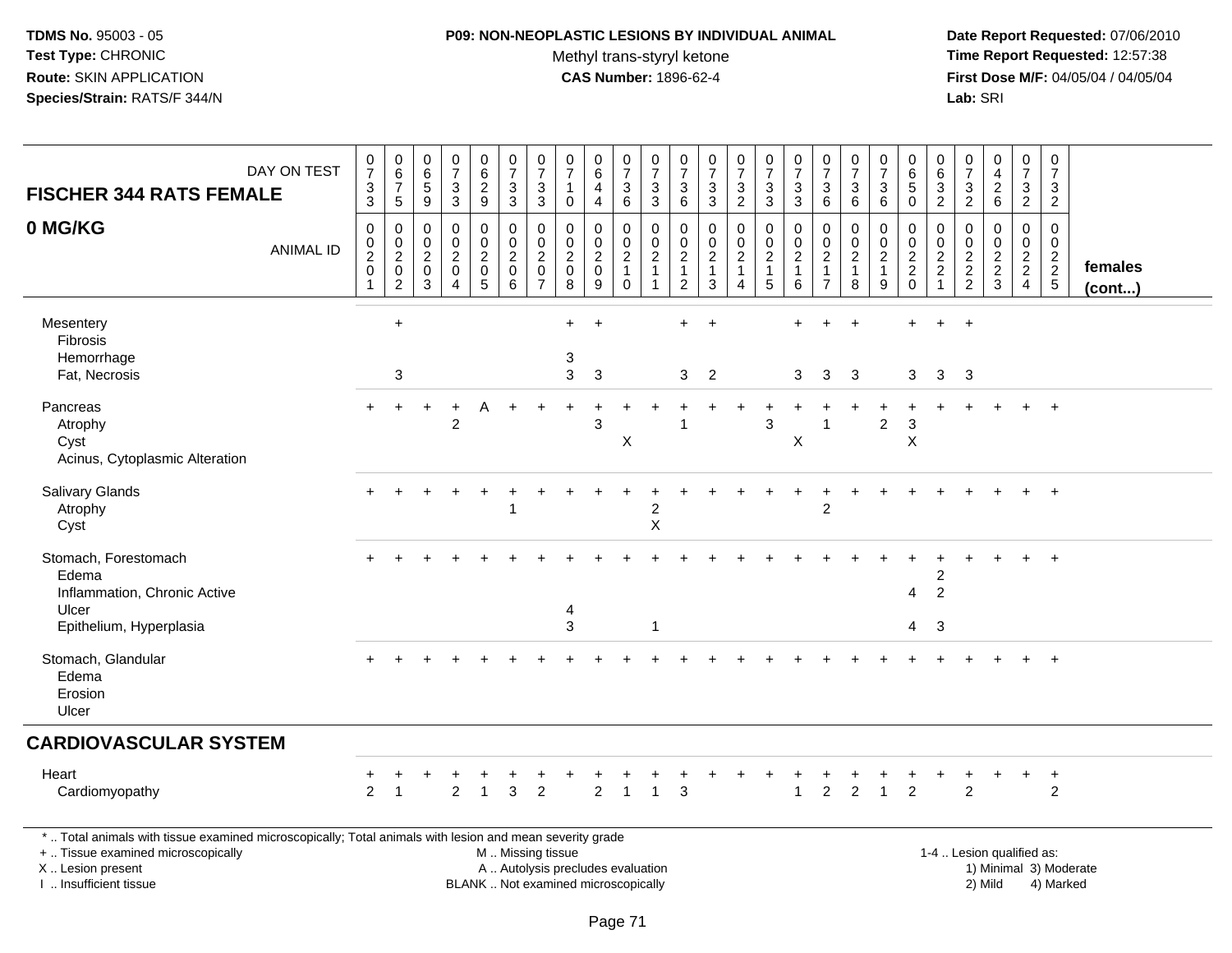#### **P09: NON-NEOPLASTIC LESIONS BY INDIVIDUAL ANIMAL**Methyl trans-styryl ketone<br>CAS Number: 1896-62-4

 **Date Report Requested:** 07/06/2010 **Time Report Requested:** 12:57:38 **First Dose M/F:** 04/05/04 / 04/05/04<br>**Lab:** SRI **Lab:** SRI

| DAY ON TEST<br><b>FISCHER 344 RATS FEMALE</b>                                                                                                                                                                    | $\frac{0}{7}$<br>3<br>3                                           | $\begin{array}{c} 0 \\ 6 \\ 7 \end{array}$<br>5                     | $\begin{array}{c} 0 \\ 6 \end{array}$<br>$\sqrt{5}$<br>9   | $\frac{0}{7}$<br>$\ensuremath{\mathsf{3}}$<br>$\sqrt{3}$                          | 0629                                                                  | $\begin{array}{c} 0 \\ 7 \\ 3 \end{array}$<br>$\mathbf{3}$  | $\begin{array}{c} 0 \\ 7 \end{array}$<br>$\mathbf{3}$<br>3           | 0<br>$\overline{7}$<br>$\mathbf{1}$<br>$\mathbf 0$     | $_{6}^{\rm 0}$<br>$\overline{4}$<br>$\overline{4}$   | $\begin{array}{c} 0 \\ 7 \end{array}$<br>$\mathsf 3$<br>$6\phantom{1}$ | $\frac{0}{7}$<br>$\frac{3}{3}$                              | 0<br>$\overline{7}$<br>$\mathbf{3}$<br>$\,6$                     | $\frac{0}{7}$<br>$\ensuremath{\mathsf{3}}$<br>3                 | $\frac{0}{7}$<br>3<br>$\overline{c}$                    | $\begin{array}{c} 0 \\ 7 \\ 3 \\ 3 \end{array}$                      | $\frac{0}{7}$<br>$\ensuremath{\mathsf{3}}$<br>$\sqrt{3}$      | $\frac{0}{7}$<br>3<br>$\,6\,$                                        | $\frac{0}{7}$<br>$\mathbf{3}$<br>6                      | $\frac{0}{7}$<br>3<br>6                                 | 0<br>$\overline{6}$<br>5<br>$\mathbf 0$   | $\begin{array}{c} 0 \\ 6 \end{array}$<br>$\ensuremath{\mathsf{3}}$<br>$\overline{2}$ | 0<br>$\overline{7}$<br>$\mathsf 3$<br>$\overline{2}$ | $0$<br>$4$<br>$2$<br>$6$                                | $\begin{array}{c} 0 \\ 7 \end{array}$<br>$\mathsf 3$<br>$\overline{2}$ | 0<br>$\overline{7}$<br>3<br>$\overline{a}$          |                         |
|------------------------------------------------------------------------------------------------------------------------------------------------------------------------------------------------------------------|-------------------------------------------------------------------|---------------------------------------------------------------------|------------------------------------------------------------|-----------------------------------------------------------------------------------|-----------------------------------------------------------------------|-------------------------------------------------------------|----------------------------------------------------------------------|--------------------------------------------------------|------------------------------------------------------|------------------------------------------------------------------------|-------------------------------------------------------------|------------------------------------------------------------------|-----------------------------------------------------------------|---------------------------------------------------------|----------------------------------------------------------------------|---------------------------------------------------------------|----------------------------------------------------------------------|---------------------------------------------------------|---------------------------------------------------------|-------------------------------------------|--------------------------------------------------------------------------------------|------------------------------------------------------|---------------------------------------------------------|------------------------------------------------------------------------|-----------------------------------------------------|-------------------------|
| 0 MG/KG<br><b>ANIMAL ID</b>                                                                                                                                                                                      | $\mathbf 0$<br>0<br>$\overline{c}$<br>$\mathbf 0$<br>$\mathbf{1}$ | $\mathbf 0$<br>0<br>$\overline{2}$<br>$\mathbf 0$<br>$\overline{2}$ | $\pmb{0}$<br>$\mathbf 0$<br>$\sqrt{2}$<br>$\mathbf 0$<br>3 | $\pmb{0}$<br>$\mathsf{O}\xspace$<br>$\overline{2}$<br>$\pmb{0}$<br>$\overline{4}$ | $\pmb{0}$<br>$\mathbf 0$<br>$\sqrt{2}$<br>$\pmb{0}$<br>$\overline{5}$ | $\pmb{0}$<br>$\mathbf 0$<br>$\overline{2}$<br>$\Omega$<br>6 | 0<br>$\mathbf 0$<br>$\overline{c}$<br>$\mathbf{0}$<br>$\overline{7}$ | 0<br>$\mathbf 0$<br>$\overline{2}$<br>$\mathbf 0$<br>8 | 0<br>$\pmb{0}$<br>$\overline{2}$<br>$\mathbf 0$<br>9 | 0<br>$\mathbf 0$<br>$\overline{c}$<br>$\overline{1}$<br>$\mathbf 0$    | $\pmb{0}$<br>$\mathbf 0$<br>$\frac{2}{1}$<br>$\overline{1}$ | 0<br>$\mathbf 0$<br>$\sqrt{2}$<br>$\mathbf{1}$<br>$\overline{2}$ | $\pmb{0}$<br>$\mathbf 0$<br>$\overline{c}$<br>$\mathbf{1}$<br>3 | 0<br>$\mathbf 0$<br>$\overline{2}$<br>$\mathbf{1}$<br>4 | $\begin{smallmatrix} 0\\0\\2 \end{smallmatrix}$<br>$\mathbf{1}$<br>5 | $\pmb{0}$<br>$\pmb{0}$<br>$\overline{2}$<br>$\mathbf{1}$<br>6 | 0<br>$\mathbf 0$<br>$\overline{c}$<br>$\mathbf{1}$<br>$\overline{7}$ | 0<br>$\mathsf 0$<br>$\overline{2}$<br>$\mathbf{1}$<br>8 | 0<br>$\mathbf 0$<br>$\overline{c}$<br>$\mathbf{1}$<br>9 | $\pmb{0}$<br>$\frac{0}{2}$<br>$\mathbf 0$ | $\pmb{0}$<br>$\mathbf 0$<br>$\frac{2}{2}$<br>$\mathbf{1}$                            | 0<br>0<br>$\frac{2}{2}$                              | $\pmb{0}$<br>$\pmb{0}$<br>$\frac{2}{2}$<br>$\mathbf{3}$ | 0<br>$\mathbf 0$<br>$\frac{2}{2}$<br>$\overline{4}$                    | 0<br>$\mathbf 0$<br>$\overline{2}$<br>$\frac{2}{5}$ | females<br>$($ cont $)$ |
| <b>ENDOCRINE SYSTEM</b>                                                                                                                                                                                          |                                                                   |                                                                     |                                                            |                                                                                   |                                                                       |                                                             |                                                                      |                                                        |                                                      |                                                                        |                                                             |                                                                  |                                                                 |                                                         |                                                                      |                                                               |                                                                      |                                                         |                                                         |                                           |                                                                                      |                                                      |                                                         |                                                                        |                                                     |                         |
| <b>Adrenal Cortex</b><br><b>Accessory Adrenal Cortical Nodule</b><br>Degeneration, Fatty<br>Hyperplasia, Focal<br>Hypertrophy, Focal                                                                             | -1                                                                | $\overline{2}$                                                      |                                                            | X<br>3                                                                            |                                                                       | $\overline{2}$<br>$\overline{2}$                            |                                                                      | 3                                                      |                                                      | $\mathbf{1}$<br>$\overline{2}$                                         | 3<br>-3                                                     | 3                                                                |                                                                 |                                                         | X                                                                    | X                                                             | $\overline{2}$                                                       | Χ<br>2                                                  | 4                                                       | 3                                         | 3                                                                                    |                                                      |                                                         | 3<br>3                                                                 | $\overline{2}$                                      |                         |
| <b>Adrenal Medulla</b><br>Hyperplasia                                                                                                                                                                            |                                                                   |                                                                     |                                                            |                                                                                   |                                                                       |                                                             |                                                                      | $\overline{2}$                                         |                                                      |                                                                        |                                                             |                                                                  |                                                                 |                                                         |                                                                      | 3                                                             | $\overline{2}$                                                       |                                                         |                                                         |                                           |                                                                                      |                                                      |                                                         |                                                                        | $\ddot{}$                                           |                         |
| Islets, Pancreatic                                                                                                                                                                                               |                                                                   |                                                                     |                                                            |                                                                                   |                                                                       |                                                             |                                                                      |                                                        |                                                      |                                                                        |                                                             |                                                                  |                                                                 |                                                         |                                                                      |                                                               |                                                                      |                                                         |                                                         |                                           |                                                                                      |                                                      |                                                         |                                                                        |                                                     |                         |
| Parathyroid Gland                                                                                                                                                                                                |                                                                   |                                                                     |                                                            |                                                                                   |                                                                       |                                                             |                                                                      |                                                        |                                                      |                                                                        |                                                             |                                                                  |                                                                 |                                                         |                                                                      |                                                               |                                                                      |                                                         |                                                         |                                           |                                                                                      |                                                      |                                                         |                                                                        | $\overline{+}$                                      |                         |
| <b>Pituitary Gland</b><br>Pars Distalis, Angiectasis<br>Pars Distalis, Cyst<br>Pars Distalis, Hyperplasia, Focal<br>Pars Intermedia, Angiectasis<br>Pars Intermedia, Cyst<br>Pars Intermedia, Hyperplasia, Focal | $\boldsymbol{2}$                                                  |                                                                     | $\overline{2}$<br>X                                        |                                                                                   |                                                                       | X                                                           | $X$ $X$                                                              |                                                        |                                                      | 3<br>3                                                                 | X                                                           |                                                                  | X<br>$\mathbf{1}$                                               | $\mathsf{X}$                                            | $\mathsf{X}$                                                         | $\mathsf{X}$<br>$\overline{2}$                                |                                                                      |                                                         |                                                         |                                           |                                                                                      | 2<br>X                                               |                                                         | $X$ $X$                                                                |                                                     |                         |
| <b>Thyroid Gland</b><br>Ultimobranchial Cyst<br>C-cell, Hyperplasia                                                                                                                                              |                                                                   |                                                                     |                                                            |                                                                                   |                                                                       | $\mathbf{1}$                                                | 3<br>$\overline{1}$                                                  |                                                        |                                                      | $\mathbf{1}$                                                           | $\overline{1}$                                              |                                                                  |                                                                 | $\mathbf{1}$                                            |                                                                      |                                                               |                                                                      | $\mathbf 3$                                             |                                                         |                                           |                                                                                      |                                                      |                                                         |                                                                        | $1 \quad 1$                                         |                         |
| <b>GENERAL BODY SYSTEM</b>                                                                                                                                                                                       |                                                                   |                                                                     |                                                            |                                                                                   |                                                                       |                                                             |                                                                      |                                                        |                                                      |                                                                        |                                                             |                                                                  |                                                                 |                                                         |                                                                      |                                                               |                                                                      |                                                         |                                                         |                                           |                                                                                      |                                                      |                                                         |                                                                        |                                                     |                         |
| <b>Tissue NOS</b>                                                                                                                                                                                                |                                                                   |                                                                     |                                                            |                                                                                   |                                                                       |                                                             |                                                                      |                                                        |                                                      |                                                                        |                                                             |                                                                  |                                                                 |                                                         |                                                                      |                                                               |                                                                      |                                                         |                                                         |                                           |                                                                                      |                                                      |                                                         |                                                                        |                                                     |                         |

\* .. Total animals with tissue examined microscopically; Total animals with lesion and mean severity grade

+ .. Tissue examined microscopically

X .. Lesion present

I .. Insufficient tissue

M .. Missing tissue

A .. Autolysis precludes evaluation

BLANK .. Not examined microscopically 2) Mild 4) Marked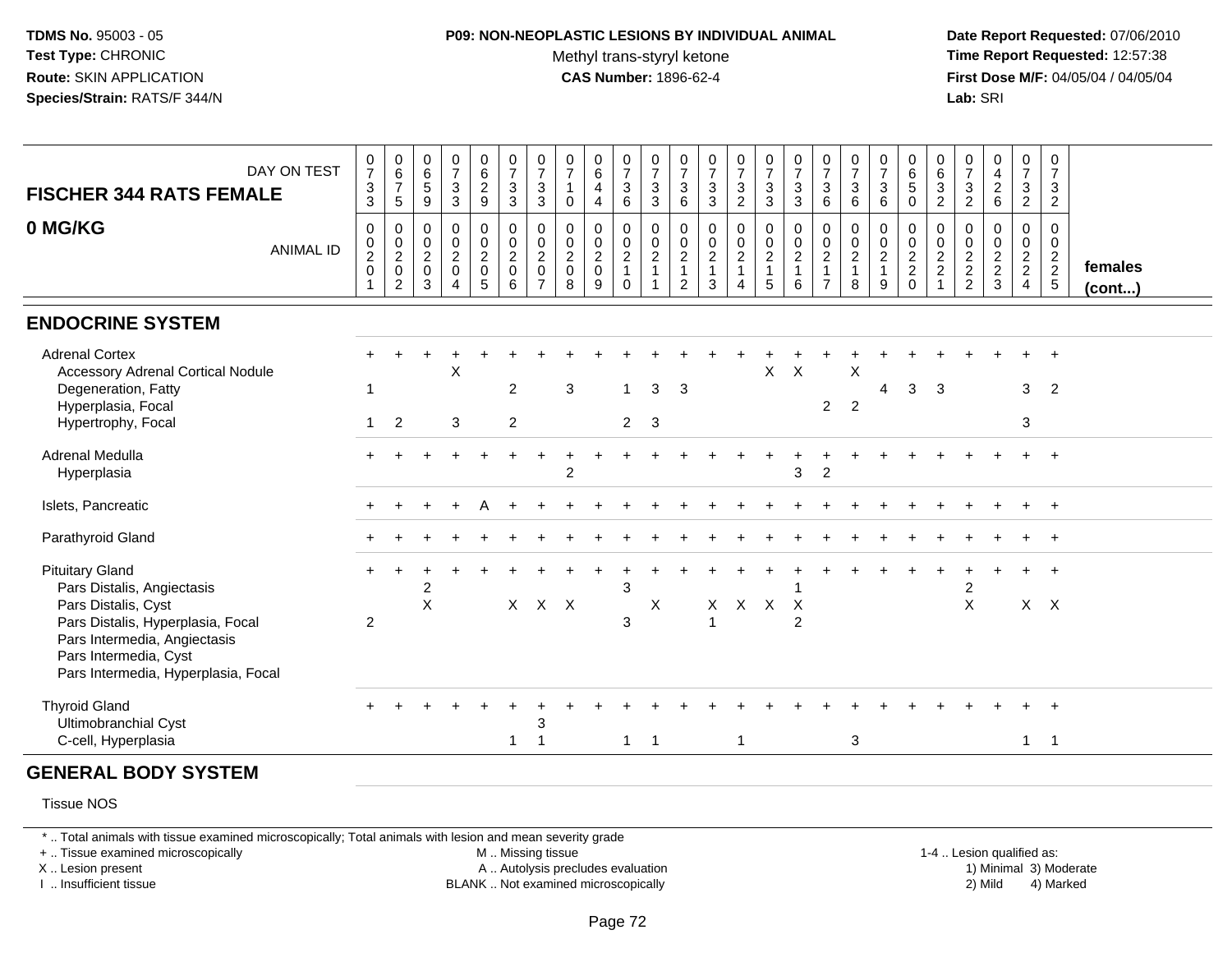#### **P09: NON-NEOPLASTIC LESIONS BY INDIVIDUAL ANIMAL**Methyl trans-styryl ketone<br>CAS Number: 1896-62-4

 **Date Report Requested:** 07/06/2010 **Time Report Requested:** 12:57:38 **First Dose M/F:** 04/05/04 / 04/05/04<br>**Lab:** SRI **Lab:** SRI

| DAY ON TEST                                                                                              | $\frac{0}{7}$                               | $_{6}^{\rm 0}$        | 0<br>$\,6\,$                    | $\begin{smallmatrix}0\\7\end{smallmatrix}$ | $\begin{matrix} 0 \\ 6 \\ 2 \end{matrix}$ | $\frac{0}{7}$                 | 0<br>$\overline{7}$           | $\frac{0}{7}$                 | $\begin{array}{c} 0 \\ 6 \end{array}$ | $\frac{0}{7}$                               | $\frac{0}{7}$                   | 0<br>$\overline{7}$              | $\frac{0}{7}$                    | $\frac{0}{7}$                     | $\frac{0}{7}$                  | $\frac{0}{7}$      | $\frac{0}{7}$              | 0<br>$\overline{7}$            | $\frac{0}{7}$                    | $\begin{array}{c} 0 \\ 6 \end{array}$ | 0<br>$6\phantom{a}$                         | $\frac{0}{7}$           | $\begin{smallmatrix} 0\\4 \end{smallmatrix}$ | 0<br>$\overline{7}$              | $\frac{0}{7}$                    |         |
|----------------------------------------------------------------------------------------------------------|---------------------------------------------|-----------------------|---------------------------------|--------------------------------------------|-------------------------------------------|-------------------------------|-------------------------------|-------------------------------|---------------------------------------|---------------------------------------------|---------------------------------|----------------------------------|----------------------------------|-----------------------------------|--------------------------------|--------------------|----------------------------|--------------------------------|----------------------------------|---------------------------------------|---------------------------------------------|-------------------------|----------------------------------------------|----------------------------------|----------------------------------|---------|
| <b>FISCHER 344 RATS FEMALE</b>                                                                           | $\ensuremath{\mathsf{3}}$<br>$\mathfrak{S}$ | $\boldsymbol{7}$<br>5 | $\,$ 5 $\,$<br>$\boldsymbol{9}$ | $\mathsf 3$<br>$\mathbf{3}$                | $\boldsymbol{9}$                          | $\sqrt{3}$<br>3               | $\sqrt{3}$<br>3               | $\mathbf{1}$<br>$\mathbf{0}$  | 4<br>4                                | $\ensuremath{\mathsf{3}}$<br>$6\phantom{1}$ | $\mathbf{3}$<br>$\mathbf{3}$    | 3<br>6                           | $\mathbf{3}$<br>$\mathbf{3}$     | $\sqrt{3}$<br>$\overline{2}$      | $\mathbf{3}$<br>3              | $\frac{3}{3}$      | $\mathbf{3}$<br>6          | $\sqrt{3}$<br>6                | 3<br>6                           | 5<br>$\Omega$                         | $\ensuremath{\mathsf{3}}$<br>$\overline{c}$ | $\frac{3}{2}$           | $\overline{c}$<br>$6\phantom{1}$             | 3<br>$\boldsymbol{2}$            | $\mathbf{3}$<br>$\overline{2}$   |         |
|                                                                                                          |                                             |                       |                                 |                                            |                                           |                               |                               |                               |                                       |                                             |                                 |                                  |                                  |                                   |                                |                    |                            |                                |                                  |                                       |                                             |                         |                                              |                                  |                                  |         |
| 0 MG/KG<br>ANIMAL ID                                                                                     | 0<br>0                                      | 0<br>$\mathbf 0$      | 0<br>0                          | 0<br>$\mathsf 0$                           | 0<br>0                                    | $\mathbf 0$<br>$\pmb{0}$      | 0<br>$\pmb{0}$                | 0<br>$\mathbf 0$              | $\mathbf 0$<br>$\pmb{0}$              | 0<br>$\mathsf{O}\xspace$                    | $\mathbf 0$<br>$\boldsymbol{0}$ | 0<br>$\pmb{0}$                   | 0<br>$\pmb{0}$                   | $\boldsymbol{0}$<br>$\frac{0}{2}$ | 0<br>$\mathsf{O}\xspace$       | 0<br>$\frac{0}{2}$ | 0<br>$\pmb{0}$             | $\mathbf 0$<br>$\mathbf 0$     | 0<br>$\pmb{0}$                   | 0<br>$\mathbf 0$                      | 0<br>$\pmb{0}$                              | $\mathbf 0$             | 0<br>0                                       | 0<br>0                           | 0<br>$\boldsymbol{0}$            |         |
|                                                                                                          | $\boldsymbol{2}$<br>$\mathbf 0$             | $\overline{2}$<br>0   | $\boldsymbol{2}$<br>$\pmb{0}$   | $\sqrt{2}$<br>$\pmb{0}$                    | $\boldsymbol{2}$<br>$\pmb{0}$             | $\overline{2}$<br>$\mathbf 0$ | $\overline{2}$<br>$\mathbf 0$ | $\overline{2}$<br>$\mathbf 0$ | $\boldsymbol{2}$<br>$\pmb{0}$         | $\overline{c}$<br>$\mathbf{1}$              | $\overline{2}$<br>$\mathbf{1}$  | $\boldsymbol{2}$<br>$\mathbf{1}$ | $\boldsymbol{2}$<br>$\mathbf{1}$ | $\mathbf{1}$                      | $\overline{a}$<br>$\mathbf{1}$ | $\mathbf{1}$       | $\sqrt{2}$<br>$\mathbf{1}$ | $\overline{2}$<br>$\mathbf{1}$ | $\boldsymbol{2}$<br>$\mathbf{1}$ | $\overline{c}$<br>$\overline{a}$      | $\boldsymbol{2}$<br>$\sqrt{2}$              | $\frac{0}{2}$<br>2<br>2 | $\boldsymbol{2}$<br>$\overline{c}$           | $\overline{a}$<br>$\overline{2}$ | $\overline{c}$<br>$\overline{2}$ | females |
|                                                                                                          | $\mathbf{1}$                                | $\overline{2}$        | 3                               | $\boldsymbol{\Lambda}$                     | $5\phantom{.0}$                           | 6                             | $\overline{7}$                | 8                             | 9                                     | $\mathbf 0$                                 | $\overline{1}$                  | $\overline{2}$                   | 3                                | $\overline{4}$                    | $\overline{5}$                 | 6                  | $\overline{7}$             | 8                              | 9                                | $\mathbf 0$                           | $\overline{1}$                              |                         | $\mathbf{3}$                                 | $\overline{4}$                   | $\sqrt{5}$                       | (cont)  |
| <b>GENITAL SYSTEM</b>                                                                                    |                                             |                       |                                 |                                            |                                           |                               |                               |                               |                                       |                                             |                                 |                                  |                                  |                                   |                                |                    |                            |                                |                                  |                                       |                                             |                         |                                              |                                  |                                  |         |
| <b>Clitoral Gland</b>                                                                                    |                                             |                       |                                 |                                            |                                           |                               |                               |                               |                                       |                                             |                                 |                                  |                                  |                                   |                                |                    |                            |                                |                                  |                                       |                                             |                         |                                              |                                  |                                  |         |
| Cyst                                                                                                     |                                             |                       | X                               |                                            |                                           |                               |                               |                               |                                       |                                             |                                 |                                  |                                  |                                   |                                |                    |                            |                                |                                  |                                       |                                             |                         |                                              | X                                |                                  |         |
| Hyperplasia<br>Inflammation, Chronic                                                                     | $\overline{2}$                              |                       |                                 |                                            |                                           |                               |                               |                               |                                       | $\overline{2}$                              | $\overline{2}$                  |                                  |                                  | 3                                 |                                | $\overline{2}$     |                            |                                |                                  | 3                                     |                                             |                         |                                              |                                  | $\overline{2}$                   |         |
|                                                                                                          |                                             |                       |                                 |                                            |                                           |                               |                               |                               |                                       |                                             |                                 |                                  |                                  |                                   |                                |                    |                            |                                |                                  |                                       |                                             |                         |                                              |                                  |                                  |         |
| Ovary                                                                                                    | $\ddot{}$                                   |                       |                                 |                                            |                                           |                               |                               |                               |                                       |                                             |                                 |                                  |                                  |                                   |                                |                    |                            |                                | $\ddot{}$                        | +                                     |                                             |                         |                                              | $\ddot{}$                        | $\ddot{}$                        |         |
| Cyst<br>Interstitial Cell, Hyperplasia                                                                   | $\times$                                    | 3                     |                                 |                                            |                                           |                               |                               |                               |                                       |                                             |                                 |                                  | X                                |                                   |                                |                    |                            |                                |                                  | X                                     |                                             |                         |                                              | $\mathsf{X}$                     | $\mathsf{X}$                     |         |
|                                                                                                          |                                             |                       |                                 |                                            |                                           |                               |                               |                               |                                       |                                             |                                 |                                  |                                  |                                   |                                |                    |                            |                                |                                  |                                       |                                             |                         |                                              |                                  |                                  |         |
| Uterus<br>Hyperplasia, Cystic                                                                            |                                             |                       |                                 |                                            |                                           | Δ                             | 3                             |                               | -1                                    | $\overline{c}$                              |                                 |                                  |                                  |                                   |                                |                    |                            |                                |                                  |                                       |                                             |                         |                                              |                                  | $+$                              |         |
| Vagina                                                                                                   |                                             |                       |                                 |                                            | $+$                                       |                               |                               |                               |                                       |                                             |                                 |                                  |                                  |                                   |                                |                    |                            |                                |                                  |                                       | $+$                                         |                         |                                              |                                  |                                  |         |
| <b>HEMATOPOIETIC SYSTEM</b>                                                                              |                                             |                       |                                 |                                            |                                           |                               |                               |                               |                                       |                                             |                                 |                                  |                                  |                                   |                                |                    |                            |                                |                                  |                                       |                                             |                         |                                              |                                  |                                  |         |
| <b>Bone Marrow</b>                                                                                       |                                             |                       |                                 |                                            |                                           |                               |                               |                               |                                       |                                             |                                 |                                  |                                  |                                   |                                |                    |                            |                                |                                  |                                       |                                             |                         |                                              |                                  | $+$                              |         |
| Hyperplasia                                                                                              |                                             |                       | 3                               |                                            |                                           |                               |                               |                               |                                       |                                             |                                 |                                  |                                  |                                   |                                |                    |                            |                                |                                  |                                       |                                             |                         |                                              |                                  |                                  |         |
| Infiltration Cellular, Histiocyte                                                                        |                                             |                       | $\overline{2}$                  |                                            |                                           |                               |                               |                               |                                       |                                             |                                 |                                  |                                  |                                   |                                |                    |                            |                                |                                  |                                       |                                             |                         |                                              |                                  |                                  |         |
| Lymph Node                                                                                               |                                             |                       |                                 |                                            |                                           |                               |                               | $\overline{+}$                |                                       |                                             |                                 | $+$                              |                                  |                                   | $+$                            |                    |                            |                                |                                  |                                       |                                             |                         |                                              |                                  | $\ddot{}$                        |         |
| Bronchial, Hyperplasia, Lymphoid<br>Mediastinal, Ectasia                                                 |                                             |                       |                                 |                                            |                                           |                               |                               |                               |                                       |                                             |                                 |                                  |                                  |                                   |                                |                    |                            |                                |                                  |                                       |                                             |                         |                                              |                                  |                                  |         |
| Mediastinal, Hemorrhage                                                                                  |                                             |                       |                                 |                                            |                                           |                               |                               |                               |                                       |                                             |                                 |                                  |                                  |                                   |                                |                    |                            |                                |                                  |                                       | 3<br>$\ensuremath{\mathsf{3}}$              |                         |                                              |                                  |                                  |         |
| Mediastinal, Hyperplasia, Lymphoid                                                                       |                                             |                       |                                 |                                            |                                           |                               |                               |                               |                                       |                                             |                                 |                                  |                                  |                                   |                                |                    |                            |                                |                                  |                                       | $\overline{3}$                              |                         |                                              |                                  | 3                                |         |
| Mediastinal, Pigmentation                                                                                |                                             |                       |                                 |                                            |                                           |                               | $\mathbf 3$                   |                               |                                       |                                             |                                 | $\sqrt{3}$                       |                                  |                                   | $\mathbf{3}$                   |                    |                            |                                |                                  |                                       |                                             |                         |                                              |                                  | $\mathbf{3}$                     |         |
| Pancreatic, Ectasia                                                                                      |                                             |                       |                                 |                                            |                                           |                               |                               |                               |                                       |                                             |                                 |                                  |                                  |                                   |                                |                    |                            |                                |                                  |                                       |                                             | 4                       |                                              |                                  |                                  |         |
| Pancreatic, Pigmentation                                                                                 |                                             |                       |                                 |                                            |                                           |                               |                               |                               |                                       |                                             |                                 |                                  |                                  |                                   |                                |                    |                            |                                |                                  |                                       |                                             | 3                       |                                              |                                  |                                  |         |
| *  Total animals with tissue examined microscopically; Total animals with lesion and mean severity grade |                                             |                       |                                 |                                            |                                           |                               |                               |                               |                                       |                                             |                                 |                                  |                                  |                                   |                                |                    |                            |                                |                                  |                                       |                                             |                         |                                              |                                  |                                  |         |

+ .. Tissue examined microscopically

X .. Lesion present

I .. Insufficient tissue

M .. Missing tissue

BLANK .. Not examined microscopically

1-4 .. Lesion qualified as:<br>1) Minimal 3) Moderate A .. Autolysis precludes evaluation 19 and 10 minimal 3) Moderate 1 and 20 minimal 3) Moderate 19 minimal 3) Moderat<br>19 and 19 and 19 and 19 and 19 and 19 and 19 and 19 and 19 and 19 and 19 and 19 and 19 and 19 and 19 and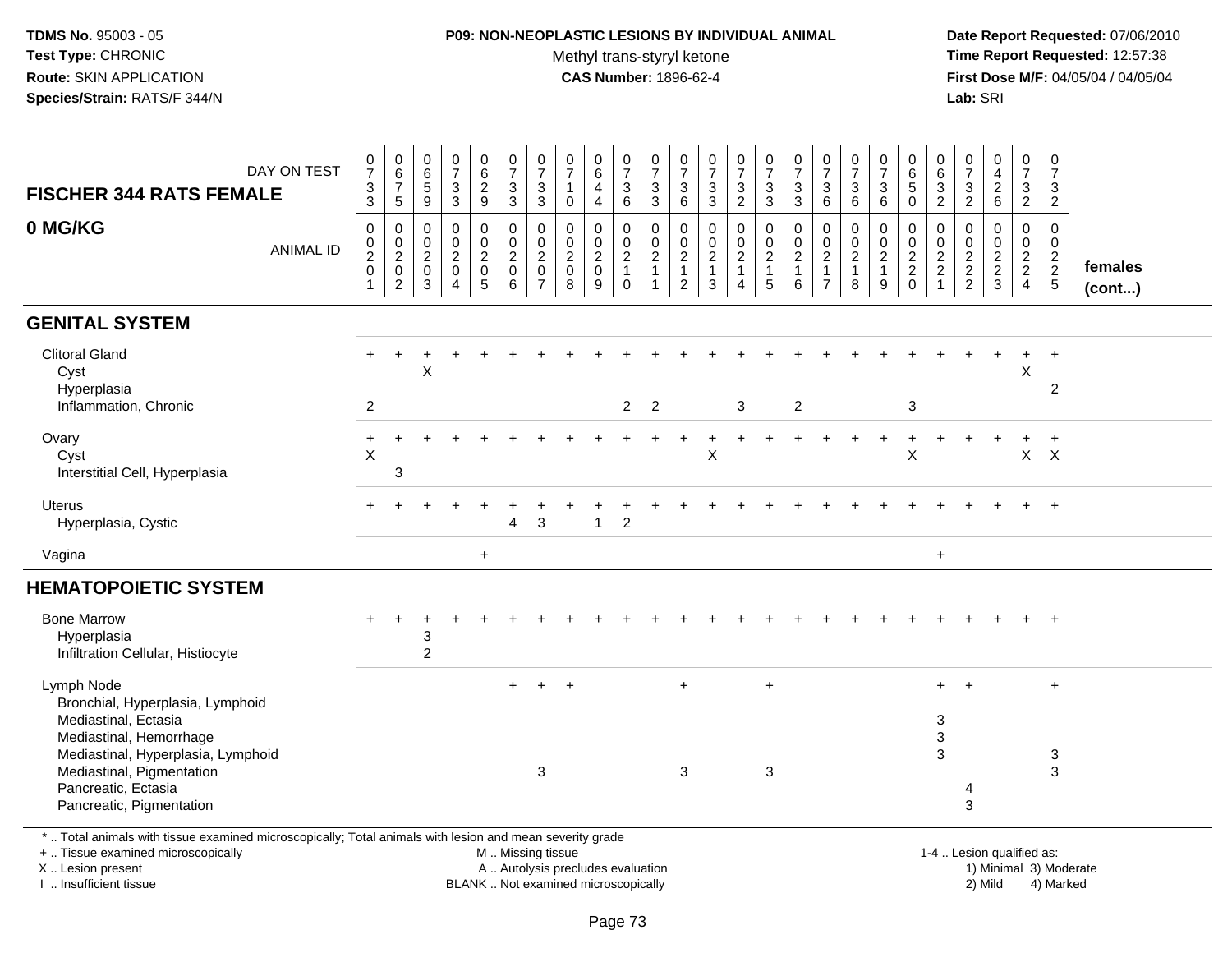### **P09: NON-NEOPLASTIC LESIONS BY INDIVIDUAL ANIMAL**Methyl trans-styryl ketone<br>CAS Number: 1896-62-4

 **Date Report Requested:** 07/06/2010 **Time Report Requested:** 12:57:38 **First Dose M/F:** 04/05/04 / 04/05/04<br>Lab: SRI **Lab:** SRI

| DAY ON TEST<br><b>FISCHER 344 RATS FEMALE</b>                                                                                                       | $\frac{0}{7}$<br>$_3^3$                                            | $\begin{array}{c} 0 \\ 6 \end{array}$<br>$\overline{7}$<br>$\overline{5}$               | $_{6}^{\rm 0}$<br>$\overline{5}$<br>$\overline{9}$             | $\frac{0}{7}$<br>$\frac{3}{3}$                                                  |                                                                             | $\frac{0}{7}$<br>$\frac{3}{3}$              | $\begin{array}{c} 0 \\ 7 \end{array}$<br>$_3^3$            | $\frac{0}{7}$<br>$\mathbf{1}$<br>$\mathbf 0$                     | $\begin{array}{c} 0 \\ 6 \end{array}$<br>$\overline{\mathbf{4}}$<br>$\overline{\mathbf{4}}$ | $\begin{smallmatrix}0\\7\end{smallmatrix}$<br>$\frac{3}{6}$        | $\frac{0}{7}$<br>3<br>$\overline{3}$                       | $\begin{smallmatrix}0\\7\end{smallmatrix}$<br>$\begin{array}{c} 3 \\ 6 \end{array}$ | $\frac{0}{7}$<br>$\frac{3}{3}$                                      | $\begin{smallmatrix} 0\\7 \end{smallmatrix}$<br>$\frac{3}{2}$ | $\frac{0}{7}$<br>$\frac{3}{3}$            | $\frac{0}{7}$<br>3<br>$\overline{3}$                                       | $\begin{array}{c} 0 \\ 7 \end{array}$<br>$\frac{3}{6}$      | $\frac{0}{7}$<br>$\mathbf{3}$<br>$6\phantom{1}$ | $\frac{0}{7}$<br>$\frac{3}{6}$                                       | 0<br>$\overline{6}$<br>$\overline{5}$<br>$\overline{0}$ | $\begin{array}{c} 0 \\ 6 \\ 2 \end{array}$          | $\begin{array}{c} 0 \\ 7 \end{array}$<br>$\frac{3}{2}$ | $0$<br>$4$<br>$2$<br>$6$          | $\begin{array}{c} 0 \\ 7 \end{array}$<br>$\frac{3}{2}$ | $\begin{array}{c} 0 \\ 7 \end{array}$<br>3<br>$\overline{c}$          |                         |
|-----------------------------------------------------------------------------------------------------------------------------------------------------|--------------------------------------------------------------------|-----------------------------------------------------------------------------------------|----------------------------------------------------------------|---------------------------------------------------------------------------------|-----------------------------------------------------------------------------|---------------------------------------------|------------------------------------------------------------|------------------------------------------------------------------|---------------------------------------------------------------------------------------------|--------------------------------------------------------------------|------------------------------------------------------------|-------------------------------------------------------------------------------------|---------------------------------------------------------------------|---------------------------------------------------------------|-------------------------------------------|----------------------------------------------------------------------------|-------------------------------------------------------------|-------------------------------------------------|----------------------------------------------------------------------|---------------------------------------------------------|-----------------------------------------------------|--------------------------------------------------------|-----------------------------------|--------------------------------------------------------|-----------------------------------------------------------------------|-------------------------|
| 0 MG/KG<br><b>ANIMAL ID</b>                                                                                                                         | $\mathsf 0$<br>$\mathsf 0$<br>$\boldsymbol{2}$<br>$\mathbf 0$<br>1 | $\boldsymbol{0}$<br>$\mathbf 0$<br>$\overline{c}$<br>$\boldsymbol{0}$<br>$\overline{c}$ | $\pmb{0}$<br>$\mathbf 0$<br>$\overline{c}$<br>$\mathsf 0$<br>3 | $\mathsf{O}$<br>$\mathsf{O}$<br>$\overline{a}$<br>$\mathbf 0$<br>$\overline{4}$ | $\pmb{0}$<br>$\boldsymbol{0}$<br>$\begin{array}{c} 2 \\ 0 \\ 5 \end{array}$ | $\pmb{0}$<br>$\pmb{0}$<br>$^2_{\rm 0}$<br>6 | $\mathbf 0$<br>$\pmb{0}$<br>$^2_{\rm 0}$<br>$\overline{7}$ | $\mathbf 0$<br>$\mathbf 0$<br>$\overline{c}$<br>$\mathbf 0$<br>8 | 0<br>$\pmb{0}$<br>$^2_{\rm 0}$<br>9                                                         | $\mathbf 0$<br>$\mathbf 0$<br>$\frac{2}{1}$<br>$\mathsf{O}\xspace$ | 0<br>$\mathsf{O}\xspace$<br>$\overline{c}$<br>$\mathbf{1}$ | $\mathsf{O}\xspace$<br>$\pmb{0}$<br>$\frac{2}{1}$<br>$\overline{c}$                 | $\pmb{0}$<br>$\mathsf{O}\xspace$<br>$\frac{2}{1}$<br>$\mathfrak{Z}$ | $\mathbf 0$<br>$\pmb{0}$<br>$\frac{2}{1}$<br>$\overline{4}$   | $\pmb{0}$<br>$\mathbf 0$<br>$\frac{2}{1}$ | $\mathbf 0$<br>$\mathbf 0$<br>$\overline{\mathbf{c}}$<br>$\mathbf{1}$<br>6 | $\mathbf 0$<br>$\pmb{0}$<br>$\frac{2}{1}$<br>$\overline{7}$ | $\mathbf 0$<br>$\pmb{0}$<br>$\frac{2}{1}$<br>8  | 0<br>$\pmb{0}$<br>$\overline{c}$<br>$\mathbf{1}$<br>$\boldsymbol{9}$ | 0<br>$\mathbf 0$<br>$\frac{2}{2}$ <sub>0</sub>          | $\boldsymbol{0}$<br>$\pmb{0}$<br>$\frac{2}{2}$<br>1 | $\mathbf 0$<br>$\mathbf 0$<br>$\frac{2}{2}$            | 0<br>$\mathbf 0$<br>$\frac{2}{3}$ | $\pmb{0}$<br>$\mathsf{O}\xspace$<br>$\frac{2}{4}$      | $\Omega$<br>$\mathbf 0$<br>$\begin{array}{c} 2 \\ 2 \\ 5 \end{array}$ | females<br>$($ cont $)$ |
| Lymph Node, Mandibular                                                                                                                              | M                                                                  | M                                                                                       | M                                                              | M                                                                               | M                                                                           | M                                           | M                                                          | м                                                                | M                                                                                           | M                                                                  | M                                                          | M                                                                                   | М                                                                   | M                                                             | M                                         | M                                                                          | M                                                           | M                                               | M                                                                    | М                                                       | M                                                   | M                                                      | M                                 | $+$                                                    | M                                                                     |                         |
| Lymph Node, Mesenteric<br>Atrophy<br>Hemorrhage                                                                                                     |                                                                    | 3                                                                                       | $\mathbf 1$                                                    |                                                                                 |                                                                             |                                             |                                                            |                                                                  |                                                                                             |                                                                    |                                                            |                                                                                     |                                                                     |                                                               |                                           |                                                                            |                                                             |                                                 |                                                                      | -1                                                      |                                                     |                                                        |                                   |                                                        | $\ddot{}$                                                             |                         |
| Hyperplasia, Histiocytic<br>Hyperplasia, Lymphoid<br>Pigmentation                                                                                   | 3                                                                  | $\overline{2}$<br>3                                                                     |                                                                |                                                                                 |                                                                             |                                             |                                                            |                                                                  | $\overline{c}$                                                                              |                                                                    |                                                            |                                                                                     |                                                                     | 3                                                             | $\overline{2}$<br>3                       |                                                                            |                                                             | $\overline{2}$                                  |                                                                      | $\overline{2}$                                          | 3                                                   | $\sqrt{3}$                                             | $\overline{c}$                    |                                                        | 3                                                                     |                         |
| Spleen<br>Fibrosis<br>Hematopoietic Cell Proliferation<br>Hemorrhage<br>Necrosis                                                                    | $\overline{2}$                                                     | 2                                                                                       | 3                                                              |                                                                                 |                                                                             |                                             |                                                            | 3                                                                | 3                                                                                           | 1                                                                  | 2                                                          | 2                                                                                   |                                                                     |                                                               |                                           | $\overline{2}$                                                             | $\overline{2}$                                              |                                                 |                                                                      | 2                                                       | 2                                                   | 2                                                      | $\overline{2}$                    | 1                                                      | $+$<br>$\overline{2}$                                                 |                         |
| Pigmentation                                                                                                                                        |                                                                    |                                                                                         |                                                                |                                                                                 | 3                                                                           |                                             |                                                            | 4                                                                | 3                                                                                           |                                                                    |                                                            | $\mathbf{3}$                                                                        |                                                                     |                                                               |                                           | 3                                                                          | 3                                                           | $\overline{\mathbf{3}}$                         |                                                                      | $\sqrt{3}$                                              |                                                     |                                                        |                                   |                                                        |                                                                       |                         |
| Thymus                                                                                                                                              |                                                                    |                                                                                         |                                                                |                                                                                 |                                                                             |                                             |                                                            |                                                                  |                                                                                             |                                                                    |                                                            |                                                                                     |                                                                     |                                                               |                                           |                                                                            |                                                             |                                                 |                                                                      |                                                         |                                                     |                                                        |                                   |                                                        | $+$                                                                   |                         |
| <b>INTEGUMENTARY SYSTEM</b>                                                                                                                         |                                                                    |                                                                                         |                                                                |                                                                                 |                                                                             |                                             |                                                            |                                                                  |                                                                                             |                                                                    |                                                            |                                                                                     |                                                                     |                                                               |                                           |                                                                            |                                                             |                                                 |                                                                      |                                                         |                                                     |                                                        |                                   |                                                        |                                                                       |                         |
| <b>Mammary Gland</b><br>Hyperplasia                                                                                                                 | 2                                                                  | $\mathcal{P}$                                                                           | 3                                                              | $\overline{2}$                                                                  | 3                                                                           |                                             | 2                                                          |                                                                  | 3                                                                                           |                                                                    | 3                                                          | 3                                                                                   | 3                                                                   | Δ                                                             |                                           | 2                                                                          |                                                             | 3                                               | 3                                                                    |                                                         | 3                                                   |                                                        | $\overline{2}$                    | $\overline{2}$                                         | $^{+}$<br>3                                                           |                         |
| Skin<br>Cyst Epithelial Inclusion<br>Hyperkeratosis<br>Inflammation, Chronic<br>Ulcer<br>Control, Hyperkeratosis<br>Control, Epidermis, Hyperplasia |                                                                    |                                                                                         |                                                                | 4                                                                               |                                                                             |                                             | 4                                                          |                                                                  |                                                                                             |                                                                    |                                                            | $\mathbf 1$                                                                         |                                                                     | -1                                                            | $\mathbf{3}$                              |                                                                            |                                                             |                                                 | 3                                                                    |                                                         |                                                     | 4                                                      |                                   |                                                        | $\ddot{}$                                                             |                         |
| *  Total animals with tissue examined microscopically; Total animals with lesion and mean severity grade<br>+  Tissue examined microscopically      |                                                                    |                                                                                         |                                                                |                                                                                 |                                                                             | M  Missing tissue                           |                                                            |                                                                  |                                                                                             |                                                                    |                                                            |                                                                                     |                                                                     |                                                               |                                           |                                                                            |                                                             |                                                 |                                                                      |                                                         |                                                     |                                                        | 1-4  Lesion qualified as:         |                                                        |                                                                       |                         |

X .. Lesion present

I .. Insufficient tissue

Lesion present **A** .. Autolysis precludes evaluation 1996 and the server all the server all the server all the server and the server all the server all the server all the server all the server all the server all the server

BLANK .. Not examined microscopically 2) Mild 4) Marked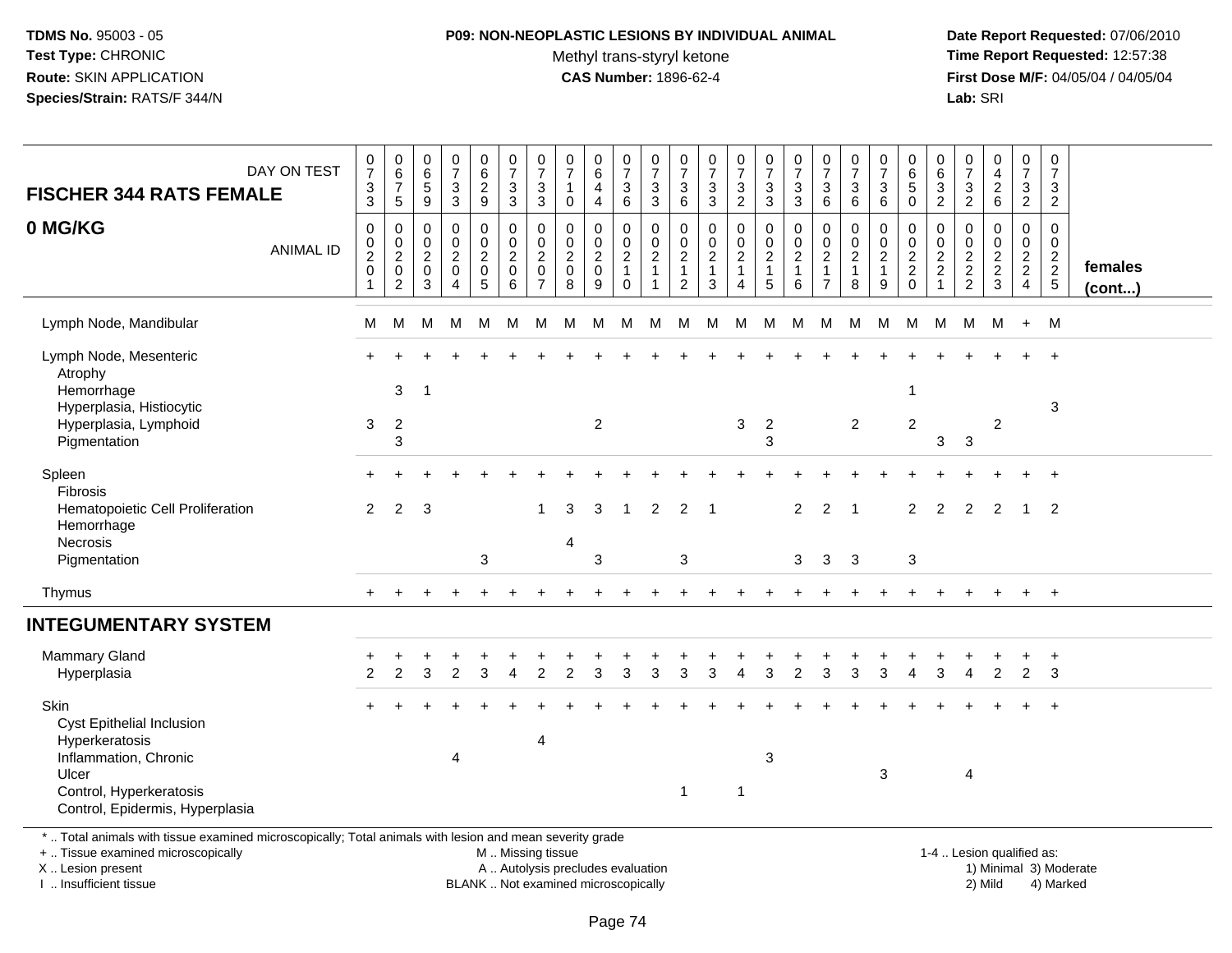### **P09: NON-NEOPLASTIC LESIONS BY INDIVIDUAL ANIMAL**Methyl trans-styryl ketone<br>CAS Number: 1896-62-4

| DAY ON TEST<br><b>FISCHER 344 RATS FEMALE</b>                                                                                                                                                 | $\frac{0}{7}$<br>$\frac{3}{3}$                 | $\begin{array}{c} 0 \\ 6 \end{array}$<br>$\overline{7}$<br>$\sqrt{5}$  | $\begin{array}{c} 0 \\ 6 \end{array}$<br>$\overline{5}$<br>$\boldsymbol{9}$                  | $\begin{array}{c} 0 \\ 7 \end{array}$<br>$\ensuremath{\mathsf{3}}$<br>$\mathbf 3$   | $\begin{array}{c} 0 \\ 6 \end{array}$<br>$\overline{2}$<br>$\boldsymbol{9}$ | $\begin{smallmatrix}0\\7\end{smallmatrix}$<br>$\frac{3}{3}$ | $\frac{0}{7}$<br>$\ensuremath{\mathsf{3}}$<br>3                                     | 0<br>$\boldsymbol{7}$<br>$\mathbf{1}$<br>$\mathbf 0$                    | $\begin{array}{c} 0 \\ 6 \end{array}$<br>$\overline{\mathbf{4}}$<br>$\overline{4}$ | $\begin{smallmatrix}0\\7\end{smallmatrix}$<br>$\begin{array}{c} 3 \\ 6 \end{array}$ | $\frac{0}{7}$<br>$\ensuremath{\mathsf{3}}$<br>$\sqrt{3}$           | $\frac{0}{7}$<br>3<br>$\,6\,$                                                | $\begin{array}{c} 0 \\ 7 \end{array}$<br>$\frac{3}{3}$    | $\frac{0}{7}$<br>$\frac{3}{2}$                                                          | $\begin{array}{c} 0 \\ 7 \end{array}$<br>$\frac{3}{3}$       | $\frac{0}{7}$<br>$_3^3$                                                         | $\frac{0}{7}$<br>$\ensuremath{\mathsf{3}}$<br>6                      | $\begin{array}{c} 0 \\ 7 \end{array}$<br>$\ensuremath{\mathsf{3}}$<br>6 | $\frac{0}{7}$<br>$\ensuremath{\mathsf{3}}$<br>6         | $_{6}^{\rm 0}$<br>$\overline{5}$<br>$\mathbf 0$              | 0<br>6<br>$\overline{3}$<br>$\overline{a}$          | 0<br>$\boldsymbol{7}$<br>$\frac{3}{2}$ | $\begin{smallmatrix}0\0\4\end{smallmatrix}$<br>$\frac{2}{6}$   | $\pmb{0}$<br>$\overline{7}$<br>$\frac{3}{2}$ | $\mathsf 0$<br>$\overline{7}$<br>$\sqrt{3}$<br>$\overline{2}$ |                         |
|-----------------------------------------------------------------------------------------------------------------------------------------------------------------------------------------------|------------------------------------------------|------------------------------------------------------------------------|----------------------------------------------------------------------------------------------|-------------------------------------------------------------------------------------|-----------------------------------------------------------------------------|-------------------------------------------------------------|-------------------------------------------------------------------------------------|-------------------------------------------------------------------------|------------------------------------------------------------------------------------|-------------------------------------------------------------------------------------|--------------------------------------------------------------------|------------------------------------------------------------------------------|-----------------------------------------------------------|-----------------------------------------------------------------------------------------|--------------------------------------------------------------|---------------------------------------------------------------------------------|----------------------------------------------------------------------|-------------------------------------------------------------------------|---------------------------------------------------------|--------------------------------------------------------------|-----------------------------------------------------|----------------------------------------|----------------------------------------------------------------|----------------------------------------------|---------------------------------------------------------------|-------------------------|
| 0 MG/KG<br><b>ANIMAL ID</b>                                                                                                                                                                   | $\mathbf 0$<br>$\frac{0}{2}$<br>$\overline{1}$ | $\mathsf 0$<br>$_{2}^{\rm 0}$<br>$\mathsf{O}\xspace$<br>$\overline{2}$ | $\mathbf 0$<br>$\begin{smallmatrix} 0\\2 \end{smallmatrix}$<br>$\mathbf 0$<br>$\overline{3}$ | $\pmb{0}$<br>$\mathbf 0$<br>$\overline{2}$<br>$\mathbf 0$<br>$\boldsymbol{\Lambda}$ | 0<br>$\mathsf{O}\xspace$<br>$\overline{2}$<br>$\mathbf 0$<br>$\overline{5}$ | $\pmb{0}$<br>$\frac{0}{2}$<br>$6^{\circ}$                   | $\mathbf 0$<br>$\mathsf{O}\xspace$<br>$\overline{c}$<br>$\pmb{0}$<br>$\overline{7}$ | $\pmb{0}$<br>$\pmb{0}$<br>$\overline{2}$<br>$\pmb{0}$<br>$\overline{8}$ | $\pmb{0}$<br>$\pmb{0}$<br>$\overline{2}$<br>$\mathsf{O}\xspace$<br>9               | 0<br>$\begin{smallmatrix} 0\\2 \end{smallmatrix}$<br>$\mathbf{1}$<br>$\mathbf 0$    | 0<br>$\mathbf 0$<br>$\overline{2}$<br>$\mathbf{1}$<br>$\mathbf{1}$ | $\mathbf 0$<br>$\pmb{0}$<br>$\overline{2}$<br>$\mathbf{1}$<br>$\overline{2}$ | $\pmb{0}$<br>$\pmb{0}$<br>$\overline{2}$<br>$\frac{1}{3}$ | $\mathsf{O}$<br>$\mathsf{O}\xspace$<br>$\overline{2}$<br>$\mathbf{1}$<br>$\overline{4}$ | $\pmb{0}$<br>$\frac{0}{2}$<br>$\mathbf{1}$<br>$\overline{5}$ | $\mathbf 0$<br>$\pmb{0}$<br>$\overline{2}$<br>$\overline{1}$<br>$6\phantom{1}6$ | 0<br>$\mathbf 0$<br>$\overline{2}$<br>$\mathbf{1}$<br>$\overline{7}$ | $\pmb{0}$<br>$\mathbf 0$<br>$\frac{2}{1}$<br>8                          | 0<br>$\mathbf 0$<br>$\overline{2}$<br>$\mathbf{1}$<br>9 | $\pmb{0}$<br>$\begin{array}{c} 0 \\ 2 \\ 2 \\ 0 \end{array}$ | $\mathbf 0$<br>0<br>$\overline{2}$<br>$\frac{2}{1}$ | 0<br>$\pmb{0}$<br>$\frac{2}{2}$        | $\pmb{0}$<br>$\pmb{0}$<br>$\frac{2}{3}$                        | $\pmb{0}$<br>$\mathbf 0$<br>$\frac{2}{2}$    | $\mathbf 0$<br>$\boldsymbol{0}$<br>$\frac{2}{2}$<br>5         | females<br>$($ cont $)$ |
| Control Epidermis, Hyperplasia<br>Epidermis, Hyperplasia<br>Epidermis, Ulcer<br>Epidermis, Site Of Application, Hyperplasia<br>Site Of Application, Hyperkeratosis                            |                                                | $\mathbf{1}$                                                           | $\overline{1}$                                                                               | 4                                                                                   |                                                                             |                                                             | $\overline{2}$                                                                      | $\mathbf 1$                                                             |                                                                                    |                                                                                     |                                                                    |                                                                              |                                                           |                                                                                         | 4                                                            | $\overline{1}$                                                                  |                                                                      | $\mathbf{1}$                                                            | 3                                                       | $\mathbf{1}$                                                 |                                                     | $\mathbf{3}$<br>$\mathbf{1}$           |                                                                |                                              | $\overline{1}$                                                |                         |
| <b>MUSCULOSKELETAL SYSTEM</b>                                                                                                                                                                 |                                                |                                                                        |                                                                                              |                                                                                     |                                                                             |                                                             |                                                                                     |                                                                         |                                                                                    |                                                                                     |                                                                    |                                                                              |                                                           |                                                                                         |                                                              |                                                                                 |                                                                      |                                                                         |                                                         |                                                              |                                                     |                                        |                                                                |                                              |                                                               |                         |
| Bone                                                                                                                                                                                          |                                                |                                                                        |                                                                                              |                                                                                     |                                                                             |                                                             |                                                                                     |                                                                         |                                                                                    |                                                                                     |                                                                    |                                                                              |                                                           |                                                                                         |                                                              |                                                                                 |                                                                      |                                                                         |                                                         |                                                              |                                                     |                                        |                                                                |                                              |                                                               |                         |
| <b>Skeletal Muscle</b>                                                                                                                                                                        |                                                |                                                                        |                                                                                              |                                                                                     |                                                                             |                                                             |                                                                                     |                                                                         |                                                                                    |                                                                                     |                                                                    |                                                                              |                                                           |                                                                                         |                                                              |                                                                                 |                                                                      |                                                                         |                                                         |                                                              |                                                     |                                        |                                                                |                                              |                                                               |                         |
| <b>NERVOUS SYSTEM</b>                                                                                                                                                                         |                                                |                                                                        |                                                                                              |                                                                                     |                                                                             |                                                             |                                                                                     |                                                                         |                                                                                    |                                                                                     |                                                                    |                                                                              |                                                           |                                                                                         |                                                              |                                                                                 |                                                                      |                                                                         |                                                         |                                                              |                                                     |                                        |                                                                |                                              |                                                               |                         |
| <b>Brain</b><br>Compression<br>Hemorrhage<br><b>Necrosis</b>                                                                                                                                  |                                                | 3<br>3                                                                 |                                                                                              |                                                                                     | 3<br>$\mathbf{1}$                                                           | $\overline{c}$                                              |                                                                                     | $\overline{c}$<br>$\overline{2}$                                        | 3                                                                                  |                                                                                     |                                                                    | 4                                                                            |                                                           |                                                                                         | $\overline{2}$                                               |                                                                                 | $\overline{c}$                                                       | 3                                                                       | 4                                                       | 4                                                            | 4<br>$\mathbf 1$                                    |                                        | 3<br>2                                                         |                                              | $\overline{+}$                                                |                         |
| Peripheral Nerve                                                                                                                                                                              |                                                |                                                                        |                                                                                              |                                                                                     |                                                                             |                                                             |                                                                                     |                                                                         |                                                                                    |                                                                                     |                                                                    |                                                                              |                                                           |                                                                                         |                                                              |                                                                                 |                                                                      |                                                                         |                                                         |                                                              |                                                     |                                        |                                                                |                                              |                                                               |                         |
| Spinal Cord                                                                                                                                                                                   |                                                |                                                                        |                                                                                              |                                                                                     |                                                                             |                                                             |                                                                                     |                                                                         |                                                                                    |                                                                                     |                                                                    |                                                                              |                                                           |                                                                                         |                                                              |                                                                                 |                                                                      |                                                                         |                                                         |                                                              |                                                     |                                        |                                                                |                                              |                                                               |                         |
| <b>RESPIRATORY SYSTEM</b>                                                                                                                                                                     |                                                |                                                                        |                                                                                              |                                                                                     |                                                                             |                                                             |                                                                                     |                                                                         |                                                                                    |                                                                                     |                                                                    |                                                                              |                                                           |                                                                                         |                                                              |                                                                                 |                                                                      |                                                                         |                                                         |                                                              |                                                     |                                        |                                                                |                                              |                                                               |                         |
| Lung<br>Hemorrhage<br>Infiltration Cellular, Histiocyte<br>Inflammation, Chronic<br>Metaplasia, Osseous<br>Pigmentation                                                                       |                                                |                                                                        | $\overline{2}$                                                                               | $\overline{2}$<br>$\overline{2}$                                                    |                                                                             | $\overline{c}$                                              |                                                                                     |                                                                         |                                                                                    | 1                                                                                   | $\overline{1}$                                                     |                                                                              |                                                           | 1                                                                                       | $\mathbf{1}$                                                 | $\overline{1}$                                                                  |                                                                      |                                                                         | 1                                                       |                                                              |                                                     |                                        | $\overline{2}$                                                 | 1                                            |                                                               |                         |
| *  Total animals with tissue examined microscopically; Total animals with lesion and mean severity grade<br>+  Tissue examined microscopically<br>X  Lesion present<br>I. Insufficient tissue |                                                |                                                                        |                                                                                              |                                                                                     |                                                                             |                                                             | M  Missing tissue                                                                   |                                                                         | A  Autolysis precludes evaluation<br>BLANK  Not examined microscopically           |                                                                                     |                                                                    |                                                                              |                                                           |                                                                                         |                                                              |                                                                                 |                                                                      |                                                                         |                                                         |                                                              |                                                     |                                        | 1-4  Lesion qualified as:<br>1) Minimal 3) Moderate<br>2) Mild |                                              | 4) Marked                                                     |                         |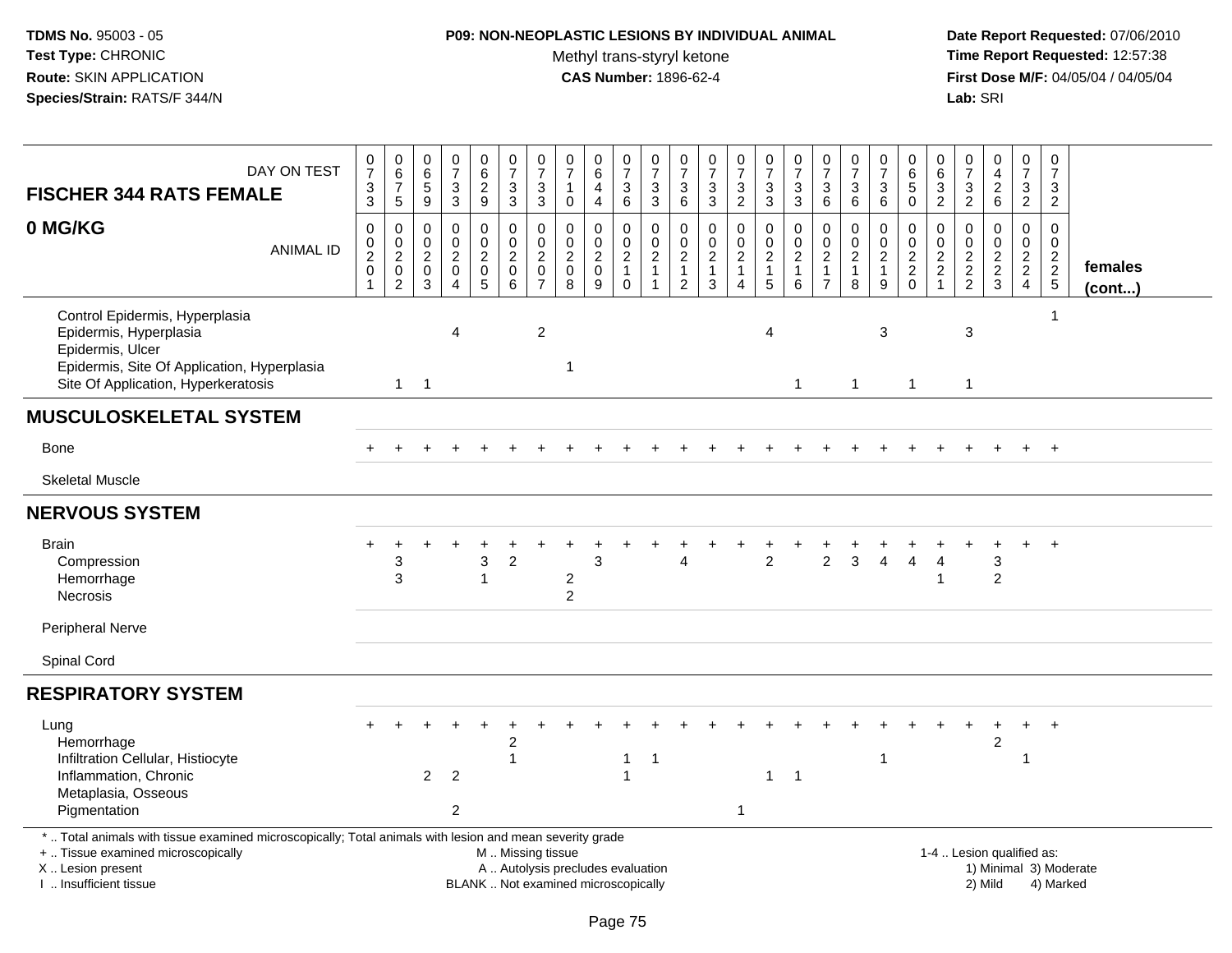### **P09: NON-NEOPLASTIC LESIONS BY INDIVIDUAL ANIMAL**Methyl trans-styryl ketone<br>CAS Number: 1896-62-4

| DAY ON TEST<br><b>FISCHER 344 RATS FEMALE</b>                                                                                                                                                 | $\frac{0}{7}$<br>$\ensuremath{\mathsf{3}}$<br>$\mathbf{3}$                               | $\begin{array}{c} 0 \\ 6 \end{array}$<br>$\overline{7}$<br>5      | $\begin{array}{c} 0 \\ 6 \end{array}$<br>$\overline{5}$<br>$9\,$ | $\frac{0}{7}$<br>3<br>3                                                       | $\begin{array}{c} 0 \\ 6 \\ 2 \end{array}$<br>9                        | $\frac{0}{7}$<br>$\sqrt{3}$<br>3                               | $\frac{0}{7}$<br>3<br>$\mathbf{3}$                                | $\begin{matrix} 0 \\ 7 \end{matrix}$<br>$\mathbf{1}$<br>$\mathbf 0$ | $_{6}^{\rm 0}$<br>$\overline{4}$<br>$\overline{4}$     | $\frac{0}{7}$<br>$\mathbf{3}$<br>6 | $\begin{array}{c} 0 \\ 7 \end{array}$<br>3<br>3                                     | $\frac{0}{7}$<br>$\mathbf{3}$<br>$\,6\,$                                              | $\begin{array}{c} 0 \\ 7 \end{array}$<br>$\sqrt{3}$<br>3            | $\frac{0}{7}$<br>$\ensuremath{\mathsf{3}}$<br>$\boldsymbol{2}$ | $\begin{array}{c} 0 \\ 7 \end{array}$<br>$\sqrt{3}$<br>3       | $\frac{0}{7}$<br>3<br>$\mathbf{3}$                     | $\frac{0}{7}$<br>$\mathfrak{Z}$<br>6                                         | $\frac{0}{7}$<br>3<br>6                                 | $\frac{0}{7}$<br>3<br>6                                     | 0<br>$\overline{6}$<br>$\overline{5}$<br>$\mathbf 0$ | $\pmb{0}$<br>$\,6$<br>$\overline{3}$<br>$\overline{2}$ | $\begin{array}{c} 0 \\ 7 \end{array}$<br>$\sqrt{3}$<br>$\overline{2}$ | $\begin{array}{c} 0 \\ 4 \end{array}$<br>$\overline{a}$<br>6 | $\frac{0}{7}$<br>$\mathbf{3}$<br>$\overline{2}$  | 0<br>$\overline{7}$<br>3<br>$\overline{2}$                   |                   |
|-----------------------------------------------------------------------------------------------------------------------------------------------------------------------------------------------|------------------------------------------------------------------------------------------|-------------------------------------------------------------------|------------------------------------------------------------------|-------------------------------------------------------------------------------|------------------------------------------------------------------------|----------------------------------------------------------------|-------------------------------------------------------------------|---------------------------------------------------------------------|--------------------------------------------------------|------------------------------------|-------------------------------------------------------------------------------------|---------------------------------------------------------------------------------------|---------------------------------------------------------------------|----------------------------------------------------------------|----------------------------------------------------------------|--------------------------------------------------------|------------------------------------------------------------------------------|---------------------------------------------------------|-------------------------------------------------------------|------------------------------------------------------|--------------------------------------------------------|-----------------------------------------------------------------------|--------------------------------------------------------------|--------------------------------------------------|--------------------------------------------------------------|-------------------|
| 0 MG/KG<br><b>ANIMAL ID</b>                                                                                                                                                                   | $\mathbf 0$<br>$\begin{smallmatrix} 0\\2 \end{smallmatrix}$<br>$\pmb{0}$<br>$\mathbf{1}$ | 0<br>$\pmb{0}$<br>$\overline{c}$<br>$\mathbf 0$<br>$\overline{c}$ | $\mathbf 0$<br>$\mathsf{O}\xspace$<br>$\frac{2}{0}$<br>3         | $\mathbf 0$<br>$\mathbf 0$<br>$\overline{2}$<br>$\mathbf 0$<br>$\overline{4}$ | 0<br>$\mathbf 0$<br>$\overline{c}$<br>$\begin{matrix}0\\5\end{matrix}$ | $\mathbf 0$<br>$\mathsf{O}\xspace$<br>$\frac{2}{0}$<br>$\,6\,$ | 0<br>$\pmb{0}$<br>$\overline{c}$<br>$\mathbf 0$<br>$\overline{7}$ | $\mathbf{0}$<br>$\pmb{0}$<br>$\overline{2}$<br>$\mathbf 0$<br>8     | 0<br>$\mathbf 0$<br>$\overline{c}$<br>$\mathbf 0$<br>9 | 0<br>$\frac{0}{2}$<br>$\mathbf 0$  | $\mathbf 0$<br>$\mathsf{O}\xspace$<br>$\overline{2}$<br>$\mathbf{1}$<br>$\mathbf 1$ | $\mathbf 0$<br>$\mathsf 0$<br>$\begin{array}{c} 2 \\ 1 \end{array}$<br>$\overline{c}$ | $\mathbf 0$<br>$\mathsf{O}\xspace$<br>$\frac{2}{1}$<br>$\mathbf{3}$ | 0<br>$\mathsf{O}\xspace$<br>$\frac{2}{1}$<br>$\overline{4}$    | $\mathbf 0$<br>$\mathbf 0$<br>$\frac{2}{1}$<br>$5\phantom{.0}$ | $\mathbf 0$<br>$\mathsf 0$<br>$\overline{c}$<br>1<br>6 | $\mathbf 0$<br>$\pmb{0}$<br>$\overline{2}$<br>$\mathbf{1}$<br>$\overline{7}$ | 0<br>$\mathbf 0$<br>$\overline{2}$<br>$\mathbf{1}$<br>8 | 0<br>$\mathbf 0$<br>$\overline{2}$<br>$\mathbf{1}$<br>$9\,$ | $\mathbf{0}$<br>$\pmb{0}$<br>$\frac{2}{2}$<br>0      | 0<br>$\mathsf 0$<br>$\frac{2}{2}$                      | $\mathbf 0$<br>$\mathbf 0$<br>$\frac{2}{2}$                           | 0<br>$\mathbf 0$<br>$\frac{2}{3}$                            | $\mathbf 0$<br>$\mathbf 0$<br>$\frac{2}{2}$<br>4 | $\Omega$<br>$\mathbf 0$<br>$\overline{a}$<br>$\sqrt{2}$<br>5 | females<br>(cont) |
| Alveolar Epithelium, Hyperplasia<br>Serosa, Hyperplasia                                                                                                                                       | 1                                                                                        |                                                                   |                                                                  |                                                                               |                                                                        |                                                                | $\overline{1}$                                                    |                                                                     |                                                        |                                    |                                                                                     |                                                                                       |                                                                     |                                                                |                                                                | -1                                                     |                                                                              |                                                         | $\overline{2}$                                              |                                                      |                                                        |                                                                       |                                                              |                                                  |                                                              |                   |
| Nose<br>Foreign Body<br>Inflammation, Chronic<br>Olfactory Epithelium, Metaplasia, Respiratory<br>Respiratory Epithelium, Hyperplasia<br>Respiratory Epithelium, Metaplasia, Squamous         | 1<br>1                                                                                   |                                                                   |                                                                  |                                                                               |                                                                        |                                                                |                                                                   |                                                                     |                                                        |                                    | 1<br>$\mathbf{1}$                                                                   |                                                                                       |                                                                     | 2<br>$\overline{1}$                                            |                                                                |                                                        |                                                                              |                                                         |                                                             |                                                      |                                                        | 1                                                                     |                                                              |                                                  |                                                              |                   |
| Trachea                                                                                                                                                                                       |                                                                                          |                                                                   |                                                                  |                                                                               |                                                                        |                                                                |                                                                   |                                                                     |                                                        |                                    |                                                                                     |                                                                                       |                                                                     |                                                                |                                                                |                                                        |                                                                              |                                                         |                                                             |                                                      |                                                        |                                                                       |                                                              |                                                  | $+$                                                          |                   |
| <b>SPECIAL SENSES SYSTEM</b>                                                                                                                                                                  |                                                                                          |                                                                   |                                                                  |                                                                               |                                                                        |                                                                |                                                                   |                                                                     |                                                        |                                    |                                                                                     |                                                                                       |                                                                     |                                                                |                                                                |                                                        |                                                                              |                                                         |                                                             |                                                      |                                                        |                                                                       |                                                              |                                                  |                                                              |                   |
| Eye<br>Cataract<br>Retina, Degeneration                                                                                                                                                       |                                                                                          |                                                                   |                                                                  |                                                                               |                                                                        |                                                                |                                                                   | $\overline{c}$                                                      |                                                        |                                    |                                                                                     |                                                                                       |                                                                     |                                                                |                                                                |                                                        |                                                                              |                                                         |                                                             |                                                      |                                                        |                                                                       |                                                              |                                                  |                                                              |                   |
| Harderian Gland<br>Atrophy<br>Hyperplasia, Focal                                                                                                                                              |                                                                                          |                                                                   |                                                                  |                                                                               |                                                                        |                                                                | $\overline{2}$                                                    |                                                                     |                                                        |                                    |                                                                                     |                                                                                       |                                                                     |                                                                |                                                                |                                                        |                                                                              |                                                         |                                                             |                                                      |                                                        |                                                                       |                                                              |                                                  | $+$                                                          |                   |
| <b>URINARY SYSTEM</b>                                                                                                                                                                         |                                                                                          |                                                                   |                                                                  |                                                                               |                                                                        |                                                                |                                                                   |                                                                     |                                                        |                                    |                                                                                     |                                                                                       |                                                                     |                                                                |                                                                |                                                        |                                                                              |                                                         |                                                             |                                                      |                                                        |                                                                       |                                                              |                                                  |                                                              |                   |
| Kidney<br>Inflammation, Chronic<br>Metaplasia, Lipocyte                                                                                                                                       |                                                                                          |                                                                   |                                                                  |                                                                               |                                                                        |                                                                |                                                                   |                                                                     |                                                        | 3                                  | $\overline{2}$                                                                      |                                                                                       |                                                                     |                                                                |                                                                |                                                        |                                                                              |                                                         |                                                             |                                                      |                                                        |                                                                       |                                                              |                                                  | $+$                                                          |                   |
| Nephropathy<br>Renal Tubule, Accumulation, Hyaline Droplet<br>Renal Tubule, Dilatation<br>Renal Tubule, Pigmentation                                                                          | $\mathbf 1$                                                                              | -1                                                                | 1                                                                | -1                                                                            |                                                                        | 2                                                              |                                                                   | $\mathfrak{p}$                                                      |                                                        | 2                                  | 3                                                                                   | 3                                                                                     | $\mathcal{P}$                                                       |                                                                |                                                                |                                                        |                                                                              | 3                                                       | 3                                                           | 3                                                    | 2                                                      | -1                                                                    |                                                              | $\mathbf 1$                                      | $\overline{2}$                                               |                   |
| *  Total animals with tissue examined microscopically; Total animals with lesion and mean severity grade<br>+  Tissue examined microscopically<br>X  Lesion present<br>I  Insufficient tissue |                                                                                          |                                                                   |                                                                  |                                                                               | BLANK  Not examined microscopically                                    |                                                                | M  Missing tissue                                                 |                                                                     | A  Autolysis precludes evaluation                      |                                    |                                                                                     |                                                                                       |                                                                     |                                                                |                                                                |                                                        |                                                                              |                                                         |                                                             |                                                      |                                                        |                                                                       | 1-4  Lesion qualified as:<br>2) Mild                         |                                                  | 1) Minimal 3) Moderate<br>4) Marked                          |                   |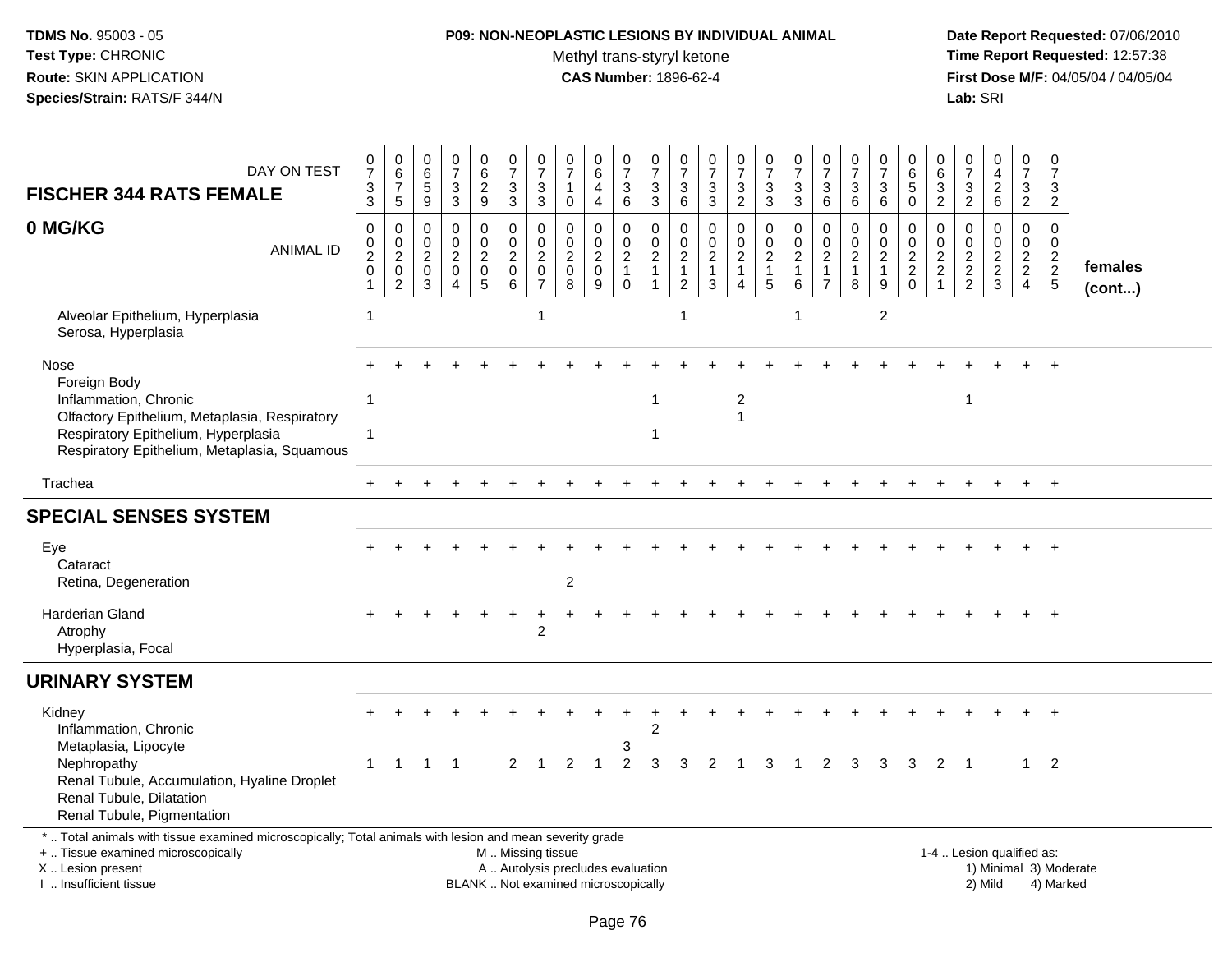#### **P09: NON-NEOPLASTIC LESIONS BY INDIVIDUAL ANIMAL**

Methyl trans-styryl ketone<br>CAS Number: 1896-62-4

 **Date Report Requested:** 07/06/2010 **Time Report Requested:** 12:57:38 **First Dose M/F:** 04/05/04 / 04/05/04<br>**Lab:** SRI **Lab:** SRI

| 0 MG/KG<br>0<br>$\mathbf{0}$<br>0<br>0<br>0<br>U<br>ν<br>0<br>0<br>0<br>0<br>U                                                                                                          | 0<br>0<br>0<br>0<br>0<br>0<br>0<br>0<br>0                                                                                                                                                                                                                                                                                         |
|-----------------------------------------------------------------------------------------------------------------------------------------------------------------------------------------|-----------------------------------------------------------------------------------------------------------------------------------------------------------------------------------------------------------------------------------------------------------------------------------------------------------------------------------|
| ANIMAL ID<br><sup>o</sup><br>ົ<br>ົ<br>ົ<br>ົ<br>$\sim$<br>$\sqrt{2}$<br>∠<br>$\epsilon$<br>ے<br>$\epsilon$<br>∼<br>$\mathbf 0$<br>0<br>0<br>0<br>U<br>⇁<br>8<br>5<br>6<br>റ<br>-3<br>4 | 0<br>0<br>0<br>0<br>0<br>0<br>U<br>υ<br>ົ<br>ີ<br>റ<br>ົ<br>ົ<br>ົ<br>ົ<br>ົ<br>ົ<br>ົ<br>ົ<br>ົ<br>ົ<br><sup>o</sup><br><u>_</u><br><u>.</u><br><u>_</u><br>females<br>່າ<br>ົ<br>$\sqrt{2}$<br>ີ<br>ົ<br>∼<br><u>_</u><br><u>_</u><br>$\overline{2}$<br>3<br>5<br>-<br>9<br>3<br>ົ<br>8<br>6<br>0<br>9<br>4<br>(cont)<br>ಾ<br>∼ |

Urinary BladderHemorrhage

r +  $\epsilon$  3

<sup>+</sup> <sup>+</sup> <sup>+</sup> <sup>+</sup> <sup>+</sup> <sup>+</sup> <sup>+</sup> <sup>+</sup> <sup>+</sup> <sup>+</sup> <sup>+</sup> <sup>+</sup> <sup>+</sup> <sup>+</sup> <sup>+</sup> <sup>+</sup> <sup>+</sup> <sup>+</sup> <sup>+</sup> <sup>+</sup> <sup>+</sup> <sup>+</sup> <sup>+</sup> <sup>+</sup>

\* .. Total animals with tissue examined microscopically; Total animals with lesion and mean severity grade

+ .. Tissue examined microscopically

X .. Lesion present

I .. Insufficient tissue

 M .. Missing tissueA .. Autolysis precludes evaluation

BLANK .. Not examined microscopically 2) Mild 4) Marked

1-4 .. Lesion qualified as:<br>1) Minimal 3) Moderate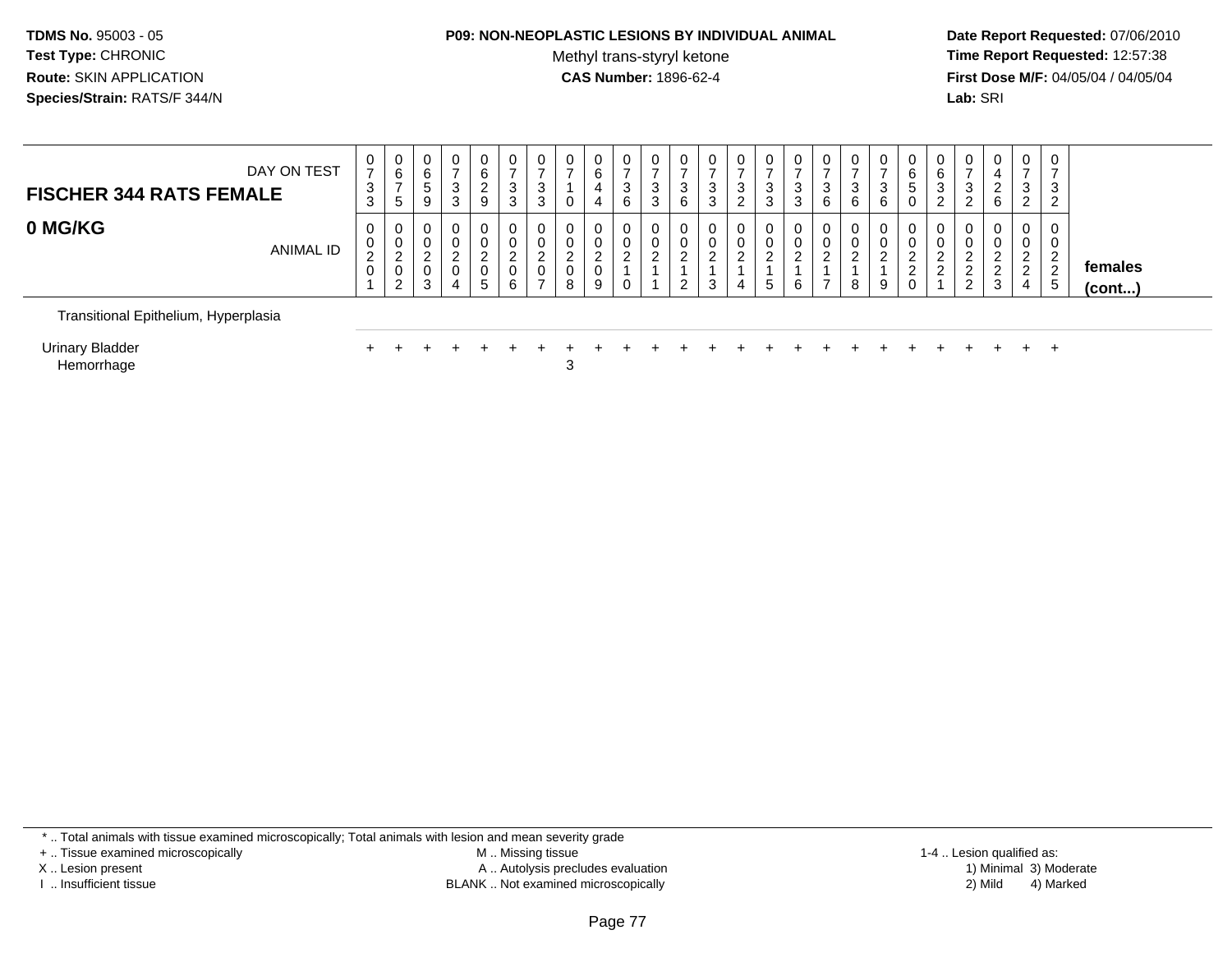#### **P09: NON-NEOPLASTIC LESIONS BY INDIVIDUAL ANIMAL**Methyl trans-styryl ketone<br>CAS Number: 1896-62-4

 **Date Report Requested:** 07/06/2010 **Time Report Requested:** 12:57:38 **First Dose M/F:** 04/05/04 / 04/05/04<br>**Lab:** SRI **Lab:** SRI

| DAY ON TEST<br><b>FISCHER 344 RATS FEMALE</b><br>0 MG/KG                                                                                                                                                                                            | <b>ANIMAL ID</b> | $\frac{0}{7}$<br>$\frac{3}{6}$<br>$\pmb{0}$<br>0, 2, 2, 6 | $\begin{array}{c} 0 \\ 7 \end{array}$<br>$\pmb{0}$<br>8<br>$\mathsf{O}\xspace$<br>$\frac{0}{2}$<br>7 | $\begin{array}{c} 0 \\ 6 \end{array}$<br>$\mathsf 0$<br>5<br>0<br>$\pmb{0}$<br>$\overline{2}$<br>$^{\mathsf{2}}_{\mathsf{8}}$ | $\frac{0}{7}$<br>$\sqrt{3}$<br>6<br>$\pmb{0}$<br>$\pmb{0}$<br>$\overline{2}$<br>$\frac{2}{9}$ | $\frac{0}{7}$<br>$\mathbf{3}$<br>6<br>$\mathbf 0$<br>$\pmb{0}$<br>$\frac{2}{3}$<br>$\mathbf 0$ | $\begin{array}{c} 0 \\ 6 \end{array}$<br>$\overline{c}$<br>9<br>$\mathsf 0$<br>$\mathsf{O}\xspace$<br>$\overline{2}$<br>$\mathfrak{S}$<br>$\overline{1}$ | $\frac{0}{7}$<br>$\mathbf{1}$<br>$\overline{4}$<br>$\pmb{0}$<br>$^{\rm 0}_{\rm 2}$<br>$\mathfrak{Z}$<br>$\overline{2}$ | $\begin{array}{c} 0 \\ 7 \end{array}$<br>$\frac{3}{3}$<br>$\pmb{0}$<br>$\begin{smallmatrix} 0\\2 \end{smallmatrix}$<br>$\overline{3}$<br>3 | $\begin{array}{c} 0 \\ 7 \end{array}$<br>$\sqrt{3}$<br>$\mathbf{3}$<br>$\mathbf 0$<br>$\begin{smallmatrix} 0\\2 \end{smallmatrix}$<br>$\mathbf{3}$<br>$\overline{4}$ | $_{6}^{\rm 0}$<br>$\overline{7}$<br>$\overline{7}$<br>$\mathbf 0$<br>$\mathbf 0$<br>$\boldsymbol{2}$<br>$\mathbf{3}$<br>5 | $\begin{smallmatrix} 0\\0 \end{smallmatrix}$<br>$\frac{2}{2}$<br>$\mathbf 0$<br>$\frac{0}{2}$<br>6 | $\begin{array}{c} 0 \\ 7 \end{array}$<br>$\frac{3}{2}$<br>$\mathsf{O}\xspace$<br>$_{2}^{\rm 0}$<br>$\ensuremath{\mathsf{3}}$<br>$\overline{7}$ | $\frac{0}{7}$<br>$\frac{2}{0}$<br>0<br>$\begin{array}{c} 0 \\ 2 \\ 3 \\ 8 \end{array}$ | $\begin{array}{c} 0 \\ 5 \\ 5 \end{array}$<br>$\overline{4}$<br>$\pmb{0}$<br>$0$<br>$3$<br>$9$ | $\begin{array}{c} 0 \\ 6 \\ 5 \end{array}$<br>3<br>$\boldsymbol{0}$<br>$\mathsf 0$<br>$\overline{2}$<br>$\overline{4}$<br>$\pmb{0}$ | $\frac{0}{7}$<br>$\mathbf{3}$<br>$\overline{2}$<br>$\mathbf 0$<br>$\pmb{0}$<br>$\overline{2}$<br>$\overline{4}$<br>$\mathbf{1}$ | $\frac{0}{7}$<br>3<br>$6\overline{6}$<br>$\mathbf 0$<br>$_2^0$<br>$\overline{\mathbf{4}}$<br>$\overline{2}$ | $\frac{0}{7}$<br>$\ensuremath{\mathsf{3}}$<br>$\mathfrak{Z}$<br>$\pmb{0}$<br>$\begin{smallmatrix} 0\\2 \end{smallmatrix}$<br>$\overline{4}$<br>$\mathfrak{Z}$ | $\begin{array}{c} 0 \\ 6 \end{array}$<br>$\overline{4}$<br>$\mathbf 0$<br>$\mathbf 0$<br>$\begin{smallmatrix} 0\\2 \end{smallmatrix}$<br>$\overline{4}$<br>$\overline{4}$ | $\frac{0}{7}$<br>$\pmb{0}$<br>$\overline{1}$<br>$\pmb{0}$<br>$\begin{smallmatrix} 0\\2 \end{smallmatrix}$<br>$\overline{4}$<br>$\sqrt{5}$ | $\frac{0}{7}$<br>$\mathbf 3$<br>$\overline{2}$<br>$\boldsymbol{0}$<br>$\begin{smallmatrix} 0\\2 \end{smallmatrix}$<br>$\overline{4}$<br>$\,6\,$ | $_{6}^{\rm 0}$<br>$\overline{4}$<br>6<br>0<br>$\pmb{0}$<br>$\overline{2}$<br>$\overline{4}$<br>$\overline{7}$ | $\frac{0}{7}$<br>$\mathbf{3}$<br>$\mathbf{3}$<br>$\pmb{0}$<br>$_2^0$<br>$\overline{4}$<br>8 | $\frac{0}{7}$<br>$\ensuremath{\mathsf{3}}$<br>$\mathfrak{S}$<br>$\pmb{0}$<br>$\begin{array}{c} 0 \\ 2 \\ 4 \end{array}$<br>$\boldsymbol{9}$ | $\mathbf 0$<br>$\boldsymbol{7}$<br>$\ensuremath{\mathsf{3}}$<br>$\mathbf{3}$<br>$\mathsf{O}$<br>$\mathbf 0$<br>$\overline{2}$<br>$\overline{5}$<br>$\mathbf 0$ |    | * TOTALS                                                                                         |
|-----------------------------------------------------------------------------------------------------------------------------------------------------------------------------------------------------------------------------------------------------|------------------|-----------------------------------------------------------|------------------------------------------------------------------------------------------------------|-------------------------------------------------------------------------------------------------------------------------------|-----------------------------------------------------------------------------------------------|------------------------------------------------------------------------------------------------|----------------------------------------------------------------------------------------------------------------------------------------------------------|------------------------------------------------------------------------------------------------------------------------|--------------------------------------------------------------------------------------------------------------------------------------------|----------------------------------------------------------------------------------------------------------------------------------------------------------------------|---------------------------------------------------------------------------------------------------------------------------|----------------------------------------------------------------------------------------------------|------------------------------------------------------------------------------------------------------------------------------------------------|----------------------------------------------------------------------------------------|------------------------------------------------------------------------------------------------|-------------------------------------------------------------------------------------------------------------------------------------|---------------------------------------------------------------------------------------------------------------------------------|-------------------------------------------------------------------------------------------------------------|---------------------------------------------------------------------------------------------------------------------------------------------------------------|---------------------------------------------------------------------------------------------------------------------------------------------------------------------------|-------------------------------------------------------------------------------------------------------------------------------------------|-------------------------------------------------------------------------------------------------------------------------------------------------|---------------------------------------------------------------------------------------------------------------|---------------------------------------------------------------------------------------------|---------------------------------------------------------------------------------------------------------------------------------------------|----------------------------------------------------------------------------------------------------------------------------------------------------------------|----|--------------------------------------------------------------------------------------------------|
| <b>ALIMENTARY SYSTEM</b>                                                                                                                                                                                                                            |                  |                                                           |                                                                                                      |                                                                                                                               |                                                                                               |                                                                                                |                                                                                                                                                          |                                                                                                                        |                                                                                                                                            |                                                                                                                                                                      |                                                                                                                           |                                                                                                    |                                                                                                                                                |                                                                                        |                                                                                                |                                                                                                                                     |                                                                                                                                 |                                                                                                             |                                                                                                                                                               |                                                                                                                                                                           |                                                                                                                                           |                                                                                                                                                 |                                                                                                               |                                                                                             |                                                                                                                                             |                                                                                                                                                                |    |                                                                                                  |
| Esophagus                                                                                                                                                                                                                                           |                  |                                                           |                                                                                                      |                                                                                                                               |                                                                                               |                                                                                                |                                                                                                                                                          |                                                                                                                        |                                                                                                                                            |                                                                                                                                                                      |                                                                                                                           |                                                                                                    |                                                                                                                                                |                                                                                        |                                                                                                |                                                                                                                                     |                                                                                                                                 |                                                                                                             |                                                                                                                                                               |                                                                                                                                                                           |                                                                                                                                           |                                                                                                                                                 |                                                                                                               |                                                                                             |                                                                                                                                             |                                                                                                                                                                | 50 |                                                                                                  |
| Intestine Large, Cecum<br>Edema                                                                                                                                                                                                                     |                  |                                                           |                                                                                                      |                                                                                                                               |                                                                                               |                                                                                                |                                                                                                                                                          |                                                                                                                        |                                                                                                                                            |                                                                                                                                                                      |                                                                                                                           |                                                                                                    |                                                                                                                                                |                                                                                        |                                                                                                | $\overline{2}$                                                                                                                      |                                                                                                                                 |                                                                                                             |                                                                                                                                                               |                                                                                                                                                                           |                                                                                                                                           |                                                                                                                                                 |                                                                                                               |                                                                                             |                                                                                                                                             | $+$                                                                                                                                                            | 50 | $2 \quad 2.0$                                                                                    |
| Intestine Large, Colon                                                                                                                                                                                                                              |                  |                                                           |                                                                                                      |                                                                                                                               |                                                                                               |                                                                                                |                                                                                                                                                          |                                                                                                                        |                                                                                                                                            |                                                                                                                                                                      |                                                                                                                           |                                                                                                    |                                                                                                                                                |                                                                                        |                                                                                                |                                                                                                                                     |                                                                                                                                 |                                                                                                             |                                                                                                                                                               |                                                                                                                                                                           |                                                                                                                                           |                                                                                                                                                 |                                                                                                               |                                                                                             |                                                                                                                                             |                                                                                                                                                                | 50 |                                                                                                  |
| Intestine Large, Rectum                                                                                                                                                                                                                             |                  |                                                           |                                                                                                      |                                                                                                                               |                                                                                               |                                                                                                |                                                                                                                                                          |                                                                                                                        |                                                                                                                                            |                                                                                                                                                                      |                                                                                                                           |                                                                                                    |                                                                                                                                                |                                                                                        |                                                                                                |                                                                                                                                     |                                                                                                                                 |                                                                                                             |                                                                                                                                                               |                                                                                                                                                                           |                                                                                                                                           |                                                                                                                                                 |                                                                                                               |                                                                                             |                                                                                                                                             | $\ddot{}$                                                                                                                                                      | 50 |                                                                                                  |
| Intestine Small, Duodenum                                                                                                                                                                                                                           |                  | $\pm$                                                     |                                                                                                      |                                                                                                                               |                                                                                               |                                                                                                |                                                                                                                                                          |                                                                                                                        |                                                                                                                                            |                                                                                                                                                                      |                                                                                                                           |                                                                                                    |                                                                                                                                                |                                                                                        |                                                                                                |                                                                                                                                     |                                                                                                                                 |                                                                                                             |                                                                                                                                                               |                                                                                                                                                                           |                                                                                                                                           |                                                                                                                                                 |                                                                                                               |                                                                                             |                                                                                                                                             |                                                                                                                                                                | 50 |                                                                                                  |
| Intestine Small, Ileum                                                                                                                                                                                                                              |                  |                                                           |                                                                                                      |                                                                                                                               |                                                                                               |                                                                                                |                                                                                                                                                          |                                                                                                                        |                                                                                                                                            |                                                                                                                                                                      |                                                                                                                           |                                                                                                    |                                                                                                                                                |                                                                                        |                                                                                                |                                                                                                                                     |                                                                                                                                 |                                                                                                             |                                                                                                                                                               |                                                                                                                                                                           |                                                                                                                                           |                                                                                                                                                 |                                                                                                               |                                                                                             |                                                                                                                                             |                                                                                                                                                                | 48 |                                                                                                  |
| Intestine Small, Jejunum                                                                                                                                                                                                                            |                  | $+$                                                       |                                                                                                      |                                                                                                                               |                                                                                               |                                                                                                |                                                                                                                                                          |                                                                                                                        |                                                                                                                                            |                                                                                                                                                                      |                                                                                                                           |                                                                                                    |                                                                                                                                                |                                                                                        |                                                                                                |                                                                                                                                     |                                                                                                                                 |                                                                                                             |                                                                                                                                                               | A                                                                                                                                                                         | A                                                                                                                                         |                                                                                                                                                 |                                                                                                               |                                                                                             |                                                                                                                                             | $\ddot{}$                                                                                                                                                      | 46 |                                                                                                  |
| Liver                                                                                                                                                                                                                                               |                  |                                                           |                                                                                                      |                                                                                                                               |                                                                                               |                                                                                                |                                                                                                                                                          |                                                                                                                        |                                                                                                                                            |                                                                                                                                                                      |                                                                                                                           |                                                                                                    |                                                                                                                                                |                                                                                        |                                                                                                |                                                                                                                                     |                                                                                                                                 |                                                                                                             |                                                                                                                                                               |                                                                                                                                                                           |                                                                                                                                           |                                                                                                                                                 |                                                                                                               |                                                                                             |                                                                                                                                             | $+$                                                                                                                                                            | 50 | 1.0                                                                                              |
| Angiectasis<br><b>Basophilic Focus</b><br>Clear Cell Focus<br><b>Eosinophilic Focus</b><br>Hematopoietic Cell Proliferation<br>Hepatodiaphragmatic Nodule<br>Infiltration Cellular, Mixed Cell<br><b>Mixed Cell Focus</b><br>Bile Duct, Hyperplasia |                  | X<br>X<br>Х<br>$\mathbf{1}$                               | $\sqrt{3}$                                                                                           | X<br>$\times$<br>$\overline{1}$                                                                                               | $X$ $X$                                                                                       |                                                                                                | X                                                                                                                                                        | $\overline{c}$                                                                                                         | X<br>$\mathsf{X}$                                                                                                                          | X<br>$\mathsf{X}^-$<br>$\pmb{\times}$                                                                                                                                | $\times$<br>$\mathsf{X}$                                                                                                  |                                                                                                    | X<br>$\overline{2}$                                                                                                                            | $\mathsf{X}$<br>X                                                                      |                                                                                                | $\overline{2}$                                                                                                                      | X<br>X<br>X                                                                                                                     | X                                                                                                           | $X$ $X$                                                                                                                                                       |                                                                                                                                                                           |                                                                                                                                           | X<br>1                                                                                                                                          | $X$ $X$<br>X                                                                                                  | X                                                                                           | $\mathfrak{S}$                                                                                                                              | X<br>X                                                                                                                                                         |    | $\overline{\mathbf{1}}$<br>37<br>6<br>5<br>$\mathbf{2}$<br>2.0<br>9<br>6<br>1.8<br>6<br>5<br>1.6 |
| Centrilobular, Necrosis<br>Hepatocyte, Vacuolization Cytoplasmic<br>Kupffer Cell, Hyperplasia                                                                                                                                                       |                  |                                                           |                                                                                                      |                                                                                                                               |                                                                                               |                                                                                                |                                                                                                                                                          | 3                                                                                                                      |                                                                                                                                            | $\boldsymbol{2}$                                                                                                                                                     |                                                                                                                           |                                                                                                    |                                                                                                                                                |                                                                                        | -1                                                                                             | 4                                                                                                                                   |                                                                                                                                 |                                                                                                             | $\overline{2}$                                                                                                                                                |                                                                                                                                                                           |                                                                                                                                           | $\overline{2}$                                                                                                                                  |                                                                                                               |                                                                                             |                                                                                                                                             |                                                                                                                                                                |    | $\mathbf{1}$<br>1.0<br>2.5<br>6<br>3.0<br>$\mathbf 1$                                            |

\* .. Total animals with tissue examined microscopically; Total animals with lesion and mean severity grade

+ .. Tissue examined microscopically

X .. Lesion present

I .. Insufficient tissue

M .. Missing tissue

A .. Autolysis precludes evaluation

BLANK .. Not examined microscopically 2) Mild 4) Marked

1-4 .. Lesion qualified as: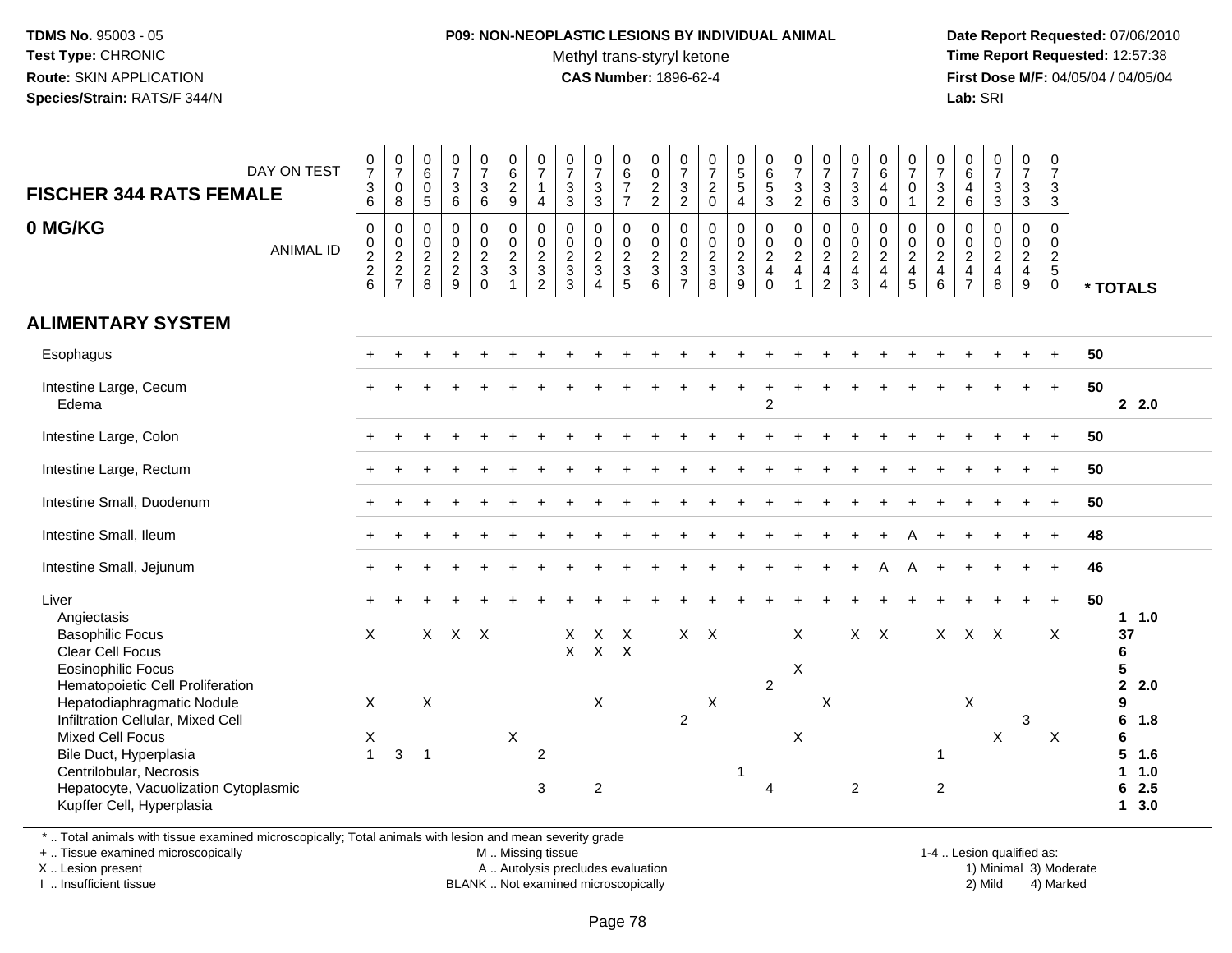## **P09: NON-NEOPLASTIC LESIONS BY INDIVIDUAL ANIMAL**

Methyl trans-styryl ketone<br>CAS Number: 1896-62-4

 **Date Report Requested:** 07/06/2010 **Time Report Requested:** 12:57:38 **First Dose M/F:** 04/05/04 / 04/05/04<br>**Lab:** SRI **Lab:** SRI

| <b>FISCHER 344 RATS FEMALE</b>                                                                           | DAY ON TEST      | $\frac{0}{7}$<br>3<br>6 | $\frac{0}{7}$<br>$\pmb{0}$<br>8     | $\begin{array}{c} 0 \\ 6 \end{array}$<br>$\pmb{0}$<br>$\overline{5}$     | $\frac{0}{7}$<br>$\ensuremath{\mathsf{3}}$<br>6                 | $\frac{0}{7}$<br>$\mathbf{3}$<br>$\,6\,$    | 0<br>$6\phantom{a}$<br>$\sqrt{2}$<br>9                    | $\frac{0}{7}$<br>$\mathbf{1}$<br>$\overline{4}$             | 0<br>$\boldsymbol{7}$<br>$\ensuremath{\mathsf{3}}$<br>$\mathbf{3}$             | $\frac{0}{7}$<br>$\ensuremath{\mathsf{3}}$<br>$\sqrt{3}$ | 0<br>$\,6\,$<br>$\boldsymbol{7}$<br>$\overline{7}$ | 0<br>$\mathbf 0$<br>$\sqrt{2}$<br>$\overline{2}$ | 0<br>$\overline{7}$<br>$\ensuremath{\mathsf{3}}$<br>$\overline{2}$ | 0<br>$\overline{7}$<br>$\sqrt{2}$<br>$\mathbf 0$ | $\begin{array}{c} 0 \\ 5 \\ 5 \end{array}$<br>$\overline{4}$ | $\begin{array}{c} 0 \\ 6 \end{array}$<br>$\sqrt{5}$<br>3      | $\frac{0}{7}$<br>$\sqrt{3}$<br>$\overline{2}$                             | $\pmb{0}$<br>$\overline{7}$<br>$\sqrt{3}$<br>6                                          | 0<br>$\overline{7}$<br>$\ensuremath{\mathsf{3}}$<br>$\mathbf{3}$ | $\begin{matrix} 0 \\ 6 \end{matrix}$<br>4<br>$\mathbf 0$                              | $\frac{0}{7}$<br>$\mathsf{O}$<br>$\mathbf{1}$    | $\begin{array}{c} 0 \\ 7 \end{array}$<br>$\ensuremath{\mathsf{3}}$<br>$\overline{2}$ | $\begin{array}{c} 0 \\ 6 \end{array}$<br>$\overline{4}$<br>6   | $\begin{smallmatrix}0\\7\end{smallmatrix}$<br>$\sqrt{3}$<br>$\mathbf{3}$ | $\frac{0}{7}$<br>$\mathbf{3}$<br>3                                                                              | 0<br>$\overline{7}$<br>$\mathbf{3}$<br>3       |    |                                   |
|----------------------------------------------------------------------------------------------------------|------------------|-------------------------|-------------------------------------|--------------------------------------------------------------------------|-----------------------------------------------------------------|---------------------------------------------|-----------------------------------------------------------|-------------------------------------------------------------|--------------------------------------------------------------------------------|----------------------------------------------------------|----------------------------------------------------|--------------------------------------------------|--------------------------------------------------------------------|--------------------------------------------------|--------------------------------------------------------------|---------------------------------------------------------------|---------------------------------------------------------------------------|-----------------------------------------------------------------------------------------|------------------------------------------------------------------|---------------------------------------------------------------------------------------|--------------------------------------------------|--------------------------------------------------------------------------------------|----------------------------------------------------------------|--------------------------------------------------------------------------|-----------------------------------------------------------------------------------------------------------------|------------------------------------------------|----|-----------------------------------|
| 0 MG/KG                                                                                                  | <b>ANIMAL ID</b> | $\pmb{0}$<br>0 2 2 6    | 0<br>$\frac{0}{2}$<br>$\frac{2}{7}$ | $\mathbf 0$<br>$\mathbf 0$<br>$\begin{array}{c} 2 \\ 2 \\ 8 \end{array}$ | $\mathbf 0$<br>$\pmb{0}$<br>$\sqrt{2}$<br>$\boldsymbol{2}$<br>9 | 0<br>$\pmb{0}$<br>$\frac{2}{3}$<br>$\Omega$ | $\pmb{0}$<br>$\pmb{0}$<br>$\frac{2}{3}$<br>$\overline{1}$ | $\mathbf 0$<br>$\pmb{0}$<br>$\frac{2}{3}$<br>$\overline{2}$ | $\mathbf 0$<br>$\mathbf 0$<br>$\overline{c}$<br>$\ensuremath{\mathsf{3}}$<br>3 | $\mathbf 0$<br>$\pmb{0}$<br>$\frac{2}{3}$<br>$\Delta$    | 0<br>$\pmb{0}$<br>$\frac{2}{3}$<br>5               | $\mathbf 0$<br>$\,0\,$<br>$\frac{2}{3}$<br>6     | $\mathbf 0$<br>$\pmb{0}$<br>$\frac{2}{3}$<br>$\overline{7}$        | $\mathbf 0$<br>$\pmb{0}$<br>$\frac{2}{3}$<br>8   | 0<br>$\pmb{0}$<br>$\frac{2}{3}$<br>9                         | 0<br>$\pmb{0}$<br>$\sqrt{2}$<br>$\overline{4}$<br>$\mathbf 0$ | 0<br>$\pmb{0}$<br>$\sqrt{2}$<br>$\overline{\mathbf{4}}$<br>$\overline{1}$ | $\mathbf 0$<br>$\pmb{0}$<br>$\overline{2}$<br>$\overline{\mathbf{4}}$<br>$\overline{c}$ | 0<br>$\pmb{0}$<br>$\frac{2}{4}$<br>3                             | 0<br>$\pmb{0}$<br>$\overline{c}$<br>$\overline{\mathbf{4}}$<br>$\boldsymbol{\Lambda}$ | 0<br>$\frac{0}{2}$<br>5                          | $\mathbf 0$<br>$\pmb{0}$<br>$\sqrt{2}$<br>$\overline{\mathbf{4}}$<br>$\,6\,$         | 0<br>$\mathbf 0$<br>$\begin{array}{c} 2 \\ 4 \\ 7 \end{array}$ | $\mathbf 0$<br>$\mathsf 0$<br>$\frac{2}{4}$                              | $\mathbf 0$<br>$\pmb{0}$<br>$\frac{2}{4}$<br>9                                                                  | 0<br>$\pmb{0}$<br>$\frac{2}{5}$<br>$\mathbf 0$ |    | * TOTALS                          |
| Mesentery<br>Fibrosis<br>Hemorrhage<br>Fat, Necrosis                                                     |                  | $+$<br>$\overline{4}$   |                                     | $\ddot{}$<br>4                                                           | $\ddot{}$<br>3                                                  | $\ddot{}$<br>$\overline{2}$                 |                                                           |                                                             |                                                                                |                                                          | $+$<br>3                                           |                                                  | $\ddot{}$<br>4                                                     |                                                  | $\ddot{}$<br>$\overline{4}$                                  | $\ddot{}$<br>$\mathbf{3}$                                     | $\ddot{}$<br>$\overline{2}$                                               | $\ddot{}$<br>$\overline{c}$                                                             |                                                                  | $\ddot{}$<br>$\sqrt{3}$                                                               |                                                  | $\ddot{}$<br>$\overline{1}$                                                          |                                                                |                                                                          |                                                                                                                 |                                                | 23 | $1 \quad 2.0$<br>13.0<br>22 3.0   |
| Pancreas<br>Atrophy<br>Cyst<br>Acinus, Cytoplasmic Alteration                                            |                  |                         |                                     |                                                                          |                                                                 | $\overline{2}$<br>$X -$                     | $\mathsf{X}$                                              | X X                                                         |                                                                                | 3                                                        | $\mathsf X$                                        |                                                  | X                                                                  | 3                                                |                                                              | $\overline{4}$                                                | $\overline{\mathbf{c}}$<br>$\boldsymbol{\mathsf{X}}$                      | 1<br>X                                                                                  |                                                                  |                                                                                       |                                                  |                                                                                      |                                                                |                                                                          | $\overline{2}$                                                                                                  | $\ddot{}$<br>$X$ $X$                           | 49 | 14 1.9<br>13<br>2, 3.5            |
| Salivary Glands<br>Atrophy<br>Cyst                                                                       |                  |                         |                                     |                                                                          |                                                                 |                                             |                                                           |                                                             |                                                                                |                                                          |                                                    |                                                  |                                                                    |                                                  |                                                              |                                                               |                                                                           |                                                                                         |                                                                  |                                                                                       |                                                  |                                                                                      |                                                                |                                                                          |                                                                                                                 | $\ddot{}$                                      | 50 | 3, 1.7<br>$\mathbf 1$             |
| Stomach, Forestomach<br>Edema<br>Inflammation, Chronic Active<br>Ulcer<br>Epithelium, Hyperplasia        |                  |                         | 3<br>2                              |                                                                          |                                                                 |                                             | 4<br>3                                                    |                                                             |                                                                                |                                                          | 1                                                  |                                                  |                                                                    |                                                  |                                                              | 4<br>3                                                        |                                                                           |                                                                                         |                                                                  |                                                                                       | $\ensuremath{\mathsf{3}}$<br>3<br>$\overline{A}$ |                                                                                      |                                                                |                                                                          |                                                                                                                 |                                                | 50 | 3, 3.0<br>3, 3.0<br>4 3.8<br>92.7 |
| Stomach, Glandular<br>Edema<br>Erosion<br>Ulcer                                                          |                  | $+$                     | $\overline{c}$                      |                                                                          |                                                                 |                                             |                                                           | $\overline{c}$<br>3                                         |                                                                                |                                                          | $\overline{c}$                                     |                                                  |                                                                    |                                                  |                                                              |                                                               |                                                                           |                                                                                         |                                                                  |                                                                                       |                                                  |                                                                                      |                                                                |                                                                          |                                                                                                                 | $+$                                            | 50 | $12.0$<br>2.2.0<br>13.0           |
| <b>CARDIOVASCULAR SYSTEM</b>                                                                             |                  |                         |                                     |                                                                          |                                                                 |                                             |                                                           |                                                             |                                                                                |                                                          |                                                    |                                                  |                                                                    |                                                  |                                                              |                                                               |                                                                           |                                                                                         |                                                                  |                                                                                       |                                                  |                                                                                      |                                                                |                                                                          |                                                                                                                 |                                                |    |                                   |
| Heart<br>Cardiomyopathy                                                                                  |                  | ÷<br>3                  |                                     |                                                                          | $\overline{2}$                                                  | $\overline{2}$                              |                                                           | 3                                                           | 2                                                                              | 3                                                        |                                                    |                                                  | 3                                                                  |                                                  |                                                              | 3                                                             | 3                                                                         | 1                                                                                       | $\overline{2}$                                                   |                                                                                       |                                                  | $\mathbf{1}$                                                                         | $\overline{2}$                                                 | $\overline{2}$                                                           | $\ddot{}$<br>$\mathbf{3}$                                                                                       | $\ddot{}$<br>3                                 | 50 | 36 2.0                            |
| *  Total animals with tissue examined microscopically; Total animals with lesion and mean severity grade |                  |                         |                                     |                                                                          |                                                                 |                                             |                                                           |                                                             |                                                                                |                                                          |                                                    |                                                  |                                                                    |                                                  |                                                              |                                                               |                                                                           |                                                                                         |                                                                  |                                                                                       |                                                  |                                                                                      |                                                                |                                                                          | the contract of the contract of the contract of the contract of the contract of the contract of the contract of |                                                |    |                                   |

+ .. Tissue examined microscopicallyX .. Lesion present

I .. Insufficient tissue

 M .. Missing tissueA .. Autolysis precludes evaluation

BLANK .. Not examined microscopically 2) Mild 4) Marked

1-4 .. Lesion qualified as: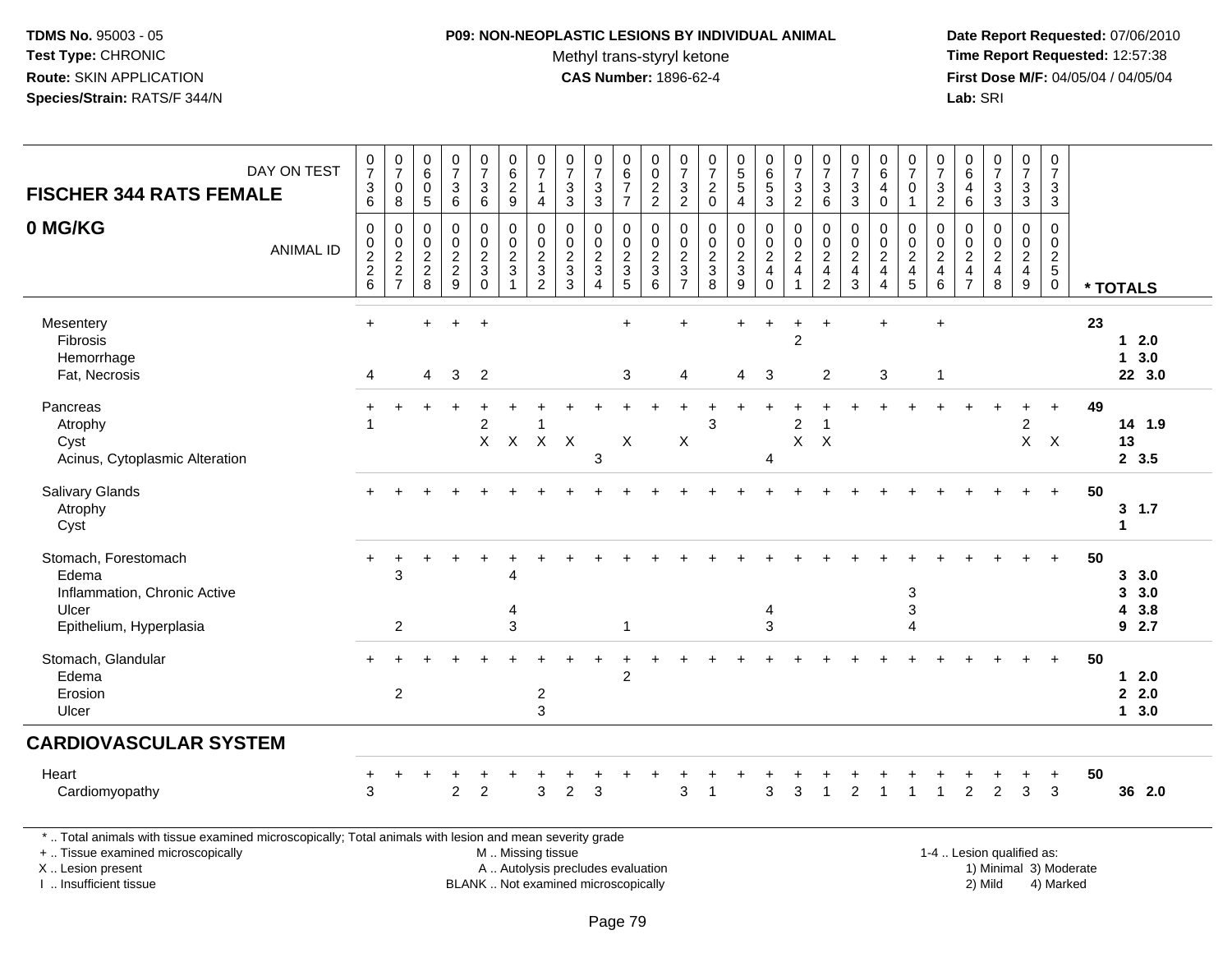# **P09: NON-NEOPLASTIC LESIONS BY INDIVIDUAL ANIMAL**

Methyl trans-styryl ketone<br>CAS Number: 1896-62-4

| DAY ON TEST<br><b>FISCHER 344 RATS FEMALE</b>                                                                                                                                                                    | $\begin{array}{c} 0 \\ 7 \end{array}$<br>$\frac{3}{6}$    | $\begin{array}{c} 0 \\ 7 \end{array}$<br>$\boldsymbol{0}$<br>8      | 0<br>$\overline{6}$<br>$\boldsymbol{0}$<br>5 | $\begin{array}{c} 0 \\ 7 \end{array}$<br>3<br>$\,6\,$         | $\frac{0}{7}$<br>$\frac{3}{6}$                             | $\pmb{0}$<br>$\overline{6}$<br>$\frac{2}{9}$                                                  | $\frac{0}{7}$<br>$\mathbf{1}$<br>$\overline{4}$ | $\pmb{0}$<br>$\overline{7}$<br>$\ensuremath{\mathsf{3}}$<br>$\mathbf{3}$ | $\frac{0}{7}$<br>$\sqrt{3}$<br>$\mathbf{3}$                                | $_6^0$<br>$\overline{7}$<br>$\overline{7}$ | $_{\rm 0}^{\rm 0}$<br>$\frac{2}{2}$                       | $\frac{0}{7}$<br>$\frac{3}{2}$            | $\begin{array}{c} 0 \\ 7 \end{array}$<br>$^2_{\rm 0}$ | $\begin{array}{c} 0 \\ 5 \\ 5 \end{array}$<br>$\overline{4}$ | $\begin{array}{c} 0 \\ 6 \end{array}$<br>$\frac{5}{3}$              | $\begin{array}{c} 0 \\ 7 \end{array}$<br>$\frac{3}{2}$                              | $\frac{0}{7}$<br>$\mathfrak{S}$<br>6                                       | $\frac{0}{7}$<br>$\sqrt{3}$<br>3                           | $\mathbf 0$<br>$\overline{6}$<br>$\overline{4}$<br>$\mathbf 0$                                 | 0<br>$\overline{7}$<br>$\pmb{0}$<br>$\mathbf{1}$ | $\begin{array}{c} 0 \\ 7 \end{array}$<br>$\frac{3}{2}$                             | 0<br>$\overline{6}$<br>$\overline{4}$<br>6       | $\begin{smallmatrix}0\\7\end{smallmatrix}$<br>$\frac{3}{3}$ | $\begin{array}{c} 0 \\ 7 \end{array}$<br>$\sqrt{3}$<br>$\overline{3}$               | $\mathbf 0$<br>$\overline{7}$<br>$\frac{3}{3}$                   |                        |                                                           |
|------------------------------------------------------------------------------------------------------------------------------------------------------------------------------------------------------------------|-----------------------------------------------------------|---------------------------------------------------------------------|----------------------------------------------|---------------------------------------------------------------|------------------------------------------------------------|-----------------------------------------------------------------------------------------------|-------------------------------------------------|--------------------------------------------------------------------------|----------------------------------------------------------------------------|--------------------------------------------|-----------------------------------------------------------|-------------------------------------------|-------------------------------------------------------|--------------------------------------------------------------|---------------------------------------------------------------------|-------------------------------------------------------------------------------------|----------------------------------------------------------------------------|------------------------------------------------------------|------------------------------------------------------------------------------------------------|--------------------------------------------------|------------------------------------------------------------------------------------|--------------------------------------------------|-------------------------------------------------------------|-------------------------------------------------------------------------------------|------------------------------------------------------------------|------------------------|-----------------------------------------------------------|
| 0 MG/KG<br><b>ANIMAL ID</b>                                                                                                                                                                                      | $\pmb{0}$<br>$\pmb{0}$<br>$\overline{2}$<br>$\frac{2}{6}$ | $\boldsymbol{0}$<br>$\begin{array}{c} 0 \\ 2 \\ 2 \\ 7 \end{array}$ | 0<br>0<br>$\overline{c}$<br>$_{\rm 8}^2$     | $\mathbf 0$<br>$\mathbf 0$<br>$\overline{2}$<br>$\frac{2}{9}$ | $\pmb{0}$<br>$\boldsymbol{0}$<br>$\frac{2}{3}$<br>$\Omega$ | $\mathsf 0$<br>$\mathbf 0$<br>$\overline{2}$<br>$\mathsf 3$<br>$\overline{1}$                 | $\pmb{0}$<br>$\boldsymbol{0}$<br>$\frac{2}{3}$  | $\pmb{0}$<br>$\mathbf 0$<br>$\sqrt{2}$<br>$\sqrt{3}$<br>$\mathbf{3}$     | $\pmb{0}$<br>$\mathbf 0$<br>$\overline{2}$<br>$\sqrt{3}$<br>$\overline{4}$ | 0<br>$\mathbf 0$<br>$\frac{2}{3}$<br>5     | $\pmb{0}$<br>$\mathsf{O}$<br>$\frac{2}{3}$<br>$6^{\circ}$ | $\mathsf 0$<br>$\pmb{0}$<br>$\frac{2}{3}$ | $\pmb{0}$<br>$0$<br>$3$<br>$8$                        | $\pmb{0}$<br>$\mathbf 0$<br>$\frac{2}{3}$<br>$\overline{9}$  | 0<br>$\mathbf 0$<br>$\overline{2}$<br>$\overline{4}$<br>$\mathbf 0$ | $\mathbf 0$<br>$\overline{0}$<br>$\overline{2}$<br>$\overline{4}$<br>$\overline{1}$ | $\pmb{0}$<br>$\begin{smallmatrix} 0\\2 \end{smallmatrix}$<br>$\frac{4}{2}$ | $\Omega$<br>$\mathbf 0$<br>$\overline{2}$<br>$\frac{4}{3}$ | $\Omega$<br>$\mathbf 0$<br>$\overline{2}$<br>$\overline{\mathbf{4}}$<br>$\boldsymbol{\Lambda}$ | $\Omega$<br>0<br>$\overline{2}$<br>$\frac{4}{5}$ | $\Omega$<br>$\mathbf 0$<br>$\overline{2}$<br>$\begin{array}{c} 4 \\ 6 \end{array}$ | $\Omega$<br>0<br>$\overline{c}$<br>$\frac{4}{7}$ | $\pmb{0}$<br>$\mathbf 0$<br>$\frac{2}{4}$                   | $\pmb{0}$<br>$\mathbf 0$<br>$\overline{2}$<br>$\begin{array}{c} 4 \\ 9 \end{array}$ | $\mathsf{O}\xspace$<br>$\mathbf 0$<br>$rac{2}{5}$<br>$\mathbf 0$ |                        | * TOTALS                                                  |
| <b>ENDOCRINE SYSTEM</b>                                                                                                                                                                                          |                                                           |                                                                     |                                              |                                                               |                                                            |                                                                                               |                                                 |                                                                          |                                                                            |                                            |                                                           |                                           |                                                       |                                                              |                                                                     |                                                                                     |                                                                            |                                                            |                                                                                                |                                                  |                                                                                    |                                                  |                                                             |                                                                                     |                                                                  |                        |                                                           |
| <b>Adrenal Cortex</b><br><b>Accessory Adrenal Cortical Nodule</b><br>Degeneration, Fatty<br>Hyperplasia, Focal<br>Hypertrophy, Focal                                                                             | 3<br>$\overline{1}$                                       |                                                                     |                                              | -1                                                            |                                                            |                                                                                               |                                                 | -1                                                                       |                                                                            |                                            |                                                           | $\pmb{\times}$                            | $\mathsf X$                                           | 1                                                            |                                                                     | $\pmb{\times}$<br>-1                                                                | $\times$<br>$\mathbf{1}$                                                   | $\overline{2}$<br>$\overline{2}$                           |                                                                                                | $\overline{c}$<br>$\overline{c}$                 |                                                                                    | 1                                                | X<br>$\overline{2}$                                         |                                                                                     | $\ddot{}$<br>$\pmb{\times}$                                      | 50                     | 10<br>17 2.3<br>$5 \t1.4$<br>12 1.9                       |
| Adrenal Medulla<br>Hyperplasia                                                                                                                                                                                   | $\ddot{}$                                                 |                                                                     |                                              |                                                               |                                                            |                                                                                               |                                                 |                                                                          |                                                                            |                                            |                                                           |                                           | м                                                     |                                                              |                                                                     |                                                                                     |                                                                            |                                                            |                                                                                                |                                                  |                                                                                    |                                                  |                                                             |                                                                                     | $+$                                                              | 49                     | $5 \t1.8$                                                 |
| Islets, Pancreatic                                                                                                                                                                                               |                                                           |                                                                     |                                              |                                                               |                                                            |                                                                                               |                                                 |                                                                          |                                                                            |                                            |                                                           |                                           |                                                       |                                                              |                                                                     |                                                                                     |                                                                            |                                                            |                                                                                                |                                                  |                                                                                    |                                                  |                                                             |                                                                                     |                                                                  | 49                     |                                                           |
| Parathyroid Gland                                                                                                                                                                                                |                                                           |                                                                     |                                              |                                                               |                                                            |                                                                                               |                                                 |                                                                          |                                                                            |                                            |                                                           |                                           |                                                       |                                                              |                                                                     |                                                                                     |                                                                            |                                                            |                                                                                                |                                                  |                                                                                    |                                                  |                                                             |                                                                                     |                                                                  | 50                     |                                                           |
| <b>Pituitary Gland</b><br>Pars Distalis, Angiectasis<br>Pars Distalis, Cyst<br>Pars Distalis, Hyperplasia, Focal<br>Pars Intermedia, Angiectasis<br>Pars Intermedia, Cyst<br>Pars Intermedia, Hyperplasia, Focal | X<br>1                                                    | $\sf X$                                                             | $\sf X$                                      | X<br>3                                                        | X<br>$\overline{2}$                                        |                                                                                               |                                                 |                                                                          | $X$ $X$<br>$\overline{c}$                                                  |                                            |                                                           |                                           |                                                       | X<br>3                                                       |                                                                     |                                                                                     | 3<br>X                                                                     |                                                            | 2                                                                                              |                                                  |                                                                                    |                                                  | X                                                           | Χ<br>1                                                                              | $+$<br>3                                                         | 50                     | 72.4<br>22<br>$10$ 1.8<br>3.0<br>$\mathbf 1$<br>1<br>12.0 |
| <b>Thyroid Gland</b><br>Ultimobranchial Cyst<br>C-cell, Hyperplasia                                                                                                                                              |                                                           |                                                                     | $\mathbf{1}$                                 |                                                               |                                                            |                                                                                               |                                                 |                                                                          |                                                                            |                                            |                                                           |                                           |                                                       |                                                              |                                                                     |                                                                                     | $\overline{2}$                                                             |                                                            |                                                                                                |                                                  |                                                                                    |                                                  | $\mathbf{1}$                                                | $\overline{1}$                                                                      |                                                                  | 50                     | $1 \quad 3.0$<br>$12$ 1.3                                 |
| <b>GENERAL BODY SYSTEM</b>                                                                                                                                                                                       |                                                           |                                                                     |                                              |                                                               |                                                            |                                                                                               |                                                 |                                                                          |                                                                            |                                            |                                                           |                                           |                                                       |                                                              |                                                                     |                                                                                     |                                                                            |                                                            |                                                                                                |                                                  |                                                                                    |                                                  |                                                             |                                                                                     |                                                                  |                        |                                                           |
| <b>Tissue NOS</b>                                                                                                                                                                                                |                                                           | $+$                                                                 |                                              |                                                               |                                                            |                                                                                               |                                                 |                                                                          |                                                                            |                                            |                                                           |                                           |                                                       |                                                              |                                                                     |                                                                                     |                                                                            |                                                            |                                                                                                |                                                  |                                                                                    |                                                  |                                                             |                                                                                     |                                                                  | $\mathbf{1}$           |                                                           |
| *  Total animals with tissue examined microscopically; Total animals with lesion and mean severity grade<br>+  Tissue examined microscopically<br>X  Lesion present<br>I  Insufficient tissue                    |                                                           |                                                                     |                                              |                                                               |                                                            | M  Missing tissue<br>A  Autolysis precludes evaluation<br>BLANK  Not examined microscopically |                                                 |                                                                          |                                                                            |                                            |                                                           |                                           |                                                       |                                                              |                                                                     |                                                                                     |                                                                            |                                                            |                                                                                                |                                                  |                                                                                    |                                                  | 1-4  Lesion qualified as:<br>2) Mild                        |                                                                                     | 4) Marked                                                        | 1) Minimal 3) Moderate |                                                           |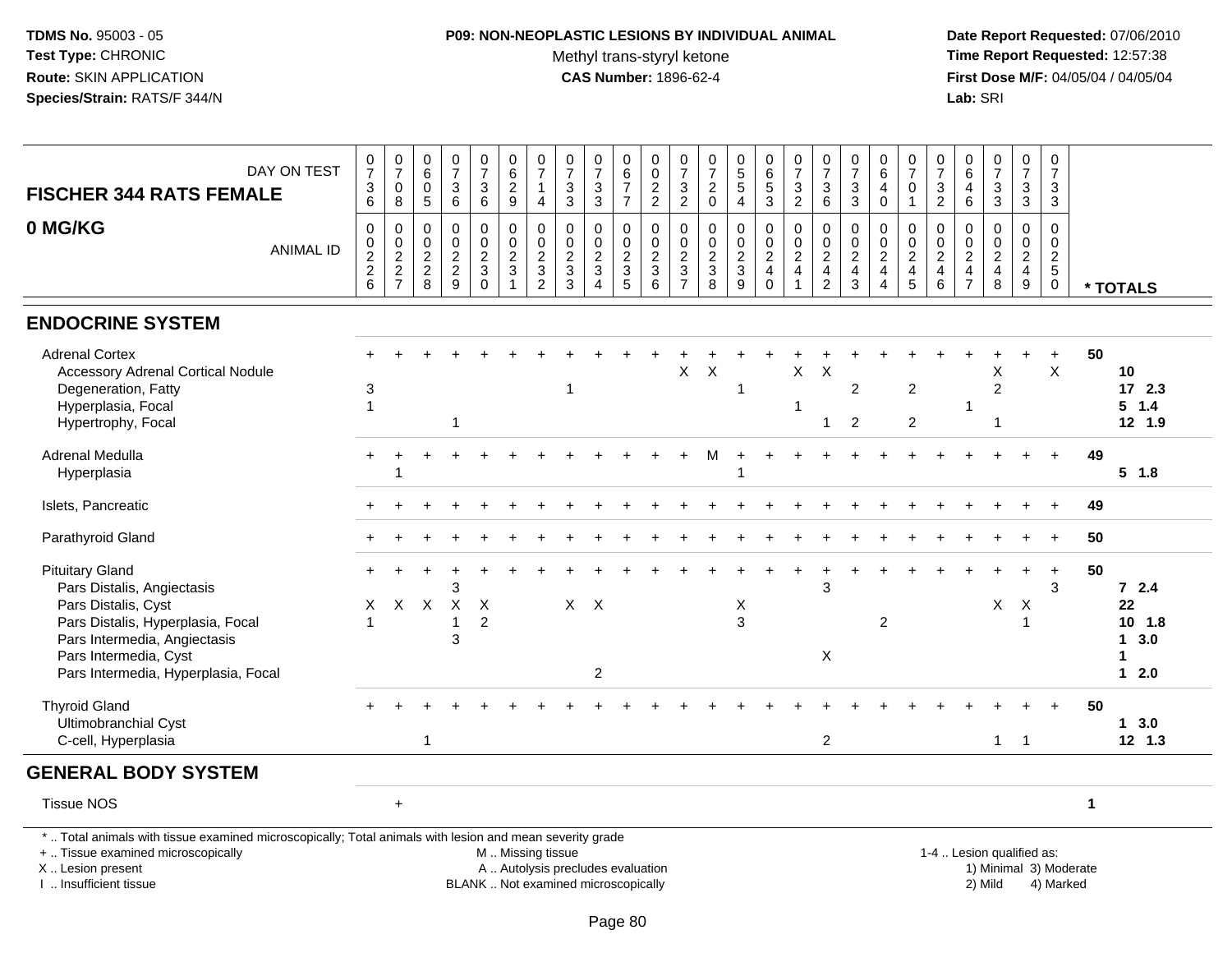### **P09: NON-NEOPLASTIC LESIONS BY INDIVIDUAL ANIMAL**Methyl trans-styryl ketone<br>CAS Number: 1896-62-4

 **Date Report Requested:** 07/06/2010 **Time Report Requested:** 12:57:38 **First Dose M/F:** 04/05/04 / 04/05/04<br>**Lab:** SRI **Lab:** SRI

| DAY ON TEST<br><b>FISCHER 344 RATS FEMALE</b>                                                                      | $\frac{0}{7}$<br>$\sqrt{3}$<br>6 | $\frac{0}{7}$<br>0<br>$\,8\,$   | $\begin{array}{c} 0 \\ 6 \end{array}$<br>$\mathbf 0$<br>$\sqrt{5}$ | $\frac{0}{7}$<br>3<br>$\,6\,$                       | $\begin{array}{c} 0 \\ 7 \\ 3 \end{array}$<br>$6\overline{6}$ | 0629                         | $\frac{0}{7}$<br>$\mathbf{1}$<br>$\overline{4}$     | $\begin{array}{c} 0 \\ 7 \end{array}$<br>$\frac{3}{3}$ | $\begin{array}{c} 0 \\ 7 \end{array}$<br>$\frac{3}{3}$    | 0<br>$\overline{6}$<br>$\overline{7}$<br>$\overline{7}$ | 0<br>$\overline{0}$<br>$\frac{2}{2}$              | $\frac{0}{7}$<br>$\ensuremath{\mathsf{3}}$<br>$\overline{2}$               | $\frac{0}{7}$<br>$^2_{\rm 0}$        | $\frac{0}{5}$<br>5<br>5<br>4                   | 0<br>6<br>5<br>3               | $\frac{0}{7}$<br>$\ensuremath{\mathsf{3}}$<br>$\overline{2}$ | $\frac{0}{7}$<br>$\frac{3}{6}$       | $\frac{0}{7}$<br>$\sqrt{3}$<br>$\mathfrak{Z}$           | $\begin{array}{c} 0 \\ 6 \end{array}$<br>$\overline{4}$<br>$\mathbf 0$ | $\frac{0}{7}$<br>$\mathbf 0$<br>1                       | $\frac{0}{7}$<br>$\frac{3}{2}$ | $\begin{matrix} 0 \\ 6 \\ 4 \end{matrix}$<br>6                    | $\begin{smallmatrix}0\\7\end{smallmatrix}$<br>$\frac{3}{3}$ | $\begin{array}{c} 0 \\ 7 \end{array}$<br>$\frac{3}{3}$         | 0<br>$\overline{7}$<br>3<br>3                         |         |                                                     |  |
|--------------------------------------------------------------------------------------------------------------------|----------------------------------|---------------------------------|--------------------------------------------------------------------|-----------------------------------------------------|---------------------------------------------------------------|------------------------------|-----------------------------------------------------|--------------------------------------------------------|-----------------------------------------------------------|---------------------------------------------------------|---------------------------------------------------|----------------------------------------------------------------------------|--------------------------------------|------------------------------------------------|--------------------------------|--------------------------------------------------------------|--------------------------------------|---------------------------------------------------------|------------------------------------------------------------------------|---------------------------------------------------------|--------------------------------|-------------------------------------------------------------------|-------------------------------------------------------------|----------------------------------------------------------------|-------------------------------------------------------|---------|-----------------------------------------------------|--|
| 0 MG/KG<br><b>ANIMAL ID</b>                                                                                        | $\mathsf 0$<br>$0$<br>$2$<br>$6$ | $\pmb{0}$<br>$\frac{0}{2}$<br>7 | $\pmb{0}$<br>$\mathbf 0$<br>$\frac{2}{2}$<br>8                     | 0<br>$\pmb{0}$<br>$\frac{2}{2}$<br>$\boldsymbol{9}$ | 0<br>$\frac{0}{2}$<br>$\Omega$                                | 0<br>0<br>$\frac{2}{3}$<br>1 | 0<br>$\mathbf 0$<br>$\frac{2}{3}$<br>$\overline{2}$ | 0<br>$\pmb{0}$<br>$\frac{2}{3}$<br>3                   | 0<br>$\pmb{0}$<br>$\frac{2}{3}$<br>$\boldsymbol{\Lambda}$ | 0<br>$\boldsymbol{0}$<br>$\frac{2}{3}$<br>5             | $\mathbf 0$<br>0<br>$\sqrt{2}$<br>$\sqrt{3}$<br>6 | $\mathbf 0$<br>$\pmb{0}$<br>$\overline{2}$<br>$\sqrt{3}$<br>$\overline{7}$ | 0<br>$\pmb{0}$<br>$\frac{2}{3}$<br>8 | 0<br>$\mathsf{O}\xspace$<br>$\frac{2}{3}$<br>9 | 0<br>$\frac{0}{2}$<br>$\Omega$ | $\mathbf 0$<br>$\pmb{0}$<br>$\overline{2}$<br>$\overline{4}$ | 0<br>$\frac{0}{2}$<br>$\overline{2}$ | 0<br>$\pmb{0}$<br>$\overline{2}$<br>$\overline{4}$<br>3 | 0<br>$\pmb{0}$<br>$\frac{2}{4}$<br>$\overline{4}$                      | 0<br>$\pmb{0}$<br>$\overline{2}$<br>$\overline{4}$<br>5 | 0<br>$\frac{0}{2}$<br>6        | 0<br>$\begin{array}{c} 0 \\ 2 \\ 4 \end{array}$<br>$\overline{7}$ | 0<br>$\frac{0}{2}$<br>8                                     | $\mathbf 0$<br>$\begin{array}{c} 0 \\ 2 \\ 4 \end{array}$<br>9 | 0<br>0<br>$\overline{2}$<br>$\sqrt{5}$<br>$\mathsf 0$ |         | * TOTALS                                            |  |
| <b>GENITAL SYSTEM</b>                                                                                              |                                  |                                 |                                                                    |                                                     |                                                               |                              |                                                     |                                                        |                                                           |                                                         |                                                   |                                                                            |                                      |                                                |                                |                                                              |                                      |                                                         |                                                                        |                                                         |                                |                                                                   |                                                             |                                                                |                                                       |         |                                                     |  |
| <b>Clitoral Gland</b><br>Cyst<br>Hyperplasia<br>Inflammation, Chronic                                              | $\pmb{\times}$                   |                                 |                                                                    | X                                                   |                                                               |                              | $\mathbf{1}$                                        | X<br>$\overline{2}$                                    |                                                           |                                                         |                                                   |                                                                            |                                      |                                                |                                | X<br>$\overline{2}$                                          |                                      |                                                         |                                                                        | 3                                                       |                                |                                                                   | $\mathbf 1$                                                 |                                                                |                                                       | 50      | 6<br>3<br>1.3<br>92.3                               |  |
| Ovary<br>Cyst<br>Interstitial Cell, Hyperplasia                                                                    |                                  |                                 |                                                                    |                                                     |                                                               |                              | X                                                   |                                                        | $\pmb{\mathsf{X}}$                                        |                                                         |                                                   | X                                                                          |                                      |                                                |                                | $\ddot{}$<br>X                                               |                                      |                                                         |                                                                        |                                                         |                                | $\ddot{}$                                                         | X                                                           |                                                                | $+$                                                   | 50      | 10<br>13.0                                          |  |
| <b>Uterus</b><br>Hyperplasia, Cystic                                                                               |                                  |                                 |                                                                    |                                                     |                                                               |                              |                                                     |                                                        |                                                           |                                                         |                                                   |                                                                            |                                      |                                                |                                |                                                              |                                      |                                                         |                                                                        |                                                         |                                |                                                                   |                                                             | $\ddot{}$<br>3                                                 | $+$                                                   | 50      | 52.6                                                |  |
| Vagina                                                                                                             |                                  | $\ddot{}$                       |                                                                    |                                                     |                                                               | $\ddot{}$                    |                                                     |                                                        |                                                           |                                                         |                                                   |                                                                            |                                      |                                                | $\pmb{+}$                      |                                                              |                                      |                                                         |                                                                        | $\ddot{}$                                               |                                |                                                                   |                                                             |                                                                |                                                       | $\bf 6$ |                                                     |  |
| <b>HEMATOPOIETIC SYSTEM</b>                                                                                        |                                  |                                 |                                                                    |                                                     |                                                               |                              |                                                     |                                                        |                                                           |                                                         |                                                   |                                                                            |                                      |                                                |                                |                                                              |                                      |                                                         |                                                                        |                                                         |                                |                                                                   |                                                             |                                                                |                                                       |         |                                                     |  |
| <b>Bone Marrow</b><br>Hyperplasia<br>Infiltration Cellular, Histiocyte                                             |                                  |                                 |                                                                    |                                                     |                                                               |                              |                                                     |                                                        |                                                           |                                                         |                                                   |                                                                            |                                      |                                                | $\overline{c}$                 |                                                              |                                      |                                                         | 3                                                                      |                                                         |                                |                                                                   |                                                             |                                                                | $+$                                                   | 50      | 32.7<br>$12.0$                                      |  |
| Lymph Node<br>Bronchial, Hyperplasia, Lymphoid<br>Mediastinal, Ectasia<br>Mediastinal, Hemorrhage                  |                                  | $\ddot{}$                       |                                                                    |                                                     |                                                               |                              |                                                     |                                                        |                                                           |                                                         | $\ddot{}$<br>2                                    |                                                                            |                                      | $+$                                            | $\ddot{}$<br>$\overline{2}$    |                                                              |                                      | $+$                                                     | $\ddot{}$<br>3                                                         |                                                         |                                | $\ddot{}$<br>$\overline{2}$                                       |                                                             |                                                                | $+$                                                   | 16      | 3.0<br>$\mathbf 1$<br>3.0<br>-1<br>3.0<br>1<br>52.4 |  |
| Mediastinal, Hyperplasia, Lymphoid<br>Mediastinal, Pigmentation<br>Pancreatic, Ectasia<br>Pancreatic, Pigmentation |                                  |                                 |                                                                    |                                                     |                                                               |                              |                                                     |                                                        |                                                           |                                                         |                                                   |                                                                            |                                      |                                                |                                |                                                              |                                      |                                                         |                                                                        |                                                         |                                |                                                                   |                                                             |                                                                | 2                                                     |         | 52.8<br>4.0<br>$\mathbf{1}$<br>3.0<br>$\mathbf{1}$  |  |

+ .. Tissue examined microscopically

X .. Lesion present

I .. Insufficient tissue

M .. Missing tissue

BLANK .. Not examined microscopically

 1-4 .. Lesion qualified as: A .. Autolysis precludes evaluation 19 and 10 minimal 3) Moderate 1 and 20 minimal 3) Moderate 19 minimal 3) Moderat<br>19 and 19 and 19 and 19 and 19 and 19 and 19 and 19 and 19 and 19 and 19 and 19 and 19 and 19 and 19 and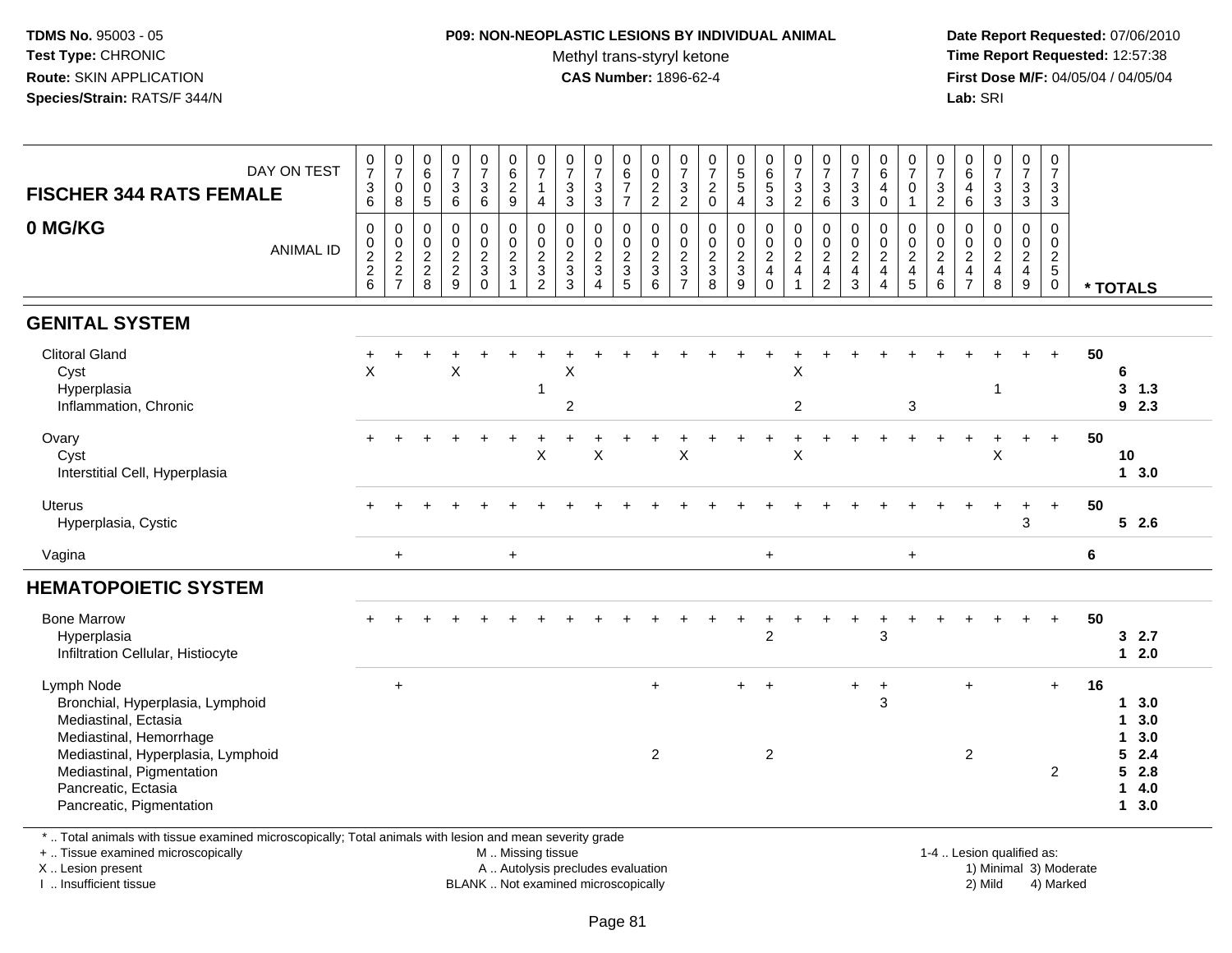## **P09: NON-NEOPLASTIC LESIONS BY INDIVIDUAL ANIMAL**

Methyl trans-styryl ketone<br>CAS Number: 1896-62-4

 **Date Report Requested:** 07/06/2010 **Time Report Requested:** 12:57:38 **First Dose M/F:** 04/05/04 / 04/05/04<br>Lab: SRI **Lab:** SRI

| <b>FISCHER 344 RATS FEMALE</b>                                                                                                                                      | DAY ON TEST      | $\frac{0}{7}$<br>$\ensuremath{\mathsf{3}}$<br>6 | $\frac{0}{7}$<br>$\pmb{0}$<br>8   | $\begin{array}{c} 0 \\ 6 \end{array}$<br>0<br>$\sqrt{5}$ | $\frac{0}{7}$<br>$\ensuremath{\mathsf{3}}$<br>6 | $\frac{0}{7}$<br>$\ensuremath{\mathsf{3}}$<br>$6\phantom{1}6$ | 0<br>$6\phantom{a}$<br>$\overline{c}$<br>9             | $\frac{0}{7}$<br>$\mathbf{1}$<br>$\overline{4}$                    | $\frac{0}{7}$<br>$\ensuremath{\mathsf{3}}$<br>$\mathbf{3}$ | $\frac{0}{7}$<br>$\frac{3}{3}$       | 0<br>$\overline{6}$<br>$\overline{7}$<br>$\overline{7}$ | 0<br>$\overline{0}$<br>$\frac{2}{2}$               | 0<br>$\overline{7}$<br>$\ensuremath{\mathsf{3}}$<br>$\overline{2}$ | $\frac{0}{7}$<br>$\sqrt{2}$<br>$\mathbf 0$          | $\begin{array}{c} 0 \\ 5 \\ 5 \end{array}$<br>$\overline{4}$ | $\begin{array}{c} 0 \\ 6 \end{array}$<br>$\frac{5}{3}$ | $\frac{0}{7}$<br>$\sqrt{3}$<br>$\overline{2}$       | $\frac{0}{7}$<br>$\mathbf{3}$<br>6                         | $\frac{0}{7}$<br>$\ensuremath{\mathsf{3}}$<br>3  | $_{\rm 6}^{\rm 0}$<br>$\overline{4}$<br>$\mathbf 0$   | $\frac{0}{7}$<br>$\mathbf 0$<br>$\mathbf{1}$ | $\frac{0}{7}$<br>$\frac{3}{2}$                             | 0<br>6<br>$\overline{4}$<br>$6\phantom{1}6$         | $\frac{0}{7}$<br>$\ensuremath{\mathsf{3}}$<br>$\mathbf{3}$ | $\frac{0}{7}$<br>$\mathbf{3}$<br>3                | 0<br>$\overline{7}$<br>$\mathbf{3}$<br>3                                 |    |                                                              |
|---------------------------------------------------------------------------------------------------------------------------------------------------------------------|------------------|-------------------------------------------------|-----------------------------------|----------------------------------------------------------|-------------------------------------------------|---------------------------------------------------------------|--------------------------------------------------------|--------------------------------------------------------------------|------------------------------------------------------------|--------------------------------------|---------------------------------------------------------|----------------------------------------------------|--------------------------------------------------------------------|-----------------------------------------------------|--------------------------------------------------------------|--------------------------------------------------------|-----------------------------------------------------|------------------------------------------------------------|--------------------------------------------------|-------------------------------------------------------|----------------------------------------------|------------------------------------------------------------|-----------------------------------------------------|------------------------------------------------------------|---------------------------------------------------|--------------------------------------------------------------------------|----|--------------------------------------------------------------|
| 0 MG/KG                                                                                                                                                             | <b>ANIMAL ID</b> | $\pmb{0}$<br>$\pmb{0}$<br>$\frac{2}{2}$ 6       | 0<br>$\mathbf 0$<br>$\frac{2}{7}$ | 0<br>0<br>$\frac{2}{8}$                                  | $\mathbf 0$<br>$\pmb{0}$<br>$\frac{2}{9}$       | 0<br>$\pmb{0}$<br>$\frac{2}{3}$<br>$\overline{0}$             | $\mathbf 0$<br>$\pmb{0}$<br>$\frac{2}{3}$<br>1         | $\Omega$<br>$\mathsf{O}\xspace$<br>$\frac{2}{3}$<br>$\overline{2}$ | $\Omega$<br>$\mathbf 0$<br>$\frac{2}{3}$<br>$\overline{3}$ | 0<br>$\pmb{0}$<br>$\frac{2}{3}$<br>4 | 0<br>$\mathsf 0$<br>$\frac{2}{3}$<br>$\overline{5}$     | $\Omega$<br>$\boldsymbol{0}$<br>$\frac{2}{3}$<br>6 | $\Omega$<br>$\mathbf 0$<br>$\frac{2}{3}$<br>$\overline{7}$         | 0<br>$\mathbf 0$<br>$\frac{2}{3}$<br>$\overline{8}$ | 0<br>$\pmb{0}$<br>$\frac{2}{3}$<br>$\overline{9}$            | 0<br>$\pmb{0}$<br>$\frac{2}{4}$<br>$\mathbf 0$         | 0<br>$\mathbf 0$<br>$\frac{2}{4}$<br>$\overline{1}$ | $\Omega$<br>$\mathbf 0$<br>$\frac{2}{4}$<br>$\overline{2}$ | $\Omega$<br>$\mathsf{O}\xspace$<br>$\frac{2}{3}$ | $\mathbf 0$<br>$\pmb{0}$<br>$\frac{2}{4}$<br>$\Delta$ | 0<br>0<br>$\frac{2}{4}$<br>5                 | $\Omega$<br>$\mathbf 0$<br>$\frac{2}{4}$<br>$6\phantom{a}$ | 0<br>$\mathbf 0$<br>$\frac{2}{4}$<br>$\overline{7}$ | $\Omega$<br>$\pmb{0}$<br>$\frac{2}{4}$<br>8                | $\mathbf 0$<br>$\mathsf{O}$<br>$\frac{2}{4}$<br>9 | $\mathbf 0$<br>$\mathbf 0$<br>$\begin{array}{c} 2 \\ 5 \\ 0 \end{array}$ |    | * TOTALS                                                     |
| Lymph Node, Mandibular                                                                                                                                              |                  | М                                               | $\ddot{}$                         | M                                                        | м                                               | М                                                             | M                                                      | M                                                                  | M                                                          | $\ddot{}$                            | M                                                       | M                                                  | M                                                                  | M                                                   | M                                                            | M                                                      | M                                                   | M                                                          | M                                                | M                                                     | M                                            | M                                                          | M                                                   | М                                                          | M                                                 | M                                                                        | 3  |                                                              |
| Lymph Node, Mesenteric<br>Atrophy<br>Hemorrhage<br>Hyperplasia, Histiocytic<br>Hyperplasia, Lymphoid<br>Pigmentation                                                |                  |                                                 |                                   |                                                          |                                                 |                                                               |                                                        |                                                                    |                                                            |                                      |                                                         |                                                    |                                                                    | $\overline{a}$                                      |                                                              |                                                        | $\mathbf{1}$<br>$\mathbf{3}$                        |                                                            |                                                  | $\overline{c}$                                        | $\mathbf{3}$                                 |                                                            | 3                                                   | 2                                                          | $\ddot{}$                                         | $+$                                                                      | 50 | $12.0$<br>4 1.5<br>13.0<br>112.3<br>6 3.0                    |
| Spleen<br><b>Fibrosis</b><br>Hematopoietic Cell Proliferation<br>Hemorrhage<br>Necrosis<br>Pigmentation                                                             |                  | $\overline{2}$                                  | 3                                 | 4<br>$\overline{4}$                                      | 3<br>3                                          | $\overline{2}$                                                | 3                                                      |                                                                    | 3                                                          | $\overline{2}$                       |                                                         |                                                    | 2                                                                  | $\overline{1}$<br>3                                 |                                                              | 3<br>3                                                 | $\overline{2}$                                      | 3                                                          |                                                  | $\overline{2}$                                        | 2<br>3                                       | -3                                                         | 1                                                   | -1                                                         | $\overline{1}$                                    | $\overline{2}$                                                           | 50 | 13.0<br>33 1.9<br>14.0<br>24.0<br>15 3.0                     |
| Thymus                                                                                                                                                              |                  |                                                 |                                   |                                                          |                                                 |                                                               |                                                        |                                                                    |                                                            |                                      |                                                         |                                                    |                                                                    |                                                     |                                                              |                                                        |                                                     |                                                            |                                                  |                                                       |                                              |                                                            |                                                     |                                                            |                                                   | $\ddot{}$                                                                | 50 |                                                              |
| <b>INTEGUMENTARY SYSTEM</b>                                                                                                                                         |                  |                                                 |                                   |                                                          |                                                 |                                                               |                                                        |                                                                    |                                                            |                                      |                                                         |                                                    |                                                                    |                                                     |                                                              |                                                        |                                                     |                                                            |                                                  |                                                       |                                              |                                                            |                                                     |                                                            |                                                   |                                                                          |    |                                                              |
| Mammary Gland<br>Hyperplasia                                                                                                                                        |                  | $\overline{2}$                                  | 3                                 | 2                                                        | 3                                               | $\overline{c}$                                                | 3                                                      | 3                                                                  | 3                                                          | 3                                    | 3                                                       |                                                    | 3                                                                  | 3                                                   | $\overline{2}$                                               | Δ                                                      | Δ                                                   | 2                                                          |                                                  | 3                                                     |                                              | Δ                                                          | 3                                                   | 3                                                          | $\overline{2}$                                    | $\ddot{}$<br>$\overline{4}$                                              | 50 | 48 2.9                                                       |
| Skin<br><b>Cyst Epithelial Inclusion</b><br>Hyperkeratosis<br>Inflammation, Chronic<br>Ulcer<br>Control, Hyperkeratosis<br>Control, Epidermis, Hyperplasia          |                  | $+$                                             | $\div$<br>X<br>3                  |                                                          |                                                 |                                                               |                                                        | $\mathbf{1}$                                                       |                                                            |                                      |                                                         |                                                    |                                                                    |                                                     |                                                              | $\mathbf 1$                                            | 3                                                   |                                                            | $\mathbf{3}$                                     |                                                       | $\mathbf 1$                                  | $\overline{1}$                                             |                                                     | 3                                                          |                                                   | $+$<br>1                                                                 | 50 | 1<br>4.0<br>1<br>5<br>3.2<br>3.3<br>3<br>6<br>1.0<br>$1 1.0$ |
| *  Total animals with tissue examined microscopically; Total animals with lesion and mean severity grade<br>+  Tissue examined microscopically<br>X  Lesion present |                  |                                                 |                                   |                                                          |                                                 |                                                               | M  Missing tissue<br>A  Autolysis precludes evaluation |                                                                    |                                                            |                                      |                                                         |                                                    |                                                                    |                                                     |                                                              |                                                        |                                                     |                                                            |                                                  |                                                       |                                              |                                                            |                                                     | 1-4  Lesion qualified as:<br>1) Minimal 3) Moderate        |                                                   |                                                                          |    |                                                              |

I .. Insufficient tissue

BLANK .. Not examined microscopically 2) Mild 4) Marked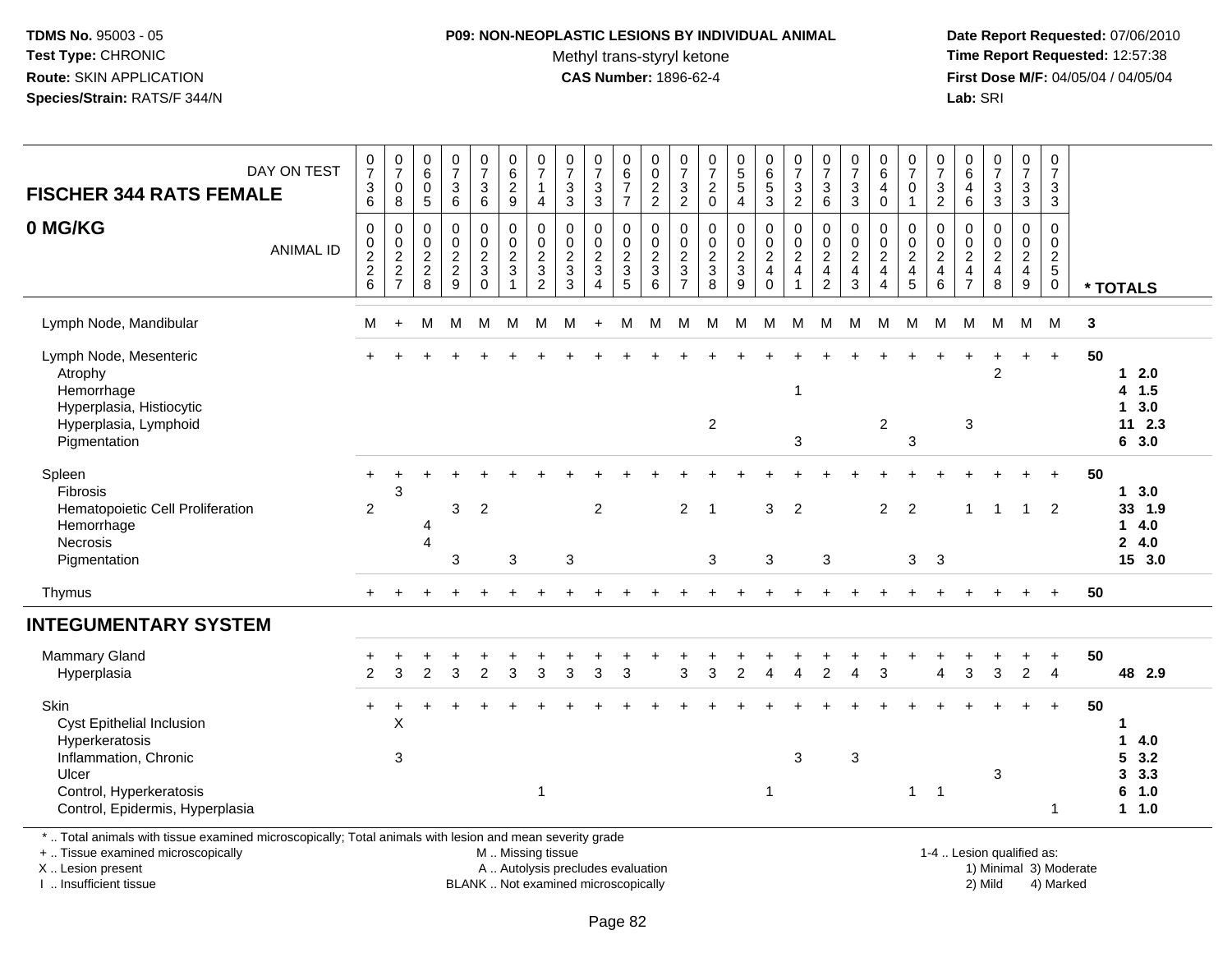### **P09: NON-NEOPLASTIC LESIONS BY INDIVIDUAL ANIMAL**Methyl trans-styryl ketone<br>CAS Number: 1896-62-4

| DAY ON TEST<br><b>FISCHER 344 RATS FEMALE</b>                                                                                                                                                 | $\frac{0}{7}$<br>$\ensuremath{\mathsf{3}}$<br>6  | $\frac{0}{7}$<br>$\pmb{0}$<br>8                   | $\begin{array}{c} 0 \\ 6 \end{array}$<br>$\pmb{0}$<br>5 | $\frac{0}{7}$<br>$\frac{3}{6}$          | $\boldsymbol{0}$<br>$\overline{7}$<br>$\frac{3}{6}$ | $\pmb{0}$<br>$\overline{6}$<br>$\frac{2}{9}$                           | $\mathbf 0$<br>$\overline{7}$<br>$\mathbf{1}$<br>$\overline{4}$ | $\frac{0}{7}$<br>$\frac{3}{3}$                              | $\frac{0}{7}$<br>$\frac{3}{3}$                                           | $_6^0$<br>$\overline{7}$<br>$\overline{7}$ | $\mathbf 0$<br>$\overline{0}$<br>$\frac{2}{2}$ | $\begin{smallmatrix}0\\7\end{smallmatrix}$<br>$\frac{3}{2}$ | $\begin{array}{c} 0 \\ 7 \end{array}$<br>$\boldsymbol{2}$<br>$\mathbf 0$ | $\begin{array}{c} 0 \\ 5 \\ 5 \end{array}$<br>$\overline{4}$ | $_{6}^{\rm 0}$<br>$\frac{5}{3}$                                | $\frac{0}{7}$<br>$\frac{3}{2}$                                    | $\frac{0}{7}$<br>$\ensuremath{\mathsf{3}}$<br>$\,6\,$         | $\begin{array}{c} 0 \\ 7 \end{array}$<br>$\frac{3}{3}$    | $\begin{array}{c} 0 \\ 6 \end{array}$<br>$\overline{\mathbf{4}}$<br>$\mathbf 0$ | $\frac{0}{7}$<br>$\pmb{0}$<br>$\mathbf{1}$    | 0<br>$\overline{7}$<br>$\frac{3}{2}$      | $_{6}^{\rm 0}$<br>$\overline{\mathbf{4}}$<br>6 | $\frac{0}{7}$<br>$\frac{3}{3}$                              | 0<br>$\overline{7}$<br>$\frac{3}{3}$ | $\mathbf 0$<br>$\overline{7}$<br>$\ensuremath{\mathsf{3}}$<br>3 |              |                                                    |
|-----------------------------------------------------------------------------------------------------------------------------------------------------------------------------------------------|--------------------------------------------------|---------------------------------------------------|---------------------------------------------------------|-----------------------------------------|-----------------------------------------------------|------------------------------------------------------------------------|-----------------------------------------------------------------|-------------------------------------------------------------|--------------------------------------------------------------------------|--------------------------------------------|------------------------------------------------|-------------------------------------------------------------|--------------------------------------------------------------------------|--------------------------------------------------------------|----------------------------------------------------------------|-------------------------------------------------------------------|---------------------------------------------------------------|-----------------------------------------------------------|---------------------------------------------------------------------------------|-----------------------------------------------|-------------------------------------------|------------------------------------------------|-------------------------------------------------------------|--------------------------------------|-----------------------------------------------------------------|--------------|----------------------------------------------------|
| 0 MG/KG<br><b>ANIMAL ID</b>                                                                                                                                                                   | $\boldsymbol{0}$<br>$\pmb{0}$<br>$\frac{2}{2}$ 6 | 0<br>$\pmb{0}$<br>$\overline{2}$<br>$\frac{2}{7}$ | 0<br>0<br>$\overline{2}$<br>$_{8}^2$                    | $\pmb{0}$<br>$\pmb{0}$<br>$\frac{2}{9}$ | 0<br>$\mathbf 0$<br>$\frac{2}{3}$                   | $\pmb{0}$<br>$\mathbf 0$<br>$\begin{array}{c} 2 \\ 3 \\ 1 \end{array}$ | $\pmb{0}$<br>$\mathbf 0$<br>$\sqrt{2}$<br>$\frac{3}{2}$         | $\pmb{0}$<br>$\mathbf 0$<br>$\overline{2}$<br>$\frac{3}{3}$ | 0<br>0<br>$\frac{2}{3}$                                                  | 0<br>$\mathbf 0$<br>$rac{2}{3}$            | $\mathbf 0$<br>$0$<br>$3$<br>$6$               | $\pmb{0}$<br>$\pmb{0}$<br>$rac{2}{3}$                       | 0<br>$\mathbf 0$<br>$\frac{2}{3}$                                        | 0<br>$\pmb{0}$<br>$\frac{2}{3}$                              | $\mathbf 0$<br>$\begin{array}{c} 0 \\ 2 \\ 4 \\ 0 \end{array}$ | $\mathsf 0$<br>$\pmb{0}$<br>$\overline{2}$<br>$\overline{4}$<br>1 | $\mathbf 0$<br>$\mathbf 0$<br>$\overline{2}$<br>$\frac{4}{2}$ | $\pmb{0}$<br>$\pmb{0}$<br>$\overline{2}$<br>$\frac{4}{3}$ | 0<br>$\mathsf{O}\xspace$<br>$\overline{2}$<br>$\overline{4}$<br>$\overline{4}$  | $\mathbf 0$<br>$\frac{0}{2}$<br>$\frac{4}{5}$ | 0<br>0<br>$\overline{c}$<br>$\frac{4}{6}$ | 0<br>$\mathsf{O}\xspace$<br>$\frac{2}{4}$      | $\mathsf 0$<br>$\pmb{0}$<br>$\overline{2}$<br>$\frac{4}{8}$ | 0<br>$\mathbf 0$<br>$\frac{2}{4}$    | $\Omega$<br>$\mathbf 0$<br>$\frac{2}{5}$                        |              | * TOTALS                                           |
| Control Epidermis, Hyperplasia<br>Epidermis, Hyperplasia<br>Epidermis, Ulcer<br>Epidermis, Site Of Application, Hyperplasia<br>Site Of Application, Hyperkeratosis                            |                                                  | $\overline{4}$                                    |                                                         | $\mathbf 1$                             | $\mathbf{1}$                                        |                                                                        | $\mathbf{1}$                                                    |                                                             | $\mathbf{1}$                                                             |                                            |                                                |                                                             | $\overline{1}$                                                           |                                                              |                                                                | $\overline{4}$                                                    |                                                               | 3                                                         |                                                                                 | $\overline{2}$                                |                                           |                                                | 1<br>$\mathbf{3}$                                           | 3                                    |                                                                 |              | 5 1.0<br>10, 3.3<br>1 1.0<br>1 1.0<br>9.1.1        |
| <b>MUSCULOSKELETAL SYSTEM</b>                                                                                                                                                                 |                                                  |                                                   |                                                         |                                         |                                                     |                                                                        |                                                                 |                                                             |                                                                          |                                            |                                                |                                                             |                                                                          |                                                              |                                                                |                                                                   |                                                               |                                                           |                                                                                 |                                               |                                           |                                                |                                                             |                                      |                                                                 |              |                                                    |
| Bone                                                                                                                                                                                          |                                                  |                                                   |                                                         |                                         |                                                     |                                                                        |                                                                 |                                                             |                                                                          |                                            |                                                |                                                             |                                                                          |                                                              |                                                                |                                                                   |                                                               |                                                           |                                                                                 |                                               |                                           |                                                |                                                             |                                      |                                                                 | 50           |                                                    |
| <b>Skeletal Muscle</b>                                                                                                                                                                        |                                                  | $\ddot{}$                                         |                                                         |                                         |                                                     |                                                                        |                                                                 |                                                             |                                                                          |                                            |                                                |                                                             |                                                                          |                                                              |                                                                |                                                                   |                                                               |                                                           |                                                                                 |                                               |                                           |                                                |                                                             |                                      |                                                                 | $\mathbf 1$  |                                                    |
| <b>NERVOUS SYSTEM</b>                                                                                                                                                                         |                                                  |                                                   |                                                         |                                         |                                                     |                                                                        |                                                                 |                                                             |                                                                          |                                            |                                                |                                                             |                                                                          |                                                              |                                                                |                                                                   |                                                               |                                                           |                                                                                 |                                               |                                           |                                                |                                                             |                                      |                                                                 |              |                                                    |
| <b>Brain</b><br>Compression<br>Hemorrhage<br><b>Necrosis</b>                                                                                                                                  |                                                  |                                                   |                                                         |                                         |                                                     | 4                                                                      |                                                                 |                                                             |                                                                          |                                            |                                                | 2<br>$\mathbf{1}$                                           | $\overline{1}$                                                           |                                                              | 3                                                              | 3                                                                 |                                                               | $\mathbf{3}$                                              | $\overline{2}$                                                                  | 3                                             | $\overline{\mathbf{4}}$                   | $\overline{2}$<br>3                            |                                                             |                                      |                                                                 | 50           | 21 3.0<br>8<br>1.8<br>$12.0$                       |
| <b>Peripheral Nerve</b>                                                                                                                                                                       |                                                  |                                                   |                                                         |                                         | $+$                                                 |                                                                        |                                                                 |                                                             |                                                                          |                                            |                                                |                                                             |                                                                          |                                                              |                                                                |                                                                   |                                                               |                                                           |                                                                                 |                                               |                                           |                                                |                                                             |                                      |                                                                 | $\mathbf 1$  |                                                    |
| Spinal Cord                                                                                                                                                                                   |                                                  |                                                   |                                                         |                                         | $+$                                                 |                                                                        |                                                                 |                                                             |                                                                          |                                            |                                                |                                                             |                                                                          |                                                              |                                                                |                                                                   |                                                               |                                                           |                                                                                 |                                               |                                           |                                                |                                                             |                                      |                                                                 | $\mathbf{1}$ |                                                    |
| <b>RESPIRATORY SYSTEM</b>                                                                                                                                                                     |                                                  |                                                   |                                                         |                                         |                                                     |                                                                        |                                                                 |                                                             |                                                                          |                                            |                                                |                                                             |                                                                          |                                                              |                                                                |                                                                   |                                                               |                                                           |                                                                                 |                                               |                                           |                                                |                                                             |                                      |                                                                 |              |                                                    |
| Lung<br>Hemorrhage<br>Infiltration Cellular, Histiocyte<br>Inflammation, Chronic<br>Metaplasia, Osseous<br>Pigmentation                                                                       | 1<br>1                                           |                                                   |                                                         | $\mathbf{1}$                            | -1                                                  | 3                                                                      | $\mathbf{1}$                                                    |                                                             |                                                                          | $\overline{2}$                             | 1                                              | $\overline{1}$                                              | $2 \quad 1$                                                              |                                                              |                                                                | -1                                                                | $\mathbf{1}$<br>$\overline{2}$                                |                                                           |                                                                                 | 3                                             | $\mathbf{1}$                              | 3                                              | $\overline{1}$                                              |                                      | $\overline{1}$<br>-1                                            | 50           | $72.1$<br>$14$ 1.1<br>$10 \t1.2$<br>1 1.0<br>4 1.5 |
| *  Total animals with tissue examined microscopically; Total animals with lesion and mean severity grade<br>+  Tissue examined microscopically<br>X  Lesion present<br>I  Insufficient tissue |                                                  |                                                   |                                                         |                                         |                                                     | M  Missing tissue                                                      |                                                                 |                                                             | A  Autolysis precludes evaluation<br>BLANK  Not examined microscopically |                                            |                                                |                                                             |                                                                          |                                                              |                                                                |                                                                   |                                                               |                                                           |                                                                                 |                                               |                                           |                                                | 1-4  Lesion qualified as:<br>2) Mild                        |                                      | 1) Minimal 3) Moderate<br>4) Marked                             |              |                                                    |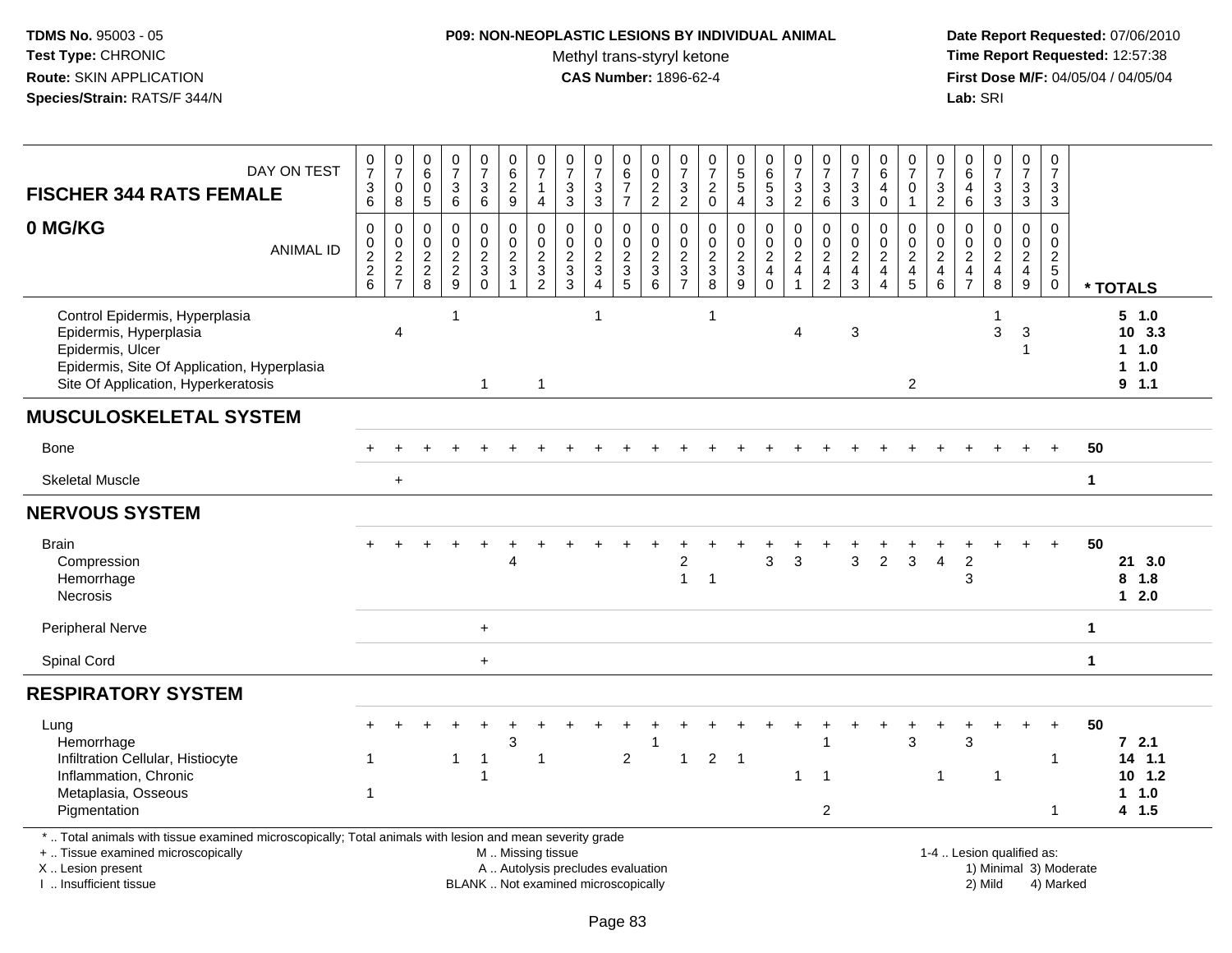### **P09: NON-NEOPLASTIC LESIONS BY INDIVIDUAL ANIMAL**Methyl trans-styryl ketone<br>CAS Number: 1896-62-4

| DAY ON TEST<br><b>FISCHER 344 RATS FEMALE</b>                                                                                                                                                 | 0<br>$\overline{7}$<br>$\frac{3}{6}$           | $\begin{array}{c} 0 \\ 7 \end{array}$<br>$\pmb{0}$<br>$\overline{8}$ | $\pmb{0}$<br>$\,6\,$<br>0<br>$\sqrt{5}$                           | $\pmb{0}$<br>$\overline{7}$<br>$\ensuremath{\mathsf{3}}$<br>$\,6\,$ | $\frac{0}{7}$<br>3<br>6                       | $\pmb{0}$<br>6<br>$\overline{c}$<br>9                                     | $\frac{0}{7}$<br>1<br>$\overline{4}$                         | $\begin{array}{c} 0 \\ 7 \end{array}$<br>$\frac{3}{3}$                   | $\frac{0}{7}$<br>$\frac{3}{3}$                              | $_{6}^{\rm 0}$<br>$\overline{7}$<br>$\overline{7}$  | 0<br>$\mathbf 0$<br>$\frac{2}{2}$                    | $\frac{0}{7}$<br>$\frac{3}{2}$                                            | 0<br>$\overline{7}$<br>$\boldsymbol{2}$<br>$\pmb{0}$ | $\frac{0}{5}$<br>5<br>4           | $\begin{array}{c} 0 \\ 6 \end{array}$<br>$\overline{5}$<br>$\mathbf{3}$  | $\frac{0}{7}$<br>$\frac{3}{2}$                                   | $\frac{0}{7}$<br>3<br>$\,6\,$                                   | 0<br>$\overline{7}$<br>$\frac{3}{3}$           | $\begin{array}{c} 0 \\ 6 \end{array}$<br>4<br>$\mathbf 0$                                | $\begin{array}{c} 0 \\ 7 \end{array}$<br>$\boldsymbol{0}$<br>$\mathbf{1}$ | $\frac{0}{7}$<br>$\frac{3}{2}$                      | $\begin{array}{c} 0 \\ 6 \end{array}$<br>4<br>$\,6\,$                            | $\begin{array}{c} 0 \\ 7 \\ 3 \\ 3 \end{array}$                | $\frac{0}{7}$<br>$\frac{3}{3}$                                 | $\mathbf 0$<br>$\overline{7}$<br>$\frac{3}{3}$                                   |                        |                                                       |
|-----------------------------------------------------------------------------------------------------------------------------------------------------------------------------------------------|------------------------------------------------|----------------------------------------------------------------------|-------------------------------------------------------------------|---------------------------------------------------------------------|-----------------------------------------------|---------------------------------------------------------------------------|--------------------------------------------------------------|--------------------------------------------------------------------------|-------------------------------------------------------------|-----------------------------------------------------|------------------------------------------------------|---------------------------------------------------------------------------|------------------------------------------------------|-----------------------------------|--------------------------------------------------------------------------|------------------------------------------------------------------|-----------------------------------------------------------------|------------------------------------------------|------------------------------------------------------------------------------------------|---------------------------------------------------------------------------|-----------------------------------------------------|----------------------------------------------------------------------------------|----------------------------------------------------------------|----------------------------------------------------------------|----------------------------------------------------------------------------------|------------------------|-------------------------------------------------------|
| 0 MG/KG<br><b>ANIMAL ID</b>                                                                                                                                                                   | $\mathsf 0$<br>$_{2}^{\rm 0}$<br>$\frac{2}{6}$ | $\pmb{0}$<br>$\begin{array}{c} 0 \\ 2 \\ 2 \\ 7 \end{array}$         | $\mathbf 0$<br>$\mathbf 0$<br>$\boldsymbol{2}$<br>$\sqrt{2}$<br>8 | $\mathbf 0$<br>$\mathbf 0$<br>$\overline{2}$<br>$\sqrt{2}$<br>9     | 0<br>$\mathbf 0$<br>$\frac{2}{3}$<br>$\Omega$ | $\pmb{0}$<br>$\mathbf 0$<br>$\overline{2}$<br>$\mathsf 3$<br>$\mathbf{1}$ | $\pmb{0}$<br>$\begin{array}{c} 0 \\ 2 \\ 3 \\ 2 \end{array}$ | $\pmb{0}$<br>$\begin{array}{c}\n0 \\ 2 \\ 3\n\end{array}$                | $\pmb{0}$<br>$\mathbf 0$<br>$\frac{2}{3}$<br>$\overline{4}$ | 0<br>$\mathbf 0$<br>$\overline{2}$<br>$\frac{3}{5}$ | 0<br>$\begin{array}{c} 0 \\ 2 \\ 3 \\ 6 \end{array}$ | $\mathsf{O}\xspace$<br>$\mathsf{O}\xspace$<br>$\sqrt{2}$<br>$\frac{3}{7}$ | 0<br>$\frac{0}{2}$<br>8                              | $\mathbf 0$<br>$\frac{0}{2}$<br>9 | 0<br>$\mathsf{O}\xspace$<br>$\overline{2}$<br>$\overline{4}$<br>$\Omega$ | $\mathbf 0$<br>$\frac{0}{2}$<br>$\overline{4}$<br>$\overline{1}$ | 0<br>$\frac{0}{2}$<br>$\overline{\mathbf{4}}$<br>$\overline{c}$ | $\pmb{0}$<br>$\mathbf 0$<br>$\frac{2}{4}$<br>3 | $\mathbf 0$<br>$\mathsf{O}\xspace$<br>$\overline{2}$<br>$\overline{4}$<br>$\overline{4}$ | 0<br>$\frac{0}{2}$<br>5                                                   | 0<br>$\mathbf 0$<br>$\frac{2}{4}$<br>$6\phantom{1}$ | $\mathbf 0$<br>$\pmb{0}$<br>$\boldsymbol{2}$<br>$\overline{4}$<br>$\overline{7}$ | $\mathbf 0$<br>$\begin{array}{c} 0 \\ 2 \\ 4 \\ 8 \end{array}$ | $\mathsf{O}$<br>$\mathbf 0$<br>$\overline{2}$<br>$\frac{4}{9}$ | $\overline{0}$<br>$\mathbf 0$<br>$\overline{2}$<br>$\overline{5}$<br>$\mathbf 0$ |                        | * TOTALS                                              |
| Alveolar Epithelium, Hyperplasia<br>Serosa, Hyperplasia                                                                                                                                       |                                                |                                                                      |                                                                   |                                                                     |                                               |                                                                           |                                                              |                                                                          |                                                             |                                                     | $\sqrt{2}$                                           |                                                                           |                                                      |                                   |                                                                          |                                                                  |                                                                 |                                                |                                                                                          |                                                                           |                                                     |                                                                                  |                                                                |                                                                |                                                                                  |                        | $5 \t1.2$<br>$12.0$                                   |
| Nose<br>Foreign Body<br>Inflammation, Chronic<br>Olfactory Epithelium, Metaplasia, Respiratory<br>Respiratory Epithelium, Hyperplasia<br>Respiratory Epithelium, Metaplasia, Squamous         |                                                | X<br>-1                                                              |                                                                   | 1                                                                   |                                               |                                                                           |                                                              |                                                                          |                                                             |                                                     |                                                      | $\mathbf{1}$                                                              | $\overline{1}$<br>$\overline{2}$                     |                                   |                                                                          |                                                                  |                                                                 |                                                |                                                                                          |                                                                           |                                                     |                                                                                  |                                                                | X<br>1                                                         | $+$                                                                              | 48                     | $\mathbf{2}$<br>8, 1.1<br>2, 1.0<br>$5 \t1.2$<br>11.0 |
| Trachea                                                                                                                                                                                       |                                                |                                                                      |                                                                   |                                                                     |                                               |                                                                           |                                                              |                                                                          |                                                             |                                                     |                                                      |                                                                           |                                                      |                                   |                                                                          |                                                                  |                                                                 |                                                |                                                                                          |                                                                           |                                                     |                                                                                  |                                                                |                                                                | $+$                                                                              | 50                     |                                                       |
| <b>SPECIAL SENSES SYSTEM</b>                                                                                                                                                                  |                                                |                                                                      |                                                                   |                                                                     |                                               |                                                                           |                                                              |                                                                          |                                                             |                                                     |                                                      |                                                                           |                                                      |                                   |                                                                          |                                                                  |                                                                 |                                                |                                                                                          |                                                                           |                                                     |                                                                                  |                                                                |                                                                |                                                                                  |                        |                                                       |
| Eye<br>Cataract<br>Retina, Degeneration                                                                                                                                                       |                                                |                                                                      |                                                                   |                                                                     | 3<br>$\boldsymbol{\varDelta}$                 |                                                                           |                                                              |                                                                          |                                                             |                                                     |                                                      |                                                                           |                                                      |                                   |                                                                          |                                                                  |                                                                 |                                                | $\sqrt{3}$                                                                               |                                                                           |                                                     |                                                                                  | 2<br>3                                                         |                                                                | $\div$                                                                           | 50                     | 2.5<br>4 3.0                                          |
| Harderian Gland<br>Atrophy<br>Hyperplasia, Focal                                                                                                                                              |                                                |                                                                      |                                                                   |                                                                     |                                               |                                                                           |                                                              |                                                                          | $\mathbf{1}$                                                |                                                     |                                                      |                                                                           |                                                      |                                   |                                                                          |                                                                  |                                                                 |                                                |                                                                                          |                                                                           |                                                     |                                                                                  | $\mathbf{1}$                                                   |                                                                |                                                                                  | 50                     | $12.0$<br>2, 1.0                                      |
| <b>URINARY SYSTEM</b>                                                                                                                                                                         |                                                |                                                                      |                                                                   |                                                                     |                                               |                                                                           |                                                              |                                                                          |                                                             |                                                     |                                                      |                                                                           |                                                      |                                   |                                                                          |                                                                  |                                                                 |                                                |                                                                                          |                                                                           |                                                     |                                                                                  |                                                                |                                                                |                                                                                  |                        |                                                       |
| Kidney<br>Inflammation, Chronic<br>Metaplasia, Lipocyte                                                                                                                                       |                                                |                                                                      |                                                                   |                                                                     |                                               |                                                                           |                                                              |                                                                          | 3                                                           |                                                     |                                                      | $\overline{2}$                                                            |                                                      |                                   |                                                                          | $\overline{2}$                                                   |                                                                 |                                                |                                                                                          |                                                                           |                                                     |                                                                                  |                                                                |                                                                | $+$                                                                              | 50                     | 4 2.3<br>3.0<br>$\mathbf 1$                           |
| Nephropathy<br>Renal Tubule, Accumulation, Hyaline Droplet<br>Renal Tubule, Dilatation<br>Renal Tubule, Pigmentation                                                                          | 2                                              | -1<br>3                                                              | 1                                                                 | -1                                                                  | $\overline{1}$                                | 3                                                                         | 3                                                            |                                                                          | 4                                                           |                                                     |                                                      | 3                                                                         |                                                      | $\overline{2}$                    | 3<br>3                                                                   |                                                                  |                                                                 | 2                                              |                                                                                          | $\overline{2}$                                                            | 2                                                   | -1                                                                               | 2                                                              | $\mathbf{1}$                                                   | $\overline{2}$                                                                   |                        | 45 1.8<br>13.0<br>3.0<br>$\mathbf 1$<br>$12.0$        |
| *  Total animals with tissue examined microscopically; Total animals with lesion and mean severity grade<br>+  Tissue examined microscopically<br>X  Lesion present<br>I  Insufficient tissue |                                                |                                                                      |                                                                   |                                                                     |                                               | M  Missing tissue                                                         |                                                              | A  Autolysis precludes evaluation<br>BLANK  Not examined microscopically |                                                             |                                                     |                                                      |                                                                           |                                                      |                                   |                                                                          |                                                                  |                                                                 |                                                |                                                                                          |                                                                           |                                                     |                                                                                  | 1-4  Lesion qualified as:<br>2) Mild                           |                                                                | 4) Marked                                                                        | 1) Minimal 3) Moderate |                                                       |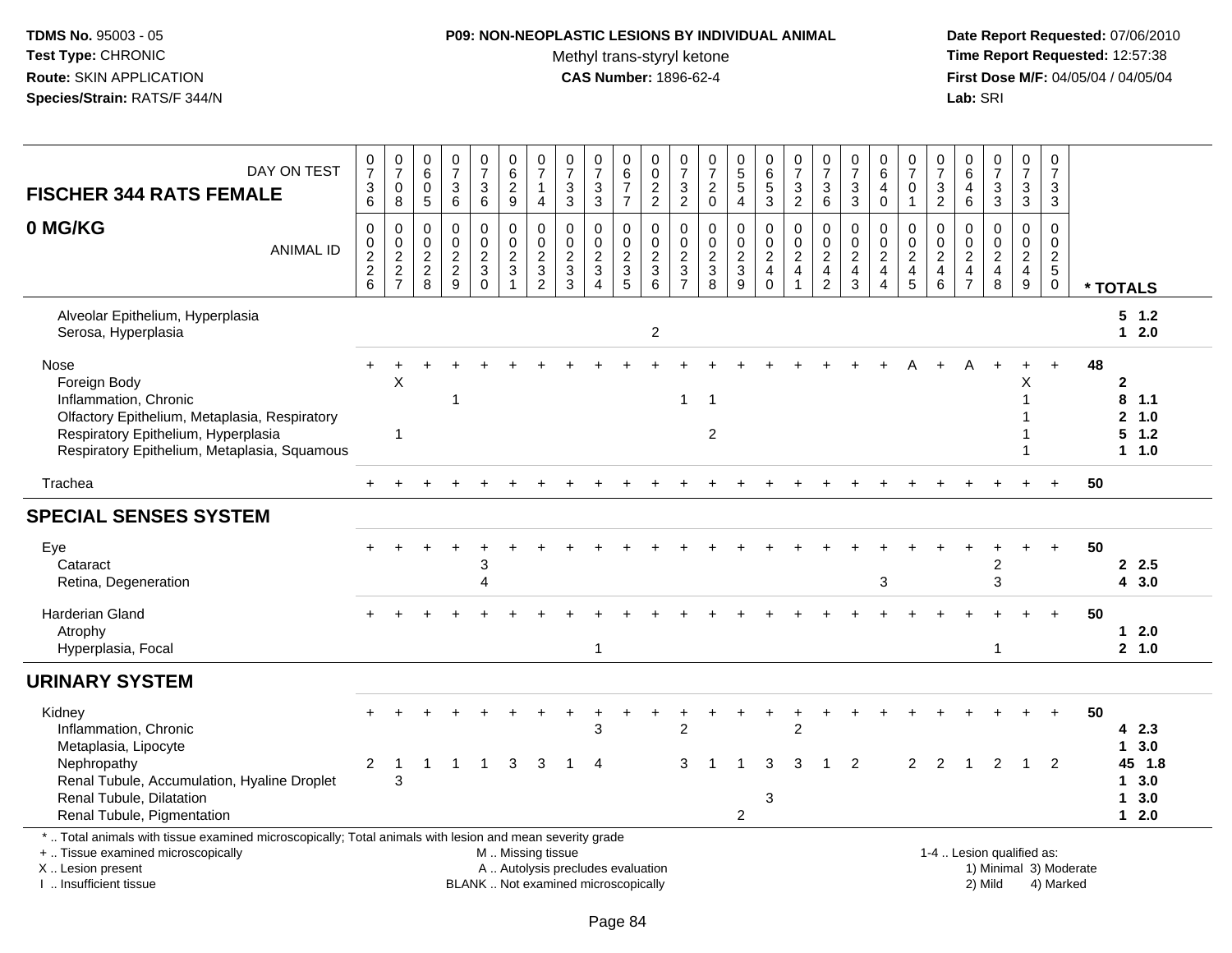#### **P09: NON-NEOPLASTIC LESIONS BY INDIVIDUAL ANIMAL**

Methyl trans-styryl ketone<br>CAS Number: 1896-62-4

 **Date Report Requested:** 07/06/2010 **Time Report Requested:** 12:57:38 **First Dose M/F:** 04/05/04 / 04/05/04<br>**Lab:** SRI **Lab:** SRI

| <b>FISCHER 344 RATS FEMALE</b>       | DAY ON TEST      | 0<br>$\overline{ }$<br>3<br>6      | 0<br>$\rightarrow$<br>ν<br>8      | 0<br>6<br>0<br>5                             | 0<br>3<br>6                                            | 0<br>$\overline{ }$<br>3<br>$6\overline{6}$         | 0<br>$\,6$<br>$\overline{2}$<br>$9\,$ | 0<br>4                     | 3<br>3                                                   | $\mathbf 0$<br>$\rightarrow$<br>3<br>3 | 0<br>6<br>$\rightarrow$                                  | 0<br>$\mathbf 0$<br>2<br>$\Omega$ | 0<br>$\rightarrow$<br>3<br>2                | 0<br>⇁<br>$\overline{2}$<br>$\mathbf 0$ | 5<br>5<br>4           | b<br>5<br>3                   | $\mathbf{0}$<br>3<br>$\Omega$<br>∠ | 0<br>3<br>6                                                    | 0<br>$\overline{ }$<br>3<br>3 | 0<br>6<br>4<br>0      | $\mathbf 0$<br>v           | $\rightarrow$<br>3<br>C<br>∠ | 6<br>6           | $\mathbf{0}$<br>$\rightarrow$<br>3<br>$\sqrt{3}$           | $\overline{0}$<br>$\overline{ }$<br>3<br>3            | $\mathbf 0$<br>$\overline{ }$<br>3<br>3 |                 |
|--------------------------------------|------------------|------------------------------------|-----------------------------------|----------------------------------------------|--------------------------------------------------------|-----------------------------------------------------|---------------------------------------|----------------------------|----------------------------------------------------------|----------------------------------------|----------------------------------------------------------|-----------------------------------|---------------------------------------------|-----------------------------------------|-----------------------|-------------------------------|------------------------------------|----------------------------------------------------------------|-------------------------------|-----------------------|----------------------------|------------------------------|------------------|------------------------------------------------------------|-------------------------------------------------------|-----------------------------------------|-----------------|
| 0 MG/KG                              | <b>ANIMAL ID</b> | 0<br>0<br>$\overline{c}$<br>2<br>6 | $\sim$<br>∼<br>∠<br>$\rightarrow$ | 0<br>0<br>$\sim$<br>∠<br>$\overline{c}$<br>8 | 0<br>0<br>$\Omega$<br>$\frac{2}{2}$<br>$\epsilon$<br>9 | $\overline{0}$<br>0<br>$\frac{2}{3}$<br>$\mathbf 0$ | 0<br>0<br>$\frac{2}{3}$               | 0<br>0<br>$\sim$<br>3<br>2 | $\mathbf 0$<br>$\mathbf 0$<br>$\sim$<br>$rac{2}{3}$<br>3 | 0<br>0<br>ົ<br>$rac{2}{3}$<br>4        | $\mathbf{0}$<br>0<br>$\sim$<br>4<br>3<br>$5\overline{)}$ | 0<br>$\mathbf 0$<br>ົ<br>3<br>6   | 0<br>0<br>$\sim$<br>۷<br>3<br>$\rightarrow$ | 0<br>0<br>$\overline{2}$<br>3<br>8      | 0<br>$\sim$<br>3<br>9 | $\overline{0}$<br>0<br>$\sim$ | 0<br>0<br>$\sim$<br>4              | $\mathbf 0$<br>0<br>ົ<br>∼<br>$\overline{4}$<br>$\overline{2}$ | 0<br>0<br>$\Omega$<br>4<br>3  | 0<br>0<br>ົ<br>4<br>4 | $\mathbf 0$<br>2<br>4<br>5 | 0<br>0<br>$\sim$<br>4<br>6   | $\sim$<br>∠<br>⇁ | $\mathbf{0}$<br>0<br>$\overline{2}$<br>$\overline{4}$<br>8 | $\mathbf 0$<br>0<br>$\overline{\mathbf{c}}$<br>4<br>9 | 0<br>0<br>$\overline{2}$<br>5<br>0      | * TOTALS        |
| Transitional Epithelium, Hyperplasia |                  |                                    |                                   |                                              |                                                        |                                                     |                                       |                            |                                                          | 2                                      |                                                          |                                   |                                             |                                         |                       |                               |                                    |                                                                |                               |                       |                            |                              |                  |                                                            |                                                       |                                         | $12.0$          |
| <b>Urinary Bladder</b><br>Hemorrhage |                  |                                    |                                   |                                              |                                                        |                                                     |                                       |                            |                                                          |                                        |                                                          |                                   |                                             |                                         |                       |                               |                                    |                                                                |                               |                       |                            |                              |                  |                                                            | $+$                                                   | $+$                                     | 50<br>$1 \t3.0$ |

\* .. Total animals with tissue examined microscopically; Total animals with lesion and mean severity grade

+ .. Tissue examined microscopically

X .. Lesion present

I .. Insufficient tissue

 M .. Missing tissueA .. Autolysis precludes evaluation

BLANK .. Not examined microscopically 2) Mild 4) Marked

1-4 .. Lesion qualified as: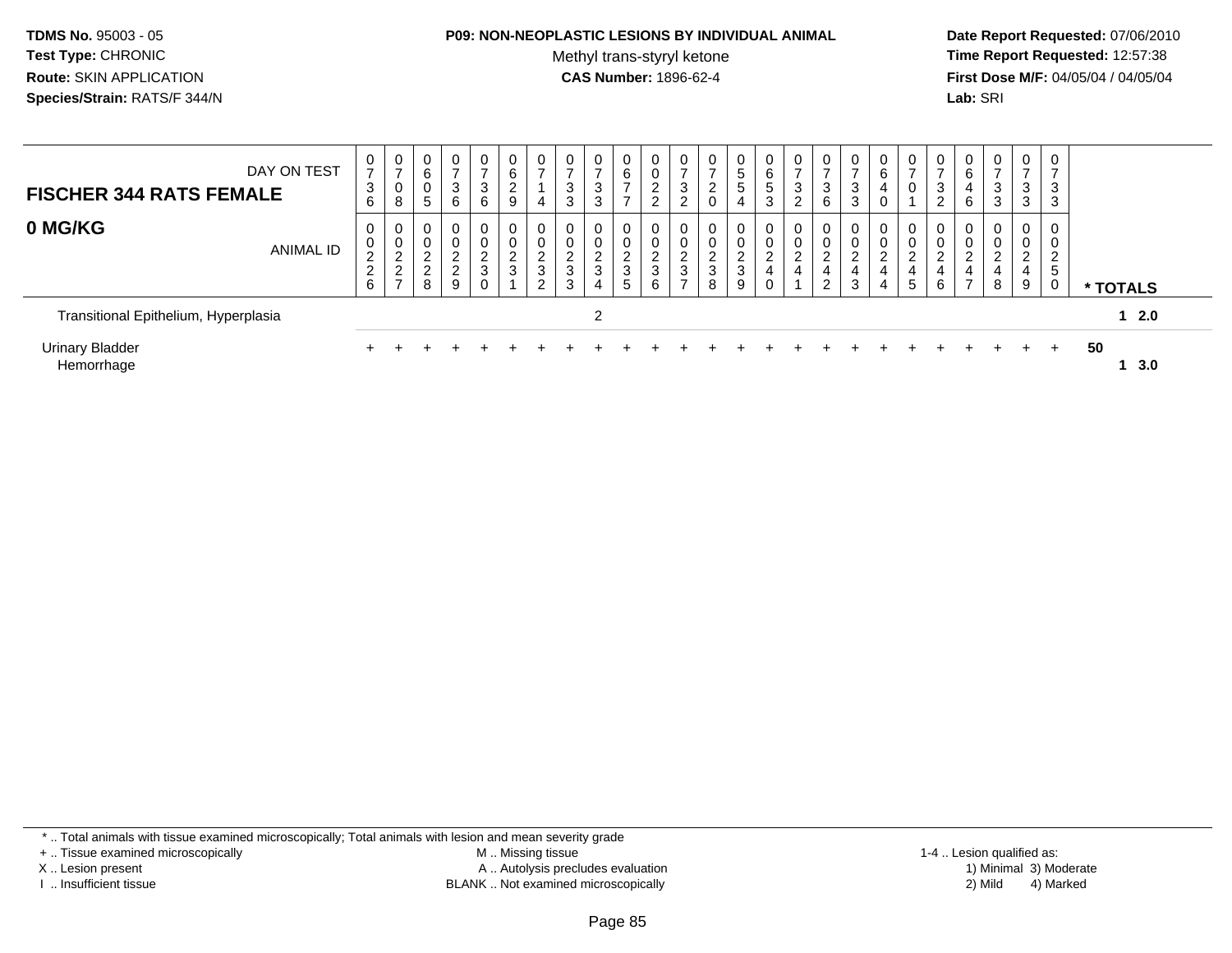#### **P09: NON-NEOPLASTIC LESIONS BY INDIVIDUAL ANIMAL**Methyl trans-styryl ketone<br>CAS Number: 1896-62-4

 **Date Report Requested:** 07/06/2010 **Time Report Requested:** 12:57:38 **First Dose M/F:** 04/05/04 / 04/05/04<br>**Lab:** SRI **Lab:** SRI

| DAY ON TEST<br><b>FISCHER 344 RATS FEMALE</b><br><b>10 MG/KG</b>                                                                                                                                                                                                                         | $\frac{0}{7}$<br>$^3$ 6<br>$\pmb{0}$       | $\begin{array}{c} 0 \\ 7 \end{array}$<br>$_4^2$<br>0         | $\begin{array}{c} 0 \\ 3 \\ 7 \end{array}$<br>$\overline{2}$<br>$\boldsymbol{0}$ | $\begin{smallmatrix}0\\7\end{smallmatrix}$<br>$\mathbf 3$<br>$\overline{3}$<br>$\mathbf 0$ | $\frac{0}{7}$<br>3<br>$\,6\,$<br>0 | $\frac{0}{7}$<br>$\mathbf{1}$<br>$\overline{5}$<br>$\pmb{0}$ | $\begin{array}{c} 0 \\ 7 \end{array}$<br>3<br>$6\phantom{1}$<br>$\mathbf 0$ | $\frac{0}{7}$<br>0<br>8<br>0           | $\begin{array}{c} 0 \\ 7 \end{array}$<br>$\pmb{0}$<br>$\mathbf{3}$<br>$\pmb{0}$ | $\frac{0}{7}$<br>$\mathsf 3$<br>$6\phantom{1}$<br>0    | $\frac{0}{7}$<br>$\mathbf{3}$<br>$\mathbf{3}$<br>$\boldsymbol{0}$   | $\frac{0}{7}$<br>$\mathbf{3}$<br>3<br>0                  | $\frac{0}{7}$<br>$\mathbf{1}$<br>$6\phantom{1}$<br>$\pmb{0}$ | $\frac{0}{7}$<br>$\ensuremath{\mathsf{3}}$<br>$6\overline{6}$<br>$\pmb{0}$ | $\frac{0}{7}$<br>3<br>$\overline{2}$<br>$\mathbf 0$ | $0$<br>$5$<br>$3$<br>$7$<br>$\mathbf 0$                                | $\begin{array}{c} 0 \\ 5 \end{array}$<br>$\boldsymbol{9}$<br>$\mathbf{1}$<br>$\mathbf 0$ | $\frac{0}{7}$<br>$\mathbf{3}$<br>$6\phantom{a}$<br>$\mathbf 0$ | $_6^0$<br>4<br>$\overline{2}$<br>0 | $_{6}^{\rm 0}$<br>$\mathsf 3$<br>$\overline{2}$<br>0   | $\frac{0}{7}$<br>$\ensuremath{\mathsf{3}}$<br>$\mathbf{3}$<br>$\mathbf 0$ | $\begin{array}{c} 0 \\ 5 \\ 7 \end{array}$<br>8<br>$\mathbf 0$ | $\begin{array}{c} 0 \\ 7 \end{array}$<br>$\ensuremath{\mathsf{3}}$<br>$\,6\,$<br>$\pmb{0}$ | $_{\rm 6}^{\rm 0}$<br>$\overline{2}$<br>$\overline{4}$<br>0 | $\begin{smallmatrix}0\0\0\end{smallmatrix}$<br>6<br>$\overline{2}$<br>$\mathbf 0$ |                         |
|------------------------------------------------------------------------------------------------------------------------------------------------------------------------------------------------------------------------------------------------------------------------------------------|--------------------------------------------|--------------------------------------------------------------|----------------------------------------------------------------------------------|--------------------------------------------------------------------------------------------|------------------------------------|--------------------------------------------------------------|-----------------------------------------------------------------------------|----------------------------------------|---------------------------------------------------------------------------------|--------------------------------------------------------|---------------------------------------------------------------------|----------------------------------------------------------|--------------------------------------------------------------|----------------------------------------------------------------------------|-----------------------------------------------------|------------------------------------------------------------------------|------------------------------------------------------------------------------------------|----------------------------------------------------------------|------------------------------------|--------------------------------------------------------|---------------------------------------------------------------------------|----------------------------------------------------------------|--------------------------------------------------------------------------------------------|-------------------------------------------------------------|-----------------------------------------------------------------------------------|-------------------------|
| <b>ANIMAL ID</b>                                                                                                                                                                                                                                                                         | $\pmb{0}$<br>$\frac{2}{5}$<br>$\mathbf{1}$ | $\begin{array}{c} 0 \\ 2 \\ 5 \end{array}$<br>$\overline{c}$ | $\begin{array}{c} 0 \\ 2 \\ 5 \end{array}$<br>$\mathbf{3}$                       | $\begin{array}{c} 0 \\ 2 \\ 5 \end{array}$<br>$\overline{A}$                               | $\mathbf 0$<br>$\frac{2}{5}$<br>5  | $\frac{0}{2}$<br>6                                           | $\pmb{0}$<br>$\overline{c}$<br>5<br>$\overline{7}$                          | 0<br>$\overline{a}$<br>$\sqrt{5}$<br>8 | $\frac{0}{2}$<br>9                                                              | $\mathbf 0$<br>$\boldsymbol{2}$<br>$\,6\,$<br>$\Omega$ | $\begin{smallmatrix} 0\\2 \end{smallmatrix}$<br>6<br>$\overline{1}$ | $\pmb{0}$<br>$\overline{c}$<br>$\,6\,$<br>$\overline{2}$ | $\frac{0}{2}$<br>3                                           | $\begin{array}{c} 0 \\ 2 \\ 6 \end{array}$<br>4                            | $\overline{0}$<br>$\frac{2}{6}$<br>$\overline{5}$   | $\begin{array}{c} 0 \\ 2 \\ 6 \end{array}$<br>6                        | $\begin{smallmatrix} 0\\2 \end{smallmatrix}$<br>6<br>$\overline{7}$                      | $\begin{smallmatrix} 0\\2 \end{smallmatrix}$<br>$\,6\,$<br>8   | $\bf{0}$<br>$\frac{2}{6}$<br>9     | $\begin{array}{c} 0 \\ 2 \\ 7 \end{array}$<br>$\Omega$ | $\begin{array}{c} 0 \\ 2 \\ 7 \end{array}$                                | $\begin{array}{c} 0 \\ 2 \\ 7 \end{array}$<br>$\overline{2}$   | $\begin{array}{c} 0 \\ 2 \\ 7 \end{array}$<br>3                                            | $\mathbf 0$<br>$\frac{2}{7}$<br>$\overline{4}$              | $\overline{0}$<br>$\frac{2}{7}$<br>$5\phantom{.0}$                                | females<br>$($ cont $)$ |
| <b>ALIMENTARY SYSTEM</b>                                                                                                                                                                                                                                                                 |                                            |                                                              |                                                                                  |                                                                                            |                                    |                                                              |                                                                             |                                        |                                                                                 |                                                        |                                                                     |                                                          |                                                              |                                                                            |                                                     |                                                                        |                                                                                          |                                                                |                                    |                                                        |                                                                           |                                                                |                                                                                            |                                                             |                                                                                   |                         |
| Esophagus                                                                                                                                                                                                                                                                                |                                            |                                                              |                                                                                  |                                                                                            |                                    |                                                              |                                                                             |                                        |                                                                                 |                                                        |                                                                     |                                                          |                                                              |                                                                            |                                                     |                                                                        |                                                                                          |                                                                |                                    |                                                        |                                                                           |                                                                |                                                                                            |                                                             |                                                                                   |                         |
| Intestine Large, Cecum<br>Edema                                                                                                                                                                                                                                                          |                                            | 3                                                            |                                                                                  |                                                                                            |                                    |                                                              |                                                                             |                                        |                                                                                 |                                                        |                                                                     |                                                          |                                                              |                                                                            |                                                     |                                                                        |                                                                                          |                                                                |                                    |                                                        |                                                                           |                                                                |                                                                                            |                                                             | $\ddot{}$                                                                         |                         |
| Intestine Large, Colon                                                                                                                                                                                                                                                                   |                                            |                                                              |                                                                                  |                                                                                            |                                    |                                                              |                                                                             |                                        |                                                                                 |                                                        |                                                                     |                                                          |                                                              |                                                                            |                                                     |                                                                        |                                                                                          |                                                                |                                    |                                                        |                                                                           |                                                                |                                                                                            |                                                             | $^{+}$                                                                            |                         |
| Intestine Large, Rectum                                                                                                                                                                                                                                                                  |                                            |                                                              |                                                                                  |                                                                                            |                                    |                                                              |                                                                             |                                        |                                                                                 |                                                        |                                                                     |                                                          |                                                              |                                                                            |                                                     |                                                                        |                                                                                          |                                                                |                                    |                                                        |                                                                           |                                                                |                                                                                            |                                                             | $\overline{+}$                                                                    |                         |
| Intestine Small, Duodenum                                                                                                                                                                                                                                                                |                                            |                                                              |                                                                                  |                                                                                            |                                    |                                                              |                                                                             |                                        |                                                                                 |                                                        |                                                                     |                                                          |                                                              |                                                                            |                                                     |                                                                        |                                                                                          |                                                                |                                    |                                                        |                                                                           |                                                                |                                                                                            |                                                             |                                                                                   |                         |
| Intestine Small, Ileum                                                                                                                                                                                                                                                                   |                                            |                                                              |                                                                                  |                                                                                            |                                    |                                                              |                                                                             |                                        |                                                                                 |                                                        |                                                                     |                                                          |                                                              |                                                                            |                                                     |                                                                        |                                                                                          |                                                                |                                    |                                                        |                                                                           |                                                                |                                                                                            |                                                             | $\overline{1}$                                                                    |                         |
| Intestine Small, Jejunum                                                                                                                                                                                                                                                                 |                                            |                                                              |                                                                                  |                                                                                            |                                    |                                                              |                                                                             |                                        |                                                                                 |                                                        |                                                                     |                                                          |                                                              |                                                                            |                                                     |                                                                        |                                                                                          |                                                                |                                    |                                                        |                                                                           |                                                                |                                                                                            | $\ddot{}$                                                   | $+$                                                                               |                         |
| Liver<br>Angiectasis                                                                                                                                                                                                                                                                     |                                            |                                                              |                                                                                  |                                                                                            |                                    |                                                              |                                                                             |                                        |                                                                                 |                                                        |                                                                     |                                                          |                                                              |                                                                            |                                                     |                                                                        |                                                                                          |                                                                | $\overline{2}$                     |                                                        |                                                                           |                                                                |                                                                                            |                                                             |                                                                                   |                         |
| <b>Basophilic Focus</b><br>Clear Cell Focus<br>Degeneration, Cystic<br><b>Eosinophilic Focus</b><br>Hematopoietic Cell Proliferation<br>Hemorrhage<br>Hepatodiaphragmatic Nodule<br>Infiltration Cellular, Mixed Cell<br><b>Mixed Cell Focus</b><br>Necrosis, Focal<br>Necrosis, Diffuse | X                                          |                                                              |                                                                                  | X<br>$\mathsf{X}$<br>$\mathbf{1}$                                                          | X<br>$\boldsymbol{\mathsf{X}}$     | $\mathsf{X}$<br>$X$ $X$                                      | $\times$<br>$\sf X$<br>$\overline{c}$                                       | $X \times$                             | $\overline{1}$                                                                  |                                                        | X<br>$\mathsf X$                                                    | $\mathsf{X}$                                             | $\mathsf{X}$<br>3<br>-1<br>3<br>2                            | $\mathsf{X}$<br>$\boldsymbol{\mathsf{X}}$<br>X                             | $\mathsf{X}$                                        | $\mathsf{X}$<br>$\boldsymbol{\mathsf{X}}$<br>$\boldsymbol{\mathsf{X}}$ | X<br>X<br>X                                                                              | $\times$                                                       | $\mathsf{X}$                       | $\mathsf{X}$<br>$X$ $X$ $X$                            |                                                                           |                                                                | $X$ $X$ $X$ $X$                                                                            |                                                             |                                                                                   |                         |

\* .. Total animals with tissue examined microscopically; Total animals with lesion and mean severity grade

+ .. Tissue examined microscopically

X .. Lesion present

I .. Insufficient tissue

M .. Missing tissue

A .. Autolysis precludes evaluation

BLANK .. Not examined microscopically 2) Mild 4) Marked

1-4 .. Lesion qualified as: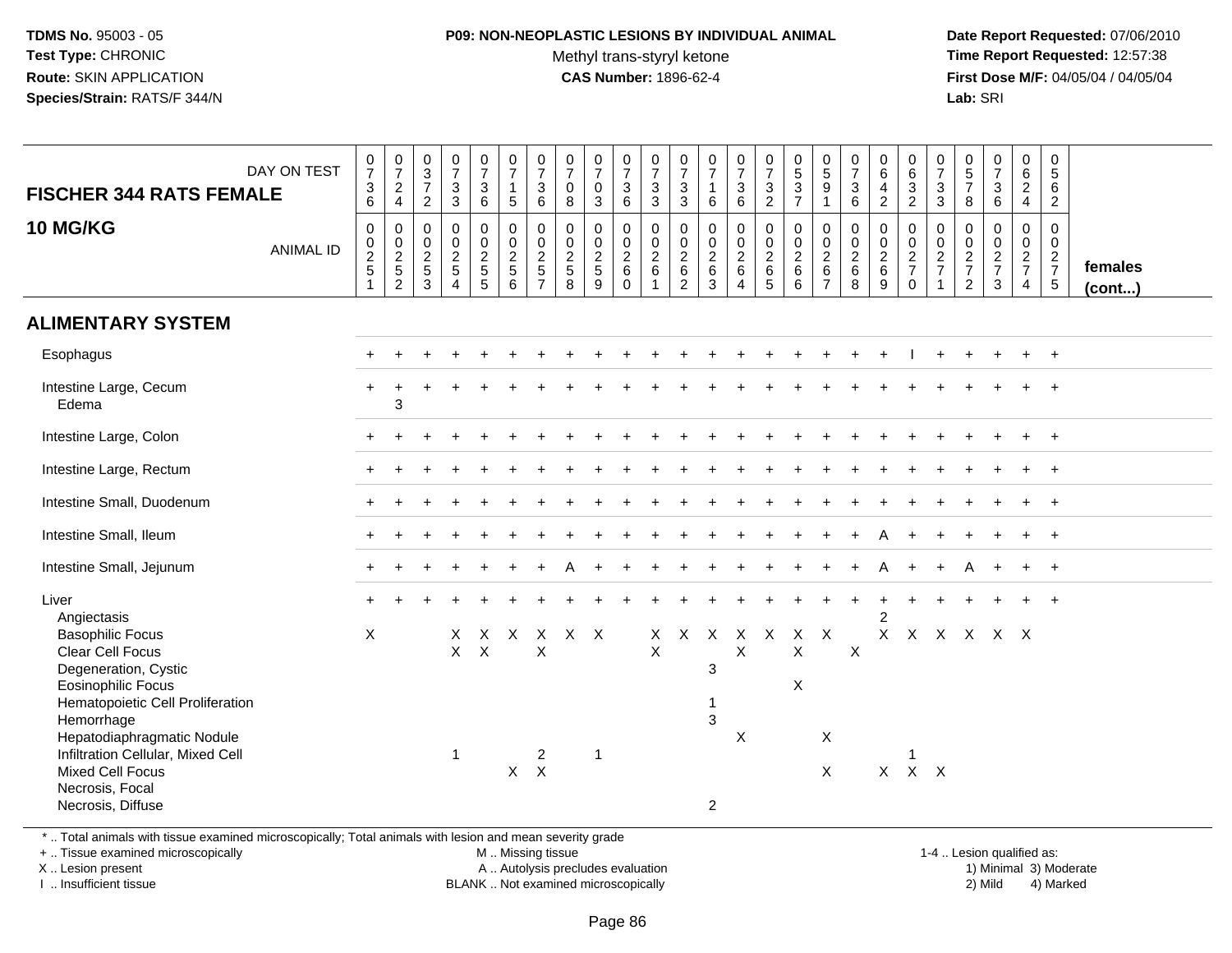#### **P09: NON-NEOPLASTIC LESIONS BY INDIVIDUAL ANIMAL**Methyl trans-styryl ketone<br>CAS Number: 1896-62-4

 **Date Report Requested:** 07/06/2010 **Time Report Requested:** 12:57:38 **First Dose M/F:** 04/05/04 / 04/05/04 Lab: SRI **Lab:** SRI

| DAY ON TEST<br><b>FISCHER 344 RATS FEMALE</b>                                                                                                                                           | $\frac{0}{7}$<br>$\begin{array}{c} 3 \\ 6 \end{array}$ | $\begin{array}{c} 0 \\ 7 \end{array}$<br>$\frac{2}{4}$ | $_{3}^{\rm 0}$<br>$\overline{7}$<br>$\overline{2}$ | $\frac{0}{7}$<br>$\sqrt{3}$<br>$\mathbf{3}$                 | $\frac{0}{7}$<br>3<br>6         | $\begin{smallmatrix}0\\7\end{smallmatrix}$<br>$\mathbf{1}$<br>5 | $\begin{array}{c} 0 \\ 7 \end{array}$<br>3<br>$6\phantom{1}$ | $\frac{0}{7}$<br>0<br>8                          | $\begin{array}{c} 0 \\ 7 \end{array}$<br>$\mathbf 0$<br>$\mathbf{3}$ | $\frac{0}{7}$<br>3<br>$\,6\,$                 | $\begin{array}{c} 0 \\ 7 \end{array}$<br>$\ensuremath{\mathsf{3}}$<br>$\mathbf{3}$ | $\frac{0}{7}$<br>3<br>3                | $\begin{smallmatrix}0\\7\end{smallmatrix}$<br>$\mathbf{1}$<br>6 | $\frac{0}{7}$<br>$\mathfrak{S}$<br>6 | $\begin{smallmatrix}0\\7\end{smallmatrix}$<br>3<br>$\overline{2}$ | $0$<br>$5$<br>$3$<br>$7$            | $\begin{array}{c} 0 \\ 5 \end{array}$<br>9<br>$\overline{1}$ | $\begin{array}{c} 0 \\ 7 \end{array}$<br>$\mathbf{3}$<br>6 | $_6^0$<br>$\overline{4}$<br>$\overline{2}$        | $_{6}^{\rm 0}$<br>$\frac{3}{2}$     | $\frac{0}{7}$<br>3<br>3                   | $\begin{array}{c} 0 \\ 5 \end{array}$<br>$\overline{7}$<br>8 | $\begin{smallmatrix}0\\7\end{smallmatrix}$<br>$\begin{array}{c} 3 \\ 6 \end{array}$ | $\begin{array}{c} 0 \\ 6 \end{array}$<br>$\overline{a}$<br>$\overline{4}$ | $\begin{array}{c} 0 \\ 5 \end{array}$<br>6<br>$\overline{2}$ |                   |
|-----------------------------------------------------------------------------------------------------------------------------------------------------------------------------------------|--------------------------------------------------------|--------------------------------------------------------|----------------------------------------------------|-------------------------------------------------------------|---------------------------------|-----------------------------------------------------------------|--------------------------------------------------------------|--------------------------------------------------|----------------------------------------------------------------------|-----------------------------------------------|------------------------------------------------------------------------------------|----------------------------------------|-----------------------------------------------------------------|--------------------------------------|-------------------------------------------------------------------|-------------------------------------|--------------------------------------------------------------|------------------------------------------------------------|---------------------------------------------------|-------------------------------------|-------------------------------------------|--------------------------------------------------------------|-------------------------------------------------------------------------------------|---------------------------------------------------------------------------|--------------------------------------------------------------|-------------------|
| <b>10 MG/KG</b><br><b>ANIMAL ID</b>                                                                                                                                                     | 0<br>$\begin{array}{c} 0 \\ 2 \\ 5 \end{array}$        | 0<br>$\frac{0}{2}$<br>$\overline{c}$                   | 0<br>$\mathbf 0$<br>$\frac{2}{5}$<br>3             | $\mathbf 0$<br>$\pmb{0}$<br>$\frac{2}{5}$<br>$\overline{4}$ | 0<br>$\mathbf 0$<br>$rac{2}{5}$ | $\pmb{0}$<br>$0$<br>$5$<br>$6$                                  | $\mathbf 0$<br>$0$<br>$2$<br>$5$<br>$7$                      | $\mathbf 0$<br>$\mathbf 0$<br>$\frac{2}{5}$<br>8 | $\mathbf 0$<br>$\frac{0}{2}$<br>9                                    | 0<br>$\mathbf 0$<br>$\frac{2}{6}$<br>$\Omega$ | $\pmb{0}$<br>$\frac{0}{2}$ 6<br>$\overline{1}$                                     | 0<br>$\mathbf 0$<br>$\frac{2}{6}$<br>2 | $\mathbf 0$<br>$\begin{array}{c} 0 \\ 2 \\ 6 \\ 3 \end{array}$  | 0<br>$\frac{0}{2}$<br>$\Delta$       | 0<br>$\begin{array}{c} 0 \\ 2 \\ 6 \\ 5 \end{array}$              | $\mathbf 0$<br>$\frac{0}{2}$ 6<br>6 | 0<br>$\mathbf 0$<br>$\sqrt{2}$<br>6<br>$\overline{7}$        | $\mathbf 0$<br>$\pmb{0}$<br>$\frac{2}{6}$<br>8             | $\mathbf{0}$<br>$\mathbf 0$<br>$\frac{2}{6}$<br>9 | 0<br>$\frac{0}{2}$<br>7<br>$\Omega$ | 0<br>$\mathsf{O}\xspace$<br>$\frac{2}{7}$ | $\mathbf 0$<br>$\pmb{0}$<br>$\frac{2}{7}$<br>$\overline{2}$  | $\mathbf 0$<br>$\frac{0}{2}$<br>3                                                   | 0<br>$\overline{0}$<br>$rac{2}{7}$<br>4                                   | 0<br>$\mathbf 0$<br>$\frac{2}{7}$<br>$\overline{5}$          | females<br>(cont) |
| Bile Duct, Hyperplasia<br>Centrilobular, Necrosis<br>Hepatocyte, Hyperplasia, Focal<br>Hepatocyte, Vacuolization Cytoplasmic<br>Kupffer Cell, Hyperplasia<br>Kupffer Cell, Pigmentation |                                                        | -1<br>$\mathbf{3}$                                     |                                                    | $\overline{2}$                                              |                                 |                                                                 |                                                              |                                                  |                                                                      | 3                                             |                                                                                    |                                        | 3<br>3                                                          |                                      |                                                                   | $\overline{1}$                      | 4                                                            |                                                            |                                                   |                                     |                                           |                                                              | $\overline{2}$                                                                      | $\overline{c}$                                                            | $\overline{c}$<br>$\overline{a}$                             |                   |
| Mesentery<br>Fat, Necrosis                                                                                                                                                              |                                                        | $\ddot{}$<br>3                                         |                                                    | $\ddot{}$<br>3                                              | $\ddot{}$<br>$\mathbf{3}$       | $\ddot{}$<br>3                                                  |                                                              |                                                  |                                                                      | $\ddot{}$<br>$\overline{4}$                   | $\ddot{}$<br>$\mathbf{3}$                                                          |                                        |                                                                 | $\ddot{}$<br>3                       |                                                                   |                                     | $\ddot{}$<br>$\mathbf{3}$                                    |                                                            |                                                   | $\overline{4}$                      |                                           | $\ddot{}$<br>3                                               | $\ddot{}$<br>$\overline{2}$                                                         |                                                                           |                                                              |                   |
| Pancreas<br>Atrophy<br>Cyst<br>Acinus, Cytoplasmic Alteration<br>Acinus, Hyperplasia, Focal                                                                                             | X                                                      |                                                        |                                                    | $\overline{c}$<br>$\mathsf{X}$                              |                                 | $\mathsf X$                                                     |                                                              |                                                  |                                                                      | $\pmb{\times}$                                |                                                                                    |                                        |                                                                 | $\overline{2}$                       | X                                                                 |                                     | $X$ $X$                                                      |                                                            | 1                                                 |                                     |                                           |                                                              |                                                                                     |                                                                           | $\ddot{}$<br>$\boldsymbol{\mathsf{X}}$                       |                   |
| Salivary Glands<br>Atrophy                                                                                                                                                              |                                                        |                                                        |                                                    |                                                             |                                 |                                                                 |                                                              |                                                  |                                                                      |                                               |                                                                                    |                                        |                                                                 |                                      |                                                                   |                                     |                                                              |                                                            |                                                   |                                     |                                           |                                                              |                                                                                     |                                                                           | $\ddot{}$                                                    |                   |
| Stomach, Forestomach<br>Edema<br>Hyperplasia<br>Inflammation, Chronic Active<br>Ulcer                                                                                                   | +                                                      | $\overline{2}$<br>3                                    |                                                    |                                                             |                                 |                                                                 |                                                              |                                                  | 3<br>$\mathbf{3}$<br>4                                               |                                               |                                                                                    |                                        |                                                                 |                                      |                                                                   |                                     | $\ensuremath{\mathsf{3}}$<br>3                               |                                                            |                                                   |                                     |                                           |                                                              |                                                                                     |                                                                           |                                                              |                   |
| Epithelium, Hyperplasia                                                                                                                                                                 |                                                        |                                                        |                                                    |                                                             |                                 |                                                                 |                                                              |                                                  | 3                                                                    |                                               |                                                                                    |                                        |                                                                 |                                      |                                                                   |                                     | 3                                                            |                                                            |                                                   |                                     |                                           |                                                              |                                                                                     |                                                                           |                                                              |                   |
| Stomach, Glandular<br>Edema<br>Erosion<br>Ulcer                                                                                                                                         |                                                        | $\overline{c}$<br>$\overline{1}$                       |                                                    |                                                             |                                 | 1                                                               |                                                              |                                                  |                                                                      |                                               |                                                                                    |                                        |                                                                 |                                      |                                                                   |                                     | $\overline{2}$                                               |                                                            |                                                   |                                     |                                           |                                                              |                                                                                     |                                                                           | $\overline{c}$                                               |                   |

\* .. Total animals with tissue examined microscopically; Total animals with lesion and mean severity grade

+ .. Tissue examined microscopically

X .. Lesion present

I .. Insufficient tissue

 M .. Missing tissueA .. Autolysis precludes evaluation

 1-4 .. Lesion qualified as: BLANK .. Not examined microscopically 2) Mild 4) Marked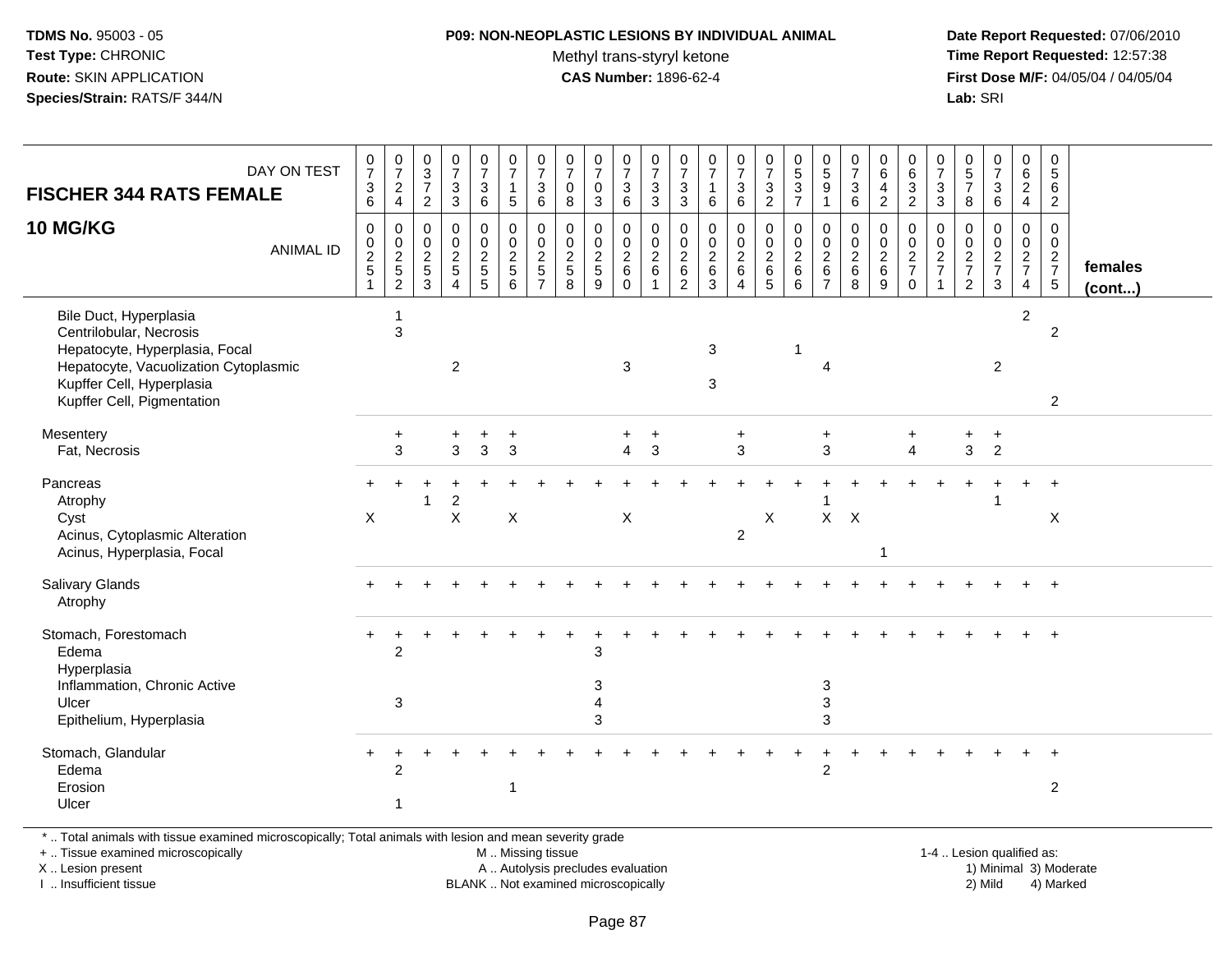### **P09: NON-NEOPLASTIC LESIONS BY INDIVIDUAL ANIMAL**

Methyl trans-styryl ketone<br>CAS Number: 1896-62-4

 **Date Report Requested:** 07/06/2010 **Time Report Requested:** 12:57:38 **First Dose M/F:** 04/05/04 / 04/05/04<br>Lab: SRI **Lab:** SRI

| DAY ON TEST<br><b>FISCHER 344 RATS FEMALE</b>                                                                                                                                                 | $\frac{0}{7}$<br>$\frac{3}{6}$                                          | $\frac{0}{7}$<br>$_4^2$                      | $\begin{array}{c} 0 \\ 3 \\ 7 \end{array}$<br>$\sqrt{2}$                     | $\frac{0}{7}$<br>$_3^3$                                                  | $\frac{0}{7}$<br>3<br>$\,6\,$                       | $\frac{0}{7}$<br>$\mathbf{1}$<br>$5\phantom{.0}$ | $\frac{0}{7}$<br>$\ensuremath{\mathsf{3}}$<br>$6\phantom{1}$        | 0<br>$\overline{7}$<br>$\pmb{0}$<br>8                           | $\frac{0}{7}$<br>$\pmb{0}$<br>$\overline{3}$                             | $\frac{0}{7}$<br>3<br>$\,6\,$                         | $\begin{array}{c} 0 \\ 7 \end{array}$<br>$\frac{3}{3}$                   | $\frac{0}{7}$<br>$\ensuremath{\mathsf{3}}$<br>$\mathfrak{S}$    | $\frac{0}{7}$<br>$\mathbf{1}$<br>$\,6\,$                   | $\frac{0}{7}$<br>$\ensuremath{\mathsf{3}}$<br>$6\overline{6}$           | $\frac{0}{7}$<br>$\frac{3}{2}$                                            | $0$<br>$5$<br>$3$<br>$7$                                   | $\begin{array}{c} 0 \\ 5 \end{array}$<br>$\boldsymbol{9}$<br>$\mathbf{1}$ | $\frac{0}{7}$<br>$\ensuremath{\mathsf{3}}$<br>$\,6\,$    | $_6^0$<br>$\overline{\mathbf{4}}$<br>$\overline{2}$ | $\begin{array}{c} 0 \\ 6 \end{array}$<br>$\frac{3}{2}$ | $\begin{array}{c} 0 \\ 7 \end{array}$<br>$\ensuremath{\mathsf{3}}$<br>$\overline{3}$ | $\begin{array}{c} 0 \\ 5 \\ 7 \end{array}$<br>$\bf8$          | $\begin{array}{c} 0 \\ 7 \end{array}$<br>$\ensuremath{\mathsf{3}}$<br>$\,6\,$ | $\begin{array}{c} 0 \\ 6 \end{array}$<br>$\frac{2}{4}$ | $\begin{array}{c} 0 \\ 5 \end{array}$<br>6<br>$\overline{2}$   |                         |
|-----------------------------------------------------------------------------------------------------------------------------------------------------------------------------------------------|-------------------------------------------------------------------------|----------------------------------------------|------------------------------------------------------------------------------|--------------------------------------------------------------------------|-----------------------------------------------------|--------------------------------------------------|---------------------------------------------------------------------|-----------------------------------------------------------------|--------------------------------------------------------------------------|-------------------------------------------------------|--------------------------------------------------------------------------|-----------------------------------------------------------------|------------------------------------------------------------|-------------------------------------------------------------------------|---------------------------------------------------------------------------|------------------------------------------------------------|---------------------------------------------------------------------------|----------------------------------------------------------|-----------------------------------------------------|--------------------------------------------------------|--------------------------------------------------------------------------------------|---------------------------------------------------------------|-------------------------------------------------------------------------------|--------------------------------------------------------|----------------------------------------------------------------|-------------------------|
| 10 MG/KG<br><b>ANIMAL ID</b>                                                                                                                                                                  | $\pmb{0}$<br>$\begin{array}{c} 0 \\ 2 \\ 5 \end{array}$<br>$\mathbf{1}$ | $\pmb{0}$<br>$\frac{0}{2}$<br>$\overline{2}$ | $\mathbf 0$<br>$\begin{smallmatrix} 0\\2 \end{smallmatrix}$<br>$\frac{1}{3}$ | $\mathbf 0$<br>$\mathbf 0$<br>$\sqrt{2}$<br>$\sqrt{5}$<br>$\overline{4}$ | 0<br>$\mathbf 0$<br>$\overline{c}$<br>$\frac{1}{5}$ | $\pmb{0}$<br>$\frac{0}{2}$<br>6                  | $\pmb{0}$<br>$\mathbf 0$<br>$\boldsymbol{2}$<br>5<br>$\overline{7}$ | $\mathbf 0$<br>$\mathbf 0$<br>$\overline{c}$<br>$\sqrt{5}$<br>8 | $\mathbf 0$<br>$\mathbf 0$<br>$\overline{2}$<br>$\,$ 5 $\,$<br>9         | 0<br>$\mathbf 0$<br>$\sqrt{2}$<br>$\,6\,$<br>$\Omega$ | $\boldsymbol{0}$<br>$\mathbf 0$<br>$\overline{2}$<br>6<br>$\overline{1}$ | 0<br>$\mathbf 0$<br>$\overline{c}$<br>$\,6\,$<br>$\overline{2}$ | $\pmb{0}$<br>$\mathbf 0$<br>$\overline{2}$<br>$\,6\,$<br>3 | $\pmb{0}$<br>$\mathbf 0$<br>$\overline{c}$<br>$\,6\,$<br>$\overline{4}$ | $\mathbf 0$<br>$\mathbf 0$<br>$\overline{2}$<br>$\,6\,$<br>$\overline{5}$ | $\pmb{0}$<br>$\mathbf 0$<br>$\overline{2}$<br>$\,6\,$<br>6 | $\mathbf 0$<br>$\mathbf 0$<br>$\overline{2}$<br>$\,6\,$<br>$\overline{7}$ | $\mathbf 0$<br>$\mathbf 0$<br>$\sqrt{2}$<br>$\,6\,$<br>8 | 0<br>$\mathbf 0$<br>$\overline{c}$<br>$\,6$<br>9    | 0<br>$\mathbf 0$<br>$\frac{2}{7}$<br>$\mathsf{O}$      | $\mathbf 0$<br>$\pmb{0}$<br>$\frac{2}{7}$                                            | $\mathbf 0$<br>$\mathbf 0$<br>$\frac{2}{7}$<br>$\overline{2}$ | $\mathbf 0$<br>$\mathbf 0$<br>$\frac{2}{7}$<br>3                              | 0<br>$\mathbf 0$<br>$\frac{2}{7}$<br>$\overline{4}$    | $\mathbf 0$<br>$\mathbf 0$<br>$\frac{2}{7}$<br>$5\phantom{.0}$ | females<br>$($ cont $)$ |
| <b>CARDIOVASCULAR SYSTEM</b>                                                                                                                                                                  |                                                                         |                                              |                                                                              |                                                                          |                                                     |                                                  |                                                                     |                                                                 |                                                                          |                                                       |                                                                          |                                                                 |                                                            |                                                                         |                                                                           |                                                            |                                                                           |                                                          |                                                     |                                                        |                                                                                      |                                                               |                                                                               |                                                        |                                                                |                         |
| <b>Blood Vessel</b>                                                                                                                                                                           |                                                                         |                                              |                                                                              |                                                                          |                                                     |                                                  |                                                                     |                                                                 |                                                                          |                                                       |                                                                          |                                                                 |                                                            |                                                                         |                                                                           |                                                            |                                                                           |                                                          |                                                     |                                                        |                                                                                      |                                                               |                                                                               |                                                        |                                                                |                         |
| Heart<br>Cardiomyopathy<br>Thrombosis                                                                                                                                                         | 2                                                                       | $\boldsymbol{\Delta}$                        |                                                                              | 3                                                                        | $\overline{2}$                                      | 3                                                |                                                                     | $\overline{2}$                                                  |                                                                          | 3                                                     | $\overline{2}$                                                           |                                                                 | $\overline{2}$                                             |                                                                         | $\overline{2}$                                                            | $\overline{2}$                                             |                                                                           |                                                          | $\mathbf{1}$                                        |                                                        | $\mathbf{1}$                                                                         | $\overline{2}$                                                | $\overline{2}$                                                                | $\overline{1}$                                         | $\overline{c}$                                                 |                         |
| <b>ENDOCRINE SYSTEM</b>                                                                                                                                                                       |                                                                         |                                              |                                                                              |                                                                          |                                                     |                                                  |                                                                     |                                                                 |                                                                          |                                                       |                                                                          |                                                                 |                                                            |                                                                         |                                                                           |                                                            |                                                                           |                                                          |                                                     |                                                        |                                                                                      |                                                               |                                                                               |                                                        |                                                                |                         |
| <b>Adrenal Cortex</b><br><b>Accessory Adrenal Cortical Nodule</b><br>Atrophy                                                                                                                  | $\ddot{}$<br>X                                                          |                                              | X                                                                            |                                                                          | Χ                                                   |                                                  |                                                                     |                                                                 | X                                                                        |                                                       | X                                                                        | X                                                               |                                                            |                                                                         | X                                                                         |                                                            | X                                                                         | $\times$                                                 |                                                     | X                                                      |                                                                                      |                                                               |                                                                               |                                                        | $\ddot{}$<br>X                                                 |                         |
| Degeneration, Fatty<br>Hyperplasia, Focal<br>Hypertrophy, Focal                                                                                                                               | 4<br>3                                                                  | 3                                            |                                                                              | 3                                                                        | $\overline{2}$                                      | $\overline{\mathbf{3}}$                          |                                                                     |                                                                 |                                                                          | 4                                                     | $\overline{2}$<br>$\overline{2}$                                         |                                                                 | 3                                                          |                                                                         | $\overline{2}$                                                            |                                                            |                                                                           | $\mathbf{1}$                                             | 1                                                   |                                                        | -1<br>$\overline{c}$<br>$\overline{1}$                                               | -1<br>-1                                                      |                                                                               |                                                        |                                                                |                         |
| Adrenal Medulla<br>Hyperplasia                                                                                                                                                                |                                                                         |                                              |                                                                              |                                                                          |                                                     |                                                  |                                                                     |                                                                 |                                                                          | 3                                                     |                                                                          |                                                                 |                                                            |                                                                         |                                                                           |                                                            |                                                                           |                                                          |                                                     |                                                        |                                                                                      |                                                               |                                                                               |                                                        |                                                                |                         |
| Islets, Pancreatic<br>Hyperplasia                                                                                                                                                             |                                                                         |                                              |                                                                              | $\mathfrak{p}$                                                           |                                                     |                                                  |                                                                     |                                                                 |                                                                          |                                                       |                                                                          |                                                                 |                                                            |                                                                         |                                                                           |                                                            |                                                                           |                                                          |                                                     |                                                        |                                                                                      |                                                               |                                                                               |                                                        |                                                                |                         |
| Parathyroid Gland                                                                                                                                                                             |                                                                         |                                              |                                                                              |                                                                          |                                                     |                                                  |                                                                     |                                                                 |                                                                          |                                                       |                                                                          |                                                                 |                                                            |                                                                         |                                                                           |                                                            |                                                                           |                                                          |                                                     |                                                        |                                                                                      |                                                               |                                                                               |                                                        |                                                                |                         |
| <b>Pituitary Gland</b><br>Pars Distalis, Angiectasis                                                                                                                                          |                                                                         |                                              |                                                                              |                                                                          |                                                     |                                                  |                                                                     |                                                                 |                                                                          |                                                       |                                                                          |                                                                 |                                                            |                                                                         |                                                                           |                                                            |                                                                           |                                                          |                                                     |                                                        |                                                                                      |                                                               |                                                                               |                                                        |                                                                |                         |
| Pars Distalis, Cyst<br>Pars Distalis, Cytoplasmic Alteration, Focal<br>Pars Distalis, Hyperplasia, Focal<br>Pars Intermedia, Angiectasis                                                      |                                                                         |                                              | $X$ $X$                                                                      |                                                                          |                                                     |                                                  | X<br>3                                                              |                                                                 |                                                                          |                                                       |                                                                          | $\boldsymbol{\mathsf{X}}$<br>$\overline{2}$                     |                                                            |                                                                         |                                                                           |                                                            | $\pmb{\times}$                                                            |                                                          |                                                     | 3                                                      |                                                                                      |                                                               |                                                                               |                                                        | X                                                              |                         |
| *  Total animals with tissue examined microscopically; Total animals with lesion and mean severity grade<br>+  Tissue examined microscopically<br>X  Lesion present<br>I  Insufficient tissue |                                                                         |                                              |                                                                              |                                                                          |                                                     |                                                  | M  Missing tissue                                                   |                                                                 | A  Autolysis precludes evaluation<br>BLANK  Not examined microscopically |                                                       |                                                                          |                                                                 |                                                            |                                                                         |                                                                           |                                                            |                                                                           |                                                          |                                                     |                                                        |                                                                                      |                                                               | 1-4  Lesion qualified as:<br>2) Mild                                          |                                                        | 4) Marked                                                      | 1) Minimal 3) Moderate  |

I .. Insufficient tissue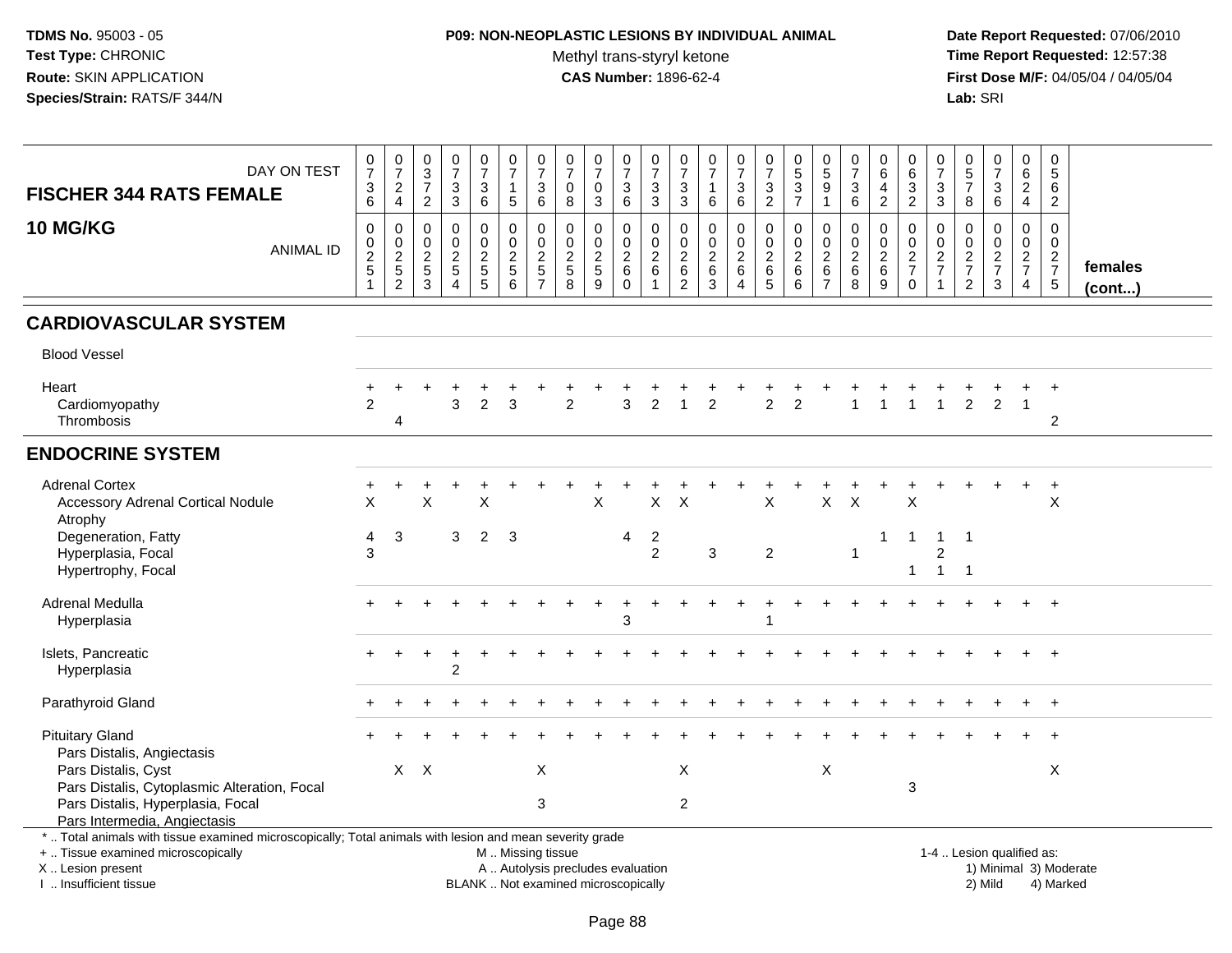# **P09: NON-NEOPLASTIC LESIONS BY INDIVIDUAL ANIMAL**

Methyl trans-styryl ketone<br>CAS Number: 1896-62-4

| DAY ON TEST<br><b>FISCHER 344 RATS FEMALE</b>                                                                                                                                                 | $\frac{0}{7}$<br>$\frac{3}{6}$             | $\begin{array}{c} 0 \\ 7 \end{array}$<br>$\overline{a}$<br>$\overline{4}$ | 0<br>$\mathbf{3}$<br>$\overline{7}$<br>$\overline{2}$ | $\begin{array}{c} 0 \\ 7 \end{array}$<br>$\frac{3}{3}$              | $\pmb{0}$<br>$\overline{7}$<br>$\sqrt{3}$<br>$\,6\,$ | $\frac{0}{7}$<br>$\mathbf{1}$<br>$\sqrt{5}$ | $\begin{array}{c} 0 \\ 7 \end{array}$<br>3<br>$\,6\,$ | 0<br>$\overline{7}$<br>0<br>8                  | $\frac{0}{7}$<br>0<br>3                                                  | 0<br>$\overline{7}$<br>$\frac{3}{6}$   | $\pmb{0}$<br>$\overline{7}$<br>$\frac{3}{3}$                      | 0<br>$\overline{7}$<br>3<br>$\mathbf{3}$ | $\pmb{0}$<br>$\overline{7}$<br>$\mathbf{1}$<br>6         | $\frac{0}{7}$<br>3<br>6                                        | $\frac{0}{7}$<br>$\frac{3}{2}$                   | 0537                                                            | $\pmb{0}$<br>$\sqrt{5}$<br>9<br>1                     | $\frac{0}{7}$<br>$\ensuremath{\mathsf{3}}$<br>$\,6\,$          | 0<br>6<br>4<br>$\overline{2}$                      | $\pmb{0}$<br>$\,6\,$<br>$\ensuremath{\mathsf{3}}$<br>$\overline{2}$ | 0<br>$\overline{7}$<br>3<br>$\mathfrak{S}$          | 0<br>$\frac{5}{7}$<br>8                   | $\frac{0}{7}$<br>$\ensuremath{\mathsf{3}}$<br>6 | $\mathbf 0$<br>6<br>$\overline{2}$<br>$\overline{4}$ | $\pmb{0}$<br>$\overline{5}$<br>6<br>$\overline{2}$                                                          |  |
|-----------------------------------------------------------------------------------------------------------------------------------------------------------------------------------------------|--------------------------------------------|---------------------------------------------------------------------------|-------------------------------------------------------|---------------------------------------------------------------------|------------------------------------------------------|---------------------------------------------|-------------------------------------------------------|------------------------------------------------|--------------------------------------------------------------------------|----------------------------------------|-------------------------------------------------------------------|------------------------------------------|----------------------------------------------------------|----------------------------------------------------------------|--------------------------------------------------|-----------------------------------------------------------------|-------------------------------------------------------|----------------------------------------------------------------|----------------------------------------------------|---------------------------------------------------------------------|-----------------------------------------------------|-------------------------------------------|-------------------------------------------------|------------------------------------------------------|-------------------------------------------------------------------------------------------------------------|--|
| 10 MG/KG<br><b>ANIMAL ID</b>                                                                                                                                                                  | $\pmb{0}$<br>$\frac{0}{2}$<br>$\mathbf{1}$ | 0<br>$\frac{0}{2}$<br>$\overline{2}$                                      | 0<br>0<br>$\boldsymbol{2}$<br>$\,$ 5 $\,$<br>3        | $\pmb{0}$<br>$\mathsf{O}\xspace$<br>$\frac{2}{5}$<br>$\overline{4}$ | 0<br>$\mathbf 0$<br>$\frac{2}{5}$                    | $\mathbf 0$<br>$\mathbf 0$<br>$rac{2}{6}$   | 0<br>$\mathbf 0$<br>$\boldsymbol{2}$<br>$\frac{5}{7}$ | 0<br>$\mathsf{O}\xspace$<br>$\frac{2}{5}$<br>8 | 0<br>$\mathbf 0$<br>$\frac{2}{5}$<br>9                                   | 0<br>$\frac{0}{2}$<br>6<br>$\mathbf 0$ | 0<br>$\mathsf{O}\xspace$<br>$\sqrt{2}$<br>$\,6\,$<br>$\mathbf{1}$ | 0<br>0<br>$\overline{c}$<br>$\,6\,$<br>2 | $\mathbf 0$<br>$\mathbf 0$<br>$\sqrt{2}$<br>$\,6\,$<br>3 | 0<br>$\mathbf 0$<br>$^2\phantom{1}6$<br>$\boldsymbol{\Lambda}$ | 0<br>$\mathbf 0$<br>$\overline{2}$<br>$6\over 5$ | 0<br>$\pmb{0}$<br>$\boldsymbol{2}$<br>$\,6\,$<br>$6\phantom{a}$ | 0<br>0<br>$\overline{c}$<br>$\,6\,$<br>$\overline{7}$ | 0<br>$\mathbf 0$<br>$\begin{array}{c} 2 \\ 6 \end{array}$<br>8 | 0<br>$\mathbf 0$<br>$\overline{c}$<br>$\,6\,$<br>9 | 0<br>$\mathbf 0$<br>$\frac{2}{7}$<br>$\mathbf 0$                    | 0<br>0<br>$\overline{\mathbf{c}}$<br>$\overline{7}$ | 0<br>0<br>$\frac{2}{7}$<br>$\overline{c}$ | 0<br>$\mathsf 0$<br>$\frac{2}{7}$<br>3          | $\mathbf 0$<br>$\mathbf 0$<br>$\frac{2}{7}$<br>4     | $\mathbf 0$<br>$\mathsf{O}\xspace$<br>$\begin{array}{c} 2 \\ 7 \\ 5 \end{array}$<br>females<br>$($ cont $)$ |  |
| Pars Intermedia, Cyst                                                                                                                                                                         |                                            |                                                                           |                                                       |                                                                     |                                                      |                                             | $\pmb{\times}$                                        |                                                |                                                                          |                                        |                                                                   |                                          |                                                          |                                                                |                                                  |                                                                 |                                                       |                                                                |                                                    |                                                                     |                                                     |                                           |                                                 |                                                      |                                                                                                             |  |
| <b>Thyroid Gland</b><br>C-cell, Hyperplasia<br>Follicle, Cyst<br>Follicular Cell, Hyperplasia                                                                                                 |                                            |                                                                           |                                                       |                                                                     |                                                      |                                             | 1                                                     |                                                |                                                                          |                                        |                                                                   |                                          | 2                                                        | $\overline{2}$                                                 |                                                  |                                                                 |                                                       |                                                                |                                                    | 1                                                                   |                                                     |                                           |                                                 |                                                      | $\ddot{}$                                                                                                   |  |
| <b>GENERAL BODY SYSTEM</b>                                                                                                                                                                    |                                            |                                                                           |                                                       |                                                                     |                                                      |                                             |                                                       |                                                |                                                                          |                                        |                                                                   |                                          |                                                          |                                                                |                                                  |                                                                 |                                                       |                                                                |                                                    |                                                                     |                                                     |                                           |                                                 |                                                      |                                                                                                             |  |
| <b>Tissue NOS</b>                                                                                                                                                                             |                                            |                                                                           |                                                       |                                                                     |                                                      |                                             |                                                       |                                                |                                                                          |                                        |                                                                   |                                          |                                                          |                                                                |                                                  |                                                                 |                                                       |                                                                |                                                    |                                                                     |                                                     |                                           |                                                 |                                                      |                                                                                                             |  |
| <b>GENITAL SYSTEM</b>                                                                                                                                                                         |                                            |                                                                           |                                                       |                                                                     |                                                      |                                             |                                                       |                                                |                                                                          |                                        |                                                                   |                                          |                                                          |                                                                |                                                  |                                                                 |                                                       |                                                                |                                                    |                                                                     |                                                     |                                           |                                                 |                                                      |                                                                                                             |  |
| <b>Clitoral Gland</b><br>Cyst<br>Hyperplasia<br>Inflammation, Chronic                                                                                                                         |                                            | $\mathsf X$<br>3                                                          |                                                       |                                                                     |                                                      |                                             |                                                       |                                                |                                                                          |                                        |                                                                   |                                          |                                                          |                                                                |                                                  |                                                                 |                                                       | X<br>3                                                         |                                                    |                                                                     |                                                     |                                           |                                                 |                                                      |                                                                                                             |  |
| Ovary<br>Cyst                                                                                                                                                                                 |                                            | $\ddot{}$                                                                 |                                                       |                                                                     |                                                      |                                             |                                                       |                                                |                                                                          |                                        |                                                                   |                                          | X                                                        |                                                                | $\sf X$                                          |                                                                 |                                                       | X                                                              |                                                    |                                                                     |                                                     |                                           |                                                 | $\ddot{}$                                            | $\ddot{}$<br>X                                                                                              |  |
| <b>Uterus</b><br>Hyperplasia, Cystic                                                                                                                                                          |                                            |                                                                           |                                                       |                                                                     |                                                      |                                             | 3                                                     |                                                |                                                                          |                                        |                                                                   | 2                                        |                                                          |                                                                |                                                  |                                                                 |                                                       |                                                                |                                                    |                                                                     |                                                     |                                           |                                                 |                                                      | $\ddot{}$                                                                                                   |  |
| Vagina<br>Cyst                                                                                                                                                                                |                                            |                                                                           |                                                       |                                                                     |                                                      | $+$                                         |                                                       | $\ddot{}$<br>X                                 | $\overline{+}$                                                           |                                        |                                                                   |                                          |                                                          |                                                                |                                                  |                                                                 | $+$                                                   |                                                                |                                                    |                                                                     | $\ddot{}$                                           |                                           |                                                 |                                                      |                                                                                                             |  |
| <b>HEMATOPOIETIC SYSTEM</b>                                                                                                                                                                   |                                            |                                                                           |                                                       |                                                                     |                                                      |                                             |                                                       |                                                |                                                                          |                                        |                                                                   |                                          |                                                          |                                                                |                                                  |                                                                 |                                                       |                                                                |                                                    |                                                                     |                                                     |                                           |                                                 |                                                      |                                                                                                             |  |
| <b>Bone Marrow</b><br>Angiectasis                                                                                                                                                             |                                            |                                                                           |                                                       |                                                                     |                                                      |                                             |                                                       |                                                |                                                                          |                                        |                                                                   |                                          |                                                          |                                                                |                                                  |                                                                 | 3                                                     |                                                                |                                                    |                                                                     |                                                     |                                           |                                                 |                                                      | $+$                                                                                                         |  |
| *  Total animals with tissue examined microscopically; Total animals with lesion and mean severity grade<br>+  Tissue examined microscopically<br>X  Lesion present<br>I  Insufficient tissue |                                            |                                                                           |                                                       |                                                                     |                                                      | M  Missing tissue                           |                                                       |                                                | A  Autolysis precludes evaluation<br>BLANK  Not examined microscopically |                                        |                                                                   |                                          |                                                          |                                                                |                                                  |                                                                 |                                                       |                                                                |                                                    |                                                                     |                                                     |                                           | 1-4  Lesion qualified as:<br>2) Mild            |                                                      | 1) Minimal 3) Moderate<br>4) Marked                                                                         |  |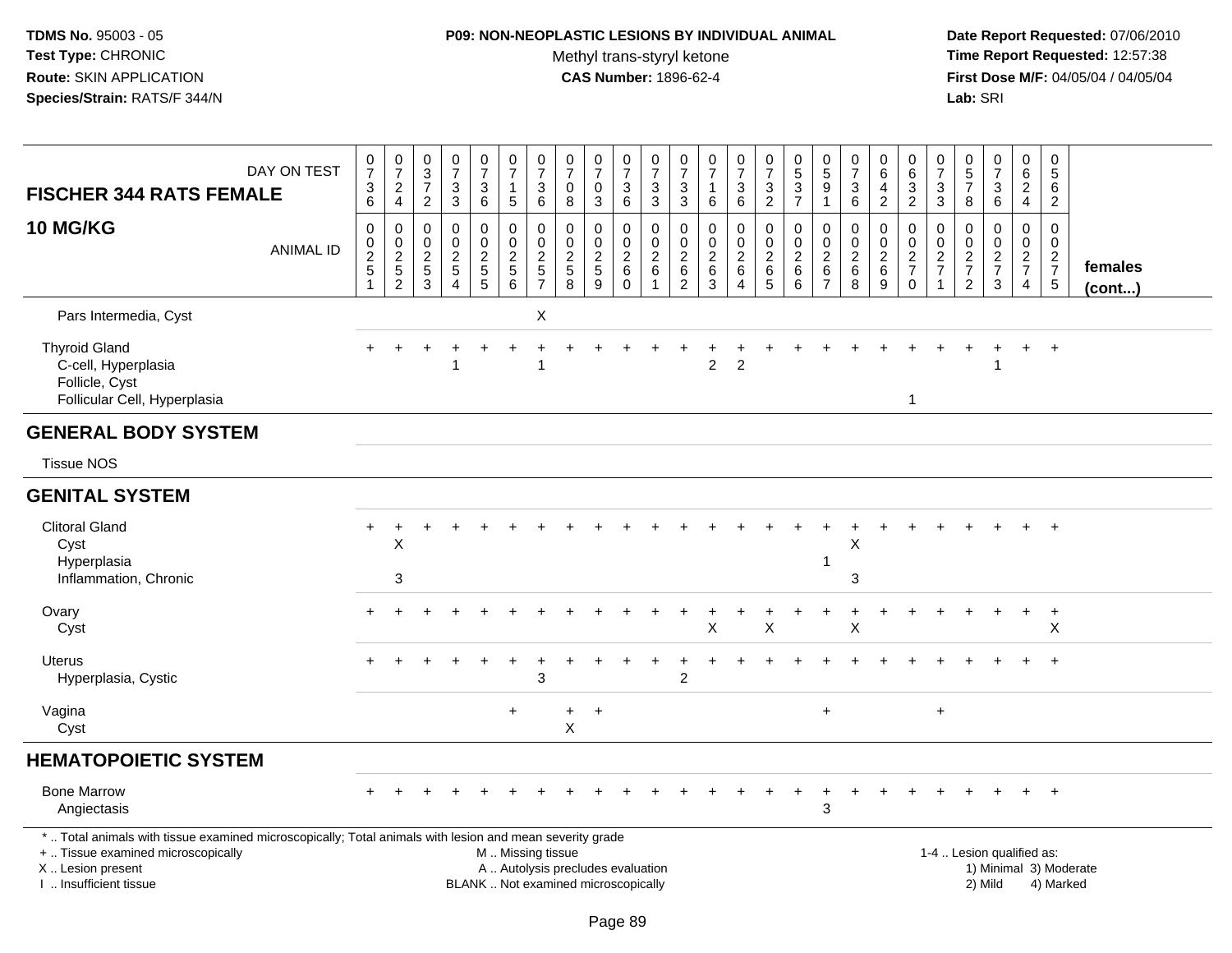### **P09: NON-NEOPLASTIC LESIONS BY INDIVIDUAL ANIMAL**

Methyl trans-styryl ketone<br>CAS Number: 1896-62-4

 **Date Report Requested:** 07/06/2010 **Time Report Requested:** 12:57:38 **First Dose M/F:** 04/05/04 / 04/05/04<br>Lab: SRI **Lab:** SRI

| <b>FISCHER 344 RATS FEMALE</b>                                                                                                                                      | DAY ON TEST      | $\pmb{0}$<br>$\overline{7}$<br>3<br>6 | $\pmb{0}$<br>$\overline{7}$<br>$\overline{c}$<br>$\overline{4}$ | $\pmb{0}$<br>$\frac{3}{7}$<br>$\overline{2}$                                  | $\pmb{0}$<br>$\overline{7}$<br>3<br>$\sqrt{3}$                | $\pmb{0}$<br>$\overline{7}$<br>3<br>$\,6\,$                    | $\pmb{0}$<br>$\overline{7}$<br>$\mathbf{1}$<br>$\sqrt{5}$ | 0<br>$\overline{7}$<br>3<br>6                             | $\pmb{0}$<br>$\overline{7}$<br>0<br>$\bf 8$ | $\pmb{0}$<br>$\overline{7}$<br>0<br>3                   | 0<br>$\overline{7}$<br>3<br>6                         | $\pmb{0}$<br>$\overline{7}$<br>$\mathbf{3}$<br>$\overline{3}$                   | 0<br>$\overline{7}$<br>3<br>3                   | 0<br>$\overline{7}$<br>$\mathbf{1}$<br>6                             | $\frac{0}{7}$<br>3<br>6                             | $\pmb{0}$<br>$\overline{7}$<br>$\sqrt{3}$<br>$\overline{2}$      | $\pmb{0}$<br>$\frac{5}{3}$<br>$\overline{7}$                              | $\pmb{0}$<br>$\frac{5}{9}$<br>$\overline{1}$                   | $\pmb{0}$<br>$\overline{7}$<br>$\mathbf{3}$<br>6           | 0<br>$\,6\,$<br>4<br>$\boldsymbol{2}$                      | 0<br>$\,6$<br>$\mathbf{3}$<br>$\overline{c}$          | 0<br>$\overline{7}$<br>3<br>3                            | $\pmb{0}$<br>$\frac{5}{7}$<br>$\bf 8$                      | $\pmb{0}$<br>$\overline{7}$<br>$\ensuremath{\mathsf{3}}$<br>$6\phantom{a}$ | 0<br>$\,6$<br>$\boldsymbol{2}$<br>$\overline{4}$ | $\mathbf 0$<br>$\sqrt{5}$<br>6<br>$\overline{2}$       |                   |
|---------------------------------------------------------------------------------------------------------------------------------------------------------------------|------------------|---------------------------------------|-----------------------------------------------------------------|-------------------------------------------------------------------------------|---------------------------------------------------------------|----------------------------------------------------------------|-----------------------------------------------------------|-----------------------------------------------------------|---------------------------------------------|---------------------------------------------------------|-------------------------------------------------------|---------------------------------------------------------------------------------|-------------------------------------------------|----------------------------------------------------------------------|-----------------------------------------------------|------------------------------------------------------------------|---------------------------------------------------------------------------|----------------------------------------------------------------|------------------------------------------------------------|------------------------------------------------------------|-------------------------------------------------------|----------------------------------------------------------|------------------------------------------------------------|----------------------------------------------------------------------------|--------------------------------------------------|--------------------------------------------------------|-------------------|
| <b>10 MG/KG</b>                                                                                                                                                     | <b>ANIMAL ID</b> | $\Omega$<br>0<br>$\frac{2}{5}$<br>1   | 0<br>0<br>$\frac{2}{5}$<br>$\overline{2}$                       | $\Omega$<br>$\mathbf 0$<br>$\overline{2}$<br>$\overline{5}$<br>$\overline{3}$ | $\mathbf 0$<br>$\mathbf 0$<br>$\frac{2}{5}$<br>$\overline{4}$ | 0<br>$\mathbf 0$<br>$\begin{array}{c} 2 \\ 5 \\ 5 \end{array}$ | $\Omega$<br>$\mathbf 0$<br>$\frac{2}{5}$<br>6             | 0<br>$\mathbf 0$<br>$\overline{2}$<br>5<br>$\overline{7}$ | $\mathbf 0$<br>$\mathbf 0$<br>$\frac{2}{5}$ | $\mathbf{0}$<br>$\mathbf 0$<br>$rac{2}{5}$<br>9         | $\Omega$<br>0<br>$\frac{2}{6}$<br>$\ddot{\mathbf{0}}$ | $\Omega$<br>$\mathbf 0$<br>$\boldsymbol{2}$<br>$\overline{6}$<br>$\overline{1}$ | 0<br>0<br>$\overline{c}$<br>6<br>$\overline{2}$ | $\Omega$<br>$\mathbf 0$<br>$\overline{2}$<br>$\,6$<br>$\overline{3}$ | 0<br>$\mathbf 0$<br>$\frac{2}{6}$<br>$\overline{4}$ | $\Omega$<br>$\mathbf 0$<br>$\overline{2}$<br>6<br>$\overline{5}$ | $\Omega$<br>$\mathbf 0$<br>$\boldsymbol{2}$<br>$\,6\,$<br>$6\overline{6}$ | $\mathbf 0$<br>$\mathbf 0$<br>$^{\,2}_{\,6}$<br>$\overline{7}$ | $\Omega$<br>$\mathbf 0$<br>$\frac{2}{6}$<br>$\overline{8}$ | $\Omega$<br>$\mathbf 0$<br>$\frac{2}{6}$<br>$\overline{9}$ | $\Omega$<br>$\mathbf 0$<br>$\frac{2}{7}$<br>$\pmb{0}$ | $\Omega$<br>$\mathbf 0$<br>$\frac{2}{7}$<br>$\mathbf{1}$ | $\Omega$<br>$\mathbf 0$<br>$\frac{2}{7}$<br>$\overline{c}$ | $\Omega$<br>$\mathbf 0$<br>$\frac{2}{7}$<br>$\sqrt{3}$                     | 0<br>$\mathbf 0$<br>$\frac{2}{7}$<br>4           | $\Omega$<br>$\mathbf 0$<br>$\frac{2}{7}$<br>$\sqrt{5}$ | females<br>(cont) |
| Hyperplasia<br>Infiltration Cellular, Histiocyte<br>Myelofibrosis                                                                                                   |                  | $\overline{2}$                        |                                                                 |                                                                               |                                                               |                                                                |                                                           |                                                           |                                             |                                                         |                                                       |                                                                                 | $\overline{c}$                                  |                                                                      | 3                                                   |                                                                  |                                                                           | 2                                                              |                                                            |                                                            | 2                                                     |                                                          |                                                            |                                                                            |                                                  |                                                        |                   |
| Lymph Node<br>Deep Cervical, Hemorrhage<br>Deep Cervical, Pigmentation<br>Mediastinal, Ectasia<br>Mediastinal, Hemorrhage<br>Mediastinal, Hyperplasia, Lymphoid     |                  |                                       | $\ddot{}$                                                       |                                                                               | $\ddot{}$<br>3<br>$\ensuremath{\mathsf{3}}$                   |                                                                | +<br>$\boldsymbol{2}$<br>3<br>3                           |                                                           |                                             | $\ddot{}$<br>$\mathbf{1}$                               |                                                       |                                                                                 |                                                 |                                                                      | $+$                                                 |                                                                  |                                                                           | $\ddot{}$<br>$\sqrt{2}$                                        |                                                            |                                                            |                                                       |                                                          |                                                            |                                                                            |                                                  |                                                        |                   |
| Mediastinal, Pigmentation<br>Pancreatic, Ectasia<br>Pancreatic, Hemorrhage<br>Pancreatic, Hyperplasia, Histiocytic<br>Pancreatic, Pigmentation                      |                  |                                       |                                                                 |                                                                               | 3                                                             |                                                                | $\mathbf{3}$                                              |                                                           |                                             | $\boldsymbol{2}$<br>$\overline{2}$<br>3<br>$\mathbf{3}$ |                                                       |                                                                                 |                                                 |                                                                      | $\mathbf{3}$                                        |                                                                  |                                                                           | 3                                                              |                                                            |                                                            |                                                       |                                                          |                                                            |                                                                            |                                                  |                                                        |                   |
| Lymph Node, Mandibular<br>Ectasia<br>Hemorrhage<br>Hyperplasia, Lymphoid                                                                                            |                  | м                                     | M                                                               | M                                                                             | м                                                             | м                                                              | $\ddot{}$<br>3<br>2                                       | м                                                         | м                                           | м                                                       | M                                                     | М                                                                               | M                                               | M                                                                    | M                                                   | М                                                                | M                                                                         | м                                                              | M                                                          | M                                                          | M                                                     | М                                                        | M                                                          | M                                                                          | M M                                              |                                                        |                   |
| Lymph Node, Mesenteric<br>Ectasia<br>Hemorrhage<br>Hyperplasia, Histiocytic<br>Hyperplasia, Lymphoid                                                                |                  | 2                                     |                                                                 | $\overline{2}$                                                                |                                                               |                                                                | $\overline{2}$                                            |                                                           | $\overline{2}$                              |                                                         |                                                       |                                                                                 |                                                 | 3                                                                    | 3                                                   |                                                                  |                                                                           | $\mathbf{3}$                                                   |                                                            |                                                            |                                                       | $\boldsymbol{2}$<br>$\overline{1}$<br>$\overline{c}$     | 3                                                          |                                                                            |                                                  |                                                        |                   |
| Pigmentation<br>Spleen<br>Hematopoietic Cell Proliferation                                                                                                          |                  | 3                                     |                                                                 | 1                                                                             | $\overline{2}$                                                |                                                                | $\overline{2}$                                            | $\overline{2}$                                            | $\overline{2}$                              | 3                                                       | 3                                                     |                                                                                 | 1                                               | 3                                                                    | $\overline{c}$                                      | $\overline{2}$                                                   |                                                                           | 3                                                              | $\overline{2}$                                             |                                                            | $\overline{c}$                                        | 3<br>$\overline{1}$                                      |                                                            |                                                                            | $\overline{2}$                                   | $\ddot{}$                                              |                   |
| *  Total animals with tissue examined microscopically; Total animals with lesion and mean severity grade<br>+  Tissue examined microscopically<br>X  Lesion present |                  |                                       |                                                                 |                                                                               |                                                               |                                                                | M  Missing tissue                                         |                                                           |                                             | A  Autolysis precludes evaluation                       |                                                       |                                                                                 |                                                 |                                                                      |                                                     |                                                                  |                                                                           |                                                                |                                                            |                                                            |                                                       |                                                          |                                                            | 1-4  Lesion qualified as:                                                  |                                                  | 1) Minimal 3) Moderate                                 |                   |

I .. Insufficient tissue

BLANK .. Not examined microscopically 2) Mild 4) Marked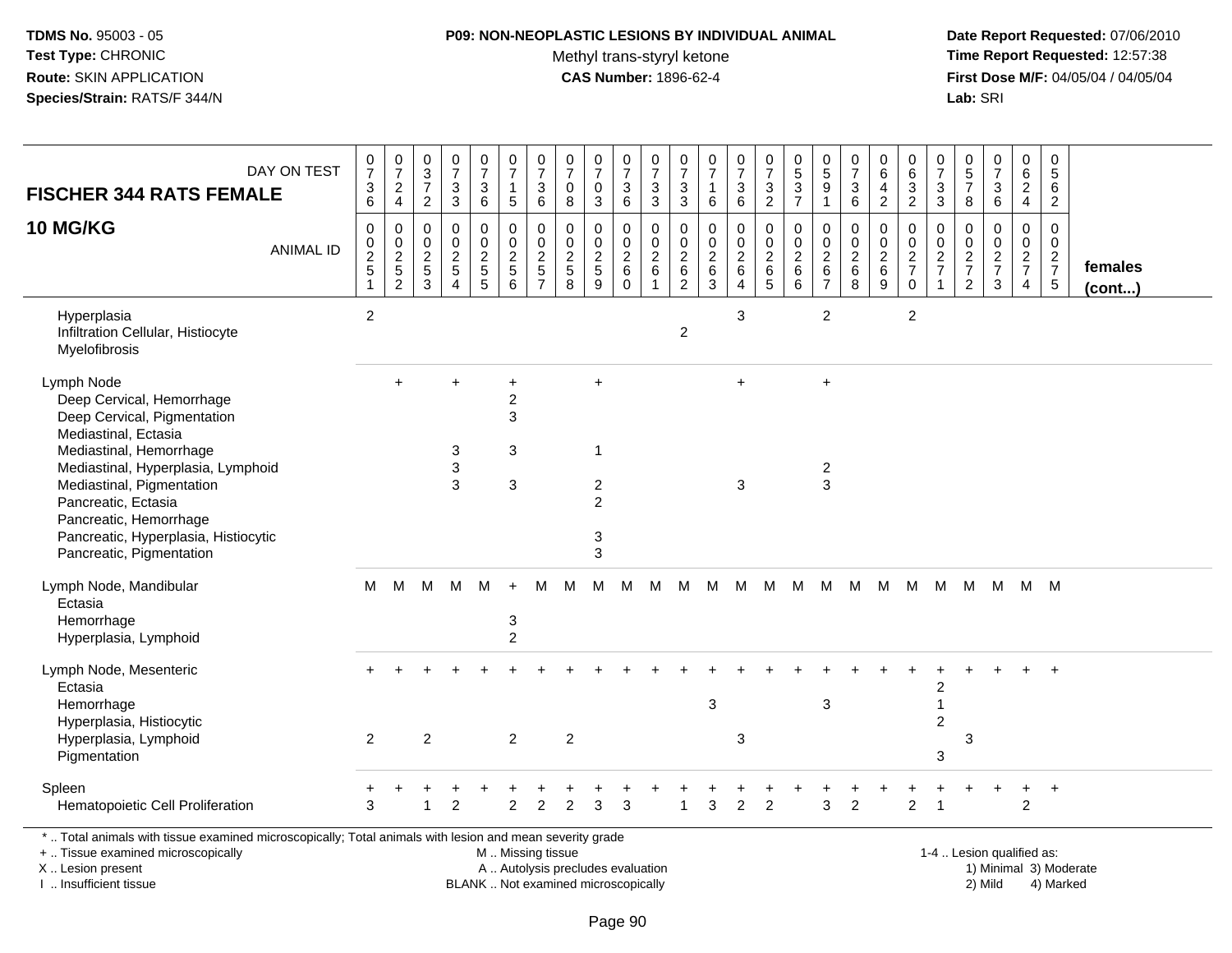#### **P09: NON-NEOPLASTIC LESIONS BY INDIVIDUAL ANIMAL**Methyl trans-styryl ketone<br>CAS Number: 1896-62-4

 **Date Report Requested:** 07/06/2010 **Time Report Requested:** 12:57:38 **First Dose M/F:** 04/05/04 / 04/05/04<br>**Lab:** SRI **Lab:** SRI

| DAY ON TEST<br><b>FISCHER 344 RATS FEMALE</b>                                                                                                  | 0<br>$\overline{7}$<br>$\ensuremath{\mathsf{3}}$<br>6 | $\frac{0}{7}$<br>$\boldsymbol{2}$<br>$\overline{4}$ | 0<br>$\sqrt{3}$<br>$\overline{7}$<br>$\overline{2}$   | $\frac{0}{7}$<br>$\ensuremath{\mathsf{3}}$<br>3                      | $\frac{0}{7}$<br>$\sqrt{3}$<br>6                               | $\pmb{0}$<br>$\overline{7}$<br>1<br>5                        | $\frac{0}{7}$<br>3<br>6                                   | 0<br>$\overline{7}$<br>0<br>8                 | $\frac{0}{7}$<br>0<br>3                     | 0<br>$\overline{7}$<br>$\ensuremath{\mathsf{3}}$<br>6 | $\pmb{0}$<br>$\overline{7}$<br>$\frac{3}{3}$                  | $\boldsymbol{0}$<br>$\boldsymbol{7}$<br>$\sqrt{3}$<br>$\mathbf{3}$ | $\frac{0}{7}$<br>$\mathbf{1}$<br>6                                        | $\begin{smallmatrix}0\\7\end{smallmatrix}$<br>3<br>$\,6\,$ | $\frac{0}{7}$<br>$\ensuremath{\mathsf{3}}$<br>$\overline{2}$ | $\begin{array}{c} 0 \\ 5 \end{array}$<br>3<br>$\overline{7}$ | 0<br>$\,$ 5 $\,$<br>9<br>$\mathbf{1}$        | $\frac{0}{7}$<br>$\mathbf{3}$<br>6                           | $\pmb{0}$<br>$\,6\,$<br>$\overline{\mathbf{4}}$<br>2  | $\pmb{0}$<br>$\,6$<br>$\frac{3}{2}$                      | 0<br>7<br>$\mathbf{3}$<br>3                                          | 0<br>5<br>$\overline{7}$<br>8                                       | $\frac{0}{7}$<br>3<br>6                                     | 0<br>6<br>$\overline{a}$<br>$\overline{4}$ | $\pmb{0}$<br>5<br>6<br>$\overline{2}$              |                   |
|------------------------------------------------------------------------------------------------------------------------------------------------|-------------------------------------------------------|-----------------------------------------------------|-------------------------------------------------------|----------------------------------------------------------------------|----------------------------------------------------------------|--------------------------------------------------------------|-----------------------------------------------------------|-----------------------------------------------|---------------------------------------------|-------------------------------------------------------|---------------------------------------------------------------|--------------------------------------------------------------------|---------------------------------------------------------------------------|------------------------------------------------------------|--------------------------------------------------------------|--------------------------------------------------------------|----------------------------------------------|--------------------------------------------------------------|-------------------------------------------------------|----------------------------------------------------------|----------------------------------------------------------------------|---------------------------------------------------------------------|-------------------------------------------------------------|--------------------------------------------|----------------------------------------------------|-------------------|
| <b>10 MG/KG</b><br><b>ANIMAL ID</b>                                                                                                            | 0<br>0<br>$\frac{2}{5}$                               | 0<br>$\frac{0}{2}$<br>$\overline{2}$                | $\mathbf 0$<br>0<br>$\overline{c}$<br>$\sqrt{5}$<br>3 | 0<br>$\mathbf 0$<br>$\boldsymbol{2}$<br>$\sqrt{5}$<br>$\overline{4}$ | 0<br>$\mathbf 0$<br>$\sqrt{2}$<br>$\sqrt{5}$<br>$\overline{5}$ | $\mathbf 0$<br>$\mathbf 0$<br>$\overline{c}$<br>5<br>$\,6\,$ | 0<br>$\mathbf 0$<br>$\overline{c}$<br>5<br>$\overline{7}$ | $\Omega$<br>$\mathbf 0$<br>$\frac{2}{5}$<br>8 | 0<br>0<br>$\overline{c}$<br>$\sqrt{5}$<br>9 | 0<br>0<br>$\sqrt{2}$<br>$\,6\,$<br>$\mathbf 0$        | 0<br>$\mathbf 0$<br>$\boldsymbol{2}$<br>$\,6$<br>$\mathbf{1}$ | 0<br>$\mathbf 0$<br>$^2\phantom{1}6$<br>$\overline{c}$             | $\mathbf 0$<br>$\mathbf 0$<br>$\boldsymbol{2}$<br>$\,6\,$<br>$\mathbf{3}$ | 0<br>$\mathbf 0$<br>$\overline{c}$<br>$\,6\,$<br>4         | 0<br>$\pmb{0}$<br>$\frac{2}{6}$<br>5                         | 0<br>0<br>$\overline{\mathbf{c}}$<br>6<br>6                  | 0<br>0<br>$^2\phantom{1}6$<br>$\overline{7}$ | $\mathbf 0$<br>$\mathbf 0$<br>$\overline{c}$<br>$\,6\,$<br>8 | 0<br>$\mathbf 0$<br>$\frac{2}{6}$<br>$\boldsymbol{9}$ | 0<br>$\mathbf 0$<br>$\frac{2}{7}$<br>$\mathsf{O}\xspace$ | 0<br>$\mathbf 0$<br>$\overline{c}$<br>$\overline{7}$<br>$\mathbf{1}$ | $\Omega$<br>0<br>$\overline{c}$<br>$\overline{7}$<br>$\overline{c}$ | $\mathbf 0$<br>$\mathbf 0$<br>$\frac{2}{7}$<br>$\mathbf{3}$ | 0<br>$\mathbf 0$<br>$\frac{2}{7}$<br>4     | 0<br>$\pmb{0}$<br>$\frac{2}{7}$<br>$5\phantom{.0}$ | females<br>(cont) |
| <b>Necrosis</b><br>Pigmentation                                                                                                                |                                                       |                                                     | $\ensuremath{\mathsf{3}}$                             |                                                                      |                                                                |                                                              |                                                           |                                               | $\ensuremath{\mathsf{3}}$                   |                                                       |                                                               |                                                                    |                                                                           |                                                            |                                                              | $\sqrt{3}$                                                   |                                              | $\ensuremath{\mathsf{3}}$                                    |                                                       |                                                          |                                                                      |                                                                     |                                                             | 3                                          |                                                    |                   |
| Thymus<br>Atrophy                                                                                                                              |                                                       |                                                     |                                                       |                                                                      |                                                                |                                                              |                                                           |                                               |                                             | $\ddot{}$<br>3                                        |                                                               |                                                                    |                                                                           |                                                            |                                                              |                                                              |                                              |                                                              |                                                       |                                                          |                                                                      |                                                                     |                                                             |                                            | $+$                                                |                   |
| <b>INTEGUMENTARY SYSTEM</b>                                                                                                                    |                                                       |                                                     |                                                       |                                                                      |                                                                |                                                              |                                                           |                                               |                                             |                                                       |                                                               |                                                                    |                                                                           |                                                            |                                                              |                                                              |                                              |                                                              |                                                       |                                                          |                                                                      |                                                                     |                                                             |                                            |                                                    |                   |
| Mammary Gland<br>Hyperplasia<br>Inflammation, Chronic                                                                                          | 2                                                     | 3                                                   |                                                       |                                                                      | 3                                                              | 3                                                            | 3                                                         |                                               | 3                                           | 3                                                     | 3                                                             | 2                                                                  | 2                                                                         | $\overline{2}$                                             |                                                              | 3                                                            | 3<br>3                                       | 3                                                            | 2                                                     | -1                                                       | 2                                                                    | Δ<br>4                                                              | 3                                                           | 3                                          | $\overline{+}$<br>2                                |                   |
| Skin<br>Hyperkeratosis<br>Inflammation, Chronic<br>Ulcer<br>Control, Hyperkeratosis<br>Control Epidermis, Hyperplasia                          | -1                                                    |                                                     |                                                       |                                                                      |                                                                |                                                              |                                                           |                                               | 3<br>$\mathbf{1}$                           |                                                       |                                                               |                                                                    |                                                                           |                                                            |                                                              |                                                              |                                              |                                                              |                                                       |                                                          | 3<br>3                                                               | Δ                                                                   |                                                             |                                            | $\overline{+}$                                     |                   |
| Epidermis, Hyperplasia<br>Epidermis, Site Of Application, Hyperplasia<br>Site Of Application, Hyperkeratosis                                   |                                                       |                                                     |                                                       |                                                                      |                                                                |                                                              | $\mathbf{1}$                                              | -1                                            | 3<br>$\mathbf{1}$                           | $\overline{\phantom{0}}$ 1                            |                                                               |                                                                    |                                                                           | $\mathbf{1}$                                               |                                                              |                                                              | $\mathbf{1}$                                 |                                                              |                                                       |                                                          | 3                                                                    | 3                                                                   | $\mathbf{1}$                                                |                                            |                                                    |                   |
| <b>MUSCULOSKELETAL SYSTEM</b>                                                                                                                  |                                                       |                                                     |                                                       |                                                                      |                                                                |                                                              |                                                           |                                               |                                             |                                                       |                                                               |                                                                    |                                                                           |                                                            |                                                              |                                                              |                                              |                                                              |                                                       |                                                          |                                                                      |                                                                     |                                                             |                                            |                                                    |                   |
| Bone<br>Femur, Osteopetrosis                                                                                                                   |                                                       |                                                     |                                                       |                                                                      |                                                                |                                                              |                                                           |                                               |                                             |                                                       |                                                               |                                                                    |                                                                           |                                                            |                                                              |                                                              |                                              |                                                              |                                                       |                                                          |                                                                      |                                                                     |                                                             |                                            | $+$                                                |                   |
| <b>Skeletal Muscle</b>                                                                                                                         |                                                       |                                                     |                                                       |                                                                      |                                                                |                                                              |                                                           |                                               |                                             |                                                       |                                                               |                                                                    |                                                                           |                                                            |                                                              |                                                              |                                              |                                                              |                                                       |                                                          |                                                                      |                                                                     |                                                             |                                            |                                                    |                   |
| <b>NERVOUS SYSTEM</b>                                                                                                                          |                                                       |                                                     |                                                       |                                                                      |                                                                |                                                              |                                                           |                                               |                                             |                                                       |                                                               |                                                                    |                                                                           |                                                            |                                                              |                                                              |                                              |                                                              |                                                       |                                                          |                                                                      |                                                                     |                                                             |                                            |                                                    |                   |
| *  Total animals with tissue examined microscopically; Total animals with lesion and mean severity grade<br>+  Tissue examined microscopically |                                                       |                                                     |                                                       |                                                                      |                                                                | M  Missing tissue                                            |                                                           |                                               |                                             |                                                       |                                                               |                                                                    |                                                                           |                                                            |                                                              |                                                              |                                              |                                                              |                                                       |                                                          |                                                                      | 1-4  Lesion qualified as:                                           |                                                             |                                            |                                                    |                   |

+ .. Tissue examined microscopically

X .. Lesion present

I .. Insufficient tissue

A .. Autolysis precludes evaluation

BLANK .. Not examined microscopically 2) Mild 4) Marked

1-4 .. Lesion qualified as: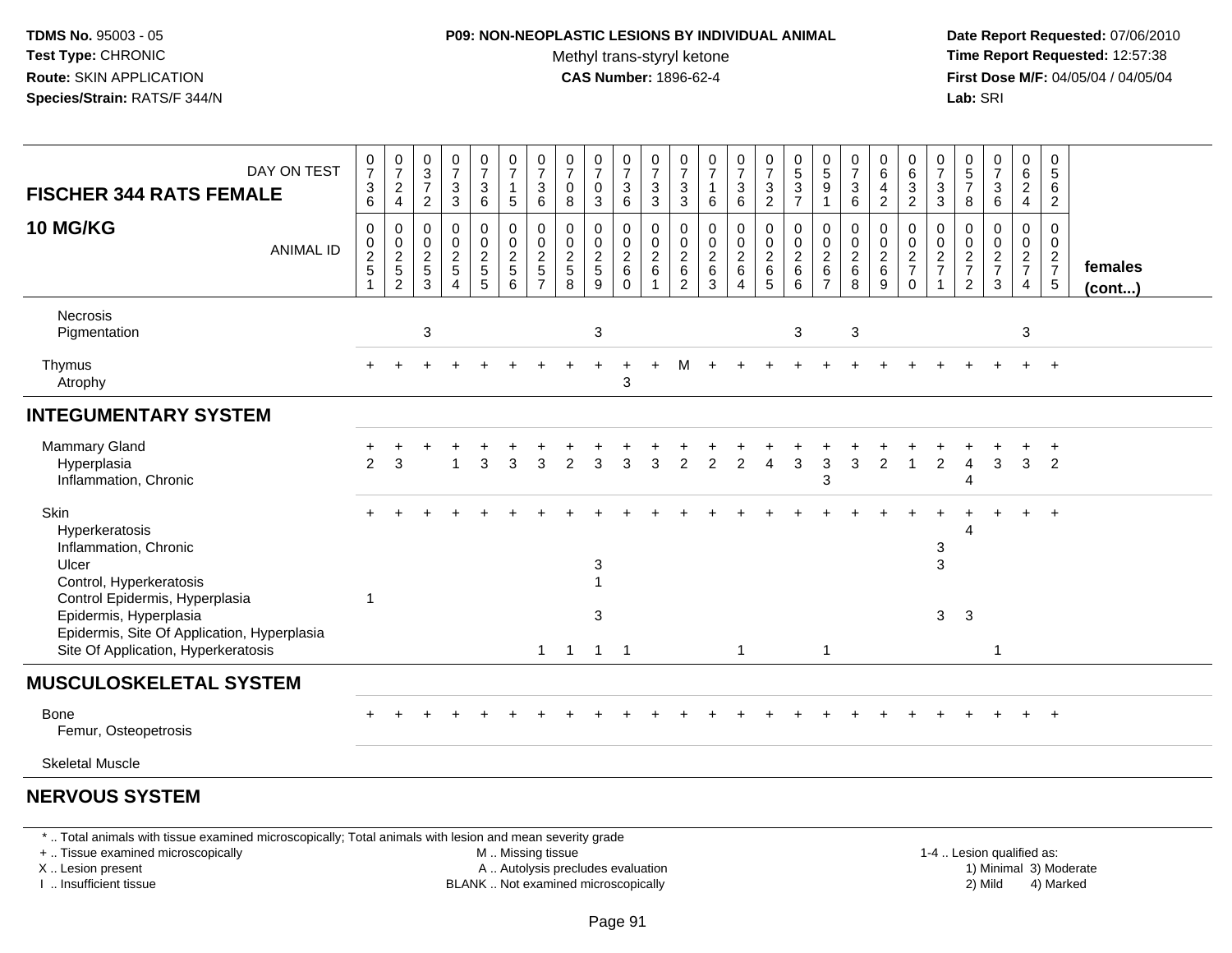### **P09: NON-NEOPLASTIC LESIONS BY INDIVIDUAL ANIMAL**

Methyl trans-styryl ketone<br>CAS Number: 1896-62-4

| DAY ON TEST<br><b>FISCHER 344 RATS FEMALE</b>                                                                                                                                                 | $\begin{array}{c} 0 \\ 7 \end{array}$<br>$\frac{3}{6}$ | $\frac{0}{7}$<br>$\frac{2}{4}$ | $\begin{array}{c} 0 \\ 3 \\ 7 \end{array}$<br>$\overline{2}$ | $\frac{0}{7}$<br>$\ensuremath{\mathsf{3}}$<br>3   | $\frac{0}{7}$<br>$\sqrt{3}$<br>$6\phantom{1}$ | $\frac{0}{7}$<br>$\mathbf{1}$<br>$5\phantom{.0}$                                              | $\pmb{0}$<br>$\overline{7}$<br>$\sqrt{3}$<br>$6\phantom{1}$ | $\begin{array}{c} 0 \\ 7 \end{array}$<br>$\boldsymbol{0}$<br>8 | $\frac{0}{7}$<br>$\pmb{0}$<br>$\mathbf{3}$ | 0<br>$\overline{7}$<br>3<br>$\,6\,$                          | $\frac{0}{7}$<br>3<br>3                | $\pmb{0}$<br>$\overline{7}$<br>$\ensuremath{\mathsf{3}}$<br>$\mathbf{3}$ | $\frac{0}{7}$<br>1<br>$\,6\,$                        | $\begin{array}{c} 0 \\ 7 \end{array}$<br>$^3$ 6 | $\frac{0}{7}$<br>$\frac{3}{2}$ | $\begin{array}{c} 0 \\ 5 \end{array}$<br>$\frac{3}{7}$        | $\begin{array}{c} 0 \\ 5 \end{array}$<br>$\boldsymbol{9}$<br>$\mathbf{1}$ | $\frac{0}{7}$<br>$\sqrt{3}$<br>$6\phantom{1}$ | $\mathbf 0$<br>6<br>$\overline{\mathbf{4}}$<br>$\overline{2}$ | $\begin{array}{c} 0 \\ 6 \end{array}$<br>$\frac{3}{2}$ | 0<br>$\overline{7}$<br>3<br>$\mathbf{3}$ | 0<br>$\sqrt{5}$<br>$\overline{7}$<br>$\boldsymbol{8}$       | $\frac{0}{7}$<br>3<br>6                | $\pmb{0}$<br>$\,6\,$<br>$\overline{c}$<br>$\overline{4}$            | $\pmb{0}$<br>$\sqrt{5}$<br>$\,6\,$<br>$\overline{2}$ |                         |
|-----------------------------------------------------------------------------------------------------------------------------------------------------------------------------------------------|--------------------------------------------------------|--------------------------------|--------------------------------------------------------------|---------------------------------------------------|-----------------------------------------------|-----------------------------------------------------------------------------------------------|-------------------------------------------------------------|----------------------------------------------------------------|--------------------------------------------|--------------------------------------------------------------|----------------------------------------|--------------------------------------------------------------------------|------------------------------------------------------|-------------------------------------------------|--------------------------------|---------------------------------------------------------------|---------------------------------------------------------------------------|-----------------------------------------------|---------------------------------------------------------------|--------------------------------------------------------|------------------------------------------|-------------------------------------------------------------|----------------------------------------|---------------------------------------------------------------------|------------------------------------------------------|-------------------------|
| <b>10 MG/KG</b><br><b>ANIMAL ID</b>                                                                                                                                                           | $\pmb{0}$<br>$\frac{0}{2}$<br>$\mathbf{1}$             | $\pmb{0}$<br>0, 2, 5, 2        | $\pmb{0}$<br>$\mathbf 0$<br>$rac{2}{3}$                      | $\pmb{0}$<br>$\mathsf{O}\xspace$<br>$\frac{2}{5}$ | 0<br>$\mathbf 0$<br>$rac{2}{5}$               | $\pmb{0}$<br>$0$<br>$5$<br>$6$                                                                | $\mathbf 0$<br>$\pmb{0}$<br>$\frac{2}{5}$<br>$\overline{7}$ | $\mathbf 0$<br>$\mathbf 0$<br>$\frac{2}{5}$<br>8               | 0<br>$\pmb{0}$<br>$\frac{2}{5}$            | 0<br>$\pmb{0}$<br>$\boldsymbol{2}$<br>$\,6\,$<br>$\mathbf 0$ | 0<br>$\pmb{0}$<br>$\overline{c}$<br>6  | $\pmb{0}$<br>$\pmb{0}$<br>$^2_6$<br>$\overline{c}$                       | $\pmb{0}$<br>$\mathbf 0$<br>$\overline{c}$<br>$^6_3$ | $\pmb{0}$<br>$\frac{0}{2}$ 6<br>$\overline{4}$  | $\pmb{0}$<br>$0$<br>$6$<br>$5$ | 0<br>$\pmb{0}$<br>$\overline{c}$<br>$\,6\,$<br>$6\phantom{1}$ | 0<br>0267                                                                 | 0<br>$\mathbf 0$<br>$\frac{2}{6}$             | 0<br>$\mathbf 0$<br>$\frac{2}{6}$<br>9                        | $\pmb{0}$<br>$\frac{0}{2}$<br>$\mathbf 0$              | 0<br>$\mathsf 0$<br>$\frac{2}{7}$        | $\mathbf 0$<br>$\pmb{0}$<br>$\frac{2}{7}$<br>$\overline{2}$ | 0<br>$\mathbf 0$<br>$\frac{2}{7}$<br>3 | $\pmb{0}$<br>$\mathsf{O}\xspace$<br>$\frac{2}{7}$<br>$\overline{4}$ | $\mathbf 0$<br>$\pmb{0}$<br>$\frac{2}{7}$            | females<br>$($ cont $)$ |
| <b>Brain</b><br>Compression<br>Hemorrhage<br>Necrosis                                                                                                                                         |                                                        |                                |                                                              |                                                   | $\overline{1}$                                | $\overline{4}$                                                                                |                                                             |                                                                | 3                                          |                                                              | 3                                      |                                                                          | $\overline{2}$                                       | $\overline{4}$                                  | 3                              | 3                                                             |                                                                           |                                               |                                                               |                                                        | 3                                        | $\overline{2}$                                              | 3                                      | +<br>3                                                              | $+$                                                  |                         |
| Peripheral Nerve                                                                                                                                                                              |                                                        |                                |                                                              |                                                   |                                               |                                                                                               |                                                             |                                                                |                                            |                                                              |                                        |                                                                          |                                                      |                                                 |                                | $\ddot{}$                                                     |                                                                           |                                               |                                                               |                                                        |                                          |                                                             |                                        |                                                                     |                                                      |                         |
| Spinal Cord<br>Atrophy                                                                                                                                                                        |                                                        |                                |                                                              |                                                   |                                               |                                                                                               |                                                             |                                                                |                                            |                                                              |                                        |                                                                          |                                                      |                                                 |                                | $\ddot{}$                                                     |                                                                           |                                               |                                                               |                                                        |                                          |                                                             |                                        |                                                                     |                                                      |                         |
| <b>RESPIRATORY SYSTEM</b>                                                                                                                                                                     |                                                        |                                |                                                              |                                                   |                                               |                                                                                               |                                                             |                                                                |                                            |                                                              |                                        |                                                                          |                                                      |                                                 |                                |                                                               |                                                                           |                                               |                                                               |                                                        |                                          |                                                             |                                        |                                                                     |                                                      |                         |
| Lung<br>Edema<br>Hemorrhage                                                                                                                                                                   |                                                        |                                |                                                              |                                                   |                                               |                                                                                               |                                                             |                                                                |                                            |                                                              |                                        |                                                                          | $\ddot{}$<br>$\overline{2}$                          |                                                 |                                | -1                                                            |                                                                           |                                               |                                                               |                                                        |                                          |                                                             |                                        |                                                                     | $\ddot{}$                                            |                         |
| Infiltration Cellular, Histiocyte<br>Inflammation, Chronic<br>Metaplasia, Osseous                                                                                                             |                                                        |                                | $\overline{2}$                                               | - 1                                               | -1                                            |                                                                                               | $\mathbf{1}$                                                | $\overline{1}$                                                 | $\mathbf{1}$                               | 3                                                            | $\overline{1}$<br>$\blacktriangleleft$ |                                                                          | $\sqrt{3}$<br>$\overline{2}$                         |                                                 | $\mathbf{1}$                   |                                                               |                                                                           | $\mathbf{1}$                                  |                                                               | -1                                                     | $\mathbf{1}$                             |                                                             | $\mathbf{1}$                           |                                                                     |                                                      |                         |
| Pigmentation<br>Alveolar Epithelium, Hyperplasia                                                                                                                                              |                                                        |                                |                                                              | $\overline{c}$                                    |                                               |                                                                                               |                                                             |                                                                | $\mathbf{1}$                               | 3                                                            |                                        |                                                                          | $\overline{2}$                                       |                                                 |                                |                                                               |                                                                           |                                               |                                                               |                                                        |                                          |                                                             |                                        |                                                                     |                                                      |                         |
| Nose<br>Foreign Body<br>Inflammation, Chronic                                                                                                                                                 |                                                        |                                |                                                              |                                                   |                                               | $\overline{c}$                                                                                |                                                             |                                                                |                                            |                                                              |                                        |                                                                          |                                                      |                                                 |                                |                                                               |                                                                           |                                               |                                                               |                                                        |                                          |                                                             |                                        |                                                                     | $+$                                                  |                         |
| Trachea                                                                                                                                                                                       |                                                        |                                |                                                              |                                                   |                                               |                                                                                               |                                                             |                                                                |                                            |                                                              |                                        |                                                                          |                                                      |                                                 |                                |                                                               |                                                                           |                                               |                                                               |                                                        |                                          |                                                             |                                        | $+$                                                                 | $+$                                                  |                         |
| <b>SPECIAL SENSES SYSTEM</b>                                                                                                                                                                  |                                                        |                                |                                                              |                                                   |                                               |                                                                                               |                                                             |                                                                |                                            |                                                              |                                        |                                                                          |                                                      |                                                 |                                |                                                               |                                                                           |                                               |                                                               |                                                        |                                          |                                                             |                                        |                                                                     |                                                      |                         |
| Eye<br>Cataract                                                                                                                                                                               |                                                        |                                |                                                              |                                                   |                                               |                                                                                               |                                                             |                                                                |                                            |                                                              |                                        |                                                                          |                                                      |                                                 | $\div$                         | ÷<br>3                                                        |                                                                           |                                               |                                                               |                                                        |                                          |                                                             | ÷                                      | $+$                                                                 | $+$                                                  |                         |
| *  Total animals with tissue examined microscopically; Total animals with lesion and mean severity grade<br>+  Tissue examined microscopically<br>X  Lesion present<br>I. Insufficient tissue |                                                        |                                |                                                              |                                                   |                                               | M  Missing tissue<br>A  Autolysis precludes evaluation<br>BLANK  Not examined microscopically |                                                             |                                                                |                                            |                                                              |                                        |                                                                          |                                                      |                                                 |                                |                                                               |                                                                           |                                               |                                                               |                                                        |                                          |                                                             | 1-4  Lesion qualified as:<br>2) Mild   |                                                                     | 4) Marked                                            | 1) Minimal 3) Moderate  |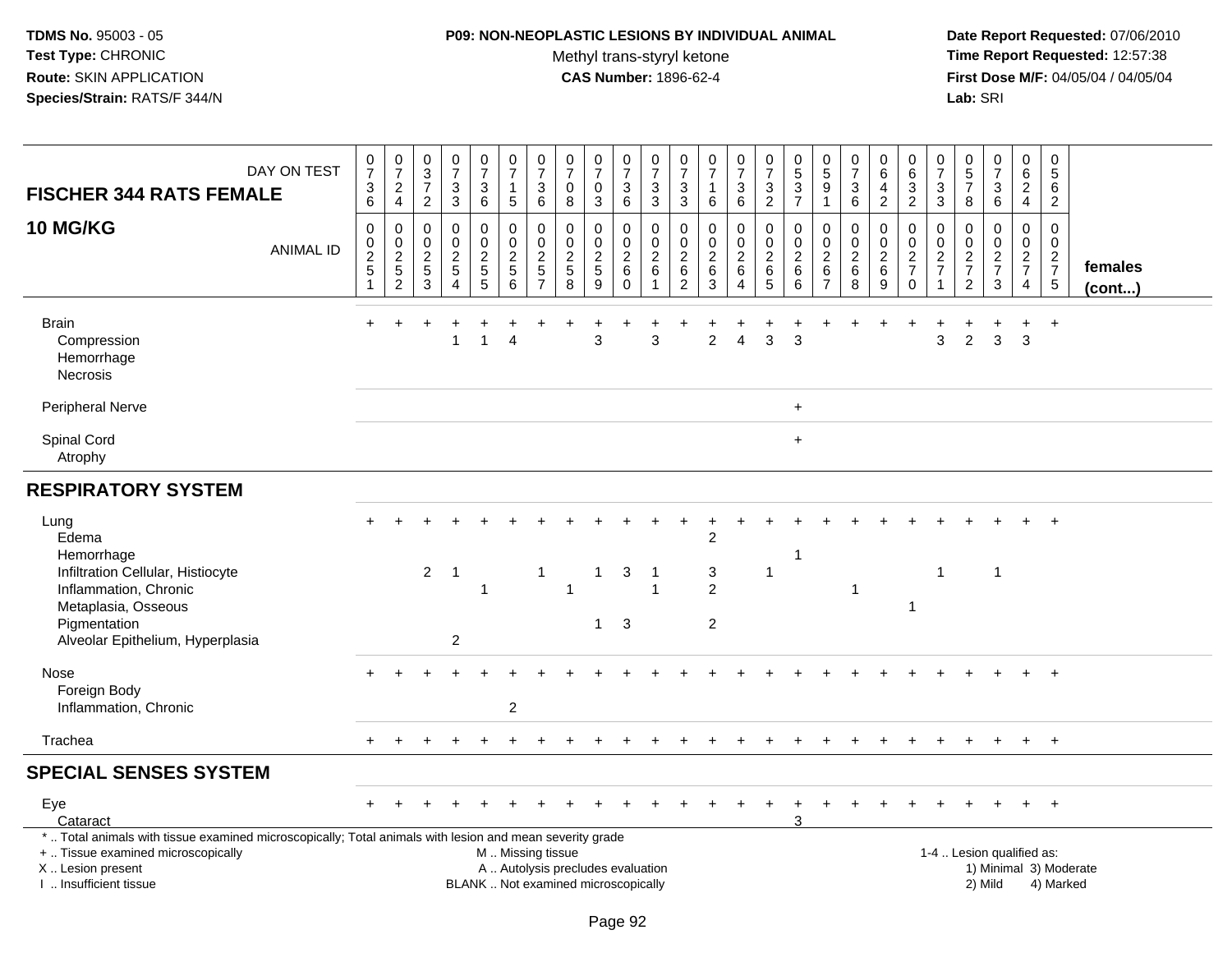#### **P09: NON-NEOPLASTIC LESIONS BY INDIVIDUAL ANIMAL**Methyl trans-styryl ketone<br>CAS Number: 1896-62-4

 **Date Report Requested:** 07/06/2010 **Time Report Requested:** 12:57:38 **First Dose M/F:** 04/05/04 / 04/05/04<br>**Lab:** SRI **Lab:** SRI

| DAY ON TEST<br><b>FISCHER 344 RATS FEMALE</b>                                                                            | $\frac{0}{7}$<br>$\mathsf 3$<br>6           | $\frac{0}{7}$<br>$\sqrt{2}$<br>$\overline{4}$  | $_{3}^{\rm 0}$<br>$\overline{7}$<br>$\sqrt{2}$                      | $\begin{array}{c} 0 \\ 7 \end{array}$<br>$\mathfrak{Z}$<br>$\mathbf{3}$ | $\frac{0}{7}$<br>3<br>6                        | $\begin{array}{c} 0 \\ 7 \end{array}$<br>$\mathbf{1}$<br>$\sqrt{5}$             | $\frac{0}{7}$<br>$\sqrt{3}$<br>$\,6\,$                                     | $\frac{0}{7}$<br>$\mathbf 0$<br>8                                              | $\frac{0}{7}$<br>$\mathbf 0$<br>3                           | $\begin{smallmatrix}0\\7\end{smallmatrix}$<br>$\mathbf{3}$<br>6 | $\frac{0}{7}$<br>3<br>3                            | $\frac{0}{7}$<br>$\overline{3}$<br>3       | $\frac{0}{7}$<br>$\mathbf{1}$<br>6           | $\frac{0}{7}$<br>$\overline{3}$<br>$\,6\,$                              | $\begin{smallmatrix}0\\7\end{smallmatrix}$<br>$\overline{3}$<br>$\overline{2}$ | $\begin{array}{c} 0 \\ 5 \\ 3 \end{array}$<br>$\overline{7}$ | $\begin{array}{c} 0 \\ 5 \end{array}$<br>9                | $\frac{0}{7}$<br>$\overline{3}$<br>6                                  | $_6^0$<br>$\overline{4}$<br>2                 | $\begin{matrix} 0 \\ 6 \\ 3 \end{matrix}$<br>$\overline{2}$ | $\begin{array}{c} 0 \\ 7 \end{array}$<br>$\sqrt{3}$<br>$\mathbf{3}$ | $\begin{array}{c} 0 \\ 5 \\ 7 \end{array}$<br>8                              | $\begin{array}{c} 0 \\ 7 \end{array}$<br>$\sqrt{3}$<br>$\,6\,$ | $_6^0$<br>$\overline{a}$<br>4                                          | 0<br>$\overline{5}$<br>6<br>$\overline{c}$                              |                   |
|--------------------------------------------------------------------------------------------------------------------------|---------------------------------------------|------------------------------------------------|---------------------------------------------------------------------|-------------------------------------------------------------------------|------------------------------------------------|---------------------------------------------------------------------------------|----------------------------------------------------------------------------|--------------------------------------------------------------------------------|-------------------------------------------------------------|-----------------------------------------------------------------|----------------------------------------------------|--------------------------------------------|----------------------------------------------|-------------------------------------------------------------------------|--------------------------------------------------------------------------------|--------------------------------------------------------------|-----------------------------------------------------------|-----------------------------------------------------------------------|-----------------------------------------------|-------------------------------------------------------------|---------------------------------------------------------------------|------------------------------------------------------------------------------|----------------------------------------------------------------|------------------------------------------------------------------------|-------------------------------------------------------------------------|-------------------|
| <b>10 MG/KG</b><br><b>ANIMAL ID</b>                                                                                      | $\mathbf 0$<br>$\mathbf 0$<br>$\frac{2}{5}$ | $\mathbf 0$<br>$\frac{0}{2}$<br>$\overline{2}$ | $\mathbf 0$<br>$\mathbf 0$<br>$\overline{c}$<br>$\overline{5}$<br>3 | $\mathbf 0$<br>$\mathbf 0$<br>$\overline{2}$<br>$\overline{5}$<br>4     | 0<br>$\mathsf{O}\xspace$<br>$\frac{2}{5}$<br>5 | $\mathsf{O}\xspace$<br>$\mathsf{O}\xspace$<br>$\overline{2}$<br>$\sqrt{5}$<br>6 | $\pmb{0}$<br>$\mathbf 0$<br>$\overline{2}$<br>$\sqrt{5}$<br>$\overline{ }$ | $\mathbf 0$<br>$\begin{smallmatrix} 0\\2 \end{smallmatrix}$<br>$\sqrt{5}$<br>8 | $\mathbf 0$<br>$\mathbf 0$<br>$\sqrt{2}$<br>$\sqrt{5}$<br>9 | 0<br>$\mathbf 0$<br>$\frac{2}{6}$<br>$\Omega$                   | 0<br>$\boldsymbol{0}$<br>$\overline{a}$<br>$\,6\,$ | 0<br>$\pmb{0}$<br>$\overline{2}$<br>6<br>2 | 0<br>$\mathsf 0$<br>$\overline{2}$<br>6<br>3 | $\pmb{0}$<br>$\frac{0}{2}$<br>$6\phantom{1}$<br>$\overline{\mathbf{4}}$ | $\mathbf 0$<br>$\frac{0}{2}$<br>5                                              | $\mathsf 0$<br>$\frac{0}{2}$<br>$6\phantom{1}6$<br>6         | 0<br>$\mathbf 0$<br>$\overline{2}$<br>6<br>$\overline{ }$ | $\mathbf 0$<br>$\begin{smallmatrix} 0\\2 \end{smallmatrix}$<br>6<br>8 | 0<br>$\mathsf{O}$<br>$\overline{2}$<br>6<br>9 | $\pmb{0}$<br>$\frac{0}{2}$<br>$\overline{0}$                | $\mathbf 0$<br>$\pmb{0}$<br>$\sqrt{2}$<br>$\overline{7}$            | $\mathbf{0}$<br>$\begin{array}{c} 0 \\ 2 \\ 7 \end{array}$<br>$\overline{2}$ | 0<br>$\pmb{0}$<br>$\frac{2}{7}$<br>3                           | 0<br>$\mathbf 0$<br>$\overline{a}$<br>$\overline{7}$<br>$\overline{4}$ | 0<br>$\mathbf 0$<br>$\overline{2}$<br>$\overline{7}$<br>$5\phantom{.0}$ | females<br>(cont) |
| Inflammation, Acute<br>Inflammation, Chronic Active<br>Retina, Degeneration                                              |                                             |                                                |                                                                     |                                                                         |                                                |                                                                                 |                                                                            |                                                                                |                                                             |                                                                 |                                                    |                                            |                                              |                                                                         |                                                                                | $\overline{4}$                                               |                                                           |                                                                       |                                               |                                                             |                                                                     |                                                                              |                                                                |                                                                        |                                                                         |                   |
| <b>Harderian Gland</b><br>Atrophy<br>Hyperplasia, Focal<br>Inflammation, Chronic                                         |                                             | -1                                             |                                                                     |                                                                         |                                                |                                                                                 | -1                                                                         |                                                                                |                                                             |                                                                 |                                                    |                                            |                                              |                                                                         |                                                                                |                                                              |                                                           |                                                                       |                                               |                                                             |                                                                     |                                                                              |                                                                |                                                                        |                                                                         |                   |
| <b>URINARY SYSTEM</b>                                                                                                    |                                             |                                                |                                                                     |                                                                         |                                                |                                                                                 |                                                                            |                                                                                |                                                             |                                                                 |                                                    |                                            |                                              |                                                                         |                                                                                |                                                              |                                                           |                                                                       |                                               |                                                             |                                                                     |                                                                              |                                                                |                                                                        |                                                                         |                   |
| Kidney<br>Cyst<br>Inflammation, Chronic                                                                                  | $\overline{2}$                              |                                                |                                                                     |                                                                         |                                                |                                                                                 |                                                                            |                                                                                |                                                             |                                                                 |                                                    |                                            |                                              |                                                                         |                                                                                |                                                              |                                                           |                                                                       |                                               |                                                             |                                                                     |                                                                              |                                                                |                                                                        |                                                                         |                   |
| Inflammation, Chronic Active<br>Nephropathy<br>Renal Tubule, Accumulation, Hyaline Droplet<br>Renal Tubule, Pigmentation | $\overline{c}$                              | $\overline{c}$<br>$\overline{3}$               |                                                                     | $\overline{2}$                                                          | 3<br>$\mathcal{P}$                             |                                                                                 |                                                                            |                                                                                |                                                             | 3                                                               |                                                    |                                            | 3                                            |                                                                         | $\overline{2}$                                                                 | 3                                                            |                                                           | 3                                                                     |                                               |                                                             | 2                                                                   |                                                                              | 2                                                              | 2                                                                      | $\overline{\phantom{0}}$                                                |                   |
| <b>Urinary Bladder</b><br>Metaplasia, Squamous                                                                           |                                             |                                                |                                                                     |                                                                         |                                                |                                                                                 |                                                                            |                                                                                |                                                             |                                                                 |                                                    |                                            |                                              |                                                                         |                                                                                |                                                              |                                                           |                                                                       |                                               |                                                             |                                                                     |                                                                              |                                                                |                                                                        |                                                                         |                   |

\* .. Total animals with tissue examined microscopically; Total animals with lesion and mean severity grade

+ .. Tissue examined microscopically

X .. Lesion present

I .. Insufficient tissue

M .. Missing tissue

A .. Autolysis precludes evaluation

 1-4 .. Lesion qualified as: BLANK .. Not examined microscopically 2) Mild 4) Marked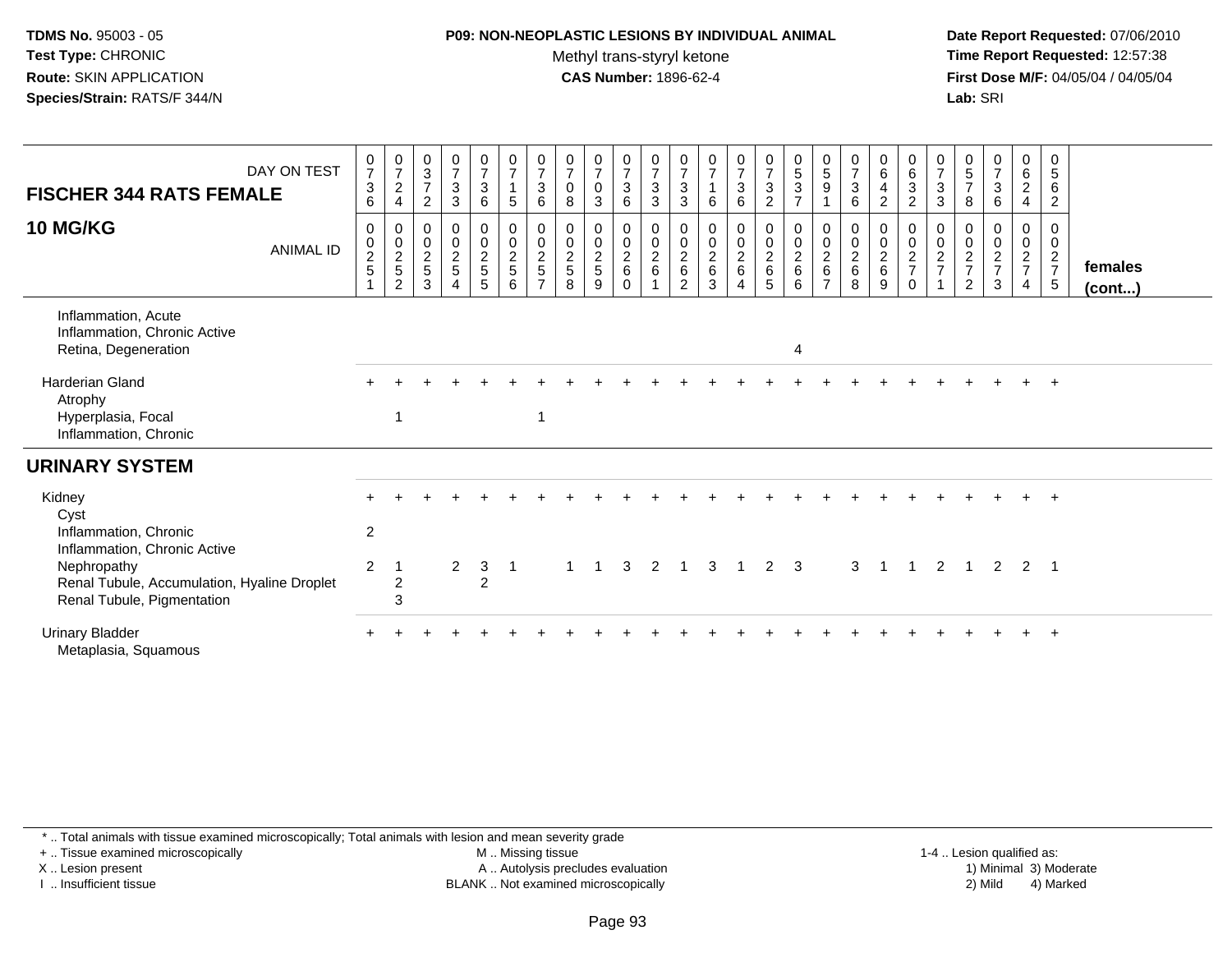### **P09: NON-NEOPLASTIC LESIONS BY INDIVIDUAL ANIMAL**Methyl trans-styryl ketone<br>CAS Number: 1896-62-4

 **Date Report Requested:** 07/06/2010 **Time Report Requested:** 12:57:38 **First Dose M/F:** 04/05/04 / 04/05/04<br>**Lab:** SRI **Lab:** SRI

| DAY ON TEST<br><b>FISCHER 344 RATS FEMALE</b>                                                                                                                                                                                                                                                      | $\begin{smallmatrix}0\0\4\end{smallmatrix}$<br>$\frac{9}{3}$              | $\frac{0}{7}$<br>$\sqrt{2}$<br>$\,6\,$                      | $\frac{0}{7}$<br>$\mathbf{3}$<br>3           | $\frac{0}{7}$<br>3<br>6                                                   | $\frac{0}{7}$<br>$\frac{3}{2}$                                    | $\frac{0}{7}$<br>$\mathsf{O}\xspace$<br>$\mathbf{3}$  | $\begin{array}{c} 0 \\ 6 \\ 8 \end{array}$<br>$\,6$ | 0<br>5<br>5<br>7                                        | $\begin{array}{c} 0 \\ 7 \end{array}$<br>$\frac{3}{2}$ | $\frac{0}{7}$<br>$\ensuremath{\mathsf{3}}$<br>$\,6\,$ | 0<br>$\overline{5}$<br>$\mathbf{1}$<br>$\sqrt{5}$       | $\begin{array}{c} 0 \\ 5 \\ 2 \end{array}$<br>$\mathbf 0$                 | $\begin{array}{c} 0 \\ 5 \\ 2 \end{array}$<br>$\mathbf 0$           | $\begin{array}{c} 0 \\ 6 \end{array}$<br>$\mathbf{1}$<br>$\,6\,$  | $\begin{matrix} 0 \\ 6 \\ 0 \end{matrix}$<br>9                                 | $\frac{0}{7}$<br>$\mathsf 3$<br>$\,6\,$                      | $\begin{array}{c} 0 \\ 7 \end{array}$<br>$\mathsf 3$<br>$\sqrt{3}$ | $\begin{array}{c} 0 \\ 7 \end{array}$<br>$\mathbf{1}$<br>$\,6\,$ | $\frac{0}{7}$<br>$\frac{3}{3}$                                | $\frac{0}{5}$<br>4<br>$\overline{7}$             | $\frac{0}{7}$<br>$\sqrt{3}$<br>$\sqrt{2}$                               | $0\over 6$<br>$\mathbf{1}$<br>$5\phantom{.0}$                                            | $\frac{0}{7}$<br>$\frac{3}{6}$                                    | $\begin{smallmatrix}0\\7\end{smallmatrix}$<br>$\mathfrak{S}$<br>3           | 0<br>$\overline{7}$<br>3<br>3   |    |                                                                                                                      |
|----------------------------------------------------------------------------------------------------------------------------------------------------------------------------------------------------------------------------------------------------------------------------------------------------|---------------------------------------------------------------------------|-------------------------------------------------------------|----------------------------------------------|---------------------------------------------------------------------------|-------------------------------------------------------------------|-------------------------------------------------------|-----------------------------------------------------|---------------------------------------------------------|--------------------------------------------------------|-------------------------------------------------------|---------------------------------------------------------|---------------------------------------------------------------------------|---------------------------------------------------------------------|-------------------------------------------------------------------|--------------------------------------------------------------------------------|--------------------------------------------------------------|--------------------------------------------------------------------|------------------------------------------------------------------|---------------------------------------------------------------|--------------------------------------------------|-------------------------------------------------------------------------|------------------------------------------------------------------------------------------|-------------------------------------------------------------------|-----------------------------------------------------------------------------|---------------------------------|----|----------------------------------------------------------------------------------------------------------------------|
| 10 MG/KG<br><b>ANIMAL ID</b>                                                                                                                                                                                                                                                                       | $\boldsymbol{0}$<br>$\begin{array}{c} 0 \\ 2 \\ 7 \end{array}$<br>$\,6\,$ | $\pmb{0}$<br>$\mathbf 0$<br>$\frac{2}{7}$<br>$\overline{7}$ | $\mathbf 0$<br>$\,0\,$<br>$\frac{2}{7}$<br>8 | $\pmb{0}$<br>$\mathsf{O}\xspace$<br>$\overline{2}$<br>$\overline{7}$<br>9 | $\begin{array}{c} 0 \\ 0 \\ 2 \\ 8 \end{array}$<br>$\overline{0}$ | $\mathsf{O}$<br>$\pmb{0}$<br>$\overline{2}$<br>8<br>1 | $\pmb{0}$<br>$\frac{0}{2}$<br>$\overline{2}$        | $\mathbf 0$<br>$\frac{0}{2}$<br>$\bf 8$<br>$\mathbf{3}$ | $\pmb{0}$<br>$\frac{0}{2}$<br>$\overline{4}$           | $\pmb{0}$<br>$\frac{0}{2}$<br>$\overline{5}$          | 0<br>$\boldsymbol{0}$<br>$\overline{2}$<br>8<br>$\,6\,$ | $\mathbf 0$<br>$\mathbf 0$<br>$\overline{2}$<br>$\bf 8$<br>$\overline{7}$ | $\boldsymbol{0}$<br>$\mathsf{O}\xspace$<br>$\overline{c}$<br>8<br>8 | $\begin{array}{c} 0 \\ 0 \\ 2 \\ 8 \end{array}$<br>$\overline{9}$ | $\mathsf{O}\xspace$<br>$\overline{0}$<br>$\overline{c}$<br>9<br>$\overline{0}$ | $\pmb{0}$<br>$\pmb{0}$<br>$\overline{c}$<br>$\boldsymbol{9}$ | $\mathbf 0$<br>$\frac{0}{2}$<br>$\overline{2}$                     | $\pmb{0}$<br>$\frac{0}{2}$<br>$\overline{3}$                     | $\pmb{0}$<br>$\pmb{0}$<br>$\sqrt{2}$<br>$\boldsymbol{9}$<br>4 | $\mathbf 0$<br>$\mathbf 0$<br>$\frac{2}{9}$<br>5 | $\mathbf 0$<br>$\mathbf 0$<br>$\sqrt{2}$<br>$\boldsymbol{9}$<br>$\,6\,$ | $\pmb{0}$<br>$\mathsf{O}\xspace$<br>$\overline{c}$<br>$\boldsymbol{9}$<br>$\overline{7}$ | $\begin{array}{c} 0 \\ 0 \\ 2 \\ 9 \end{array}$<br>$\overline{8}$ | $\mathsf 0$<br>$\mathsf{O}\xspace$<br>$\overline{2}$<br>9<br>$\overline{9}$ | $\mathbf 0$<br>0<br>3<br>0<br>0 |    | * TOTALS                                                                                                             |
| <b>ALIMENTARY SYSTEM</b>                                                                                                                                                                                                                                                                           |                                                                           |                                                             |                                              |                                                                           |                                                                   |                                                       |                                                     |                                                         |                                                        |                                                       |                                                         |                                                                           |                                                                     |                                                                   |                                                                                |                                                              |                                                                    |                                                                  |                                                               |                                                  |                                                                         |                                                                                          |                                                                   |                                                                             |                                 |    |                                                                                                                      |
| Esophagus                                                                                                                                                                                                                                                                                          |                                                                           |                                                             |                                              |                                                                           |                                                                   |                                                       |                                                     |                                                         | м                                                      |                                                       |                                                         |                                                                           |                                                                     |                                                                   |                                                                                |                                                              |                                                                    |                                                                  |                                                               |                                                  |                                                                         |                                                                                          |                                                                   |                                                                             |                                 | 47 |                                                                                                                      |
| Intestine Large, Cecum<br>Edema                                                                                                                                                                                                                                                                    |                                                                           |                                                             |                                              |                                                                           |                                                                   |                                                       | 3                                                   |                                                         |                                                        |                                                       |                                                         |                                                                           | $\overline{2}$                                                      |                                                                   |                                                                                |                                                              |                                                                    |                                                                  |                                                               |                                                  |                                                                         |                                                                                          |                                                                   |                                                                             | $+$                             | 50 | 32.7                                                                                                                 |
| Intestine Large, Colon                                                                                                                                                                                                                                                                             |                                                                           |                                                             |                                              |                                                                           |                                                                   |                                                       |                                                     |                                                         |                                                        |                                                       |                                                         |                                                                           |                                                                     |                                                                   |                                                                                |                                                              |                                                                    |                                                                  |                                                               |                                                  |                                                                         |                                                                                          |                                                                   |                                                                             |                                 | 50 |                                                                                                                      |
| Intestine Large, Rectum                                                                                                                                                                                                                                                                            |                                                                           |                                                             |                                              |                                                                           |                                                                   |                                                       |                                                     |                                                         |                                                        |                                                       |                                                         |                                                                           |                                                                     |                                                                   |                                                                                |                                                              |                                                                    |                                                                  |                                                               |                                                  |                                                                         |                                                                                          |                                                                   |                                                                             |                                 | 50 |                                                                                                                      |
| Intestine Small, Duodenum                                                                                                                                                                                                                                                                          |                                                                           |                                                             |                                              |                                                                           |                                                                   |                                                       |                                                     |                                                         |                                                        |                                                       |                                                         |                                                                           |                                                                     |                                                                   |                                                                                |                                                              |                                                                    |                                                                  |                                                               |                                                  |                                                                         |                                                                                          |                                                                   |                                                                             |                                 | 50 |                                                                                                                      |
| Intestine Small, Ileum                                                                                                                                                                                                                                                                             |                                                                           |                                                             |                                              |                                                                           |                                                                   |                                                       |                                                     |                                                         |                                                        |                                                       |                                                         |                                                                           |                                                                     |                                                                   |                                                                                |                                                              |                                                                    |                                                                  |                                                               |                                                  |                                                                         |                                                                                          |                                                                   |                                                                             |                                 | 48 |                                                                                                                      |
| Intestine Small, Jejunum                                                                                                                                                                                                                                                                           |                                                                           |                                                             |                                              |                                                                           |                                                                   | Δ                                                     |                                                     |                                                         |                                                        |                                                       |                                                         |                                                                           |                                                                     |                                                                   |                                                                                |                                                              |                                                                    |                                                                  |                                                               |                                                  |                                                                         |                                                                                          |                                                                   |                                                                             | $+$                             | 45 |                                                                                                                      |
| Liver<br>Angiectasis<br><b>Basophilic Focus</b><br>Clear Cell Focus<br>Degeneration, Cystic<br>Eosinophilic Focus<br>Hematopoietic Cell Proliferation<br>Hemorrhage<br>Hepatodiaphragmatic Nodule<br>Infiltration Cellular, Mixed Cell<br>Mixed Cell Focus<br>Necrosis, Focal<br>Necrosis, Diffuse | $\mathsf X$                                                               | $\times$<br>3<br>$\mathbf 1$                                | $\boldsymbol{\mathsf{X}}$                    | $X$ $X$<br>X                                                              | $X$ $X$<br>X                                                      |                                                       |                                                     |                                                         | X                                                      | $X$ $X$ $X$<br>$X$ $X$                                |                                                         | $\mathsf X$                                                               | $X$ $X$                                                             |                                                                   |                                                                                | $X$ $X$                                                      |                                                                    | $X$ $X$<br>$\mathsf X$<br>X                                      | X                                                             |                                                  | $\mathsf{X}$<br>$\pmb{\times}$<br>$\mathbf 1$                           |                                                                                          | X                                                                 | $X$ $X$<br>X                                                                |                                 | 50 | 2, 1.5<br>37<br>10<br>3.0<br>$\mathbf 1$<br>3<br>11.0<br>3.0<br>$\mathbf 1$<br>6<br>7, 1.4<br>11<br>2, 1.0<br>$12.0$ |

\* .. Total animals with tissue examined microscopically; Total animals with lesion and mean severity grade

+ .. Tissue examined microscopically

X .. Lesion present

I .. Insufficient tissue

M .. Missing tissue

BLANK .. Not examined microscopically

 1-4 .. Lesion qualified as: A .. Autolysis precludes evaluation 19 and 10 minimal 3) Moderate 1 and 20 minimal 3) Moderate 19 minimal 3) Moderat<br>19 and 19 and 19 and 19 and 19 and 19 and 19 and 19 and 19 and 19 and 19 and 19 and 19 and 19 and 19 and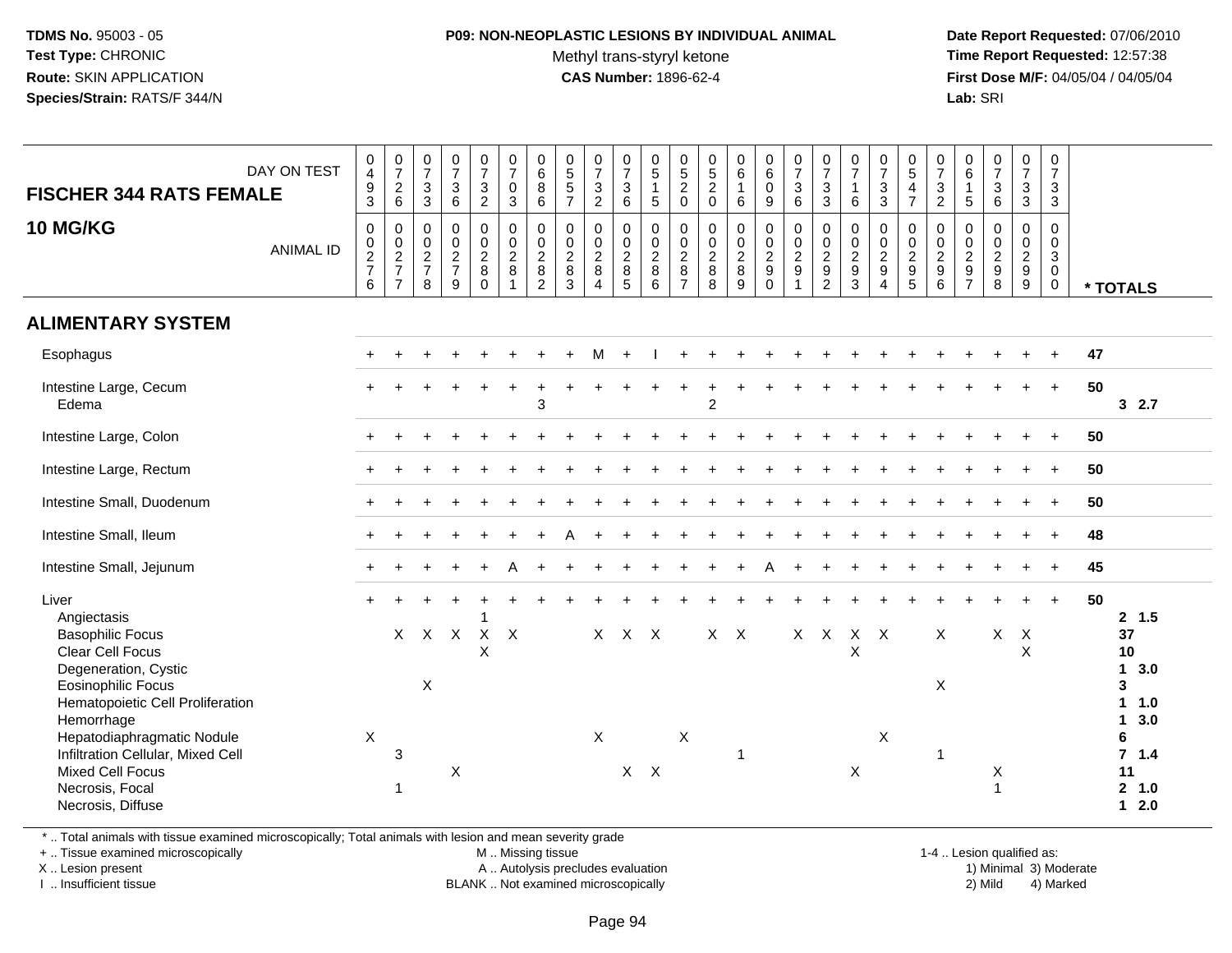#### **P09: NON-NEOPLASTIC LESIONS BY INDIVIDUAL ANIMAL**

Methyl trans-styryl ketone<br>CAS Number: 1896-62-4

 **Date Report Requested:** 07/06/2010 **Time Report Requested:** 12:57:38 **First Dose M/F:** 04/05/04 / 04/05/04 Lab: SRI **Lab:** SRI

| DAY ON TEST<br><b>FISCHER 344 RATS FEMALE</b><br><b>10 MG/KG</b><br><b>ANIMAL ID</b>                                                                                                    | $\pmb{0}$<br>$\overline{\mathbf{4}}$<br>$\frac{9}{3}$<br>$\pmb{0}$<br>$\frac{0}{2}$<br>6 | $\begin{array}{c} 0 \\ 7 \end{array}$<br>$\overline{c}$<br>$6\phantom{1}$<br>0<br>$\frac{0}{2}$<br>$\overline{7}$ | $\pmb{0}$<br>$\overline{7}$<br>$\sqrt{3}$<br>$\mathbf{3}$<br>$\mathbf 0$<br>$\mathbf 0$<br>$\overline{2}$<br>$\overline{7}$<br>8 | $\frac{0}{7}$<br>$\sqrt{3}$<br>6<br>0<br>$\begin{array}{c} 0 \\ 2 \\ 7 \end{array}$<br>9 | $\begin{array}{c} 0 \\ 7 \end{array}$<br>3<br>$\overline{2}$<br>0<br>$\overline{0}$<br>$\frac{2}{8}$<br>$\mathbf 0$ | $\frac{0}{7}$<br>0<br>3<br>0<br>$^{\rm 0}_{\rm 2}$<br>8<br>$\mathbf{1}$ | $_6^0$<br>8<br>6<br>0<br>$\frac{0}{2}$<br>8<br>$\overline{2}$ | $\begin{array}{c} 0 \\ 5 \end{array}$<br>$\sqrt{5}$<br>$\overline{7}$<br>0<br>0<br>$\sqrt{2}$<br>8<br>3 | $\begin{array}{c} 0 \\ 7 \end{array}$<br>$\sqrt{3}$<br>$\overline{2}$<br>$\mathbf 0$<br>$\frac{0}{2}$<br>8<br>$\boldsymbol{\Lambda}$ | $\frac{0}{7}$<br>$\mathbf{3}$<br>6<br>0<br>0<br>$\overline{2}$<br>8<br>5 | $\pmb{0}$<br>5<br>$\mathbf{1}$<br>5<br>$\mathbf 0$<br>$\boldsymbol{0}$<br>$\overline{2}$<br>8<br>6 | $\begin{array}{c} 0 \\ 5 \end{array}$<br>$\overline{c}$<br>$\mathbf 0$<br>0<br>$_{2}^{\rm 0}$<br>8<br>$\overline{7}$ | $\begin{array}{c} 0 \\ 5 \end{array}$<br>$\overline{c}$<br>$\mathbf 0$<br>$\mathbf 0$<br>$\frac{0}{2}$<br>8 | $\begin{array}{c} 0 \\ 6 \end{array}$<br>$\mathbf{1}$<br>$\,6\,$<br>$\mathsf 0$<br>$\frac{0}{2}$<br>9 | $\begin{array}{c} 0 \\ 6 \end{array}$<br>0<br>$\boldsymbol{9}$<br>0<br>$\begin{smallmatrix} 0\\2\\9 \end{smallmatrix}$<br>$\mathbf 0$ | $\frac{0}{7}$<br>$\mathbf{3}$<br>6<br>0<br>$\frac{0}{2}$<br>$9\,$<br>$\overline{1}$ | $\begin{array}{c} 0 \\ 7 \end{array}$<br>3<br>3<br>$\mathbf 0$<br>$\begin{smallmatrix} 0\\2\\9 \end{smallmatrix}$<br>$\overline{2}$ | $\begin{array}{c} 0 \\ 7 \end{array}$<br>$\overline{1}$<br>6<br>0<br>$\mathbf 0$<br>$\overline{2}$<br>9<br>$\mathbf{3}$ | $\begin{array}{c} 0 \\ 7 \end{array}$<br>$\sqrt{3}$<br>$\mathbf{3}$<br>$\mathbf 0$<br>$\mathbf 0$<br>$\overline{2}$<br>$9\,$<br>$\boldsymbol{\Lambda}$ | $\begin{array}{c} 0 \\ 5 \end{array}$<br>$\overline{4}$<br>$\overline{7}$<br>0<br>$\begin{smallmatrix} 0\\2\\9 \end{smallmatrix}$<br>$\overline{5}$ | $\frac{0}{7}$<br>$\sqrt{3}$<br>$\overline{2}$<br>$\mathbf 0$<br>$\mathbf 0$<br>$\overline{2}$<br>$\boldsymbol{9}$<br>6 | $\begin{array}{c} 0 \\ 6 \end{array}$<br>$\mathbf{1}$<br>5<br>0<br>0<br>$\sqrt{2}$<br>9<br>$\overline{7}$ | $\frac{0}{7}$<br>$\ensuremath{\mathsf{3}}$<br>$6\phantom{a}$<br>0<br>$\frac{0}{2}$<br>8 | $\frac{0}{7}$<br>$\mathbf{3}$<br>3<br>0<br>$\frac{0}{2}$<br>9 | $\mathbf 0$<br>$\overline{7}$<br>3<br>$\mathbf{3}$<br>$\mathbf 0$<br>0<br>3<br>$\overline{0}$<br>$\overline{0}$ |    | * TOTALS                                                                                |
|-----------------------------------------------------------------------------------------------------------------------------------------------------------------------------------------|------------------------------------------------------------------------------------------|-------------------------------------------------------------------------------------------------------------------|----------------------------------------------------------------------------------------------------------------------------------|------------------------------------------------------------------------------------------|---------------------------------------------------------------------------------------------------------------------|-------------------------------------------------------------------------|---------------------------------------------------------------|---------------------------------------------------------------------------------------------------------|--------------------------------------------------------------------------------------------------------------------------------------|--------------------------------------------------------------------------|----------------------------------------------------------------------------------------------------|----------------------------------------------------------------------------------------------------------------------|-------------------------------------------------------------------------------------------------------------|-------------------------------------------------------------------------------------------------------|---------------------------------------------------------------------------------------------------------------------------------------|-------------------------------------------------------------------------------------|-------------------------------------------------------------------------------------------------------------------------------------|-------------------------------------------------------------------------------------------------------------------------|--------------------------------------------------------------------------------------------------------------------------------------------------------|-----------------------------------------------------------------------------------------------------------------------------------------------------|------------------------------------------------------------------------------------------------------------------------|-----------------------------------------------------------------------------------------------------------|-----------------------------------------------------------------------------------------|---------------------------------------------------------------|-----------------------------------------------------------------------------------------------------------------|----|-----------------------------------------------------------------------------------------|
| Bile Duct, Hyperplasia<br>Centrilobular, Necrosis<br>Hepatocyte, Hyperplasia, Focal<br>Hepatocyte, Vacuolization Cytoplasmic<br>Kupffer Cell, Hyperplasia<br>Kupffer Cell, Pigmentation |                                                                                          |                                                                                                                   |                                                                                                                                  |                                                                                          | $\mathbf{1}$<br>$\overline{c}$                                                                                      |                                                                         |                                                               |                                                                                                         |                                                                                                                                      | $\mathbf{1}$                                                             |                                                                                                    |                                                                                                                      |                                                                                                             |                                                                                                       | 4                                                                                                                                     |                                                                                     |                                                                                                                                     |                                                                                                                         |                                                                                                                                                        | -1                                                                                                                                                  |                                                                                                                        | 3<br>3                                                                                                    | 3                                                                                       |                                                               |                                                                                                                 |    | $6$ 1.5<br>2.7<br>3<br>2.3<br>3<br>2.8<br>6<br>3.0<br>$\mathbf 1$<br>2.0<br>$\mathbf 1$ |
| Mesentery<br>Fat, Necrosis                                                                                                                                                              |                                                                                          |                                                                                                                   |                                                                                                                                  |                                                                                          |                                                                                                                     |                                                                         |                                                               | $\ddot{}$<br>3                                                                                          | $\ddot{}$<br>3                                                                                                                       | $\ddot{}$                                                                |                                                                                                    | $\ddot{}$<br>$\overline{2}$                                                                                          |                                                                                                             |                                                                                                       |                                                                                                                                       |                                                                                     |                                                                                                                                     |                                                                                                                         | $\ddot{}$<br>$\boldsymbol{\Lambda}$                                                                                                                    |                                                                                                                                                     | $\ddot{}$<br>3                                                                                                         |                                                                                                           |                                                                                         | $\ddot{}$<br>$\overline{1}$                                   |                                                                                                                 | 18 | 172.9                                                                                   |
| Pancreas<br>Atrophy<br>Cyst<br>Acinus, Cytoplasmic Alteration<br>Acinus, Hyperplasia, Focal                                                                                             |                                                                                          | $\overline{c}$<br>2                                                                                               | $\mathsf X$                                                                                                                      |                                                                                          |                                                                                                                     | $\overline{2}$                                                          |                                                               | X                                                                                                       | $\boldsymbol{\mathsf{X}}$                                                                                                            | $\overline{c}$                                                           | $\boldsymbol{\mathsf{X}}$                                                                          |                                                                                                                      | X                                                                                                           |                                                                                                       | $\boldsymbol{\mathsf{X}}$                                                                                                             |                                                                                     |                                                                                                                                     |                                                                                                                         |                                                                                                                                                        |                                                                                                                                                     | $\boldsymbol{\mathsf{X}}$                                                                                              |                                                                                                           |                                                                                         | X                                                             | $\ddot{}$                                                                                                       | 50 | $8$ 1.5<br>16<br>22.0<br>1 1.0                                                          |
| Salivary Glands<br>Atrophy                                                                                                                                                              |                                                                                          |                                                                                                                   |                                                                                                                                  |                                                                                          | 1                                                                                                                   |                                                                         |                                                               |                                                                                                         |                                                                                                                                      |                                                                          |                                                                                                    |                                                                                                                      |                                                                                                             |                                                                                                       |                                                                                                                                       | 1                                                                                   |                                                                                                                                     |                                                                                                                         |                                                                                                                                                        |                                                                                                                                                     |                                                                                                                        |                                                                                                           |                                                                                         |                                                               | $\ddot{}$                                                                                                       | 50 | 2, 1.0                                                                                  |
| Stomach, Forestomach<br>Edema<br>Hyperplasia<br>Inflammation, Chronic Active<br>Ulcer<br>Epithelium, Hyperplasia                                                                        | $\ddot{}$                                                                                | ÷<br>3<br>$\overline{4}$                                                                                          |                                                                                                                                  |                                                                                          |                                                                                                                     |                                                                         |                                                               |                                                                                                         |                                                                                                                                      |                                                                          |                                                                                                    |                                                                                                                      |                                                                                                             |                                                                                                       | 4<br>4                                                                                                                                |                                                                                     |                                                                                                                                     | 3<br>$\overline{c}$                                                                                                     |                                                                                                                                                        | $\overline{2}$<br>4                                                                                                                                 |                                                                                                                        | 3                                                                                                         |                                                                                         |                                                               | $+$<br>3                                                                                                        | 50 | 52.6<br>2.0<br>$\mathbf{1}$<br>3.0<br>$\mathbf{2}$<br>3.5<br>8<br>3, 3.3                |
| Stomach, Glandular<br>Edema<br>Erosion<br>Ulcer                                                                                                                                         |                                                                                          |                                                                                                                   |                                                                                                                                  |                                                                                          |                                                                                                                     |                                                                         |                                                               |                                                                                                         |                                                                                                                                      |                                                                          | $\boldsymbol{2}$                                                                                   |                                                                                                                      |                                                                                                             |                                                                                                       |                                                                                                                                       |                                                                                     |                                                                                                                                     |                                                                                                                         |                                                                                                                                                        |                                                                                                                                                     |                                                                                                                        | 3                                                                                                         |                                                                                         |                                                               | $+$                                                                                                             | 50 | 2.2.0<br>42.0<br>1.0<br>$\mathbf 1$                                                     |

\* .. Total animals with tissue examined microscopically; Total animals with lesion and mean severity grade

+ .. Tissue examined microscopically

X .. Lesion present

I .. Insufficient tissue

 M .. Missing tissueA .. Autolysis precludes evaluation

BLANK .. Not examined microscopically 2) Mild 4) Marked

1-4 .. Lesion qualified as: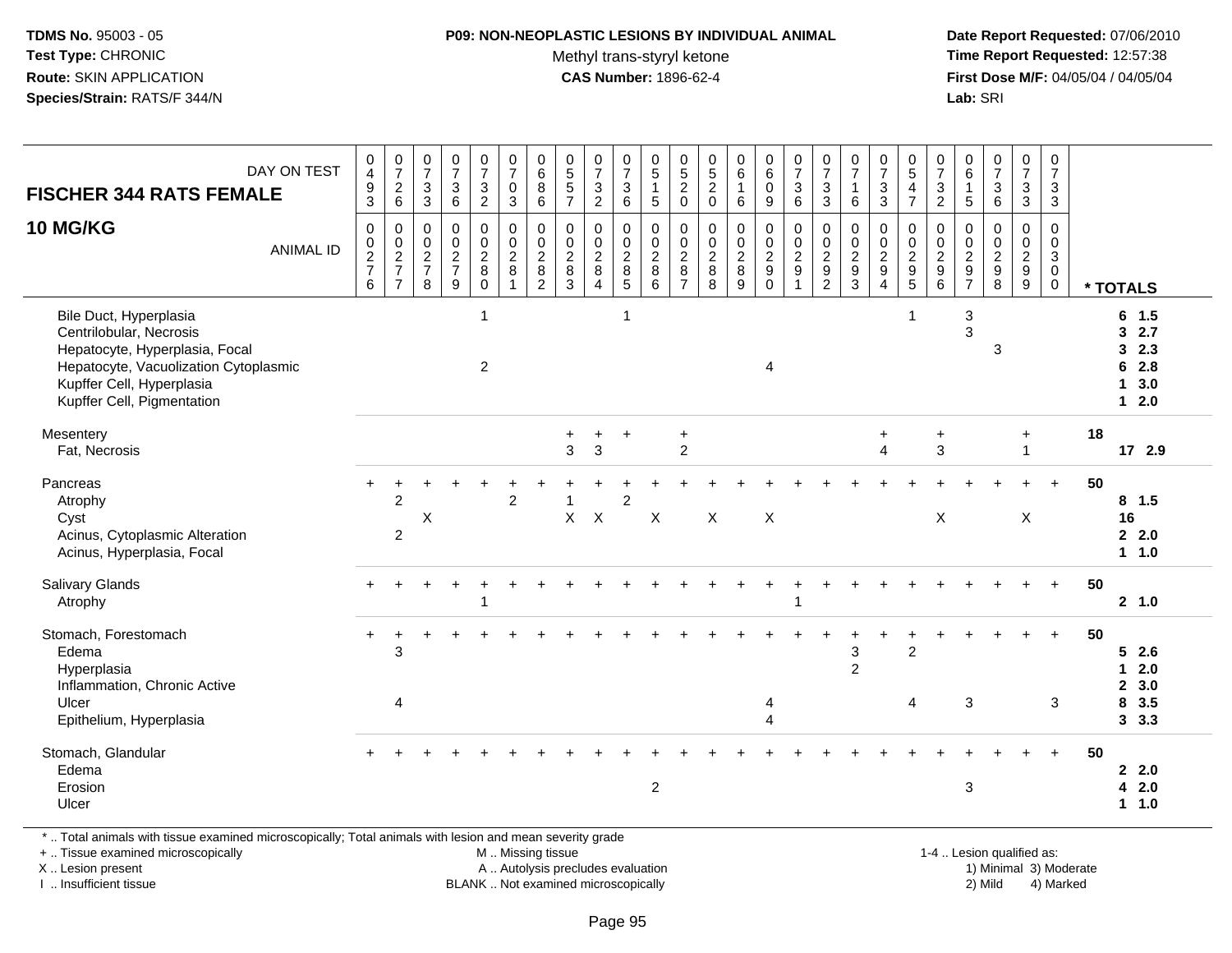## **P09: NON-NEOPLASTIC LESIONS BY INDIVIDUAL ANIMAL**

Methyl trans-styryl ketone<br>CAS Number: 1896-62-4

 **Date Report Requested:** 07/06/2010 **Time Report Requested:** 12:57:38 **First Dose M/F:** 04/05/04 / 04/05/04<br>Lab: SRI **Lab:** SRI

| DAY ON TEST<br><b>FISCHER 344 RATS FEMALE</b>                                                                                                                                                 | 0<br>$\overline{4}$<br>$\frac{9}{3}$   | $\frac{0}{7}$<br>$\frac{2}{6}$                 | $\frac{0}{7}$<br>$\sqrt{3}$<br>$\mathbf{3}$           | $\pmb{0}$<br>$\overline{7}$<br>$\ensuremath{\mathsf{3}}$<br>$\,6\,$ | $\frac{0}{7}$<br>$\frac{3}{2}$                   | $\frac{0}{7}$<br>$\pmb{0}$<br>$\overline{3}$                             | $\begin{array}{c} 0 \\ 6 \end{array}$<br>$\bf 8$<br>$\,6\,$      | $0$<br>5<br>5<br>5<br>7                       | $\frac{0}{7}$<br>$\frac{3}{2}$                                        | $\frac{0}{7}$<br>3<br>$6\phantom{1}$  | $\begin{array}{c} 0 \\ 5 \end{array}$<br>$\mathbf{1}$<br>$5\phantom{.0}$ | $\begin{array}{c} 0 \\ 5 \\ 2 \end{array}$<br>$\mathbf 0$                                     | $\begin{array}{c} 0 \\ 5 \end{array}$<br>$\overline{2}$<br>$\mathsf{O}\xspace$ | $\begin{array}{c} 0 \\ 6 \end{array}$<br>$\mathbf{1}$<br>$\,6\,$ | $\begin{array}{c} 0 \\ 6 \end{array}$<br>$\overline{0}$<br>$\boldsymbol{9}$ | $\begin{smallmatrix}0\\7\end{smallmatrix}$<br>$\overline{3}$<br>6 | $\frac{0}{7}$<br>$\ensuremath{\mathsf{3}}$<br>3     | 0<br>$\overline{7}$<br>$\mathbf{1}$<br>$\,6\,$                | $\frac{0}{7}$<br>$_3^3$                                       | $\begin{array}{c} 0 \\ 5 \end{array}$<br>$\overline{4}$<br>$\overline{7}$ | $\frac{0}{7}$<br>$\frac{3}{2}$                                 | 0<br>6<br>1<br>$5\phantom{.0}$                                                  | $\frac{0}{7}$<br>3<br>$\,6\,$          | $\begin{array}{c} 0 \\ 7 \end{array}$<br>$\frac{3}{3}$ | $\mathbf 0$<br>$\overline{7}$<br>$\mathsf 3$<br>$\mathbf{3}$  |                        |                                   |
|-----------------------------------------------------------------------------------------------------------------------------------------------------------------------------------------------|----------------------------------------|------------------------------------------------|-------------------------------------------------------|---------------------------------------------------------------------|--------------------------------------------------|--------------------------------------------------------------------------|------------------------------------------------------------------|-----------------------------------------------|-----------------------------------------------------------------------|---------------------------------------|--------------------------------------------------------------------------|-----------------------------------------------------------------------------------------------|--------------------------------------------------------------------------------|------------------------------------------------------------------|-----------------------------------------------------------------------------|-------------------------------------------------------------------|-----------------------------------------------------|---------------------------------------------------------------|---------------------------------------------------------------|---------------------------------------------------------------------------|----------------------------------------------------------------|---------------------------------------------------------------------------------|----------------------------------------|--------------------------------------------------------|---------------------------------------------------------------|------------------------|-----------------------------------|
| 10 MG/KG<br><b>ANIMAL ID</b>                                                                                                                                                                  | 0<br>$\mathbf 0$<br>$\frac{2}{7}$<br>6 | $\mathbf 0$<br>$\frac{0}{2}$<br>$\overline{7}$ | $\mathbf 0$<br>$\boldsymbol{0}$<br>$\frac{2}{7}$<br>8 | 0<br>$\mathbf 0$<br>$\frac{2}{7}$<br>9                              | 0<br>$\overline{0}$<br>$\frac{2}{8}$<br>$\Omega$ | $\boldsymbol{0}$<br>$\ddot{\mathbf{0}}$<br>$\frac{2}{8}$<br>$\mathbf{1}$ | $\mathbf 0$<br>$\overline{0}$<br>$\frac{2}{8}$<br>$\overline{2}$ | 0<br>$\mathbf 0$<br>$\sqrt{2}$<br>$\bf8$<br>3 | $\mathbf 0$<br>$\mathbf 0$<br>$\sqrt{2}$<br>$\,8\,$<br>$\overline{4}$ | 0<br>$\mathbf 0$<br>$_{\rm 8}^2$<br>5 | 0<br>$\frac{0}{2}$<br>$\bf 8$<br>$6\phantom{1}$                          | $\mathbf 0$<br>$\ddot{\mathbf{0}}$<br>$\begin{array}{c} 2 \\ 8 \end{array}$<br>$\overline{7}$ | 0<br>$\mathbf 0$<br>$_{8}^{\rm 2}$<br>8                                        | $\mathbf 0$<br>$\mathbf 0$<br>$\overline{c}$<br>$\, 8$<br>9      | 0<br>$\pmb{0}$<br>$\frac{2}{9}$<br>$\mathbf 0$                              | 0<br>$\ddot{\mathbf{0}}$<br>$\frac{2}{9}$<br>$\mathbf{1}$         | 0<br>$\mathbf 0$<br>$\frac{2}{9}$<br>$\overline{2}$ | $\mathbf 0$<br>$\mathbf 0$<br>$\overline{2}$<br>$\frac{9}{3}$ | $\mathbf 0$<br>$\mathbf 0$<br>$\frac{2}{9}$<br>$\overline{4}$ | 0<br>$\mathbf 0$<br>$\frac{2}{9}$<br>5                                    | $\mathbf 0$<br>$\mathbf 0$<br>$\frac{2}{9}$<br>$6\phantom{1}6$ | $\mathbf 0$<br>$\Omega$<br>$\overline{c}$<br>$\boldsymbol{9}$<br>$\overline{7}$ | 0<br>$\mathbf 0$<br>$\frac{2}{9}$<br>8 | 0<br>$\mathbf 0$<br>$\frac{2}{9}$                      | $\mathbf 0$<br>$\mathbf 0$<br>3<br>$\mathbf 0$<br>$\mathbf 0$ |                        | * TOTALS                          |
| <b>CARDIOVASCULAR SYSTEM</b>                                                                                                                                                                  |                                        |                                                |                                                       |                                                                     |                                                  |                                                                          |                                                                  |                                               |                                                                       |                                       |                                                                          |                                                                                               |                                                                                |                                                                  |                                                                             |                                                                   |                                                     |                                                               |                                                               |                                                                           |                                                                |                                                                                 |                                        |                                                        |                                                               |                        |                                   |
| <b>Blood Vessel</b>                                                                                                                                                                           |                                        |                                                |                                                       |                                                                     |                                                  |                                                                          |                                                                  |                                               |                                                                       |                                       |                                                                          |                                                                                               |                                                                                |                                                                  |                                                                             |                                                                   |                                                     | $+$                                                           |                                                               |                                                                           |                                                                |                                                                                 |                                        |                                                        |                                                               | $\mathbf{1}$           |                                   |
| Heart<br>Cardiomyopathy<br>Thrombosis                                                                                                                                                         | $\mathbf{1}$                           | $\overline{2}$                                 |                                                       | 3                                                                   | 3                                                |                                                                          |                                                                  |                                               | $\overline{2}$                                                        | 3                                     |                                                                          |                                                                                               |                                                                                |                                                                  | 1                                                                           | $\mathbf{1}$                                                      | $\overline{2}$                                      | $\overline{2}$                                                | $\overline{2}$                                                |                                                                           | 1                                                              | 3<br>3                                                                          | 3                                      | $\overline{2}$                                         |                                                               | 50                     | 35 1.9<br>3, 3.0                  |
| <b>ENDOCRINE SYSTEM</b>                                                                                                                                                                       |                                        |                                                |                                                       |                                                                     |                                                  |                                                                          |                                                                  |                                               |                                                                       |                                       |                                                                          |                                                                                               |                                                                                |                                                                  |                                                                             |                                                                   |                                                     |                                                               |                                                               |                                                                           |                                                                |                                                                                 |                                        |                                                        |                                                               |                        |                                   |
| <b>Adrenal Cortex</b><br><b>Accessory Adrenal Cortical Nodule</b><br>Atrophy                                                                                                                  | $\pmb{\times}$                         | $\mathsf X$                                    | $\times$                                              |                                                                     |                                                  |                                                                          | $\sqrt{3}$                                                       |                                               | X                                                                     | $\boldsymbol{\mathsf{X}}$             |                                                                          |                                                                                               | $\mathsf X$                                                                    | $\pmb{\times}$                                                   |                                                                             |                                                                   |                                                     | X                                                             |                                                               |                                                                           |                                                                |                                                                                 |                                        |                                                        | ÷.                                                            | 50                     | 19<br>$1 \quad 3.0$               |
| Degeneration, Fatty<br>Hyperplasia, Focal<br>Hypertrophy, Focal                                                                                                                               |                                        | $\overline{c}$<br>$\overline{1}$               |                                                       |                                                                     | 3<br>3                                           | $\mathbf 1$<br>3                                                         | $\mathbf{3}$                                                     |                                               | $\mathbf{1}$<br>$\mathbf{1}$                                          | $\overline{2}$<br>$\overline{2}$      |                                                                          |                                                                                               |                                                                                |                                                                  |                                                                             | 2                                                                 |                                                     | 3<br>3                                                        |                                                               |                                                                           | $\overline{2}$<br>$\overline{2}$                               | $\mathbf{1}$                                                                    | 3                                      |                                                        | $\mathbf 1$<br>2                                              |                        | 22 2.1<br>$72.0$<br>11 1.9        |
| Adrenal Medulla<br>Hyperplasia                                                                                                                                                                |                                        |                                                |                                                       |                                                                     |                                                  |                                                                          |                                                                  |                                               |                                                                       |                                       |                                                                          |                                                                                               |                                                                                |                                                                  |                                                                             |                                                                   |                                                     |                                                               |                                                               |                                                                           |                                                                |                                                                                 |                                        | $\ddot{}$                                              | $+$                                                           | 49                     | $3 \t1.7$                         |
| Islets, Pancreatic<br>Hyperplasia                                                                                                                                                             |                                        |                                                |                                                       |                                                                     |                                                  |                                                                          |                                                                  |                                               |                                                                       |                                       |                                                                          |                                                                                               |                                                                                |                                                                  |                                                                             |                                                                   |                                                     |                                                               |                                                               |                                                                           |                                                                |                                                                                 |                                        |                                                        | $+$                                                           | 50                     | 2, 1.5                            |
| Parathyroid Gland                                                                                                                                                                             |                                        |                                                |                                                       |                                                                     |                                                  |                                                                          |                                                                  |                                               |                                                                       |                                       |                                                                          |                                                                                               |                                                                                |                                                                  |                                                                             |                                                                   |                                                     |                                                               |                                                               |                                                                           |                                                                |                                                                                 |                                        |                                                        |                                                               | 50                     |                                   |
| <b>Pituitary Gland</b><br>Pars Distalis, Angiectasis<br>Pars Distalis, Cyst                                                                                                                   | X                                      |                                                | $\mathsf{X}$                                          | $\boldsymbol{\mathsf{X}}$                                           |                                                  | 4                                                                        | X                                                                |                                               | $\boldsymbol{\mathsf{X}}$                                             |                                       | 3                                                                        |                                                                                               |                                                                                |                                                                  |                                                                             |                                                                   | $\times$                                            |                                                               |                                                               |                                                                           |                                                                | $X$ $X$                                                                         |                                        |                                                        |                                                               | 50                     | 2, 3.5<br>14                      |
| Pars Distalis, Cytoplasmic Alteration, Focal<br>Pars Distalis, Hyperplasia, Focal<br>Pars Intermedia, Angiectasis                                                                             | $\sqrt{2}$                             |                                                |                                                       | $\boldsymbol{2}$                                                    |                                                  |                                                                          |                                                                  |                                               |                                                                       |                                       |                                                                          |                                                                                               |                                                                                |                                                                  |                                                                             |                                                                   |                                                     |                                                               |                                                               |                                                                           |                                                                |                                                                                 |                                        |                                                        |                                                               |                        | $1 \quad 3.0$<br>42.3<br>2.0<br>1 |
| *  Total animals with tissue examined microscopically; Total animals with lesion and mean severity grade<br>+  Tissue examined microscopically<br>X  Lesion present<br>I  Insufficient tissue |                                        |                                                |                                                       |                                                                     | BLANK  Not examined microscopically              | M  Missing tissue                                                        |                                                                  | A  Autolysis precludes evaluation             |                                                                       |                                       |                                                                          |                                                                                               |                                                                                |                                                                  |                                                                             |                                                                   |                                                     |                                                               |                                                               |                                                                           |                                                                |                                                                                 | 1-4  Lesion qualified as:<br>2) Mild   |                                                        | 4) Marked                                                     | 1) Minimal 3) Moderate |                                   |

I .. Insufficient tissue

Page 96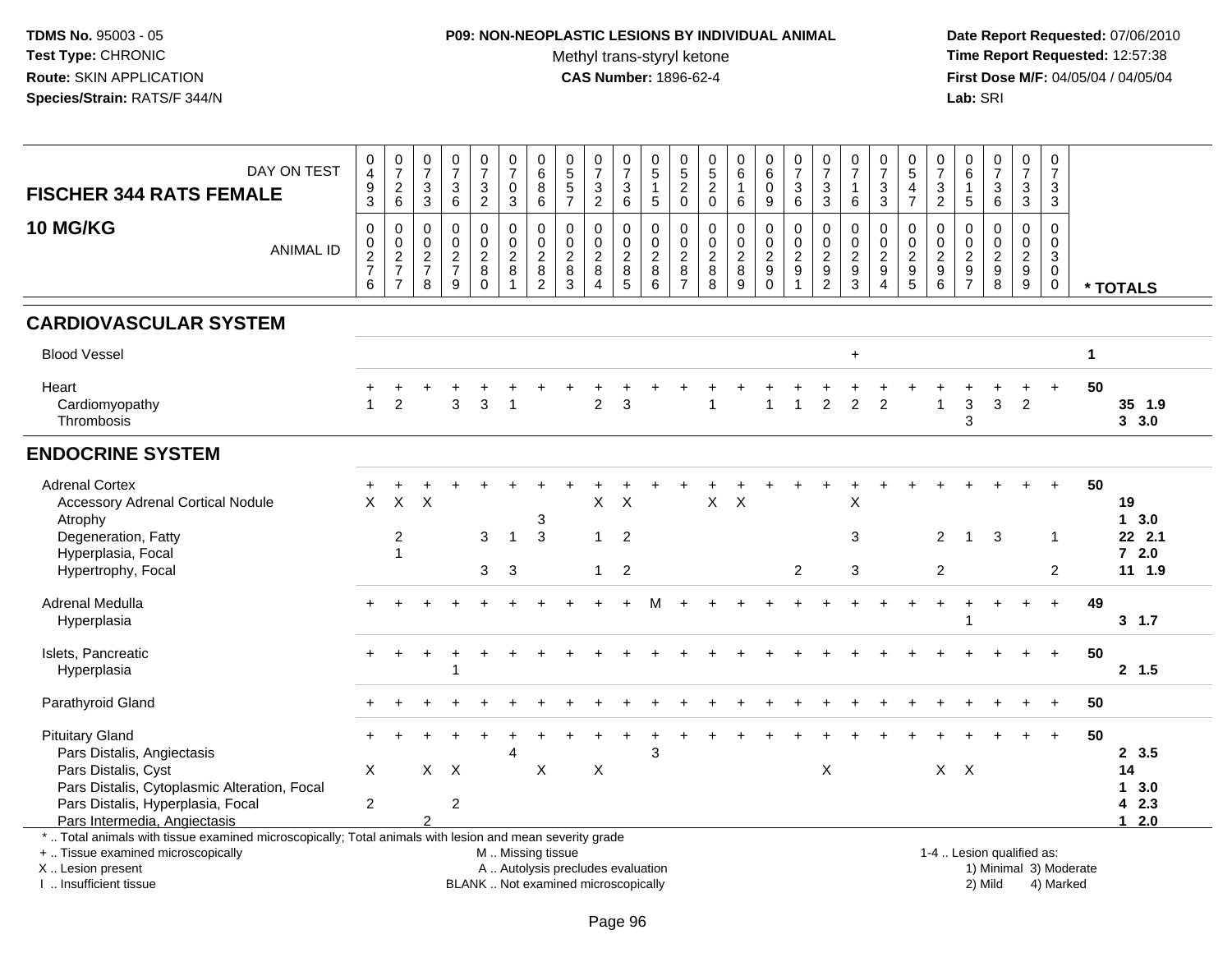### **P09: NON-NEOPLASTIC LESIONS BY INDIVIDUAL ANIMAL**Methyl trans-styryl ketone<br>CAS Number: 1896-62-4

| <b>FISCHER 344 RATS FEMALE</b>                                                                                                                                                                | DAY ON TEST      | $\begin{smallmatrix}0\\4\end{smallmatrix}$<br>$\frac{9}{3}$   | $\frac{0}{7}$<br>$\frac{2}{6}$                                 | $\begin{array}{c} 0 \\ 7 \end{array}$<br>$\sqrt{3}$<br>3             | $\begin{array}{c} 0 \\ 7 \end{array}$<br>3<br>6                   | $\frac{0}{7}$<br>$\frac{3}{2}$            | $\frac{0}{7}$<br>$\mathbf 0$<br>3                                   | $\begin{array}{c} 0 \\ 6 \end{array}$<br>8<br>$\,6$                   | $\begin{array}{c} 0 \\ 5 \\ 5 \end{array}$<br>$\overline{7}$             | $\begin{array}{c} 0 \\ 7 \end{array}$<br>$\frac{3}{2}$                        | $\frac{0}{7}$<br>3<br>6                               | $\begin{array}{c} 0 \\ 5 \end{array}$<br>$\mathbf{1}$<br>$\overline{5}$ | $\begin{array}{c} 0 \\ 5 \end{array}$<br>$\overline{\mathbf{c}}$<br>$\mathbf 0$ | $\begin{array}{c} 0 \\ 5 \end{array}$<br>$\boldsymbol{2}$<br>$\mathbf 0$ | $_{6}^{\rm 0}$<br>$\mathbf{1}$<br>6     | $\begin{array}{c} 0 \\ 6 \end{array}$<br>$\mathbf 0$<br>9                             | $\frac{0}{7}$<br>$\ensuremath{\mathsf{3}}$<br>6                  | $\frac{0}{7}$<br>$\ensuremath{\mathsf{3}}$<br>3                 | $\begin{array}{c} 0 \\ 7 \end{array}$<br>$\mathbf{1}$<br>6                       | $\begin{array}{c} 0 \\ 7 \end{array}$<br>3<br>3                                   | $\begin{array}{c} 0 \\ 5 \end{array}$<br>$\frac{4}{7}$ | $\frac{0}{7}$<br>$\mathfrak{Z}$<br>$\overline{2}$           | 0<br>$\,6\,$<br>1<br>$\sqrt{5}$                       | $\begin{smallmatrix}0\\7\end{smallmatrix}$<br>$\frac{3}{6}$ | $\begin{array}{c} 0 \\ 7 \end{array}$<br>$\sqrt{3}$<br>3       | $\mathbf 0$<br>$\boldsymbol{7}$<br>$\sqrt{3}$<br>3                                  |                        |                                    |
|-----------------------------------------------------------------------------------------------------------------------------------------------------------------------------------------------|------------------|---------------------------------------------------------------|----------------------------------------------------------------|----------------------------------------------------------------------|-------------------------------------------------------------------|-------------------------------------------|---------------------------------------------------------------------|-----------------------------------------------------------------------|--------------------------------------------------------------------------|-------------------------------------------------------------------------------|-------------------------------------------------------|-------------------------------------------------------------------------|---------------------------------------------------------------------------------|--------------------------------------------------------------------------|-----------------------------------------|---------------------------------------------------------------------------------------|------------------------------------------------------------------|-----------------------------------------------------------------|----------------------------------------------------------------------------------|-----------------------------------------------------------------------------------|--------------------------------------------------------|-------------------------------------------------------------|-------------------------------------------------------|-------------------------------------------------------------|----------------------------------------------------------------|-------------------------------------------------------------------------------------|------------------------|------------------------------------|
| <b>10 MG/KG</b>                                                                                                                                                                               | <b>ANIMAL ID</b> | $\mathbf 0$<br>$\mathbf 0$<br>$\frac{2}{7}$<br>$6\phantom{a}$ | $\pmb{0}$<br>$\frac{0}{2}$<br>$\overline{7}$<br>$\overline{7}$ | $\boldsymbol{0}$<br>$\mathbf 0$<br>$\sqrt{2}$<br>$\overline{7}$<br>8 | $\pmb{0}$<br>$\mathbf 0$<br>$\overline{2}$<br>$\overline{7}$<br>9 | 0<br>0<br>$\overline{c}$<br>8<br>$\Omega$ | $\mathsf 0$<br>$\mathbf 0$<br>$\overline{2}$<br>8<br>$\overline{1}$ | $\pmb{0}$<br>$\pmb{0}$<br>$\overline{2}$<br>$\bf 8$<br>$\overline{2}$ | $\pmb{0}$<br>$\mathbf 0$<br>$\boldsymbol{2}$<br>8<br>$\overline{3}$      | $\boldsymbol{0}$<br>$\mathbf 0$<br>$\overline{2}$<br>$\, 8$<br>$\overline{4}$ | 0<br>0<br>$\overline{2}$<br>$\bf 8$<br>$\overline{5}$ | $\mathbf 0$<br>$\mathsf{O}\xspace$<br>$\overline{2}$<br>$\, 8$<br>6     | 0<br>$\mathbf 0$<br>$\boldsymbol{2}$<br>$\bf 8$<br>$\overline{7}$               | $\pmb{0}$<br>$\mathbf 0$<br>$\overline{2}$<br>$\bf 8$<br>8               | $\pmb{0}$<br>$\pmb{0}$<br>$\frac{2}{9}$ | $\pmb{0}$<br>$\mathbf 0$<br>$\overline{2}$<br>$\boldsymbol{9}$<br>$\mathsf{O}\xspace$ | $\pmb{0}$<br>$\frac{0}{2}$<br>$\boldsymbol{9}$<br>$\overline{1}$ | 0<br>$\mathbf 0$<br>$\boldsymbol{2}$<br>$9\,$<br>$\overline{2}$ | $\pmb{0}$<br>$\mathbf 0$<br>$\overline{2}$<br>$\boldsymbol{9}$<br>$\overline{3}$ | 0<br>$\mathbf 0$<br>$\overline{c}$<br>$\boldsymbol{9}$<br>$\overline{\mathbf{4}}$ | 0<br>$_2^0$<br>$\begin{array}{c} 9 \\ 5 \end{array}$   | 0<br>$\mathbf 0$<br>$\overline{2}$<br>$\boldsymbol{9}$<br>6 | 0<br>$\mathbf 0$<br>$\boldsymbol{2}$<br>$\frac{9}{7}$ | $\pmb{0}$<br>$\ddot{\mathbf{0}}$<br>$\frac{2}{9}$           | 0<br>0<br>$\overline{2}$<br>$\boldsymbol{9}$<br>$\overline{9}$ | $\pmb{0}$<br>$\mathbf 0$<br>$\ensuremath{\mathsf{3}}$<br>$\mathbf 0$<br>$\mathbf 0$ |                        | * TOTALS                           |
| Pars Intermedia, Cyst                                                                                                                                                                         |                  |                                                               |                                                                |                                                                      |                                                                   |                                           |                                                                     |                                                                       |                                                                          |                                                                               |                                                       |                                                                         |                                                                                 |                                                                          |                                         |                                                                                       |                                                                  |                                                                 |                                                                                  |                                                                                   |                                                        |                                                             |                                                       |                                                             |                                                                | X                                                                                   |                        | $\mathbf 2$                        |
| <b>Thyroid Gland</b><br>C-cell, Hyperplasia<br>Follicle, Cyst<br>Follicular Cell, Hyperplasia                                                                                                 |                  | $+$                                                           | 3                                                              |                                                                      |                                                                   |                                           |                                                                     | -1                                                                    |                                                                          |                                                                               |                                                       |                                                                         |                                                                                 | $\boldsymbol{\mathsf{X}}$                                                |                                         |                                                                                       |                                                                  |                                                                 | 1                                                                                |                                                                                   |                                                        |                                                             |                                                       | X                                                           | $\ddot{}$                                                      | $+$                                                                                 | 50                     | $10 \t1.4$<br>$\mathbf 2$<br>1 1.0 |
| <b>GENERAL BODY SYSTEM</b>                                                                                                                                                                    |                  |                                                               |                                                                |                                                                      |                                                                   |                                           |                                                                     |                                                                       |                                                                          |                                                                               |                                                       |                                                                         |                                                                                 |                                                                          |                                         |                                                                                       |                                                                  |                                                                 |                                                                                  |                                                                                   |                                                        |                                                             |                                                       |                                                             |                                                                |                                                                                     |                        |                                    |
| <b>Tissue NOS</b>                                                                                                                                                                             |                  |                                                               |                                                                |                                                                      |                                                                   |                                           |                                                                     |                                                                       |                                                                          |                                                                               |                                                       |                                                                         |                                                                                 |                                                                          |                                         |                                                                                       |                                                                  |                                                                 |                                                                                  |                                                                                   |                                                        |                                                             |                                                       |                                                             |                                                                | $+$                                                                                 | $\mathbf{1}$           |                                    |
| <b>GENITAL SYSTEM</b>                                                                                                                                                                         |                  |                                                               |                                                                |                                                                      |                                                                   |                                           |                                                                     |                                                                       |                                                                          |                                                                               |                                                       |                                                                         |                                                                                 |                                                                          |                                         |                                                                                       |                                                                  |                                                                 |                                                                                  |                                                                                   |                                                        |                                                             |                                                       |                                                             |                                                                |                                                                                     |                        |                                    |
| <b>Clitoral Gland</b><br>Cyst<br>Hyperplasia<br>Inflammation, Chronic                                                                                                                         |                  |                                                               |                                                                |                                                                      |                                                                   |                                           |                                                                     | $\overline{2}$                                                        | $\sqrt{3}$                                                               |                                                                               |                                                       |                                                                         |                                                                                 |                                                                          |                                         |                                                                                       |                                                                  |                                                                 |                                                                                  |                                                                                   |                                                        |                                                             |                                                       |                                                             | $\overline{2}$                                                 | $\ddot{}$                                                                           | 50                     | $\mathbf 2$<br>1 1.0<br>$5$ 2.6    |
| Ovary<br>Cyst                                                                                                                                                                                 |                  | $+$                                                           | $\div$<br>X                                                    |                                                                      |                                                                   |                                           |                                                                     |                                                                       |                                                                          |                                                                               |                                                       |                                                                         |                                                                                 | X                                                                        |                                         |                                                                                       | X                                                                |                                                                 |                                                                                  |                                                                                   |                                                        |                                                             |                                                       |                                                             | $\ddot{}$                                                      | $\ddot{}$                                                                           | 50                     | $\overline{7}$                     |
| Uterus<br>Hyperplasia, Cystic                                                                                                                                                                 |                  | $+$                                                           | $+$                                                            | $\ddot{}$<br>3                                                       |                                                                   |                                           |                                                                     |                                                                       |                                                                          | 3                                                                             |                                                       |                                                                         |                                                                                 |                                                                          |                                         |                                                                                       |                                                                  |                                                                 |                                                                                  |                                                                                   |                                                        |                                                             |                                                       |                                                             |                                                                | $+$                                                                                 | 50                     | 4 2.8                              |
| Vagina<br>Cyst                                                                                                                                                                                |                  |                                                               |                                                                |                                                                      |                                                                   |                                           |                                                                     |                                                                       |                                                                          |                                                                               |                                                       |                                                                         |                                                                                 |                                                                          |                                         |                                                                                       |                                                                  |                                                                 |                                                                                  |                                                                                   |                                                        |                                                             | $+$                                                   |                                                             |                                                                |                                                                                     | $\bf 6$                | 1                                  |
| <b>HEMATOPOIETIC SYSTEM</b>                                                                                                                                                                   |                  |                                                               |                                                                |                                                                      |                                                                   |                                           |                                                                     |                                                                       |                                                                          |                                                                               |                                                       |                                                                         |                                                                                 |                                                                          |                                         |                                                                                       |                                                                  |                                                                 |                                                                                  |                                                                                   |                                                        |                                                             |                                                       |                                                             |                                                                |                                                                                     |                        |                                    |
| <b>Bone Marrow</b><br>Angiectasis                                                                                                                                                             |                  |                                                               |                                                                |                                                                      |                                                                   |                                           |                                                                     |                                                                       |                                                                          |                                                                               |                                                       |                                                                         |                                                                                 |                                                                          |                                         |                                                                                       |                                                                  |                                                                 |                                                                                  |                                                                                   |                                                        |                                                             |                                                       |                                                             | $+$                                                            | $+$                                                                                 | 50                     | 1, 3.0                             |
| *  Total animals with tissue examined microscopically; Total animals with lesion and mean severity grade<br>+  Tissue examined microscopically<br>X  Lesion present<br>I  Insufficient tissue |                  |                                                               |                                                                |                                                                      |                                                                   |                                           | M  Missing tissue                                                   |                                                                       | A  Autolysis precludes evaluation<br>BLANK  Not examined microscopically |                                                                               |                                                       |                                                                         |                                                                                 |                                                                          |                                         |                                                                                       |                                                                  |                                                                 |                                                                                  |                                                                                   |                                                        |                                                             |                                                       | 1-4  Lesion qualified as:<br>2) Mild                        |                                                                | 4) Marked                                                                           | 1) Minimal 3) Moderate |                                    |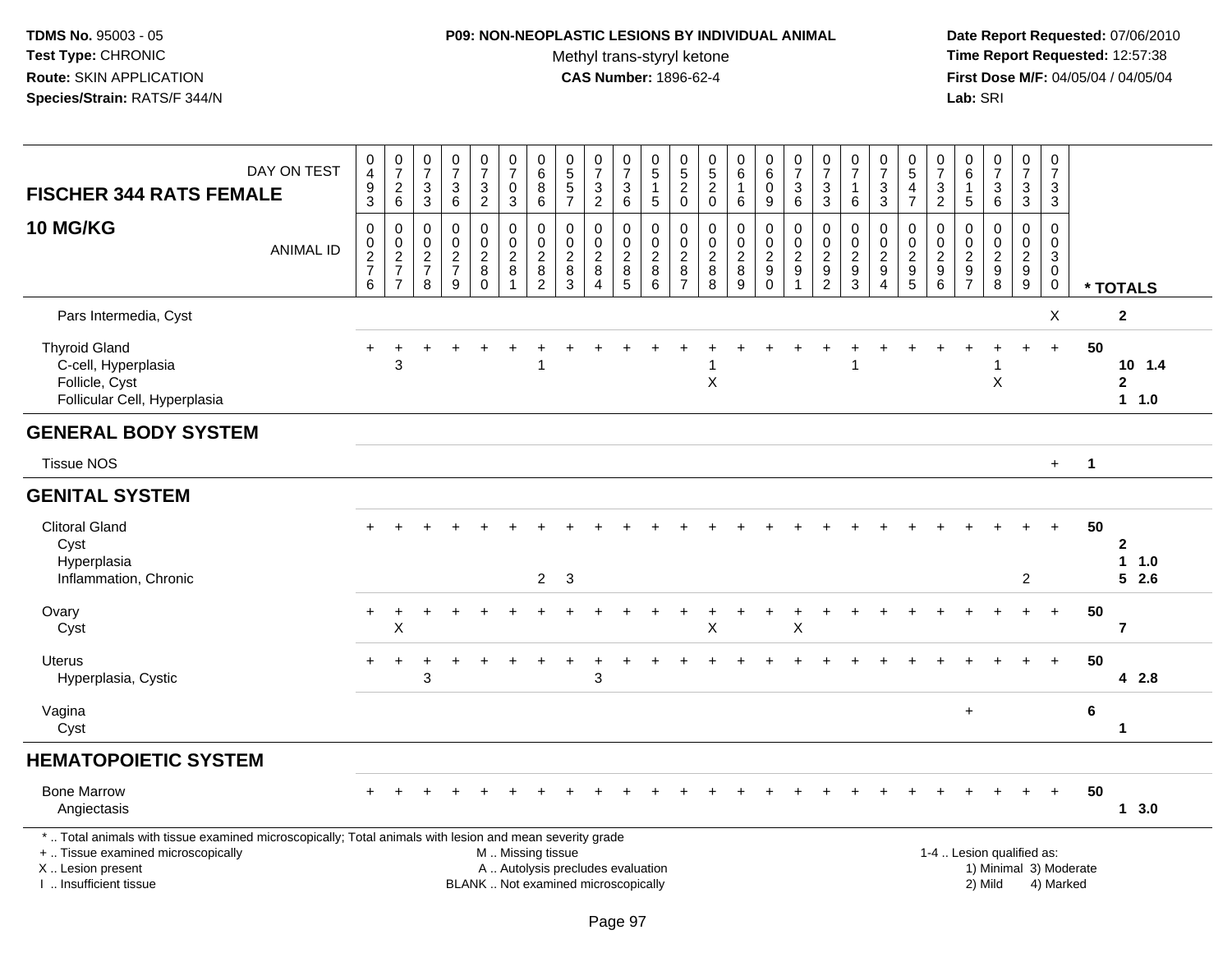#### **P09: NON-NEOPLASTIC LESIONS BY INDIVIDUAL ANIMAL**

Methyl trans-styryl ketone<br>CAS Number: 1896-62-4

 **Date Report Requested:** 07/06/2010 **Time Report Requested:** 12:57:38 **First Dose M/F:** 04/05/04 / 04/05/04<br>Lab: SRI **Lab:** SRI

| DAY ON TEST<br><b>FISCHER 344 RATS FEMALE</b>                                                                                                                                                                                                                                                                     | $_4^{\rm 0}$<br>$\boldsymbol{9}$<br>$\overline{3}$             | $\frac{0}{7}$<br>$\frac{2}{6}$                                              | $\begin{smallmatrix} 0\\7 \end{smallmatrix}$<br>$\sqrt{3}$<br>$\overline{3}$ | $\begin{array}{c} 0 \\ 7 \end{array}$<br>$\mathsf 3$<br>6 | $\frac{0}{7}$<br>3<br>$\overline{2}$                         | $\frac{0}{7}$<br>$\mathsf 0$<br>$\mathbf{3}$            | $\begin{matrix}0\\6\\8\end{matrix}$<br>$6\phantom{a}$                              | $\pmb{0}$<br>$\frac{5}{5}$<br>$\overline{7}$        | $\begin{array}{c} 0 \\ 7 \end{array}$<br>$\frac{3}{2}$        | $\begin{array}{c} 0 \\ 7 \end{array}$<br>3<br>$\,6\,$             | $\pmb{0}$<br>$\sqrt{5}$<br>$\mathbf{1}$<br>$\overline{5}$         | $\pmb{0}$<br>$\begin{array}{c} 5 \\ 2 \\ 0 \end{array}$ | $0$<br>$5$<br>$2$<br>$0$                           | $_{6}^{\rm 0}$<br>$\mathbf{1}$<br>6             | $_{6}^{\rm 0}$<br>$\mathsf 0$<br>$9\,$                                | $\frac{0}{7}$<br>$\overline{3}$<br>6                      | $\begin{array}{c} 0 \\ 7 \end{array}$<br>$\mathbf{3}$<br>$\sqrt{3}$                | $\frac{0}{7}$<br>$\mathbf 1$<br>$\,6$                                 | $\frac{0}{7}$<br>3<br>$\overline{3}$                                               | $\begin{array}{c} 0 \\ 5 \end{array}$<br>$\overline{\mathbf{4}}$<br>$\overline{7}$ | $\pmb{0}$<br>$\overline{7}$<br>$\sqrt{3}$<br>$\overline{2}$                                | $\pmb{0}$<br>$\,6\,$<br>$\mathbf{1}$<br>$\sqrt{5}$ | $\begin{smallmatrix}0\\7\end{smallmatrix}$<br>$\mathsf 3$<br>$6\phantom{1}$ | $\frac{0}{7}$<br>3<br>$\overline{3}$                                       | $\begin{smallmatrix} 0\\7 \end{smallmatrix}$<br>$\mathbf{3}$<br>$\mathbf{3}$ |              |                                                                                                                                       |
|-------------------------------------------------------------------------------------------------------------------------------------------------------------------------------------------------------------------------------------------------------------------------------------------------------------------|----------------------------------------------------------------|-----------------------------------------------------------------------------|------------------------------------------------------------------------------|-----------------------------------------------------------|--------------------------------------------------------------|---------------------------------------------------------|------------------------------------------------------------------------------------|-----------------------------------------------------|---------------------------------------------------------------|-------------------------------------------------------------------|-------------------------------------------------------------------|---------------------------------------------------------|----------------------------------------------------|-------------------------------------------------|-----------------------------------------------------------------------|-----------------------------------------------------------|------------------------------------------------------------------------------------|-----------------------------------------------------------------------|------------------------------------------------------------------------------------|------------------------------------------------------------------------------------|--------------------------------------------------------------------------------------------|----------------------------------------------------|-----------------------------------------------------------------------------|----------------------------------------------------------------------------|------------------------------------------------------------------------------|--------------|---------------------------------------------------------------------------------------------------------------------------------------|
| 10 MG/KG<br><b>ANIMAL ID</b>                                                                                                                                                                                                                                                                                      | $\mathbf 0$<br>$\begin{array}{c} 0 \\ 2 \\ 7 \end{array}$<br>6 | $\mathsf 0$<br>$\begin{array}{c} 0 \\ 2 \\ 7 \end{array}$<br>$\overline{7}$ | $\boldsymbol{0}$<br>$\begin{array}{c} 0 \\ 2 \\ 7 \end{array}$<br>8          | $\mathbf 0$<br>0<br>$\frac{2}{7}$<br>9                    | $\mathbf 0$<br>0<br>$\overline{2}$<br>$\bf 8$<br>$\mathbf 0$ | $\mathbf 0$<br>$\frac{0}{2}$<br>$\bf 8$<br>$\mathbf{1}$ | $\mathbf 0$<br>$\begin{smallmatrix} 0\\2 \end{smallmatrix}$<br>8<br>$\overline{2}$ | 0<br>0<br>$\overline{2}$<br>$\bf 8$<br>$\mathbf{3}$ | $\mathbf 0$<br>$\mathbf 0$<br>$\frac{2}{8}$<br>$\overline{4}$ | 0<br>0<br>$\overline{2}$<br>$\begin{array}{c} 8 \\ 5 \end{array}$ | $\mathbf 0$<br>$\mathbf 0$<br>$\overline{2}$<br>$\, 8$<br>$\,6\,$ | 0<br>0<br>$\overline{2}$<br>$\bf 8$<br>$\overline{7}$   | $\mathbf 0$<br>0<br>$\overline{2}$<br>$\bf 8$<br>8 | $\pmb{0}$<br>$^{\rm 0}_{\rm 2}$<br>$\bf 8$<br>9 | $\mathbf 0$<br>0<br>$\overline{2}$<br>$\boldsymbol{9}$<br>$\mathbf 0$ | $\mathbf 0$<br>$\pmb{0}$<br>$\frac{2}{9}$<br>$\mathbf{1}$ | $\mathbf 0$<br>$\mathbf 0$<br>$\overline{2}$<br>$\boldsymbol{9}$<br>$\overline{2}$ | $\mathbf 0$<br>$\mathbf 0$<br>$\overline{2}$<br>$\boldsymbol{9}$<br>3 | $\mathbf 0$<br>$\mathbf 0$<br>$\overline{2}$<br>$\boldsymbol{9}$<br>$\overline{4}$ | $\mathbf 0$<br>0<br>$\overline{2}$<br>9<br>5                                       | $\mathbf 0$<br>$\begin{smallmatrix} 0\\2 \end{smallmatrix}$<br>$\boldsymbol{9}$<br>$\,6\,$ | $\mathbf 0$<br>$\mathbf 0$<br>$\frac{2}{9}$        | $\mathbf 0$<br>$\mathbf 0$<br>$\frac{2}{9}$<br>8                            | 0<br>$\mathbf 0$<br>$\overline{2}$<br>$\boldsymbol{9}$<br>$\boldsymbol{9}$ | $\mathbf 0$<br>$\mathbf 0$<br>$\overline{3}$<br>$\mathbf 0$<br>$\mathbf 0$   |              | * TOTALS                                                                                                                              |
| Hyperplasia<br>Infiltration Cellular, Histiocyte<br>Myelofibrosis                                                                                                                                                                                                                                                 |                                                                |                                                                             |                                                                              |                                                           |                                                              |                                                         |                                                                                    |                                                     |                                                               |                                                                   | 3                                                                 |                                                         | 4                                                  |                                                 |                                                                       |                                                           |                                                                                    |                                                                       |                                                                                    |                                                                                    |                                                                                            | $\overline{2}$                                     |                                                                             |                                                                            |                                                                              |              | 62.7<br>$12.0$<br>$12.0$                                                                                                              |
| Lymph Node<br>Deep Cervical, Hemorrhage<br>Deep Cervical, Pigmentation<br>Mediastinal, Ectasia<br>Mediastinal, Hemorrhage<br>Mediastinal, Hyperplasia, Lymphoid<br>Mediastinal, Pigmentation<br>Pancreatic, Ectasia<br>Pancreatic, Hemorrhage<br>Pancreatic, Hyperplasia, Histiocytic<br>Pancreatic, Pigmentation | $+$<br>3<br>3                                                  |                                                                             |                                                                              |                                                           |                                                              |                                                         | $\ddot{}$                                                                          |                                                     |                                                               |                                                                   |                                                                   | $+$<br>$\mathbf{1}$<br>3                                | $+$<br>3<br>$\overline{c}$                         |                                                 |                                                                       | $+$<br>-1<br>$\ensuremath{\mathsf{3}}$<br>$\overline{2}$  |                                                                                    | $\ddot{}$<br>3<br>$\boldsymbol{2}$<br>3                               |                                                                                    |                                                                                    |                                                                                            |                                                    |                                                                             |                                                                            | $+$                                                                          | 13           | 2.0<br>1<br>3.0<br>$\mathbf 1$<br>3.0<br>$\mathbf 1$<br>62.3<br>52.4<br>8<br>2.8<br>2.0<br>$\mathbf 1$<br>$1 \t1.0$<br>13.0<br>2, 3.0 |
| Lymph Node, Mandibular<br>Ectasia<br>Hemorrhage<br>Hyperplasia, Lymphoid                                                                                                                                                                                                                                          | м                                                              | м                                                                           | м                                                                            | м                                                         | м                                                            | M                                                       | M                                                                                  | M                                                   | M                                                             | м                                                                 | М                                                                 | M                                                       | м                                                  | м                                               | M                                                                     | м                                                         | м                                                                                  | М                                                                     | M                                                                                  | M                                                                                  | M                                                                                          | М                                                  | $\ddot{}$<br>3                                                              | М                                                                          | M                                                                            | $\mathbf{2}$ | 13.0<br>13.0<br>$12.0$                                                                                                                |
| Lymph Node, Mesenteric<br>Ectasia<br>Hemorrhage<br>Hyperplasia, Histiocytic<br>Hyperplasia, Lymphoid<br>Pigmentation                                                                                                                                                                                              |                                                                |                                                                             |                                                                              |                                                           |                                                              |                                                         |                                                                                    |                                                     | $\overline{c}$<br>$\overline{c}$<br>3                         |                                                                   |                                                                   |                                                         |                                                    | $\overline{2}$                                  | $\overline{2}$                                                        |                                                           |                                                                                    |                                                                       | $\overline{2}$                                                                     | $\overline{2}$                                                                     | $\overline{2}$                                                                             |                                                    |                                                                             | 3                                                                          |                                                                              | 49           | $12.0$<br>52.0<br>2.0<br>$\mathbf{1}$<br>12 2.2<br>3, 3.0                                                                             |
| Spleen<br>Hematopoietic Cell Proliferation                                                                                                                                                                                                                                                                        | 2                                                              |                                                                             | 2                                                                            | 2                                                         | $\overline{2}$                                               |                                                         |                                                                                    |                                                     | 2                                                             | $\overline{2}$                                                    | 3                                                                 | 2                                                       |                                                    | $\overline{2}$                                  |                                                                       | $\overline{c}$                                            | $\overline{c}$                                                                     | 2                                                                     | $\overline{c}$                                                                     |                                                                                    | $\overline{2}$                                                                             |                                                    | 3                                                                           |                                                                            | $\ddot{}$                                                                    | 50           | 34 2.1                                                                                                                                |
| *  Total animals with tissue examined microscopically; Total animals with lesion and mean severity grade<br>+  Tissue examined microscopically<br>X  Lesion present                                                                                                                                               |                                                                |                                                                             |                                                                              |                                                           |                                                              | M  Missing tissue<br>A  Autolysis precludes evaluation  |                                                                                    |                                                     |                                                               |                                                                   |                                                                   |                                                         |                                                    |                                                 |                                                                       |                                                           |                                                                                    |                                                                       |                                                                                    |                                                                                    |                                                                                            |                                                    | 1-4  Lesion qualified as:                                                   |                                                                            | 1) Minimal 3) Moderate                                                       |              |                                                                                                                                       |

I .. Insufficient tissue

BLANK .. Not examined microscopically 2) Mild 4) Marked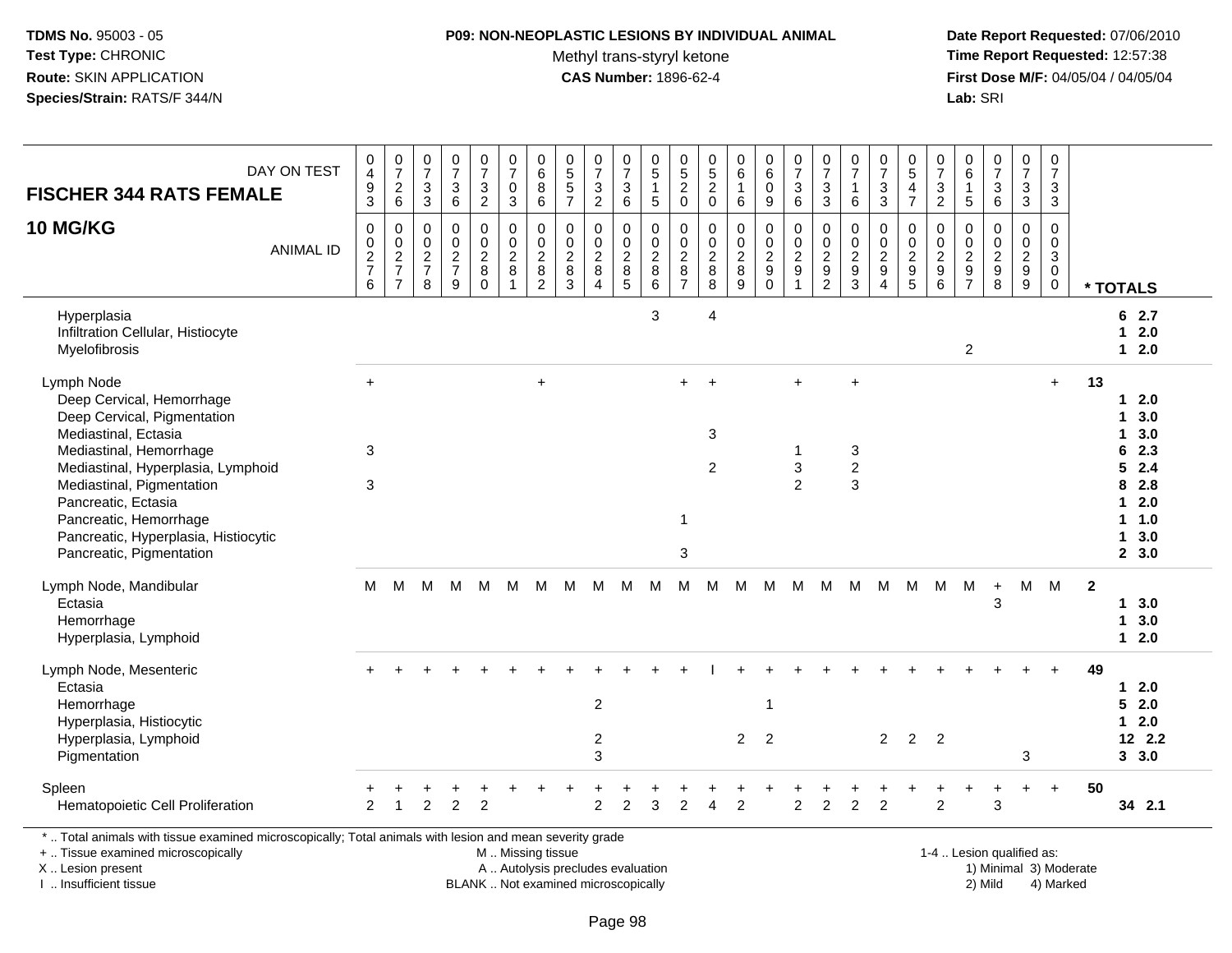### **P09: NON-NEOPLASTIC LESIONS BY INDIVIDUAL ANIMAL**Methyl trans-styryl ketone<br>CAS Number: 1896-62-4

 **Date Report Requested:** 07/06/2010 **Time Report Requested:** 12:57:38 **First Dose M/F:** 04/05/04 / 04/05/04<br>Lab: SRI **Lab:** SRI

| DAY ON TEST<br><b>FISCHER 344 RATS FEMALE</b>                                                                                                                                                                                         | $\boldsymbol{0}$<br>$\overline{4}$<br>$\boldsymbol{9}$<br>3 | $\frac{0}{7}$<br>$\frac{2}{6}$                              | $\frac{0}{7}$<br>$\sqrt{3}$<br>$\mathbf{3}$      | 0<br>$\overline{7}$<br>$\ensuremath{\mathsf{3}}$<br>6 | $\frac{0}{7}$<br>$\ensuremath{\mathsf{3}}$<br>$\overline{2}$ | 0<br>$\overline{7}$<br>$\mathsf{O}$<br>3               | $_{6}^{\rm 0}$<br>8<br>6                                               | $\begin{array}{c} 0 \\ 5 \end{array}$<br>$\sqrt{5}$<br>$\overline{7}$ | $\frac{0}{7}$<br>$\frac{3}{2}$                                        | 0<br>$\overline{7}$<br>3<br>$\,6\,$      | 0<br>$\overline{5}$<br>1<br>$\sqrt{5}$           | 0<br>$\overline{5}$<br>$\sqrt{2}$<br>$\mathbf 0$                      | 0<br>$\overline{5}$<br>$\sqrt{2}$<br>$\mathbf 0$         | $\begin{array}{c} 0 \\ 6 \end{array}$<br>$\mathbf{1}$<br>$\,6\,$       | $\begin{array}{c} 0 \\ 6 \end{array}$<br>$\mathbf 0$<br>9 | $\frac{0}{7}$<br>$\ensuremath{\mathsf{3}}$<br>6                                | $\pmb{0}$<br>$\overline{7}$<br>$\sqrt{3}$<br>$\mathbf{3}$      | 0<br>$\overline{7}$<br>$\mathbf{1}$<br>6                       | $\frac{0}{7}$<br>3<br>3                          | $\begin{array}{c} 0 \\ 5 \end{array}$<br>$\overline{4}$<br>$\overline{7}$ | $\frac{0}{7}$<br>$\ensuremath{\mathsf{3}}$<br>$\overline{c}$             | $\begin{array}{c} 0 \\ 6 \end{array}$<br>$\begin{array}{c} 1 \\ 5 \end{array}$ | $\frac{0}{7}$<br>$\ensuremath{\mathsf{3}}$<br>$\,6\,$      | $\frac{0}{7}$<br>3<br>3                     | 0<br>$\overline{7}$<br>$\mathbf{3}$<br>3                          |                        |                                                                   |
|---------------------------------------------------------------------------------------------------------------------------------------------------------------------------------------------------------------------------------------|-------------------------------------------------------------|-------------------------------------------------------------|--------------------------------------------------|-------------------------------------------------------|--------------------------------------------------------------|--------------------------------------------------------|------------------------------------------------------------------------|-----------------------------------------------------------------------|-----------------------------------------------------------------------|------------------------------------------|--------------------------------------------------|-----------------------------------------------------------------------|----------------------------------------------------------|------------------------------------------------------------------------|-----------------------------------------------------------|--------------------------------------------------------------------------------|----------------------------------------------------------------|----------------------------------------------------------------|--------------------------------------------------|---------------------------------------------------------------------------|--------------------------------------------------------------------------|--------------------------------------------------------------------------------|------------------------------------------------------------|---------------------------------------------|-------------------------------------------------------------------|------------------------|-------------------------------------------------------------------|
| 10 MG/KG<br><b>ANIMAL ID</b>                                                                                                                                                                                                          | $\mathbf 0$<br>$\pmb{0}$<br>$\frac{2}{7}$<br>6              | $\mathbf 0$<br>$\pmb{0}$<br>$\frac{2}{7}$<br>$\overline{7}$ | $\mathbf 0$<br>$\mathbf 0$<br>$\frac{2}{7}$<br>8 | $\Omega$<br>$\mathbf 0$<br>$\frac{2}{7}$<br>9         | 0<br>$\mathbf 0$<br>$_{8}^{\rm 2}$<br>$\Omega$               | $\mathbf 0$<br>$\mathbf 0$<br>$\boldsymbol{2}$<br>8    | $\pmb{0}$<br>$\mathsf 0$<br>$\begin{array}{c} 2 \\ 8 \\ 2 \end{array}$ | $\mathbf 0$<br>$\mathbf 0$<br>$_{8}^{\rm 2}$<br>$\mathbf{3}$          | $\mathbf 0$<br>$\mathbf 0$<br>$\frac{2}{8}$<br>$\boldsymbol{\Lambda}$ | 0<br>0<br>$_{\rm 8}^2$<br>$\overline{5}$ | $\mathbf 0$<br>$\mathbf 0$<br>$\frac{2}{8}$<br>6 | $\mathbf 0$<br>$\mathbf 0$<br>$\boldsymbol{2}$<br>8<br>$\overline{7}$ | 0<br>$\Omega$<br>$\overline{\mathbf{c}}$<br>$\bf 8$<br>8 | $\mathbf 0$<br>$\pmb{0}$<br>$\begin{array}{c} 2 \\ 8 \\ 9 \end{array}$ | 0<br>$\mathbf 0$<br>$\frac{2}{9}$<br>$\mathbf 0$          | $\mathbf 0$<br>$\mathbf 0$<br>$\overline{\mathbf{c}}$<br>$\boldsymbol{9}$<br>1 | $\mathbf 0$<br>$\mathbf{0}$<br>$\frac{2}{9}$<br>$\overline{2}$ | $\mathbf 0$<br>$\mathbf{0}$<br>$\frac{2}{9}$<br>$\overline{3}$ | 0<br>$\Omega$<br>$\frac{2}{9}$<br>$\overline{4}$ | $\mathbf 0$<br>$\mathbf 0$<br>$\frac{2}{9}$                               | $\mathbf 0$<br>$\mathbf 0$<br>$\begin{array}{c} 2 \\ 9 \\ 6 \end{array}$ | $\mathbf 0$<br>$\mathbf 0$<br>$\begin{array}{c} 2 \\ 9 \\ 7 \end{array}$       | $\mathbf 0$<br>$\Omega$<br>$\frac{2}{9}$<br>$\overline{8}$ | $\mathbf 0$<br>$\mathbf 0$<br>$\frac{2}{9}$ | 0<br>$\mathbf 0$<br>$\mathbf{3}$<br>$\overline{0}$<br>$\mathbf 0$ |                        | * TOTALS                                                          |
| <b>Necrosis</b><br>Pigmentation                                                                                                                                                                                                       | 3                                                           | 3                                                           |                                                  |                                                       |                                                              |                                                        |                                                                        | $\mathbf{3}$                                                          |                                                                       |                                          |                                                  | 3                                                                     |                                                          |                                                                        | 3                                                         |                                                                                |                                                                |                                                                |                                                  | 4                                                                         |                                                                          | 4                                                                              |                                                            | 3                                           |                                                                   |                        | 14.0<br>12, 3.1                                                   |
| Thymus<br>Atrophy                                                                                                                                                                                                                     |                                                             |                                                             |                                                  |                                                       |                                                              |                                                        |                                                                        |                                                                       |                                                                       |                                          |                                                  |                                                                       |                                                          |                                                                        |                                                           |                                                                                |                                                                |                                                                |                                                  |                                                                           |                                                                          |                                                                                |                                                            | $\ddot{}$                                   | $+$                                                               | 49                     | 13.0                                                              |
| <b>INTEGUMENTARY SYSTEM</b>                                                                                                                                                                                                           |                                                             |                                                             |                                                  |                                                       |                                                              |                                                        |                                                                        |                                                                       |                                                                       |                                          |                                                  |                                                                       |                                                          |                                                                        |                                                           |                                                                                |                                                                |                                                                |                                                  |                                                                           |                                                                          |                                                                                |                                                            |                                             |                                                                   |                        |                                                                   |
| Mammary Gland<br>Hyperplasia<br>Inflammation, Chronic                                                                                                                                                                                 |                                                             | 3                                                           | 4                                                | $\mathfrak{p}$                                        | 3                                                            | $\overline{2}$                                         | $\overline{2}$                                                         | $\overline{2}$                                                        | 3                                                                     | Δ                                        | 2                                                | 3                                                                     | 3                                                        | $\overline{2}$                                                         | 4                                                         | $\overline{2}$                                                                 | 3                                                              |                                                                | 3                                                | 3                                                                         | $\overline{2}$                                                           | 4                                                                              | 3                                                          | 3                                           | $\ddot{}$<br>$\overline{2}$                                       | 50                     | 48 2.7<br>2, 3.5                                                  |
| Skin<br>Hyperkeratosis<br>Inflammation, Chronic<br>Ulcer<br>Control, Hyperkeratosis<br>Control Epidermis, Hyperplasia<br>Epidermis, Hyperplasia<br>Epidermis, Site Of Application, Hyperplasia<br>Site Of Application, Hyperkeratosis |                                                             |                                                             |                                                  | $1 \quad 1$                                           | 4<br>Δ<br>$\overline{1}$                                     |                                                        | -1<br>$\overline{1}$                                                   |                                                                       |                                                                       | $\mathbf{1}$                             |                                                  |                                                                       |                                                          |                                                                        |                                                           | -1<br>$\overline{\mathbf{1}}$                                                  |                                                                |                                                                |                                                  |                                                                           |                                                                          | 1                                                                              |                                                            |                                             |                                                                   | 50                     | 14.0<br>13.0<br>4 3.5<br>5 1.0<br>4 1.0<br>53.4<br>11.0<br>11 1.0 |
| <b>MUSCULOSKELETAL SYSTEM</b>                                                                                                                                                                                                         |                                                             |                                                             |                                                  |                                                       |                                                              |                                                        |                                                                        |                                                                       |                                                                       |                                          |                                                  |                                                                       |                                                          |                                                                        |                                                           |                                                                                |                                                                |                                                                |                                                  |                                                                           |                                                                          |                                                                                |                                                            |                                             |                                                                   |                        |                                                                   |
| Bone<br>Femur, Osteopetrosis                                                                                                                                                                                                          |                                                             |                                                             |                                                  |                                                       |                                                              |                                                        |                                                                        |                                                                       |                                                                       |                                          |                                                  |                                                                       |                                                          |                                                                        |                                                           |                                                                                |                                                                |                                                                |                                                  |                                                                           |                                                                          | 3                                                                              |                                                            |                                             | $\ddot{}$<br>$\overline{2}$                                       | 50                     | 2.5                                                               |
| <b>Skeletal Muscle</b>                                                                                                                                                                                                                | $\ddot{}$                                                   |                                                             |                                                  |                                                       |                                                              |                                                        |                                                                        |                                                                       |                                                                       |                                          |                                                  |                                                                       |                                                          |                                                                        |                                                           |                                                                                |                                                                |                                                                |                                                  |                                                                           |                                                                          |                                                                                |                                                            |                                             |                                                                   | 1                      |                                                                   |
| <b>NERVOUS SYSTEM</b>                                                                                                                                                                                                                 |                                                             |                                                             |                                                  |                                                       |                                                              |                                                        |                                                                        |                                                                       |                                                                       |                                          |                                                  |                                                                       |                                                          |                                                                        |                                                           |                                                                                |                                                                |                                                                |                                                  |                                                                           |                                                                          |                                                                                |                                                            |                                             |                                                                   |                        |                                                                   |
| *  Total animals with tissue examined microscopically; Total animals with lesion and mean severity grade<br>+  Tissue examined microscopically<br>X  Lesion present                                                                   |                                                             |                                                             |                                                  |                                                       |                                                              | M  Missing tissue<br>A  Autolysis precludes evaluation |                                                                        |                                                                       |                                                                       |                                          |                                                  |                                                                       |                                                          |                                                                        |                                                           |                                                                                |                                                                |                                                                |                                                  |                                                                           |                                                                          |                                                                                | 1-4  Lesion qualified as:                                  |                                             |                                                                   | 1) Minimal 3) Moderate |                                                                   |

I .. Insufficient tissue

BLANK .. Not examined microscopically 2) Mild 4) Marked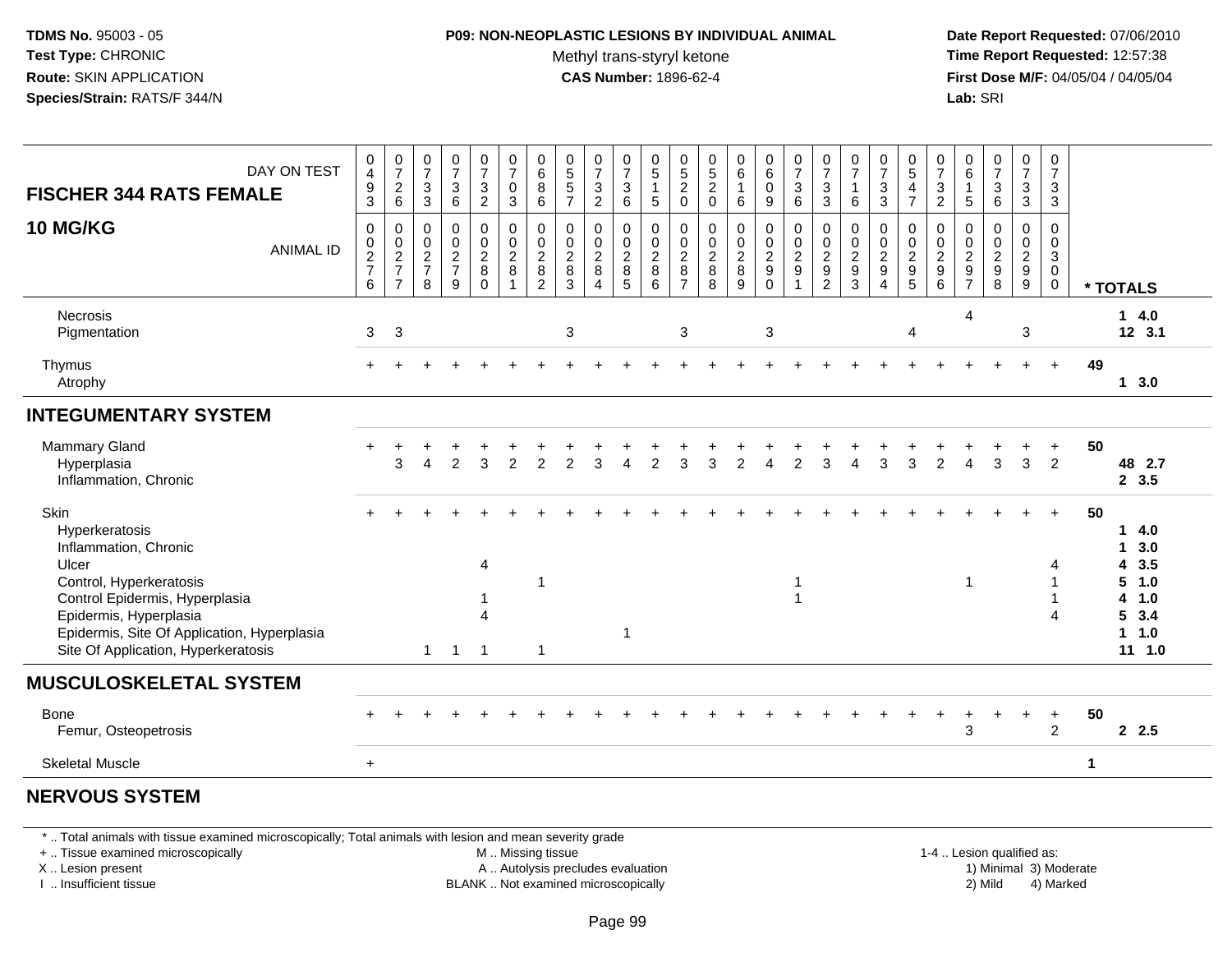## **P09: NON-NEOPLASTIC LESIONS BY INDIVIDUAL ANIMAL**

Methyl trans-styryl ketone<br>CAS Number: 1896-62-4

| DAY ON TEST<br><b>FISCHER 344 RATS FEMALE</b>                                                                                                                                                 | 0<br>$\overline{4}$<br>$\boldsymbol{9}$<br>$\overline{3}$ | $\begin{array}{c} 0 \\ 7 \end{array}$<br>$^2\phantom{1}6$ | $\begin{smallmatrix}0\\7\end{smallmatrix}$<br>$\frac{3}{3}$ | $\begin{smallmatrix}0\\7\end{smallmatrix}$<br>$^3$ 6                         | $\frac{0}{7}$<br>$\frac{3}{2}$                                  | $\frac{0}{7}$<br>$\mathbf 0$<br>$\mathbf{3}$                              | 0<br>$\overline{6}$<br>8<br>6                             | $\begin{array}{c} 0 \\ 5 \end{array}$<br>$\sqrt{5}$<br>$\overline{7}$ | $\begin{array}{c} 0 \\ 7 \end{array}$<br>$\frac{3}{2}$                    | $\mathbf 0$<br>$\overline{7}$<br>$\begin{array}{c} 3 \\ 6 \end{array}$ | $\mathbf 0$<br>$\overline{5}$<br>$\mathbf{1}$<br>$\sqrt{5}$      | $\mathbf 0$<br>$\overline{5}$<br>$\frac{2}{0}$                           | 0<br>$\overline{5}$<br>$\overline{c}$<br>$\mathbf 0$            | $_{6}^{\rm 0}$<br>$\mathbf{1}$<br>6       | $\begin{array}{c} 0 \\ 6 \end{array}$<br>$\pmb{0}$<br>9  | $\frac{0}{7}$<br>$\frac{3}{6}$                                               | $\begin{array}{c} 0 \\ 7 \end{array}$<br>$\ensuremath{\mathsf{3}}$<br>$\mathbf{3}$ | $\begin{matrix} 0 \\ 7 \end{matrix}$<br>$\mathbf{1}$<br>6                        | $\frac{0}{7}$<br>3<br>$\overline{3}$                | $\begin{array}{c} 0 \\ 5 \end{array}$<br>$\overline{\mathbf{4}}$<br>$\overline{7}$ | $\frac{0}{7}$<br>$\frac{3}{2}$                                                    | 0<br>$\,6\,$<br>-1<br>5                               | $\begin{smallmatrix} 0\\7 \end{smallmatrix}$<br>$\begin{array}{c} 3 \\ 6 \end{array}$ | $\pmb{0}$<br>$\overline{7}$<br>$_3^3$          | 0<br>$\overline{7}$<br>$\mathbf{3}$<br>$\mathbf{3}$                      |        |                                                   |
|-----------------------------------------------------------------------------------------------------------------------------------------------------------------------------------------------|-----------------------------------------------------------|-----------------------------------------------------------|-------------------------------------------------------------|------------------------------------------------------------------------------|-----------------------------------------------------------------|---------------------------------------------------------------------------|-----------------------------------------------------------|-----------------------------------------------------------------------|---------------------------------------------------------------------------|------------------------------------------------------------------------|------------------------------------------------------------------|--------------------------------------------------------------------------|-----------------------------------------------------------------|-------------------------------------------|----------------------------------------------------------|------------------------------------------------------------------------------|------------------------------------------------------------------------------------|----------------------------------------------------------------------------------|-----------------------------------------------------|------------------------------------------------------------------------------------|-----------------------------------------------------------------------------------|-------------------------------------------------------|---------------------------------------------------------------------------------------|------------------------------------------------|--------------------------------------------------------------------------|--------|---------------------------------------------------|
| <b>10 MG/KG</b><br><b>ANIMAL ID</b>                                                                                                                                                           | $\boldsymbol{0}$<br>0<br>$\frac{2}{7}$<br>6               | $\pmb{0}$<br>$\pmb{0}$<br>$\frac{2}{7}$<br>$\overline{7}$ | $\pmb{0}$<br>0<br>$\overline{2}$<br>$\overline{7}$<br>8     | $\pmb{0}$<br>$\pmb{0}$<br>$\overline{2}$<br>$\overline{7}$<br>$\overline{9}$ | 0<br>$\mathbf 0$<br>$\overline{2}$<br>$\bf 8$<br>$\overline{0}$ | $\mathbf 0$<br>$\mathbf 0$<br>$\overline{2}$<br>$\bf 8$<br>$\overline{1}$ | 0<br>$\mathbf 0$<br>$\overline{c}$<br>8<br>$\overline{2}$ | 0<br>$\mathbf 0$<br>$\overline{2}$<br>$\,8\,$<br>$\overline{3}$       | $\mathbf 0$<br>$\mathbf 0$<br>$\overline{2}$<br>$\bf 8$<br>$\overline{4}$ | $\Omega$<br>0<br>$\overline{2}$<br>$^8$ 5                              | $\boldsymbol{0}$<br>$\mathbf 0$<br>$\overline{2}$<br>$\, 8$<br>6 | $\mathbf 0$<br>$\mathbf 0$<br>$\overline{c}$<br>$\, 8$<br>$\overline{7}$ | 0<br>$\mathbf 0$<br>$\overline{c}$<br>$\bf 8$<br>$\overline{8}$ | 0<br>0<br>$\overline{c}$<br>$\frac{8}{9}$ | $\pmb{0}$<br>$\mathbf 0$<br>$\overline{2}$<br>$_{0}^{9}$ | $\pmb{0}$<br>$\pmb{0}$<br>$\overline{2}$<br>$\boldsymbol{9}$<br>$\mathbf{1}$ | 0<br>$\mathbf 0$<br>$\overline{2}$<br>$\boldsymbol{9}$<br>$\overline{2}$           | $\pmb{0}$<br>$\mathbf 0$<br>$\overline{2}$<br>$\boldsymbol{9}$<br>$\overline{3}$ | 0<br>$\mathbf 0$<br>$\frac{2}{9}$<br>$\overline{4}$ | 0<br>$\pmb{0}$<br>$\overline{2}$<br>$\begin{array}{c} 9 \\ 5 \end{array}$          | $\pmb{0}$<br>$\pmb{0}$<br>$\overline{2}$<br>$\begin{array}{c} 9 \\ 6 \end{array}$ | 0<br>$\mathbf 0$<br>$\boldsymbol{2}$<br>$\frac{9}{7}$ | $\mathbf 0$<br>$\mathbf 0$<br>$\sqrt{2}$<br>$_{\rm 8}^{\rm 9}$                        | 0<br>$\mathbf 0$<br>$\overline{2}$<br>$_{9}^9$ | $\Omega$<br>$\mathbf 0$<br>$\mathbf{3}$<br>$\overline{0}$<br>$\mathbf 0$ |        | * TOTALS                                          |
| <b>Brain</b><br>Compression<br>Hemorrhage<br>Necrosis                                                                                                                                         |                                                           | 3<br>3<br>3                                               |                                                             |                                                                              | -1                                                              |                                                                           | 3                                                         | 3                                                                     |                                                                           | 3                                                                      |                                                                  | Δ                                                                        |                                                                 | 3<br>$\overline{4}$<br>$\overline{c}$     | 3<br>$\overline{2}$                                      |                                                                              | 1                                                                                  |                                                                                  | $\overline{2}$                                      |                                                                                    |                                                                                   |                                                       | 3                                                                                     | 3                                              | $\ddot{}$<br>$\overline{1}$                                              | 50     | 28 2.6<br>3, 3.0<br>32.0                          |
| <b>Peripheral Nerve</b><br>Spinal Cord                                                                                                                                                        | $\ddot{}$<br>$\ddot{}$                                    |                                                           |                                                             |                                                                              | $+$<br>$+$                                                      |                                                                           |                                                           |                                                                       |                                                                           |                                                                        |                                                                  |                                                                          |                                                                 |                                           |                                                          |                                                                              |                                                                                    |                                                                                  |                                                     |                                                                                    |                                                                                   |                                                       |                                                                                       |                                                |                                                                          | 3<br>3 |                                                   |
| Atrophy                                                                                                                                                                                       | 3                                                         |                                                           |                                                             |                                                                              |                                                                 |                                                                           |                                                           |                                                                       |                                                                           |                                                                        |                                                                  |                                                                          |                                                                 |                                           |                                                          |                                                                              |                                                                                    |                                                                                  |                                                     |                                                                                    |                                                                                   |                                                       |                                                                                       |                                                |                                                                          |        | 13.0                                              |
| <b>RESPIRATORY SYSTEM</b>                                                                                                                                                                     |                                                           |                                                           |                                                             |                                                                              |                                                                 |                                                                           |                                                           |                                                                       |                                                                           |                                                                        |                                                                  |                                                                          |                                                                 |                                           |                                                          |                                                                              |                                                                                    |                                                                                  |                                                     |                                                                                    |                                                                                   |                                                       |                                                                                       |                                                |                                                                          |        |                                                   |
| Lung<br>Edema<br>Hemorrhage<br>Infiltration Cellular, Histiocyte<br>Inflammation, Chronic<br>Metaplasia, Osseous                                                                              |                                                           |                                                           | $\mathbf 1$                                                 |                                                                              |                                                                 |                                                                           |                                                           | $\overline{2}$                                                        |                                                                           |                                                                        |                                                                  | 1                                                                        |                                                                 |                                           |                                                          |                                                                              | -1                                                                                 | 1<br>1                                                                           |                                                     |                                                                                    | $\mathbf 1$<br>$\mathbf{1}$<br>$\overline{1}$                                     |                                                       | $\overline{1}$<br>$\mathbf{1}$                                                        | $\overline{1}$<br>$\mathbf{1}$                 |                                                                          | 50     | 12.0<br>$4$ 1.3<br>16 1.3<br>$8$ 1.1<br>$3 - 1.0$ |
| Pigmentation<br>Alveolar Epithelium, Hyperplasia                                                                                                                                              |                                                           |                                                           |                                                             |                                                                              |                                                                 |                                                                           |                                                           |                                                                       | $\overline{c}$                                                            |                                                                        |                                                                  |                                                                          |                                                                 |                                           |                                                          |                                                                              |                                                                                    |                                                                                  |                                                     |                                                                                    |                                                                                   |                                                       |                                                                                       |                                                |                                                                          |        | 42.0<br>$12.0$                                    |
| Nose<br>Foreign Body<br>Inflammation, Chronic                                                                                                                                                 |                                                           |                                                           |                                                             |                                                                              |                                                                 |                                                                           |                                                           |                                                                       |                                                                           |                                                                        |                                                                  |                                                                          |                                                                 |                                           |                                                          |                                                                              |                                                                                    |                                                                                  |                                                     |                                                                                    |                                                                                   | X                                                     |                                                                                       |                                                | $\ddot{}$                                                                | 50     | 1<br>$12.0$                                       |
| Trachea                                                                                                                                                                                       | $+$                                                       |                                                           |                                                             |                                                                              |                                                                 |                                                                           |                                                           |                                                                       |                                                                           |                                                                        |                                                                  |                                                                          |                                                                 |                                           |                                                          |                                                                              |                                                                                    |                                                                                  |                                                     |                                                                                    |                                                                                   |                                                       |                                                                                       |                                                | $\ddot{}$                                                                | 50     |                                                   |
| <b>SPECIAL SENSES SYSTEM</b>                                                                                                                                                                  |                                                           |                                                           |                                                             |                                                                              |                                                                 |                                                                           |                                                           |                                                                       |                                                                           |                                                                        |                                                                  |                                                                          |                                                                 |                                           |                                                          |                                                                              |                                                                                    |                                                                                  |                                                     |                                                                                    |                                                                                   |                                                       |                                                                                       |                                                |                                                                          |        |                                                   |
| Eye<br>Cataract                                                                                                                                                                               |                                                           |                                                           |                                                             |                                                                              |                                                                 |                                                                           |                                                           |                                                                       |                                                                           |                                                                        |                                                                  |                                                                          |                                                                 |                                           |                                                          |                                                                              |                                                                                    |                                                                                  |                                                     |                                                                                    |                                                                                   |                                                       |                                                                                       |                                                | $\ddot{}$                                                                | 50     | 32.3                                              |
| *  Total animals with tissue examined microscopically; Total animals with lesion and mean severity grade<br>+  Tissue examined microscopically<br>X  Lesion present<br>I. Insufficient tissue |                                                           |                                                           |                                                             |                                                                              |                                                                 | M  Missing tissue                                                         |                                                           |                                                                       | A  Autolysis precludes evaluation<br>BLANK  Not examined microscopically  |                                                                        |                                                                  |                                                                          |                                                                 |                                           |                                                          |                                                                              |                                                                                    |                                                                                  |                                                     |                                                                                    |                                                                                   |                                                       | 1-4  Lesion qualified as:<br>1) Minimal 3) Moderate<br>2) Mild                        |                                                | 4) Marked                                                                |        |                                                   |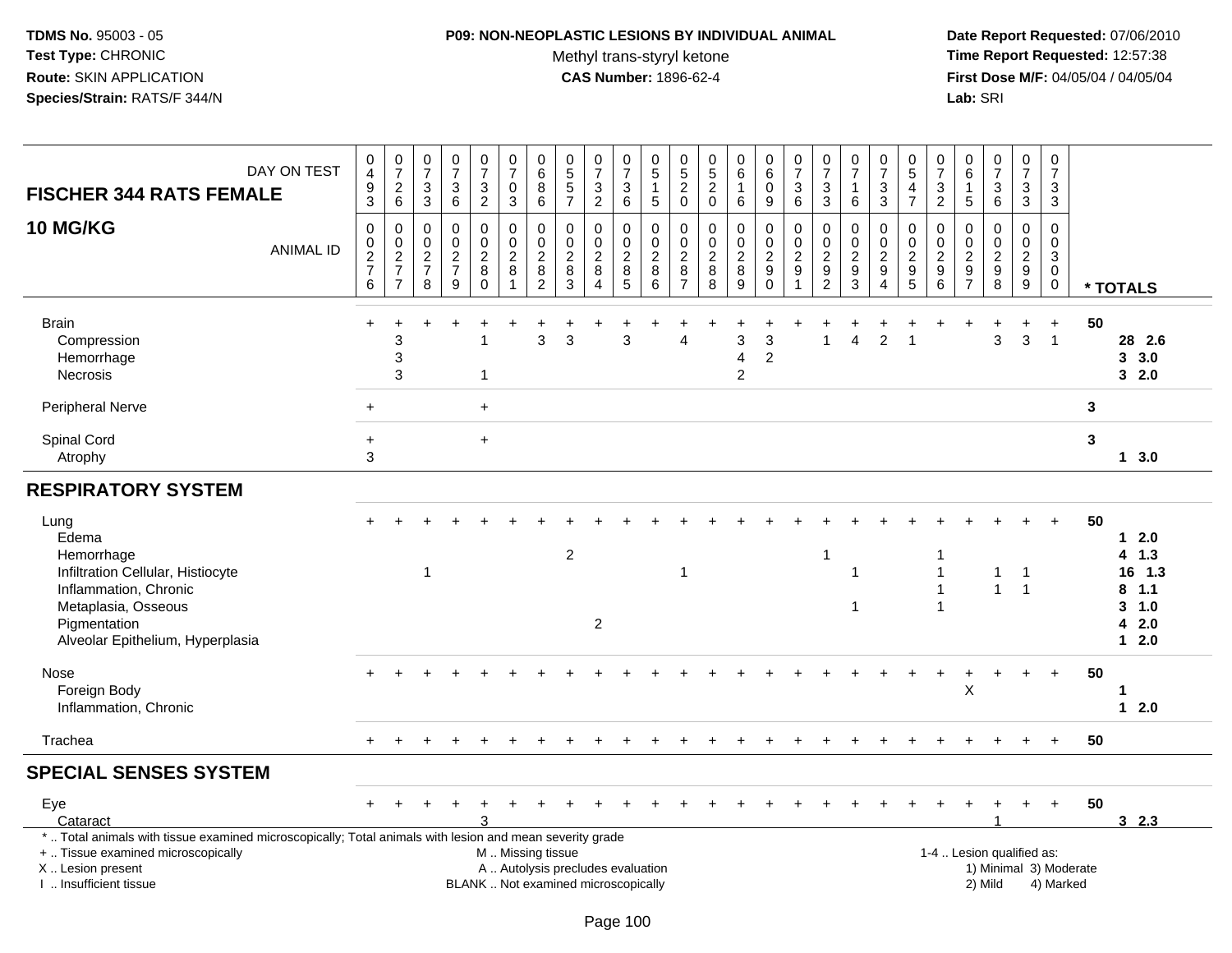#### **P09: NON-NEOPLASTIC LESIONS BY INDIVIDUAL ANIMAL**Methyl trans-styryl ketone<br>CAS Number: 1896-62-4

 **Date Report Requested:** 07/06/2010 **Time Report Requested:** 12:57:38 **First Dose M/F:** 04/05/04 / 04/05/04<br>**Lab:** SRI **Lab:** SRI

| DAY ON TEST<br><b>FISCHER 344 RATS FEMALE</b><br><b>10 MG/KG</b><br><b>ANIMAL ID</b>                                                                                | $\begin{smallmatrix}0\0\4\end{smallmatrix}$<br>$\frac{9}{3}$<br>0<br>$\begin{array}{c} 0 \\ 2 \\ 7 \end{array}$<br>6 | $\frac{0}{7}$<br>$^2$ 6<br>$\,0\,$<br>$\frac{0}{2}$<br>$\overline{7}$ | $\frac{0}{7}$<br>$\sqrt{3}$<br>$\mathbf{3}$<br>0<br>$\mathsf{O}\xspace$<br>$\overline{c}$<br>$\overline{7}$<br>8 | $\frac{0}{7}$<br>$\sqrt{3}$<br>$\,6\,$<br>$\mathbf 0$<br>$\pmb{0}$<br>$\overline{c}$<br>$\overline{7}$<br>9 | $\frac{0}{7}$<br>$\mathbf{3}$<br>$\overline{a}$<br>$\mathbf 0$<br>$\mathsf{O}\xspace$<br>$\overline{a}$<br>8<br>$\Omega$ | $\frac{0}{7}$<br>$\pmb{0}$<br>$\mathbf{3}$<br>$\mathbf 0$<br>$\mathbf 0$<br>$\overline{2}$<br>8 | $\begin{array}{c} 0 \\ 6 \\ 8 \end{array}$<br>$6\overline{6}$<br>$\pmb{0}$<br>$\mathbf 0$<br>$\overline{2}$<br>8<br>$\mathfrak{p}$ | $\begin{array}{c} 0 \\ 5 \\ 5 \end{array}$<br>$\overline{7}$<br>$\pmb{0}$<br>$\frac{0}{2}$<br>3 | $\frac{0}{7}$<br>$\sqrt{3}$<br>$\overline{2}$<br>0<br>$\mathsf{O}\xspace$<br>$\overline{2}$<br>$\,8\,$<br>$\overline{4}$ | $\frac{0}{7}$<br>3<br>6<br>0<br>$\mathbf 0$<br>$\overline{a}$<br>8<br>5 | $\begin{array}{c} 0 \\ 5 \\ 1 \end{array}$<br>$5\,$<br>$\pmb{0}$<br>$\frac{0}{2}$<br>8<br>6 | $\begin{array}{c} 0 \\ 5 \\ 2 \end{array}$<br>$\mathbf 0$<br>0<br>$\mathbf 0$<br>$\sqrt{2}$<br>8<br>$\overline{z}$ | $\begin{array}{c} 0 \\ 5 \\ 2 \end{array}$<br>$\mathbf 0$<br>0<br>$\mathbf 0$<br>$\overline{c}$<br>8<br>8 | $\begin{matrix} 0 \\ 6 \\ 1 \end{matrix}$<br>6<br>$\pmb{0}$<br>$\frac{0}{2}$<br>9 | $\begin{array}{c} 0 \\ 6 \end{array}$<br>$\overline{0}$<br>9<br>$\boldsymbol{0}$<br>$\mathsf{O}\xspace$<br>$\overline{c}$<br>$\boldsymbol{9}$<br>$\Omega$ | $\frac{0}{7}$<br>$\mathsf 3$<br>6<br>$\boldsymbol{0}$<br>$\mathbf 0$<br>$\overline{c}$<br>$\boldsymbol{9}$ | $\frac{0}{7}$<br>3<br>3<br>0<br>$\pmb{0}$<br>$\overline{2}$<br>9<br>$\overline{2}$ | $\frac{0}{7}$<br>$\overline{1}$<br>6<br>0<br>$\pmb{0}$<br>$\overline{2}$<br>$\boldsymbol{9}$<br>3 | $\frac{0}{7}$<br>$\mathbf{3}$<br>$\overline{3}$<br>$\begin{smallmatrix} 0\\0\\2 \end{smallmatrix}$<br>$\boldsymbol{9}$<br>$\overline{4}$ | $\begin{array}{c} 0 \\ 5 \\ 4 \end{array}$<br>$\overline{7}$<br>0<br>$\mathsf{O}\xspace$<br>$\frac{2}{9}$<br>5 | $\begin{array}{c} 0 \\ 7 \\ 3 \end{array}$<br>$\overline{2}$<br>$\pmb{0}$<br>$\mathbf 0$<br>$\overline{2}$<br>$\boldsymbol{9}$<br>6 | $\begin{matrix} 0 \\ 6 \end{matrix}$<br>5<br>0<br>$\mathbf 0$<br>$\overline{c}$<br>$\boldsymbol{9}$<br>$\overline{ }$ | $\frac{0}{7}$<br>$\mathbf{3}$<br>6<br>0<br>$\pmb{0}$<br>$\overline{c}$<br>$\boldsymbol{9}$<br>8 | $\frac{0}{7}$<br>$\mathfrak{Z}$<br>$\sqrt{3}$<br>0<br>$\mathbf 0$<br>$\overline{c}$<br>$\boldsymbol{9}$<br>9 | 0<br>$\overline{7}$<br>$\mathsf 3$<br>$\mathsf 3$<br>0<br>$\mathbf 0$<br>$\mathbf{3}$<br>$\mathsf{O}\xspace$<br>$\mathbf 0$ |    |                                                             |
|---------------------------------------------------------------------------------------------------------------------------------------------------------------------|----------------------------------------------------------------------------------------------------------------------|-----------------------------------------------------------------------|------------------------------------------------------------------------------------------------------------------|-------------------------------------------------------------------------------------------------------------|--------------------------------------------------------------------------------------------------------------------------|-------------------------------------------------------------------------------------------------|------------------------------------------------------------------------------------------------------------------------------------|-------------------------------------------------------------------------------------------------|--------------------------------------------------------------------------------------------------------------------------|-------------------------------------------------------------------------|---------------------------------------------------------------------------------------------|--------------------------------------------------------------------------------------------------------------------|-----------------------------------------------------------------------------------------------------------|-----------------------------------------------------------------------------------|-----------------------------------------------------------------------------------------------------------------------------------------------------------|------------------------------------------------------------------------------------------------------------|------------------------------------------------------------------------------------|---------------------------------------------------------------------------------------------------|------------------------------------------------------------------------------------------------------------------------------------------|----------------------------------------------------------------------------------------------------------------|-------------------------------------------------------------------------------------------------------------------------------------|-----------------------------------------------------------------------------------------------------------------------|-------------------------------------------------------------------------------------------------|--------------------------------------------------------------------------------------------------------------|-----------------------------------------------------------------------------------------------------------------------------|----|-------------------------------------------------------------|
| Inflammation, Acute<br>Inflammation, Chronic Active<br>Retina, Degeneration                                                                                         |                                                                                                                      | 3                                                                     |                                                                                                                  |                                                                                                             | $\overline{4}$                                                                                                           | $\overline{2}$                                                                                  |                                                                                                                                    |                                                                                                 |                                                                                                                          |                                                                         |                                                                                             |                                                                                                                    |                                                                                                           | $\overline{2}$                                                                    |                                                                                                                                                           |                                                                                                            |                                                                                    |                                                                                                   |                                                                                                                                          |                                                                                                                |                                                                                                                                     |                                                                                                                       | 3                                                                                               |                                                                                                              |                                                                                                                             |    | * TOTALS<br>3.0<br>1.<br>2.0<br>$\mathbf 1$<br>43.3         |
| Harderian Gland<br>Atrophy<br>Hyperplasia, Focal<br>Inflammation, Chronic                                                                                           |                                                                                                                      |                                                                       |                                                                                                                  |                                                                                                             |                                                                                                                          |                                                                                                 | $\overline{2}$<br>$\overline{2}$                                                                                                   |                                                                                                 |                                                                                                                          |                                                                         |                                                                                             |                                                                                                                    |                                                                                                           |                                                                                   |                                                                                                                                                           |                                                                                                            |                                                                                    |                                                                                                   |                                                                                                                                          |                                                                                                                |                                                                                                                                     |                                                                                                                       |                                                                                                 |                                                                                                              | $+$                                                                                                                         | 50 | 2.0<br>2, 1.0<br>2.0<br>$\mathbf 1$                         |
| <b>URINARY SYSTEM</b>                                                                                                                                               |                                                                                                                      |                                                                       |                                                                                                                  |                                                                                                             |                                                                                                                          |                                                                                                 |                                                                                                                                    |                                                                                                 |                                                                                                                          |                                                                         |                                                                                             |                                                                                                                    |                                                                                                           |                                                                                   |                                                                                                                                                           |                                                                                                            |                                                                                    |                                                                                                   |                                                                                                                                          |                                                                                                                |                                                                                                                                     |                                                                                                                       |                                                                                                 |                                                                                                              |                                                                                                                             |    |                                                             |
| Kidney<br>Cyst<br>Inflammation, Chronic<br>Inflammation, Chronic Active<br>Nephropathy<br>Renal Tubule, Accumulation, Hyaline Droplet<br>Renal Tubule, Pigmentation | 2                                                                                                                    | 3                                                                     | -1                                                                                                               | -1                                                                                                          | $\overline{c}$<br>$\overline{4}$                                                                                         | $\overline{1}$                                                                                  |                                                                                                                                    |                                                                                                 | 1                                                                                                                        | $\overline{c}$<br>3                                                     | - 1                                                                                         |                                                                                                                    |                                                                                                           | 3                                                                                 | 2                                                                                                                                                         | 3                                                                                                          | 3                                                                                  | $\overline{2}$<br>3                                                                               | $\overline{2}$                                                                                                                           | $\boldsymbol{\mathsf{X}}$<br>3                                                                                 | $\overline{1}$                                                                                                                      | 3                                                                                                                     | $\overline{2}$<br>4                                                                             | 2<br>3                                                                                                       | $\ddot{}$                                                                                                                   | 50 | 6<br>2.0<br>3.0<br>2.0<br>41<br>2.2.0<br>3.0<br>$\mathbf 1$ |
| <b>Urinary Bladder</b><br>Metaplasia, Squamous                                                                                                                      |                                                                                                                      |                                                                       |                                                                                                                  |                                                                                                             |                                                                                                                          |                                                                                                 |                                                                                                                                    |                                                                                                 |                                                                                                                          |                                                                         |                                                                                             |                                                                                                                    |                                                                                                           |                                                                                   |                                                                                                                                                           | 3                                                                                                          |                                                                                    |                                                                                                   |                                                                                                                                          |                                                                                                                |                                                                                                                                     |                                                                                                                       |                                                                                                 |                                                                                                              | $+$                                                                                                                         | 50 | 3.0                                                         |

\* .. Total animals with tissue examined microscopically; Total animals with lesion and mean severity grade

+ .. Tissue examined microscopically

X .. Lesion present

I .. Insufficient tissue

M .. Missing tissue

A .. Autolysis precludes evaluation

 1-4 .. Lesion qualified as: BLANK .. Not examined microscopically 2) Mild 4) Marked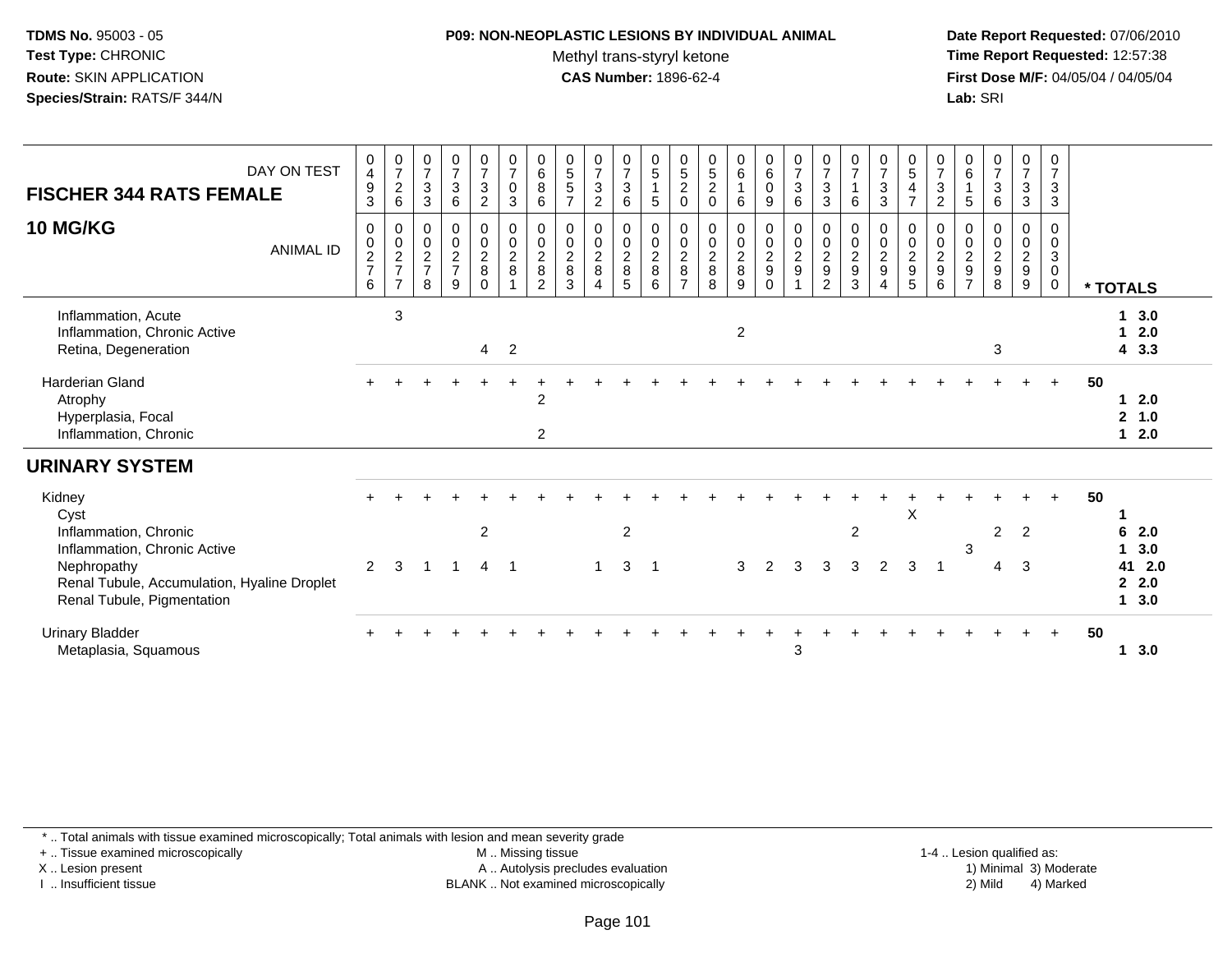#### **P09: NON-NEOPLASTIC LESIONS BY INDIVIDUAL ANIMAL**Methyl trans-styryl ketone<br>CAS Number: 1896-62-4

 **Date Report Requested:** 07/06/2010 **Time Report Requested:** 12:57:38 **First Dose M/F:** 04/05/04 / 04/05/04<br>**Lab:** SRI **Lab:** SRI

| <b>FISCHER 344 RATS FEMALE</b><br>30 MG/KG                                                             | DAY ON TEST      | $\begin{array}{c} 0 \\ 5 \end{array}$<br>$\frac{8}{3}$<br>$\mathbf 0$ | $\frac{0}{7}$<br>$\frac{3}{2}$<br>$\mathsf{O}\xspace$ | $\frac{0}{7}$<br>$\mathbf 0$<br>3<br>0<br>$\mathbf 0$ | $\begin{smallmatrix}0\\7\end{smallmatrix}$<br>$\begin{array}{c} 3 \\ 6 \end{array}$<br>$\mathbf 0$ | $\frac{0}{7}$<br>3<br>$\overline{2}$<br>$\mathbf 0$<br>$\mathbf 0$ | $\frac{0}{7}$<br>$\mathbf 0$<br>8<br>$\mathbf 0$ | $\frac{0}{7}$<br>3<br>6<br>$\mathbf 0$ | $\begin{array}{c} 0 \\ 4 \\ 5 \\ 5 \end{array}$<br>$\mathbf 0$<br>$\mathbf 0$ | $\begin{array}{c} 0 \\ 6 \\ 8 \end{array}$<br>$\overline{7}$<br>$\mathsf{O}\xspace$<br>$\mathbf 0$ | $\begin{array}{c} 0 \\ 7 \end{array}$<br>$\frac{3}{3}$<br>$\mathbf 0$ | $\frac{0}{7}$<br>$\mathbf{3}$<br>6<br>$\mathsf 0$ | $\frac{0}{7}$<br>$\sqrt{2}$<br>$\mathbf{1}$<br>$\pmb{0}$<br>$\mathbf 0$ | $\begin{array}{c} 0 \\ 7 \\ 3 \\ 6 \end{array}$<br>$\mathbf 0$ | $\frac{0}{7}$<br>$\frac{2}{2}$<br>$\mathbf 0$ | $\begin{smallmatrix}0\\7\end{smallmatrix}$<br>$\mathbf{1}$<br>$\mathbf 0$<br>$\mathbf 0$ | $\begin{smallmatrix}0\\7\end{smallmatrix}$<br>$\mathbf{1}$<br>$5\phantom{.0}$<br>$\mathbf 0$ | $\frac{0}{7}$<br>3<br>6<br>0<br>0                | $\begin{array}{c} 0 \\ 6 \end{array}$<br>$\overline{7}$<br>9<br>$\mathbf 0$<br>$\mathbf 0$ | $\frac{0}{7}$<br>$\sqrt{3}$<br>6<br>0<br>$\mathbf 0$ | $\begin{array}{c} 0 \\ 6 \\ 3 \\ 2 \end{array}$<br>$\pmb{0}$ | $\begin{smallmatrix}0\\7\end{smallmatrix}$<br>$\frac{3}{3}$<br>$\pmb{0}$ | $\begin{smallmatrix}0\0\5\end{smallmatrix}$<br>$\boldsymbol{9}$<br>$\mathbf{1}$<br>0 | $\begin{matrix} 0 \\ 0 \\ 7 \end{matrix}$<br>$\sqrt{5}$<br>$\mathsf{O}\xspace$ | $\frac{0}{7}$<br>$\mathsf 3$<br>$\mathbf{3}$<br>0<br>$\mathbf 0$ | $\mathbf 0$<br>6<br>9<br>$\overline{4}$<br>$\mathbf 0$<br>$\mathbf 0$ |                   |
|--------------------------------------------------------------------------------------------------------|------------------|-----------------------------------------------------------------------|-------------------------------------------------------|-------------------------------------------------------|----------------------------------------------------------------------------------------------------|--------------------------------------------------------------------|--------------------------------------------------|----------------------------------------|-------------------------------------------------------------------------------|----------------------------------------------------------------------------------------------------|-----------------------------------------------------------------------|---------------------------------------------------|-------------------------------------------------------------------------|----------------------------------------------------------------|-----------------------------------------------|------------------------------------------------------------------------------------------|----------------------------------------------------------------------------------------------|--------------------------------------------------|--------------------------------------------------------------------------------------------|------------------------------------------------------|--------------------------------------------------------------|--------------------------------------------------------------------------|--------------------------------------------------------------------------------------|--------------------------------------------------------------------------------|------------------------------------------------------------------|-----------------------------------------------------------------------|-------------------|
|                                                                                                        | <b>ANIMAL ID</b> | $\overline{0}$<br>3<br>$\pmb{0}$<br>$\mathbf{1}$                      | $\frac{0}{3}$<br>0<br>$\overline{2}$                  | $\mathbf{3}$<br>0<br>3                                | $\overline{0}$<br>3<br>$\mathbf 0$<br>$\overline{4}$                                               | $\overline{3}$<br>0<br>5                                           | $\frac{0}{3}$<br>$\mathbf 0$<br>6                | $\frac{0}{3}$<br>0<br>$\overline{7}$   | $\overline{3}$<br>$\mathbf 0$<br>8                                            | $\overline{3}$<br>0<br>9                                                                           | $\frac{0}{3}$<br>$\mathbf{1}$<br>$\mathbf{0}$                         | $\frac{0}{3}$<br>$\overline{1}$<br>-1             | $\overline{3}$<br>$\mathbf{1}$<br>$\overline{2}$                        | $\frac{0}{3}$<br>$\mathbf{1}$<br>3                             | $\frac{0}{3}$<br>$\mathbf{1}$<br>4            | $\frac{0}{3}$<br>$\mathbf{1}$<br>$\overline{5}$                                          | $\overline{0}$<br>3<br>$\overline{1}$<br>6                                                   | $\mathbf{3}$<br>$\overline{1}$<br>$\overline{7}$ | $\overline{3}$<br>$\mathbf{1}$<br>8                                                        | $\overline{3}$<br>$\mathbf{1}$<br>9                  | $\frac{0}{3}$<br>$\Omega$                                    | $\frac{0}{3}$<br>$\overline{1}$                                          | $\begin{array}{c} 0 \\ 3 \\ 2 \\ 2 \end{array}$                                      | $\begin{array}{c} 0 \\ 3 \\ 2 \\ 3 \end{array}$                                | $\frac{3}{2}$<br>$\overline{4}$                                  | $\overline{3}$<br>$rac{2}{5}$                                         | females<br>(cont) |
| <b>ALIMENTARY SYSTEM</b>                                                                               |                  |                                                                       |                                                       |                                                       |                                                                                                    |                                                                    |                                                  |                                        |                                                                               |                                                                                                    |                                                                       |                                                   |                                                                         |                                                                |                                               |                                                                                          |                                                                                              |                                                  |                                                                                            |                                                      |                                                              |                                                                          |                                                                                      |                                                                                |                                                                  |                                                                       |                   |
| Esophagus                                                                                              |                  |                                                                       |                                                       |                                                       |                                                                                                    |                                                                    |                                                  |                                        |                                                                               |                                                                                                    |                                                                       |                                                   |                                                                         |                                                                |                                               |                                                                                          |                                                                                              |                                                  |                                                                                            |                                                      |                                                              |                                                                          |                                                                                      |                                                                                |                                                                  |                                                                       |                   |
| Intestine Large, Cecum<br>Edema                                                                        |                  |                                                                       |                                                       |                                                       |                                                                                                    |                                                                    |                                                  |                                        |                                                                               |                                                                                                    |                                                                       |                                                   |                                                                         |                                                                |                                               |                                                                                          | $\overline{2}$                                                                               |                                                  |                                                                                            |                                                      |                                                              |                                                                          |                                                                                      |                                                                                |                                                                  |                                                                       |                   |
| Intestine Large, Colon                                                                                 |                  |                                                                       |                                                       |                                                       |                                                                                                    |                                                                    |                                                  |                                        |                                                                               |                                                                                                    |                                                                       |                                                   |                                                                         |                                                                |                                               |                                                                                          |                                                                                              |                                                  |                                                                                            |                                                      |                                                              |                                                                          |                                                                                      |                                                                                |                                                                  |                                                                       |                   |
| Intestine Large, Rectum                                                                                |                  |                                                                       |                                                       |                                                       |                                                                                                    |                                                                    |                                                  |                                        |                                                                               |                                                                                                    |                                                                       |                                                   |                                                                         |                                                                |                                               |                                                                                          |                                                                                              |                                                  |                                                                                            |                                                      |                                                              |                                                                          |                                                                                      |                                                                                |                                                                  |                                                                       |                   |
| Intestine Small, Duodenum<br>Epithelium, Hyperplasia                                                   |                  |                                                                       |                                                       |                                                       |                                                                                                    |                                                                    | 3                                                |                                        |                                                                               |                                                                                                    |                                                                       |                                                   |                                                                         |                                                                |                                               |                                                                                          |                                                                                              |                                                  |                                                                                            |                                                      |                                                              |                                                                          |                                                                                      |                                                                                |                                                                  |                                                                       |                   |
| Intestine Small, Ileum                                                                                 |                  |                                                                       |                                                       |                                                       |                                                                                                    |                                                                    |                                                  |                                        |                                                                               |                                                                                                    |                                                                       |                                                   |                                                                         |                                                                |                                               |                                                                                          |                                                                                              |                                                  |                                                                                            |                                                      |                                                              |                                                                          |                                                                                      |                                                                                |                                                                  | $\overline{1}$                                                        |                   |
| Intestine Small, Jejunum                                                                               |                  |                                                                       |                                                       |                                                       |                                                                                                    |                                                                    |                                                  |                                        |                                                                               |                                                                                                    |                                                                       |                                                   |                                                                         |                                                                |                                               |                                                                                          |                                                                                              |                                                  |                                                                                            |                                                      |                                                              |                                                                          |                                                                                      |                                                                                |                                                                  |                                                                       |                   |
| Liver<br>Angiectasis                                                                                   |                  |                                                                       |                                                       |                                                       |                                                                                                    |                                                                    |                                                  |                                        |                                                                               |                                                                                                    |                                                                       |                                                   |                                                                         |                                                                |                                               |                                                                                          |                                                                                              |                                                  |                                                                                            |                                                      |                                                              |                                                                          |                                                                                      |                                                                                |                                                                  |                                                                       |                   |
| <b>Basophilic Focus</b><br>Clear Cell Focus<br>Cyst                                                    |                  | $X$ $X$                                                               |                                                       |                                                       | $X$ $X$                                                                                            |                                                                    |                                                  | X                                      |                                                                               |                                                                                                    |                                                                       |                                                   |                                                                         |                                                                | X X X X X X                                   |                                                                                          | X                                                                                            |                                                  | X X X X X X                                                                                |                                                      |                                                              |                                                                          |                                                                                      |                                                                                |                                                                  | $X \times$                                                            |                   |
| <b>Eosinophilic Focus</b><br>Hematopoietic Cell Proliferation<br>Hemorrhage                            |                  |                                                                       |                                                       |                                                       |                                                                                                    |                                                                    |                                                  |                                        |                                                                               | X                                                                                                  |                                                                       |                                                   |                                                                         |                                                                |                                               |                                                                                          | $X$ $X$                                                                                      |                                                  |                                                                                            |                                                      |                                                              |                                                                          |                                                                                      |                                                                                | X                                                                |                                                                       |                   |
| Hepatodiaphragmatic Nodule<br>Infiltration Cellular, Mixed Cell<br>Mixed Cell Focus<br>Necrosis, Focal |                  |                                                                       | $\overline{c}$                                        | X                                                     |                                                                                                    |                                                                    |                                                  |                                        |                                                                               |                                                                                                    |                                                                       |                                                   |                                                                         | 3<br>$\pmb{\times}$                                            |                                               | X                                                                                        |                                                                                              | $\mathbf{3}$                                     |                                                                                            | $\mathbf{1}$                                         |                                                              |                                                                          | $\boldsymbol{\mathsf{X}}$                                                            |                                                                                | $\mathbf{1}$                                                     | $\boldsymbol{\mathsf{X}}$<br>$\mathbf{3}$                             |                   |

\* .. Total animals with tissue examined microscopically; Total animals with lesion and mean severity grade

+ .. Tissue examined microscopically

X .. Lesion present

I .. Insufficient tissue

M .. Missing tissue

A .. Autolysis precludes evaluation

BLANK .. Not examined microscopically 2) Mild 4) Marked

1-4 .. Lesion qualified as: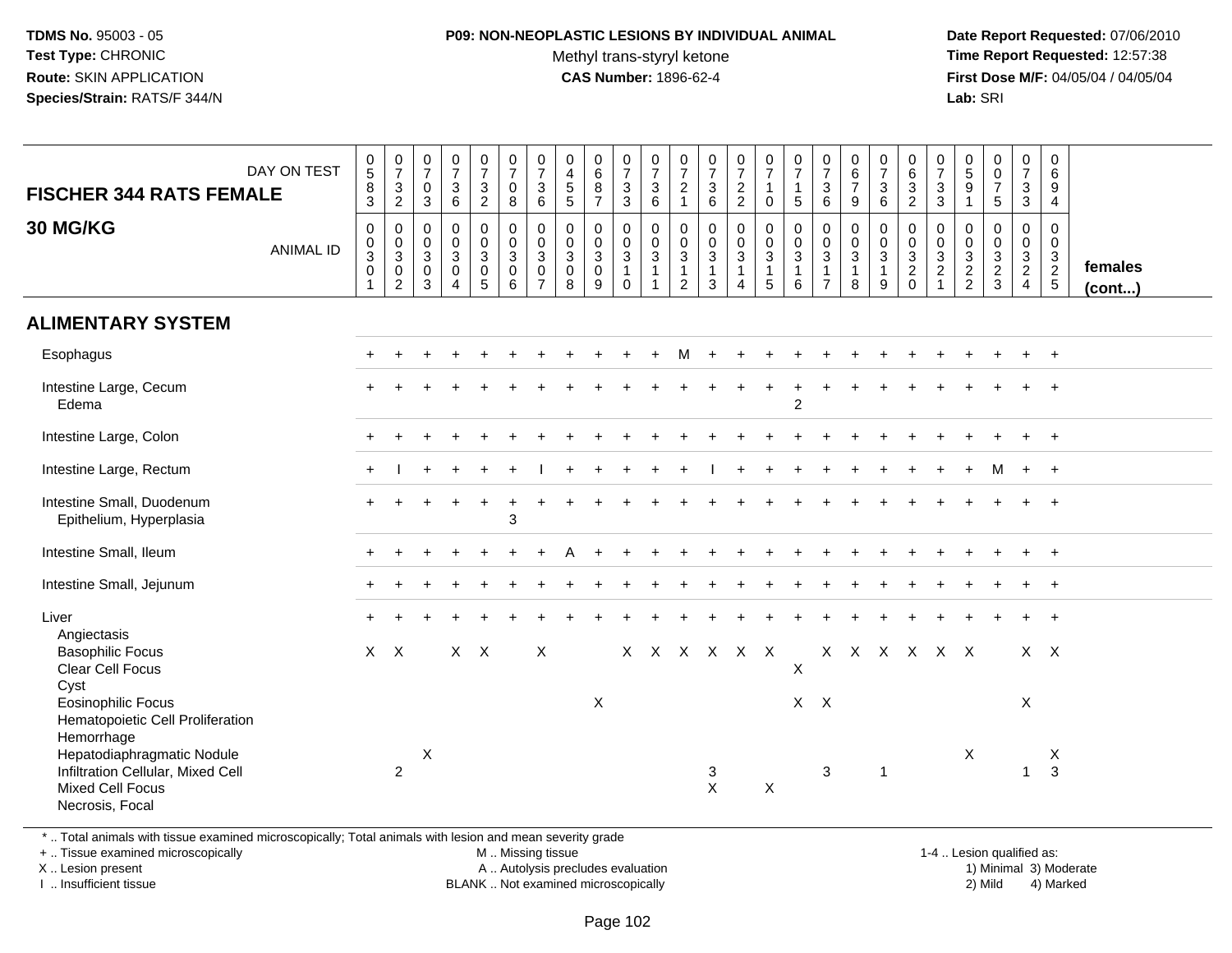# **P09: NON-NEOPLASTIC LESIONS BY INDIVIDUAL ANIMAL**

Methyl trans-styryl ketone<br>CAS Number: 1896-62-4

 **Date Report Requested:** 07/06/2010 **Time Report Requested:** 12:57:38 **First Dose M/F:** 04/05/04 / 04/05/04<br>Lab: SRI **Lab:** SRI

| <b>FISCHER 344 RATS FEMALE</b><br>30 MG/KG                                                                                                                          | DAY ON TEST<br><b>ANIMAL ID</b> | $\begin{array}{c} 0 \\ 5 \end{array}$<br>$\frac{8}{3}$<br>$\pmb{0}$<br>$\frac{0}{3}$ | $\frac{0}{7}$<br>$\frac{3}{2}$<br>$\mathbf 0$<br>$\overline{0}$<br>$\overline{3}$ | $\begin{array}{c} 0 \\ 7 \end{array}$<br>0<br>$\sqrt{3}$<br>0<br>$\mathbf 0$<br>$\ensuremath{\mathsf{3}}$ | $\begin{smallmatrix}0\\7\end{smallmatrix}$<br>$\sqrt{3}$<br>$6\phantom{1}6$<br>$\mathbf 0$<br>$\mathbf 0$<br>$\overline{3}$ | $\frac{0}{7}$<br>3<br>$\overline{2}$<br>0<br>$\overline{0}$<br>3 | $\frac{0}{7}$<br>$\pmb{0}$<br>8<br>$\pmb{0}$<br>$\overline{0}$<br>$\overline{3}$ | $\begin{array}{c} 0 \\ 7 \end{array}$<br>$\ensuremath{\mathsf{3}}$<br>$6\phantom{1}$<br>$\mathbf 0$<br>$\overline{0}$<br>$\ensuremath{\mathsf{3}}$ | 0<br>$\overline{4}$<br>$\sqrt{5}$<br>5<br>0<br>$\mathbf 0$<br>$\ensuremath{\mathsf{3}}$ | $\begin{array}{c} 0 \\ 6 \end{array}$<br>$\frac{8}{7}$<br>$\mathbf 0$<br>$\ddot{\mathbf{0}}$<br>$\overline{3}$ | $\frac{0}{7}$<br>$\ensuremath{\mathsf{3}}$<br>$\mathbf{3}$<br>0<br>$\mathbf 0$<br>$\ensuremath{\mathsf{3}}$ | $\frac{0}{7}$<br>$\sqrt{3}$<br>$\,6\,$<br>$\mathbf 0$<br>$\overline{0}$<br>$\overline{3}$ | $\frac{0}{7}$<br>$\overline{c}$<br>$\mathbf{1}$<br>0<br>$\mathbf 0$<br>3 | $\frac{0}{7}$<br>$\frac{3}{6}$<br>$\pmb{0}$<br>$\overline{0}$<br>$\overline{3}$ | $\frac{0}{7}$<br>$\frac{2}{2}$<br>$\mathsf{O}$<br>$\bar{0}$<br>$\overline{3}$ | $\frac{0}{7}$<br>$\mathbf{1}$<br>$\mathbf 0$<br>0<br>$\overline{0}$<br>$\overline{3}$ | $\frac{0}{7}$<br>$\mathbf{1}$<br>$\sqrt{5}$<br>$\mathbf 0$<br>$\ddot{\mathbf{0}}$<br>$\overline{3}$ | $\frac{0}{7}$<br>$\mathbf{3}$<br>$\,6\,$<br>$\mathbf 0$<br>$\mathbf{0}$<br>$\ensuremath{\mathsf{3}}$ | 0<br>$\,6\,$<br>$\overline{7}$<br>9<br>$\mathbf 0$<br>$\mathbf 0$<br>3 | $\frac{0}{7}$<br>3<br>6<br>0<br>$\mathbf 0$<br>$\ensuremath{\mathsf{3}}$ | $\begin{array}{c} 0 \\ 6 \end{array}$<br>$\frac{3}{2}$<br>0<br>$\mathsf{O}\xspace$<br>$\overline{3}$ | $\frac{0}{7}$<br>$\frac{3}{3}$<br>$\mathbf 0$<br>$\pmb{0}$<br>$\overline{3}$ | $^{\rm 0}_{\rm 5}$<br>9<br>$\mathbf{1}$<br>0<br>$\mathbf 0$<br>$\ensuremath{\mathsf{3}}$ | $_{\rm 0}^{\rm 0}$<br>$\overline{7}$<br>$\,$ 5 $\,$<br>$\mathbf 0$<br>$\ddot{\mathbf{0}}$ | 0<br>$\frac{5}{7}$<br>$\sqrt{3}$<br>$\mathbf{3}$<br>0<br>$\mathbf 0$<br>$\mathbf{3}$ | $\pmb{0}$<br>6<br>9<br>4<br>$\mathbf 0$<br>$\mathbf 0$<br>$\sqrt{3}$ |                         |
|---------------------------------------------------------------------------------------------------------------------------------------------------------------------|---------------------------------|--------------------------------------------------------------------------------------|-----------------------------------------------------------------------------------|-----------------------------------------------------------------------------------------------------------|-----------------------------------------------------------------------------------------------------------------------------|------------------------------------------------------------------|----------------------------------------------------------------------------------|----------------------------------------------------------------------------------------------------------------------------------------------------|-----------------------------------------------------------------------------------------|----------------------------------------------------------------------------------------------------------------|-------------------------------------------------------------------------------------------------------------|-------------------------------------------------------------------------------------------|--------------------------------------------------------------------------|---------------------------------------------------------------------------------|-------------------------------------------------------------------------------|---------------------------------------------------------------------------------------|-----------------------------------------------------------------------------------------------------|------------------------------------------------------------------------------------------------------|------------------------------------------------------------------------|--------------------------------------------------------------------------|------------------------------------------------------------------------------------------------------|------------------------------------------------------------------------------|------------------------------------------------------------------------------------------|-------------------------------------------------------------------------------------------|--------------------------------------------------------------------------------------|----------------------------------------------------------------------|-------------------------|
|                                                                                                                                                                     |                                 | $\pmb{0}$                                                                            | $\begin{smallmatrix} 0\\2 \end{smallmatrix}$                                      | $\mathbf 0$<br>3                                                                                          | $\mathbf 0$<br>$\boldsymbol{\Lambda}$                                                                                       | $\pmb{0}$<br>5                                                   | $\pmb{0}$<br>6                                                                   | $\mathbf 0$<br>$\overline{7}$                                                                                                                      | $\pmb{0}$<br>8                                                                          | $\pmb{0}$<br>9                                                                                                 | $\overline{1}$<br>$\Omega$                                                                                  | $\overline{1}$<br>$\overline{1}$                                                          | 1<br>$\overline{2}$                                                      | $\mathbf{1}$<br>3                                                               | $\mathbf{1}$<br>$\overline{4}$                                                | 1<br>5                                                                                | $\overline{1}$<br>6                                                                                 | $\overline{1}$<br>$\overline{7}$                                                                     | $\mathbf{1}$<br>8                                                      | $\mathbf{1}$<br>9                                                        | $\frac{2}{0}$                                                                                        | $\overline{c}$<br>1                                                          | $\frac{2}{2}$                                                                            | $\frac{3}{2}$                                                                             | $\overline{2}$<br>$\overline{4}$                                                     | $rac{2}{5}$                                                          | females<br>$($ cont $)$ |
| Bile Duct, Hyperplasia<br>Centrilobular, Necrosis<br>Hepatocyte, Hyperplasia, Focal<br>Hepatocyte, Vacuolization Cytoplasmic                                        |                                 | $\mathbf{2}$                                                                         |                                                                                   | -1                                                                                                        |                                                                                                                             |                                                                  | $\overline{4}$                                                                   |                                                                                                                                                    |                                                                                         |                                                                                                                |                                                                                                             |                                                                                           |                                                                          |                                                                                 | -1                                                                            |                                                                                       | 3                                                                                                   |                                                                                                      |                                                                        |                                                                          | 3                                                                                                    | -1                                                                           |                                                                                          |                                                                                           |                                                                                      |                                                                      |                         |
| Mesentery                                                                                                                                                           |                                 | $+$                                                                                  |                                                                                   |                                                                                                           |                                                                                                                             |                                                                  |                                                                                  | $\ddot{}$                                                                                                                                          |                                                                                         |                                                                                                                | $\ddot{}$                                                                                                   |                                                                                           |                                                                          |                                                                                 |                                                                               |                                                                                       |                                                                                                     | $\pm$                                                                                                |                                                                        |                                                                          |                                                                                                      |                                                                              |                                                                                          |                                                                                           | +                                                                                    |                                                                      |                         |
| <b>Accessory Spleen</b><br>Fat, Necrosis                                                                                                                            |                                 | 3                                                                                    |                                                                                   |                                                                                                           |                                                                                                                             |                                                                  |                                                                                  | 3                                                                                                                                                  |                                                                                         | 3                                                                                                              | $\overline{2}$                                                                                              |                                                                                           | $\overline{2}$                                                           | -1                                                                              |                                                                               | 3                                                                                     |                                                                                                     | 3                                                                                                    | $\overline{4}$                                                         |                                                                          |                                                                                                      |                                                                              |                                                                                          |                                                                                           | X<br>3                                                                               |                                                                      |                         |
| Pancreas<br>Atrophy<br>Cyst<br>Necrosis<br>Acinus, Cytoplasmic Alteration                                                                                           |                                 |                                                                                      | X                                                                                 |                                                                                                           |                                                                                                                             | 2<br>$\mathsf X$                                                 | 3                                                                                |                                                                                                                                                    |                                                                                         |                                                                                                                |                                                                                                             |                                                                                           | $\mathsf X$                                                              |                                                                                 |                                                                               | X                                                                                     | 3                                                                                                   | $\mathsf{X}$                                                                                         | $X$ $X$                                                                |                                                                          |                                                                                                      |                                                                              |                                                                                          |                                                                                           | X                                                                                    | $\overline{2}$                                                       |                         |
| Salivary Glands<br>Atrophy                                                                                                                                          |                                 |                                                                                      |                                                                                   |                                                                                                           |                                                                                                                             |                                                                  |                                                                                  |                                                                                                                                                    |                                                                                         |                                                                                                                |                                                                                                             |                                                                                           |                                                                          |                                                                                 |                                                                               |                                                                                       |                                                                                                     |                                                                                                      |                                                                        |                                                                          |                                                                                                      |                                                                              |                                                                                          |                                                                                           |                                                                                      |                                                                      |                         |
| Stomach, Forestomach<br>Edema<br>Inflammation, Chronic Active<br>Ulcer<br>Epithelium, Hyperplasia                                                                   |                                 | 3                                                                                    |                                                                                   |                                                                                                           |                                                                                                                             |                                                                  | 3<br>3                                                                           |                                                                                                                                                    |                                                                                         |                                                                                                                |                                                                                                             |                                                                                           |                                                                          |                                                                                 |                                                                               |                                                                                       |                                                                                                     |                                                                                                      |                                                                        |                                                                          | $\overline{c}$<br>$\overline{2}$                                                                     |                                                                              |                                                                                          |                                                                                           |                                                                                      |                                                                      |                         |
| Stomach, Glandular<br>Erosion<br>Ulcer                                                                                                                              |                                 | $+$                                                                                  |                                                                                   |                                                                                                           |                                                                                                                             |                                                                  |                                                                                  |                                                                                                                                                    |                                                                                         |                                                                                                                |                                                                                                             |                                                                                           |                                                                          |                                                                                 |                                                                               |                                                                                       |                                                                                                     |                                                                                                      |                                                                        |                                                                          |                                                                                                      |                                                                              |                                                                                          |                                                                                           | $\ddot{}$                                                                            | $\ddot{}$<br>$\overline{2}$                                          |                         |
| Tongue<br>Epithelium, Hyperplasia                                                                                                                                   |                                 |                                                                                      |                                                                                   |                                                                                                           |                                                                                                                             |                                                                  |                                                                                  |                                                                                                                                                    |                                                                                         |                                                                                                                |                                                                                                             | $\ddot{}$<br>$\overline{c}$                                                               |                                                                          |                                                                                 |                                                                               |                                                                                       |                                                                                                     |                                                                                                      |                                                                        |                                                                          |                                                                                                      |                                                                              |                                                                                          |                                                                                           |                                                                                      |                                                                      |                         |
| *  Total animals with tissue examined microscopically; Total animals with lesion and mean severity grade<br>+  Tissue examined microscopically<br>X  Lesion present |                                 |                                                                                      |                                                                                   |                                                                                                           |                                                                                                                             |                                                                  | M  Missing tissue<br>A  Autolysis precludes evaluation                           |                                                                                                                                                    |                                                                                         |                                                                                                                |                                                                                                             |                                                                                           |                                                                          |                                                                                 |                                                                               |                                                                                       |                                                                                                     |                                                                                                      |                                                                        |                                                                          |                                                                                                      |                                                                              |                                                                                          | 1-4  Lesion qualified as:                                                                 |                                                                                      | 1) Minimal 3) Moderate                                               |                         |

I .. Insufficient tissue

Page 103

BLANK .. Not examined microscopically 2) Mild 4) Marked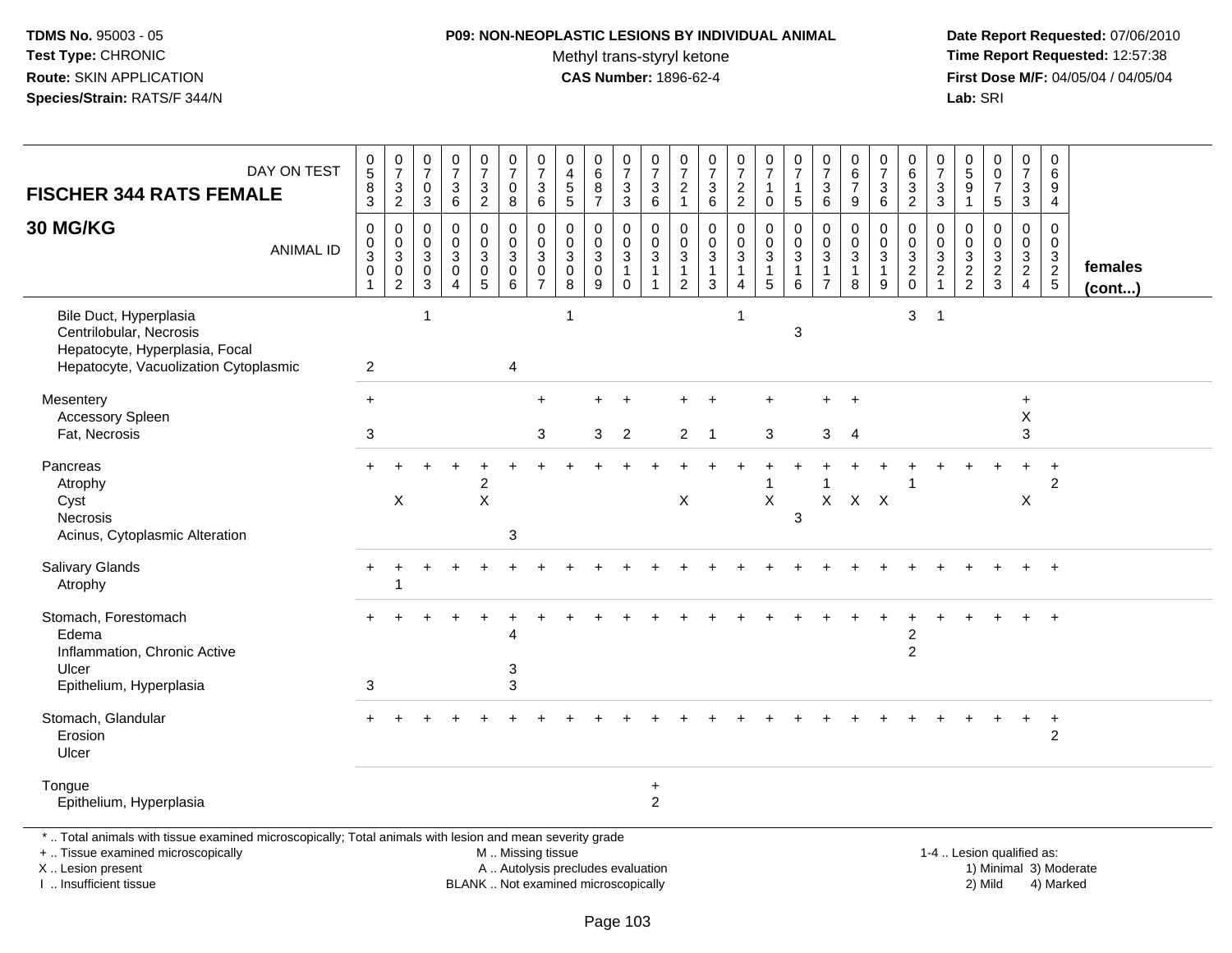### **P09: NON-NEOPLASTIC LESIONS BY INDIVIDUAL ANIMAL**Methyl trans-styryl ketone<br>CAS Number: 1896-62-4

| DAY ON TEST<br><b>FISCHER 344 RATS FEMALE</b><br>30 MG/KG<br><b>ANIMAL ID</b>                                                                                                                 | $\begin{array}{c} 0 \\ 5 \end{array}$<br>$\bf8$<br>$\mathbf{3}$<br>$\mathbf 0$<br>$\pmb{0}$<br>$\ensuremath{\mathsf{3}}$<br>$\mathbf 0$<br>$\overline{1}$ | $\frac{0}{7}$<br>$\sqrt{3}$<br>$\overline{2}$<br>$\boldsymbol{0}$<br>$\mathbf 0$<br>$\ensuremath{\mathsf{3}}$<br>$\mathbf 0$<br>$\overline{c}$ | $\frac{0}{7}$<br>$\pmb{0}$<br>$\mathsf 3$<br>$\pmb{0}$<br>$\mathbf 0$<br>$\mathfrak{S}$<br>$\pmb{0}$<br>$\overline{3}$ | $\frac{0}{7}$<br>3<br>6<br>$\mathsf{O}$<br>$\mathsf{O}$<br>3<br>$\mathsf{O}$<br>$\overline{4}$ | $\frac{0}{7}$<br>$\frac{3}{2}$<br>$\pmb{0}$<br>$\mathbf 0$<br>$\overline{3}$<br>$\begin{array}{c} 0 \\ 5 \end{array}$ | $\begin{array}{c} 0 \\ 7 \end{array}$<br>$\pmb{0}$<br>8<br>$\mathbf 0$<br>$\pmb{0}$<br>$\overline{3}$<br>$\mathbf 0$<br>6 | $\begin{array}{c} 0 \\ 7 \end{array}$<br>$\ensuremath{\mathsf{3}}$<br>6<br>0<br>$\mathbf 0$<br>$\sqrt{3}$<br>0<br>$\overline{7}$ | $\pmb{0}$<br>$\overline{4}$<br>$\sqrt{5}$<br>$\sqrt{5}$<br>$\pmb{0}$<br>$\mathbf 0$<br>$\sqrt{3}$<br>$\mathbf 0$<br>$\overline{8}$ | $_{6}^{\rm 0}$<br>$\bf 8$<br>$\overline{7}$<br>0<br>$\mathbf 0$<br>$\mathfrak{S}$<br>$\mathbf 0$<br>9 | $\frac{0}{7}$<br>$\frac{3}{3}$<br>$\,0\,$<br>$\mathsf{O}\xspace$<br>$\overline{3}$<br>$\mathbf{1}$<br>$\pmb{0}$ | $\frac{0}{7}$<br>$\ensuremath{\mathsf{3}}$<br>6<br>$\mathsf{O}\xspace$<br>$\mathsf{O}\xspace$<br>$\mathbf{3}$<br>$\mathbf{1}$<br>$\mathbf{1}$ | 0<br>$\overline{7}$<br>$\boldsymbol{2}$<br>$\mathbf{1}$<br>$\mathbf 0$<br>$\pmb{0}$<br>$\sqrt{3}$<br>$\mathbf{1}$<br>$\overline{2}$ | $\begin{array}{c} 0 \\ 7 \end{array}$<br>$^3$ 6<br>$\pmb{0}$<br>$\mathbf 0$<br>$\overline{3}$<br>$\mathbf{1}$<br>$\mathbf{3}$ | $\begin{smallmatrix}0\\7\end{smallmatrix}$<br>$\frac{2}{2}$<br>0<br>$\mathbf 0$<br>$\sqrt{3}$<br>$\mathbf{1}$<br>4 | $\begin{array}{c} 0 \\ 7 \end{array}$<br>1<br>$\mathbf 0$<br>$\mathbf 0$<br>$\mathbf 0$<br>$\mathbf{3}$<br>$\mathbf{1}$<br>$\overline{5}$ | $\frac{0}{7}$<br>1<br>$\sqrt{5}$<br>$\mathbf 0$<br>$\pmb{0}$<br>$\mathbf{3}$<br>1<br>$6\phantom{a}$ | $\frac{0}{7}$<br>$\sqrt{3}$<br>$\,6\,$<br>$\mathbf 0$<br>0<br>$\mathbf{3}$<br>$\mathbf{1}$<br>$\overline{7}$ | $\begin{array}{c} 0 \\ 6 \\ 7 \end{array}$<br>$9\,$<br>$\mathbf 0$<br>$\pmb{0}$<br>$\sqrt{3}$<br>$\mathbf{1}$<br>8 | $\begin{array}{c} 0 \\ 7 \end{array}$<br>$\ensuremath{\mathsf{3}}$<br>$6\phantom{1}$<br>$\mathbf{0}$<br>$\mathbf 0$<br>$\sqrt{3}$<br>$\mathbf{1}$<br>$9\,$ | $\pmb{0}$<br>$\overline{6}$<br>$\frac{3}{2}$<br>$\mathbf 0$<br>$\pmb{0}$<br>$\frac{3}{2}$ <sub>0</sub> | $\pmb{0}$<br>$\overline{7}$<br>$\ensuremath{\mathsf{3}}$<br>$\mathbf{3}$<br>$\mathbf 0$<br>$\mathbf 0$<br>$\sqrt{3}$<br>$\frac{2}{1}$ | 0<br>5<br>$\boldsymbol{9}$<br>$\mathbf{1}$<br>$\mathbf 0$<br>$\mathbf 0$<br>$\sqrt{3}$<br>$\frac{2}{2}$ | $\begin{smallmatrix} 0\\0 \end{smallmatrix}$<br>$\overline{7}$<br>5<br>0<br>$\mathbf 0$<br>$\overline{3}$<br>$\frac{2}{3}$ | $\begin{smallmatrix} 0\\7 \end{smallmatrix}$<br>$\ensuremath{\mathsf{3}}$<br>$\mathbf{3}$<br>$\pmb{0}$<br>$\mathbf 0$<br>$\overline{3}$<br>$\overline{a}$<br>$\overline{4}$ | $\mathbf 0$<br>$\,6\,$<br>9<br>4<br>$\mathbf 0$<br>0<br>$\ensuremath{\mathsf{3}}$<br>$\frac{2}{5}$ | females<br>$($ cont $)$ |
|-----------------------------------------------------------------------------------------------------------------------------------------------------------------------------------------------|-----------------------------------------------------------------------------------------------------------------------------------------------------------|------------------------------------------------------------------------------------------------------------------------------------------------|------------------------------------------------------------------------------------------------------------------------|------------------------------------------------------------------------------------------------|-----------------------------------------------------------------------------------------------------------------------|---------------------------------------------------------------------------------------------------------------------------|----------------------------------------------------------------------------------------------------------------------------------|------------------------------------------------------------------------------------------------------------------------------------|-------------------------------------------------------------------------------------------------------|-----------------------------------------------------------------------------------------------------------------|-----------------------------------------------------------------------------------------------------------------------------------------------|-------------------------------------------------------------------------------------------------------------------------------------|-------------------------------------------------------------------------------------------------------------------------------|--------------------------------------------------------------------------------------------------------------------|-------------------------------------------------------------------------------------------------------------------------------------------|-----------------------------------------------------------------------------------------------------|--------------------------------------------------------------------------------------------------------------|--------------------------------------------------------------------------------------------------------------------|------------------------------------------------------------------------------------------------------------------------------------------------------------|--------------------------------------------------------------------------------------------------------|---------------------------------------------------------------------------------------------------------------------------------------|---------------------------------------------------------------------------------------------------------|----------------------------------------------------------------------------------------------------------------------------|-----------------------------------------------------------------------------------------------------------------------------------------------------------------------------|----------------------------------------------------------------------------------------------------|-------------------------|
| Tooth                                                                                                                                                                                         |                                                                                                                                                           |                                                                                                                                                |                                                                                                                        |                                                                                                |                                                                                                                       |                                                                                                                           |                                                                                                                                  |                                                                                                                                    |                                                                                                       |                                                                                                                 |                                                                                                                                               |                                                                                                                                     |                                                                                                                               |                                                                                                                    |                                                                                                                                           |                                                                                                     |                                                                                                              |                                                                                                                    |                                                                                                                                                            |                                                                                                        |                                                                                                                                       |                                                                                                         | $\ddot{}$                                                                                                                  |                                                                                                                                                                             |                                                                                                    |                         |
| <b>CARDIOVASCULAR SYSTEM</b>                                                                                                                                                                  |                                                                                                                                                           |                                                                                                                                                |                                                                                                                        |                                                                                                |                                                                                                                       |                                                                                                                           |                                                                                                                                  |                                                                                                                                    |                                                                                                       |                                                                                                                 |                                                                                                                                               |                                                                                                                                     |                                                                                                                               |                                                                                                                    |                                                                                                                                           |                                                                                                     |                                                                                                              |                                                                                                                    |                                                                                                                                                            |                                                                                                        |                                                                                                                                       |                                                                                                         |                                                                                                                            |                                                                                                                                                                             |                                                                                                    |                         |
| <b>Blood Vessel</b>                                                                                                                                                                           |                                                                                                                                                           |                                                                                                                                                | $\ddot{}$                                                                                                              |                                                                                                |                                                                                                                       |                                                                                                                           |                                                                                                                                  |                                                                                                                                    |                                                                                                       |                                                                                                                 |                                                                                                                                               |                                                                                                                                     |                                                                                                                               | $\ddot{}$                                                                                                          |                                                                                                                                           |                                                                                                     |                                                                                                              |                                                                                                                    |                                                                                                                                                            |                                                                                                        |                                                                                                                                       |                                                                                                         |                                                                                                                            |                                                                                                                                                                             |                                                                                                    |                         |
| Heart<br>Cardiomyopathy                                                                                                                                                                       | $\overline{1}$                                                                                                                                            | 3                                                                                                                                              | $\mathbf 1$                                                                                                            | $\overline{2}$                                                                                 |                                                                                                                       | 2                                                                                                                         | -1                                                                                                                               |                                                                                                                                    |                                                                                                       | $\overline{2}$                                                                                                  | $\overline{c}$                                                                                                                                |                                                                                                                                     | 3                                                                                                                             |                                                                                                                    | $\overline{2}$                                                                                                                            | $\overline{c}$                                                                                      |                                                                                                              | $\overline{2}$                                                                                                     | $\overline{2}$                                                                                                                                             | $\mathbf{1}$                                                                                           | $\overline{2}$                                                                                                                        | $\overline{1}$                                                                                          |                                                                                                                            |                                                                                                                                                                             | $+$                                                                                                |                         |
| <b>ENDOCRINE SYSTEM</b>                                                                                                                                                                       |                                                                                                                                                           |                                                                                                                                                |                                                                                                                        |                                                                                                |                                                                                                                       |                                                                                                                           |                                                                                                                                  |                                                                                                                                    |                                                                                                       |                                                                                                                 |                                                                                                                                               |                                                                                                                                     |                                                                                                                               |                                                                                                                    |                                                                                                                                           |                                                                                                     |                                                                                                              |                                                                                                                    |                                                                                                                                                            |                                                                                                        |                                                                                                                                       |                                                                                                         |                                                                                                                            |                                                                                                                                                                             |                                                                                                    |                         |
| <b>Adrenal Cortex</b><br><b>Accessory Adrenal Cortical Nodule</b><br>Angiectasis<br>Degeneration, Fatty<br>Hyperplasia, Focal<br>Hypertrophy, Focal<br>Necrosis                               | $+$                                                                                                                                                       | $\ddot{}$                                                                                                                                      | X                                                                                                                      | $\overline{1}$<br>$\times$<br>3<br>2                                                           | 3                                                                                                                     | $\ddot{}$<br>$\overline{2}$<br>$\overline{2}$                                                                             | $\ddot{}$<br>X<br>$\overline{4}$<br>$\overline{4}$                                                                               |                                                                                                                                    | $\overline{2}$                                                                                        | $\times$<br>3<br>3                                                                                              |                                                                                                                                               | ÷<br>$\mathsf X$<br>$\overline{2}$                                                                                                  |                                                                                                                               | +<br>$\sf X$<br>$\mathbf{1}$                                                                                       | $\overline{2}$<br>$\overline{c}$                                                                                                          |                                                                                                     | $\overline{2}$<br>$\mathbf{1}$                                                                               |                                                                                                                    | $\ddot{}$<br>$\mathbf{1}$                                                                                                                                  | $\ddot{}$<br>$\times$<br>$\overline{1}$                                                                |                                                                                                                                       | 3<br>3                                                                                                  |                                                                                                                            | $\mathbf{1}$                                                                                                                                                                | $\ddot{}$<br>X<br>$\sqrt{3}$<br>$\overline{1}$                                                     |                         |
| <b>Adrenal Medulla</b>                                                                                                                                                                        |                                                                                                                                                           |                                                                                                                                                |                                                                                                                        |                                                                                                |                                                                                                                       |                                                                                                                           |                                                                                                                                  |                                                                                                                                    |                                                                                                       |                                                                                                                 |                                                                                                                                               |                                                                                                                                     |                                                                                                                               |                                                                                                                    |                                                                                                                                           |                                                                                                     |                                                                                                              |                                                                                                                    |                                                                                                                                                            |                                                                                                        |                                                                                                                                       |                                                                                                         |                                                                                                                            |                                                                                                                                                                             |                                                                                                    |                         |
| Islets, Pancreatic                                                                                                                                                                            |                                                                                                                                                           |                                                                                                                                                |                                                                                                                        |                                                                                                |                                                                                                                       |                                                                                                                           |                                                                                                                                  |                                                                                                                                    |                                                                                                       |                                                                                                                 |                                                                                                                                               |                                                                                                                                     |                                                                                                                               |                                                                                                                    |                                                                                                                                           |                                                                                                     |                                                                                                              |                                                                                                                    |                                                                                                                                                            |                                                                                                        |                                                                                                                                       |                                                                                                         |                                                                                                                            |                                                                                                                                                                             | $+$                                                                                                |                         |
| Parathyroid Gland                                                                                                                                                                             |                                                                                                                                                           |                                                                                                                                                |                                                                                                                        |                                                                                                |                                                                                                                       |                                                                                                                           |                                                                                                                                  |                                                                                                                                    |                                                                                                       |                                                                                                                 |                                                                                                                                               |                                                                                                                                     |                                                                                                                               |                                                                                                                    |                                                                                                                                           |                                                                                                     |                                                                                                              |                                                                                                                    |                                                                                                                                                            |                                                                                                        |                                                                                                                                       |                                                                                                         |                                                                                                                            | M                                                                                                                                                                           | $+$                                                                                                |                         |
| <b>Pituitary Gland</b><br>Pigmentation<br>Pars Distalis, Angiectasis<br>Pars Distalis, Cyst<br>Pars Distalis, Hyperplasia, Focal<br>Pars Intermedia, Angiectasis                              | 3                                                                                                                                                         |                                                                                                                                                | X<br>$\overline{c}$                                                                                                    |                                                                                                |                                                                                                                       |                                                                                                                           | $\overline{2}$                                                                                                                   |                                                                                                                                    |                                                                                                       |                                                                                                                 | 3                                                                                                                                             | -1                                                                                                                                  |                                                                                                                               |                                                                                                                    |                                                                                                                                           |                                                                                                     | $\overline{c}$<br>3<br>3                                                                                     |                                                                                                                    | X<br>$\mathbf{1}$                                                                                                                                          | $\times$<br>$\overline{1}$                                                                             | $\times$<br>$\overline{\mathbf{4}}$                                                                                                   | 3<br>$\mathbf{3}$                                                                                       |                                                                                                                            |                                                                                                                                                                             | $+$<br>$X$ $X$                                                                                     |                         |
| *  Total animals with tissue examined microscopically; Total animals with lesion and mean severity grade<br>+  Tissue examined microscopically<br>X  Lesion present<br>I  Insufficient tissue |                                                                                                                                                           |                                                                                                                                                |                                                                                                                        |                                                                                                |                                                                                                                       | M  Missing tissue                                                                                                         |                                                                                                                                  |                                                                                                                                    | A  Autolysis precludes evaluation<br>BLANK  Not examined microscopically                              |                                                                                                                 |                                                                                                                                               |                                                                                                                                     |                                                                                                                               |                                                                                                                    |                                                                                                                                           |                                                                                                     |                                                                                                              |                                                                                                                    |                                                                                                                                                            |                                                                                                        |                                                                                                                                       |                                                                                                         | 1-4  Lesion qualified as:<br>2) Mild                                                                                       |                                                                                                                                                                             | 1) Minimal 3) Moderate<br>4) Marked                                                                |                         |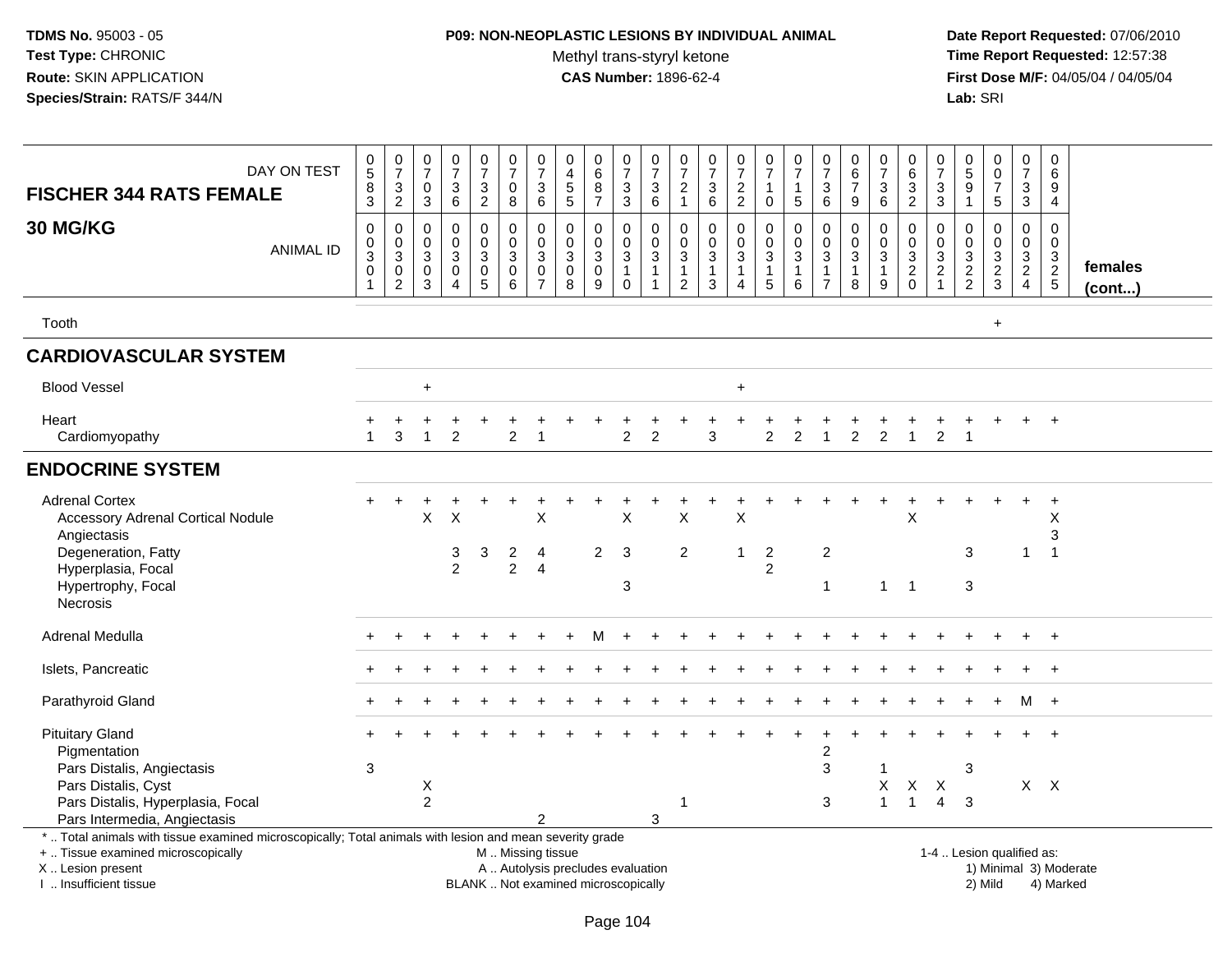### **P09: NON-NEOPLASTIC LESIONS BY INDIVIDUAL ANIMAL**Methyl trans-styryl ketone<br>CAS Number: 1896-62-4

| DAY ON TEST<br><b>FISCHER 344 RATS FEMALE</b>                                                                                                                                                 | $\begin{array}{c} 0 \\ 5 \end{array}$<br>$^8_3$         | $\frac{0}{7}$<br>$\frac{3}{2}$                              | $\frac{0}{7}$<br>$\boldsymbol{0}$<br>$\overline{3}$                       | $\begin{array}{c} 0 \\ 7 \end{array}$<br>$\ensuremath{\mathsf{3}}$<br>6 | $\begin{array}{c} 0 \\ 7 \end{array}$<br>$\frac{3}{2}$  | $\frac{0}{7}$<br>0<br>8                                                        | $\frac{0}{7}$<br>3<br>$\,6\,$                        | $\begin{array}{c} 0 \\ 4 \\ 5 \\ 5 \end{array}$             | $\begin{array}{c} 0 \\ 6 \end{array}$<br>$\bf 8$<br>$\overline{7}$       | $\begin{array}{c} 0 \\ 7 \end{array}$<br>$\frac{3}{3}$                           | $\begin{array}{c} 0 \\ 7 \end{array}$<br>$\frac{3}{6}$                     | $\frac{0}{7}$<br>$\frac{2}{1}$                                    | $\frac{0}{7}$<br>3<br>6                                       | $\frac{0}{7}$<br>$\frac{2}{2}$                                     | $\begin{smallmatrix}0\\7\end{smallmatrix}$<br>$\mathbf{1}$<br>$\mathbf 0$     | $\frac{0}{7}$<br>$\mathbf{1}$<br>$\sqrt{5}$                            | $\frac{0}{7}$<br>$\sqrt{3}$<br>6                                    | $\begin{array}{c} 0 \\ 6 \end{array}$<br>$\overline{7}$<br>9      | $\frac{0}{7}$<br>3<br>$6\phantom{1}$                  | 0<br>$\,6\,$<br>$\ensuremath{\mathsf{3}}$<br>$\overline{2}$                   | $\frac{0}{7}$<br>$\ensuremath{\mathsf{3}}$<br>$\mathfrak{S}$ | $\begin{smallmatrix}0\0\5\end{smallmatrix}$<br>$\boldsymbol{9}$<br>$\mathbf{1}$ | $\begin{array}{c} 0 \\ 0 \\ 7 \end{array}$<br>$5\phantom{.0}$ | 0<br>$\boldsymbol{7}$<br>$\frac{3}{3}$                    | 0<br>$\,6\,$<br>9<br>$\overline{4}$         |                                     |
|-----------------------------------------------------------------------------------------------------------------------------------------------------------------------------------------------|---------------------------------------------------------|-------------------------------------------------------------|---------------------------------------------------------------------------|-------------------------------------------------------------------------|---------------------------------------------------------|--------------------------------------------------------------------------------|------------------------------------------------------|-------------------------------------------------------------|--------------------------------------------------------------------------|----------------------------------------------------------------------------------|----------------------------------------------------------------------------|-------------------------------------------------------------------|---------------------------------------------------------------|--------------------------------------------------------------------|-------------------------------------------------------------------------------|------------------------------------------------------------------------|---------------------------------------------------------------------|-------------------------------------------------------------------|-------------------------------------------------------|-------------------------------------------------------------------------------|--------------------------------------------------------------|---------------------------------------------------------------------------------|---------------------------------------------------------------|-----------------------------------------------------------|---------------------------------------------|-------------------------------------|
| 30 MG/KG<br><b>ANIMAL ID</b>                                                                                                                                                                  | $\pmb{0}$<br>$\frac{0}{3}$<br>$\pmb{0}$<br>$\mathbf{1}$ | $\pmb{0}$<br>$\frac{0}{3}$<br>$\mathbf 0$<br>$\overline{c}$ | $\mathbf 0$<br>$\mathbf 0$<br>$\overline{3}$<br>$\pmb{0}$<br>$\mathbf{3}$ | $\pmb{0}$<br>$\mathbf 0$<br>3<br>$\mathbf 0$<br>$\overline{4}$          | 0<br>$\pmb{0}$<br>$\sqrt{3}$<br>$\pmb{0}$<br>$\sqrt{5}$ | $\pmb{0}$<br>$\mathsf{O}\xspace$<br>$\overline{3}$<br>$\mathsf{O}\xspace$<br>6 | $\pmb{0}$<br>$\mathbf 0$<br>3<br>0<br>$\overline{7}$ | $\mathbf 0$<br>$\mathbf 0$<br>3<br>$\mathsf{O}\xspace$<br>8 | 0<br>$\mathbf 0$<br>$\sqrt{3}$<br>$\pmb{0}$<br>9                         | $\boldsymbol{0}$<br>$\mathbf 0$<br>$\overline{3}$<br>$\mathbf{1}$<br>$\mathbf 0$ | $\pmb{0}$<br>$\mathbf 0$<br>$\sqrt{3}$<br>$\overline{1}$<br>$\overline{1}$ | $\mathbf 0$<br>$\mathbf 0$<br>3<br>$\mathbf{1}$<br>$\overline{2}$ | $\pmb{0}$<br>$\mathbf 0$<br>$\mathbf{3}$<br>$\mathbf{1}$<br>3 | 0<br>$\mathbf 0$<br>$\mathbf{3}$<br>$\mathbf{1}$<br>$\overline{4}$ | $\pmb{0}$<br>$\mathbf 0$<br>$\overline{3}$<br>$\mathbf{1}$<br>$5\phantom{.0}$ | $\pmb{0}$<br>$\pmb{0}$<br>$\sqrt{3}$<br>$\mathbf{1}$<br>$6\phantom{1}$ | $\mathbf 0$<br>$\mathbf 0$<br>3<br>$\overline{1}$<br>$\overline{7}$ | $\mathbf 0$<br>$\mathbf 0$<br>$\mathbf{3}$<br>$\overline{1}$<br>8 | 0<br>$\mathbf 0$<br>$\mathbf{3}$<br>$\mathbf{1}$<br>9 | $\mathbf 0$<br>$\mathbf 0$<br>$\overline{3}$<br>$\overline{2}$<br>$\mathbf 0$ | 0<br>$\mathbf 0$<br>3<br>$\overline{c}$<br>$\mathbf{1}$      | 0<br>$\mathbf 0$<br>$\sqrt{3}$<br>$\frac{2}{2}$                                 | $\pmb{0}$<br>$\overline{0}$<br>3<br>$\frac{2}{3}$             | 0<br>$\mathbf 0$<br>3<br>$\overline{2}$<br>$\overline{4}$ | $\mathbf 0$<br>$\mathbf 0$<br>$\frac{3}{2}$ | females<br>(cont)                   |
| Pars Intermedia, Cyst<br>Pars Intermedia, Hyperplasia, Focal                                                                                                                                  |                                                         |                                                             |                                                                           |                                                                         |                                                         |                                                                                |                                                      |                                                             |                                                                          |                                                                                  |                                                                            |                                                                   |                                                               |                                                                    |                                                                               |                                                                        |                                                                     |                                                                   |                                                       |                                                                               |                                                              | $\overline{c}$                                                                  |                                                               |                                                           |                                             |                                     |
| <b>Thyroid Gland</b><br>Ultimobranchial Cyst<br>C-cell, Hyperplasia                                                                                                                           |                                                         |                                                             |                                                                           |                                                                         |                                                         |                                                                                |                                                      |                                                             |                                                                          |                                                                                  |                                                                            |                                                                   |                                                               |                                                                    |                                                                               |                                                                        |                                                                     | $\overline{1}$                                                    |                                                       |                                                                               |                                                              |                                                                                 |                                                               |                                                           |                                             |                                     |
| <b>GENERAL BODY SYSTEM</b>                                                                                                                                                                    |                                                         |                                                             |                                                                           |                                                                         |                                                         |                                                                                |                                                      |                                                             |                                                                          |                                                                                  |                                                                            |                                                                   |                                                               |                                                                    |                                                                               |                                                                        |                                                                     |                                                                   |                                                       |                                                                               |                                                              |                                                                                 |                                                               |                                                           |                                             |                                     |
| <b>NONE</b>                                                                                                                                                                                   |                                                         |                                                             |                                                                           |                                                                         |                                                         |                                                                                |                                                      |                                                             |                                                                          |                                                                                  |                                                                            |                                                                   |                                                               |                                                                    |                                                                               |                                                                        |                                                                     |                                                                   |                                                       |                                                                               |                                                              |                                                                                 |                                                               |                                                           |                                             |                                     |
| <b>GENITAL SYSTEM</b>                                                                                                                                                                         |                                                         |                                                             |                                                                           |                                                                         |                                                         |                                                                                |                                                      |                                                             |                                                                          |                                                                                  |                                                                            |                                                                   |                                                               |                                                                    |                                                                               |                                                                        |                                                                     |                                                                   |                                                       |                                                                               |                                                              |                                                                                 |                                                               |                                                           |                                             |                                     |
| <b>Clitoral Gland</b><br>Cyst<br>Hyperplasia<br>Inflammation, Chronic                                                                                                                         |                                                         |                                                             |                                                                           |                                                                         |                                                         |                                                                                |                                                      |                                                             |                                                                          |                                                                                  |                                                                            |                                                                   |                                                               |                                                                    |                                                                               |                                                                        |                                                                     |                                                                   | $\overline{1}$                                        |                                                                               |                                                              | 3                                                                               |                                                               |                                                           |                                             |                                     |
| Ovary<br>Cyst                                                                                                                                                                                 |                                                         |                                                             |                                                                           |                                                                         |                                                         |                                                                                |                                                      |                                                             |                                                                          |                                                                                  |                                                                            |                                                                   |                                                               |                                                                    |                                                                               |                                                                        |                                                                     |                                                                   |                                                       | М                                                                             |                                                              |                                                                                 |                                                               | $+$                                                       | $+$                                         |                                     |
| <b>Uterus</b><br>Hyperplasia, Cystic                                                                                                                                                          |                                                         |                                                             |                                                                           |                                                                         |                                                         |                                                                                |                                                      |                                                             |                                                                          |                                                                                  |                                                                            |                                                                   | $\overline{c}$                                                | $\overline{2}$                                                     |                                                                               |                                                                        | 3                                                                   |                                                                   |                                                       |                                                                               | $\overline{2}$                                               |                                                                                 |                                                               | $+$                                                       | $\ddot{}$<br>2                              |                                     |
| Vagina                                                                                                                                                                                        | $+$                                                     |                                                             |                                                                           |                                                                         |                                                         | $\ddot{}$                                                                      |                                                      |                                                             |                                                                          |                                                                                  |                                                                            |                                                                   |                                                               |                                                                    | $\ddot{}$                                                                     |                                                                        |                                                                     |                                                                   |                                                       |                                                                               |                                                              | $\ddot{}$                                                                       |                                                               |                                                           |                                             |                                     |
| <b>HEMATOPOIETIC SYSTEM</b>                                                                                                                                                                   |                                                         |                                                             |                                                                           |                                                                         |                                                         |                                                                                |                                                      |                                                             |                                                                          |                                                                                  |                                                                            |                                                                   |                                                               |                                                                    |                                                                               |                                                                        |                                                                     |                                                                   |                                                       |                                                                               |                                                              |                                                                                 |                                                               |                                                           |                                             |                                     |
| <b>Bone Marrow</b><br>Hyperplasia<br>Myelofibrosis                                                                                                                                            |                                                         |                                                             |                                                                           |                                                                         |                                                         |                                                                                |                                                      |                                                             |                                                                          | 3                                                                                |                                                                            |                                                                   |                                                               |                                                                    |                                                                               |                                                                        |                                                                     |                                                                   |                                                       |                                                                               |                                                              | 4                                                                               |                                                               | $+$                                                       | $+$                                         |                                     |
| *  Total animals with tissue examined microscopically; Total animals with lesion and mean severity grade<br>+  Tissue examined microscopically<br>X  Lesion present<br>I  Insufficient tissue |                                                         |                                                             |                                                                           |                                                                         |                                                         |                                                                                | M  Missing tissue                                    |                                                             | A  Autolysis precludes evaluation<br>BLANK  Not examined microscopically |                                                                                  |                                                                            |                                                                   |                                                               |                                                                    |                                                                               |                                                                        |                                                                     |                                                                   |                                                       |                                                                               |                                                              |                                                                                 | 1-4  Lesion qualified as:<br>2) Mild                          |                                                           |                                             | 1) Minimal 3) Moderate<br>4) Marked |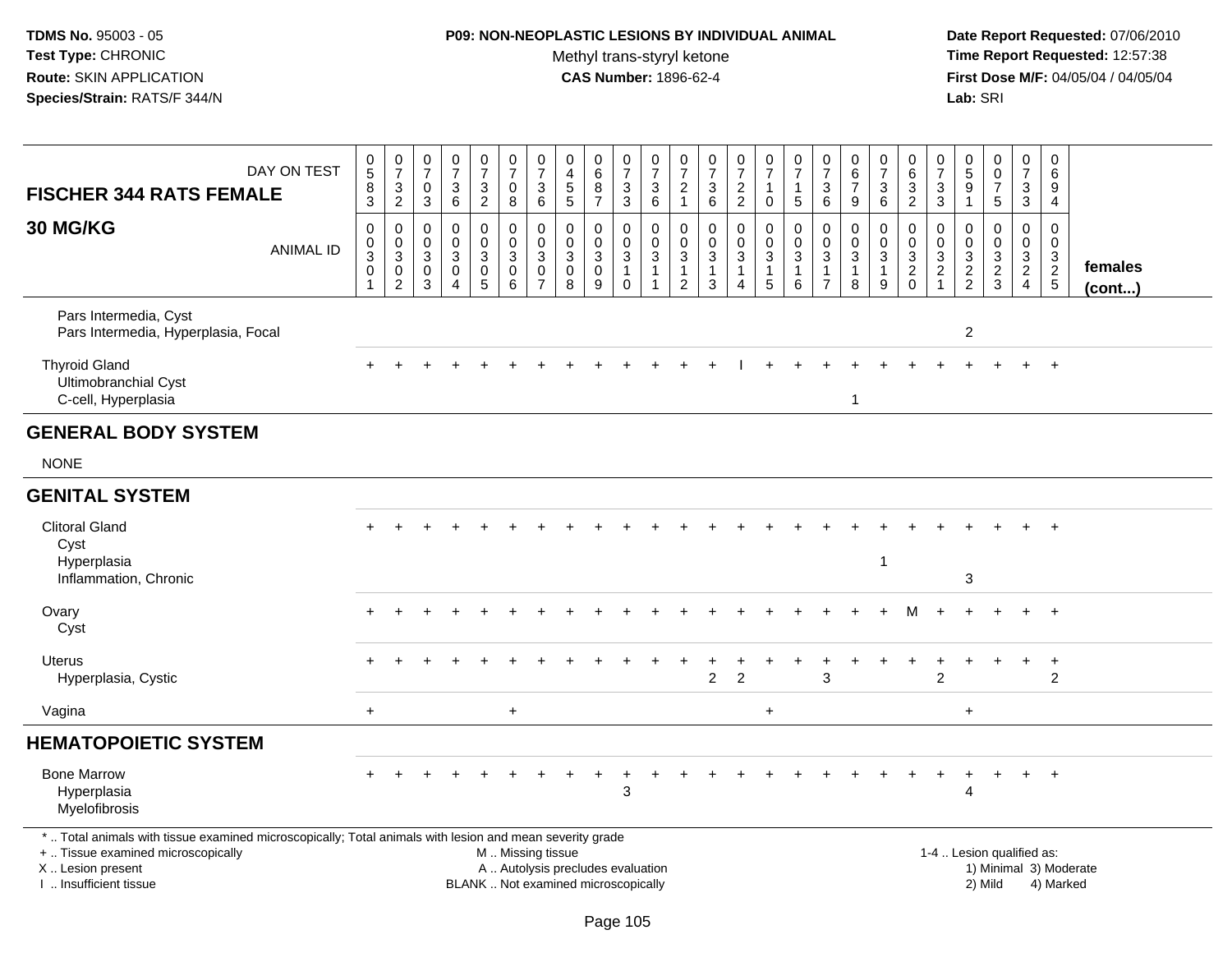#### **P09: NON-NEOPLASTIC LESIONS BY INDIVIDUAL ANIMAL**Methyl trans-styryl ketone<br>CAS Number: 1896-62-4

 **Date Report Requested:** 07/06/2010 **Time Report Requested:** 12:57:38 **First Dose M/F:** 04/05/04 / 04/05/04<br>**Lab:** SRI **Lab:** SRI

| DAY ON TEST<br><b>FISCHER 344 RATS FEMALE</b><br>30 MG/KG<br><b>ANIMAL ID</b>                                                                                                          | $\begin{array}{c} 0 \\ 5 \end{array}$<br>8<br>$\overline{3}$<br>$\pmb{0}$<br>$\pmb{0}$<br>$\ensuremath{\mathsf{3}}$<br>$\pmb{0}$<br>$\mathbf{1}$ | $\begin{array}{c} 0 \\ 7 \end{array}$<br>3<br>$\overline{2}$<br>0<br>$\mathsf{O}\xspace$<br>$\sqrt{3}$<br>0<br>$\overline{2}$ | 0<br>$\overline{7}$<br>$\mathbf 0$<br>$\mathbf{3}$<br>0<br>$\mathbf 0$<br>$\mathbf{3}$<br>0<br>3 | $\begin{array}{c} 0 \\ 7 \end{array}$<br>$\ensuremath{\mathsf{3}}$<br>$\,6\,$<br>$\mathbf 0$<br>$\mathsf{O}\xspace$<br>$\ensuremath{\mathsf{3}}$<br>$\pmb{0}$<br>$\boldsymbol{\Lambda}$ | $\begin{smallmatrix}0\\7\end{smallmatrix}$<br>$\ensuremath{\mathsf{3}}$<br>$\overline{2}$<br>0<br>$\mathsf 0$<br>3<br>$\pmb{0}$<br>5 <sup>5</sup> | $\begin{array}{c} 0 \\ 7 \end{array}$<br>$\mathbf 0$<br>8<br>$\pmb{0}$<br>$\mathbf 0$<br>$\mathbf 3$<br>0<br>6 | $\begin{array}{c} 0 \\ 7 \end{array}$<br>$\mathbf{3}$<br>6<br>0<br>$\mathbf 0$<br>$\mathbf{3}$<br>0<br>$\overline{7}$ | $\mathbf 0$<br>$\overline{4}$<br>$\begin{array}{c} 5 \\ 5 \end{array}$<br>0<br>$\mathbf 0$<br>$\mathbf{3}$<br>0<br>8 | $_{6}^{\rm 0}$<br>$\bf 8$<br>$\overline{7}$<br>0<br>$\mathsf{O}\xspace$<br>$\mathbf{3}$<br>0<br>9 | $\begin{array}{c} 0 \\ 7 \end{array}$<br>$\ensuremath{\mathsf{3}}$<br>$\mathbf{3}$<br>0<br>$\mathbf 0$<br>$\mathbf{3}$<br>$\mathbf{1}$<br>$\mathbf{0}$ | $\frac{0}{7}$<br>$\mathbf{3}$<br>6<br>0<br>$\mathbf 0$<br>$\mathbf{3}$<br>$\mathbf{1}$<br>$\overline{1}$ | $\frac{0}{7}$<br>$\overline{c}$<br>$\mathbf{1}$<br>0<br>$\boldsymbol{0}$<br>$\mathbf{3}$<br>$\mathbf{1}$<br>$\overline{2}$ | $\begin{array}{c} 0 \\ 7 \\ 3 \end{array}$<br>6<br>$\mathbf 0$<br>$\pmb{0}$<br>$\mathbf 3$<br>$\mathbf{1}$<br>3 | $072$<br>2<br>$\mathbf 0$<br>$\mathsf{O}\xspace$<br>$\mathbf{3}$<br>$\mathbf{1}$<br>4 | $\begin{smallmatrix}0\\7\end{smallmatrix}$<br>$\mathbf{1}$<br>0<br>0<br>$\mathsf{O}\xspace$<br>$\mathbf{3}$<br>$\mathbf{1}$<br>5 | $\pmb{0}$<br>$\overline{7}$<br>$\mathbf{1}$<br>$\sqrt{5}$<br>$\pmb{0}$<br>$\pmb{0}$<br>$\sqrt{3}$<br>$\overline{1}$<br>6 | $\frac{0}{7}$<br>$\mathbf 3$<br>6<br>0<br>$\mathbf 0$<br>$\mathbf{3}$<br>$\overline{7}$ | $\pmb{0}$<br>$rac{6}{7}$<br>9<br>$\mathbf 0$<br>$\mathbf 0$<br>$\mathbf{3}$<br>$\mathbf{1}$<br>8 | $\frac{0}{7}$<br>$\mathbf{3}$<br>6<br>0<br>$\mathsf 0$<br>$\mathbf{3}$<br>$\mathbf{1}$<br>9 | $\mathbf 0$<br>$\frac{6}{3}$<br>$\mathbf 0$<br>$\mathbf 0$<br>$\ensuremath{\mathsf{3}}$<br>$\overline{c}$<br>$\mathbf 0$ | $\frac{0}{7}$<br>$\ensuremath{\mathsf{3}}$<br>$\mathfrak{S}$<br>0<br>$\pmb{0}$<br>$\ensuremath{\mathsf{3}}$<br>$\overline{c}$<br>$\overline{1}$ | $\begin{array}{c} 0 \\ 5 \end{array}$<br>$\boldsymbol{9}$<br>$\overline{1}$<br>0<br>$\mathbf 0$<br>$\ensuremath{\mathsf{3}}$<br>$\overline{c}$<br>2 | $\begin{matrix} 0 \\ 0 \\ 7 \end{matrix}$<br>$\overline{5}$<br>$\mathbf 0$<br>$\mathsf{O}\xspace$<br>$\frac{3}{2}$<br>3 | $\begin{array}{c} 0 \\ 7 \end{array}$<br>$\ensuremath{\mathsf{3}}$<br>$\mathbf{3}$<br>0<br>$\mathbf 0$<br>$\frac{3}{2}$<br>$\overline{4}$ | $\boldsymbol{0}$<br>6<br>9<br>$\overline{4}$<br>0<br>$\mathbf 0$<br>$\mathbf{3}$<br>$\overline{2}$<br>$5\phantom{.0}$ | females<br>(cont) |
|----------------------------------------------------------------------------------------------------------------------------------------------------------------------------------------|--------------------------------------------------------------------------------------------------------------------------------------------------|-------------------------------------------------------------------------------------------------------------------------------|--------------------------------------------------------------------------------------------------|-----------------------------------------------------------------------------------------------------------------------------------------------------------------------------------------|---------------------------------------------------------------------------------------------------------------------------------------------------|----------------------------------------------------------------------------------------------------------------|-----------------------------------------------------------------------------------------------------------------------|----------------------------------------------------------------------------------------------------------------------|---------------------------------------------------------------------------------------------------|--------------------------------------------------------------------------------------------------------------------------------------------------------|----------------------------------------------------------------------------------------------------------|----------------------------------------------------------------------------------------------------------------------------|-----------------------------------------------------------------------------------------------------------------|---------------------------------------------------------------------------------------|----------------------------------------------------------------------------------------------------------------------------------|--------------------------------------------------------------------------------------------------------------------------|-----------------------------------------------------------------------------------------|--------------------------------------------------------------------------------------------------|---------------------------------------------------------------------------------------------|--------------------------------------------------------------------------------------------------------------------------|-------------------------------------------------------------------------------------------------------------------------------------------------|-----------------------------------------------------------------------------------------------------------------------------------------------------|-------------------------------------------------------------------------------------------------------------------------|-------------------------------------------------------------------------------------------------------------------------------------------|-----------------------------------------------------------------------------------------------------------------------|-------------------|
| Lymph Node<br>Mediastinal, Ectasia<br>Mediastinal, Hemorrhage<br>Mediastinal, Hyperplasia, Lymphoid<br>Mediastinal, Pigmentation<br>Pancreatic, Hemorrhage<br>Pancreatic, Pigmentation | $+$<br>3                                                                                                                                         |                                                                                                                               | M                                                                                                | $\ddot{+}$<br>$\overline{2}$<br>$\overline{2}$                                                                                                                                          |                                                                                                                                                   |                                                                                                                |                                                                                                                       |                                                                                                                      |                                                                                                   | $+$<br>$\overline{2}$<br>2                                                                                                                             |                                                                                                          |                                                                                                                            |                                                                                                                 |                                                                                       | $+$<br>3<br>$2^{\circ}$                                                                                                          | $+$<br>$\overline{2}$<br>$\overline{2}$                                                                                  |                                                                                         |                                                                                                  |                                                                                             | $\ddot{}$                                                                                                                |                                                                                                                                                 |                                                                                                                                                     |                                                                                                                         |                                                                                                                                           | $\ddot{}$<br>3<br>3                                                                                                   |                   |
| Lymph Node, Mandibular                                                                                                                                                                 | M                                                                                                                                                | M                                                                                                                             | М                                                                                                | M                                                                                                                                                                                       | M                                                                                                                                                 | M                                                                                                              | M                                                                                                                     | M                                                                                                                    | M                                                                                                 | M                                                                                                                                                      | М                                                                                                        | M                                                                                                                          | M                                                                                                               | M                                                                                     | M                                                                                                                                | M                                                                                                                        | M                                                                                       | M                                                                                                | M                                                                                           | $+$                                                                                                                      | M                                                                                                                                               |                                                                                                                                                     | M M M M                                                                                                                 |                                                                                                                                           |                                                                                                                       |                   |
| Lymph Node, Mesenteric<br>Atrophy<br>Ectasia<br>Hemorrhage<br>Hyperplasia, Lymphoid<br>Pigmentation                                                                                    | $\overline{c}$<br>$\overline{2}$                                                                                                                 | 3                                                                                                                             | $\mathbf{3}$                                                                                     |                                                                                                                                                                                         | $\mathbf{1}$                                                                                                                                      | $\overline{c}$                                                                                                 |                                                                                                                       | $\overline{a}$                                                                                                       | $\sqrt{2}$                                                                                        | $\overline{c}$<br>3                                                                                                                                    |                                                                                                          |                                                                                                                            |                                                                                                                 |                                                                                       | $\overline{2}$                                                                                                                   | $\overline{2}$                                                                                                           |                                                                                         |                                                                                                  |                                                                                             |                                                                                                                          |                                                                                                                                                 | $\overline{2}$                                                                                                                                      |                                                                                                                         | $\overline{c}$                                                                                                                            | $\overline{c}$<br>$\overline{1}$                                                                                      |                   |
| Spleen<br>Congestion<br>Fibrosis<br>Hematopoietic Cell Proliferation<br>Infiltration Cellular, Mixed Cell<br>Metaplasia, Osseous<br>Pigmentation                                       | 3<br>3                                                                                                                                           | $\overline{2}$                                                                                                                | 3                                                                                                | $\overline{2}$                                                                                                                                                                          | 2                                                                                                                                                 | 2                                                                                                              | $\mathbf 1$                                                                                                           | 2<br>3 <sup>1</sup>                                                                                                  | $\mathbf{3}$                                                                                      | 3                                                                                                                                                      |                                                                                                          |                                                                                                                            | $\overline{2}$                                                                                                  | 3                                                                                     | $\overline{2}$<br>$\mathbf{3}$                                                                                                   | $\overline{4}$                                                                                                           |                                                                                         | 1                                                                                                |                                                                                             | $\overline{2}$<br>$\overline{c}$                                                                                         | 2                                                                                                                                               | 3                                                                                                                                                   |                                                                                                                         | 1                                                                                                                                         | $\mathbf{3}$                                                                                                          |                   |
| Thymus<br>Atrophy<br>Cyst                                                                                                                                                              |                                                                                                                                                  |                                                                                                                               |                                                                                                  |                                                                                                                                                                                         |                                                                                                                                                   |                                                                                                                |                                                                                                                       |                                                                                                                      |                                                                                                   |                                                                                                                                                        |                                                                                                          |                                                                                                                            |                                                                                                                 |                                                                                       |                                                                                                                                  |                                                                                                                          |                                                                                         |                                                                                                  |                                                                                             |                                                                                                                          |                                                                                                                                                 |                                                                                                                                                     | 2                                                                                                                       | $+$                                                                                                                                       | $\ddot{+}$                                                                                                            |                   |

#### **INTEGUMENTARY SYSTEM**

\* .. Total animals with tissue examined microscopically; Total animals with lesion and mean severity grade

+ .. Tissue examined microscopically

X .. Lesion present

I .. Insufficient tissue

M .. Missing tissue

A .. Autolysis precludes evaluation

BLANK .. Not examined microscopically 2) Mild 4) Marked

1-4 .. Lesion qualified as:<br>1) Minimal 3) Moderate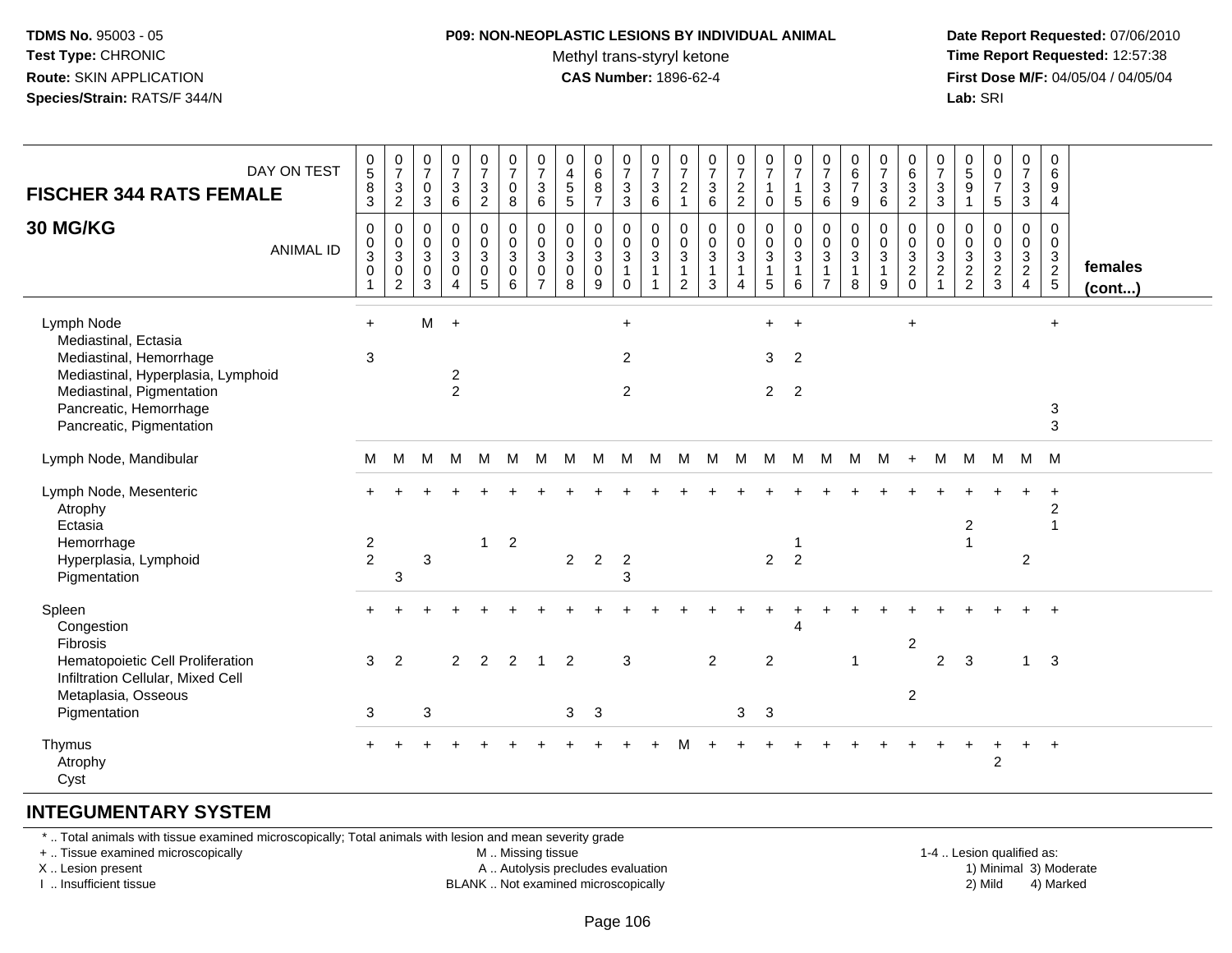### **P09: NON-NEOPLASTIC LESIONS BY INDIVIDUAL ANIMAL**

Methyl trans-styryl ketone<br>CAS Number: 1896-62-4

 **Date Report Requested:** 07/06/2010 **Time Report Requested:** 12:57:38 **First Dose M/F:** 04/05/04 / 04/05/04<br>**Lab:** SRI **Lab:** SRI

| DAY ON TEST<br><b>FISCHER 344 RATS FEMALE</b>                                                                | $\begin{array}{c} 0 \\ 5 \end{array}$<br>$\bf 8$<br>$\mathfrak{S}$ | $\begin{array}{c} 0 \\ 7 \end{array}$<br>$\mathbf{3}$<br>$\overline{c}$ | $\begin{smallmatrix}0\\7\end{smallmatrix}$<br>$\pmb{0}$<br>$\mathbf{3}$ | $\begin{array}{c} 0 \\ 7 \end{array}$<br>$\ensuremath{\mathsf{3}}$<br>$\,6\,$   | $\begin{smallmatrix}0\\7\end{smallmatrix}$<br>$\frac{3}{2}$                                      | $\frac{0}{7}$<br>0<br>8                            | $\frac{0}{7}$<br>$\ensuremath{\mathsf{3}}$<br>$\,6$ | $\pmb{0}$<br>$\frac{4}{5}$<br>5                                | $\begin{matrix}0\6\8\end{matrix}$<br>$\overline{7}$  | $\begin{array}{c} 0 \\ 7 \end{array}$<br>$\overline{3}$<br>3 | $\frac{0}{7}$<br>$\ensuremath{\mathsf{3}}$<br>$\,6$ | 0<br>$\overline{7}$<br>$\overline{c}$<br>$\overline{1}$            | $\frac{0}{7}$<br>$\sqrt{3}$<br>$\,6\,$                      | $\begin{smallmatrix}0\\7\end{smallmatrix}$<br>$\frac{2}{2}$        | $\frac{0}{7}$<br>1<br>$\mathbf 0$                                        | $\frac{0}{7}$<br>1<br>$5\phantom{.0}$ | $\frac{0}{7}$<br>$\ensuremath{\mathsf{3}}$<br>$\,6\,$                          | $\begin{array}{c} 0 \\ 6 \\ 7 \end{array}$<br>$\boldsymbol{9}$   | $\begin{array}{c} 0 \\ 7 \end{array}$<br>$\mathsf 3$<br>$6\phantom{1}$ | $\begin{array}{c} 0 \\ 6 \\ 3 \\ 2 \end{array}$                 | 0<br>$\overline{7}$<br>$\sqrt{3}$<br>3   | $\pmb{0}$<br>$\frac{5}{9}$<br>$\mathbf{1}$ | 0<br>$\pmb{0}$<br>$\overline{7}$<br>5                | $\begin{array}{c} 0 \\ 7 \end{array}$<br>$\mathbf{3}$<br>$\mathbf{3}$          | 0<br>$6\phantom{1}6$<br>9<br>$\overline{4}$ |                         |
|--------------------------------------------------------------------------------------------------------------|--------------------------------------------------------------------|-------------------------------------------------------------------------|-------------------------------------------------------------------------|---------------------------------------------------------------------------------|--------------------------------------------------------------------------------------------------|----------------------------------------------------|-----------------------------------------------------|----------------------------------------------------------------|------------------------------------------------------|--------------------------------------------------------------|-----------------------------------------------------|--------------------------------------------------------------------|-------------------------------------------------------------|--------------------------------------------------------------------|--------------------------------------------------------------------------|---------------------------------------|--------------------------------------------------------------------------------|------------------------------------------------------------------|------------------------------------------------------------------------|-----------------------------------------------------------------|------------------------------------------|--------------------------------------------|------------------------------------------------------|--------------------------------------------------------------------------------|---------------------------------------------|-------------------------|
| <b>30 MG/KG</b><br><b>ANIMAL ID</b>                                                                          | $\pmb{0}$<br>$_{3}^{\rm 0}$<br>$\pmb{0}$<br>$\mathbf{1}$           | $\mathbf 0$<br>0<br>$\mathbf 3$<br>0<br>$\overline{2}$                  | 0<br>0<br>$\mathsf 3$<br>$\pmb{0}$<br>3                                 | $\pmb{0}$<br>$\pmb{0}$<br>$\mathbf{3}$<br>$\mathbf 0$<br>$\boldsymbol{\Lambda}$ | $\mathbf 0$<br>$\mathsf 0$<br>$\ensuremath{\mathsf{3}}$<br>$\begin{array}{c} 0 \\ 5 \end{array}$ | $\pmb{0}$<br>$\mathbf 0$<br>$\mathbf{3}$<br>0<br>6 | 0<br>0<br>$\mathbf{3}$<br>0<br>$\overline{7}$       | $\mathbf 0$<br>$\mathbf 0$<br>$\mathbf{3}$<br>$\mathbf 0$<br>8 | $\mathbf 0$<br>0<br>$\mathbf{3}$<br>$\mathbf 0$<br>9 | 0<br>0<br>$\overline{3}$<br>$\mathbf{1}$<br>$\Omega$         | 0<br>$\,0\,$<br>$\ensuremath{\mathsf{3}}$<br>1      | $\mathbf 0$<br>0<br>$\ensuremath{\mathsf{3}}$<br>$\mathbf{1}$<br>2 | $\pmb{0}$<br>$_{3}^{\rm 0}$<br>$\mathbf{1}$<br>$\mathbf{3}$ | 0<br>$\mathbf 0$<br>$\ensuremath{\mathsf{3}}$<br>$\mathbf{1}$<br>4 | $\mathbf 0$<br>$\pmb{0}$<br>$\sqrt{3}$<br>$\mathbf{1}$<br>$\overline{5}$ | 0<br>0<br>$\mathbf{3}$<br>1<br>6      | $\Omega$<br>0<br>$\ensuremath{\mathsf{3}}$<br>$\overline{1}$<br>$\overline{7}$ | 0<br>$\pmb{0}$<br>$\ensuremath{\mathsf{3}}$<br>$\mathbf{1}$<br>8 | 0<br>0<br>$\mathbf{3}$<br>$\mathbf{1}$<br>9                            | $\mathbf 0$<br>$\begin{bmatrix} 0 \\ 3 \\ 2 \\ 0 \end{bmatrix}$ | 0<br>0<br>$\mathbf{3}$<br>$\overline{c}$ | 0<br>0<br>$\sqrt{3}$<br>$\frac{2}{2}$      | 0<br>0<br>$\ensuremath{\mathsf{3}}$<br>$\frac{2}{3}$ | $\mathbf 0$<br>$\pmb{0}$<br>$\overline{3}$<br>$\overline{2}$<br>$\overline{4}$ | 0<br>0<br>3<br>$\frac{2}{5}$                | females<br>$($ cont $)$ |
| Mammary Gland<br>Hyperplasia                                                                                 | $\mathcal{P}$                                                      |                                                                         | $\mathcal{P}$                                                           | $\boldsymbol{\varDelta}$                                                        | 3                                                                                                | $\Delta$                                           | 3                                                   | $\mathcal{P}$                                                  | 3                                                    | 3                                                            | $\overline{2}$                                      | $\overline{2}$                                                     | 3                                                           | 3                                                                  | 3                                                                        | 3                                     | 3                                                                              | 3                                                                | $\overline{2}$                                                         | 3                                                               | $\overline{2}$                           | 3                                          |                                                      | 3                                                                              | $\ddot{}$<br>$\overline{2}$                 |                         |
| Skin<br>Inflammation, Chronic<br>Ulcer<br>Control Epidermis, Hyperplasia                                     |                                                                    |                                                                         |                                                                         |                                                                                 |                                                                                                  |                                                    |                                                     |                                                                |                                                      | 3                                                            |                                                     |                                                                    |                                                             |                                                                    |                                                                          |                                       |                                                                                |                                                                  |                                                                        |                                                                 |                                          |                                            |                                                      | $\ddot{}$<br>3                                                                 | $\overline{+}$<br>$\sqrt{3}$<br>3           |                         |
| Epidermis, Hyperplasia<br>Epidermis, Site Of Application, Hyperplasia<br>Site Of Application, Hyperkeratosis | $\mathbf{1}$                                                       |                                                                         | $\mathbf{1}$                                                            | -1                                                                              |                                                                                                  | $\overline{1}$                                     |                                                     |                                                                | $\mathbf{1}$                                         |                                                              |                                                     | $\mathbf{1}$                                                       |                                                             |                                                                    | $\overline{1}$                                                           |                                       | $\mathbf{1}$                                                                   |                                                                  |                                                                        | $\overline{1}$                                                  |                                          | $\mathbf{1}$                               |                                                      | 3                                                                              | 3<br>$\mathbf{1}$                           |                         |
| <b>MUSCULOSKELETAL SYSTEM</b>                                                                                |                                                                    |                                                                         |                                                                         |                                                                                 |                                                                                                  |                                                    |                                                     |                                                                |                                                      |                                                              |                                                     |                                                                    |                                                             |                                                                    |                                                                          |                                       |                                                                                |                                                                  |                                                                        |                                                                 |                                          |                                            |                                                      |                                                                                |                                             |                         |
| Bone<br>Femur, Osteopetrosis                                                                                 |                                                                    |                                                                         |                                                                         |                                                                                 |                                                                                                  |                                                    |                                                     |                                                                |                                                      |                                                              |                                                     |                                                                    |                                                             |                                                                    |                                                                          |                                       |                                                                                |                                                                  |                                                                        |                                                                 |                                          |                                            |                                                      | $+$                                                                            | $+$                                         |                         |
| <b>Skeletal Muscle</b>                                                                                       |                                                                    |                                                                         |                                                                         |                                                                                 |                                                                                                  |                                                    |                                                     |                                                                |                                                      |                                                              |                                                     |                                                                    |                                                             |                                                                    |                                                                          |                                       |                                                                                |                                                                  |                                                                        |                                                                 |                                          |                                            |                                                      |                                                                                |                                             |                         |
| <b>NERVOUS SYSTEM</b>                                                                                        |                                                                    |                                                                         |                                                                         |                                                                                 |                                                                                                  |                                                    |                                                     |                                                                |                                                      |                                                              |                                                     |                                                                    |                                                             |                                                                    |                                                                          |                                       |                                                                                |                                                                  |                                                                        |                                                                 |                                          |                                            |                                                      |                                                                                |                                             |                         |
| <b>Brain</b><br>Compression<br>Hemorrhage<br><b>Necrosis</b>                                                 |                                                                    |                                                                         |                                                                         |                                                                                 | $\overline{2}$                                                                                   | $\overline{2}$                                     |                                                     | 4<br>$\overline{c}$                                            | $\overline{4}$                                       |                                                              |                                                     |                                                                    |                                                             | $\overline{4}$                                                     | $\mathbf{3}$<br>3                                                        | $\overline{2}$                        |                                                                                | $\mathbf{3}$                                                     |                                                                        |                                                                 |                                          |                                            |                                                      |                                                                                | $\overline{+}$                              |                         |
| Peripheral Nerve                                                                                             |                                                                    |                                                                         |                                                                         |                                                                                 |                                                                                                  |                                                    |                                                     |                                                                |                                                      |                                                              |                                                     |                                                                    |                                                             |                                                                    |                                                                          |                                       |                                                                                |                                                                  |                                                                        |                                                                 |                                          |                                            |                                                      |                                                                                |                                             |                         |
| Spinal Cord                                                                                                  |                                                                    |                                                                         |                                                                         |                                                                                 |                                                                                                  |                                                    |                                                     |                                                                |                                                      |                                                              |                                                     |                                                                    |                                                             |                                                                    |                                                                          |                                       |                                                                                |                                                                  |                                                                        |                                                                 |                                          |                                            |                                                      |                                                                                |                                             |                         |

#### **RESPIRATORY SYSTEM**

\* .. Total animals with tissue examined microscopically; Total animals with lesion and mean severity grade

+ .. Tissue examined microscopically

X .. Lesion present

I .. Insufficient tissue

M .. Missing tissue

A .. Autolysis precludes evaluation

BLANK .. Not examined microscopically 2) Mild 4) Marked

1-4 .. Lesion qualified as:<br>1) Minimal 3) Moderate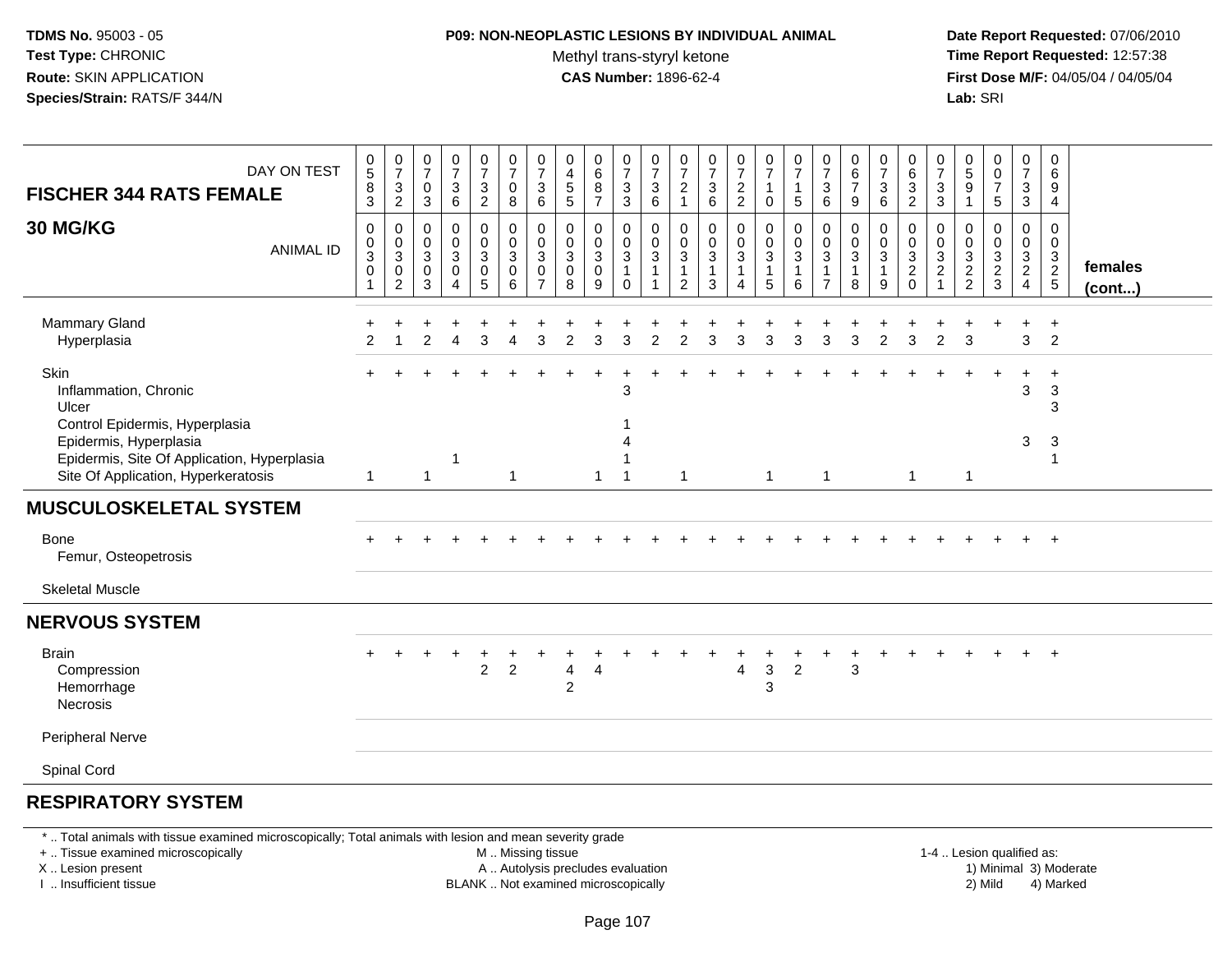# **P09: NON-NEOPLASTIC LESIONS BY INDIVIDUAL ANIMAL**

Methyl trans-styryl ketone<br>CAS Number: 1896-62-4

 **Date Report Requested:** 07/06/2010 **Time Report Requested:** 12:57:38 **First Dose M/F:** 04/05/04 / 04/05/04<br>Lab: SRI **Lab:** SRI

| DAY ON TEST<br><b>FISCHER 344 RATS FEMALE</b><br>30 MG/KG<br><b>ANIMAL ID</b>                                                                                       | 0<br>$\overline{5}$<br>8<br>3<br>$\mathbf 0$<br>$\mathbf 0$<br>3 | $\mathbf 0$<br>$\overline{7}$<br>$\mathbf{3}$<br>$\overline{2}$<br>$\mathbf 0$<br>$\overline{0}$<br>$\ensuremath{\mathsf{3}}$ | 0<br>$\overline{7}$<br>0<br>3<br>$\mathbf 0$<br>$\mathbf{0}$<br>3 | $\frac{0}{7}$<br>3<br>6<br>$\mathbf 0$<br>$\Omega$<br>3 | $\frac{0}{7}$<br>$\ensuremath{\mathsf{3}}$<br>$\overline{2}$<br>0<br>$\mathbf 0$<br>3 | $\begin{array}{c} 0 \\ 7 \end{array}$<br>$\pmb{0}$<br>8<br>$\mathbf 0$<br>$\mathbf 0$<br>3 | $\frac{0}{7}$<br>3<br>6<br>$\mathbf 0$<br>$\Omega$<br>$\mathbf{3}$ | 0<br>$\overline{\mathbf{4}}$<br>$\overline{5}$<br>5<br>$\mathbf{0}$<br>$\mathbf{0}$<br>$\sqrt{3}$ | 0<br>6<br>$\bf 8$<br>$\overline{7}$<br>0<br>$\mathbf 0$<br>3 | 0<br>$\overline{7}$<br>$\ensuremath{\mathsf{3}}$<br>3<br>0<br>$\mathbf 0$<br>$\mathbf{3}$ | 0<br>$\overline{7}$<br>$\ensuremath{\mathsf{3}}$<br>6<br>0<br>$\Omega$<br>$\sqrt{3}$ | 0<br>$\overline{7}$<br>$\overline{c}$<br>$\mathbf{1}$<br>$\mathbf 0$<br>$\mathbf 0$<br>$\mathbf{3}$ | $\frac{0}{7}$<br>$\frac{3}{6}$<br>$\mathbf 0$<br>$\mathsf{O}\xspace$<br>$\sqrt{3}$ | $\frac{0}{7}$<br>$\sqrt{2}$<br>$\overline{2}$<br>0<br>$\pmb{0}$<br>$\mathbf{3}$ | 0<br>$\overline{7}$<br>$\mathbf{1}$<br>$\mathbf 0$<br>$\mathbf 0$<br>$\mathbf 0$<br>$\sqrt{3}$ | 0<br>$\overline{7}$<br>1<br>5<br>$\Omega$<br>$\Omega$<br>3 | 0<br>$\overline{7}$<br>$\sqrt{3}$<br>6<br>$\Omega$<br>$\Omega$<br>3 | 0<br>$\,6\,$<br>$\overline{7}$<br>9<br>$\mathbf 0$<br>$\mathbf 0$<br>$\sqrt{3}$ | 0<br>$\overline{7}$<br>$\mathsf 3$<br>6<br>0<br>$\Omega$<br>3 | 0<br>$\,6\,$<br>$\frac{3}{2}$<br>$\mathbf 0$<br>$\mathbf 0$<br>$\frac{3}{2}$ | 0<br>$\overline{7}$<br>$\sqrt{3}$<br>3<br>$\mathbf 0$<br>$\Omega$<br>$\sqrt{3}$ | 0<br>5<br>9<br>$\mathbf{1}$<br>$\Omega$<br>$\Omega$<br>3 | $\begin{smallmatrix}0\0\0\end{smallmatrix}$<br>$\overline{7}$<br>5<br>$\mathbf 0$<br>$\mathbf 0$ | 0<br>$\overline{7}$<br>$\mathbf{3}$<br>3<br>$\mathbf 0$<br>$\overline{0}$ | 0<br>6<br>9<br>4<br>$\Omega$<br>$\mathbf 0$ |                         |
|---------------------------------------------------------------------------------------------------------------------------------------------------------------------|------------------------------------------------------------------|-------------------------------------------------------------------------------------------------------------------------------|-------------------------------------------------------------------|---------------------------------------------------------|---------------------------------------------------------------------------------------|--------------------------------------------------------------------------------------------|--------------------------------------------------------------------|---------------------------------------------------------------------------------------------------|--------------------------------------------------------------|-------------------------------------------------------------------------------------------|--------------------------------------------------------------------------------------|-----------------------------------------------------------------------------------------------------|------------------------------------------------------------------------------------|---------------------------------------------------------------------------------|------------------------------------------------------------------------------------------------|------------------------------------------------------------|---------------------------------------------------------------------|---------------------------------------------------------------------------------|---------------------------------------------------------------|------------------------------------------------------------------------------|---------------------------------------------------------------------------------|----------------------------------------------------------|--------------------------------------------------------------------------------------------------|---------------------------------------------------------------------------|---------------------------------------------|-------------------------|
|                                                                                                                                                                     | $\mathbf 0$                                                      | $\mathbf 0$<br>2                                                                                                              | $\mathbf 0$<br>3                                                  | $\mathbf 0$<br>4                                        | $\mathbf 0$<br>$\overline{5}$                                                         | $\mathbf 0$<br>6                                                                           | $\mathbf 0$<br>$\overline{7}$                                      | $\mathbf 0$<br>8                                                                                  | $\mathbf 0$<br>9                                             | $\mathbf{1}$<br>$\Omega$                                                                  | $\mathbf{1}$                                                                         | $\mathbf{1}$<br>$\overline{2}$                                                                      | $\mathbf{1}$<br>3                                                                  | $\mathbf{1}$                                                                    | $\mathbf{1}$<br>5                                                                              | 1<br>6                                                     | $\mathbf{1}$                                                        | 1<br>8                                                                          | $\mathbf{1}$<br>9                                             | $\mathbf 0$                                                                  | $\overline{2}$<br>$\mathbf{1}$                                                  | $\frac{2}{2}$                                            | $\frac{3}{2}$                                                                                    | $\begin{array}{c} 3 \\ 2 \\ 4 \end{array}$                                | $\begin{array}{c} 3 \\ 2 \\ 5 \end{array}$  | females<br>$($ cont $)$ |
| Lung<br>Hemorrhage<br>Infiltration Cellular, Histiocyte<br>Inflammation, Chronic<br>Pigmentation<br>Alveolar Epithelium, Hyperplasia                                |                                                                  | $\overline{2}$<br>$\mathbf{1}$<br>3                                                                                           |                                                                   | $\mathbf{1}$                                            | -1<br>$\mathbf 1$                                                                     |                                                                                            | -1<br>3                                                            |                                                                                                   |                                                              | 1                                                                                         | 2                                                                                    |                                                                                                     |                                                                                    |                                                                                 |                                                                                                |                                                            |                                                                     |                                                                                 |                                                               |                                                                              | 1<br>$\mathbf{1}$                                                               | $\overline{1}$                                           |                                                                                                  | $\mathbf 1$<br>3                                                          | $\ddot{}$<br>-1                             |                         |
| Nose<br>Foreign Body<br>Inflammation, Chronic<br>Respiratory Epithelium, Hyperplasia<br>Respiratory Epithelium, Metaplasia, Squamous                                |                                                                  |                                                                                                                               |                                                                   |                                                         |                                                                                       |                                                                                            |                                                                    | X<br>$\overline{c}$                                                                               |                                                              |                                                                                           |                                                                                      |                                                                                                     |                                                                                    |                                                                                 |                                                                                                |                                                            | X                                                                   | $\boldsymbol{\mathsf{X}}$                                                       |                                                               |                                                                              |                                                                                 |                                                          |                                                                                                  |                                                                           | $\ddot{}$                                   |                         |
| Trachea                                                                                                                                                             |                                                                  |                                                                                                                               |                                                                   |                                                         |                                                                                       |                                                                                            |                                                                    |                                                                                                   |                                                              |                                                                                           |                                                                                      |                                                                                                     |                                                                                    |                                                                                 |                                                                                                |                                                            |                                                                     |                                                                                 |                                                               |                                                                              |                                                                                 |                                                          |                                                                                                  |                                                                           | $+$                                         |                         |
| <b>SPECIAL SENSES SYSTEM</b>                                                                                                                                        |                                                                  |                                                                                                                               |                                                                   |                                                         |                                                                                       |                                                                                            |                                                                    |                                                                                                   |                                                              |                                                                                           |                                                                                      |                                                                                                     |                                                                                    |                                                                                 |                                                                                                |                                                            |                                                                     |                                                                                 |                                                               |                                                                              |                                                                                 |                                                          |                                                                                                  |                                                                           |                                             |                         |
| Eye<br>Cataract<br>Retina, Degeneration                                                                                                                             |                                                                  |                                                                                                                               |                                                                   |                                                         |                                                                                       |                                                                                            |                                                                    |                                                                                                   |                                                              |                                                                                           |                                                                                      |                                                                                                     |                                                                                    |                                                                                 |                                                                                                |                                                            |                                                                     | 2<br>$\overline{2}$                                                             |                                                               |                                                                              |                                                                                 |                                                          |                                                                                                  |                                                                           |                                             |                         |
| <b>Harderian Gland</b><br>Atrophy<br>Inflammation, Chronic                                                                                                          |                                                                  |                                                                                                                               |                                                                   |                                                         | $\overline{2}$                                                                        |                                                                                            |                                                                    |                                                                                                   |                                                              |                                                                                           |                                                                                      |                                                                                                     |                                                                                    | $\overline{2}$                                                                  |                                                                                                |                                                            |                                                                     |                                                                                 |                                                               |                                                                              |                                                                                 |                                                          |                                                                                                  |                                                                           |                                             |                         |
| <b>URINARY SYSTEM</b>                                                                                                                                               |                                                                  |                                                                                                                               |                                                                   |                                                         |                                                                                       |                                                                                            |                                                                    |                                                                                                   |                                                              |                                                                                           |                                                                                      |                                                                                                     |                                                                                    |                                                                                 |                                                                                                |                                                            |                                                                     |                                                                                 |                                                               |                                                                              |                                                                                 |                                                          |                                                                                                  |                                                                           |                                             |                         |
| Kidney<br>Cyst<br>Infarct                                                                                                                                           |                                                                  |                                                                                                                               |                                                                   |                                                         |                                                                                       |                                                                                            |                                                                    |                                                                                                   |                                                              |                                                                                           |                                                                                      |                                                                                                     |                                                                                    |                                                                                 |                                                                                                |                                                            |                                                                     | $\boldsymbol{\mathsf{X}}$                                                       |                                                               |                                                                              |                                                                                 |                                                          |                                                                                                  |                                                                           |                                             |                         |
| *  Total animals with tissue examined microscopically; Total animals with lesion and mean severity grade<br>+  Tissue examined microscopically<br>X  Lesion present |                                                                  |                                                                                                                               |                                                                   |                                                         |                                                                                       | M  Missing tissue<br>A  Autolysis precludes evaluation                                     |                                                                    |                                                                                                   |                                                              |                                                                                           |                                                                                      |                                                                                                     |                                                                                    |                                                                                 |                                                                                                |                                                            |                                                                     |                                                                                 |                                                               |                                                                              |                                                                                 |                                                          | 1-4  Lesion qualified as:                                                                        |                                                                           |                                             | 1) Minimal 3) Moderate  |

I .. Insufficient tissue

BLANK .. Not examined microscopically 2) Mild 4) Marked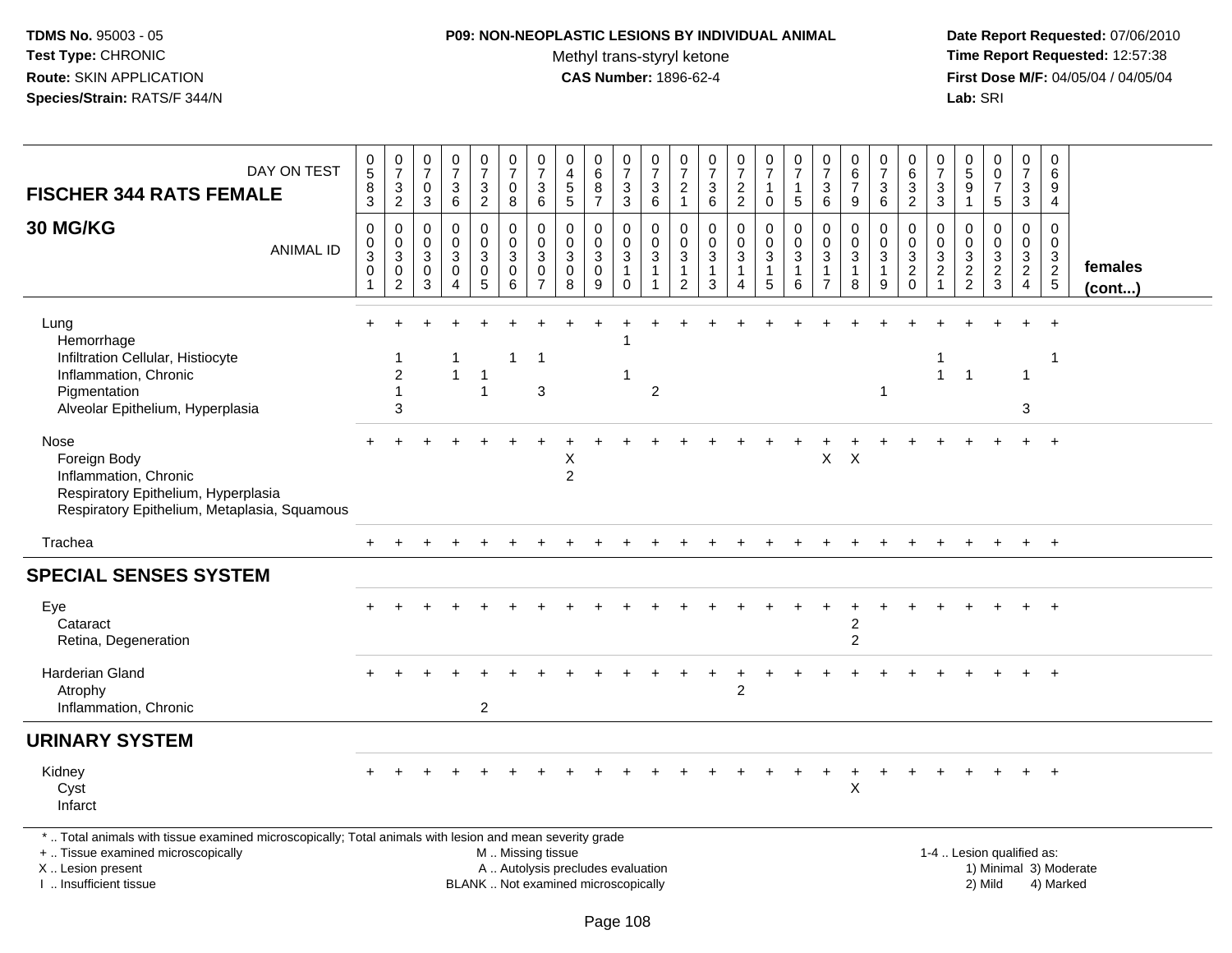## **P09: NON-NEOPLASTIC LESIONS BY INDIVIDUAL ANIMAL**

Methyl trans-styryl ketone<br>CAS Number: 1896-62-4

 **Date Report Requested:** 07/06/2010 **Time Report Requested:** 12:57:38 **First Dose M/F:** 04/05/04 / 04/05/04<br>**Lab:** SRI **Lab:** SRI

| DAY ON TEST<br><b>FISCHER 344 RATS FEMALE</b>                                                                                                             | 0<br>5<br>8<br>3                     | $\frac{0}{7}$<br>$\ensuremath{\mathsf{3}}$<br>$\overline{2}$ | $\frac{0}{7}$<br>$\mathbf 0$<br>3              | $\mathbf{0}$<br>3<br>6                             | $\frac{0}{7}$<br>$\mathbf{3}$<br>$2^{\circ}$                    | $\frac{0}{7}$<br>$_{\rm 8}^{\rm 0}$ | 0<br>$\rightarrow$<br>3<br>6                                  | $\overline{\mathbf{4}}$<br>5<br>$5\phantom{.0}$  | $0\over 6$<br>8<br>$\overline{ }$                    | $\frac{0}{7}$<br>3<br>3       | $\frac{0}{7}$<br>$\mathbf{3}$<br>6 | $\frac{0}{7}$<br>$\overline{c}$        | $\frac{0}{7}$<br>$\ensuremath{\mathsf{3}}$<br>$\,6\,$ | $\mathbf{0}$<br>$\overline{ }$<br>$\Omega$<br>$\epsilon$<br>$\overline{a}$ | $\frac{0}{7}$                        | $\frac{0}{7}$<br>5                | $\rightarrow$<br>$\mathbf{3}$<br>6             | $\begin{matrix} 0 \\ 6 \end{matrix}$<br>$\overline{ }$<br>9 | $\frac{0}{7}$<br>$\sqrt{3}$<br>6 | 0<br>6<br>$\ensuremath{\mathsf{3}}$<br>2                                    | $\frac{0}{7}$<br>$\sqrt{3}$<br>3   | $\frac{0}{5}$<br>$\boldsymbol{9}$                              | 0<br>0<br>$\overline{ }$<br>5                                     | $\frac{0}{7}$<br>$\sqrt{3}$<br>3                                     | 0<br>6<br>9<br>$\overline{4}$                          |                         |  |
|-----------------------------------------------------------------------------------------------------------------------------------------------------------|--------------------------------------|--------------------------------------------------------------|------------------------------------------------|----------------------------------------------------|-----------------------------------------------------------------|-------------------------------------|---------------------------------------------------------------|--------------------------------------------------|------------------------------------------------------|-------------------------------|------------------------------------|----------------------------------------|-------------------------------------------------------|----------------------------------------------------------------------------|--------------------------------------|-----------------------------------|------------------------------------------------|-------------------------------------------------------------|----------------------------------|-----------------------------------------------------------------------------|------------------------------------|----------------------------------------------------------------|-------------------------------------------------------------------|----------------------------------------------------------------------|--------------------------------------------------------|-------------------------|--|
| <b>30 MG/KG</b><br><b>ANIMAL ID</b>                                                                                                                       | 0<br>$\mathbf 0$<br>3<br>$\mathbf 0$ | 0<br>$_3^0$<br>0<br>$\overline{2}$                           | 0<br>$\pmb{0}$<br>$\sqrt{3}$<br>$\pmb{0}$<br>3 | 0<br>$_{3}^{\rm 0}$<br>$\pmb{0}$<br>$\overline{4}$ | $\mathbf 0$<br>$\begin{bmatrix} 0 \\ 3 \\ 0 \end{bmatrix}$<br>5 | 0<br>$\frac{0}{3}$<br>$\,6\,$       | 0<br>$\pmb{0}$<br>$\mathbf{3}$<br>$\pmb{0}$<br>$\overline{ }$ | $\pmb{0}$<br>$\sqrt{3}$<br>$\boldsymbol{0}$<br>8 | $\begin{smallmatrix}0\0\0\3\0\end{smallmatrix}$<br>9 | 0 <sup>1</sup><br>0<br>3<br>0 | 0<br>$\pmb{0}$<br>$\sqrt{3}$       | $_{\rm 0}^{\rm 0}$<br>$\mathbf 3$<br>2 | 0<br>$\frac{0}{3}$<br>3                               | $\mathbf{0}$<br>$\mathbf 0$<br>$\mathbf{3}$<br>4                           | 0<br>$\mathbf 0$<br>$\mathsf 3$<br>5 | 0<br>$\pmb{0}$<br>$\sqrt{3}$<br>6 | 0<br>$\pmb{0}$<br>$\sqrt{3}$<br>$\overline{ }$ | $\begin{matrix} 0 \\ 0 \\ 3 \end{matrix}$<br>8              | 0<br>$\frac{0}{3}$<br>9          | 0<br>$\mathbf 0$<br>$\ensuremath{\mathsf{3}}$<br>$\overline{c}$<br>$\Omega$ | $\mathbf 0$<br>3<br>$\overline{2}$ | $\begin{smallmatrix}0\0\0\3\end{smallmatrix}$<br>$\frac{2}{2}$ | 0<br>$\overline{0}$<br>$\ensuremath{\mathsf{3}}$<br>$\frac{2}{3}$ | 0<br>$\mathbf 0$<br>$\mathbf{3}$<br>$\overline{c}$<br>$\overline{4}$ | 0<br>0<br>$\mathbf{3}$<br>$\overline{2}$<br>$\sqrt{5}$ | females<br>$($ cont $)$ |  |
| Inflammation, Chronic<br>Nephropathy<br>Renal Tubule, Accumulation, Hyaline Droplet<br>Renal Tubule, Pigmentation<br>Transitional Epithelium, Hyperplasia |                                      |                                                              |                                                | 3<br>$\mathcal{S}$                                 |                                                                 | 4                                   | -2                                                            |                                                  | 3                                                    |                               | $\mathcal{P}$                      |                                        | 2<br>3                                                | 3                                                                          |                                      |                                   |                                                |                                                             |                                  |                                                                             |                                    |                                                                |                                                                   | 2                                                                    |                                                        |                         |  |
| <b>Urinary Bladder</b>                                                                                                                                    |                                      |                                                              |                                                |                                                    |                                                                 |                                     |                                                               |                                                  |                                                      |                               |                                    |                                        |                                                       |                                                                            |                                      |                                   |                                                |                                                             |                                  |                                                                             |                                    |                                                                |                                                                   |                                                                      | $\div$                                                 |                         |  |

\* .. Total animals with tissue examined microscopically; Total animals with lesion and mean severity grade

+ .. Tissue examined microscopically

X .. Lesion present

I .. Insufficient tissue

 M .. Missing tissueA .. Autolysis precludes evaluation

BLANK .. Not examined microscopically 2) Mild 4) Marked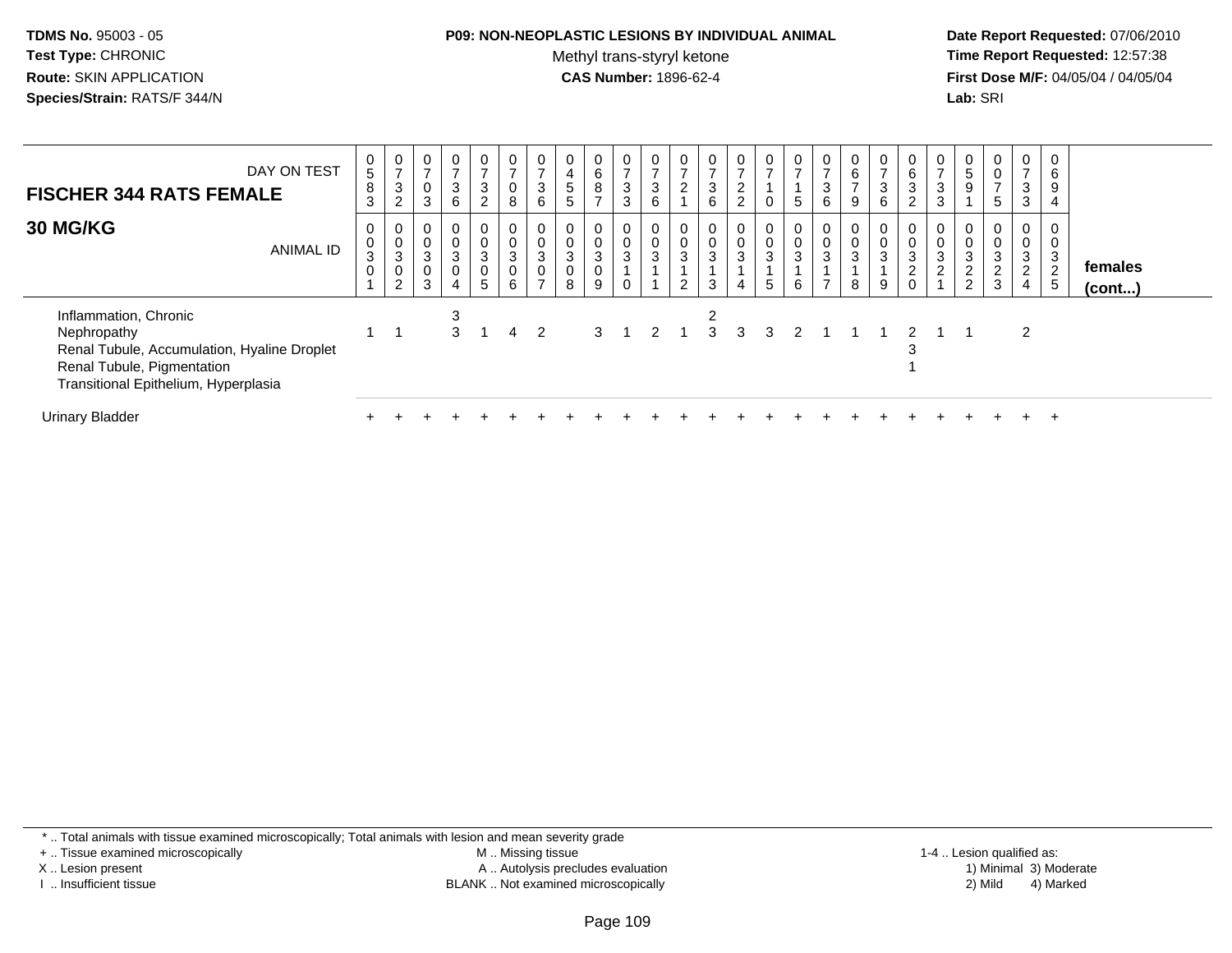## **P09: NON-NEOPLASTIC LESIONS BY INDIVIDUAL ANIMAL**Methyl trans-styryl ketone<br>CAS Number: 1896-62-4

 **Date Report Requested:** 07/06/2010 **Time Report Requested:** 12:57:38 **First Dose M/F:** 04/05/04 / 04/05/04<br>**Lab:** SRI **Lab:** SRI

| DAY ON TEST<br><b>FISCHER 344 RATS FEMALE</b>                                                                                                                                         | $\begin{array}{c} 0 \\ 6 \end{array}$<br>$\mathbf{1}$<br>$\overline{4}$ | $\frac{0}{7}$<br>$_3^3$                                      | $\frac{0}{7}$<br>$\mathbf 0$<br>8            | $\frac{0}{7}$<br>$\mathbf{3}$<br>$\,6\,$ | $\begin{smallmatrix}0\\7\end{smallmatrix}$<br>$\mathbf{3}$<br>$\overline{2}$                            | 0627                                      | $\frac{0}{7}$<br>$\mathbf{3}$<br>$6\phantom{1}$                                           | $\frac{0}{7}$<br>$\ensuremath{\mathsf{3}}$<br>$\sqrt{3}$               | $\frac{0}{7}$<br>$\mathbf 0$<br>$\overline{4}$                              | $\frac{0}{7}$<br>$\frac{3}{2}$                                   | $\frac{0}{7}$<br>$\ensuremath{\mathsf{3}}$<br>$\overline{2}$ | $\frac{0}{7}$<br>$\mathbf{3}$<br>6         | $\begin{array}{c} 0 \\ 5 \\ 5 \end{array}$<br>$\overline{4}$ | 0<br>5<br>5<br>7                                    | $\begin{array}{c} 0 \\ 6 \end{array}$<br>$\mathbf 0$<br>5              | $\begin{smallmatrix}0\\7\end{smallmatrix}$<br>$\ensuremath{\mathsf{3}}$<br>$\overline{2}$ | $\frac{0}{7}$<br>$\ensuremath{\mathsf{3}}$<br>$\,6\,$  | $\frac{0}{7}$<br>$\frac{3}{3}$                                                    | $\frac{0}{7}$<br>$\frac{3}{2}$                                                           | $\frac{0}{7}$<br>$\sqrt{3}$<br>$\overline{2}$          | $\begin{matrix} 0 \\ 5 \end{matrix}$<br>$\bf 8$<br>$\overline{7}$    | $\frac{0}{7}$<br>$\mathbf{3}$<br>3                        | $\frac{0}{7}$<br>$\mathbf{3}$<br>$\mathbf{3}$                        | $\pmb{0}$<br>$\overline{4}$<br>5<br>$\mathbf{3}$                | 0<br>$\overline{7}$<br>3<br>$\,6\,$              |                                                                                  |
|---------------------------------------------------------------------------------------------------------------------------------------------------------------------------------------|-------------------------------------------------------------------------|--------------------------------------------------------------|----------------------------------------------|------------------------------------------|---------------------------------------------------------------------------------------------------------|-------------------------------------------|-------------------------------------------------------------------------------------------|------------------------------------------------------------------------|-----------------------------------------------------------------------------|------------------------------------------------------------------|--------------------------------------------------------------|--------------------------------------------|--------------------------------------------------------------|-----------------------------------------------------|------------------------------------------------------------------------|-------------------------------------------------------------------------------------------|--------------------------------------------------------|-----------------------------------------------------------------------------------|------------------------------------------------------------------------------------------|--------------------------------------------------------|----------------------------------------------------------------------|-----------------------------------------------------------|----------------------------------------------------------------------|-----------------------------------------------------------------|--------------------------------------------------|----------------------------------------------------------------------------------|
| 30 MG/KG<br><b>ANIMAL ID</b>                                                                                                                                                          | $\mathsf{O}\xspace$<br>$\frac{0}{2}$ 6                                  | $\pmb{0}$<br>$\begin{array}{c} 0 \\ 3 \\ 2 \\ 7 \end{array}$ | $\pmb{0}$<br>$\overline{0}$<br>$\frac{3}{2}$ | 0<br>$\ddot{\mathbf{0}}$<br>$rac{3}{2}$  | $\begin{smallmatrix} 0\\0 \end{smallmatrix}$<br>$\ensuremath{\mathsf{3}}$<br>$\mathsf 3$<br>$\mathbf 0$ | $\mathsf{O}\xspace$<br>$\frac{0}{3}$<br>3 | $\mathbf 0$<br>$\mathbf 0$<br>$\ensuremath{\mathsf{3}}$<br>$\mathbf{3}$<br>$\overline{2}$ | $\mathsf{O}\xspace$<br>$\frac{0}{3}$<br>$\ensuremath{\mathsf{3}}$<br>3 | $\mathbf 0$<br>$\mathbf 0$<br>$\mathsf 3$<br>$\mathbf{3}$<br>$\overline{4}$ | $\begin{matrix} 0 \\ 0 \\ 3 \\ 3 \end{matrix}$<br>$\overline{5}$ | 0<br>0<br>$\mathbf{3}$<br>$\mathbf{3}$<br>6                  | $\,0\,$<br>$\frac{0}{3}$<br>$\overline{7}$ | 0<br>$\ddot{\mathbf{0}}$<br>3<br>3<br>8                      | $\begin{matrix} 0 \\ 0 \\ 3 \\ 3 \end{matrix}$<br>9 | $\mathsf{O}$<br>$\ddot{\mathbf{0}}$<br>3<br>$\overline{4}$<br>$\Omega$ | $\pmb{0}$<br>$_{3}^{\rm 0}$<br>$\overline{4}$<br>$\mathbf{1}$                             | 0<br>$\frac{0}{3}$<br>$\overline{4}$<br>$\overline{2}$ | $\mathbf 0$<br>$\overline{0}$<br>$\overline{3}$<br>$\overline{4}$<br>$\mathbf{3}$ | $\mathbf 0$<br>$\ddot{\mathbf{0}}$<br>$\overline{3}$<br>$\overline{4}$<br>$\overline{4}$ | 0<br>0<br>$\mathbf{3}$<br>$\overline{4}$<br>$\sqrt{5}$ | $\pmb{0}$<br>$\boldsymbol{0}$<br>$\mathbf{3}$<br>$\overline{4}$<br>6 | 0<br>$\mathbf 0$<br>3<br>$\overline{4}$<br>$\overline{7}$ | $\begin{smallmatrix}0\0\0\3\end{smallmatrix}$<br>$\overline{4}$<br>8 | $\mathsf{O}$<br>$\ddot{\mathbf{0}}$<br>3<br>$\overline{4}$<br>9 | $\mathbf 0$<br>0<br>3<br>$\sqrt{5}$<br>$\pmb{0}$ | * TOTALS                                                                         |
| <b>ALIMENTARY SYSTEM</b>                                                                                                                                                              |                                                                         |                                                              |                                              |                                          |                                                                                                         |                                           |                                                                                           |                                                                        |                                                                             |                                                                  |                                                              |                                            |                                                              |                                                     |                                                                        |                                                                                           |                                                        |                                                                                   |                                                                                          |                                                        |                                                                      |                                                           |                                                                      |                                                                 |                                                  |                                                                                  |
| Esophagus                                                                                                                                                                             |                                                                         |                                                              |                                              |                                          |                                                                                                         |                                           |                                                                                           |                                                                        |                                                                             |                                                                  |                                                              |                                            |                                                              |                                                     |                                                                        |                                                                                           |                                                        |                                                                                   |                                                                                          |                                                        |                                                                      |                                                           |                                                                      |                                                                 |                                                  | 49                                                                               |
| Intestine Large, Cecum<br>Edema                                                                                                                                                       | 2                                                                       |                                                              | $\mathcal{P}$                                |                                          |                                                                                                         |                                           |                                                                                           |                                                                        |                                                                             |                                                                  |                                                              |                                            |                                                              |                                                     |                                                                        |                                                                                           |                                                        |                                                                                   |                                                                                          |                                                        |                                                                      |                                                           |                                                                      |                                                                 | $+$                                              | 50<br>32.0                                                                       |
| Intestine Large, Colon                                                                                                                                                                |                                                                         |                                                              |                                              |                                          |                                                                                                         |                                           |                                                                                           |                                                                        |                                                                             |                                                                  |                                                              |                                            |                                                              |                                                     |                                                                        |                                                                                           |                                                        |                                                                                   |                                                                                          |                                                        |                                                                      |                                                           |                                                                      |                                                                 |                                                  | 50                                                                               |
| Intestine Large, Rectum                                                                                                                                                               |                                                                         |                                                              |                                              |                                          |                                                                                                         |                                           |                                                                                           |                                                                        |                                                                             |                                                                  |                                                              |                                            |                                                              |                                                     |                                                                        |                                                                                           |                                                        |                                                                                   |                                                                                          |                                                        |                                                                      |                                                           |                                                                      |                                                                 |                                                  | 46                                                                               |
| Intestine Small, Duodenum<br>Epithelium, Hyperplasia                                                                                                                                  |                                                                         |                                                              |                                              |                                          |                                                                                                         |                                           |                                                                                           |                                                                        |                                                                             |                                                                  |                                                              |                                            |                                                              |                                                     |                                                                        |                                                                                           |                                                        |                                                                                   |                                                                                          |                                                        |                                                                      |                                                           |                                                                      |                                                                 |                                                  | 50<br>$1 \quad 3.0$                                                              |
| Intestine Small, Ileum                                                                                                                                                                |                                                                         |                                                              |                                              |                                          |                                                                                                         |                                           |                                                                                           |                                                                        |                                                                             |                                                                  |                                                              |                                            |                                                              |                                                     |                                                                        |                                                                                           |                                                        |                                                                                   |                                                                                          |                                                        |                                                                      |                                                           |                                                                      |                                                                 |                                                  | 49                                                                               |
| Intestine Small, Jejunum                                                                                                                                                              |                                                                         |                                                              |                                              |                                          |                                                                                                         |                                           |                                                                                           |                                                                        |                                                                             |                                                                  |                                                              |                                            |                                                              |                                                     |                                                                        |                                                                                           |                                                        |                                                                                   |                                                                                          |                                                        |                                                                      |                                                           |                                                                      |                                                                 |                                                  | 49                                                                               |
| Liver<br>Angiectasis<br><b>Basophilic Focus</b><br>Clear Cell Focus<br>Cyst                                                                                                           |                                                                         | $\mathsf{X}$                                                 | $\boldsymbol{\mathsf{X}}$                    | $\mathsf{X}$<br>X                        | $\mathsf{X}$                                                                                            |                                           |                                                                                           | X X X X X X X                                                          |                                                                             |                                                                  |                                                              |                                            |                                                              |                                                     |                                                                        |                                                                                           | X X X                                                  |                                                                                   | $\overline{c}$<br>$\mathsf{X}$<br>X                                                      | $\boldsymbol{\mathsf{X}}$                              | $\boldsymbol{\mathsf{X}}$                                            |                                                           | $\mathsf{X}$<br>$\boldsymbol{\mathsf{X}}$                            |                                                                 | $+$<br>$X$ $X$                                   | 50<br>$12.0$<br>38<br>4<br>1                                                     |
| <b>Eosinophilic Focus</b><br>Hematopoietic Cell Proliferation<br>Hemorrhage<br>Hepatodiaphragmatic Nodule<br>Infiltration Cellular, Mixed Cell<br>Mixed Cell Focus<br>Necrosis, Focal | 2                                                                       | $\boldsymbol{\mathsf{X}}$                                    | X<br>$\mathbf{1}$                            |                                          |                                                                                                         | $\times$<br>X                             | $X$ $X$                                                                                   |                                                                        | $\pmb{\times}$                                                              | X                                                                | $\times$                                                     |                                            |                                                              |                                                     | $\overline{2}$<br>$X$ $X$                                              |                                                                                           |                                                        |                                                                                   | $\overline{c}$<br>$\times$                                                               | $\times$<br>3                                          |                                                                      | $\mathbf{1}$                                              | X                                                                    | X                                                               |                                                  | 9<br>$\mathbf{1}$<br>2.0<br>$\mathbf{1}$<br>3.0<br>6<br>9<br>2.0<br>9<br>$1 1.0$ |

\* .. Total animals with tissue examined microscopically; Total animals with lesion and mean severity grade

+ .. Tissue examined microscopically

X .. Lesion present

I .. Insufficient tissue

M .. Missing tissue

A .. Autolysis precludes evaluation 19 and 10 minimal 3) Moderate 1 and 20 minimal 3) Moderate 19 minimal 3) Moderat<br>19 and 19 and 19 and 19 and 19 and 19 and 19 and 19 and 19 and 19 and 19 and 19 and 19 and 19 and 19 and

BLANK .. Not examined microscopically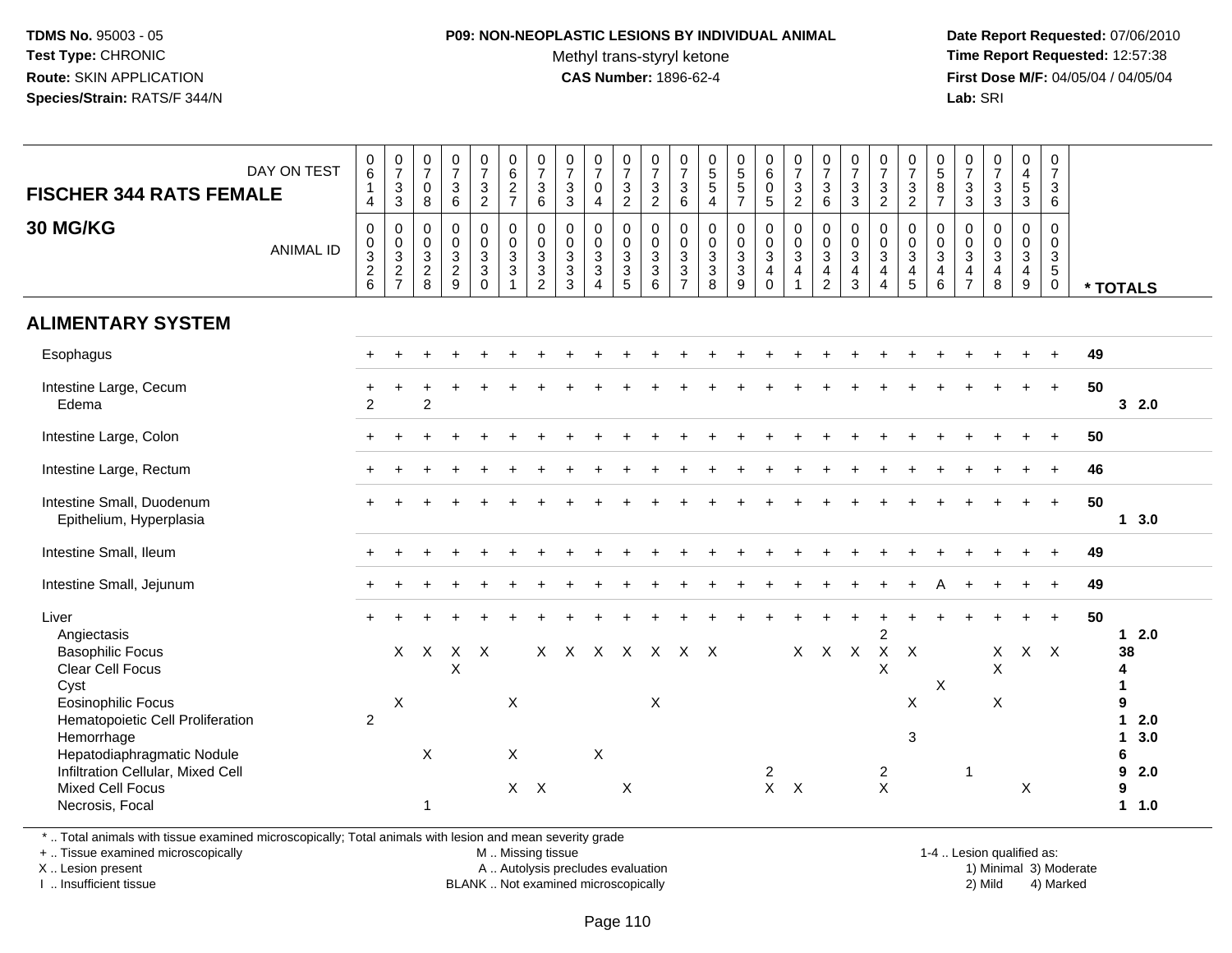# **P09: NON-NEOPLASTIC LESIONS BY INDIVIDUAL ANIMAL**

Methyl trans-styryl ketone<br>CAS Number: 1896-62-4

 **Date Report Requested:** 07/06/2010 **Time Report Requested:** 12:57:38 **First Dose M/F:** 04/05/04 / 04/05/04<br>Lab: SRI **Lab:** SRI

| DAY ON TEST<br><b>FISCHER 344 RATS FEMALE</b>                                                                                | $_{6}^{\rm 0}$<br>$\mathbf{1}$<br>$\overline{4}$                          | $\frac{0}{7}$<br>$_3^3$              | $\begin{smallmatrix}0\\7\end{smallmatrix}$<br>$\boldsymbol{0}$<br>$\overline{8}$ | $\frac{0}{7}$<br>$\mathsf 3$<br>$6\phantom{a}$       | $\frac{0}{7}$<br>$\frac{3}{2}$                 | 0627                                              | $\frac{0}{7}$<br>$\mathbf{3}$<br>$6\overline{6}$                            | $\frac{0}{7}$<br>$\frac{3}{3}$                                                                        | $\begin{array}{c} 0 \\ 7 \end{array}$<br>$\mathbf 0$<br>$\overline{4}$ | $\frac{0}{7}$<br>$\frac{3}{2}$    | $\begin{smallmatrix}0\\7\end{smallmatrix}$<br>$\frac{3}{2}$                      | $\frac{0}{7}$<br>3<br>$\,6\,$                                                                          | $\frac{0}{5}$<br>$\frac{5}{4}$            | 0<br>5<br>5<br>7                       | $_{6}^{\rm 0}$<br>$\begin{array}{c} 0 \\ 5 \end{array}$                          | $\begin{array}{c} 0 \\ 7 \end{array}$<br>$\frac{3}{2}$              | $\begin{array}{c} 0 \\ 7 \end{array}$<br>$\begin{array}{c} 3 \\ 6 \end{array}$             | $\frac{0}{7}$<br>$\sqrt{3}$<br>$\overline{3}$                                           | $\frac{0}{7}$<br>$\ensuremath{\mathsf{3}}$<br>$\overline{2}$  | $\frac{0}{7}$<br>$\frac{3}{2}$                                           | $\begin{array}{c} 0 \\ 5 \\ 8 \end{array}$<br>$\overline{7}$ | $\frac{0}{7}$<br>$\frac{3}{3}$                                 | $\begin{smallmatrix}0\\7\end{smallmatrix}$<br>$\frac{3}{3}$ | $\begin{array}{c} 0 \\ 4 \\ 5 \\ 3 \end{array}$                                                  | $\frac{0}{7}$<br>$\mathbf{3}$<br>$\,6\,$                               |             |                                                   |
|------------------------------------------------------------------------------------------------------------------------------|---------------------------------------------------------------------------|--------------------------------------|----------------------------------------------------------------------------------|------------------------------------------------------|------------------------------------------------|---------------------------------------------------|-----------------------------------------------------------------------------|-------------------------------------------------------------------------------------------------------|------------------------------------------------------------------------|-----------------------------------|----------------------------------------------------------------------------------|--------------------------------------------------------------------------------------------------------|-------------------------------------------|----------------------------------------|----------------------------------------------------------------------------------|---------------------------------------------------------------------|--------------------------------------------------------------------------------------------|-----------------------------------------------------------------------------------------|---------------------------------------------------------------|--------------------------------------------------------------------------|--------------------------------------------------------------|----------------------------------------------------------------|-------------------------------------------------------------|--------------------------------------------------------------------------------------------------|------------------------------------------------------------------------|-------------|---------------------------------------------------|
| 30 MG/KG<br><b>ANIMAL ID</b>                                                                                                 | $\mathbf 0$<br>$\pmb{0}$<br>$\ensuremath{\mathsf{3}}$<br>$^2\phantom{1}6$ | 0<br>$\overline{0}$<br>$\frac{3}{2}$ | $\mathbf 0$<br>$\mathbf 0$<br>$\frac{3}{2}$                                      | $\mathbf 0$<br>$\mathbf 0$<br>$\frac{3}{2}$          | 0<br>$\pmb{0}$<br>$\mathbf 3$<br>$\frac{3}{0}$ | 0<br>$\mathbf 0$<br>$\frac{3}{3}$<br>$\mathbf{1}$ | $\Omega$<br>$\mathbf 0$<br>$\ensuremath{\mathsf{3}}$<br>3<br>$\overline{2}$ | $\mathbf{0}$<br>$\mathbf 0$<br>$\ensuremath{\mathsf{3}}$<br>$\ensuremath{\mathsf{3}}$<br>$\mathbf{3}$ | $\mathbf 0$<br>$\ddot{\mathbf{0}}$<br>$\frac{3}{3}$<br>$\overline{4}$  | 0<br>$\mathbf 0$<br>$\frac{3}{3}$ | $\mathbf 0$<br>$\mathbf 0$<br>$\ensuremath{\mathsf{3}}$<br>$\sqrt{3}$<br>$\,6\,$ | $\mathbf 0$<br>$\mathbf 0$<br>$\ensuremath{\mathsf{3}}$<br>$\ensuremath{\mathsf{3}}$<br>$\overline{7}$ | $\mathbf 0$<br>$\pmb{0}$<br>$\frac{3}{8}$ | 0<br>$\boldsymbol{0}$<br>$\frac{3}{9}$ | 0<br>$\mathsf{O}\xspace$<br>$\mathbf{3}$<br>$\overline{\mathbf{4}}$<br>$\pmb{0}$ | 0<br>$\overline{0}$<br>$\sqrt{3}$<br>$\overline{4}$<br>$\mathbf{1}$ | 0<br>$\mathbf 0$<br>$\ensuremath{\mathsf{3}}$<br>$\overline{\mathbf{4}}$<br>$\overline{c}$ | $\mathbf 0$<br>$\pmb{0}$<br>$\ensuremath{\mathsf{3}}$<br>$\overline{4}$<br>$\mathbf{3}$ | 0<br>$\pmb{0}$<br>$\mathbf 3$<br>$\overline{\mathbf{4}}$<br>4 | 0<br>$\mathbf 0$<br>$\mathbf 3$<br>$\begin{array}{c} 4 \\ 5 \end{array}$ | 0<br>$\mathbf 0$<br>3<br>$\overline{4}$<br>6                 | $\mathbf 0$<br>0<br>$\ensuremath{\mathsf{3}}$<br>$\frac{4}{7}$ | 0<br>$\ddot{\mathbf{0}}$<br>$\frac{3}{4}$<br>8              | $\mathbf 0$<br>$\mathbf 0$<br>$\ensuremath{\mathsf{3}}$<br>$\begin{array}{c} 4 \\ 9 \end{array}$ | $\mathbf 0$<br>$\mathbf 0$<br>$\mathbf 3$<br>$\sqrt{5}$<br>$\mathbf 0$ |             | * TOTALS                                          |
| Bile Duct, Hyperplasia<br>Centrilobular, Necrosis<br>Hepatocyte, Hyperplasia, Focal<br>Hepatocyte, Vacuolization Cytoplasmic | $\overline{4}$                                                            |                                      |                                                                                  |                                                      |                                                |                                                   |                                                                             |                                                                                                       | $\overline{2}$                                                         | 3                                 | $\overline{c}$<br>$\sqrt{3}$                                                     |                                                                                                        |                                           |                                        | $\overline{2}$                                                                   |                                                                     |                                                                                            |                                                                                         |                                                               |                                                                          |                                                              |                                                                |                                                             |                                                                                                  |                                                                        |             | $7$ 1.6<br>2, 3.5<br>3.0<br>$\mathbf{1}$<br>4 2.8 |
| Mesentery<br><b>Accessory Spleen</b><br>Fat, Necrosis                                                                        | $+$<br>$\overline{2}$                                                     |                                      | $\ddot{}$<br>3                                                                   |                                                      | $\ddot{}$<br>3                                 |                                                   |                                                                             | $+$<br>$\overline{2}$                                                                                 | 3                                                                      | X                                 | X<br>4                                                                           | $\ddot{}$<br>$\overline{4}$                                                                            |                                           |                                        |                                                                                  |                                                                     |                                                                                            |                                                                                         |                                                               | $+$<br>4                                                                 |                                                              | $\ddot{}$<br>3                                                 | X                                                           | $\ddot{}$<br>4                                                                                   | $\ddot{}$<br>$\overline{1}$                                            | 23          | 4<br>21 2.9                                       |
| Pancreas<br>Atrophy<br>Cyst<br>Necrosis<br>Acinus, Cytoplasmic Alteration                                                    | X                                                                         |                                      |                                                                                  | $\overline{\mathbf{c}}$<br>$\boldsymbol{\mathsf{X}}$ |                                                | $\overline{c}$                                    |                                                                             | X                                                                                                     | $\mathsf{X}$                                                           |                                   |                                                                                  | $\mathsf{X}$                                                                                           | $\boldsymbol{\mathsf{X}}$                 |                                        |                                                                                  |                                                                     |                                                                                            |                                                                                         |                                                               |                                                                          |                                                              |                                                                |                                                             | $\ddot{}$<br>X                                                                                   | $+$                                                                    | 50          | 13, 1.3<br>15<br>13.0<br>13.0                     |
| Salivary Glands<br>Atrophy                                                                                                   |                                                                           |                                      |                                                                                  |                                                      |                                                |                                                   |                                                                             |                                                                                                       |                                                                        |                                   |                                                                                  |                                                                                                        |                                           |                                        |                                                                                  |                                                                     |                                                                                            |                                                                                         |                                                               |                                                                          |                                                              |                                                                |                                                             |                                                                                                  | $+$                                                                    | 50          | 2 1.0                                             |
| Stomach, Forestomach<br>Edema<br>Inflammation, Chronic Active<br>Ulcer<br>Epithelium, Hyperplasia                            | 3                                                                         |                                      |                                                                                  |                                                      |                                                |                                                   |                                                                             |                                                                                                       | $\sqrt{3}$<br>3                                                        | 3<br>3                            |                                                                                  |                                                                                                        |                                           |                                        | $\overline{4}$                                                                   |                                                                     |                                                                                            |                                                                                         |                                                               |                                                                          |                                                              |                                                                |                                                             |                                                                                                  |                                                                        | 50          | 2, 3.0<br>2.5<br>$3\ 3.0$<br>53.2                 |
| Stomach, Glandular<br>Erosion<br>Ulcer                                                                                       | -1                                                                        |                                      |                                                                                  |                                                      |                                                |                                                   |                                                                             |                                                                                                       | $\overline{2}$                                                         |                                   |                                                                                  |                                                                                                        |                                           |                                        |                                                                                  |                                                                     |                                                                                            |                                                                                         |                                                               |                                                                          |                                                              |                                                                |                                                             |                                                                                                  |                                                                        | 50          | $3 \t1.7$<br>1 1.0                                |
| Tongue<br>Epithelium, Hyperplasia                                                                                            |                                                                           |                                      |                                                                                  |                                                      |                                                |                                                   |                                                                             |                                                                                                       |                                                                        |                                   |                                                                                  |                                                                                                        |                                           |                                        |                                                                                  |                                                                     |                                                                                            |                                                                                         |                                                               |                                                                          |                                                              |                                                                |                                                             |                                                                                                  |                                                                        | $\mathbf 1$ | $12.0$                                            |

X .. Lesion present

I .. Insufficient tissue

A .. Autolysis precludes evaluation

BLANK .. Not examined microscopically 2) Mild 4) Marked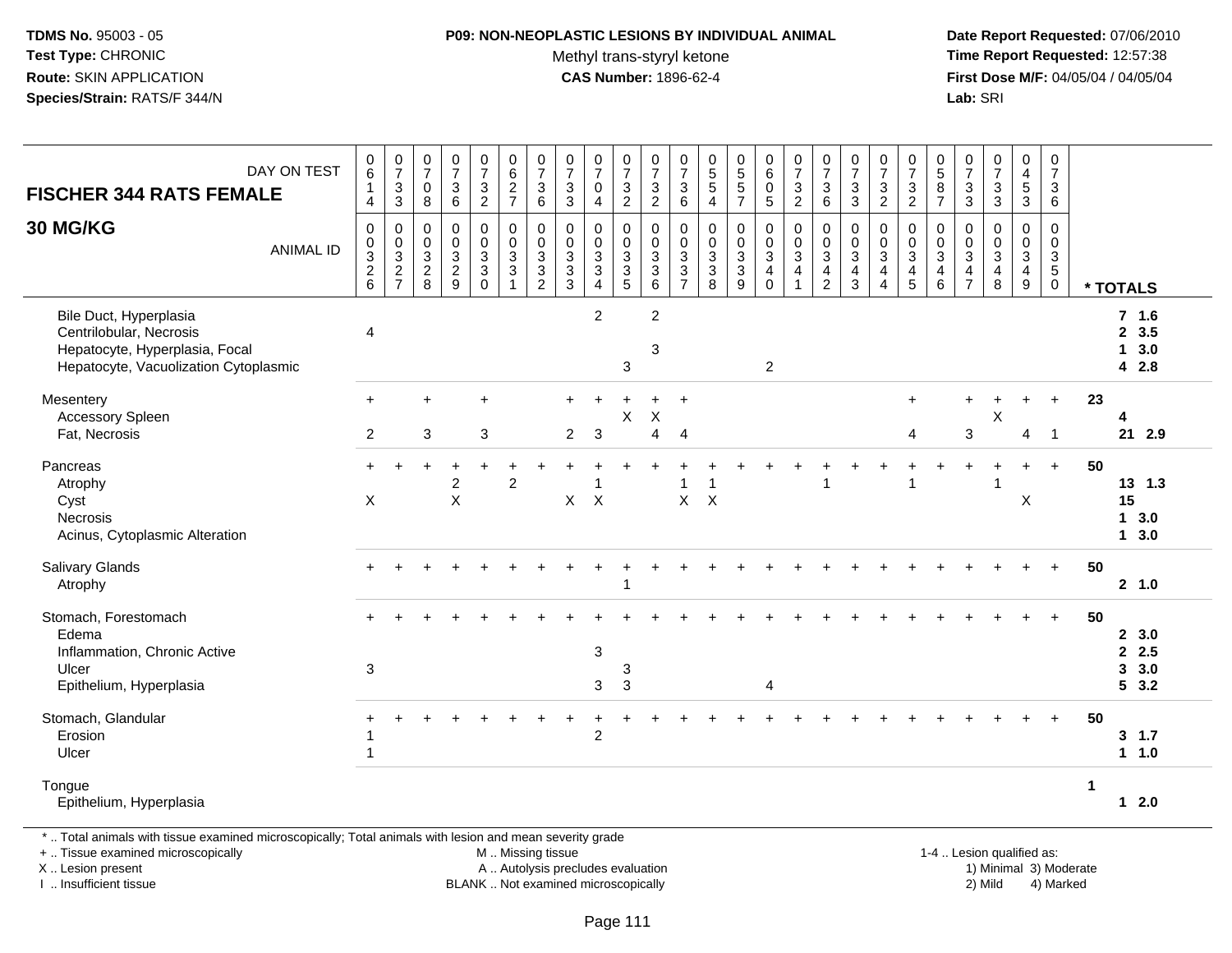## **P09: NON-NEOPLASTIC LESIONS BY INDIVIDUAL ANIMAL**Methyl trans-styryl ketone<br>CAS Number: 1896-62-4

 **Date Report Requested:** 07/06/2010 **Time Report Requested:** 12:57:38 **First Dose M/F:** 04/05/04 / 04/05/04<br>Lab: SRI **Lab:** SRI

| DAY ON TEST<br><b>FISCHER 344 RATS FEMALE</b>                                                                                                                       | $\begin{matrix} 0 \\ 6 \end{matrix}$<br>$\mathbf{1}$<br>$\overline{4}$ | $\frac{0}{7}$<br>$\frac{3}{3}$                               | $\begin{smallmatrix}0\\7\end{smallmatrix}$<br>$\mathbf 0$<br>8 | $\frac{0}{7}$<br>$\ensuremath{\mathsf{3}}$<br>$\,6\,$ | $\frac{0}{7}$<br>$\mathbf{3}$<br>$\overline{c}$        | $\begin{array}{c} 0 \\ 6 \end{array}$<br>$\frac{2}{7}$ | $\frac{0}{7}$<br>$\mathbf{3}$<br>6        | $\frac{0}{7}$<br>$\ensuremath{\mathsf{3}}$<br>3                 | $\frac{0}{7}$<br>$\mathbf 0$<br>$\overline{4}$ | 0<br>$\overline{7}$<br>$\ensuremath{\mathsf{3}}$<br>2         | $\frac{0}{7}$<br>$\ensuremath{\mathsf{3}}$<br>$\overline{2}$ | 0<br>$\overline{7}$<br>$\sqrt{3}$<br>6 | $\begin{array}{c} 0 \\ 5 \\ 5 \end{array}$<br>$\overline{4}$ | $\begin{array}{c} 0 \\ 5 \\ 5 \end{array}$<br>$\overline{7}$ | $\begin{array}{c} 0 \\ 6 \end{array}$<br>$\frac{0}{5}$ | $\frac{0}{7}$<br>$\frac{3}{2}$             | 0<br>$\overline{7}$<br>$\mathbf{3}$<br>6        | $\frac{0}{7}$<br>$\frac{3}{3}$                       | $\frac{0}{7}$<br>$\frac{3}{2}$                     | $\frac{0}{7}$<br>$\frac{3}{2}$                      | $\begin{array}{c} 0 \\ 5 \end{array}$<br>$\frac{8}{7}$ | 0<br>$\overline{7}$<br>$\ensuremath{\mathsf{3}}$<br>$\mathbf{3}$ | $\begin{array}{c} 0 \\ 7 \end{array}$<br>$\ensuremath{\mathsf{3}}$<br>$\mathbf{3}$ | 0<br>$\overline{4}$<br>$\frac{5}{3}$                            | $\begin{smallmatrix}0\\7\end{smallmatrix}$<br>$\mathbf{3}$<br>$6\phantom{1}6$ |                      |                                                  |
|---------------------------------------------------------------------------------------------------------------------------------------------------------------------|------------------------------------------------------------------------|--------------------------------------------------------------|----------------------------------------------------------------|-------------------------------------------------------|--------------------------------------------------------|--------------------------------------------------------|-------------------------------------------|-----------------------------------------------------------------|------------------------------------------------|---------------------------------------------------------------|--------------------------------------------------------------|----------------------------------------|--------------------------------------------------------------|--------------------------------------------------------------|--------------------------------------------------------|--------------------------------------------|-------------------------------------------------|------------------------------------------------------|----------------------------------------------------|-----------------------------------------------------|--------------------------------------------------------|------------------------------------------------------------------|------------------------------------------------------------------------------------|-----------------------------------------------------------------|-------------------------------------------------------------------------------|----------------------|--------------------------------------------------|
| 30 MG/KG<br><b>ANIMAL ID</b>                                                                                                                                        | $\pmb{0}$<br>$\frac{0}{2}$ 8                                           | $\pmb{0}$<br>$\begin{array}{c} 0 \\ 3 \\ 2 \\ 7 \end{array}$ | 0<br>$\mathbf 0$<br>$\frac{3}{2}$                              | $\pmb{0}$<br>$\pmb{0}$<br>$\frac{3}{2}$               | 0<br>$\mathbf 0$<br>3<br>$\overline{3}$<br>$\mathbf 0$ | $\pmb{0}$<br>$\frac{0}{3}$<br>$\mathbf{1}$             | $\mathbf 0$<br>$\pmb{0}$<br>$\frac{3}{2}$ | $\mathbf 0$<br>$\pmb{0}$<br>$\mathbf{3}$<br>$\overline{3}$<br>3 | $\mathbf 0$<br>$\frac{0}{3}$<br>$\overline{4}$ | 0<br>$\mathsf{O}\xspace$<br>$\sqrt{3}$<br>$\overline{3}$<br>5 | $\mathbf 0$<br>$\pmb{0}$<br>$\frac{3}{3}$<br>$\,6$           | 0<br>$\pmb{0}$<br>$\frac{3}{3}$        | $\pmb{0}$<br>$\mathbf 0$<br>$\frac{3}{8}$                    | $\pmb{0}$<br>$\frac{0}{3}$<br>$\overline{9}$                 | $\mathbf 0$<br>$\frac{0}{3}$<br>$\mathbf 0$            | $\pmb{0}$<br>$\frac{0}{3}$<br>$\mathbf{1}$ | 0<br>0<br>3<br>$\overline{4}$<br>$\overline{2}$ | $\mathsf{O}\xspace$<br>$\frac{0}{3}$<br>$\mathbf{3}$ | $\mathbf 0$<br>$\frac{0}{3}$<br>$\overline{4}$     | 0<br>$_{3}^{\rm 0}$<br>$\overline{4}$<br>$\sqrt{5}$ | $\mathbf 0$<br>$\mathbf 0$<br>$\frac{3}{4}$<br>$\,6\,$ | $\Omega$<br>$\mathbf 0$<br>3<br>$\overline{4}$<br>$\overline{7}$ | $\mathbf 0$<br>$\mathbf 0$<br>$\mathbf 3$<br>4<br>8                                | $\mathbf 0$<br>$\pmb{0}$<br>$\mathbf{3}$<br>$\overline{4}$<br>9 | $\pmb{0}$<br>$\mathbf 0$<br>$\mathsf 3$<br>$\overline{5}$<br>$\pmb{0}$        |                      | * TOTALS                                         |
| Tooth                                                                                                                                                               |                                                                        |                                                              |                                                                |                                                       |                                                        |                                                        |                                           |                                                                 |                                                |                                                               |                                                              |                                        |                                                              |                                                              |                                                        |                                            |                                                 |                                                      |                                                    |                                                     |                                                        |                                                                  |                                                                                    |                                                                 |                                                                               | $\blacktriangleleft$ |                                                  |
| <b>CARDIOVASCULAR SYSTEM</b>                                                                                                                                        |                                                                        |                                                              |                                                                |                                                       |                                                        |                                                        |                                           |                                                                 |                                                |                                                               |                                                              |                                        |                                                              |                                                              |                                                        |                                            |                                                 |                                                      |                                                    |                                                     |                                                        |                                                                  |                                                                                    |                                                                 |                                                                               |                      |                                                  |
| <b>Blood Vessel</b>                                                                                                                                                 |                                                                        |                                                              |                                                                |                                                       |                                                        |                                                        |                                           |                                                                 |                                                |                                                               |                                                              |                                        |                                                              |                                                              |                                                        |                                            |                                                 |                                                      |                                                    |                                                     |                                                        |                                                                  |                                                                                    |                                                                 |                                                                               | $\overline{2}$       |                                                  |
| Heart<br>Cardiomyopathy                                                                                                                                             |                                                                        | $\overline{2}$                                               |                                                                | $\overline{2}$                                        | 3                                                      | $\mathbf{1}$                                           | $\overline{2}$                            | $\overline{2}$                                                  | $\overline{1}$                                 | $\overline{2}$                                                | $\mathbf{1}$                                                 | $\overline{2}$                         |                                                              |                                                              |                                                        | $\overline{a}$                             | -1                                              |                                                      |                                                    | $\overline{2}$                                      | $\overline{2}$                                         | $\overline{2}$                                                   | $\overline{2}$                                                                     |                                                                 | $\ddot{}$<br>$\overline{1}$                                                   | 50                   | 35 1.7                                           |
| <b>ENDOCRINE SYSTEM</b>                                                                                                                                             |                                                                        |                                                              |                                                                |                                                       |                                                        |                                                        |                                           |                                                                 |                                                |                                                               |                                                              |                                        |                                                              |                                                              |                                                        |                                            |                                                 |                                                      |                                                    |                                                     |                                                        |                                                                  |                                                                                    |                                                                 |                                                                               |                      |                                                  |
| <b>Adrenal Cortex</b><br><b>Accessory Adrenal Cortical Nodule</b><br>Angiectasis<br>Degeneration, Fatty<br>Hyperplasia, Focal<br>Hypertrophy, Focal<br>Necrosis     | $\ddot{}$<br>$\mathsf{X}$<br>2                                         | $\overline{c}$<br>$\overline{c}$<br>$\overline{1}$           |                                                                |                                                       | 4<br>$\overline{c}$<br>3                               | -1                                                     | X<br>3<br>3                               | X                                                               |                                                | 3<br>$\overline{2}$                                           | X<br>$\overline{c}$<br>1                                     | 3<br>$\overline{2}$                    | 3                                                            |                                                              | $\overline{2}$                                         |                                            | $\sqrt{3}$                                      |                                                      | $\pmb{\times}$<br>$\mathbf{1}$                     | -1                                                  | $\mathsf{X}$                                           | $\times$<br>$\mathbf{1}$                                         |                                                                                    |                                                                 | $+$<br>$\mathsf{X}$                                                           | 50                   | 16<br>13.0<br>25 2.3<br>82.1<br>10 1.9<br>$12.0$ |
| Adrenal Medulla                                                                                                                                                     |                                                                        |                                                              |                                                                |                                                       |                                                        | м                                                      |                                           |                                                                 |                                                |                                                               |                                                              |                                        |                                                              |                                                              |                                                        |                                            |                                                 |                                                      |                                                    |                                                     |                                                        |                                                                  |                                                                                    | M                                                               | $+$                                                                           | 47                   |                                                  |
| Islets, Pancreatic                                                                                                                                                  |                                                                        |                                                              |                                                                |                                                       |                                                        |                                                        |                                           |                                                                 |                                                |                                                               |                                                              |                                        |                                                              |                                                              |                                                        |                                            |                                                 |                                                      |                                                    |                                                     |                                                        |                                                                  |                                                                                    |                                                                 | $\ddot{}$                                                                     | 50                   |                                                  |
| Parathyroid Gland                                                                                                                                                   |                                                                        |                                                              |                                                                |                                                       |                                                        |                                                        |                                           |                                                                 |                                                |                                                               |                                                              |                                        |                                                              |                                                              |                                                        |                                            |                                                 |                                                      |                                                    |                                                     |                                                        |                                                                  |                                                                                    |                                                                 |                                                                               | 49                   |                                                  |
| <b>Pituitary Gland</b><br>Pigmentation<br>Pars Distalis, Angiectasis<br>Pars Distalis, Cyst<br>Pars Distalis, Hyperplasia, Focal<br>Pars Intermedia, Angiectasis    |                                                                        |                                                              | X                                                              | $\boldsymbol{\mathsf{X}}$                             | 4                                                      | X                                                      |                                           |                                                                 | $X$ $X$                                        |                                                               | $\overline{4}$                                               | $\overline{2}$                         | $\boldsymbol{2}$<br>X                                        |                                                              |                                                        | X X X X                                    |                                                 | $\times$<br>3                                        | $\boldsymbol{4}$<br>$\mathsf{X}$<br>$\overline{2}$ |                                                     |                                                        | $\overline{2}$<br>$\boldsymbol{\mathsf{X}}$                      |                                                                                    | $+$<br>Χ                                                        | $+$<br>$\overline{2}$<br>$\mathbf{1}$                                         | 50                   | 22.0<br>92.9<br>20<br>112.1<br>2.5               |
| *  Total animals with tissue examined microscopically; Total animals with lesion and mean severity grade<br>+  Tissue examined microscopically<br>X  Lesion present |                                                                        |                                                              |                                                                |                                                       |                                                        | M  Missing tissue<br>A  Autolysis precludes evaluation |                                           |                                                                 |                                                |                                                               |                                                              |                                        |                                                              |                                                              |                                                        |                                            |                                                 |                                                      |                                                    |                                                     |                                                        |                                                                  | 1-4  Lesion qualified as:                                                          |                                                                 | 1) Minimal 3) Moderate                                                        |                      |                                                  |

I .. Insufficient tissue

BLANK .. Not examined microscopically and the contract of the contract of the contract of Modellin 2) Mild 4) Marked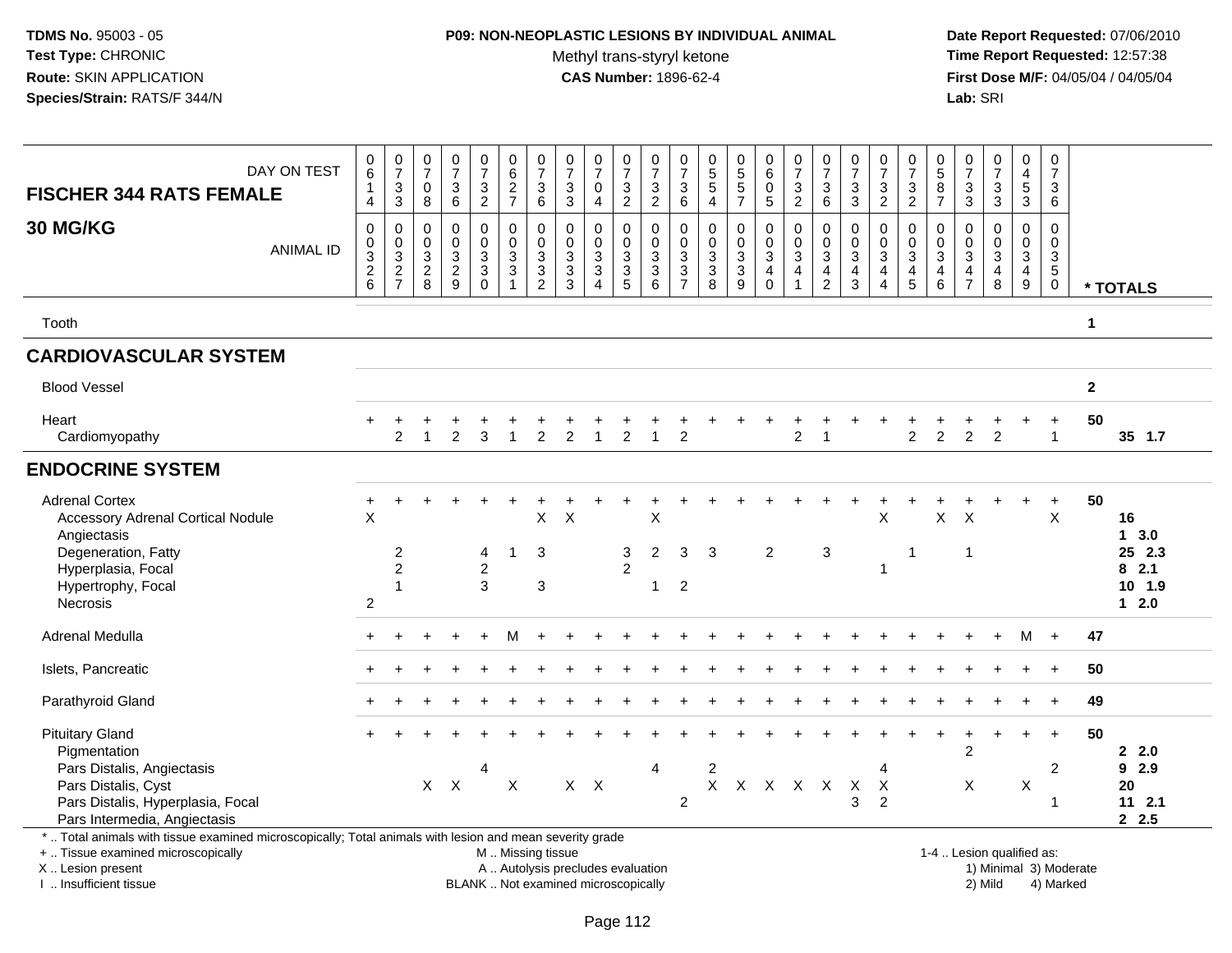# **P09: NON-NEOPLASTIC LESIONS BY INDIVIDUAL ANIMAL**

Methyl trans-styryl ketone<br>CAS Number: 1896-62-4

 **Date Report Requested:** 07/06/2010 **Time Report Requested:** 12:57:38 **First Dose M/F:** 04/05/04 / 04/05/04<br>Lab: SRI **Lab:** SRI

| <b>FISCHER 344 RATS FEMALE</b>                                                                                                                                      | DAY ON TEST      | $\begin{array}{c} 0 \\ 6 \end{array}$<br>$\overline{4}$                    | $\begin{array}{c} 0 \\ 7 \end{array}$<br>3<br>$\mathbf{3}$                  | $\begin{array}{c} 0 \\ 7 \end{array}$<br>0<br>8       | $\mathbf 0$<br>$\overline{7}$<br>3<br>6                 | $\begin{array}{c} 0 \\ 7 \end{array}$<br>3<br>$\overline{2}$             | $_{6}^{\rm 0}$<br>$\frac{2}{7}$        | $\frac{0}{7}$<br>$\ensuremath{\mathsf{3}}$<br>$6\phantom{1}$                                 | $\begin{array}{c} 0 \\ 7 \end{array}$<br>$\ensuremath{\mathsf{3}}$<br>$\mathfrak{Z}$               | $\mathbf 0$<br>$\overline{7}$<br>0<br>$\overline{4}$                                 | $\begin{array}{c} 0 \\ 7 \end{array}$<br>$\frac{3}{2}$ | $\frac{0}{7}$<br>$\ensuremath{\mathsf{3}}$<br>$\sqrt{2}$ | $\begin{array}{c} 0 \\ 7 \end{array}$<br>$\sqrt{3}$<br>$6\phantom{1}6$ | $\begin{array}{c} 0 \\ 5 \end{array}$<br>$\mathbf 5$<br>4 | $0$<br>5<br>5<br>5<br>7                                       | $_{6}^{\rm 0}$<br>$\pmb{0}$<br>$5\phantom{.0}$                  | $\frac{0}{7}$<br>$\frac{3}{2}$                       | $\begin{array}{c} 0 \\ 7 \end{array}$<br>$\ensuremath{\mathsf{3}}$<br>$\,6\,$ | $\begin{array}{c} 0 \\ 7 \end{array}$<br>$\frac{3}{3}$                         | $\frac{0}{7}$<br>$\ensuremath{\mathsf{3}}$<br>$\sqrt{2}$                         | $\frac{0}{7}$<br>$\ensuremath{\mathsf{3}}$<br>$\overline{2}$ | $^{\rm 0}_{\rm 5}$<br>8<br>$\overline{7}$             | 0<br>$\overline{7}$<br>$\ensuremath{\mathsf{3}}$<br>$\mathbf{3}$  | $\mathbf 0$<br>$\frac{5}{7}$<br>$\ensuremath{\mathsf{3}}$<br>$\mathbf{3}$ | $\pmb{0}$<br>$\overline{4}$<br>$\overline{5}$<br>$\mathbf{3}$ | $\mathbf 0$<br>$\overline{7}$<br>$\mathbf{3}$<br>6                                       |                |                     |
|---------------------------------------------------------------------------------------------------------------------------------------------------------------------|------------------|----------------------------------------------------------------------------|-----------------------------------------------------------------------------|-------------------------------------------------------|---------------------------------------------------------|--------------------------------------------------------------------------|----------------------------------------|----------------------------------------------------------------------------------------------|----------------------------------------------------------------------------------------------------|--------------------------------------------------------------------------------------|--------------------------------------------------------|----------------------------------------------------------|------------------------------------------------------------------------|-----------------------------------------------------------|---------------------------------------------------------------|-----------------------------------------------------------------|------------------------------------------------------|-------------------------------------------------------------------------------|--------------------------------------------------------------------------------|----------------------------------------------------------------------------------|--------------------------------------------------------------|-------------------------------------------------------|-------------------------------------------------------------------|---------------------------------------------------------------------------|---------------------------------------------------------------|------------------------------------------------------------------------------------------|----------------|---------------------|
| <b>30 MG/KG</b>                                                                                                                                                     | <b>ANIMAL ID</b> | $\mathbf 0$<br>$\pmb{0}$<br>$\overline{3}$<br>$\sqrt{2}$<br>$6\phantom{1}$ | 0<br>$\boldsymbol{0}$<br>$\overline{3}$<br>$\overline{2}$<br>$\overline{7}$ | 0<br>$\mathbf 0$<br>$\sqrt{3}$<br>$\overline{2}$<br>8 | 0<br>$\mathbf 0$<br>$\mathbf{3}$<br>$\overline{2}$<br>9 | $\mathbf 0$<br>$\mathbf 0$<br>3<br>$\ensuremath{\mathsf{3}}$<br>$\Omega$ | 0<br>0<br>$\mathbf{3}$<br>$\mathbf{3}$ | 0<br>$\mathbf 0$<br>$\ensuremath{\mathsf{3}}$<br>$\ensuremath{\mathsf{3}}$<br>$\overline{2}$ | $\mathbf 0$<br>$\pmb{0}$<br>$\ensuremath{\mathsf{3}}$<br>$\ensuremath{\mathsf{3}}$<br>$\mathbf{3}$ | $\mathbf 0$<br>$\mathbf 0$<br>$\mathbf{3}$<br>$\mathbf{3}$<br>$\boldsymbol{\Lambda}$ | 0<br>$\mathsf{O}\xspace$<br>$\frac{3}{3}$              | 0<br>0<br>$\sqrt{3}$<br>$\sqrt{3}$<br>$6\phantom{1}$     | $\mathbf 0$<br>$\mathbf 0$<br>$\frac{3}{3}$                            | 0<br>$\mathbf 0$<br>3<br>$\ensuremath{\mathsf{3}}$<br>8   | $\mathbf 0$<br>$\mathbf 0$<br>$\overline{3}$<br>$\frac{3}{9}$ | 0<br>$\mathsf{O}$<br>$\mathbf{3}$<br>$\overline{4}$<br>$\Omega$ | 0<br>$\mathbf 0$<br>$\overline{3}$<br>$\overline{4}$ | 0<br>$\pmb{0}$<br>$\overline{3}$<br>$\overline{4}$<br>$\overline{2}$          | $\mathbf 0$<br>$\mathbf 0$<br>$\ensuremath{\mathsf{3}}$<br>$\overline{4}$<br>3 | $\mathbf 0$<br>$\Omega$<br>$\sqrt{3}$<br>$\overline{4}$<br>$\boldsymbol{\Delta}$ | 0<br>0<br>$\mathbf{3}$<br>$\overline{4}$<br>$\overline{5}$   | 0<br>$\mathbf 0$<br>$\sqrt{3}$<br>$\overline{4}$<br>6 | 0<br>$\Omega$<br>$\mathbf{3}$<br>$\overline{4}$<br>$\overline{7}$ | $\mathbf 0$<br>$\Omega$<br>$\sqrt{3}$<br>$\overline{4}$<br>8              | 0<br>$\mathbf 0$<br>$\mathbf 3$<br>$\overline{4}$<br>9        | $\mathbf 0$<br>$\mathbf 0$<br>$\ensuremath{\mathsf{3}}$<br>$\overline{5}$<br>$\mathbf 0$ |                | * TOTALS            |
| Pars Intermedia, Cyst<br>Pars Intermedia, Hyperplasia, Focal                                                                                                        |                  |                                                                            |                                                                             |                                                       |                                                         |                                                                          |                                        |                                                                                              |                                                                                                    |                                                                                      |                                                        |                                                          |                                                                        |                                                           |                                                               |                                                                 | X                                                    |                                                                               |                                                                                |                                                                                  |                                                              |                                                       |                                                                   |                                                                           |                                                               |                                                                                          |                | 1<br>$12.0$         |
| <b>Thyroid Gland</b><br>Ultimobranchial Cyst<br>C-cell, Hyperplasia                                                                                                 |                  | 2                                                                          |                                                                             |                                                       | 3                                                       | 3                                                                        |                                        |                                                                                              |                                                                                                    |                                                                                      |                                                        | $\overline{1}$                                           |                                                                        |                                                           |                                                               |                                                                 |                                                      | 3                                                                             |                                                                                |                                                                                  |                                                              | 3                                                     |                                                                   |                                                                           | 3                                                             | $\ddot{}$                                                                                | 49             | 3, 3.0<br>52.0      |
| <b>GENERAL BODY SYSTEM</b>                                                                                                                                          |                  |                                                                            |                                                                             |                                                       |                                                         |                                                                          |                                        |                                                                                              |                                                                                                    |                                                                                      |                                                        |                                                          |                                                                        |                                                           |                                                               |                                                                 |                                                      |                                                                               |                                                                                |                                                                                  |                                                              |                                                       |                                                                   |                                                                           |                                                               |                                                                                          |                |                     |
| <b>NONE</b>                                                                                                                                                         |                  |                                                                            |                                                                             |                                                       |                                                         |                                                                          |                                        |                                                                                              |                                                                                                    |                                                                                      |                                                        |                                                          |                                                                        |                                                           |                                                               |                                                                 |                                                      |                                                                               |                                                                                |                                                                                  |                                                              |                                                       |                                                                   |                                                                           |                                                               |                                                                                          |                |                     |
| <b>GENITAL SYSTEM</b>                                                                                                                                               |                  |                                                                            |                                                                             |                                                       |                                                         |                                                                          |                                        |                                                                                              |                                                                                                    |                                                                                      |                                                        |                                                          |                                                                        |                                                           |                                                               |                                                                 |                                                      |                                                                               |                                                                                |                                                                                  |                                                              |                                                       |                                                                   |                                                                           |                                                               |                                                                                          |                |                     |
| <b>Clitoral Gland</b><br>Cyst<br>Hyperplasia<br>Inflammation, Chronic                                                                                               |                  |                                                                            |                                                                             |                                                       |                                                         |                                                                          |                                        |                                                                                              | $\mathsf X$<br>3                                                                                   |                                                                                      | 3                                                      |                                                          |                                                                        | 3                                                         |                                                               |                                                                 |                                                      |                                                                               |                                                                                | $\overline{c}$                                                                   |                                                              |                                                       | 4                                                                 |                                                                           |                                                               | $+$                                                                                      | 50             | 1<br>2, 1.5<br>53.2 |
| Ovary<br>Cyst                                                                                                                                                       |                  |                                                                            |                                                                             |                                                       |                                                         |                                                                          |                                        |                                                                                              |                                                                                                    |                                                                                      |                                                        |                                                          |                                                                        |                                                           |                                                               |                                                                 |                                                      |                                                                               |                                                                                | м                                                                                | $+$                                                          | X                                                     | $\boldsymbol{\mathsf{X}}$                                         |                                                                           |                                                               | $+$                                                                                      | 48             | $\mathbf{2}$        |
| <b>Uterus</b><br>Hyperplasia, Cystic                                                                                                                                |                  |                                                                            |                                                                             |                                                       |                                                         | 3                                                                        |                                        |                                                                                              |                                                                                                    |                                                                                      |                                                        |                                                          |                                                                        |                                                           |                                                               |                                                                 |                                                      | $\overline{2}$                                                                |                                                                                | м                                                                                |                                                              |                                                       | $\overline{1}$                                                    |                                                                           | $\ddot{}$                                                     | $+$                                                                                      | 49             | 92.0                |
| Vagina                                                                                                                                                              |                  | $+$                                                                        |                                                                             |                                                       |                                                         |                                                                          |                                        |                                                                                              |                                                                                                    | $\ddot{}$                                                                            |                                                        |                                                          |                                                                        | $+$                                                       |                                                               |                                                                 |                                                      |                                                                               |                                                                                |                                                                                  |                                                              |                                                       |                                                                   |                                                                           |                                                               |                                                                                          | $\overline{7}$ |                     |
| <b>HEMATOPOIETIC SYSTEM</b>                                                                                                                                         |                  |                                                                            |                                                                             |                                                       |                                                         |                                                                          |                                        |                                                                                              |                                                                                                    |                                                                                      |                                                        |                                                          |                                                                        |                                                           |                                                               |                                                                 |                                                      |                                                                               |                                                                                |                                                                                  |                                                              |                                                       |                                                                   |                                                                           |                                                               |                                                                                          |                |                     |
| <b>Bone Marrow</b><br>Hyperplasia<br>Myelofibrosis                                                                                                                  |                  | $\ddot{}$<br>$\mathbf{3}$                                                  |                                                                             |                                                       |                                                         |                                                                          |                                        |                                                                                              |                                                                                                    |                                                                                      |                                                        |                                                          |                                                                        | 3                                                         |                                                               |                                                                 |                                                      |                                                                               |                                                                                | $\overline{1}$                                                                   |                                                              |                                                       |                                                                   |                                                                           |                                                               | $+$                                                                                      | 50             | 43.3<br>1 1.0       |
| *  Total animals with tissue examined microscopically; Total animals with lesion and mean severity grade<br>+  Tissue examined microscopically<br>X  Lesion present |                  |                                                                            |                                                                             |                                                       |                                                         |                                                                          |                                        |                                                                                              | M  Missing tissue<br>A  Autolysis precludes evaluation                                             |                                                                                      |                                                        |                                                          |                                                                        |                                                           |                                                               |                                                                 |                                                      |                                                                               |                                                                                |                                                                                  |                                                              |                                                       |                                                                   | 1-4  Lesion qualified as:<br>1) Minimal 3) Moderate                       |                                                               |                                                                                          |                |                     |

I .. Insufficient tissue

Page 113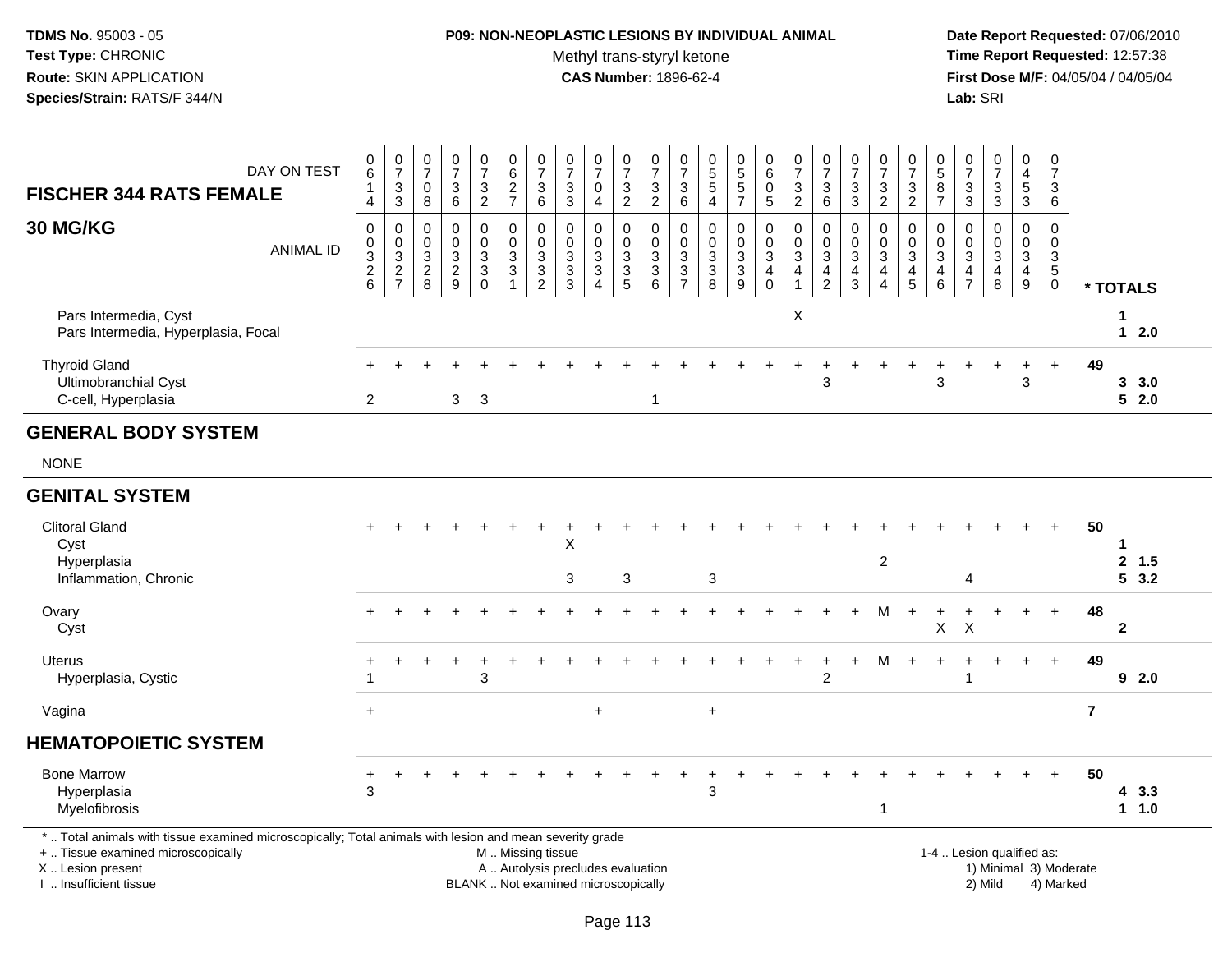# **P09: NON-NEOPLASTIC LESIONS BY INDIVIDUAL ANIMAL**

Methyl trans-styryl ketone<br>CAS Number: 1896-62-4

 **Date Report Requested:** 07/06/2010 **Time Report Requested:** 12:57:38 **First Dose M/F:** 04/05/04 / 04/05/04<br>**Lab:** SRI **Lab:** SRI

| DAY ON TEST<br><b>FISCHER 344 RATS FEMALE</b><br>30 MG/KG<br><b>ANIMAL ID</b>                                                                                                          | $\pmb{0}$<br>$\,6\,$<br>$\mathbf{1}$<br>4<br>$\mathbf 0$ | $\begin{array}{c} 0 \\ 7 \end{array}$<br>$_3^3$<br>$\pmb{0}$ | $\frac{0}{7}$<br>0<br>8<br>$\pmb{0}$<br>$\mathbf 0$ | $\begin{array}{c} 0 \\ 7 \end{array}$<br>$\sqrt{3}$<br>$\,6\,$<br>$\pmb{0}$<br>$\mathbf 0$ | $\frac{0}{7}$<br>3<br>$\overline{c}$<br>$\pmb{0}$<br>$\mathsf{O}\xspace$ | $\begin{array}{c} 0 \\ 6 \end{array}$<br>$\frac{2}{7}$<br>$\begin{smallmatrix}0\0\0\end{smallmatrix}$ | $\frac{0}{7}$<br>$\sqrt{3}$<br>$\,6\,$<br>$\pmb{0}$ | $\frac{0}{7}$<br>$\ensuremath{\mathsf{3}}$<br>$\mathbf{3}$<br>$\pmb{0}$ | $\begin{array}{c} 0 \\ 7 \end{array}$<br>$\mathbf 0$<br>$\overline{4}$<br>$\pmb{0}$<br>$\pmb{0}$ | $\begin{array}{c} 0 \\ 7 \end{array}$<br>3<br>$\overline{2}$<br>0<br>$\pmb{0}$ | $\frac{0}{7}$<br>$\sqrt{3}$<br>$\mathbf{2}$<br>$\pmb{0}$<br>$\mathsf{O}\xspace$ | $\frac{0}{7}$<br>$\mathbf{3}$<br>6<br>0<br>$\boldsymbol{0}$ | $\begin{array}{c} 0 \\ 5 \\ 5 \end{array}$<br>$\overline{4}$<br>$\pmb{0}$ | $0$<br>5<br>5<br>5<br>7<br>$\begin{matrix}0\\0\\3\\3\end{matrix}$ | $\begin{array}{c} 0 \\ 6 \end{array}$<br>$\mathbf 0$<br>$\sqrt{5}$<br>$\begin{smallmatrix} 0\\0\\3 \end{smallmatrix}$ | $\frac{0}{7}$<br>$\mathbf{3}$<br>$\overline{2}$<br>$\pmb{0}$<br>$\frac{0}{3}$ | $\begin{array}{c} 0 \\ 7 \end{array}$<br>3<br>6<br>0<br>$\mathbf 0$ | $\begin{array}{c} 0 \\ 7 \end{array}$<br>$\ensuremath{\mathsf{3}}$<br>$\mathbf{3}$<br>0<br>$\mathbf 0$ | $\frac{0}{7}$<br>$\sqrt{3}$<br>$\overline{2}$<br>$\mathbf 0$<br>$\pmb{0}$ | $\pmb{0}$<br>$\overline{7}$<br>$\frac{3}{2}$<br>$\pmb{0}$<br>$\mathsf{O}\xspace$ | $\begin{array}{c} 0 \\ 5 \end{array}$<br>8<br>$\overline{7}$<br>0<br>$\mathbf 0$ | $\frac{0}{7}$<br>$\mathbf 3$<br>$\ensuremath{\mathsf{3}}$<br>0<br>$\pmb{0}$ | $\begin{smallmatrix}0\\7\end{smallmatrix}$<br>$_3^3$<br>$\pmb{0}$ | $\begin{smallmatrix}0\0\4\end{smallmatrix}$<br>$\frac{5}{3}$<br>$\begin{array}{c} 0 \\ 0 \\ 3 \\ 4 \end{array}$ | $\mathbf 0$<br>$\overline{7}$<br>3<br>6<br>$\mathsf{O}$<br>$\mathbf 0$ |    |                                                                                   |
|----------------------------------------------------------------------------------------------------------------------------------------------------------------------------------------|----------------------------------------------------------|--------------------------------------------------------------|-----------------------------------------------------|--------------------------------------------------------------------------------------------|--------------------------------------------------------------------------|-------------------------------------------------------------------------------------------------------|-----------------------------------------------------|-------------------------------------------------------------------------|--------------------------------------------------------------------------------------------------|--------------------------------------------------------------------------------|---------------------------------------------------------------------------------|-------------------------------------------------------------|---------------------------------------------------------------------------|-------------------------------------------------------------------|-----------------------------------------------------------------------------------------------------------------------|-------------------------------------------------------------------------------|---------------------------------------------------------------------|--------------------------------------------------------------------------------------------------------|---------------------------------------------------------------------------|----------------------------------------------------------------------------------|----------------------------------------------------------------------------------|-----------------------------------------------------------------------------|-------------------------------------------------------------------|-----------------------------------------------------------------------------------------------------------------|------------------------------------------------------------------------|----|-----------------------------------------------------------------------------------|
|                                                                                                                                                                                        | $0$<br>$3$<br>$2$<br>$6$                                 | $\frac{0}{3}$<br>$\frac{2}{7}$                               | $\frac{3}{2}$ 8                                     | $\frac{3}{2}$<br>9                                                                         | $\overline{3}$<br>$\mathbf{3}$<br>$\Omega$                               | $\overline{3}$<br>$\mathbf{3}$                                                                        | $\frac{0}{3}$<br>$\overline{c}$                     | $\frac{0}{3}$<br>$\mathbf{3}$                                           | $\overline{3}$<br>$\mathbf 3$<br>$\overline{4}$                                                  | $\frac{3}{3}$<br>$\overline{5}$                                                | $\overline{3}$<br>$\mathbf{3}$<br>6                                             | $\frac{3}{3}$<br>$\overline{7}$                             | $\frac{0}{3}$<br>8                                                        | $\overline{9}$                                                    | $\overline{4}$<br>$\mathbf 0$                                                                                         | $\overline{4}$<br>$\overline{1}$                                              | $\overline{3}$<br>$\overline{\mathbf{4}}$<br>$\overline{2}$         | $\overline{3}$<br>$\overline{4}$<br>3                                                                  | $\overline{3}$<br>$\overline{4}$<br>$\boldsymbol{\Lambda}$                | $\overline{3}$<br>4<br>$5\phantom{.0}$                                           | $\overline{3}$<br>$\overline{4}$<br>6                                            | $\sqrt{3}$<br>$\overline{\mathbf{4}}$<br>$\overline{7}$                     | $\begin{array}{c} 0 \\ 3 \\ 4 \end{array}$<br>8                   | 9                                                                                                               | $\frac{3}{5}$<br>$\mathsf{O}\xspace$                                   |    | * TOTALS                                                                          |
| Lymph Node<br>Mediastinal, Ectasia<br>Mediastinal, Hemorrhage<br>Mediastinal, Hyperplasia, Lymphoid<br>Mediastinal, Pigmentation<br>Pancreatic, Hemorrhage<br>Pancreatic, Pigmentation | $\ddot{}$<br>$\overline{4}$<br>3                         |                                                              | $\ddot{}$                                           |                                                                                            |                                                                          |                                                                                                       |                                                     |                                                                         | $\ddot{}$                                                                                        |                                                                                | $\ddot{}$                                                                       |                                                             |                                                                           |                                                                   | $\ddot{}$<br>2<br>$\overline{2}$                                                                                      |                                                                               |                                                                     | $\ddot{}$<br>$\overline{c}$<br>$\mathbf{1}$<br>$\ensuremath{\mathsf{3}}$<br>$\mathsf 3$                |                                                                           |                                                                                  |                                                                                  |                                                                             |                                                                   |                                                                                                                 | $\ddot{}$<br>3                                                         | 14 | 2.5<br>$72.4$<br>32.3<br>62.3<br>3.0<br>$\mathbf{1}$<br>3.0<br>$\mathbf{1}$       |
| Lymph Node, Mandibular                                                                                                                                                                 | M                                                        | M                                                            | M                                                   | M                                                                                          | M                                                                        | M                                                                                                     | M                                                   | M                                                                       | м                                                                                                | M                                                                              | $+$                                                                             | M                                                           | M                                                                         | $+$                                                               | M                                                                                                                     | M                                                                             | M                                                                   | M                                                                                                      | M                                                                         | M                                                                                | M                                                                                | M                                                                           | M                                                                 | M                                                                                                               | <b>M</b>                                                               | 3  |                                                                                   |
| Lymph Node, Mesenteric<br>Atrophy<br>Ectasia<br>Hemorrhage<br>Hyperplasia, Lymphoid<br>Pigmentation                                                                                    | 3                                                        | $\overline{1}$                                               |                                                     |                                                                                            |                                                                          |                                                                                                       |                                                     |                                                                         |                                                                                                  |                                                                                |                                                                                 | 1<br>$\overline{2}$                                         |                                                                           |                                                                   | 1<br>$\overline{2}$                                                                                                   |                                                                               | 2                                                                   |                                                                                                        |                                                                           | $2^{\circ}$                                                                      | $\overline{2}$                                                                   |                                                                             |                                                                   |                                                                                                                 | $+$                                                                    | 50 | $12.0$<br>2, 1.5<br>$9 \t1.4$<br>13 2.1<br>2, 3.0                                 |
| Spleen<br>Congestion<br>Fibrosis<br>Hematopoietic Cell Proliferation<br>Infiltration Cellular, Mixed Cell<br>Metaplasia, Osseous<br>Pigmentation                                       | $\overline{4}$                                           | 2<br>3                                                       |                                                     |                                                                                            | $\overline{2}$                                                           | $\overline{2}$<br>3                                                                                   | $\overline{4}$                                      | $\overline{2}$                                                          |                                                                                                  | 2                                                                              |                                                                                 |                                                             |                                                                           |                                                                   | 2<br>3                                                                                                                |                                                                               | $\mathbf{1}$<br>3                                                   | $\overline{2}$                                                                                         | $\overline{1}$                                                            | $\overline{1}$                                                                   |                                                                                  | 3                                                                           | $\overline{2}$                                                    | $\overline{2}$                                                                                                  | $\ddot{}$                                                              | 50 | 14.0<br>2.0<br>$\mathbf{1}$<br>2.0<br>29<br>14.0<br>2.0<br>$\mathbf{1}$<br>10 3.0 |
| Thymus<br>Atrophy<br>Cyst                                                                                                                                                              |                                                          |                                                              |                                                     |                                                                                            |                                                                          |                                                                                                       |                                                     |                                                                         |                                                                                                  |                                                                                |                                                                                 |                                                             |                                                                           |                                                                   |                                                                                                                       |                                                                               |                                                                     | $X$ $X$                                                                                                |                                                                           |                                                                                  |                                                                                  |                                                                             |                                                                   |                                                                                                                 | $+$                                                                    | 47 | 2.0<br>$\mathbf 1$<br>$\overline{2}$                                              |

#### **INTEGUMENTARY SYSTEM**

\* .. Total animals with tissue examined microscopically; Total animals with lesion and mean severity grade

+ .. Tissue examined microscopically

X .. Lesion present

I .. Insufficient tissue

M .. Missing tissue

A .. Autolysis precludes evaluation

BLANK .. Not examined microscopically 2) Mild 4) Marked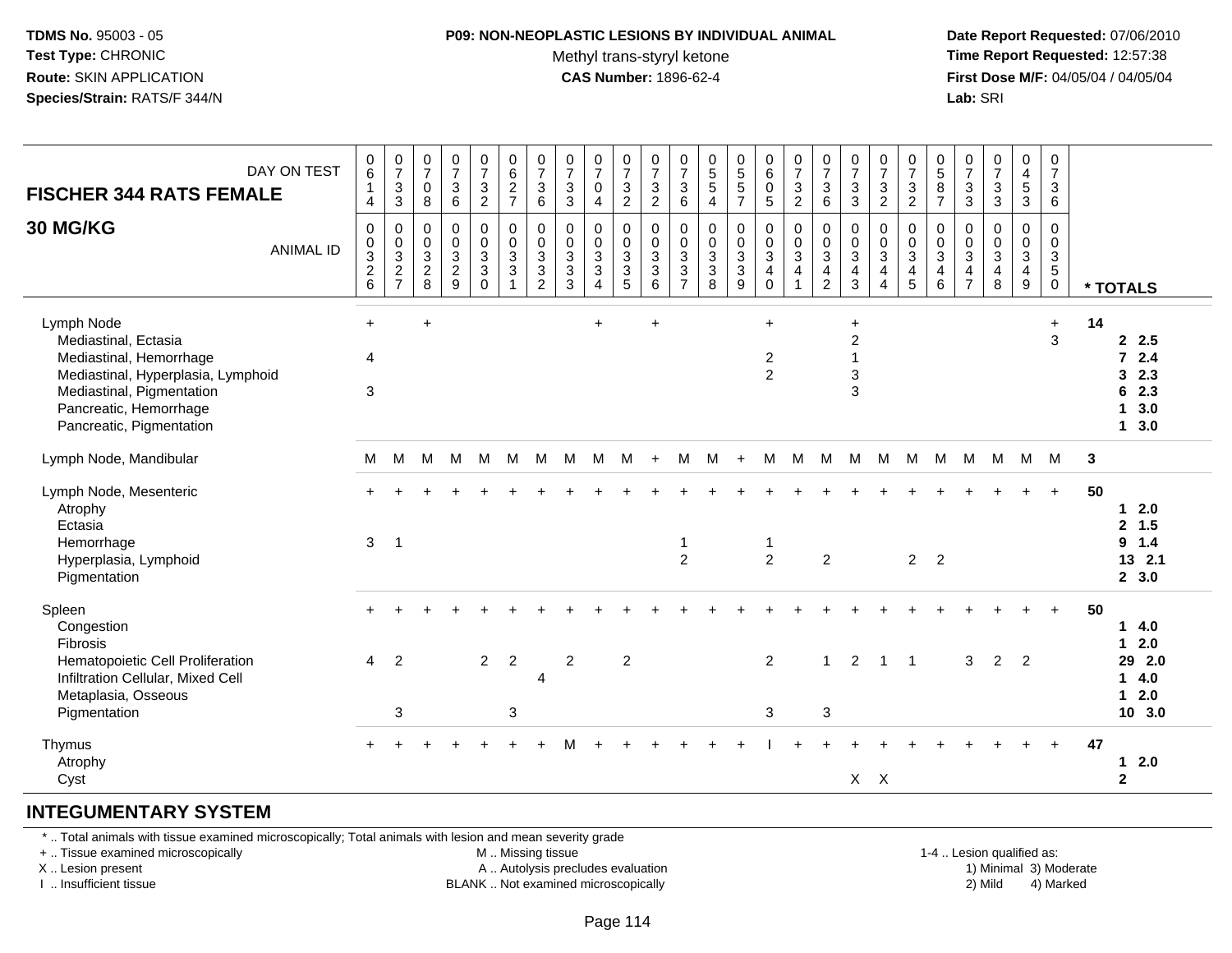# **P09: NON-NEOPLASTIC LESIONS BY INDIVIDUAL ANIMAL**

Methyl trans-styryl ketone<br>CAS Number: 1896-62-4

 **Date Report Requested:** 07/06/2010 **Time Report Requested:** 12:57:38 **First Dose M/F:** 04/05/04 / 04/05/04<br>**Lab:** SRI **Lab:** SRI

| $\begin{array}{c} 0 \\ 6 \end{array}$<br>$\frac{0}{7}$<br>$\begin{array}{c} 0 \\ 6 \end{array}$<br>$\frac{0}{7}$<br>0<br>5<br>5<br>7<br>$\frac{0}{7}$<br>$\begin{array}{c} 0 \\ 7 \end{array}$<br>$\frac{0}{7}$<br>$\frac{0}{7}$<br>$\frac{0}{7}$<br>$\frac{0}{7}$<br>$\frac{0}{7}$<br>$\begin{array}{c} 0 \\ 7 \end{array}$<br>$\frac{0}{7}$<br>$\frac{0}{7}$<br>$\begin{array}{c} 0 \\ 5 \\ 5 \end{array}$<br>$_{6}^{\rm 0}$<br>$\frac{0}{7}$<br>$\frac{3}{2}$<br>$\begin{array}{c} 0 \\ 7 \end{array}$<br>$\frac{0}{7}$<br>0587<br>$\frac{0}{7}$<br>$\begin{smallmatrix}0\0\4\end{smallmatrix}$<br>$\frac{0}{7}$<br>$\frac{0}{7}$<br>DAY ON TEST<br>$\frac{3}{2}$<br>$\frac{3}{2}$<br>$\frac{3}{3}$<br>$\mathbf{3}$<br>$\mathsf 0$<br>$\ensuremath{\mathsf{3}}$<br>$\frac{3}{2}$<br>$\frac{2}{7}$<br>$\mathbf{3}$<br>$\mathbf{3}$<br>$\sqrt{3}$<br>$\ensuremath{\mathsf{3}}$<br>$\sqrt{3}$<br>$\sqrt{3}$<br>$\frac{3}{2}$<br>$_3^3$<br>5<br>$\mathfrak{S}$<br>$\pmb{0}$<br>$\mathsf{O}\xspace$<br>$\mathbf{1}$<br>$6\phantom{a}$<br>$\overline{2}$<br>$\overline{5}$<br>$\overline{3}$<br>$\mathsf 3$<br>$\mathfrak{Z}$<br>$\,6\,$<br>$\,6\,$<br>$\mathbf{3}$<br>6<br>8<br>6<br>$\overline{4}$<br>4<br>$\overline{4}$<br>$\pmb{0}$<br>$\pmb{0}$<br>$\pmb{0}$<br>0<br>$\pmb{0}$<br>$\pmb{0}$<br>$\pmb{0}$<br>$\pmb{0}$<br>$\,0\,$<br>$\pmb{0}$<br>0<br>$\pmb{0}$<br>$\pmb{0}$<br>$\pmb{0}$<br>$\pmb{0}$<br>$\mathbf 0$<br>0<br>0<br>0<br>0<br>0<br>0<br>0<br>0<br>0<br>$\frac{0}{3}$<br>$\frac{0}{3}$<br>$\frac{0}{3}$<br>$\frac{0}{3}$<br>$_{3}^{\rm 0}$<br>$_{3}^{\rm 0}$<br>$_{3}^{\rm 0}$<br>$_{3}^{\rm 0}$<br>$_{3}^{\rm 0}$<br>$_{3}^{\rm 0}$<br>$\begin{smallmatrix} 0\\ 3 \end{smallmatrix}$<br>$_{3}^{\rm 0}$<br>$\pmb{0}$<br>$\frac{0}{3}$<br>$_{3}^{\rm 0}$<br>$\pmb{0}$<br>$\mathsf 0$<br>$_{3}^{\rm 0}$<br>$_{3}^{\rm 0}$<br>$_{3}^{\rm 0}$<br>0<br>$\pmb{0}$<br>$_{3}^{\rm 0}$<br>$\mathbf 0$<br>$\pmb{0}$<br><b>ANIMAL ID</b><br>$\overline{3}$<br>$\overline{3}$<br>$\overline{3}$<br>$\overline{3}$<br>$\overline{3}$<br>$\overline{3}$<br>3<br>$\mathbf{3}$<br>3<br>$5\,$<br>$\frac{2}{6}$<br>$\frac{2}{7}$<br>$_{8}^2$<br>$\frac{2}{9}$<br>$\ensuremath{\mathsf{3}}$<br>$\sqrt{3}$<br>$\mathbf{3}$<br>$\sqrt{3}$<br>$\sqrt{3}$<br>$\mathbf{3}$<br>$\sqrt{3}$<br>$\ensuremath{\mathsf{3}}$<br>$\overline{4}$<br>$\overline{\mathbf{4}}$<br>$\overline{\mathbf{4}}$<br>$\overline{4}$<br>$\overline{4}$<br>$\overline{\mathbf{4}}$<br>$\overline{4}$<br>4<br>4<br>$\overline{4}$<br>$\overline{0}$<br>3<br>$\overline{5}$<br>6<br>$\overline{7}$<br>$\overline{8}$<br>$\overline{9}$<br>$\overline{2}$<br>$\overline{3}$<br>$\overline{5}$<br>$\overline{7}$<br>8<br>$\overline{2}$<br>$\mathbf 0$<br>$6\phantom{1}$<br>9<br>$\mathsf{O}\xspace$<br>$\overline{1}$<br>$\Delta$<br>$\overline{ }$<br>4<br>* TOTALS<br>Mammary Gland<br>50<br>$+$<br>$\ddot{}$<br>$\ddot{}$<br>$\overline{3}$<br>3<br>$\overline{2}$<br>$\mathfrak{p}$<br>3<br>$\mathfrak{p}$<br>$\overline{2}$<br>$\overline{2}$<br>$\mathfrak{p}$<br>$\mathcal{P}$<br>3<br>$\overline{2}$<br>3<br>3<br>$\mathfrak{p}$<br>$\mathfrak{D}$<br>3<br>$\mathfrak{p}$<br>$\mathcal{D}$<br>47 2.6<br>Hyperplasia<br>$\mathcal{P}$<br>$\lambda$<br>З<br>$\lambda$<br>Skin<br>50<br>$+$<br>$\ddot{}$<br>Inflammation, Chronic<br>3, 3.0<br>$\mathbf{3}$<br>3<br>3, 3.0<br>Ulcer<br>Control Epidermis, Hyperplasia<br>3<br>1.0<br>1<br>3<br>Epidermis, Hyperplasia<br>3<br>6<br>3.3<br>4<br>Epidermis, Site Of Application, Hyperplasia<br>5 1.0<br>Site Of Application, Hyperkeratosis<br>$1 \quad 1$<br>$\mathbf{1}$<br>$20$ 1.0<br>$\overline{1}$<br>$\mathbf{1}$<br>$1 \quad 1$<br>1<br>$\mathbf{1}$<br>$\mathbf 1$<br>50<br><b>Bone</b><br>$\ddot{}$<br>Femur, Osteopetrosis<br>3<br>13.0<br><b>Skeletal Muscle</b><br>$\mathbf{1}$<br>$\ddot{}$<br>50<br><b>Brain</b><br>$+$<br>$\ddot{}$<br>$\overline{2}$<br>$\overline{2}$<br>$\overline{2}$<br>3<br>Compression<br>3<br>$\overline{4}$<br>15 2.9<br>4<br>2.5<br>Hemorrhage<br>$1 \quad 2.0$<br>$\mathbf{2}$<br>Necrosis<br>Peripheral Nerve<br>$\mathbf{2}$<br>$+$<br>$\ddot{}$<br>Spinal Cord<br>$\overline{2}$<br>$+$<br>$+$ |                                |  |  |  |  |  |  |  |  |  |  |  |  |  |  |
|------------------------------------------------------------------------------------------------------------------------------------------------------------------------------------------------------------------------------------------------------------------------------------------------------------------------------------------------------------------------------------------------------------------------------------------------------------------------------------------------------------------------------------------------------------------------------------------------------------------------------------------------------------------------------------------------------------------------------------------------------------------------------------------------------------------------------------------------------------------------------------------------------------------------------------------------------------------------------------------------------------------------------------------------------------------------------------------------------------------------------------------------------------------------------------------------------------------------------------------------------------------------------------------------------------------------------------------------------------------------------------------------------------------------------------------------------------------------------------------------------------------------------------------------------------------------------------------------------------------------------------------------------------------------------------------------------------------------------------------------------------------------------------------------------------------------------------------------------------------------------------------------------------------------------------------------------------------------------------------------------------------------------------------------------------------------------------------------------------------------------------------------------------------------------------------------------------------------------------------------------------------------------------------------------------------------------------------------------------------------------------------------------------------------------------------------------------------------------------------------------------------------------------------------------------------------------------------------------------------------------------------------------------------------------------------------------------------------------------------------------------------------------------------------------------------------------------------------------------------------------------------------------------------------------------------------------------------------------------------------------------------------------------------------------------------------------------------------------------------------------------------------------------------------------------------------------------------------------------------------------------------------------------------------------------------------------------------------------------------------------------------------------------------------------------------------------------------------------------------------------------------------------------------------------------------------------------------------------------------------------------------------------------------------------------------------------------------------------------------------------------------------------------------------------------------------------------------------------------------------------------------------------------------------------------------------------------------------------------------------------------------------------------------------------------------------------------------------------------------------------------------------------------------|--------------------------------|--|--|--|--|--|--|--|--|--|--|--|--|--|--|
|                                                                                                                                                                                                                                                                                                                                                                                                                                                                                                                                                                                                                                                                                                                                                                                                                                                                                                                                                                                                                                                                                                                                                                                                                                                                                                                                                                                                                                                                                                                                                                                                                                                                                                                                                                                                                                                                                                                                                                                                                                                                                                                                                                                                                                                                                                                                                                                                                                                                                                                                                                                                                                                                                                                                                                                                                                                                                                                                                                                                                                                                                                                                                                                                                                                                                                                                                                                                                                                                                                                                                                                                                                                                                                                                                                                                                                                                                                                                                                                                                                                                                                                                                                  | <b>FISCHER 344 RATS FEMALE</b> |  |  |  |  |  |  |  |  |  |  |  |  |  |  |
|                                                                                                                                                                                                                                                                                                                                                                                                                                                                                                                                                                                                                                                                                                                                                                                                                                                                                                                                                                                                                                                                                                                                                                                                                                                                                                                                                                                                                                                                                                                                                                                                                                                                                                                                                                                                                                                                                                                                                                                                                                                                                                                                                                                                                                                                                                                                                                                                                                                                                                                                                                                                                                                                                                                                                                                                                                                                                                                                                                                                                                                                                                                                                                                                                                                                                                                                                                                                                                                                                                                                                                                                                                                                                                                                                                                                                                                                                                                                                                                                                                                                                                                                                                  | 30 MG/KG                       |  |  |  |  |  |  |  |  |  |  |  |  |  |  |
|                                                                                                                                                                                                                                                                                                                                                                                                                                                                                                                                                                                                                                                                                                                                                                                                                                                                                                                                                                                                                                                                                                                                                                                                                                                                                                                                                                                                                                                                                                                                                                                                                                                                                                                                                                                                                                                                                                                                                                                                                                                                                                                                                                                                                                                                                                                                                                                                                                                                                                                                                                                                                                                                                                                                                                                                                                                                                                                                                                                                                                                                                                                                                                                                                                                                                                                                                                                                                                                                                                                                                                                                                                                                                                                                                                                                                                                                                                                                                                                                                                                                                                                                                                  |                                |  |  |  |  |  |  |  |  |  |  |  |  |  |  |
|                                                                                                                                                                                                                                                                                                                                                                                                                                                                                                                                                                                                                                                                                                                                                                                                                                                                                                                                                                                                                                                                                                                                                                                                                                                                                                                                                                                                                                                                                                                                                                                                                                                                                                                                                                                                                                                                                                                                                                                                                                                                                                                                                                                                                                                                                                                                                                                                                                                                                                                                                                                                                                                                                                                                                                                                                                                                                                                                                                                                                                                                                                                                                                                                                                                                                                                                                                                                                                                                                                                                                                                                                                                                                                                                                                                                                                                                                                                                                                                                                                                                                                                                                                  |                                |  |  |  |  |  |  |  |  |  |  |  |  |  |  |
|                                                                                                                                                                                                                                                                                                                                                                                                                                                                                                                                                                                                                                                                                                                                                                                                                                                                                                                                                                                                                                                                                                                                                                                                                                                                                                                                                                                                                                                                                                                                                                                                                                                                                                                                                                                                                                                                                                                                                                                                                                                                                                                                                                                                                                                                                                                                                                                                                                                                                                                                                                                                                                                                                                                                                                                                                                                                                                                                                                                                                                                                                                                                                                                                                                                                                                                                                                                                                                                                                                                                                                                                                                                                                                                                                                                                                                                                                                                                                                                                                                                                                                                                                                  | <b>MUSCULOSKELETAL SYSTEM</b>  |  |  |  |  |  |  |  |  |  |  |  |  |  |  |
|                                                                                                                                                                                                                                                                                                                                                                                                                                                                                                                                                                                                                                                                                                                                                                                                                                                                                                                                                                                                                                                                                                                                                                                                                                                                                                                                                                                                                                                                                                                                                                                                                                                                                                                                                                                                                                                                                                                                                                                                                                                                                                                                                                                                                                                                                                                                                                                                                                                                                                                                                                                                                                                                                                                                                                                                                                                                                                                                                                                                                                                                                                                                                                                                                                                                                                                                                                                                                                                                                                                                                                                                                                                                                                                                                                                                                                                                                                                                                                                                                                                                                                                                                                  |                                |  |  |  |  |  |  |  |  |  |  |  |  |  |  |
|                                                                                                                                                                                                                                                                                                                                                                                                                                                                                                                                                                                                                                                                                                                                                                                                                                                                                                                                                                                                                                                                                                                                                                                                                                                                                                                                                                                                                                                                                                                                                                                                                                                                                                                                                                                                                                                                                                                                                                                                                                                                                                                                                                                                                                                                                                                                                                                                                                                                                                                                                                                                                                                                                                                                                                                                                                                                                                                                                                                                                                                                                                                                                                                                                                                                                                                                                                                                                                                                                                                                                                                                                                                                                                                                                                                                                                                                                                                                                                                                                                                                                                                                                                  |                                |  |  |  |  |  |  |  |  |  |  |  |  |  |  |
|                                                                                                                                                                                                                                                                                                                                                                                                                                                                                                                                                                                                                                                                                                                                                                                                                                                                                                                                                                                                                                                                                                                                                                                                                                                                                                                                                                                                                                                                                                                                                                                                                                                                                                                                                                                                                                                                                                                                                                                                                                                                                                                                                                                                                                                                                                                                                                                                                                                                                                                                                                                                                                                                                                                                                                                                                                                                                                                                                                                                                                                                                                                                                                                                                                                                                                                                                                                                                                                                                                                                                                                                                                                                                                                                                                                                                                                                                                                                                                                                                                                                                                                                                                  | <b>NERVOUS SYSTEM</b>          |  |  |  |  |  |  |  |  |  |  |  |  |  |  |
|                                                                                                                                                                                                                                                                                                                                                                                                                                                                                                                                                                                                                                                                                                                                                                                                                                                                                                                                                                                                                                                                                                                                                                                                                                                                                                                                                                                                                                                                                                                                                                                                                                                                                                                                                                                                                                                                                                                                                                                                                                                                                                                                                                                                                                                                                                                                                                                                                                                                                                                                                                                                                                                                                                                                                                                                                                                                                                                                                                                                                                                                                                                                                                                                                                                                                                                                                                                                                                                                                                                                                                                                                                                                                                                                                                                                                                                                                                                                                                                                                                                                                                                                                                  |                                |  |  |  |  |  |  |  |  |  |  |  |  |  |  |
|                                                                                                                                                                                                                                                                                                                                                                                                                                                                                                                                                                                                                                                                                                                                                                                                                                                                                                                                                                                                                                                                                                                                                                                                                                                                                                                                                                                                                                                                                                                                                                                                                                                                                                                                                                                                                                                                                                                                                                                                                                                                                                                                                                                                                                                                                                                                                                                                                                                                                                                                                                                                                                                                                                                                                                                                                                                                                                                                                                                                                                                                                                                                                                                                                                                                                                                                                                                                                                                                                                                                                                                                                                                                                                                                                                                                                                                                                                                                                                                                                                                                                                                                                                  |                                |  |  |  |  |  |  |  |  |  |  |  |  |  |  |
|                                                                                                                                                                                                                                                                                                                                                                                                                                                                                                                                                                                                                                                                                                                                                                                                                                                                                                                                                                                                                                                                                                                                                                                                                                                                                                                                                                                                                                                                                                                                                                                                                                                                                                                                                                                                                                                                                                                                                                                                                                                                                                                                                                                                                                                                                                                                                                                                                                                                                                                                                                                                                                                                                                                                                                                                                                                                                                                                                                                                                                                                                                                                                                                                                                                                                                                                                                                                                                                                                                                                                                                                                                                                                                                                                                                                                                                                                                                                                                                                                                                                                                                                                                  |                                |  |  |  |  |  |  |  |  |  |  |  |  |  |  |

#### **RESPIRATORY SYSTEM**

\* .. Total animals with tissue examined microscopically; Total animals with lesion and mean severity grade

+ .. Tissue examined microscopically

X .. Lesion present

I .. Insufficient tissue

M .. Missing tissue

A .. Autolysis precludes evaluation

BLANK .. Not examined microscopically 2) Mild 4) Marked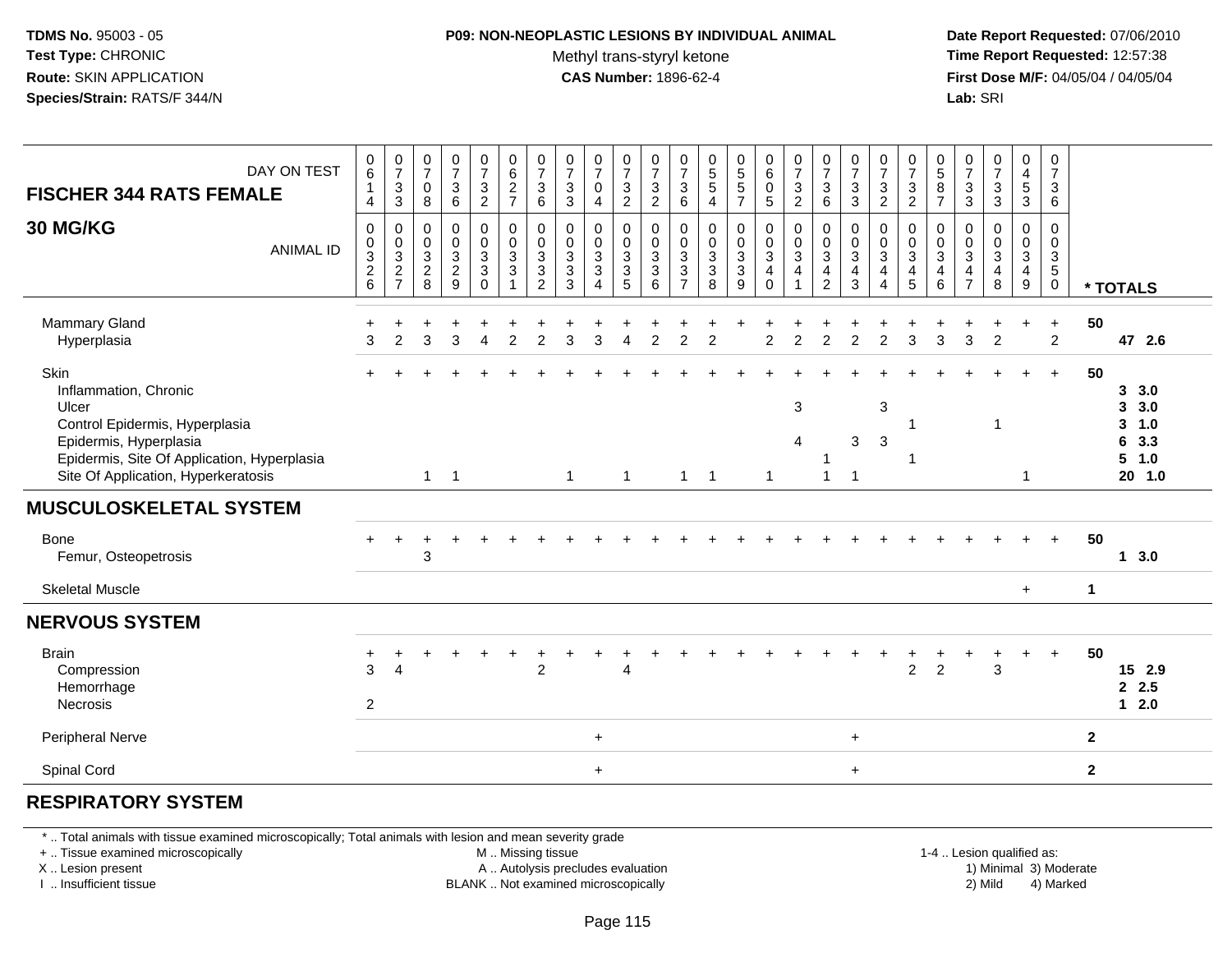# **P09: NON-NEOPLASTIC LESIONS BY INDIVIDUAL ANIMAL**

Methyl trans-styryl ketone<br>CAS Number: 1896-62-4

| DAY ON TEST<br><b>FISCHER 344 RATS FEMALE</b>                                                                                                                                                | 0<br>6<br>1<br>4                       | $\frac{0}{7}$<br>$\ensuremath{\mathsf{3}}$<br>$\overline{3}$ | $\begin{array}{c} 0 \\ 7 \end{array}$<br>$\pmb{0}$<br>8                                | $\frac{0}{7}$<br>$\ensuremath{\mathsf{3}}$<br>6           | $\frac{0}{7}$<br>$\sqrt{3}$<br>$\overline{2}$   | $\pmb{0}$<br>$\overline{6}$<br>$\frac{2}{7}$                                            | $\begin{array}{c} 0 \\ 7 \end{array}$<br>$\ensuremath{\mathsf{3}}$<br>6                                | $\frac{0}{7}$<br>$\sqrt{3}$<br>$\sqrt{3}$                                  | $\begin{array}{c} 0 \\ 7 \end{array}$<br>$\pmb{0}$<br>$\overline{4}$     | $\begin{array}{c} 0 \\ 7 \end{array}$<br>$\ensuremath{\mathsf{3}}$<br>$\overline{2}$ | $\frac{0}{7}$<br>$\ensuremath{\mathsf{3}}$<br>$\overline{2}$                  | 0<br>$\overline{7}$<br>$\ensuremath{\mathsf{3}}$<br>$\,6\,$ | $\begin{array}{c} 0 \\ 5 \\ 5 \end{array}$<br>$\overline{a}$ | 0<br>5<br>5<br>7                     | $\begin{array}{c} 0 \\ 6 \end{array}$<br>$\mathbf 0$<br>$5\phantom{.0}$ | $\begin{array}{c} 0 \\ 7 \end{array}$<br>$\frac{3}{2}$                         | $\begin{array}{c} 0 \\ 7 \end{array}$<br>$\ensuremath{\mathsf{3}}$<br>6 | $\frac{0}{7}$<br>$\ensuremath{\mathsf{3}}$<br>3                          | $\frac{0}{7}$<br>$\mathbf{3}$<br>$\overline{2}$        | $\frac{0}{7}$<br>$\frac{3}{2}$                                                                 | $\begin{array}{c} 0 \\ 5 \end{array}$<br>$\bf 8$<br>$\overline{7}$               | 0<br>$\overline{7}$<br>$\ensuremath{\mathsf{3}}$<br>$\overline{3}$ | $\begin{array}{c} 0 \\ 7 \end{array}$<br>$\ensuremath{\mathsf{3}}$<br>$\overline{3}$ | 0<br>$\overline{4}$<br>$\sqrt{5}$<br>3                 | $\begin{array}{c} 0 \\ 7 \end{array}$<br>$\mathbf{3}$<br>$\,6\,$                    |    |                                               |
|----------------------------------------------------------------------------------------------------------------------------------------------------------------------------------------------|----------------------------------------|--------------------------------------------------------------|----------------------------------------------------------------------------------------|-----------------------------------------------------------|-------------------------------------------------|-----------------------------------------------------------------------------------------|--------------------------------------------------------------------------------------------------------|----------------------------------------------------------------------------|--------------------------------------------------------------------------|--------------------------------------------------------------------------------------|-------------------------------------------------------------------------------|-------------------------------------------------------------|--------------------------------------------------------------|--------------------------------------|-------------------------------------------------------------------------|--------------------------------------------------------------------------------|-------------------------------------------------------------------------|--------------------------------------------------------------------------|--------------------------------------------------------|------------------------------------------------------------------------------------------------|----------------------------------------------------------------------------------|--------------------------------------------------------------------|--------------------------------------------------------------------------------------|--------------------------------------------------------|-------------------------------------------------------------------------------------|----|-----------------------------------------------|
| 30 MG/KG<br><b>ANIMAL ID</b>                                                                                                                                                                 | $\mathbf 0$<br>0<br>3<br>$\frac{2}{6}$ | 0<br>$\pmb{0}$<br>$\overline{3}$<br>$\frac{2}{7}$            | $\mathbf 0$<br>0<br>$\ensuremath{\mathsf{3}}$<br>$\begin{array}{c} 2 \\ 8 \end{array}$ | $\mathbf 0$<br>$\mathbf 0$<br>$\sqrt{3}$<br>$\frac{2}{9}$ | 0<br>$\mathbf 0$<br>$\sqrt{3}$<br>$\frac{3}{0}$ | $\mathbf 0$<br>$\mathbf 0$<br>$\sqrt{3}$<br>$\ensuremath{\mathsf{3}}$<br>$\overline{1}$ | $\mathbf 0$<br>$\mathbf 0$<br>$\ensuremath{\mathsf{3}}$<br>$\ensuremath{\mathsf{3}}$<br>$\overline{2}$ | $\mathbf 0$<br>$\mathbf 0$<br>$\sqrt{3}$<br>$\ensuremath{\mathsf{3}}$<br>3 | $\mathbf 0$<br>0<br>$\sqrt{3}$<br>$\ensuremath{\mathsf{3}}$<br>$\Delta$  | $\mathbf 0$<br>$\mathbf 0$<br>$\sqrt{3}$<br>$\frac{3}{5}$                            | $\mathbf 0$<br>0<br>$\sqrt{3}$<br>$\ensuremath{\mathsf{3}}$<br>$6\phantom{1}$ | 0<br>$\mathbf 0$<br>3<br>$\frac{3}{7}$                      | $\mathbf 0$<br>$\pmb{0}$<br>$\frac{3}{8}$                    | 0<br>$\pmb{0}$<br>$\frac{3}{3}$<br>9 | $\mathbf 0$<br>$\mathbf 0$<br>3<br>$\overline{4}$<br>$\mathbf 0$        | $\mathbf 0$<br>$\pmb{0}$<br>$\overline{3}$<br>$\overline{4}$<br>$\overline{1}$ | $\mathbf 0$<br>0<br>$\sqrt{3}$<br>$\overline{4}$<br>$\overline{2}$      | $\mathbf 0$<br>$\mathbf 0$<br>$\sqrt{3}$<br>$\overline{\mathbf{4}}$<br>3 | $\mathbf 0$<br>$\mathbf 0$<br>3<br>4<br>$\overline{4}$ | $\mathbf 0$<br>$\pmb{0}$<br>$\ensuremath{\mathsf{3}}$<br>$\begin{array}{c} 4 \\ 5 \end{array}$ | $\mathbf 0$<br>$\mathsf 0$<br>$\mathbf{3}$<br>$\overline{\mathbf{4}}$<br>$\,6\,$ | 0<br>0<br>$\sqrt{3}$<br>$\overline{\mathbf{4}}$<br>$\overline{7}$  | $\mathbf 0$<br>$\Omega$<br>$\sqrt{3}$<br>$\overline{\mathbf{4}}$<br>8                | $\mathbf 0$<br>$\mathbf 0$<br>3<br>$\overline{4}$<br>9 | $\mathbf 0$<br>$\mathbf 0$<br>$\mathbf{3}$<br>$\overline{5}$<br>$\mathsf{O}\xspace$ |    | * TOTALS                                      |
| Lung<br>Hemorrhage<br>Infiltration Cellular, Histiocyte<br>Inflammation, Chronic<br>Pigmentation<br>Alveolar Epithelium, Hyperplasia                                                         | 2<br>$\overline{2}$                    | 2                                                            | 3                                                                                      |                                                           | -1                                              | 2<br>$\overline{c}$                                                                     | 1<br>1                                                                                                 |                                                                            |                                                                          | 2                                                                                    |                                                                               | -1                                                          |                                                              |                                      | $\mathbf{1}$                                                            | $\overline{c}$<br>3                                                            | $\mathbf{1}$<br>$\overline{c}$                                          | $\overline{1}$                                                           | $\overline{2}$<br>$\overline{2}$                       | 2                                                                                              |                                                                                  | $\overline{1}$<br>$\overline{c}$                                   |                                                                                      |                                                        | $\ddot{}$                                                                           | 50 | 3, 1.7<br>19 1.4<br>12 1.3<br>$8$ 1.5<br>62.3 |
| Nose<br>Foreign Body<br>Inflammation, Chronic<br>Respiratory Epithelium, Hyperplasia<br>Respiratory Epithelium, Metaplasia, Squamous                                                         |                                        |                                                              |                                                                                        |                                                           |                                                 | х<br>4<br>3<br>3                                                                        |                                                                                                        |                                                                            |                                                                          |                                                                                      |                                                                               |                                                             |                                                              |                                      | 3<br>3<br>3                                                             |                                                                                |                                                                         |                                                                          | Χ<br>$\mathbf{1}$<br>-1                                |                                                                                                |                                                                                  |                                                                    |                                                                                      |                                                        | $\ddot{}$                                                                           | 50 | 5<br>42.5<br>32.3<br>2, 3.0                   |
| Trachea                                                                                                                                                                                      |                                        |                                                              |                                                                                        |                                                           |                                                 |                                                                                         |                                                                                                        |                                                                            |                                                                          |                                                                                      |                                                                               |                                                             |                                                              |                                      |                                                                         |                                                                                |                                                                         |                                                                          |                                                        |                                                                                                |                                                                                  |                                                                    |                                                                                      |                                                        | $+$                                                                                 | 50 |                                               |
| <b>SPECIAL SENSES SYSTEM</b>                                                                                                                                                                 |                                        |                                                              |                                                                                        |                                                           |                                                 |                                                                                         |                                                                                                        |                                                                            |                                                                          |                                                                                      |                                                                               |                                                             |                                                              |                                      |                                                                         |                                                                                |                                                                         |                                                                          |                                                        |                                                                                                |                                                                                  |                                                                    |                                                                                      |                                                        |                                                                                     |    |                                               |
| Eye<br>Cataract<br>Retina, Degeneration                                                                                                                                                      |                                        |                                                              |                                                                                        |                                                           |                                                 |                                                                                         |                                                                                                        |                                                                            | 3<br>$\lambda$                                                           |                                                                                      |                                                                               | -1                                                          |                                                              |                                      |                                                                         |                                                                                |                                                                         | 3<br>3                                                                   |                                                        |                                                                                                |                                                                                  |                                                                    |                                                                                      |                                                        | $\ddot{}$                                                                           | 50 | 32.7<br>42.5                                  |
| Harderian Gland<br>Atrophy<br>Inflammation, Chronic                                                                                                                                          |                                        |                                                              |                                                                                        |                                                           |                                                 |                                                                                         |                                                                                                        |                                                                            |                                                                          |                                                                                      |                                                                               |                                                             |                                                              |                                      |                                                                         |                                                                                |                                                                         |                                                                          |                                                        |                                                                                                |                                                                                  |                                                                    |                                                                                      |                                                        | $\div$                                                                              | 50 | $12.0$<br>$12.0$                              |
| <b>URINARY SYSTEM</b>                                                                                                                                                                        |                                        |                                                              |                                                                                        |                                                           |                                                 |                                                                                         |                                                                                                        |                                                                            |                                                                          |                                                                                      |                                                                               |                                                             |                                                              |                                      |                                                                         |                                                                                |                                                                         |                                                                          |                                                        |                                                                                                |                                                                                  |                                                                    |                                                                                      |                                                        |                                                                                     |    |                                               |
| Kidney<br>Cyst<br>Infarct                                                                                                                                                                    |                                        |                                                              |                                                                                        | X                                                         |                                                 |                                                                                         |                                                                                                        |                                                                            |                                                                          |                                                                                      |                                                                               |                                                             |                                                              |                                      |                                                                         | $\mathbf{1}$                                                                   | $\ensuremath{\mathsf{3}}$                                               |                                                                          |                                                        |                                                                                                |                                                                                  |                                                                    |                                                                                      |                                                        | $+$                                                                                 | 50 | $\mathbf{2}$<br>2, 2.0                        |
| *  Total animals with tissue examined microscopically; Total animals with lesion and mean severity grade<br>+  Tissue examined microscopically<br>X Lesion present<br>I. Insufficient tissue |                                        |                                                              |                                                                                        |                                                           |                                                 | M  Missing tissue                                                                       |                                                                                                        |                                                                            | A  Autolysis precludes evaluation<br>BLANK  Not examined microscopically |                                                                                      |                                                                               |                                                             |                                                              |                                      |                                                                         |                                                                                |                                                                         |                                                                          |                                                        |                                                                                                |                                                                                  |                                                                    | 1-4  Lesion qualified as:<br>1) Minimal 3) Moderate<br>2) Mild                       |                                                        | 4) Marked                                                                           |    |                                               |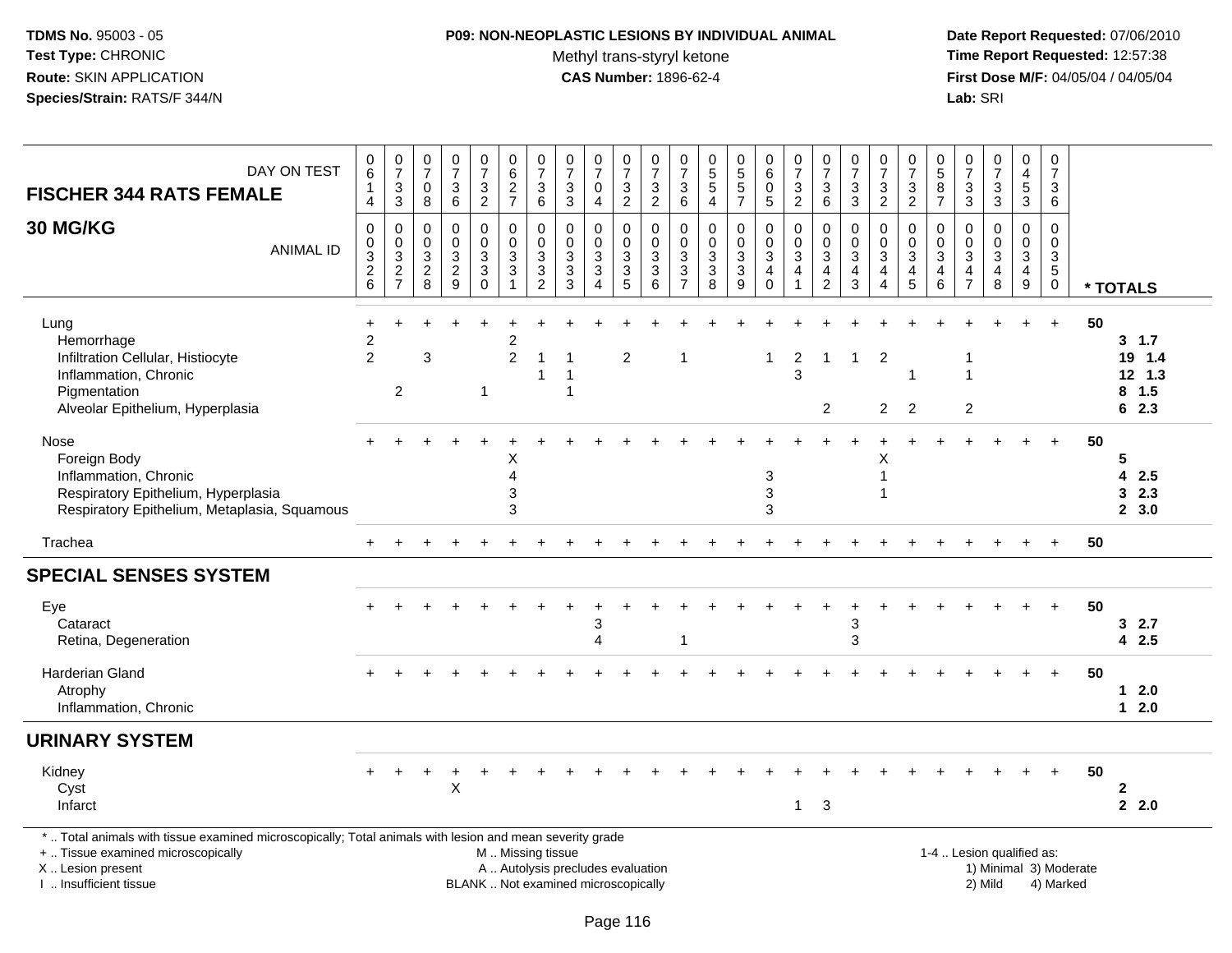### **P09: NON-NEOPLASTIC LESIONS BY INDIVIDUAL ANIMAL**

Methyl trans-styryl ketone<br>CAS Number: 1896-62-4

 **Date Report Requested:** 07/06/2010 **Time Report Requested:** 12:57:38 **First Dose M/F:** 04/05/04 / 04/05/04<br>**Lab:** SRI **Lab:** SRI

| DAY ON TEST<br><b>FISCHER 344 RATS FEMALE</b>                                                                                                             | $6\phantom{.}6$                                | 0<br>$\overline{ }$<br>$\ensuremath{\mathsf{3}}$<br>3             | 0<br>0<br>8                        | $\mathbf 0$<br>$\rightarrow$<br>$\sqrt{3}$<br>6 | 0<br>$\overline{ }$<br>$\mathbf{3}$<br>$\overline{a}$ | 0<br>$\,6\,$<br>$\overline{c}$<br>$\overline{ }$ | $\rightarrow$<br>$\mathbf{3}$<br>6                   | $\overline{ }$<br>3<br>$\mathbf{3}$  | 0<br>0                      | $\mathbf{0}$<br>$\overline{ }$<br>$\mathbf{3}$<br>$\overline{2}$ | 0<br>$\overline{z}$<br>$\mathbf{3}$<br>$\overline{2}$ | 0<br>$\overline{ }$<br>3<br>6                               | 0<br>$\sqrt{5}$<br>5<br>4                          | $\begin{array}{c} 0 \\ 5 \end{array}$<br>$\overline{5}$<br>$\overline{ }$ | $\mathbf{0}$<br>6<br>$\mathbf 0$<br>5  | $\mathbf{0}$<br>$\overline{ }$<br>$\mathbf{3}$<br>$\overline{2}$ | 0<br>$\overline{ }$<br>3<br>6                         | 0<br>$\overline{7}$<br>$\sqrt{3}$<br>3                | $\mathbf 0$<br>$\overline{ }$<br>3<br>$\overline{2}$ | $\frac{0}{7}$<br>$\sqrt{3}$<br>$\overline{c}$               | $\frac{0}{5}$<br>$\bf 8$<br>$\rightarrow$             | 0<br>$\rightarrow$<br>3<br>3                        | $\frac{0}{7}$<br>$\sqrt{3}$<br>3       | 0<br>4<br>5<br>$\mathbf{3}$   | $\overline{ }$<br>3<br>6 |                                             |
|-----------------------------------------------------------------------------------------------------------------------------------------------------------|------------------------------------------------|-------------------------------------------------------------------|------------------------------------|-------------------------------------------------|-------------------------------------------------------|--------------------------------------------------|------------------------------------------------------|--------------------------------------|-----------------------------|------------------------------------------------------------------|-------------------------------------------------------|-------------------------------------------------------------|----------------------------------------------------|---------------------------------------------------------------------------|----------------------------------------|------------------------------------------------------------------|-------------------------------------------------------|-------------------------------------------------------|------------------------------------------------------|-------------------------------------------------------------|-------------------------------------------------------|-----------------------------------------------------|----------------------------------------|-------------------------------|--------------------------|---------------------------------------------|
| <b>30 MG/KG</b><br><b>ANIMAL ID</b>                                                                                                                       | $\pmb{0}$<br>$\sqrt{3}$<br>$\overline{c}$<br>6 | 0<br>$\pmb{0}$<br>$\mathbf 3$<br>$\overline{c}$<br>$\overline{ }$ | 0<br>0<br>3<br>$\overline{c}$<br>8 | 0<br>$\pmb{0}$<br>$\sqrt{3}$<br>$\sqrt{2}$<br>9 | 0<br>0<br>3<br>3                                      | 0<br>$\pmb{0}$<br>$\ensuremath{\mathsf{3}}$<br>3 | $\pmb{0}$<br>$\mathbf 3$<br>$\mathbf{3}$<br>$\Omega$ | $\mathbf 0$<br>3<br>$\mathsf 3$<br>3 | 0<br>0<br>3<br>$\mathbf{3}$ | 0<br>$\pmb{0}$<br>$\sqrt{3}$<br>$\mathbf{3}$<br>5                | 0<br>$\pmb{0}$<br>$\mathbf{3}$<br>$\mathbf{3}$<br>6   | 0<br>$\pmb{0}$<br>$\sqrt{3}$<br>$\sqrt{3}$<br>$\rightarrow$ | 0<br>$\mathbf 0$<br>$\sqrt{3}$<br>$\mathbf 3$<br>8 | 0<br>0<br>$\frac{3}{3}$<br>9                                              | 0<br>0<br>3<br>$\overline{\mathbf{4}}$ | 0<br>$\pmb{0}$<br>$\sqrt{3}$<br>$\overline{4}$                   | 0<br>$\pmb{0}$<br>$\mathbf{3}$<br>4<br>$\overline{2}$ | 0<br>$\pmb{0}$<br>$\mathbf{3}$<br>$\overline{4}$<br>3 | $\overline{0}$<br>$\mathbf 0$<br>3<br>4<br>4         | 0<br>$\boldsymbol{0}$<br>$\mathbf 3$<br>$\overline{4}$<br>5 | 0<br>$\pmb{0}$<br>$\ensuremath{\mathsf{3}}$<br>4<br>6 | 0<br>$\pmb{0}$<br>$\sqrt{3}$<br>4<br>$\overline{ }$ | 0<br>$\pmb{0}$<br>$\sqrt{3}$<br>4<br>8 | 0<br>$\pmb{0}$<br>3<br>4<br>9 | 0<br>3<br>5              | * TOTALS                                    |
| Inflammation, Chronic<br>Nephropathy<br>Renal Tubule, Accumulation, Hyaline Droplet<br>Renal Tubule, Pigmentation<br>Transitional Epithelium, Hyperplasia | 3<br>2                                         | $\overline{2}$                                                    |                                    | 2<br>$\mathbf{3}$                               | $\mathcal{P}$                                         |                                                  | $\mathcal{P}$                                        |                                      | 3                           | $\mathcal{R}$                                                    |                                                       |                                                             |                                                    |                                                                           |                                        |                                                                  | 2<br>3                                                |                                                       |                                                      | 2<br>$\mathcal{R}$                                          | 3                                                     | $\mathcal{P}$                                       | $\overline{2}$<br>3                    |                               |                          | 62.2<br>43 1.8<br>3, 3.0<br>$2^{2}$<br>13.0 |
| <b>Urinary Bladder</b>                                                                                                                                    |                                                |                                                                   |                                    |                                                 |                                                       |                                                  |                                                      |                                      |                             |                                                                  |                                                       |                                                             |                                                    |                                                                           |                                        |                                                                  |                                                       |                                                       |                                                      |                                                             |                                                       |                                                     |                                        |                               |                          | 49                                          |

\* .. Total animals with tissue examined microscopically; Total animals with lesion and mean severity grade

+ .. Tissue examined microscopically

X .. Lesion present

I .. Insufficient tissue

 M .. Missing tissueA .. Autolysis precludes evaluation

1-4 .. Lesion qualified as:<br>1) Minimal 3) Moderate BLANK .. Not examined microscopically 2) Mild 4) Marked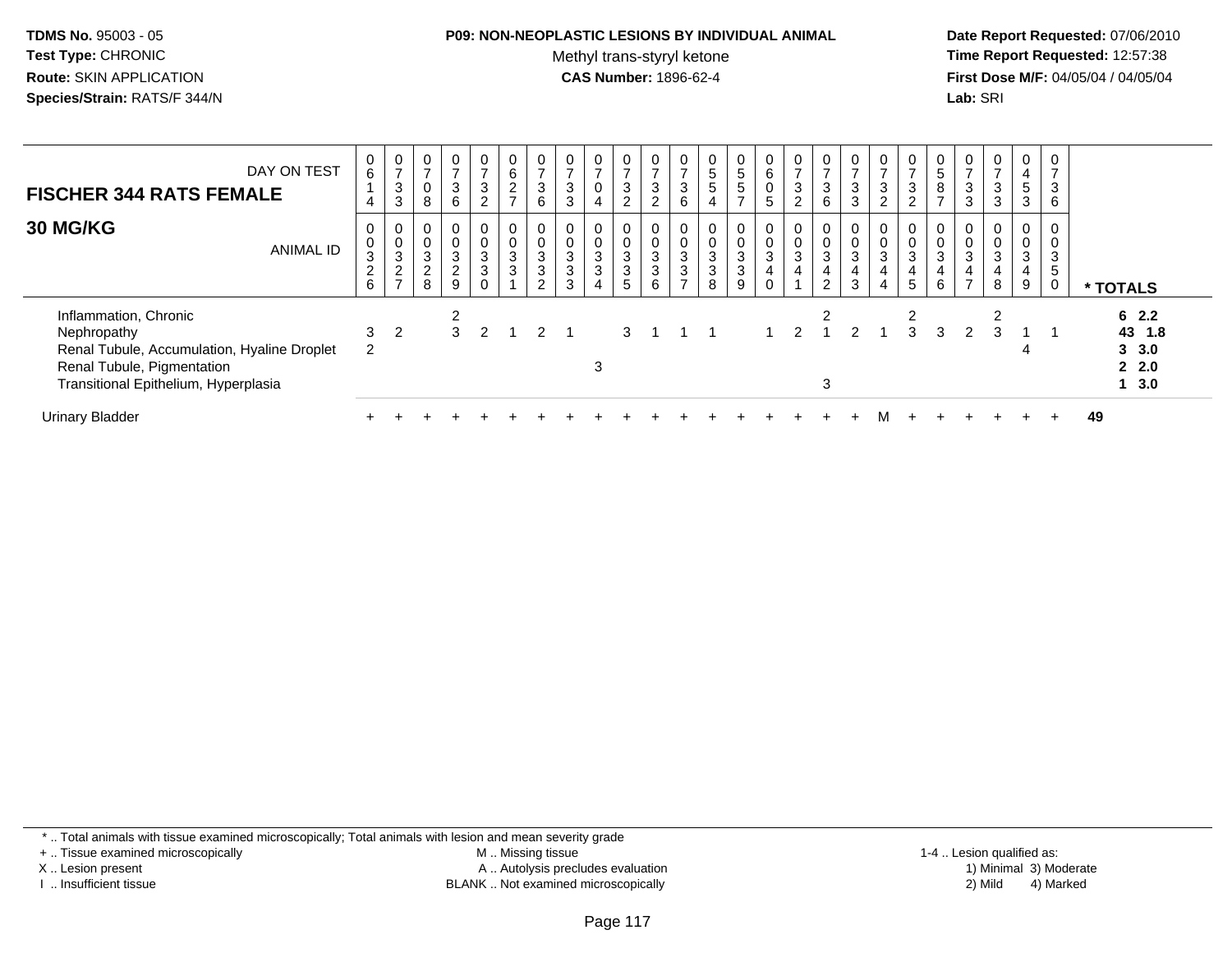### **P09: NON-NEOPLASTIC LESIONS BY INDIVIDUAL ANIMAL**Methyl trans-styryl ketone<br>CAS Number: 1896-62-4

 **Date Report Requested:** 07/06/2010 **Time Report Requested:** 12:57:38 **First Dose M/F:** 04/05/04 / 04/05/04 Lab: SRI **Lab:** SRI

| <b>FISCHER 344 RATS FEMALE</b>                                                                          | DAY ON TEST      | $\frac{0}{7}$<br>$\frac{2}{9}$                        | $\begin{array}{c} 0 \\ 5 \end{array}$<br>$\boldsymbol{9}$<br>$\mathfrak{Z}$ | $\frac{0}{7}$<br>3<br>$6\phantom{1}$                            | $\begin{array}{c} 0 \\ 7 \end{array}$<br>$\mathbf 3$<br>$\,6\,$          | $\begin{smallmatrix} 0\\5 \end{smallmatrix}$<br>$\mathbf{3}$<br>$\overline{7}$ | $\begin{array}{c} 0 \\ 6 \end{array}$<br>$\mathbf{1}$<br>3 | $\frac{0}{7}$<br>$\overline{c}$<br>$9\,$                | 0<br>$\overline{7}$<br>$\mathbf{1}$<br>$\,6\,$          | $\begin{smallmatrix}0\\4\end{smallmatrix}$<br>$\overline{7}$<br>$\mathbf 0$ | $\frac{0}{7}$<br>$\boldsymbol{2}$<br>$\boldsymbol{9}$   | $\frac{0}{7}$<br>$\mathbf{1}$<br>8                  | $_{6}^{\rm 0}$<br>$\sqrt{3}$<br>$\overline{2}$         | $\mathbf 0$<br>$\,6\,$<br>$\boldsymbol{7}$<br>$\overline{7}$ | $\frac{0}{7}$<br>$\ensuremath{\mathsf{3}}$<br>$6\phantom{a}$ | $\mathbf 0$<br>$\overline{4}$<br>$\boldsymbol{9}$<br>$\mathbf{3}$ | $\frac{0}{7}$<br>$\mathbf 3$<br>$\mathbf{3}$ | $\frac{0}{7}$<br>0<br>$\overline{1}$                                    | $\begin{array}{c} 0 \\ 5 \end{array}$<br>9<br>$\mathbf 0$ | $_0^0$<br>$\mathbf{1}$<br>$\overline{7}$ | $\frac{0}{7}$<br>$\mathbf{3}$<br>$\overline{2}$ | $\begin{array}{c} 0 \\ 7 \end{array}$<br>$\ensuremath{\mathsf{3}}$<br>3 | $\begin{array}{c} 0 \\ 6 \end{array}$<br>$\begin{array}{c} 3 \\ 6 \end{array}$ | $\frac{0}{7}$<br>$\overline{2}$<br>$\overline{9}$                         | $\frac{0}{7}$<br>3<br>3                             | $\begin{smallmatrix}0\\7\end{smallmatrix}$<br>$\overline{2}$<br>9 |                   |
|---------------------------------------------------------------------------------------------------------|------------------|-------------------------------------------------------|-----------------------------------------------------------------------------|-----------------------------------------------------------------|--------------------------------------------------------------------------|--------------------------------------------------------------------------------|------------------------------------------------------------|---------------------------------------------------------|---------------------------------------------------------|-----------------------------------------------------------------------------|---------------------------------------------------------|-----------------------------------------------------|--------------------------------------------------------|--------------------------------------------------------------|--------------------------------------------------------------|-------------------------------------------------------------------|----------------------------------------------|-------------------------------------------------------------------------|-----------------------------------------------------------|------------------------------------------|-------------------------------------------------|-------------------------------------------------------------------------|--------------------------------------------------------------------------------|---------------------------------------------------------------------------|-----------------------------------------------------|-------------------------------------------------------------------|-------------------|
| 90 MG/KG                                                                                                | <b>ANIMAL ID</b> | 0<br>$\begin{array}{c} 0 \\ 3 \\ 5 \end{array}$<br>-1 | 0<br>$\begin{array}{c} 0 \\ 3 \\ 5 \end{array}$<br>$\overline{c}$           | 0<br>$\begin{array}{c} 0 \\ 3 \\ 5 \end{array}$<br>$\mathbf{3}$ | $\pmb{0}$<br>$\pmb{0}$<br>$\overline{3}$<br>$\sqrt{5}$<br>$\overline{4}$ | 0<br>$\begin{array}{c} 0 \\ 3 \\ 5 \\ 5 \end{array}$                           | $\mathbf 0$<br>$\frac{0}{3}$<br>6                          | 0<br>$\pmb{0}$<br>$\overline{3}$<br>5<br>$\overline{7}$ | 0<br>0<br>$\ensuremath{\mathsf{3}}$<br>$\,$ 5 $\,$<br>8 | $\mathbf 0$<br>$_{3}^{\rm 0}$<br>$\sqrt{5}$<br>9                            | 0<br>$\mathbf 0$<br>$\overline{3}$<br>$\,6$<br>$\Omega$ | $\mathbf 0$<br>$\frac{0}{3}$<br>6<br>$\overline{1}$ | 0<br>$\mathbf 0$<br>$\mathsf 3$<br>6<br>$\overline{2}$ | $\pmb{0}$<br>$\pmb{0}$<br>$\overline{3}$<br>$\,6\,$<br>3     | 0<br>$\begin{matrix}0\\3\\6\end{matrix}$<br>$\overline{4}$   | $\mathbf{0}$<br>$\frac{0}{3}$<br>6<br>$\sqrt{5}$                  | $\mathbf 0$<br>$\frac{0}{3}$<br>$\,6$<br>6   | $\mathbf 0$<br>$\mathbf 0$<br>$\overline{3}$<br>$\,6$<br>$\overline{7}$ | $\mathbf 0$<br>$_3^{\rm 0}$<br>$\,6\,$<br>8               | 0<br>$_{3}^{\rm 0}$<br>6<br>9            | 0<br>$\frac{0}{3}$<br>7<br>$\mathbf 0$          | 0<br>$\frac{0}{3}$                                                      | 0<br>$\mathbf 0$<br>$\frac{3}{7}$<br>$\sqrt{2}$                                | $\mathbf 0$<br>$\begin{array}{c} 0 \\ 3 \\ 7 \end{array}$<br>$\mathbf{3}$ | 0<br>$\mathbf 0$<br>$\frac{3}{7}$<br>$\overline{4}$ | 0<br>$\mathbf 0$<br>$\frac{3}{7}$<br>$\sqrt{5}$                   | females<br>(cont) |
| <b>ALIMENTARY SYSTEM</b>                                                                                |                  |                                                       |                                                                             |                                                                 |                                                                          |                                                                                |                                                            |                                                         |                                                         |                                                                             |                                                         |                                                     |                                                        |                                                              |                                                              |                                                                   |                                              |                                                                         |                                                           |                                          |                                                 |                                                                         |                                                                                |                                                                           |                                                     |                                                                   |                   |
| Esophagus                                                                                               |                  |                                                       |                                                                             |                                                                 |                                                                          |                                                                                |                                                            |                                                         |                                                         |                                                                             |                                                         |                                                     |                                                        |                                                              |                                                              |                                                                   |                                              |                                                                         |                                                           |                                          |                                                 |                                                                         |                                                                                |                                                                           |                                                     | $\ddot{+}$                                                        |                   |
| Intestine Large, Cecum<br>Edema                                                                         |                  |                                                       |                                                                             |                                                                 |                                                                          |                                                                                |                                                            |                                                         |                                                         |                                                                             |                                                         |                                                     |                                                        |                                                              |                                                              |                                                                   |                                              |                                                                         |                                                           |                                          |                                                 |                                                                         |                                                                                |                                                                           |                                                     | $\ddot{}$                                                         |                   |
| Intestine Large, Colon                                                                                  |                  |                                                       |                                                                             |                                                                 |                                                                          |                                                                                |                                                            |                                                         |                                                         |                                                                             |                                                         |                                                     |                                                        |                                                              |                                                              |                                                                   |                                              |                                                                         |                                                           |                                          |                                                 |                                                                         |                                                                                |                                                                           |                                                     | $\ddot{+}$                                                        |                   |
| Intestine Large, Rectum                                                                                 |                  |                                                       |                                                                             |                                                                 |                                                                          |                                                                                |                                                            |                                                         |                                                         |                                                                             |                                                         |                                                     |                                                        |                                                              |                                                              |                                                                   |                                              |                                                                         |                                                           |                                          |                                                 |                                                                         |                                                                                |                                                                           |                                                     | $\pm$                                                             |                   |
| Intestine Small, Duodenum<br>Epithelium, Hyperplasia                                                    |                  |                                                       |                                                                             |                                                                 |                                                                          |                                                                                |                                                            |                                                         |                                                         |                                                                             |                                                         |                                                     | $\overline{2}$                                         |                                                              |                                                              |                                                                   |                                              |                                                                         |                                                           |                                          |                                                 |                                                                         |                                                                                |                                                                           |                                                     | $\ddot{}$                                                         |                   |
| Intestine Small, Ileum                                                                                  |                  | $+$                                                   |                                                                             |                                                                 |                                                                          |                                                                                |                                                            |                                                         |                                                         |                                                                             |                                                         |                                                     |                                                        |                                                              |                                                              |                                                                   |                                              |                                                                         |                                                           | м                                        |                                                 |                                                                         |                                                                                |                                                                           | $\div$                                              | $+$                                                               |                   |
| Intestine Small, Jejunum                                                                                |                  |                                                       |                                                                             |                                                                 |                                                                          |                                                                                |                                                            |                                                         |                                                         |                                                                             |                                                         |                                                     |                                                        |                                                              |                                                              |                                                                   |                                              |                                                                         |                                                           |                                          |                                                 |                                                                         |                                                                                |                                                                           |                                                     | $\ddot{}$                                                         |                   |
| Liver<br>Angiectasis<br><b>Basophilic Focus</b>                                                         |                  | $+$<br>X                                              | $\ddot{}$<br>$\overline{2}$<br>$\mathsf{X}$                                 |                                                                 | $X$ $X$ $X$                                                              |                                                                                |                                                            | $X$ $X$                                                 |                                                         |                                                                             | X                                                       |                                                     | $\times$                                               | $X$ $X$                                                      |                                                              |                                                                   | $\boldsymbol{\mathsf{X}}$                    |                                                                         |                                                           |                                          | $\mathsf{X}$                                    | $\mathsf{X}$                                                            |                                                                                | $\mathsf{X}$                                                              | X X                                                 |                                                                   |                   |
| Clear Cell Focus<br>Cyst                                                                                |                  |                                                       |                                                                             |                                                                 |                                                                          |                                                                                |                                                            |                                                         |                                                         |                                                                             | $\mathsf{X}$                                            |                                                     |                                                        |                                                              |                                                              |                                                                   |                                              |                                                                         |                                                           |                                          | $\times$                                        | X                                                                       |                                                                                | $\mathsf{X}$                                                              | $\boldsymbol{\mathsf{X}}$                           |                                                                   |                   |
| Eosinophilic Focus<br>Hepatodiaphragmatic Nodule<br>Infiltration Cellular, Mixed Cell<br>Mineralization |                  | $\mathsf X$                                           |                                                                             | X                                                               |                                                                          |                                                                                |                                                            |                                                         | X<br>$\mathsf{X}$                                       |                                                                             | $\mathsf X$                                             |                                                     |                                                        |                                                              |                                                              |                                                                   | $\overline{1}$                               |                                                                         | $X$ $X$                                                   |                                          | $\mathbf 1$                                     | $\mathsf X$                                                             |                                                                                |                                                                           |                                                     | X                                                                 |                   |
| Mixed Cell Focus<br>Necrosis, Focal<br>Bile Duct, Hyperplasia                                           |                  |                                                       | $\boldsymbol{\mathsf{X}}$                                                   |                                                                 |                                                                          |                                                                                |                                                            | $\mathbf{1}$                                            | $\boldsymbol{\mathsf{X}}$                               |                                                                             |                                                         |                                                     |                                                        |                                                              | $\mathsf X$                                                  |                                                                   |                                              |                                                                         |                                                           |                                          |                                                 |                                                                         | $\overline{2}$<br>3                                                            |                                                                           | $\boldsymbol{\mathsf{X}}$                           |                                                                   |                   |

\* .. Total animals with tissue examined microscopically; Total animals with lesion and mean severity grade

+ .. Tissue examined microscopically

X .. Lesion present

I .. Insufficient tissue

M .. Missing tissue

A .. Autolysis precludes evaluation

BLANK .. Not examined microscopically 2) Mild 4) Marked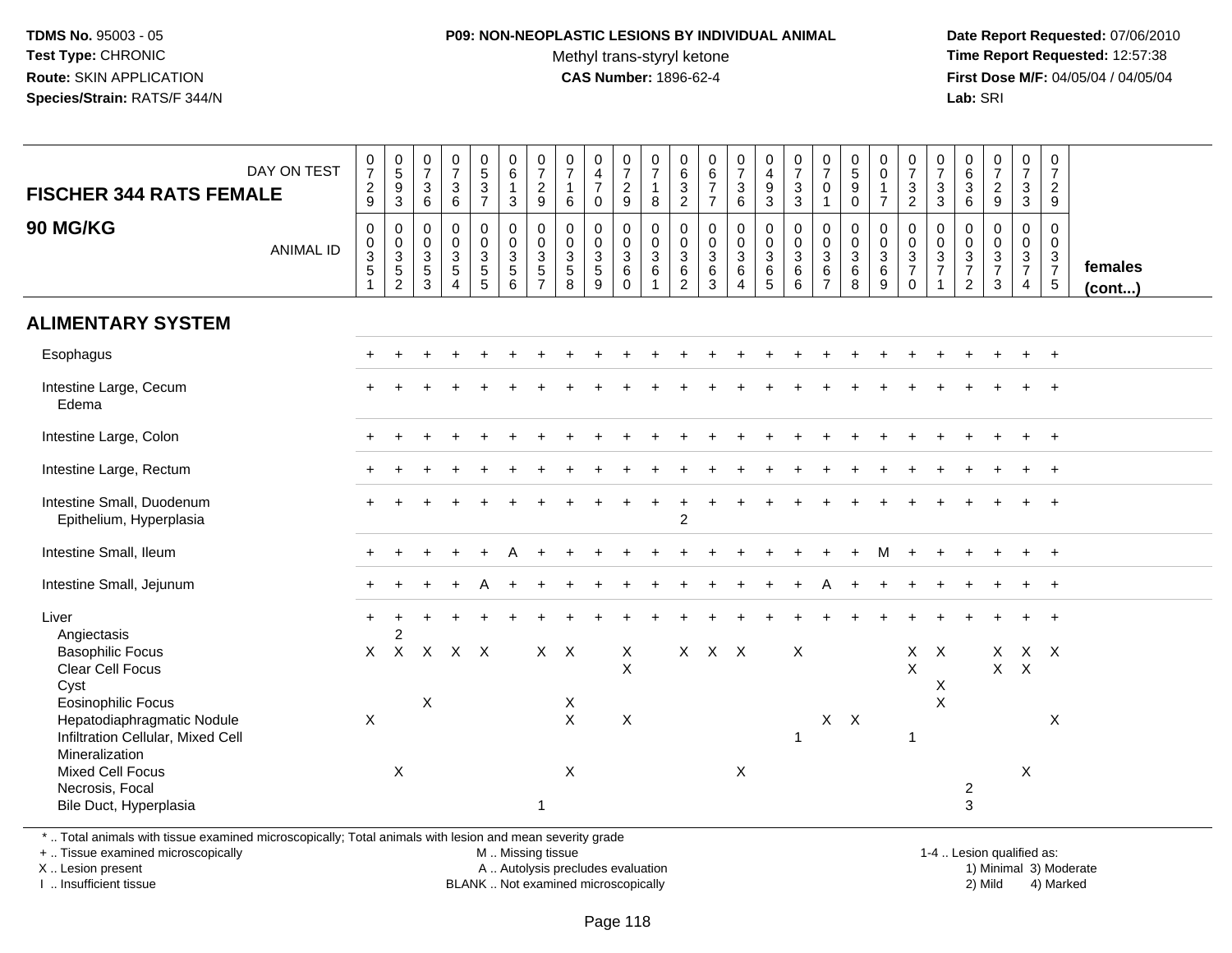## **P09: NON-NEOPLASTIC LESIONS BY INDIVIDUAL ANIMAL**Methyl trans-styryl ketone<br>CAS Number: 1896-62-4

 **Date Report Requested:** 07/06/2010 **Time Report Requested:** 12:57:38 **First Dose M/F:** 04/05/04 / 04/05/04<br>Lab: SRI **Lab:** SRI

| <b>FISCHER 344 RATS FEMALE</b>                                                                                                                                      | DAY ON TEST      | $\begin{smallmatrix}0\\7\end{smallmatrix}$<br>$\frac{2}{9}$ | $\begin{array}{c} 0 \\ 5 \\ 3 \end{array}$           | 0<br>$\overline{7}$<br>3<br>6             | $\mathbf 0$<br>$\overline{7}$<br>3<br>$\,6\,$                           | $\begin{array}{c} 0 \\ 5 \end{array}$<br>$\overline{3}$<br>$\overline{7}$ | $\begin{array}{c} 0 \\ 6 \end{array}$<br>$\mathbf 1$<br>$\mathbf{3}$ | $\frac{0}{7}$<br>$\sqrt{2}$<br>$9\,$                          | $\mathbf 0$<br>$\overline{7}$<br>$\overline{1}$<br>6                         | $\mathbf 0$<br>$\overline{4}$<br>$\overline{7}$<br>$\mathbf 0$             | $\,0\,$<br>$\overline{7}$<br>$\sqrt{2}$<br>$\boldsymbol{9}$ | 0<br>$\overline{7}$<br>1<br>8                 | 0<br>$\overline{6}$<br>$\overline{3}$<br>$\overline{c}$        | $\begin{array}{c} 0 \\ 6 \\ 7 \end{array}$<br>$\overline{7}$ | $\begin{array}{c} 0 \\ 7 \end{array}$<br>$\ensuremath{\mathsf{3}}$<br>$\,6\,$               | $\begin{smallmatrix}0\\4\end{smallmatrix}$<br>$\frac{9}{3}$                            | $\frac{0}{7}$<br>$\frac{3}{3}$                                   | 0<br>$\overline{7}$<br>0<br>1                | $\begin{array}{c} 0 \\ 5 \end{array}$<br>$\overline{9}$<br>$\mathbf 0$ | $_0^0$<br>1<br>$\overline{7}$  | $\frac{0}{7}$<br>$\frac{3}{2}$                                        | $\frac{0}{7}$<br>$_3^3$                                                    | 0<br>6<br>$\sqrt{3}$<br>$\,6\,$                        | $\frac{0}{7}$<br>$\sqrt{2}$<br>9                                     | $\frac{0}{7}$<br>$\ensuremath{\mathsf{3}}$<br>$\mathbf{3}$          | $\frac{0}{7}$<br>$\overline{2}$<br>9                                              |                         |
|---------------------------------------------------------------------------------------------------------------------------------------------------------------------|------------------|-------------------------------------------------------------|------------------------------------------------------|-------------------------------------------|-------------------------------------------------------------------------|---------------------------------------------------------------------------|----------------------------------------------------------------------|---------------------------------------------------------------|------------------------------------------------------------------------------|----------------------------------------------------------------------------|-------------------------------------------------------------|-----------------------------------------------|----------------------------------------------------------------|--------------------------------------------------------------|---------------------------------------------------------------------------------------------|----------------------------------------------------------------------------------------|------------------------------------------------------------------|----------------------------------------------|------------------------------------------------------------------------|--------------------------------|-----------------------------------------------------------------------|----------------------------------------------------------------------------|--------------------------------------------------------|----------------------------------------------------------------------|---------------------------------------------------------------------|-----------------------------------------------------------------------------------|-------------------------|
| <b>90 MG/KG</b>                                                                                                                                                     | <b>ANIMAL ID</b> | 0<br>0<br>3<br>5                                            | 0<br>$\begin{array}{c} 0 \\ 3 \\ 5 \\ 2 \end{array}$ | 0<br>$\mathbf 0$<br>3<br>$\,$ 5 $\,$<br>3 | $\mathbf 0$<br>$\mathbf 0$<br>3<br>$\sqrt{5}$<br>$\boldsymbol{\Lambda}$ | 0<br>$\mathbf 0$<br>$\sqrt{3}$<br>5<br>5                                  | 0<br>$\mathbf 0$<br>$\sqrt{3}$<br>$5\phantom{.0}$<br>6               | 0<br>$\pmb{0}$<br>$\sqrt{3}$<br>$\mathbf 5$<br>$\overline{7}$ | 0<br>0<br>$\ensuremath{\mathsf{3}}$<br>$\begin{array}{c} 5 \\ 8 \end{array}$ | $\mathbf 0$<br>$\mathbf 0$<br>$\ensuremath{\mathsf{3}}$<br>$\sqrt{5}$<br>9 | 0<br>0<br>$\ensuremath{\mathsf{3}}$<br>$\,6\,$<br>$\Omega$  | 0<br>0<br>$\ensuremath{\mathsf{3}}$<br>6<br>1 | 0<br>$\mathbf 0$<br>$\ensuremath{\mathsf{3}}$<br>$\frac{6}{2}$ | 0<br>0<br>$\ensuremath{\mathsf{3}}$<br>$^6_3$                | 0<br>$\mathsf{O}\xspace$<br>$\ensuremath{\mathsf{3}}$<br>$\,6\,$<br>$\overline{\mathbf{4}}$ | 0<br>$\mathbf 0$<br>$\ensuremath{\mathsf{3}}$<br>$\begin{array}{c} 6 \\ 5 \end{array}$ | 0<br>$\mathsf{O}\xspace$<br>$\mathbf{3}$<br>$6\phantom{1}6$<br>6 | 0<br>$\mathbf 0$<br>3<br>6<br>$\overline{7}$ | $\mathbf 0$<br>$\mathbf 0$<br>$\ensuremath{\mathsf{3}}$<br>$^6_8$      | 0<br>0<br>$\sqrt{3}$<br>6<br>9 | 0<br>$\mathsf{O}$<br>$\ensuremath{\mathsf{3}}$<br>$\overline{7}$<br>0 | $\mathbf 0$<br>$\mathbf 0$<br>$\sqrt{3}$<br>$\overline{7}$<br>$\mathbf{1}$ | 0<br>$\Omega$<br>3<br>$\overline{7}$<br>$\overline{2}$ | 0<br>$\mathbf 0$<br>$\ensuremath{\mathsf{3}}$<br>$\overline{7}$<br>3 | 0<br>$\mathbf 0$<br>$\mathbf 3$<br>$\overline{7}$<br>$\overline{4}$ | 0<br>$\mathbf 0$<br>$\ensuremath{\mathsf{3}}$<br>$\overline{7}$<br>$\overline{5}$ | females<br>$($ cont $)$ |
| Centrilobular, Necrosis<br>Hepatocyte, Hyperplasia, Focal<br>Hepatocyte, Vacuolization Cytoplasmic<br>Kupffer Cell, Hyperplasia                                     |                  |                                                             |                                                      | $\sqrt{2}$                                |                                                                         |                                                                           |                                                                      |                                                               |                                                                              |                                                                            |                                                             | 3                                             |                                                                |                                                              |                                                                                             |                                                                                        |                                                                  |                                              |                                                                        |                                |                                                                       | $\overline{2}$                                                             | -1<br>3                                                |                                                                      |                                                                     |                                                                                   |                         |
| Mesentery<br>Accessory Spleen<br>Fat, Necrosis                                                                                                                      |                  |                                                             |                                                      | $+$                                       | $\overline{+}$<br>3                                                     |                                                                           |                                                                      | $\boldsymbol{\mathsf{X}}$                                     | 3                                                                            |                                                                            | 1.                                                          | -4                                            |                                                                |                                                              | 3                                                                                           | $\overline{2}$                                                                         |                                                                  |                                              |                                                                        |                                | $+$<br>$\overline{2}$                                                 |                                                                            |                                                        |                                                                      | $\ddot{}$<br>3                                                      |                                                                                   |                         |
| Pancreas<br>Atrophy<br>Cyst<br>Acinus, Cytoplasmic Alteration                                                                                                       |                  |                                                             |                                                      |                                           |                                                                         | X X X X                                                                   |                                                                      |                                                               | 3<br>$\pmb{\times}$                                                          |                                                                            | X                                                           |                                               | $\overline{4}$                                                 | X                                                            | 2                                                                                           | $X$ $X$ $X$                                                                            | 3                                                                |                                              | X                                                                      |                                | X                                                                     |                                                                            |                                                        | X                                                                    |                                                                     | -1                                                                                |                         |
| Salivary Glands<br>Atrophy                                                                                                                                          |                  |                                                             |                                                      |                                           |                                                                         |                                                                           |                                                                      |                                                               |                                                                              |                                                                            |                                                             |                                               |                                                                |                                                              |                                                                                             |                                                                                        |                                                                  |                                              |                                                                        |                                |                                                                       |                                                                            |                                                        |                                                                      |                                                                     | $+$                                                                               |                         |
| Stomach, Forestomach<br>Edema<br>Perforation<br>Ulcer<br>Epithelium, Hyperplasia                                                                                    |                  |                                                             |                                                      |                                           |                                                                         |                                                                           |                                                                      |                                                               |                                                                              |                                                                            |                                                             |                                               | 3<br>3                                                         |                                                              |                                                                                             | 3<br>3                                                                                 |                                                                  |                                              |                                                                        |                                |                                                                       |                                                                            | 4<br>$\overline{c}$                                    |                                                                      |                                                                     | $\ddot{}$                                                                         |                         |
| Stomach, Glandular<br>Edema<br>Erosion<br>Ulcer                                                                                                                     |                  |                                                             |                                                      |                                           |                                                                         |                                                                           | $\overline{2}$                                                       |                                                               |                                                                              |                                                                            |                                                             |                                               |                                                                |                                                              |                                                                                             | $\overline{1}$                                                                         |                                                                  |                                              |                                                                        |                                |                                                                       |                                                                            | $\overline{1}$                                         |                                                                      |                                                                     |                                                                                   |                         |
| Tongue<br>Epithelium, Hyperplasia                                                                                                                                   |                  |                                                             |                                                      |                                           |                                                                         |                                                                           |                                                                      |                                                               |                                                                              |                                                                            |                                                             |                                               |                                                                |                                                              |                                                                                             |                                                                                        |                                                                  | $\ddot{}$<br>$\overline{2}$                  |                                                                        |                                | $+$                                                                   |                                                                            |                                                        |                                                                      |                                                                     |                                                                                   |                         |
| *  Total animals with tissue examined microscopically; Total animals with lesion and mean severity grade<br>+  Tissue examined microscopically<br>X  Lesion present |                  |                                                             |                                                      |                                           |                                                                         |                                                                           | M  Missing tissue                                                    |                                                               | A  Autolysis precludes evaluation                                            |                                                                            |                                                             |                                               |                                                                |                                                              |                                                                                             |                                                                                        |                                                                  |                                              |                                                                        |                                |                                                                       |                                                                            |                                                        |                                                                      | 1-4  Lesion qualified as:                                           | 1) Minimal 3) Moderate                                                            |                         |

I .. Insufficient tissue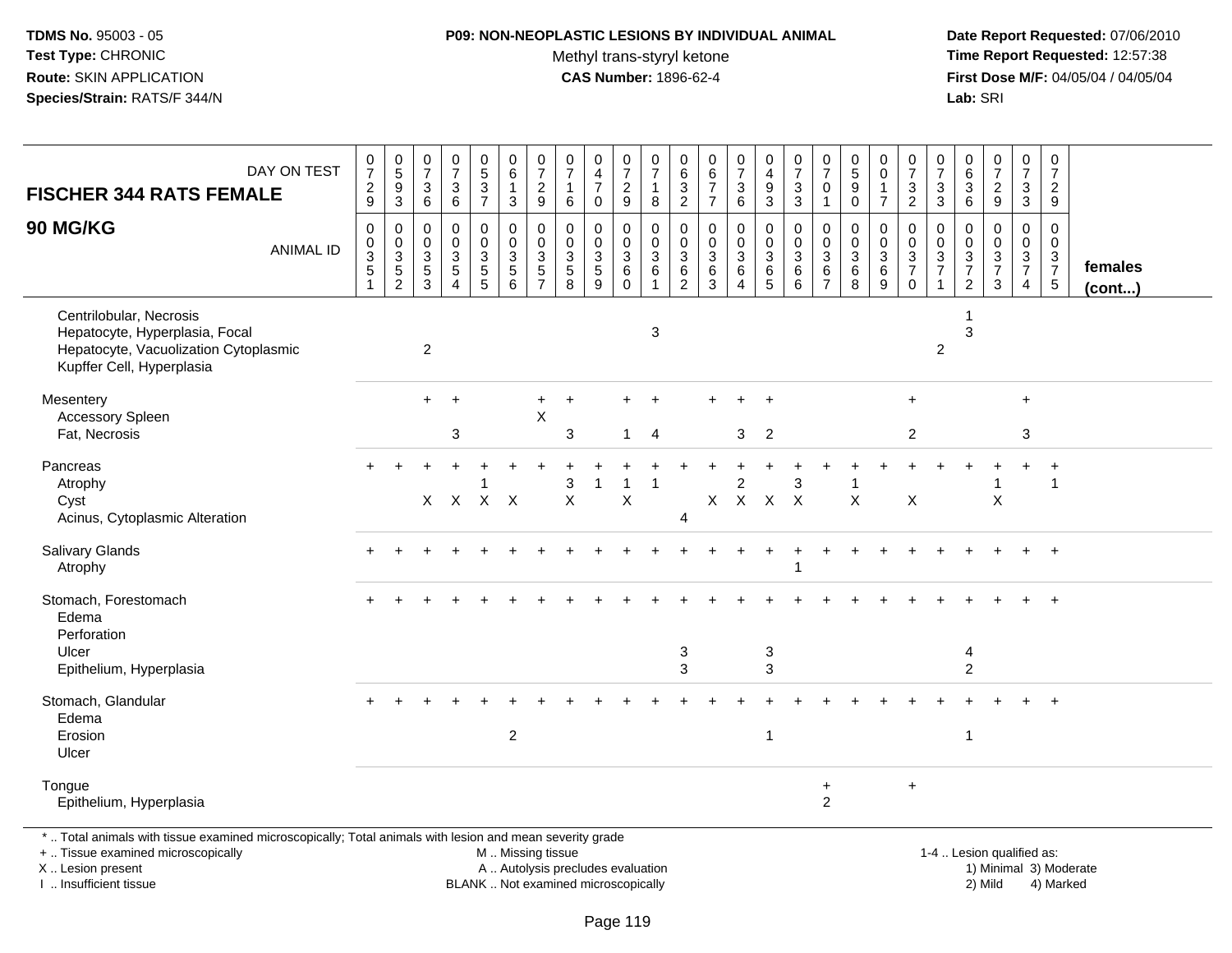## **P09: NON-NEOPLASTIC LESIONS BY INDIVIDUAL ANIMAL**

Methyl trans-styryl ketone<br>CAS Number: 1896-62-4

 **Date Report Requested:** 07/06/2010 **Time Report Requested:** 12:57:38 **First Dose M/F:** 04/05/04 / 04/05/04<br>**Lab:** SRI **Lab:** SRI

| DAY ON TEST<br><b>FISCHER 344 RATS FEMALE</b>                                                                                                                                                                                   | $\frac{0}{7}$<br>$\frac{2}{9}$                          | 0<br>5<br>9<br>3                                                          | $\frac{0}{7}$<br>$\sqrt{3}$<br>$6\phantom{a}$                | $\frac{0}{7}$<br>$\mathbf 3$<br>$\,6\,$                      | $\begin{array}{c} 0 \\ 5 \\ 3 \end{array}$<br>$\overline{7}$ | $\begin{matrix} 0 \\ 6 \end{matrix}$<br>$\mathbf{1}$<br>$\mathsf 3$ | $\frac{0}{7}$<br>$\overline{c}$<br>9                                       | $\frac{0}{7}$<br>$\mathbf{1}$<br>6   | $\begin{array}{c} 0 \\ 4 \\ 7 \end{array}$<br>$\mathbf 0$ | $\frac{0}{7}$<br>$\boldsymbol{2}$<br>$\boldsymbol{9}$ | $\frac{0}{7}$<br>$\mathbf{1}$<br>$\boldsymbol{8}$       | 0<br>$\,6$<br>$\overline{3}$<br>$\overline{2}$                      | $\begin{array}{c} 0 \\ 6 \\ 7 \end{array}$<br>$\overline{7}$ | $\frac{0}{7}$<br>$\frac{3}{6}$                                             | 0<br>$\frac{4}{9}$<br>$\overline{3}$                     | $\frac{0}{7}$<br>$\frac{3}{3}$             | $\frac{0}{7}$<br>$\mathbf 0$<br>$\mathbf{1}$                        | $\begin{array}{c} 0 \\ 5 \\ 9 \end{array}$<br>$\pmb{0}$ | $\begin{smallmatrix}0\0\0\end{smallmatrix}$<br>$\mathbf{1}$<br>$\overline{7}$ | $\frac{0}{7}$<br>$\frac{3}{2}$                                 | $\frac{0}{7}$<br>$\frac{3}{3}$            | $\begin{array}{c} 0 \\ 6 \end{array}$<br>$\frac{3}{6}$                    | $\frac{0}{7}$<br>$\frac{2}{9}$                                            | $\frac{0}{7}$<br>$\mathbf{3}$<br>$\mathbf{3}$          | 0<br>$\overline{7}$<br>$\overline{a}$<br>$9\,$ |                         |
|---------------------------------------------------------------------------------------------------------------------------------------------------------------------------------------------------------------------------------|---------------------------------------------------------|---------------------------------------------------------------------------|--------------------------------------------------------------|--------------------------------------------------------------|--------------------------------------------------------------|---------------------------------------------------------------------|----------------------------------------------------------------------------|--------------------------------------|-----------------------------------------------------------|-------------------------------------------------------|---------------------------------------------------------|---------------------------------------------------------------------|--------------------------------------------------------------|----------------------------------------------------------------------------|----------------------------------------------------------|--------------------------------------------|---------------------------------------------------------------------|---------------------------------------------------------|-------------------------------------------------------------------------------|----------------------------------------------------------------|-------------------------------------------|---------------------------------------------------------------------------|---------------------------------------------------------------------------|--------------------------------------------------------|------------------------------------------------|-------------------------|
| 90 MG/KG<br><b>ANIMAL ID</b>                                                                                                                                                                                                    | $\pmb{0}$<br>$\begin{array}{c} 0 \\ 3 \\ 5 \end{array}$ | $\pmb{0}$<br>$\begin{array}{c} 0 \\ 3 \\ 5 \end{array}$<br>$\overline{2}$ | $\pmb{0}$<br>$\begin{array}{c} 0 \\ 3 \\ 5 \\ 3 \end{array}$ | $\pmb{0}$<br>$\,0\,$<br>$\sqrt{3}$<br>$\sqrt{5}$<br>$\Delta$ | 0<br>$\mathbf 0$<br>$\frac{3}{5}$                            | 0<br>0<br>0<br>5<br>6                                               | $\pmb{0}$<br>$\pmb{0}$<br>$\ensuremath{\mathsf{3}}$<br>5<br>$\overline{7}$ | 0<br>$\pmb{0}$<br>$\frac{3}{5}$<br>8 | $\pmb{0}$<br>$\frac{0}{3}$<br>9                           | 0<br>$\mathbf 0$<br>$\sqrt{3}$<br>$\,6\,$<br>$\Omega$ | $\pmb{0}$<br>$\frac{0}{3}$<br>$\,6\,$<br>$\overline{1}$ | $\pmb{0}$<br>$\pmb{0}$<br>$\mathbf{3}$<br>$\,6\,$<br>$\overline{2}$ | 0<br>$_{3}^{\rm 0}$<br>$6\phantom{a}$<br>3                   | $\pmb{0}$<br>$\begin{matrix}0\\3\\6\end{matrix}$<br>$\boldsymbol{\Lambda}$ | $\pmb{0}$<br>$\frac{0}{3}$<br>$\,6\,$<br>$5\phantom{.0}$ | $\pmb{0}$<br>$\frac{0}{3}$<br>$\,6\,$<br>6 | $\pmb{0}$<br>$\mathbf 0$<br>$\sqrt{3}$<br>$\,6\,$<br>$\overline{7}$ | $\pmb{0}$<br>$_3^{\rm 0}$<br>$6\phantom{a}$<br>8        | 0<br>$\mathsf{O}\xspace$<br>$\mathbf{3}$<br>$6\phantom{a}$<br>9               | $\begin{array}{c} 0 \\ 0 \\ 3 \\ 7 \end{array}$<br>$\mathbf 0$ | $\mathsf 0$<br>$\pmb{0}$<br>$\frac{3}{7}$ | $\pmb{0}$<br>$\begin{array}{c} 0 \\ 3 \\ 7 \end{array}$<br>$\overline{2}$ | $\mathbf 0$<br>$\begin{array}{c} 0 \\ 3 \\ 7 \end{array}$<br>$\mathbf{3}$ | $\pmb{0}$<br>$\mathsf{O}\xspace$<br>$\frac{3}{7}$<br>4 | 0<br>$\mathsf{O}\xspace$<br>$\frac{3}{7}$      | females<br>$($ cont $)$ |
| <b>CARDIOVASCULAR SYSTEM</b>                                                                                                                                                                                                    |                                                         |                                                                           |                                                              |                                                              |                                                              |                                                                     |                                                                            |                                      |                                                           |                                                       |                                                         |                                                                     |                                                              |                                                                            |                                                          |                                            |                                                                     |                                                         |                                                                               |                                                                |                                           |                                                                           |                                                                           |                                                        |                                                |                         |
| <b>Blood Vessel</b>                                                                                                                                                                                                             |                                                         |                                                                           |                                                              |                                                              |                                                              |                                                                     |                                                                            |                                      |                                                           |                                                       |                                                         |                                                                     |                                                              |                                                                            |                                                          |                                            |                                                                     |                                                         |                                                                               |                                                                |                                           |                                                                           |                                                                           |                                                        |                                                |                         |
| Heart<br>Cardiomyopathy<br>Thrombosis                                                                                                                                                                                           |                                                         | $\overline{1}$                                                            | $\overline{2}$                                               | 3                                                            | $\overline{1}$                                               |                                                                     | $\overline{1}$                                                             | $\overline{2}$                       |                                                           |                                                       |                                                         | $\overline{2}$                                                      |                                                              |                                                                            |                                                          | 3                                          | $\overline{2}$                                                      | 3                                                       |                                                                               | $\mathbf{1}$                                                   | $\mathbf{3}$                              |                                                                           | $\overline{2}$                                                            | $\overline{1}$                                         | $\div$<br>$\overline{2}$                       |                         |
| <b>ENDOCRINE SYSTEM</b>                                                                                                                                                                                                         |                                                         |                                                                           |                                                              |                                                              |                                                              |                                                                     |                                                                            |                                      |                                                           |                                                       |                                                         |                                                                     |                                                              |                                                                            |                                                          |                                            |                                                                     |                                                         |                                                                               |                                                                |                                           |                                                                           |                                                                           |                                                        |                                                |                         |
| <b>Adrenal Cortex</b><br><b>Accessory Adrenal Cortical Nodule</b><br>Degeneration, Fatty<br>Hyperplasia, Focal                                                                                                                  |                                                         | X                                                                         | X                                                            | $\sf X$                                                      |                                                              | $\mathsf{X}$                                                        | $\mathsf{X}$<br>$\overline{c}$                                             | 3                                    | X                                                         |                                                       |                                                         |                                                                     |                                                              | X<br>$\overline{2}$                                                        |                                                          |                                            |                                                                     | X<br>3                                                  |                                                                               | X                                                              |                                           | -1                                                                        | X<br>$\overline{2}$                                                       | $\sf X$                                                |                                                |                         |
| Hypertrophy, Focal                                                                                                                                                                                                              |                                                         |                                                                           |                                                              |                                                              |                                                              |                                                                     |                                                                            |                                      |                                                           |                                                       |                                                         |                                                                     |                                                              | $\overline{1}$                                                             |                                                          |                                            |                                                                     |                                                         |                                                                               |                                                                |                                           |                                                                           | $\overline{c}$                                                            |                                                        |                                                |                         |
| Adrenal Medulla<br>Hyperplasia                                                                                                                                                                                                  |                                                         |                                                                           |                                                              |                                                              |                                                              |                                                                     |                                                                            |                                      |                                                           |                                                       |                                                         | $\overline{1}$                                                      |                                                              |                                                                            |                                                          |                                            |                                                                     |                                                         |                                                                               |                                                                |                                           |                                                                           |                                                                           |                                                        | $\ddot{+}$                                     |                         |
| Islets, Pancreatic                                                                                                                                                                                                              |                                                         |                                                                           |                                                              |                                                              |                                                              |                                                                     |                                                                            |                                      |                                                           |                                                       |                                                         |                                                                     |                                                              |                                                                            |                                                          |                                            |                                                                     |                                                         |                                                                               |                                                                |                                           |                                                                           |                                                                           |                                                        | $\ddot{}$                                      |                         |
| Parathyroid Gland                                                                                                                                                                                                               | $+$                                                     | м                                                                         |                                                              |                                                              |                                                              |                                                                     |                                                                            |                                      |                                                           |                                                       |                                                         |                                                                     |                                                              |                                                                            |                                                          |                                            |                                                                     |                                                         |                                                                               |                                                                |                                           |                                                                           | м                                                                         | $+$                                                    | $+$                                            |                         |
| <b>Pituitary Gland</b><br>Pars Distalis, Angiectasis<br>Pars Distalis, Cyst<br>Pars Distalis, Cytoplasmic Alteration, Focal<br>Pars Distalis, Hyperplasia, Focal<br>Pars Distalis, Pigmentation<br>Pars Intermedia, Angiectasis | X                                                       |                                                                           |                                                              |                                                              | $X$ $X$                                                      |                                                                     | X<br>$\mathbf{1}$                                                          | $\overline{2}$<br>$\overline{2}$     | X                                                         |                                                       | $\overline{2}$                                          | 3<br>X                                                              | $\mathsf{X}$                                                 |                                                                            | 3<br>$\overline{2}$                                      | $\overline{2}$                             |                                                                     |                                                         |                                                                               | Δ<br>$2^{\circ}$                                               | $\overline{\phantom{0}}$                  |                                                                           |                                                                           |                                                        | X                                              |                         |

\* .. Total animals with tissue examined microscopically; Total animals with lesion and mean severity grade

+ .. Tissue examined microscopically

X .. Lesion present

I .. Insufficient tissue

M .. Missing tissue

A .. Autolysis precludes evaluation

1-4 .. Lesion qualified as:<br>1) Minimal 3) Moderate BLANK .. Not examined microscopically 2) Mild 4) Marked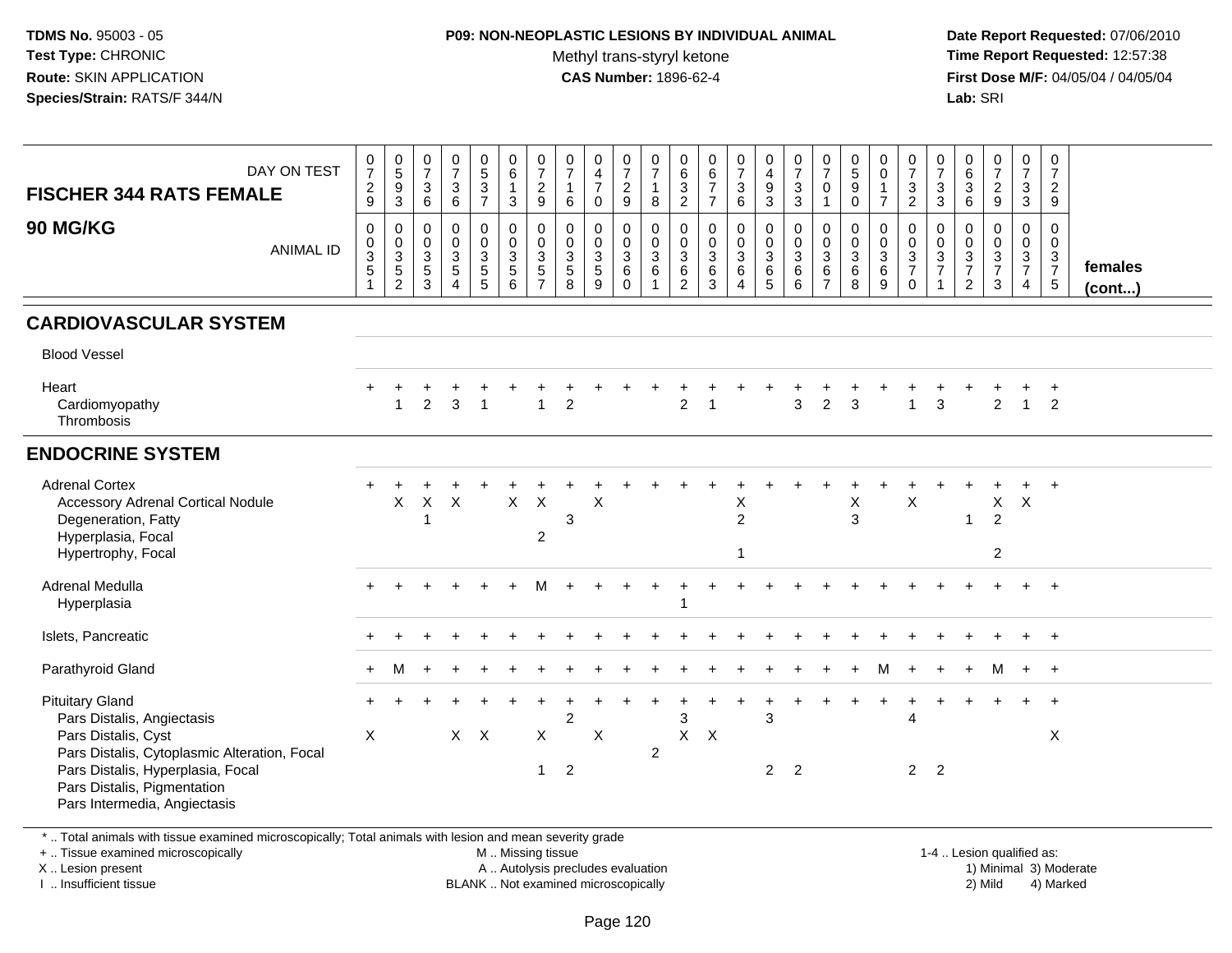## **P09: NON-NEOPLASTIC LESIONS BY INDIVIDUAL ANIMAL**Methyl trans-styryl ketone<br>CAS Number: 1896-62-4

| <b>FISCHER 344 RATS FEMALE</b>                                                                                                                                                                | DAY ON TEST      | $\frac{0}{7}$<br>$\frac{2}{9}$                                             | $\begin{array}{c} 0 \\ 5 \end{array}$<br>$\frac{9}{3}$      | $\frac{0}{7}$<br>$\ensuremath{\mathsf{3}}$<br>$6^{\circ}$ | $\pmb{0}$<br>$\overline{7}$<br>$\begin{array}{c} 3 \\ 6 \end{array}$             | 0537                                        | $\begin{array}{c} 0 \\ 6 \end{array}$<br>$\mathbf{1}$<br>$\mathbf{3}$ | $\frac{0}{7}$<br>$\frac{2}{9}$                            | $\frac{0}{7}$<br>1<br>$6\phantom{1}6$                                    | $_4^{\rm O}$<br>$\overline{7}$<br>$\mathbf 0$                            | $\frac{0}{7}$<br>$\overline{c}$<br>9             | $\frac{0}{7}$<br>$\mathbf{1}$<br>8                                            | $\boldsymbol{0}$<br>$6\phantom{a}$<br>$\frac{3}{2}$                 | $\pmb{0}$<br>$\,6\,$<br>$\overline{7}$<br>$\overline{7}$        | $\frac{0}{7}$<br>$\sqrt{3}$<br>6                                    | $\pmb{0}$<br>$\frac{4}{9}$<br>$\overline{3}$                                              | $\frac{0}{7}$<br>$\frac{3}{3}$                                   | $\frac{0}{7}$<br>$\mathbf 0$<br>$\mathbf{1}$                                | $\begin{array}{c} 0 \\ 5 \end{array}$<br>$\boldsymbol{9}$<br>$\mathbf 0$ | $\pmb{0}$<br>$\pmb{0}$<br>$\overline{7}$                                                     | $\frac{0}{7}$<br>$\mathbf{3}$<br>$\overline{2}$                   | $\frac{0}{7}$<br>$_3^3$                      | 0<br>$\,6\,$<br>$\sqrt{3}$<br>$\,6\,$                                                        | $\begin{array}{c} 0 \\ 7 \end{array}$<br>$\frac{2}{9}$                                 | $\frac{0}{7}$<br>3<br>$\overline{3}$                             | $\pmb{0}$<br>$\overline{7}$<br>$\frac{2}{9}$                   |                   |  |
|-----------------------------------------------------------------------------------------------------------------------------------------------------------------------------------------------|------------------|----------------------------------------------------------------------------|-------------------------------------------------------------|-----------------------------------------------------------|----------------------------------------------------------------------------------|---------------------------------------------|-----------------------------------------------------------------------|-----------------------------------------------------------|--------------------------------------------------------------------------|--------------------------------------------------------------------------|--------------------------------------------------|-------------------------------------------------------------------------------|---------------------------------------------------------------------|-----------------------------------------------------------------|---------------------------------------------------------------------|-------------------------------------------------------------------------------------------|------------------------------------------------------------------|-----------------------------------------------------------------------------|--------------------------------------------------------------------------|----------------------------------------------------------------------------------------------|-------------------------------------------------------------------|----------------------------------------------|----------------------------------------------------------------------------------------------|----------------------------------------------------------------------------------------|------------------------------------------------------------------|----------------------------------------------------------------|-------------------|--|
| <b>90 MG/KG</b>                                                                                                                                                                               | <b>ANIMAL ID</b> | $\mathbf 0$<br>$\pmb{0}$<br>$\ensuremath{\mathsf{3}}$<br>5<br>$\mathbf{1}$ | $\pmb{0}$<br>$\mathbf 0$<br>$\overline{3}$<br>$\frac{5}{2}$ | 0<br>$\mathbf 0$<br>3<br>5<br>$\overline{3}$              | $\boldsymbol{0}$<br>$\mathbf 0$<br>$\mathbf{3}$<br>$\,$ 5 $\,$<br>$\overline{4}$ | $\mathsf 0$<br>$\mathbf 0$<br>$\frac{3}{5}$ | $\mathbf 0$<br>$\mathsf{O}\xspace$<br>$\frac{3}{5}$                   | $\mathbf 0$<br>$\mathbf 0$<br>$\sqrt{3}$<br>$\frac{5}{7}$ | $\mathbf 0$<br>$\mathbf 0$<br>3<br>$\sqrt{5}$<br>$\overline{8}$          | $\mathbf 0$<br>$\mathbf 0$<br>$\sqrt{3}$<br>$\sqrt{5}$<br>$\overline{9}$ | $\mathbf 0$<br>$\mathbf 0$<br>3<br>6<br>$\Omega$ | $\pmb{0}$<br>$\mathsf{O}\xspace$<br>$\mathfrak{S}$<br>$\,6\,$<br>$\mathbf{1}$ | $\mathbf 0$<br>$\mathbf 0$<br>$\sqrt{3}$<br>$\,6$<br>$\overline{2}$ | $\mathbf 0$<br>$\mathbf 0$<br>$\sqrt{3}$<br>6<br>$\overline{3}$ | $\mathbf 0$<br>$\mathbf 0$<br>$\mathfrak{Z}$<br>6<br>$\overline{4}$ | $\boldsymbol{0}$<br>$\mathbf 0$<br>$\ensuremath{\mathsf{3}}$<br>$\,6\,$<br>$\overline{5}$ | $\mathbf 0$<br>$\mathsf{O}\xspace$<br>$\sqrt{3}$<br>6<br>$\,6\,$ | $\pmb{0}$<br>$\mathsf{O}\xspace$<br>$\sqrt{3}$<br>$\,6\,$<br>$\overline{7}$ | $\mathbf 0$<br>$\mathbf 0$<br>$\sqrt{3}$<br>$\,6\,$<br>$\overline{8}$    | $\mathbf 0$<br>$\mathsf{O}\xspace$<br>$\ensuremath{\mathsf{3}}$<br>$\,6\,$<br>$\overline{9}$ | 0<br>$\mathbf 0$<br>$\mathbf{3}$<br>$\overline{7}$<br>$\mathbf 0$ | $\pmb{0}$<br>$\frac{0}{3}$<br>$\overline{1}$ | $\mathbf 0$<br>$\mathbf{0}$<br>$\ensuremath{\mathsf{3}}$<br>$\overline{7}$<br>$\overline{2}$ | $\Omega$<br>$\mathbf 0$<br>$\ensuremath{\mathsf{3}}$<br>$\overline{7}$<br>$\mathbf{3}$ | $\mathbf 0$<br>$\overline{0}$<br>$\frac{3}{7}$<br>$\overline{4}$ | $\mathbf 0$<br>$\mathbf 0$<br>$\frac{3}{7}$<br>$5\phantom{.0}$ | females<br>(cont) |  |
| Pars Intermedia, Cyst                                                                                                                                                                         |                  | X                                                                          |                                                             |                                                           |                                                                                  |                                             |                                                                       | X                                                         |                                                                          |                                                                          |                                                  |                                                                               |                                                                     |                                                                 |                                                                     |                                                                                           |                                                                  |                                                                             |                                                                          |                                                                                              |                                                                   |                                              |                                                                                              |                                                                                        |                                                                  |                                                                |                   |  |
| <b>Thyroid Gland</b><br>Ultimobranchial Cyst<br>C-cell, Hyperplasia                                                                                                                           |                  | $+$                                                                        |                                                             | ÷                                                         |                                                                                  |                                             |                                                                       |                                                           |                                                                          | $\mathbf{1}$                                                             | $\overline{1}$                                   |                                                                               |                                                                     |                                                                 | $\overline{1}$                                                      |                                                                                           |                                                                  |                                                                             |                                                                          |                                                                                              |                                                                   |                                              |                                                                                              | $\mathbf{1}$                                                                           |                                                                  | $\ddot{+}$                                                     |                   |  |
| <b>GENERAL BODY SYSTEM</b>                                                                                                                                                                    |                  |                                                                            |                                                             |                                                           |                                                                                  |                                             |                                                                       |                                                           |                                                                          |                                                                          |                                                  |                                                                               |                                                                     |                                                                 |                                                                     |                                                                                           |                                                                  |                                                                             |                                                                          |                                                                                              |                                                                   |                                              |                                                                                              |                                                                                        |                                                                  |                                                                |                   |  |
| <b>NONE</b>                                                                                                                                                                                   |                  |                                                                            |                                                             |                                                           |                                                                                  |                                             |                                                                       |                                                           |                                                                          |                                                                          |                                                  |                                                                               |                                                                     |                                                                 |                                                                     |                                                                                           |                                                                  |                                                                             |                                                                          |                                                                                              |                                                                   |                                              |                                                                                              |                                                                                        |                                                                  |                                                                |                   |  |
| <b>GENITAL SYSTEM</b>                                                                                                                                                                         |                  |                                                                            |                                                             |                                                           |                                                                                  |                                             |                                                                       |                                                           |                                                                          |                                                                          |                                                  |                                                                               |                                                                     |                                                                 |                                                                     |                                                                                           |                                                                  |                                                                             |                                                                          |                                                                                              |                                                                   |                                              |                                                                                              |                                                                                        |                                                                  |                                                                |                   |  |
| <b>Clitoral Gland</b><br>Cyst<br>Hyperplasia                                                                                                                                                  |                  |                                                                            |                                                             |                                                           |                                                                                  |                                             |                                                                       | $\overline{2}$                                            |                                                                          |                                                                          |                                                  |                                                                               |                                                                     |                                                                 |                                                                     |                                                                                           |                                                                  |                                                                             |                                                                          |                                                                                              |                                                                   |                                              |                                                                                              | $\mathsf{X}$                                                                           | $\times$                                                         |                                                                |                   |  |
| Inflammation, Chronic                                                                                                                                                                         |                  | 3                                                                          |                                                             |                                                           |                                                                                  |                                             |                                                                       |                                                           | 4                                                                        |                                                                          |                                                  |                                                                               |                                                                     |                                                                 | $\boldsymbol{2}$                                                    |                                                                                           |                                                                  |                                                                             |                                                                          |                                                                                              |                                                                   |                                              |                                                                                              | $\overline{c}$                                                                         |                                                                  |                                                                |                   |  |
| Ovary<br>Cyst                                                                                                                                                                                 |                  | $+$                                                                        |                                                             |                                                           |                                                                                  | $\ddot{}$<br>$\mathsf X$                    | $\times$                                                              |                                                           |                                                                          |                                                                          |                                                  |                                                                               |                                                                     |                                                                 |                                                                     |                                                                                           |                                                                  |                                                                             |                                                                          |                                                                                              |                                                                   |                                              |                                                                                              |                                                                                        |                                                                  |                                                                |                   |  |
| Uterus<br>Hyperplasia, Cystic                                                                                                                                                                 |                  |                                                                            |                                                             |                                                           |                                                                                  |                                             |                                                                       |                                                           |                                                                          |                                                                          | $\overline{2}$                                   |                                                                               |                                                                     |                                                                 | 3                                                                   |                                                                                           |                                                                  |                                                                             |                                                                          |                                                                                              |                                                                   |                                              |                                                                                              |                                                                                        |                                                                  |                                                                |                   |  |
| Vagina<br>Cyst                                                                                                                                                                                |                  |                                                                            |                                                             |                                                           |                                                                                  |                                             | $+$                                                                   |                                                           |                                                                          |                                                                          |                                                  | $\ddot{}$                                                                     |                                                                     |                                                                 |                                                                     |                                                                                           |                                                                  |                                                                             |                                                                          |                                                                                              |                                                                   |                                              | $\ddot{}$                                                                                    |                                                                                        |                                                                  |                                                                |                   |  |
| <b>HEMATOPOIETIC SYSTEM</b>                                                                                                                                                                   |                  |                                                                            |                                                             |                                                           |                                                                                  |                                             |                                                                       |                                                           |                                                                          |                                                                          |                                                  |                                                                               |                                                                     |                                                                 |                                                                     |                                                                                           |                                                                  |                                                                             |                                                                          |                                                                                              |                                                                   |                                              |                                                                                              |                                                                                        |                                                                  |                                                                |                   |  |
| <b>Bone Marrow</b><br>Hyperplasia                                                                                                                                                             |                  |                                                                            |                                                             |                                                           |                                                                                  |                                             |                                                                       |                                                           | 3                                                                        |                                                                          |                                                  |                                                                               | $\overline{2}$                                                      | $\overline{2}$                                                  |                                                                     |                                                                                           |                                                                  |                                                                             |                                                                          |                                                                                              |                                                                   |                                              |                                                                                              |                                                                                        |                                                                  |                                                                |                   |  |
| *  Total animals with tissue examined microscopically; Total animals with lesion and mean severity grade<br>+  Tissue examined microscopically<br>X  Lesion present<br>I  Insufficient tissue |                  |                                                                            |                                                             |                                                           |                                                                                  |                                             | M  Missing tissue                                                     |                                                           | A  Autolysis precludes evaluation<br>BLANK  Not examined microscopically |                                                                          |                                                  |                                                                               |                                                                     |                                                                 |                                                                     |                                                                                           |                                                                  |                                                                             |                                                                          |                                                                                              |                                                                   |                                              |                                                                                              | 1-4  Lesion qualified as:<br>1) Minimal 3) Moderate<br>2) Mild                         |                                                                  | 4) Marked                                                      |                   |  |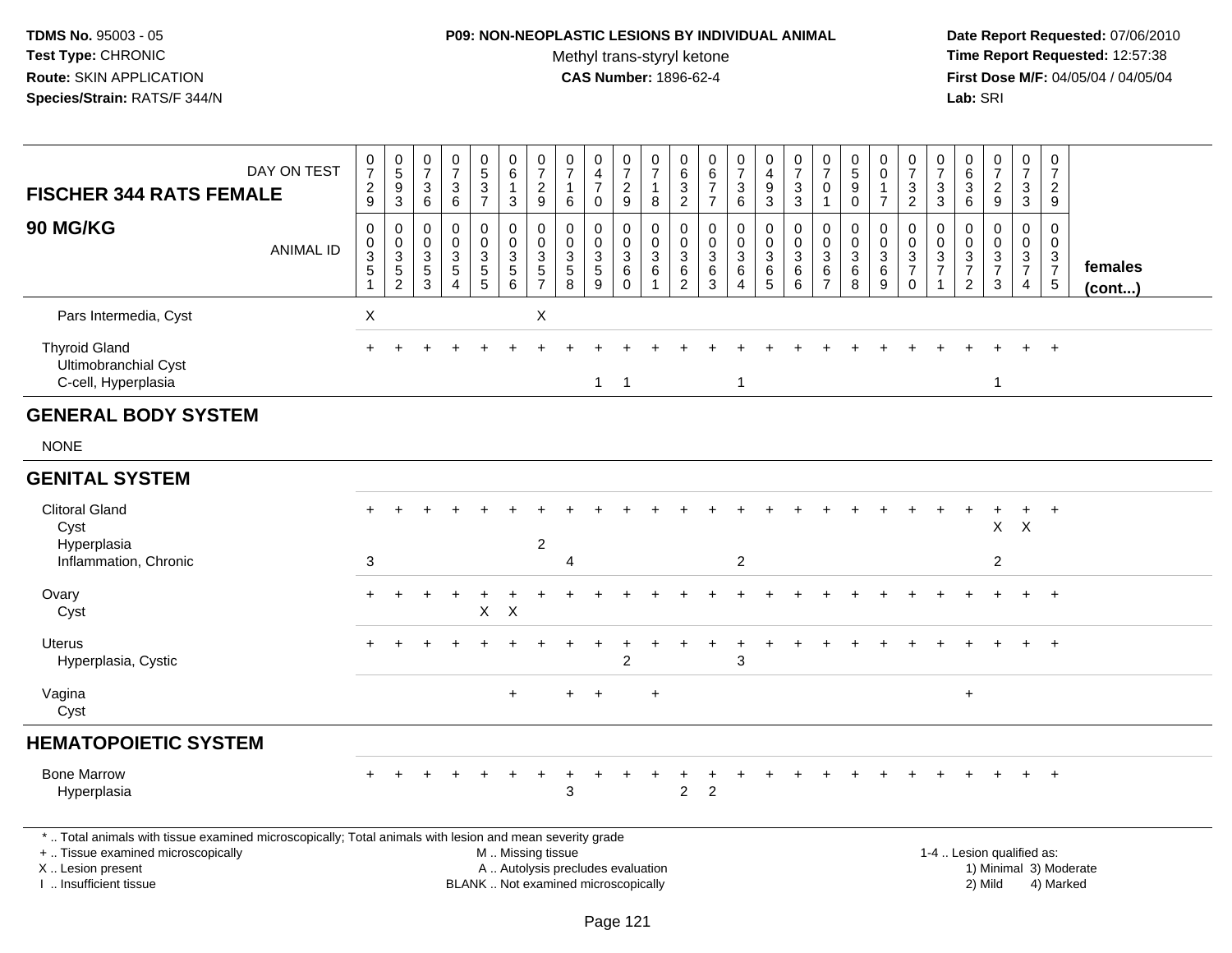### **P09: NON-NEOPLASTIC LESIONS BY INDIVIDUAL ANIMAL**Methyl trans-styryl ketone<br>CAS Number: 1896-62-4

 **Date Report Requested:** 07/06/2010 **Time Report Requested:** 12:57:38 **First Dose M/F:** 04/05/04 / 04/05/04<br>**Lab:** SRI **Lab:** SRI

| DAY ON TEST<br><b>FISCHER 344 RATS FEMALE</b><br>90 MG/KG<br><b>ANIMAL ID</b>                                                                                   | 0<br>$\overline{7}$<br>$\overline{c}$<br>9<br>0<br>0<br>$\ensuremath{\mathsf{3}}$<br>$\mathbf 5$<br>$\mathbf{1}$ | $\begin{smallmatrix}0\0\5\end{smallmatrix}$<br>$\boldsymbol{9}$<br>$\mathbf 3$<br>$\mathbf 0$<br>$\mathbf 0$<br>$\frac{3}{5}$<br>$\overline{c}$ | $\frac{0}{7}$<br>3<br>$\,6\,$<br>0<br>0<br>$\mathsf 3$<br>$\,$ 5 $\,$<br>3 | $\begin{array}{c} 0 \\ 7 \end{array}$<br>$\ensuremath{\mathsf{3}}$<br>$\,6\,$<br>$\mathbf 0$<br>$\ddot{\mathbf{0}}$<br>$\frac{3}{5}$<br>4 | $\begin{array}{c} 0 \\ 5 \\ 3 \end{array}$<br>$\overline{7}$<br>0<br>$\mathbf 0$<br>$\ensuremath{\mathsf{3}}$<br>$\overline{5}$ | $\begin{matrix} 0 \\ 6 \\ 1 \end{matrix}$<br>$\sqrt{3}$<br>$\pmb{0}$<br>$\ddot{\mathbf{0}}$<br>$\mathbf{3}$<br>$\overline{5}$<br>6 | $\frac{0}{7}$<br>$\overline{2}$<br>9<br>0<br>0<br>3<br>5<br>$\overline{7}$ | $\frac{0}{7}$<br>$\mathbf{1}$<br>$\,6\,$<br>0<br>$\pmb{0}$<br>$\sqrt{3}$<br>$\sqrt{5}$<br>8 | $_4^{\rm 0}$<br>$\overline{7}$<br>0<br>0<br>$\mathbf 0$<br>$\mathbf{3}$<br>5<br>9 | 0<br>$\overline{7}$<br>$\overline{c}$<br>9<br>0<br>$\mathsf{O}$<br>$\mathbf{3}$<br>6<br>$\mathbf 0$ | $\mathbf 0$<br>$\overline{7}$<br>$\mathbf{1}$<br>8<br>$\mathbf 0$<br>$\boldsymbol{0}$<br>$\sqrt{3}$<br>6<br>$\mathbf{1}$ | 0<br>$\,6\,$<br>$\mathbf{3}$<br>$\sqrt{2}$<br>0<br>0<br>$\sqrt{3}$<br>6<br>$\overline{2}$ | 0<br>$\,6\,$<br>$\overline{7}$<br>$\overline{7}$<br>$\mathbf 0$<br>$\mathbf 0$<br>$\sqrt{3}$<br>6<br>3 | $\frac{0}{7}$<br>3<br>6<br>0<br>$\mathbf 0$<br>$\mathbf{3}$<br>6<br>$\overline{4}$ | 0<br>$\overline{4}$<br>$\boldsymbol{9}$<br>$\sqrt{3}$<br>0<br>0<br>$\mathbf{3}$<br>6<br>5 | $\frac{0}{7}$<br>$\sqrt{3}$<br>$\sqrt{3}$<br>$\pmb{0}$<br>$\pmb{0}$<br>$\sqrt{3}$<br>$\,6$<br>6 | 0<br>$\overline{7}$<br>$\mathbf 0$<br>-1<br>0<br>$\mathbf 0$<br>$\sqrt{3}$<br>6<br>$\overline{7}$ | $\begin{array}{c} 0 \\ 5 \end{array}$<br>$\boldsymbol{9}$<br>$\mathbf 0$<br>0<br>$\mathbf 0$<br>$\mathbf 3$<br>6<br>8 | $\pmb{0}$<br>$\pmb{0}$<br>$\mathbf{1}$<br>$\overline{7}$<br>0<br>$\mathbf 0$<br>$\sqrt{3}$<br>$\,6\,$<br>9 | 0<br>$\overline{7}$<br>$\sqrt{3}$<br>$\overline{c}$<br>0<br>0<br>$\sqrt{3}$<br>$\overline{7}$<br>$\mathbf 0$ | 0<br>$\overline{7}$<br>$\sqrt{3}$<br>3<br>0<br>0<br>$\mathbf{3}$<br>$\overline{7}$ | 0<br>$\,6$<br>$\ensuremath{\mathsf{3}}$<br>$\,6$<br>0<br>0<br>$\mathbf{3}$<br>$\overline{7}$<br>2 | $\frac{0}{7}$<br>$\overline{a}$<br>$\boldsymbol{9}$<br>$\pmb{0}$<br>$\pmb{0}$<br>$\ensuremath{\mathsf{3}}$<br>$\overline{7}$<br>3 | $\mathbf 0$<br>$\overline{7}$<br>$\mathsf 3$<br>$\mathsf 3$<br>0<br>$\mathbf 0$<br>$\frac{3}{7}$<br>$\overline{4}$ | $\pmb{0}$<br>$\overline{7}$<br>$\overline{2}$<br>9<br>$\mathbf 0$<br>$\mathbf{0}$<br>$\mathbf{3}$<br>$\boldsymbol{7}$<br>$5\phantom{.0}$ | females<br>$($ cont $$ |
|-----------------------------------------------------------------------------------------------------------------------------------------------------------------|------------------------------------------------------------------------------------------------------------------|-------------------------------------------------------------------------------------------------------------------------------------------------|----------------------------------------------------------------------------|-------------------------------------------------------------------------------------------------------------------------------------------|---------------------------------------------------------------------------------------------------------------------------------|------------------------------------------------------------------------------------------------------------------------------------|----------------------------------------------------------------------------|---------------------------------------------------------------------------------------------|-----------------------------------------------------------------------------------|-----------------------------------------------------------------------------------------------------|--------------------------------------------------------------------------------------------------------------------------|-------------------------------------------------------------------------------------------|--------------------------------------------------------------------------------------------------------|------------------------------------------------------------------------------------|-------------------------------------------------------------------------------------------|-------------------------------------------------------------------------------------------------|---------------------------------------------------------------------------------------------------|-----------------------------------------------------------------------------------------------------------------------|------------------------------------------------------------------------------------------------------------|--------------------------------------------------------------------------------------------------------------|------------------------------------------------------------------------------------|---------------------------------------------------------------------------------------------------|-----------------------------------------------------------------------------------------------------------------------------------|--------------------------------------------------------------------------------------------------------------------|------------------------------------------------------------------------------------------------------------------------------------------|------------------------|
| Lymph Node<br>Deep Cervical, Hemorrhage<br>Mediastinal, Hemorrhage<br>Mediastinal, Hyperplasia, Lymphoid<br>Mediastinal, Pigmentation<br>Pancreatic, Hemorrhage |                                                                                                                  |                                                                                                                                                 |                                                                            | $\ddot{}$<br>Δ<br>Δ<br>3                                                                                                                  |                                                                                                                                 |                                                                                                                                    |                                                                            |                                                                                             |                                                                                   |                                                                                                     |                                                                                                                          |                                                                                           |                                                                                                        | $+$<br>$\overline{c}$                                                              | $\ddot{}$                                                                                 |                                                                                                 |                                                                                                   |                                                                                                                       | $\ddot{}$<br>1                                                                                             |                                                                                                              |                                                                                    | $\ddot{}$                                                                                         |                                                                                                                                   |                                                                                                                    | $\ddot{}$<br>2<br>3                                                                                                                      |                        |
| Lymph Node, Mandibular                                                                                                                                          | М                                                                                                                | м                                                                                                                                               | М                                                                          | м                                                                                                                                         | M                                                                                                                               | M                                                                                                                                  | М                                                                          | М                                                                                           | M                                                                                 | M                                                                                                   | м                                                                                                                        | м                                                                                         | M                                                                                                      | М                                                                                  | м                                                                                         | м                                                                                               | м                                                                                                 | $\ddot{}$                                                                                                             | М                                                                                                          | M                                                                                                            | M                                                                                  | M                                                                                                 | M                                                                                                                                 | M M                                                                                                                |                                                                                                                                          |                        |
| Lymph Node, Mesenteric<br>Atrophy<br>Hemorrhage<br>Hyperplasia, Lymphoid<br>Pigmentation                                                                        | $\overline{2}$                                                                                                   |                                                                                                                                                 |                                                                            | $\overline{2}$                                                                                                                            | $\overline{2}$                                                                                                                  | 1<br>$\boldsymbol{2}$<br>3                                                                                                         |                                                                            |                                                                                             | $\overline{c}$                                                                    | 3                                                                                                   |                                                                                                                          | 3                                                                                         |                                                                                                        |                                                                                    |                                                                                           |                                                                                                 | $\mathbf{3}$                                                                                      | $\overline{2}$                                                                                                        | $\overline{2}$                                                                                             |                                                                                                              |                                                                                    |                                                                                                   | $\overline{2}$                                                                                                                    | $\overline{2}$                                                                                                     | $\mathbf{3}$<br>3                                                                                                                        |                        |
| Spleen<br>Fibrosis<br>Hematopoietic Cell Proliferation<br>Hemorrhage<br>Infiltration Cellular, Mixed Cell<br>Necrosis<br>Pigmentation                           | 3                                                                                                                | 2<br>$\mathbf{3}$                                                                                                                               | 2                                                                          |                                                                                                                                           | 2                                                                                                                               | 3                                                                                                                                  | 2                                                                          | 3                                                                                           | $\overline{2}$<br>3                                                               | $\mathbf{3}$                                                                                        |                                                                                                                          | 3                                                                                         | $\mathbf{3}$                                                                                           | $\overline{2}$                                                                     | 3                                                                                         | 2                                                                                               | 2<br>$\mathbf{3}$                                                                                 | 3                                                                                                                     |                                                                                                            | $\overline{2}$                                                                                               | 2                                                                                  |                                                                                                   | 2                                                                                                                                 | 3                                                                                                                  | 2<br>3                                                                                                                                   |                        |
| Lymphoid Follicle, Atrophy<br>Lymphoid Follicle, Hyperplasia                                                                                                    |                                                                                                                  |                                                                                                                                                 |                                                                            |                                                                                                                                           |                                                                                                                                 |                                                                                                                                    |                                                                            |                                                                                             |                                                                                   |                                                                                                     |                                                                                                                          |                                                                                           |                                                                                                        |                                                                                    |                                                                                           |                                                                                                 |                                                                                                   |                                                                                                                       | 2                                                                                                          |                                                                                                              |                                                                                    |                                                                                                   |                                                                                                                                   |                                                                                                                    |                                                                                                                                          |                        |
| Thymus<br>Atrophy<br>Cyst                                                                                                                                       |                                                                                                                  |                                                                                                                                                 |                                                                            | M                                                                                                                                         |                                                                                                                                 |                                                                                                                                    |                                                                            |                                                                                             |                                                                                   |                                                                                                     |                                                                                                                          |                                                                                           |                                                                                                        |                                                                                    |                                                                                           |                                                                                                 |                                                                                                   |                                                                                                                       | 1                                                                                                          |                                                                                                              |                                                                                    |                                                                                                   |                                                                                                                                   |                                                                                                                    | $+$                                                                                                                                      |                        |

#### **INTEGUMENTARY SYSTEM**

\* .. Total animals with tissue examined microscopically; Total animals with lesion and mean severity grade

+ .. Tissue examined microscopically

X .. Lesion present

I .. Insufficient tissue

M .. Missing tissue

A .. Autolysis precludes evaluation

BLANK .. Not examined microscopically 2) Mild 4) Marked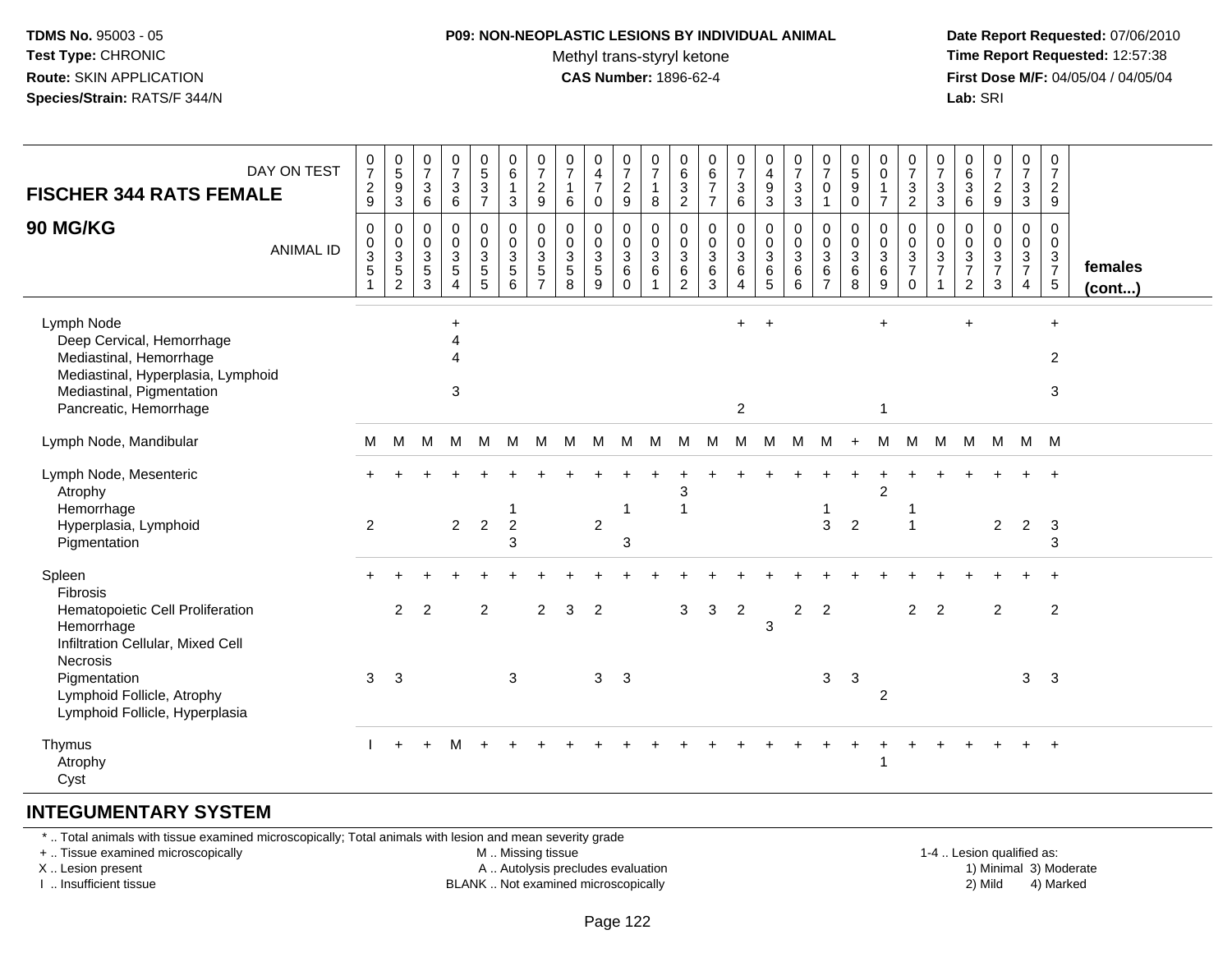## **P09: NON-NEOPLASTIC LESIONS BY INDIVIDUAL ANIMAL**Methyl trans-styryl ketone<br>CAS Number: 1896-62-4

| DAY ON TEST<br><b>FISCHER 344 RATS FEMALE</b>                                                                                                                                                | $\frac{0}{7}$<br>$\frac{2}{9}$            | 0<br>5<br>9<br>3                                     | $\frac{0}{7}$<br>$\sqrt{3}$<br>$\,6$                            | $\begin{array}{c} 0 \\ 7 \end{array}$<br>$\sqrt{3}$<br>6                         | $\begin{matrix}0\\5\\3\end{matrix}$<br>$\overline{7}$ | 0<br>6<br>$\mathbf{1}$<br>3                                     | 0<br>$\overline{7}$<br>$\overline{c}$<br>$\mathsf g$ | 0<br>$\overline{7}$<br>$\mathbf{1}$<br>6      | $\pmb{0}$<br>$\overline{4}$<br>$\overline{7}$<br>0                       | 0<br>$\overline{7}$<br>$\frac{2}{9}$                          | $\pmb{0}$<br>$\overline{7}$<br>$\overline{1}$<br>8                          | 0<br>$6\phantom{1}6$<br>3<br>$\sqrt{2}$                | 0<br>$\,6\,$<br>$\overline{7}$<br>$\overline{7}$ | $\frac{0}{7}$<br>3<br>6                                   | 0<br>$\overline{4}$<br>$\boldsymbol{9}$<br>$\mathbf{3}$           | $\frac{0}{7}$<br>$\ensuremath{\mathsf{3}}$<br>$\mathfrak{S}$ | 0<br>$\overline{7}$<br>$\Omega$                      | $\begin{array}{c} 0 \\ 5 \end{array}$<br>$9\,$<br>$\mathbf 0$ | 0<br>$\mathsf 0$<br>$\overline{1}$<br>$\overline{7}$               | $\frac{0}{7}$<br>$\sqrt{3}$<br>$\overline{2}$              | 0<br>$\overline{7}$<br>3<br>3                         | 0<br>$\frac{6}{3}$<br>6                                                           | $\frac{0}{7}$<br>$\frac{2}{9}$               | $\begin{array}{c} 0 \\ 7 \end{array}$<br>$\ensuremath{\mathsf{3}}$<br>$\mathbf{3}$ | $\pmb{0}$<br>$\overline{7}$<br>$\overline{c}$<br>9             |                         |
|----------------------------------------------------------------------------------------------------------------------------------------------------------------------------------------------|-------------------------------------------|------------------------------------------------------|-----------------------------------------------------------------|----------------------------------------------------------------------------------|-------------------------------------------------------|-----------------------------------------------------------------|------------------------------------------------------|-----------------------------------------------|--------------------------------------------------------------------------|---------------------------------------------------------------|-----------------------------------------------------------------------------|--------------------------------------------------------|--------------------------------------------------|-----------------------------------------------------------|-------------------------------------------------------------------|--------------------------------------------------------------|------------------------------------------------------|---------------------------------------------------------------|--------------------------------------------------------------------|------------------------------------------------------------|-------------------------------------------------------|-----------------------------------------------------------------------------------|----------------------------------------------|------------------------------------------------------------------------------------|----------------------------------------------------------------|-------------------------|
| <b>90 MG/KG</b><br><b>ANIMAL ID</b>                                                                                                                                                          | 0<br>0<br>$\frac{3}{5}$<br>$\overline{1}$ | 0<br>$\begin{array}{c} 0 \\ 3 \\ 5 \\ 2 \end{array}$ | $\mathbf 0$<br>0<br>$\sqrt{3}$<br>$\,$ 5 $\,$<br>$\overline{3}$ | $\mathbf 0$<br>$\mathbf 0$<br>$\sqrt{3}$<br>$\sqrt{5}$<br>$\boldsymbol{\Lambda}$ | 0<br>$\pmb{0}$<br>3<br>$\frac{5}{5}$                  | 0<br>$\pmb{0}$<br>$\ensuremath{\mathsf{3}}$<br>$\overline{5}$ 6 | 0<br>$\mathbf 0$<br>3<br>5<br>$\overline{7}$         | 0<br>0<br>$\mathbf{3}$<br>$\overline{5}$<br>8 | $\mathbf 0$<br>$\mathbf 0$<br>$\sqrt{3}$<br>$\sqrt{5}$<br>9              | $\mathbf 0$<br>$\mathbf 0$<br>$\mathsf 3$<br>6<br>$\mathbf 0$ | $\mathbf 0$<br>$\mathsf{O}\xspace$<br>$\sqrt{3}$<br>$\,6$<br>$\overline{1}$ | $\mathbf 0$<br>$\mathbf 0$<br>3<br>6<br>$\overline{2}$ | 0<br>$\mathbf 0$<br>$\sqrt{3}$<br>6<br>3         | 0<br>$\pmb{0}$<br>$\mathbf{3}$<br>$\,6$<br>$\overline{4}$ | $\Omega$<br>$\mathbf 0$<br>$\sqrt{3}$<br>$\,6$<br>$5\phantom{.0}$ | 0<br>$\mathsf 0$<br>$\ensuremath{\mathsf{3}}$<br>$\,6$<br>6  | $\Omega$<br>0<br>$\mathbf{3}$<br>6<br>$\overline{7}$ | 0<br>$\pmb{0}$<br>$\sqrt{3}$<br>$\,6$<br>8                    | 0<br>0<br>$\ensuremath{\mathsf{3}}$<br>$\,6\,$<br>$\boldsymbol{9}$ | $\mathbf 0$<br>$\mathbf 0$<br>$\frac{3}{7}$<br>$\mathbf 0$ | 0<br>0<br>$\ensuremath{\mathsf{3}}$<br>$\overline{7}$ | 0<br>$\mathbf 0$<br>$\ensuremath{\mathsf{3}}$<br>$\overline{7}$<br>$\overline{2}$ | 0<br>$\mathbf 0$<br>3<br>$\overline{7}$<br>3 | 0<br>$\mathbf 0$<br>$\frac{3}{7}$<br>$\overline{4}$                                | $\mathbf 0$<br>$\mathbf 0$<br>$\frac{3}{7}$<br>$5\phantom{.0}$ | females<br>$($ cont $)$ |
| <b>Mammary Gland</b><br>Hyperplasia                                                                                                                                                          | +<br>3                                    | 3                                                    | $\overline{2}$                                                  | 2                                                                                |                                                       | 3                                                               | 3                                                    |                                               |                                                                          | 3                                                             | 3                                                                           | 3                                                      | 2                                                | 3                                                         | 3                                                                 | 3                                                            | 3                                                    | 3                                                             |                                                                    | 3                                                          | $\mathfrak{p}$                                        | 3                                                                                 | $\overline{2}$                               | 3                                                                                  | $\overline{1}$<br>3                                            |                         |
| Skin<br>Ulcer<br>Control, Hyperkeratosis<br>Control Epidermis, Hyperplasia<br>Epidermis, Hyperplasia<br>Epidermis, Site Of Application, Hyperplasia<br>Site Of Application, Hyperkeratosis   | 1<br>$\mathbf 1$                          | $\overline{c}$<br>$\overline{1}$                     | 3                                                               | -1<br>$\mathcal{P}$                                                              | 4                                                     | 3                                                               | $\overline{2}$                                       | 2<br>3                                        |                                                                          | 2                                                             | 3                                                                           | 1<br>$\mathcal{P}$                                     | -1<br>$\mathfrak{p}$                             | 1<br>$\Delta$                                             | -1<br>$\boldsymbol{\Lambda}$                                      | 3<br>4<br>$\overline{c}$<br>$\overline{4}$                   | -1<br>3                                              |                                                               |                                                                    | 2<br>3                                                     | 3<br>3<br>-1<br>$\mathcal{P}$                         |                                                                                   | -1<br>3                                      | $\ddot{}$<br>1<br>$\mathbf{1}$                                                     | $+$<br>$\overline{1}$<br>$\overline{4}$                        |                         |
| <b>MUSCULOSKELETAL SYSTEM</b>                                                                                                                                                                |                                           |                                                      |                                                                 |                                                                                  |                                                       |                                                                 |                                                      |                                               |                                                                          |                                                               |                                                                             |                                                        |                                                  |                                                           |                                                                   |                                                              |                                                      |                                                               |                                                                    |                                                            |                                                       |                                                                                   |                                              |                                                                                    |                                                                |                         |
| Bone<br>Fibrous Osteodystrophy                                                                                                                                                               |                                           |                                                      |                                                                 |                                                                                  |                                                       |                                                                 |                                                      |                                               |                                                                          |                                                               |                                                                             | 3                                                      |                                                  |                                                           |                                                                   |                                                              |                                                      |                                                               |                                                                    |                                                            |                                                       |                                                                                   |                                              |                                                                                    | $+$                                                            |                         |
| <b>NERVOUS SYSTEM</b>                                                                                                                                                                        |                                           |                                                      |                                                                 |                                                                                  |                                                       |                                                                 |                                                      |                                               |                                                                          |                                                               |                                                                             |                                                        |                                                  |                                                           |                                                                   |                                                              |                                                      |                                                               |                                                                    |                                                            |                                                       |                                                                                   |                                              |                                                                                    |                                                                |                         |
| <b>Brain</b><br>Compression<br>Hemorrhage<br>Necrosis                                                                                                                                        | $+$                                       | 3                                                    |                                                                 |                                                                                  |                                                       | 3                                                               |                                                      |                                               |                                                                          | 3                                                             |                                                                             |                                                        |                                                  |                                                           |                                                                   |                                                              | 2                                                    |                                                               |                                                                    |                                                            | 4                                                     | 3<br>3                                                                            |                                              | $+$<br>$\overline{2}$                                                              | $^{+}$                                                         |                         |
| <b>Peripheral Nerve</b>                                                                                                                                                                      |                                           | $\ddot{}$                                            |                                                                 |                                                                                  |                                                       |                                                                 |                                                      |                                               |                                                                          |                                                               |                                                                             |                                                        |                                                  |                                                           |                                                                   |                                                              |                                                      |                                                               |                                                                    |                                                            |                                                       |                                                                                   |                                              |                                                                                    |                                                                |                         |
| Spinal Cord                                                                                                                                                                                  |                                           | $\ddot{}$                                            |                                                                 |                                                                                  |                                                       |                                                                 |                                                      |                                               |                                                                          |                                                               |                                                                             |                                                        |                                                  |                                                           |                                                                   |                                                              |                                                      |                                                               |                                                                    |                                                            |                                                       |                                                                                   |                                              |                                                                                    |                                                                |                         |
| <b>RESPIRATORY SYSTEM</b>                                                                                                                                                                    |                                           |                                                      |                                                                 |                                                                                  |                                                       |                                                                 |                                                      |                                               |                                                                          |                                                               |                                                                             |                                                        |                                                  |                                                           |                                                                   |                                                              |                                                      |                                                               |                                                                    |                                                            |                                                       |                                                                                   |                                              |                                                                                    |                                                                |                         |
| Lung<br>Foreign Body                                                                                                                                                                         |                                           |                                                      |                                                                 |                                                                                  |                                                       |                                                                 |                                                      |                                               |                                                                          |                                                               |                                                                             |                                                        |                                                  |                                                           |                                                                   |                                                              |                                                      |                                                               |                                                                    |                                                            |                                                       |                                                                                   |                                              |                                                                                    | $^{+}$                                                         |                         |
| *  Total animals with tissue examined microscopically; Total animals with lesion and mean severity grade<br>+  Tissue examined microscopically<br>X Lesion present<br>I. Insufficient tissue |                                           |                                                      |                                                                 |                                                                                  |                                                       |                                                                 | M  Missing tissue                                    |                                               | A  Autolysis precludes evaluation<br>BLANK  Not examined microscopically |                                                               |                                                                             |                                                        |                                                  |                                                           |                                                                   |                                                              |                                                      |                                                               |                                                                    |                                                            |                                                       |                                                                                   | 1-4  Lesion qualified as:<br>2) Mild         |                                                                                    | 4) Marked                                                      | 1) Minimal 3) Moderate  |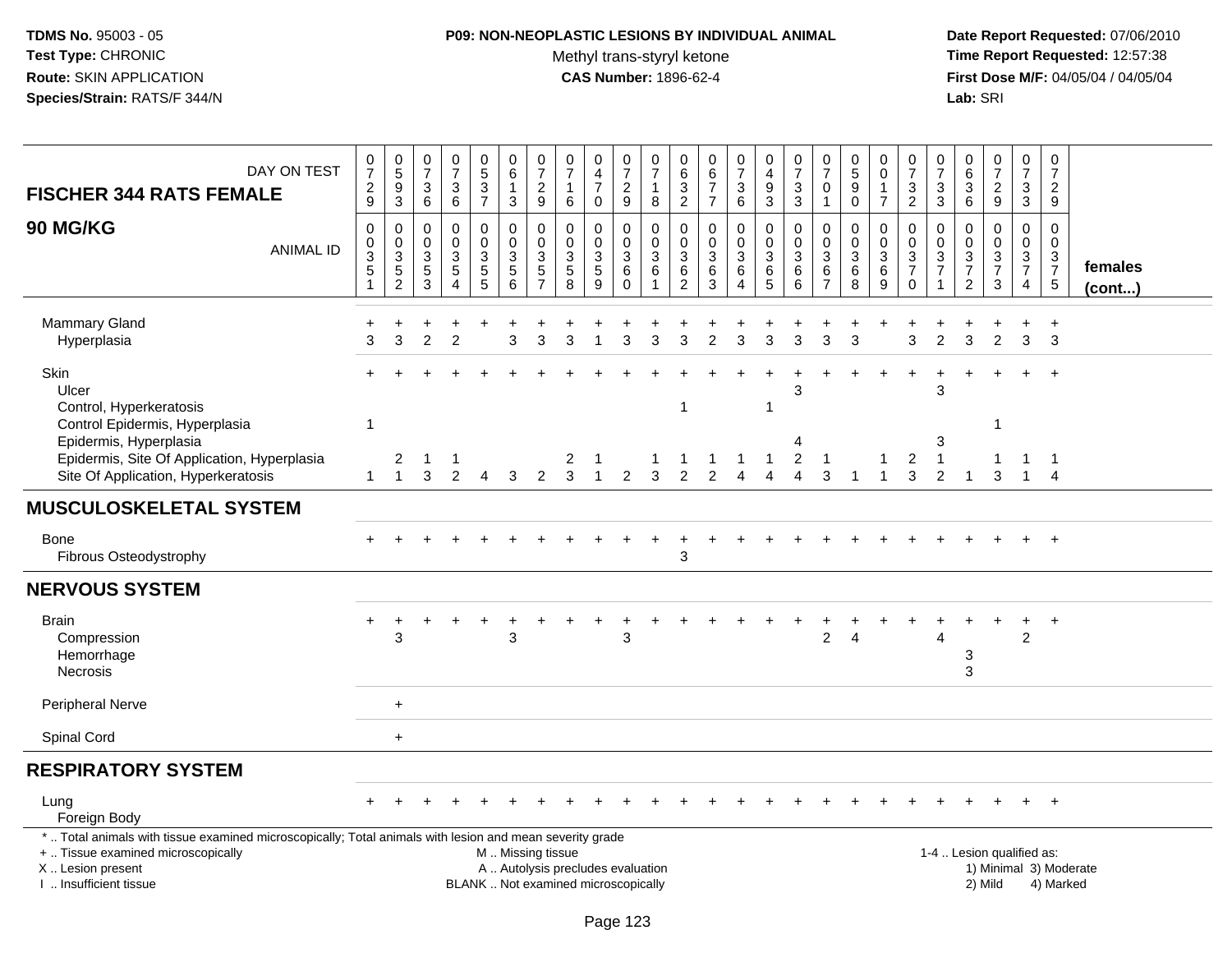## **P09: NON-NEOPLASTIC LESIONS BY INDIVIDUAL ANIMAL**Methyl trans-styryl ketone<br>CAS Number: 1896-62-4

| DAY ON TEST<br><b>FISCHER 344 RATS FEMALE</b><br><b>90 MG/KG</b><br><b>ANIMAL ID</b>                                                                                                                  | $\frac{0}{7}$<br>$\frac{2}{9}$<br>0<br>0<br>$\ensuremath{\mathsf{3}}$<br>5<br>$\overline{1}$ | $\begin{array}{c} 0 \\ 5 \end{array}$<br>$\boldsymbol{9}$<br>$\overline{3}$<br>$\pmb{0}$<br>$\begin{array}{c} 0 \\ 3 \\ 5 \\ 2 \end{array}$ | $\mathbf 0$<br>$\overline{7}$<br>$\mathbf{3}$<br>6<br>$\mathbf 0$<br>$\mathbf 0$<br>$\mathsf 3$<br>$\,$ 5 $\,$<br>3 | $\begin{array}{c} 0 \\ 7 \end{array}$<br>$\mathbf{3}$<br>$\,6\,$<br>$\mathbf 0$<br>$\mathbf 0$<br>$\ensuremath{\mathsf{3}}$<br>$\overline{5}$<br>$\overline{A}$ | 0<br>$\overline{5}$<br>$\mathbf{3}$<br>$\overline{7}$<br>$\mathbf 0$<br>$\mathbf 0$<br>$\mathbf{3}$<br>$\overline{5}$ | 0<br>$\,6\,$<br>1<br>3<br>$\mathbf 0$<br>$\mathbf 0$<br>$\sqrt{3}$<br>$\mathbf 5$<br>6 | $\frac{0}{7}$<br>$\overline{c}$<br>$\overline{9}$<br>0<br>$\pmb{0}$<br>$\mathbf{3}$<br>$\frac{5}{7}$ | 0<br>$\overline{7}$<br>1<br>6<br>$\mathbf 0$<br>$\mathbf 0$<br>$\sqrt{3}$<br>$\overline{5}$<br>8 | $\pmb{0}$<br>$\overline{\mathbf{4}}$<br>$\overline{7}$<br>$\mathbf 0$<br>$\mathbf 0$<br>$\mathsf{O}\xspace$<br>$\ensuremath{\mathsf{3}}$<br>$\overline{5}$<br>9 | $\mathbf 0$<br>$\overline{7}$<br>$\frac{2}{9}$<br>$\mathbf 0$<br>$\mathbf 0$<br>$\mathbf{3}$<br>6<br>$\mathbf 0$ | $\pmb{0}$<br>$\overline{7}$<br>$\overline{1}$<br>8<br>$\mathbf 0$<br>$\pmb{0}$<br>$\overline{3}$<br>$6\phantom{a}$<br>$\mathbf{1}$ | 0<br>$\,6\,$<br>$\mathbf{3}$<br>$\sqrt{2}$<br>$\mathbf 0$<br>$\mathbf 0$<br>3<br>6<br>2 | $\mathbf 0$<br>$6\phantom{a}$<br>$\overline{7}$<br>$\overline{7}$<br>$\mathbf 0$<br>$\mathbf 0$<br>$\ensuremath{\mathsf{3}}$<br>$\,6$<br>3 | $\frac{0}{7}$<br>$\mathbf{3}$<br>6<br>0<br>$\mathsf{O}\xspace$<br>$\mathbf{3}$<br>$\,6$<br>$\overline{4}$ | $\begin{smallmatrix}0\\4\end{smallmatrix}$<br>$\boldsymbol{9}$<br>3<br>$\mathbf 0$<br>$\mathbf 0$<br>$\sqrt{3}$<br>$rac{6}{5}$ | $\frac{0}{7}$<br>$\mathbf{3}$<br>3<br>$\pmb{0}$<br>$\mathsf{O}\xspace$<br>$\ensuremath{\mathsf{3}}$<br>$\,6$<br>6 | 0<br>$\overline{7}$<br>$\mathbf 0$<br>$\mathbf{1}$<br>0<br>$\mathbf 0$<br>3<br>6<br>$\overline{7}$ | $\begin{array}{c} 0 \\ 5 \end{array}$<br>$\boldsymbol{9}$<br>$\mathbf 0$<br>$\mathbf 0$<br>$\pmb{0}$<br>$\sqrt{3}$<br>$\,6\,$<br>8 | $\mathbf 0$<br>$\mathbf 0$<br>$\mathbf{1}$<br>$\overline{7}$<br>0<br>0<br>$\mathbf{3}$<br>$\,6\,$<br>9 | $\frac{0}{7}$<br>$\sqrt{3}$<br>$\overline{2}$<br>$\mathbf 0$<br>$\mathbf 0$<br>$\frac{3}{7}$<br>$\mathbf 0$ | 0<br>$\overline{7}$<br>3<br>3<br>$\mathbf 0$<br>0<br>3<br>$\overline{7}$<br>1 | $_{6}^{\rm 0}$<br>$\mathfrak{S}$<br>6<br>$\mathbf 0$<br>$\mathsf{O}\xspace$<br>$\frac{3}{7}$<br>$\overline{2}$ | $\frac{0}{7}$<br>$\frac{2}{9}$<br>0<br>$\mathbf 0$<br>$\frac{3}{7}$<br>3 | 0<br>$\overline{7}$<br>3<br>$\mathbf{3}$<br>$\mathbf 0$<br>$\mathbf 0$<br>$\frac{3}{7}$<br>$\overline{4}$ | $\mathbf 0$<br>$\overline{7}$<br>$\overline{c}$<br>9<br>$\mathbf 0$<br>$\mathsf 0$<br>$\frac{3}{7}$<br>$\sqrt{5}$ | females<br>(cont)      |
|-------------------------------------------------------------------------------------------------------------------------------------------------------------------------------------------------------|----------------------------------------------------------------------------------------------|---------------------------------------------------------------------------------------------------------------------------------------------|---------------------------------------------------------------------------------------------------------------------|-----------------------------------------------------------------------------------------------------------------------------------------------------------------|-----------------------------------------------------------------------------------------------------------------------|----------------------------------------------------------------------------------------|------------------------------------------------------------------------------------------------------|--------------------------------------------------------------------------------------------------|-----------------------------------------------------------------------------------------------------------------------------------------------------------------|------------------------------------------------------------------------------------------------------------------|------------------------------------------------------------------------------------------------------------------------------------|-----------------------------------------------------------------------------------------|--------------------------------------------------------------------------------------------------------------------------------------------|-----------------------------------------------------------------------------------------------------------|--------------------------------------------------------------------------------------------------------------------------------|-------------------------------------------------------------------------------------------------------------------|----------------------------------------------------------------------------------------------------|------------------------------------------------------------------------------------------------------------------------------------|--------------------------------------------------------------------------------------------------------|-------------------------------------------------------------------------------------------------------------|-------------------------------------------------------------------------------|----------------------------------------------------------------------------------------------------------------|--------------------------------------------------------------------------|-----------------------------------------------------------------------------------------------------------|-------------------------------------------------------------------------------------------------------------------|------------------------|
| Hemorrhage<br>Infiltration Cellular, Histiocyte<br>Inflammation, Chronic<br>Metaplasia, Osseous<br>Pigmentation<br>Alveolar Epithelium, Hyperplasia<br>Bronchiole, Hyperplasia<br>Serosa, Hyperplasia |                                                                                              |                                                                                                                                             | 1                                                                                                                   | $\overline{1}$                                                                                                                                                  | $\overline{1}$                                                                                                        |                                                                                        | $\mathbf{1}$<br>$\mathbf 1$<br>$\mathbf{1}$                                                          |                                                                                                  | $\mathfrak{Z}$                                                                                                                                                  | 3                                                                                                                | $\overline{1}$                                                                                                                     |                                                                                         | -1                                                                                                                                         | $\mathbf{1}$                                                                                              | $\overline{4}$                                                                                                                 | $\overline{1}$                                                                                                    | $\overline{2}$                                                                                     |                                                                                                                                    | 1                                                                                                      |                                                                                                             | -1                                                                            |                                                                                                                | $\mathbf 1$<br>1<br>$\mathbf 1$                                          |                                                                                                           | -1<br>-1                                                                                                          |                        |
| Nose<br>Foreign Body<br>Inflammation, Chronic<br>Olfactory Epithelium, Metaplasia, Respiratory<br>Respiratory Epithelium, Hyperplasia                                                                 | $\mathbf{1}$<br>1                                                                            | $\overline{1}$<br>$\overline{1}$                                                                                                            |                                                                                                                     |                                                                                                                                                                 |                                                                                                                       |                                                                                        |                                                                                                      |                                                                                                  |                                                                                                                                                                 |                                                                                                                  |                                                                                                                                    |                                                                                         |                                                                                                                                            | X                                                                                                         |                                                                                                                                | $\mathbf{1}$                                                                                                      |                                                                                                    |                                                                                                                                    |                                                                                                        |                                                                                                             | $\mathbf 1$                                                                   |                                                                                                                |                                                                          | $\overline{1}$                                                                                            |                                                                                                                   |                        |
| Trachea                                                                                                                                                                                               |                                                                                              |                                                                                                                                             |                                                                                                                     |                                                                                                                                                                 |                                                                                                                       |                                                                                        |                                                                                                      |                                                                                                  |                                                                                                                                                                 |                                                                                                                  |                                                                                                                                    |                                                                                         |                                                                                                                                            |                                                                                                           |                                                                                                                                |                                                                                                                   |                                                                                                    |                                                                                                                                    |                                                                                                        |                                                                                                             |                                                                               |                                                                                                                |                                                                          |                                                                                                           | $+$                                                                                                               |                        |
| <b>SPECIAL SENSES SYSTEM</b>                                                                                                                                                                          |                                                                                              |                                                                                                                                             |                                                                                                                     |                                                                                                                                                                 |                                                                                                                       |                                                                                        |                                                                                                      |                                                                                                  |                                                                                                                                                                 |                                                                                                                  |                                                                                                                                    |                                                                                         |                                                                                                                                            |                                                                                                           |                                                                                                                                |                                                                                                                   |                                                                                                    |                                                                                                                                    |                                                                                                        |                                                                                                             |                                                                               |                                                                                                                |                                                                          |                                                                                                           |                                                                                                                   |                        |
| Eye<br>Cataract<br>Retina, Degeneration                                                                                                                                                               | $\div$                                                                                       | 3<br>$\Delta$                                                                                                                               |                                                                                                                     |                                                                                                                                                                 |                                                                                                                       |                                                                                        |                                                                                                      |                                                                                                  |                                                                                                                                                                 |                                                                                                                  |                                                                                                                                    |                                                                                         |                                                                                                                                            |                                                                                                           |                                                                                                                                |                                                                                                                   |                                                                                                    |                                                                                                                                    |                                                                                                        |                                                                                                             |                                                                               |                                                                                                                |                                                                          |                                                                                                           | $\overline{+}$                                                                                                    |                        |
| <b>Harderian Gland</b><br>Inflammation, Chronic                                                                                                                                                       |                                                                                              |                                                                                                                                             |                                                                                                                     |                                                                                                                                                                 |                                                                                                                       |                                                                                        |                                                                                                      |                                                                                                  |                                                                                                                                                                 |                                                                                                                  |                                                                                                                                    |                                                                                         |                                                                                                                                            |                                                                                                           |                                                                                                                                |                                                                                                                   |                                                                                                    |                                                                                                                                    |                                                                                                        |                                                                                                             |                                                                               |                                                                                                                |                                                                          |                                                                                                           | $\overline{+}$                                                                                                    |                        |
| <b>URINARY SYSTEM</b>                                                                                                                                                                                 |                                                                                              |                                                                                                                                             |                                                                                                                     |                                                                                                                                                                 |                                                                                                                       |                                                                                        |                                                                                                      |                                                                                                  |                                                                                                                                                                 |                                                                                                                  |                                                                                                                                    |                                                                                         |                                                                                                                                            |                                                                                                           |                                                                                                                                |                                                                                                                   |                                                                                                    |                                                                                                                                    |                                                                                                        |                                                                                                             |                                                                               |                                                                                                                |                                                                          |                                                                                                           |                                                                                                                   |                        |
| Kidney<br>Cyst<br>Inflammation, Chronic                                                                                                                                                               |                                                                                              |                                                                                                                                             | 2                                                                                                                   |                                                                                                                                                                 |                                                                                                                       |                                                                                        |                                                                                                      |                                                                                                  |                                                                                                                                                                 |                                                                                                                  |                                                                                                                                    |                                                                                         |                                                                                                                                            |                                                                                                           |                                                                                                                                |                                                                                                                   |                                                                                                    |                                                                                                                                    |                                                                                                        |                                                                                                             |                                                                               |                                                                                                                |                                                                          |                                                                                                           |                                                                                                                   |                        |
| *  Total animals with tissue examined microscopically; Total animals with lesion and mean severity grade<br>+  Tissue examined microscopically<br>X  Lesion present<br>I. Insufficient tissue         |                                                                                              |                                                                                                                                             |                                                                                                                     |                                                                                                                                                                 |                                                                                                                       | M  Missing tissue                                                                      |                                                                                                      |                                                                                                  | A  Autolysis precludes evaluation<br>BLANK  Not examined microscopically                                                                                        |                                                                                                                  |                                                                                                                                    |                                                                                         |                                                                                                                                            |                                                                                                           |                                                                                                                                |                                                                                                                   |                                                                                                    |                                                                                                                                    |                                                                                                        |                                                                                                             |                                                                               |                                                                                                                | 1-4  Lesion qualified as:<br>2) Mild                                     |                                                                                                           | 4) Marked                                                                                                         | 1) Minimal 3) Moderate |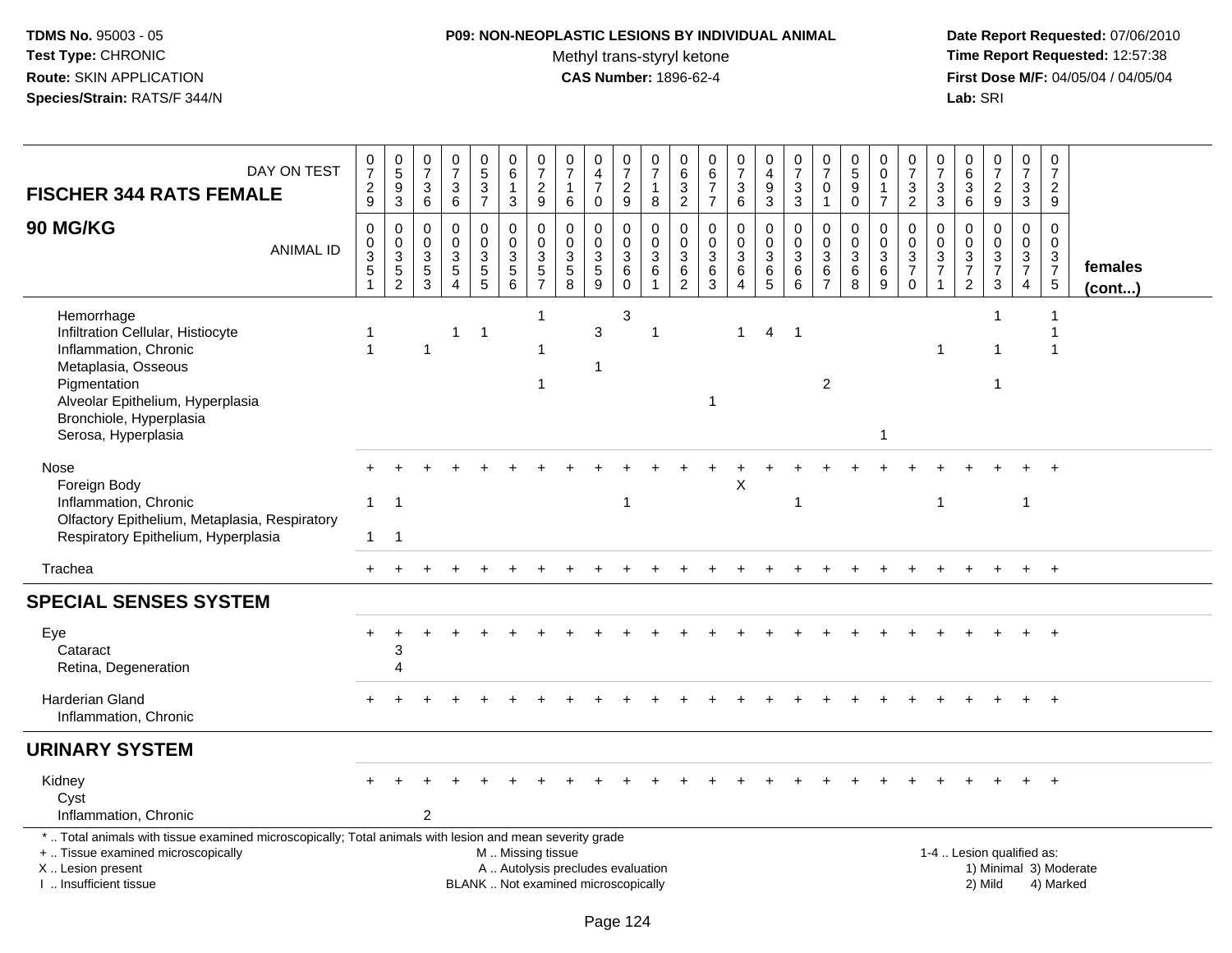### **P09: NON-NEOPLASTIC LESIONS BY INDIVIDUAL ANIMAL**

Methyl trans-styryl ketone<br>CAS Number: 1896-62-4

 **Date Report Requested:** 07/06/2010 **Time Report Requested:** 12:57:38 **First Dose M/F:** 04/05/04 / 04/05/04<br>**Lab:** SRI **Lab:** SRI

| DAY ON TEST<br><b>FISCHER 344 RATS FEMALE</b>                                                                                                     | 0<br>$\overline{z}$<br>$\overline{c}$<br>9 | $\begin{array}{c} 0 \\ 5 \end{array}$<br>$\boldsymbol{9}$<br>3              | 0<br>$\rightarrow$<br>$\sqrt{3}$<br>6           | 0<br>$\overline{ }$<br>$\ensuremath{\mathsf{3}}$<br>6             | $\begin{array}{c} 0 \\ 5 \end{array}$<br>3<br>$\overline{ }$ | 0<br>$6\phantom{1}$<br>3                            | 0<br>$\overline{ }$<br>$\overline{a}$<br>9 | $\frac{0}{7}$<br>6        | $\mathbf 0$<br>$\overline{\mathbf{4}}$<br>$\rightarrow$<br>0 | $\frac{0}{7}$<br>$\overline{c}$<br>9                                    | $\frac{0}{7}$<br>8                          | 0<br>6<br>3<br>2                                           | $\begin{matrix} 0 \\ 6 \end{matrix}$<br>$\overline{ }$<br>$\overline{ }$ | $\frac{0}{7}$<br>$\mathbf{3}$<br>6   | 0<br>4<br>9<br>3                           | $\frac{0}{7}$<br>$\sqrt{3}$<br>$\mathbf{3}$ | $\frac{0}{7}$<br>$\pmb{0}$                     | 0<br>5<br>$\boldsymbol{9}$<br>$\mathbf 0$ | 0<br>⇁           | $\frac{0}{7}$<br>$\ensuremath{\mathsf{3}}$<br>$\overline{c}$ | $\frac{0}{7}$<br>$\ensuremath{\mathsf{3}}$<br>3 | $\boldsymbol{0}$<br>6<br>$\sqrt{3}$<br>6   | 0<br>$\overline{ }$<br>$\frac{2}{9}$      | $\frac{0}{7}$<br>3<br>3                               | 0<br>7<br>$\overline{2}$<br>9 |                         |
|---------------------------------------------------------------------------------------------------------------------------------------------------|--------------------------------------------|-----------------------------------------------------------------------------|-------------------------------------------------|-------------------------------------------------------------------|--------------------------------------------------------------|-----------------------------------------------------|--------------------------------------------|---------------------------|--------------------------------------------------------------|-------------------------------------------------------------------------|---------------------------------------------|------------------------------------------------------------|--------------------------------------------------------------------------|--------------------------------------|--------------------------------------------|---------------------------------------------|------------------------------------------------|-------------------------------------------|------------------|--------------------------------------------------------------|-------------------------------------------------|--------------------------------------------|-------------------------------------------|-------------------------------------------------------|-------------------------------|-------------------------|
| <b>90 MG/KG</b><br><b>ANIMAL ID</b>                                                                                                               | 0<br>$\pmb{0}$<br>3<br>5                   | 0<br>$\pmb{0}$<br>$\ensuremath{\mathsf{3}}$<br>$\sqrt{5}$<br>$\overline{2}$ | 0<br>$\pmb{0}$<br>$\sqrt{3}$<br>$\sqrt{5}$<br>3 | $\boldsymbol{0}$<br>$\frac{0}{3}$<br>$\sqrt{5}$<br>$\overline{4}$ | 0<br>$_{3}^{\rm 0}$<br>$\overline{5}$<br>5                   | $\mathbf 0$<br>$\mathbf{3}$<br>$5\phantom{.0}$<br>6 | 0<br>0<br>$\frac{3}{5}$<br>$\rightarrow$   | $_3^0$<br>$\sqrt{5}$<br>8 | 0<br>$_{3}^{\rm 0}$<br>$\sqrt{5}$<br>9                       | $\begin{smallmatrix}0\\0\\3\end{smallmatrix}$<br>$\,6\,$<br>$\mathbf 0$ | 0<br>$\pmb{0}$<br>$\overline{3}$<br>$\,6\,$ | 0<br>$\pmb{0}$<br>$\ensuremath{\mathsf{3}}$<br>6<br>$\sim$ | $_{3}^{\rm 0}$<br>$\,6\,$<br>3                                           | 0<br>$\frac{0}{3}$<br>$\overline{4}$ | 0<br>$\frac{0}{3}$<br>6<br>$5\overline{)}$ | 0<br>$_{3}^{\rm 0}$<br>$\,6\,$<br>6         | 0<br>$_{3}^{\rm 0}$<br>$\,6$<br>$\overline{ }$ | 0<br>$\pmb{0}$<br>3<br>$\,6$<br>8         | 0<br>3<br>6<br>9 | $\pmb{0}$<br>$\ensuremath{\mathsf{3}}$<br>$\overline{ }$     | 0<br>$\pmb{0}$<br>$\ensuremath{\mathsf{3}}$     | 0<br>$_{3}^{\rm 0}$<br>$\overline{ }$<br>2 | 0<br>$\frac{0}{3}$<br>$\overline{z}$<br>3 | 0<br>$\pmb{0}$<br>$\mathbf{3}$<br>$\overline{ }$<br>4 | 0<br>3<br>$\overline{ }$<br>5 | females<br>$($ cont $)$ |
| Nephropathy<br>Renal Tubule, Accumulation, Hyaline Droplet<br>Renal Tubule, Dilatation<br>Renal Tubule, Hyperplasia<br>Renal Tubule, Pigmentation |                                            | 4                                                                           | 3                                               | $\overline{2}$                                                    |                                                              |                                                     |                                            | $\overline{2}$            |                                                              |                                                                         | 2<br>$\overline{2}$                         | 4                                                          |                                                                          |                                      | 3                                          |                                             | $\overline{2}$                                 |                                           |                  | 2                                                            | 3                                               | -1                                         | $\overline{2}$                            |                                                       |                               |                         |
| <b>Urinary Bladder</b><br>Hemorrhage                                                                                                              |                                            |                                                                             |                                                 |                                                                   |                                                              |                                                     |                                            |                           |                                                              |                                                                         |                                             |                                                            |                                                                          |                                      |                                            |                                             |                                                |                                           |                  |                                                              |                                                 | 3                                          |                                           |                                                       | $\div$                        |                         |

\* .. Total animals with tissue examined microscopically; Total animals with lesion and mean severity grade

+ .. Tissue examined microscopically

X .. Lesion present

I .. Insufficient tissue

 M .. Missing tissueA .. Autolysis precludes evaluation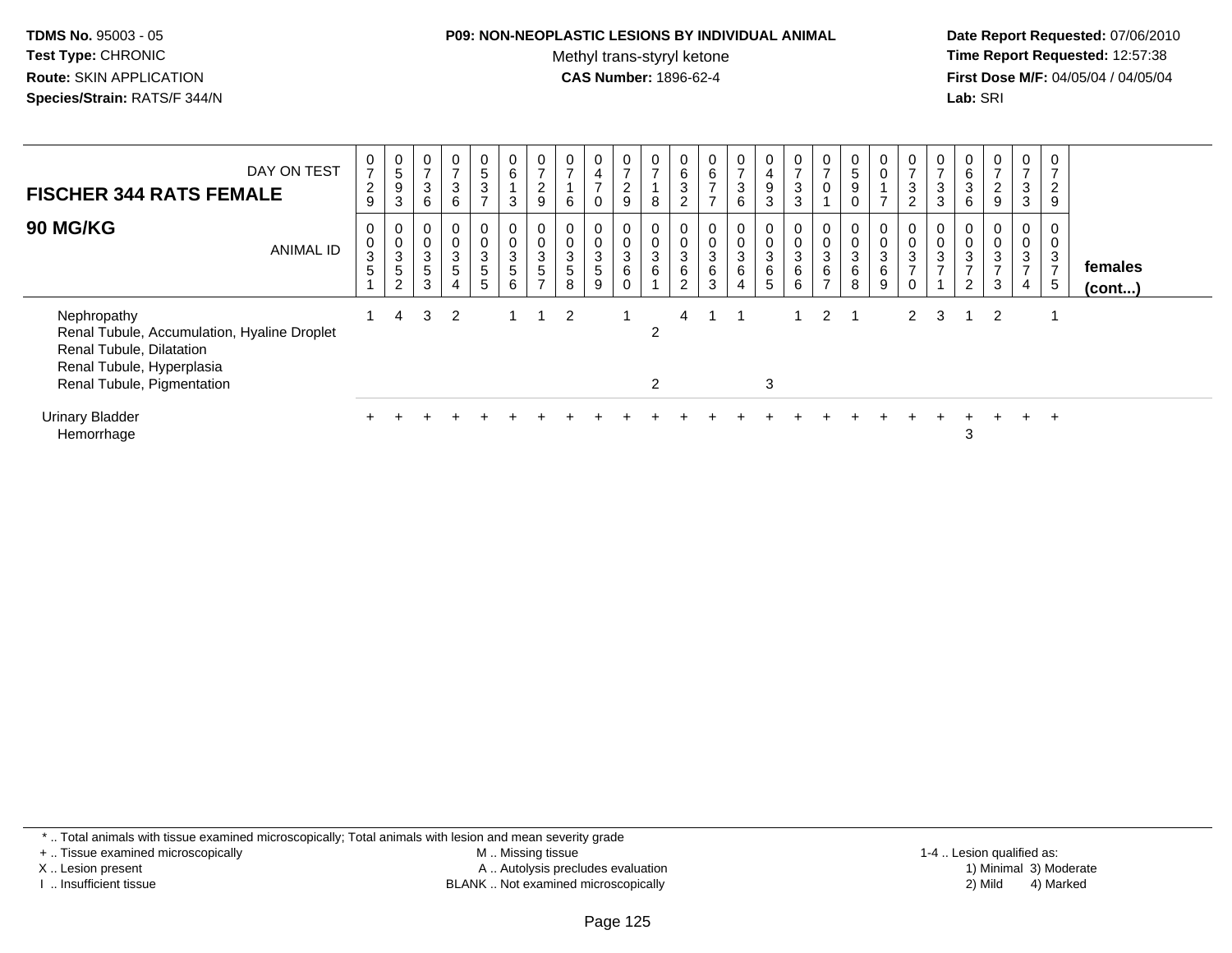### **P09: NON-NEOPLASTIC LESIONS BY INDIVIDUAL ANIMAL**Methyl trans-styryl ketone<br>CAS Number: 1896-62-4

 **Date Report Requested:** 07/06/2010 **Time Report Requested:** 12:57:38 **First Dose M/F:** 04/05/04 / 04/05/04<br>**Lab:** SRI **Lab:** SRI

| DAY ON TEST<br><b>FISCHER 344 RATS FEMALE</b><br>90 MG/KG                                                                                                                              | $\frac{0}{7}$<br>$\frac{3}{6}$<br>$\pmb{0}$ | $\begin{array}{c} 0 \\ 7 \end{array}$<br>$\ensuremath{\mathsf{3}}$<br>6<br>$\mathbf 0$ | $\frac{0}{7}$<br>$\mathbf{3}$<br>$6\phantom{1}$<br>0  | $\begin{array}{c} 0 \\ 7 \end{array}$<br>$\frac{2}{4}$<br>$\pmb{0}$ | $\frac{0}{7}$<br>$\mathbf{3}$<br>$\overline{3}$<br>0 | $_{6}^{\rm 0}$<br>$\sqrt{5}$<br>$\overline{7}$<br>$\mathsf{O}$ | $\begin{smallmatrix}0\\4\end{smallmatrix}$<br>$\boldsymbol{9}$<br>$\mathfrak{Z}$<br>$\pmb{0}$ | $0$<br>6<br>7<br>7<br>7<br>$\mathbf 0$    | $\begin{array}{c} 0 \\ 7 \\ 2 \end{array}$<br>9<br>$\mathbf 0$       | $\frac{0}{7}$<br>3<br>$6\phantom{a}$<br>0   | $\frac{0}{7}$<br>$\frac{3}{2}$<br>$\pmb{0}$ | $\begin{array}{c} 0 \\ 7 \end{array}$<br>$\overline{c}$<br>9<br>$\mathsf{O}\xspace$ | $\begin{array}{c} 0 \\ 5 \end{array}$<br>$\bf 8$<br>$\overline{9}$<br>0 | $\begin{smallmatrix}0\\3\\0\end{smallmatrix}$<br>6                         | $\begin{array}{c} 0 \\ 6 \end{array}$<br>8<br>$\overline{7}$<br>0 | $\frac{0}{7}$<br>$\mathbf{1}$<br>6<br>$\mathbf 0$               | $\begin{array}{c} 0 \\ 6 \\ 9 \end{array}$<br>3<br>$\mathbf 0$ | $\begin{array}{c} 0 \\ 6 \end{array}$<br>$\ensuremath{\mathsf{3}}$<br>$\overline{9}$<br>$\pmb{0}$ | $\begin{array}{c} 0 \\ 7 \end{array}$<br>$\ensuremath{\mathsf{3}}$<br>$\overline{3}$<br>$\mathbf 0$ | $\begin{array}{c} 0 \\ 6 \end{array}$<br>$\frac{2}{9}$<br>0 | $\begin{array}{c} 0 \\ 7 \\ 3 \end{array}$<br>6<br>$\mathbf 0$ | $\frac{0}{7}$<br>$\sqrt{3}$<br>3<br>0      | $\begin{smallmatrix}0\\7\end{smallmatrix}$<br>$\mathbf{3}$<br>$\overline{3}$<br>$\pmb{0}$ | $\frac{0}{7}$<br>$\ensuremath{\mathsf{3}}$<br>$\overline{3}$<br>$\pmb{0}$        | $\begin{array}{c} 0 \\ 7 \end{array}$<br>$\mathbf{3}$<br>$6\phantom{1}$<br>0 |    |                                                                                    |
|----------------------------------------------------------------------------------------------------------------------------------------------------------------------------------------|---------------------------------------------|----------------------------------------------------------------------------------------|-------------------------------------------------------|---------------------------------------------------------------------|------------------------------------------------------|----------------------------------------------------------------|-----------------------------------------------------------------------------------------------|-------------------------------------------|----------------------------------------------------------------------|---------------------------------------------|---------------------------------------------|-------------------------------------------------------------------------------------|-------------------------------------------------------------------------|----------------------------------------------------------------------------|-------------------------------------------------------------------|-----------------------------------------------------------------|----------------------------------------------------------------|---------------------------------------------------------------------------------------------------|-----------------------------------------------------------------------------------------------------|-------------------------------------------------------------|----------------------------------------------------------------|--------------------------------------------|-------------------------------------------------------------------------------------------|----------------------------------------------------------------------------------|------------------------------------------------------------------------------|----|------------------------------------------------------------------------------------|
| <b>ANIMAL ID</b>                                                                                                                                                                       | $_3^0$<br>$\overline{7}$<br>6               | $_{3}^{\rm 0}$<br>$\overline{7}$<br>$\overline{7}$                                     | $\boldsymbol{0}$<br>$\sqrt{3}$<br>$\overline{7}$<br>8 | $\pmb{0}$<br>$\ensuremath{\mathsf{3}}$<br>$\overline{7}$<br>9       | $_3^0$<br>8<br>$\Omega$                              | $\mathbf 0$<br>$\overline{3}$<br>8<br>$\overline{1}$           | $_{3}^{\rm 0}$<br>$\bf8$<br>$\overline{c}$                                                    | $_{3}^{\rm 0}$<br>$\,8\,$<br>$\mathbf{3}$ | $\begin{smallmatrix} 0\\ 3 \end{smallmatrix}$<br>8<br>$\overline{4}$ | $\mathbf 0$<br>$\mathbf{3}$<br>$\bf 8$<br>5 | $\frac{0}{3}$<br>8<br>6                     | $\pmb{0}$<br>$\mathfrak{S}$<br>8<br>$\overline{7}$                                  | $\mathbf 0$<br>$\mathbf{3}$<br>$\bf 8$<br>8                             | $\begin{smallmatrix}0\\0\\3\end{smallmatrix}$<br>$\bf 8$<br>$\overline{9}$ | $_{3}^{\rm 0}$<br>9<br>$\Omega$                                   | $\mathbf 0$<br>$\mathbf{3}$<br>$\boldsymbol{9}$<br>$\mathbf{1}$ | $_3^0$<br>9<br>$\overline{a}$                                  | $\pmb{0}$<br>$\sqrt{3}$<br>$\boldsymbol{9}$<br>$\mathbf{3}$                                       | $_{3}^{\rm 0}$<br>$\boldsymbol{9}$<br>$\overline{4}$                                                | $_{3}^{\rm 0}$<br>$\boldsymbol{9}$<br>$\sqrt{5}$            | $_{3}^{\rm 0}$<br>$\boldsymbol{9}$<br>6                        | 0<br>$\mathfrak{S}$<br>9<br>$\overline{7}$ | $\pmb{0}$<br>$\overline{3}$<br>$\boldsymbol{9}$<br>8                                      | $\begin{smallmatrix} 0\\ 3 \end{smallmatrix}$<br>$\boldsymbol{9}$<br>$\mathsf g$ | $\mathbf{0}$<br>$\overline{4}$<br>$\mathbf 0$<br>$\mathbf 0$                 |    | * TOTALS                                                                           |
| <b>ALIMENTARY SYSTEM</b>                                                                                                                                                               |                                             |                                                                                        |                                                       |                                                                     |                                                      |                                                                |                                                                                               |                                           |                                                                      |                                             |                                             |                                                                                     |                                                                         |                                                                            |                                                                   |                                                                 |                                                                |                                                                                                   |                                                                                                     |                                                             |                                                                |                                            |                                                                                           |                                                                                  |                                                                              |    |                                                                                    |
| Esophagus                                                                                                                                                                              |                                             |                                                                                        |                                                       |                                                                     |                                                      |                                                                |                                                                                               |                                           |                                                                      |                                             |                                             |                                                                                     |                                                                         |                                                                            |                                                                   |                                                                 |                                                                |                                                                                                   |                                                                                                     |                                                             |                                                                |                                            |                                                                                           |                                                                                  |                                                                              | 49 |                                                                                    |
| Intestine Large, Cecum<br>Edema                                                                                                                                                        |                                             |                                                                                        |                                                       |                                                                     |                                                      |                                                                |                                                                                               |                                           |                                                                      |                                             |                                             |                                                                                     |                                                                         |                                                                            | 3                                                                 |                                                                 |                                                                |                                                                                                   |                                                                                                     |                                                             |                                                                |                                            |                                                                                           |                                                                                  | $\ddot{}$                                                                    | 50 | $1 \quad 3.0$                                                                      |
| Intestine Large, Colon                                                                                                                                                                 |                                             |                                                                                        |                                                       |                                                                     |                                                      |                                                                |                                                                                               |                                           |                                                                      |                                             |                                             |                                                                                     |                                                                         |                                                                            |                                                                   |                                                                 |                                                                |                                                                                                   |                                                                                                     |                                                             |                                                                |                                            |                                                                                           | M +                                                                              |                                                                              | 49 |                                                                                    |
| Intestine Large, Rectum                                                                                                                                                                |                                             |                                                                                        |                                                       |                                                                     |                                                      |                                                                |                                                                                               |                                           |                                                                      |                                             |                                             |                                                                                     |                                                                         |                                                                            |                                                                   |                                                                 |                                                                |                                                                                                   |                                                                                                     |                                                             |                                                                |                                            |                                                                                           |                                                                                  |                                                                              | 49 |                                                                                    |
| Intestine Small, Duodenum<br>Epithelium, Hyperplasia                                                                                                                                   |                                             |                                                                                        |                                                       |                                                                     |                                                      |                                                                |                                                                                               |                                           |                                                                      |                                             |                                             |                                                                                     |                                                                         |                                                                            |                                                                   | 3                                                               |                                                                |                                                                                                   |                                                                                                     |                                                             |                                                                |                                            |                                                                                           |                                                                                  | $+$                                                                          | 49 | 2.5                                                                                |
| Intestine Small, Ileum                                                                                                                                                                 |                                             |                                                                                        |                                                       |                                                                     |                                                      |                                                                |                                                                                               |                                           |                                                                      |                                             |                                             |                                                                                     |                                                                         |                                                                            |                                                                   |                                                                 |                                                                |                                                                                                   |                                                                                                     |                                                             |                                                                |                                            |                                                                                           | M                                                                                | $+$                                                                          | 46 |                                                                                    |
| Intestine Small, Jejunum                                                                                                                                                               |                                             |                                                                                        |                                                       |                                                                     |                                                      |                                                                |                                                                                               |                                           |                                                                      |                                             |                                             |                                                                                     |                                                                         |                                                                            |                                                                   |                                                                 |                                                                |                                                                                                   |                                                                                                     |                                                             |                                                                |                                            |                                                                                           |                                                                                  | $\ddot{}$                                                                    | 46 |                                                                                    |
| Liver                                                                                                                                                                                  |                                             |                                                                                        |                                                       |                                                                     |                                                      |                                                                |                                                                                               |                                           |                                                                      |                                             |                                             |                                                                                     |                                                                         |                                                                            |                                                                   |                                                                 |                                                                |                                                                                                   |                                                                                                     |                                                             |                                                                |                                            |                                                                                           |                                                                                  | $\ddot{}$                                                                    | 50 | 2.0<br>$\mathbf{1}$                                                                |
| Angiectasis<br><b>Basophilic Focus</b><br>Clear Cell Focus<br>Cyst                                                                                                                     |                                             | $X$ $X$ $X$                                                                            |                                                       |                                                                     |                                                      | $X$ $X$                                                        |                                                                                               |                                           |                                                                      | X                                           | X X X X X X                                 |                                                                                     |                                                                         |                                                                            |                                                                   |                                                                 | X                                                              |                                                                                                   | X                                                                                                   |                                                             |                                                                |                                            |                                                                                           | X X X X<br>Χ                                                                     |                                                                              |    | 34<br>6                                                                            |
| <b>Eosinophilic Focus</b><br>Hepatodiaphragmatic Nodule<br>Infiltration Cellular, Mixed Cell<br>Mineralization<br><b>Mixed Cell Focus</b><br>Necrosis, Focal<br>Bile Duct, Hyperplasia |                                             | Χ                                                                                      |                                                       |                                                                     | X                                                    |                                                                |                                                                                               |                                           |                                                                      | Χ<br>1                                      | -1                                          | $\mathbf 1$                                                                         | X<br>-1                                                                 | 3                                                                          | 3                                                                 |                                                                 |                                                                | X                                                                                                 | -1                                                                                                  | X<br>$\overline{2}$                                         |                                                                |                                            | $\pmb{\times}$                                                                            | $\overline{2}$                                                                   | $\overline{2}$                                                               |    | 6<br>9<br>6<br>1.5<br>$\mathbf{1}$<br>3.0<br>5<br>$\mathbf{2}$<br>1.5<br>$6 \t1.7$ |

\* .. Total animals with tissue examined microscopically; Total animals with lesion and mean severity grade

+ .. Tissue examined microscopically

X .. Lesion present

I .. Insufficient tissue

M .. Missing tissue

A .. Autolysis precludes evaluation

BLANK .. Not examined microscopically 2) Mild 4) Marked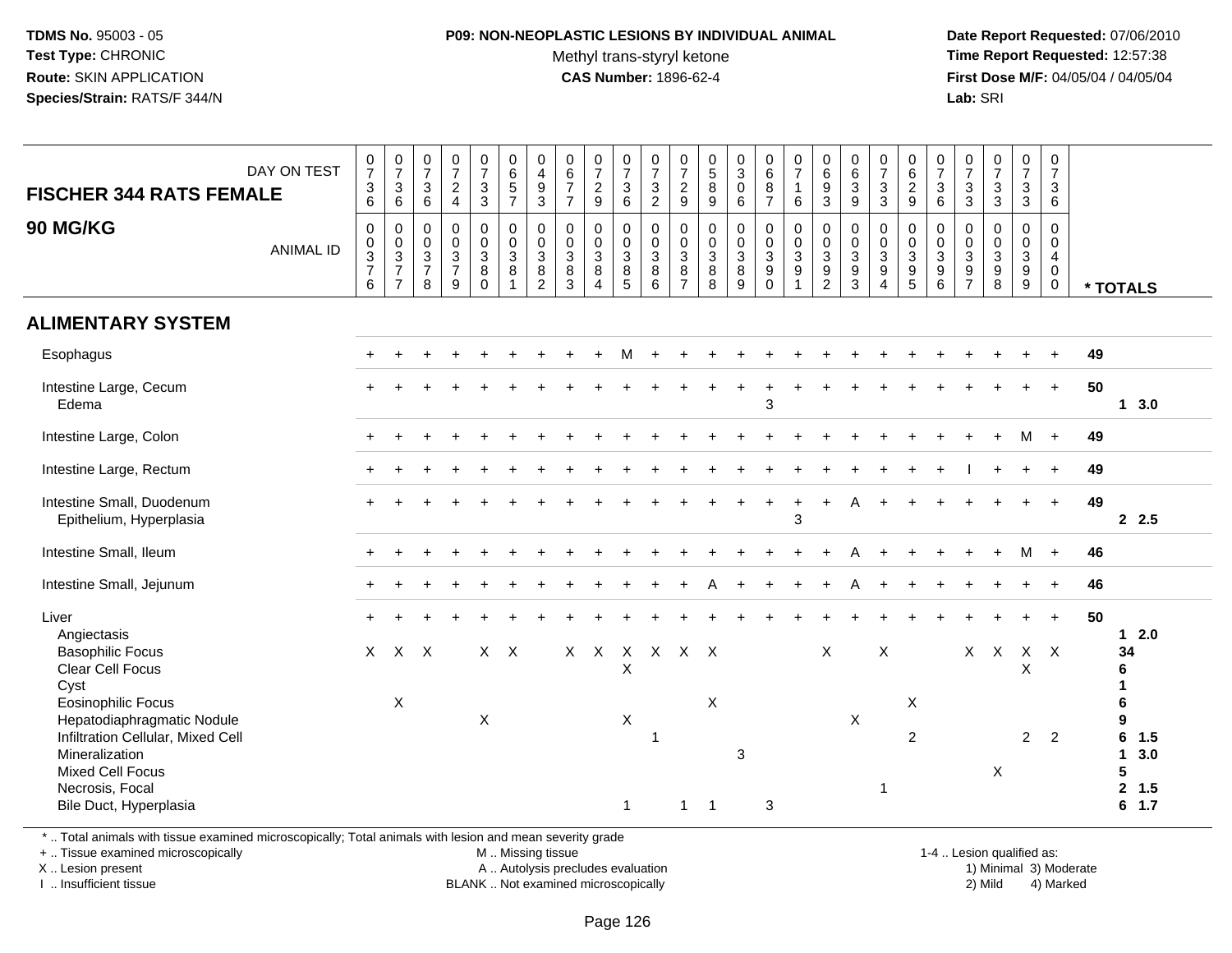## **P09: NON-NEOPLASTIC LESIONS BY INDIVIDUAL ANIMAL**

Methyl trans-styryl ketone<br>CAS Number: 1896-62-4

 **Date Report Requested:** 07/06/2010 **Time Report Requested:** 12:57:38 **First Dose M/F:** 04/05/04 / 04/05/04 Lab: SRI **Lab:** SRI

| DAY ON TEST<br><b>FISCHER 344 RATS FEMALE</b><br>90 MG/KG<br><b>ANIMAL ID</b>                                                   | $\frac{0}{7}$<br>$^3$ 6<br>0<br>$\frac{0}{3}$<br>6 | $\begin{array}{c} 0 \\ 7 \end{array}$<br>$\sqrt{3}$<br>$\,6\,$<br>0<br>$\frac{0}{3}$<br>$\overline{7}$ | $\frac{0}{7}$<br>$\sqrt{3}$<br>$\,6\,$<br>0<br>0<br>$\sqrt{3}$<br>$\overline{7}$<br>8 | $\frac{0}{7}$<br>$\sqrt{2}$<br>$\overline{4}$<br>$\mathbf 0$<br>$\pmb{0}$<br>$\overline{3}$<br>$\overline{7}$<br>9 | $\frac{0}{7}$<br>3<br>3<br>0<br>$\mathbf 0$<br>$\overline{3}$<br>8<br>$\Omega$ | $_{6}^{\rm 0}$<br>$\sqrt{5}$<br>$\overline{7}$<br>0<br>$\pmb{0}$<br>$\overline{3}$<br>8<br>$\overline{\mathbf{1}}$ | $\begin{smallmatrix}0\\4\end{smallmatrix}$<br>$\boldsymbol{9}$<br>$\sqrt{3}$<br>$\mathbf 0$<br>$\frac{0}{3}$<br>$\, 8$<br>$\overline{c}$ | $_{6}^{\rm 0}$<br>$\overline{7}$<br>$\overline{7}$<br>0<br>$\mathbf 0$<br>$\overline{3}$<br>8<br>3 | $\begin{array}{c} 0 \\ 7 \end{array}$<br>$\boldsymbol{2}$<br>9<br>$\mathbf 0$<br>$\pmb{0}$<br>$\overline{3}$<br>8<br>$\boldsymbol{\Lambda}$ | $\frac{0}{7}$<br>3<br>$\,6\,$<br>0<br>$\pmb{0}$<br>$\overline{3}$<br>$\overline{8}$<br>$\overline{5}$ | $\frac{0}{7}$<br>3<br>$\overline{2}$<br>0<br>$\mathbf 0$<br>$\overline{3}$<br>8<br>6 | $\frac{0}{7}$<br>$\frac{2}{9}$<br>0<br>$\mathbf 0$<br>$\overline{3}$<br>$\overline{8}$<br>$\overline{7}$ | $\begin{array}{c} 0 \\ 5 \\ 8 \end{array}$<br>9<br>$\pmb{0}$<br>$\begin{array}{c} 0 \\ 3 \\ 8 \end{array}$ | $_{3}^{\rm 0}$<br>$_{6}^{\rm 0}$<br>$\mathsf{O}\xspace$<br>$\frac{0}{3}$<br>$\overline{9}$ | $\begin{array}{c} 0 \\ 6 \end{array}$<br>8<br>$\overline{7}$<br>0<br>$\mathbf 0$<br>$\overline{3}$<br>$\overline{9}$<br>$\mathbf 0$ | $\begin{array}{c} 0 \\ 7 \end{array}$<br>$\mathbf{1}$<br>$\,6\,$<br>$\mathbf 0$<br>$\overline{0}$<br>3<br>$\boldsymbol{9}$<br>$\overline{1}$ | $_{6}^{\rm 0}$<br>9<br>3<br>$\mathbf 0$<br>$\pmb{0}$<br>$\overline{3}$<br>9<br>$\overline{c}$ | $_{6}^{\rm 0}$<br>$\ensuremath{\mathsf{3}}$<br>9<br>0<br>$\pmb{0}$<br>$\overline{3}$<br>$\frac{9}{3}$ | $\frac{0}{7}$<br>$\ensuremath{\mathsf{3}}$<br>$\mathbf{3}$<br>0<br>$_{3}^{\rm 0}$<br>$\overline{9}$<br>$\boldsymbol{\Lambda}$ | $_{6}^{\rm 0}$<br>$\frac{2}{9}$<br>0<br>$\mathsf{O}\xspace$<br>$\overline{3}$<br>$\boldsymbol{9}$<br>$\overline{5}$ | $\frac{0}{7}$<br>$\mathsf 3$<br>6<br>$\mathbf 0$<br>$\frac{0}{3}$<br>6 | $\frac{0}{7}$<br>$\sqrt{3}$<br>3<br>0<br>$\mathbf 0$<br>$\mathsf 3$<br>$\boldsymbol{9}$<br>$\overline{7}$ | $\frac{0}{7}$<br>3<br>$\mathbf{3}$<br>$\mathbf 0$<br>$\pmb{0}$<br>$\overline{3}$<br>$\boldsymbol{9}$<br>8 | $\begin{smallmatrix}0\\7\end{smallmatrix}$<br>3<br>3<br>0<br>0<br>9<br>9 | $\begin{smallmatrix}0\\7\end{smallmatrix}$<br>3<br>$6\phantom{1}$<br>$\pmb{0}$<br>$\mathsf{O}\xspace$<br>$\overline{4}$<br>$\mathbf 0$<br>$\mathbf 0$ |    |                                               |
|---------------------------------------------------------------------------------------------------------------------------------|----------------------------------------------------|--------------------------------------------------------------------------------------------------------|---------------------------------------------------------------------------------------|--------------------------------------------------------------------------------------------------------------------|--------------------------------------------------------------------------------|--------------------------------------------------------------------------------------------------------------------|------------------------------------------------------------------------------------------------------------------------------------------|----------------------------------------------------------------------------------------------------|---------------------------------------------------------------------------------------------------------------------------------------------|-------------------------------------------------------------------------------------------------------|--------------------------------------------------------------------------------------|----------------------------------------------------------------------------------------------------------|------------------------------------------------------------------------------------------------------------|--------------------------------------------------------------------------------------------|-------------------------------------------------------------------------------------------------------------------------------------|----------------------------------------------------------------------------------------------------------------------------------------------|-----------------------------------------------------------------------------------------------|-------------------------------------------------------------------------------------------------------|-------------------------------------------------------------------------------------------------------------------------------|---------------------------------------------------------------------------------------------------------------------|------------------------------------------------------------------------|-----------------------------------------------------------------------------------------------------------|-----------------------------------------------------------------------------------------------------------|--------------------------------------------------------------------------|-------------------------------------------------------------------------------------------------------------------------------------------------------|----|-----------------------------------------------|
| Centrilobular, Necrosis<br>Hepatocyte, Hyperplasia, Focal<br>Hepatocyte, Vacuolization Cytoplasmic<br>Kupffer Cell, Hyperplasia |                                                    |                                                                                                        |                                                                                       | 3                                                                                                                  |                                                                                |                                                                                                                    |                                                                                                                                          | $\overline{4}$                                                                                     |                                                                                                                                             |                                                                                                       |                                                                                      |                                                                                                          |                                                                                                            | $\overline{2}$                                                                             | $\overline{2}$                                                                                                                      | 3                                                                                                                                            | $\overline{2}$                                                                                |                                                                                                       |                                                                                                                               |                                                                                                                     |                                                                        |                                                                                                           |                                                                                                           |                                                                          |                                                                                                                                                       |    | * TOTALS<br>4 2.5<br>2, 3.0<br>42.3<br>$12.0$ |
| Mesentery<br><b>Accessory Spleen</b><br>Fat, Necrosis                                                                           |                                                    | $+$<br>4                                                                                               | $+$                                                                                   |                                                                                                                    |                                                                                |                                                                                                                    |                                                                                                                                          |                                                                                                    | $\ddot{}$<br>X                                                                                                                              |                                                                                                       | $\overline{2}$                                                                       | $\overline{1}$<br>-3                                                                                     |                                                                                                            |                                                                                            | $+$<br>3                                                                                                                            | 3                                                                                                                                            | Χ<br>$\overline{4}$                                                                           | 3                                                                                                     | 3                                                                                                                             | $\ddot{}$<br>3                                                                                                      |                                                                        | ÷<br>3                                                                                                    |                                                                                                           | $\ddot{}$<br>4                                                           | $\ddot{}$<br>3                                                                                                                                        | 25 | 3<br>20 3.0                                   |
| Pancreas<br>Atrophy<br>Cyst<br>Acinus, Cytoplasmic Alteration                                                                   | $\pm$                                              | $X$ $X$                                                                                                |                                                                                       | $X$ $X$                                                                                                            |                                                                                | X                                                                                                                  | $\mathsf{X}$                                                                                                                             | 3<br>$\mathsf{X}$                                                                                  | $\overline{1}$                                                                                                                              | 1                                                                                                     | 3<br>$\mathsf{X}$                                                                    | $\overline{c}$<br>$\mathsf{X}$                                                                           | $\mathsf{X}$                                                                                               |                                                                                            | X                                                                                                                                   | X<br>3                                                                                                                                       | $\boldsymbol{\mathsf{X}}$                                                                     |                                                                                                       | $\mathsf{X}$                                                                                                                  | $\mathsf{X}$                                                                                                        |                                                                        | X                                                                                                         |                                                                                                           |                                                                          | $+$<br>X                                                                                                                                              | 49 | $20$ 1.5<br>30<br>2, 3.5                      |
| Salivary Glands<br>Atrophy                                                                                                      | $\overline{2}$                                     |                                                                                                        |                                                                                       |                                                                                                                    |                                                                                |                                                                                                                    |                                                                                                                                          |                                                                                                    |                                                                                                                                             |                                                                                                       |                                                                                      |                                                                                                          |                                                                                                            |                                                                                            |                                                                                                                                     |                                                                                                                                              |                                                                                               |                                                                                                       |                                                                                                                               |                                                                                                                     |                                                                        |                                                                                                           |                                                                                                           |                                                                          | $+$                                                                                                                                                   | 50 | 2, 1.5                                        |
| Stomach, Forestomach<br>Edema<br>Perforation<br>Ulcer<br>Epithelium, Hyperplasia                                                |                                                    |                                                                                                        |                                                                                       |                                                                                                                    |                                                                                | 3                                                                                                                  |                                                                                                                                          |                                                                                                    |                                                                                                                                             |                                                                                                       |                                                                                      | $\overline{2}$                                                                                           |                                                                                                            |                                                                                            |                                                                                                                                     | $\times$<br>3                                                                                                                                |                                                                                               |                                                                                                       |                                                                                                                               | 4<br>$\overline{2}$                                                                                                 |                                                                        |                                                                                                           |                                                                                                           |                                                                          |                                                                                                                                                       | 50 | 14.0<br>1<br>3.5<br>$\overline{4}$<br>$72.6$  |
| Stomach, Glandular<br>Edema<br>Erosion<br>Ulcer                                                                                 |                                                    |                                                                                                        |                                                                                       | 3                                                                                                                  |                                                                                |                                                                                                                    |                                                                                                                                          | $\sqrt{3}$                                                                                         |                                                                                                                                             |                                                                                                       |                                                                                      |                                                                                                          |                                                                                                            |                                                                                            | -1                                                                                                                                  |                                                                                                                                              |                                                                                               |                                                                                                       |                                                                                                                               | 3                                                                                                                   |                                                                        |                                                                                                           |                                                                                                           |                                                                          | $+$                                                                                                                                                   | 50 | 1, 3.0<br>52.0<br>$1 1.0$                     |
| Tongue<br>Epithelium, Hyperplasia                                                                                               |                                                    |                                                                                                        |                                                                                       | $\ddot{}$<br>1                                                                                                     |                                                                                |                                                                                                                    |                                                                                                                                          |                                                                                                    |                                                                                                                                             |                                                                                                       |                                                                                      |                                                                                                          |                                                                                                            |                                                                                            |                                                                                                                                     |                                                                                                                                              |                                                                                               |                                                                                                       |                                                                                                                               |                                                                                                                     |                                                                        |                                                                                                           |                                                                                                           |                                                                          |                                                                                                                                                       | 3  | 2, 1.5                                        |

\* .. Total animals with tissue examined microscopically; Total animals with lesion and mean severity grade

+ .. Tissue examined microscopically

X .. Lesion present

I .. Insufficient tissue

M .. Missing tissue

A .. Autolysis precludes evaluation

BLANK .. Not examined microscopically 2) Mild 4) Marked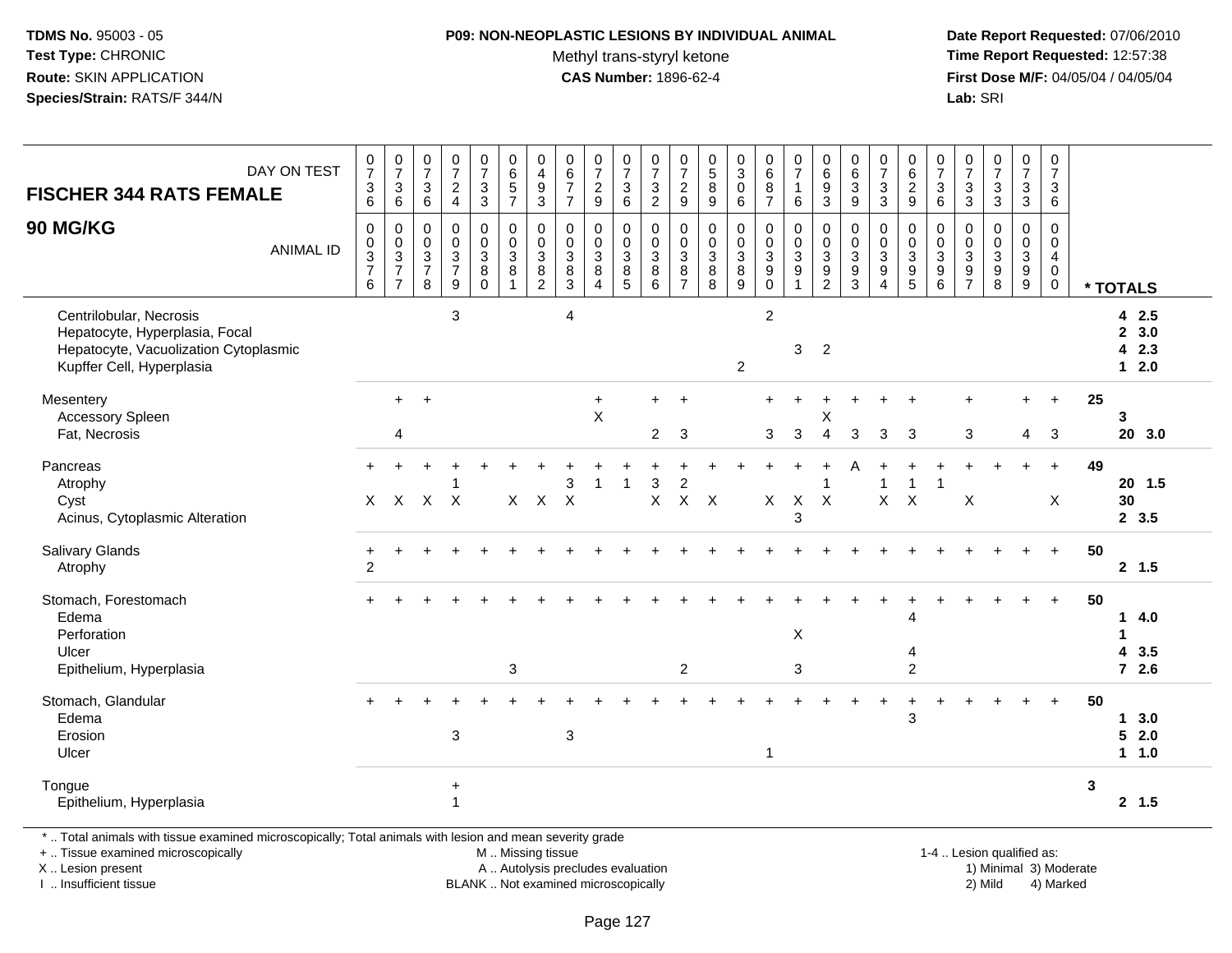# **P09: NON-NEOPLASTIC LESIONS BY INDIVIDUAL ANIMAL**

Methyl trans-styryl ketone<br>CAS Number: 1896-62-4

 **Date Report Requested:** 07/06/2010 **Time Report Requested:** 12:57:38 **First Dose M/F:** 04/05/04 / 04/05/04<br>**Lab:** SRI **Lab:** SRI

| DAY ON TEST<br><b>FISCHER 344 RATS FEMALE</b><br>90 MG/KG<br><b>ANIMAL ID</b><br><b>CARDIOVASCULAR SYSTEM</b>                                                                                                                   | $\frac{0}{7}$<br>3<br>$\,6$<br>$\mathbf 0$<br>$\mathbf 0$<br>3<br>$\overline{7}$<br>6 | $\frac{0}{7}$<br>$\mathbf{3}$<br>6<br>$\pmb{0}$<br>$_{3}^{\rm 0}$<br>$\overline{7}$<br>$\overline{7}$ | $\frac{0}{7}$<br>$\mathsf 3$<br>$\,6\,$<br>$\mathsf{O}\xspace$<br>$\mathsf{O}\xspace$<br>$\ensuremath{\mathsf{3}}$<br>$\overline{7}$<br>8 | $\begin{array}{c} 0 \\ 7 \end{array}$<br>$\sqrt{2}$<br>$\overline{4}$<br>$\pmb{0}$<br>$\frac{0}{3}$<br>$\overline{7}$<br>9 | $\begin{array}{c} 0 \\ 7 \\ 3 \end{array}$<br>$\mathsf 3$<br>$\mathbf 0$<br>$\frac{0}{3}$<br>8<br>$\mathbf 0$ | $\begin{array}{c} 0 \\ 6 \\ 5 \end{array}$<br>$\overline{7}$<br>0<br>$\overline{0}$<br>$\mathbf{3}$<br>8<br>$\mathbf{1}$ | $\begin{array}{c} 0 \\ 4 \\ 9 \end{array}$<br>$\sqrt{3}$<br>0<br>$\mathbf 0$<br>$\ensuremath{\mathsf{3}}$<br>$\bf8$<br>$\overline{c}$ | $\begin{array}{c} 0 \\ 6 \\ 7 \end{array}$<br>$\overline{7}$<br>$\pmb{0}$<br>$\overline{0}$<br>$\mathbf{3}$<br>$\bf8$<br>3 | 0729<br>0<br>$\frac{0}{3}$<br>8<br>$\overline{4}$ | $\begin{array}{c} 0 \\ 7 \\ 3 \end{array}$<br>6<br>0<br>$\frac{0}{3}$<br>$\bf 8$<br>5 | $\frac{0}{7}$<br>$\frac{3}{2}$<br>$\begin{smallmatrix}0\0\0\3\end{smallmatrix}$<br>$\bf 8$<br>$\,6$ | $\frac{0}{7}$<br>$\frac{2}{9}$<br>$\boldsymbol{0}$<br>$\frac{0}{3}$<br>$\bf8$<br>$\overline{7}$ | $\begin{array}{c} 0 \\ 5 \\ 8 \end{array}$<br>$\boldsymbol{9}$<br>$\begin{smallmatrix}0\\0\\3\end{smallmatrix}$<br>$\, 8$<br>8 | $\begin{bmatrix} 0 \\ 3 \\ 0 \\ 6 \end{bmatrix}$<br>0<br>$\frac{0}{3}$<br>$\bf 8$<br>$\boldsymbol{9}$ | $_{6}^{\rm 0}$<br>$\bf 8$<br>$\overline{7}$<br>$\pmb{0}$<br>$\overline{0}$<br>$\ensuremath{\mathsf{3}}$<br>$\boldsymbol{9}$<br>$\pmb{0}$ | $\frac{0}{7}$<br>$\mathbf{1}$<br>6<br>$\begin{smallmatrix} 0\\0\\3 \end{smallmatrix}$<br>$\boldsymbol{9}$<br>1 | $\begin{array}{c} 0 \\ 6 \\ 9 \\ 3 \end{array}$<br>$\mathbf 0$<br>$_{3}^{\rm 0}$<br>9<br>$\overline{2}$ | $\begin{matrix} 0 \\ 6 \\ 3 \end{matrix}$<br>$\boldsymbol{9}$<br>0<br>$\overline{0}$<br>3<br>$\boldsymbol{9}$<br>$\mathbf{3}$ | $\begin{array}{c} 0 \\ 7 \\ 3 \end{array}$<br>$\sqrt{3}$<br>0<br>$\ddot{\mathbf{0}}$<br>$\overline{3}$<br>9<br>$\overline{4}$ | 0629<br>$\mathbf 0$<br>$\overline{0}$<br>$\overline{3}$<br>$\boldsymbol{9}$<br>$\sqrt{5}$ | $\frac{0}{7}$<br>$\sqrt{3}$<br>$\,6\,$<br>$\mathbf 0$<br>$\boldsymbol{0}$<br>$\mathsf 3$<br>$\boldsymbol{9}$<br>$\,6\,$ | $\begin{array}{c} 0 \\ 7 \\ 3 \end{array}$<br>$\sqrt{3}$<br>$\mathbf 0$<br>$\overline{0}$<br>$\ensuremath{\mathsf{3}}$<br>$\boldsymbol{9}$<br>$\overline{7}$ | $\begin{array}{c} 0 \\ 7 \\ 3 \\ 3 \end{array}$<br>0<br>$\frac{0}{3}$<br>8 | $\frac{0}{7}$<br>$\sqrt{3}$<br>$\mathbf{3}$<br>0<br>$\mathsf{O}\xspace$<br>$\mathbf{3}$<br>$\boldsymbol{9}$<br>9 | 0<br>$\overline{7}$<br>3<br>$\,6\,$<br>$\mathbf 0$<br>0<br>4<br>0<br>$\pmb{0}$ |             | * TOTALS                                       |
|---------------------------------------------------------------------------------------------------------------------------------------------------------------------------------------------------------------------------------|---------------------------------------------------------------------------------------|-------------------------------------------------------------------------------------------------------|-------------------------------------------------------------------------------------------------------------------------------------------|----------------------------------------------------------------------------------------------------------------------------|---------------------------------------------------------------------------------------------------------------|--------------------------------------------------------------------------------------------------------------------------|---------------------------------------------------------------------------------------------------------------------------------------|----------------------------------------------------------------------------------------------------------------------------|---------------------------------------------------|---------------------------------------------------------------------------------------|-----------------------------------------------------------------------------------------------------|-------------------------------------------------------------------------------------------------|--------------------------------------------------------------------------------------------------------------------------------|-------------------------------------------------------------------------------------------------------|------------------------------------------------------------------------------------------------------------------------------------------|----------------------------------------------------------------------------------------------------------------|---------------------------------------------------------------------------------------------------------|-------------------------------------------------------------------------------------------------------------------------------|-------------------------------------------------------------------------------------------------------------------------------|-------------------------------------------------------------------------------------------|-------------------------------------------------------------------------------------------------------------------------|--------------------------------------------------------------------------------------------------------------------------------------------------------------|----------------------------------------------------------------------------|------------------------------------------------------------------------------------------------------------------|--------------------------------------------------------------------------------|-------------|------------------------------------------------|
| <b>Blood Vessel</b>                                                                                                                                                                                                             |                                                                                       | $\ddot{}$                                                                                             |                                                                                                                                           |                                                                                                                            |                                                                                                               |                                                                                                                          |                                                                                                                                       |                                                                                                                            |                                                   |                                                                                       |                                                                                                     |                                                                                                 |                                                                                                                                |                                                                                                       |                                                                                                                                          |                                                                                                                |                                                                                                         |                                                                                                                               |                                                                                                                               |                                                                                           |                                                                                                                         |                                                                                                                                                              |                                                                            |                                                                                                                  |                                                                                | $\mathbf 1$ |                                                |
| Heart<br>Cardiomyopathy<br>Thrombosis                                                                                                                                                                                           | $\overline{2}$                                                                        | 3                                                                                                     | $\overline{3}$                                                                                                                            | $\overline{2}$                                                                                                             | $\mathbf{1}$                                                                                                  | $\overline{2}$                                                                                                           |                                                                                                                                       | $\boldsymbol{2}$<br>$\overline{4}$                                                                                         | $\mathbf{3}$                                      | 3                                                                                     | 3                                                                                                   | $\overline{2}$                                                                                  | $\overline{1}$                                                                                                                 |                                                                                                       |                                                                                                                                          | $\overline{2}$                                                                                                 | $\overline{1}$                                                                                          | $\overline{2}$                                                                                                                |                                                                                                                               | $\overline{1}$                                                                            | $\overline{2}$                                                                                                          |                                                                                                                                                              |                                                                            | +                                                                                                                | $\ddot{}$<br>$\mathbf{3}$                                                      | 50          | 35 2.0<br>$1 \quad 4.0$                        |
| <b>ENDOCRINE SYSTEM</b>                                                                                                                                                                                                         |                                                                                       |                                                                                                       |                                                                                                                                           |                                                                                                                            |                                                                                                               |                                                                                                                          |                                                                                                                                       |                                                                                                                            |                                                   |                                                                                       |                                                                                                     |                                                                                                 |                                                                                                                                |                                                                                                       |                                                                                                                                          |                                                                                                                |                                                                                                         |                                                                                                                               |                                                                                                                               |                                                                                           |                                                                                                                         |                                                                                                                                                              |                                                                            |                                                                                                                  |                                                                                |             |                                                |
| <b>Adrenal Cortex</b><br><b>Accessory Adrenal Cortical Nodule</b><br>Degeneration, Fatty<br>Hyperplasia, Focal<br>Hypertrophy, Focal                                                                                            | 1<br>$\overline{c}$                                                                   | X<br>$\sqrt{2}$<br>$\overline{1}$                                                                     | X                                                                                                                                         |                                                                                                                            |                                                                                                               | $\boldsymbol{\mathsf{X}}$                                                                                                | $\mathsf X$                                                                                                                           | $\times$<br>$\mathfrak{S}$                                                                                                 | $\boldsymbol{2}$<br>1                             | X<br>$\ensuremath{\mathsf{3}}$<br>3                                                   | $\times$                                                                                            |                                                                                                 | $\mathsf{X}$                                                                                                                   | $\boldsymbol{\mathsf{X}}$                                                                             | $\boldsymbol{\mathsf{X}}$<br>$\mathfrak{S}$<br>3                                                                                         | $\times$<br>$\overline{2}$                                                                                     |                                                                                                         | $\pmb{\times}$                                                                                                                | 3<br>3                                                                                                                        | $\overline{1}$                                                                            |                                                                                                                         | 3<br>$\overline{2}$                                                                                                                                          |                                                                            | X                                                                                                                | $+$                                                                            | 50          | 24<br>16 2.2<br>5 <sup>5</sup><br>1.6<br>62.2  |
| Adrenal Medulla<br>Hyperplasia                                                                                                                                                                                                  |                                                                                       |                                                                                                       |                                                                                                                                           |                                                                                                                            |                                                                                                               |                                                                                                                          |                                                                                                                                       |                                                                                                                            |                                                   |                                                                                       |                                                                                                     |                                                                                                 |                                                                                                                                |                                                                                                       |                                                                                                                                          |                                                                                                                |                                                                                                         |                                                                                                                               |                                                                                                                               |                                                                                           |                                                                                                                         |                                                                                                                                                              |                                                                            |                                                                                                                  |                                                                                | 49          | $3 - 1.0$                                      |
| Islets, Pancreatic                                                                                                                                                                                                              |                                                                                       |                                                                                                       |                                                                                                                                           |                                                                                                                            |                                                                                                               |                                                                                                                          |                                                                                                                                       |                                                                                                                            |                                                   |                                                                                       |                                                                                                     |                                                                                                 |                                                                                                                                |                                                                                                       |                                                                                                                                          |                                                                                                                |                                                                                                         |                                                                                                                               |                                                                                                                               |                                                                                           |                                                                                                                         |                                                                                                                                                              |                                                                            |                                                                                                                  |                                                                                | 49          |                                                |
| Parathyroid Gland                                                                                                                                                                                                               | м                                                                                     |                                                                                                       |                                                                                                                                           |                                                                                                                            |                                                                                                               |                                                                                                                          |                                                                                                                                       |                                                                                                                            |                                                   |                                                                                       |                                                                                                     |                                                                                                 |                                                                                                                                | M                                                                                                     | м                                                                                                                                        |                                                                                                                |                                                                                                         |                                                                                                                               |                                                                                                                               |                                                                                           |                                                                                                                         |                                                                                                                                                              |                                                                            |                                                                                                                  |                                                                                | 44          |                                                |
| <b>Pituitary Gland</b><br>Pars Distalis, Angiectasis<br>Pars Distalis, Cyst<br>Pars Distalis, Cytoplasmic Alteration, Focal<br>Pars Distalis, Hyperplasia, Focal<br>Pars Distalis, Pigmentation<br>Pars Intermedia, Angiectasis |                                                                                       |                                                                                                       |                                                                                                                                           |                                                                                                                            |                                                                                                               | $X \times$                                                                                                               |                                                                                                                                       | 3<br>$X$ $X$<br>$\overline{c}$                                                                                             |                                                   |                                                                                       |                                                                                                     | $X$ $X$ $X$<br>2                                                                                |                                                                                                                                |                                                                                                       | $\overline{2}$<br>$\overline{2}$<br>$\overline{2}$                                                                                       |                                                                                                                |                                                                                                         |                                                                                                                               | 3<br>3<br>3                                                                                                                   |                                                                                           |                                                                                                                         |                                                                                                                                                              |                                                                            | +                                                                                                                | $\ddot{}$<br>$\mathbf{1}$<br>X                                                 | 50          | 8 2.6<br>16<br>$12.0$<br>92.0<br>$12.0$<br>2.5 |

\* .. Total animals with tissue examined microscopically; Total animals with lesion and mean severity grade

+ .. Tissue examined microscopically

X .. Lesion present

I .. Insufficient tissue

M .. Missing tissue

A .. Autolysis precludes evaluation BLANK .. Not examined microscopically 2) Mild 4) Marked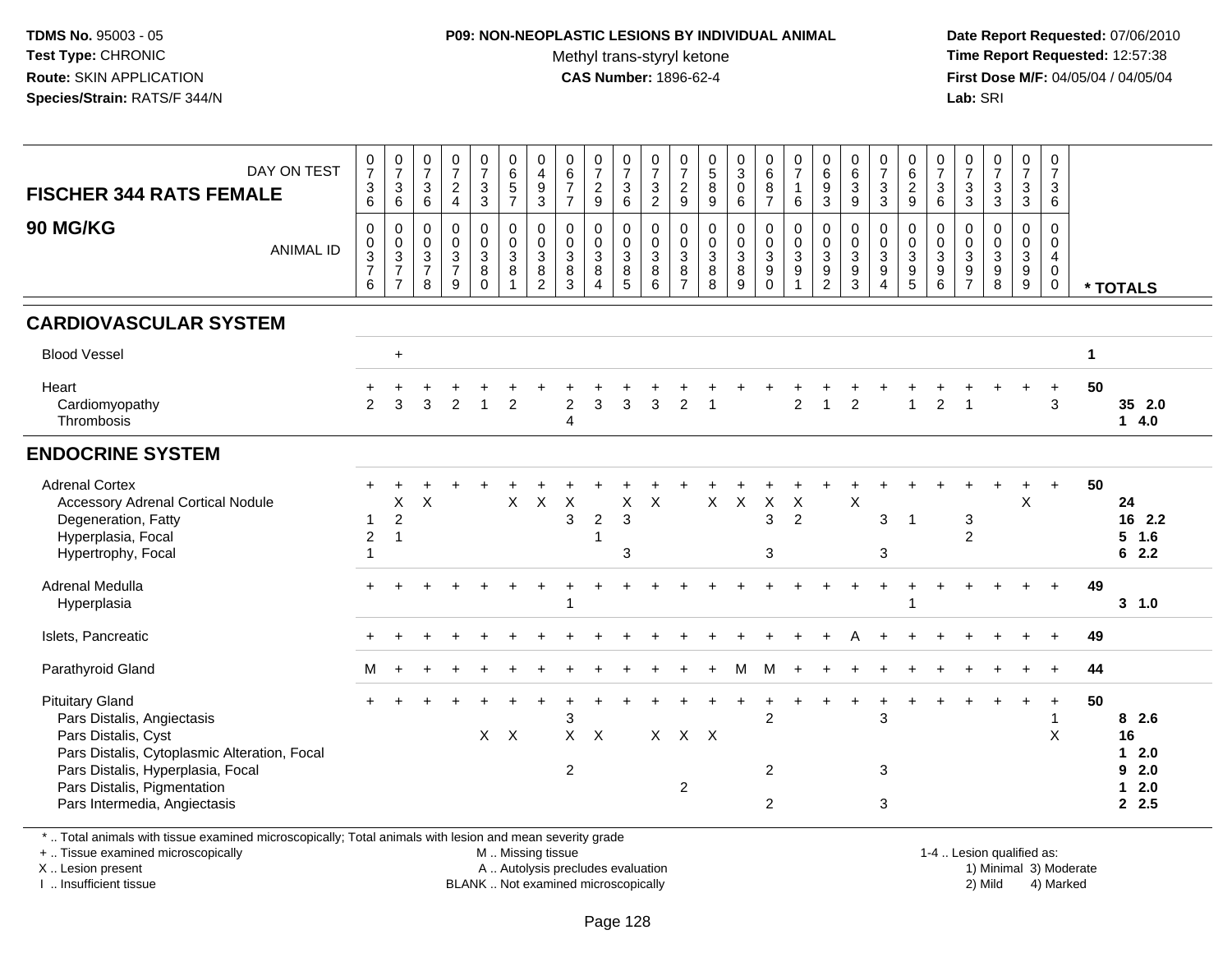## **P09: NON-NEOPLASTIC LESIONS BY INDIVIDUAL ANIMAL**Methyl trans-styryl ketone<br>CAS Number: 1896-62-4

 **Date Report Requested:** 07/06/2010 **Time Report Requested:** 12:57:38 **First Dose M/F:** 04/05/04 / 04/05/04<br>Lab: SRI **Lab:** SRI

| <b>FISCHER 344 RATS FEMALE</b>                                                                                                                                      | DAY ON TEST      | $\frac{0}{7}$<br>$\frac{3}{6}$                 | $\frac{0}{7}$<br>$\mathbf{3}$<br>6                                   | 0<br>$\overline{7}$<br>3<br>6                | $\frac{0}{7}$<br>$\frac{2}{4}$                      | $\frac{0}{7}$<br>$\frac{3}{3}$                                 | 0<br>6<br>5<br>7                                             | $\begin{array}{c} 0 \\ 4 \\ 9 \\ 3 \end{array}$             | $\begin{array}{c} 0 \\ 6 \\ 7 \end{array}$<br>$\overline{7}$ | $\frac{0}{7}$<br>$\frac{2}{9}$                                                 | $\frac{0}{7}$<br>$\ensuremath{\mathsf{3}}$<br>6              | $\frac{0}{7}$<br>$\sqrt{3}$<br>$\overline{2}$            | 0<br>$\overline{7}$<br>$\frac{2}{9}$         | $\begin{matrix} 0 \\ 5 \end{matrix}$<br>8<br>$\overline{9}$ | $\frac{0}{3}$<br>$\mathsf 0$<br>6                         | $_{6}^{\rm 0}$<br>$\bf 8$<br>$\overline{7}$          | $\frac{0}{7}$<br>$\mathbf{1}$<br>6                              | $\begin{array}{c} 0 \\ 6 \end{array}$<br>$\frac{9}{3}$   | $\begin{array}{c} 0 \\ 6 \end{array}$<br>$\sqrt{3}$<br>9        | $\frac{0}{7}$<br>$\sqrt{3}$<br>$\overline{3}$                | 0<br>$\,6\,$<br>$\frac{2}{9}$                                     | 0<br>$\overline{7}$<br>3<br>6                      | $\frac{0}{7}$<br>$\frac{3}{3}$                                                   | $\frac{0}{7}$<br>$\mathbf{3}$<br>$\overline{3}$                      | $\frac{0}{7}$<br>3<br>$\overline{3}$                                   | $\boldsymbol{0}$<br>$\overline{7}$<br>3<br>6                               |                        |                       |
|---------------------------------------------------------------------------------------------------------------------------------------------------------------------|------------------|------------------------------------------------|----------------------------------------------------------------------|----------------------------------------------|-----------------------------------------------------|----------------------------------------------------------------|--------------------------------------------------------------|-------------------------------------------------------------|--------------------------------------------------------------|--------------------------------------------------------------------------------|--------------------------------------------------------------|----------------------------------------------------------|----------------------------------------------|-------------------------------------------------------------|-----------------------------------------------------------|------------------------------------------------------|-----------------------------------------------------------------|----------------------------------------------------------|-----------------------------------------------------------------|--------------------------------------------------------------|-------------------------------------------------------------------|----------------------------------------------------|----------------------------------------------------------------------------------|----------------------------------------------------------------------|------------------------------------------------------------------------|----------------------------------------------------------------------------|------------------------|-----------------------|
| 90 MG/KG                                                                                                                                                            | <b>ANIMAL ID</b> | 0<br>$_{3}^{\rm 0}$<br>$\overline{7}$<br>$\,6$ | 0<br>$\pmb{0}$<br>$\overline{3}$<br>$\overline{7}$<br>$\overline{7}$ | 0<br>$\mathbf 0$<br>3<br>$\overline{7}$<br>8 | 0<br>$\pmb{0}$<br>$\sqrt{3}$<br>$\overline{7}$<br>9 | $\mathbf 0$<br>0<br>$\mathbf{3}$<br>$\overline{8}$<br>$\Omega$ | 0<br>$\mathsf{O}\xspace$<br>$\overline{3}$<br>$\overline{8}$ | $\pmb{0}$<br>$\mathbf 0$<br>$\frac{3}{8}$<br>$\overline{2}$ | $\mathbf 0$<br>$\mathbf 0$<br>$_8^3$<br>3                    | $\mathbf 0$<br>$\mathbf 0$<br>$\mathbf{3}$<br>$\bf8$<br>$\boldsymbol{\Lambda}$ | 0<br>0<br>$\overline{3}$<br>$\overline{8}$<br>$\overline{5}$ | $\mathbf 0$<br>$\mathbf 0$<br>$\sqrt{3}$<br>$\,8\,$<br>6 | 0<br>$\mathbf 0$<br>3<br>8<br>$\overline{7}$ | 0<br>$\mathbf 0$<br>$\sqrt{3}$<br>$\overline{8}$<br>8       | $\mathbf 0$<br>0<br>$\overline{3}$<br>$\overline{8}$<br>9 | 0<br>$_{3}^{\rm 0}$<br>$\overline{9}$<br>$\mathbf 0$ | $\pmb{0}$<br>$\pmb{0}$<br>$\overline{3}$<br>$\overline{9}$<br>1 | 0<br>$\boldsymbol{0}$<br>$\frac{3}{9}$<br>$\overline{2}$ | $\mathbf 0$<br>$\mathbf 0$<br>$\sqrt{3}$<br>$\overline{9}$<br>3 | 0<br>0<br>$\overline{3}$<br>$\overline{9}$<br>$\overline{4}$ | $\mathbf 0$<br>$\mathbf 0$<br>$\mathbf{3}$<br>$\overline{9}$<br>5 | 0<br>$\mathbf 0$<br>3<br>$\boldsymbol{9}$<br>$\,6$ | $\Omega$<br>0<br>$\ensuremath{\mathsf{3}}$<br>$\boldsymbol{9}$<br>$\overline{7}$ | 0<br>$\pmb{0}$<br>$\overline{3}$<br>$\overline{9}$<br>$\overline{8}$ | 0<br>$\mathbf 0$<br>$\overline{3}$<br>$\overline{9}$<br>$\overline{9}$ | $\mathbf 0$<br>$\mathbf 0$<br>$\overline{4}$<br>$\mathbf 0$<br>$\mathbf 0$ |                        | * TOTALS              |
| Pars Intermedia, Cyst                                                                                                                                               |                  |                                                |                                                                      |                                              |                                                     |                                                                |                                                              |                                                             |                                                              |                                                                                | $\boldsymbol{\mathsf{X}}$                                    |                                                          | $\boldsymbol{\mathsf{X}}$                    |                                                             |                                                           |                                                      |                                                                 |                                                          |                                                                 |                                                              |                                                                   |                                                    |                                                                                  |                                                                      |                                                                        |                                                                            |                        | 4                     |
| <b>Thyroid Gland</b><br>Ultimobranchial Cyst<br>C-cell, Hyperplasia                                                                                                 |                  |                                                |                                                                      |                                              | 2                                                   |                                                                | $\overline{2}$                                               |                                                             | $\mathbf{1}$                                                 | $\overline{1}$                                                                 |                                                              | 1                                                        |                                              |                                                             |                                                           |                                                      | 3                                                               | $\overline{2}$                                           |                                                                 |                                                              |                                                                   |                                                    |                                                                                  |                                                                      |                                                                        | $+$                                                                        | 50                     | $1 \t3.0$<br>$10$ 1.3 |
| <b>GENERAL BODY SYSTEM</b>                                                                                                                                          |                  |                                                |                                                                      |                                              |                                                     |                                                                |                                                              |                                                             |                                                              |                                                                                |                                                              |                                                          |                                              |                                                             |                                                           |                                                      |                                                                 |                                                          |                                                                 |                                                              |                                                                   |                                                    |                                                                                  |                                                                      |                                                                        |                                                                            |                        |                       |
| <b>NONE</b>                                                                                                                                                         |                  |                                                |                                                                      |                                              |                                                     |                                                                |                                                              |                                                             |                                                              |                                                                                |                                                              |                                                          |                                              |                                                             |                                                           |                                                      |                                                                 |                                                          |                                                                 |                                                              |                                                                   |                                                    |                                                                                  |                                                                      |                                                                        |                                                                            |                        |                       |
| <b>GENITAL SYSTEM</b>                                                                                                                                               |                  |                                                |                                                                      |                                              |                                                     |                                                                |                                                              |                                                             |                                                              |                                                                                |                                                              |                                                          |                                              |                                                             |                                                           |                                                      |                                                                 |                                                          |                                                                 |                                                              |                                                                   |                                                    |                                                                                  |                                                                      |                                                                        |                                                                            |                        |                       |
| <b>Clitoral Gland</b><br>Cyst<br>Hyperplasia<br>Inflammation, Chronic                                                                                               |                  |                                                |                                                                      |                                              |                                                     |                                                                |                                                              | $\overline{2}$                                              |                                                              | X<br>$\overline{2}$                                                            |                                                              |                                                          |                                              | 3                                                           |                                                           |                                                      |                                                                 |                                                          |                                                                 |                                                              |                                                                   |                                                    |                                                                                  |                                                                      |                                                                        | $\ddot{}$                                                                  | 50                     | 3<br>3<br>2.0<br>52.8 |
| Ovary<br>Cyst                                                                                                                                                       |                  |                                                |                                                                      |                                              |                                                     | X                                                              |                                                              |                                                             |                                                              |                                                                                | $\sf X$                                                      |                                                          |                                              |                                                             |                                                           |                                                      |                                                                 |                                                          |                                                                 |                                                              |                                                                   |                                                    |                                                                                  |                                                                      | $\pm$                                                                  | $+$<br>$\boldsymbol{\mathsf{X}}$                                           | 50                     | 5                     |
| <b>Uterus</b><br>Hyperplasia, Cystic                                                                                                                                |                  |                                                |                                                                      |                                              | 3                                                   |                                                                |                                                              |                                                             |                                                              |                                                                                |                                                              |                                                          |                                              |                                                             |                                                           |                                                      |                                                                 |                                                          |                                                                 |                                                              |                                                                   |                                                    |                                                                                  |                                                                      |                                                                        | $\ddot{}$<br>$\overline{2}$                                                | 50                     | 42.5                  |
| Vagina<br>Cyst                                                                                                                                                      |                  |                                                |                                                                      |                                              | $+$                                                 |                                                                |                                                              |                                                             | $\ddot{}$<br>$\pmb{\times}$                                  |                                                                                |                                                              |                                                          | $\ddot{}$                                    |                                                             |                                                           |                                                      | $\ddot{+}$                                                      |                                                          |                                                                 |                                                              | $\ddot{}$                                                         |                                                    |                                                                                  |                                                                      |                                                                        |                                                                            | 10                     | $\mathbf{1}$          |
| <b>HEMATOPOIETIC SYSTEM</b>                                                                                                                                         |                  |                                                |                                                                      |                                              |                                                     |                                                                |                                                              |                                                             |                                                              |                                                                                |                                                              |                                                          |                                              |                                                             |                                                           |                                                      |                                                                 |                                                          |                                                                 |                                                              |                                                                   |                                                    |                                                                                  |                                                                      |                                                                        |                                                                            |                        |                       |
| <b>Bone Marrow</b><br>Hyperplasia                                                                                                                                   |                  | ÷.                                             |                                                                      |                                              | $\overline{2}$                                      |                                                                |                                                              |                                                             | 3                                                            |                                                                                |                                                              |                                                          |                                              |                                                             | 3                                                         |                                                      |                                                                 |                                                          |                                                                 |                                                              |                                                                   |                                                    |                                                                                  |                                                                      |                                                                        | $+$                                                                        | 50                     | 62.5                  |
| *  Total animals with tissue examined microscopically; Total animals with lesion and mean severity grade<br>+  Tissue examined microscopically<br>X  Lesion present |                  |                                                |                                                                      |                                              |                                                     |                                                                | M  Missing tissue                                            |                                                             | A  Autolysis precludes evaluation                            |                                                                                |                                                              |                                                          |                                              |                                                             |                                                           |                                                      |                                                                 |                                                          |                                                                 |                                                              |                                                                   |                                                    |                                                                                  | 1-4  Lesion qualified as:                                            |                                                                        |                                                                            | 1) Minimal 3) Moderate |                       |

I .. Insufficient tissue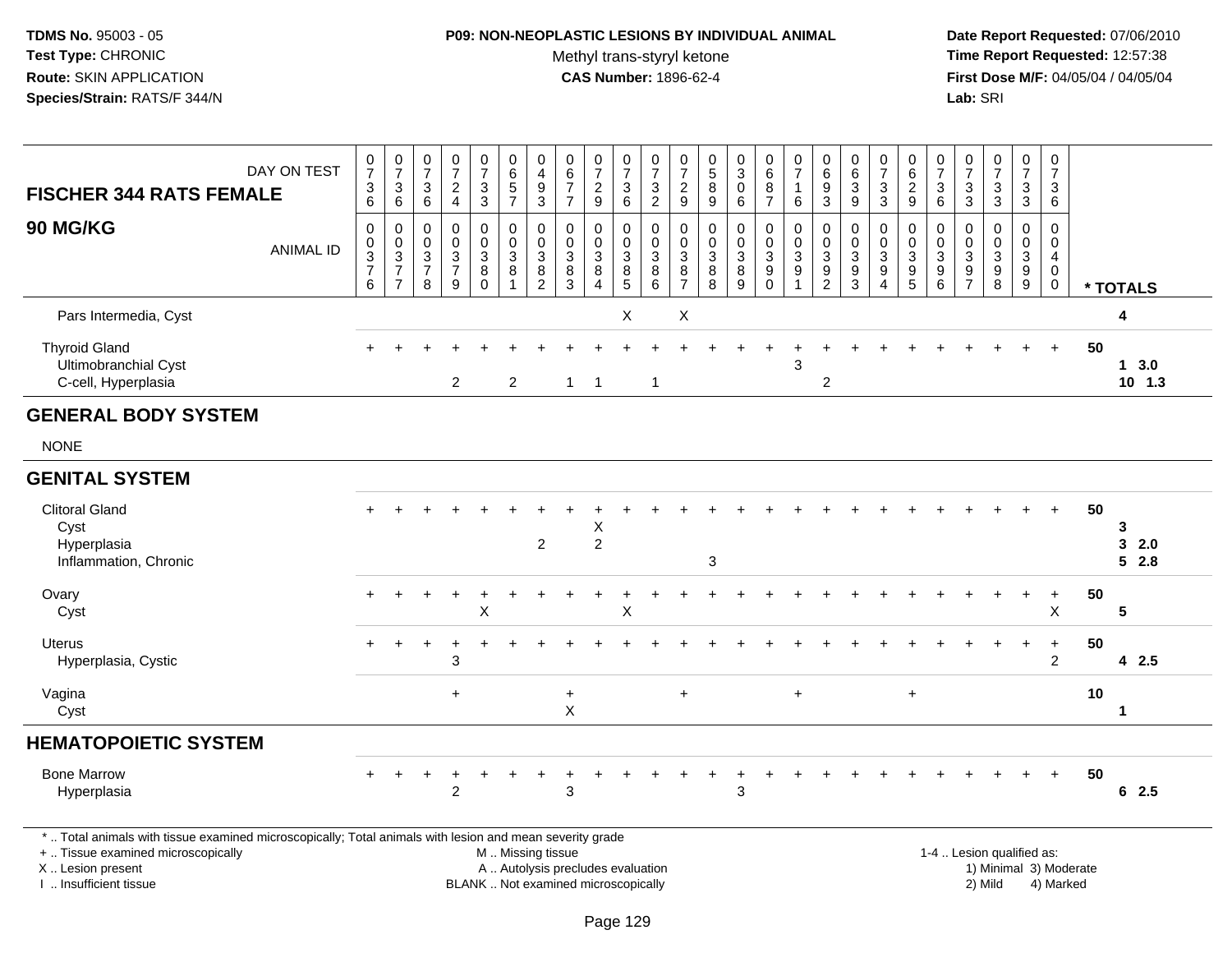### **P09: NON-NEOPLASTIC LESIONS BY INDIVIDUAL ANIMAL**Methyl trans-styryl ketone<br>CAS Number: 1896-62-4

 **Date Report Requested:** 07/06/2010 **Time Report Requested:** 12:57:38 **First Dose M/F:** 04/05/04 / 04/05/04<br>**Lab:** SRI **Lab:** SRI

| DAY ON TEST<br><b>FISCHER 344 RATS FEMALE</b><br>90 MG/KG<br><b>ANIMAL ID</b>                                                                                                                                       | $\pmb{0}$<br>$\overline{7}$<br>$\ensuremath{\mathsf{3}}$<br>6<br>$\pmb{0}$<br>$_{3}^{\rm 0}$<br>$\overline{7}$ | $\begin{array}{c} 0 \\ 7 \end{array}$<br>$\sqrt{3}$<br>6<br>$\pmb{0}$<br>$\frac{0}{3}$<br>$\overline{7}$ | $\frac{0}{7}$<br>$\mathbf{3}$<br>6<br>0<br>$\mathbf 0$<br>$\ensuremath{\mathsf{3}}$<br>$\overline{7}$ | $\frac{0}{7}$<br>$\sqrt{2}$<br>$\overline{4}$<br>$\mathbf 0$<br>$\mathbf 0$<br>$\ensuremath{\mathsf{3}}$<br>$\overline{7}$ | $\frac{0}{7}$<br>$\mathbf 3$<br>3<br>0<br>$\mathbf 0$<br>$\ensuremath{\mathsf{3}}$<br>8 | $\pmb{0}$<br>6<br>$5\,$<br>$\overline{7}$<br>$\pmb{0}$<br>$\pmb{0}$<br>$\overline{3}$<br>8 | $\pmb{0}$<br>$\overline{4}$<br>$\boldsymbol{9}$<br>3<br>$\pmb{0}$<br>$\pmb{0}$<br>$\ensuremath{\mathsf{3}}$<br>$\bf8$ | $\begin{array}{c} 0 \\ 6 \end{array}$<br>$\overline{7}$<br>$\overline{7}$<br>$\pmb{0}$<br>$\pmb{0}$<br>$\overline{3}$<br>$\bf 8$ | $\begin{matrix} 0 \\ 7 \end{matrix}$<br>$\sqrt{2}$<br>9<br>$\pmb{0}$<br>$\mathbf 0$<br>$\overline{3}$<br>8 | $\frac{0}{7}$<br>3<br>6<br>0<br>$\mathbf 0$<br>3<br>8 | $\frac{0}{7}$<br>$\ensuremath{\mathsf{3}}$<br>$\overline{2}$<br>$\,0\,$<br>$\mathbf 0$<br>$\overline{3}$<br>8 | $\frac{0}{7}$<br>$\sqrt{2}$<br>9<br>0<br>$\pmb{0}$<br>$\mathbf{3}$<br>8 | 0<br>$\sqrt{5}$<br>$\bf 8$<br>9<br>0<br>$\mathbf 0$<br>3<br>$\bf 8$ | $_{3}^{\rm 0}$<br>$\pmb{0}$<br>6<br>$\pmb{0}$<br>$\pmb{0}$<br>$\overline{3}$<br>$\bf8$ | $\begin{array}{c} 0 \\ 6 \end{array}$<br>$\bf 8$<br>$\overline{7}$<br>0<br>$\mathsf 0$<br>$\overline{3}$<br>$\boldsymbol{9}$ | $\frac{0}{7}$<br>$\mathbf{1}$<br>6<br>$\pmb{0}$<br>$\mathsf{O}\xspace$<br>$\mathbf{3}$<br>$\boldsymbol{9}$ | $_6^0$<br>9<br>3<br>0<br>$\pmb{0}$<br>$\overline{3}$<br>9 | $\pmb{0}$<br>$\,6\,$<br>$\ensuremath{\mathsf{3}}$<br>9<br>$\pmb{0}$<br>$\pmb{0}$<br>$\overline{3}$<br>$\boldsymbol{9}$ | $\begin{array}{c} 0 \\ 7 \end{array}$<br>$\ensuremath{\mathsf{3}}$<br>$\mathbf{3}$<br>$\pmb{0}$<br>$\ddot{\mathbf{0}}$<br>$\overline{3}$<br>$\boldsymbol{9}$ | $\pmb{0}$<br>$\,6$<br>$\overline{2}$<br>9<br>$\pmb{0}$<br>$\overline{0}$<br>$\overline{3}$<br>$\boldsymbol{9}$ | $\begin{matrix} 0 \\ 7 \end{matrix}$<br>$\mathbf{3}$<br>6<br>$\pmb{0}$<br>$\pmb{0}$<br>$\overline{3}$<br>$9\,$ | $\frac{0}{7}$<br>$\ensuremath{\mathsf{3}}$<br>3<br>0<br>0<br>$\ensuremath{\mathsf{3}}$<br>$\boldsymbol{9}$ | $\frac{0}{7}$<br>$\ensuremath{\mathsf{3}}$<br>3<br>0<br>$\pmb{0}$<br>$\ensuremath{\mathsf{3}}$<br>$\boldsymbol{9}$ | $\frac{0}{7}$<br>$\ensuremath{\mathsf{3}}$<br>$\mathbf{3}$<br>$\pmb{0}$<br>$\pmb{0}$<br>$\overline{3}$ | $\mathbf 0$<br>$\overline{7}$<br>$\mathbf{3}$<br>6<br>0<br>$\mathbf 0$<br>4<br>$\mathbf 0$ |    |                                                                                                      |
|---------------------------------------------------------------------------------------------------------------------------------------------------------------------------------------------------------------------|----------------------------------------------------------------------------------------------------------------|----------------------------------------------------------------------------------------------------------|-------------------------------------------------------------------------------------------------------|----------------------------------------------------------------------------------------------------------------------------|-----------------------------------------------------------------------------------------|--------------------------------------------------------------------------------------------|-----------------------------------------------------------------------------------------------------------------------|----------------------------------------------------------------------------------------------------------------------------------|------------------------------------------------------------------------------------------------------------|-------------------------------------------------------|---------------------------------------------------------------------------------------------------------------|-------------------------------------------------------------------------|---------------------------------------------------------------------|----------------------------------------------------------------------------------------|------------------------------------------------------------------------------------------------------------------------------|------------------------------------------------------------------------------------------------------------|-----------------------------------------------------------|------------------------------------------------------------------------------------------------------------------------|--------------------------------------------------------------------------------------------------------------------------------------------------------------|----------------------------------------------------------------------------------------------------------------|----------------------------------------------------------------------------------------------------------------|------------------------------------------------------------------------------------------------------------|--------------------------------------------------------------------------------------------------------------------|--------------------------------------------------------------------------------------------------------|--------------------------------------------------------------------------------------------|----|------------------------------------------------------------------------------------------------------|
|                                                                                                                                                                                                                     | 6                                                                                                              | $\overline{7}$                                                                                           | 8                                                                                                     | 9                                                                                                                          | $\Omega$                                                                                | $\overline{1}$                                                                             | $\overline{2}$                                                                                                        | $\mathbf{3}$                                                                                                                     | $\overline{4}$                                                                                             | 5                                                     | 6                                                                                                             | $\overline{7}$                                                          | 8                                                                   | 9                                                                                      | $\mathbf 0$                                                                                                                  | 1                                                                                                          | $\overline{2}$                                            | $\overline{3}$                                                                                                         | $\overline{4}$                                                                                                                                               | $\overline{5}$                                                                                                 | $\,6\,$                                                                                                        | $\overline{7}$                                                                                             | 8                                                                                                                  | $\frac{9}{9}$                                                                                          | $\mathbf 0$                                                                                |    | * TOTALS                                                                                             |
| Lymph Node<br>Deep Cervical, Hemorrhage<br>Mediastinal, Hemorrhage<br>Mediastinal, Hyperplasia, Lymphoid<br>Mediastinal, Pigmentation<br>Pancreatic, Hemorrhage                                                     |                                                                                                                |                                                                                                          |                                                                                                       |                                                                                                                            |                                                                                         |                                                                                            | $\ddot{}$<br>$\overline{2}$<br>$\mathbf{3}$                                                                           |                                                                                                                                  |                                                                                                            | $\ddot{}$                                             |                                                                                                               | $\ddot{}$                                                               |                                                                     |                                                                                        |                                                                                                                              |                                                                                                            |                                                           | $+$<br>3                                                                                                               |                                                                                                                                                              |                                                                                                                | $+$<br>$\boldsymbol{2}$<br>3                                                                                   | $+$<br>$\boldsymbol{2}$<br>$\overline{2}$<br>3                                                             |                                                                                                                    |                                                                                                        |                                                                                            | 12 | 4.0<br>$\mathbf{1}$<br>2.5<br>4<br>2.5<br>4<br>3.0<br>4<br>2, 1.5                                    |
| Lymph Node, Mandibular                                                                                                                                                                                              | М                                                                                                              | М                                                                                                        | м                                                                                                     | $\ddot{}$                                                                                                                  | M                                                                                       | M                                                                                          | M                                                                                                                     | M                                                                                                                                | м                                                                                                          | М                                                     | M                                                                                                             | M                                                                       | м                                                                   | м                                                                                      | M                                                                                                                            | M                                                                                                          | M                                                         | M                                                                                                                      | м                                                                                                                                                            | м                                                                                                              | M                                                                                                              | $\ddot{}$                                                                                                  | M                                                                                                                  | M M                                                                                                    |                                                                                            | 3  |                                                                                                      |
| Lymph Node, Mesenteric<br>Atrophy<br>Hemorrhage<br>Hyperplasia, Lymphoid<br>Pigmentation                                                                                                                            | 3                                                                                                              | $\overline{2}$<br>3                                                                                      |                                                                                                       |                                                                                                                            |                                                                                         |                                                                                            |                                                                                                                       |                                                                                                                                  | 1<br>$\overline{2}$                                                                                        |                                                       | 3                                                                                                             |                                                                         | 3                                                                   | $\overline{2}$                                                                         |                                                                                                                              | 3<br>$\overline{2}$                                                                                        |                                                           | $\mathbf{3}$                                                                                                           |                                                                                                                                                              |                                                                                                                |                                                                                                                | $\mathbf{1}$<br>3                                                                                          | 3                                                                                                                  |                                                                                                        | $\ddot{}$                                                                                  | 50 | 32.7<br>1.1<br>8<br>19 2.2<br>63.0                                                                   |
| Spleen<br><b>Fibrosis</b><br>Hematopoietic Cell Proliferation<br>Hemorrhage<br>Infiltration Cellular, Mixed Cell<br><b>Necrosis</b><br>Pigmentation<br>Lymphoid Follicle, Atrophy<br>Lymphoid Follicle, Hyperplasia | $\overline{2}$                                                                                                 | -1                                                                                                       | 4<br>$\overline{4}$                                                                                   | $\overline{c}$<br>3                                                                                                        |                                                                                         | $\overline{2}$<br>$\mathbf{3}$                                                             | 3                                                                                                                     | 4<br>4                                                                                                                           | $\overline{1}$                                                                                             |                                                       | $\overline{1}$                                                                                                |                                                                         | $\overline{c}$<br>$\mathbf{3}$                                      | 3<br>$\mathbf{3}$                                                                      |                                                                                                                              | $\overline{2}$<br>3                                                                                        |                                                           | $\overline{c}$<br>$\mathbf{3}$                                                                                         |                                                                                                                                                              | 3                                                                                                              | 1                                                                                                              | $\overline{2}$                                                                                             | $\overline{2}$                                                                                                     | 3                                                                                                      | $\ddot{}$<br>$\overline{1}$<br>4                                                           | 50 | 4.0<br>1<br>2.0<br>29<br>3.5<br>$\mathbf{2}$<br>4.0<br>1<br>4.0<br>1<br>15<br>3.0<br>3.0<br>3<br>2.5 |
| Thymus<br>Atrophy<br>Cyst                                                                                                                                                                                           |                                                                                                                |                                                                                                          |                                                                                                       |                                                                                                                            |                                                                                         |                                                                                            |                                                                                                                       | X                                                                                                                                |                                                                                                            |                                                       |                                                                                                               |                                                                         |                                                                     |                                                                                        |                                                                                                                              |                                                                                                            |                                                           |                                                                                                                        |                                                                                                                                                              |                                                                                                                |                                                                                                                |                                                                                                            |                                                                                                                    |                                                                                                        | $+$                                                                                        | 47 | 1.0<br>1                                                                                             |

#### **INTEGUMENTARY SYSTEM**

\* .. Total animals with tissue examined microscopically; Total animals with lesion and mean severity grade

+ .. Tissue examined microscopically

X .. Lesion present

I .. Insufficient tissue

M .. Missing tissue

A .. Autolysis precludes evaluation

BLANK .. Not examined microscopically 2) Mild 4) Marked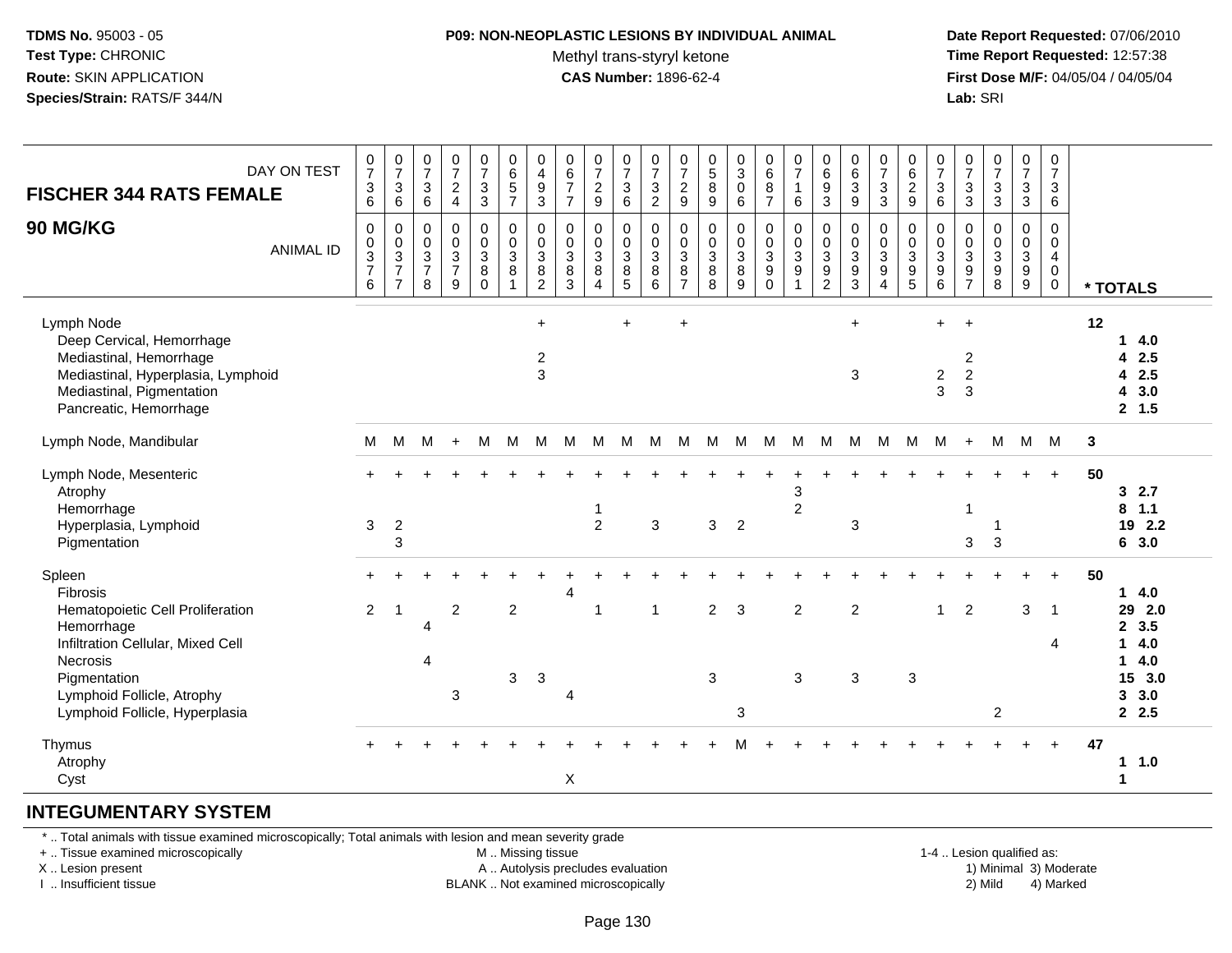## **P09: NON-NEOPLASTIC LESIONS BY INDIVIDUAL ANIMAL**Methyl trans-styryl ketone<br>CAS Number: 1896-62-4

| DAY ON TEST<br><b>FISCHER 344 RATS FEMALE</b>                                                                                                                                                 | $\frac{0}{7}$<br>$^3$ 6                                                      | $\frac{0}{7}$<br>$\ensuremath{\mathsf{3}}$<br>6                                  | 0<br>$\overline{7}$<br>3<br>6                              | $\frac{0}{7}$<br>$\frac{2}{4}$                                                 | $\frac{0}{7}$<br>$\frac{3}{3}$                                                        | 0<br>$\overline{6}$<br>$\frac{5}{7}$                                                          | $\mathbf 0$<br>$\overline{4}$<br>$^9_3$                                                                   | 0<br>$6\phantom{a}$<br>$\overline{7}$<br>$\overline{7}$ | $\frac{0}{7}$<br>$\overline{\mathbf{c}}$<br>9                 | 0<br>$\overline{7}$<br>$\sqrt{3}$<br>6   | $\frac{0}{7}$<br>$\frac{3}{2}$             | $\frac{0}{7}$<br>$\frac{2}{9}$                                       | 0<br>$\overline{5}$<br>8<br>$\boldsymbol{9}$ | $_{3}^{\rm 0}$<br>$\pmb{0}$<br>6                                        | 0<br>$\overline{6}$<br>$\begin{array}{c} 8 \\ 7 \end{array}$    | 0<br>$\overline{7}$<br>1<br>6             | $\begin{array}{c} 0 \\ 6 \end{array}$<br>$\boldsymbol{9}$<br>3 | $\begin{array}{c} 0 \\ 6 \end{array}$<br>$\mathbf 3$<br>$\boldsymbol{9}$ | $\begin{array}{c} 0 \\ 7 \end{array}$<br>$\ensuremath{\mathsf{3}}$<br>$\mathbf{3}$ | 0<br>$\overline{6}$<br>$\frac{2}{9}$                                                   | 0<br>$\overline{7}$<br>$\ensuremath{\mathsf{3}}$<br>6                               | 0<br>$\overline{7}$<br>3<br>$\sqrt{3}$           | $\begin{array}{c} 0 \\ 7 \end{array}$<br>$\frac{3}{3}$                         | $\frac{0}{7}$<br>3<br>3         | $\frac{0}{7}$<br>$\mathbf{3}$<br>$6\phantom{1}6$                      |                        |                                                     |
|-----------------------------------------------------------------------------------------------------------------------------------------------------------------------------------------------|------------------------------------------------------------------------------|----------------------------------------------------------------------------------|------------------------------------------------------------|--------------------------------------------------------------------------------|---------------------------------------------------------------------------------------|-----------------------------------------------------------------------------------------------|-----------------------------------------------------------------------------------------------------------|---------------------------------------------------------|---------------------------------------------------------------|------------------------------------------|--------------------------------------------|----------------------------------------------------------------------|----------------------------------------------|-------------------------------------------------------------------------|-----------------------------------------------------------------|-------------------------------------------|----------------------------------------------------------------|--------------------------------------------------------------------------|------------------------------------------------------------------------------------|----------------------------------------------------------------------------------------|-------------------------------------------------------------------------------------|--------------------------------------------------|--------------------------------------------------------------------------------|---------------------------------|-----------------------------------------------------------------------|------------------------|-----------------------------------------------------|
| <b>90 MG/KG</b><br><b>ANIMAL ID</b>                                                                                                                                                           | $\mathbf 0$<br>$\boldsymbol{0}$<br>$\overline{3}$<br>$\overline{7}$<br>$\,6$ | $\mathbf 0$<br>$\mathbf 0$<br>$\overline{3}$<br>$\overline{7}$<br>$\overline{7}$ | 0<br>0<br>$\ensuremath{\mathsf{3}}$<br>$\overline{7}$<br>8 | $\mathbf 0$<br>$\mathbf 0$<br>$\ensuremath{\mathsf{3}}$<br>$\overline{7}$<br>9 | $\mathsf 0$<br>0<br>$\ensuremath{\mathsf{3}}$<br>$\begin{matrix} 8 \\ 0 \end{matrix}$ | 0<br>0<br>$\sqrt{3}$<br>8                                                                     | $\mathbf 0$<br>$\mathbf 0$<br>$\ensuremath{\mathsf{3}}$<br>$\begin{smallmatrix} 8 \\ 2 \end{smallmatrix}$ | 0<br>$\mathbf 0$<br>3<br>8<br>3                         | 0<br>$\mathbf 0$<br>$\sqrt{3}$<br>8<br>$\boldsymbol{\Lambda}$ | 0<br>$\mathbf 0$<br>$\sqrt{3}$<br>$^8_5$ | 0<br>$\pmb{0}$<br>$\overline{3}$<br>$^8_6$ | $\mathbf 0$<br>$\,0\,$<br>$\ensuremath{\mathsf{3}}$<br>$\frac{8}{7}$ | $\mathbf 0$<br>0<br>3<br>8<br>8              | $\mathbf 0$<br>$\pmb{0}$<br>$\overline{3}$<br>$\bf 8$<br>$\overline{9}$ | 0<br>0<br>$\ensuremath{\mathsf{3}}$<br>9<br>$\ddot{\mathbf{0}}$ | $\mathbf 0$<br>$\mathbf 0$<br>3<br>9<br>1 | 0<br>$\pmb{0}$<br>$\ensuremath{\mathsf{3}}$<br>$\frac{9}{2}$   | $\mathbf 0$<br>0<br>$\sqrt{3}$<br>$\frac{9}{3}$                          | 0<br>0<br>$\ensuremath{\mathsf{3}}$<br>$\boldsymbol{9}$<br>$\boldsymbol{\Lambda}$  | $\mathbf 0$<br>0<br>$\ensuremath{\mathsf{3}}$<br>$\begin{array}{c} 9 \\ 5 \end{array}$ | $\mathbf 0$<br>$\mathbf 0$<br>$\mathbf{3}$<br>$\begin{array}{c} 9 \\ 6 \end{array}$ | $\mathbf 0$<br>$\mathbf 0$<br>3<br>$\frac{9}{7}$ | $\mathbf 0$<br>$\mathbf 0$<br>$\ensuremath{\mathsf{3}}$<br>9<br>$\overline{8}$ | $\mathbf 0$<br>0<br>3<br>9<br>9 | $\mathbf 0$<br>0<br>$\overline{4}$<br>$\mathbf 0$<br>$\boldsymbol{0}$ |                        | * TOTALS                                            |
| Mammary Gland<br>Hyperplasia                                                                                                                                                                  | $\overline{2}$                                                               |                                                                                  | 3                                                          | 3                                                                              | $\overline{2}$                                                                        | $\overline{c}$                                                                                | 4                                                                                                         | 3                                                       | 2                                                             | 3                                        | 3                                          |                                                                      |                                              |                                                                         | 4                                                               | 3                                         | 3                                                              |                                                                          | 2                                                                                  | 3                                                                                      |                                                                                     | $\overline{2}$                                   | $\mathcal{P}$                                                                  | $\overline{2}$                  | $\ddot{}$<br>3                                                        | 50                     | 46 2.7                                              |
| Skin<br>Ulcer<br>Control, Hyperkeratosis<br>Control Epidermis, Hyperplasia<br>Epidermis, Hyperplasia<br>Epidermis, Site Of Application, Hyperplasia<br>Site Of Application, Hyperkeratosis    | -1<br>-1<br>4                                                                | 3<br>3<br>1                                                                      | 1<br>4                                                     | $\mathfrak{p}$                                                                 | 2                                                                                     |                                                                                               | -1<br>$\overline{2}$                                                                                      |                                                         | $\overline{2}$                                                | $\overline{2}$                           | $\mathbf{z}$<br>$\overline{2}$             | 2                                                                    |                                              | -1                                                                      | $\overline{2}$                                                  | $\overline{A}$                            | $\mathbf{1}$                                                   | $\overline{2}$                                                           | $\overline{2}$                                                                     |                                                                                        | $\overline{2}$                                                                      | 3                                                | 2<br>2                                                                         | 4<br>-1<br>Δ<br>2<br>2          | $+$<br>-1<br>2                                                        | 50                     | 43.3<br>3, 1.0<br>5 1.0<br>43.5<br>39 1.2<br>47 2.3 |
| <b>MUSCULOSKELETAL SYSTEM</b>                                                                                                                                                                 |                                                                              |                                                                                  |                                                            |                                                                                |                                                                                       |                                                                                               |                                                                                                           |                                                         |                                                               |                                          |                                            |                                                                      |                                              |                                                                         |                                                                 |                                           |                                                                |                                                                          |                                                                                    |                                                                                        |                                                                                     |                                                  |                                                                                |                                 |                                                                       |                        |                                                     |
| <b>Bone</b><br>Fibrous Osteodystrophy                                                                                                                                                         |                                                                              |                                                                                  |                                                            |                                                                                |                                                                                       |                                                                                               |                                                                                                           |                                                         |                                                               |                                          |                                            |                                                                      |                                              |                                                                         |                                                                 |                                           |                                                                |                                                                          |                                                                                    |                                                                                        |                                                                                     |                                                  |                                                                                |                                 | $\ddot{}$                                                             | 50                     | 13.0                                                |
| <b>NERVOUS SYSTEM</b>                                                                                                                                                                         |                                                                              |                                                                                  |                                                            |                                                                                |                                                                                       |                                                                                               |                                                                                                           |                                                         |                                                               |                                          |                                            |                                                                      |                                              |                                                                         |                                                                 |                                           |                                                                |                                                                          |                                                                                    |                                                                                        |                                                                                     |                                                  |                                                                                |                                 |                                                                       |                        |                                                     |
| <b>Brain</b><br>Compression<br>Hemorrhage<br><b>Necrosis</b>                                                                                                                                  | $\pm$                                                                        | $\overline{2}$                                                                   | 2                                                          | $\overline{2}$                                                                 |                                                                                       |                                                                                               | 3                                                                                                         |                                                         |                                                               | 1                                        |                                            |                                                                      |                                              |                                                                         |                                                                 | 2                                         | 3<br>3                                                         |                                                                          |                                                                                    | 4                                                                                      | 3                                                                                   |                                                  | 3                                                                              |                                 | $\ddot{}$                                                             | 50                     | 172.7<br>2, 3.0<br>2.0                              |
| Peripheral Nerve                                                                                                                                                                              | $\ddot{}$                                                                    |                                                                                  |                                                            |                                                                                |                                                                                       |                                                                                               |                                                                                                           |                                                         |                                                               |                                          |                                            |                                                                      |                                              |                                                                         |                                                                 |                                           |                                                                |                                                                          |                                                                                    |                                                                                        |                                                                                     |                                                  | $+$                                                                            |                                 |                                                                       | 3                      |                                                     |
| Spinal Cord                                                                                                                                                                                   | $+$                                                                          |                                                                                  |                                                            |                                                                                |                                                                                       |                                                                                               |                                                                                                           |                                                         |                                                               |                                          |                                            |                                                                      |                                              |                                                                         |                                                                 |                                           |                                                                |                                                                          |                                                                                    |                                                                                        |                                                                                     |                                                  | $\ddot{}$                                                                      |                                 |                                                                       | 3                      |                                                     |
| <b>RESPIRATORY SYSTEM</b>                                                                                                                                                                     |                                                                              |                                                                                  |                                                            |                                                                                |                                                                                       |                                                                                               |                                                                                                           |                                                         |                                                               |                                          |                                            |                                                                      |                                              |                                                                         |                                                                 |                                           |                                                                |                                                                          |                                                                                    |                                                                                        |                                                                                     |                                                  |                                                                                |                                 |                                                                       |                        |                                                     |
| Lung<br>Foreign Body                                                                                                                                                                          | $+$                                                                          | $\div$<br>x                                                                      |                                                            |                                                                                |                                                                                       |                                                                                               |                                                                                                           |                                                         |                                                               |                                          |                                            |                                                                      |                                              |                                                                         |                                                                 |                                           |                                                                |                                                                          |                                                                                    |                                                                                        |                                                                                     |                                                  |                                                                                |                                 | $\ddot{}$                                                             | 50                     | $\mathbf 1$                                         |
| *  Total animals with tissue examined microscopically; Total animals with lesion and mean severity grade<br>+  Tissue examined microscopically<br>X  Lesion present<br>I  Insufficient tissue |                                                                              |                                                                                  |                                                            |                                                                                |                                                                                       | M  Missing tissue<br>A  Autolysis precludes evaluation<br>BLANK  Not examined microscopically |                                                                                                           |                                                         |                                                               |                                          |                                            |                                                                      |                                              |                                                                         |                                                                 |                                           |                                                                |                                                                          |                                                                                    |                                                                                        |                                                                                     |                                                  | 1-4  Lesion qualified as:<br>2) Mild                                           |                                 | 4) Marked                                                             | 1) Minimal 3) Moderate |                                                     |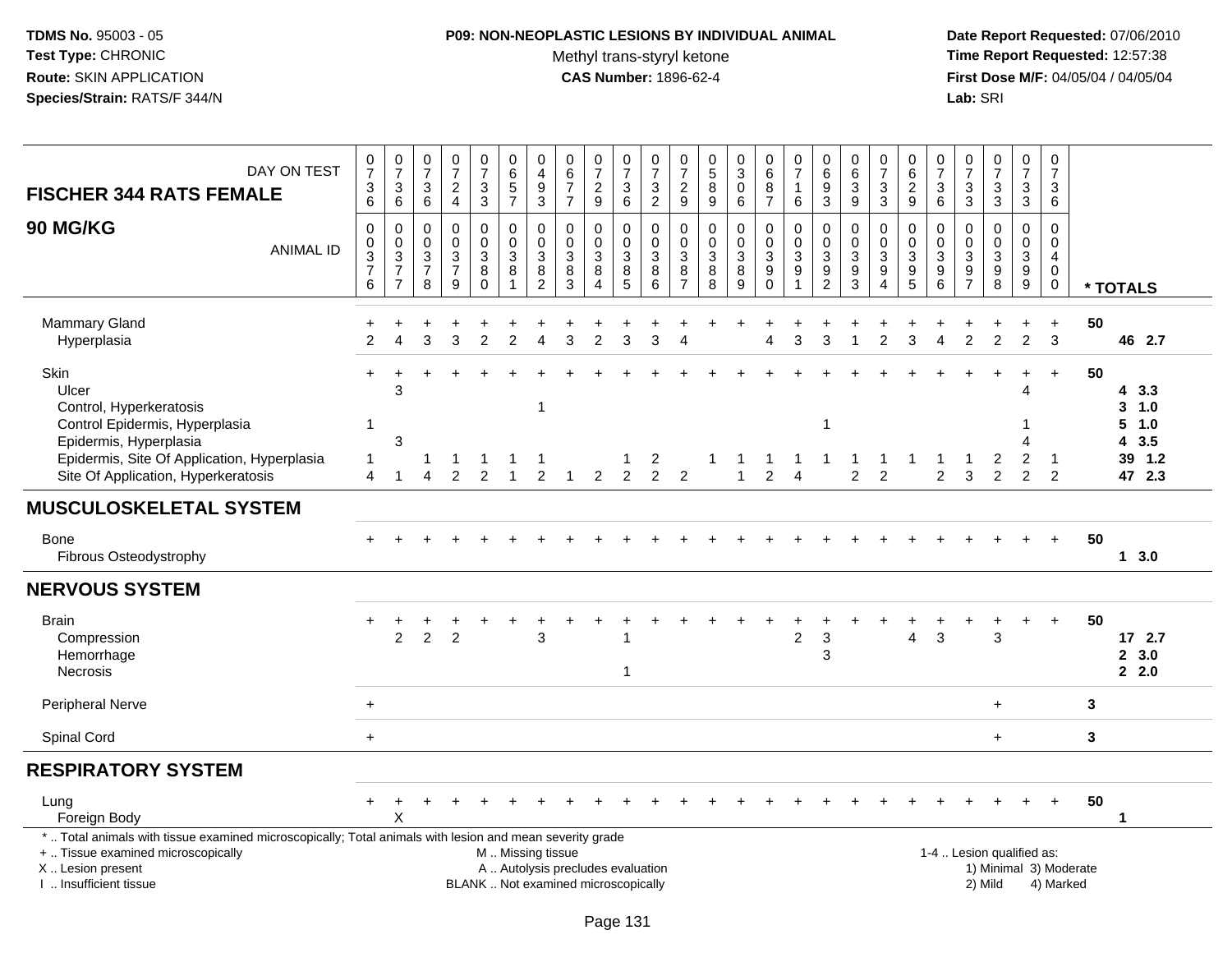## **P09: NON-NEOPLASTIC LESIONS BY INDIVIDUAL ANIMAL**Methyl trans-styryl ketone<br>CAS Number: 1896-62-4

| DAY ON TEST<br><b>FISCHER 344 RATS FEMALE</b>                                                                                                                                                         | 0736                                        | $\frac{0}{7}$<br>$\sqrt{3}$<br>$6\phantom{a}$     | $\begin{smallmatrix} 0\\7 \end{smallmatrix}$<br>$\ensuremath{\mathsf{3}}$<br>$\,6\,$ | $\begin{array}{c} 0 \\ 7 \end{array}$<br>$\frac{2}{4}$ | $\begin{smallmatrix}0\\7\end{smallmatrix}$<br>3<br>$\overline{3}$ | $\pmb{0}$<br>$6\phantom{a}$<br>$\sqrt{5}$<br>$\overline{7}$         | 0<br>$\overline{\mathbf{4}}$<br>$\boldsymbol{9}$<br>3               | $\pmb{0}$<br>$\overline{6}$<br>$\overline{7}$<br>$\overline{7}$ | $\begin{array}{c} 0 \\ 7 \end{array}$<br>$\frac{2}{9}$                                   | $\frac{0}{7}$<br>$\ensuremath{\mathsf{3}}$<br>6                       | $\frac{0}{7}$<br>$\frac{3}{2}$                                 | $\pmb{0}$<br>$\overline{7}$<br>$\frac{2}{9}$                             | $\begin{array}{c} 0 \\ 5 \end{array}$<br>8<br>$9\,$ | $_3^0$<br>$\pmb{0}$<br>6                             | $_{6}^{\rm 0}$<br>$\bf8$<br>$\overline{7}$                                       | $\begin{array}{c} 0 \\ 7 \end{array}$<br>$\mathbf{1}$<br>6      | $_{6}^{\rm 0}$<br>$\boldsymbol{9}$<br>$\overline{3}$ | $\pmb{0}$<br>$\overline{6}$<br>$\sqrt{3}$<br>$\boldsymbol{9}$     | $\frac{0}{7}$<br>3<br>$\overline{3}$              | 0<br>$\overline{6}$<br>$\frac{2}{9}$                                   | $\frac{0}{7}$<br>$\ensuremath{\mathsf{3}}$<br>$6\phantom{a}$ | $\begin{smallmatrix}0\\7\end{smallmatrix}$<br>$\ensuremath{\mathsf{3}}$<br>$\overline{3}$ | $\frac{0}{7}$<br>$\frac{3}{3}$            | $\begin{array}{c} 0 \\ 7 \end{array}$<br>$_3^3$     | $\frac{0}{7}$<br>$\sqrt{3}$<br>6                                           |                        |                                                                            |
|-------------------------------------------------------------------------------------------------------------------------------------------------------------------------------------------------------|---------------------------------------------|---------------------------------------------------|--------------------------------------------------------------------------------------|--------------------------------------------------------|-------------------------------------------------------------------|---------------------------------------------------------------------|---------------------------------------------------------------------|-----------------------------------------------------------------|------------------------------------------------------------------------------------------|-----------------------------------------------------------------------|----------------------------------------------------------------|--------------------------------------------------------------------------|-----------------------------------------------------|------------------------------------------------------|----------------------------------------------------------------------------------|-----------------------------------------------------------------|------------------------------------------------------|-------------------------------------------------------------------|---------------------------------------------------|------------------------------------------------------------------------|--------------------------------------------------------------|-------------------------------------------------------------------------------------------|-------------------------------------------|-----------------------------------------------------|----------------------------------------------------------------------------|------------------------|----------------------------------------------------------------------------|
| 90 MG/KG<br><b>ANIMAL ID</b>                                                                                                                                                                          | $\mathbf 0$<br>$\pmb{0}$<br>$\frac{3}{7}$ 6 | 0<br>$\pmb{0}$<br>$\frac{3}{7}$<br>$\overline{7}$ | 0<br>0<br>$\sqrt{3}$<br>$\overline{7}$<br>8                                          | $\mathbf 0$<br>$\pmb{0}$<br>$\frac{3}{7}$<br>9         | 0<br>$\mathsf 0$<br>$\sqrt{3}$<br>8<br>$\mathbf 0$                | $\mathbf 0$<br>$\mathbf 0$<br>$\sqrt{3}$<br>$\bf 8$<br>$\mathbf{1}$ | $\mathbf 0$<br>$\mathbf 0$<br>$\mathfrak{S}$<br>8<br>$\overline{2}$ | $\mathbf 0$<br>$\mathbf 0$<br>$\mathfrak{Z}$<br>$^8_3$          | $\mathbf 0$<br>$\mathbf 0$<br>$\ensuremath{\mathsf{3}}$<br>$\,$ 8 $\,$<br>$\overline{4}$ | $\Omega$<br>$\mathbf 0$<br>3<br>$\begin{array}{c} 8 \\ 5 \end{array}$ | $\mathbf 0$<br>$\begin{array}{c} 0 \\ 3 \\ 8 \\ 6 \end{array}$ | $\mathbf 0$<br>$\mathbf 0$<br>$\ensuremath{\mathsf{3}}$<br>$\frac{8}{7}$ | $\mathbf 0$<br>$\mathbf 0$<br>$\sqrt{3}$<br>8<br>8  | $\mathbf 0$<br>$\mathsf 0$<br>$\mathbf{3}$<br>8<br>9 | $\mathbf 0$<br>$\mathbf 0$<br>$\mathbf{3}$<br>$\boldsymbol{9}$<br>$\overline{0}$ | $\mathbf 0$<br>$\pmb{0}$<br>$\sqrt{3}$<br>$\boldsymbol{9}$<br>1 | $\mathbf 0$<br>0<br>$\frac{3}{9}$                    | $\mathbf 0$<br>$\mathbf 0$<br>$\sqrt{3}$<br>$\boldsymbol{9}$<br>3 | 0<br>$\pmb{0}$<br>$\frac{3}{9}$<br>$\overline{4}$ | $\Omega$<br>0<br>$\mathbf{3}$<br>$\begin{array}{c} 9 \\ 5 \end{array}$ | $\mathbf 0$<br>$\mathbf 0$<br>3<br>9<br>$\overline{6}$       | $\mathbf 0$<br>0<br>$\ensuremath{\mathsf{3}}$<br>$\frac{9}{7}$                            | $\mathbf 0$<br>$\pmb{0}$<br>$\frac{3}{9}$ | $\mathbf 0$<br>$\mathsf{O}\xspace$<br>$\frac{3}{9}$ | $\mathbf 0$<br>$\mathbf 0$<br>$\overline{4}$<br>$\mathbf 0$<br>$\mathbf 0$ |                        | * TOTALS                                                                   |
| Hemorrhage<br>Infiltration Cellular, Histiocyte<br>Inflammation, Chronic<br>Metaplasia, Osseous<br>Pigmentation<br>Alveolar Epithelium, Hyperplasia<br>Bronchiole, Hyperplasia<br>Serosa, Hyperplasia | 1<br>-1                                     |                                                   | 2                                                                                    |                                                        | $\mathbf 1$                                                       | $\overline{c}$                                                      |                                                                     | -1<br>-1                                                        | -1<br>$\overline{2}$<br>3                                                                | $\overline{1}$                                                        | -1<br>$\overline{1}$<br>-1                                     | $\mathbf{1}$                                                             |                                                     |                                                      | $\mathbf{1}$                                                                     | $\overline{1}$                                                  | $\mathbf{1}$                                         | $\overline{2}$                                                    |                                                   |                                                                        |                                                              |                                                                                           | 1<br>$\overline{2}$<br>1                  | -1                                                  | 1                                                                          |                        | 7, 1.3<br>22 1.4<br>$7$ 1.0<br>3, 1.0<br>4 1.5<br>4 1.5<br>$12.0$<br>1 1.0 |
| Nose<br>Foreign Body<br>Inflammation, Chronic<br>Olfactory Epithelium, Metaplasia, Respiratory<br>Respiratory Epithelium, Hyperplasia                                                                 |                                             |                                                   |                                                                                      |                                                        | X<br>1<br>$\overline{c}$<br>$\overline{2}$                        |                                                                     |                                                                     |                                                                 | $\overline{1}$                                                                           |                                                                       |                                                                |                                                                          |                                                     |                                                      |                                                                                  |                                                                 |                                                      |                                                                   | х<br>1                                            |                                                                        |                                                              |                                                                                           |                                           |                                                     |                                                                            | 50                     | 3<br>9 1.0<br>2, 1.5<br>4 1.3                                              |
| Trachea                                                                                                                                                                                               |                                             |                                                   |                                                                                      |                                                        |                                                                   |                                                                     |                                                                     |                                                                 |                                                                                          |                                                                       |                                                                |                                                                          |                                                     |                                                      |                                                                                  |                                                                 |                                                      |                                                                   |                                                   |                                                                        |                                                              |                                                                                           |                                           |                                                     | $+$                                                                        | 50                     |                                                                            |
| <b>SPECIAL SENSES SYSTEM</b>                                                                                                                                                                          |                                             |                                                   |                                                                                      |                                                        |                                                                   |                                                                     |                                                                     |                                                                 |                                                                                          |                                                                       |                                                                |                                                                          |                                                     |                                                      |                                                                                  |                                                                 |                                                      |                                                                   |                                                   |                                                                        |                                                              |                                                                                           |                                           |                                                     |                                                                            |                        |                                                                            |
| Eye<br>Cataract<br>Retina, Degeneration                                                                                                                                                               | 3<br>4                                      |                                                   |                                                                                      |                                                        |                                                                   | $\overline{c}$                                                      |                                                                     |                                                                 |                                                                                          |                                                                       |                                                                |                                                                          |                                                     |                                                      |                                                                                  |                                                                 |                                                      |                                                                   |                                                   |                                                                        |                                                              |                                                                                           | 3<br>$\boldsymbol{\Delta}$                | M                                                   | $+$                                                                        | 49                     | 3, 3.0<br>4 3.5                                                            |
| Harderian Gland<br>Inflammation, Chronic                                                                                                                                                              |                                             |                                                   |                                                                                      |                                                        |                                                                   | 3                                                                   |                                                                     |                                                                 |                                                                                          |                                                                       |                                                                |                                                                          |                                                     |                                                      |                                                                                  |                                                                 |                                                      |                                                                   |                                                   |                                                                        |                                                              |                                                                                           |                                           |                                                     | $+$                                                                        | 50                     | 13.0                                                                       |
| <b>URINARY SYSTEM</b>                                                                                                                                                                                 |                                             |                                                   |                                                                                      |                                                        |                                                                   |                                                                     |                                                                     |                                                                 |                                                                                          |                                                                       |                                                                |                                                                          |                                                     |                                                      |                                                                                  |                                                                 |                                                      |                                                                   |                                                   |                                                                        |                                                              |                                                                                           |                                           |                                                     |                                                                            |                        |                                                                            |
| Kidney<br>Cyst<br>Inflammation, Chronic                                                                                                                                                               |                                             |                                                   |                                                                                      |                                                        |                                                                   |                                                                     |                                                                     |                                                                 | Х<br>$\mathcal{P}$                                                                       |                                                                       |                                                                |                                                                          |                                                     |                                                      |                                                                                  |                                                                 |                                                      |                                                                   |                                                   |                                                                        |                                                              |                                                                                           |                                           | $\overline{2}$                                      |                                                                            | 50                     | 32.0                                                                       |
| *  Total animals with tissue examined microscopically; Total animals with lesion and mean severity grade<br>+  Tissue examined microscopically<br>X  Lesion present<br>I. Insufficient tissue         |                                             |                                                   |                                                                                      |                                                        | BLANK  Not examined microscopically                               | M  Missing tissue                                                   |                                                                     |                                                                 | A  Autolysis precludes evaluation                                                        |                                                                       |                                                                |                                                                          |                                                     |                                                      |                                                                                  |                                                                 |                                                      |                                                                   |                                                   |                                                                        |                                                              |                                                                                           | 1-4  Lesion qualified as:<br>2) Mild      |                                                     | 4) Marked                                                                  | 1) Minimal 3) Moderate |                                                                            |